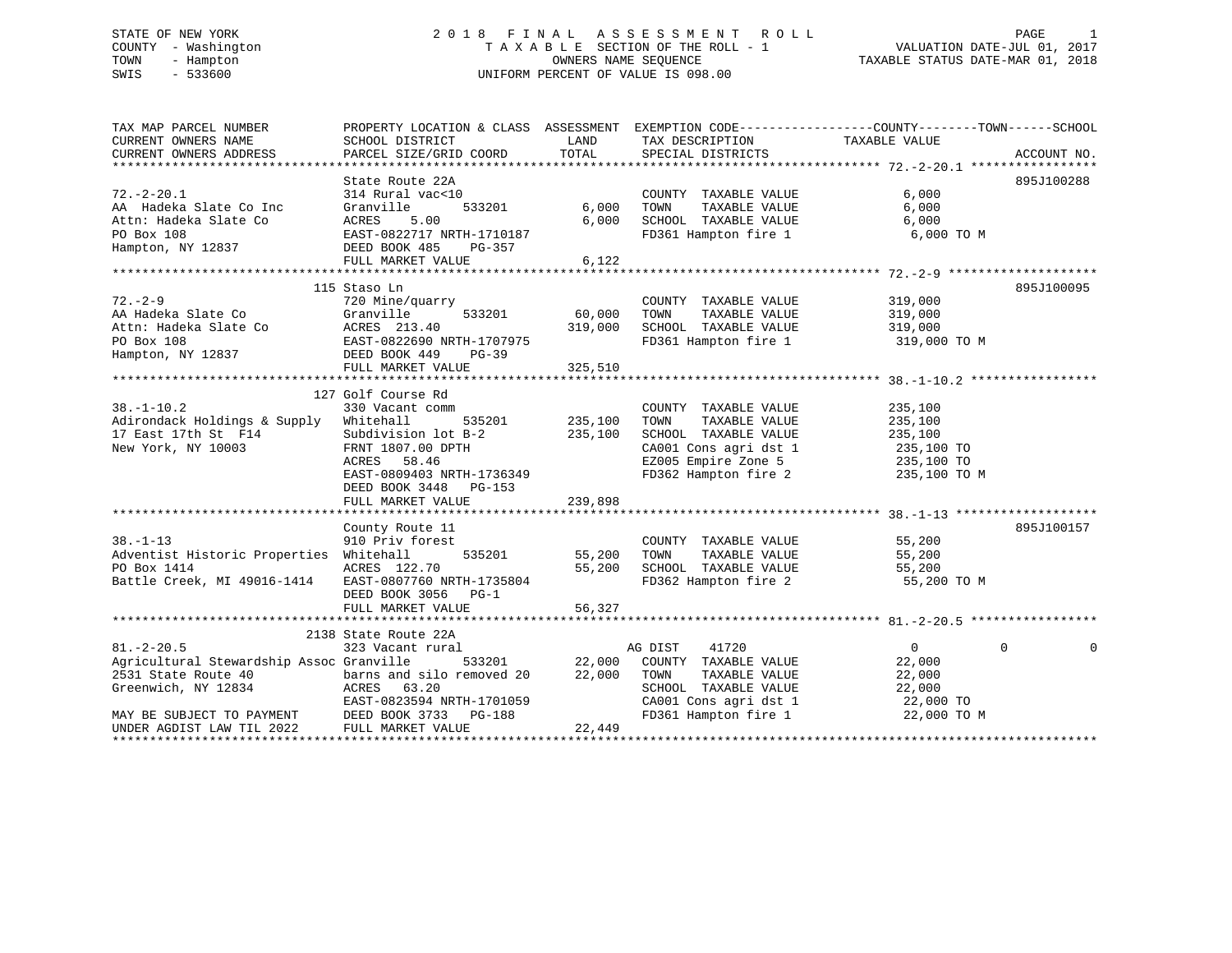# STATE OF NEW YORK 2 0 1 8 F I N A L A S S E S S M E N T R O L L PAGE 2 COUNTY - Washington T A X A B L E SECTION OF THE ROLL - 1 VALUATION DATE-JUL 01, 2017 TOWN - Hampton OWNERS NAME SEQUENCE TAXABLE STATUS DATE-MAR 01, 2018 SWIS - 533600 UNIFORM PERCENT OF VALUE IS 098.00

| TAX MAP PARCEL NUMBER                                         | PROPERTY LOCATION & CLASS ASSESSMENT EXEMPTION CODE---------------COUNTY-------TOWN------SCHOOL |                  |                                                             |                  |                    |
|---------------------------------------------------------------|-------------------------------------------------------------------------------------------------|------------------|-------------------------------------------------------------|------------------|--------------------|
| CURRENT OWNERS NAME                                           | SCHOOL DISTRICT                                                                                 | LAND             | TAX DESCRIPTION                                             | TAXABLE VALUE    |                    |
| CURRENT OWNERS ADDRESS                                        | PARCEL SIZE/GRID COORD                                                                          | TOTAL            | SPECIAL DISTRICTS                                           |                  | ACCOUNT NO.        |
|                                                               |                                                                                                 |                  |                                                             |                  |                    |
|                                                               | 3135 State Route 22A                                                                            |                  |                                                             |                  | 895J100056         |
| $54. -1 - 7$                                                  | 210 1 Family Res                                                                                |                  | COUNTY TAXABLE VALUE                                        | 114,400          |                    |
| Alexander Carl Sherwood Jr                                    | Granville<br>533201                                                                             | 23,800           | TAXABLE VALUE<br>TOWN                                       | 114,400          |                    |
| Alexander Jennifer                                            | 456-32, ex&res 867-65 114,400                                                                   |                  | SCHOOL TAXABLE VALUE 114,400                                |                  |                    |
| 3135 State Route 22A                                          | 2.44<br>ACRES                                                                                   |                  | FD361 Hampton fire 1 114,400 TO M                           |                  |                    |
| Hampton, NY 12837                                             | EAST-0820514 NRTH-1724049                                                                       |                  |                                                             |                  |                    |
|                                                               | DEED BOOK 3071 PG-182                                                                           |                  |                                                             |                  |                    |
|                                                               | FULL MARKET VALUE                                                                               | 116,735          |                                                             |                  |                    |
|                                                               |                                                                                                 |                  |                                                             |                  |                    |
|                                                               | 1047 North Quivey Hill Ln                                                                       |                  |                                                             |                  | 895J100539         |
| $81. - 1 - 20$                                                | 210 1 Family Res                                                                                |                  | VET COM CT 41131                                            | 52,825<br>45,000 | $\overline{0}$     |
| Ambrosi Rene John                                             | Granville                                                                                       |                  | 533201 31,800 BAS STAR 41854                                | $\overline{0}$   | $\Omega$<br>30,000 |
| 1047 North Quivey Hill Ln<br>Hampton, NY 12837                | 4.00 BANK<br>ACRES                                                                              |                  | 999 211,300 COUNTY TAXABLE VALUE                            | 158,475          |                    |
| Hampton, NY 12837                                             | EAST-0818179 NRTH-1701208                                                                       |                  | TAXABLE VALUE<br>TOWN                                       | 166,300          |                    |
|                                                               | DEED BOOK 3623 PG-49                                                                            |                  | SCHOOL TAXABLE VALUE 181,300                                |                  |                    |
|                                                               | FULL MARKET VALUE                                                                               |                  | 215,612 FD361 Hampton fire 1                                | 211,300 TO M     |                    |
|                                                               |                                                                                                 |                  |                                                             |                  |                    |
|                                                               | 364 Manchester Rd                                                                               |                  |                                                             |                  | 895J100574         |
| $31. - 1 - 3.5$                                               | 210 1 Family Res                                                                                |                  | <b>BAS STAR 41854</b><br>535201 24,000 COUNTY TAXABLE VALUE | 0                | $\Omega$<br>30,000 |
| Amerio John M                                                 | Whitehall<br>ACRES 1.00 PM<br>EAST-0808698 NRTH-1745804<br>Fast 121 PG-148                      |                  |                                                             | 114,900          |                    |
| Amerio Lori M                                                 |                                                                                                 | 999 114,900 TOWN | TAXABLE VALUE<br>SCHOOL TAXABLE VALUE                       | 114,900          |                    |
| 364 Manchester Rd<br>Whitehall, NY 12887 DEED BOOK 731 PG-148 |                                                                                                 |                  | FD362 Hampton fire 2 114,900 TO M                           | 84,900           |                    |
|                                                               | FULL MARKET VALUE                                                                               |                  |                                                             |                  |                    |
|                                                               |                                                                                                 | 117,245          |                                                             |                  |                    |
|                                                               | 50 Hampton Heights Way                                                                          |                  |                                                             |                  | 895J100659         |
| $80. - 1 - 24$                                                | 260 Seasonal res                                                                                |                  | COUNTY TAXABLE VALUE                                        | 64,700           |                    |
| Ariola Paul R                                                 | Granville<br>533201                                                                             | 36,000           | TAXABLE VALUE<br>TOWN                                       | 64,700           |                    |
|                                                               | 5.89<br>ACRES                                                                                   | 64,700           | SCHOOL TAXABLE VALUE                                        | 64,700           |                    |
| Ariola Paul R<br>Ariola Anne Marie<br>32 Twining Ave          | EAST-0809978 NRTH-1701638                                                                       |                  | FD361 Hampton fire 1                                        | 64,700 TO M      |                    |
| Waterbury, CT 06705                                           | DEED BOOK 605<br>$PG-208$                                                                       |                  |                                                             |                  |                    |
|                                                               | FULL MARKET VALUE                                                                               | 66,020           |                                                             |                  |                    |
|                                                               |                                                                                                 |                  |                                                             |                  |                    |
|                                                               | 14 Greenfield Ln                                                                                |                  |                                                             |                  | 895J100005         |
| $72.2 - 3 - 7$                                                | 210 1 Family Res                                                                                |                  | BAS STAR 41854                                              | $\overline{0}$   | 30,000<br>$\Omega$ |
| Arnhold Forrest J                                             | Granville<br>533201                                                                             |                  | 12,300 COUNTY TAXABLE VALUE                                 | 68,200           |                    |
| Arnhold Stacie A                                              | $72 - 3 - 7$                                                                                    | 68,200 TOWN      | TAXABLE VALUE                                               | 68,200           |                    |
| 14 Greenfield Ln                                              | FRNT 50.00 DPTH 234.00                                                                          |                  | SCHOOL TAXABLE VALUE                                        | 38,200           |                    |
| Hampton, NY 12837                                             | EAST-0824092 NRTH-1712241                                                                       |                  | FD361 Hampton fire 1                                        | 68,200 TO M      |                    |
|                                                               | DEED BOOK 843<br>PG-87                                                                          |                  |                                                             |                  |                    |
|                                                               | FULL MARKET VALUE                                                                               | 69,592           |                                                             |                  |                    |
|                                                               |                                                                                                 |                  |                                                             |                  |                    |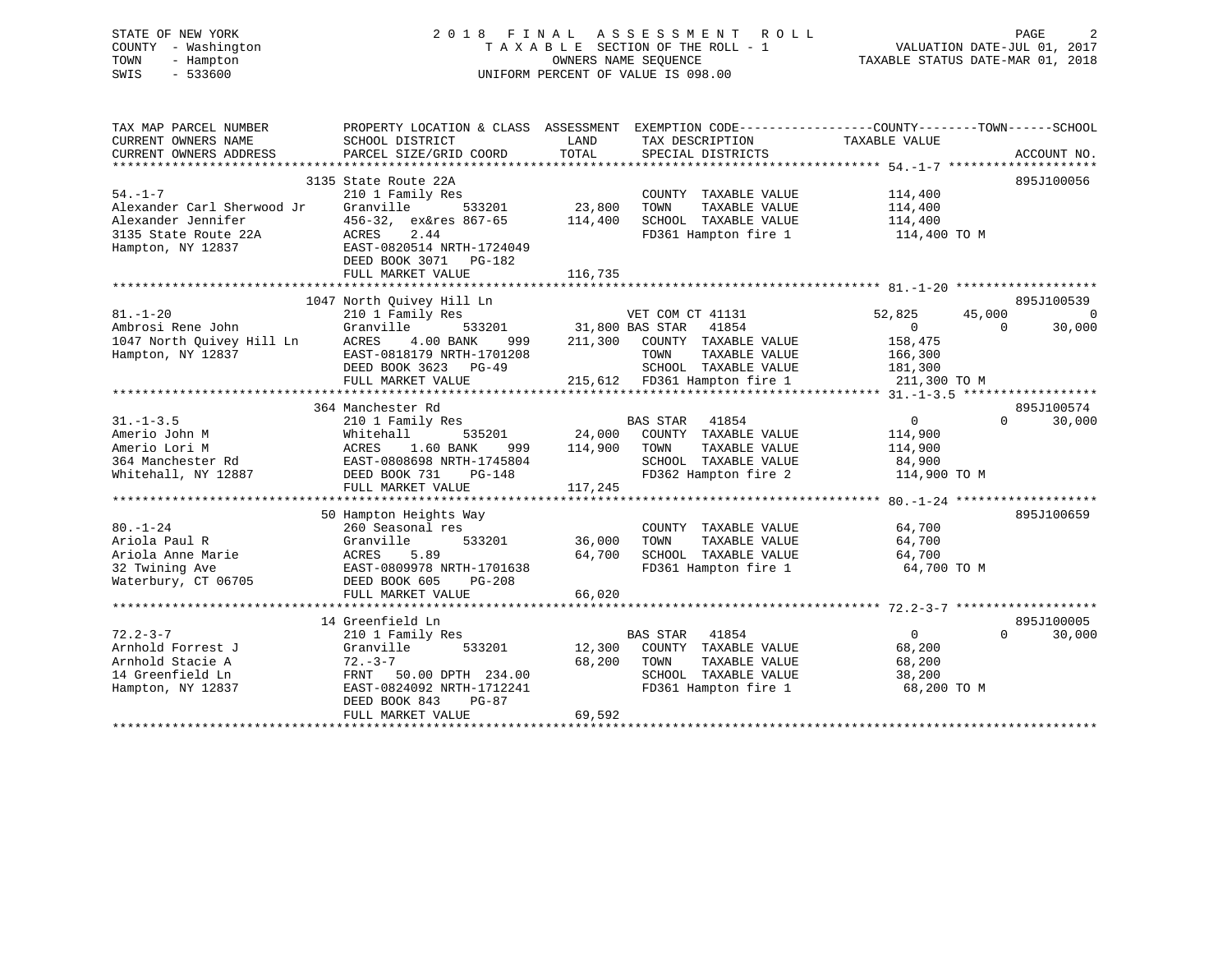# STATE OF NEW YORK 2 0 1 8 F I N A L A S S E S S M E N T R O L L PAGE 3 COUNTY - Washington T A X A B L E SECTION OF THE ROLL - 1 VALUATION DATE-JUL 01, 2017 TOWN - Hampton OWNERS NAME SEQUENCE TAXABLE STATUS DATE-MAR 01, 2018 SWIS - 533600 UNIFORM PERCENT OF VALUE IS 098.00

| TAX MAP PARCEL NUMBER  | PROPERTY LOCATION & CLASS ASSESSMENT EXEMPTION CODE---------------COUNTY-------TOWN-----SCHOOL |                  |                                             |                |                          |
|------------------------|------------------------------------------------------------------------------------------------|------------------|---------------------------------------------|----------------|--------------------------|
| CURRENT OWNERS NAME    | SCHOOL DISTRICT                                                                                | LAND             | TAX DESCRIPTION                             | TAXABLE VALUE  |                          |
| CURRENT OWNERS ADDRESS | PARCEL SIZE/GRID COORD                                                                         | TOTAL            | SPECIAL DISTRICTS                           |                | ACCOUNT NO.              |
|                        |                                                                                                |                  |                                             |                |                          |
|                        | County Route 18 OFF                                                                            |                  |                                             |                | 895J100057               |
| $62. - 1 - 44$         | 910 Priv forest                                                                                |                  | COUNTY TAXABLE VALUE                        | 5,600          |                          |
| Atwood Michael L       | 533201<br>Granville                                                                            | 5,600            | TAXABLE VALUE<br>TOWN                       | 5,600          |                          |
|                        |                                                                                                |                  |                                             |                |                          |
| Atwood Linda           | Lot 1                                                                                          | 5,600            | SCHOOL TAXABLE VALUE                        | 5,600          |                          |
| 1879 County Route 18   | Filed Sub #12261                                                                               |                  | FD361 Hampton fire 1                        | 5,600 TO M     |                          |
| Whitehall, NY 12887    | ACRES<br>12.45                                                                                 |                  |                                             |                |                          |
|                        | EAST-0810296 NRTH-1716513                                                                      |                  |                                             |                |                          |
|                        | DEED BOOK 467<br>PG-589                                                                        |                  |                                             |                |                          |
|                        | FULL MARKET VALUE                                                                              | 5,714            |                                             |                |                          |
|                        |                                                                                                |                  |                                             |                |                          |
|                        | 1879 County Route 18                                                                           |                  |                                             |                | 895J100009               |
| $62. - 1 - 45$         | 240 Rural res                                                                                  |                  | ENH STAR<br>41834                           | $\overline{0}$ | 66,800<br>$\Omega$       |
| Atwood Michael L       | 535201<br>Whitehall                                                                            | 38,800           | COUNTY TAXABLE VALUE                        | 119,800        |                          |
| Atwood Linda           | 18.0ac Deed                                                                                    | 119,800          | TOWN<br>TAXABLE VALUE                       | 119,800        |                          |
|                        |                                                                                                |                  |                                             |                |                          |
| 1879 County Route 18   | ACRES 30.20                                                                                    |                  | SCHOOL TAXABLE VALUE                        | 53,000         |                          |
| Whitehall, NY 12887    | EAST-0809550 NRTH-1716263                                                                      |                  | FD361 Hampton fire 1                        | 119,800 TO M   |                          |
|                        | DEED BOOK 436<br>PG-740                                                                        |                  |                                             |                |                          |
|                        | FULL MARKET VALUE                                                                              | 122,245          |                                             |                |                          |
|                        |                                                                                                |                  |                                             |                |                          |
|                        | County Route 18                                                                                |                  |                                             |                | 895J100138               |
| $62. - 1 - 46$         | 314 Rural vac<10                                                                               |                  | COUNTY TAXABLE VALUE                        | 500            |                          |
| Atwood Michael L       | Whitehall<br>535201                                                                            | 500              | TAXABLE VALUE<br>TOWN                       | 500            |                          |
| Atwood Linda           | ACRES<br>2.20                                                                                  | 500              | SCHOOL TAXABLE VALUE                        | 500            |                          |
| 1879 County Route 18   | EAST-0809784 NRTH-1715303                                                                      |                  | FD361 Hampton fire 1                        | 500 TO M       |                          |
| Whitehall, NY 12887    | DEED BOOK 510<br>$PG-82$                                                                       |                  |                                             |                |                          |
|                        |                                                                                                |                  |                                             |                |                          |
|                        | FULL MARKET VALUE                                                                              | 510              |                                             |                |                          |
|                        |                                                                                                |                  |                                             |                |                          |
|                        | 20 Perry Heights Way                                                                           |                  |                                             |                | 895J101748               |
| $72. - 2 - 27.1$       | 210 1 Family Res                                                                               |                  | BAS STAR<br>41854                           | $\overline{0}$ | $\Omega$<br>30,000       |
| Austin Dennis T        | 533201<br>Granville                                                                            | 22,300           | COUNTY TAXABLE VALUE                        | 124,900        |                          |
| Austin Netta L         | ROW 565/260                                                                                    | 124,900          | TOWN<br>TAXABLE VALUE                       | 124,900        |                          |
| PO Box 106             | ACRES<br>1.10                                                                                  |                  | SCHOOL TAXABLE VALUE                        | 94,900         |                          |
| Hampton, NY 12837      | EAST-0822827 NRTH-1712119                                                                      |                  | FD361 Hampton fire 1                        | 124,900 TO M   |                          |
|                        | DEED BOOK 565<br>PG-258                                                                        |                  |                                             |                |                          |
|                        | FULL MARKET VALUE                                                                              | 127,449          |                                             |                |                          |
|                        |                                                                                                |                  |                                             |                |                          |
|                        | 1811 County Route 18                                                                           |                  | 38 PCT OF VALUE USED FOR EXEMPTION PURPOSES |                | 895J100135               |
| $62. - 1 - 51$         | 240 Rural res                                                                                  |                  | VET WAR CT 41121                            | 15,641         | 15,641<br>$\overline{0}$ |
|                        |                                                                                                |                  |                                             |                |                          |
| Babcock Grover R       | 535201<br>Whitehall                                                                            | 107,800 ENH STAR | 41834                                       | $\overline{0}$ | 66,800<br>$\Omega$       |
| Lawrence Nancy J       | ACRES 135.50                                                                                   |                  | 274,400 B STAR MH 41864                     | $\overline{0}$ | $\Omega$<br>30,000       |
| PO Box 144             | EAST-0808164 NRTH-1716482                                                                      |                  | COUNTY TAXABLE VALUE                        | 258,759        |                          |
| Hampton, NY 12837      | DEED BOOK 842<br>PG-80                                                                         |                  | TOWN<br>TAXABLE VALUE                       | 258,759        |                          |
|                        | FULL MARKET VALUE                                                                              |                  | 280,000 SCHOOL TAXABLE VALUE                | 177,600        |                          |
|                        |                                                                                                |                  | FD361 Hampton fire 1                        | 274,400 TO M   |                          |
|                        |                                                                                                |                  |                                             |                |                          |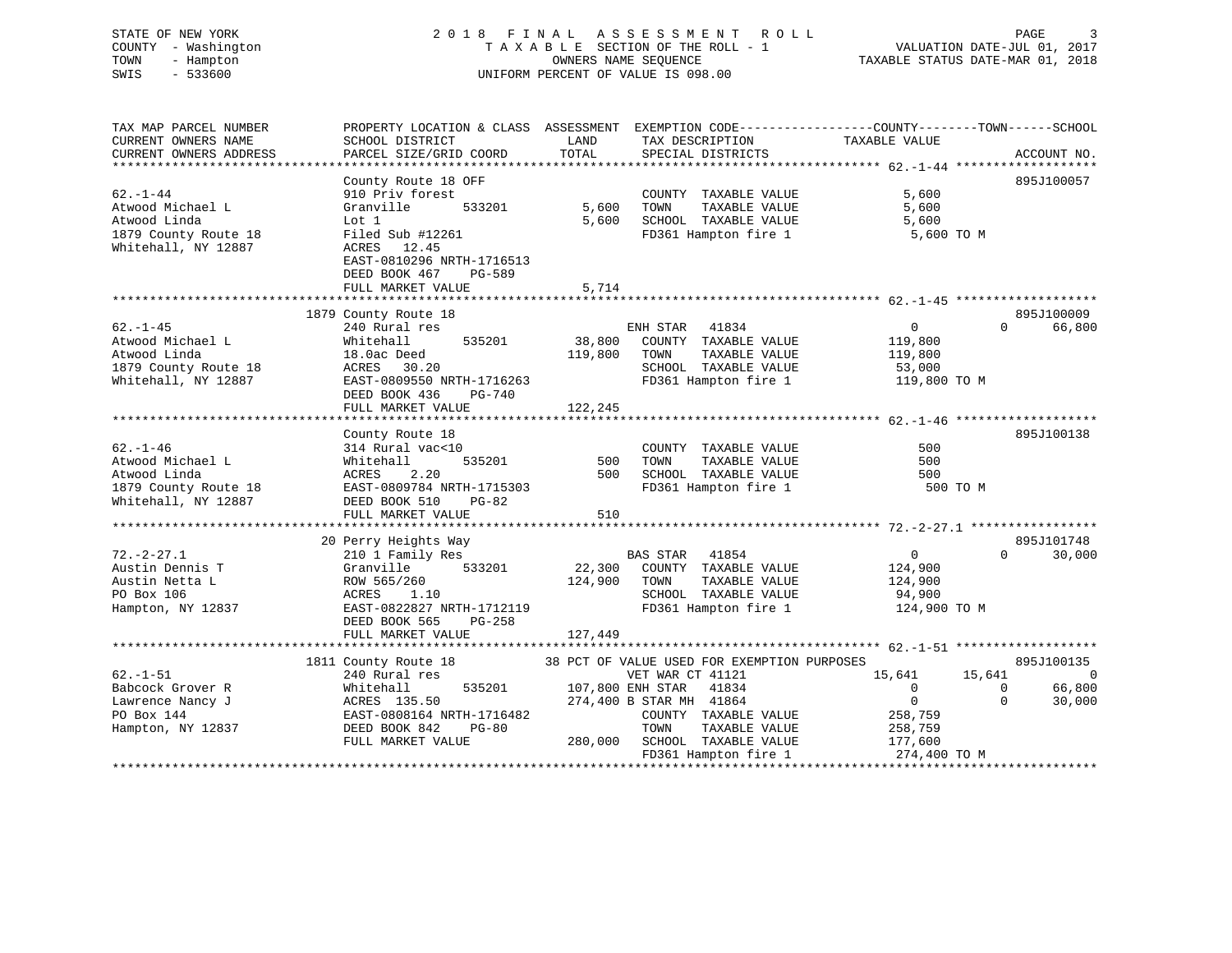# STATE OF NEW YORK 2 0 1 8 F I N A L A S S E S S M E N T R O L L PAGE 4 COUNTY - Washington T A X A B L E SECTION OF THE ROLL - 1 VALUATION DATE-JUL 01, 2017 TOWN - Hampton OWNERS NAME SEQUENCE TAXABLE STATUS DATE-MAR 01, 2018 SWIS - 533600 UNIFORM PERCENT OF VALUE IS 098.00

| TAX MAP PARCEL NUMBER<br>CURRENT OWNERS NAME | PROPERTY LOCATION & CLASS ASSESSMENT EXEMPTION CODE---------------COUNTY-------TOWN------SCHOOL<br>SCHOOL DISTRICT | LAND   | TAX DESCRIPTION          | TAXABLE VALUE  |                    |
|----------------------------------------------|--------------------------------------------------------------------------------------------------------------------|--------|--------------------------|----------------|--------------------|
| CURRENT OWNERS ADDRESS                       | PARCEL SIZE/GRID COORD                                                                                             | TOTAL  | SPECIAL DISTRICTS        |                | ACCOUNT NO.        |
|                                              | 89 County Route 20                                                                                                 |        |                          |                | 895J100126         |
| $72. - 2 - 13$                               | 210 1 Family Res                                                                                                   |        | <b>BAS STAR</b><br>41854 | $\mathbf{0}$   | $\Omega$<br>30,000 |
| Baker Brian S                                | 533201<br>Granville                                                                                                | 22,000 | COUNTY TAXABLE VALUE     | 71,700         |                    |
| 89 County Route 20                           | ACRES<br>1.00                                                                                                      | 71,700 | TAXABLE VALUE<br>TOWN    | 71,700         |                    |
| Hampton, NY 12837                            | EAST-0824379 NRTH-1705702                                                                                          |        | SCHOOL TAXABLE VALUE     | 41,700         |                    |
|                                              | DEED BOOK 3103<br>PG-295                                                                                           |        | FD361 Hampton fire 1     | 71,700 TO M    |                    |
|                                              | FULL MARKET VALUE                                                                                                  | 73,163 |                          |                |                    |
|                                              |                                                                                                                    |        |                          |                |                    |
|                                              | 135 Rainbow Way                                                                                                    |        |                          |                | 895J100594         |
| $81. - 1 - 18$                               | 260 Seasonal res                                                                                                   |        | COUNTY TAXABLE VALUE     | 71,200         |                    |
| Baker Eric J                                 | Granville<br>533201                                                                                                | 33,700 | TOWN<br>TAXABLE VALUE    | 71,200         |                    |
| 875 VT RT 133                                | 4.60<br>ACRES                                                                                                      | 71,200 | SCHOOL TAXABLE VALUE     | 71,200         |                    |
| Pawlet, VT 05761                             | EAST-0817127 NRTH-1700691                                                                                          |        | FD361 Hampton fire 1     | 71,200 TO M    |                    |
|                                              | DEED BOOK 704<br>$PG-213$                                                                                          |        |                          |                |                    |
|                                              | FULL MARKET VALUE                                                                                                  | 72,653 |                          |                |                    |
|                                              | Quivey Hill Rd                                                                                                     |        |                          |                | 895J100600         |
| $81. - 1 - 40$                               | 314 Rural vac<10                                                                                                   |        | COUNTY TAXABLE VALUE     | 14,500         |                    |
| Baker Eric J                                 | Granville<br>533201                                                                                                | 14,500 | TAXABLE VALUE<br>TOWN    | 14,500         |                    |
| Baker Sondra K                               | 4.80<br>ACRES                                                                                                      | 14,500 | SCHOOL TAXABLE VALUE     | 14,500         |                    |
| 875 Vt Hwy 133                               | EAST-0816652 NRTH-1701196                                                                                          |        | FD361 Hampton fire 1     | 14,500 TO M    |                    |
| Pawlet, VT 05761                             | DEED BOOK 781<br>$PG-60$                                                                                           |        |                          |                |                    |
|                                              | FULL MARKET VALUE                                                                                                  | 14,796 |                          |                |                    |
|                                              |                                                                                                                    |        |                          |                |                    |
|                                              | 2063 County Route 18                                                                                               |        |                          |                | 895J100413         |
| $71. - 1 - 3$                                | 210 1 Family Res                                                                                                   |        | ENH STAR<br>41834        | $\overline{0}$ | 66,800<br>$\Omega$ |
| Baker Francis M LE                           | Granville<br>533201                                                                                                | 33,400 | COUNTY TAXABLE VALUE     | 89,600         |                    |
| Baker Carolyn LE                             | 4.50<br>ACRES                                                                                                      | 89,600 | TAXABLE VALUE<br>TOWN    | 89,600         |                    |
| 2063 County Route 18                         | EAST-0813230 NRTH-1713947                                                                                          |        | SCHOOL TAXABLE VALUE     | 22,800         |                    |
| Whitehall, NY 12887                          | DEED BOOK 823<br>PG-183                                                                                            |        | FD361 Hampton fire 1     | 89,600 TO M    |                    |
|                                              | FULL MARKET VALUE                                                                                                  | 91,429 |                          |                |                    |
|                                              |                                                                                                                    |        |                          |                |                    |
|                                              | 158 Hills Pond Rd                                                                                                  |        |                          |                | 895J101773         |
| $71. - 1 - 15.2$                             | 270 Mfg housing                                                                                                    |        | COUNTY TAXABLE VALUE     | 48,500         |                    |
| Balch Timothy M                              | Granville<br>533201                                                                                                | 27,800 | TAXABLE VALUE<br>TOWN    | 48,500         |                    |
| Covell Jessi E                               | Sub Div Lot 2                                                                                                      | 48,500 | SCHOOL TAXABLE VALUE     | 48,500         |                    |
| 158 Hills Pond Rd                            | $770 - 59$                                                                                                         |        | FD361 Hampton fire 1     | 48,500 TO M    |                    |
| Whitehall, NY 12887                          | 999<br>ACRES<br>2.77 BANK                                                                                          |        |                          |                |                    |
|                                              | EAST-0815962 NRTH-1705340                                                                                          |        |                          |                |                    |
|                                              | DEED BOOK 3170<br>PG-300                                                                                           |        |                          |                |                    |
|                                              | FULL MARKET VALUE                                                                                                  | 49,490 |                          |                |                    |
|                                              |                                                                                                                    |        |                          |                |                    |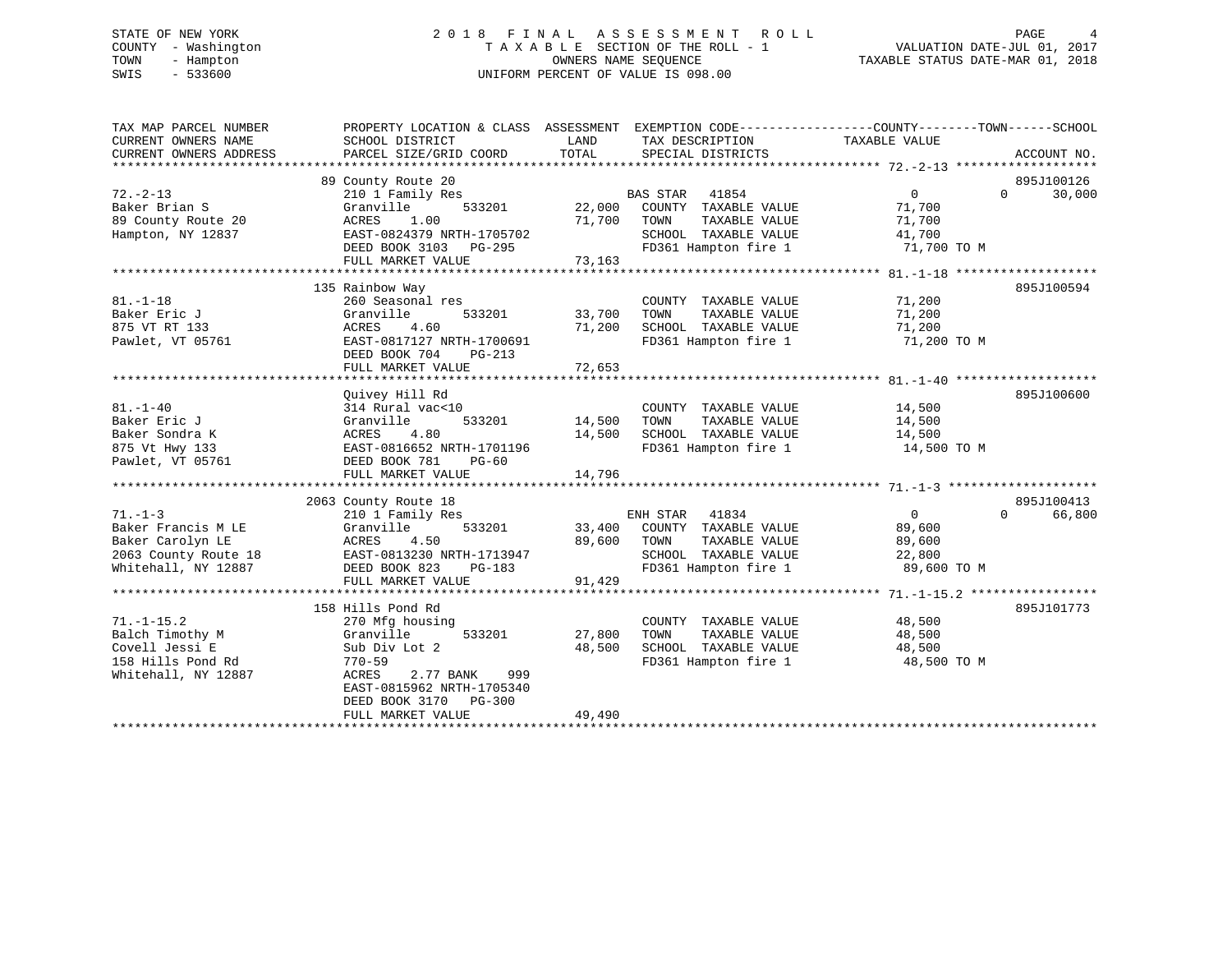# STATE OF NEW YORK 2 0 1 8 F I N A L A S S E S S M E N T R O L L PAGE 5 COUNTY - Washington T A X A B L E SECTION OF THE ROLL - 1 VALUATION DATE-JUL 01, 2017 TOWN - Hampton OWNERS NAME SEQUENCE TAXABLE STATUS DATE-MAR 01, 2018 SWIS - 533600 UNIFORM PERCENT OF VALUE IS 098.00

| TAX MAP PARCEL NUMBER  |                           |                                 | PROPERTY LOCATION & CLASS ASSESSMENT EXEMPTION CODE----------------COUNTY-------TOWN------SCHOOL |
|------------------------|---------------------------|---------------------------------|--------------------------------------------------------------------------------------------------|
| CURRENT OWNERS NAME    | SCHOOL DISTRICT           | LAND<br>TAX DESCRIPTION         | TAXABLE VALUE                                                                                    |
| CURRENT OWNERS ADDRESS | PARCEL SIZE/GRID COORD    | TOTAL<br>SPECIAL DISTRICTS      | ACCOUNT NO.                                                                                      |
|                        |                           |                                 |                                                                                                  |
|                        | 115 Hickey Rd             |                                 | 895J100580                                                                                       |
| $62. - 1 - 29$         | 270 Mfg housing           | VET WAR CT 41121                | 8,580<br>8,580<br>$\Omega$                                                                       |
| Ballard Calvin         | Granville<br>533201       | 35,400<br>COUNTY TAXABLE VALUE  | 48,620                                                                                           |
| Ballard Lona           | 5.42<br>ACRES             | 57,200<br>TAXABLE VALUE<br>TOWN | 48,620                                                                                           |
| 115 Hickey Rd          | EAST-0813597 NRTH-1716890 | SCHOOL TAXABLE VALUE            | 57,200                                                                                           |
| Hampton, NY 12837      | DEED BOOK 851<br>PG-246   |                                 | FD361 Hampton fire 1 57,200 TO M                                                                 |
|                        | FULL MARKET VALUE         | 58,367                          |                                                                                                  |
|                        |                           |                                 |                                                                                                  |
|                        | 2100 County Route 18      |                                 | 895J100012                                                                                       |
| $71. - 1 - 4$          | 270 Mfg housing           | COUNTY TAXABLE VALUE            | 69,900                                                                                           |
| Ballard Donna          | Granville<br>533201       | 24,300<br>TAXABLE VALUE<br>TOWN | 69,900                                                                                           |
| 2100 County Route 18   | ACRES<br>1.70             | SCHOOL TAXABLE VALUE<br>69,900  | 69,900                                                                                           |
| Whitehall, NY 12887    | EAST-0814185 NRTH-1713567 | FD361 Hampton fire 1            | 69,900 TO M                                                                                      |
|                        | DEED BOOK 427<br>PG-667   |                                 |                                                                                                  |
|                        | FULL MARKET VALUE         | 71,327                          |                                                                                                  |
|                        |                           |                                 |                                                                                                  |
|                        | Hills Pond Rd             |                                 | 895J100013                                                                                       |
| $71. - 1 - 12$         | 323 Vacant rural          | COUNTY TAXABLE VALUE            | 60,200                                                                                           |
| Ballard Gary L         | Granville<br>533201       | 60,200<br>TOWN<br>TAXABLE VALUE | 60,200                                                                                           |
| 400 Hills Pond Rd      | Survey 13013              | 60,200<br>SCHOOL TAXABLE VALUE  | 60,200                                                                                           |
| Whitehall, NY 12887    | FRNT 397.00 DPTH          | FD361 Hampton fire 1            | 60,200 TO M                                                                                      |
|                        | ACRES 59.60               |                                 |                                                                                                  |
|                        | EAST-0815579 NRTH-1711237 |                                 |                                                                                                  |
|                        | DEED BOOK 877<br>PG-299   |                                 |                                                                                                  |
|                        | FULL MARKET VALUE         | 61,429                          |                                                                                                  |
|                        |                           |                                 |                                                                                                  |
|                        | 400 Hills Pond Rd         |                                 | 895J101820                                                                                       |
| $71. - 1 - 12.1$       | 270 Mfg housing           | BAS STAR 41854                  | $\overline{0}$<br>$\Omega$<br>30,000                                                             |
| Ballard Gary L         | 533201<br>Granville       | 29,400 COUNTY TAXABLE VALUE     | 79,900                                                                                           |
| 400 Hills Pond Rd      | ACRES<br>3.28             | 79,900<br>TOWN<br>TAXABLE VALUE | 79,900                                                                                           |
| Whitehall, NY 12887    | EAST-0815093 NRTH-1710778 | SCHOOL TAXABLE VALUE            | 49,900                                                                                           |
|                        | DEED BOOK 637<br>$PG-17$  | FD361 Hampton fire 1            | 79,900 TO M                                                                                      |
|                        |                           |                                 |                                                                                                  |
|                        | FULL MARKET VALUE         | 81,531                          |                                                                                                  |
|                        |                           |                                 |                                                                                                  |
|                        | 391 Hills Pond Rd         |                                 | 895J100564                                                                                       |
| $71. - 1 - 23.2$       | 270 Mfg housing           | <b>BAS STAR</b><br>41854        | $\Omega$<br>$\Omega$<br>30,000                                                                   |
| Ballard James E Sr     | Granville<br>533201       | 25,300<br>COUNTY TAXABLE VALUE  | 63,800                                                                                           |
| Ballard Marion         | 477/702                   | 63,800<br>TOWN<br>TAXABLE VALUE | 63,800                                                                                           |
| PO Box 31              | 2.00<br>ACRES             | SCHOOL TAXABLE VALUE            | 33,800                                                                                           |
| Hampton, NY 12837      | EAST-0814728 NRTH-1710585 | FD361 Hampton fire 1            | 63,800 TO M                                                                                      |
|                        | DEED BOOK 464<br>PG-692   |                                 |                                                                                                  |
|                        | FULL MARKET VALUE         | 65,102                          |                                                                                                  |
|                        |                           |                                 |                                                                                                  |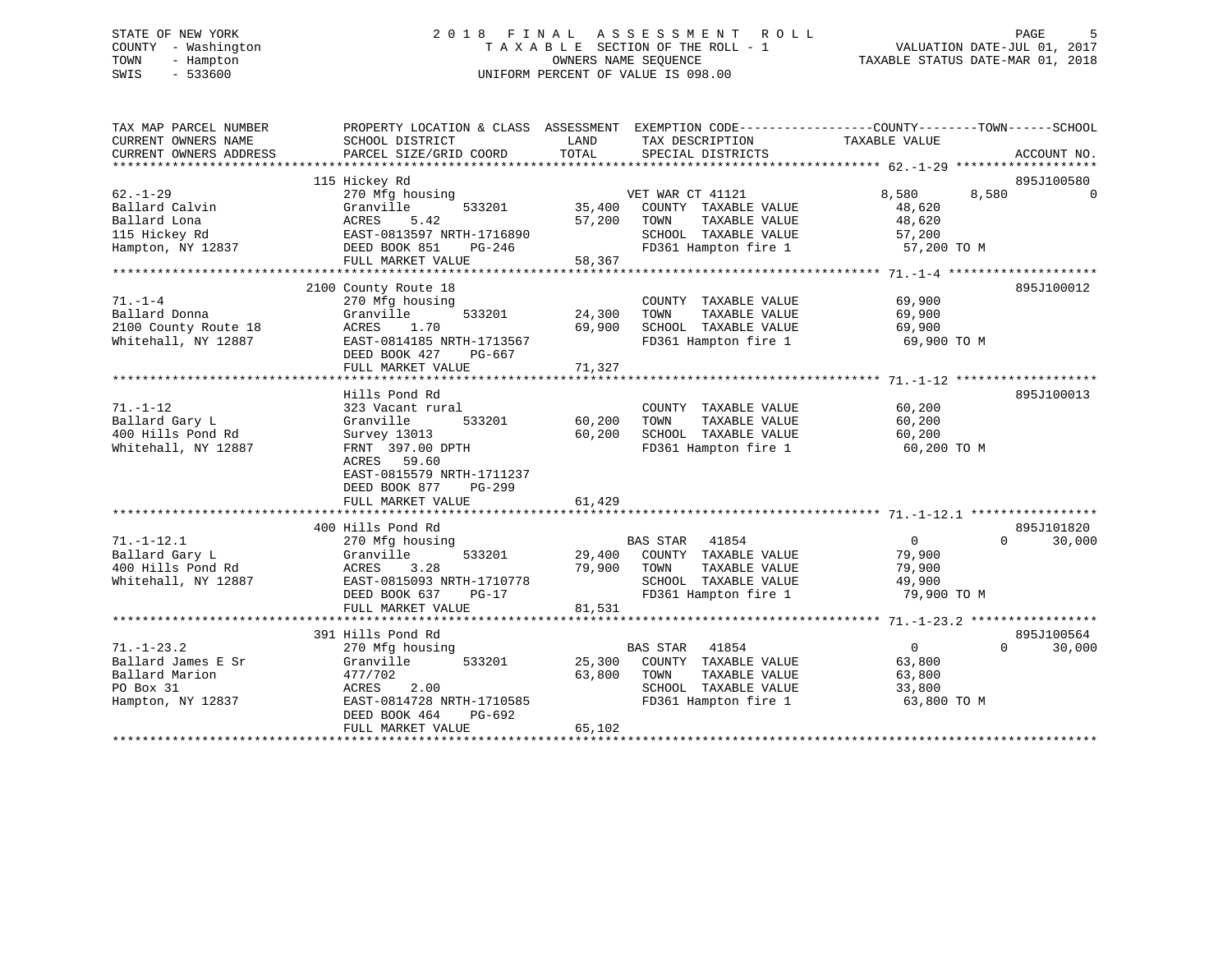# STATE OF NEW YORK 2 0 1 8 F I N A L A S S E S S M E N T R O L L PAGE 6 COUNTY - Washington T A X A B L E SECTION OF THE ROLL - 1 VALUATION DATE-JUL 01, 2017 TOWN - Hampton OWNERS NAME SEQUENCE TAXABLE STATUS DATE-MAR 01, 2018 SWIS - 533600 UNIFORM PERCENT OF VALUE IS 098.00

| TAX MAP PARCEL NUMBER  | PROPERTY LOCATION & CLASS ASSESSMENT EXEMPTION CODE----------------COUNTY-------TOWN------SCHOOL |        |                                  |                            |             |
|------------------------|--------------------------------------------------------------------------------------------------|--------|----------------------------------|----------------------------|-------------|
| CURRENT OWNERS NAME    | SCHOOL DISTRICT                                                                                  | LAND   | TAX DESCRIPTION                  | TAXABLE VALUE              |             |
| CURRENT OWNERS ADDRESS | PARCEL SIZE/GRID COORD                                                                           | TOTAL  | SPECIAL DISTRICTS                |                            | ACCOUNT NO. |
|                        |                                                                                                  |        |                                  |                            |             |
|                        | Hills Pond Rd                                                                                    |        |                                  |                            | 895J100010  |
| $71. - 1 - 23.1$       | 314 Rural vac<10                                                                                 |        | COUNTY TAXABLE VALUE             | 27,500                     |             |
| Ballard Marion M       | Granville<br>533201                                                                              | 27,500 | TOWN<br>TAXABLE VALUE            | 27,500                     |             |
| Ballard Patrick M      | Sub Div Lot 1                                                                                    | 27,500 | SCHOOL TAXABLE VALUE             | 27,500                     |             |
| PO Box 31              | 6.30<br>ACRES                                                                                    |        | FD361 Hampton fire 1 27,500 TO M |                            |             |
| Hampton, NY 12837      | EAST-0814653 NRTH-1710243                                                                        |        |                                  |                            |             |
|                        | DEED BOOK 3607 PG-27                                                                             |        |                                  |                            |             |
|                        | FULL MARKET VALUE                                                                                | 28,061 |                                  |                            |             |
|                        |                                                                                                  |        |                                  |                            |             |
|                        | Ecuyer Pat                                                                                       |        |                                  |                            | 895J100144  |
| $53. - 1 - 10$         | 910 Priv forest                                                                                  |        | COUNTY TAXABLE VALUE             | 36,400                     |             |
| Barber John Jr         | 535201<br>Whitehall                                                                              | 36,400 | TAXABLE VALUE<br>TOWN            | 36,400                     |             |
| 49 LeClaire Rd         | ACRES 124.50                                                                                     | 36,400 | SCHOOL TAXABLE VALUE             | 36,400                     |             |
| Clemons, NY 12819      | EAST-0807497 NRTH-1720759                                                                        |        | FD361 Hampton fire 1             | 36,400 TO M                |             |
|                        | DEED BOOK 3671 PG-1                                                                              |        |                                  |                            |             |
|                        | FULL MARKET VALUE                                                                                | 37,143 |                                  |                            |             |
|                        |                                                                                                  |        |                                  |                            |             |
|                        | County Route 18 OFF                                                                              |        |                                  |                            | 895J100145  |
| $62. - 1 - 52$         | 910 Priv forest                                                                                  |        | COUNTY TAXABLE VALUE             | 17,400                     |             |
| Barber John Jr         | Whitehall<br>535201                                                                              | 17,400 | TOWN<br>TAXABLE VALUE            | 17,400                     |             |
| 49 LeClaire Rd         | ACRES 38.60                                                                                      | 17,400 | SCHOOL TAXABLE VALUE             | 17,400                     |             |
| Clemons, NY 12819      | EAST-0807407 NRTH-1718064                                                                        |        | FD361 Hampton fire 1             | 17,400 TO M                |             |
|                        | DEED BOOK 3671 PG-1                                                                              |        |                                  |                            |             |
|                        |                                                                                                  |        |                                  |                            |             |
|                        |                                                                                                  |        |                                  |                            |             |
|                        | LOT 6 Taylor Pat                                                                                 |        |                                  |                            | 895J100245  |
| $53. - 1 - 11$         | 910 Priv forest                                                                                  |        | COUNTY TAXABLE VALUE             | 27,100                     |             |
| Barber John M Jr       | Whitehall<br>535201                                                                              | 27,100 | TOWN<br>TAXABLE VALUE            | 27,100                     |             |
| 49 LeClair Rd          | ACRES 60.20                                                                                      | 27,100 | SCHOOL TAXABLE VALUE             | 27,100                     |             |
| Clemons, NY 12819      | EAST-0806873 NRTH-1723411                                                                        |        | FD361 Hampton fire 1             | 22,764 TO M                |             |
|                        | DEED BOOK 3730 PG-76                                                                             |        | FD362 Hampton fire 2             | 4,336 TO M                 |             |
|                        | FULL MARKET VALUE                                                                                | 27,653 |                                  |                            |             |
|                        |                                                                                                  |        |                                  |                            |             |
|                        | 1496 County Route 11                                                                             |        |                                  |                            | 895J100556  |
| $45. -1 - 1$           | 210 1 Family Res                                                                                 |        | AGE-CO/SCH 41805                 | 9,220<br>$\mathbf{0}$      | 9,220       |
| Barkley Nancy E        | Whitehall<br>535201                                                                              |        | 25,600 ENH STAR 41834            | $\overline{0}$<br>$\Omega$ | 66,800      |
| Attn: Nancy E Moore    | ACRES<br>2.10                                                                                    | 92,200 | COUNTY TAXABLE VALUE             | 82,980                     |             |
| 1496 County Route 11   | EAST-0804425 NRTH-1736903                                                                        |        | TOWN<br>TAXABLE VALUE            | 92,200                     |             |
| Whitehall, NY 12887    | DEED BOOK 728<br>PG-274                                                                          |        | SCHOOL TAXABLE VALUE             | 16,180                     |             |
|                        | FULL MARKET VALUE                                                                                |        | 94,082 FD362 Hampton fire 2      | 92,200 TO M                |             |
|                        |                                                                                                  |        |                                  |                            |             |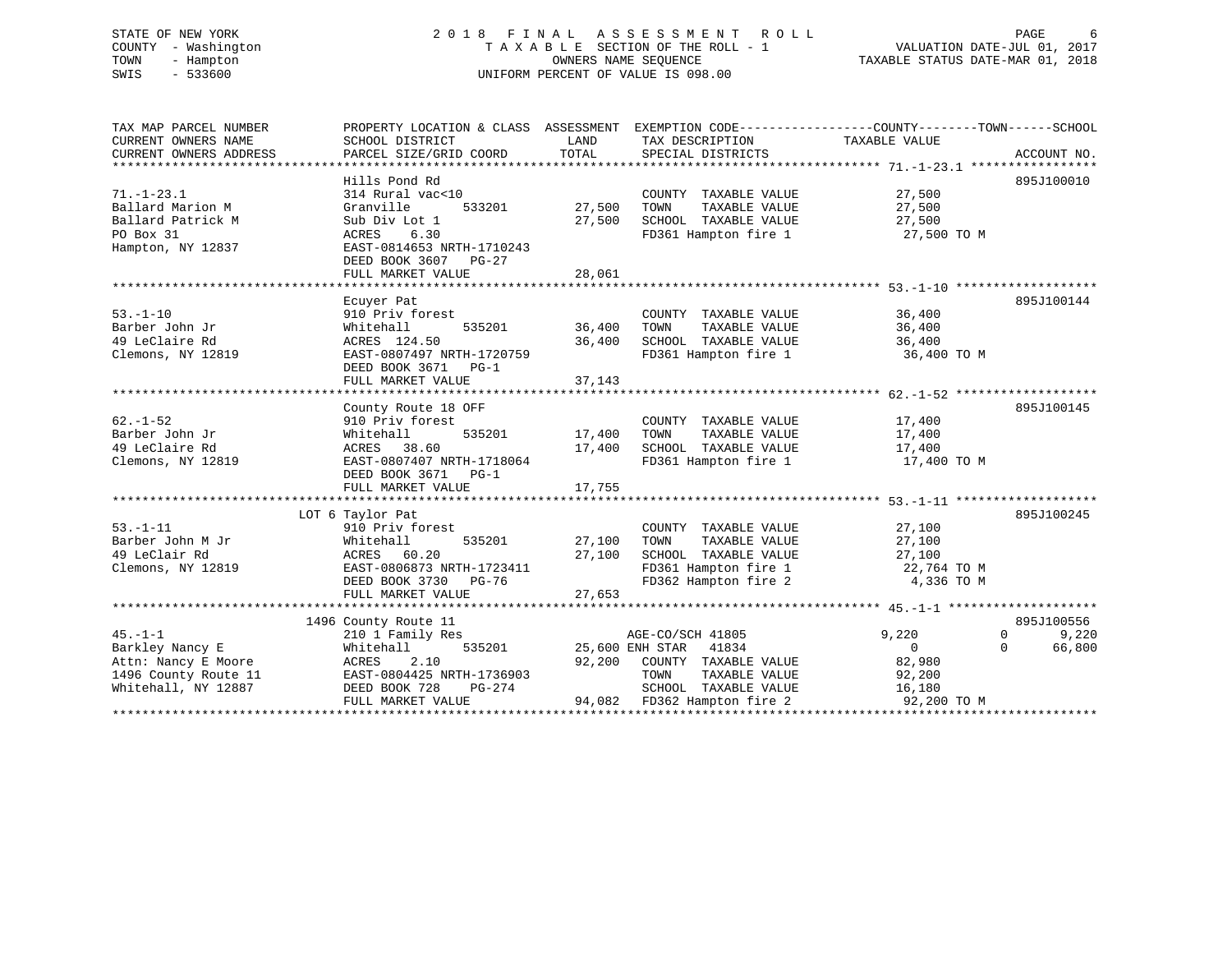| - Washington<br>COUNTY<br>TOWN<br>- Hampton<br>$-533600$<br>SWIS | TAXABLE SECTION OF THE ROLL - 1<br>UNIFORM PERCENT OF VALUE IS 098.00 | VALUATION DATE-JUL 01, 2017<br>TAXABLE STATUS DATE-MAR 01, 2018 |                                                                                                 |
|------------------------------------------------------------------|-----------------------------------------------------------------------|-----------------------------------------------------------------|-------------------------------------------------------------------------------------------------|
| TAX MAP PARCEL NUMBER                                            |                                                                       |                                                                 | PROPERTY LOCATION & CLASS ASSESSMENT EXEMPTION CODE---------------COUNTY-------TOWN------SCHOOL |
| CURRENT OWNERS NAME                                              | SCHOOL DISTRICT                                                       | LAND<br>TAX DESCRIPTION                                         | TAXABLE VALUE                                                                                   |
| CURRENT OWNERS ADDRESS                                           | PARCEL SIZE/GRID COORD                                                | TOTAL<br>SPECIAL DISTRICTS                                      | ACCOUNT NO.                                                                                     |
|                                                                  | 18 Manchester Rd                                                      |                                                                 | 895J100063                                                                                      |
| $38. - 1 - 7$                                                    | 240 Rural res                                                         | ENH STAR<br>41834                                               | $\Omega$<br>$\Omega$<br>66,800                                                                  |
| Barsalow William E Jr                                            | Whitehall<br>535201                                                   | 61,500<br>COUNTY TAXABLE VALUE                                  | 190,100                                                                                         |
| 21 Prospect St                                                   | $530 - 345$                                                           | 190,100<br>TOWN<br>TAXABLE VALUE                                | 190,100                                                                                         |
| Fair Haven, VT 05743                                             | ACRES 31.49                                                           | SCHOOL TAXABLE VALUE                                            | 123,300                                                                                         |
|                                                                  | EAST-0811522 NRTH-1738456                                             | FD362 Hampton fire 2                                            | 190,100 TO M                                                                                    |
|                                                                  | DEED BOOK 2897 PG-51                                                  |                                                                 |                                                                                                 |
|                                                                  | FULL MARKET VALUE                                                     | 193,980                                                         |                                                                                                 |
|                                                                  |                                                                       |                                                                 |                                                                                                 |
|                                                                  | 32 Vladyka Woods Rd                                                   |                                                                 |                                                                                                 |
| $38. - 1 - 12.4$                                                 | 210 1 Family Res                                                      | <b>BAS STAR</b><br>41854                                        | 30,000<br>$\overline{0}$<br>$\mathbf{0}$                                                        |
| Beckwith Tiffany                                                 | Whitehall<br>535201                                                   | 22,000<br>COUNTY TAXABLE VALUE                                  | 157,300                                                                                         |
| 32 Vladyka Woods Rd                                              | ACRES<br>1.00                                                         | 157,300<br>TAXABLE VALUE<br>TOWN                                | 157,300                                                                                         |
| Whitehall, NY 12887                                              | EAST-0806198 NRTH-1737688                                             | SCHOOL TAXABLE VALUE                                            | 127,300                                                                                         |
|                                                                  | DEED BOOK 779 PG-275                                                  | FD362 Hampton fire 2                                            | 157,300 TO M                                                                                    |
|                                                                  | FULL MARKET VALUE                                                     | 160,510                                                         |                                                                                                 |
|                                                                  |                                                                       |                                                                 | 895J100298                                                                                      |
| $71.4 - 2 - 11$                                                  | 1040 West Way<br>210 1 Family Res - WTRFNT                            | COUNTY TAXABLE VALUE                                            | 199,700                                                                                         |
| Belger Joseph T                                                  | Granville<br>533201                                                   | 27,600<br>TAXABLE VALUE<br>TOWN                                 | 199,700                                                                                         |
| Belger Margaret K                                                | LOT 7                                                                 | 199,700<br>SCHOOL TAXABLE VALUE                                 | 199,700                                                                                         |
| 214 Greenway Ter                                                 | $71. - 2 - 11$                                                        | FD361 Hampton fire 1                                            | 199,700 TO M                                                                                    |
| River Edge, NJ 07661                                             | FRNT 100.00 DPTH 216.00                                               |                                                                 |                                                                                                 |
|                                                                  | EAST-0815625 NRTH-1707253                                             |                                                                 |                                                                                                 |
|                                                                  | DEED BOOK 3458 PG-1                                                   |                                                                 |                                                                                                 |
|                                                                  | FULL MARKET VALUE                                                     | 203,776                                                         |                                                                                                 |
|                                                                  |                                                                       |                                                                 |                                                                                                 |
|                                                                  | 1933 County Route 18                                                  | 73 PCT OF VALUE USED FOR EXEMPTION PURPOSES                     | 895J100163                                                                                      |
| $62 - 1 - 39$                                                    | 270 Mfg housing                                                       | VET WAR C 41122                                                 | 10,052<br>$\Omega$<br>$\overline{0}$                                                            |
| Bernhardt C Frederick                                            | Whitehall<br>535201                                                   | 49,200 VET WAR T 41123                                          | $\overline{0}$<br>10,052<br>$\overline{\phantom{0}}$                                            |
| 1933 County Route 18                                             | ACRES 18.20 BANK<br>997                                               | 91,800 BAS STAR 41854                                           | $\overline{0}$<br>30,000<br>$\Omega$                                                            |
| Whitehall, NY 12887                                              | EAST-0810897 NRTH-1714977                                             | COUNTY TAXABLE VALUE                                            | 81,748                                                                                          |
|                                                                  | DEED BOOK 3849 PG-12                                                  | TOWN<br>TAXABLE VALUE                                           | 81,748                                                                                          |
|                                                                  | FULL MARKET VALUE                                                     | 93,673 SCHOOL TAXABLE VALUE                                     | 61,800                                                                                          |
|                                                                  |                                                                       | FD361 Hampton fire 1                                            | 91,800 TO M                                                                                     |
|                                                                  |                                                                       |                                                                 |                                                                                                 |
|                                                                  | 2452 County Route 18                                                  |                                                                 |                                                                                                 |
| $72. - 2 - 18.1$                                                 | 210 1 Family Res                                                      | <b>BAS STAR</b><br>41854                                        | 30,000<br>$\overline{0}$<br>$\Omega$                                                            |
| Best Timothy R                                                   | Granville<br>533201                                                   | 23,700<br>COUNTY TAXABLE VALUE                                  | 197,200                                                                                         |
| Best Jessica                                                     | 317/572                                                               | 197,200<br>TOWN<br>TAXABLE VALUE                                | 197,200                                                                                         |
| PO Box 172                                                       | Filed sub div 27A-66                                                  | SCHOOL TAXABLE VALUE                                            | 167,200                                                                                         |
| Hampton, NY 12837                                                | ACRES<br>1.53<br>EAST-0821332 NRTH-1710153                            | FD361 Hampton fire 1                                            | 197,200 TO M                                                                                    |
|                                                                  | DEED BOOK 2946<br>$PG-291$                                            |                                                                 |                                                                                                 |
|                                                                  |                                                                       | 0.01001                                                         |                                                                                                 |

FULL MARKET VALUE 201,224 \*\*\*\*\*\*\*\*\*\*\*\*\*\*\*\*\*\*\*\*\*\*\*\*\*\*\*\*\*\*\*\*\*\*\*\*\*\*\*\*\*\*\*\*\*\*\*\*\*\*\*\*\*\*\*\*\*\*\*\*\*\*\*\*\*\*\*\*\*\*\*\*\*\*\*\*\*\*\*\*\*\*\*\*\*\*\*\*\*\*\*\*\*\*\*\*\*\*\*\*\*\*\*\*\*\*\*\*\*\*\*\*\*\*\*\*\*\*\*\*\*\*\*\*\*\*\*\*\*\*\*\*

 $7\overline{ }$ 

# STATE OF NEW YORK 2 0 1 8 F I N A L A S S E S S M E N T R O L L PAGE 7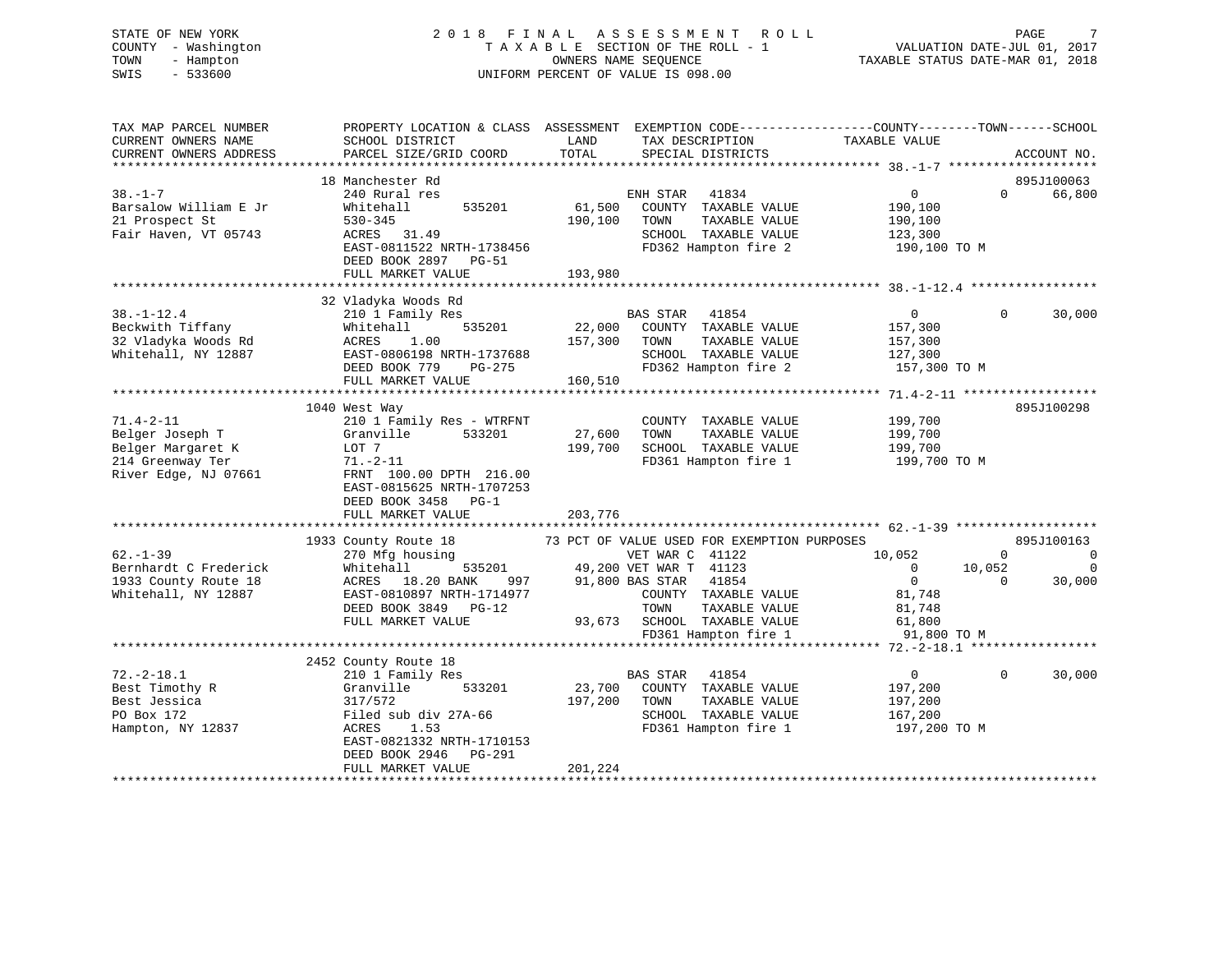# STATE OF NEW YORK 2 0 1 8 F I N A L A S S E S S M E N T R O L L PAGE 8 COUNTY - Washington T A X A B L E SECTION OF THE ROLL - 1 VALUATION DATE-JUL 01, 2017 TOWN - Hampton OWNERS NAME SEQUENCE TAXABLE STATUS DATE-MAR 01, 2018 SWIS - 533600 UNIFORM PERCENT OF VALUE IS 098.00

TAX MAP PARCEL NUMBER PROPERTY LOCATION & CLASS ASSESSMENT EXEMPTION CODE------------------COUNTY--------TOWN------SCHOOL CURRENT OWNERS NAME SCHOOL DISTRICT LAND TAX DESCRIPTION TAXABLE VALUE CURRENT OWNERS ADDRESS PARCEL SIZE/GRID COORD TOTAL SPECIAL DISTRICTS ACCOUNT NO. \*\*\*\*\*\*\*\*\*\*\*\*\*\*\*\*\*\*\*\*\*\*\*\*\*\*\*\*\*\*\*\*\*\*\*\*\*\*\*\*\*\*\*\*\*\*\*\*\*\*\*\*\*\*\*\*\*\*\*\*\*\*\*\*\*\*\*\*\*\*\*\*\*\*\*\*\*\*\*\*\*\*\*\*\*\*\*\*\*\*\*\*\*\*\*\*\*\*\*\*\*\*\* 72.2-3-12.1 \*\*\*\*\*\*\*\*\*\*\*\*\*\*\*\* 23 Greenfield Ln 895J10182372.2-3-12.1 210 1 Family Res BAS STAR 41854 0 0 30,000 Betit Francis Granville 533201 13,400 COUNTY TAXABLE VALUE 103,100 Betit Jean 72.-3-12.1 103,100 TOWN TAXABLE VALUE 103,100 23 Greenfield Ln FRNT 141.00 DPTH 111.00 SCHOOL TAXABLE VALUE 73,100 Hampton, NY 12837 EAST-0823889 NRTH-1711944 FD361 Hampton fire 1 103,100 TO M DEED BOOK 850 PG-191 FULL MARKET VALUE 105,204 \*\*\*\*\*\*\*\*\*\*\*\*\*\*\*\*\*\*\*\*\*\*\*\*\*\*\*\*\*\*\*\*\*\*\*\*\*\*\*\*\*\*\*\*\*\*\*\*\*\*\*\*\*\*\*\*\*\*\*\*\*\*\*\*\*\*\*\*\*\*\*\*\*\*\*\*\*\*\*\*\*\*\*\*\*\*\*\*\*\*\*\*\*\*\*\*\*\*\*\*\*\*\* 45.-1-30 \*\*\*\*\*\*\*\*\*\*\*\*\*\*\*\*\*\*\* 11899 State Route 4 895J10024945.-1-30 415 Motel COUNTY TAXABLE VALUE 185,000 Bhatti Rasheed Whitehall 535201 42,000 TOWN TAXABLE VALUE 185,000 932 State Route 9 ACRES 5.24 185,000 SCHOOL TAXABLE VALUE 185,000 Queensbury, NY 12804 FORTH-0806753 NRTH-1729669 FD362 Hampton fire 2 185,000 TO M DEED BOOK 3825 PG-63FULL MARKET VALUE 188,776 \*\*\*\*\*\*\*\*\*\*\*\*\*\*\*\*\*\*\*\*\*\*\*\*\*\*\*\*\*\*\*\*\*\*\*\*\*\*\*\*\*\*\*\*\*\*\*\*\*\*\*\*\*\*\*\*\*\*\*\*\*\*\*\*\*\*\*\*\*\*\*\*\*\*\*\*\*\*\*\*\*\*\*\*\*\*\*\*\*\*\*\*\*\*\*\*\*\*\*\*\*\*\* 71.-1-17 \*\*\*\*\*\*\*\*\*\*\*\*\*\*\*\*\*\*\* 135 Hills Pond Rd 895J100271 $0 \t30.000$ 71.-1-17 240 Rural res BAS STAR 41854 0 0 30,000 Billow Matthew J Granville 533201 67,300 COUNTY TAXABLE VALUE 145,400 135 Hills Pond Rd 2407/160 145,400 TOWN TAXABLE VALUE 145,400 Whitehall, NY 12887 ACRES 34.40 SCHOOL TAXABLE VALUE 115,400 EAST-0814662 NRTH-1705679 FD361 Hampton fire 1 145,400 TO M DEED BOOK 852 PG-247FULL MARKET VALUE 148,367 \*\*\*\*\*\*\*\*\*\*\*\*\*\*\*\*\*\*\*\*\*\*\*\*\*\*\*\*\*\*\*\*\*\*\*\*\*\*\*\*\*\*\*\*\*\*\*\*\*\*\*\*\*\*\*\*\*\*\*\*\*\*\*\*\*\*\*\*\*\*\*\*\*\*\*\*\*\*\*\*\*\*\*\*\*\*\*\*\*\*\*\*\*\*\*\*\*\*\*\*\*\*\* 71.4-3-2 \*\*\*\*\*\*\*\*\*\*\*\*\*\*\*\*\*\*\* 1128 East Way 895J100083 1.4-3-2 260 Seasonal res - WTRFNT COUNTY TAXABLE VALUE 119,800<br>
27,000 TOWN TAXABLE VALUE 119,800<br>
27,000 TOWN TAXABLE VALUE 119,800<br>
27,000 SCHOOL TAXABLE VALUE 119,800 Billow Philip J Granville 533201 27,000 TOWN TAXABLE VALUE 119,800 Billow Helen K 71.-3-2 119,800 SCHOOL TAXABLE VALUE 119,800 1727 N Mohawk St Unit 1N FRNT 100.00 DPTH 145.00 FD361 Hampton fire 1 119,800 TO M Chicago, IL 60614 EAST-0815526 NRTH-1708455 DEED BOOK 923 PG-50FULL MARKET VALUE 122,245

|                      | 110 Campbell Ln           |                 |                         |              | 895J100220 |
|----------------------|---------------------------|-----------------|-------------------------|--------------|------------|
| $72. - 2 - 2$        | $425$ Bar                 |                 | TAXABLE VALUE<br>COUNTY | 110,300      |            |
| Birkenhead David     | Granville                 | 533201<br>6,200 | TAXABLE VALUE<br>TOWN   | 110,300      |            |
| PO Box 324           | 1.17<br>ACRES             | 110,300         | TAXABLE VALUE<br>SCHOOL | 110,300      |            |
| Fair Haven, VT 05743 | EAST-0824607 NRTH-1712456 |                 | FD361 Hampton fire 1    | 110,300 TO M |            |
|                      | DEED BOOK 1666 PG-287     |                 |                         |              |            |
|                      | FULL MARKET VALUE         | 112,551         |                         |              |            |
|                      |                           |                 |                         |              |            |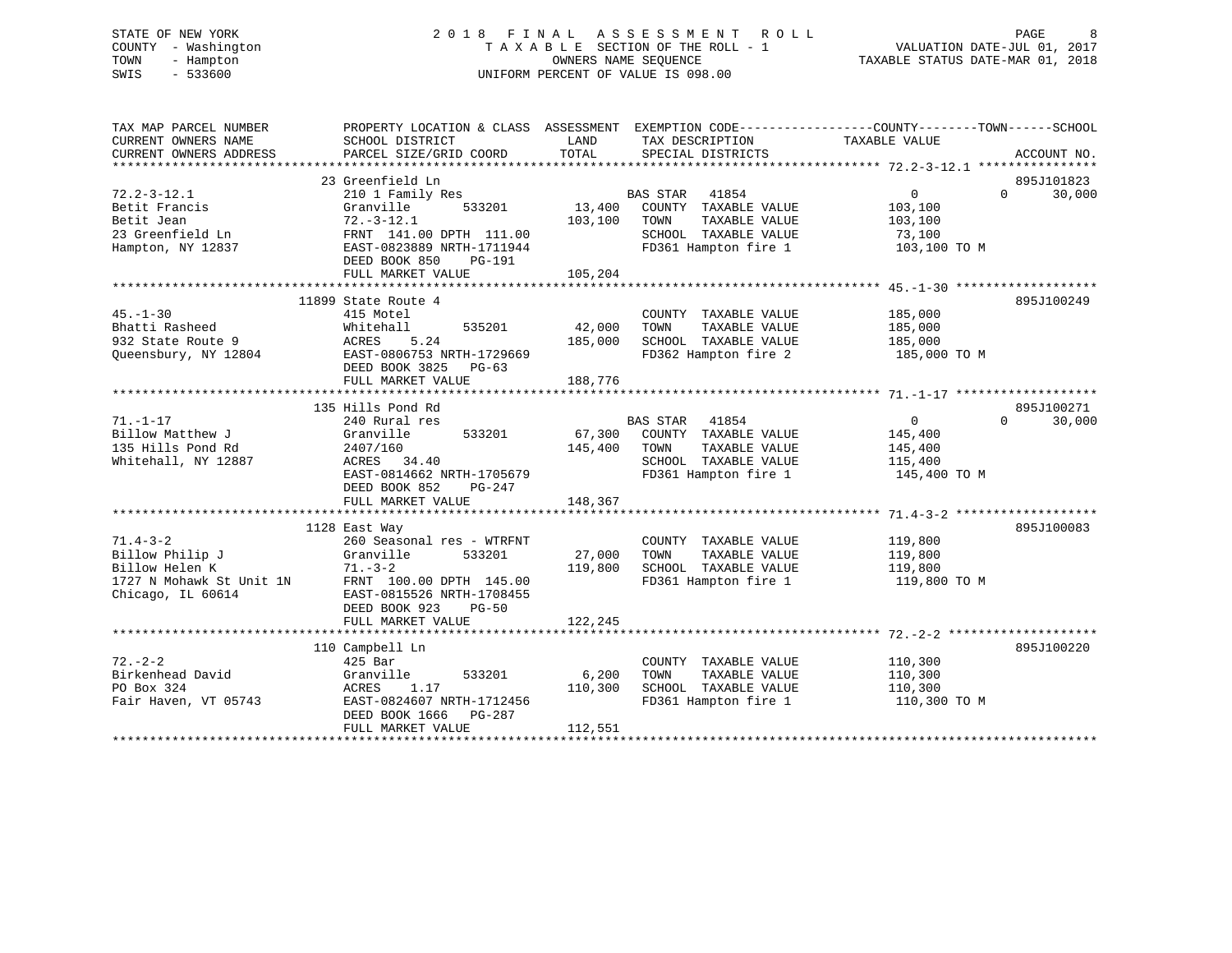# STATE OF NEW YORK 2 0 1 8 F I N A L A S S E S S M E N T R O L L PAGE 9 COUNTY - Washington T A X A B L E SECTION OF THE ROLL - 1 VALUATION DATE-JUL 01, 2017 TOWN - Hampton OWNERS NAME SEQUENCE TAXABLE STATUS DATE-MAR 01, 2018 SWIS - 533600 UNIFORM PERCENT OF VALUE IS 098.00

| TAX MAP PARCEL NUMBER<br>CURRENT OWNERS NAME<br>CURRENT OWNERS ADDRESS | PROPERTY LOCATION & CLASS ASSESSMENT EXEMPTION CODE----------------COUNTY-------TOWN-----SCHOOL<br>SCHOOL DISTRICT<br>PARCEL SIZE/GRID COORD | LAND<br>TOTAL | TAX DESCRIPTION<br>SPECIAL DISTRICTS          | TAXABLE VALUE | ACCOUNT NO.        |
|------------------------------------------------------------------------|----------------------------------------------------------------------------------------------------------------------------------------------|---------------|-----------------------------------------------|---------------|--------------------|
|                                                                        |                                                                                                                                              |               |                                               |               |                    |
|                                                                        | 116 Chapman Rd                                                                                                                               |               |                                               |               | 895J100535         |
| $45. - 1 - 25.2$                                                       | 210 1 Family Res                                                                                                                             |               | <b>BAS STAR</b><br>41854                      | $\Omega$      | $\Omega$<br>30,000 |
| Blackbird Thomas                                                       | 535201<br>Whitehall                                                                                                                          | 22,000        | COUNTY TAXABLE VALUE                          | 99,200        |                    |
| Blackbird Linda                                                        | ACRES<br>1.00                                                                                                                                | 99,200        | TOWN<br>TAXABLE VALUE                         | 99,200        |                    |
| 116 Chapman Rd                                                         | EAST-0807884 NRTH-1732702                                                                                                                    |               | SCHOOL TAXABLE VALUE                          | 69,200        |                    |
| Whitehall, NY 12887                                                    | DEED BOOK 454<br>PG-543                                                                                                                      |               | FD362 Hampton fire 2                          | 99,200 TO M   |                    |
|                                                                        | FULL MARKET VALUE                                                                                                                            | 101,224       |                                               |               |                    |
|                                                                        |                                                                                                                                              |               |                                               |               |                    |
| $62. - 1 - 14$                                                         | 56 Wicked Hollow Way<br>270 Mfg housing                                                                                                      |               |                                               | 72,100        | 895J100647         |
| Blankley Jeffrey S                                                     | Granville<br>533201                                                                                                                          | 35,100        | COUNTY TAXABLE VALUE<br>TAXABLE VALUE<br>TOWN | 72,100        |                    |
| Blankley Edna                                                          | ACRES<br>5.06                                                                                                                                | 72,100        | SCHOOL TAXABLE VALUE                          | 72,100        |                    |
| 56 Wicked Hollow Way                                                   | EAST-0813284 NRTH-1720041                                                                                                                    |               | FD361 Hampton fire 1                          | 72,100 TO M   |                    |
| Hampton, NY 12837                                                      | DEED BOOK 519<br>PG-251                                                                                                                      |               |                                               |               |                    |
|                                                                        | FULL MARKET VALUE                                                                                                                            | 73,571        |                                               |               |                    |
|                                                                        |                                                                                                                                              |               |                                               |               |                    |
|                                                                        | 48 Wicked Hollow Way                                                                                                                         |               |                                               |               | 895J100615         |
| $62. - 1 - 15$                                                         | 312 Vac w/imprv                                                                                                                              |               | COUNTY TAXABLE VALUE                          | 14,500        |                    |
| Blankley Jeffrey S                                                     | 533201<br>Granville                                                                                                                          | 14,000        | TOWN<br>TAXABLE VALUE                         | 14,500        |                    |
| Wilbur Edna                                                            | ACRES<br>6.20                                                                                                                                | 14,500        | SCHOOL TAXABLE VALUE                          | 14,500        |                    |
| 56 Wicked Hollow Way                                                   | EAST-0813413 NRTH-1720601                                                                                                                    |               | FD361 Hampton fire 1                          | 14,500 TO M   |                    |
| Hampton, NY 12837                                                      | DEED BOOK 773<br>PG-139                                                                                                                      |               |                                               |               |                    |
|                                                                        | FULL MARKET VALUE                                                                                                                            | 14,796        |                                               |               |                    |
|                                                                        |                                                                                                                                              |               |                                               |               |                    |
|                                                                        | 16 By The Way                                                                                                                                |               |                                               |               | 895J100610         |
| $53. - 1 - 7.8$                                                        | 260 Seasonal res                                                                                                                             |               | COUNTY TAXABLE VALUE                          | 42,400        |                    |
| Boden Stephen J                                                        | Granville<br>533201                                                                                                                          | 32,400        | TAXABLE VALUE<br>TOWN                         | 42,400        |                    |
| Attn: James Boden                                                      | ACRES<br>6.35                                                                                                                                | 42,400        | SCHOOL TAXABLE VALUE                          | 42,400        |                    |
| 83 Railroad Ave                                                        | EAST-0814229 NRTH-1721316                                                                                                                    |               | FD361 Hampton fire 1                          | 42,400 TO M   |                    |
| Great Barrington, MA 01230                                             | DEED BOOK 592<br>PG-173                                                                                                                      |               |                                               |               |                    |
|                                                                        | FULL MARKET VALUE                                                                                                                            | 43,265        |                                               |               |                    |
|                                                                        |                                                                                                                                              |               |                                               |               |                    |
| $53. - 1 - 7.9$                                                        | By The Way<br>314 Rural vac<10                                                                                                               |               | COUNTY TAXABLE VALUE                          | 14,500        | 895J100626         |
| Boden Stephen J                                                        | Granville<br>533201                                                                                                                          | 14,500        | TOWN<br>TAXABLE VALUE                         | 14,500        |                    |
| Attn: James Boden                                                      | <b>ACRES</b><br>4.66                                                                                                                         | 14,500        | SCHOOL TAXABLE VALUE                          | 14,500        |                    |
| 83 Railroad Ave                                                        | EAST-0814213 NRTH-1721596                                                                                                                    |               | FD361 Hampton fire 1                          | 14,500 TO M   |                    |
| Great Barrington, MA 01230                                             | DEED BOOK 592<br>PG-173                                                                                                                      |               |                                               |               |                    |
|                                                                        | FULL MARKET VALUE                                                                                                                            | 14,796        |                                               |               |                    |
|                                                                        |                                                                                                                                              |               |                                               |               |                    |
|                                                                        | Hickey Rd                                                                                                                                    |               |                                               |               | 895J100674         |
| $53. - 1 - 7.17$                                                       | 314 Rural vac<10                                                                                                                             |               | COUNTY TAXABLE VALUE                          | 14,500        |                    |
| Boden Stephen J Etal                                                   | 533201<br>Granville                                                                                                                          | 14,500        | TOWN<br>TAXABLE VALUE                         | 14,500        |                    |
| Grady Patricia Etal                                                    | Common Area                                                                                                                                  | 14,500        | SCHOOL TAXABLE VALUE                          | 14,500        |                    |
| Attn: James Boden                                                      | See Notes for Deed Refere                                                                                                                    |               | FD361 Hampton fire 1                          | 14,500 TO M   |                    |
| 83 Railroad Ave                                                        | 1.60<br>ACRES                                                                                                                                |               |                                               |               |                    |
| Great Barrington, MA 01230                                             | EAST-0814745 NRTH-1721329                                                                                                                    |               |                                               |               |                    |
|                                                                        | FULL MARKET VALUE                                                                                                                            | 14,796        |                                               |               |                    |
| *******************                                                    |                                                                                                                                              |               |                                               |               |                    |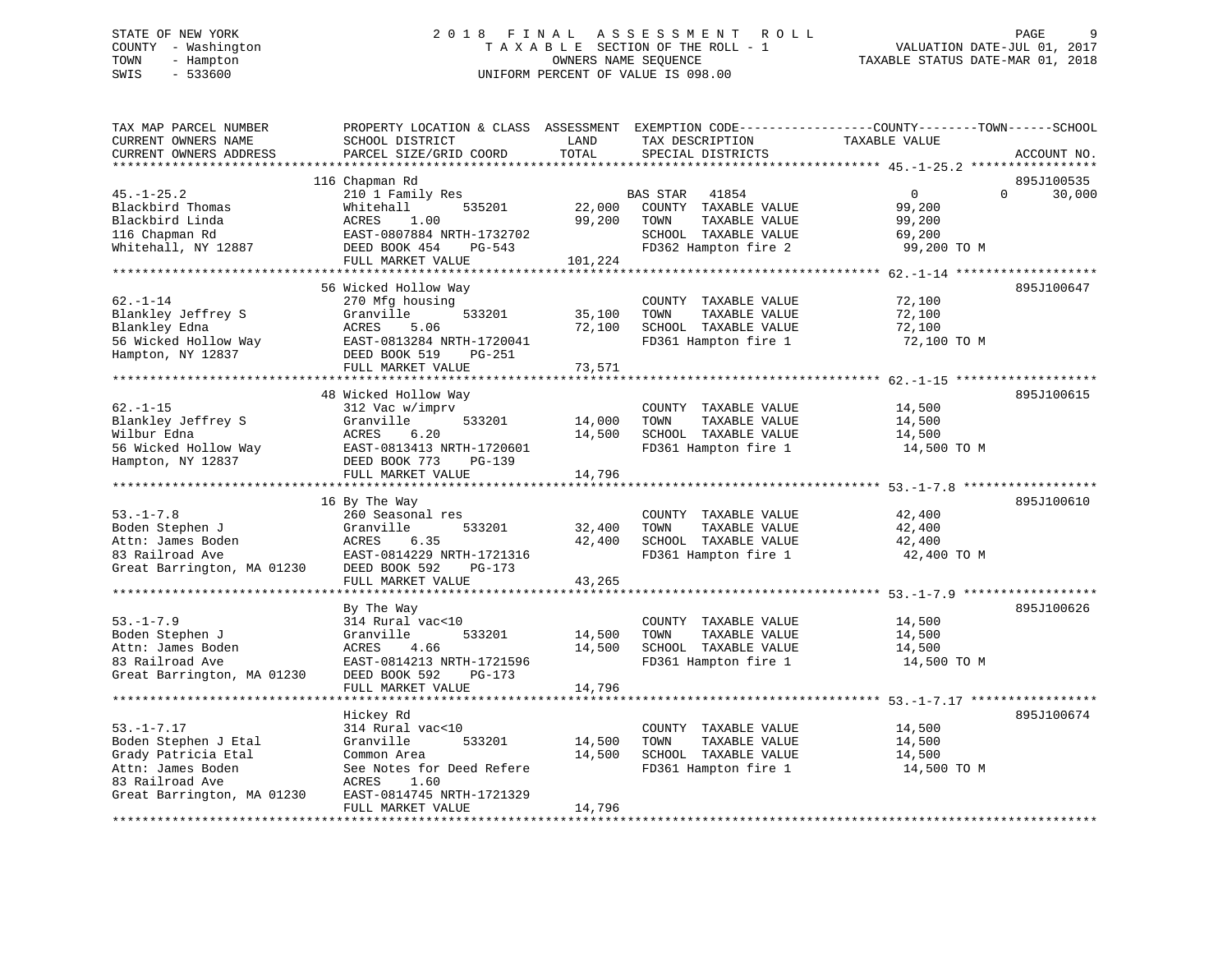# STATE OF NEW YORK 2 0 1 8 F I N A L A S S E S S M E N T R O L L PAGE 10 COUNTY - Washington T A X A B L E SECTION OF THE ROLL - 1 VALUATION DATE-JUL 01, 2017 TOWN - Hampton OWNERS NAME SEQUENCE TAXABLE STATUS DATE-MAR 01, 2018 SWIS - 533600 UNIFORM PERCENT OF VALUE IS 098.00

| TAX MAP PARCEL NUMBER<br>CURRENT OWNERS NAME<br>CURRENT OWNERS ADDRESS                                              | PROPERTY LOCATION & CLASS ASSESSMENT<br>SCHOOL DISTRICT<br>PARCEL SIZE/GRID COORD                                                                                                                                      | LAND<br>TOTAL                | EXEMPTION CODE-----------------COUNTY-------TOWN------SCHOOL<br>TAX DESCRIPTION<br>SPECIAL DISTRICTS | TAXABLE VALUE                                 | ACCOUNT NO. |
|---------------------------------------------------------------------------------------------------------------------|------------------------------------------------------------------------------------------------------------------------------------------------------------------------------------------------------------------------|------------------------------|------------------------------------------------------------------------------------------------------|-----------------------------------------------|-------------|
| ********************<br>$80. - 1 - 22$<br>Boles John T<br>183 S Beach Ave<br>Old Greenwich, CT 06870                | *********************<br>60 Hampton Heights Way<br>260 Seasonal res<br>Granville<br>533201<br>ACRES<br>5.02<br>EAST-0810013 NRTH-1701182<br>DEED BOOK 2902<br>PG-330<br>FULL MARKET VALUE<br>************************* | 35,000<br>62,000<br>63,265   | COUNTY TAXABLE VALUE<br>TOWN<br>TAXABLE VALUE<br>SCHOOL TAXABLE VALUE<br>FD361 Hampton fire 1        | 62,000<br>62,000<br>62,000<br>62,000 TO M     | 895J100677  |
| $62. - 1 - 48$<br>Borichevsky Frances A<br>3 Lantern Ln<br>Nashua, NH 03062                                         | 1902 County Route 18<br>314 Rural vac<10<br>535201<br>Whitehall<br>ACRES<br>1.00<br>EAST-0809606 NRTH-1715046<br>DEED BOOK 459<br>PG-486<br>FULL MARKET VALUE                                                          | 12,500<br>12,500<br>12,755   | COUNTY TAXABLE VALUE<br>TOWN<br>TAXABLE VALUE<br>SCHOOL TAXABLE VALUE<br>FD361 Hampton fire 1        | 12,500<br>12,500<br>12,500<br>12,500 TO M     | 895J100139  |
| $62. - 1 - 47$<br>Borichevsky Natasha L<br>5 Great Hill Cart<br>Exeter, NH 03833                                    | County Route 18<br>314 Rural vac<10<br>Whitehall<br>535201<br>ACRES<br>2.40<br>EAST-0809782 NRTH-1714878<br>DEED BOOK 3002<br>PG-156<br>FULL MARKET VALUE                                                              | 17,500<br>17,500<br>17,857   | COUNTY TAXABLE VALUE<br>TOWN<br>TAXABLE VALUE<br>SCHOOL TAXABLE VALUE<br>FD361 Hampton fire 1        | 17,500<br>17,500<br>17,500<br>17,500 TO M     | 895J100019  |
| $45. - 1 - 31$<br>Borne James<br>51 Piedmont Pond Rd<br>Rutland, NY 05701                                           | 11909 State Route 4<br>424 Night club<br>535201<br>Whitehall<br>ACRES<br>2.00<br>EAST-0807016 NRTH-1729933<br>DEED BOOK 3888<br>PG-161<br>FULL MARKET VALUE                                                            | 20,100<br>272,000<br>277,551 | COUNTY TAXABLE VALUE<br>TAXABLE VALUE<br>TOWN<br>SCHOOL TAXABLE VALUE<br>FD362 Hampton fire 2        | 272,000<br>272,000<br>272,000<br>272,000 TO M | 895J100261  |
| $81. - 1 - 41$<br>Bouplon Estate Carl A Jr<br>c/o Carl Bouplon III<br>328 Colebrook River Rd<br>Colebrook, CT 06021 | 98 Rainbow Way<br>314 Rural vac<10<br>Granville<br>533201<br>ACRES<br>4.10<br>EAST-0816612 NRTH-1701377<br>DEED BOOK 895<br>$PG-93$<br>FULL MARKET VALUE                                                               | 14,000<br>14,000<br>14,286   | COUNTY TAXABLE VALUE<br>TOWN<br>TAXABLE VALUE<br>SCHOOL TAXABLE VALUE<br>FD361 Hampton fire 1        | 14,000<br>14,000<br>14,000<br>14,000 TO M     | 895J100568  |
| $81. - 1 - 42$<br>Bouplon Estate Carl Jr<br>c/o Carl Bouplon III<br>328 Colebrook River Rd<br>Colebrook, CT 06021   | 90 Rainbow Way<br>260 Seasonal res<br>Granville<br>533201<br>ACRES<br>5.00<br>EAST-0816580 NRTH-1701564<br>DEED BOOK 878<br>PG-192<br>FULL MARKET VALUE                                                                | 35,000<br>38,500<br>39,286   | COUNTY TAXABLE VALUE<br>TOWN<br>TAXABLE VALUE<br>SCHOOL TAXABLE VALUE<br>FD361 Hampton fire 1        | 38,500<br>38,500<br>38,500<br>38,500 TO M     | 895J100607  |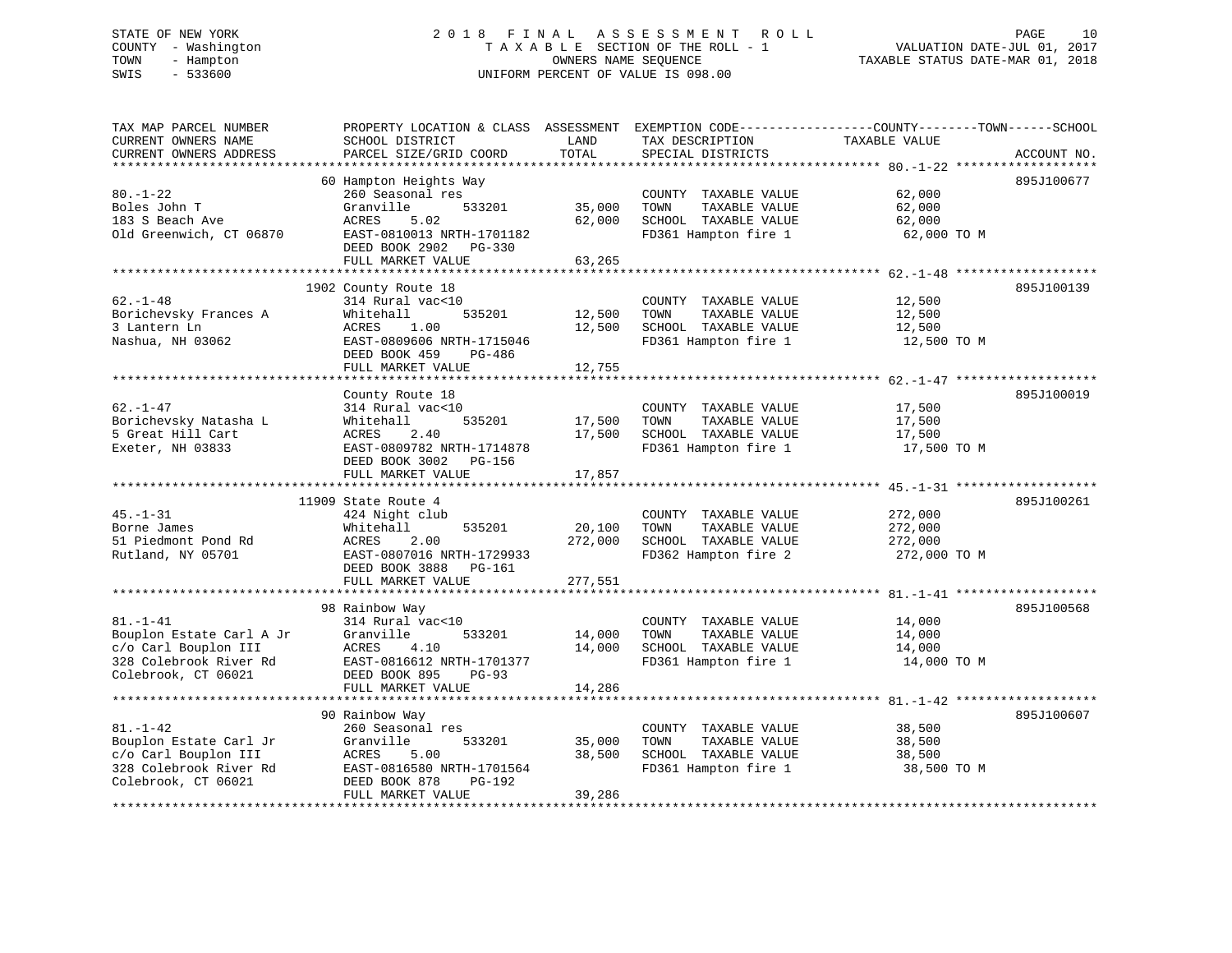# STATE OF NEW YORK 2 0 1 8 F I N A L A S S E S S M E N T R O L L PAGE 11 COUNTY - Washington T A X A B L E SECTION OF THE ROLL - 1 VALUATION DATE-JUL 01, 2017 TOWN - Hampton OWNERS NAME SEQUENCE TAXABLE STATUS DATE-MAR 01, 2018 SWIS - 533600 UNIFORM PERCENT OF VALUE IS 098.00

| TAX MAP PARCEL NUMBER<br>CURRENT OWNERS NAME<br>CURRENT OWNERS ADDRESS | PROPERTY LOCATION & CLASS ASSESSMENT EXEMPTION CODE---------------COUNTY-------TOWN------SCHOOL<br>SCHOOL DISTRICT<br>PARCEL SIZE/GRID COORD | LAND<br>TOTAL | TAX DESCRIPTION<br>SPECIAL DISTRICTS  | TAXABLE VALUE  | ACCOUNT NO.        |
|------------------------------------------------------------------------|----------------------------------------------------------------------------------------------------------------------------------------------|---------------|---------------------------------------|----------------|--------------------|
|                                                                        |                                                                                                                                              |               |                                       |                |                    |
|                                                                        | 2603 State Route 22A                                                                                                                         |               |                                       |                | 895J100283         |
| $72. - 2 - 28$                                                         | 270 Mfg housing                                                                                                                              |               | <b>BAS STAR</b><br>41854              | $\overline{0}$ | $\Omega$<br>30,000 |
| Bourn James R                                                          | Granville<br>533201                                                                                                                          | 14,500        | COUNTY TAXABLE VALUE                  | 34,500         |                    |
| 2603 State Route 22A                                                   | FRNT<br>86.00 DPTH 209.00                                                                                                                    | 34,500        | TAXABLE VALUE<br>TOWN                 | 34,500         |                    |
| Hampton, NY 12837                                                      | EAST-0823060 NRTH-1711837                                                                                                                    |               | SCHOOL TAXABLE VALUE                  | 4,500          |                    |
|                                                                        | DEED BOOK 2520 PG-173                                                                                                                        |               | FD361 Hampton fire 1                  | 34,500 TO M    |                    |
|                                                                        | FULL MARKET VALUE                                                                                                                            | 35,204        |                                       |                |                    |
|                                                                        |                                                                                                                                              |               |                                       |                |                    |
|                                                                        | 3038 State Route 22A                                                                                                                         |               |                                       |                | 895J100178         |
| $63. -1 - 3$                                                           | 210 1 Family Res                                                                                                                             |               | COUNTY TAXABLE VALUE                  | 68,600         |                    |
| Bradley Michael P                                                      | 533201<br>Granville                                                                                                                          | 11,700        | TOWN<br>TAXABLE VALUE                 | 68,600         |                    |
| Bradley Virginia                                                       | FRNT 147.50 DPTH 125.00                                                                                                                      | 68,600        | SCHOOL TAXABLE VALUE                  | 68,600         |                    |
| 1014 Clark Hollow Rd                                                   | EAST-0821408 NRTH-1721889                                                                                                                    |               | FD361 Hampton fire 1                  | 68,600 TO M    |                    |
| Poultney, VT 05764                                                     | DEED BOOK 2206 PG-191                                                                                                                        |               |                                       |                |                    |
|                                                                        | FULL MARKET VALUE                                                                                                                            | 70,000        |                                       |                |                    |
|                                                                        |                                                                                                                                              |               |                                       |                |                    |
|                                                                        | 2608 State Route 22A                                                                                                                         |               |                                       |                | 895J100044         |
| $72.2 - 3 - 19$                                                        | 210 1 Family Res                                                                                                                             |               | COUNTY TAXABLE VALUE                  | 45,900         |                    |
| Bratianu David Jr                                                      | 533201<br>Granville                                                                                                                          | 6,000         | TOWN<br>TAXABLE VALUE                 | 45,900         |                    |
| Bratianu Zoe                                                           | $72. - 3 - 19$                                                                                                                               | 45,900        | SCHOOL TAXABLE VALUE                  | 45,900         |                    |
| 27 Hampton Heights Way                                                 | FRNT 192.00 DPTH 150.00                                                                                                                      |               | FD361 Hampton fire 1                  | 45,900 TO M    |                    |
| Whitehall, NY 12887                                                    | ACRES<br>0.13                                                                                                                                |               |                                       |                |                    |
|                                                                        | EAST-0823301 NRTH-1711914                                                                                                                    |               |                                       |                |                    |
|                                                                        | DEED BOOK 3678<br>PG-212                                                                                                                     |               |                                       |                |                    |
|                                                                        | FULL MARKET VALUE                                                                                                                            | 46,837        |                                       |                |                    |
|                                                                        |                                                                                                                                              |               |                                       |                |                    |
|                                                                        | 27 Hampton Heights Way                                                                                                                       |               |                                       |                | 895J100621         |
| $80. - 1 - 17$                                                         |                                                                                                                                              |               |                                       |                |                    |
| Bratianu David Jr                                                      | 210 1 Family Res<br>533201                                                                                                                   | 35,000        | COUNTY TAXABLE VALUE<br>TOWN          | 117,600        |                    |
| Bratianu Zoe                                                           | Granville                                                                                                                                    |               | TAXABLE VALUE<br>SCHOOL TAXABLE VALUE | 117,600        |                    |
|                                                                        | LOT 10                                                                                                                                       | 117,600       |                                       | 117,600        |                    |
| 27 Hampton Heights Way                                                 | ACRES<br>5.01                                                                                                                                |               | FD361 Hampton fire 1                  | 117,600 TO M   |                    |
| Whitehall, NY 12887                                                    | EAST-0811529 NRTH-1701515                                                                                                                    |               |                                       |                |                    |
|                                                                        | DEED BOOK 3389 PG-253                                                                                                                        |               |                                       |                |                    |
|                                                                        | FULL MARKET VALUE                                                                                                                            | 120,000       |                                       |                |                    |
|                                                                        |                                                                                                                                              |               |                                       |                |                    |
|                                                                        | 35 County Route 20                                                                                                                           |               |                                       |                | 895J100128         |
| $81. - 2 - 5$                                                          | 210 1 Family Res                                                                                                                             |               | BAS STAR<br>41854                     | $\overline{0}$ | $\Omega$<br>30,000 |
| Brayton Mark Jr                                                        | 533201<br>Granville                                                                                                                          | 22,300        | COUNTY TAXABLE VALUE                  | 96,600         |                    |
| 35 County Route 20                                                     | 1.10<br>ACRES                                                                                                                                | 96,600        | TAXABLE VALUE<br>TOWN                 | 96,600         |                    |
| Hampton, NY 12837                                                      | EAST-0823504 NRTH-1704361                                                                                                                    |               | SCHOOL TAXABLE VALUE                  | 66,600         |                    |
|                                                                        | DEED BOOK 953<br>$PG-10$                                                                                                                     |               | FD361 Hampton fire 1                  | 96,600 TO M    |                    |
|                                                                        | FULL MARKET VALUE                                                                                                                            | 98,571        |                                       |                |                    |
|                                                                        |                                                                                                                                              |               |                                       |                |                    |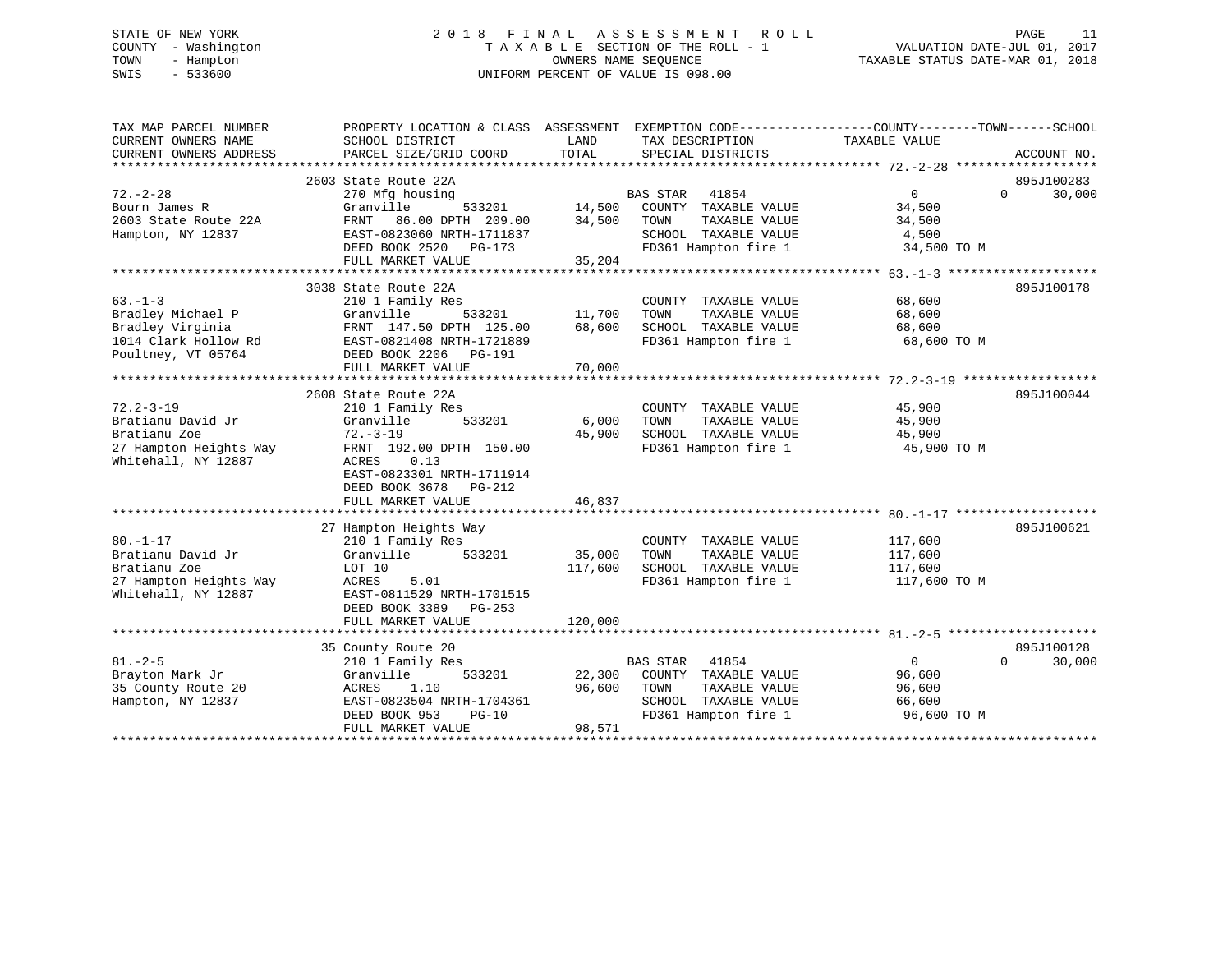STATE OF NEW YORK 2 0 1 8 F I N A L A S S E S S M E N T R O L L PAGE 12 COUNTY - Washington T A X A B L E SECTION OF THE ROLL - 1 VALUATION DATE-JUL 01, 2017 TOWN - Hampton OWNERS NAME SEQUENCE TAXABLE STATUS DATE-MAR 01, 2018 SWIS - 533600 UNIFORM PERCENT OF VALUE IS 098.00

| TAX MAP PARCEL NUMBER<br>CURRENT OWNERS NAME<br>CURRENT OWNERS ADDRESS                          | PROPERTY LOCATION & CLASS ASSESSMENT EXEMPTION CODE----------------COUNTY-------TOWN------SCHOOL<br>SCHOOL DISTRICT<br>PARCEL SIZE/GRID COORD                                                          | LAND<br>TOTAL                       | TAX DESCRIPTION TAXABLE VALUE<br>SPECIAL DISTRICTS                                                                   |                                                   | ACCOUNT NO.        |
|-------------------------------------------------------------------------------------------------|--------------------------------------------------------------------------------------------------------------------------------------------------------------------------------------------------------|-------------------------------------|----------------------------------------------------------------------------------------------------------------------|---------------------------------------------------|--------------------|
| $54. - 1 - 10$<br>Briere Christopher B<br>Briere Anne M<br>PO Box 263<br>Fair Haven, VT 05743   | 3096 State Route 22A OFF<br>449 Other Storag<br>Granville<br>no rd fror<br>ACRES 1<br>no rd frontage ROW only<br>ACRES 1.29<br>EAST-0821367 NRTH-1723294<br>DEED BOOK 3604 PG-173<br>FULL MARKET VALUE | $533201$ 4,500<br>98,700<br>100,714 | COUNTY TAXABLE VALUE<br>TOWN<br>SCHOOL TAXABLE VALUE<br>FD361 Hampton fire 1 98,700 TO M                             | 98,700<br>TAXABLE VALUE 98,700<br>98,700          | 895J100150         |
|                                                                                                 |                                                                                                                                                                                                        |                                     |                                                                                                                      |                                                   |                    |
| $54. - 1 - 13.1$<br>Briere Christopher B<br>Briere Anne M<br>PO Box 263<br>Fair Haven, VT 05743 | 486 Hickey Rd<br>3.50 BANK<br>ACRES<br>EAST-0819364 NRTH-1721322<br>DEED BOOK 3666 PG-326<br>FULL MARKET VALUE                                                                                         | 98,061                              | COUNTY TAXABLE VALUE<br>TAXABLE VALUE<br>999 96,100 SCHOOL TAXABLE VALUE 96,100<br>FD361 Hampton fire 1 96,100 TO M  | 96,100<br>96,100                                  | 895J100694         |
|                                                                                                 |                                                                                                                                                                                                        |                                     |                                                                                                                      |                                                   | 895J100534         |
| $62. - 1 - 41$<br>Briggs Scott<br>1938 County Route 18<br>Whitehall, NY 12887                   | 1938 County Route 18<br>312 Vac w/imprv<br>Granville<br>$\begin{array}{cccc} 533201 & 28,800 \\ 09 & 32,100 \end{array}$<br>3.09<br>ACRES<br>EAST-0810341 NRTH-1714262<br>DEED BOOK 2309 PG-32         |                                     | COUNTY TAXABLE VALUE<br>TOWN TAXABLE VALUE 32,100<br>SCHOOL TAXABLE VALUE 32,100<br>FD361 Hampton fire 1 32,100 TO M | 32,100                                            |                    |
|                                                                                                 | FULL MARKET VALUE                                                                                                                                                                                      | 32,755                              |                                                                                                                      |                                                   |                    |
|                                                                                                 | 2723 State Route 22A                                                                                                                                                                                   |                                     |                                                                                                                      |                                                   |                    |
| $63. -1 - 7.1$<br>Brown Brian<br>2723 State Route 22A<br>Hampton, NY 12837                      | 210 1 Family Res<br>Granville<br>FRNT 23.00 DPTH 325.00<br>BANK<br>999<br>EAST-0823550 NRTH-1714427<br>DEED BOOK 2476 PG-88                                                                            | 133,800                             | COUNTY TAXABLE VALUE 133,800<br>FD361 Hampton fire 1 133,800 TO M                                                    |                                                   |                    |
|                                                                                                 | FULL MARKET VALUE                                                                                                                                                                                      | 136,531                             |                                                                                                                      |                                                   |                    |
|                                                                                                 | 1432 Carvers Falls Ln                                                                                                                                                                                  |                                     |                                                                                                                      |                                                   | 895J100542         |
| $31. - 1 - 3.2$<br>Brown Elos                                                                   | 210 1 Family Res<br>Whitehall<br>FULL MARKET VALUE                                                                                                                                                     | 78,980                              | BAS STAR 41854<br>535201 25,900 COUNTY TAXABLE VALUE<br>SCHOOL TAXABLE VALUE<br>FD362 Hampton fire 2                 | $\overline{0}$<br>77,400<br>47,400<br>77,400 TO M | 30,000<br>$\Omega$ |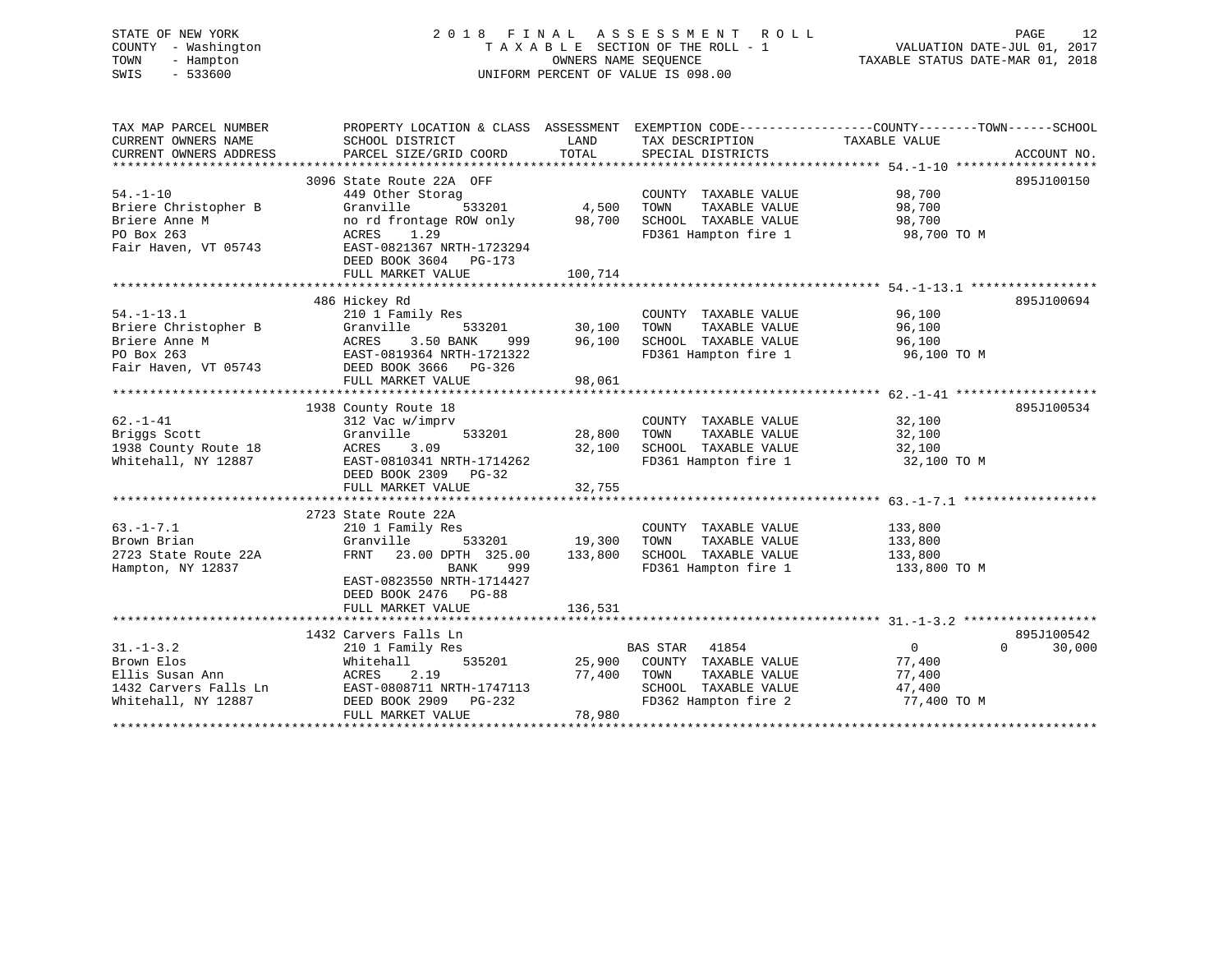# STATE OF NEW YORK 2 0 1 8 F I N A L A S S E S S M E N T R O L L PAGE 13 COUNTY - Washington T A X A B L E SECTION OF THE ROLL - 1 VALUATION DATE-JUL 01, 2017 TOWN - Hampton OWNERS NAME SEQUENCE TAXABLE STATUS DATE-MAR 01, 2018 SWIS - 533600 UNIFORM PERCENT OF VALUE IS 098.00

| TAX MAP PARCEL NUMBER<br>CURRENT OWNERS NAME<br>CURRENT OWNERS ADDRESS                                     | PROPERTY LOCATION & CLASS ASSESSMENT EXEMPTION CODE---------------COUNTY-------TOWN------SCHOOL<br>SCHOOL DISTRICT<br>PARCEL SIZE/GRID COORD                                                                 | LAND<br>TOTAL                | TAX DESCRIPTION<br>SPECIAL DISTRICTS                                                                                                          | TAXABLE VALUE                                                       | ACCOUNT NO.                      |
|------------------------------------------------------------------------------------------------------------|--------------------------------------------------------------------------------------------------------------------------------------------------------------------------------------------------------------|------------------------------|-----------------------------------------------------------------------------------------------------------------------------------------------|---------------------------------------------------------------------|----------------------------------|
| $31. - 1 - 7$<br>Brown Elos A Jr<br>1463 Carvers Falls Ln<br>Whitehall, NY 12887                           | 1463 Carvers Falls Ln<br>210 1 Family Res<br>535201<br>Whitehall<br>Lot 5<br>ACRES<br>9.56<br>EAST-0807790 NRTH-1747637<br>DEED BOOK 2483 PG-67<br>FULL MARKET VALUE                                         | 40,000<br>136,800<br>139,592 | BAS STAR 41854<br>COUNTY TAXABLE VALUE<br>TOWN<br>TAXABLE VALUE<br>SCHOOL TAXABLE VALUE<br>FD362 Hampton fire 2                               | $\overline{0}$<br>136,800<br>136,800<br>106,800<br>136,800 TO M     | 895J101713<br>$\Omega$<br>30,000 |
| $38. - 1 - 7.3$<br>Brown Henry<br>Brown Gail<br>99 Sanders St<br>Whitehall, NY 12887                       | Manchester Rd<br>314 Rural vac<10<br>535201<br>Whitehall<br>Sub Div Lot 1-B<br>ACRES<br>2.53<br>EAST-0810990 NRTH-1738929<br>DEED BOOK 944<br>PG-57<br>FULL MARKET VALUE                                     | 18,000<br>18,000<br>18,367   | COUNTY TAXABLE VALUE<br>TOWN<br>TAXABLE VALUE<br>SCHOOL TAXABLE VALUE<br>FD362 Hampton fire 2                                                 | 18,000<br>18,000<br>18,000<br>18,000 TO M                           |                                  |
| $54. - 1 - 10.1$<br>Brown Lorraine F<br>Briere Jeffrey F -LE-<br>3094 State Route 22A<br>Hampton, NY 12837 | 3094 State Route 22A<br>210 1 Family Res<br>533201<br>Granville<br>ACRES<br>1.55<br>EAST-0821136 NRTH-1723229<br>DEED BOOK 3631 PG-195<br>FULL MARKET VALUE                                                  | 23,800<br>101,800<br>103,878 | 41854<br>BAS STAR<br>COUNTY TAXABLE VALUE<br>TOWN<br>TAXABLE VALUE<br>SCHOOL TAXABLE VALUE<br>FD361 Hampton fire 1                            | $\mathbf{0}$<br>101,800<br>101,800<br>71,800<br>101,800 TO M        | $\Omega$<br>30,000               |
| $38. - 1 - 10.5$<br>Bruno Ralph<br>Bruno Barbara<br>131 Golf Course Rd<br>Whitehall, NY 12887              | 131 Golf Course Rd<br>270 Mfg housing<br>Whitehall<br>535201<br>Filed Survey 12843/ B-1<br>FRNT 154.00 DPTH<br>ACRES<br>1.54<br>EAST-0809952 NRTH-1736925<br>DEED BOOK 3833<br>$PG-223$<br>FULL MARKET VALUE | 23,800<br>76,800<br>78,367   | COUNTY TAXABLE VALUE<br>TOWN<br>TAXABLE VALUE<br>SCHOOL TAXABLE VALUE<br>CA001 Cons agri dst 1<br>EZ005 Empire Zone 5<br>FD362 Hampton fire 2 | 76,800<br>76,800<br>76,800<br>76,800 TO<br>76,800 TO<br>76,800 TO M |                                  |
|                                                                                                            |                                                                                                                                                                                                              |                              |                                                                                                                                               |                                                                     |                                  |
| $71.4 - 2 - 4$<br>Budwick Julianne<br>206 Sugar Hill Way<br>Crown Point, NY 12928                          | 1070 West Way<br>260 Seasonal res - WTRFNT<br>Granville<br>533201<br>Lot $14$<br>$71. - 2 - 4$<br>FRNT 103.00 DPTH 277.00<br>EAST-0815159 NRTH-1707783<br>DEED BOOK 2181 PG-345<br>FULL MARKET VALUE         | 28,000<br>163,400<br>166,735 | COUNTY TAXABLE VALUE<br>TOWN<br>TAXABLE VALUE<br>SCHOOL TAXABLE VALUE<br>FD361 Hampton fire 1                                                 | 163,400<br>163,400<br>163,400<br>163,400 ТО М                       | 895J100040                       |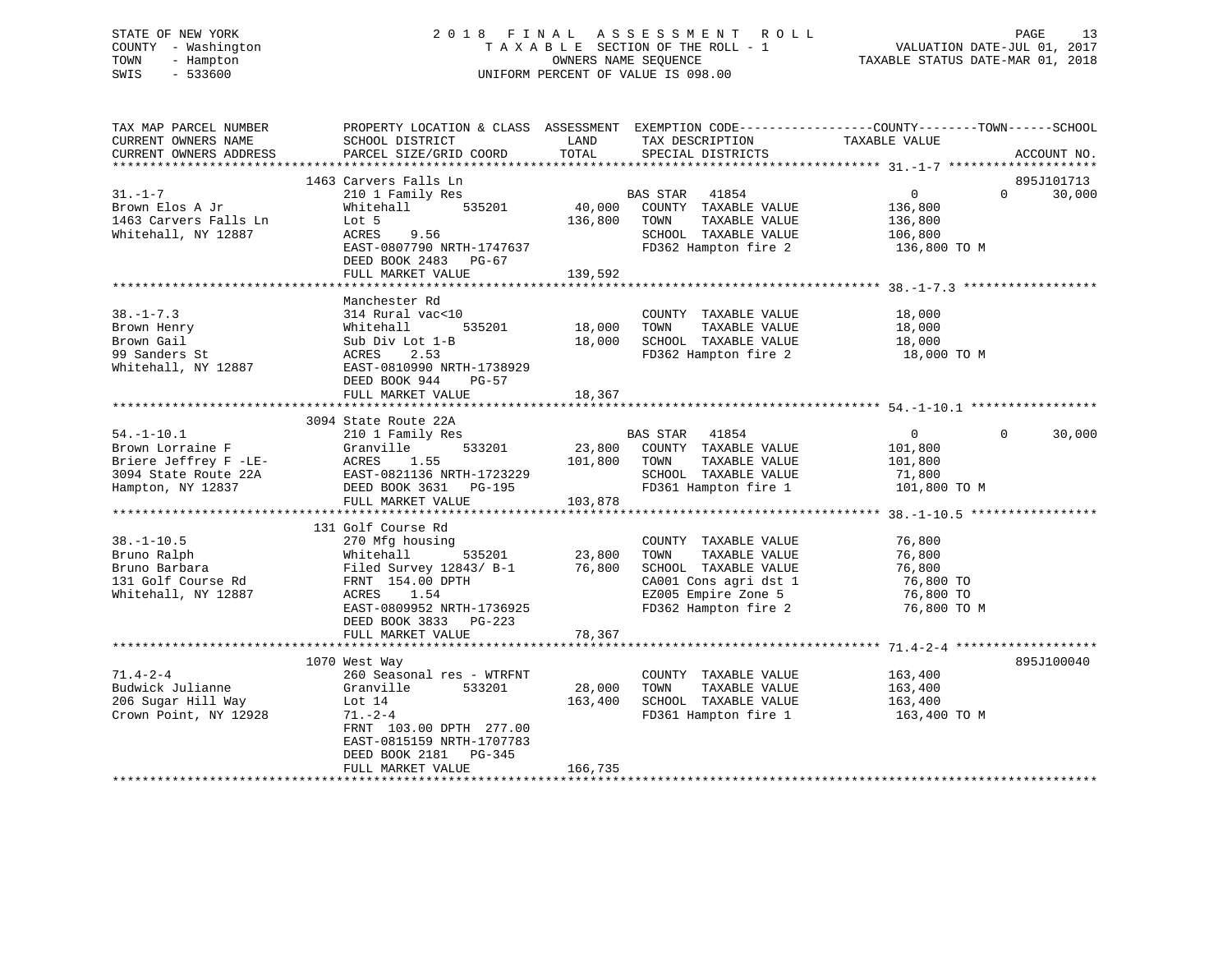| STATE OF NEW YORK<br>COUNTY - Washington<br>TOWN<br>- Hampton<br>$-533600$<br>SWIS                                                     |                                                                                                                                                                                                                                                  |                              | 2018 FINAL ASSESSMENT ROLL<br>T A X A B L E SECTION OF THE ROLL - 1 VALUATION DATE-JUL 01, 2017<br>OWNERS NAME SEQUENCE TAXABLE STATUS DATE-MAR 01, 2018<br>UNIFORM PERCENT OF VALUE IS 098.00          |                                                                                                |                                                         | PAGE<br>14                                                                                          |
|----------------------------------------------------------------------------------------------------------------------------------------|--------------------------------------------------------------------------------------------------------------------------------------------------------------------------------------------------------------------------------------------------|------------------------------|---------------------------------------------------------------------------------------------------------------------------------------------------------------------------------------------------------|------------------------------------------------------------------------------------------------|---------------------------------------------------------|-----------------------------------------------------------------------------------------------------|
| TAX MAP PARCEL NUMBER<br>CURRENT OWNERS NAME<br>CURRENT OWNERS ADDRESS                                                                 | SCHOOL DISTRICT<br>PARCEL SIZE/GRID COORD                                                                                                                                                                                                        | LAND<br>TOTAL                | PROPERTY LOCATION & CLASS ASSESSMENT EXEMPTION CODE---------------COUNTY-------TOWN-----SCHOOL<br>TAX DESCRIPTION<br>SPECIAL DISTRICTS                                                                  | TAXABLE VALUE                                                                                  |                                                         | ACCOUNT NO.                                                                                         |
| $80. - 1 - 48$<br>Buish Columbus Sr<br>1811 Park Blvd<br>Troy, NY 12180                                                                | 1702 County Route 21<br>210 1 Family Res - WTRFNT<br>535201<br>Whitehall<br>Sect 2 Lot 10A<br>FRNT 156.00 DPTH 309.00<br>BANK 999<br>EAST-0810991 NRTH-1704799<br>DEED BOOK 3548 PG-163<br>FULL MARKET VALUE                                     | 25,000<br>179,600<br>183,265 | COUNTY TAXABLE VALUE<br>TAXABLE VALUE<br>TOWN<br>SCHOOL TAXABLE VALUE<br>FD361 Hampton fire 1                                                                                                           | 179,600<br>179,600<br>179,600<br>179,600 TO M                                                  |                                                         | 875J101783                                                                                          |
| 63.-1-10.4<br>Buley Michele<br>2831 State Route 22A<br>Hampton, NY 12837                                                               | 2831 State Route 22A<br>210 1 Family Res<br>Granville 533201 15,600 COUNTY TAXABLE VALUE<br>FRNT 200.00 DPTH 100.00 69,000 TOWN TAXABLE VALUE<br>EAST-0822814 NRTH-1716947<br>DEED BOOK 1667 PG-109<br>FULL MARKET VALUE                         | 70,408                       | SCHOOL TAXABLE VALUE 39,000<br>FD361 Hampton fire 1 69,000 TO M                                                                                                                                         | $\overline{0}$<br>69,000<br>69,000                                                             |                                                         | 895J101816<br>$0 \t 30,000$                                                                         |
| $31. - 1 - 2$<br>Bunker Paul<br>1295 Carvers Falls Rd<br>Whitehall, NY 12887<br>MAY BE SUBJECT TO PAYMENT<br>UNDER AGDIST LAW TIL 2022 | 1295 Carvers Falls Rd<br>112 Dairy farm<br>Whitehall<br>ACRES 186.80<br>EAST-0806337 NRTH-1746265<br>DEED BOOK 497 PG-782<br>FULL MARKET VALUE                                                                                                   |                              | AG DIST<br>41720<br>535201 138,000 BAS STAR 41854<br>165,500 COUNTY TAXABLE VALUE<br>TOWN<br>TAXABLE VALUE<br>52,066 EX<br>FD362 Hampton fire 2                                                         | 52,066<br>$\overline{0}$<br>113,434<br>113,434<br>165,500 TO M                                 | 52,066<br>$\Omega$                                      | 895J100027<br>52,066<br>30,000                                                                      |
| $31. - 1 - 3.8$                                                                                                                        | 1446 Carvers Falls Ln<br>270 Mfg housing<br>31.-1-3.8 270 Mtg housing<br>Burney Charlotte -LE-<br>Pettis William ACRES 1.00<br>1446 Carvers Falls Ln EAST-0808590 NRTH-1747403<br>Whitehall, NY 12887 DEED BOOK 2282 PG-200<br>FULL MARKET VALUE |                              | 1<br>VET COM CT 41131<br>535201 22,000 VET DIS CT 41141<br>00 900 AGED-TOWN 41803<br>AGE-CO/SCH 41805<br>ENH STAR 41834<br>82,551 COUNTY TAXABLE VALUE<br>TAXABLE VALUE<br>TOWN<br>SCHOOL TAXABLE VALUE | 20,225<br>20,225<br>$\overline{0}$<br>10,113<br>$\overline{0}$<br>30,337<br>34,382<br>$\Omega$ | 20,225<br>20,225<br>6,068<br>$\overline{0}$<br>$\Omega$ | 895J101791<br>$\overline{0}$<br>$\overline{0}$<br>$\overline{0}$<br>0<br>20,225<br>60,675<br>60,675 |

FD362 Hampton fire 2 80,900 TO M \*\*\*\*\*\*\*\*\*\*\*\*\*\*\*\*\*\*\*\*\*\*\*\*\*\*\*\*\*\*\*\*\*\*\*\*\*\*\*\*\*\*\*\*\*\*\*\*\*\*\*\*\*\*\*\*\*\*\*\*\*\*\*\*\*\*\*\*\*\*\*\*\*\*\*\*\*\*\*\*\*\*\*\*\*\*\*\*\*\*\*\*\*\*\*\*\*\*\*\*\*\*\*\*\*\*\*\*\*\*\*\*\*\*\*\*\*\*\*\*\*\*\*\*\*\*\*\*\*\*\*\*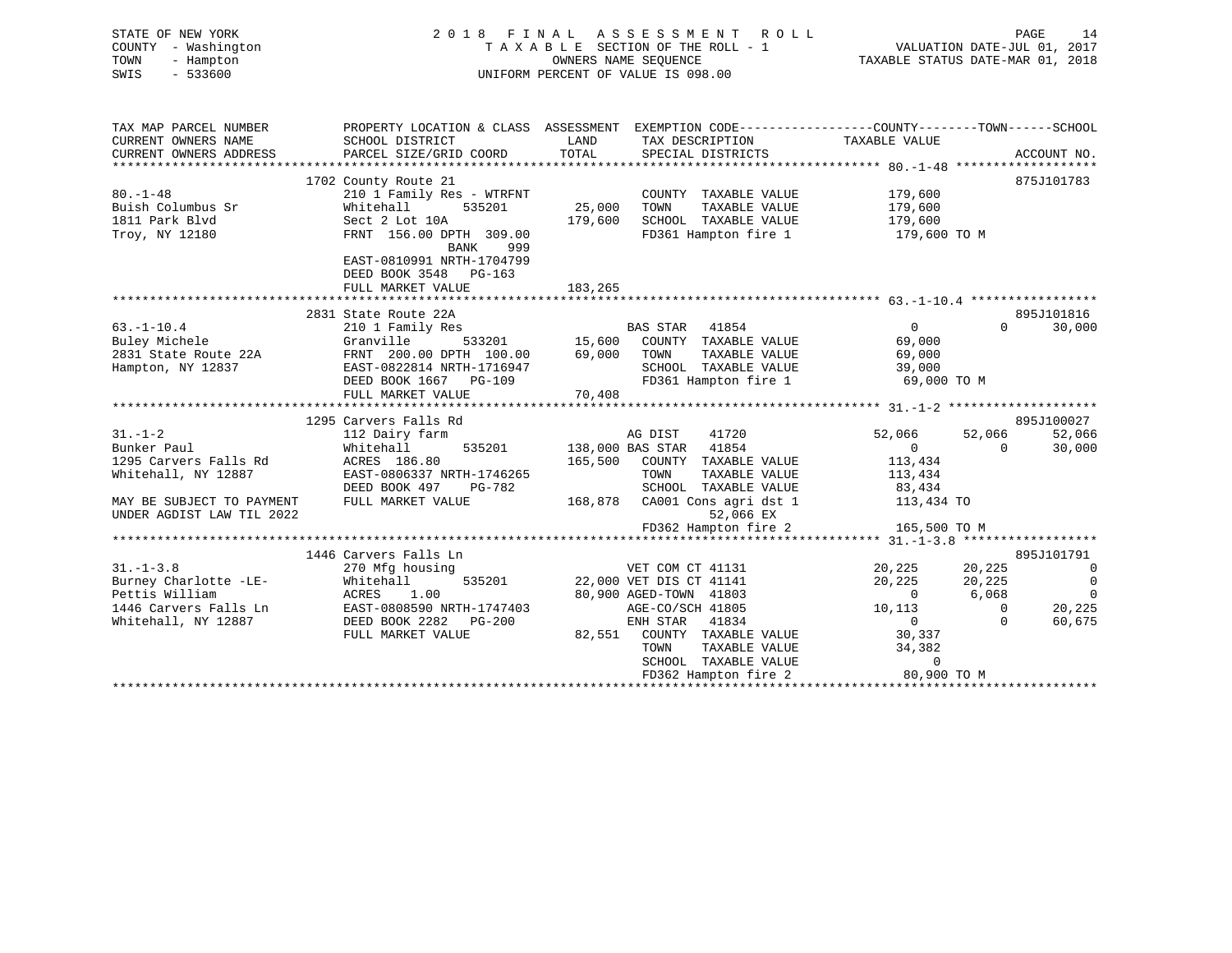# STATE OF NEW YORK 2 0 1 8 F I N A L A S S E S S M E N T R O L L PAGE 15 COUNTY - Washington T A X A B L E SECTION OF THE ROLL - 1 VALUATION DATE-JUL 01, 2017 TOWN - Hampton OWNERS NAME SEQUENCE TAXABLE STATUS DATE-MAR 01, 2018 SWIS - 533600 UNIFORM PERCENT OF VALUE IS 098.00

| TAX MAP PARCEL NUMBER<br>CURRENT OWNERS NAME<br>CURRENT OWNERS ADDRESS                                          | SCHOOL DISTRICT<br>PARCEL SIZE/GRID COORD                                                                                                                                                              | PROPERTY LOCATION & CLASS ASSESSMENT EXEMPTION CODE-----------------COUNTY-------TOWN------SCHOOL<br>LAND<br>TAX DESCRIPTION<br>TOTAL<br>SPECIAL DISTRICTS                        | TAXABLE VALUE<br>ACCOUNT NO.                                                                                                                                       |
|-----------------------------------------------------------------------------------------------------------------|--------------------------------------------------------------------------------------------------------------------------------------------------------------------------------------------------------|-----------------------------------------------------------------------------------------------------------------------------------------------------------------------------------|--------------------------------------------------------------------------------------------------------------------------------------------------------------------|
| *************************                                                                                       |                                                                                                                                                                                                        |                                                                                                                                                                                   |                                                                                                                                                                    |
| $31. - 1 - 3.6$<br>Burney Paul J<br>Burney Gladys M<br>1396 Carvers Falls Ln                                    | 1396 Carvers Falls Ln<br>270 Mfg housing<br>Whitehall<br>535201<br>ACRES<br>2.00<br>EAST-0808592 NRTH-1746218                                                                                          | VET COM C 41132<br>25,300 VET COM T 41133<br>60,300 VET DIS C 41142<br>VET DIS T 41143                                                                                            | 895J100686<br>15,075<br>$\Omega$<br>0<br>$\mathbf 0$<br>15,075<br>$\Omega$<br>$\mathbf 0$<br>30,150<br>$\Omega$<br>30,150<br>$\mathbf 0$<br>$\Omega$               |
| Whitehall, NY 12887                                                                                             | DEED BOOK 3200 PG-287<br>FULL MARKET VALUE                                                                                                                                                             | AGED-ALL<br>41800<br>61,531 ENH STAR<br>41834<br>COUNTY TAXABLE VALUE<br>TOWN<br>TAXABLE VALUE<br>SCHOOL TAXABLE VALUE<br>FD362 Hampton fire 2                                    | 7,538<br>7,538<br>30,150<br>30,150<br>$\overline{0}$<br>$\Omega$<br>7,537<br>7,537<br>$\mathbf 0$<br>60,300 TO M                                                   |
|                                                                                                                 |                                                                                                                                                                                                        |                                                                                                                                                                                   | ******** 72.-2-23<br>*******                                                                                                                                       |
| $72. - 2 - 23$<br>Burroughs Dwight<br>Burroughs Wanda<br>2583 State Route 22A<br>Hampton, NY 12837-0004         | 2583 State Route 22A<br>280 Res Multiple<br>Granville<br>533201<br>ACRES<br>4.40<br>EAST-0822455 NRTH-1710869<br>DEED BOOK 448<br>PG-876<br>FULL MARKET VALUE<br>************************************* | AGED-CO<br>41802<br>33,100 AGED-TOWN 41803<br>94,900 ENH STAR<br>41834<br>COUNTY TAXABLE VALUE<br>TOWN<br>TAXABLE VALUE<br>96,837<br>SCHOOL TAXABLE VALUE<br>FD361 Hampton fire 1 | 895J100415<br>37,960<br>$\Omega$<br>0<br>$\overline{0}$<br>28,470<br>$\Omega$<br>$\overline{0}$<br>66,800<br>$\Omega$<br>56,940<br>66,430<br>28,100<br>94,900 TO M |
|                                                                                                                 | 21 Quiet Way                                                                                                                                                                                           |                                                                                                                                                                                   | 895J100637                                                                                                                                                         |
| $62 - 1 - 35$<br>Bvak Corporation<br>PO Box 1572<br>Castleton, VT 05735                                         | 260 Seasonal res<br>Granville<br>533201<br>543-78 784-169<br>ACRES 26.32<br>EAST-0811300 NRTH-1716258<br>DEED BOOK 543<br>$PG-75$                                                                      | COUNTY TAXABLE VALUE<br>29,200<br>TOWN<br>TAXABLE VALUE<br>36,700<br>SCHOOL TAXABLE VALUE<br>FD361 Hampton fire 1                                                                 | 36,700<br>36,700<br>36,700<br>36,700 TO M                                                                                                                          |
|                                                                                                                 | FULL MARKET VALUE                                                                                                                                                                                      | 37,449                                                                                                                                                                            |                                                                                                                                                                    |
|                                                                                                                 | **********************<br>29 Pratt Rd                                                                                                                                                                  |                                                                                                                                                                                   | 895J100212                                                                                                                                                         |
| $72. - 1 - 3$<br>Byler Harvey R<br>Byler Sarah L<br>29 Pratt Rd<br>Hampton, NY 12837                            | 240 Rural res<br>533201<br>Granville<br>ACRES 107.65<br>EAST-0820791 NRTH-1711717<br>DEED BOOK 3382<br>PG-235                                                                                          | 41720<br>AG DIST<br>112,300 BAS STAR<br>41854<br>164,100<br>COUNTY TAXABLE VALUE<br>TAXABLE VALUE<br>TOWN<br>SCHOOL TAXABLE VALUE                                                 | 42,504<br>42,504<br>42,504<br>$\mathbf 0$<br>$\Omega$<br>30,000<br>121,596<br>121,596<br>91,596                                                                    |
| MAY BE SUBJECT TO PAYMENT<br>UNDER AGDIST LAW TIL 2022                                                          | FULL MARKET VALUE                                                                                                                                                                                      | 167,449<br>CA001 Cons agri dst 1<br>42,504 EX<br>FD361 Hampton fire 1                                                                                                             | 121,596 TO<br>164,100 TO M                                                                                                                                         |
|                                                                                                                 |                                                                                                                                                                                                        |                                                                                                                                                                                   |                                                                                                                                                                    |
| $72. - 1 - 3.4$<br>Byler Harvey R<br>Byler Sarah L<br>c/o John Thomas<br>1248 Vt Route 31<br>Poultney, VT 05764 | County Route 18 Off<br>323 Vacant rural<br>Granville<br>533201<br>Land Contract 3771/269<br>ACRES 12.27<br>EAST-0819201 NRTH-1710127<br>DEED BOOK 3382<br>PG-235                                       | COUNTY TAXABLE VALUE<br>10,000<br>TOWN<br>TAXABLE VALUE<br>10,000<br>SCHOOL TAXABLE VALUE<br>CA001 Cons agri dst 1<br>FD361 Hampton fire 1                                        | 10,000<br>10,000<br>10,000<br>10,000 TO<br>10,000 TO M                                                                                                             |
|                                                                                                                 | FULL MARKET VALUE                                                                                                                                                                                      | 10,204                                                                                                                                                                            |                                                                                                                                                                    |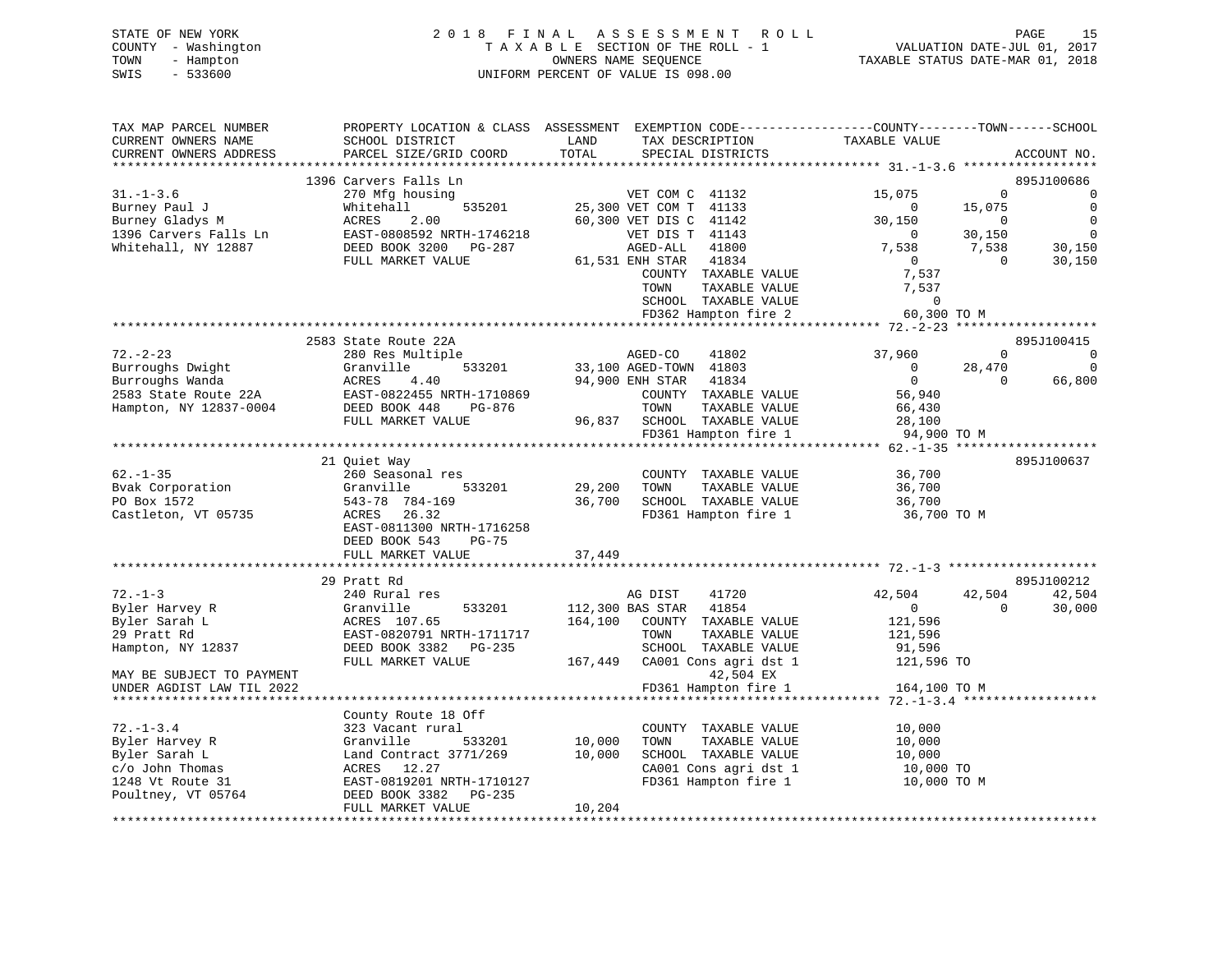# STATE OF NEW YORK 2 0 1 8 F I N A L A S S E S S M E N T R O L L PAGE 16 COUNTY - Washington T A X A B L E SECTION OF THE ROLL - 1 VALUATION DATE-JUL 01, 2017 TOWN - Hampton OWNERS NAME SEQUENCE TAXABLE STATUS DATE-MAR 01, 2018 SWIS - 533600 UNIFORM PERCENT OF VALUE IS 098.00

| TAX MAP PARCEL NUMBER<br>CURRENT OWNERS NAME | PROPERTY LOCATION & CLASS ASSESSMENT<br>SCHOOL DISTRICT | LAND            | EXEMPTION CODE-----------------COUNTY-------TOWN------SCHOOL<br>TAX DESCRIPTION | TAXABLE VALUE                             |                |             |
|----------------------------------------------|---------------------------------------------------------|-----------------|---------------------------------------------------------------------------------|-------------------------------------------|----------------|-------------|
| CURRENT OWNERS ADDRESS                       | PARCEL SIZE/GRID COORD                                  | TOTAL           | SPECIAL DISTRICTS                                                               |                                           |                | ACCOUNT NO. |
|                                              | 15 Forest Hill Way                                      |                 |                                                                                 |                                           |                | 895J100112  |
| $71. - 1 - 29$                               | 240 Rural res                                           |                 | ENH STAR 41834                                                                  | $\overline{0}$                            | $\overline{0}$ | 66,800      |
| Cahill Earl R Sr                             | 533201<br>Granville                                     | 62,000 FOR 480A | 47460                                                                           | 30,900                                    | 30,900         | 30,900      |
| PO Box 123                                   | 680/39 ROW Agmt                                         | 163,400         | COUNTY TAXABLE VALUE                                                            | 132,500                                   |                |             |
| Hampton, NY 12837                            | ACRES<br>99.37                                          |                 | TAXABLE VALUE<br>TOWN                                                           | 132,500                                   |                |             |
|                                              | EAST-0811010 NRTH-1707969                               |                 | SCHOOL TAXABLE VALUE                                                            | 65,700                                    |                |             |
| MAY BE SUBJECT TO PAYMENT                    | DEED BOOK 889<br>PG-137                                 |                 | FD361 Hampton fire 1                                                            | 163,400 TO M                              |                |             |
| UNDER RPTL480A UNTIL 2027                    | FULL MARKET VALUE                                       | 166,735         |                                                                                 |                                           |                |             |
|                                              |                                                         |                 |                                                                                 |                                           |                |             |
| $54. - 1 - 13.7$                             | 561&565 Hickey Rd                                       |                 |                                                                                 | $\overline{0}$                            | $\Omega$       |             |
| Cain Samantha                                | 270 Mfg housing<br>Granville<br>533201                  | 29,000          | <b>BAS STAR</b><br>41854<br>COUNTY TAXABLE VALUE                                | 103,100                                   |                | 30,000      |
| Cain Alan                                    | Lot 2                                                   | 103,100         | TAXABLE VALUE<br>TOWN                                                           | 103,100                                   |                |             |
| 561 Hickey Rd                                | ACRES<br>3.16                                           |                 | SCHOOL TAXABLE VALUE                                                            | 73,100                                    |                |             |
| Hampton, NY 12837                            | EAST-0820125 NRTH-1722956                               |                 | CA001 Cons agri dst 1                                                           | 103,100 TO                                |                |             |
|                                              | DEED BOOK 3472 PG-128                                   |                 | FD361 Hampton fire 1                                                            | 103,100 TO M                              |                |             |
|                                              | FULL MARKET VALUE                                       | 105,204         |                                                                                 |                                           |                |             |
|                                              |                                                         |                 |                                                                                 | ********** 80. -1-7.1 ******************* |                |             |
|                                              | 1439 County Route 21                                    |                 |                                                                                 |                                           |                | 895J100242  |
| $80. -1 - 7.1$                               | 312 Vac w/imprv                                         |                 | COUNTY TAXABLE VALUE                                                            | 173,800                                   |                |             |
| Calder Gordon S Jr                           | 533201<br>Granville                                     | 169,000         | TAXABLE VALUE<br>TOWN                                                           | 173,800                                   |                |             |
| Dempsey Stephen C                            | $951 - 65$                                              | 173,800         | SCHOOL TAXABLE VALUE                                                            | 173,800                                   |                |             |
| 540 Green Peak Orchard                       | ACRES 288.50                                            |                 | FD361 Hampton fire 1                                                            | 173,800 TO M                              |                |             |
| East Dorset, VT 05253                        | EAST-0811791 NRTH-1699551                               |                 |                                                                                 |                                           |                |             |
|                                              | DEED BOOK 831<br>PG-181                                 |                 |                                                                                 |                                           |                |             |
|                                              | FULL MARKET VALUE                                       | 177,347         |                                                                                 |                                           |                |             |
|                                              | 27 Manor Ln                                             |                 |                                                                                 |                                           |                | 895J100710  |
| $54. - 1 - 5.1$                              | 210 1 Family Res                                        |                 | <b>BAS STAR</b><br>41854                                                        | $\overline{0}$                            | $\Omega$       | 30,000      |
| Camara Daniel                                | Granville<br>533201                                     | 24,300          | COUNTY TAXABLE VALUE                                                            | 177,800                                   |                |             |
| 27 Manor Ln                                  | -LE-to garage only                                      | 177,800         | TAXABLE VALUE<br>TOWN                                                           | 177,800                                   |                |             |
| Hampton, NY 12837                            | for David Camara Jr                                     |                 | SCHOOL TAXABLE VALUE                                                            | 147,800                                   |                |             |
|                                              | ACRES<br>1.70                                           |                 | FD361 Hampton fire 1                                                            | 177,800 TO M                              |                |             |
|                                              | EAST-0820587 NRTH-1725662                               |                 |                                                                                 |                                           |                |             |
|                                              | DEED BOOK 2961 PG-5                                     |                 |                                                                                 |                                           |                |             |
|                                              | FULL MARKET VALUE                                       | 181,429         |                                                                                 |                                           |                |             |
|                                              |                                                         | ***********     |                                                                                 |                                           |                |             |
|                                              | 1012 West Way                                           |                 |                                                                                 |                                           |                | 895J100070  |
| $71.4 - 2 - 19$                              | 210 1 Family Res - WTRFNT                               |                 | COUNTY TAXABLE VALUE                                                            | 159,900                                   |                |             |
| Camara Daniel<br>Camara Christina            | Granville<br>533201                                     | 32,000          | TOWN<br>TAXABLE VALUE<br>SCHOOL TAXABLE VALUE                                   | 159,900                                   |                |             |
| 27 Manor Ln                                  | $71. - 2 - 19$<br>ACRES 1.60                            | 159,900         | FD361 Hampton fire 1                                                            | 159,900<br>159,900 TO M                   |                |             |
| Hampton, NY 12837                            | EAST-0816251 NRTH-1706803                               |                 |                                                                                 |                                           |                |             |
|                                              | DEED BOOK 3516<br>$PG-90$                               |                 |                                                                                 |                                           |                |             |
|                                              | FULL MARKET VALUE                                       | 163,163         |                                                                                 |                                           |                |             |
|                                              |                                                         |                 |                                                                                 |                                           |                |             |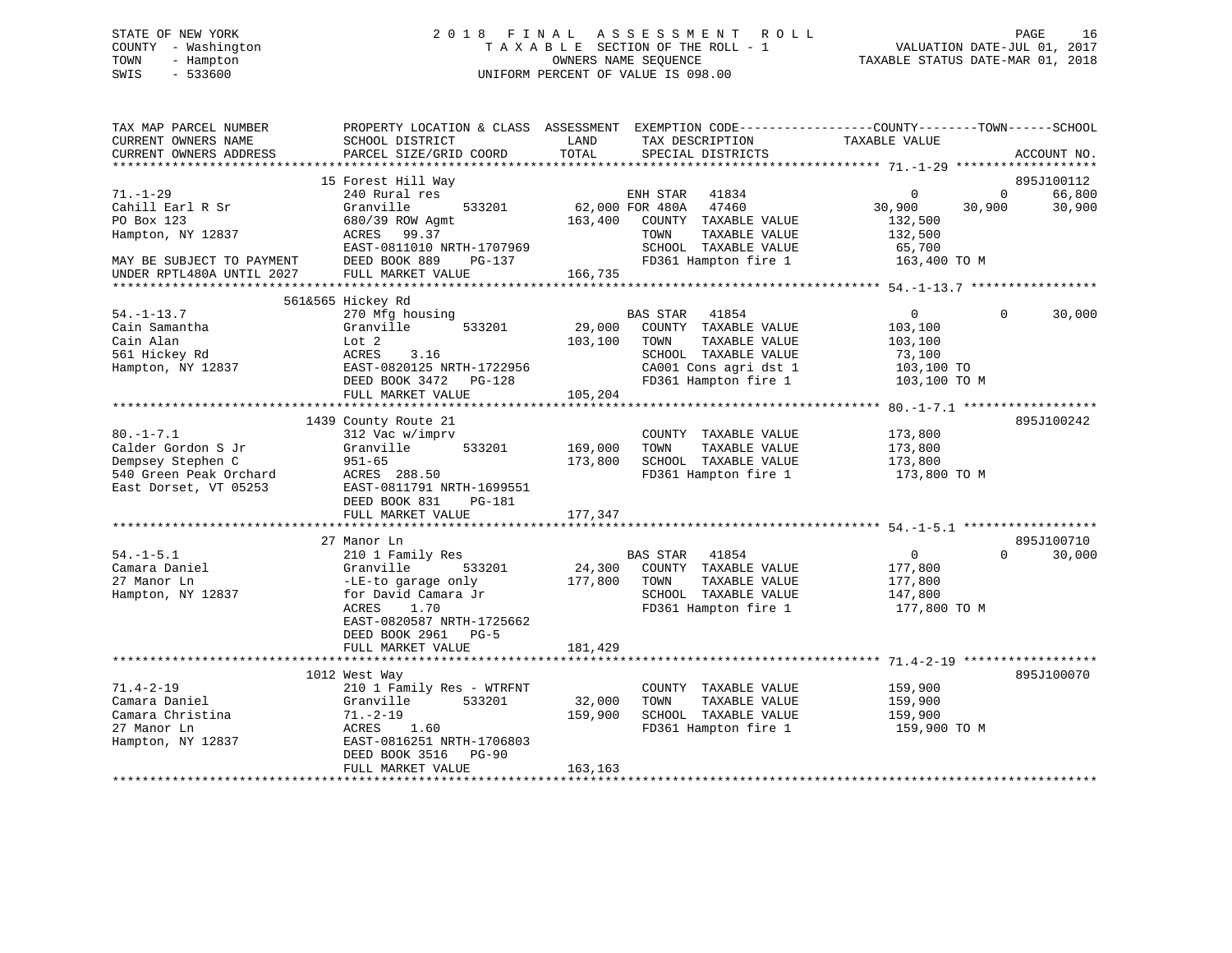# STATE OF NEW YORK 2 0 1 8 F I N A L A S S E S S M E N T R O L L PAGE 17 COUNTY - Washington T A X A B L E SECTION OF THE ROLL - 1 VALUATION DATE-JUL 01, 2017 TOWN - Hampton OWNERS NAME SEQUENCE TAXABLE STATUS DATE-MAR 01, 2018 SWIS - 533600 UNIFORM PERCENT OF VALUE IS 098.00

| TAX MAP PARCEL NUMBER<br>CURRENT OWNERS NAME<br>CURRENT OWNERS ADDRESS                                                                                                                           | PROPERTY LOCATION & CLASS ASSESSMENT<br>SCHOOL DISTRICT<br>PARCEL SIZE/GRID COORD                                                                                                   | LAND<br>TOTAL              | TAX DESCRIPTION<br>SPECIAL DISTRICTS                                                                                                                                               | EXEMPTION CODE-----------------COUNTY-------TOWN------SCHOOL<br><b>TAXABLE VALUE</b>                  | ACCOUNT NO.          |
|--------------------------------------------------------------------------------------------------------------------------------------------------------------------------------------------------|-------------------------------------------------------------------------------------------------------------------------------------------------------------------------------------|----------------------------|------------------------------------------------------------------------------------------------------------------------------------------------------------------------------------|-------------------------------------------------------------------------------------------------------|----------------------|
| ***********************                                                                                                                                                                          |                                                                                                                                                                                     |                            |                                                                                                                                                                                    |                                                                                                       |                      |
| $63. -1 - 5$<br>Camara David C<br>PO Box 8<br>Fair Haven, VT 05743                                                                                                                               | 2732 State Route 22A<br>312 Vac w/imprv<br>Granville<br>533201<br>ACRES<br>1.60<br>EAST-0823846 NRTH-1714835                                                                        | 24,000<br>67,200           | COUNTY TAXABLE VALUE<br>TOWN<br>TAXABLE VALUE<br>SCHOOL TAXABLE VALUE<br>FD361 Hampton fire 1                                                                                      | 67,200<br>67,200<br>67,200<br>67,200 TO M                                                             | 895J100032           |
|                                                                                                                                                                                                  | DEED BOOK 486<br>PG-859<br>FULL MARKET VALUE                                                                                                                                        | 68,571                     |                                                                                                                                                                                    |                                                                                                       |                      |
|                                                                                                                                                                                                  |                                                                                                                                                                                     |                            |                                                                                                                                                                                    |                                                                                                       |                      |
|                                                                                                                                                                                                  | 521 South Rd                                                                                                                                                                        |                            |                                                                                                                                                                                    |                                                                                                       | 895J100033           |
| $72. - 1 - 11$<br>Canarick Group LLC<br>c/o Paul Canarick Manager<br>32 Cottage Row<br>Glen Cove, NY 11542                                                                                       | 240 Rural res<br>Granville<br>533201<br>ACRES<br>32.70<br>EAST-0820257 NRTH-1709572<br>DEED BOOK 2729<br>$PG-61$<br>FULL MARKET VALUE                                               | 62,700<br>77,800<br>79,388 | COUNTY TAXABLE VALUE<br>TOWN<br>TAXABLE VALUE<br>SCHOOL TAXABLE VALUE<br>FD361 Hampton fire 1                                                                                      | 77,800<br>77,800<br>77,800<br>77,800 TO M                                                             |                      |
|                                                                                                                                                                                                  |                                                                                                                                                                                     |                            |                                                                                                                                                                                    |                                                                                                       |                      |
| $63. - 1 - 12.1$<br>Carpenter Suzanne M<br>2269 County Route 18<br>Whitehall, NY 12887<br>PRIOR OWNER ON 3/01/2018<br>Geear Jonathan B<br>MAY BE SUBJECT TO PAYMENT<br>UNDER AGDIST LAW TIL 2022 | 2269 County Route 18<br>240 Rural res<br>Granville<br>533201<br>ACRES<br>16.00<br>EAST-0817630 NRTH-1713460<br>DEED BOOK 3910<br>PG-284<br>FULL MARKET VALUE                        | 205,300<br>209,490         | AG DIST<br>41720<br>41854<br>46,000 BAS STAR<br>COUNTY TAXABLE VALUE<br>TOWN<br>TAXABLE VALUE<br>SCHOOL TAXABLE VALUE<br>CA001 Cons agri dst 1<br>6,775 EX<br>FD361 Hampton fire 1 | 6,775<br>6,775<br>$\Omega$<br>$\Omega$<br>198,525<br>198,525<br>168,525<br>198,525 TO<br>205,300 TO M | 6,775<br>30,000      |
| *********************                                                                                                                                                                            |                                                                                                                                                                                     |                            |                                                                                                                                                                                    |                                                                                                       |                      |
| $72. - 2 - 40$<br>Cartier William<br>Cartier Carol Lynn<br>PO Box 37<br>Hampton, NY 12837                                                                                                        | 42 Perry Heights Way<br>210 1 Family Res<br>Granville<br>533201<br>ACRES<br>1.00<br>EAST-0822918 NRTH-1712600<br>DEED BOOK 2496<br>$PG-76$                                          | 22,000<br>169,600          | <b>BAS STAR</b><br>41854<br>COUNTY TAXABLE VALUE<br>TAXABLE VALUE<br>TOWN<br>SCHOOL TAXABLE VALUE<br>FD361 Hampton fire 1                                                          | $\mathbf 0$<br>$\Omega$<br>169,600<br>169,600<br>139,600<br>169,600 TO M                              | 895J100639<br>30,000 |
|                                                                                                                                                                                                  | FULL MARKET VALUE                                                                                                                                                                   | 173,061                    |                                                                                                                                                                                    |                                                                                                       |                      |
|                                                                                                                                                                                                  | ********************************                                                                                                                                                    |                            |                                                                                                                                                                                    |                                                                                                       |                      |
| $45. - 1 - 22.5$<br>Casey Michael P<br>148 Chittenden Rd<br>Chittenden, VT 05737                                                                                                                 | Golf Course Rd Off<br>312 Vac w/imprv<br>535201<br>Whitehall<br>3752/33 Cell Tower Lease<br>Survey 12974<br>ACRES<br>0.23<br>EAST-0810788 NRTH-1735177<br>DEED BOOK 721<br>$PG-185$ | 10,100<br>33,100           | COUNTY TAXABLE VALUE<br>TOWN<br>TAXABLE VALUE<br>SCHOOL TAXABLE VALUE<br>FD362 Hampton fire 2                                                                                      | 33,100<br>33,100<br>33,100<br>33,100 TO M                                                             |                      |
|                                                                                                                                                                                                  | FULL MARKET VALUE<br>* * * * * * * * * * * * * * * * * * *                                                                                                                          | 33,776                     |                                                                                                                                                                                    |                                                                                                       |                      |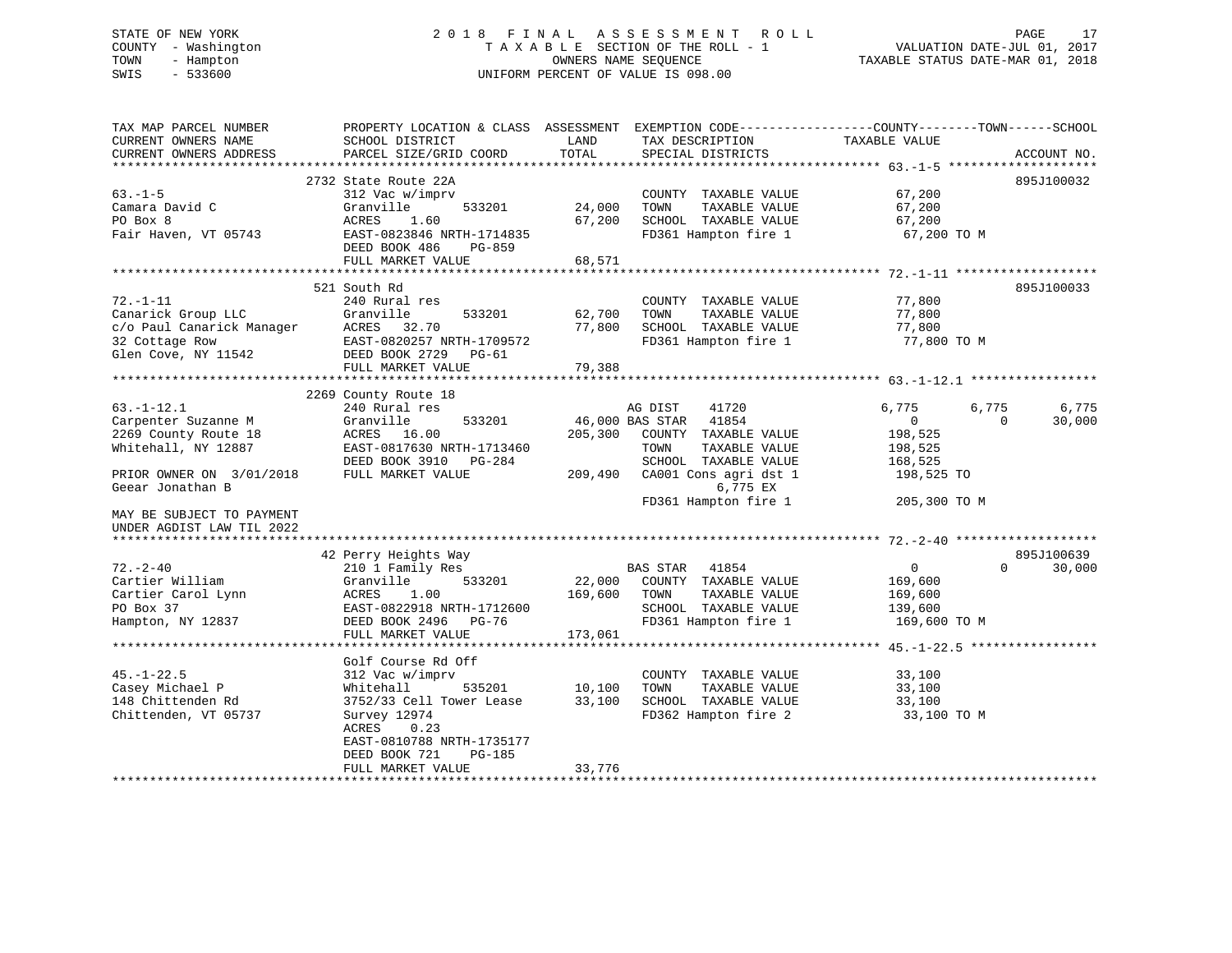# STATE OF NEW YORK 2 0 1 8 F I N A L A S S E S S M E N T R O L L PAGE 18 COUNTY - Washington T A X A B L E SECTION OF THE ROLL - 1 VALUATION DATE-JUL 01, 2017 TOWN - Hampton OWNERS NAME SEQUENCE TAXABLE STATUS DATE-MAR 01, 2018 SWIS - 533600 UNIFORM PERCENT OF VALUE IS 098.00

| TAX MAP PARCEL NUMBER                                                                     |                                                                                                                                                                                          |                              |                                                                                               | PROPERTY LOCATION & CLASS ASSESSMENT EXEMPTION CODE---------------COUNTY-------TOWN------SCHOOL |             |
|-------------------------------------------------------------------------------------------|------------------------------------------------------------------------------------------------------------------------------------------------------------------------------------------|------------------------------|-----------------------------------------------------------------------------------------------|-------------------------------------------------------------------------------------------------|-------------|
| CURRENT OWNERS NAME<br>CURRENT OWNERS ADDRESS                                             | SCHOOL DISTRICT<br>PARCEL SIZE/GRID COORD                                                                                                                                                | LAND<br>TOTAL                | TAX DESCRIPTION<br>SPECIAL DISTRICTS                                                          | TAXABLE VALUE                                                                                   | ACCOUNT NO. |
|                                                                                           |                                                                                                                                                                                          |                              |                                                                                               |                                                                                                 |             |
| $71.4 - 2 - 21$<br>Chadwick Brian<br>42 Kirkdale Cir<br>Rochester, NY 14612               | Hills Pond Rd<br>311 Res vac land - WTRFNT<br>Granville<br>533201<br>$71. - 2 - 21$<br>FRNT 212.00 DPTH 226.00<br>EAST-0816410 NRTH-1707115<br>DEED BOOK 2131 PG-40<br>FULL MARKET VALUE | 27,000<br>27,000<br>27,551   | COUNTY TAXABLE VALUE<br>TOWN<br>TAXABLE VALUE<br>SCHOOL TAXABLE VALUE<br>FD361 Hampton fire 1 | 27,000<br>27,000<br>27,000<br>27,000 TO M                                                       | 895J100228  |
|                                                                                           | 1036 West Way                                                                                                                                                                            |                              |                                                                                               |                                                                                                 | 895J100237  |
| $71.4 - 2 - 12$<br>Chadwick Brian Heath<br>42 Kirkdale Cir<br>Rochester, NY 14612         | 260 Seasonal res - WTRFNT<br>Granville<br>533201<br>LOT 6<br>$71. - 2 - 12$<br>FRNT 100.00 DPTH 203.00<br>EAST-0815695 NRTH-1707181<br>DEED BOOK 3460 PG-188                             | 27,100<br>116,700            | COUNTY TAXABLE VALUE<br>TOWN<br>TAXABLE VALUE<br>SCHOOL TAXABLE VALUE<br>FD361 Hampton fire 1 | 116,700<br>116,700<br>116,700<br>116,700 TO M                                                   |             |
|                                                                                           | FULL MARKET VALUE                                                                                                                                                                        | 119,082                      |                                                                                               |                                                                                                 |             |
| $71.4 - 2 - 22$<br>Chadwick Vincent L<br>117 Linden Ave                                   | 235 Hills Pond Rd<br>260 Seasonal res - WTRFNT<br>Granville<br>533201<br>$71. - 2 - 22$                                                                                                  | 26,700<br>104,400            | COUNTY TAXABLE VALUE<br>TOWN<br>TAXABLE VALUE<br>SCHOOL TAXABLE VALUE                         | 104,400<br>104,400<br>104,400                                                                   | 895J100037  |
| Johnstown, NY 12095                                                                       | FRNT 85.00 DPTH 226.00<br>EAST-0816422 NRTH-1707237<br>DEED BOOK 3152 PG-236<br>FULL MARKET VALUE                                                                                        | 106,531                      | FD361 Hampton fire 1                                                                          | 104,400 TO M                                                                                    |             |
|                                                                                           | 423 South Rd                                                                                                                                                                             |                              |                                                                                               |                                                                                                 | 895J100265  |
| $72. - 1 - 16$<br>Charron Robert<br>Charron Kim<br>638 River St<br>Fair Haven, VT 05743   | 240 Rural res<br>533201<br>Granville<br>ACRES 50.00<br>EAST-0818372 NRTH-1707038<br>DEED BOOK 3584 PG-262<br>FULL MARKET VALUE                                                           | 82,300<br>177,300<br>180,918 | COUNTY TAXABLE VALUE<br>TOWN<br>TAXABLE VALUE<br>SCHOOL TAXABLE VALUE<br>FD361 Hampton fire 1 | 177,300<br>177,300<br>177,300<br>177,300 TO M                                                   |             |
|                                                                                           | 210 Carvers Falls Rd                                                                                                                                                                     |                              |                                                                                               |                                                                                                 | 895J101780  |
| $38. - 1 - 2.4$<br>Chase Nancy L<br>Chase Jack L<br>169 Crystal Hts<br>Bomoseen, NY 05732 | 314 Rural vac<10<br>535201<br>Whitehall<br>ACRES<br>1.33<br>EAST-0804984 NRTH-1744604<br>DEED BOOK 3895 PG-47<br>FULL MARKET VALUE                                                       | 14,000<br>14,000<br>14,286   | COUNTY TAXABLE VALUE<br>TAXABLE VALUE<br>TOWN<br>SCHOOL TAXABLE VALUE<br>FD362 Hampton fire 2 | 14,000<br>14,000<br>14,000<br>14,000 TO M                                                       |             |
|                                                                                           |                                                                                                                                                                                          |                              |                                                                                               |                                                                                                 |             |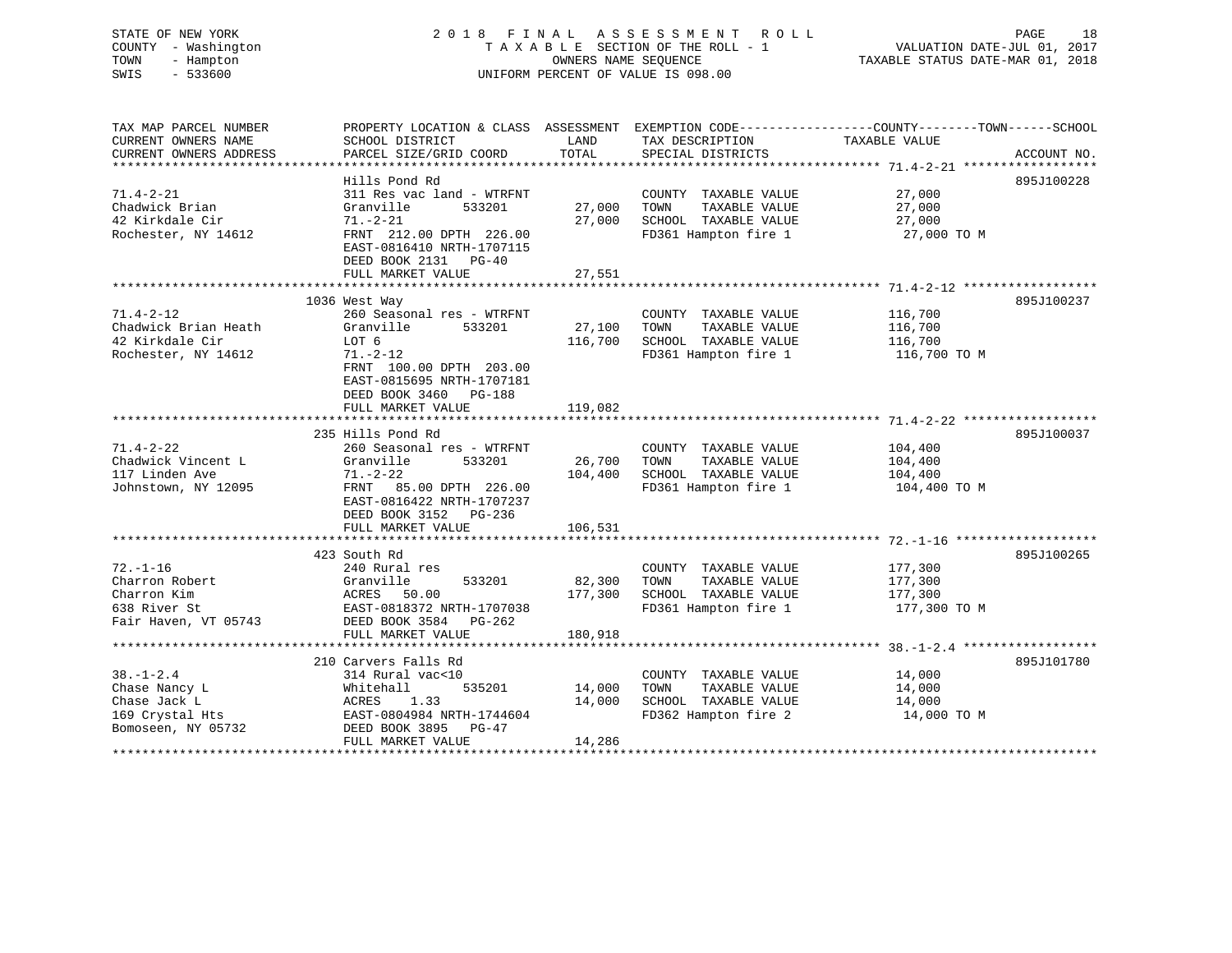# STATE OF NEW YORK 2 0 1 8 F I N A L A S S E S S M E N T R O L L PAGE 19 COUNTY - Washington T A X A B L E SECTION OF THE ROLL - 1 VALUATION DATE-JUL 01, 2017 TOWN - Hampton OWNERS NAME SEQUENCE TAXABLE STATUS DATE-MAR 01, 2018 SWIS - 533600 UNIFORM PERCENT OF VALUE IS 098.00

| TAX MAP PARCEL NUMBER<br>CURRENT OWNERS NAME<br>CURRENT OWNERS ADDRESS                                                                  | PROPERTY LOCATION & CLASS ASSESSMENT<br>SCHOOL DISTRICT<br>PARCEL SIZE/GRID COORD                                                                                                                                   | LAND<br>TOTAL                | TAX DESCRIPTION<br>SPECIAL DISTRICTS                                                                                                                            | EXEMPTION CODE-----------------COUNTY-------TOWN------SCHOOL<br>TAXABLE VALUE | ACCOUNT NO. |
|-----------------------------------------------------------------------------------------------------------------------------------------|---------------------------------------------------------------------------------------------------------------------------------------------------------------------------------------------------------------------|------------------------------|-----------------------------------------------------------------------------------------------------------------------------------------------------------------|-------------------------------------------------------------------------------|-------------|
| $38. - 1 - 10.4$<br>Clarendon & Pittsford Rr<br>One Railway Ln<br>Burlington, VT 05401<br>PRIOR OWNER ON 3/01/2018<br>Fernett Stephen A | 57 Golf Course Rd<br>330 Vacant comm<br>535201<br>Whitehall<br>Survey: 12693 Lot C<br>FRNT 669.00 DPTH<br>6.36<br>ACRES<br>EAST-0810045 NRTH-1735640<br>DEED BOOK 3913 PG-27                                        | 108,000<br>108,000           | COUNTY TAXABLE VALUE<br>TOWN<br>TAXABLE VALUE<br>SCHOOL TAXABLE VALUE<br>CA001 Cons agri dst 1<br>FD362 Hampton fire 2                                          | 108,000<br>108,000<br>108,000<br>108,000 TO<br>108,000 TO M                   |             |
| *************************                                                                                                               | FULL MARKET VALUE                                                                                                                                                                                                   | 110,204                      |                                                                                                                                                                 |                                                                               |             |
| $81. - 1 - 23$<br>Clark Diantha E<br>1152 Tompkins Ave<br>South Plainfield, NJ 07080                                                    | 1111 North Quivey Hill Ln<br>210 1 Family Res<br>533201<br>Granville<br>5.00<br>ACRES<br>EAST-0818628 NRTH-1702006<br>DEED BOOK 738<br>$PG-11$<br>FULL MARKET VALUE                                                 | 35,000<br>124,900<br>127,449 | COUNTY TAXABLE VALUE<br>TOWN<br>TAXABLE VALUE<br>SCHOOL TAXABLE VALUE<br>FD361 Hampton fire 1                                                                   | 124,900<br>124,900<br>124,900<br>124,900 TO M                                 | 895J100531  |
| $81. - 1 - 24$<br>Clark Diantha E<br>1152 Tompkins Ave<br>South Plainfield, NJ 07080                                                    | Quivey Hill Rd<br>314 Rural vac<10<br>533201<br>Granville<br>ACRES<br>1.00<br>EAST-0818546 NRTH-1702181<br>DEED BOOK 738<br>$PG-11$<br>FULL MARKET VALUE                                                            | 3,500<br>3,500<br>3,571      | COUNTY TAXABLE VALUE<br>TOWN<br>TAXABLE VALUE<br>SCHOOL TAXABLE VALUE<br>FD361 Hampton fire 1                                                                   | 3,500<br>3,500<br>3,500<br>3,500 TO M                                         | 895J100551  |
| $63. - 1 - 2.2$<br>Clark Leon Jr<br>Clark Alane<br>175 Hickory Hollow Rd<br>Pawlet, VT 05761                                            | 3011 State Route 22A<br>210 1 Family Res<br>533201<br>Granville<br>Filed Subdiv 12134<br>665/119<br>FRNT 1250.00 DPTH<br>ACRES<br>8.31<br>EAST-0821269 NRTH-1721083<br>DEED BOOK 918<br>PG-278<br>FULL MARKET VALUE | 38,600<br>125,000<br>127,551 | COUNTY TAXABLE VALUE<br>TOWN<br>TAXABLE VALUE<br>SCHOOL TAXABLE VALUE<br>CA001 Cons agri dst 1<br>CA001 Cons agri dst 1<br>FD361 Hampton fire 1                 | 125,000<br>125,000<br>125,000<br>125,000 TO<br>125,000 TO M                   |             |
|                                                                                                                                         |                                                                                                                                                                                                                     |                              |                                                                                                                                                                 |                                                                               |             |
| $63. - 1 - 2.1$<br>Clark Leon R<br>Clark Alane C<br>175 Hickory Hollow Rd<br>Pawlet, VT 05761<br>MAY BE SUBJECT TO PAYMENT              | State Route 22A<br>105 Vac farmland<br>Granville<br>533201<br>665/119<br>ACRES 129.80<br>EAST-0820281 NRTH-1718904<br>PG-278<br>DEED BOOK 918<br>FULL MARKET VALUE                                                  | 109,500<br>109,500           | AG DIST<br>41720<br>COUNTY TAXABLE VALUE<br>TOWN<br>TAXABLE VALUE<br>SCHOOL TAXABLE VALUE<br>CA001 Cons agri dst 1<br>52,817 EX<br>111,735 FD361 Hampton fire 1 | 52,817<br>52,817<br>56,683<br>56,683<br>56,683<br>56,683 TO<br>109,500 TO M   | 52,817      |
| UNDER AGDIST LAW TIL 2022<br>********************                                                                                       |                                                                                                                                                                                                                     |                              |                                                                                                                                                                 |                                                                               |             |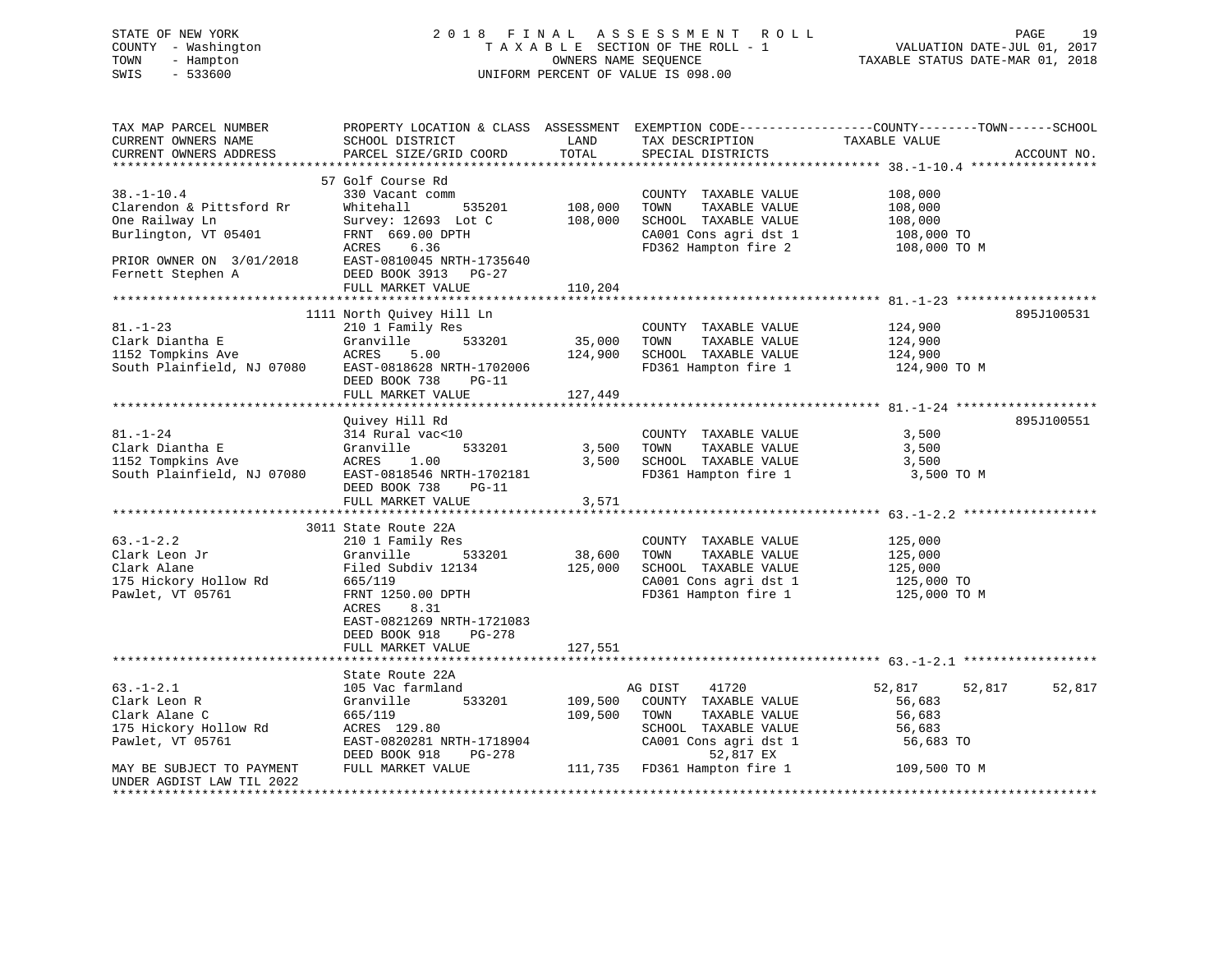#### STATE OF NEW YORK 20 18 FINAL ASSESSMENT ROLL PAGE 20 COUNTY - Washington  $T A X A B L E$  SECTION OF THE ROLL - 1<br>TOWN - Hampton DWNERS NAME SEQUENCE TOWN - Hampton OWNERS NAME SEQUENCE TAXABLE STATUS DATE-MAR 01, 2018 SWIS - 533600 UNIFORM PERCENT OF VALUE IS 098.00

VALUATION DATE-JUL 01, 2017

| TAX MAP PARCEL NUMBER<br>CURRENT OWNERS NAME<br>CURRENT OWNERS ADDRESS                                                | PROPERTY LOCATION & CLASS ASSESSMENT<br>SCHOOL DISTRICT<br>PARCEL SIZE/GRID COORD                                                                                                          | LAND<br>TOTAL                | TAX DESCRIPTION<br>SPECIAL DISTRICTS                                                                               | EXEMPTION CODE-----------------COUNTY-------TOWN------SCHOOL<br>TAXABLE VALUE | ACCOUNT NO.                      |
|-----------------------------------------------------------------------------------------------------------------------|--------------------------------------------------------------------------------------------------------------------------------------------------------------------------------------------|------------------------------|--------------------------------------------------------------------------------------------------------------------|-------------------------------------------------------------------------------|----------------------------------|
|                                                                                                                       |                                                                                                                                                                                            |                              |                                                                                                                    |                                                                               |                                  |
| $80. - 1 - 31$<br>Clark William J<br>Clark Patricia G<br>37 Burwood Ave<br>Stamford, CT 06902                         | 11 Ridgecrest Way<br>210 1 Family Res<br>Whitehall<br>535201<br>LOT 3<br>FRNT 124.00 DPTH 270.00<br>EAST-0810434 NRTH-1704466<br>DEED BOOK 827<br>$PG-54$                                  | 20,000<br>164,300            | COUNTY TAXABLE VALUE<br>TOWN<br>TAXABLE VALUE<br>SCHOOL TAXABLE VALUE<br>FD361 Hampton fire 1                      | 164,300<br>164,300<br>164,300<br>164,300 TO M                                 | 895J101751                       |
|                                                                                                                       | FULL MARKET VALUE                                                                                                                                                                          | 167,653                      |                                                                                                                    |                                                                               |                                  |
| $38. - 1 - 7.2$<br>Clifford Chad H<br>Wolk April<br>26 Sugar Hill Way<br>Whitehall, NY 12887                          | 26 Sugar Hill Way<br>210 1 Family Res<br>Whitehall<br>535201<br>Lot 8B<br>2392/101<br>ACRES<br>1.86 BANK<br>997<br>EAST-0811543 NRTH-1738540<br>DEED BOOK 3642 PG-153<br>FULL MARKET VALUE | 24,800<br>132,800<br>135,510 | COUNTY TAXABLE VALUE<br>TOWN<br>TAXABLE VALUE<br>SCHOOL TAXABLE VALUE<br>FD362 Hampton fire 2                      | 132,800<br>132,800<br>132,800<br>132,800 TO M                                 | 895J101812                       |
|                                                                                                                       | 21 Mirror Lake Way                                                                                                                                                                         |                              |                                                                                                                    |                                                                               | 895J101738                       |
| $80. -1 - 43$<br>Cofresi Robert Dominic<br>Fontana-Cofresi Patricia<br>228 Bay 43rd St Apt 1<br>Brooklyn, NY 11214    | 210 1 Family Res - WTRFNT<br>Whitehall<br>535201<br>LOT 15<br>FRNT 195.00 DPTH 150.00<br>EAST-0810795 NRTH-1705364<br>DEED BOOK 3891<br>$PG-1$                                             | 25,000<br>208,800            | COUNTY TAXABLE VALUE<br>TOWN<br>TAXABLE VALUE<br>SCHOOL TAXABLE VALUE<br>FD361 Hampton fire 1                      | 208,800<br>208,800<br>208,800<br>208,800 TO M                                 |                                  |
|                                                                                                                       | FULL MARKET VALUE                                                                                                                                                                          | 213,061                      |                                                                                                                    |                                                                               |                                  |
| $81. - 1 - 25$<br>Cohen Anne Louise<br>Attn: Cohen Dodd Anne Louise<br>1151 N Ouivey Hill Ln<br>Whitehall, NY 12887   | Ouivey Hill Rd<br>314 Rural vac<10<br>533201<br>Granville<br>669/34<br>ACRES<br>4.00<br>EAST-0818557 NRTH-1702330<br>DEED BOOK 601<br>$PG-6$                                               | 23,000<br>23,000             | COUNTY TAXABLE VALUE<br>TOWN<br>TAXABLE VALUE<br>SCHOOL TAXABLE VALUE<br>FD361 Hampton fire 1                      | 23,000<br>23,000<br>23,000<br>23,000 TO M                                     | 895J100546                       |
|                                                                                                                       | FULL MARKET VALUE                                                                                                                                                                          | 23,469                       |                                                                                                                    |                                                                               |                                  |
| $81. - 1 - 26.1$<br>Cohen Anne Louise<br>Attn: Cohen-Dodd Anne Louise<br>1151 N Quivey Hill Rd<br>Whitehall, NY 12887 | 1143+1151 North Quivey Hill Ln<br>280 Res Multiple<br>Granville<br>533201<br>669/34<br>ACRES 14.00<br>EAST-0818471 NRTH-1702946<br>DEED BOOK 447<br><b>PG-206</b><br>FULL MARKET VALUE     | 44,900<br>282,100<br>287,857 | BAS STAR<br>41854<br>COUNTY TAXABLE VALUE<br>TAXABLE VALUE<br>TOWN<br>SCHOOL TAXABLE VALUE<br>FD361 Hampton fire 1 | $\mathsf{O}$<br>282,100<br>282,100<br>252,100<br>282,100 TO M                 | 895J100416<br>$\Omega$<br>30,000 |
|                                                                                                                       |                                                                                                                                                                                            |                              |                                                                                                                    |                                                                               |                                  |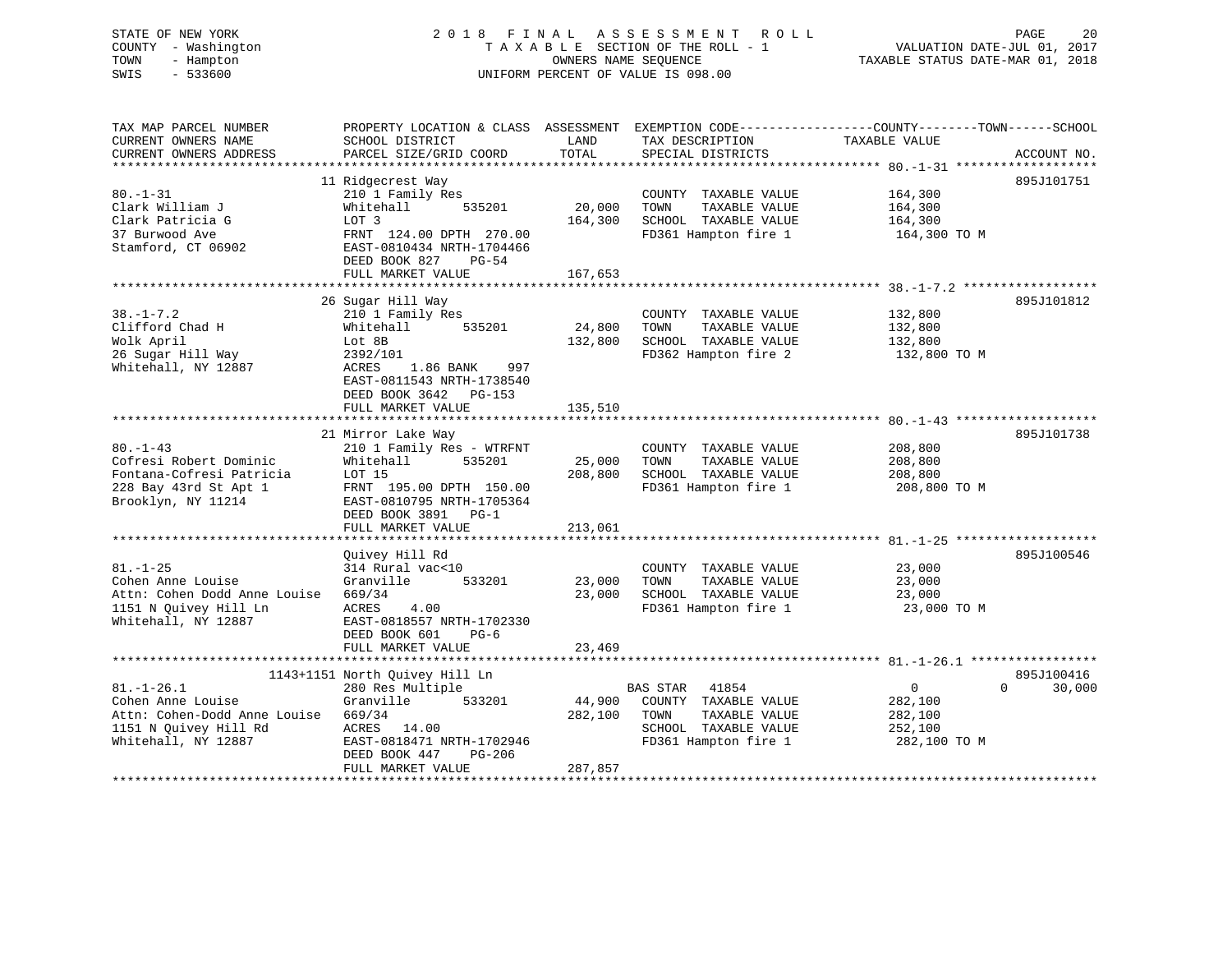# STATE OF NEW YORK 2 0 1 8 F I N A L A S S E S S M E N T R O L L PAGE 21 COUNTY - Washington T A X A B L E SECTION OF THE ROLL - 1 VALUATION DATE-JUL 01, 2017 TOWN - Hampton OWNERS NAME SEQUENCE TAXABLE STATUS DATE-MAR 01, 2018 SWIS - 533600 UNIFORM PERCENT OF VALUE IS 098.00

| TAX MAP PARCEL NUMBER<br>CURRENT OWNERS NAME | SCHOOL DISTRICT           | LAND    | TAX DESCRIPTION       | PROPERTY LOCATION & CLASS ASSESSMENT EXEMPTION CODE---------------COUNTY-------TOWN-----SCHOOL<br>TAXABLE VALUE |
|----------------------------------------------|---------------------------|---------|-----------------------|-----------------------------------------------------------------------------------------------------------------|
| CURRENT OWNERS ADDRESS                       | PARCEL SIZE/GRID COORD    | TOTAL   | SPECIAL DISTRICTS     | ACCOUNT NO.                                                                                                     |
|                                              |                           |         |                       |                                                                                                                 |
|                                              | 197 South Rd              |         |                       | 895J100679                                                                                                      |
| $81. - 1 - 1.1$                              | 240 Rural res             |         | COUNTY TAXABLE VALUE  | 252,600                                                                                                         |
| Cole Stephen                                 | Granville<br>533201       | 48,200  | TOWN<br>TAXABLE VALUE | 252,600                                                                                                         |
| 161 Quaker Path                              | ACRES 18.24 BANK<br>998   | 252,600 | SCHOOL TAXABLE VALUE  | 252,600                                                                                                         |
| Setauket, NY 11733                           | EAST-0816950 NRTH-1704501 |         | FD361 Hampton fire 1  | 252,600 TO M                                                                                                    |
|                                              | DEED BOOK 1733<br>PG-155  |         |                       |                                                                                                                 |
|                                              | FULL MARKET VALUE         | 257,755 |                       |                                                                                                                 |
|                                              |                           |         |                       |                                                                                                                 |
|                                              | 2240 State Route 22A      |         |                       |                                                                                                                 |
| $81. - 2 - 20.4$                             | 240 Rural res             |         | AG DIST<br>41720      | 30,231<br>30,231<br>30,231                                                                                      |
| Colombo Joseph                               | Granville<br>533201       | 82,700  | COUNTY TAXABLE VALUE  | 119,869                                                                                                         |
| 416 Chestnut Ave                             | 58.18<br>ACRES            | 150,100 | TOWN<br>TAXABLE VALUE | 119,869                                                                                                         |
| Mamaroneck, NY 10543                         | EAST-0823856 NRTH-1702952 |         | SCHOOL TAXABLE VALUE  | 119,869                                                                                                         |
|                                              | DEED BOOK 1915<br>PG-223  |         | CA001 Cons agri dst 1 | 119,869 TO                                                                                                      |
| MAY BE SUBJECT TO PAYMENT                    | FULL MARKET VALUE         | 153,163 | 30,231 EX             |                                                                                                                 |
| UNDER AGDIST LAW TIL 2022                    |                           |         | FD361 Hampton fire 1  | 150,100 TO M                                                                                                    |
|                                              |                           |         |                       |                                                                                                                 |
|                                              | 2461 State Route 22A      |         |                       | 895J100015                                                                                                      |
| $72. - 2 - 17$                               | 210 1 Family Res          |         | COUNTY TAXABLE VALUE  | 70,800                                                                                                          |
| Combs Heather                                | Granville<br>533201       | 18,300  | TOWN<br>TAXABLE VALUE | 70,800                                                                                                          |
| 2461 State Route 22A                         | FRNT 170.00 DPTH 165.00   | 70,800  | SCHOOL TAXABLE VALUE  | 70,800                                                                                                          |
| Hampton, NY 12837                            | BANK<br>997               |         | FD361 Hampton fire 1  | 70,800 TO M                                                                                                     |
|                                              | EAST-0821627 NRTH-1708555 |         |                       |                                                                                                                 |
|                                              | DEED BOOK 2776 PG-159     |         |                       |                                                                                                                 |
|                                              | FULL MARKET VALUE         | 72,245  |                       |                                                                                                                 |
|                                              |                           |         |                       |                                                                                                                 |
|                                              | 1052 West Way             |         |                       | 895J100114                                                                                                      |
| $71.4 - 2 - 8$                               | 260 Seasonal res - WTRFNT |         | COUNTY TAXABLE VALUE  | 158,600                                                                                                         |
| Conlee Bonnie Jean Trustee                   | Granville<br>533201       | 27,200  | TOWN<br>TAXABLE VALUE | 158,600                                                                                                         |
| 364 Madigan Rd                               | LOT 10                    | 158,600 | SCHOOL TAXABLE VALUE  | 158,600                                                                                                         |
| Schaghticoke, NY 12154                       | $71. - 2 - 8$             |         | FD361 Hampton fire 1  | 158,600 TO M                                                                                                    |
|                                              | FRNT 103.00 DPTH 273.00   |         |                       |                                                                                                                 |
|                                              | EAST-0815420 NRTH-1707475 |         |                       |                                                                                                                 |
|                                              | DEED BOOK 3088 PG-19      |         |                       |                                                                                                                 |
|                                              |                           | 161,837 |                       |                                                                                                                 |
|                                              | FULL MARKET VALUE         |         |                       |                                                                                                                 |
|                                              | Hills Pond Rd             |         |                       | 895J100684                                                                                                      |
|                                              |                           |         |                       |                                                                                                                 |
| $71. - 1 - 14.7$                             | 314 Rural vac<10          |         | COUNTY TAXABLE VALUE  | 13,000                                                                                                          |
| Connolly Edward Trust                        | Granville<br>533201       | 13,000  | TOWN<br>TAXABLE VALUE | 13,000                                                                                                          |
| Connolly Marilyn Trust                       | ACRES<br>1.09 BANK<br>999 | 13,000  | SCHOOL TAXABLE VALUE  | 13,000                                                                                                          |
| 1122 East Way                                | EAST-0815702 NRTH-1709078 |         | FD361 Hampton fire 1  | 13,000 TO M                                                                                                     |
| Whitehall, NY 12887                          | DEED BOOK 3365<br>PG-327  |         |                       |                                                                                                                 |
|                                              | FULL MARKET VALUE         | 13,265  |                       |                                                                                                                 |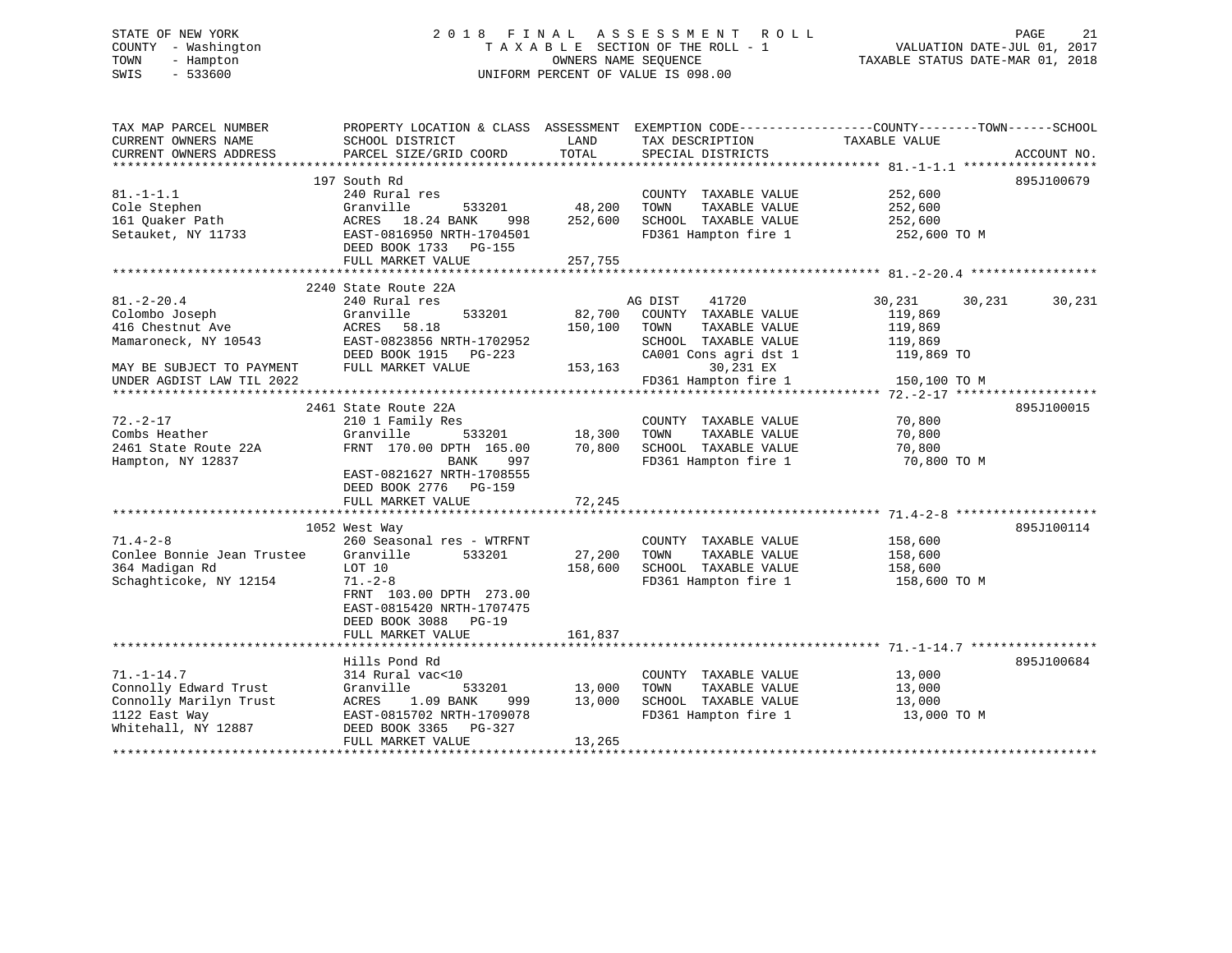# STATE OF NEW YORK 2 0 1 8 F I N A L A S S E S S M E N T R O L L PAGE 22 COUNTY - Washington T A X A B L E SECTION OF THE ROLL - 1 VALUATION DATE-JUL 01, 2017 TOWN - Hampton OWNERS NAME SEQUENCE TAXABLE STATUS DATE-MAR 01, 2018 SWIS - 533600 UNIFORM PERCENT OF VALUE IS 098.00

| TAX MAP PARCEL NUMBER<br>CURRENT OWNERS NAME<br>CURRENT OWNERS ADDRESS<br>*******************                | PROPERTY LOCATION & CLASS ASSESSMENT<br>SCHOOL DISTRICT<br>PARCEL SIZE/GRID COORD<br>* * * * * * * * * * * * * * * * * * *                                                                     | LAND<br>TOTAL<br>********* | TAX DESCRIPTION<br>SPECIAL DISTRICTS                                                                                              | EXEMPTION CODE-----------------COUNTY-------TOWN------SCHOOL<br>TAXABLE VALUE | ACCOUNT NO.                      |
|--------------------------------------------------------------------------------------------------------------|------------------------------------------------------------------------------------------------------------------------------------------------------------------------------------------------|----------------------------|-----------------------------------------------------------------------------------------------------------------------------------|-------------------------------------------------------------------------------|----------------------------------|
| $71. - 1 - 14.71$<br>Connolly Edward Trust<br>Connolly Marilyn Trust<br>1122 East Way<br>Whitehall, NY 12887 | Hills Pond Rd<br>314 Rural vac<10<br>Granville<br>533201<br>ACRES<br>1.35 BANK<br>999<br>EAST-0815583 NRTH-1709219<br>DEED BOOK 3365<br>PG-327<br>FULL MARKET VALUE                            | 14,000<br>14,000<br>14,286 | COUNTY TAXABLE VALUE<br>TOWN<br>TAXABLE VALUE<br>SCHOOL TAXABLE VALUE<br>FD361 Hampton fire 1                                     | 14,000<br>14,000<br>14,000<br>14,000 TO M                                     | 895J101802                       |
| $71. - 1 - 14.72$<br>Connolly Edward Trust<br>Connolly Marilyn Trust<br>1122 East Way<br>Whitehall, NY 12887 | Hills Pond Rd OFF<br>314 Rural vac<10<br>Granville<br>533201<br>ACRES<br>1.03 BANK<br>999<br>EAST-0815536 NRTH-1708961<br>DEED BOOK 3365 PG-327<br>FULL MARKET VALUE                           | 12,500<br>12,500<br>12,755 | COUNTY TAXABLE VALUE<br>TOWN<br>TAXABLE VALUE<br>SCHOOL TAXABLE VALUE<br>FD361 Hampton fire 1                                     | 12,500<br>12,500<br>12,500<br>12,500 TO M                                     | 895J101803                       |
|                                                                                                              |                                                                                                                                                                                                |                            |                                                                                                                                   |                                                                               |                                  |
| $71. - 1 - 14.73$                                                                                            | 1122 Hills Pond Way<br>210 1 Family Res - WTRFNT                                                                                                                                               |                            | VET WAR CT 41121                                                                                                                  | 24,915<br>24,915                                                              | 895J101804<br>0                  |
| Connolly Edward Trust<br>Connolly Marilyn Trust<br>1122 East Way<br>Whitehall, NY 12887                      | Granville<br>533201<br>ACRES<br>1.14 BANK<br>999<br>EAST-0815453 NRTH-1708674<br>DEED BOOK 3365 PG-327<br>FULL MARKET VALUE                                                                    | 166,100                    | 28,000 BAS STAR<br>41854<br>COUNTY TAXABLE VALUE<br>TOWN<br>TAXABLE VALUE<br>SCHOOL TAXABLE VALUE<br>169,490 FD361 Hampton fire 1 | $\mathbf{0}$<br>141,185<br>141,185<br>136,100<br>166,100 TO M                 | 30,000<br>$\Omega$               |
|                                                                                                              |                                                                                                                                                                                                |                            |                                                                                                                                   |                                                                               |                                  |
| $62. - 1 - 22$<br>Coombs Charles E<br>200 Hickey Rd<br>Hampton, NY 12837                                     | 212 Hickey Rd<br>314 Rural vac<10<br>Granville<br>533201<br>2.80<br>ACRES<br>EAST-0814338 NRTH-1718668<br>DEED BOOK 3163<br>PG-121                                                             | 9,000<br>9,000             | COUNTY TAXABLE VALUE<br>TOWN<br>TAXABLE VALUE<br>SCHOOL TAXABLE VALUE<br>FD361 Hampton fire 1                                     | 9,000<br>9,000<br>9,000<br>9,000 TO M                                         | 895J100683                       |
|                                                                                                              | FULL MARKET VALUE<br>**********************                                                                                                                                                    | 9,184                      |                                                                                                                                   |                                                                               |                                  |
| $62. - 1 - 22.1$<br>Coombs Charles E<br>Coombs Penny Bailey<br>200 Hickey Rd<br>Hampton, NY 12837            | 200 Hickey Rd<br>270 Mfg housing<br>Granville<br>533201<br>FRNT 358.00 DPTH 133.00<br>EAST-0814181 NRTH-1718370<br>DEED BOOK 904<br>$PG-200$<br>FULL MARKET VALUE<br>************************* | 22,300<br>50,200<br>51,224 | <b>BAS STAR</b><br>41854<br>COUNTY TAXABLE VALUE<br>TOWN<br>TAXABLE VALUE<br>SCHOOL TAXABLE VALUE<br>FD361 Hampton fire 1         | $\overline{0}$<br>50,200<br>50,200<br>20,200<br>50,200 TO M                   | 875J101745<br>$\Omega$<br>30,000 |
|                                                                                                              | 18 Greenfield Ln                                                                                                                                                                               |                            |                                                                                                                                   |                                                                               | 895J100127                       |
| $72.2 - 3 - 9$<br>Coppins Richard<br>1059 State Route 22A<br>Hampton, NY 12837                               | 210 1 Family Res<br>Granville<br>533201<br>$72. - 3 - 9$<br>FRNT<br>48.00 DPTH 244.00<br>EAST-0823960 NRTH-1712245<br>DEED BOOK 3741<br>PG-264                                                 | 15,400<br>59,400           | COUNTY TAXABLE VALUE<br>TOWN<br>TAXABLE VALUE<br>SCHOOL TAXABLE VALUE<br>FD361 Hampton fire 1                                     | 59,400<br>59,400<br>59,400<br>59,400 TO M                                     |                                  |
|                                                                                                              | FULL MARKET VALUE                                                                                                                                                                              | 60,612                     |                                                                                                                                   |                                                                               |                                  |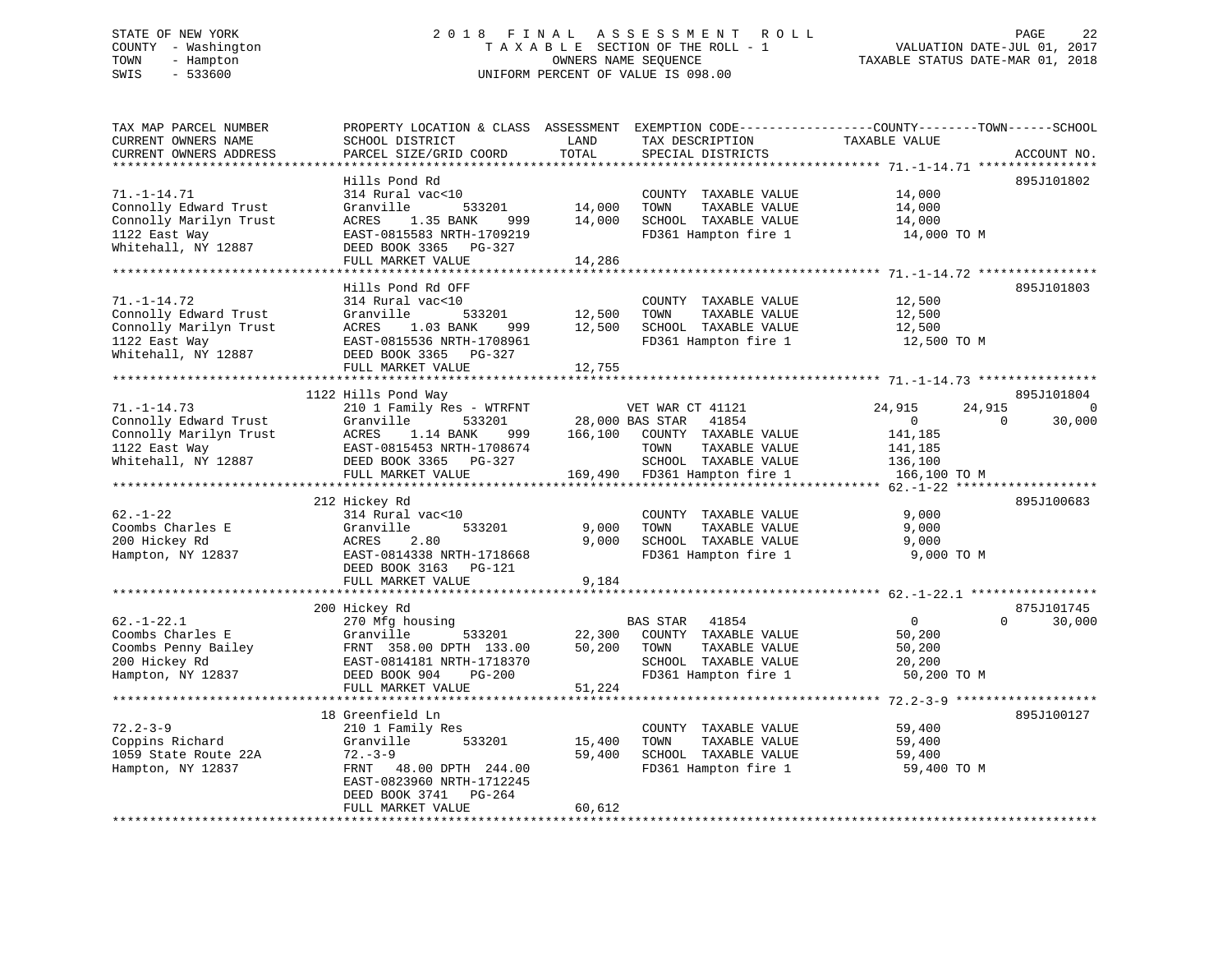# STATE OF NEW YORK 2 0 1 8 F I N A L A S S E S S M E N T R O L L PAGE 23 COUNTY - Washington T A X A B L E SECTION OF THE ROLL - 1 VALUATION DATE-JUL 01, 2017 TOWN - Hampton OWNERS NAME SEQUENCE TAXABLE STATUS DATE-MAR 01, 2018 SWIS - 533600 UNIFORM PERCENT OF VALUE IS 098.00

| TAX MAP PARCEL NUMBER       | PROPERTY LOCATION & CLASS ASSESSMENT EXEMPTION CODE----------------COUNTY-------TOWN------SCHOOL |               |                        |                                  |             |
|-----------------------------|--------------------------------------------------------------------------------------------------|---------------|------------------------|----------------------------------|-------------|
| CURRENT OWNERS NAME         | SCHOOL DISTRICT                                                                                  | LAND          | TAX DESCRIPTION        | TAXABLE VALUE                    |             |
| CURRENT OWNERS ADDRESS      | PARCEL SIZE/GRID COORD                                                                           | TOTAL         | SPECIAL DISTRICTS      |                                  | ACCOUNT NO. |
|                             |                                                                                                  |               |                        |                                  |             |
|                             | State Route 22A W/off                                                                            |               |                        |                                  |             |
| $81. - 2 - 23.2$            | 323 Vacant rural                                                                                 |               | COUNTY TAXABLE VALUE   | 1,000                            |             |
| Coppins Richard             | Granville<br>533201                                                                              | 1,000         | TOWN<br>TAXABLE VALUE  | 1,000                            |             |
| 1059 State Route 22A        | May be subject to ag pena                                                                        | 1,000         | SCHOOL TAXABLE VALUE   | 1,000                            |             |
| Hampton, NY 12837           | until 2015                                                                                       |               | FD361 Hampton fire 1   | 1,000 TO M                       |             |
|                             | 31.00 DPTH 35.00<br>FRNT                                                                         |               |                        |                                  |             |
|                             | EAST-0822299 NRTH-1699316                                                                        |               |                        |                                  |             |
|                             | DEED BOOK 2859 PG-316                                                                            |               |                        |                                  |             |
|                             | FULL MARKET VALUE                                                                                | 1,020         |                        |                                  |             |
|                             |                                                                                                  |               |                        |                                  |             |
|                             |                                                                                                  |               |                        |                                  |             |
|                             | 45 Ballard Rd                                                                                    |               |                        |                                  | 895J100011  |
| $72. - 2 - 22$              | 210 1 Family Res                                                                                 |               | COUNTY TAXABLE VALUE   | 75,600                           |             |
| Corey Dawn                  | 533201<br>Granville                                                                              | 27,200        | TAXABLE VALUE<br>TOWN  | 75,600                           |             |
| 296 Blossom Hill Rd         | 2.60<br>ACRES                                                                                    | 75,600        | SCHOOL TAXABLE VALUE   | 75,600                           |             |
| Wells, VT 05774             | EAST-0822097 NRTH-1710754                                                                        |               | FD361 Hampton fire 1   | 75,600 TO M                      |             |
|                             | DEED BOOK 321<br>PG-448                                                                          |               |                        |                                  |             |
|                             | FULL MARKET VALUE                                                                                | 77,143        |                        |                                  |             |
|                             |                                                                                                  |               |                        |                                  |             |
|                             | 199 South Rd                                                                                     |               |                        |                                  | 895J100681  |
| $81. - 1 - 1.3$             | 210 1 Family Res                                                                                 |               | COUNTY TAXABLE VALUE   | 142,900                          |             |
| Cornell Thomas J            | Granville                                                                                        | 533201 37,000 | TAXABLE VALUE<br>TOWN  | 142,900                          |             |
| Cornell Tara M              | ACRES 7.00 BANK<br>999                                                                           | 142,900       | SCHOOL TAXABLE VALUE   | 142,900                          |             |
| 199 South Rd                |                                                                                                  |               | FD361 Hampton fire 1   | 142,900 TO M                     |             |
| Hampton, NY 12837           | EAST-0817257 NRTH-1704485<br>DEED BOOK 3662 PG-120<br>DEED BOOK 3662 PG-129                      |               |                        |                                  |             |
|                             | FULL MARKET VALUE                                                                                | 145,816       |                        |                                  |             |
|                             |                                                                                                  |               |                        |                                  |             |
|                             | 1045 North Quivey Hill Ln                                                                        |               |                        |                                  | 895J100431  |
| $81. - 1 - 19$              | 240 Rural res                                                                                    |               | COUNTY TAXABLE VALUE   | 191,800                          |             |
| Corvington Jean Max Rev Tru | Granville<br>533201                                                                              | 46,000        | TAXABLE VALUE<br>TOWN  | 191,800                          |             |
| 3 Oceans West Blvd Apt 6B6  | ACRES 16.00                                                                                      | 191,800       | SCHOOL TAXABLE VALUE   | 191,800                          |             |
| Daytona Beach, FL 32118     | EAST-0817910 NRTH-1700934                                                                        |               | FD361 Hampton fire 1   | 191,800 TO M                     |             |
|                             | DEED BOOK 2021<br>PG-272                                                                         |               |                        |                                  |             |
|                             | FULL MARKET VALUE                                                                                | 195,714       |                        |                                  |             |
|                             |                                                                                                  |               |                        |                                  |             |
|                             | 2271 County Route 18                                                                             |               |                        |                                  | 895J100180  |
| $63. - 1 - 12$              | 240 Rural res                                                                                    |               | AG DIST<br>41720       | 17,874<br>17,874                 | 17,874      |
| Coulter Martha              | 533201<br>Granville                                                                              |               | 149,200 ENH STAR 41834 | $\overline{0}$<br>$\overline{0}$ | 66,800      |
| PO Box 74                   | ACRES 262.84                                                                                     |               | 47460                  | 81,225                           | 81,225      |
|                             | EAST-0817384 NRTH-1715923                                                                        |               | 323,800 FOR 480A       | 81,225                           |             |
| Hampton, NY 12837           |                                                                                                  |               | COUNTY TAXABLE VALUE   | 224,701                          |             |
|                             | DEED BOOK 827<br>PG-250                                                                          |               | TOWN<br>TAXABLE VALUE  | 224,701                          |             |
| MAY BE SUBJECT TO PAYMENT   | FULL MARKET VALUE                                                                                | 330,408       | SCHOOL TAXABLE VALUE   | 157,901                          |             |
| UNDER RPTL480A UNTIL 2027   |                                                                                                  |               | CA001 Cons agri dst 1  | 305,926 TO                       |             |
|                             |                                                                                                  |               | 17,874 EX              |                                  |             |
|                             |                                                                                                  |               | FD361 Hampton fire 1   | 323,800 TO M                     |             |
|                             |                                                                                                  |               |                        |                                  |             |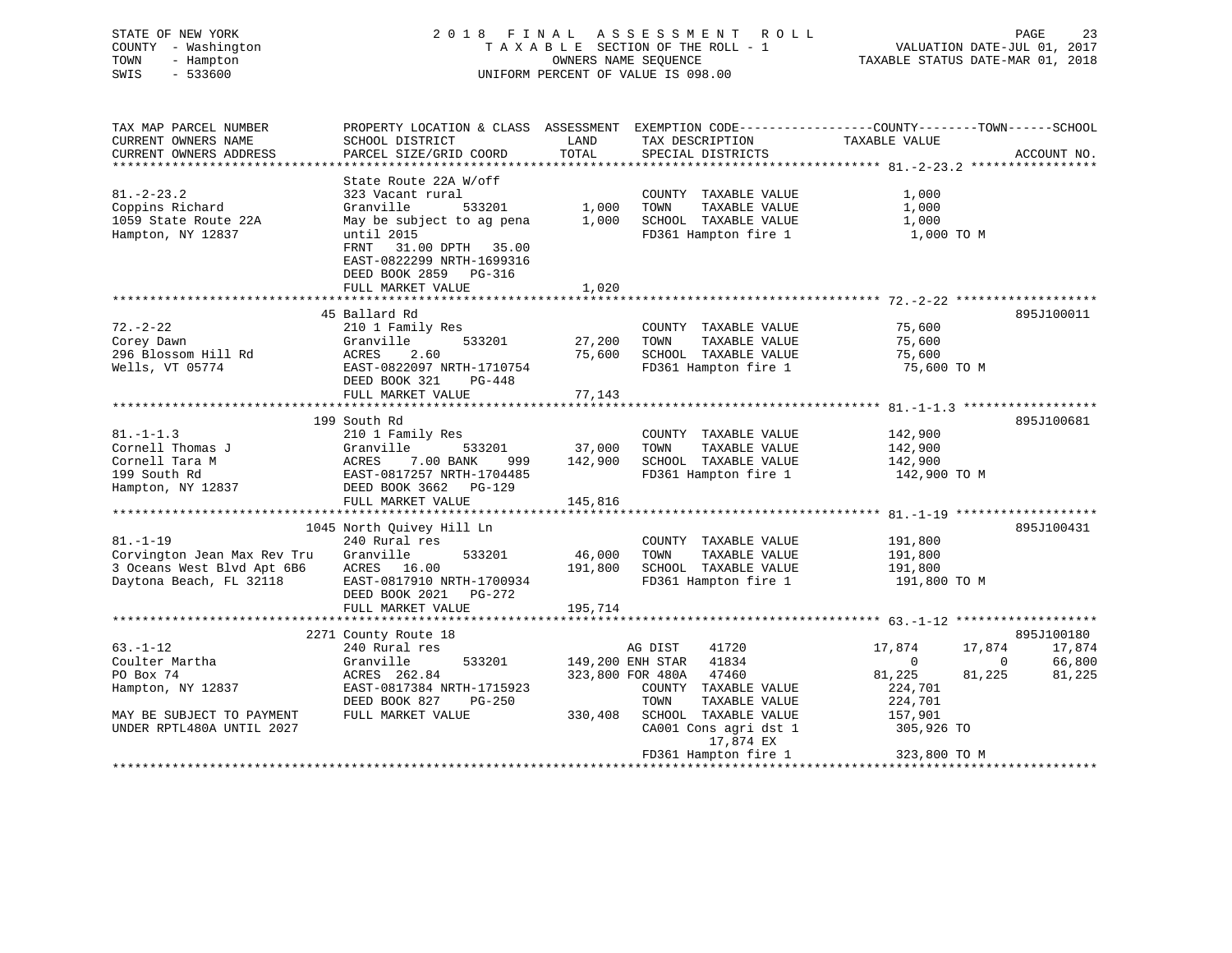# STATE OF NEW YORK 2 0 1 8 F I N A L A S S E S S M E N T R O L L PAGE 24 COUNTY - Washington T A X A B L E SECTION OF THE ROLL - 1 VALUATION DATE-JUL 01, 2017 TOWN - Hampton OWNERS NAME SEQUENCE TAXABLE STATUS DATE-MAR 01, 2018 SWIS - 533600 UNIFORM PERCENT OF VALUE IS 098.00

| TAX MAP PARCEL NUMBER<br>CURRENT OWNERS NAME<br>CURRENT OWNERS ADDRESS                     | PROPERTY LOCATION & CLASS ASSESSMENT<br>SCHOOL DISTRICT<br>PARCEL SIZE/GRID COORD                                                                                    | LAND<br>TOTAL                | EXEMPTION CODE-----------------COUNTY-------TOWN------SCHOOL<br>TAX DESCRIPTION<br>SPECIAL DISTRICTS                                                  | TAXABLE VALUE                                                                 |                    | ACCOUNT NO.                    |
|--------------------------------------------------------------------------------------------|----------------------------------------------------------------------------------------------------------------------------------------------------------------------|------------------------------|-------------------------------------------------------------------------------------------------------------------------------------------------------|-------------------------------------------------------------------------------|--------------------|--------------------------------|
|                                                                                            |                                                                                                                                                                      |                              |                                                                                                                                                       |                                                                               |                    |                                |
| $62. - 1 - 25$<br>Cram Carl L<br>Taylor Wendy L<br>166 Hickey Rd<br>Hampton, NY 12837      | 166 Hickey Rd<br>210 1 Family Res<br>Granville<br>533201<br>ACRES<br>1.30<br>EAST-0814142 NRTH-1717938<br>DEED BOOK 692<br>PG-142<br>FULL MARKET VALUE               | 23,000<br>80,400<br>82,041   | <b>BAS STAR</b><br>41854<br>COUNTY TAXABLE VALUE<br>TAXABLE VALUE<br>TOWN<br>SCHOOL TAXABLE VALUE<br>FD361 Hampton fire 1                             | $\overline{0}$<br>80,400<br>80,400<br>50,400<br>80,400 TO M                   | $\Omega$           | 895J100570<br>30,000           |
|                                                                                            | 1811 County Route 21                                                                                                                                                 |                              |                                                                                                                                                       |                                                                               |                    |                                |
| $71. - 1 - 30.7$<br>Cummings Charles<br>Cummings Nancy<br>293A Bradley St<br>Lee, MA 01238 | 311 Res vac land<br>Whitehall<br>535201<br>Sect 4 Lot 6<br>ACRES<br>7.70<br>EAST-0808951 NRTH-1706867<br>DEED BOOK 3478<br>PG-186                                    | 25,500<br>25,500             | COUNTY TAXABLE VALUE<br>TAXABLE VALUE<br>TOWN<br>SCHOOL TAXABLE VALUE<br>FD361 Hampton fire 1                                                         | 25,500<br>25,500<br>25,500<br>25,500 TO M                                     |                    |                                |
|                                                                                            | FULL MARKET VALUE                                                                                                                                                    | 26,020                       |                                                                                                                                                       |                                                                               |                    |                                |
|                                                                                            | 200 South Rd                                                                                                                                                         |                              |                                                                                                                                                       |                                                                               |                    | 895J100439                     |
| $81. - 1 - 51$<br>Curtis Glenn<br>Curtis Elizabeth<br>PO Box 10<br>Hampton, NY 12837       | 210 1 Family Res<br>533201<br>Granville<br>ACRES<br>4.00<br>EAST-0817421 NRTH-1703227<br>DEED BOOK 936<br>PG-79                                                      | 31,800<br>143,300            | <b>BAS STAR</b><br>41854<br>COUNTY TAXABLE VALUE<br>TAXABLE VALUE<br>TOWN<br>SCHOOL TAXABLE VALUE<br>FD361 Hampton fire 1                             | $\overline{0}$<br>143,300<br>143,300<br>113,300<br>143,300 TO M               | $\Omega$           | 30,000                         |
|                                                                                            | FULL MARKET VALUE                                                                                                                                                    | 146,224                      |                                                                                                                                                       |                                                                               |                    |                                |
|                                                                                            |                                                                                                                                                                      |                              |                                                                                                                                                       |                                                                               |                    |                                |
| $71. - 1 - 10$<br>Dalaba Donna M<br>450 Hills Pond Rd<br>Whitehall, NY 12887               | 450 Hills Pond Rd<br>210 1 Family Res<br>Granville<br>533201<br>ACRES<br>3.70<br>EAST-0814916 NRTH-1712064<br>DEED BOOK 2650 PG-1<br>FULL MARKET VALUE               | 61,200                       | 41800<br>AGED-ALL<br>30,800 ENH STAR<br>41834<br>COUNTY TAXABLE VALUE<br>TOWN<br>TAXABLE VALUE<br>SCHOOL TAXABLE VALUE<br>62,449 FD361 Hampton fire 1 | 30,600<br>$\overline{0}$<br>30,600<br>30,600<br>$\overline{0}$<br>61,200 TO M | 30,600<br>$\Omega$ | 895J100403<br>30,600<br>30,600 |
|                                                                                            | 323 Hickey Rd                                                                                                                                                        |                              |                                                                                                                                                       |                                                                               |                    | 895J100575                     |
| $53. - 1 - 7.3$<br>Daley James<br>Daley Stephanie<br>323 Hickey Rd<br>Hampton, NY 12837    | 210 1 Family Res<br>Granville<br>533201<br>ACRES<br>5.00 BANK<br>999<br>EAST-0815206 NRTH-1721585<br>DEED BOOK 940<br>PG-241                                         | 35,000<br>111,900            | BAS STAR<br>41854<br>COUNTY TAXABLE VALUE<br>TOWN<br>TAXABLE VALUE<br>SCHOOL TAXABLE VALUE<br>FD361 Hampton fire 1                                    | $\overline{0}$<br>111,900<br>111,900<br>81,900<br>111,900 TO M                | $\Omega$           | 30,000                         |
|                                                                                            | FULL MARKET VALUE                                                                                                                                                    | 114,184                      |                                                                                                                                                       |                                                                               |                    |                                |
|                                                                                            |                                                                                                                                                                      |                              |                                                                                                                                                       |                                                                               |                    |                                |
| $31. - 1 - 5$<br>Davis Kellie<br>1381 Carvers Falls Ln<br>Whitehall, NY 12887              | 1381+1389 Carvers Falls Ln<br>280 Res Multiple<br>Whitehall<br>535201<br>ACRES<br>5.30<br>EAST-0807950 NRTH-1746003<br>DEED BOOK 911<br>$PG-64$<br>FULL MARKET VALUE | 35,300<br>127,200<br>129,796 | COUNTY TAXABLE VALUE<br>TOWN<br>TAXABLE VALUE<br>SCHOOL TAXABLE VALUE<br>FD362 Hampton fire 2                                                         | 127,200<br>127,200<br>127,200<br>127,200 TO M                                 |                    | 895J100405                     |
|                                                                                            |                                                                                                                                                                      |                              |                                                                                                                                                       |                                                                               |                    |                                |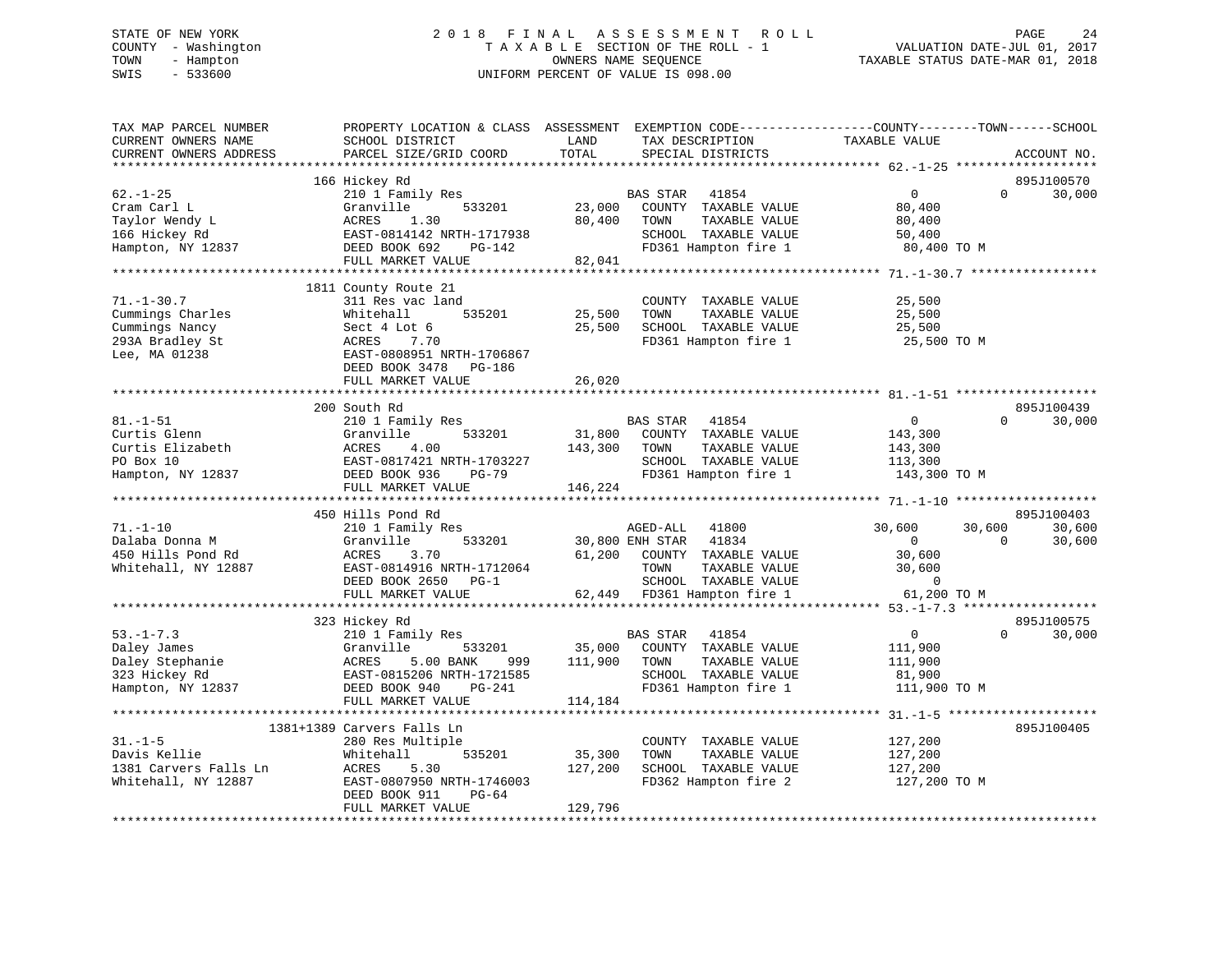# STATE OF NEW YORK 2 0 1 8 F I N A L A S S E S S M E N T R O L L PAGE 25 COUNTY - Washington T A X A B L E SECTION OF THE ROLL - 1 VALUATION DATE-JUL 01, 2017 TOWN - Hampton OWNERS NAME SEQUENCE TAXABLE STATUS DATE-MAR 01, 2018 SWIS - 533600 UNIFORM PERCENT OF VALUE IS 098.00

| TAX MAP PARCEL NUMBER<br>CURRENT OWNERS NAME<br>CURRENT OWNERS ADDRESS | PROPERTY LOCATION & CLASS ASSESSMENT EXEMPTION CODE---------------COUNTY-------TOWN-----SCHOOL<br>SCHOOL DISTRICT<br>PARCEL SIZE/GRID COORD | LAND<br>TOTAL | TAX DESCRIPTION<br>SPECIAL DISTRICTS                                   | TAXABLE VALUE  | ACCOUNT NO.        |
|------------------------------------------------------------------------|---------------------------------------------------------------------------------------------------------------------------------------------|---------------|------------------------------------------------------------------------|----------------|--------------------|
|                                                                        |                                                                                                                                             |               |                                                                        |                |                    |
|                                                                        | Carvers Falls Rd                                                                                                                            |               |                                                                        |                | 895J100104         |
| $38. - 1 - 1$                                                          | 323 Vacant rural                                                                                                                            |               | COUNTY TAXABLE VALUE                                                   | 46,000         |                    |
| Davis Robert W Trustee                                                 | Whitehall<br>535201                                                                                                                         | 46,000        | TAXABLE VALUE<br>TOWN                                                  | 46,000         |                    |
| Davis Tammy L Trustee                                                  | ACRES 97.77                                                                                                                                 | 46,000        | SCHOOL TAXABLE VALUE                                                   | 46,000         |                    |
| 200 Carvers Falls Rd                                                   | EAST-0804116 NRTH-1742559                                                                                                                   |               | CA001 Cons agri dst 1                                                  | 46,000 TO      |                    |
| Whitehall, NY 12887                                                    | DEED BOOK 3723 PG-336                                                                                                                       |               | FD362 Hampton fire 2                                                   | 46,000 TO M    |                    |
|                                                                        | FULL MARKET VALUE                                                                                                                           | 46,939        |                                                                        |                |                    |
|                                                                        |                                                                                                                                             |               |                                                                        |                |                    |
|                                                                        | 200 Carvers Falls Rd                                                                                                                        |               |                                                                        |                | 895J101793         |
| $38. - 1 - 2.5$                                                        | 210 1 Family Res                                                                                                                            |               | BAS STAR<br>41854                                                      | $\overline{0}$ | $\Omega$<br>30,000 |
| Davis Robert W Trustee                                                 | Whitehall<br>535201                                                                                                                         |               | 35,100 COUNTY TAXABLE VALUE                                            | 108,800        |                    |
| Davis Tammy Trustee                                                    | 5.10<br>ACRES                                                                                                                               | 108,800       | TOWN<br>TAXABLE VALUE                                                  | 108,800        |                    |
| 200 Carvers Falls Rd                                                   | EAST-0804958 NRTH-1744350                                                                                                                   |               | SCHOOL TAXABLE VALUE                                                   | 78,800         |                    |
| Whitehall, NY 12887                                                    | DEED BOOK 3723 PG-332                                                                                                                       |               | FD362 Hampton fire 2                                                   | 108,800 TO M   |                    |
|                                                                        | FULL MARKET VALUE                                                                                                                           | 111,020       |                                                                        |                |                    |
|                                                                        |                                                                                                                                             |               |                                                                        |                |                    |
|                                                                        | 1165 North Quivey Hill Ln                                                                                                                   |               |                                                                        |                | 895J100436         |
| $81. - 1 - 27$                                                         | 210 1 Family Res                                                                                                                            |               | BAS STAR 41854                                                         | $\overline{0}$ | $\Omega$<br>30,000 |
| Dekalb Samuel                                                          | Granville                                                                                                                                   |               | 533201 25,300 COUNTY TAXABLE VALUE<br>NK 999 69,500 TOWN TAXABLE VALUE | 69,500         |                    |
| 1165 North Quivey Hill Ln                                              | ACRES<br>2.00 BANK                                                                                                                          | 69,500        |                                                                        | 69,500         |                    |
| Whitehall, NY 12887                                                    | EAST-0818791 NRTH-1703426                                                                                                                   |               | SCHOOL TAXABLE VALUE                                                   | 39,500         |                    |
|                                                                        | DEED BOOK 934<br>PG-316                                                                                                                     |               | FD361 Hampton fire 1                                                   | 69,500 TO M    |                    |
|                                                                        | FULL MARKET VALUE                                                                                                                           | 70,918        |                                                                        |                |                    |
|                                                                        | 223 Hills Pond Rd                                                                                                                           |               |                                                                        |                | 895J100227         |
| $71.4 - 2 - 20$                                                        | 210 1 Family Res - WTRFNT                                                                                                                   |               | COUNTY TAXABLE VALUE                                                   | 250,000        |                    |
| Dempsey Craig F                                                        | Granville<br>533201                                                                                                                         | 27,800        | TOWN<br>TAXABLE VALUE                                                  | 250,000        |                    |
| Dempsey Maria G                                                        | $71. - 2 - 20$                                                                                                                              | 250,000       | SCHOOL TAXABLE VALUE                                                   | 250,000        |                    |
| 56 Sonat Rd                                                            | FRNT 212.00 DPTH 220.00                                                                                                                     |               | FD361 Hampton fire 1 250,000 TO M                                      |                |                    |
| Clifton Park, NY 12065                                                 | 999<br>BANK                                                                                                                                 |               |                                                                        |                |                    |
|                                                                        | EAST-0816363 NRTH-1706940                                                                                                                   |               |                                                                        |                |                    |
|                                                                        | DEED BOOK 2478 PG-290                                                                                                                       |               |                                                                        |                |                    |
|                                                                        | FULL MARKET VALUE                                                                                                                           | 255,102       |                                                                        |                |                    |
|                                                                        |                                                                                                                                             |               |                                                                        |                |                    |
|                                                                        | 132 Roberts Ln                                                                                                                              |               |                                                                        |                | 895J100707         |
| $53 - 1 - 4$                                                           | 210 1 Family Res                                                                                                                            |               | COUNTY TAXABLE VALUE                                                   | 114,400        |                    |
| Denison Eileen O                                                       | 533201<br>Granville                                                                                                                         | 28,700        | TOWN<br>TAXABLE VALUE                                                  | 114,400        |                    |
| 63 Pine Ave                                                            | 3.07<br>ACRES                                                                                                                               | 114,400       | SCHOOL TAXABLE VALUE                                                   | 114,400        |                    |
| Albany, NY 12208                                                       | EAST-0816986 NRTH-1724055                                                                                                                   |               | FD361 Hampton fire 1                                                   | 114,400 TO M   |                    |
|                                                                        | DEED BOOK 3872 PG-186                                                                                                                       |               |                                                                        |                |                    |
|                                                                        | FULL MARKET VALUE                                                                                                                           | 116,735       |                                                                        |                |                    |
|                                                                        |                                                                                                                                             |               |                                                                        |                |                    |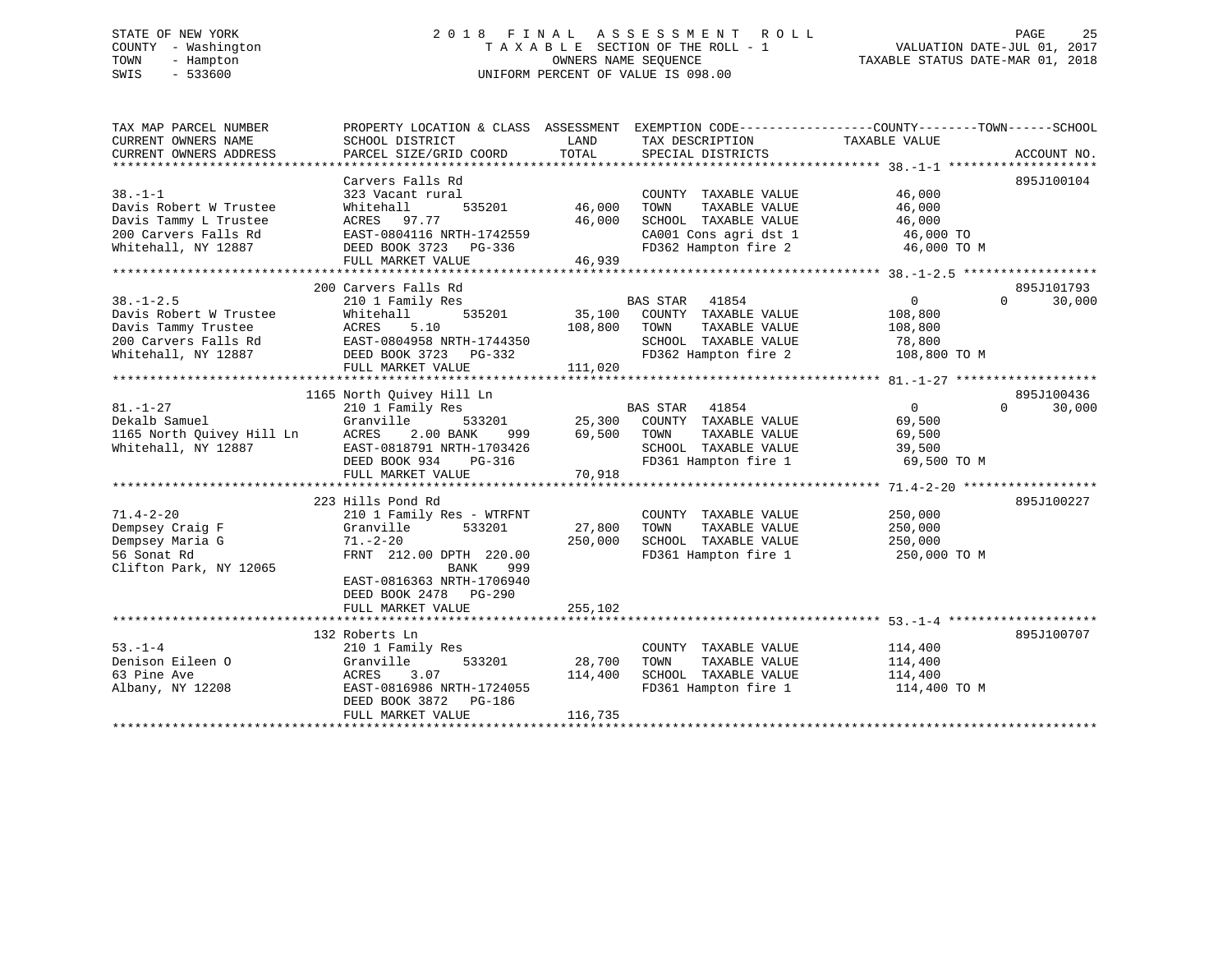# STATE OF NEW YORK 2 0 1 8 F I N A L A S S E S S M E N T R O L L PAGE 26 COUNTY - Washington T A X A B L E SECTION OF THE ROLL - 1 VALUATION DATE-JUL 01, 2017 TOWN - Hampton OWNERS NAME SEQUENCE TAXABLE STATUS DATE-MAR 01, 2018 SWIS - 533600 UNIFORM PERCENT OF VALUE IS 098.00

| TAX MAP PARCEL NUMBER<br>CURRENT OWNERS NAME<br>CURRENT OWNERS ADDRESS                            | SCHOOL DISTRICT<br>PARCEL SIZE/GRID COORD                                                                                                              | LAND<br>TOTAL              | TAX DESCRIPTION<br>SPECIAL DISTRICTS                                                                                                                   | PROPERTY LOCATION & CLASS ASSESSMENT EXEMPTION CODE----------------COUNTY-------TOWN-----SCHOOL<br>TAXABLE VALUE | ACCOUNT NO.             |
|---------------------------------------------------------------------------------------------------|--------------------------------------------------------------------------------------------------------------------------------------------------------|----------------------------|--------------------------------------------------------------------------------------------------------------------------------------------------------|------------------------------------------------------------------------------------------------------------------|-------------------------|
|                                                                                                   |                                                                                                                                                        |                            |                                                                                                                                                        |                                                                                                                  |                         |
| $81. - 1 - 1$<br>Dennison Edwin M<br>Dennison Gail A                                              | 247 South Rd<br>240 Rural res<br>Granville<br>533201<br>ACRES 54.65                                                                                    | 81,500<br>270,100          | BAS STAR 41854<br>COUNTY TAXABLE VALUE<br>TOWN<br>TAXABLE VALUE                                                                                        | $\Omega$<br>$\overline{0}$<br>270,100<br>270,100                                                                 | 895J100239<br>30,000    |
| PO Box 43<br>Hampton, NY 12837                                                                    | EAST-0818201 NRTH-1704572<br>DEED BOOK 535<br>PG-125<br>FULL MARKET VALUE                                                                              | 275,612                    | SCHOOL TAXABLE VALUE<br>FD361 Hampton fire 1                                                                                                           | 240,100<br>270,100 TO M                                                                                          |                         |
|                                                                                                   | Hills Pond Rd                                                                                                                                          |                            |                                                                                                                                                        |                                                                                                                  | 895J101807              |
| $71.4 - 2 - 19.1$<br>Dennison Edwin Mark<br>Dennison Gail<br>PO Box 43<br>Hampton, NY 12837       | 314 Rural vac<10 - WTRFNT<br>Granville<br>533201<br>$71.-2-19.1$<br>2.77<br>ACRES<br>EAST-0816067 NRTH-1706604<br>DEED BOOK 605<br>PG-124              | 9,500<br>9,500             | COUNTY TAXABLE VALUE<br>TAXABLE VALUE<br>TOWN<br>SCHOOL TAXABLE VALUE<br>FD361 Hampton fire 1                                                          | 9,500<br>9,500<br>9,500<br>9,500 TO M                                                                            |                         |
|                                                                                                   | FULL MARKET VALUE                                                                                                                                      | 9,694                      |                                                                                                                                                        |                                                                                                                  |                         |
|                                                                                                   |                                                                                                                                                        |                            |                                                                                                                                                        |                                                                                                                  |                         |
| $81. - 1 - 1.4$<br>Dennison Erla<br>PO Box 57<br>Hampton, NY 12837                                | 259 South Rd<br>210 1 Family Res<br>Granville<br>533201<br>1.03<br>ACRES<br>EAST-0818591 NRTH-1703806<br>DEED BOOK 873<br>PG-128<br>FULL MARKET VALUE  |                            | VET COM CT 41131<br>22,700 VET DIS CT 41141<br>162,600 ENH STAR 41834<br>COUNTY TAXABLE VALUE<br>TOWN<br>TAXABLE VALUE<br>165,918 SCHOOL TAXABLE VALUE | 40,650<br>40,650<br>8,130<br>8,130<br>$\overline{0}$<br>$\Omega$<br>113,820<br>113,820<br>95,800                 | 0<br>$\Omega$<br>66,800 |
|                                                                                                   |                                                                                                                                                        |                            | FD361 Hampton fire 1                                                                                                                                   | 162,600 TO M                                                                                                     |                         |
| $72.2 - 3 - 2$<br>Despres Robert W<br>Despres Robert<br>Box 134 Bell Hall<br>Fair Haven, VT 05743 | Greenfield Ln<br>311 Res vac land<br>Granville<br>533201<br>706/118 Hwy Approp<br>$72. - 3 - 2$<br>FRNT 38.00 DPTH 100.00<br>EAST-0824337 NRTH-1712245 | 200<br>200                 | COUNTY TAXABLE VALUE<br>TOWN<br>TAXABLE VALUE<br>SCHOOL TAXABLE VALUE<br>FD361 Hampton fire 1                                                          | 200<br>200<br>200<br>200 TO M                                                                                    | 895J100161              |
|                                                                                                   | DEED BOOK 670<br>PG-326<br>FULL MARKET VALUE                                                                                                           | 204                        |                                                                                                                                                        |                                                                                                                  |                         |
|                                                                                                   |                                                                                                                                                        |                            |                                                                                                                                                        |                                                                                                                  |                         |
| $54. - 1 - 6.1$<br>Destiso William S<br>22 Manor Ln<br>Hampton, NY 12837                          | 22 Manor Ln<br>210 1 Family Res<br>533201<br>Granville<br>ACRES<br>1.40<br>EAST-0820896 NRTH-1725601<br>DEED BOOK 785<br>PG-178<br>FULL MARKET VALUE   | 18,600<br>61,600<br>62,857 | ENH STAR 41834<br>COUNTY TAXABLE VALUE<br>TOWN<br>TAXABLE VALUE<br>SCHOOL TAXABLE VALUE<br>FD361 Hampton fire 1                                        | $\overline{0}$<br>$\Omega$<br>61,600<br>61,600<br>$\mathbf 0$<br>61,600 TO M                                     | 895J101821<br>61,600    |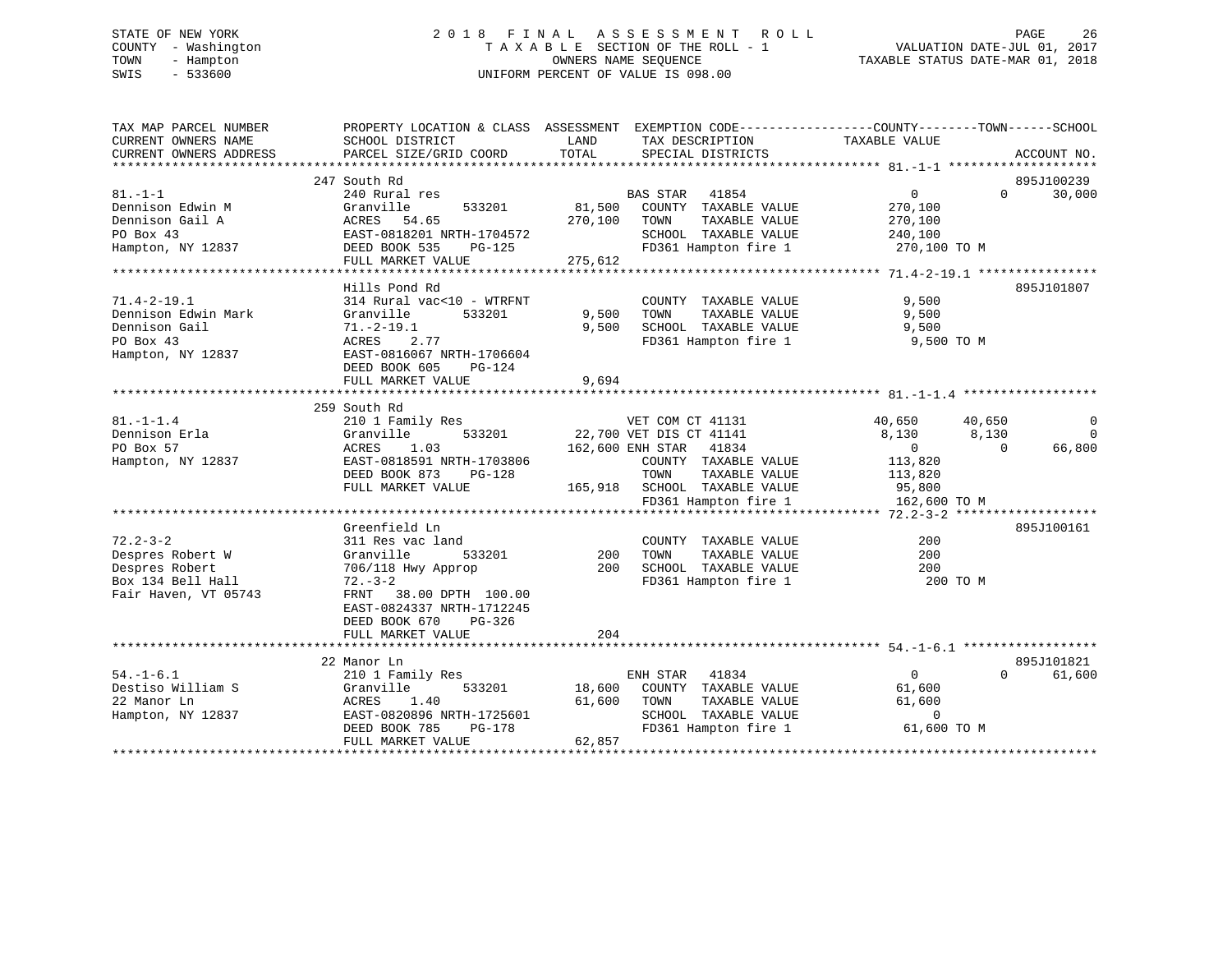|      | STATE OF NEW YORK   | 2018 FINAL ASSESSMENT ROLL         | 27<br>PAGE                       |
|------|---------------------|------------------------------------|----------------------------------|
|      | COUNTY - Washington | TAXABLE SECTION OF THE ROLL - 1    | VALUATION DATE-JUL 01, 2017      |
| TOWN | - Hampton           | OWNERS NAME SEOUENCE               | TAXABLE STATUS DATE-MAR 01, 2018 |
| SWIS | $-533600$           | UNIFORM PERCENT OF VALUE IS 098.00 |                                  |

| TAX DESCRIPTION TAXABLE VALUE<br>SCHOOL DISTRICT<br>LAND<br>TOTAL<br>CURRENT OWNERS ADDRESS<br>PARCEL SIZE/GRID COORD<br>SPECIAL DISTRICTS<br>ACCOUNT NO.<br>11973 State Route 4<br>210 1 Family Res<br>$45. - 1 - 26.1$<br>VET COM C 41132<br>12,675<br>$\overline{0}$<br>$\sim$ 0<br>$\begin{array}{cccc} & 0 & & 0 & \ 0 & & 12,675 & \ 10,140 & & & 0 & \ 0 & & 10,140 & \ 0 & & & 0 & \end{array}$<br>535201 14,800 VET COM T 41133<br>50,700 VET DIS C 41142<br>$\mathbf 0$<br>Whitehall<br>Dewey Leo A Jr<br>11973 State Route 4<br>Ease 907/141<br>$\overline{0}$<br>ACRES 1.85<br>Whitehall, NY 12887<br>$\Omega$<br>VET DIS T 41143<br>BAS STAR 41854<br>EAST-0807535 NRTH-1731115<br>30,000<br>27,885<br>DEED BOOK 907 PG-139<br>COUNTY TAXABLE VALUE<br>FULL MARKET VALUE<br>TAXABLE VALUE<br>27,885<br>SCHOOL TAXABLE VALUE 20,700<br>FD362 Hampton fire 2 50,700 TO M<br>34 Hampton Heights Way<br>895J100622<br>COUNTY TAXABLE VALUE 76,500<br>80.-1-18<br>Dewey Tanner<br>210 1 Family Res<br>76,500<br>76,500<br>FD361 Hampton fire 1<br>76,500 TO M<br>DEED BOOK 3832 PG-266<br>FULL MARKET VALUE<br>78,061<br>State Route 22A<br>895J100051<br>$72. - 2 - 18$<br>COUNTY TAXABLE VALUE<br>66,500<br>323 Vacant rural<br>66,500<br>Diekel Mary<br>533201<br>TOWN<br>TAXABLE VALUE<br>Granville<br>66,500<br>66,500<br>2281 State Route 22A<br>382/64<br>SCHOOL TAXABLE VALUE<br>66,500<br>ACRES 42.70<br>ACRES 42.70<br>EAST-0821356 NRTH-1708906<br>Hampton, NY 12837<br>CA001 Cons agri dst 1<br>66,500 TO<br>FD361 Hampton fire 1<br>66,500 TO M<br>DEED BOOK 317<br>PG-572<br>67,857<br>FULL MARKET VALUE<br>2281 State Route 22A 58 PCT OF VALUE USED FOR EXEMPTION PURPOSES<br>895J100052<br>16,008<br>$81 - 2 - 1$<br>240 Rural res<br>VET WAR CT 41121<br>16,008<br>$\mathbf 0$<br>240 Rural res<br>Granville 533201 105,900 COUNTY TAXABLE VALUE<br>ACRES 129.70 184,000 TOWN TAXABLE VALUE<br>EAST-0822024 NRTH-1704901 SCHOOL TAXABLE VALUE<br>DEED BOOK 317 PG-572 CA001 Cons agri dst 1<br>FULL MARKET VALUE<br>TULL MAR<br>Diekel Mary<br>167,992<br>167,992<br>SCHOOL TAXABLE VALUE 184,000<br>CA001 Cons agri dst 1 184,000 TO<br>184,000 TO M<br>1722 County Route 21<br>895J101737<br>COUNTY TAXABLE VALUE 129,800<br>210 1 Family Res<br>Diele Claire R<br>535201<br>20,600<br>TOWN<br>TAXABLE VALUE<br>Whitehall<br>129,800<br>LOT 13<br>129,800<br>SCHOOL TAXABLE VALUE<br>Diele Kathryn<br>129,800<br>62 Vanderburg<br>62 Vanderburgh Rd<br>1967 - The Theory Anna 2010629 Norwal 705158<br>FD361 Hampton fire 1 129,800 TO M<br>Poughquag, NY 12570<br>EAST-0810638 NRTH-1705158<br>DEED BOOK 563<br>PG-310<br>132,449<br>FULL MARKET VALUE | TAX MAP PARCEL NUMBER | PROPERTY LOCATION & CLASS ASSESSMENT EXEMPTION CODE----------------COUNTY-------TOWN------SCHOOL |  |  |  |
|-------------------------------------------------------------------------------------------------------------------------------------------------------------------------------------------------------------------------------------------------------------------------------------------------------------------------------------------------------------------------------------------------------------------------------------------------------------------------------------------------------------------------------------------------------------------------------------------------------------------------------------------------------------------------------------------------------------------------------------------------------------------------------------------------------------------------------------------------------------------------------------------------------------------------------------------------------------------------------------------------------------------------------------------------------------------------------------------------------------------------------------------------------------------------------------------------------------------------------------------------------------------------------------------------------------------------------------------------------------------------------------------------------------------------------------------------------------------------------------------------------------------------------------------------------------------------------------------------------------------------------------------------------------------------------------------------------------------------------------------------------------------------------------------------------------------------------------------------------------------------------------------------------------------------------------------------------------------------------------------------------------------------------------------------------------------------------------------------------------------------------------------------------------------------------------------------------------------------------------------------------------------------------------------------------------------------------------------------------------------------------------------------------------------------------------------------------------------------------------------------------------------------------------------------------------------------------------------------------------------------------------------------------------------------------------|-----------------------|--------------------------------------------------------------------------------------------------|--|--|--|
|                                                                                                                                                                                                                                                                                                                                                                                                                                                                                                                                                                                                                                                                                                                                                                                                                                                                                                                                                                                                                                                                                                                                                                                                                                                                                                                                                                                                                                                                                                                                                                                                                                                                                                                                                                                                                                                                                                                                                                                                                                                                                                                                                                                                                                                                                                                                                                                                                                                                                                                                                                                                                                                                                     | CURRENT OWNERS NAME   |                                                                                                  |  |  |  |
|                                                                                                                                                                                                                                                                                                                                                                                                                                                                                                                                                                                                                                                                                                                                                                                                                                                                                                                                                                                                                                                                                                                                                                                                                                                                                                                                                                                                                                                                                                                                                                                                                                                                                                                                                                                                                                                                                                                                                                                                                                                                                                                                                                                                                                                                                                                                                                                                                                                                                                                                                                                                                                                                                     |                       |                                                                                                  |  |  |  |
|                                                                                                                                                                                                                                                                                                                                                                                                                                                                                                                                                                                                                                                                                                                                                                                                                                                                                                                                                                                                                                                                                                                                                                                                                                                                                                                                                                                                                                                                                                                                                                                                                                                                                                                                                                                                                                                                                                                                                                                                                                                                                                                                                                                                                                                                                                                                                                                                                                                                                                                                                                                                                                                                                     |                       |                                                                                                  |  |  |  |
|                                                                                                                                                                                                                                                                                                                                                                                                                                                                                                                                                                                                                                                                                                                                                                                                                                                                                                                                                                                                                                                                                                                                                                                                                                                                                                                                                                                                                                                                                                                                                                                                                                                                                                                                                                                                                                                                                                                                                                                                                                                                                                                                                                                                                                                                                                                                                                                                                                                                                                                                                                                                                                                                                     |                       |                                                                                                  |  |  |  |
|                                                                                                                                                                                                                                                                                                                                                                                                                                                                                                                                                                                                                                                                                                                                                                                                                                                                                                                                                                                                                                                                                                                                                                                                                                                                                                                                                                                                                                                                                                                                                                                                                                                                                                                                                                                                                                                                                                                                                                                                                                                                                                                                                                                                                                                                                                                                                                                                                                                                                                                                                                                                                                                                                     |                       |                                                                                                  |  |  |  |
|                                                                                                                                                                                                                                                                                                                                                                                                                                                                                                                                                                                                                                                                                                                                                                                                                                                                                                                                                                                                                                                                                                                                                                                                                                                                                                                                                                                                                                                                                                                                                                                                                                                                                                                                                                                                                                                                                                                                                                                                                                                                                                                                                                                                                                                                                                                                                                                                                                                                                                                                                                                                                                                                                     | Dewey Leo A Jr        |                                                                                                  |  |  |  |
|                                                                                                                                                                                                                                                                                                                                                                                                                                                                                                                                                                                                                                                                                                                                                                                                                                                                                                                                                                                                                                                                                                                                                                                                                                                                                                                                                                                                                                                                                                                                                                                                                                                                                                                                                                                                                                                                                                                                                                                                                                                                                                                                                                                                                                                                                                                                                                                                                                                                                                                                                                                                                                                                                     |                       |                                                                                                  |  |  |  |
|                                                                                                                                                                                                                                                                                                                                                                                                                                                                                                                                                                                                                                                                                                                                                                                                                                                                                                                                                                                                                                                                                                                                                                                                                                                                                                                                                                                                                                                                                                                                                                                                                                                                                                                                                                                                                                                                                                                                                                                                                                                                                                                                                                                                                                                                                                                                                                                                                                                                                                                                                                                                                                                                                     |                       |                                                                                                  |  |  |  |
|                                                                                                                                                                                                                                                                                                                                                                                                                                                                                                                                                                                                                                                                                                                                                                                                                                                                                                                                                                                                                                                                                                                                                                                                                                                                                                                                                                                                                                                                                                                                                                                                                                                                                                                                                                                                                                                                                                                                                                                                                                                                                                                                                                                                                                                                                                                                                                                                                                                                                                                                                                                                                                                                                     |                       |                                                                                                  |  |  |  |
|                                                                                                                                                                                                                                                                                                                                                                                                                                                                                                                                                                                                                                                                                                                                                                                                                                                                                                                                                                                                                                                                                                                                                                                                                                                                                                                                                                                                                                                                                                                                                                                                                                                                                                                                                                                                                                                                                                                                                                                                                                                                                                                                                                                                                                                                                                                                                                                                                                                                                                                                                                                                                                                                                     |                       |                                                                                                  |  |  |  |
|                                                                                                                                                                                                                                                                                                                                                                                                                                                                                                                                                                                                                                                                                                                                                                                                                                                                                                                                                                                                                                                                                                                                                                                                                                                                                                                                                                                                                                                                                                                                                                                                                                                                                                                                                                                                                                                                                                                                                                                                                                                                                                                                                                                                                                                                                                                                                                                                                                                                                                                                                                                                                                                                                     |                       |                                                                                                  |  |  |  |
|                                                                                                                                                                                                                                                                                                                                                                                                                                                                                                                                                                                                                                                                                                                                                                                                                                                                                                                                                                                                                                                                                                                                                                                                                                                                                                                                                                                                                                                                                                                                                                                                                                                                                                                                                                                                                                                                                                                                                                                                                                                                                                                                                                                                                                                                                                                                                                                                                                                                                                                                                                                                                                                                                     |                       |                                                                                                  |  |  |  |
|                                                                                                                                                                                                                                                                                                                                                                                                                                                                                                                                                                                                                                                                                                                                                                                                                                                                                                                                                                                                                                                                                                                                                                                                                                                                                                                                                                                                                                                                                                                                                                                                                                                                                                                                                                                                                                                                                                                                                                                                                                                                                                                                                                                                                                                                                                                                                                                                                                                                                                                                                                                                                                                                                     |                       |                                                                                                  |  |  |  |
|                                                                                                                                                                                                                                                                                                                                                                                                                                                                                                                                                                                                                                                                                                                                                                                                                                                                                                                                                                                                                                                                                                                                                                                                                                                                                                                                                                                                                                                                                                                                                                                                                                                                                                                                                                                                                                                                                                                                                                                                                                                                                                                                                                                                                                                                                                                                                                                                                                                                                                                                                                                                                                                                                     |                       |                                                                                                  |  |  |  |
|                                                                                                                                                                                                                                                                                                                                                                                                                                                                                                                                                                                                                                                                                                                                                                                                                                                                                                                                                                                                                                                                                                                                                                                                                                                                                                                                                                                                                                                                                                                                                                                                                                                                                                                                                                                                                                                                                                                                                                                                                                                                                                                                                                                                                                                                                                                                                                                                                                                                                                                                                                                                                                                                                     |                       |                                                                                                  |  |  |  |
|                                                                                                                                                                                                                                                                                                                                                                                                                                                                                                                                                                                                                                                                                                                                                                                                                                                                                                                                                                                                                                                                                                                                                                                                                                                                                                                                                                                                                                                                                                                                                                                                                                                                                                                                                                                                                                                                                                                                                                                                                                                                                                                                                                                                                                                                                                                                                                                                                                                                                                                                                                                                                                                                                     |                       |                                                                                                  |  |  |  |
|                                                                                                                                                                                                                                                                                                                                                                                                                                                                                                                                                                                                                                                                                                                                                                                                                                                                                                                                                                                                                                                                                                                                                                                                                                                                                                                                                                                                                                                                                                                                                                                                                                                                                                                                                                                                                                                                                                                                                                                                                                                                                                                                                                                                                                                                                                                                                                                                                                                                                                                                                                                                                                                                                     |                       |                                                                                                  |  |  |  |
|                                                                                                                                                                                                                                                                                                                                                                                                                                                                                                                                                                                                                                                                                                                                                                                                                                                                                                                                                                                                                                                                                                                                                                                                                                                                                                                                                                                                                                                                                                                                                                                                                                                                                                                                                                                                                                                                                                                                                                                                                                                                                                                                                                                                                                                                                                                                                                                                                                                                                                                                                                                                                                                                                     |                       |                                                                                                  |  |  |  |
|                                                                                                                                                                                                                                                                                                                                                                                                                                                                                                                                                                                                                                                                                                                                                                                                                                                                                                                                                                                                                                                                                                                                                                                                                                                                                                                                                                                                                                                                                                                                                                                                                                                                                                                                                                                                                                                                                                                                                                                                                                                                                                                                                                                                                                                                                                                                                                                                                                                                                                                                                                                                                                                                                     |                       |                                                                                                  |  |  |  |
|                                                                                                                                                                                                                                                                                                                                                                                                                                                                                                                                                                                                                                                                                                                                                                                                                                                                                                                                                                                                                                                                                                                                                                                                                                                                                                                                                                                                                                                                                                                                                                                                                                                                                                                                                                                                                                                                                                                                                                                                                                                                                                                                                                                                                                                                                                                                                                                                                                                                                                                                                                                                                                                                                     |                       |                                                                                                  |  |  |  |
|                                                                                                                                                                                                                                                                                                                                                                                                                                                                                                                                                                                                                                                                                                                                                                                                                                                                                                                                                                                                                                                                                                                                                                                                                                                                                                                                                                                                                                                                                                                                                                                                                                                                                                                                                                                                                                                                                                                                                                                                                                                                                                                                                                                                                                                                                                                                                                                                                                                                                                                                                                                                                                                                                     |                       |                                                                                                  |  |  |  |
|                                                                                                                                                                                                                                                                                                                                                                                                                                                                                                                                                                                                                                                                                                                                                                                                                                                                                                                                                                                                                                                                                                                                                                                                                                                                                                                                                                                                                                                                                                                                                                                                                                                                                                                                                                                                                                                                                                                                                                                                                                                                                                                                                                                                                                                                                                                                                                                                                                                                                                                                                                                                                                                                                     |                       |                                                                                                  |  |  |  |
|                                                                                                                                                                                                                                                                                                                                                                                                                                                                                                                                                                                                                                                                                                                                                                                                                                                                                                                                                                                                                                                                                                                                                                                                                                                                                                                                                                                                                                                                                                                                                                                                                                                                                                                                                                                                                                                                                                                                                                                                                                                                                                                                                                                                                                                                                                                                                                                                                                                                                                                                                                                                                                                                                     |                       |                                                                                                  |  |  |  |
|                                                                                                                                                                                                                                                                                                                                                                                                                                                                                                                                                                                                                                                                                                                                                                                                                                                                                                                                                                                                                                                                                                                                                                                                                                                                                                                                                                                                                                                                                                                                                                                                                                                                                                                                                                                                                                                                                                                                                                                                                                                                                                                                                                                                                                                                                                                                                                                                                                                                                                                                                                                                                                                                                     |                       |                                                                                                  |  |  |  |
|                                                                                                                                                                                                                                                                                                                                                                                                                                                                                                                                                                                                                                                                                                                                                                                                                                                                                                                                                                                                                                                                                                                                                                                                                                                                                                                                                                                                                                                                                                                                                                                                                                                                                                                                                                                                                                                                                                                                                                                                                                                                                                                                                                                                                                                                                                                                                                                                                                                                                                                                                                                                                                                                                     |                       |                                                                                                  |  |  |  |
|                                                                                                                                                                                                                                                                                                                                                                                                                                                                                                                                                                                                                                                                                                                                                                                                                                                                                                                                                                                                                                                                                                                                                                                                                                                                                                                                                                                                                                                                                                                                                                                                                                                                                                                                                                                                                                                                                                                                                                                                                                                                                                                                                                                                                                                                                                                                                                                                                                                                                                                                                                                                                                                                                     |                       |                                                                                                  |  |  |  |
|                                                                                                                                                                                                                                                                                                                                                                                                                                                                                                                                                                                                                                                                                                                                                                                                                                                                                                                                                                                                                                                                                                                                                                                                                                                                                                                                                                                                                                                                                                                                                                                                                                                                                                                                                                                                                                                                                                                                                                                                                                                                                                                                                                                                                                                                                                                                                                                                                                                                                                                                                                                                                                                                                     |                       |                                                                                                  |  |  |  |
|                                                                                                                                                                                                                                                                                                                                                                                                                                                                                                                                                                                                                                                                                                                                                                                                                                                                                                                                                                                                                                                                                                                                                                                                                                                                                                                                                                                                                                                                                                                                                                                                                                                                                                                                                                                                                                                                                                                                                                                                                                                                                                                                                                                                                                                                                                                                                                                                                                                                                                                                                                                                                                                                                     |                       |                                                                                                  |  |  |  |
|                                                                                                                                                                                                                                                                                                                                                                                                                                                                                                                                                                                                                                                                                                                                                                                                                                                                                                                                                                                                                                                                                                                                                                                                                                                                                                                                                                                                                                                                                                                                                                                                                                                                                                                                                                                                                                                                                                                                                                                                                                                                                                                                                                                                                                                                                                                                                                                                                                                                                                                                                                                                                                                                                     |                       |                                                                                                  |  |  |  |
|                                                                                                                                                                                                                                                                                                                                                                                                                                                                                                                                                                                                                                                                                                                                                                                                                                                                                                                                                                                                                                                                                                                                                                                                                                                                                                                                                                                                                                                                                                                                                                                                                                                                                                                                                                                                                                                                                                                                                                                                                                                                                                                                                                                                                                                                                                                                                                                                                                                                                                                                                                                                                                                                                     |                       |                                                                                                  |  |  |  |
|                                                                                                                                                                                                                                                                                                                                                                                                                                                                                                                                                                                                                                                                                                                                                                                                                                                                                                                                                                                                                                                                                                                                                                                                                                                                                                                                                                                                                                                                                                                                                                                                                                                                                                                                                                                                                                                                                                                                                                                                                                                                                                                                                                                                                                                                                                                                                                                                                                                                                                                                                                                                                                                                                     |                       |                                                                                                  |  |  |  |
|                                                                                                                                                                                                                                                                                                                                                                                                                                                                                                                                                                                                                                                                                                                                                                                                                                                                                                                                                                                                                                                                                                                                                                                                                                                                                                                                                                                                                                                                                                                                                                                                                                                                                                                                                                                                                                                                                                                                                                                                                                                                                                                                                                                                                                                                                                                                                                                                                                                                                                                                                                                                                                                                                     |                       |                                                                                                  |  |  |  |
|                                                                                                                                                                                                                                                                                                                                                                                                                                                                                                                                                                                                                                                                                                                                                                                                                                                                                                                                                                                                                                                                                                                                                                                                                                                                                                                                                                                                                                                                                                                                                                                                                                                                                                                                                                                                                                                                                                                                                                                                                                                                                                                                                                                                                                                                                                                                                                                                                                                                                                                                                                                                                                                                                     |                       |                                                                                                  |  |  |  |
|                                                                                                                                                                                                                                                                                                                                                                                                                                                                                                                                                                                                                                                                                                                                                                                                                                                                                                                                                                                                                                                                                                                                                                                                                                                                                                                                                                                                                                                                                                                                                                                                                                                                                                                                                                                                                                                                                                                                                                                                                                                                                                                                                                                                                                                                                                                                                                                                                                                                                                                                                                                                                                                                                     |                       |                                                                                                  |  |  |  |
|                                                                                                                                                                                                                                                                                                                                                                                                                                                                                                                                                                                                                                                                                                                                                                                                                                                                                                                                                                                                                                                                                                                                                                                                                                                                                                                                                                                                                                                                                                                                                                                                                                                                                                                                                                                                                                                                                                                                                                                                                                                                                                                                                                                                                                                                                                                                                                                                                                                                                                                                                                                                                                                                                     |                       |                                                                                                  |  |  |  |
|                                                                                                                                                                                                                                                                                                                                                                                                                                                                                                                                                                                                                                                                                                                                                                                                                                                                                                                                                                                                                                                                                                                                                                                                                                                                                                                                                                                                                                                                                                                                                                                                                                                                                                                                                                                                                                                                                                                                                                                                                                                                                                                                                                                                                                                                                                                                                                                                                                                                                                                                                                                                                                                                                     | 2281 State Route 22A  |                                                                                                  |  |  |  |
|                                                                                                                                                                                                                                                                                                                                                                                                                                                                                                                                                                                                                                                                                                                                                                                                                                                                                                                                                                                                                                                                                                                                                                                                                                                                                                                                                                                                                                                                                                                                                                                                                                                                                                                                                                                                                                                                                                                                                                                                                                                                                                                                                                                                                                                                                                                                                                                                                                                                                                                                                                                                                                                                                     | Hampton, NY 12837     |                                                                                                  |  |  |  |
|                                                                                                                                                                                                                                                                                                                                                                                                                                                                                                                                                                                                                                                                                                                                                                                                                                                                                                                                                                                                                                                                                                                                                                                                                                                                                                                                                                                                                                                                                                                                                                                                                                                                                                                                                                                                                                                                                                                                                                                                                                                                                                                                                                                                                                                                                                                                                                                                                                                                                                                                                                                                                                                                                     |                       |                                                                                                  |  |  |  |
|                                                                                                                                                                                                                                                                                                                                                                                                                                                                                                                                                                                                                                                                                                                                                                                                                                                                                                                                                                                                                                                                                                                                                                                                                                                                                                                                                                                                                                                                                                                                                                                                                                                                                                                                                                                                                                                                                                                                                                                                                                                                                                                                                                                                                                                                                                                                                                                                                                                                                                                                                                                                                                                                                     |                       |                                                                                                  |  |  |  |
|                                                                                                                                                                                                                                                                                                                                                                                                                                                                                                                                                                                                                                                                                                                                                                                                                                                                                                                                                                                                                                                                                                                                                                                                                                                                                                                                                                                                                                                                                                                                                                                                                                                                                                                                                                                                                                                                                                                                                                                                                                                                                                                                                                                                                                                                                                                                                                                                                                                                                                                                                                                                                                                                                     |                       |                                                                                                  |  |  |  |
|                                                                                                                                                                                                                                                                                                                                                                                                                                                                                                                                                                                                                                                                                                                                                                                                                                                                                                                                                                                                                                                                                                                                                                                                                                                                                                                                                                                                                                                                                                                                                                                                                                                                                                                                                                                                                                                                                                                                                                                                                                                                                                                                                                                                                                                                                                                                                                                                                                                                                                                                                                                                                                                                                     |                       |                                                                                                  |  |  |  |
|                                                                                                                                                                                                                                                                                                                                                                                                                                                                                                                                                                                                                                                                                                                                                                                                                                                                                                                                                                                                                                                                                                                                                                                                                                                                                                                                                                                                                                                                                                                                                                                                                                                                                                                                                                                                                                                                                                                                                                                                                                                                                                                                                                                                                                                                                                                                                                                                                                                                                                                                                                                                                                                                                     | $80. - 1 - 41$        |                                                                                                  |  |  |  |
|                                                                                                                                                                                                                                                                                                                                                                                                                                                                                                                                                                                                                                                                                                                                                                                                                                                                                                                                                                                                                                                                                                                                                                                                                                                                                                                                                                                                                                                                                                                                                                                                                                                                                                                                                                                                                                                                                                                                                                                                                                                                                                                                                                                                                                                                                                                                                                                                                                                                                                                                                                                                                                                                                     |                       |                                                                                                  |  |  |  |
|                                                                                                                                                                                                                                                                                                                                                                                                                                                                                                                                                                                                                                                                                                                                                                                                                                                                                                                                                                                                                                                                                                                                                                                                                                                                                                                                                                                                                                                                                                                                                                                                                                                                                                                                                                                                                                                                                                                                                                                                                                                                                                                                                                                                                                                                                                                                                                                                                                                                                                                                                                                                                                                                                     |                       |                                                                                                  |  |  |  |
|                                                                                                                                                                                                                                                                                                                                                                                                                                                                                                                                                                                                                                                                                                                                                                                                                                                                                                                                                                                                                                                                                                                                                                                                                                                                                                                                                                                                                                                                                                                                                                                                                                                                                                                                                                                                                                                                                                                                                                                                                                                                                                                                                                                                                                                                                                                                                                                                                                                                                                                                                                                                                                                                                     |                       |                                                                                                  |  |  |  |
|                                                                                                                                                                                                                                                                                                                                                                                                                                                                                                                                                                                                                                                                                                                                                                                                                                                                                                                                                                                                                                                                                                                                                                                                                                                                                                                                                                                                                                                                                                                                                                                                                                                                                                                                                                                                                                                                                                                                                                                                                                                                                                                                                                                                                                                                                                                                                                                                                                                                                                                                                                                                                                                                                     |                       |                                                                                                  |  |  |  |
|                                                                                                                                                                                                                                                                                                                                                                                                                                                                                                                                                                                                                                                                                                                                                                                                                                                                                                                                                                                                                                                                                                                                                                                                                                                                                                                                                                                                                                                                                                                                                                                                                                                                                                                                                                                                                                                                                                                                                                                                                                                                                                                                                                                                                                                                                                                                                                                                                                                                                                                                                                                                                                                                                     |                       |                                                                                                  |  |  |  |
|                                                                                                                                                                                                                                                                                                                                                                                                                                                                                                                                                                                                                                                                                                                                                                                                                                                                                                                                                                                                                                                                                                                                                                                                                                                                                                                                                                                                                                                                                                                                                                                                                                                                                                                                                                                                                                                                                                                                                                                                                                                                                                                                                                                                                                                                                                                                                                                                                                                                                                                                                                                                                                                                                     |                       |                                                                                                  |  |  |  |
|                                                                                                                                                                                                                                                                                                                                                                                                                                                                                                                                                                                                                                                                                                                                                                                                                                                                                                                                                                                                                                                                                                                                                                                                                                                                                                                                                                                                                                                                                                                                                                                                                                                                                                                                                                                                                                                                                                                                                                                                                                                                                                                                                                                                                                                                                                                                                                                                                                                                                                                                                                                                                                                                                     |                       |                                                                                                  |  |  |  |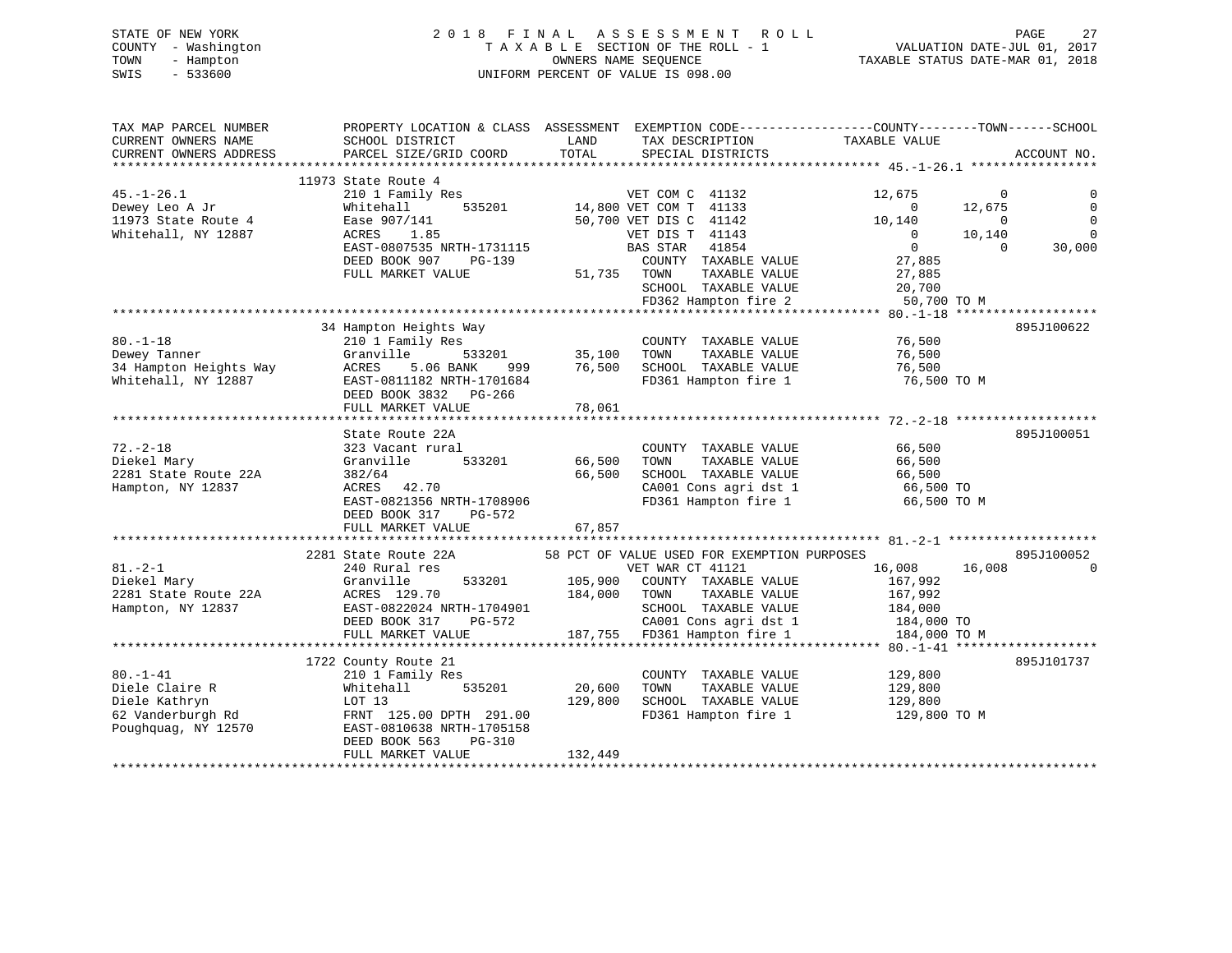# STATE OF NEW YORK 2 0 1 8 F I N A L A S S E S S M E N T R O L L PAGE 28 COUNTY - Washington T A X A B L E SECTION OF THE ROLL - 1 VALUATION DATE-JUL 01, 2017 TOWN - Hampton OWNERS NAME SEQUENCE TAXABLE STATUS DATE-MAR 01, 2018 SWIS - 533600 UNIFORM PERCENT OF VALUE IS 098.00

TAX MAP PARCEL NUMBER PROPERTY LOCATION & CLASS ASSESSMENT EXEMPTION CODE------------------COUNTY--------TOWN------SCHOOL CURRENT OWNERS NAME SCHOOL DISTRICT LAND TAX DESCRIPTION TAXABLE VALUE CURRENT OWNERS ADDRESS PARCEL SIZE/GRID COORD TOTAL SPECIAL DISTRICTS ACCOUNT NO. \*\*\*\*\*\*\*\*\*\*\*\*\*\*\*\*\*\*\*\*\*\*\*\*\*\*\*\*\*\*\*\*\*\*\*\*\*\*\*\*\*\*\*\*\*\*\*\*\*\*\*\*\*\*\*\*\*\*\*\*\*\*\*\*\*\*\*\*\*\*\*\*\*\*\*\*\*\*\*\*\*\*\*\*\*\*\*\*\*\*\*\*\*\*\*\*\*\*\*\*\*\*\* 53.-1-2.1 \*\*\*\*\*\*\*\*\*\*\*\*\*\*\*\*\*\* LOT Taylor Pat 53.-1-2.1 323 Vacant rural COUNTY TAXABLE VALUE 110,600 Dimuzio Henry R Jr Whitehall 535201 110,600 TOWN TAXABLE VALUE 110,600 Roberts Rhonda J Survey 12840 110,600 SCHOOL TAXABLE VALUE 110,600 1288 Munger St ACRES 169.00 FD361 Hampton fire 1 51,982 TO M Middlebury, VT 05753 EAST-0811187 NRTH-1725274 FD362 Hampton fire 2 58,618 TO M DEED BOOK 3654 PG-55 FULL MARKET VALUE 112,857 \*\*\*\*\*\*\*\*\*\*\*\*\*\*\*\*\*\*\*\*\*\*\*\*\*\*\*\*\*\*\*\*\*\*\*\*\*\*\*\*\*\*\*\*\*\*\*\*\*\*\*\*\*\*\*\*\*\*\*\*\*\*\*\*\*\*\*\*\*\*\*\*\*\*\*\*\*\*\*\*\*\*\*\*\*\*\*\*\*\*\*\*\*\*\*\*\*\*\*\*\*\*\* 53.-1-7.6 \*\*\*\*\*\*\*\*\*\*\*\*\*\*\*\*\*\* By The Way 895J100578 53.-1-7.6 314 Rural vac<10 COUNTY TAXABLE VALUE 15,000 Dimuzio Henry R Jr Granville 533201 15,000 TOWN TAXABLE VALUE 15,000 Roberts Rhonda J ACRES 5.09 15,000 SCHOOL TAXABLE VALUE 15,000 1288 Munger St EAST-0814441 NRTH-1721956 FD361 Hampton fire 1 15,000 TO M Middlebury, VT 05753 DEED BOOK 3787 PG-191 FULL MARKET VALUE 15,306 \*\*\*\*\*\*\*\*\*\*\*\*\*\*\*\*\*\*\*\*\*\*\*\*\*\*\*\*\*\*\*\*\*\*\*\*\*\*\*\*\*\*\*\*\*\*\*\*\*\*\*\*\*\*\*\*\*\*\*\*\*\*\*\*\*\*\*\*\*\*\*\*\*\*\*\*\*\*\*\*\*\*\*\*\*\*\*\*\*\*\*\*\*\*\*\*\*\*\*\*\*\*\* 53.-1-7.10 \*\*\*\*\*\*\*\*\*\*\*\*\*\*\*\*\* Hickey Rd OFF 895J100661 53.-1-7.10 322 Rural vac>10 COUNTY TAXABLE VALUE 16,500 Dimuzio Henry R Jr Granville 533201 16,500 TOWN TAXABLE VALUE 16,500 Edwards Rhonda J ACRES 22.76 16,500 SCHOOL TAXABLE VALUE 16,500 1288 Munger St EAST-0813612 NRTH-1721623 FD361 Hampton fire 1 16,500 TO M Middlebury, VT 05753 DEED BOOK 2648 PG-115 FULL MARKET VALUE 16,837 \*\*\*\*\*\*\*\*\*\*\*\*\*\*\*\*\*\*\*\*\*\*\*\*\*\*\*\*\*\*\*\*\*\*\*\*\*\*\*\*\*\*\*\*\*\*\*\*\*\*\*\*\*\*\*\*\*\*\*\*\*\*\*\*\*\*\*\*\*\*\*\*\*\*\*\*\*\*\*\*\*\*\*\*\*\*\*\*\*\*\*\*\*\*\*\*\*\*\*\*\*\*\* 53.-1-8 \*\*\*\*\*\*\*\*\*\*\*\*\*\*\*\*\*\*\*\* Ecuyer Pat 895J100277 53.-1-8 910 Priv forest COUNTY TAXABLE VALUE 22,900 Dimuzio Henry R Jr Granville 533201 22,900 TOWN TAXABLE VALUE 22,900 Roberts Rhonda J 60 Ad 22,900 SCHOOL TAXABLE VALUE 22,900 1288 Munger St ACRES 50.90 FD361 Hampton fire 1 22,900 TO M Middlebury, VT 05753 EAST-0810711 NRTH-1722163 DEED BOOK 3654 PG-55 FULL MARKET VALUE 23,367 \*\*\*\*\*\*\*\*\*\*\*\*\*\*\*\*\*\*\*\*\*\*\*\*\*\*\*\*\*\*\*\*\*\*\*\*\*\*\*\*\*\*\*\*\*\*\*\*\*\*\*\*\*\*\*\*\*\*\*\*\*\*\*\*\*\*\*\*\*\*\*\*\*\*\*\*\*\*\*\*\*\*\*\*\*\*\*\*\*\*\*\*\*\*\*\*\*\*\*\*\*\*\* 53.-1-15 \*\*\*\*\*\*\*\*\*\*\*\*\*\*\*\*\*\*\* 100 Camp Way 895J100085 53.-1-15 314 Rural vac<10 COUNTY TAXABLE VALUE 31,900 Dimuzio Henry R Jr Whitehall 535201 31,900 TOWN TAXABLE VALUE 31,900 Roberts Rhonda J ACRES 47.60 31,900 SCHOOL TAXABLE VALUE 31,900 1288 Munger St EAST-0809912 NRTH-1723705 FD361 Hampton fire 1 30,943 TO M Middlebury, VT 05753 DEED BOOK 3654 PG-55 FD362 Hampton fire 2 957 TO M FULL MARKET VALUE 32,551 \*\*\*\*\*\*\*\*\*\*\*\*\*\*\*\*\*\*\*\*\*\*\*\*\*\*\*\*\*\*\*\*\*\*\*\*\*\*\*\*\*\*\*\*\*\*\*\*\*\*\*\*\*\*\*\*\*\*\*\*\*\*\*\*\*\*\*\*\*\*\*\*\*\*\*\*\*\*\*\*\*\*\*\*\*\*\*\*\*\*\*\*\*\*\*\*\*\*\*\*\*\*\*\*\*\*\*\*\*\*\*\*\*\*\*\*\*\*\*\*\*\*\*\*\*\*\*\*\*\*\*\*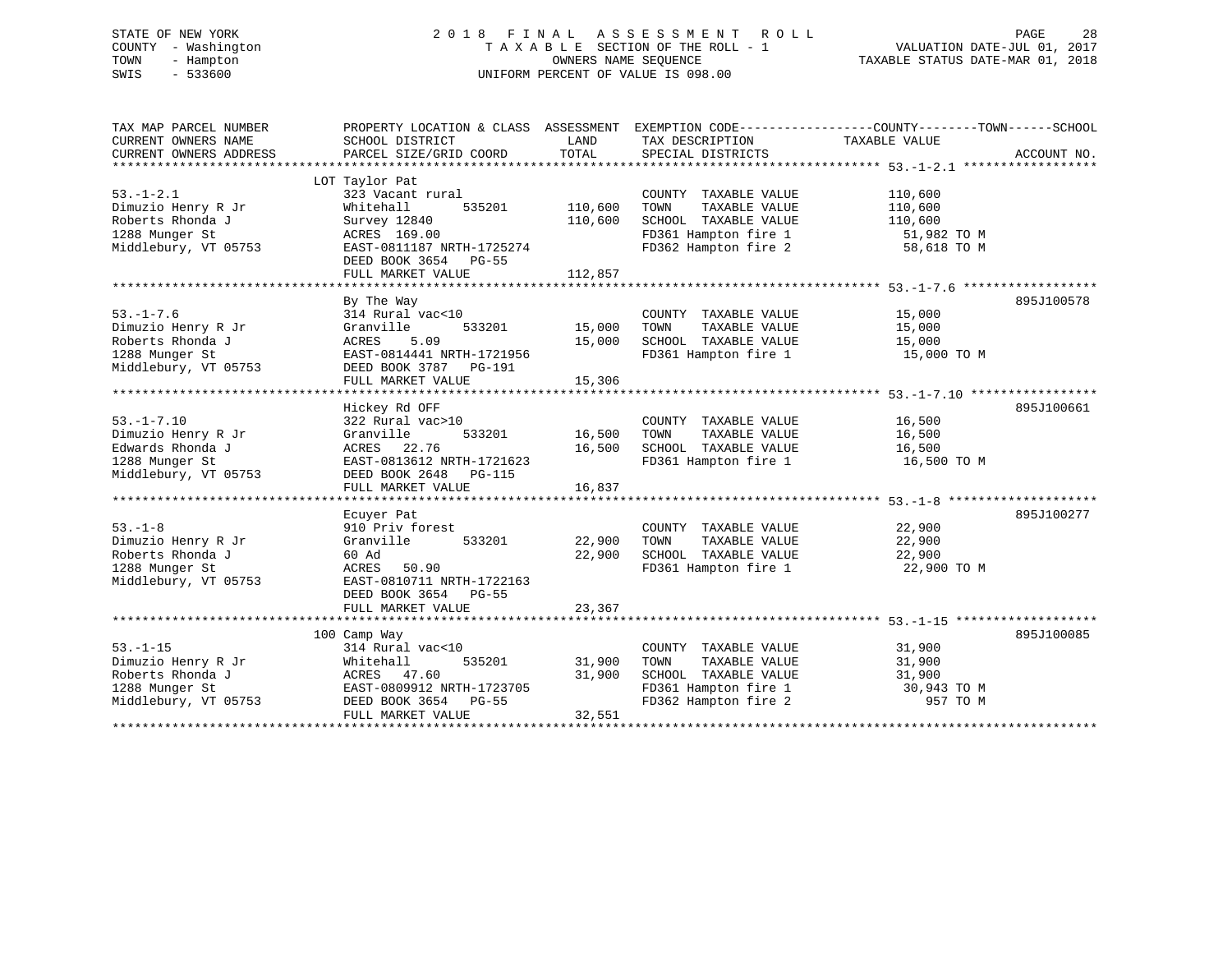# STATE OF NEW YORK 2 0 1 8 F I N A L A S S E S S M E N T R O L L PAGE 29 COUNTY - Washington T A X A B L E SECTION OF THE ROLL - 1 VALUATION DATE-JUL 01, 2017 TOWN - Hampton OWNERS NAME SEQUENCE TAXABLE STATUS DATE-MAR 01, 2018 SWIS - 533600 UNIFORM PERCENT OF VALUE IS 098.00

| TAX MAP PARCEL NUMBER<br>CURRENT OWNERS NAME | PROPERTY LOCATION & CLASS ASSESSMENT<br>SCHOOL DISTRICT | LAND    | EXEMPTION CODE-----------------COUNTY-------TOWN------SCHOOL<br>TAX DESCRIPTION | TAXABLE VALUE  |                    |
|----------------------------------------------|---------------------------------------------------------|---------|---------------------------------------------------------------------------------|----------------|--------------------|
| CURRENT OWNERS ADDRESS                       | PARCEL SIZE/GRID COORD                                  | TOTAL   | SPECIAL DISTRICTS                                                               |                | ACCOUNT NO.        |
|                                              |                                                         |         |                                                                                 |                |                    |
|                                              | 40 Camp Way                                             |         |                                                                                 |                | 895J100635         |
| $53. - 1 - 17$                               | 322 Rural vac>10                                        |         | COUNTY TAXABLE VALUE                                                            | 14,500         |                    |
| Dimuzio Henry R Jr                           | Granville<br>533201                                     | 14,500  | TAXABLE VALUE<br>TOWN                                                           | 14,500         |                    |
| Roberts Rhonda J                             | ACRES 18.86                                             | 14,500  | SCHOOL TAXABLE VALUE                                                            | 14,500         |                    |
| 1288 Munger St                               | EAST-0813168 NRTH-1722659                               |         | FD361 Hampton fire 1                                                            | 14,500 TO M    |                    |
| Middlebury, VT 05753                         | DEED BOOK 3578 PG-165                                   |         |                                                                                 |                |                    |
|                                              | FULL MARKET VALUE                                       | 14,796  |                                                                                 |                |                    |
|                                              |                                                         |         |                                                                                 |                |                    |
|                                              | Ecuyer Pat                                              |         |                                                                                 |                | 895J100612         |
| $53. - 1 - 19$                               | 910 Priv forest                                         |         | COUNTY TAXABLE VALUE                                                            | 14,100         |                    |
| Dimuzio Henry R Jr                           | Granville<br>533201                                     | 14,100  | TOWN<br>TAXABLE VALUE                                                           | 14,100         |                    |
| Roberts Rhonda J                             | ACRES 31.38                                             | 14,100  | SCHOOL TAXABLE VALUE                                                            | 14,100         |                    |
| 1288 Munger St                               | EAST-0812022 NRTH-1722659                               |         | FD361 Hampton fire 1                                                            | 14,100 TO M    |                    |
| Middlebury, VT 05753                         | DEED BOOK 3578 PG-165                                   |         |                                                                                 |                |                    |
|                                              | FULL MARKET VALUE                                       | 14,388  |                                                                                 |                |                    |
|                                              |                                                         |         |                                                                                 |                |                    |
|                                              | 1130 North Quivey Hill Ln                               |         |                                                                                 |                | 895J100441         |
| $81. -1 - 8$                                 | 210 1 Family Res                                        |         | BAS STAR<br>41854                                                               | $\overline{0}$ | $\Omega$<br>30,000 |
| Dirga Michael                                | 533201<br>Granville                                     | 31,800  | COUNTY TAXABLE VALUE                                                            | 79,500         |                    |
| PO Box 19                                    | 4.00<br>ACRES                                           | 79,500  | TAXABLE VALUE<br>TOWN                                                           | 79,500         |                    |
| Hampton, NY 12837                            | EAST-0819241 NRTH-1702471                               |         | SCHOOL TAXABLE VALUE                                                            | 49,500         |                    |
|                                              | DEED BOOK 700<br>$PG-24$                                |         | FD361 Hampton fire 1                                                            | 79,500 TO M    |                    |
|                                              | FULL MARKET VALUE                                       | 81,122  |                                                                                 |                |                    |
|                                              |                                                         |         |                                                                                 |                |                    |
|                                              | 3078 State Route 22A                                    |         |                                                                                 |                | 895J100221         |
| $54. - 1 - 12$                               | 210 1 Family Res                                        |         | ENH STAR<br>41834                                                               | $\overline{0}$ | $\Omega$<br>66,800 |
| Disorda Maurice O                            | Granville<br>533201                                     | 8,800   | COUNTY TAXABLE VALUE                                                            | 91,800         |                    |
| Disorda Joyce                                | FRNT<br>99.00 DPTH<br>90.00                             | 91,800  | TOWN<br>TAXABLE VALUE                                                           | 91,800         |                    |
| 3078 State Route 22A                         | EAST-0821147 NRTH-1722826                               |         | SCHOOL TAXABLE VALUE                                                            | 25,000         |                    |
| Hampton, NY 12837                            | DEED BOOK 439<br>PG-37                                  |         | FD361 Hampton fire 1                                                            | 91,800 TO M    |                    |
|                                              | FULL MARKET VALUE                                       | 93,673  |                                                                                 |                |                    |
|                                              |                                                         |         |                                                                                 |                |                    |
|                                              | 32 Forest Hill Way                                      |         |                                                                                 |                |                    |
| $71.3 - 3 - 10$                              | 210 1 Family Res - WTRFNT                               |         | COUNTY TAXABLE VALUE                                                            | 182,300        |                    |
| Dobush Daniel                                | 535201<br>Whitehall                                     | 20,000  | TOWN<br>TAXABLE VALUE                                                           | 182,300        |                    |
| Dobush Roseanna                              | Subdiv Lot 7B Section 3                                 | 182,300 | SCHOOL TAXABLE VALUE                                                            | 182,300        |                    |
| 332 Fire Island Ave                          | 899-296                                                 |         | FD361 Hampton fire 1                                                            | 182,300 TO M   |                    |
| Babylon, NY 11702                            | $80. - 3 - 10$                                          |         |                                                                                 |                |                    |
|                                              | FRNT 105.00 DPTH 278.00                                 |         |                                                                                 |                |                    |
|                                              | EAST-0810594 NRTH-1706062                               |         |                                                                                 |                |                    |
|                                              | DEED BOOK 943<br>$PG-7$                                 |         |                                                                                 |                |                    |
|                                              | FULL MARKET VALUE                                       | 186,020 |                                                                                 |                |                    |
|                                              |                                                         |         |                                                                                 |                |                    |
|                                              |                                                         |         |                                                                                 |                |                    |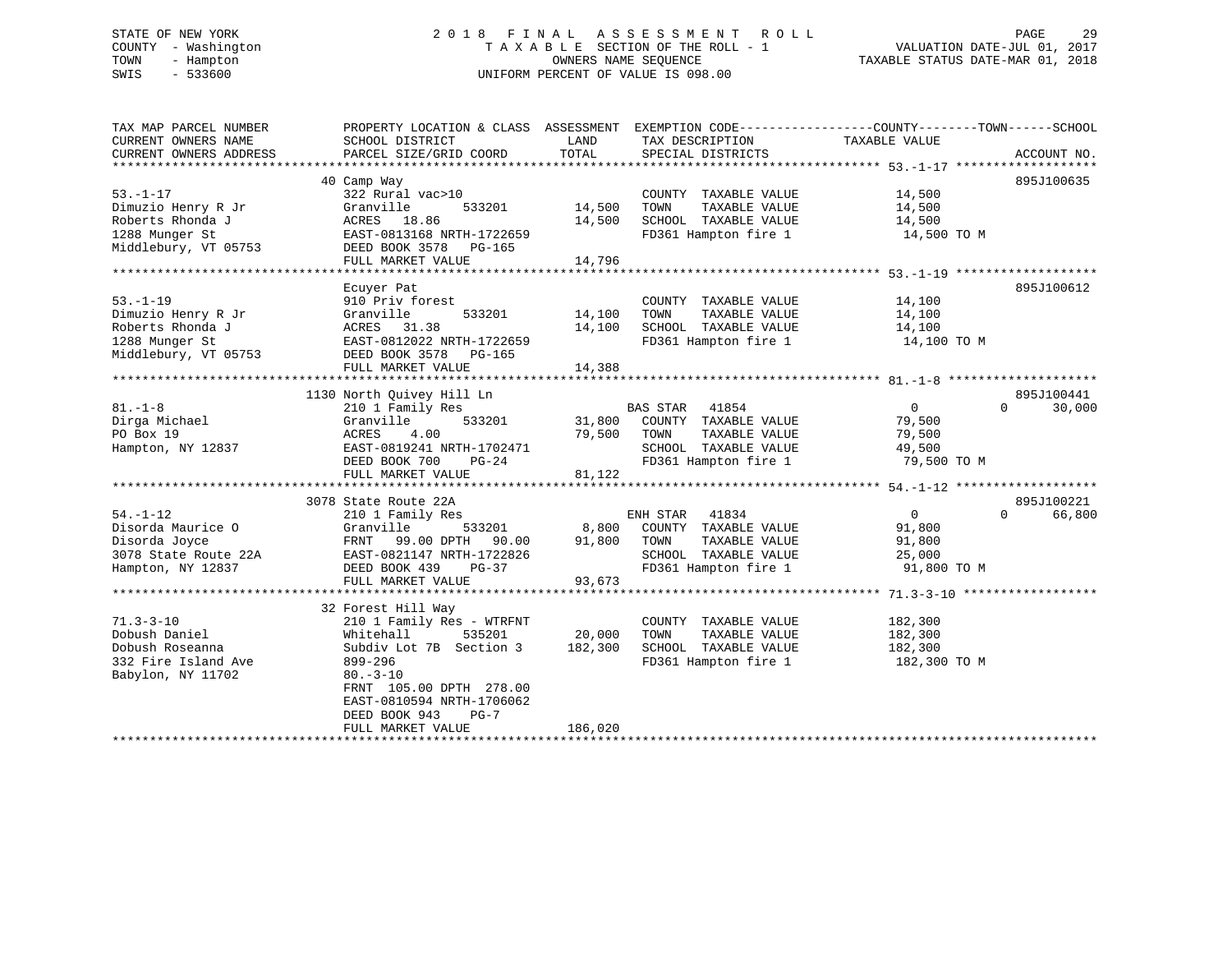# STATE OF NEW YORK 2 0 1 8 F I N A L A S S E S S M E N T R O L L PAGE 30 COUNTY - Washington T A X A B L E SECTION OF THE ROLL - 1 VALUATION DATE-JUL 01, 2017 TOWN - Hampton OWNERS NAME SEQUENCE TAXABLE STATUS DATE-MAR 01, 2018 SWIS - 533600 UNIFORM PERCENT OF VALUE IS 098.00

| TAX MAP PARCEL NUMBER                                                                            | PROPERTY LOCATION & CLASS ASSESSMENT                                                                                                                                        |                                                                                                                                                                                        | EXEMPTION CODE-----------------COUNTY-------TOWN------SCHOOL                                                                                                       |
|--------------------------------------------------------------------------------------------------|-----------------------------------------------------------------------------------------------------------------------------------------------------------------------------|----------------------------------------------------------------------------------------------------------------------------------------------------------------------------------------|--------------------------------------------------------------------------------------------------------------------------------------------------------------------|
| CURRENT OWNERS NAME<br>CURRENT OWNERS ADDRESS                                                    | SCHOOL DISTRICT<br>PARCEL SIZE/GRID COORD                                                                                                                                   | LAND<br>TAX DESCRIPTION<br>TOTAL<br>SPECIAL DISTRICTS                                                                                                                                  | TAXABLE VALUE<br>ACCOUNT NO.                                                                                                                                       |
|                                                                                                  |                                                                                                                                                                             |                                                                                                                                                                                        |                                                                                                                                                                    |
| $80. - 1 - 66$<br>Dobush Daniel J<br>Dobush Roseanna<br>332 Fire Island Ave<br>Babylon, NY 11702 | County Route 21 OFF<br>311 Res vac land<br>535201<br>Whitehall<br>Sect 6 Lot 4<br>ACRES 10.00<br>EAST-0811620 NRTH-1706184<br>DEED BOOK 2115<br>PG-142<br>FULL MARKET VALUE | COUNTY TAXABLE VALUE<br>9,500<br>TOWN<br>TAXABLE VALUE<br>9,500<br>SCHOOL TAXABLE VALUE<br>FD361 Hampton fire 1<br>9,694                                                               | 9,500<br>9,500<br>9,500<br>9,500 TO M                                                                                                                              |
|                                                                                                  | 34 Rainbow Way                                                                                                                                                              |                                                                                                                                                                                        | 895J100438                                                                                                                                                         |
| $81. - 1 - 49$<br>Dodds Richard C Jr<br>34 Rainbow Way 36<br>Hampton, NY 12837                   | 210 1 Family Res<br>533201<br>Granville<br>ACRES<br>4.00<br>EAST-0817320 NRTH-1702599<br>DEED BOOK 586<br>PG-322<br>FULL MARKET VALUE                                       | ENH STAR 41834<br>31,800<br>COUNTY TAXABLE VALUE<br>113,600<br>TOWN<br>TAXABLE VALUE<br>SCHOOL TAXABLE VALUE<br>FD361 Hampton fire 1<br>115,918                                        | 66,800<br>$\overline{0}$<br>$\Omega$<br>113,600<br>113,600<br>46,800<br>113,600 TO M                                                                               |
|                                                                                                  | 2162 County Route 18                                                                                                                                                        |                                                                                                                                                                                        | 895J100181                                                                                                                                                         |
| $71. - 1 - 8$<br>Dodge William S<br>Dodge Carol A<br>PO Box 157<br>Hampton, NY 12837             | 210 1 Family Res<br>Granville<br>1.60 BANK<br>ACRES<br>999<br>EAST-0815393 NRTH-1713332<br>DEED BOOK 609<br>PG-159<br>FULL MARKET VALUE                                     | VET COM C 41132<br>533201 24,000 VET COM T 41133<br>130,300 ENH STAR<br>41834<br>COUNTY TAXABLE VALUE<br>TOWN<br>TAXABLE VALUE<br>132,959 SCHOOL TAXABLE VALUE<br>FD361 Hampton fire 1 | 32,575<br>$\mathbf 0$<br>$\mathbf 0$<br>$\Omega$<br>32,575<br>$\overline{0}$<br>$\overline{0}$<br>66,800<br>$\Omega$<br>97,725<br>97,725<br>63,500<br>130,300 TO M |
|                                                                                                  | 99 Hickey Rd                                                                                                                                                                |                                                                                                                                                                                        | 895J100254                                                                                                                                                         |
| $62. - 1 - 37$<br>Doty Kim E<br>C/O Kim E Prehoda<br>99 Hickey Rd<br>Hampton, NY 12837           | 240 Rural res<br>Granville<br>533201<br>ACRES 10.00 BANK<br>999<br>EAST-0813284 NRTH-1715791<br>DEED BOOK 2856 PG-264<br>FULL MARKET VALUE                                  | 41854<br>BAS STAR<br>40,500 COUNTY TAXABLE VALUE<br>172,200<br>TOWN<br>TAXABLE VALUE<br>SCHOOL TAXABLE VALUE<br>FD361 Hampton fire 1<br>175,714                                        | $\overline{0}$<br>30,000<br>$\Omega$<br>172,200<br>172,200<br>142,200<br>172,200 TO M                                                                              |
|                                                                                                  | 165 Chapman Rd                                                                                                                                                              |                                                                                                                                                                                        | 895J100162                                                                                                                                                         |
| $45. - 1 - 16$<br>Douglas William<br>Douglas Sally<br>6 Douglas Way<br>Whitehall, NY 12887       | 240 Rural res<br>535201<br>Whitehall<br>819-79<br>ACRES 34.80<br>EAST-0808539 NRTH-1733956<br>DEED BOOK 816<br>$PG-1$                                                       | AG DIST<br>41720<br>64,800<br>COUNTY TAXABLE VALUE<br>158,200<br>TOWN<br>TAXABLE VALUE<br>SCHOOL TAXABLE VALUE<br>CA001 Cons agri dst 1<br>26,070 EX                                   | 26,070<br>26,070<br>26,070<br>132,130<br>132,130<br>132,130<br>132,130 TO                                                                                          |
| MAY BE SUBJECT TO PAYMENT<br>UNDER AGDIST LAW TIL 2022<br>**********************                 | FULL MARKET VALUE                                                                                                                                                           | 161,429 FD362 Hampton fire 2                                                                                                                                                           | 158,200 TO M                                                                                                                                                       |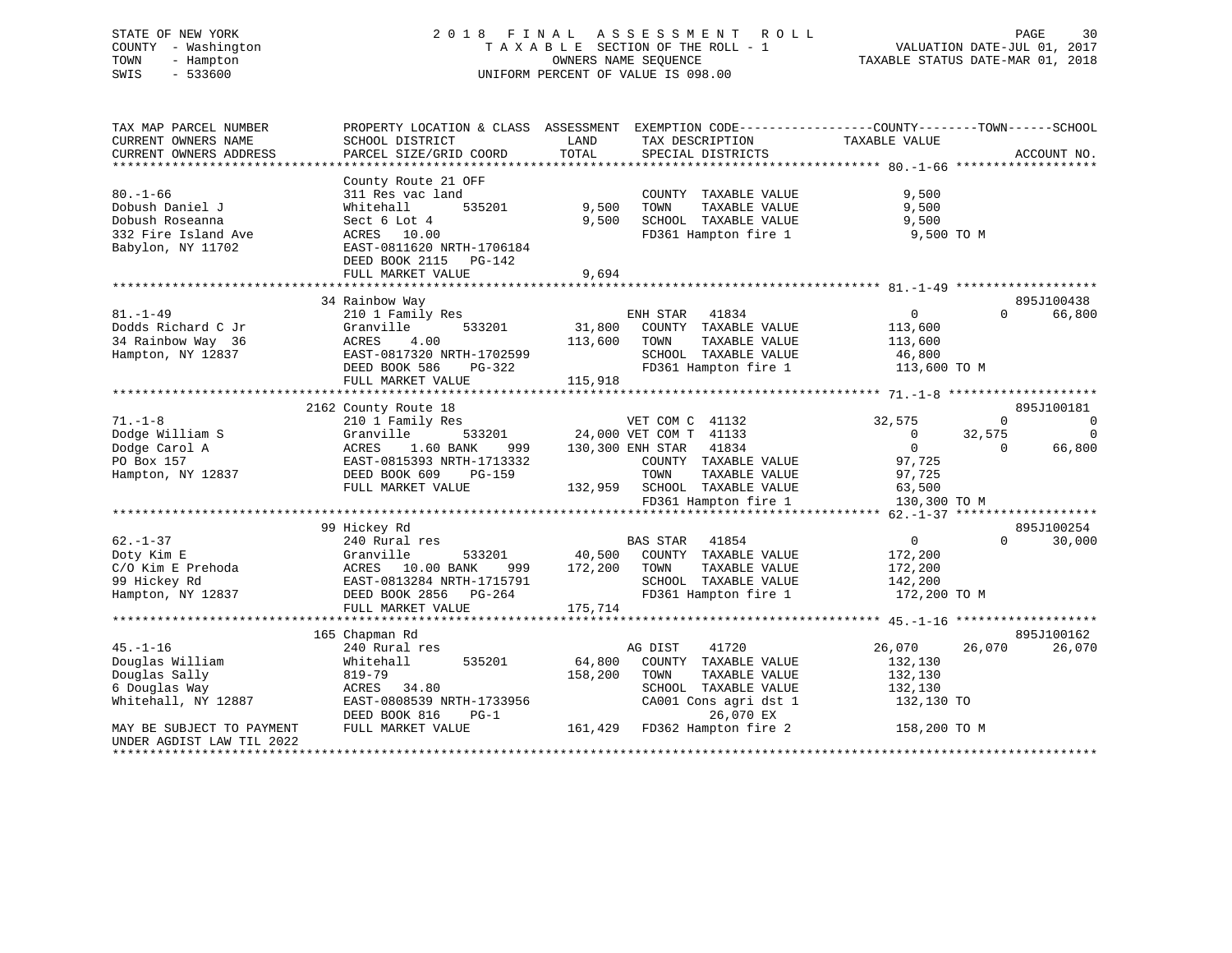# STATE OF NEW YORK 2 0 1 8 F I N A L A S S E S S M E N T R O L L PAGE 31 COUNTY - Washington T A X A B L E SECTION OF THE ROLL - 1 VALUATION DATE-JUL 01, 2017 TOWN - Hampton OWNERS NAME SEQUENCE TAXABLE STATUS DATE-MAR 01, 2018 SWIS - 533600 UNIFORM PERCENT OF VALUE IS 098.00

TAX MAP PARCEL NUMBER PROPERTY LOCATION & CLASS ASSESSMENT EXEMPTION CODE------------------COUNTY--------TOWN------SCHOOL

CURRENT OWNERS NAME SCHOOL DISTRICT LAND TAX DESCRIPTION TAXABLE VALUE CURRENT OWNERS ADDRESS PARCEL SIZE/GRID COORD TOTAL SPECIAL DISTRICTS ACCOUNT NO. \*\*\*\*\*\*\*\*\*\*\*\*\*\*\*\*\*\*\*\*\*\*\*\*\*\*\*\*\*\*\*\*\*\*\*\*\*\*\*\*\*\*\*\*\*\*\*\*\*\*\*\*\*\*\*\*\*\*\*\*\*\*\*\*\*\*\*\*\*\*\*\*\*\*\*\*\*\*\*\*\*\*\*\*\*\*\*\*\*\*\*\*\*\*\*\*\*\*\*\*\*\*\* 45.-1-14 \*\*\*\*\*\*\*\*\*\*\*\*\*\*\*\*\*\*\* Chapman Rd OFF 895J100557 45.-1-14 322 Rural vac>10 COUNTY TAXABLE VALUE 9,500 Douglas William H Whitehall 535201 9,500 TOWN TAXABLE VALUE 9,500 Douglas Sally A ACRES 20.00 9,500 SCHOOL TAXABLE VALUE 9,500 6 Douglas Way EAST-0807337 NRTH-1734136 FD362 Hampton fire 2 9,500 TO M Whitehall, NY 12887 DEED BOOK 2784 PG-150 FULL MARKET VALUE 9,694 \*\*\*\*\*\*\*\*\*\*\*\*\*\*\*\*\*\*\*\*\*\*\*\*\*\*\*\*\*\*\*\*\*\*\*\*\*\*\*\*\*\*\*\*\*\*\*\*\*\*\*\*\*\*\*\*\*\*\*\*\*\*\*\*\*\*\*\*\*\*\*\*\*\*\*\*\*\*\*\*\*\*\*\*\*\*\*\*\*\*\*\*\*\*\*\*\*\*\*\*\*\*\* 45.-1-25.3 \*\*\*\*\*\*\*\*\*\*\*\*\*\*\*\*\* Chapman Rd 895J100565 45.-1-25.3 322 Rural vac>10 COUNTY TAXABLE VALUE 35,000 Douglas William H Whitehall 535201 35,000 TOWN TAXABLE VALUE 35,000 Douglas Sally 819-79 35,000 SCHOOL TAXABLE VALUE 35,000 6 Douglas Way ACRES 13.50 CA001 Cons agri dst 1 35,000 TO Whitehall, NY 12887 EAST-0807741 NRTH-1733369 FD362 Hampton fire 2 35,000 TO M DEED BOOK 816 PG-1 FULL MARKET VALUE 35,714 \*\*\*\*\*\*\*\*\*\*\*\*\*\*\*\*\*\*\*\*\*\*\*\*\*\*\*\*\*\*\*\*\*\*\*\*\*\*\*\*\*\*\*\*\*\*\*\*\*\*\*\*\*\*\*\*\*\*\*\*\*\*\*\*\*\*\*\*\*\*\*\*\*\*\*\*\*\*\*\*\*\*\*\*\*\*\*\*\*\*\*\*\*\*\*\*\*\*\*\*\*\*\* 45.-1-28.1 \*\*\*\*\*\*\*\*\*\*\*\*\*\*\*\*\*11846 State Route 4 895J100055<br>18,787 38,787 38,787 38,787 38,787 38,787 38,787 38,787 38,787 38,787 38,787 38,787 38,787 38,787 38,787 38, Douglas William H Whitehall 535201 91,800 COUNTY TAXABLE VALUE 114,013 Douglas Sally ACRES 78.00 152,800 TOWN TAXABLE VALUE 114,013 6 Douglas Way EAST-0806516 NRTH-1729178 SCHOOL TAXABLE VALUE 114,013 Whitehall, NY 12887 DEED BOOK 699 PG-48 CA001 Cons agri dst 1 114,013 TO FULL MARKET VALUE 155,918 38,787 EX MAY BE SUBJECT TO PAYMENT FOR THE SUBJECT TO PAYMENT FOR THE RESOLUTION OF THE SUBJECT TO PAYMENT FOR THE SUBJECT OF A UNDER AGDIST LAW TIL 2022 \*\*\*\*\*\*\*\*\*\*\*\*\*\*\*\*\*\*\*\*\*\*\*\*\*\*\*\*\*\*\*\*\*\*\*\*\*\*\*\*\*\*\*\*\*\*\*\*\*\*\*\*\*\*\*\*\*\*\*\*\*\*\*\*\*\*\*\*\*\*\*\*\*\*\*\*\*\*\*\*\*\*\*\*\*\*\*\*\*\*\*\*\*\*\*\*\*\*\*\*\*\*\* 45.-1-28.2 \*\*\*\*\*\*\*\*\*\*\*\*\*\*\*\*\*895J100054 11850 State Route 4 895J10005445.-1-28.2 422 Diner/lunch COUNTY TAXABLE VALUE 99,700 Douglas William H Whitehall 535201 9,500 TOWN TAXABLE VALUE 99,700 Douglas Sally Big Apple Diner 99,700 SCHOOL TAXABLE VALUE 99,700 6 Douglas Way Lot 1 FD362 Hampton fire 2 99,700 TO M Whitehall, NY 12887 FRNT 470.00 DPTH 109.00 EAST-0806272 NRTH-1728423 DEED BOOK 703 PG-91FULL MARKET VALUE 101,735 \*\*\*\*\*\*\*\*\*\*\*\*\*\*\*\*\*\*\*\*\*\*\*\*\*\*\*\*\*\*\*\*\*\*\*\*\*\*\*\*\*\*\*\*\*\*\*\*\*\*\*\*\*\*\*\*\*\*\*\*\*\*\*\*\*\*\*\*\*\*\*\*\*\*\*\*\*\*\*\*\*\*\*\*\*\*\*\*\*\*\*\*\*\*\*\*\*\*\*\*\*\*\* 45.-1-28.3 \*\*\*\*\*\*\*\*\*\*\*\*\*\*\*\*\* 6 Douglas Way 45.-1-28.3 220 2 Family Res ENH STAR 41834 0 0 66,800 Douglas William H Whitehall 535201 22,100 COUNTY TAXABLE VALUE 104,400 Douglas Sally Lot 2 104,400 TOWN TAXABLE VALUE 104,400 6 Douglas Way ACRES 1.04 SCHOOL TAXABLE VALUE 37,600 b Douglas way<br>Whitehall, NY 12887 **EAST-0806514 NRTH-1728581** FD362 Hampton fire 2 104,400 TO M DEED BOOK 698 PG-30FULL MARKET VALUE 106,531 \*\*\*\*\*\*\*\*\*\*\*\*\*\*\*\*\*\*\*\*\*\*\*\*\*\*\*\*\*\*\*\*\*\*\*\*\*\*\*\*\*\*\*\*\*\*\*\*\*\*\*\*\*\*\*\*\*\*\*\*\*\*\*\*\*\*\*\*\*\*\*\*\*\*\*\*\*\*\*\*\*\*\*\*\*\*\*\*\*\*\*\*\*\*\*\*\*\*\*\*\*\*\*\*\*\*\*\*\*\*\*\*\*\*\*\*\*\*\*\*\*\*\*\*\*\*\*\*\*\*\*\*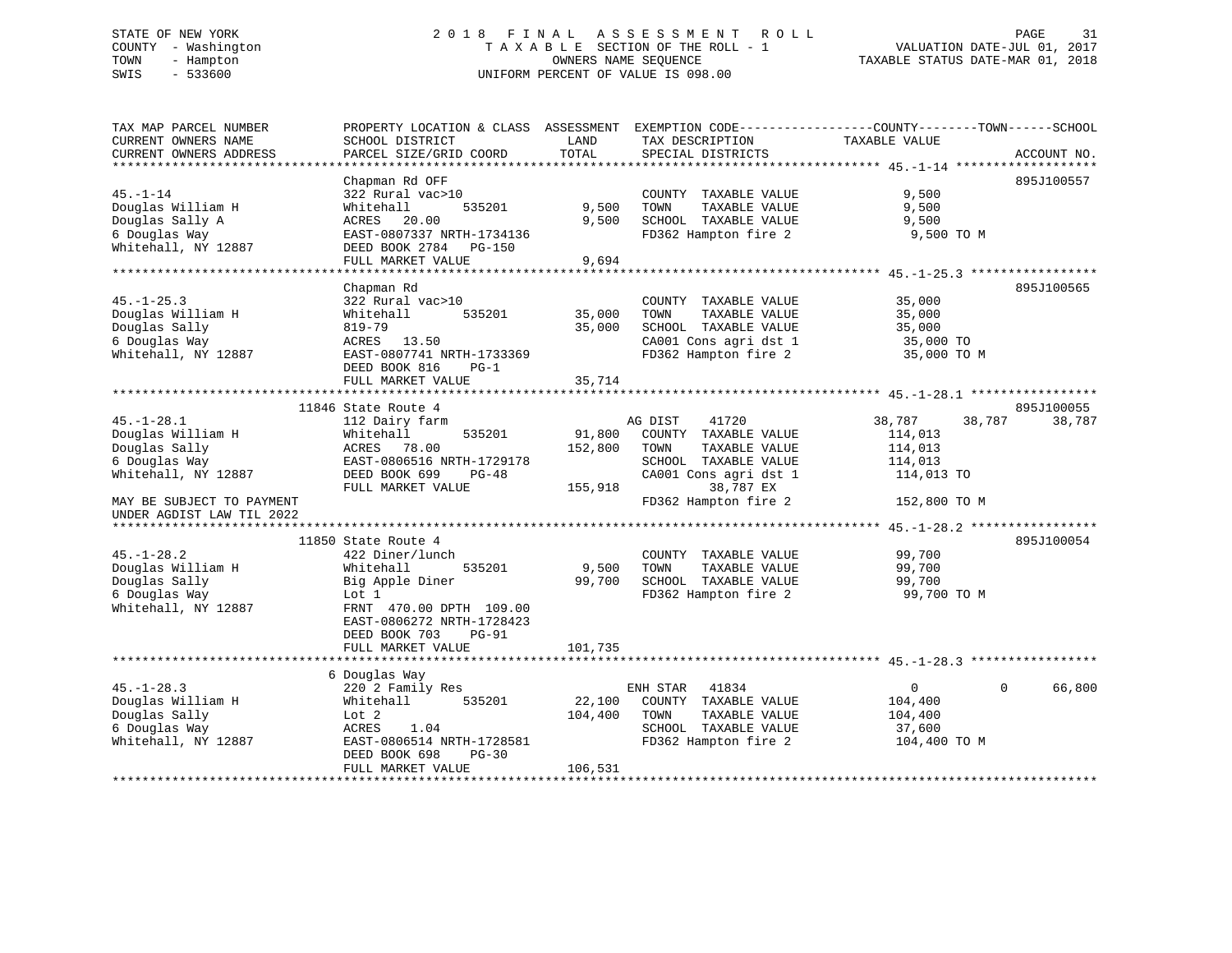# STATE OF NEW YORK 2 0 1 8 F I N A L A S S E S S M E N T R O L L PAGE 32 COUNTY - Washington T A X A B L E SECTION OF THE ROLL - 1 VALUATION DATE-JUL 01, 2017 TOWN - Hampton OWNERS NAME SEQUENCE TAXABLE STATUS DATE-MAR 01, 2018 SWIS - 533600 UNIFORM PERCENT OF VALUE IS 098.00

| TAX MAP PARCEL NUMBER<br>CURRENT OWNERS NAME<br>CURRENT OWNERS ADDRESS                                     | PROPERTY LOCATION & CLASS ASSESSMENT<br>SCHOOL DISTRICT<br>PARCEL SIZE/GRID COORD                                                                                  | LAND<br>TOTAL              | TAX DESCRIPTION<br>SPECIAL DISTRICTS                                                                                  | EXEMPTION CODE-----------------COUNTY-------TOWN------SCHOOL<br>TAXABLE VALUE<br>ACCOUNT NO. |
|------------------------------------------------------------------------------------------------------------|--------------------------------------------------------------------------------------------------------------------------------------------------------------------|----------------------------|-----------------------------------------------------------------------------------------------------------------------|----------------------------------------------------------------------------------------------|
|                                                                                                            |                                                                                                                                                                    |                            |                                                                                                                       |                                                                                              |
| $53. - 1 - 14$<br>Douglas William H<br>Douglas Sally<br>6 Douglas Way<br>Whitehall, NY 12887               | LOT 6&7 Taylor Pat<br>910 Priv forest<br>535201<br>Whitehall<br>ACRES 85.60<br>EAST-0808515 NRTH-1723886<br>DEED BOOK 699<br>$PG-48$<br>FULL MARKET VALUE          | 38,500<br>38,500<br>39,286 | COUNTY TAXABLE VALUE<br>TAXABLE VALUE<br>TOWN<br>SCHOOL TAXABLE VALUE<br>FD361 Hampton fire 1<br>FD362 Hampton fire 2 | 895J100053<br>38,500<br>38,500<br>38,500<br>33,110 TO M<br>5,390 TO M                        |
|                                                                                                            |                                                                                                                                                                    |                            |                                                                                                                       |                                                                                              |
| $71. - 1 - 1.1$<br>Downing Duane<br>118 South Williams St<br>Whitehall, NY 12887                           | 2006 County Route 18<br>322 Rural vac>10<br>Granville<br>533201<br>ACRES<br>11.10<br>EAST-0811731 NRTH-1713812<br>DEED BOOK 3357 PG-65                             | 31,500<br>31,500           | COUNTY TAXABLE VALUE<br>TOWN<br>TAXABLE VALUE<br>SCHOOL TAXABLE VALUE<br>FD361 Hampton fire 1                         | 895J100291<br>31,500<br>31,500<br>31,500<br>31,500 TO M                                      |
|                                                                                                            | FULL MARKET VALUE                                                                                                                                                  | 32,143                     |                                                                                                                       |                                                                                              |
|                                                                                                            |                                                                                                                                                                    |                            |                                                                                                                       |                                                                                              |
| $62. - 1 - 49$<br>Downing Duane P<br>118 South Williams St<br>Whitehall, NY 12887                          | 1896 County Route 18<br>322 Rural vac>10<br>Whitehall<br>535201<br>Sub Div Lot 5<br>ACRES 18.50<br>EAST-0809908 NRTH-1713574<br>DEED BOOK 3116 PG-267              | 17,500<br>17,500           | COUNTY TAXABLE VALUE<br>TOWN<br>TAXABLE VALUE<br>SCHOOL TAXABLE VALUE<br>FD361 Hampton fire 1                         | 895J100020<br>17,500<br>17,500<br>17,500<br>17,500 TO M                                      |
|                                                                                                            | FULL MARKET VALUE                                                                                                                                                  | 17,857                     |                                                                                                                       |                                                                                              |
|                                                                                                            |                                                                                                                                                                    |                            |                                                                                                                       |                                                                                              |
| $71. - 1 - 1.2$<br>Downing Duane P<br>Downing David<br>118 South Williams St<br>Whitehall, NY 12887        | 2044 County Route 18<br>314 Rural vac<10<br>Granville<br>533201<br>ACRES<br>3.30<br>EAST-0812541 NRTH-1713725<br>DEED BOOK 3528<br>$PG-85$<br>FULL MARKET VALUE    | 20,500<br>20,500<br>20,918 | COUNTY TAXABLE VALUE<br>TOWN<br>TAXABLE VALUE<br>SCHOOL TAXABLE VALUE<br>FD361 Hampton fire 1                         | 895J100426<br>20,500<br>20,500<br>20,500<br>20,500 TO M                                      |
|                                                                                                            |                                                                                                                                                                    |                            |                                                                                                                       |                                                                                              |
| $80. - 1 - 28$<br>Drain Thomas<br>42 Birch Ln<br>Kensington, CT 06037                                      | 81 Hampton Heights Way<br>260 Seasonal res<br>Granville<br>533201<br>5.02<br>ACRES<br>EAST-0809822 NRTH-1702220<br>DEED BOOK 710<br>PG-107                         | 27,500<br>62,000           | COUNTY TAXABLE VALUE<br>TOWN<br>TAXABLE VALUE<br>SCHOOL TAXABLE VALUE<br>FD361 Hampton fire 1                         | 895J100678<br>62,000<br>62,000<br>62,000<br>62,000 TO M                                      |
|                                                                                                            | FULL MARKET VALUE                                                                                                                                                  | 63,265                     |                                                                                                                       |                                                                                              |
|                                                                                                            |                                                                                                                                                                    | * * * * * * * * *          |                                                                                                                       | ******************* 81.-1-26.2 *************                                                 |
| $81. - 1 - 26.2$<br>Dundon Matthew<br>Dundon Samantha<br>1137 N Quivey Hill Ln<br>Whitehall, NY 12887-3217 | 1137 North Quivey Hill Ln<br>322 Rural vac>10<br>Granville<br>533201<br>ACRES<br>2.00<br>EAST-0818733 NRTH-1702569<br>DEED BOOK 939<br>PG-247<br>FULL MARKET VALUE | 25,300<br>25,300<br>25,816 | COUNTY TAXABLE VALUE<br>TAXABLE VALUE<br>TOWN<br>SCHOOL TAXABLE VALUE<br>FD361 Hampton fire 1                         | 895J100545<br>25,300<br>25,300<br>25,300<br>25,300 TO M                                      |
|                                                                                                            |                                                                                                                                                                    |                            |                                                                                                                       |                                                                                              |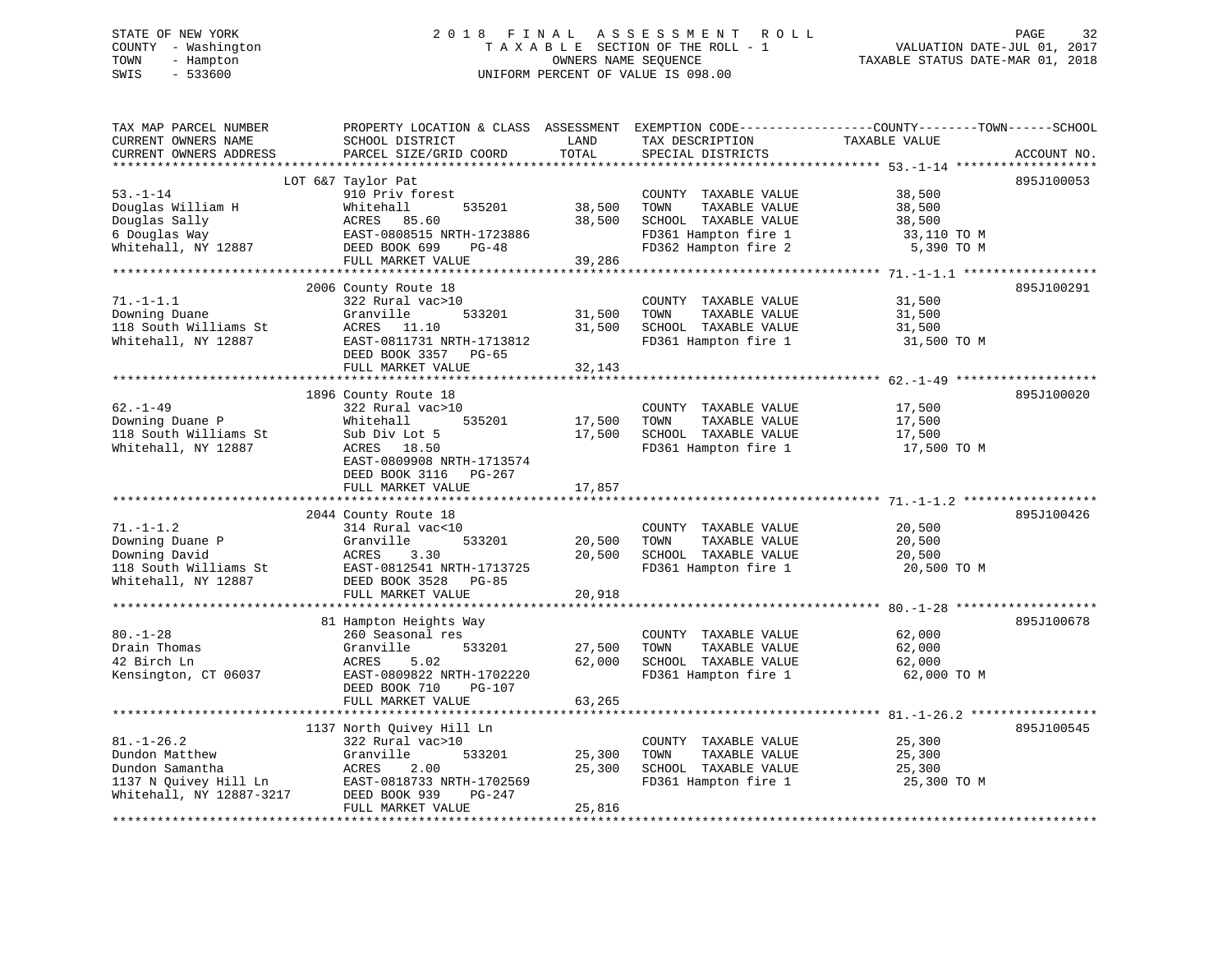# STATE OF NEW YORK 2 0 1 8 F I N A L A S S E S S M E N T R O L L PAGE 33 COUNTY - Washington T A X A B L E SECTION OF THE ROLL - 1 VALUATION DATE-JUL 01, 2017 TOWN - Hampton OWNERS NAME SEQUENCE TAXABLE STATUS DATE-MAR 01, 2018 SWIS - 533600 UNIFORM PERCENT OF VALUE IS 098.00

| TAX MAP PARCEL NUMBER<br>CURRENT OWNERS NAME<br>CURRENT OWNERS ADDRESS<br>************************* | PROPERTY LOCATION & CLASS ASSESSMENT EXEMPTION CODE----------------COUNTY-------TOWN------SCHOOL<br>SCHOOL DISTRICT<br>PARCEL SIZE/GRID COORD                                | LAND<br>TOTAL                | TAX DESCRIPTION<br>SPECIAL DISTRICTS                                                                               | TAXABLE VALUE                                                       | ACCOUNT NO.                      |
|-----------------------------------------------------------------------------------------------------|------------------------------------------------------------------------------------------------------------------------------------------------------------------------------|------------------------------|--------------------------------------------------------------------------------------------------------------------|---------------------------------------------------------------------|----------------------------------|
| $71. - 1 - 16.2$<br>Dunn Russell S Jr<br>Dunn Tami J<br>177 Hills Pond Rd<br>Whitehall, NY 12887    | 177 Hills Pond Rd<br>270 Mfg housing<br>Granville<br>533201<br>FRNT 200.00 DPTH 230.00<br>EAST-0815852 NRTH-1706170<br>DEED BOOK 2710 PG-255<br>FULL MARKET VALUE            | 22,200<br>28,400<br>28,980   | BAS STAR<br>41854<br>COUNTY TAXABLE VALUE<br>TAXABLE VALUE<br>TOWN<br>SCHOOL TAXABLE VALUE<br>FD361 Hampton fire 1 | $\overline{0}$<br>28,400<br>28,400<br>$\overline{0}$<br>28,400 TO M | $\Omega$<br>28,400               |
|                                                                                                     |                                                                                                                                                                              |                              |                                                                                                                    |                                                                     |                                  |
| $71. - 1 - 15.8$<br>Dunn Russell S Sr<br>Dunn Joan E<br>PO Box 75<br>Hampton, NY 12837              | 196 Hills Pond Rd<br>210 1 Family Res<br>Granville<br>533201<br>ACRES<br>1.58<br>EAST-0816399 NRTH-1706318<br>DEED BOOK 2837 PG-274<br>FULL MARKET VALUE                     | 23,900<br>85,700<br>87,449   | ENH STAR<br>41834<br>COUNTY TAXABLE VALUE<br>TOWN<br>TAXABLE VALUE<br>SCHOOL TAXABLE VALUE<br>FD361 Hampton fire 1 | $\mathbf{0}$<br>85,700<br>85,700<br>18,900<br>85,700 TO M           | $\Omega$<br>66,800               |
|                                                                                                     |                                                                                                                                                                              |                              |                                                                                                                    |                                                                     |                                  |
| $81. - 1 - 22$<br>Dupuis Racheal<br>Dupuis Paul<br>1093 North Quivey Hill Ln<br>Whitehall, NY 12887 | 1093 North Quivey Hill Ln<br>210 1 Family Res<br>533201<br>Granville<br>ACRES<br>4.00 BANK<br>999<br>EAST-0818662 NRTH-1701695<br>DEED BOOK 3055 PG-129<br>FULL MARKET VALUE | 31,800<br>124,600<br>127,143 | BAS STAR<br>41854<br>COUNTY TAXABLE VALUE<br>TOWN<br>TAXABLE VALUE<br>SCHOOL TAXABLE VALUE<br>FD361 Hampton fire 1 | $\mathbf 0$<br>124,600<br>124,600<br>94,600<br>124,600 TO M         | 895J100429<br>$\Omega$<br>30,000 |
|                                                                                                     |                                                                                                                                                                              |                              |                                                                                                                    |                                                                     |                                  |
| $72. - 2 - 8$<br>Durant Herve S<br>1507 County Road 565<br>Sussex, NJ 07461-4013                    | State Route 22A OFF<br>314 Rural vac<10<br>Granville<br>533201<br>ACRES<br>6.50<br>EAST-0824186 NRTH-1710701<br>DEED BOOK 2589 PG-262<br>FULL MARKET VALUE                   | 14,500<br>14,500<br>14,796   | COUNTY TAXABLE VALUE<br>TAXABLE VALUE<br>TOWN<br>SCHOOL TAXABLE VALUE<br>FD361 Hampton fire 1                      | 14,500<br>14,500<br>14,500<br>14,500 TO M                           | 895J100029                       |
|                                                                                                     |                                                                                                                                                                              |                              |                                                                                                                    |                                                                     |                                  |
| $62 - 1 - 2$<br>Durfee Seth<br>Durfee Grace Cuomo<br>PO Box 124<br>Fair Haven, VT 05743             | Hickey Rd OFF<br>910 Priv forest<br>Granville<br>533201<br>ACRES<br>26.76<br>EAST-0809900 NRTH-1719665<br>DEED BOOK 3055<br>PG-251                                           | 12,000<br>12,000             | COUNTY TAXABLE VALUE<br>TOWN<br>TAXABLE VALUE<br>SCHOOL TAXABLE VALUE<br>FD361 Hampton fire 1                      | 12,000<br>12,000<br>12,000<br>12,000 TO M                           | 895J100629                       |
|                                                                                                     | FULL MARKET VALUE                                                                                                                                                            | 12,245                       |                                                                                                                    |                                                                     |                                  |
| $62 - 1 - 3$<br>Durfee Seth<br>PO Box 124                                                           | 183 Wicked Hollow Way<br>240 Rural res<br>Granville<br>533201<br>ACRES<br>27.27                                                                                              | 39,600<br>134,600            | <b>BAS STAR</b><br>41854<br>COUNTY TAXABLE VALUE<br>TAXABLE VALUE<br>TOWN                                          | $\overline{0}$<br>134,600<br>134,600                                | 895J100630<br>$\Omega$<br>30,000 |
| Fair Haven, VT 05743                                                                                | EAST-0810834 NRTH-1719733<br>DEED BOOK 876<br>PG-247<br>FULL MARKET VALUE                                                                                                    | 137,347                      | SCHOOL TAXABLE VALUE<br>FD361 Hampton fire 1                                                                       | 104,600<br>134,600 TO M                                             |                                  |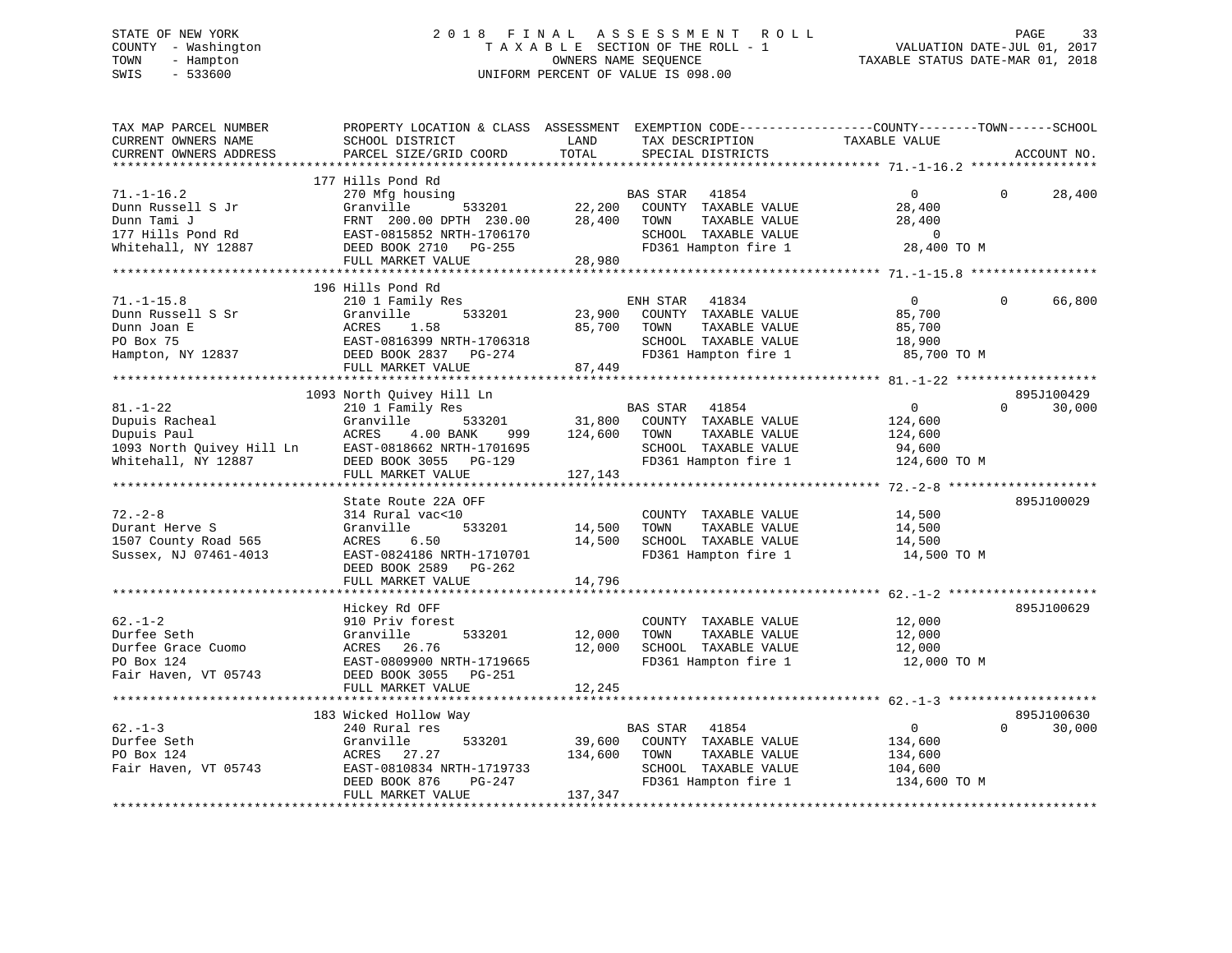# STATE OF NEW YORK 2 0 1 8 F I N A L A S S E S S M E N T R O L L PAGE 34 COUNTY - Washington T A X A B L E SECTION OF THE ROLL - 1 VALUATION DATE-JUL 01, 2017 TOWN - Hampton OWNERS NAME SEQUENCE TAXABLE STATUS DATE-MAR 01, 2018 SWIS - 533600 UNIFORM PERCENT OF VALUE IS 098.00

| TAX MAP PARCEL NUMBER<br>CURRENT OWNERS NAME<br>CURRENT OWNERS ADDRESS                                                                                                                                                                                          | PROPERTY LOCATION & CLASS ASSESSMENT EXEMPTION CODE---------------COUNTY-------TOWN-----SCHOOL<br>SCHOOL DISTRICT<br>PARCEL SIZE/GRID COORD                                                                                                                                     | TOTAL                                   | LAND TAX DESCRIPTION<br>SPECIAL DISTRICTS                                                                                                                                                                          | TAXABLE VALUE                                     | ACCOUNT NO.          |
|-----------------------------------------------------------------------------------------------------------------------------------------------------------------------------------------------------------------------------------------------------------------|---------------------------------------------------------------------------------------------------------------------------------------------------------------------------------------------------------------------------------------------------------------------------------|-----------------------------------------|--------------------------------------------------------------------------------------------------------------------------------------------------------------------------------------------------------------------|---------------------------------------------------|----------------------|
|                                                                                                                                                                                                                                                                 |                                                                                                                                                                                                                                                                                 |                                         |                                                                                                                                                                                                                    |                                                   |                      |
| $54. - 1 - 14.8$<br>Durham Janice D<br>13 Krall Rd<br>Hampton, NY 12837                                                                                                                                                                                         | Manor Ln<br>314 Rural vac<10<br>Granville<br>533201<br>FRNT 324.00 DPTH<br>ACRES 0.74<br>EAST-0820565 NRTH-1725402<br>DEED BOOK 867 PG-54                                                                                                                                       | 1,000<br>1,000                          | COUNTY TAXABLE VALUE<br>TAXABLE VALUE<br>TOWN<br>SCHOOL TAXABLE VALUE<br>CA001 Cons agri dst 1 $1,000$ TO<br>FD361 Hampton fire 1 $1,000$ TO M                                                                     | 1,000<br>1,000<br>1,000                           |                      |
|                                                                                                                                                                                                                                                                 |                                                                                                                                                                                                                                                                                 |                                         |                                                                                                                                                                                                                    |                                                   |                      |
| $54. - 1 - 14.1$<br>Durham Joseph A<br>1 Krall Rd<br>Hampton, NY 12837                                                                                                                                                                                          | State Route 22A<br>323 Vacant rural<br>Granville<br>sub div lot 2<br>Easement 3201/301<br>ACRES 158.40                                                                                                                                                                          |                                         | AG DIST<br>41720<br>333201 71,300 COUNTY TAXABLE VALUE<br>2 71,300 TOWN TAXABLE VALUE<br>1/301 SCHOOL TAXABLE VALUE<br>0 CA001 CON a sqrid st<br>SCHOOL TAXABLE VALUE 24,876<br>CA001 Cons agri dst 1<br>46,424 EX | 46,424<br>46,424<br>24,876<br>24,876<br>24,876 TO | 895J100141<br>46,424 |
|                                                                                                                                                                                                                                                                 |                                                                                                                                                                                                                                                                                 |                                         |                                                                                                                                                                                                                    |                                                   |                      |
|                                                                                                                                                                                                                                                                 |                                                                                                                                                                                                                                                                                 |                                         |                                                                                                                                                                                                                    |                                                   |                      |
|                                                                                                                                                                                                                                                                 | 64 Lemayville Way                                                                                                                                                                                                                                                               |                                         |                                                                                                                                                                                                                    |                                                   | 895J101794           |
| $38. - 1 - 2.6$                                                                                                                                                                                                                                                 | 210 1 Family Res<br>$535201$ 36,400<br>535201 36,400<br>52,500 152,500<br>Echevarris Dulcidio Jr Whitehall 535201 36,400<br>Echevarris Barbara ACRES 6.42 152,500<br>56 Park Rd EAST-0805328 NRTH-1743386<br>Oxford, CT 06483 DEED BOOK 603 PG-340<br>FULL MARKET VALUE 155,612 |                                         | COUNTY TAXABLE VALUE<br>TAXABLE VALUE<br>TOWN<br>SCHOOL TAXABLE VALUE 152,500<br>FD362 Hampton fire 2 152,500 TO M                                                                                                 | 152,500<br>152,500                                |                      |
|                                                                                                                                                                                                                                                                 |                                                                                                                                                                                                                                                                                 |                                         |                                                                                                                                                                                                                    |                                                   |                      |
| $31. - 1 - 4$<br>Eddy Perry M<br>name of the contract of the contract of the contract of the contract of the contract of the contract of the contract of the contract of the contract of the contract of the contract of the contract of the contract of the co | 1399 Carvers Falls Ln<br>210 1 Family Res<br>Whitehall<br>3.90 BANK<br>999<br>EAST-0807952 NRTH-1746334<br>DEED BOOK 3653 PG-38<br>FULL MARKET VALUE                                                                                                                            | 90,510                                  | COUNTY TAXABLE VALUE<br>TOWN      TAXABLE VALUE<br>88,700 SCHOOL TAXABLE VALUE 88,700<br>FD362 Hampton fire 2                                                                                                      | 88,700<br>88,700<br>88,700 TO M                   | 895J100215           |
|                                                                                                                                                                                                                                                                 |                                                                                                                                                                                                                                                                                 |                                         |                                                                                                                                                                                                                    |                                                   |                      |
| $72. - 2 - 41$<br>Edmundson Todd A<br>Nutley, NJ 07110                                                                                                                                                                                                          | 36 Perry Heights Way<br>210 1 Family Res<br>Granville<br>Edmundson Katherine S<br>1.00 BANK 997<br>15 Mapes Ave                                 EAST-0822866 NRTH-1712401<br>DEED BOOK 3866 PG-308<br>FULL MARKET VALUE                                                         | 533201 22,000<br>997 118,400<br>120,816 | COUNTY TAXABLE VALUE 118,400<br>TOWN<br>TAXABLE VALUE<br>SCHOOL TAXABLE VALUE 118,400<br>FD361 Hampton fire 1 118,400                                                                                              | 118,400<br>118,400 TO M                           | 895J101676           |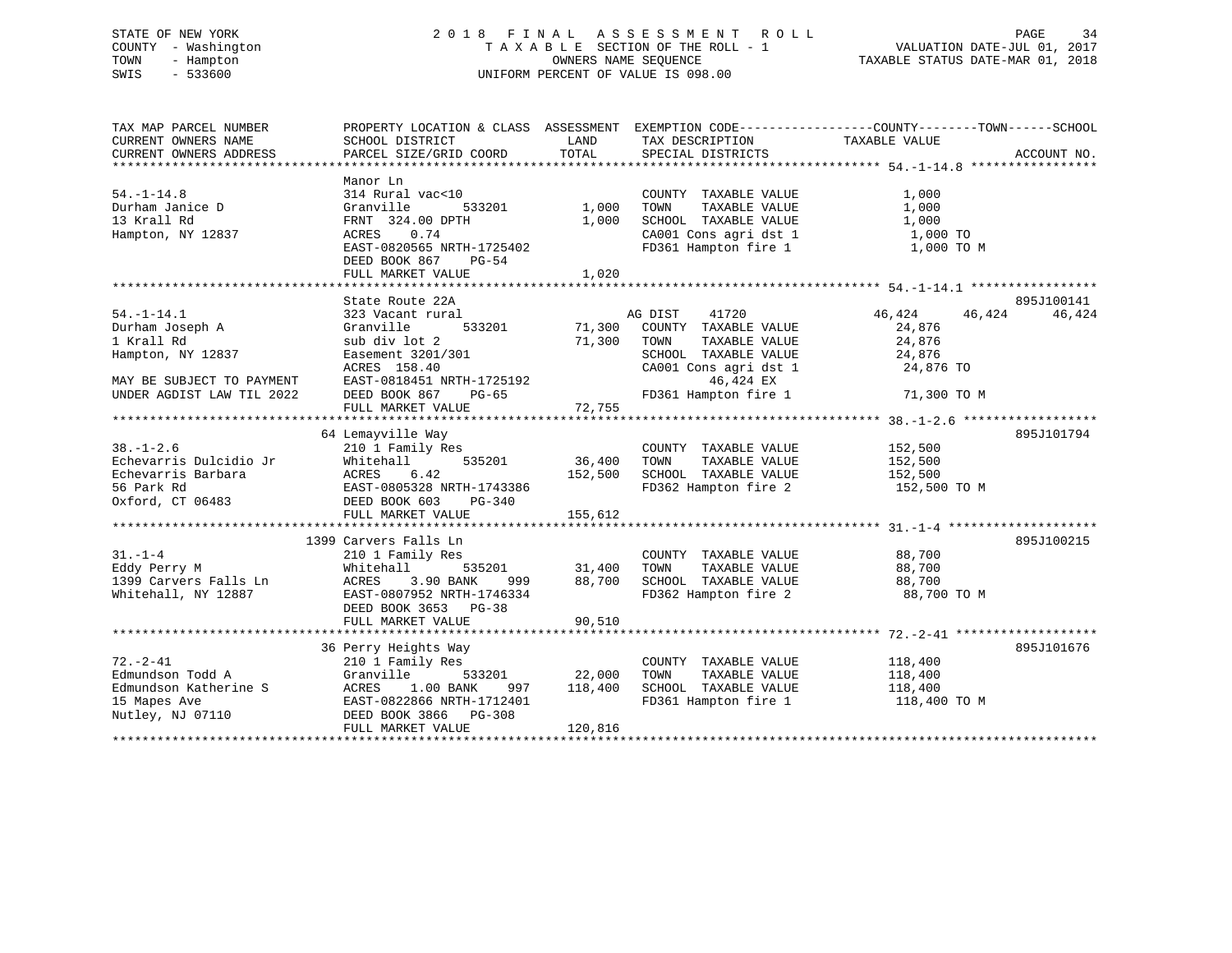# STATE OF NEW YORK 2 0 1 8 F I N A L A S S E S S M E N T R O L L PAGE 35 COUNTY - Washington T A X A B L E SECTION OF THE ROLL - 1 VALUATION DATE-JUL 01, 2017 TOWN - Hampton OWNERS NAME SEQUENCE TAXABLE STATUS DATE-MAR 01, 2018 SWIS - 533600 UNIFORM PERCENT OF VALUE IS 098.00

| TOTAL<br>PARCEL SIZE/GRID COORD<br>SPECIAL DISTRICTS<br>ACCOUNT NO.<br>73 Wicked Hollow Way<br>895J101716<br>210 1 Family Res<br>41854<br>$\Omega$<br>30,000<br>BAS STAR<br>$0 \qquad \qquad$<br>533201<br>28,500<br>Granville<br>COUNTY TAXABLE VALUE<br>89,100<br>89,100<br>TAXABLE VALUE<br>ACRES<br>5.05<br>TOWN<br>89,100<br>EAST-0812982 NRTH-1719833<br>SCHOOL TAXABLE VALUE<br>59,100<br>FD361 Hampton fire 1 89,100 TO M<br>DEED BOOK 918<br>PG-167<br>FULL MARKET VALUE<br>90,918<br>28 Ouiet Way<br>895J100641<br>5,500<br>322 Rural vac>10<br>COUNTY TAXABLE VALUE<br>Granville<br>533201<br>5,500<br>TOWN<br>TAXABLE VALUE<br>5,500<br>73 Wicked Hollow Way<br>ACRES 11.23<br>5,500<br>SCHOOL TAXABLE VALUE<br>5,500<br>FD361 Hampton fire 1<br>Hampton, NY 12837<br>EAST-0811446 NRTH-1717348<br>5,500 TO M<br>DEED BOOK 918<br>PG-163<br>FULL MARKET VALUE<br>5,612<br>895J100278<br>1018 West Way<br>$71.4 - 2 - 18$<br>210 1 Family Res - WTRFNT<br>41854<br>$\Omega$<br>30,000<br><b>BAS STAR</b><br>0<br>Edwards Thomas M ETAL<br>533201<br>13,500<br>Granville<br>COUNTY TAXABLE VALUE<br>116,300<br>ATT Gail Dennison<br>116,300<br>TOWN<br>TAXABLE VALUE<br>LOT 1B<br>116,300<br>PO Box 43<br>SCHOOL TAXABLE VALUE<br>688/193<br>86,300<br>FD361 Hampton fire 1<br>Hampton, NY 12837<br>$71. - 2 - 18$<br>116,300 TO M<br>FRNT 100.00 DPTH 187.00<br>EAST-0816085 NRTH-1706890<br>DEED BOOK 918<br>PG-170<br>FULL MARKET VALUE<br>118,673<br>194 & 200 Wicked Hollow Way<br>895J100628<br>$62 - 1 - 4$<br>COUNTY TAXABLE VALUE<br>323,100<br>240 Rural res<br>Eisenlau Lauralee<br>Granville<br>533201<br>73,100<br>TOWN<br>TAXABLE VALUE<br>323,100<br>10 Roswell Ave<br>ACRES<br>50.68<br>323,100<br>SCHOOL TAXABLE VALUE<br>323,100<br>Oceanside, NY 11572<br>EAST-0811039 NRTH-1720871<br>FD361 Hampton fire 1<br>323,100 TO M<br>DEED BOOK 3104<br>$PG-308$<br>329,694<br>FULL MARKET VALUE<br>11 Hampton Heights Way<br>895J100586<br>$80. - 1 - 12$<br>VET COM CT 41131<br>32,450<br>32,450<br>210 1 Family Res<br>$\Omega$<br>51,920<br>Ekroos Joseph A<br>Granville<br>35,000 VET DIS CT 41141<br>533201<br>51,920<br>0<br>Judware Lisa A<br>ACRES<br>5.01 BANK<br>129,800 COUNTY TAXABLE VALUE<br>998<br>45,430<br>11 Hampton Heights Way<br>EAST-0811867 NRTH-1701900<br>TOWN<br>TAXABLE VALUE<br>45,430<br>DEED BOOK 3819<br>SCHOOL TAXABLE VALUE<br>Whitehall, NY 12887<br>PG-37<br>129,800<br>132,449 FD361 Hampton fire 1<br>FULL MARKET VALUE<br>129,800 TO M | TAX MAP PARCEL NUMBER<br>CURRENT OWNERS NAME | PROPERTY LOCATION & CLASS ASSESSMENT EXEMPTION CODE----------------COUNTY-------TOWN------SCHOOL<br>SCHOOL DISTRICT | LAND | TAX DESCRIPTION | TAXABLE VALUE |  |
|-----------------------------------------------------------------------------------------------------------------------------------------------------------------------------------------------------------------------------------------------------------------------------------------------------------------------------------------------------------------------------------------------------------------------------------------------------------------------------------------------------------------------------------------------------------------------------------------------------------------------------------------------------------------------------------------------------------------------------------------------------------------------------------------------------------------------------------------------------------------------------------------------------------------------------------------------------------------------------------------------------------------------------------------------------------------------------------------------------------------------------------------------------------------------------------------------------------------------------------------------------------------------------------------------------------------------------------------------------------------------------------------------------------------------------------------------------------------------------------------------------------------------------------------------------------------------------------------------------------------------------------------------------------------------------------------------------------------------------------------------------------------------------------------------------------------------------------------------------------------------------------------------------------------------------------------------------------------------------------------------------------------------------------------------------------------------------------------------------------------------------------------------------------------------------------------------------------------------------------------------------------------------------------------------------------------------------------------------------------------------------------------------------------------------------------------------------------------------------------------------------|----------------------------------------------|---------------------------------------------------------------------------------------------------------------------|------|-----------------|---------------|--|
|                                                                                                                                                                                                                                                                                                                                                                                                                                                                                                                                                                                                                                                                                                                                                                                                                                                                                                                                                                                                                                                                                                                                                                                                                                                                                                                                                                                                                                                                                                                                                                                                                                                                                                                                                                                                                                                                                                                                                                                                                                                                                                                                                                                                                                                                                                                                                                                                                                                                                                     | CURRENT OWNERS ADDRESS                       |                                                                                                                     |      |                 |               |  |
|                                                                                                                                                                                                                                                                                                                                                                                                                                                                                                                                                                                                                                                                                                                                                                                                                                                                                                                                                                                                                                                                                                                                                                                                                                                                                                                                                                                                                                                                                                                                                                                                                                                                                                                                                                                                                                                                                                                                                                                                                                                                                                                                                                                                                                                                                                                                                                                                                                                                                                     |                                              |                                                                                                                     |      |                 |               |  |
|                                                                                                                                                                                                                                                                                                                                                                                                                                                                                                                                                                                                                                                                                                                                                                                                                                                                                                                                                                                                                                                                                                                                                                                                                                                                                                                                                                                                                                                                                                                                                                                                                                                                                                                                                                                                                                                                                                                                                                                                                                                                                                                                                                                                                                                                                                                                                                                                                                                                                                     |                                              |                                                                                                                     |      |                 |               |  |
|                                                                                                                                                                                                                                                                                                                                                                                                                                                                                                                                                                                                                                                                                                                                                                                                                                                                                                                                                                                                                                                                                                                                                                                                                                                                                                                                                                                                                                                                                                                                                                                                                                                                                                                                                                                                                                                                                                                                                                                                                                                                                                                                                                                                                                                                                                                                                                                                                                                                                                     | $62 - 1 - 13$                                |                                                                                                                     |      |                 |               |  |
|                                                                                                                                                                                                                                                                                                                                                                                                                                                                                                                                                                                                                                                                                                                                                                                                                                                                                                                                                                                                                                                                                                                                                                                                                                                                                                                                                                                                                                                                                                                                                                                                                                                                                                                                                                                                                                                                                                                                                                                                                                                                                                                                                                                                                                                                                                                                                                                                                                                                                                     | Edwards Edward                               |                                                                                                                     |      |                 |               |  |
|                                                                                                                                                                                                                                                                                                                                                                                                                                                                                                                                                                                                                                                                                                                                                                                                                                                                                                                                                                                                                                                                                                                                                                                                                                                                                                                                                                                                                                                                                                                                                                                                                                                                                                                                                                                                                                                                                                                                                                                                                                                                                                                                                                                                                                                                                                                                                                                                                                                                                                     | 73 Wicked Hollow Way                         |                                                                                                                     |      |                 |               |  |
|                                                                                                                                                                                                                                                                                                                                                                                                                                                                                                                                                                                                                                                                                                                                                                                                                                                                                                                                                                                                                                                                                                                                                                                                                                                                                                                                                                                                                                                                                                                                                                                                                                                                                                                                                                                                                                                                                                                                                                                                                                                                                                                                                                                                                                                                                                                                                                                                                                                                                                     | Hampton, NY 12837                            |                                                                                                                     |      |                 |               |  |
|                                                                                                                                                                                                                                                                                                                                                                                                                                                                                                                                                                                                                                                                                                                                                                                                                                                                                                                                                                                                                                                                                                                                                                                                                                                                                                                                                                                                                                                                                                                                                                                                                                                                                                                                                                                                                                                                                                                                                                                                                                                                                                                                                                                                                                                                                                                                                                                                                                                                                                     |                                              |                                                                                                                     |      |                 |               |  |
|                                                                                                                                                                                                                                                                                                                                                                                                                                                                                                                                                                                                                                                                                                                                                                                                                                                                                                                                                                                                                                                                                                                                                                                                                                                                                                                                                                                                                                                                                                                                                                                                                                                                                                                                                                                                                                                                                                                                                                                                                                                                                                                                                                                                                                                                                                                                                                                                                                                                                                     |                                              |                                                                                                                     |      |                 |               |  |
|                                                                                                                                                                                                                                                                                                                                                                                                                                                                                                                                                                                                                                                                                                                                                                                                                                                                                                                                                                                                                                                                                                                                                                                                                                                                                                                                                                                                                                                                                                                                                                                                                                                                                                                                                                                                                                                                                                                                                                                                                                                                                                                                                                                                                                                                                                                                                                                                                                                                                                     |                                              |                                                                                                                     |      |                 |               |  |
|                                                                                                                                                                                                                                                                                                                                                                                                                                                                                                                                                                                                                                                                                                                                                                                                                                                                                                                                                                                                                                                                                                                                                                                                                                                                                                                                                                                                                                                                                                                                                                                                                                                                                                                                                                                                                                                                                                                                                                                                                                                                                                                                                                                                                                                                                                                                                                                                                                                                                                     |                                              |                                                                                                                     |      |                 |               |  |
|                                                                                                                                                                                                                                                                                                                                                                                                                                                                                                                                                                                                                                                                                                                                                                                                                                                                                                                                                                                                                                                                                                                                                                                                                                                                                                                                                                                                                                                                                                                                                                                                                                                                                                                                                                                                                                                                                                                                                                                                                                                                                                                                                                                                                                                                                                                                                                                                                                                                                                     | $62 - 1 - 34$                                |                                                                                                                     |      |                 |               |  |
|                                                                                                                                                                                                                                                                                                                                                                                                                                                                                                                                                                                                                                                                                                                                                                                                                                                                                                                                                                                                                                                                                                                                                                                                                                                                                                                                                                                                                                                                                                                                                                                                                                                                                                                                                                                                                                                                                                                                                                                                                                                                                                                                                                                                                                                                                                                                                                                                                                                                                                     | Edwards Edward                               |                                                                                                                     |      |                 |               |  |
|                                                                                                                                                                                                                                                                                                                                                                                                                                                                                                                                                                                                                                                                                                                                                                                                                                                                                                                                                                                                                                                                                                                                                                                                                                                                                                                                                                                                                                                                                                                                                                                                                                                                                                                                                                                                                                                                                                                                                                                                                                                                                                                                                                                                                                                                                                                                                                                                                                                                                                     |                                              |                                                                                                                     |      |                 |               |  |
|                                                                                                                                                                                                                                                                                                                                                                                                                                                                                                                                                                                                                                                                                                                                                                                                                                                                                                                                                                                                                                                                                                                                                                                                                                                                                                                                                                                                                                                                                                                                                                                                                                                                                                                                                                                                                                                                                                                                                                                                                                                                                                                                                                                                                                                                                                                                                                                                                                                                                                     |                                              |                                                                                                                     |      |                 |               |  |
|                                                                                                                                                                                                                                                                                                                                                                                                                                                                                                                                                                                                                                                                                                                                                                                                                                                                                                                                                                                                                                                                                                                                                                                                                                                                                                                                                                                                                                                                                                                                                                                                                                                                                                                                                                                                                                                                                                                                                                                                                                                                                                                                                                                                                                                                                                                                                                                                                                                                                                     |                                              |                                                                                                                     |      |                 |               |  |
|                                                                                                                                                                                                                                                                                                                                                                                                                                                                                                                                                                                                                                                                                                                                                                                                                                                                                                                                                                                                                                                                                                                                                                                                                                                                                                                                                                                                                                                                                                                                                                                                                                                                                                                                                                                                                                                                                                                                                                                                                                                                                                                                                                                                                                                                                                                                                                                                                                                                                                     |                                              |                                                                                                                     |      |                 |               |  |
|                                                                                                                                                                                                                                                                                                                                                                                                                                                                                                                                                                                                                                                                                                                                                                                                                                                                                                                                                                                                                                                                                                                                                                                                                                                                                                                                                                                                                                                                                                                                                                                                                                                                                                                                                                                                                                                                                                                                                                                                                                                                                                                                                                                                                                                                                                                                                                                                                                                                                                     |                                              |                                                                                                                     |      |                 |               |  |
|                                                                                                                                                                                                                                                                                                                                                                                                                                                                                                                                                                                                                                                                                                                                                                                                                                                                                                                                                                                                                                                                                                                                                                                                                                                                                                                                                                                                                                                                                                                                                                                                                                                                                                                                                                                                                                                                                                                                                                                                                                                                                                                                                                                                                                                                                                                                                                                                                                                                                                     |                                              |                                                                                                                     |      |                 |               |  |
|                                                                                                                                                                                                                                                                                                                                                                                                                                                                                                                                                                                                                                                                                                                                                                                                                                                                                                                                                                                                                                                                                                                                                                                                                                                                                                                                                                                                                                                                                                                                                                                                                                                                                                                                                                                                                                                                                                                                                                                                                                                                                                                                                                                                                                                                                                                                                                                                                                                                                                     |                                              |                                                                                                                     |      |                 |               |  |
|                                                                                                                                                                                                                                                                                                                                                                                                                                                                                                                                                                                                                                                                                                                                                                                                                                                                                                                                                                                                                                                                                                                                                                                                                                                                                                                                                                                                                                                                                                                                                                                                                                                                                                                                                                                                                                                                                                                                                                                                                                                                                                                                                                                                                                                                                                                                                                                                                                                                                                     |                                              |                                                                                                                     |      |                 |               |  |
|                                                                                                                                                                                                                                                                                                                                                                                                                                                                                                                                                                                                                                                                                                                                                                                                                                                                                                                                                                                                                                                                                                                                                                                                                                                                                                                                                                                                                                                                                                                                                                                                                                                                                                                                                                                                                                                                                                                                                                                                                                                                                                                                                                                                                                                                                                                                                                                                                                                                                                     |                                              |                                                                                                                     |      |                 |               |  |
|                                                                                                                                                                                                                                                                                                                                                                                                                                                                                                                                                                                                                                                                                                                                                                                                                                                                                                                                                                                                                                                                                                                                                                                                                                                                                                                                                                                                                                                                                                                                                                                                                                                                                                                                                                                                                                                                                                                                                                                                                                                                                                                                                                                                                                                                                                                                                                                                                                                                                                     |                                              |                                                                                                                     |      |                 |               |  |
|                                                                                                                                                                                                                                                                                                                                                                                                                                                                                                                                                                                                                                                                                                                                                                                                                                                                                                                                                                                                                                                                                                                                                                                                                                                                                                                                                                                                                                                                                                                                                                                                                                                                                                                                                                                                                                                                                                                                                                                                                                                                                                                                                                                                                                                                                                                                                                                                                                                                                                     |                                              |                                                                                                                     |      |                 |               |  |
|                                                                                                                                                                                                                                                                                                                                                                                                                                                                                                                                                                                                                                                                                                                                                                                                                                                                                                                                                                                                                                                                                                                                                                                                                                                                                                                                                                                                                                                                                                                                                                                                                                                                                                                                                                                                                                                                                                                                                                                                                                                                                                                                                                                                                                                                                                                                                                                                                                                                                                     |                                              |                                                                                                                     |      |                 |               |  |
|                                                                                                                                                                                                                                                                                                                                                                                                                                                                                                                                                                                                                                                                                                                                                                                                                                                                                                                                                                                                                                                                                                                                                                                                                                                                                                                                                                                                                                                                                                                                                                                                                                                                                                                                                                                                                                                                                                                                                                                                                                                                                                                                                                                                                                                                                                                                                                                                                                                                                                     |                                              |                                                                                                                     |      |                 |               |  |
|                                                                                                                                                                                                                                                                                                                                                                                                                                                                                                                                                                                                                                                                                                                                                                                                                                                                                                                                                                                                                                                                                                                                                                                                                                                                                                                                                                                                                                                                                                                                                                                                                                                                                                                                                                                                                                                                                                                                                                                                                                                                                                                                                                                                                                                                                                                                                                                                                                                                                                     |                                              |                                                                                                                     |      |                 |               |  |
|                                                                                                                                                                                                                                                                                                                                                                                                                                                                                                                                                                                                                                                                                                                                                                                                                                                                                                                                                                                                                                                                                                                                                                                                                                                                                                                                                                                                                                                                                                                                                                                                                                                                                                                                                                                                                                                                                                                                                                                                                                                                                                                                                                                                                                                                                                                                                                                                                                                                                                     |                                              |                                                                                                                     |      |                 |               |  |
|                                                                                                                                                                                                                                                                                                                                                                                                                                                                                                                                                                                                                                                                                                                                                                                                                                                                                                                                                                                                                                                                                                                                                                                                                                                                                                                                                                                                                                                                                                                                                                                                                                                                                                                                                                                                                                                                                                                                                                                                                                                                                                                                                                                                                                                                                                                                                                                                                                                                                                     |                                              |                                                                                                                     |      |                 |               |  |
|                                                                                                                                                                                                                                                                                                                                                                                                                                                                                                                                                                                                                                                                                                                                                                                                                                                                                                                                                                                                                                                                                                                                                                                                                                                                                                                                                                                                                                                                                                                                                                                                                                                                                                                                                                                                                                                                                                                                                                                                                                                                                                                                                                                                                                                                                                                                                                                                                                                                                                     |                                              |                                                                                                                     |      |                 |               |  |
|                                                                                                                                                                                                                                                                                                                                                                                                                                                                                                                                                                                                                                                                                                                                                                                                                                                                                                                                                                                                                                                                                                                                                                                                                                                                                                                                                                                                                                                                                                                                                                                                                                                                                                                                                                                                                                                                                                                                                                                                                                                                                                                                                                                                                                                                                                                                                                                                                                                                                                     |                                              |                                                                                                                     |      |                 |               |  |
|                                                                                                                                                                                                                                                                                                                                                                                                                                                                                                                                                                                                                                                                                                                                                                                                                                                                                                                                                                                                                                                                                                                                                                                                                                                                                                                                                                                                                                                                                                                                                                                                                                                                                                                                                                                                                                                                                                                                                                                                                                                                                                                                                                                                                                                                                                                                                                                                                                                                                                     |                                              |                                                                                                                     |      |                 |               |  |
|                                                                                                                                                                                                                                                                                                                                                                                                                                                                                                                                                                                                                                                                                                                                                                                                                                                                                                                                                                                                                                                                                                                                                                                                                                                                                                                                                                                                                                                                                                                                                                                                                                                                                                                                                                                                                                                                                                                                                                                                                                                                                                                                                                                                                                                                                                                                                                                                                                                                                                     |                                              |                                                                                                                     |      |                 |               |  |
|                                                                                                                                                                                                                                                                                                                                                                                                                                                                                                                                                                                                                                                                                                                                                                                                                                                                                                                                                                                                                                                                                                                                                                                                                                                                                                                                                                                                                                                                                                                                                                                                                                                                                                                                                                                                                                                                                                                                                                                                                                                                                                                                                                                                                                                                                                                                                                                                                                                                                                     |                                              |                                                                                                                     |      |                 |               |  |
|                                                                                                                                                                                                                                                                                                                                                                                                                                                                                                                                                                                                                                                                                                                                                                                                                                                                                                                                                                                                                                                                                                                                                                                                                                                                                                                                                                                                                                                                                                                                                                                                                                                                                                                                                                                                                                                                                                                                                                                                                                                                                                                                                                                                                                                                                                                                                                                                                                                                                                     |                                              |                                                                                                                     |      |                 |               |  |
|                                                                                                                                                                                                                                                                                                                                                                                                                                                                                                                                                                                                                                                                                                                                                                                                                                                                                                                                                                                                                                                                                                                                                                                                                                                                                                                                                                                                                                                                                                                                                                                                                                                                                                                                                                                                                                                                                                                                                                                                                                                                                                                                                                                                                                                                                                                                                                                                                                                                                                     |                                              |                                                                                                                     |      |                 |               |  |
|                                                                                                                                                                                                                                                                                                                                                                                                                                                                                                                                                                                                                                                                                                                                                                                                                                                                                                                                                                                                                                                                                                                                                                                                                                                                                                                                                                                                                                                                                                                                                                                                                                                                                                                                                                                                                                                                                                                                                                                                                                                                                                                                                                                                                                                                                                                                                                                                                                                                                                     |                                              |                                                                                                                     |      |                 |               |  |
|                                                                                                                                                                                                                                                                                                                                                                                                                                                                                                                                                                                                                                                                                                                                                                                                                                                                                                                                                                                                                                                                                                                                                                                                                                                                                                                                                                                                                                                                                                                                                                                                                                                                                                                                                                                                                                                                                                                                                                                                                                                                                                                                                                                                                                                                                                                                                                                                                                                                                                     |                                              |                                                                                                                     |      |                 |               |  |
|                                                                                                                                                                                                                                                                                                                                                                                                                                                                                                                                                                                                                                                                                                                                                                                                                                                                                                                                                                                                                                                                                                                                                                                                                                                                                                                                                                                                                                                                                                                                                                                                                                                                                                                                                                                                                                                                                                                                                                                                                                                                                                                                                                                                                                                                                                                                                                                                                                                                                                     |                                              |                                                                                                                     |      |                 |               |  |
|                                                                                                                                                                                                                                                                                                                                                                                                                                                                                                                                                                                                                                                                                                                                                                                                                                                                                                                                                                                                                                                                                                                                                                                                                                                                                                                                                                                                                                                                                                                                                                                                                                                                                                                                                                                                                                                                                                                                                                                                                                                                                                                                                                                                                                                                                                                                                                                                                                                                                                     |                                              |                                                                                                                     |      |                 |               |  |
|                                                                                                                                                                                                                                                                                                                                                                                                                                                                                                                                                                                                                                                                                                                                                                                                                                                                                                                                                                                                                                                                                                                                                                                                                                                                                                                                                                                                                                                                                                                                                                                                                                                                                                                                                                                                                                                                                                                                                                                                                                                                                                                                                                                                                                                                                                                                                                                                                                                                                                     |                                              |                                                                                                                     |      |                 |               |  |
|                                                                                                                                                                                                                                                                                                                                                                                                                                                                                                                                                                                                                                                                                                                                                                                                                                                                                                                                                                                                                                                                                                                                                                                                                                                                                                                                                                                                                                                                                                                                                                                                                                                                                                                                                                                                                                                                                                                                                                                                                                                                                                                                                                                                                                                                                                                                                                                                                                                                                                     |                                              |                                                                                                                     |      |                 |               |  |
|                                                                                                                                                                                                                                                                                                                                                                                                                                                                                                                                                                                                                                                                                                                                                                                                                                                                                                                                                                                                                                                                                                                                                                                                                                                                                                                                                                                                                                                                                                                                                                                                                                                                                                                                                                                                                                                                                                                                                                                                                                                                                                                                                                                                                                                                                                                                                                                                                                                                                                     |                                              |                                                                                                                     |      |                 |               |  |
|                                                                                                                                                                                                                                                                                                                                                                                                                                                                                                                                                                                                                                                                                                                                                                                                                                                                                                                                                                                                                                                                                                                                                                                                                                                                                                                                                                                                                                                                                                                                                                                                                                                                                                                                                                                                                                                                                                                                                                                                                                                                                                                                                                                                                                                                                                                                                                                                                                                                                                     |                                              |                                                                                                                     |      |                 |               |  |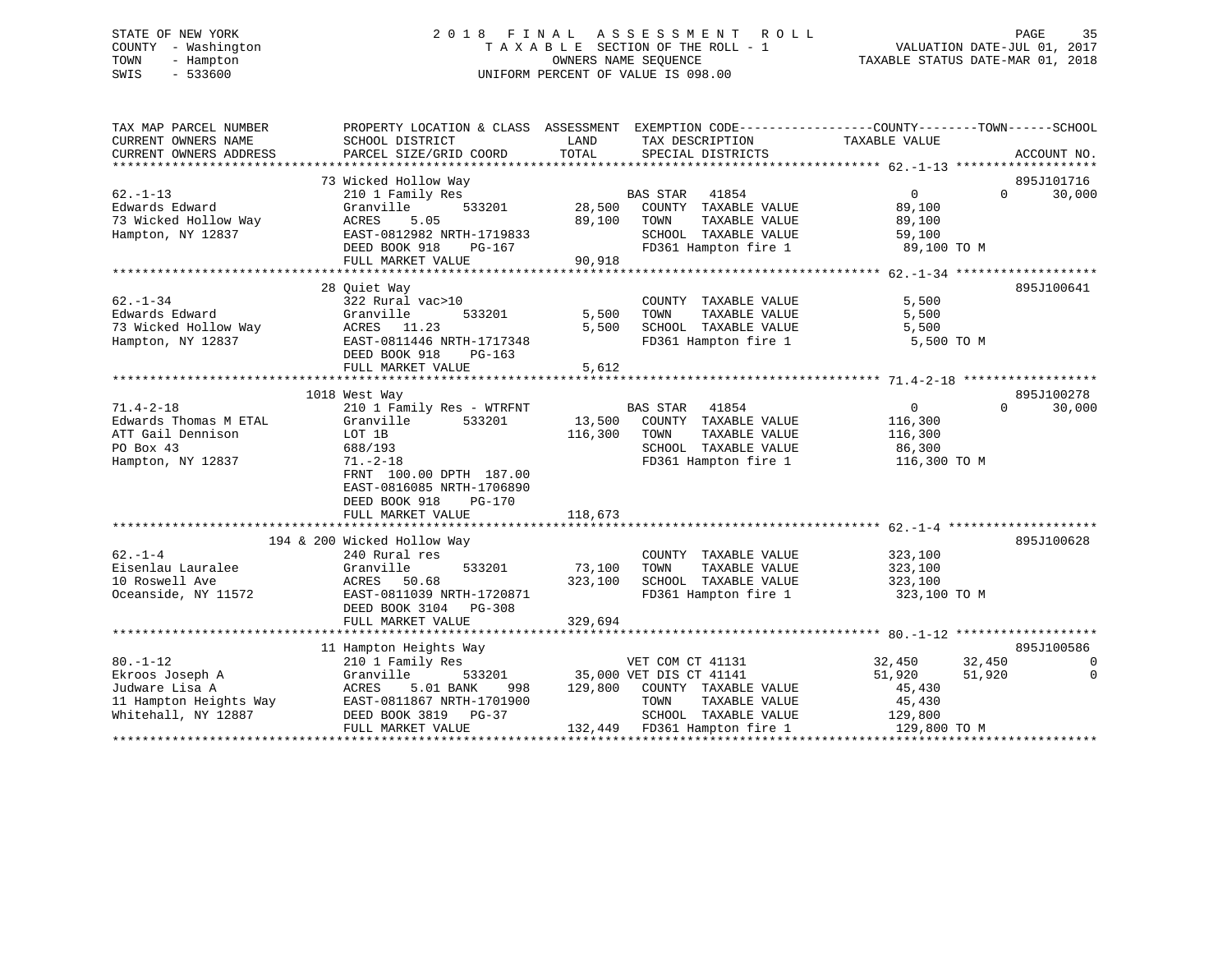STATE OF NEW YORK 2 0 1 8 F I N A L A S S E S S M E N T R O L L PAGE 36 COUNTY - Washington T A X A B L E SECTION OF THE ROLL - 1 VALUATION DATE-JUL 01, 2017 TOWN - Hampton OWNERS NAME SEQUENCE TAXABLE STATUS DATE-MAR 01, 2018 SWIS - 533600 UNIFORM PERCENT OF VALUE IS 098.00 TAX MAP PARCEL NUMBER PROPERTY LOCATION & CLASS ASSESSMENT EXEMPTION CODE------------------COUNTY--------TOWN------SCHOOL

| CURRENT OWNERS NAME     | SCHOOL DISTRICT           | LAND    | TAX DESCRIPTION       | TAXABLE VALUE |             |
|-------------------------|---------------------------|---------|-----------------------|---------------|-------------|
| CURRENT OWNERS ADDRESS  | PARCEL SIZE/GRID COORD    | TOTAL   | SPECIAL DISTRICTS     |               | ACCOUNT NO. |
|                         |                           |         |                       |               |             |
|                         | 2453 County Route 18      |         |                       |               | 895J100185  |
| $72. - 1 - 10$          | 210 1 Family Res          |         | COUNTY TAXABLE VALUE  | 108,400       |             |
| Elms Kim A              | Granville<br>533201       | 14,300  | TAXABLE VALUE<br>TOWN | 108,400       |             |
| 2453 County Route 18    | FRNT 140.00 DPTH 124.00   | 108,400 | SCHOOL TAXABLE VALUE  | 108,400       |             |
| Whitehall, NY 12887     | BANK<br>999               |         | FD361 Hampton fire 1  | 108,400 TO M  |             |
|                         | EAST-0821364 NRTH-1710464 |         |                       |               |             |
|                         | DEED BOOK 3693 PG-307     |         |                       |               |             |
|                         | FULL MARKET VALUE         | 110,612 |                       |               |             |
|                         |                           |         |                       |               |             |
|                         | 1037 North Quivey Hill Ln |         |                       |               | 895J100041  |
| $81. - 1 - 14$          | 322 Rural vac>10          |         | COUNTY TAXABLE VALUE  | 22,400        |             |
| Ettori Rita             | Granville<br>533201       | 22,400  | TOWN<br>TAXABLE VALUE | 22,400        |             |
| 19 Prouty Rd            | 23.00<br>ACRES            | 22,400  | SCHOOL TAXABLE VALUE  | 22,400        |             |
| Hampton, NY 12837       | EAST-0817316 NRTH-1700110 |         | FD361 Hampton fire 1  | 22,400 TO M   |             |
|                         | DEED BOOK 3454 PG-232     |         |                       |               |             |
|                         | FULL MARKET VALUE         | 22,857  |                       |               |             |
|                         |                           |         |                       |               |             |
|                         | South Rd                  |         |                       |               | 895J100067  |
| $72. - 1 - 15$          | 720 Mine/quarry           |         | COUNTY TAXABLE VALUE  | 6,800         |             |
| Evergreen Quarries LLC  | Granville<br>533201       | 6,800   | TAXABLE VALUE<br>TOWN | 6,800         |             |
| PO Box 248              | 7.81<br>ACRES             | 6,800   | SCHOOL TAXABLE VALUE  | 6,800         |             |
| Granville, NY 12832     | EAST-0820565 NRTH-1707639 |         | FD361 Hampton fire 1  | 6,800 TO M    |             |
|                         | DEED BOOK 2337 PG-16      |         |                       |               |             |
|                         | FULL MARKET VALUE         | 6,939   |                       |               |             |
|                         |                           |         |                       |               |             |
|                         | State Route 22A OFF       |         |                       |               | 895J100230  |
| $72. - 2 - 15$          | 720 Mine/quarry           |         | COUNTY TAXABLE VALUE  | 6,000         |             |
| Evergreen Quarries LLC  | 533201<br>Granville       | 6,000   | TAXABLE VALUE<br>TOWN | 6,000         |             |
| PO Box 248              | ACRES<br>5.96             | 6,000   | SCHOOL TAXABLE VALUE  | 6,000         |             |
| Granville, NY 12832     | EAST-0820812 NRTH-1707252 |         | FD361 Hampton fire 1  | 6,000 TO M    |             |
|                         | DEED BOOK 2337 PG-16      |         |                       |               |             |
|                         | FULL MARKET VALUE         | 6,122   |                       |               |             |
|                         |                           |         |                       |               |             |
|                         | State Route 22A           |         |                       |               | 895J100173  |
| $81. - 2 - 23$          | 322 Rural vac>10          |         | COUNTY TAXABLE VALUE  | 59,000        |             |
| Evergreen Quarries, LLC | Granville<br>533201       | 59,000  | TOWN<br>TAXABLE VALUE | 59,000        |             |
| PO Box 248              | 615/78 ROW 696/318        | 59,000  | SCHOOL TAXABLE VALUE  | 59,000        |             |
| Granville, NY 12832     | May be subject to ag pena |         | CA001 Cons agri dst 1 | 59,000 TO     |             |
|                         | until 2015                |         | FD361 Hampton fire 1  | 59,000 TO M   |             |
|                         | ACRES 35.90               |         |                       |               |             |
|                         | EAST-0823250 NRTH-1699836 |         |                       |               |             |
|                         | DEED BOOK 3714 PG-123     |         |                       |               |             |
|                         | FULL MARKET VALUE         | 60,204  |                       |               |             |
|                         |                           |         |                       |               |             |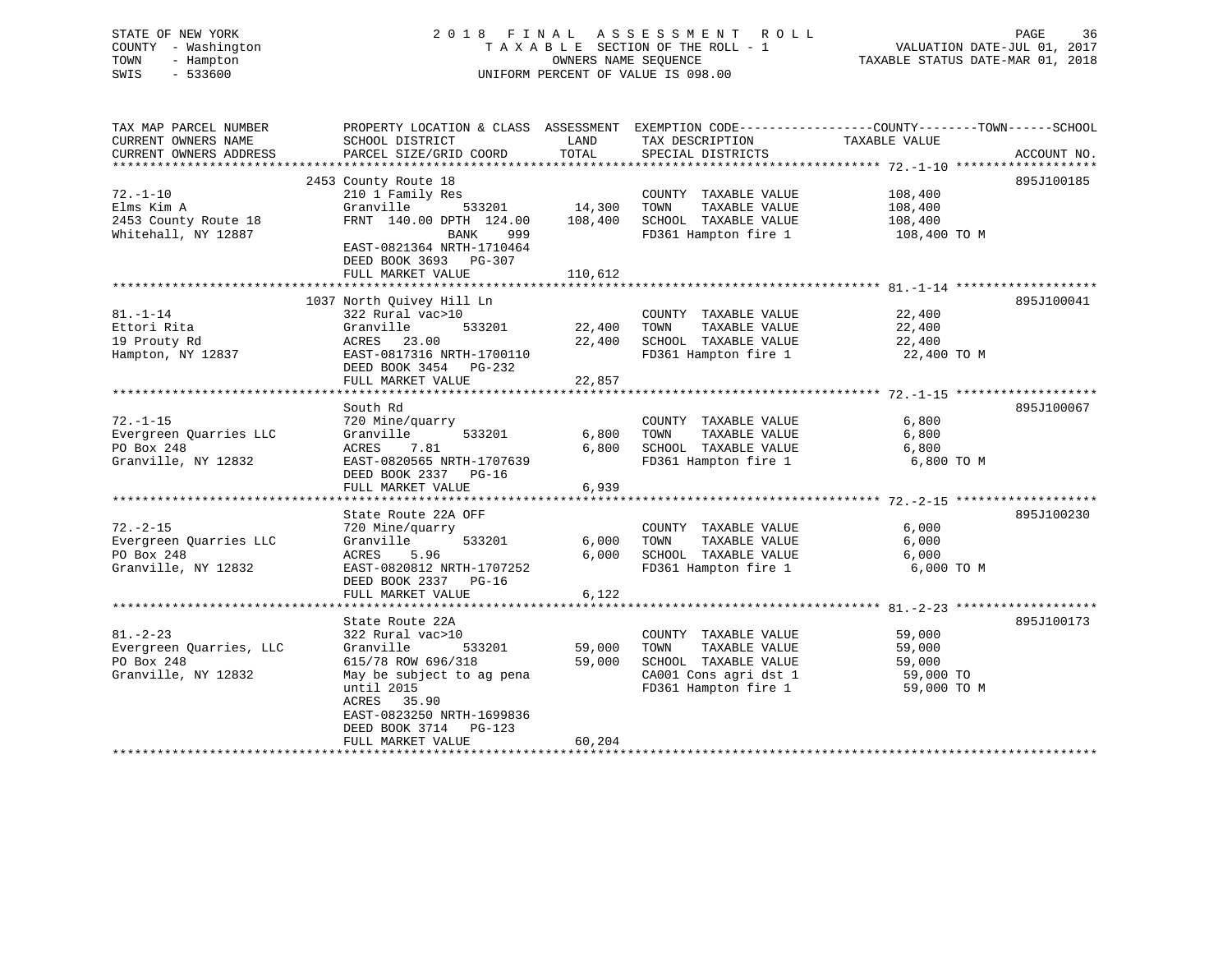# STATE OF NEW YORK 2 0 1 8 F I N A L A S S E S S M E N T R O L L PAGE 37 COUNTY - Washington T A X A B L E SECTION OF THE ROLL - 1 VALUATION DATE-JUL 01, 2017 TOWN - Hampton OWNERS NAME SEQUENCE TAXABLE STATUS DATE-MAR 01, 2018 SWIS - 533600 UNIFORM PERCENT OF VALUE IS 098.00

| TAX MAP PARCEL NUMBER   | PROPERTY LOCATION & CLASS ASSESSMENT EXEMPTION CODE----------------COUNTY-------TOWN-----SCHOOL |                   |                                  |                         |             |
|-------------------------|-------------------------------------------------------------------------------------------------|-------------------|----------------------------------|-------------------------|-------------|
| CURRENT OWNERS NAME     | SCHOOL DISTRICT                                                                                 | LAND              | TAX DESCRIPTION                  | TAXABLE VALUE           |             |
| CURRENT OWNERS ADDRESS  | PARCEL SIZE/GRID COORD                                                                          | TOTAL             | SPECIAL DISTRICTS                |                         | ACCOUNT NO. |
|                         | State Route 22A W/off                                                                           |                   |                                  |                         |             |
| $81. - 2 - 23.3$        | 322 Rural vac>10                                                                                |                   | COUNTY TAXABLE VALUE             | 61,300                  |             |
| Evergreen Quarries, LLC | Granville<br>533201                                                                             | 61,300            | TAXABLE VALUE<br>TOWN            | 61,300                  |             |
| PO Box 248              | May be subject to ag pena                                                                       | 61,300            | SCHOOL TAXABLE VALUE             | 61,300                  |             |
| Granville, NY 12832     | until 2015                                                                                      |                   | FD361 Hampton fire 1             | 61,300 TO M             |             |
|                         | ACRES 50.90                                                                                     |                   |                                  |                         |             |
|                         | EAST-0820547 NRTH-1699696                                                                       |                   |                                  |                         |             |
|                         | DEED BOOK 3714 PG-123                                                                           |                   |                                  |                         |             |
|                         | FULL MARKET VALUE                                                                               | 62,551            |                                  |                         |             |
|                         |                                                                                                 |                   |                                  |                         |             |
|                         | Hills Pond Rd                                                                                   |                   |                                  |                         | 895J101801  |
| $71. - 1 - 14.61$       | 314 Rural vac<10 - WTRFNT                                                                       |                   | COUNTY TAXABLE VALUE             | 38,000                  |             |
| Fallon Kathleen A       | Granville<br>533201                                                                             | 38,000            | TAXABLE VALUE<br>TOWN            | 38,000                  |             |
| 8 Whitman Ln            | ACRES<br>7.81                                                                                   | 38,000            | SCHOOL TAXABLE VALUE             | 38,000                  |             |
| Old Lyme, CT 06371      | EAST-0815297 NRTH-1709221                                                                       |                   | FD361 Hampton fire 1             | 38,000 TO M             |             |
|                         | DEED BOOK 832<br>PG-291                                                                         |                   |                                  |                         |             |
|                         | FULL MARKET VALUE                                                                               | 38,776            |                                  |                         |             |
|                         |                                                                                                 |                   |                                  |                         |             |
|                         | 44 Hickey Rd                                                                                    |                   |                                  |                         | 895J100007  |
| $62. - 1 - 27$          | 240 Rural res                                                                                   |                   | COUNTY TAXABLE VALUE             | 246,000                 |             |
| Farris Nolan            | Granville<br>533201                                                                             | 80,400            | TOWN<br>TAXABLE VALUE            | 246,000                 |             |
| 129 Hickok Rd           | ACRES<br>50.10                                                                                  | 246,000           | SCHOOL TAXABLE VALUE             | 246,000                 |             |
| New Canaan, CT 06840    | EAST-0814257 NRTH-1714668                                                                       |                   | CA001 Cons agri dst 1 246,000 TO |                         |             |
|                         | DEED BOOK 2463 PG-148                                                                           |                   | FD361 Hampton fire 1             | 246,000 TO M            |             |
|                         | FULL MARKET VALUE                                                                               | 251,020           |                                  |                         |             |
|                         |                                                                                                 |                   |                                  |                         |             |
|                         | Vladyka Woods Rd                                                                                |                   |                                  |                         | 895J100624  |
| $38. - 1 - 12.2$        | 322 Rural vac>10                                                                                |                   | COUNTY TAXABLE VALUE             | 30,000                  |             |
| Fenton Donald J         | 535201<br>Whitehall                                                                             | 30,000            | TAXABLE VALUE<br>TOWN            | 30,000                  |             |
| Fenton Tiffany L        | ACRES 18.27                                                                                     | 30,000            | SCHOOL TAXABLE VALUE             | 30,000                  |             |
| 32 Vladyka Woods Rd     | EAST-0806702 NRTH-1738916                                                                       |                   | FD362 Hampton fire 2             | 30,000 TO M             |             |
| Whitehall, NY 12887     | DEED BOOK 916<br>PG-113                                                                         |                   |                                  |                         |             |
|                         | FULL MARKET VALUE                                                                               | 30,612            |                                  |                         |             |
|                         |                                                                                                 |                   |                                  |                         |             |
|                         | 271 Hickey Rd                                                                                   |                   |                                  |                         | 895J100662  |
| $53. - 1 - 7.13$        | 280 Res Multiple                                                                                |                   | COUNTY TAXABLE VALUE             | 256,200                 |             |
| Ferguson Dauna          | 533201<br>Granville                                                                             | 35,400<br>256,200 | TOWN<br>TAXABLE VALUE            | 256,200                 |             |
| 271 Hickey Rd           | 5.44 BANK<br>ACRES<br>999<br>EAST-0814257 NRTH-1720111                                          |                   | SCHOOL TAXABLE VALUE             | 256,200<br>256,200 TO M |             |
| Hampton, NY 12837       | DEED BOOK 955<br>PG-284                                                                         |                   | FD361 Hampton fire 1             |                         |             |
|                         | FULL MARKET VALUE                                                                               | 261,429           |                                  |                         |             |
|                         |                                                                                                 |                   |                                  |                         |             |
|                         |                                                                                                 |                   |                                  |                         |             |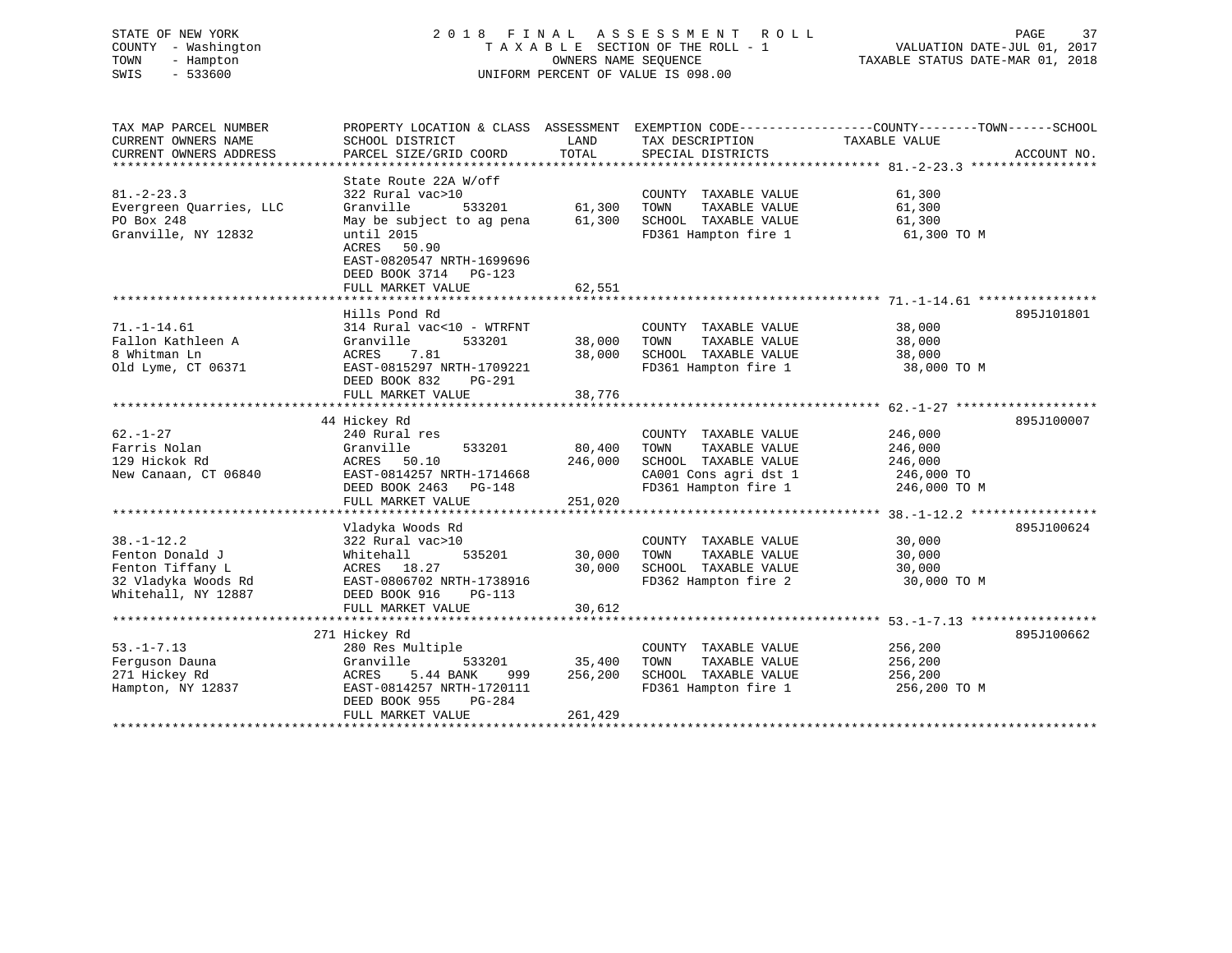# STATE OF NEW YORK 2 0 1 8 F I N A L A S S E S S M E N T R O L L PAGE 38 COUNTY - Washington T A X A B L E SECTION OF THE ROLL - 1 VALUATION DATE-JUL 01, 2017 TOWN - Hampton OWNERS NAME SEQUENCE TAXABLE STATUS DATE-MAR 01, 2018 SWIS - 533600 UNIFORM PERCENT OF VALUE IS 098.00

| TAX MAP PARCEL NUMBER<br>CURRENT OWNERS NAME<br>CURRENT OWNERS ADDRESS            | PROPERTY LOCATION & CLASS ASSESSMENT EXEMPTION CODE---------------COUNTY-------TOWN------SCHOOL<br>SCHOOL DISTRICT<br>PARCEL SIZE/GRID COORD                                                    | LAND<br>TOTAL                     | TAX DESCRIPTION<br>SPECIAL DISTRICTS                                                                                      | TAXABLE VALUE                                         | ACCOUNT NO.                               |
|-----------------------------------------------------------------------------------|-------------------------------------------------------------------------------------------------------------------------------------------------------------------------------------------------|-----------------------------------|---------------------------------------------------------------------------------------------------------------------------|-------------------------------------------------------|-------------------------------------------|
| $81. - 2 - 16$<br>Ferguson Jeffrey<br>2193 State Route 22A<br>Hampton, NY 12837   | 2193 State Route 22A<br>210 1 Family Res<br>533201<br>Granville<br>67.00 DPTH 126.00<br>FRNT<br>EAST-0822915 NRTH-1702409<br>DEED BOOK 2869 PG-300<br>FULL MARKET VALUE                         | 8,400<br>56,000<br>57,143         | <b>BAS STAR</b><br>41854<br>COUNTY TAXABLE VALUE<br>TAXABLE VALUE<br>TOWN<br>SCHOOL TAXABLE VALUE<br>FD361 Hampton fire 1 | $\Omega$<br>56,000<br>56,000<br>26,000<br>56,000 TO M | 895J100409<br>30,000<br>$0 \qquad \qquad$ |
| $81. - 2 - 15$<br>Ferquson Jeffrey F<br>2193 State Route 22A<br>Hampton, NY 12837 | State Route 22A<br>311 Res vac land<br>533201<br>Granville<br>564/350<br>FRNT 54.00 DPTH 126.00<br>EAST-0822927 NRTH-1702465<br>DEED BOOK 3144 PG-321<br>FULL MARKET VALUE                      | 2,500<br>2,500<br>2,551           | COUNTY TAXABLE VALUE<br>TOWN<br>TAXABLE VALUE<br>FD361 Hampton fire 1                                                     | 2,500<br>2,500<br>2,500<br>2,500 TO M                 | 895J100065                                |
| $81. - 2 - 17$<br>Ferquson Sara<br>2193 State Route 22A<br>Hampton, NY 12837      | 2177 State Route 22A<br>210 1 Family Res<br>Granville<br>FRNT 190.00 DPTH 120.00<br>EAST-0822890 NRTH-1702281<br>DEED BOOK 3690 PG-320<br>FULL MARKET VALUE                                     | 533201 16,800<br>45,900<br>46,837 | COUNTY TAXABLE VALUE<br>TOWN<br>TAXABLE VALUE<br>SCHOOL TAXABLE VALUE<br>FD361 Hampton fire 1                             | 45,900<br>45,900<br>45,900<br>45,900 TO M             | 895J100068                                |
| $81. -2 - 15.1$<br>Ferguson Shane<br>2193 State Route 22A<br>Hampton, NY 12837    | 2195 State Route 22A<br>210 1 Family Res<br>Granville<br>533201<br>FRNT 60.00 DPTH 116.00<br>EAST-0822937 NRTH-1702517<br>DEED BOOK 3764 PG-86<br>FULL MARKET VALUE                             | 7,000<br>55,900<br>57,041         | COUNTY TAXABLE VALUE<br>TOWN<br>TAXABLE VALUE<br>SCHOOL TAXABLE VALUE<br>FD361 Hampton fire 1                             | 55,900<br>55,900<br>55,900<br>55,900 TO M             |                                           |
| $81. -2 - 17.1$<br>Ferguson Thorn<br>PO Box 121<br>Hampton, NY 12837              | 2167 State Route 22A<br>270 Mfg housing<br>Granville<br>533201<br>c/o Thorn Ferguson Rathbun FRNT 179.00 DPTH 110.00<br>EAST-0822850 NRTH-1702082<br>DEED BOOK 3059 PG-119<br>FULL MARKET VALUE | 15,400<br>18,400<br>18,776        | COUNTY TAXABLE VALUE<br>TAXABLE VALUE<br>TOWN<br>SCHOOL TAXABLE VALUE<br>FD361 Hampton fire 1                             | 18,400<br>18,400<br>18,400<br>18,400 TO M             | 895J101740                                |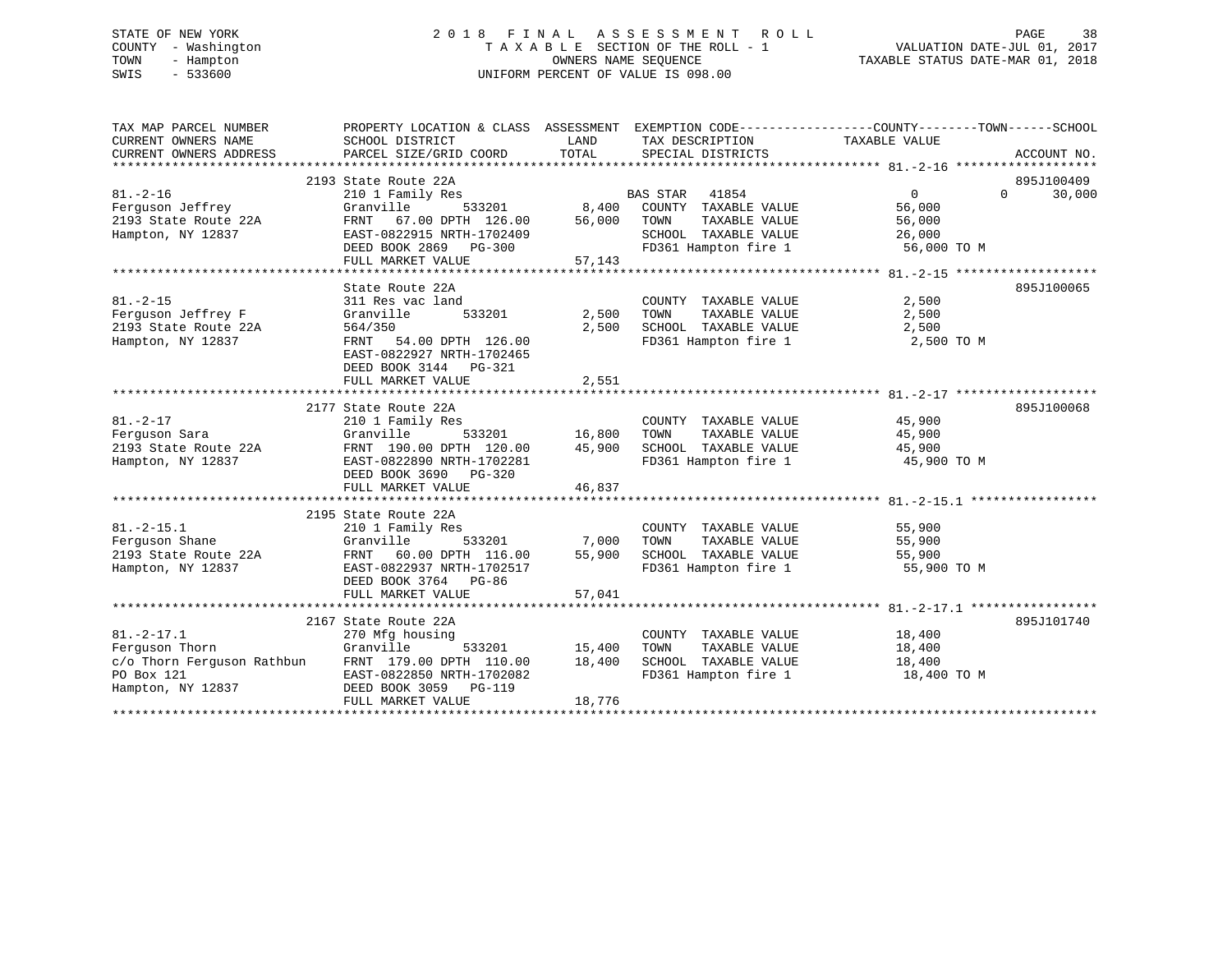# STATE OF NEW YORK 2 0 1 8 F I N A L A S S E S S M E N T R O L L PAGE 39 COUNTY - Washington T A X A B L E SECTION OF THE ROLL - 1 VALUATION DATE-JUL 01, 2017 TOWN - Hampton OWNERS NAME SEQUENCE TAXABLE STATUS DATE-MAR 01, 2018 SWIS - 533600 UNIFORM PERCENT OF VALUE IS 098.00

| TAX MAP PARCEL NUMBER     | PROPERTY LOCATION & CLASS ASSESSMENT |         |                       | EXEMPTION CODE-----------------COUNTY-------TOWN------SCHOOL |
|---------------------------|--------------------------------------|---------|-----------------------|--------------------------------------------------------------|
| CURRENT OWNERS NAME       | SCHOOL DISTRICT                      | LAND    | TAX DESCRIPTION       | TAXABLE VALUE                                                |
| CURRENT OWNERS ADDRESS    | PARCEL SIZE/GRID COORD               | TOTAL   | SPECIAL DISTRICTS     | ACCOUNT NO.                                                  |
| *******************       | ***************************          |         |                       |                                                              |
|                           | 75 Golf Course Rd                    |         |                       |                                                              |
| $38. - 1 - 10.7$          | 330 Vacant comm                      |         | COUNTY TAXABLE VALUE  | 50,000                                                       |
| Fernett Stephen A         | Whitehall<br>535201                  | 50,000  | TOWN<br>TAXABLE VALUE | 50,000                                                       |
|                           |                                      |         |                       |                                                              |
| 359 County Route 11       | FRNT 321.00 DPTH                     | 50,000  | SCHOOL TAXABLE VALUE  | 50,000                                                       |
| Whitehall, NY 12887       | ACRES<br>8.64                        |         | CA001 Cons agri dst 1 | 50,000 TO                                                    |
|                           | EAST-0809734 NRTH-1735117            |         | FD362 Hampton fire 2  | 50,000 TO M                                                  |
|                           | DEED BOOK 3530<br>PG-57              |         |                       |                                                              |
|                           | FULL MARKET VALUE                    | 51,020  |                       |                                                              |
|                           |                                      |         |                       |                                                              |
|                           | 2528 County Route 18                 |         |                       | 895J100294                                                   |
| $72. - 2 - 25$            | 210 1 Family Res                     |         | COUNTY TAXABLE VALUE  | 155,800                                                      |
| Fiala Joseph              | 533201<br>Granville                  | 22,000  | TOWN<br>TAXABLE VALUE | 155,800                                                      |
| Rice Janet                | 713/156 Hwy Approp                   | 155,800 | SCHOOL TAXABLE VALUE  | 155,800                                                      |
| c/o Janet Rice Fiala      | ACRES<br>1.00                        |         | FD361 Hampton fire 1  | 155,800 TO M                                                 |
| 2528 County Route 18      | EAST-0822795 NRTH-1711370            |         |                       |                                                              |
| Hampton, NY 12837         | DEED BOOK 3824 PG-232                |         |                       |                                                              |
|                           | FULL MARKET VALUE                    | 158,980 |                       |                                                              |
|                           |                                      |         |                       |                                                              |
|                           |                                      |         |                       | 895J100543                                                   |
|                           | 1132 East Way                        |         |                       |                                                              |
| $71.4 - 3 - 3$            | 260 Seasonal res - WTRFNT            |         | COUNTY TAXABLE VALUE  | 121,100                                                      |
| Finch Warren L            | 533201<br>Granville                  | 27,000  | TOWN<br>TAXABLE VALUE | 121,100                                                      |
| Finch Mary A              | $71. - 3 - 3$                        | 121,100 | SCHOOL TAXABLE VALUE  | 121,100                                                      |
| 700 Dover Dr              | FRNT 100.00 DPTH 145.00              |         | FD361 Hampton fire 1  | 121,100 TO M                                                 |
| College Station, TX 77845 | <b>BANK</b><br>999                   |         |                       |                                                              |
|                           | EAST-0815598 NRTH-1708394            |         |                       |                                                              |
|                           | DEED BOOK 3131 PG-122                |         |                       |                                                              |
|                           | FULL MARKET VALUE                    | 123,571 |                       |                                                              |
|                           |                                      |         |                       |                                                              |
|                           | 1393 Carvers Falls Ln                |         |                       | 895J101810                                                   |
| $31. - 1 - 4.1$           | 270 Mfg housing                      |         | BAS STAR<br>41854     | 0<br>$\Omega$<br>30,000                                      |
| Fiorino Frank J           | Whitehall<br>535201                  | 22,300  | COUNTY TAXABLE VALUE  | 55,000                                                       |
| Fiorino Gina M            | ACRES<br>1.10 BANK<br>997            | 55,000  | TOWN<br>TAXABLE VALUE | 55,000                                                       |
| 1393 Carvers Falls Ln     | EAST-0808164 NRTH-1746193            |         | SCHOOL TAXABLE VALUE  | 25,000                                                       |
| Whitehall, NY 12887       | DEED BOOK 623<br>$PG-307$            |         | FD362 Hampton fire 2  | 55,000 TO M                                                  |
|                           |                                      | 56,122  |                       |                                                              |
|                           | FULL MARKET VALUE                    |         |                       |                                                              |
|                           |                                      |         |                       |                                                              |
|                           | Vladyka Woods Rd OFF                 |         |                       | 895J100235                                                   |
| $38. - 1 - 18$            | 314 Rural vac<10                     |         | COUNTY TAXABLE VALUE  | 19,000                                                       |
| Fish Scott                | 535201<br>Whitehall                  | 19,000  | TOWN<br>TAXABLE VALUE | 19,000                                                       |
| Fish Sheri M              | ACRES 9.20                           | 19,000  | SCHOOL TAXABLE VALUE  | 19,000                                                       |
| 69 Vladyka Woods Rd       | EAST-0804807 NRTH-1738018            |         | FD362 Hampton fire 2  | 19,000 TO M                                                  |
| Whitehall, NY 12887       | DEED BOOK 3194 PG-168                |         |                       |                                                              |
|                           | FULL MARKET VALUE                    | 19,388  |                       |                                                              |
|                           |                                      |         |                       |                                                              |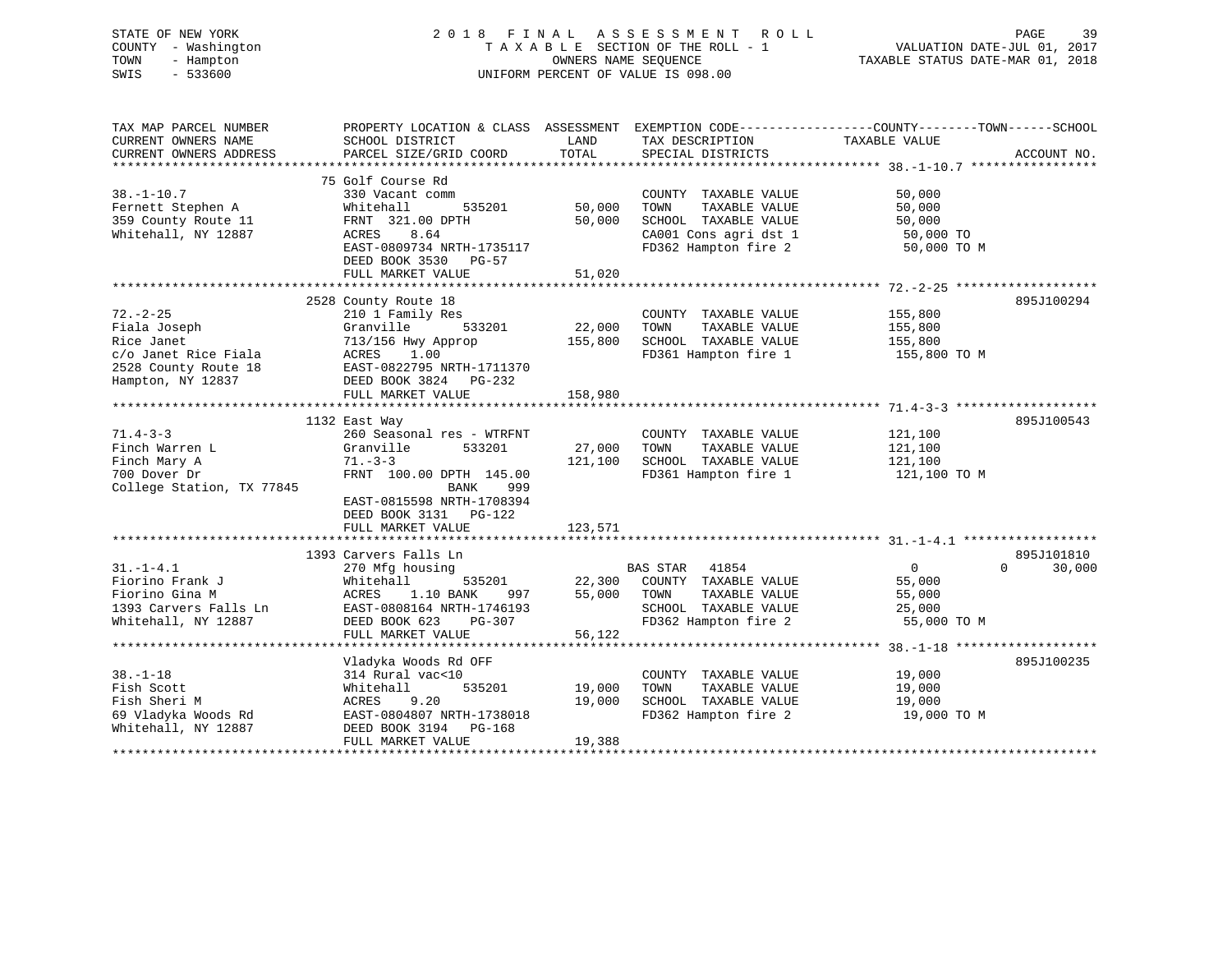#### STATE OF NEW YORK 2 0 1 8 F I N A L A S S E S S M E N T R O L L PAGE 40COUNTY - Washington  $T A X A B L E$  SECTION OF THE ROLL - 1<br>TOWN - Hampton DATE-JUL 000NERS NAME SEQUENCE TOWN - Hampton OWNERS NAME SEQUENCE TAXABLE STATUS DATE-MAR 01, 2018 SWIS - 533600 UNIFORM PERCENT OF VALUE IS 098.00

| TAX MAP PARCEL NUMBER  | PROPERTY LOCATION & CLASS ASSESSMENT EXEMPTION CODE-----------------COUNTY-------TOWN------SCHOOL |         |                       |                                                |                    |
|------------------------|---------------------------------------------------------------------------------------------------|---------|-----------------------|------------------------------------------------|--------------------|
| CURRENT OWNERS NAME    | SCHOOL DISTRICT                                                                                   | LAND    | TAX DESCRIPTION       | TAXABLE VALUE                                  |                    |
| CURRENT OWNERS ADDRESS | PARCEL SIZE/GRID COORD                                                                            | TOTAL   | SPECIAL DISTRICTS     |                                                | ACCOUNT NO.        |
|                        |                                                                                                   |         |                       | *************** 38. -1-19 ******************** |                    |
|                        | Vladyka Woods Rd OFF                                                                              |         |                       |                                                | 895J100062         |
| $38. - 1 - 19$         | 322 Rural vac>10                                                                                  |         | COUNTY TAXABLE VALUE  | 6,500                                          |                    |
| Fish Scott             | 535201<br>Whitehall                                                                               | 6,500   | TOWN<br>TAXABLE VALUE | 6,500                                          |                    |
| 69 Vladyka Woods Rd    | ACRES 13.50                                                                                       | 6,500   | SCHOOL TAXABLE VALUE  | 6,500                                          |                    |
| Whitehall, NY 12887    | EAST-0804771 NRTH-1738355                                                                         |         | FD362 Hampton fire 2  | 6,500 TO M                                     |                    |
|                        | DEED BOOK 1867 PG-176                                                                             |         |                       |                                                |                    |
|                        | FULL MARKET VALUE                                                                                 | 6,633   |                       |                                                |                    |
|                        |                                                                                                   |         |                       |                                                |                    |
|                        |                                                                                                   |         |                       |                                                |                    |
|                        | 69 Vladyka Woods Rd                                                                               |         |                       |                                                | 895J100164         |
| $38. - 1 - 12.1$       | 240 Rural res                                                                                     |         | BAS STAR<br>41854     | $\mathbf{0}$                                   | $\Omega$<br>30,000 |
| Fish Scott D           | 535201<br>Whitehall                                                                               | 64,700  | COUNTY TAXABLE VALUE  | 198,500                                        |                    |
| Fish Sheri M           | ACRES<br>34.70                                                                                    | 198,500 | TOWN<br>TAXABLE VALUE | 198,500                                        |                    |
| 69 Vladyka Woods Rd    | EAST-0805343 NRTH-1738727                                                                         |         | SCHOOL TAXABLE VALUE  | 168,500                                        |                    |
| Whitehall, NY 12887    | DEED BOOK 844<br>$PG-32$                                                                          |         | FD362 Hampton fire 2  | 198,500 TO M                                   |                    |
|                        | FULL MARKET VALUE                                                                                 | 202,551 |                       |                                                |                    |
|                        | **********************                                                                            |         |                       |                                                |                    |
|                        | County Route 21                                                                                   |         |                       |                                                |                    |
| $80. - 1 - 2.8$        | 323 Vacant rural                                                                                  |         | COUNTY TAXABLE VALUE  | 38,500                                         |                    |
| Flynn Peter            | Granville<br>533201                                                                               | 38,500  | TAXABLE VALUE<br>TOWN | 38,500                                         |                    |
| Flynn Roxann           | Lot 1                                                                                             | 38,500  | SCHOOL TAXABLE VALUE  | 38,500                                         |                    |
| PO Box 104             | 56.17<br>ACRES                                                                                    |         | FD361 Hampton fire 1  | 38,500 TO M                                    |                    |
| Hampton, NY 12837      | EAST-0812504 NRTH-1703512                                                                         |         |                       |                                                |                    |
|                        | DEED BOOK 924<br>PG-127                                                                           |         |                       |                                                |                    |
|                        | FULL MARKET VALUE                                                                                 | 39,286  |                       |                                                |                    |
|                        | ********************                                                                              |         |                       | ************************* 80.-1-13             |                    |
|                        | 1615 County Route 21                                                                              |         |                       |                                                | 895J100587         |
| $80. - 1 - 13$         | 210 1 Family Res                                                                                  |         | COUNTY TAXABLE VALUE  | 77,400                                         |                    |
| Flynn Peter            | Granville<br>533201                                                                               | 28,600  | TOWN<br>TAXABLE VALUE | 77,400                                         |                    |
| Flynn Roxann           | ACRES<br>3.03                                                                                     | 77,400  | SCHOOL TAXABLE VALUE  | 77,400                                         |                    |
| PO Box 104             | EAST-0811880 NRTH-1702852                                                                         |         |                       | 77,400 TO M                                    |                    |
|                        |                                                                                                   |         | FD361 Hampton fire 1  |                                                |                    |
| Hampton, NY 12837      | DEED BOOK 937<br>$PG-240$                                                                         |         |                       |                                                |                    |
|                        | FULL MARKET VALUE                                                                                 | 78,980  |                       |                                                |                    |
|                        |                                                                                                   |         |                       |                                                |                    |
|                        | 2227 State Route 22A                                                                              |         |                       |                                                | 895J100197         |
| $81. - 2 - 13$         | 415 Motel                                                                                         |         | COUNTY TAXABLE VALUE  | 265,500                                        |                    |
| Flynn Peter            | Granville<br>533201                                                                               | 9,400   | TOWN<br>TAXABLE VALUE | 265,500                                        |                    |
| Flynn Roxanne          | ACRES<br>4.40                                                                                     | 265,500 | SCHOOL TAXABLE VALUE  | 265,500                                        |                    |
| PO Box 104             | EAST-0822890 NRTH-1703112                                                                         |         | FD361 Hampton fire 1  | 265,500 TO M                                   |                    |
| Hampton, NY 12837      | DEED BOOK 924<br><b>PG-130</b>                                                                    |         |                       |                                                |                    |
|                        | FULL MARKET VALUE                                                                                 | 270,918 |                       |                                                |                    |
|                        |                                                                                                   |         |                       |                                                |                    |
|                        | 2203 State Route 22A                                                                              |         |                       |                                                | 895J100130         |
| $81. - 2 - 14$         | 210 1 Family Res                                                                                  |         | COUNTY TAXABLE VALUE  | 46,700                                         |                    |
| Flynn Peter J          | Granville<br>533201                                                                               | 29,300  | TOWN<br>TAXABLE VALUE | 46,700                                         |                    |
| Flynn Roxanne          | 3.24<br>ACRES                                                                                     | 46,700  | SCHOOL TAXABLE VALUE  | 46,700                                         |                    |
| PO Box 104             | EAST-0822821 NRTH-1702719                                                                         |         | FD361 Hampton fire 1  | 46,700 TO M                                    |                    |
| Hampton, NY 12837      | DEED BOOK 1706<br>PG-261                                                                          |         |                       |                                                |                    |
|                        | FULL MARKET VALUE                                                                                 | 47,653  |                       |                                                |                    |
|                        |                                                                                                   |         |                       |                                                |                    |
|                        |                                                                                                   |         |                       |                                                |                    |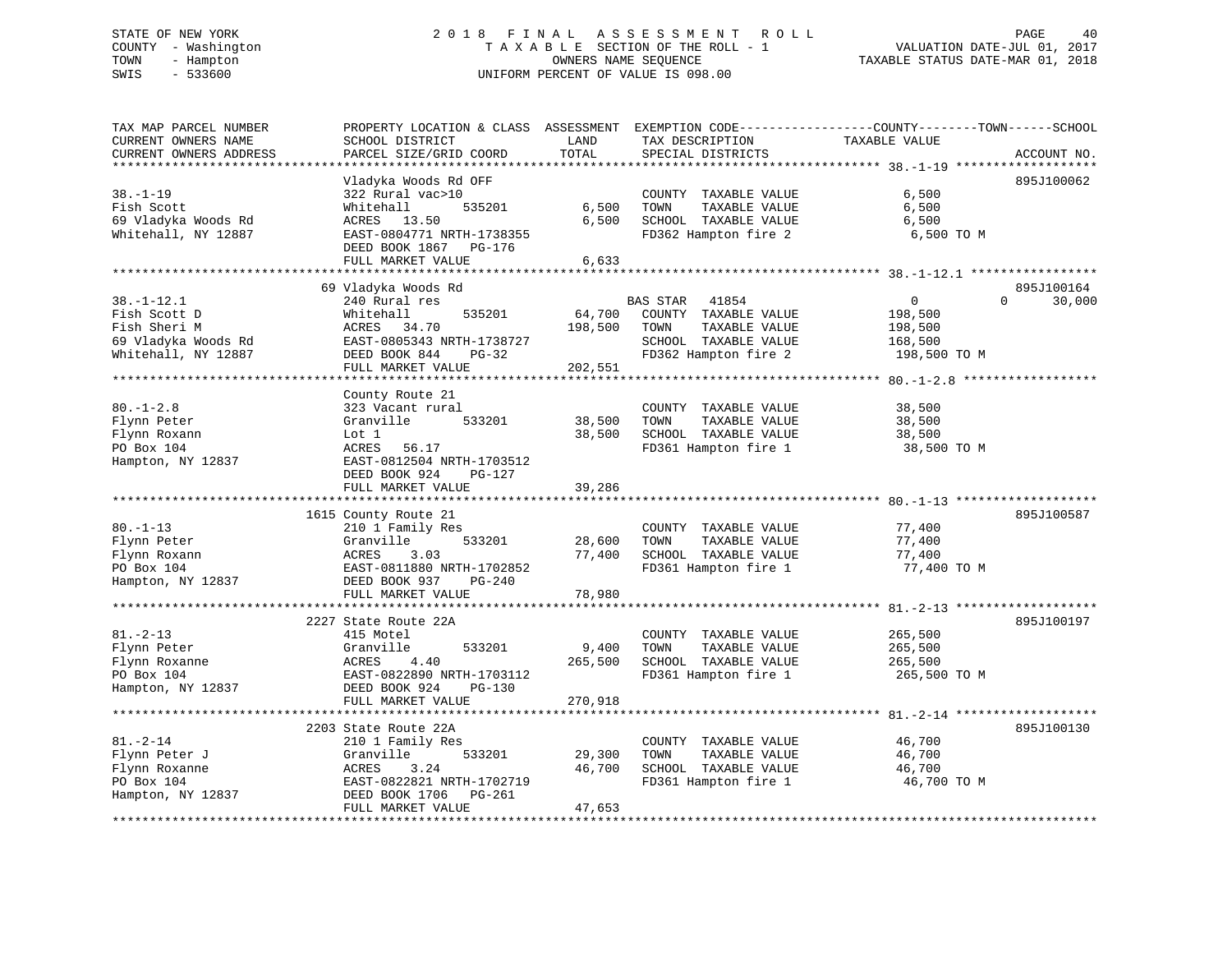# STATE OF NEW YORK 2 0 1 8 F I N A L A S S E S S M E N T R O L L PAGE 41 COUNTY - Washington T A X A B L E SECTION OF THE ROLL - 1 VALUATION DATE-JUL 01, 2017 TOWN - Hampton OWNERS NAME SEQUENCE TAXABLE STATUS DATE-MAR 01, 2018 SWIS - 533600 UNIFORM PERCENT OF VALUE IS 098.00

| TAX MAP PARCEL NUMBER<br>CURRENT OWNERS NAME<br>CURRENT OWNERS ADDRESS                                 | PROPERTY LOCATION & CLASS ASSESSMENT<br>SCHOOL DISTRICT<br>PARCEL SIZE/GRID COORD                                                                                                                     | LAND<br>TOTAL                | EXEMPTION CODE-----------------COUNTY-------TOWN------SCHOOL<br>TAX DESCRIPTION<br>SPECIAL DISTRICTS                                                                          | TAXABLE VALUE                                                                                     | ACCOUNT NO.                                                                          |
|--------------------------------------------------------------------------------------------------------|-------------------------------------------------------------------------------------------------------------------------------------------------------------------------------------------------------|------------------------------|-------------------------------------------------------------------------------------------------------------------------------------------------------------------------------|---------------------------------------------------------------------------------------------------|--------------------------------------------------------------------------------------|
|                                                                                                        |                                                                                                                                                                                                       |                              |                                                                                                                                                                               |                                                                                                   |                                                                                      |
| $62. - 1 - 26.2$<br>Foryan Thomas M<br>Foryan Dorothy M<br>2163 County Route 18<br>Whitehall, NY 12887 | 2163 County Route 18<br>210 1 Family Res<br>Granville<br>533201<br>ACRES<br>5.90 BANK<br>999<br>EAST-0815572 NRTH-1713989<br>DEED BOOK 2624 PG-101<br>FULL MARKET VALUE                               | 143,800<br>146,735           | BAS STAR<br>41854<br>35,900 COUNTY TAXABLE VALUE<br>TOWN<br>TAXABLE VALUE<br>SCHOOL TAXABLE VALUE<br>FD361 Hampton fire 1                                                     | $\overline{0}$<br>143,800<br>143,800<br>113,800<br>143,800 TO M                                   | 895J100670<br>$\Omega$<br>30,000                                                     |
|                                                                                                        |                                                                                                                                                                                                       |                              |                                                                                                                                                                               |                                                                                                   |                                                                                      |
| $45. - 1 - 5.5$<br>Fowler Christopher J<br>1518 Carlton Rd<br>Whitehall, NY 12887                      | 1518 Carlton Rd<br>270 Mfg housing<br>535201<br>Whitehall<br>Lot 5<br>Trans Exempt Repay 2018<br>ACRES<br>5.01 BANK<br>997<br>EAST-0804885 NRTH-1733917<br>DEED BOOK 3831 PG-297<br>FULL MARKET VALUE | 35,000<br>138,100<br>140,918 | COUNTY TAXABLE VALUE<br>TOWN<br>TAXABLE VALUE<br>SCHOOL TAXABLE VALUE<br>FD362 Hampton fire 2<br>TE533 Trans exmt repay-flg                                                   | 138,100<br>138,100<br>138,100<br>138,100 TO M<br>$.00$ MT                                         |                                                                                      |
|                                                                                                        |                                                                                                                                                                                                       |                              |                                                                                                                                                                               |                                                                                                   |                                                                                      |
| $72. - 2 - 4$<br>Fox Carol<br>31 Greenfield Ln<br>Hampton, NY 12837                                    | 31 Greenfield Ln<br>210 1 Family Res<br>Granville<br>533201<br>1.50<br>ACRES<br>EAST-0823790 NRTH-1711724<br>DEED BOOK 3373 PG-307<br>FULL MARKET VALUE                                               |                              | VET WAR C 41122<br>23,600 VET WAR T 41123<br>94,900 BAS STAR<br>41854<br>COUNTY TAXABLE VALUE<br>TOWN<br>TAXABLE VALUE<br>96,837 SCHOOL TAXABLE VALUE<br>FD361 Hampton fire 1 | 14,235<br>$\overline{\phantom{0}}$<br>$\overline{0}$<br>80,665<br>80,665<br>64,900<br>94,900 TO M | 895J100100<br>$\Omega$<br>$\mathbf 0$<br>14,235<br>$\mathbf 0$<br>30,000<br>$\Omega$ |
|                                                                                                        |                                                                                                                                                                                                       |                              |                                                                                                                                                                               |                                                                                                   |                                                                                      |
| $71.4 - 2 - 13$<br>Francesconi Eileen<br>4 Grace Ct<br>Wallkill, NY 12589                              | 1032 West Way<br>260 Seasonal res - WTRFNT<br>533201<br>Granville<br>LOT 5<br>$71. - 2 - 13$<br>FRNT 100.00 DPTH 212.00<br>EAST-0815754 NRTH-1707099<br>DEED BOOK 429<br>PG-829                       | 27,000<br>116,700            | COUNTY TAXABLE VALUE<br>TOWN<br>TAXABLE VALUE<br>SCHOOL TAXABLE VALUE<br>FD361 Hampton fire 1                                                                                 | 116,700<br>116,700<br>116,700<br>116,700 TO M                                                     | 895J100075                                                                           |
|                                                                                                        | FULL MARKET VALUE                                                                                                                                                                                     | 119,082                      |                                                                                                                                                                               |                                                                                                   |                                                                                      |
|                                                                                                        |                                                                                                                                                                                                       |                              |                                                                                                                                                                               |                                                                                                   |                                                                                      |
| $72.2 - 3 - 3$<br>Gage William<br>Gage Sharon<br>PO Box 73<br>Hampton, NY 12837                        | 8 Greenfield Ln<br>311 Res vac land<br>Granville<br>533201<br>713/144 Hwy Approp<br>$72 - 3 - 3$<br>FRNT 60.00 DPTH 100.00<br>EAST-0824289 NRTH-1712249<br>DEED BOOK 909<br>PG-223                    | 500<br>500                   | COUNTY TAXABLE VALUE<br>TOWN<br>TAXABLE VALUE<br>SCHOOL TAXABLE VALUE<br>FD361 Hampton fire 1                                                                                 | 500<br>500<br>500<br>500 TO M                                                                     | 895J100285                                                                           |
|                                                                                                        | FULL MARKET VALUE                                                                                                                                                                                     | 510                          |                                                                                                                                                                               |                                                                                                   |                                                                                      |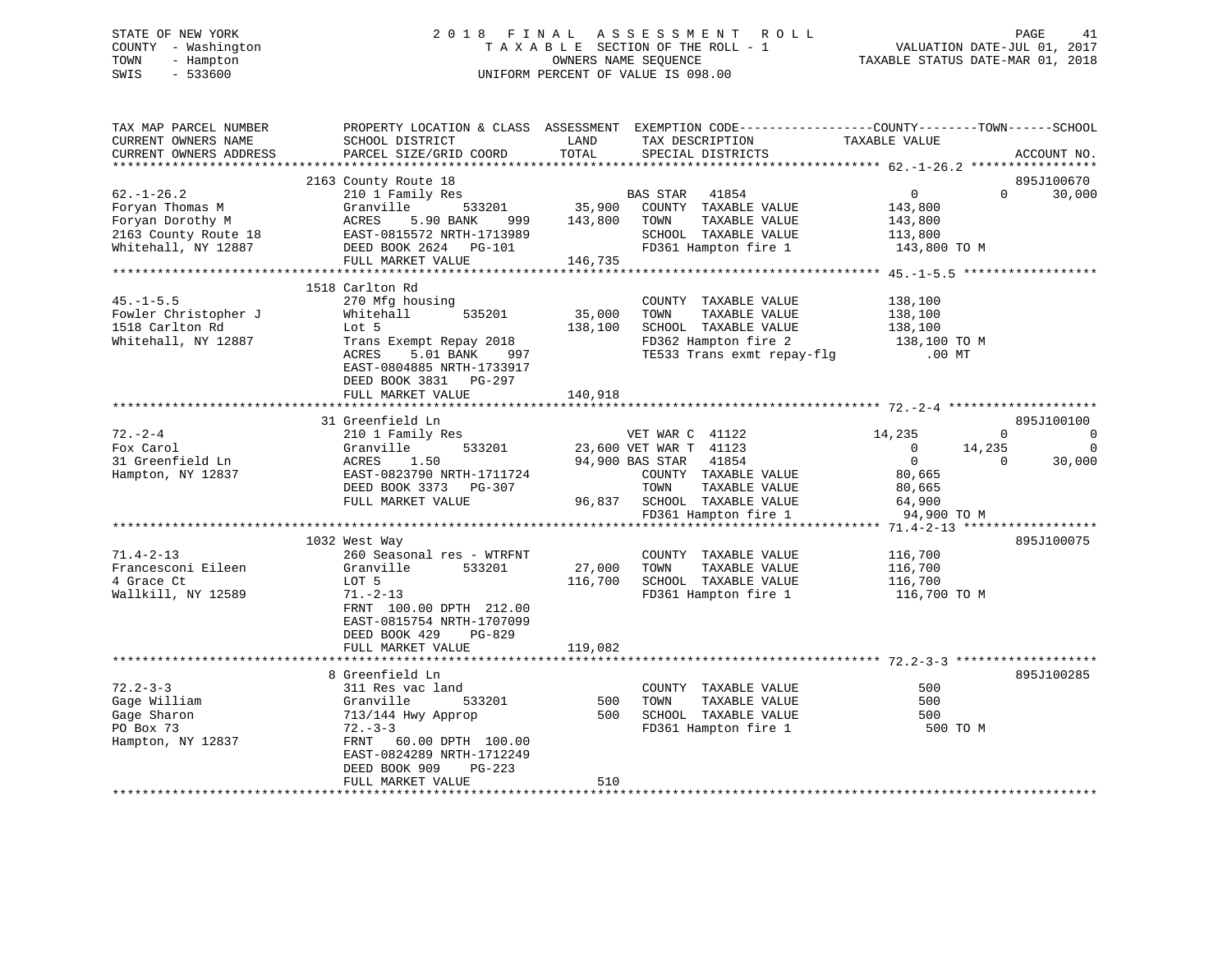#### STATE OF NEW YORK 2 0 1 8 F I N A L A S S E S S M E N T R O L L PAGE 42COUNTY - Washington  $\begin{array}{ccc} 1 & 0 & 0 \\ -1 & 0 & 0 \end{array}$  T A X A B L E SECTION OF THE ROLL - 1 TOWN TOWN - Hampton OWNERS NAME SEQUENCE TAXABLE STATUS DATE-MAR 01, 2018 SWIS - 533600 UNIFORM PERCENT OF VALUE IS 098.00

| TAX MAP PARCEL NUMBER<br>CURRENT OWNERS NAME<br>CURRENT OWNERS ADDRESS | PROPERTY LOCATION & CLASS ASSESSMENT EXEMPTION CODE----------------COUNTY-------TOWN------SCHOOL<br>SCHOOL DISTRICT<br>PARCEL SIZE/GRID COORD | LAND<br>TOTAL    | TAX DESCRIPTION<br>SPECIAL DISTRICTS | TAXABLE VALUE                                | ACCOUNT NO.             |
|------------------------------------------------------------------------|-----------------------------------------------------------------------------------------------------------------------------------------------|------------------|--------------------------------------|----------------------------------------------|-------------------------|
|                                                                        |                                                                                                                                               |                  |                                      |                                              |                         |
|                                                                        | 5 Greenfield Ln                                                                                                                               |                  |                                      |                                              | 895J100279              |
| $72.2 - 3 - 4$                                                         | 449 Other Storag                                                                                                                              |                  | COUNTY TAXABLE VALUE                 | 9,000                                        |                         |
| Gage William A                                                         | Granville<br>533201                                                                                                                           | 6,000            | TOWN<br>TAXABLE VALUE                | 9,000                                        |                         |
| Gage Sharon K                                                          | $72. - 3 - 4$                                                                                                                                 | 9,000            | SCHOOL TAXABLE VALUE                 | 9,000                                        |                         |
| PO Box 73                                                              | FRNT 123.00 DPTH 125.00                                                                                                                       |                  | FD361 Hampton fire 1                 | 9,000 TO M                                   |                         |
| Hampton, NY 12837                                                      | EAST-0824289 NRTH-1712074                                                                                                                     |                  |                                      |                                              |                         |
|                                                                        | FULL MARKET VALUE                                                                                                                             | 9,184            |                                      |                                              |                         |
|                                                                        |                                                                                                                                               |                  |                                      |                                              |                         |
|                                                                        | Greenfield Ln                                                                                                                                 |                  |                                      |                                              | 895J100210              |
| $72.2 - 3 - 4.1$                                                       | 330 Vacant comm                                                                                                                               |                  | COUNTY TAXABLE VALUE                 | 500                                          |                         |
| Gage William A                                                         | Granville<br>533201                                                                                                                           | 500              | TOWN<br>TAXABLE VALUE                | 500                                          |                         |
| Gage Sharon K                                                          | Water Rts & Dam                                                                                                                               | 500              | SCHOOL TAXABLE VALUE                 | 500                                          |                         |
| PO Box 73                                                              | 911/28                                                                                                                                        |                  | FD361 Hampton fire 1                 | 500 TO M                                     |                         |
| Hampton, NY 12837                                                      | $72. - 3 - 4.1$                                                                                                                               |                  |                                      |                                              |                         |
|                                                                        | FRNT 160.00 DPTH 105.00                                                                                                                       |                  |                                      |                                              |                         |
|                                                                        | EAST-0824434 NRTH-1712176                                                                                                                     |                  |                                      |                                              |                         |
|                                                                        | DEED BOOK 902<br>$PG-296$                                                                                                                     |                  |                                      |                                              |                         |
|                                                                        | FULL MARKET VALUE                                                                                                                             | 510              |                                      |                                              |                         |
|                                                                        |                                                                                                                                               |                  |                                      |                                              |                         |
|                                                                        | 9 Greenfield Ln                                                                                                                               |                  |                                      |                                              | 895J100282              |
| $72.2 - 3 - 5$                                                         | 311 Res vac land                                                                                                                              |                  | COUNTY TAXABLE VALUE                 | 2,000                                        |                         |
| Gage William A                                                         | Granville<br>533201                                                                                                                           | 2,000            | TOWN<br>TAXABLE VALUE                | 2,000                                        |                         |
| Gage Sharon K                                                          | $72. - 3 - 5$                                                                                                                                 | 2,000            | SCHOOL TAXABLE VALUE                 | 2,000                                        |                         |
| PO Box 73                                                              | FRNT 80.00 DPTH 125.00                                                                                                                        |                  | FD361 Hampton fire 1                 | 2,000 TO M                                   |                         |
| Hampton, NY 12837                                                      | EAST-0824193 NRTH-1712042                                                                                                                     |                  |                                      |                                              |                         |
|                                                                        | DEED BOOK 906                                                                                                                                 |                  |                                      |                                              |                         |
|                                                                        | PG-274                                                                                                                                        | 2,041            |                                      |                                              |                         |
|                                                                        | FULL MARKET VALUE                                                                                                                             |                  |                                      |                                              |                         |
|                                                                        | 10 Greenfield Ln                                                                                                                              |                  |                                      |                                              | 895J100280              |
| $72.2 - 3 - 6$                                                         | 210 1 Family Res                                                                                                                              |                  | AGED-CO<br>41802                     | 1,920                                        | $\mathbf 0$<br>$\Omega$ |
|                                                                        | Granville<br>533201                                                                                                                           |                  | 41834<br>3,500 ENH STAR              | $\mathbf 0$                                  | 19,200<br>$\Omega$      |
| Gage William A                                                         |                                                                                                                                               |                  |                                      |                                              |                         |
| Gage Sharon K                                                          | $72. - 3 - 6$                                                                                                                                 | 19,200           | COUNTY TAXABLE VALUE                 | 17,280                                       |                         |
| PO Box 73                                                              | FRNT<br>69.00 DPTH<br>20.00                                                                                                                   |                  | TOWN<br>TAXABLE VALUE                | 19,200                                       |                         |
| Hampton, NY 12837                                                      | EAST-0824234 NRTH-1712180                                                                                                                     |                  | SCHOOL TAXABLE VALUE                 | $\mathbf 0$                                  |                         |
|                                                                        | DEED BOOK 906<br>$PG-306$                                                                                                                     |                  | FD361 Hampton fire 1                 | 19,200 TO M                                  |                         |
|                                                                        | FULL MARKET VALUE<br>***********************                                                                                                  | 19,592           |                                      |                                              |                         |
|                                                                        |                                                                                                                                               | **************** |                                      | ************** 45. -1-6 ******************** |                         |
|                                                                        | 1558 Carlton OFF Rd                                                                                                                           |                  |                                      |                                              | 895J100554              |
| $45. - 1 - 6$                                                          | 210 1 Family Res                                                                                                                              |                  | COUNTY TAXABLE VALUE                 | 151,900                                      |                         |
| Gagnon Travis                                                          | Whitehall<br>535201                                                                                                                           | 35,500           | TOWN<br>TAXABLE VALUE                | 151,900                                      |                         |
| Gagnon Nicole                                                          | ROW 2532/249                                                                                                                                  | 151,900          | SCHOOL TAXABLE VALUE                 | 151,900                                      |                         |
| 1558 Carlton Rd                                                        | ACRES<br>5.47 BANK<br>999                                                                                                                     |                  | FD362 Hampton fire 2                 | 151,900 TO M                                 |                         |
| Whitehall, NY 12887                                                    | EAST-0805957 NRTH-1734398                                                                                                                     |                  |                                      |                                              |                         |
|                                                                        | DEED BOOK 3711<br>$PG-205$                                                                                                                    |                  |                                      |                                              |                         |
|                                                                        | FULL MARKET VALUE                                                                                                                             | 155,000          |                                      |                                              |                         |
|                                                                        |                                                                                                                                               |                  |                                      |                                              |                         |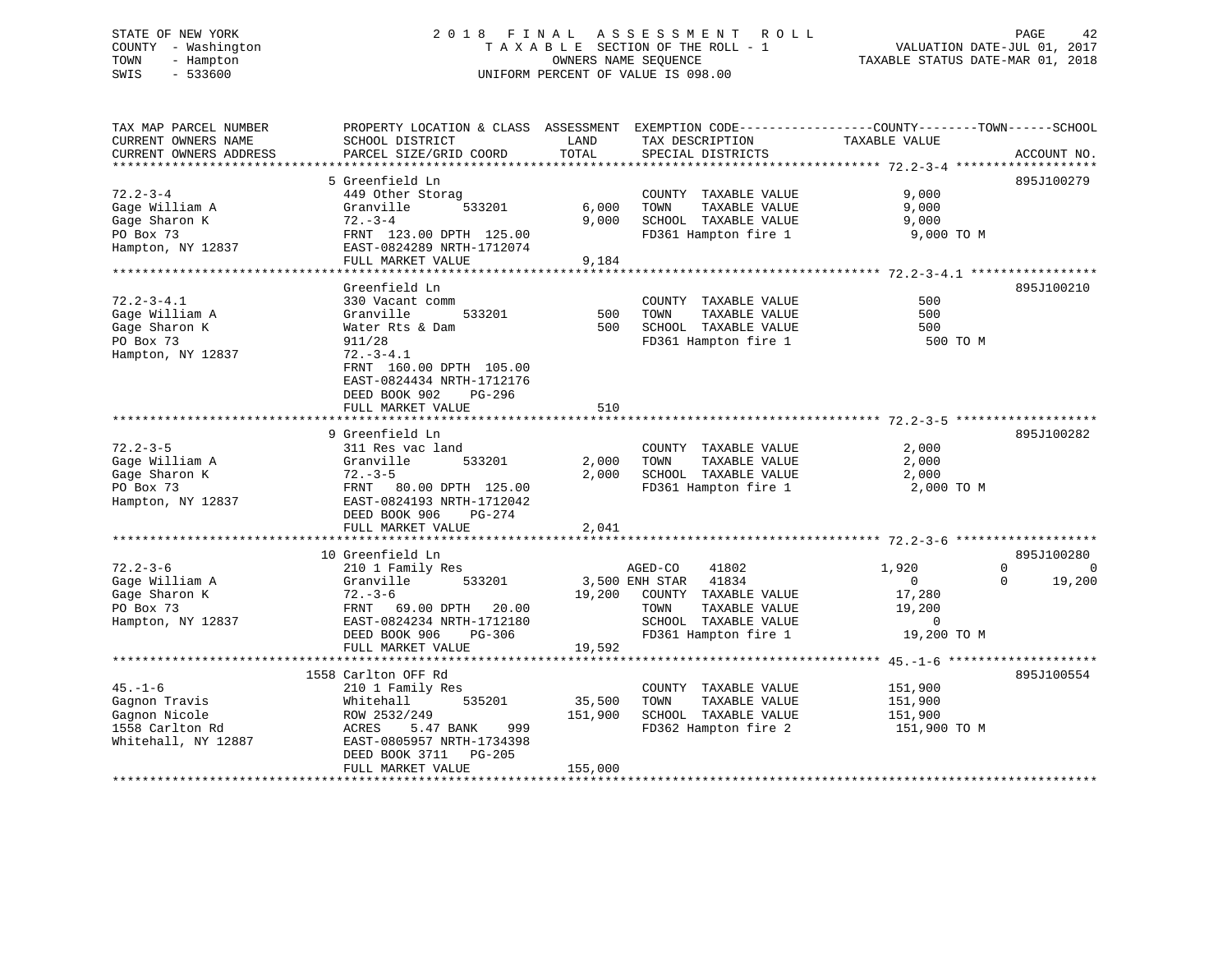# STATE OF NEW YORK 2 0 1 8 F I N A L A S S E S S M E N T R O L L PAGE 43 COUNTY - Washington T A X A B L E SECTION OF THE ROLL - 1 VALUATION DATE-JUL 01, 2017 TOWN - Hampton OWNERS NAME SEQUENCE TAXABLE STATUS DATE-MAR 01, 2018 SWIS - 533600 UNIFORM PERCENT OF VALUE IS 098.00UNIFORM PERCENT OF VALUE IS 098.00

| TAX MAP PARCEL NUMBER                                                                                                                                              | PROPERTY LOCATION & CLASS ASSESSMENT EXEMPTION CODE----------------COUNTY-------TOWN------SCHOOL |         |                                   |                          |                          |                |
|--------------------------------------------------------------------------------------------------------------------------------------------------------------------|--------------------------------------------------------------------------------------------------|---------|-----------------------------------|--------------------------|--------------------------|----------------|
| CURRENT OWNERS NAME                                                                                                                                                | SCHOOL DISTRICT                                                                                  | LAND    | TAX DESCRIPTION                   | TAXABLE VALUE            |                          |                |
| CURRENT OWNERS ADDRESS                                                                                                                                             | PARCEL SIZE/GRID COORD                                                                           | TOTAL   | SPECIAL DISTRICTS                 |                          |                          | ACCOUNT NO.    |
|                                                                                                                                                                    |                                                                                                  |         |                                   |                          |                          |                |
|                                                                                                                                                                    | County Route 21                                                                                  |         |                                   |                          |                          | 895J101731     |
| $80. - 1 - 2.3$                                                                                                                                                    | 311 Res vac land                                                                                 |         | COUNTY TAXABLE VALUE              | 2,000                    |                          |                |
| Gdyk Robert J                                                                                                                                                      | 535201<br>Whitehall                                                                              | 2,000   | TOWN<br>TAXABLE VALUE             | 2,000                    |                          |                |
| Gdyk Cheryl                                                                                                                                                        | Lot 5A Sec2                                                                                      | 2,000   | SCHOOL TAXABLE VALUE              | 2,000                    |                          |                |
| 1730 County Route 21<br>Whitehall, NY 12887                                                                                                                        | FRNT 240.00 DPTH 269.00<br>BANK<br>999                                                           |         | FD361 Hampton fire 1 2,000 TO M   |                          |                          |                |
|                                                                                                                                                                    | EAST-0810398 NRTH-1705387<br>DEED BOOK 3352 PG-320                                               |         |                                   |                          |                          |                |
|                                                                                                                                                                    | FULL MARKET VALUE                                                                                | 2,041   |                                   |                          |                          |                |
|                                                                                                                                                                    |                                                                                                  |         |                                   |                          |                          |                |
|                                                                                                                                                                    | 1730 County Route 21                                                                             |         |                                   |                          |                          | 895J101759     |
| $80. - 1 - 42$                                                                                                                                                     | 210 1 Family Res                                                                                 |         | VET COM CT 41131                  | 48,825                   | 45,000                   | $\overline{0}$ |
| Gdyk Robert J                                                                                                                                                      | Whitehall 535201                                                                                 |         | 22,300 VET DIS CT 41141           | 97,650<br>$\overline{0}$ | 90,000<br>$\overline{0}$ | $\overline{0}$ |
| Gdyk Cheryl<br>1730 County Route 21                                                                                                                                | LOT 14                                                                                           |         | 195,300 BAS STAR 41854            |                          |                          | 30,000         |
|                                                                                                                                                                    | ACRES 1.08 BANK<br>999                                                                           |         | COUNTY TAXABLE VALUE              | 48,825                   |                          |                |
| Whitehall, NY 12887                                                                                                                                                | EAST-0810555 NRTH-1705277                                                                        |         | TOWN<br>TAXABLE VALUE             | 60,300                   |                          |                |
|                                                                                                                                                                    | DEED BOOK 3352 PG-320                                                                            |         | SCHOOL TAXABLE VALUE              | 165,300                  |                          |                |
|                                                                                                                                                                    | FULL MARKET VALUE                                                                                |         | 199,286 FD361 Hampton fire 1      | 195,300 TO M             |                          |                |
|                                                                                                                                                                    | Hills Pond Rd                                                                                    |         |                                   |                          |                          |                |
| $71. - 1 - 14.3$                                                                                                                                                   | 322 Rural vac>10                                                                                 |         | COUNTY TAXABLE VALUE              | 20,500                   |                          | 895J100653     |
|                                                                                                                                                                    | 533201                                                                                           | 20,500  | TAXABLE VALUE<br>TOWN             | 20,500                   |                          |                |
| Chaine Elaine Living Trust<br>Canville 533201<br>Gebig Elaine Trustee ACRES 17.39<br>PO Box 69 EAST-0816817 NRTH-1708762<br>Hampton, NY 12837 DEED BOOK 2681 PG-96 |                                                                                                  | 20,500  | SCHOOL TAXABLE VALUE              | 20,500                   |                          |                |
|                                                                                                                                                                    |                                                                                                  |         | FD361 Hampton fire 1 20,500 TO M  |                          |                          |                |
|                                                                                                                                                                    |                                                                                                  |         |                                   |                          |                          |                |
|                                                                                                                                                                    | FULL MARKET VALUE                                                                                | 20,918  |                                   |                          |                          |                |
|                                                                                                                                                                    |                                                                                                  |         |                                   |                          |                          |                |
|                                                                                                                                                                    | 285 Hills Pond Rd                                                                                |         |                                   |                          |                          | 895J101728     |
| $71. - 1 - 14.31$                                                                                                                                                  | 210 1 Family Res - WTRFNT                                                                        |         | COUNTY TAXABLE VALUE              |                          |                          |                |
| Gebig Richard Living Trust Granville                                                                                                                               | 533201                                                                                           | 14,800  | TAXABLE VALUE<br>TOWN             | 166,900<br>166,900       |                          |                |
| Gebig Richard E                                                                                                                                                    |                                                                                                  | 166,900 | SCHOOL TAXABLE VALUE 166,900      |                          |                          |                |
| PO Box 69                                                                                                                                                          | ACRES 1.48<br>EAST-0815967 NRTH-1708359                                                          |         | FD361 Hampton fire 1              | 166,900 TO M             |                          |                |
| Hampton, NY 12837 DEED BOOK 2677 PG-49                                                                                                                             |                                                                                                  |         |                                   |                          |                          |                |
|                                                                                                                                                                    | FULL MARKET VALUE                                                                                | 170,306 |                                   |                          |                          |                |
|                                                                                                                                                                    |                                                                                                  |         |                                   |                          |                          |                |
|                                                                                                                                                                    | 2246 County Route 18                                                                             |         |                                   |                          |                          |                |
| $63. - 1 - 12.2$                                                                                                                                                   | 240 Rural res                                                                                    |         | 41720<br>AG DIST                  | 9,158                    | 9,158                    | 9,158          |
| Geear Jonathan B                                                                                                                                                   | Granville<br>533201                                                                              |         | 110,300 FOR 480A 47460            | 45,724                   | 45,724                   | 45,724         |
| Mayer Maria B                                                                                                                                                      | ACRES 101.42                                                                                     |         | 217,200 COUNTY TAXABLE VALUE      | 162,318                  |                          |                |
| PO Box 135                                                                                                                                                         | EAST-0817487 NRTH-1711641                                                                        |         | TAXABLE VALUE<br>TOWN             | 162,318                  |                          |                |
| Hampton, NY 12837                                                                                                                                                  | DEED BOOK 2337 PG-58                                                                             |         | SCHOOL TAXABLE VALUE              | 162,318                  |                          |                |
|                                                                                                                                                                    | FULL MARKET VALUE                                                                                |         | 221,633 CA001 Cons agri dst 1     | 208,042 TO               |                          |                |
| MAY BE SUBJECT TO PAYMENT                                                                                                                                          |                                                                                                  |         | 9,158 EX                          |                          |                          |                |
| UNDER RPTL480A UNTIL 2027                                                                                                                                          |                                                                                                  |         | FD361 Hampton fire 1 217,200 TO M |                          |                          |                |
|                                                                                                                                                                    |                                                                                                  |         |                                   |                          |                          |                |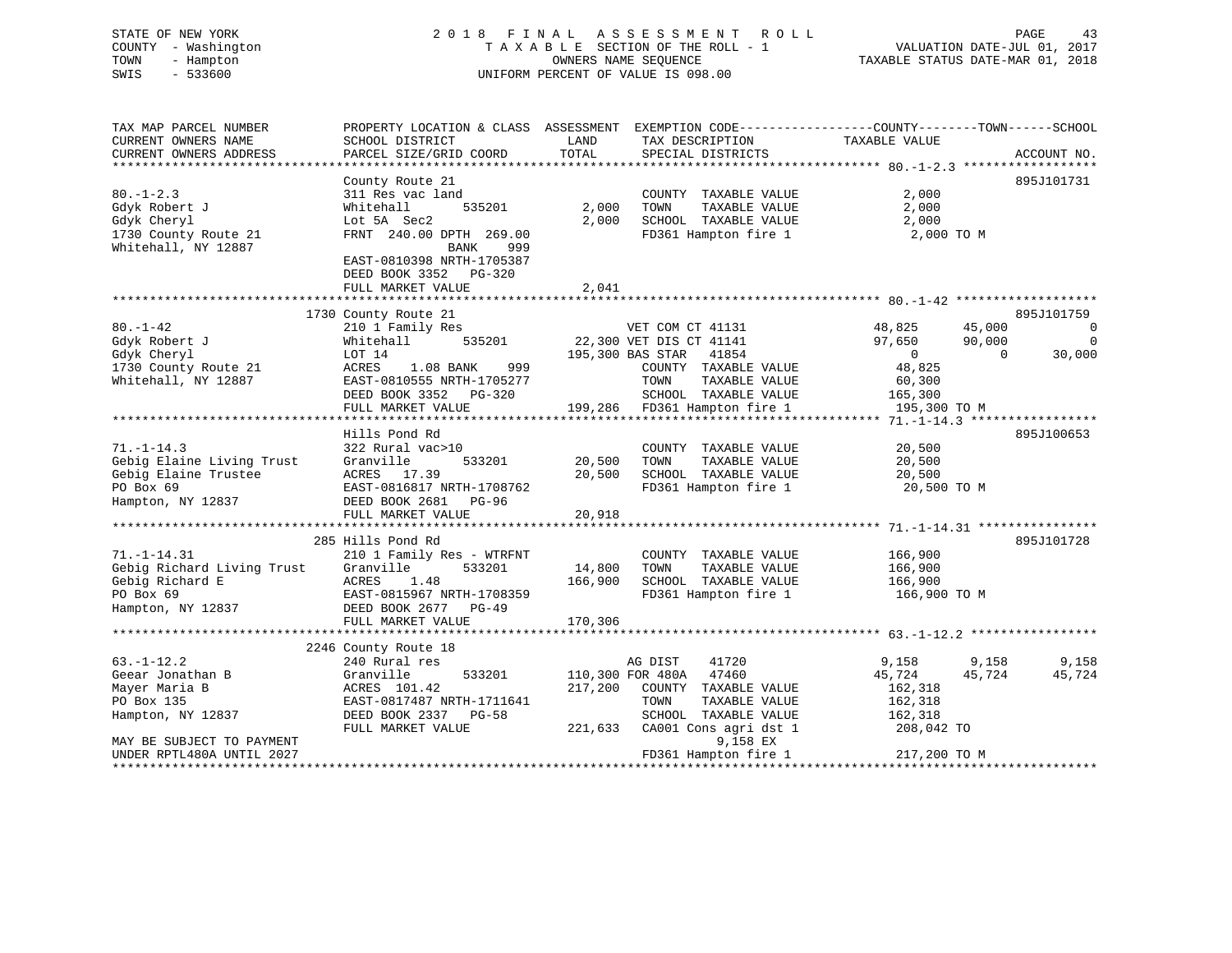#### STATE OF NEW YORK 2 0 1 8 F I N A L A S S E S S M E N T R O L L PAGE 44COUNTY - Washington T A X A B L E SECTION OF THE ROLL - 1 TOWN - Hampton OWNERS NAME SEQUENCE TAXABLE STATUS DATE-MAR 01, 2018 SWIS - 533600 UNIFORM PERCENT OF VALUE IS 098.00

TAX MAP PARCEL NUMBER PROPERTY LOCATION & CLASS ASSESSMENT EXEMPTION CODE------------------COUNTY--------TOWN------SCHOOL

VALUATION DATE-JUL 01, 2017

| CURRENT OWNERS NAME       | SCHOOL DISTRICT           | LAND    | TAX DESCRIPTION                             | TAXABLE VALUE  |                       |
|---------------------------|---------------------------|---------|---------------------------------------------|----------------|-----------------------|
| CURRENT OWNERS ADDRESS    | PARCEL SIZE/GRID COORD    | TOTAL   | SPECIAL DISTRICTS                           |                | ACCOUNT NO.           |
|                           |                           |         |                                             |                |                       |
|                           | 3231 State Route 22a      |         | 45 PCT OF VALUE USED FOR EXEMPTION PURPOSES |                | 895J100081            |
| 45.-1-23                  | 280 Res Multiple          |         | VET WAR C 41122                             | 32,812         | $\overline{0}$<br>0   |
| Genier Victor             | Granville<br>533201       |         | 161,000 VET WAR T 41123                     | $\overline{0}$ | 27,000<br>$\mathbf 0$ |
| Genier Linda              | ACRES 257.50              |         | 486,100 VET DIS C 41142                     | 32,812         | $\mathbf{0}$          |
| 1199 Bolger Rd            | EAST-0814858 NRTH-1729157 |         | VET DIS T 41143                             | $\overline{0}$ | 32,812<br>$\Omega$    |
| Fair Haven, VT 05743      | DEED BOOK 3106 PG-265     |         | COUNTY TAXABLE VALUE                        | 420,476        |                       |
|                           | FULL MARKET VALUE         | 496,020 | TOWN<br>TAXABLE VALUE                       | 426,288        |                       |
| MAY BE SUBJECT TO PAYMENT |                           |         | SCHOOL TAXABLE VALUE                        | 486,100        |                       |
| UNDER AGDIST LAW TIL 2021 |                           |         | CA001 Cons agri dst 1                       | 486,100 TO     |                       |
|                           |                           |         | FD361 Hampton fire 1                        | 486,100 TO M   |                       |
|                           |                           |         |                                             |                |                       |
|                           | State Route 22A OFF       |         |                                             |                | 895J100143            |
| $54. - 1 - 2$             | 322 Rural vac>10          |         | COUNTY TAXABLE VALUE                        | 10,500         |                       |
| Genier Victor             | Granville<br>533201       | 10,500  | TAXABLE VALUE<br>TOWN                       | 10,500         |                       |
| Genier Linda              | ACRES 22.00               | 10,500  | SCHOOL TAXABLE VALUE                        | 10,500         |                       |
| 1199 Bolger Rd            | EAST-0818330 NRTH-1728008 |         | CA001 Cons agri dst 1                       | 10,500 TO      |                       |
| Fair Haven, VT 05743      | DEED BOOK 3109 PG-303     |         | FD361 Hampton fire 1                        | 10,500 TO M    |                       |
|                           | FULL MARKET VALUE         | 10,714  |                                             |                |                       |
|                           |                           |         |                                             |                |                       |
|                           | State Route 22A OFF       |         |                                             |                |                       |
| $54. - 1 - 3.3$           | 314 Rural vac<10          |         | COUNTY TAXABLE VALUE                        | 16,500         |                       |
| Genier Victor             | 533201<br>Granville       | 16,500  | TAXABLE VALUE<br>TOWN                       | 16,500         |                       |
| Genier Linda              | ACRES<br>7.67             | 16,500  | SCHOOL TAXABLE VALUE                        | 16,500         |                       |
| 1199 Bolger Rd            | EAST-0819209 NRTH-1727461 |         | FD361 Hampton fire 1                        | 16,500 TO M    |                       |
| Fair Haven, VT 05743      | DEED BOOK 3106 PG-265     |         |                                             |                |                       |
|                           | FULL MARKET VALUE         | 16,837  |                                             |                |                       |
|                           |                           |         |                                             |                |                       |
|                           | State Route 22A OFF       |         |                                             |                |                       |
| $54. - 1 - 14.6$          | 323 Vacant rural          |         | COUNTY TAXABLE VALUE                        | 21,000         |                       |
| Genier Victor             | 533201<br>Granville       | 21,000  | TOWN<br>TAXABLE VALUE                       | 21,000         |                       |
| Genier Linda              | ACRES 43.95               | 21,000  | SCHOOL TAXABLE VALUE                        | 21,000         |                       |
| 1199 Bolger Rd            | EAST-0817065 NRTH-1727502 |         | FD361 Hampton fire 1                        | 21,000 TO M    |                       |
| Fair Haven, VT 05743      | DEED BOOK 3106 PG-265     |         |                                             |                |                       |
|                           | FULL MARKET VALUE         | 21,429  |                                             |                |                       |
|                           |                           |         |                                             |                |                       |
|                           | 25 Hampton Heights Way    |         |                                             |                | 895J100605            |
| $80. - 1 - 16$            | 260 Seasonal res          |         | COUNTY TAXABLE VALUE                        | 71,700         |                       |
| Gereg Matthew J           | Granville<br>533201       | 35,000  | TAXABLE VALUE<br>TOWN                       | 71,700         |                       |
| 40 Jeffrey Ln             | 3393/221                  | 71,700  | SCHOOL TAXABLE VALUE                        | 71,700         |                       |
| Meridan, CT 06451         | ACRES<br>5.01             |         | FD361 Hampton fire 1                        | 71,700 TO M    |                       |
|                           | EAST-0811356 NRTH-1702010 |         |                                             |                |                       |
|                           | DEED BOOK 3648<br>PG-76   |         |                                             |                |                       |
|                           | FULL MARKET VALUE         | 73,163  |                                             |                |                       |
|                           |                           |         |                                             |                |                       |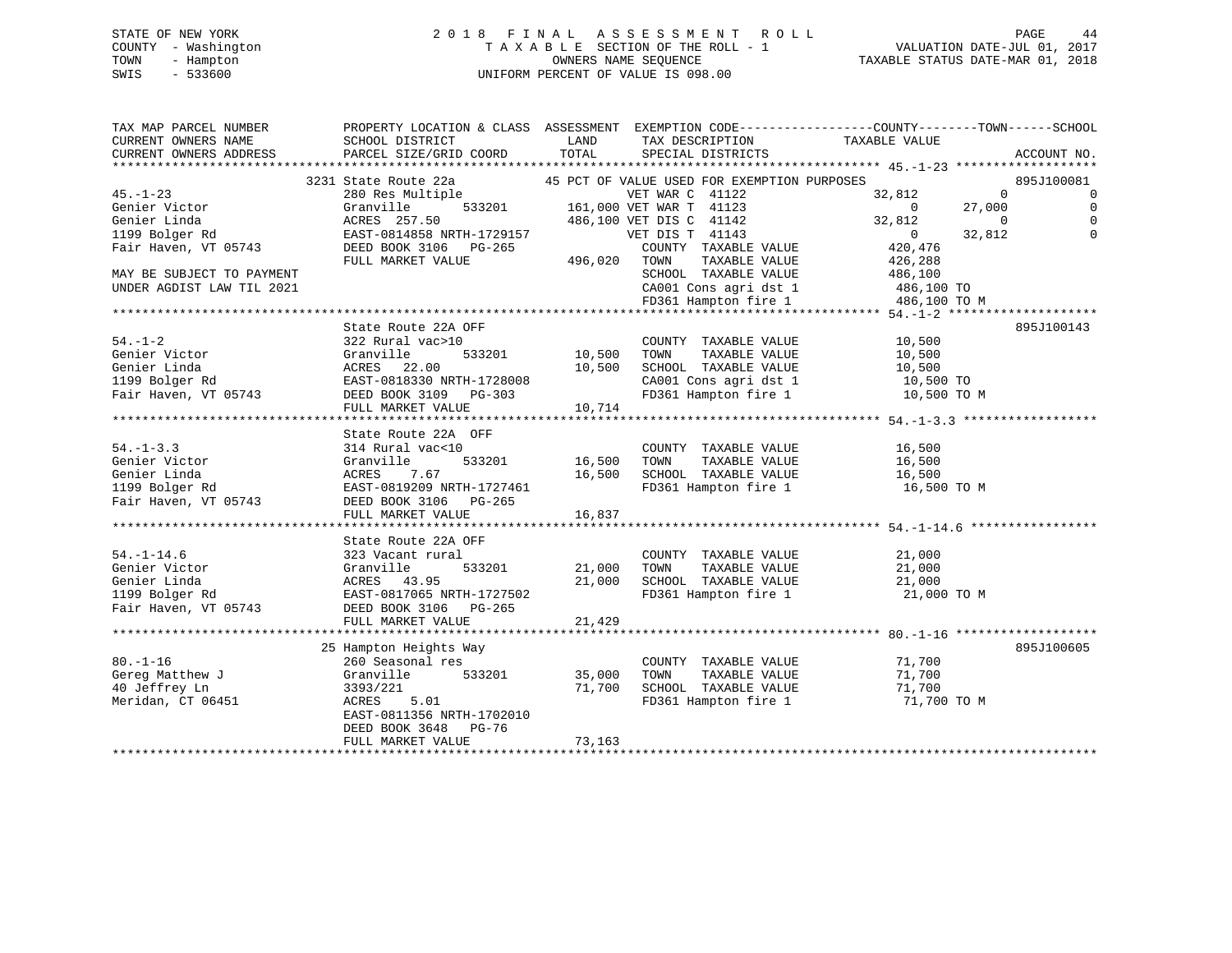# STATE OF NEW YORK 2 0 1 8 F I N A L A S S E S S M E N T R O L L PAGE 45 COUNTY - Washington T A X A B L E SECTION OF THE ROLL - 1 VALUATION DATE-JUL 01, 2017 TOWN - Hampton OWNERS NAME SEQUENCE TAXABLE STATUS DATE-MAR 01, 2018 SWIS - 533600 UNIFORM PERCENT OF VALUE IS 098.00

| TAX MAP PARCEL NUMBER  | PROPERTY LOCATION & CLASS ASSESSMENT EXEMPTION CODE----------------COUNTY-------TOWN-----SCHOOL |                      |                                                                                       |               |             |
|------------------------|-------------------------------------------------------------------------------------------------|----------------------|---------------------------------------------------------------------------------------|---------------|-------------|
| CURRENT OWNERS NAME    | SCHOOL DISTRICT                                                                                 | LAND                 | TAX DESCRIPTION                                                                       | TAXABLE VALUE |             |
| CURRENT OWNERS ADDRESS | PARCEL SIZE/GRID COORD                                                                          | TOTAL                | SPECIAL DISTRICTS                                                                     |               | ACCOUNT NO. |
|                        |                                                                                                 |                      |                                                                                       |               |             |
|                        | LOT 8 Faesh Pat                                                                                 |                      |                                                                                       |               | 895J100695  |
| $71. - 1 - 24$         | 314 Rural vac<10                                                                                |                      | COUNTY TAXABLE VALUE                                                                  | 2,500         |             |
| Glickstein Jerome      | Granville<br>533201                                                                             |                      | TAXABLE VALUE<br>2,500 TOWN                                                           | 2,500         |             |
| 711 Old Bethlehem Rd   | ACRES<br>5.50                                                                                   |                      | 2,500 SCHOOL TAXABLE VALUE                                                            | 2,500         |             |
| Quakertown, PA 18951   | EAST-0813571 NRTH-1709157                                                                       |                      | FD361 Hampton fire 1                                                                  | 2,500 TO M    |             |
|                        | DEED BOOK 3727 PG-33                                                                            |                      |                                                                                       |               |             |
|                        | FULL MARKET VALUE                                                                               |                      |                                                                                       |               |             |
|                        |                                                                                                 | 2,551                |                                                                                       |               |             |
|                        |                                                                                                 |                      |                                                                                       |               |             |
|                        | LOT 8 Faesh Pat                                                                                 |                      |                                                                                       |               | 895J100188  |
| $71. - 1 - 25$         | 314 Rural vac<10                                                                                |                      | COUNTY TAXABLE VALUE                                                                  | 2,500         |             |
| Glickstein Jerome      | 533201<br>Granville                                                                             |                      | 2,500 TOWN<br>TAXABLE VALUE<br>2,500 TOWN TAXABLE VALUE<br>2,500 SCHOOL TAXABLE VALUE | 2,500         |             |
| 711 Old Bethlehem Rd   | ACRES<br>5.50                                                                                   |                      |                                                                                       | 2,500         |             |
| Quakertown, PA 18951   | EAST-0813286 NRTH-1709102                                                                       |                      | FD361 Hampton fire 1                                                                  | 2,500 TO M    |             |
|                        | DEED BOOK 3727 PG-33                                                                            |                      |                                                                                       |               |             |
|                        | FULL MARKET VALUE                                                                               | 2,551                |                                                                                       |               |             |
|                        |                                                                                                 |                      |                                                                                       |               |             |
|                        | LOT 8 Faesh Pat                                                                                 |                      |                                                                                       |               | 895J100186  |
| $71. - 1 - 27$         | 910 Priv forest                                                                                 |                      | COUNTY TAXABLE VALUE                                                                  | 11,300        |             |
| Glickstein Jerome      | Granville<br>533201                                                                             | COUNT<br>11,300 TOWN | TAXABLE VALUE                                                                         | 11,300        |             |
| 711 Old Bethlehem Rd   | 25.13 Ad                                                                                        |                      | 11,300 SCHOOL TAXABLE VALUE                                                           | 11,300        |             |
| Quakertown, PA 18951   | ACRES 25.13                                                                                     |                      | FD361 Hampton fire 1                                                                  | 11,300 TO M   |             |
|                        | EAST-0812258 NRTH-1708811                                                                       |                      |                                                                                       |               |             |
|                        | DEED BOOK 3727 PG-33                                                                            |                      |                                                                                       |               |             |
|                        | FULL MARKET VALUE                                                                               | 11,531               |                                                                                       |               |             |
|                        |                                                                                                 |                      |                                                                                       |               |             |
|                        | LOT 8 Faesh Pat                                                                                 |                      |                                                                                       |               | 895J100701  |
| $71. - 1 - 28$         | 314 Rural vac<10                                                                                |                      |                                                                                       |               |             |
|                        |                                                                                                 |                      | COUNTY TAXABLE VALUE                                                                  | 3,000         |             |
| Glickstein Jerome      | Granville<br>533201                                                                             |                      | 3,000 TOWN<br>TAXABLE VALUE                                                           | 3,000         |             |
| 711 Old Bethlehem Rd   | ACRES<br>6.00                                                                                   |                      | 3,000 SCHOOL TAXABLE VALUE                                                            | 3,000         |             |
| Quakertown, PA 18951   | EAST-0812279 NRTH-1708124                                                                       |                      | FD361 Hampton fire 1                                                                  | 3,000 TO M    |             |
|                        | DEED BOOK 3727 PG-33                                                                            |                      |                                                                                       |               |             |
|                        | FULL MARKET VALUE                                                                               | 3,061                |                                                                                       |               |             |
|                        |                                                                                                 |                      |                                                                                       |               |             |
|                        | Hills Pond Rd                                                                                   |                      |                                                                                       |               | 895J100656  |
| $71. - 1 - 23.3$       | 322 Rural vac>10                                                                                |                      | COUNTY TAXABLE VALUE                                                                  | 6,500         |             |
| Glickstein Jerome M    | Granville<br>533201                                                                             |                      | TAXABLE VALUE<br>6,500 TOWN                                                           | 6,500         |             |
| 711 Old Bethlehem Rd   | ACRES<br>2.00                                                                                   |                      | 6,500 SCHOOL TAXABLE VALUE                                                            | 6,500         |             |
| Quakertown, PA 18951   | EAST-0813708 NRTH-1711175                                                                       |                      | FD361 Hampton fire 1                                                                  | 6,500 TO M    |             |
|                        | DEED BOOK 2910 PG-109                                                                           |                      |                                                                                       |               |             |
|                        | FULL MARKET VALUE                                                                               | 6,633                |                                                                                       |               |             |
|                        |                                                                                                 |                      |                                                                                       |               |             |
|                        | 395 Hills Pond Rd                                                                               |                      |                                                                                       |               |             |
| $71. - 1 - 23.9$       | 240 Rural res                                                                                   |                      | COUNTY TAXABLE VALUE                                                                  | 260,400       |             |
| Glickstein Jerome M    | Granville<br>533201                                                                             | 84,100               | TOWN<br>TAXABLE VALUE                                                                 | 260,400       |             |
| 711 Old Bethlehem Rd   | Sub Div Lot 2                                                                                   |                      | 260,400 SCHOOL TAXABLE VALUE                                                          | 260,400       |             |
| Quakertown, PA 18951   | ACRES 53.32                                                                                     |                      | FD361 Hampton fire 1                                                                  | 260,400 TO M  |             |
|                        |                                                                                                 |                      |                                                                                       |               |             |
|                        | EAST-0813662 NRTH-1710038                                                                       |                      |                                                                                       |               |             |
|                        | DEED BOOK 2910 PG-109                                                                           |                      |                                                                                       |               |             |
|                        | FULL MARKET VALUE                                                                               | 265,714              |                                                                                       |               |             |
|                        |                                                                                                 |                      |                                                                                       |               |             |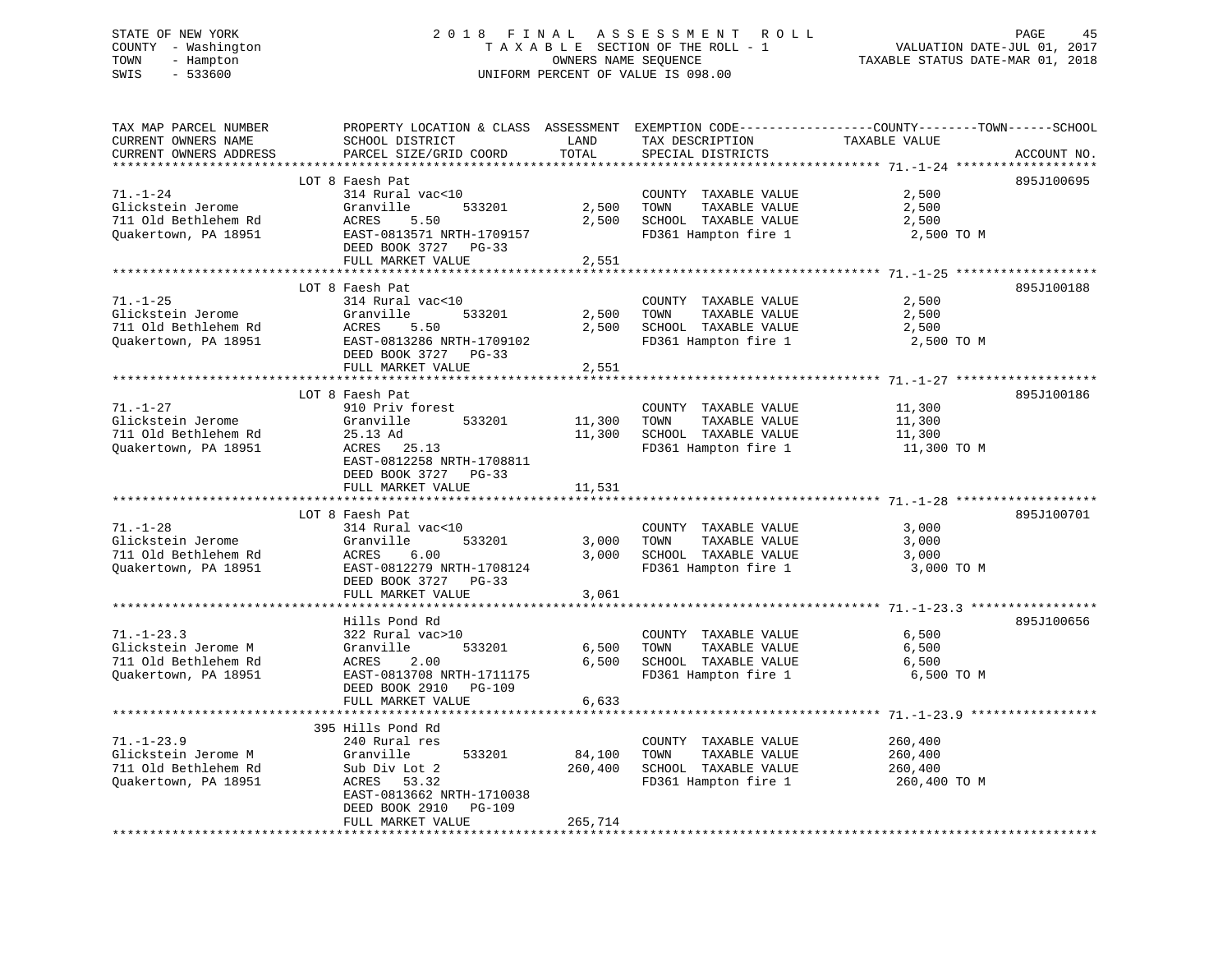| STATE OF NEW YORK<br>COUNTY - Washington<br>- Hampton<br>TOWN<br>SWIS<br>$-533600$ |                                                                                                                     |         | 2018 FINAL ASSESSMENT ROLL<br>TAXABLE SECTION OF THE ROLL - 1<br>OWNERS NAME SEOUENCE<br>UNIFORM PERCENT OF VALUE IS 098.00 | VALUATION DATE-JUL 01, 2017<br>TAXABLE STATUS DATE-MAR 01, 2018 | PAGE<br>46         |
|------------------------------------------------------------------------------------|---------------------------------------------------------------------------------------------------------------------|---------|-----------------------------------------------------------------------------------------------------------------------------|-----------------------------------------------------------------|--------------------|
| TAX MAP PARCEL NUMBER<br>CURRENT OWNERS NAME                                       | PROPERTY LOCATION & CLASS ASSESSMENT EXEMPTION CODE----------------COUNTY-------TOWN------SCHOOL<br>SCHOOL DISTRICT | LAND    | TAX DESCRIPTION                                                                                                             | TAXABLE VALUE                                                   |                    |
| CURRENT OWNERS ADDRESS                                                             | PARCEL SIZE/GRID COORD                                                                                              | TOTAL   | SPECIAL DISTRICTS                                                                                                           |                                                                 | ACCOUNT NO.        |
|                                                                                    |                                                                                                                     |         |                                                                                                                             |                                                                 |                    |
|                                                                                    | 399 Hills Pond Rd                                                                                                   |         |                                                                                                                             |                                                                 |                    |
| $71. - 1 - 23.10$                                                                  | 240 Rural res                                                                                                       |         | COUNTY TAXABLE VALUE                                                                                                        | 207,500                                                         |                    |
| Glickstein Jerome M                                                                | Granville<br>533201                                                                                                 | 104,000 | TAXABLE VALUE<br>TOWN                                                                                                       | 207,500                                                         |                    |
| 711 Old Bethlehem Rd                                                               | Sub Div Lot 3                                                                                                       | 207,500 | SCHOOL TAXABLE VALUE                                                                                                        | 207,500                                                         |                    |
| Quakertown, PA 18951                                                               | ACRES 98.56                                                                                                         |         | FD361 Hampton fire 1                                                                                                        | 207,500 TO M                                                    |                    |
|                                                                                    | EAST-0812727 NRTH-1710745<br>DEED BOOK 2910 PG-109                                                                  |         |                                                                                                                             |                                                                 |                    |
|                                                                                    | FULL MARKET VALUE                                                                                                   | 211,735 |                                                                                                                             |                                                                 |                    |
|                                                                                    |                                                                                                                     |         |                                                                                                                             |                                                                 |                    |
|                                                                                    | LOT 8 Faesh Pat                                                                                                     |         |                                                                                                                             |                                                                 | 895J100295         |
| $71. - 1 - 26$                                                                     | 910 Priv forest                                                                                                     |         | COUNTY TAXABLE VALUE                                                                                                        | 13,600                                                          |                    |
| Glickstein Jerome M                                                                | Granville<br>533201                                                                                                 | 13,600  | TOWN<br>TAXABLE VALUE                                                                                                       | 13,600                                                          |                    |
| 711 Old Bethlehem Rd                                                               | ACRES 30.33                                                                                                         | 13,600  | SCHOOL TAXABLE VALUE                                                                                                        | 13,600                                                          |                    |
| Quakertown, PA 18951                                                               | EAST-0813304 NRTH-1708146                                                                                           |         | FD361 Hampton fire 1                                                                                                        | 13,600 TO M                                                     |                    |
|                                                                                    | DEED BOOK 2910 PG-109                                                                                               |         |                                                                                                                             |                                                                 |                    |
|                                                                                    | FULL MARKET VALUE                                                                                                   | 13,878  |                                                                                                                             |                                                                 |                    |
|                                                                                    | County Route 21                                                                                                     |         |                                                                                                                             |                                                                 | 895J101732         |
| $80. - 1 - 2.6$                                                                    | 314 Rural vac<10                                                                                                    |         | COUNTY TAXABLE VALUE                                                                                                        | 26,500                                                          |                    |
| Goodman Cheryl                                                                     | Whitehall<br>535201                                                                                                 | 26,500  | TOWN<br>TAXABLE VALUE                                                                                                       | 26,500                                                          |                    |
| 1783 County Route 21                                                               | ACRES<br>5.10 BANK<br>999 — 1                                                                                       | 26,500  | SCHOOL TAXABLE VALUE                                                                                                        | 26,500                                                          |                    |
| Whitehall, NY 12887                                                                | EAST-0809087 NRTH-1706407                                                                                           |         | FD361 Hampton fire 1                                                                                                        | 26,500 TO M                                                     |                    |
|                                                                                    | DEED BOOK 2996 PG-198                                                                                               |         |                                                                                                                             |                                                                 |                    |
|                                                                                    | FULL MARKET VALUE                                                                                                   | 27,041  |                                                                                                                             |                                                                 |                    |
|                                                                                    |                                                                                                                     |         |                                                                                                                             |                                                                 |                    |
|                                                                                    | 1783 County Route 21                                                                                                |         |                                                                                                                             |                                                                 | 895J101733         |
| $80. - 1 - 2.7$                                                                    | 210 1 Family Res                                                                                                    |         | BAS STAR 41854                                                                                                              | $\overline{0}$                                                  | $\Omega$<br>30,000 |
| Goodman Cheryl<br>1783 County Route 21                                             | Whitehall<br>535201<br>ACRES<br>5.10 BANK<br>999                                                                    | 94,400  | 35,100 COUNTY TAXABLE VALUE<br>TAXABLE VALUE<br>TOWN                                                                        | 94,400<br>94,400                                                |                    |
| Whitehall, NY 12887                                                                | EAST-0809186 NRTH-1706109                                                                                           |         | SCHOOL TAXABLE VALUE                                                                                                        | 64,400                                                          |                    |
|                                                                                    | DEED BOOK 2996 PG-198                                                                                               |         | FD361 Hampton fire 1                                                                                                        | 94,400 TO M                                                     |                    |
|                                                                                    | FULL MARKET VALUE                                                                                                   | 96,327  |                                                                                                                             |                                                                 |                    |
|                                                                                    |                                                                                                                     |         |                                                                                                                             |                                                                 |                    |
|                                                                                    | Roberts Ln OFF                                                                                                      |         |                                                                                                                             |                                                                 | 895J100233         |
| $53. -1 - 4.1$                                                                     | 910 Priv forest                                                                                                     |         | FOR 480A 47460                                                                                                              | 57,720<br>57,720                                                | 57,720             |
| Goodrich Mark D                                                                    | Granville<br>533201                                                                                                 | 76,800  | COUNTY TAXABLE VALUE                                                                                                        | 19,080                                                          |                    |
| Goodrich Patricia A                                                                | Forest Tax 3222/7                                                                                                   | 76,800  | TAXABLE VALUE<br>TOWN                                                                                                       | 19,080                                                          |                    |
| 149 Roberts Ln                                                                     | ACRES 262.70                                                                                                        |         | SCHOOL TAXABLE VALUE                                                                                                        | 19,080                                                          |                    |
| Hampton, NY 12837                                                                  | EAST-0814758 NRTH-1725240                                                                                           |         | CA001 Cons agri dst 1                                                                                                       | 76,800 TO                                                       |                    |
|                                                                                    | DEED BOOK 569<br>PG-244                                                                                             |         | FD361 Hampton fire 1                                                                                                        | 76,800 TO M                                                     |                    |
| MAY BE SUBJECT TO PAYMENT<br>UNDER RPTL480A UNTIL 2027                             | FULL MARKET VALUE                                                                                                   | 78,367  |                                                                                                                             |                                                                 |                    |
|                                                                                    |                                                                                                                     |         |                                                                                                                             |                                                                 |                    |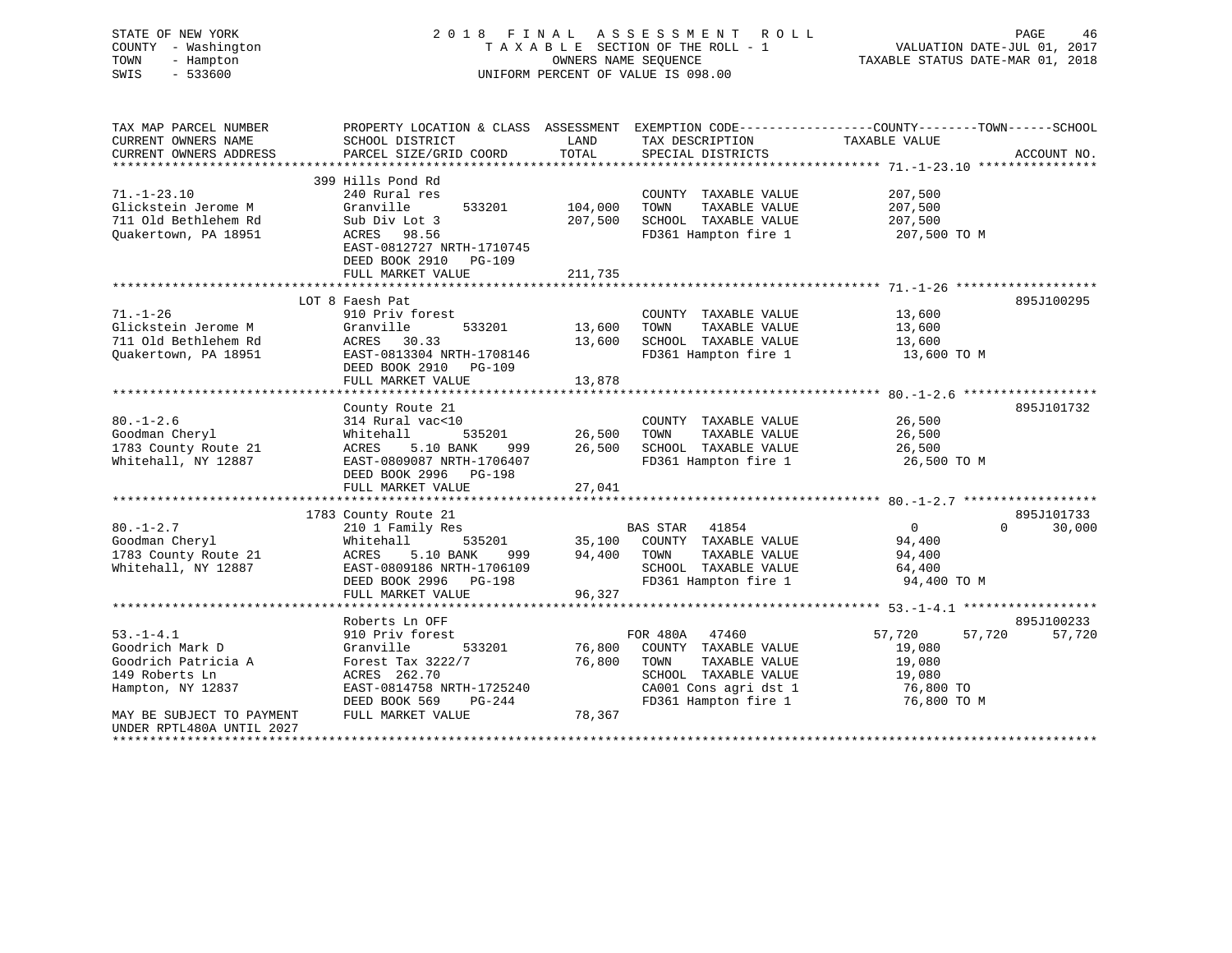# STATE OF NEW YORK 2 0 1 8 F I N A L A S S E S S M E N T R O L L PAGE 47 COUNTY - Washington T A X A B L E SECTION OF THE ROLL - 1 VALUATION DATE-JUL 01, 2017 TOWN - Hampton OWNERS NAME SEQUENCE TAXABLE STATUS DATE-MAR 01, 2018 SWIS - 533600 UNIFORM PERCENT OF VALUE IS 098.00

| TAX MAP PARCEL NUMBER<br>CURRENT OWNERS NAME<br>CURRENT OWNERS ADDRESS | PROPERTY LOCATION & CLASS ASSESSMENT EXEMPTION CODE----------------COUNTY-------TOWN------SCHOOL<br>SCHOOL DISTRICT<br>PARCEL SIZE/GRID COORD | LAND<br>TOTAL | TAX DESCRIPTION<br>SPECIAL DISTRICTS              | TAXABLE VALUE            | ACCOUNT NO.             |
|------------------------------------------------------------------------|-----------------------------------------------------------------------------------------------------------------------------------------------|---------------|---------------------------------------------------|--------------------------|-------------------------|
|                                                                        |                                                                                                                                               |               |                                                   |                          |                         |
|                                                                        | 149 Roberts Ln                                                                                                                                |               |                                                   |                          | 895J100406              |
| $53. - 1 - 4.4$                                                        | 210 1 Family Res                                                                                                                              |               | BAS STAR<br>41854                                 | $\overline{0}$           | 30,000<br>$\Omega$      |
| Goodrich Mark D                                                        | 533201<br>Granville                                                                                                                           | 37,700        | COUNTY TAXABLE VALUE                              | 188,300                  |                         |
| Goodrich Patricia A                                                    | ACRES<br>7.70                                                                                                                                 | 188,300       | TAXABLE VALUE<br>TOWN                             | 188,300                  |                         |
| 149 Roberts Ln                                                         | EAST-0816256 NRTH-1723939                                                                                                                     |               | SCHOOL TAXABLE VALUE                              | 158,300                  |                         |
| Hampton, NY 12837                                                      | DEED BOOK 480<br>PG-1060                                                                                                                      |               | FD361 Hampton fire 1                              | 188,300 TO M             |                         |
|                                                                        | FULL MARKET VALUE                                                                                                                             | 192,143       |                                                   |                          |                         |
|                                                                        |                                                                                                                                               |               |                                                   |                          |                         |
|                                                                        | Roberts Ln                                                                                                                                    |               |                                                   |                          | 895J100709              |
| $53. - 1 - 4.6$                                                        | 314 Rural vac<10                                                                                                                              |               | COUNTY TAXABLE VALUE                              | 16,500                   |                         |
| Goodrich Mark D                                                        | Granville<br>533201                                                                                                                           | 16,500        | TOWN<br>TAXABLE VALUE                             | 16,500                   |                         |
| Goodrich Patricia A                                                    | ACRES<br>5.80                                                                                                                                 | 16,500        | SCHOOL TAXABLE VALUE                              | 16,500                   |                         |
| 149 Roberts Ln                                                         | EAST-0816567 NRTH-1724287                                                                                                                     |               | FD361 Hampton fire 1                              | 16,500 TO M              |                         |
| Hampton, NY 12837                                                      | DEED BOOK 517<br>$PG-40$                                                                                                                      |               |                                                   |                          |                         |
|                                                                        | FULL MARKET VALUE                                                                                                                             | 16,837        |                                                   |                          |                         |
|                                                                        |                                                                                                                                               |               |                                                   |                          |                         |
|                                                                        | 1928 County Route 18                                                                                                                          |               |                                                   |                          | 895J100417              |
| $62. - 1 - 42$                                                         | 210 1 Family Res                                                                                                                              |               | COUNTY TAXABLE VALUE                              | 105,800                  |                         |
| Goodspeed Kevin L                                                      | Granville<br>533201                                                                                                                           | 31,700        | TOWN<br>TAXABLE VALUE                             | 105,800                  |                         |
| Mallory Amanda M                                                       | ACRES<br>3.97 BANK<br>999                                                                                                                     | 105,800       | SCHOOL TAXABLE VALUE                              | 105,800                  |                         |
| 36 Chapin Rd                                                           | EAST-0810034 NRTH-1714497                                                                                                                     |               | FD361 Hampton fire 1                              | 105,800 TO M             |                         |
| Fort Ann, NY 12827                                                     | DEED BOOK 3735 PG-105                                                                                                                         |               |                                                   |                          |                         |
|                                                                        | FULL MARKET VALUE                                                                                                                             | 107,959       |                                                   |                          |                         |
|                                                                        |                                                                                                                                               |               |                                                   |                          |                         |
|                                                                        | 1569 County Route 11                                                                                                                          |               |                                                   |                          | 895J100089              |
| $38. - 1 - 16$                                                         | 210 1 Family Res                                                                                                                              |               | ENH STAR<br>41834                                 | $\Omega$                 | $\Omega$<br>48,000      |
| Gosselin Brian                                                         | Whitehall<br>535201                                                                                                                           | 19,500        | COUNTY TAXABLE VALUE                              | 48,000                   |                         |
| 1569 County Route 11                                                   | FRNT 100.00 DPTH 208.00                                                                                                                       | 48,000        | TOWN<br>TAXABLE VALUE                             | 48,000                   |                         |
| Whitehall, NY 12887                                                    | 999<br>BANK                                                                                                                                   |               | SCHOOL TAXABLE VALUE                              | $\overline{0}$           |                         |
|                                                                        | EAST-0806133 NRTH-1737196                                                                                                                     |               | FD362 Hampton fire 2                              | 48,000 TO M              |                         |
|                                                                        | DEED BOOK 903<br>PG-259                                                                                                                       |               |                                                   |                          |                         |
|                                                                        | FULL MARKET VALUE                                                                                                                             | 48,980        |                                                   |                          |                         |
|                                                                        |                                                                                                                                               |               |                                                   |                          |                         |
| $38. - 1 - 15.2$                                                       | 1575 County Route 11                                                                                                                          |               |                                                   |                          | 895J101813              |
|                                                                        | 270 Mfg housing                                                                                                                               |               | CW_10_VET/ 41151                                  | 6,200<br>6,200           | $\overline{0}$          |
| Gosselin Eileen<br>1575 County Route 11                                | 535201<br>Whitehall<br>$888 - 1$                                                                                                              |               | 27,900 AGED-TOWN 41803<br>62,000 AGE-CO/SCH 41805 | 11,160<br>$\Omega$       | 0<br>18,600<br>$\Omega$ |
|                                                                        | ACRES<br>2.80                                                                                                                                 |               | ENH STAR<br>41834                                 | 16,740<br>$\overline{0}$ | $\Omega$                |
| Whitehall, NY 12887                                                    |                                                                                                                                               |               |                                                   |                          | 43,400                  |
|                                                                        | EAST-0806376 NRTH-1737330<br>DEED BOOK 630                                                                                                    |               | COUNTY TAXABLE VALUE<br>TOWN                      | 39,060                   |                         |
|                                                                        | PG-51<br>FULL MARKET VALUE                                                                                                                    |               | TAXABLE VALUE<br>63,265 SCHOOL TAXABLE VALUE      | 44,640<br>$\Omega$       |                         |
|                                                                        |                                                                                                                                               |               | FD362 Hampton fire 2                              | 62,000 TO M              |                         |
|                                                                        |                                                                                                                                               |               |                                                   |                          |                         |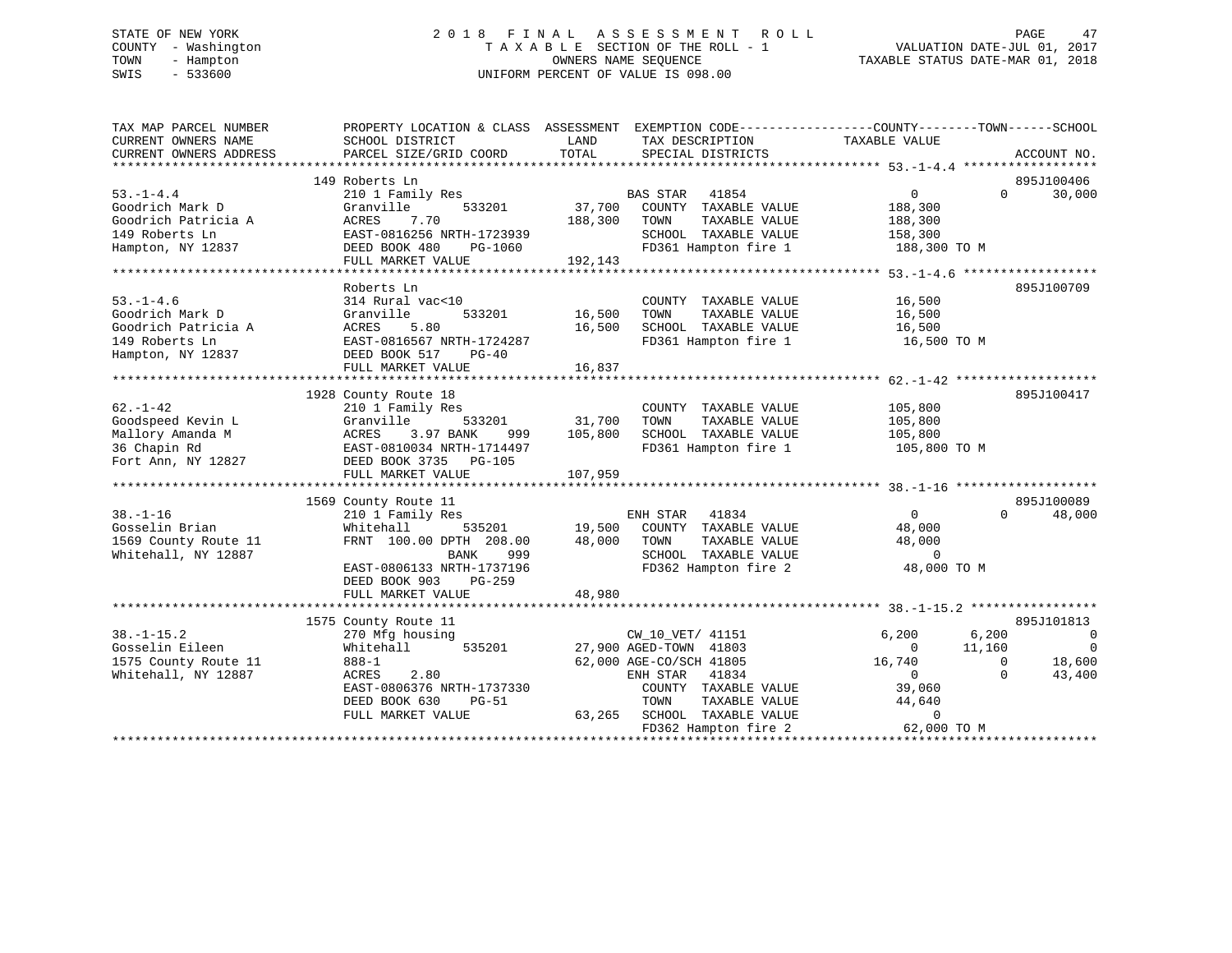# STATE OF NEW YORK 2 0 1 8 F I N A L A S S E S S M E N T R O L L PAGE 48 COUNTY - Washington T A X A B L E SECTION OF THE ROLL - 1 VALUATION DATE-JUL 01, 2017 TOWN - Hampton OWNERS NAME SEQUENCE TAXABLE STATUS DATE-MAR 01, 2018 SWIS - 533600 UNIFORM PERCENT OF VALUE IS 098.00

| TAX MAP PARCEL NUMBER                                         | PROPERTY LOCATION & CLASS ASSESSMENT EXEMPTION CODE----------------COUNTY-------TOWN-----SCHOOL |                       |                                               |                |                    |
|---------------------------------------------------------------|-------------------------------------------------------------------------------------------------|-----------------------|-----------------------------------------------|----------------|--------------------|
| CURRENT OWNERS NAME                                           | SCHOOL DISTRICT                                                                                 | LAND                  | TAX DESCRIPTION                               | TAXABLE VALUE  |                    |
| CURRENT OWNERS ADDRESS                                        | PARCEL SIZE/GRID COORD                                                                          | TOTAL                 | SPECIAL DISTRICTS                             |                | ACCOUNT NO.        |
| **********************                                        |                                                                                                 |                       |                                               |                |                    |
|                                                               | Vladyka Woods Rd                                                                                |                       |                                               |                | 895J101795         |
| $38. - 1 - 15.1$                                              | 311 Res vac land                                                                                |                       | COUNTY TAXABLE VALUE                          | 9,500          |                    |
| Gosselin Russell J                                            | Whitehall<br>535201                                                                             | 9,500                 | TOWN<br>TAXABLE VALUE                         | 9,500          |                    |
| Gosselin Linda L                                              | FRNT 251.00 DPTH 147.00                                                                         | 9.500                 | SCHOOL TAXABLE VALUE                          | 9,500          |                    |
| 46 LeClaire Rd                                                | EAST-0806015 NRTH-1737174                                                                       |                       | FD362 Hampton fire 2                          | 9,500 TO M     |                    |
| Clemons, NY 12819                                             | DEED BOOK 595<br>$PG-39$                                                                        |                       |                                               |                |                    |
|                                                               | FULL MARKET VALUE                                                                               | 9,694                 |                                               |                |                    |
|                                                               |                                                                                                 | **************        |                                               |                |                    |
|                                                               | 155 Hickey Rd                                                                                   |                       |                                               |                | 895J100703         |
| $62. - 1 - 32.1$                                              | 270 Mfg housing                                                                                 |                       |                                               | $\overline{0}$ | $\Omega$<br>30,000 |
| Goyette Lloyd F                                               | 533201<br>Granville                                                                             |                       | BAS STAR 41854<br>35,000 COUNTY TAXABLE VALUE | 65,500         |                    |
| Goyette Cindy L                                               | ACRES<br>5.00                                                                                   | 65,500 TOWN           | TAXABLE VALUE                                 | 65,500         |                    |
| 155 Hickey Rd                                                 | EAST-0813707 NRTH-1717588                                                                       |                       | SCHOOL TAXABLE VALUE                          | 35,500         |                    |
| Hampton, NY 12837                                             | DEED BOOK 505<br>PG-1059                                                                        |                       | FD361 Hampton fire 1                          | 65,500 TO M    |                    |
|                                                               | FULL MARKET VALUE                                                                               | 66,837                |                                               |                |                    |
|                                                               |                                                                                                 |                       |                                               |                |                    |
|                                                               | 273 Hickey Rd                                                                                   |                       |                                               |                | 895J100640         |
| $53. - 1 - 7.12$                                              | 210 1 Family Res                                                                                |                       | COUNTY TAXABLE VALUE                          | 162,100        |                    |
| Grady Patricia                                                | Granville<br>533201                                                                             | COUNTY<br>36,500 TOWN | TAXABLE VALUE                                 | 162,100        |                    |
|                                                               | ACRES<br>6.52 BANK                                                                              | 162,100               | SCHOOL TAXABLE VALUE                          |                |                    |
| 22123 Wolf Ridge Rd<br>Killeen. TX 76549<br>Killeen, TX 76549 | 999<br>EAST-0814350 NRTH-1720451                                                                |                       | FD361 Hampton fire 1                          | 162,100        |                    |
|                                                               |                                                                                                 |                       |                                               | 162,100 TO M   |                    |
|                                                               | DEED BOOK 503 PG-532                                                                            |                       |                                               |                |                    |
|                                                               | FULL MARKET VALUE                                                                               | 165,408               |                                               |                |                    |
|                                                               | 62 Rainbow Way                                                                                  |                       |                                               |                | 895J100597         |
| $81. - 1 - 36$                                                |                                                                                                 |                       |                                               |                |                    |
| Graham Keith                                                  | 260 Seasonal res                                                                                |                       | COUNTY TAXABLE VALUE 45,400                   |                |                    |
|                                                               | Granville<br>533201                                                                             |                       | 32,100 TOWN<br>TAXABLE VALUE                  | 45,400         |                    |
| 166 Route 106                                                 | ACRES<br>4.10 BANK<br>998                                                                       |                       | 45,400 SCHOOL TAXABLE VALUE                   | 45,400         |                    |
| Perkinsville, VT 05151                                        | EAST-0817397 NRTH-1702002                                                                       |                       | FD361 Hampton fire 1                          | 45,400 TO M    |                    |
|                                                               | DEED BOOK 2488 PG-177                                                                           |                       |                                               |                |                    |
|                                                               | FULL MARKET VALUE                                                                               | 46,327                |                                               |                |                    |
|                                                               |                                                                                                 |                       |                                               |                |                    |
|                                                               | State Route 22A OFF                                                                             |                       |                                               |                | 895J100092         |
| $72. - 2 - 10$                                                | 314 Rural vac<10                                                                                |                       | COUNTY TAXABLE VALUE 12,500                   |                |                    |
| Green Mountain College                                        | 533201<br>Granville                                                                             |                       | 12,500 TOWN<br>TAXABLE VALUE                  | 12,500         |                    |
| Poultney, VT 05764                                            | 3.70<br>ACRES                                                                                   |                       | 12,500 SCHOOL TAXABLE VALUE                   | 12,500         |                    |
|                                                               | EAST-0824341 NRTH-1709168                                                                       |                       | FD361 Hampton fire 1                          | 12,500 TO M    |                    |
|                                                               | FULL MARKET VALUE                                                                               | 12,755                |                                               |                |                    |
|                                                               |                                                                                                 |                       |                                               |                |                    |
|                                                               | Staso Ln                                                                                        |                       |                                               |                | 895J100530         |
| $72. - 2 - 11$                                                | 314 Rural vac<10                                                                                |                       | COUNTY TAXABLE VALUE                          | 6,500          |                    |
| Green Mountain College                                        | 533201<br>Granville                                                                             | 6,500                 | TOWN<br>TAXABLE VALUE                         | 6,500          |                    |
| Poultney, VT 05764                                            | ACRES 1.90                                                                                      | 6,500                 | SCHOOL TAXABLE VALUE                          | 6,500          |                    |
|                                                               | EAST-0824234 NRTH-1708156                                                                       |                       | FD361 Hampton fire 1                          | 6,500 TO M     |                    |
|                                                               | FULL MARKET VALUE                                                                               | 6,633                 |                                               |                |                    |
|                                                               |                                                                                                 |                       |                                               |                |                    |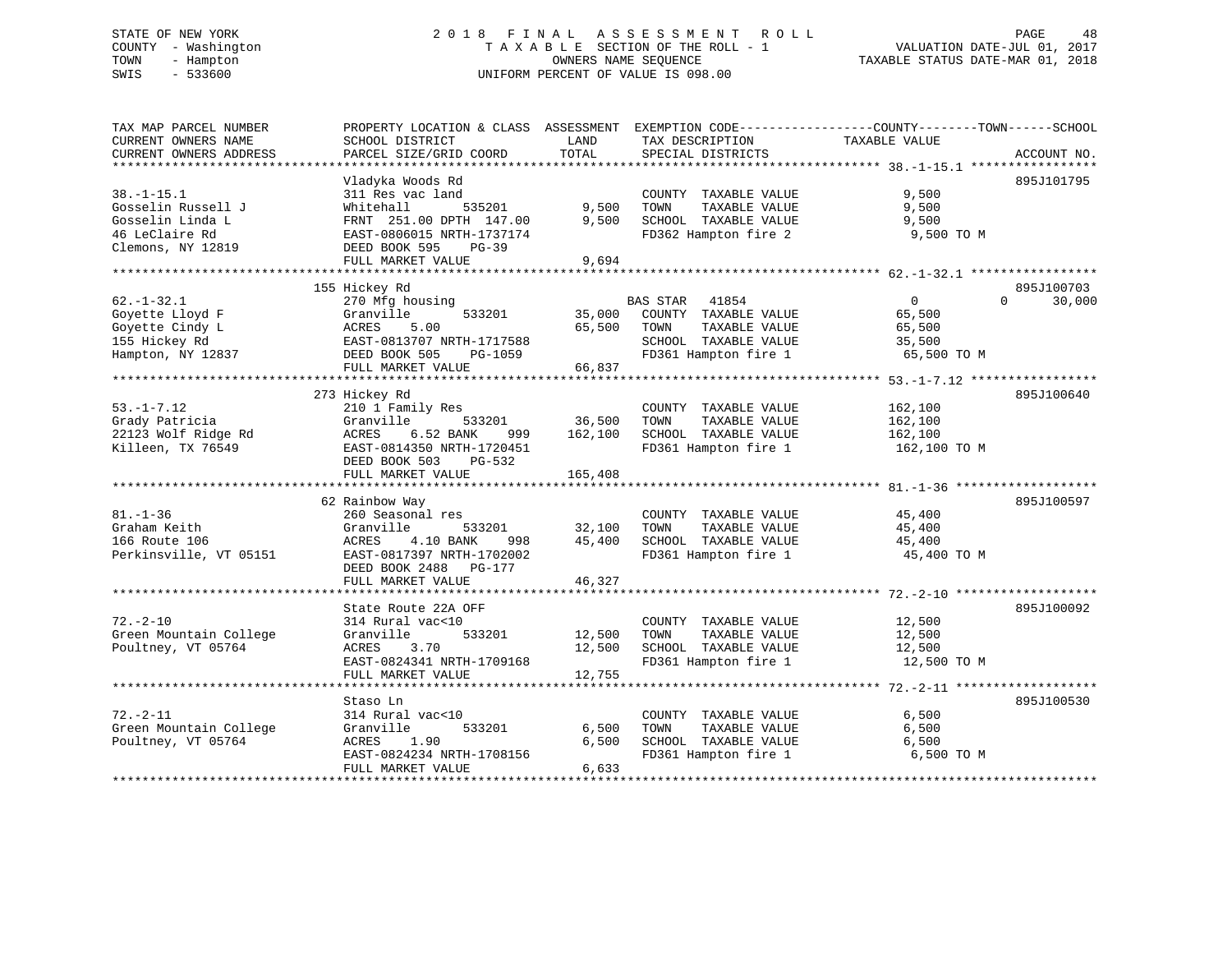# STATE OF NEW YORK 2 0 1 8 F I N A L A S S E S S M E N T R O L L PAGE 49 COUNTY - Washington T A X A B L E SECTION OF THE ROLL - 1 VALUATION DATE-JUL 01, 2017 TOWN - Hampton OWNERS NAME SEQUENCE TAXABLE STATUS DATE-MAR 01, 2018 SWIS - 533600 UNIFORM PERCENT OF VALUE IS 098.00

| TAX MAP PARCEL NUMBER<br>CURRENT OWNERS NAME<br>CURRENT OWNERS ADDRESS                                | SCHOOL DISTRICT<br>PARCEL SIZE/GRID COORD                                                                                                                                                               | LAND<br>TAX DESCRIPTION<br>TOTAL<br>SPECIAL DISTRICTS                                                                                                                    | PROPERTY LOCATION & CLASS ASSESSMENT EXEMPTION CODE----------------COUNTY-------TOWN------SCHOOL<br>TAXABLE VALUE<br>ACCOUNT NO. |
|-------------------------------------------------------------------------------------------------------|---------------------------------------------------------------------------------------------------------------------------------------------------------------------------------------------------------|--------------------------------------------------------------------------------------------------------------------------------------------------------------------------|----------------------------------------------------------------------------------------------------------------------------------|
| $72. - 2 - 12.1$<br>Greene James C<br>Attn: Bernard Greene<br>972 Granville St<br>Poultney, VT 05764  | County Route 20<br>322 Rural vac>10<br>Granville<br>533201<br>17 Ad<br>ACRES 11.90<br>EAST-0824016 NRTH-1706192<br>DEED BOOK 863<br>PG-284<br>FULL MARKET VALUE                                         | COUNTY TAXABLE VALUE<br>5,500<br>TOWN<br>TAXABLE VALUE<br>5,500<br>SCHOOL TAXABLE VALUE<br>FD361 Hampton fire 1<br>5,612                                                 | 895J101817<br>5,500<br>5,500<br>5,500<br>5,500 TO M                                                                              |
| $38. - 1 - 2.2$<br>Grenier Jeffery S<br>228 Carvers Falls Rd<br>Whitehall, NY 12887                   | 228 Carvers Falls Rd<br>210 1 Family Res<br>535201<br>Whitehall<br>ACRES<br>3.15<br>EAST-0805425 NRTH-1744728<br>DEED BOOK 2799 PG-113<br>FULL MARKET VALUE                                             | BAS STAR 41854<br>29,000<br>COUNTY TAXABLE VALUE<br>130,600<br>TOWN<br>TAXABLE VALUE<br>SCHOOL TAXABLE VALUE<br>FD362 Hampton fire 2<br>133,265                          | 895J101763<br>$\sim$ 0<br>$\Omega$<br>30,000<br>130,600<br>130,600<br>100,600<br>130,600 TO M                                    |
| $38. - 1 - 6.3$<br>Grenier Jeffrey S<br>228 Carvers Falls Rd<br>Whitehall, NY 12887                   | 96 Manchester Rd<br>312 Vac w/imprv<br>Whitehall<br>535201<br>Sub Div Lot 3<br>ACRES 15.70<br>EAST-0810926 NRTH-1740969<br>DEED BOOK 3457 PG-28<br>FULL MARKET VALUE                                    | COUNTY TAXABLE VALUE<br>46,800<br>TAXABLE VALUE<br>TOWN<br>90,700<br>SCHOOL TAXABLE VALUE<br>FD362 Hampton fire 2<br>92,551                                              | 90,700<br>90,700<br>90,700<br>90,700 TO M                                                                                        |
| $71. - 1 - 14.91$<br>Grunewald Frederick<br>Grunewald Jill<br>31 Whitewater Dr<br>Barnegat, NJ 08005  | 263 Hills Pond Rd<br>$312$ Vac w/imprv - WTRFNT<br>Granville<br>533201<br>ACRES<br>2.05<br>EAST-0816322 NRTH-1707800<br>DEED BOOK 3615 PG-98<br>FULL MARKET VALUE                                       | COUNTY TAXABLE VALUE<br>63,000<br>TAXABLE VALUE<br>TOWN<br>83,000<br>SCHOOL TAXABLE VALUE<br>FD361 Hampton fire 1<br>84,694                                              | 895J101805<br>83,000<br>83,000<br>83,000<br>83,000 TO M                                                                          |
| $63. - 1 - 13.1$<br>Guest Brian M<br>Groesbeck Ciara B<br>2175 County Route 18<br>Whitehall, NY 12887 | 2175 County Route 18<br>240 Rural res<br>Granville<br>533201<br>448/1001-457/793<br>Sub Div Lot 1<br>ACRES 10.00 BANK<br>998<br>EAST-0816248 NRTH-1713943<br>DEED BOOK 3368 PG-310<br>FULL MARKET VALUE | BAS STAR 41854<br>40,500<br>COUNTY TAXABLE VALUE<br>134,300<br>TOWN<br>TAXABLE VALUE<br>SCHOOL TAXABLE VALUE<br>CA001 Cons agri dst 1<br>FD361 Hampton fire 1<br>137,041 | 895J100400<br>$\overline{0}$<br>$\Omega$<br>30,000<br>134,300<br>134,300<br>104,300<br>134,300 TO<br>134,300 TO M                |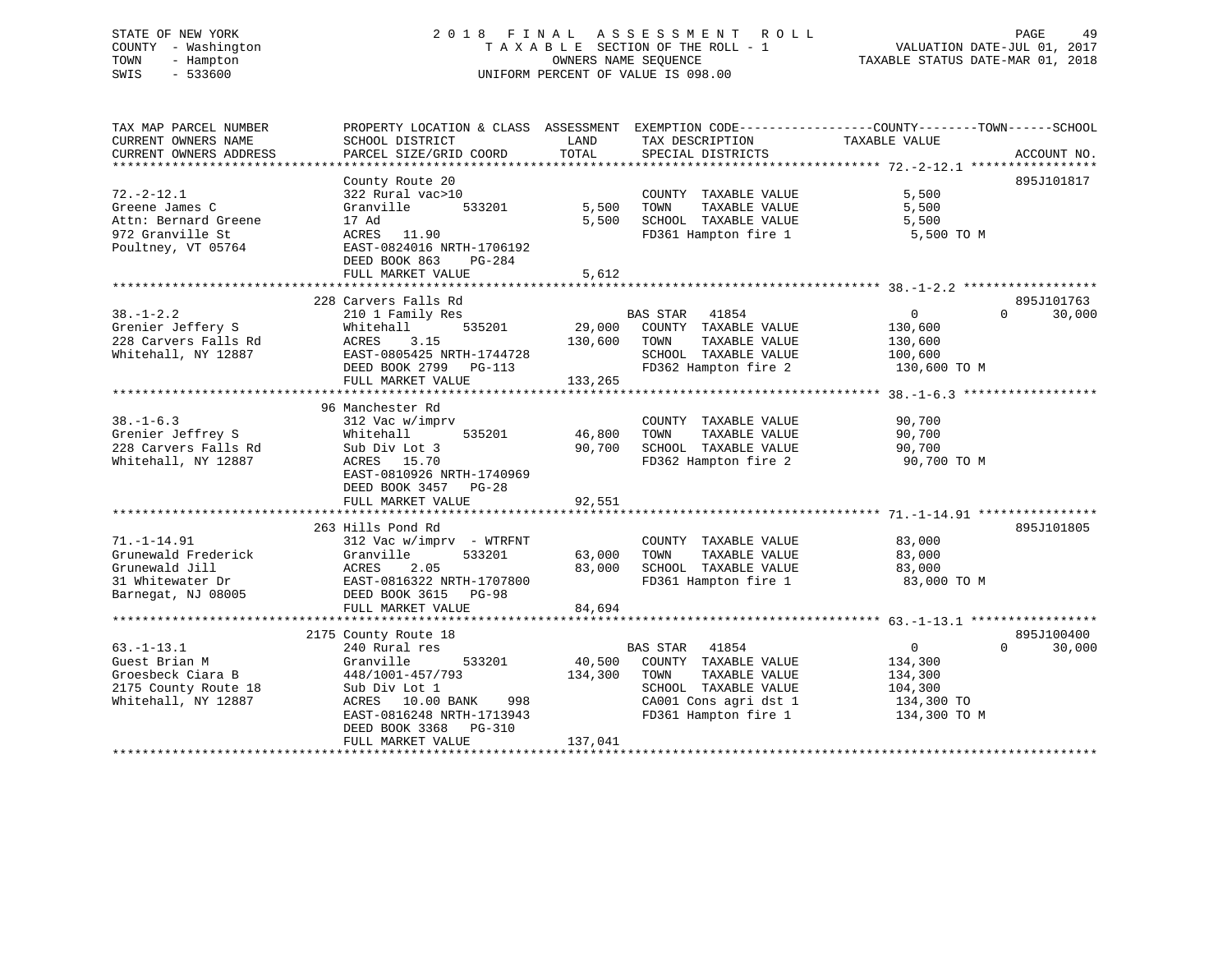# STATE OF NEW YORK 2 0 1 8 F I N A L A S S E S S M E N T R O L L PAGE 50 COUNTY - Washington T A X A B L E SECTION OF THE ROLL - 1 VALUATION DATE-JUL 01, 2017 TOWN - Hampton OWNERS NAME SEQUENCE TAXABLE STATUS DATE-MAR 01, 2018 SWIS - 533600 UNIFORM PERCENT OF VALUE IS 098.00

TAX MAP PARCEL NUMBER PROPERTY LOCATION & CLASS ASSESSMENT EXEMPTION CODE------------------COUNTY--------TOWN------SCHOOL

| CURRENT OWNERS NAME      | SCHOOL DISTRICT           | LAND   | TAX DESCRIPTION              | TAXABLE VALUE                           |                    |
|--------------------------|---------------------------|--------|------------------------------|-----------------------------------------|--------------------|
| CURRENT OWNERS ADDRESS   | PARCEL SIZE/GRID COORD    | TOTAL  | SPECIAL DISTRICTS            |                                         | ACCOUNT NO.        |
|                          |                           |        |                              | ****************** 80. -1-44 ********** |                    |
|                          | 30 Mirror Lake Way        |        |                              |                                         | 895J101760         |
| $80. - 1 - 44$           | 210 1 Family Res - WTRFNT |        | AGED-TOWN 41803              | $\mathbf{0}$                            | 36,880<br>C        |
| Gysel Catherine M -LE-   | Whitehall<br>535201       |        | 25,000 AGE-CO/SCH 41805      | 64,540                                  | 64,540<br>$\Omega$ |
| Gysel Walter II          | LOT 16                    |        | 184,400 ENH STAR<br>41834    | $\overline{0}$                          | $\Omega$<br>66,800 |
| c/o Catherine Gysel      | FRNT 154.00 DPTH 201.00   |        | COUNTY TAXABLE VALUE         | 119,860                                 |                    |
| PO Box 136               | EAST-0810844 NRTH-1705230 |        | TOWN<br>TAXABLE VALUE        | 147,520                                 |                    |
| Hampton, NY 12837        | DEED BOOK 3307 PG-166     |        | SCHOOL TAXABLE VALUE         | 53,060                                  |                    |
|                          | FULL MARKET VALUE         |        | 188,163 FD361 Hampton fire 1 | 184,400 TO M                            |                    |
|                          |                           |        |                              |                                         |                    |
|                          | County Route 18 OFF       |        |                              |                                         | 895J100097         |
| $63. - 1 - 11$           | 720 Mine/quarry           |        | COUNTY TAXABLE VALUE         | 97,000                                  |                    |
| Hadeka Gary J            | 533201<br>Granville       | 97,000 | TOWN<br>TAXABLE VALUE        | 97,000                                  |                    |
| 773 Briar Hill           | ACRES 109.40              | 97,000 | SCHOOL TAXABLE VALUE         | 97,000                                  |                    |
| West Pawlet, VT 05775    | EAST-0819580 NRTH-1715268 |        | FD361 Hampton fire 1         | 97,000 TO M                             |                    |
|                          | DEED BOOK 1695 PG-225     |        |                              |                                         |                    |
|                          | FULL MARKET VALUE         | 98,980 |                              |                                         |                    |
|                          |                           |        |                              |                                         |                    |
|                          | 84 Staso Ln               |        |                              |                                         | 895J100191         |
| $72. - 2 - 16$           | 314 Rural vac<10          |        | COUNTY TAXABLE VALUE         | 24,000                                  |                    |
| Hadeka Stone Corporation | Granville<br>533201       | 24,000 | TOWN<br>TAXABLE VALUE        | 24,000                                  |                    |
| PO Box 108               | ACRES<br>1.60             | 24,000 | SCHOOL TAXABLE VALUE         | 24,000                                  |                    |
| Hampton, NY 12837        | EAST-0821897 NRTH-1708582 |        | FD361 Hampton fire 1         | 24,000 TO M                             |                    |
|                          | DEED BOOK 3419 PG-205     |        |                              |                                         |                    |
|                          | FULL MARKET VALUE         | 24,490 |                              |                                         |                    |
|                          |                           |        |                              |                                         |                    |
|                          | Rainbow Way               |        |                              |                                         | 895J100593         |
| $81. - 1 - 16$           | 314 Rural vac<10          |        | COUNTY TAXABLE VALUE         | 15,000                                  |                    |
| Halberstadt David        | Granville<br>533201       | 15,000 | TOWN<br>TAXABLE VALUE        | 15,000                                  |                    |
| Rio Barbara              | ACRES<br>5.30             | 15,000 | SCHOOL TAXABLE VALUE         | 15,000                                  |                    |
| ATT:Barbara Rio          | EAST-0816390 NRTH-1700534 |        | FD361 Hampton fire 1         | 15,000 TO M                             |                    |
| 65 Mordella Rd           | DEED BOOK 490<br>PG-280   |        |                              |                                         |                    |
| Albany, NY 12205         | FULL MARKET VALUE         | 15,306 |                              |                                         |                    |
| ******************       |                           |        |                              |                                         |                    |
|                          | 160 South Rd              |        |                              |                                         | 895J100606         |
| $81. - 1 - 50.1$         | 260 Seasonal res          |        | COUNTY TAXABLE VALUE         | 74,300                                  |                    |
| Hale Irene M             | Granville<br>533201       | 36,200 | TOWN<br>TAXABLE VALUE        | 74,300                                  |                    |
| Hale Dennis J            | ACRES<br>6.20             | 74,300 | SCHOOL TAXABLE VALUE         | 74,300                                  |                    |
| 121 Rockland Ave         | EAST-0816859 NRTH-1702977 |        | FD361 Hampton fire 1         | 74,300 TO M                             |                    |
| Waterbury, CT 06708      | DEED BOOK 3021 PG-264     |        |                              |                                         |                    |
|                          | FULL MARKET VALUE         | 75,816 |                              |                                         |                    |
|                          |                           |        |                              |                                         |                    |
|                          | 2097 County Route 18      |        |                              |                                         |                    |
| $62. - 1 - 27.2$         | 210 1 Family Res          |        | COUNTY TAXABLE VALUE         | 74,300                                  |                    |
| Haley George W Jr        | Granville<br>533201       | 24,400 | TOWN<br>TAXABLE VALUE        | 74,300                                  |                    |
| 2097 County Route 18     | 1.75 BANK<br>ACRES<br>999 | 74,300 | SCHOOL TAXABLE VALUE         | 74,300                                  |                    |
| Whitehall, NY 12887      | EAST-0813831 NRTH-1713808 |        | FD361 Hampton fire 1         | 74,300 TO M                             |                    |
|                          | DEED BOOK 1819 PG-89      |        |                              |                                         |                    |
|                          | FULL MARKET VALUE         | 75,816 |                              |                                         |                    |
|                          |                           |        |                              |                                         |                    |
|                          |                           |        |                              |                                         |                    |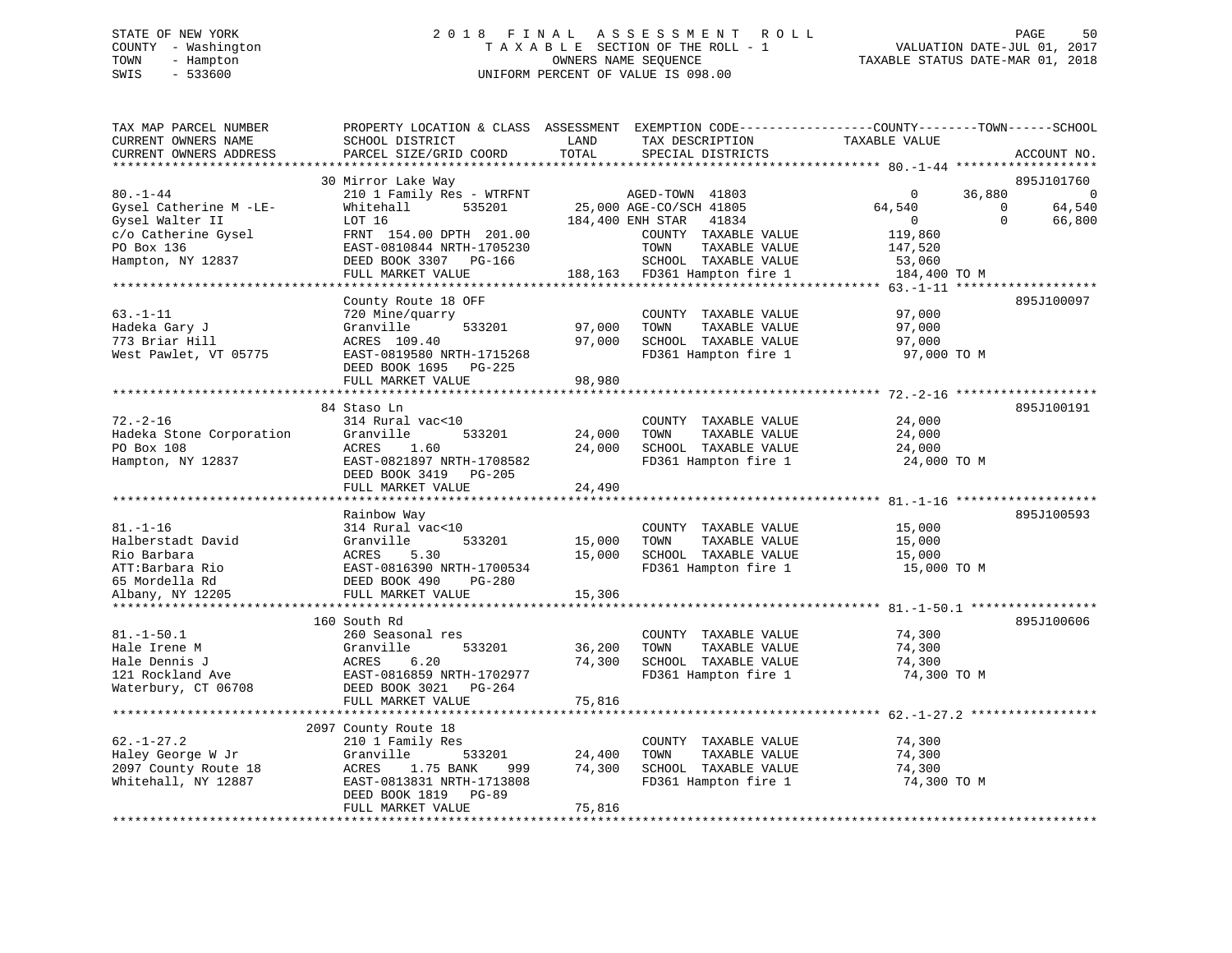# STATE OF NEW YORK 2 0 1 8 F I N A L A S S E S S M E N T R O L L PAGE 51 COUNTY - Washington T A X A B L E SECTION OF THE ROLL - 1 VALUATION DATE-JUL 01, 2017 TOWN - Hampton OWNERS NAME SEQUENCE TAXABLE STATUS DATE-MAR 01, 2018 SWIS - 533600 UNIFORM PERCENT OF VALUE IS 098.00

| 895J100654<br>Hills Pond Rd<br>322 Rural vac>10<br>COUNTY TAXABLE VALUE<br>21,500<br>21,500<br>Granville<br>533201<br>21,500<br>TOWN<br>TAXABLE VALUE<br>ACRES 19.39<br>21,500<br>SCHOOL TAXABLE VALUE<br>21,500<br>c/o Mary Ellen Williams<br>FD361 Hampton fire 1<br>EAST-0816943 NRTH-1708273<br>21,500 TO M<br>876 North Rd<br>DEED BOOK 740<br>PG-112<br>21,939<br>FULL MARKET VALUE<br>895J100699<br>1977 County Route 18<br>$62. -1 - 39.1$<br>AGED-ALL 41800<br>55,050<br>55,050<br>55,050<br>210 1 Family Res<br>Hamel Hilda<br>535201<br>33,100 ENH STAR 41834<br>55,050<br>Whitehall<br>$\overline{0}$<br>$\Omega$<br>1977 County Route 18<br>ACRES<br>4.40<br>110,100<br>55,050<br>COUNTY TAXABLE VALUE<br>Whitehall, NY 12887<br>EAST-0811182 NRTH-1714306<br>TOWN<br>TAXABLE VALUE<br>55,050<br>DEED BOOK 778<br>SCHOOL TAXABLE VALUE<br>$\Omega$<br>PG-158<br>112,347 FD361 Hampton fire 1<br>110,100 TO M<br>FULL MARKET VALUE<br>1547 Carlton Rd<br>895J100189<br>$45. - 1 - 5$<br>41854<br>$\overline{0}$<br>$\Omega$<br>30,000<br>210 1 Family Res<br>BAS STAR<br>Hanafin Rhonda<br>535201<br>35,000<br>COUNTY TAXABLE VALUE<br>Whitehall<br>102,700<br>ATT: Rhonda Hutchins<br>Lot 7<br>102,700<br>TOWN<br>TAXABLE VALUE<br>102,700<br>1547 Carlton Rd<br>ACRES<br>5.01 BANK<br>999<br>SCHOOL TAXABLE VALUE<br>72,700<br>FD362 Hampton fire 2<br>Whitehall, NY 12887<br>EAST-0804799 NRTH-1735128<br>102,700 TO M<br>DEED BOOK 895<br>PG-246<br>104,796<br>FULL MARKET VALUE<br>451 Hickey Rd<br>99,900<br>COUNTY TAXABLE VALUE<br>270 Mfg housing<br>533201<br>28,600<br>TAXABLE VALUE<br>99,900<br>Granville<br>TOWN<br>3.02<br>99,900<br>SCHOOL TAXABLE VALUE<br>99,900<br>ACRES<br>EAST-0818268 NRTH-1721274<br>FD361 Hampton fire 1<br>99,900 TO M<br>DEED BOOK 3829<br>$PG-88$<br>101,939<br>FULL MARKET VALUE<br>895J100140<br>208 Roberts Ln<br>$53. -1 - 5$<br>ENH STAR 41834<br>$\overline{0}$<br>66,800<br>240 Rural res<br>$\Omega$<br>Hatfield Joseph R -LE-<br>72,000<br>COUNTY TAXABLE VALUE<br>Granville<br>533201<br>362,800<br>Sofia Dianne<br>2380/220<br>362,800<br>TOWN<br>TAXABLE VALUE<br>362,800<br>SCHOOL TAXABLE VALUE<br>208 Roberts Ln<br>296,000<br>ACRES 41.92<br>FD361 Hampton fire 1<br>Hampton, NY 12837<br>EAST-0815280 NRTH-1724357<br>362,800 TO M<br>DEED BOOK 3697<br>PG-181<br>370,204<br>FULL MARKET VALUE | TAX MAP PARCEL NUMBER<br>CURRENT OWNERS NAME<br>CURRENT OWNERS ADDRESS | PROPERTY LOCATION & CLASS ASSESSMENT<br>SCHOOL DISTRICT<br>PARCEL SIZE/GRID COORD | LAND<br>TOTAL | EXEMPTION CODE-----------------COUNTY-------TOWN------SCHOOL<br>TAX DESCRIPTION<br>SPECIAL DISTRICTS | TAXABLE VALUE | ACCOUNT NO. |
|------------------------------------------------------------------------------------------------------------------------------------------------------------------------------------------------------------------------------------------------------------------------------------------------------------------------------------------------------------------------------------------------------------------------------------------------------------------------------------------------------------------------------------------------------------------------------------------------------------------------------------------------------------------------------------------------------------------------------------------------------------------------------------------------------------------------------------------------------------------------------------------------------------------------------------------------------------------------------------------------------------------------------------------------------------------------------------------------------------------------------------------------------------------------------------------------------------------------------------------------------------------------------------------------------------------------------------------------------------------------------------------------------------------------------------------------------------------------------------------------------------------------------------------------------------------------------------------------------------------------------------------------------------------------------------------------------------------------------------------------------------------------------------------------------------------------------------------------------------------------------------------------------------------------------------------------------------------------------------------------------------------------------------------------------------------------------------------------------------------------------------------------------------------------------------------------------------------------------------------------------------------------------------------------------------------------------------------------------------------------|------------------------------------------------------------------------|-----------------------------------------------------------------------------------|---------------|------------------------------------------------------------------------------------------------------|---------------|-------------|
|                                                                                                                                                                                                                                                                                                                                                                                                                                                                                                                                                                                                                                                                                                                                                                                                                                                                                                                                                                                                                                                                                                                                                                                                                                                                                                                                                                                                                                                                                                                                                                                                                                                                                                                                                                                                                                                                                                                                                                                                                                                                                                                                                                                                                                                                                                                                                                        |                                                                        |                                                                                   |               |                                                                                                      |               |             |
|                                                                                                                                                                                                                                                                                                                                                                                                                                                                                                                                                                                                                                                                                                                                                                                                                                                                                                                                                                                                                                                                                                                                                                                                                                                                                                                                                                                                                                                                                                                                                                                                                                                                                                                                                                                                                                                                                                                                                                                                                                                                                                                                                                                                                                                                                                                                                                        |                                                                        |                                                                                   |               |                                                                                                      |               |             |
|                                                                                                                                                                                                                                                                                                                                                                                                                                                                                                                                                                                                                                                                                                                                                                                                                                                                                                                                                                                                                                                                                                                                                                                                                                                                                                                                                                                                                                                                                                                                                                                                                                                                                                                                                                                                                                                                                                                                                                                                                                                                                                                                                                                                                                                                                                                                                                        | $71. - 1 - 14.4$                                                       |                                                                                   |               |                                                                                                      |               |             |
|                                                                                                                                                                                                                                                                                                                                                                                                                                                                                                                                                                                                                                                                                                                                                                                                                                                                                                                                                                                                                                                                                                                                                                                                                                                                                                                                                                                                                                                                                                                                                                                                                                                                                                                                                                                                                                                                                                                                                                                                                                                                                                                                                                                                                                                                                                                                                                        | Hallar Michael J Jr                                                    |                                                                                   |               |                                                                                                      |               |             |
|                                                                                                                                                                                                                                                                                                                                                                                                                                                                                                                                                                                                                                                                                                                                                                                                                                                                                                                                                                                                                                                                                                                                                                                                                                                                                                                                                                                                                                                                                                                                                                                                                                                                                                                                                                                                                                                                                                                                                                                                                                                                                                                                                                                                                                                                                                                                                                        | Williams Mary Ellen                                                    |                                                                                   |               |                                                                                                      |               |             |
|                                                                                                                                                                                                                                                                                                                                                                                                                                                                                                                                                                                                                                                                                                                                                                                                                                                                                                                                                                                                                                                                                                                                                                                                                                                                                                                                                                                                                                                                                                                                                                                                                                                                                                                                                                                                                                                                                                                                                                                                                                                                                                                                                                                                                                                                                                                                                                        |                                                                        |                                                                                   |               |                                                                                                      |               |             |
|                                                                                                                                                                                                                                                                                                                                                                                                                                                                                                                                                                                                                                                                                                                                                                                                                                                                                                                                                                                                                                                                                                                                                                                                                                                                                                                                                                                                                                                                                                                                                                                                                                                                                                                                                                                                                                                                                                                                                                                                                                                                                                                                                                                                                                                                                                                                                                        |                                                                        |                                                                                   |               |                                                                                                      |               |             |
|                                                                                                                                                                                                                                                                                                                                                                                                                                                                                                                                                                                                                                                                                                                                                                                                                                                                                                                                                                                                                                                                                                                                                                                                                                                                                                                                                                                                                                                                                                                                                                                                                                                                                                                                                                                                                                                                                                                                                                                                                                                                                                                                                                                                                                                                                                                                                                        | Greenwich, NY 12834                                                    |                                                                                   |               |                                                                                                      |               |             |
|                                                                                                                                                                                                                                                                                                                                                                                                                                                                                                                                                                                                                                                                                                                                                                                                                                                                                                                                                                                                                                                                                                                                                                                                                                                                                                                                                                                                                                                                                                                                                                                                                                                                                                                                                                                                                                                                                                                                                                                                                                                                                                                                                                                                                                                                                                                                                                        |                                                                        |                                                                                   |               |                                                                                                      |               |             |
|                                                                                                                                                                                                                                                                                                                                                                                                                                                                                                                                                                                                                                                                                                                                                                                                                                                                                                                                                                                                                                                                                                                                                                                                                                                                                                                                                                                                                                                                                                                                                                                                                                                                                                                                                                                                                                                                                                                                                                                                                                                                                                                                                                                                                                                                                                                                                                        |                                                                        |                                                                                   |               |                                                                                                      |               |             |
|                                                                                                                                                                                                                                                                                                                                                                                                                                                                                                                                                                                                                                                                                                                                                                                                                                                                                                                                                                                                                                                                                                                                                                                                                                                                                                                                                                                                                                                                                                                                                                                                                                                                                                                                                                                                                                                                                                                                                                                                                                                                                                                                                                                                                                                                                                                                                                        |                                                                        |                                                                                   |               |                                                                                                      |               |             |
|                                                                                                                                                                                                                                                                                                                                                                                                                                                                                                                                                                                                                                                                                                                                                                                                                                                                                                                                                                                                                                                                                                                                                                                                                                                                                                                                                                                                                                                                                                                                                                                                                                                                                                                                                                                                                                                                                                                                                                                                                                                                                                                                                                                                                                                                                                                                                                        |                                                                        |                                                                                   |               |                                                                                                      |               |             |
|                                                                                                                                                                                                                                                                                                                                                                                                                                                                                                                                                                                                                                                                                                                                                                                                                                                                                                                                                                                                                                                                                                                                                                                                                                                                                                                                                                                                                                                                                                                                                                                                                                                                                                                                                                                                                                                                                                                                                                                                                                                                                                                                                                                                                                                                                                                                                                        |                                                                        |                                                                                   |               |                                                                                                      |               |             |
|                                                                                                                                                                                                                                                                                                                                                                                                                                                                                                                                                                                                                                                                                                                                                                                                                                                                                                                                                                                                                                                                                                                                                                                                                                                                                                                                                                                                                                                                                                                                                                                                                                                                                                                                                                                                                                                                                                                                                                                                                                                                                                                                                                                                                                                                                                                                                                        |                                                                        |                                                                                   |               |                                                                                                      |               |             |
|                                                                                                                                                                                                                                                                                                                                                                                                                                                                                                                                                                                                                                                                                                                                                                                                                                                                                                                                                                                                                                                                                                                                                                                                                                                                                                                                                                                                                                                                                                                                                                                                                                                                                                                                                                                                                                                                                                                                                                                                                                                                                                                                                                                                                                                                                                                                                                        |                                                                        |                                                                                   |               |                                                                                                      |               |             |
|                                                                                                                                                                                                                                                                                                                                                                                                                                                                                                                                                                                                                                                                                                                                                                                                                                                                                                                                                                                                                                                                                                                                                                                                                                                                                                                                                                                                                                                                                                                                                                                                                                                                                                                                                                                                                                                                                                                                                                                                                                                                                                                                                                                                                                                                                                                                                                        |                                                                        |                                                                                   |               |                                                                                                      |               |             |
|                                                                                                                                                                                                                                                                                                                                                                                                                                                                                                                                                                                                                                                                                                                                                                                                                                                                                                                                                                                                                                                                                                                                                                                                                                                                                                                                                                                                                                                                                                                                                                                                                                                                                                                                                                                                                                                                                                                                                                                                                                                                                                                                                                                                                                                                                                                                                                        |                                                                        |                                                                                   |               |                                                                                                      |               |             |
|                                                                                                                                                                                                                                                                                                                                                                                                                                                                                                                                                                                                                                                                                                                                                                                                                                                                                                                                                                                                                                                                                                                                                                                                                                                                                                                                                                                                                                                                                                                                                                                                                                                                                                                                                                                                                                                                                                                                                                                                                                                                                                                                                                                                                                                                                                                                                                        |                                                                        |                                                                                   |               |                                                                                                      |               |             |
|                                                                                                                                                                                                                                                                                                                                                                                                                                                                                                                                                                                                                                                                                                                                                                                                                                                                                                                                                                                                                                                                                                                                                                                                                                                                                                                                                                                                                                                                                                                                                                                                                                                                                                                                                                                                                                                                                                                                                                                                                                                                                                                                                                                                                                                                                                                                                                        |                                                                        |                                                                                   |               |                                                                                                      |               |             |
|                                                                                                                                                                                                                                                                                                                                                                                                                                                                                                                                                                                                                                                                                                                                                                                                                                                                                                                                                                                                                                                                                                                                                                                                                                                                                                                                                                                                                                                                                                                                                                                                                                                                                                                                                                                                                                                                                                                                                                                                                                                                                                                                                                                                                                                                                                                                                                        |                                                                        |                                                                                   |               |                                                                                                      |               |             |
|                                                                                                                                                                                                                                                                                                                                                                                                                                                                                                                                                                                                                                                                                                                                                                                                                                                                                                                                                                                                                                                                                                                                                                                                                                                                                                                                                                                                                                                                                                                                                                                                                                                                                                                                                                                                                                                                                                                                                                                                                                                                                                                                                                                                                                                                                                                                                                        |                                                                        |                                                                                   |               |                                                                                                      |               |             |
|                                                                                                                                                                                                                                                                                                                                                                                                                                                                                                                                                                                                                                                                                                                                                                                                                                                                                                                                                                                                                                                                                                                                                                                                                                                                                                                                                                                                                                                                                                                                                                                                                                                                                                                                                                                                                                                                                                                                                                                                                                                                                                                                                                                                                                                                                                                                                                        |                                                                        |                                                                                   |               |                                                                                                      |               |             |
|                                                                                                                                                                                                                                                                                                                                                                                                                                                                                                                                                                                                                                                                                                                                                                                                                                                                                                                                                                                                                                                                                                                                                                                                                                                                                                                                                                                                                                                                                                                                                                                                                                                                                                                                                                                                                                                                                                                                                                                                                                                                                                                                                                                                                                                                                                                                                                        |                                                                        |                                                                                   |               |                                                                                                      |               |             |
|                                                                                                                                                                                                                                                                                                                                                                                                                                                                                                                                                                                                                                                                                                                                                                                                                                                                                                                                                                                                                                                                                                                                                                                                                                                                                                                                                                                                                                                                                                                                                                                                                                                                                                                                                                                                                                                                                                                                                                                                                                                                                                                                                                                                                                                                                                                                                                        |                                                                        |                                                                                   |               |                                                                                                      |               |             |
|                                                                                                                                                                                                                                                                                                                                                                                                                                                                                                                                                                                                                                                                                                                                                                                                                                                                                                                                                                                                                                                                                                                                                                                                                                                                                                                                                                                                                                                                                                                                                                                                                                                                                                                                                                                                                                                                                                                                                                                                                                                                                                                                                                                                                                                                                                                                                                        |                                                                        |                                                                                   |               |                                                                                                      |               |             |
|                                                                                                                                                                                                                                                                                                                                                                                                                                                                                                                                                                                                                                                                                                                                                                                                                                                                                                                                                                                                                                                                                                                                                                                                                                                                                                                                                                                                                                                                                                                                                                                                                                                                                                                                                                                                                                                                                                                                                                                                                                                                                                                                                                                                                                                                                                                                                                        |                                                                        |                                                                                   |               |                                                                                                      |               |             |
|                                                                                                                                                                                                                                                                                                                                                                                                                                                                                                                                                                                                                                                                                                                                                                                                                                                                                                                                                                                                                                                                                                                                                                                                                                                                                                                                                                                                                                                                                                                                                                                                                                                                                                                                                                                                                                                                                                                                                                                                                                                                                                                                                                                                                                                                                                                                                                        | $54. -1 - 13.3$                                                        |                                                                                   |               |                                                                                                      |               |             |
|                                                                                                                                                                                                                                                                                                                                                                                                                                                                                                                                                                                                                                                                                                                                                                                                                                                                                                                                                                                                                                                                                                                                                                                                                                                                                                                                                                                                                                                                                                                                                                                                                                                                                                                                                                                                                                                                                                                                                                                                                                                                                                                                                                                                                                                                                                                                                                        | Harrington Jill M                                                      |                                                                                   |               |                                                                                                      |               |             |
|                                                                                                                                                                                                                                                                                                                                                                                                                                                                                                                                                                                                                                                                                                                                                                                                                                                                                                                                                                                                                                                                                                                                                                                                                                                                                                                                                                                                                                                                                                                                                                                                                                                                                                                                                                                                                                                                                                                                                                                                                                                                                                                                                                                                                                                                                                                                                                        | 451 Hickey Rd                                                          |                                                                                   |               |                                                                                                      |               |             |
|                                                                                                                                                                                                                                                                                                                                                                                                                                                                                                                                                                                                                                                                                                                                                                                                                                                                                                                                                                                                                                                                                                                                                                                                                                                                                                                                                                                                                                                                                                                                                                                                                                                                                                                                                                                                                                                                                                                                                                                                                                                                                                                                                                                                                                                                                                                                                                        | Hampton, NY 12837                                                      |                                                                                   |               |                                                                                                      |               |             |
|                                                                                                                                                                                                                                                                                                                                                                                                                                                                                                                                                                                                                                                                                                                                                                                                                                                                                                                                                                                                                                                                                                                                                                                                                                                                                                                                                                                                                                                                                                                                                                                                                                                                                                                                                                                                                                                                                                                                                                                                                                                                                                                                                                                                                                                                                                                                                                        |                                                                        |                                                                                   |               |                                                                                                      |               |             |
|                                                                                                                                                                                                                                                                                                                                                                                                                                                                                                                                                                                                                                                                                                                                                                                                                                                                                                                                                                                                                                                                                                                                                                                                                                                                                                                                                                                                                                                                                                                                                                                                                                                                                                                                                                                                                                                                                                                                                                                                                                                                                                                                                                                                                                                                                                                                                                        |                                                                        |                                                                                   |               |                                                                                                      |               |             |
|                                                                                                                                                                                                                                                                                                                                                                                                                                                                                                                                                                                                                                                                                                                                                                                                                                                                                                                                                                                                                                                                                                                                                                                                                                                                                                                                                                                                                                                                                                                                                                                                                                                                                                                                                                                                                                                                                                                                                                                                                                                                                                                                                                                                                                                                                                                                                                        |                                                                        |                                                                                   |               |                                                                                                      |               |             |
|                                                                                                                                                                                                                                                                                                                                                                                                                                                                                                                                                                                                                                                                                                                                                                                                                                                                                                                                                                                                                                                                                                                                                                                                                                                                                                                                                                                                                                                                                                                                                                                                                                                                                                                                                                                                                                                                                                                                                                                                                                                                                                                                                                                                                                                                                                                                                                        |                                                                        |                                                                                   |               |                                                                                                      |               |             |
|                                                                                                                                                                                                                                                                                                                                                                                                                                                                                                                                                                                                                                                                                                                                                                                                                                                                                                                                                                                                                                                                                                                                                                                                                                                                                                                                                                                                                                                                                                                                                                                                                                                                                                                                                                                                                                                                                                                                                                                                                                                                                                                                                                                                                                                                                                                                                                        |                                                                        |                                                                                   |               |                                                                                                      |               |             |
|                                                                                                                                                                                                                                                                                                                                                                                                                                                                                                                                                                                                                                                                                                                                                                                                                                                                                                                                                                                                                                                                                                                                                                                                                                                                                                                                                                                                                                                                                                                                                                                                                                                                                                                                                                                                                                                                                                                                                                                                                                                                                                                                                                                                                                                                                                                                                                        |                                                                        |                                                                                   |               |                                                                                                      |               |             |
|                                                                                                                                                                                                                                                                                                                                                                                                                                                                                                                                                                                                                                                                                                                                                                                                                                                                                                                                                                                                                                                                                                                                                                                                                                                                                                                                                                                                                                                                                                                                                                                                                                                                                                                                                                                                                                                                                                                                                                                                                                                                                                                                                                                                                                                                                                                                                                        |                                                                        |                                                                                   |               |                                                                                                      |               |             |
|                                                                                                                                                                                                                                                                                                                                                                                                                                                                                                                                                                                                                                                                                                                                                                                                                                                                                                                                                                                                                                                                                                                                                                                                                                                                                                                                                                                                                                                                                                                                                                                                                                                                                                                                                                                                                                                                                                                                                                                                                                                                                                                                                                                                                                                                                                                                                                        |                                                                        |                                                                                   |               |                                                                                                      |               |             |
|                                                                                                                                                                                                                                                                                                                                                                                                                                                                                                                                                                                                                                                                                                                                                                                                                                                                                                                                                                                                                                                                                                                                                                                                                                                                                                                                                                                                                                                                                                                                                                                                                                                                                                                                                                                                                                                                                                                                                                                                                                                                                                                                                                                                                                                                                                                                                                        |                                                                        |                                                                                   |               |                                                                                                      |               |             |
|                                                                                                                                                                                                                                                                                                                                                                                                                                                                                                                                                                                                                                                                                                                                                                                                                                                                                                                                                                                                                                                                                                                                                                                                                                                                                                                                                                                                                                                                                                                                                                                                                                                                                                                                                                                                                                                                                                                                                                                                                                                                                                                                                                                                                                                                                                                                                                        |                                                                        |                                                                                   |               |                                                                                                      |               |             |
|                                                                                                                                                                                                                                                                                                                                                                                                                                                                                                                                                                                                                                                                                                                                                                                                                                                                                                                                                                                                                                                                                                                                                                                                                                                                                                                                                                                                                                                                                                                                                                                                                                                                                                                                                                                                                                                                                                                                                                                                                                                                                                                                                                                                                                                                                                                                                                        |                                                                        |                                                                                   |               |                                                                                                      |               |             |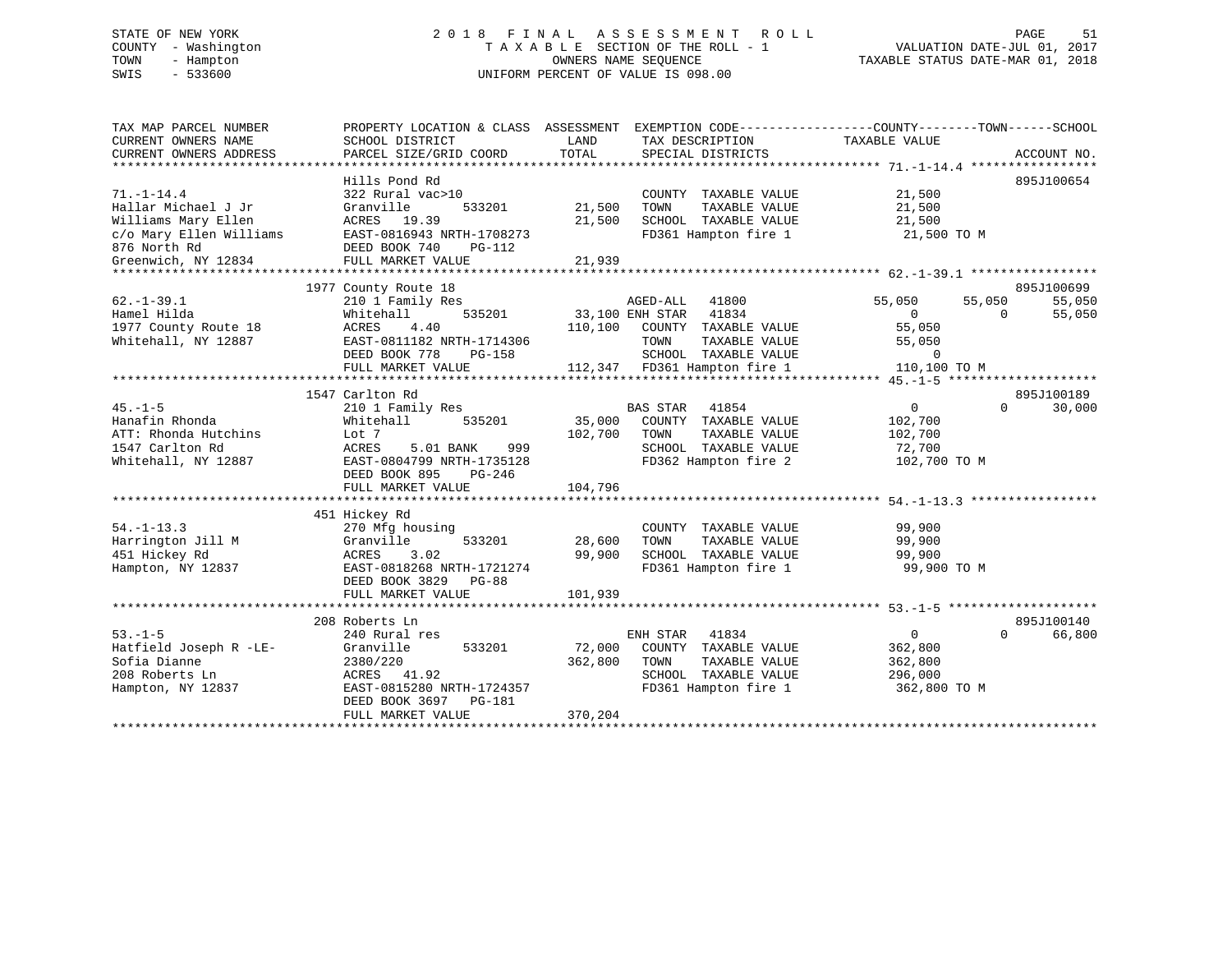# STATE OF NEW YORK 2 0 1 8 F I N A L A S S E S S M E N T R O L L PAGE 52 COUNTY - Washington T A X A B L E SECTION OF THE ROLL - 1 VALUATION DATE-JUL 01, 2017 TOWN - Hampton OWNERS NAME SEQUENCE TAXABLE STATUS DATE-MAR 01, 2018 SWIS - 533600 UNIFORM PERCENT OF VALUE IS 098.00

| TAX MAP PARCEL NUMBER<br>CURRENT OWNERS NAME<br>CURRENT OWNERS ADDRESS                                      | PROPERTY LOCATION & CLASS ASSESSMENT<br>SCHOOL DISTRICT<br>PARCEL SIZE/GRID COORD                                                                                                                   | LAND<br>TOTAL                | EXEMPTION CODE-----------------COUNTY-------TOWN------SCHOOL<br>TAX DESCRIPTION<br>SPECIAL DISTRICTS                                        | TAXABLE VALUE                                                                 | ACCOUNT NO.                      |
|-------------------------------------------------------------------------------------------------------------|-----------------------------------------------------------------------------------------------------------------------------------------------------------------------------------------------------|------------------------------|---------------------------------------------------------------------------------------------------------------------------------------------|-------------------------------------------------------------------------------|----------------------------------|
| $72. - 1 - 6$<br>Havens Michele L<br>23 Dailey Way<br>Hampton, NY 12837                                     | 23 Dailey Way<br>210 1 Family Res<br>Granville<br>533201<br>3.50<br>ACRES<br>EAST-0821892 NRTH-1711124<br>DEED BOOK 3795 PG-244<br>FULL MARKET VALUE                                                | 30,100<br>126,600<br>129,184 | COUNTY TAXABLE VALUE<br>TAXABLE VALUE<br>TOWN<br>SCHOOL TAXABLE VALUE<br>FD361 Hampton fire 1                                               | 126,600<br>126,600<br>126,600<br>126,600 TO M                                 | 895J100420                       |
| $38. - 1 - 11.1$<br>Hawley Bonnie L<br>1651 County Route 11<br>Whitehall, NY 12887                          | 1651 County Route 11<br>322 Rural vac>10<br>Whitehall<br>535201<br>FRNT 43.00 DPTH<br>ACRES 49.91<br>EAST-0807753 NRTH-1738908<br>DEED BOOK 864<br>PG-179<br>FULL MARKET VALUE                      | 72,300<br>72,300<br>73,776   | COUNTY TAXABLE VALUE<br>TOWN<br>TAXABLE VALUE<br>SCHOOL TAXABLE VALUE<br>CA001 Cons agri dst 1<br>FD362 Hampton fire 2                      | 72,300<br>72,300<br>72,300<br>72,300 TO<br>72,300 TO M                        |                                  |
| $38. - 1 - 11.2$<br>Hawley Bonnie L<br>1651 County Route 11<br>Whitehall, NY 12887                          | 1651 County Route 11<br>240 Rural res<br>535201<br>Whitehall<br>Filed Sub # 12257<br>FRNT 747.00 DPTH<br>ACRES 14.89<br>EAST-0808210 NRTH-1737791<br>DEED BOOK 3115<br>$PG-99$<br>FULL MARKET VALUE | 45,900<br>199,500<br>203,571 | ENH STAR<br>41834<br>COUNTY TAXABLE VALUE<br>TOWN<br>TAXABLE VALUE<br>SCHOOL TAXABLE VALUE<br>CA001 Cons agri dst 1<br>FD362 Hampton fire 2 | $\overline{0}$<br>199,500<br>199,500<br>132,700<br>199,500 TO<br>199,500 TO M | 66,800<br>$\Omega$               |
| $80. - 1 - 25$<br>Heibler Douglas W<br>Heibler Elizabeth J<br>75 Hampton Heights Way<br>Whitehall, NY 12887 | 75 Hampton Heights Way<br>210 1 Family Res<br>533201<br>Granville<br>LOT 19<br>ACRES<br>5.96<br>EAST-0809896 NRTH-1701888<br>DEED BOOK 742<br><b>PG-115</b><br>FULL MARKET VALUE                    | 15,000<br>53,700<br>54,796   | BAS STAR 41854<br>COUNTY TAXABLE VALUE<br>TAXABLE VALUE<br>TOWN<br>SCHOOL TAXABLE VALUE<br>FD361 Hampton fire 1                             | $\overline{0}$<br>53,700<br>53,700<br>23,700<br>53,700 TO M                   | 895J100688<br>30,000<br>$\Omega$ |
| $80. - 1 - 26$<br>Heibler Richard<br>44 Hampton Heights Way<br>Whitehall, NY 12887                          | 44 Hampton Heights Way<br>210 1 Family Res<br>Granville<br>533201<br>ACRES<br>5.02<br>EAST-0810396 NRTH-1702066<br>DEED BOOK 2842<br>PG-209<br>FULL MARKET VALUE                                    | 35,000<br>79,900<br>81,531   | COUNTY TAXABLE VALUE<br>TAXABLE VALUE<br>TOWN<br>SCHOOL TAXABLE VALUE<br>FD361 Hampton fire 1                                               | 79,900<br>79,900<br>79,900<br>79,900 TO M                                     | 895J100667                       |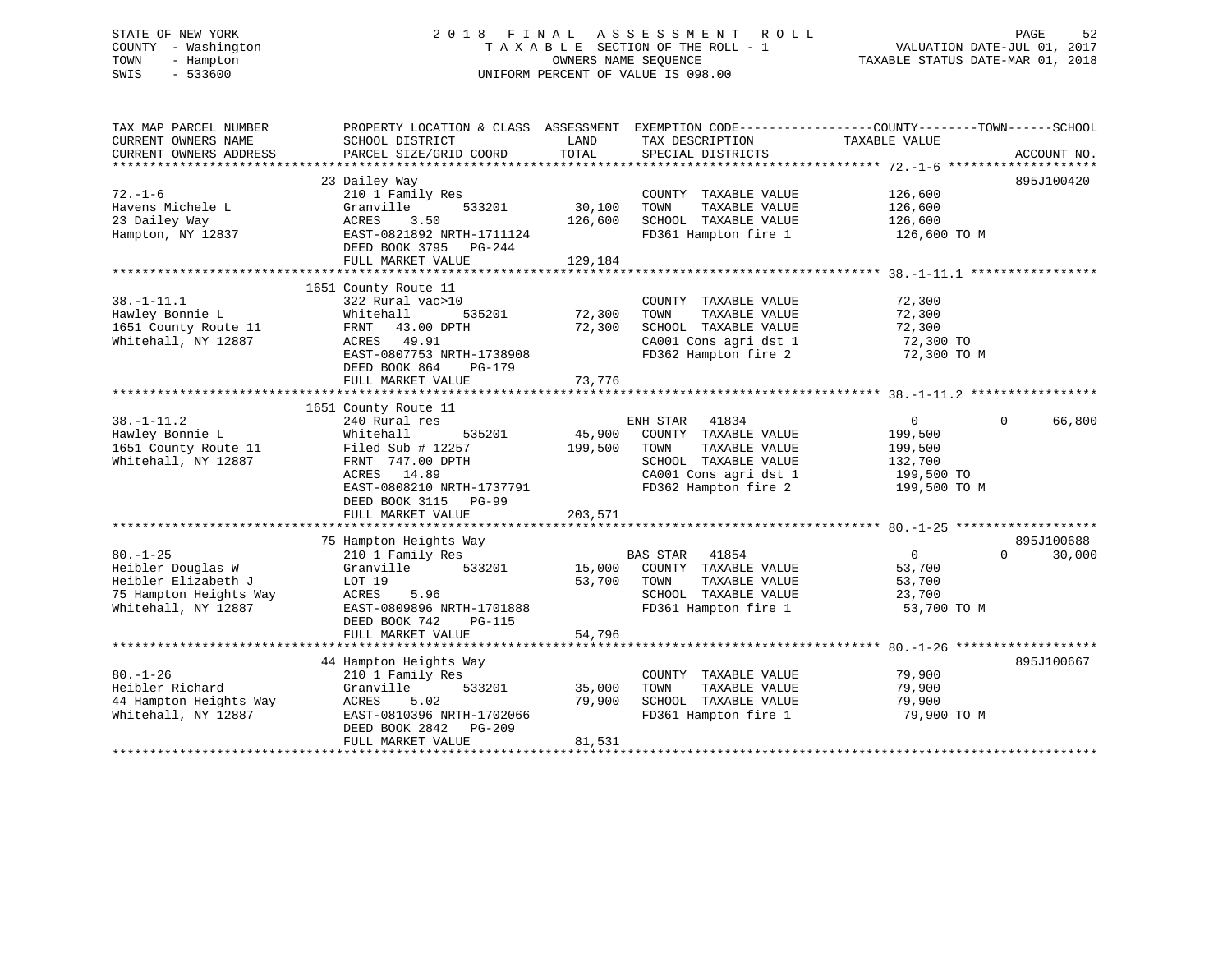# STATE OF NEW YORK 2 0 1 8 F I N A L A S S E S S M E N T R O L L PAGE 53 COUNTY - Washington T A X A B L E SECTION OF THE ROLL - 1 VALUATION DATE-JUL 01, 2017 TOWN - Hampton OWNERS NAME SEQUENCE TAXABLE STATUS DATE-MAR 01, 2018 SWIS - 533600 UNIFORM PERCENT OF VALUE IS 098.00

| TAX MAP PARCEL NUMBER<br>CURRENT OWNERS NAME<br>CURRENT OWNERS ADDRESS                                                                                                    | PROPERTY LOCATION & CLASS ASSESSMENT<br>SCHOOL DISTRICT<br>PARCEL SIZE/GRID COORD                                                                                                                                                                                                            | LAND<br>TOTAL                | TAX DESCRIPTION<br>SPECIAL DISTRICTS                                                                                                                                                                                                                                          | EXEMPTION CODE-----------------COUNTY-------TOWN------SCHOOL<br>TAXABLE VALUE                                                                      | ACCOUNT NO.                                                             |
|---------------------------------------------------------------------------------------------------------------------------------------------------------------------------|----------------------------------------------------------------------------------------------------------------------------------------------------------------------------------------------------------------------------------------------------------------------------------------------|------------------------------|-------------------------------------------------------------------------------------------------------------------------------------------------------------------------------------------------------------------------------------------------------------------------------|----------------------------------------------------------------------------------------------------------------------------------------------------|-------------------------------------------------------------------------|
| $62 - 1 - 8$<br>Hilder Paul<br>Hilder Sara<br>330 County Route 21<br>Granville, NY 12832                                                                                  | Hickey Rd OFF<br>322 Rural vac>10<br>Granville<br>533201<br>ACRES 13.62<br>EAST-0811239 NRTH-1718385<br>DEED BOOK 1844 PG-344<br>FULL MARKET VALUE                                                                                                                                           | 10,000<br>10,000<br>10,204   | COUNTY TAXABLE VALUE<br>TOWN<br>TAXABLE VALUE<br>SCHOOL TAXABLE VALUE<br>FD361 Hampton fire 1                                                                                                                                                                                 | 10,000<br>10,000<br>10,000<br>10,000 TO M                                                                                                          | 895J100632                                                              |
|                                                                                                                                                                           |                                                                                                                                                                                                                                                                                              |                              |                                                                                                                                                                                                                                                                               |                                                                                                                                                    |                                                                         |
| $53. - 1 - 7.7$<br>Hilder Peter L<br>Hilder Amy L<br>PO Box 147<br>Hampton, NY 12837                                                                                      | 313 Hickey Rd<br>210 1 Family Res<br>Granville<br>533201<br>6.41 BANK<br>ACRES<br>999<br>EAST-0814885 NRTH-1721693<br>DEED BOOK 3297 PG-29<br>FULL MARKET VALUE                                                                                                                              | 36,400<br>144,400<br>147,347 | <b>BAS STAR</b><br>41854<br>COUNTY TAXABLE VALUE<br>TAXABLE VALUE<br>TOWN<br>SCHOOL TAXABLE VALUE<br>FD361 Hampton fire 1                                                                                                                                                     | $\overline{0}$<br>144,400<br>144,400<br>114,400<br>144,400 TO M                                                                                    | 895J100609<br>$\Omega$<br>30,000                                        |
|                                                                                                                                                                           | 42 Greenfield Ln                                                                                                                                                                                                                                                                             |                              |                                                                                                                                                                                                                                                                               |                                                                                                                                                    | 895J100106                                                              |
| $72.2 - 3 - 17$<br>Hilder Robert G<br>Hilder Catherine A<br>PO Box 13<br>Hampton, NY 12837<br>$72.2 - 3 - 16$<br>Hilder Robert G Jr<br>Hilder Maryann<br>38 Greenfield Ln | 210 1 Family Res<br>Granville<br>533201<br>713/150 Hwy Approp<br>$72. - 3 - 17$<br>ACRES<br>1.40<br>EAST-0823591 NRTH-1712239<br>DEED BOOK 425<br>PG-1016<br>FULL MARKET VALUE<br>38 Greenfield Ln<br>210 1 Family Res<br>533201<br>Granville<br>$72. - 3 - 16$<br>FRNT<br>80.00 DPTH 276.00 | 70,000<br>16,300<br>58,100   | VET COM CT 41131<br>23,300 VET DIS CT 41141<br>68,600 ENH STAR<br>41834<br>COUNTY TAXABLE VALUE<br>TOWN<br>TAXABLE VALUE<br>SCHOOL TAXABLE VALUE<br>FD361 Hampton fire 1<br><b>BAS STAR</b><br>41854<br>COUNTY TAXABLE VALUE<br>TAXABLE VALUE<br>TOWN<br>SCHOOL TAXABLE VALUE | 17,150<br>17,150<br>30,870<br>30,870<br>$\overline{0}$<br>20,580<br>20,580<br>1,800<br>68,600 TO M<br>$\overline{0}$<br>58,100<br>58,100<br>28,100 | 0<br>$\Omega$<br>$\Omega$<br>66,800<br>895J100243<br>30,000<br>$\Omega$ |
| Hampton, NY 12837                                                                                                                                                         | 997<br>BANK<br>EAST-0823535 NRTH-1712074<br>DEED BOOK 1987 PG-100<br>FULL MARKET VALUE                                                                                                                                                                                                       | 59,286                       | FD361 Hampton fire 1                                                                                                                                                                                                                                                          | 58,100 TO M                                                                                                                                        |                                                                         |
|                                                                                                                                                                           | 34 Greenfield Ln                                                                                                                                                                                                                                                                             |                              |                                                                                                                                                                                                                                                                               |                                                                                                                                                    | 895J100087                                                              |
| $72.2 - 3 - 15$<br>Hill George D<br>Hill Jennifer L<br>34 Greenfield Ln<br>Hampton, NY 12837                                                                              | 210 1 Family Res<br>Granville<br>533201<br>$72. - 3 - 15$<br>FRNT 132.00 DPTH 128.00<br>EAST-0823649 NRTH-1712034<br>DEED BOOK 2464<br>PG-60<br>FULL MARKET VALUE                                                                                                                            | 13,400<br>38,900<br>39,694   | <b>BAS STAR</b><br>41854<br>COUNTY TAXABLE VALUE<br>TOWN<br>TAXABLE VALUE<br>SCHOOL TAXABLE VALUE<br>FD361 Hampton fire 1                                                                                                                                                     | $\overline{0}$<br>38,900<br>38,900<br>8,900<br>38,900 TO M                                                                                         | $\Omega$<br>30,000                                                      |
|                                                                                                                                                                           |                                                                                                                                                                                                                                                                                              |                              |                                                                                                                                                                                                                                                                               |                                                                                                                                                    |                                                                         |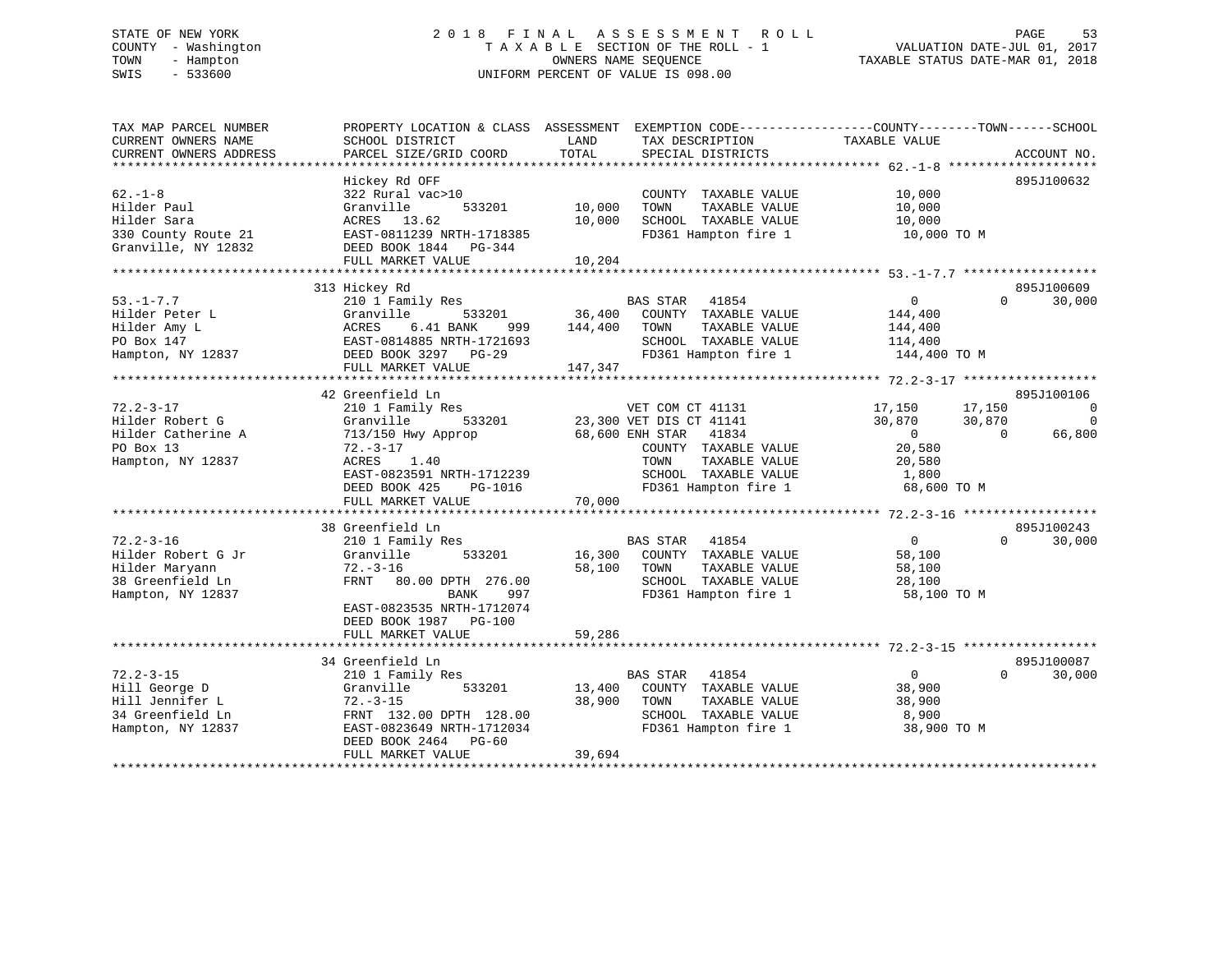# STATE OF NEW YORK 2 0 1 8 F I N A L A S S E S S M E N T R O L L PAGE 54 COUNTY - Washington T A X A B L E SECTION OF THE ROLL - 1 VALUATION DATE-JUL 01, 2017 TOWN - Hampton OWNERS NAME SEQUENCE TAXABLE STATUS DATE-MAR 01, 2018 SWIS - 533600 UNIFORM PERCENT OF VALUE IS 098.00

| TAX MAP PARCEL NUMBER                            | PROPERTY LOCATION & CLASS ASSESSMENT EXEMPTION CODE---------------COUNTY-------TOWN-----SCHOOL |         |                       |                |                    |
|--------------------------------------------------|------------------------------------------------------------------------------------------------|---------|-----------------------|----------------|--------------------|
| CURRENT OWNERS NAME                              | SCHOOL DISTRICT                                                                                | LAND    | TAX DESCRIPTION       | TAXABLE VALUE  |                    |
| CURRENT OWNERS ADDRESS<br>********************** | PARCEL SIZE/GRID COORD                                                                         | TOTAL   | SPECIAL DISTRICTS     |                | ACCOUNT NO.        |
|                                                  |                                                                                                |         |                       |                |                    |
|                                                  | Hills Pond Rd                                                                                  |         |                       |                | 895J101717         |
| $71. - 1 - 14.9$                                 | 314 Rural vac<10 - WTRFNT                                                                      |         | COUNTY TAXABLE VALUE  | 20,700         |                    |
| Hoell Joseph A                                   | 533201<br>Granville                                                                            | 20,700  | TAXABLE VALUE<br>TOWN | 20,700         |                    |
| Hoell Nancy L                                    | LF 69'                                                                                         | 20,700  | SCHOOL TAXABLE VALUE  | 20,700         |                    |
| 427 County Route 3                               | FRNT 130.00 DPTH 342.00                                                                        |         | FD361 Hampton fire 1  | 20,700 TO M    |                    |
| Putnam Station, NY 12861                         | EAST-0816248 NRTH-1707933                                                                      |         |                       |                |                    |
|                                                  | DEED BOOK 3354 PG-210                                                                          |         |                       |                |                    |
|                                                  | FULL MARKET VALUE                                                                              | 21,122  |                       |                |                    |
|                                                  |                                                                                                |         |                       |                |                    |
|                                                  | 1141 East Way                                                                                  |         |                       |                | 895J100266         |
| $71.4 - 3 - 6$                                   | 260 Seasonal res - WTRFNT                                                                      |         | COUNTY TAXABLE VALUE  | 122,400        |                    |
| Hoff Margaret                                    | Granville<br>533201                                                                            | 20,300  | TOWN<br>TAXABLE VALUE | 122,400        |                    |
| 928 Lafayette Ave                                | 426/1066, W2831/46                                                                             | 122,400 | SCHOOL TAXABLE VALUE  | 122,400        |                    |
| Niagara Falls, NY 14305-1111 71.-3-6             |                                                                                                |         | FD361 Hampton fire 1  | 122,400 TO M   |                    |
|                                                  | FRNT 75.00 DPTH 140.00                                                                         |         |                       |                |                    |
|                                                  | EAST-0815707 NRTH-1708266                                                                      |         |                       |                |                    |
|                                                  | DEED BOOK 426<br>PG-1066                                                                       |         |                       |                |                    |
|                                                  | FULL MARKET VALUE                                                                              | 124,898 |                       |                |                    |
|                                                  |                                                                                                |         |                       |                |                    |
|                                                  | 30 Greenfield Ln                                                                               |         |                       |                | 895J100018         |
| $72.2 - 3 - 14$                                  | 210 1 Family Res                                                                               |         | BAS STAR 41854        | $\overline{0}$ | $\Omega$<br>30,000 |
| Hoffman Jennifer J                               | 533201<br>Granville                                                                            | 9,200   | COUNTY TAXABLE VALUE  | 59,400         |                    |
| 30 Greenfield Ln                                 | $72. - 3 - 14$                                                                                 | 59,400  | TAXABLE VALUE<br>TOWN | 59,400         |                    |
| Hampton, NY 12837                                | FRNT<br>64.00 DPTH 175.00                                                                      |         | SCHOOL TAXABLE VALUE  | 29,400         |                    |
|                                                  | BANK<br>997                                                                                    |         | FD361 Hampton fire 1  | 59,400 TO M    |                    |
|                                                  | EAST-0823738 NRTH-1712083                                                                      |         |                       |                |                    |
|                                                  | DEED BOOK 3354 PG-335                                                                          |         |                       |                |                    |
|                                                  | FULL MARKET VALUE                                                                              | 60,612  |                       |                |                    |
|                                                  |                                                                                                |         |                       |                |                    |
|                                                  | Carlton Rd                                                                                     |         |                       |                | 895J101809         |
| $45. - 1 - 5.2$                                  | 314 Rural vac<10                                                                               |         | COUNTY TAXABLE VALUE  | 22,500         |                    |
| Hogan Kevin                                      | 535201<br>Whitehall                                                                            | 22,500  | TOWN<br>TAXABLE VALUE | 22,500         |                    |
| 1562 Carlton Rd                                  | Lot 1 Carlton Woods Sub                                                                        | 22,500  | SCHOOL TAXABLE VALUE  | 22,500         |                    |
| Whitehall, NY 12887                              | ACRES<br>3.85                                                                                  |         | FD362 Hampton fire 2  | 22,500 TO M    |                    |
|                                                  | EAST-0805414 NRTH-1735122                                                                      |         |                       |                |                    |
|                                                  | DEED BOOK 3224 PG-316                                                                          |         |                       |                |                    |
|                                                  | FULL MARKET VALUE                                                                              | 22,959  |                       |                |                    |
|                                                  |                                                                                                |         |                       |                |                    |
|                                                  | 1562 Carlton Rd                                                                                |         |                       |                |                    |
| $45. - 1 - 5.4$                                  | 210 1 Family Res                                                                               |         | ENH STAR 41834        | $\overline{0}$ | $\Omega$<br>66,800 |
| Hogan Kevin                                      | 535201<br>Whitehall                                                                            | 38,400  | COUNTY TAXABLE VALUE  | 114,900        |                    |
| 1562 Carlton Rd                                  | Lot 2                                                                                          | 114,900 | TOWN<br>TAXABLE VALUE | 114,900        |                    |
| Whitehall, NY 12887                              | ACRES<br>8.43                                                                                  |         | SCHOOL TAXABLE VALUE  | 48,100         |                    |
|                                                  | EAST-0805661 NRTH-1734842                                                                      |         | CA001 Cons agri dst 1 | 114,900 TO     |                    |
|                                                  | DEED BOOK 3224<br>PG-319                                                                       |         | FD362 Hampton fire 2  | 114,900 TO M   |                    |
|                                                  | FULL MARKET VALUE                                                                              | 117,245 |                       |                |                    |
|                                                  |                                                                                                |         |                       |                |                    |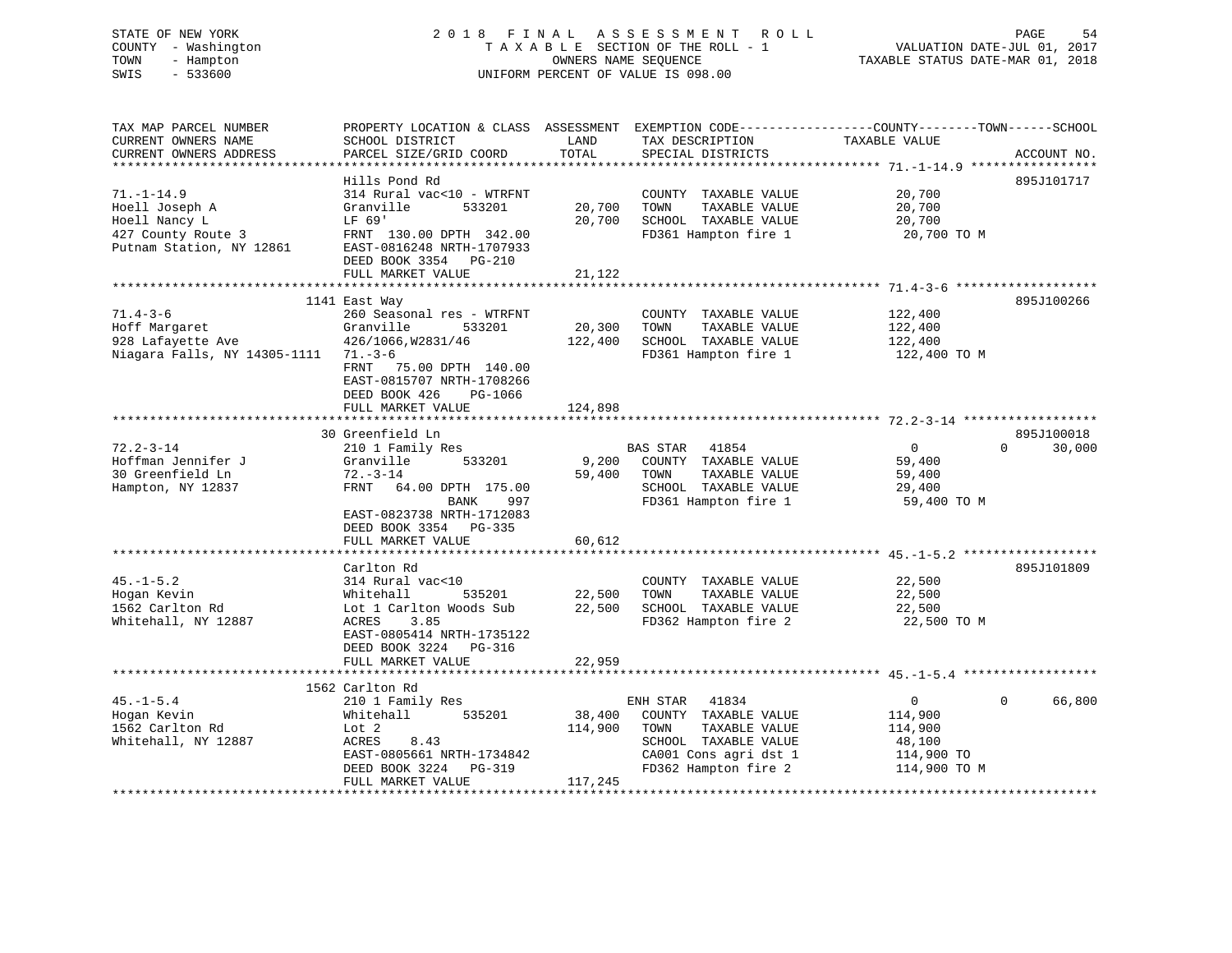| STATE OF NEW YORK<br>COUNTY - Washington<br>TOWN<br>- Hampton<br>SWIS<br>$-533600$                                                   |                                                                                                                                                                                                                                                                                                                                                                                                                                      |                  | 2018 FINAL ASSESSMENT ROLL<br>T A X A B L E SECTION OF THE ROLL - 1<br>OWNERS NAME SEQUENCE<br>UNIFORM PERCENT OF VALUE IS 098.00                                          |                                                                 | PAGE<br>55<br>VALUATION DATE-JUL 01, 2017<br>TAXABLE STATUS DATE-MAR 01, 2018 |
|--------------------------------------------------------------------------------------------------------------------------------------|--------------------------------------------------------------------------------------------------------------------------------------------------------------------------------------------------------------------------------------------------------------------------------------------------------------------------------------------------------------------------------------------------------------------------------------|------------------|----------------------------------------------------------------------------------------------------------------------------------------------------------------------------|-----------------------------------------------------------------|-------------------------------------------------------------------------------|
| TAX MAP PARCEL NUMBER<br>CURRENT OWNERS NAME<br>CURRENT OWNERS ADDRESS                                                               | PROPERTY LOCATION & CLASS ASSESSMENT EXEMPTION CODE---------------COUNTY-------TOWN------SCHOOL<br>SCHOOL DISTRICT<br>PARCEL SIZE/GRID COORD                                                                                                                                                                                                                                                                                         | LAND<br>TOTAL    | TAX DESCRIPTION TAXABLE VALUE<br>SPECIAL DISTRICTS                                                                                                                         |                                                                 | ACCOUNT NO.                                                                   |
|                                                                                                                                      |                                                                                                                                                                                                                                                                                                                                                                                                                                      |                  |                                                                                                                                                                            |                                                                 |                                                                               |
| $81. - 2 - 24$<br>Hogans Hill LLC<br>353 Central Park W<br>New York, NY 10025                                                        | 2075 State Route 22A<br>280 Res Multiple<br>280 Res Multipie<br>Granville 533201<br>Granville 533201 174,800<br>Con Eas 2067/306 774,800<br>Con Eas 794/191 1706-<br>ACRES 199.50<br>EAST-0821251 NRTH-1701954<br>DEED BOOK 3676 PG-49                                                                                                                                                                                               | 91,400           | COUNTY TAXABLE VALUE<br>TOWN<br>TAXABLE VALUE<br>SCHOOL TAXABLE VALUE<br>CA001 Cons agri dst 1<br>FD361 Hampton fire 1                                                     | 774,800<br>774,800<br>774,800<br>774,800 TO<br>774,800 TO M     | 895J101742                                                                    |
|                                                                                                                                      | FULL MARKET VALUE                                                                                                                                                                                                                                                                                                                                                                                                                    | 790,612          |                                                                                                                                                                            |                                                                 |                                                                               |
|                                                                                                                                      |                                                                                                                                                                                                                                                                                                                                                                                                                                      |                  |                                                                                                                                                                            |                                                                 |                                                                               |
| $72. - 2 - 7.3$                                                                                                                      |                                                                                                                                                                                                                                                                                                                                                                                                                                      |                  |                                                                                                                                                                            | $0 \qquad \qquad$<br>130,600                                    | $\Omega$<br>30,000                                                            |
| Holland David O<br>Holland Mary A<br>PO Box 52<br>Hampton, NY 12837                                                                  | $\begin{tabular}{lllllllllll} $\text{$\epsilon$} \text{10} & \text{Family Res}$ & \text{BAS STAR} & 41854 \\ \text{Granville} & 533201 & 22,000 & \text{COUNTY} & \text{TAXABLE VALUE} \\ \text{LOT 1- 711/270 Hwy Approp} & 130,600 & \text{TOWN} & \text{TAXABLE VALUE} \\ \text{ACRES} & 2.32 BANK & 998 & \text{SCHOOL TAXABLE VALUE} \\ \text{DEED BOOK 712} & \text{PC-22} & \text{FD361 Hamnter} & \text{C} \\ \end{tabular}$ |                  |                                                                                                                                                                            | 130,600<br>100,600<br>130,600 TO M                              |                                                                               |
|                                                                                                                                      | FULL MARKET VALUE                                                                                                                                                                                                                                                                                                                                                                                                                    | 133,265          |                                                                                                                                                                            |                                                                 |                                                                               |
|                                                                                                                                      |                                                                                                                                                                                                                                                                                                                                                                                                                                      |                  |                                                                                                                                                                            |                                                                 |                                                                               |
| $45. - 1 - 8$<br>Hollister Charlotte M<br>79 Chapman Rd<br>Whitehall, NY 12887                                                       | 79 Chapman Rd<br>240 Rural res<br>Whitehall<br>535201<br>ACRES 87.10<br>EAST-0806590 NRTH-1732972                                                                                                                                                                                                                                                                                                                                    |                  | AG DIST<br>41720<br>92,100 ENH STAR 41834<br>227,200 COUNTY TAXABLE VALUE<br>TOWN<br>TAXABLE VALUE                                                                         | 24,322<br>$\overline{0}$<br>202,878<br>202,878                  | 895J100038<br>24,322<br>24,322<br>$\overline{0}$<br>66,800                    |
| MAY BE SUBJECT TO PAYMENT<br>UNDER AGDIST LAW TIL 2022                                                                               | EAST-0806590 NRTH-1732972 TOWN TAXABLE VALUE<br>DEED BOOK 2062 PG-116 SCHOOL TAXABLE VALUE<br>FULL MARKET VALUE 231,837 CA001 Cons agri dst 1                                                                                                                                                                                                                                                                                        |                  | 24,322 EX<br>FD362 Hampton fire 2                                                                                                                                          | 136,078<br>202,878 TO<br>227,200 TO M                           |                                                                               |
|                                                                                                                                      |                                                                                                                                                                                                                                                                                                                                                                                                                                      |                  |                                                                                                                                                                            |                                                                 |                                                                               |
|                                                                                                                                      | 64 Chapman Rd                                                                                                                                                                                                                                                                                                                                                                                                                        |                  |                                                                                                                                                                            |                                                                 |                                                                               |
| $45. - 1 - 8.1$<br>Hollister Cynthia A<br>64 Chapman Rd<br>Whitehall, NY 12887                                                       | 210 1 Family Res<br>Whiteh<br>ACRES<br>Whitehall<br>1.01<br>EAST-0806585 NRTH-1732493<br>DEED BOOK 716 PG-124<br>DEED BOOK 716 PG-124<br>FULL MARKET VALUE                                                                                                                                                                                                                                                                           | 194,388          | <b>BAS STAR 41854</b><br>19 Kes<br>535201 190,500 COUNTY TAXABLE VALUE<br>01 190,500 TOWN TAXABLE VALUE<br>SCHOOL TAXABLE VALUE<br>FD362 Hampton fire 2                    | $\overline{0}$<br>190,500<br>190,500<br>160,500<br>190,500 TO M | $\mathbf{0}$<br>30,000                                                        |
|                                                                                                                                      |                                                                                                                                                                                                                                                                                                                                                                                                                                      |                  |                                                                                                                                                                            |                                                                 |                                                                               |
|                                                                                                                                      | 154 Golf Course Rd                                                                                                                                                                                                                                                                                                                                                                                                                   |                  |                                                                                                                                                                            |                                                                 | 895J100108                                                                    |
| $38. - 1 - 8.1$<br>Hollister John H ETAL<br>Hollister Brian D<br>83 Hollister Rd<br>Whitehall, NY 12887<br>MAY BE SUBJECT TO PAYMENT | 105 Vac farmland<br>Whitehall 535201<br>637/204<br>ACRES 62.40<br>EAST-0811010 NRTH-1736866<br>DEED BOOK 728 PG-254<br>FULL MARKET VALUE                                                                                                                                                                                                                                                                                             | 86,300<br>86,300 | AG DIST<br>41720<br>COUNTY TAXABLE VALUE<br>TAXABLE VALUE<br>TOWN<br>SCHOOL TAXABLE VALUE<br>CA001 Cons agri dst 1<br>56,369 EX<br>88,061 FD362 Hampton fire 2 86,300 TO M | 56,369<br>29,931<br>29,931<br>29,931<br>29,931 TO               | 56,369<br>56,369                                                              |
| UNDER AGDIST LAW TIL 2022                                                                                                            |                                                                                                                                                                                                                                                                                                                                                                                                                                      |                  |                                                                                                                                                                            |                                                                 |                                                                               |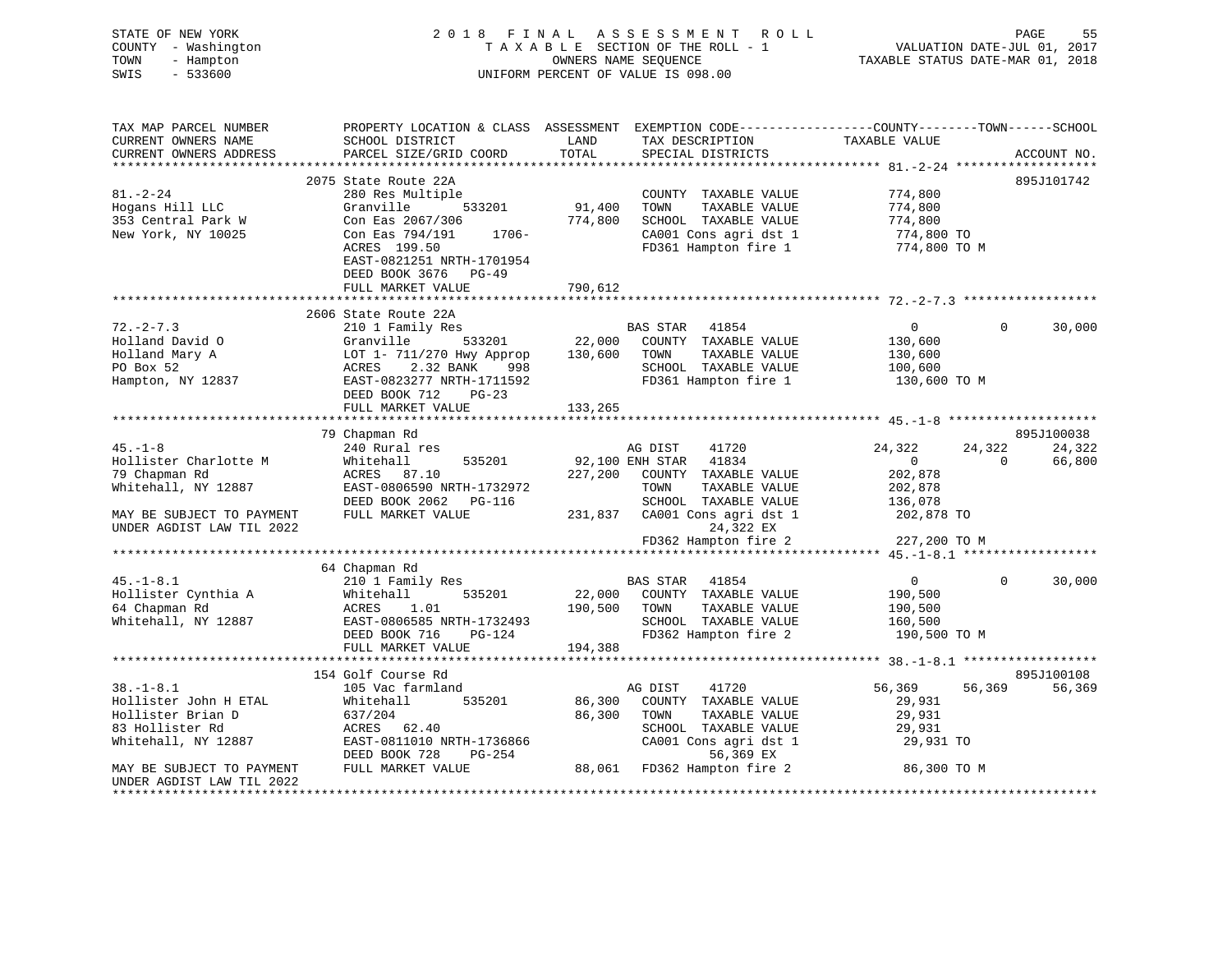# STATE OF NEW YORK 2 0 1 8 F I N A L A S S E S S M E N T R O L L PAGE 56 COUNTY - Washington T A X A B L E SECTION OF THE ROLL - 1 VALUATION DATE-JUL 01, 2017 TOWN - Hampton OWNERS NAME SEQUENCE TAXABLE STATUS DATE-MAR 01, 2018 SWIS - 533600 UNIFORM PERCENT OF VALUE IS 098.00

| TAX MAP PARCEL NUMBER<br>CURRENT OWNERS NAME           | SCHOOL DISTRICT                       | LAND<br>TAX DESCRIPTION                                | PROPERTY LOCATION & CLASS ASSESSMENT EXEMPTION CODE-----------------COUNTY-------TOWN------SCHOOL<br>TAXABLE VALUE |
|--------------------------------------------------------|---------------------------------------|--------------------------------------------------------|--------------------------------------------------------------------------------------------------------------------|
| CURRENT OWNERS ADDRESS                                 | PARCEL SIZE/GRID COORD                | TOTAL<br>SPECIAL DISTRICTS                             | ACCOUNT NO.                                                                                                        |
|                                                        | Carlton Rd                            |                                                        | 895J100262                                                                                                         |
| $45. - 1 - 2$                                          | 105 Vac farmland                      | AG DIST<br>41720                                       | 30,749<br>30,749<br>30,749                                                                                         |
| Hollister John H ETAL                                  | Whitehall<br>535201                   | 36,700<br>COUNTY TAXABLE VALUE                         | 5,951                                                                                                              |
| Hollister David R                                      | ACRES 16.70                           | 36,700<br>TOWN<br>TAXABLE VALUE                        | 5,951                                                                                                              |
| 83 Hollister Rd                                        | EAST-0805192 NRTH-1736535             | SCHOOL TAXABLE VALUE                                   | 5,951                                                                                                              |
| Whitehall, NY 12887                                    | DEED BOOK 728<br>PG-250               | CA001 Cons agri dst 1                                  | 5,951 TO                                                                                                           |
|                                                        | FULL MARKET VALUE                     | 30,749 EX<br>37,449                                    |                                                                                                                    |
| MAY BE SUBJECT TO PAYMENT                              |                                       | FD362 Hampton fire 2                                   | 36,700 TO M                                                                                                        |
| UNDER AGDIST LAW TIL 2022                              |                                       |                                                        |                                                                                                                    |
|                                                        |                                       |                                                        |                                                                                                                    |
| $45. - 1 - 7$                                          | Chapman Rd<br>105 Vac farmland        | AG DIST<br>41720                                       | 895J100107<br>55,757<br>55,757<br>55,757                                                                           |
| Hollister John H ETAL                                  | Whitehall<br>535201                   | 91,100<br>COUNTY TAXABLE VALUE                         | 35,343                                                                                                             |
| Hollister Brian D                                      | ACRES 86.20                           | 91,100<br>TOWN<br>TAXABLE VALUE                        | 35,343                                                                                                             |
| 83 Hollister Rd                                        | EAST-0805619 NRTH-1731921             | SCHOOL TAXABLE VALUE                                   | 35,343                                                                                                             |
| Whitehall, NY 12887                                    | DEED BOOK 728<br>PG-254               | CA001 Cons agri dst 1                                  | 35,343 TO                                                                                                          |
|                                                        | FULL MARKET VALUE                     | 92,959<br>55,757 EX                                    |                                                                                                                    |
| MAY BE SUBJECT TO PAYMENT<br>UNDER AGDIST LAW TIL 2022 |                                       | FD362 Hampton fire 2                                   | 91,100 TO M                                                                                                        |
|                                                        |                                       |                                                        |                                                                                                                    |
|                                                        | Hickey Rd                             |                                                        | 895J100238                                                                                                         |
| $63 - 1 - 1$                                           | 314 Rural vac<10                      | COUNTY TAXABLE VALUE                                   | 14,500                                                                                                             |
| Holmes Naomi R                                         | 533201<br>Granville                   | 14,500<br>TOWN<br>TAXABLE VALUE                        | 14,500                                                                                                             |
| 474 Hickey Rd<br>Hampton, NY 12837                     | Will 3120/216<br>ACRES<br>1.55        | 14,500<br>SCHOOL TAXABLE VALUE<br>FD361 Hampton fire 1 | 14,500<br>14,500 TO M                                                                                              |
|                                                        | EAST-0818571 NRTH-1720987             |                                                        |                                                                                                                    |
|                                                        | DEED BOOK W3120 PG-216                |                                                        |                                                                                                                    |
|                                                        | FULL MARKET VALUE                     | 14,796                                                 |                                                                                                                    |
|                                                        |                                       |                                                        |                                                                                                                    |
|                                                        | 32 Golf Course Rd                     |                                                        | 895J101797                                                                                                         |
| $45. - 1 - 24.2$                                       | 270 Mfg housing                       | BAS STAR 41854                                         | 30,000<br>$\overline{0}$<br>$\Omega$                                                                               |
| Horvath Patti Ann                                      | Whitehall<br>535201                   | 22,000<br>COUNTY TAXABLE VALUE                         | 79,100                                                                                                             |
| 32 Golf Course Rd                                      | ACRES<br>1.00 BANK<br>998             | 79,100<br>TAXABLE VALUE<br>TOWN                        | 79,100                                                                                                             |
| Whitehall, NY 12887                                    | EAST-0810559 NRTH-1734540             | SCHOOL TAXABLE VALUE                                   | 49,100                                                                                                             |
|                                                        | DEED BOOK 599<br>PG-72                | FD362 Hampton fire 2                                   | 79,100 TO M                                                                                                        |
|                                                        | FULL MARKET VALUE                     | 80,714                                                 |                                                                                                                    |
|                                                        |                                       |                                                        | 895J100147                                                                                                         |
| $45. - 1 - 26$                                         | 11962 State Route 4<br>151 Fruit crop | AG DIST<br>41720                                       | 41,094<br>41,094<br>41,094                                                                                         |
| Hubbard Timothy R Sr                                   | Whitehall<br>535201                   | 75,700<br>COUNTY TAXABLE VALUE                         | 396,206                                                                                                            |
| Hubbard Bonnie L                                       | ACRES 46.33                           | 437,300<br>TOWN<br>TAXABLE VALUE                       | 396,206                                                                                                            |
| 268 Hubard Lane Pl                                     | EAST-0808070 NRTH-1730154             | SCHOOL TAXABLE VALUE                                   | 396,206                                                                                                            |
| North Clarendon, VT 05759                              | DEED BOOK 1843 PG-178                 | CA001 Cons agri dst 1                                  | 396,206 TO                                                                                                         |
|                                                        | FULL MARKET VALUE                     | 41,094 EX<br>446,224                                   |                                                                                                                    |
| MAY BE SUBJECT TO PAYMENT                              |                                       | FD362 Hampton fire 2                                   | 437,300 TO M                                                                                                       |
| UNDER AGDIST LAW TIL 2022                              |                                       |                                                        |                                                                                                                    |
| **********************                                 |                                       |                                                        |                                                                                                                    |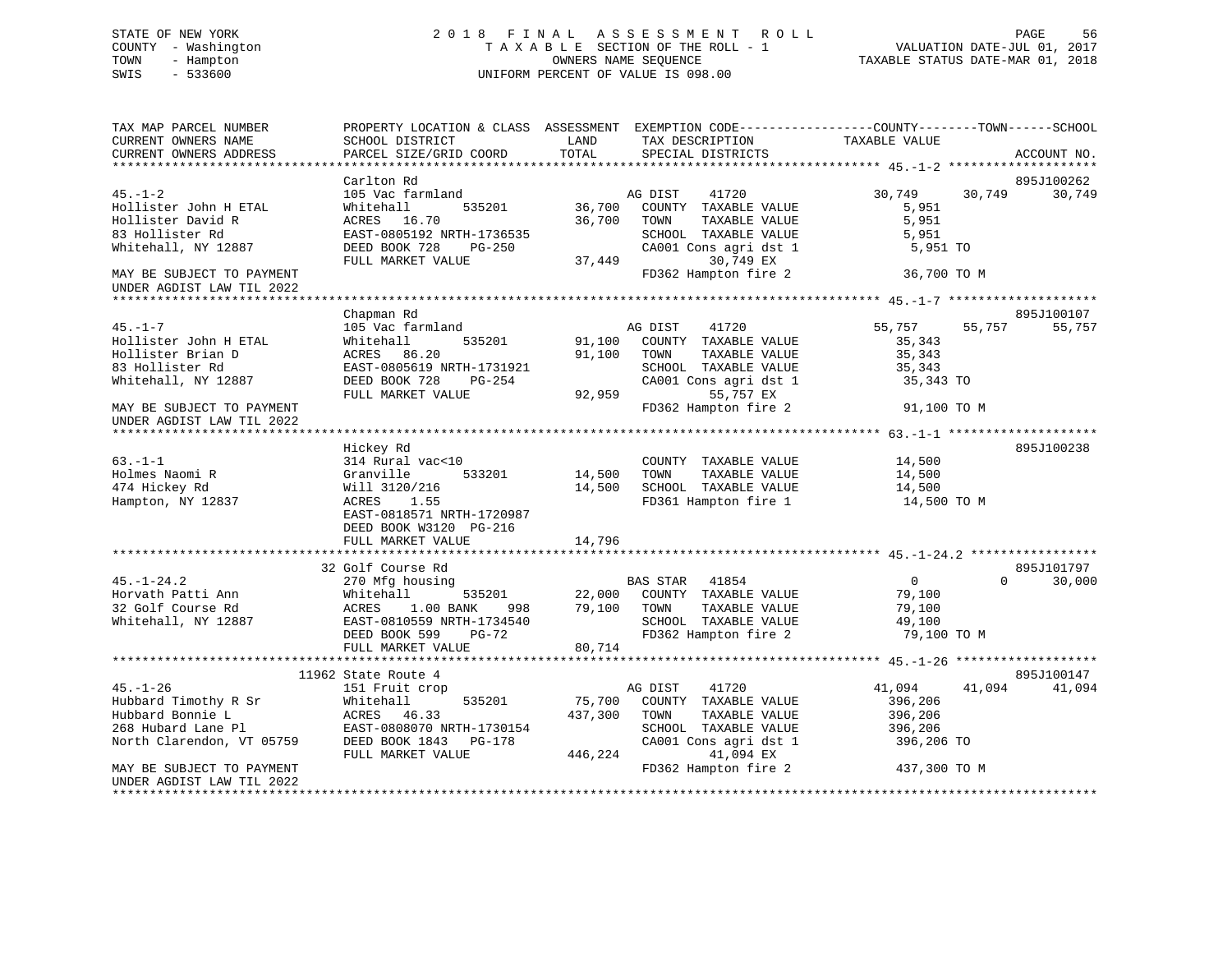# STATE OF NEW YORK 2 0 1 8 F I N A L A S S E S S M E N T R O L L PAGE 57 COUNTY - Washington T A X A B L E SECTION OF THE ROLL - 1 VALUATION DATE-JUL 01, 2017 TOWN - Hampton OWNERS NAME SEQUENCE TAXABLE STATUS DATE-MAR 01, 2018 SWIS - 533600 UNIFORM PERCENT OF VALUE IS 098.00

| TAX MAP PARCEL NUMBER                             | PROPERTY LOCATION & CLASS ASSESSMENT EXEMPTION CODE----------------COUNTY-------TOWN------SCHOOL |         |                       |                            |                      |
|---------------------------------------------------|--------------------------------------------------------------------------------------------------|---------|-----------------------|----------------------------|----------------------|
| CURRENT OWNERS NAME                               | SCHOOL DISTRICT                                                                                  | LAND    | TAX DESCRIPTION       | TAXABLE VALUE              |                      |
| CURRENT OWNERS ADDRESS                            | PARCEL SIZE/GRID COORD                                                                           | TOTAL   | SPECIAL DISTRICTS     |                            | ACCOUNT NO.          |
|                                                   |                                                                                                  |         |                       |                            |                      |
|                                                   | 49 Hickey Rd                                                                                     |         |                       |                            | 895J101727           |
| $62. - 1 - 38.1$                                  | 260 Seasonal res                                                                                 |         | COUNTY TAXABLE VALUE  | 55,000                     |                      |
| Hughes Dana                                       | Granville<br>533201                                                                              | 50,000  | TOWN<br>TAXABLE VALUE | 55,000                     |                      |
| Hughes Marianne                                   | ACRES 25.00                                                                                      | 55,000  | SCHOOL TAXABLE VALUE  | 55,000                     |                      |
| 10 VanBuren St                                    | EAST-0813152 NRTH-1714764                                                                        |         | FD361 Hampton fire 1  | 55,000 TO M                |                      |
| South Glens Falls, NY 12803 DEED BOOK 3500 PG-152 |                                                                                                  |         |                       |                            |                      |
|                                                   | FULL MARKET VALUE                                                                                | 56,122  |                       |                            |                      |
|                                                   |                                                                                                  |         |                       |                            |                      |
|                                                   | Carvers Falls Ln OFF                                                                             |         |                       |                            | 895J101790           |
| $31. - 1 - 3.7$                                   | 311 Res vac land                                                                                 |         | COUNTY TAXABLE VALUE  | 1,500                      |                      |
| Hurlbut Martha                                    | Whitehall<br>535201                                                                              | 1,500   | TOWN<br>TAXABLE VALUE | 1,500                      |                      |
| Sargent Charles Harold                            | FRNT 311.00 DPTH 236.00                                                                          | 1,500   | SCHOOL TAXABLE VALUE  | 1,500                      |                      |
| 1440 Carvers Falls Ln                             | BANK<br>997                                                                                      |         | FD362 Hampton fire 2  | 1,500 TO M                 |                      |
| Whitehall, NY 12887                               | EAST-0808873 NRTH-1747406                                                                        |         |                       |                            |                      |
|                                                   | DEED BOOK 835<br>$PG-275$                                                                        |         |                       |                            |                      |
|                                                   | FULL MARKET VALUE                                                                                | 1,531   |                       |                            |                      |
|                                                   |                                                                                                  |         |                       |                            |                      |
| $31. - 1 - 3.9$                                   | 1440 Carvers Falls Ln<br>270 Mfg housing                                                         |         | BAS STAR 41854        | $\overline{0}$<br>$\Omega$ | 895J101792<br>30,000 |
| Hurlbut Martha                                    | Whitehall<br>535201                                                                              | 12,000  | COUNTY TAXABLE VALUE  | 67,300                     |                      |
| Sargent Charles Harold                            | 1.00 BANK<br>ACRES<br>997                                                                        | 67,300  | TOWN<br>TAXABLE VALUE | 67,300                     |                      |
| 1440 Carvers Falls Ln                             | EAST-0808659 NRTH-1747299                                                                        |         | SCHOOL TAXABLE VALUE  | 37,300                     |                      |
| Whitehall, NY 12887                               | DEED BOOK 835<br>PG-275                                                                          |         | FD362 Hampton fire 2  | 67,300 TO M                |                      |
|                                                   | FULL MARKET VALUE                                                                                | 68,673  |                       |                            |                      |
|                                                   |                                                                                                  |         |                       |                            |                      |
|                                                   | 78 Rainbow Way                                                                                   |         |                       |                            | 895J100601           |
| $81. - 1 - 43$                                    | 210 1 Family Res                                                                                 |         | BAS STAR 41854        | $\mathbf 0$<br>$\Omega$    | 30,000               |
| Hurley Justin R                                   | Granville<br>533201                                                                              | 31,800  | COUNTY TAXABLE VALUE  | 105,000                    |                      |
| Lavin Holly J                                     | 4.00 BANK<br>ACRES<br>999                                                                        | 105,000 | TOWN<br>TAXABLE VALUE | 105,000                    |                      |
| PO Box 95                                         | EAST-0816907 NRTH-1701952                                                                        |         | SCHOOL TAXABLE VALUE  | 75,000                     |                      |
| Whitehall, NY 12887                               | DEED BOOK 3130<br>PG-308                                                                         |         | FD361 Hampton fire 1  | 105,000 TO M               |                      |
|                                                   | FULL MARKET VALUE                                                                                | 107,143 |                       |                            |                      |
|                                                   |                                                                                                  |         |                       |                            |                      |
|                                                   | 1058 West Way                                                                                    |         |                       |                            | 895J100216           |
| $71.4 - 2 - 7$                                    | 260 Seasonal res - WTRFNT                                                                        |         | COUNTY TAXABLE VALUE  | 131,600                    |                      |
| Ihrig Richard                                     | Granville<br>533201                                                                              | 27,200  | TOWN<br>TAXABLE VALUE | 131,600                    |                      |
| Continental Manor                                 | $71. - 2 - 7$                                                                                    | 131,600 | SCHOOL TAXABLE VALUE  | 131,600                    |                      |
| 276 Temple Hill Rd 2701                           | FRNT 100.00 DPTH 273.00                                                                          |         | FD361 Hampton fire 1  | 131,600 TO M               |                      |
| New Windsor, NY 12553                             | EAST-0815352 NRTH-1707548                                                                        |         |                       |                            |                      |
|                                                   | DEED BOOK 2868 PG-139                                                                            |         |                       |                            |                      |
|                                                   | FULL MARKET VALUE                                                                                | 134,286 |                       |                            |                      |
|                                                   |                                                                                                  |         |                       |                            |                      |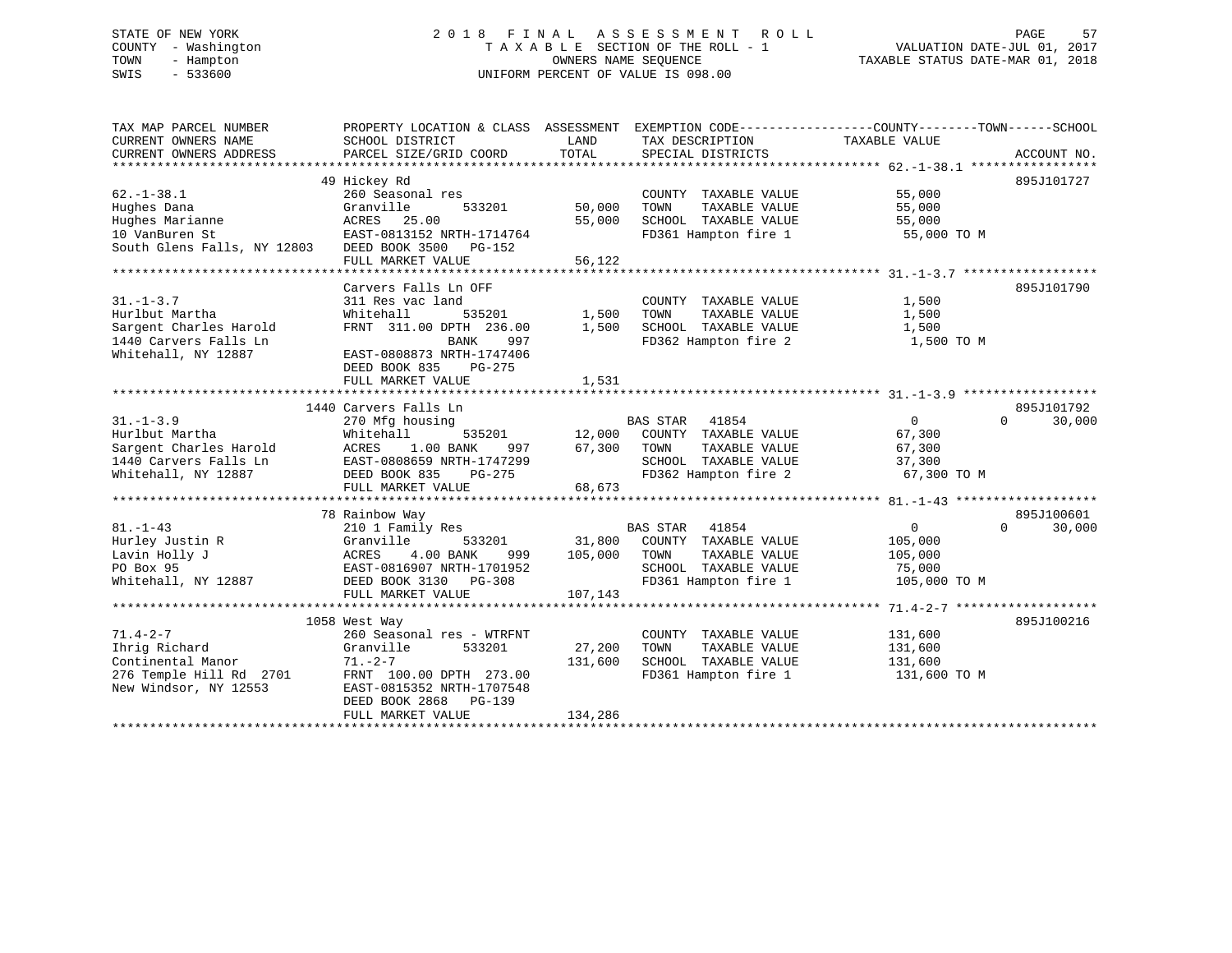# STATE OF NEW YORK 2 0 1 8 F I N A L A S S E S S M E N T R O L L PAGE 58 COUNTY - Washington T A X A B L E SECTION OF THE ROLL - 1 VALUATION DATE-JUL 01, 2017 TOWN - Hampton OWNERS NAME SEQUENCE TAXABLE STATUS DATE-MAR 01, 2018 SWIS - 533600 UNIFORM PERCENT OF VALUE IS 098.00

| TAX MAP PARCEL NUMBER   | PROPERTY LOCATION & CLASS ASSESSMENT EXEMPTION CODE---------------COUNTY-------TOWN-----SCHOOL |         |                             |                |                    |
|-------------------------|------------------------------------------------------------------------------------------------|---------|-----------------------------|----------------|--------------------|
| CURRENT OWNERS NAME     | SCHOOL DISTRICT                                                                                | LAND    | TAX DESCRIPTION             | TAXABLE VALUE  |                    |
| CURRENT OWNERS ADDRESS  | PARCEL SIZE/GRID COORD                                                                         | TOTAL   | SPECIAL DISTRICTS           |                | ACCOUNT NO.        |
|                         |                                                                                                |         |                             |                |                    |
|                         | Hickey Rd OFF                                                                                  |         |                             |                | 895J100616         |
| $62 - 1 - 9$            | 322 Rural vac>10                                                                               |         | COUNTY TAXABLE VALUE        | 10,000         |                    |
| Illsley Alice E         | 533201<br>Granville                                                                            | 10,000  | TAXABLE VALUE<br>TOWN       | 10,000         |                    |
| 201 White Rd            | ACRES 15.30                                                                                    | 10,000  | SCHOOL TAXABLE VALUE        | 10,000         |                    |
| Poultney, VT 05764      | EAST-0811791 NRTH-1718265                                                                      |         | FD361 Hampton fire 1        | 10,000 TO M    |                    |
|                         | DEED BOOK 678<br>$PG-53$                                                                       |         |                             |                |                    |
|                         | FULL MARKET VALUE                                                                              | 10,204  |                             |                |                    |
|                         |                                                                                                |         |                             |                |                    |
|                         | 32 Manor Ln                                                                                    |         |                             |                | 895J100082         |
| $54. - 1 - 5$           | 270 Mfg housing                                                                                |         | ENH STAR<br>41834           | $\overline{0}$ | 66,800<br>$\Omega$ |
| Illsley Richard Trustee | 533201<br>Granville                                                                            | 36,300  | COUNTY TAXABLE VALUE        | 96,100         |                    |
| Illsley Anna Trustee    | ACRES<br>6.30                                                                                  | 96,100  | TAXABLE VALUE<br>TOWN       | 96,100         |                    |
| 32 Manor Ln             | EAST-0821032 NRTH-1725968                                                                      |         | SCHOOL TAXABLE VALUE        | 29,300         |                    |
| Hampton, NY 12837       | DEED BOOK 1844 PG-118                                                                          |         | FD361 Hampton fire 1        | 96,100 TO M    |                    |
|                         | FULL MARKET VALUE                                                                              | 98,061  |                             |                |                    |
|                         |                                                                                                |         |                             |                |                    |
|                         | Vladyka Woods Rd OFF                                                                           |         |                             |                | 895J100046         |
| $38. - 1 - 22$          | 910 Priv forest                                                                                |         | COUNTY TAXABLE VALUE        | 42,900         |                    |
| Integrity Holdings LLC  | Whitehall<br>535201                                                                            | 42,900  | TOWN<br>TAXABLE VALUE       | 42,900         |                    |
| 8 Morin St              | ROW 942/144                                                                                    | 42,900  | SCHOOL TAXABLE VALUE        | 42,900         |                    |
| Biddeford, ME 04005     | 102 AD Contract 2957/133                                                                       |         | FD362 Hampton fire 2        | 42,900 TO M    |                    |
|                         | ACRES 146.80                                                                                   |         |                             |                |                    |
|                         | EAST-0805965 NRTH-1742546                                                                      |         |                             |                |                    |
|                         | DEED BOOK 3015<br>PG-97                                                                        |         |                             |                |                    |
|                         | FULL MARKET VALUE                                                                              | 43,776  |                             |                |                    |
|                         |                                                                                                |         |                             |                |                    |
|                         | 1536 Carlton Rd                                                                                |         |                             |                |                    |
| $45. - 1 - 5.3$         | 240 Rural res                                                                                  |         | <b>BAS STAR</b><br>41854    | $\overline{0}$ | $\Omega$<br>30,000 |
| Irizarry Jose G         | 535201<br>Whitehall                                                                            |         | 40,200 COUNTY TAXABLE VALUE | 202,300        |                    |
| Irizarry Nancy          | Lots $3 & 4$                                                                                   | 202,300 | TAXABLE VALUE<br>TOWN       | 202,300        |                    |
| 1536 Carlton Rd         | ACRES 10.18 BANK<br>999                                                                        |         | SCHOOL TAXABLE VALUE        | 172,300        |                    |
| Whitehall, NY 12887     | EAST-0805141 NRTH-1734477                                                                      |         | CA001 Cons agri dst 1       | 202,300 TO     |                    |
|                         |                                                                                                |         | FD362 Hampton fire 2        |                |                    |
|                         | DEED BOOK 647<br>PG-94<br>FULL MARKET VALUE                                                    | 206,429 |                             | 202,300 TO M   |                    |
|                         |                                                                                                |         |                             |                |                    |
|                         | 128 Rainbow Way                                                                                |         |                             |                | 895J100599         |
| $81. - 1 - 39$          | 260 Seasonal res                                                                               |         | COUNTY TAXABLE VALUE        | 35,000         |                    |
|                         |                                                                                                |         | TOWN                        |                |                    |
| Irwin Deborah           | 533201<br>Granville                                                                            | 30,000  | TAXABLE VALUE               | 35,000         |                    |
| 121 Hogtown Rd          | 5.30<br>ACRES                                                                                  | 35,000  | SCHOOL TAXABLE VALUE        | 35,000         |                    |
| Fort Ann, NY 12827      | EAST-0816687 NRTH-1700996                                                                      |         | FD361 Hampton fire 1        | 35,000 TO M    |                    |
|                         | DEED BOOK 826<br>$PG-18$                                                                       |         |                             |                |                    |
|                         | FULL MARKET VALUE                                                                              | 35,714  |                             |                |                    |
|                         |                                                                                                |         |                             |                |                    |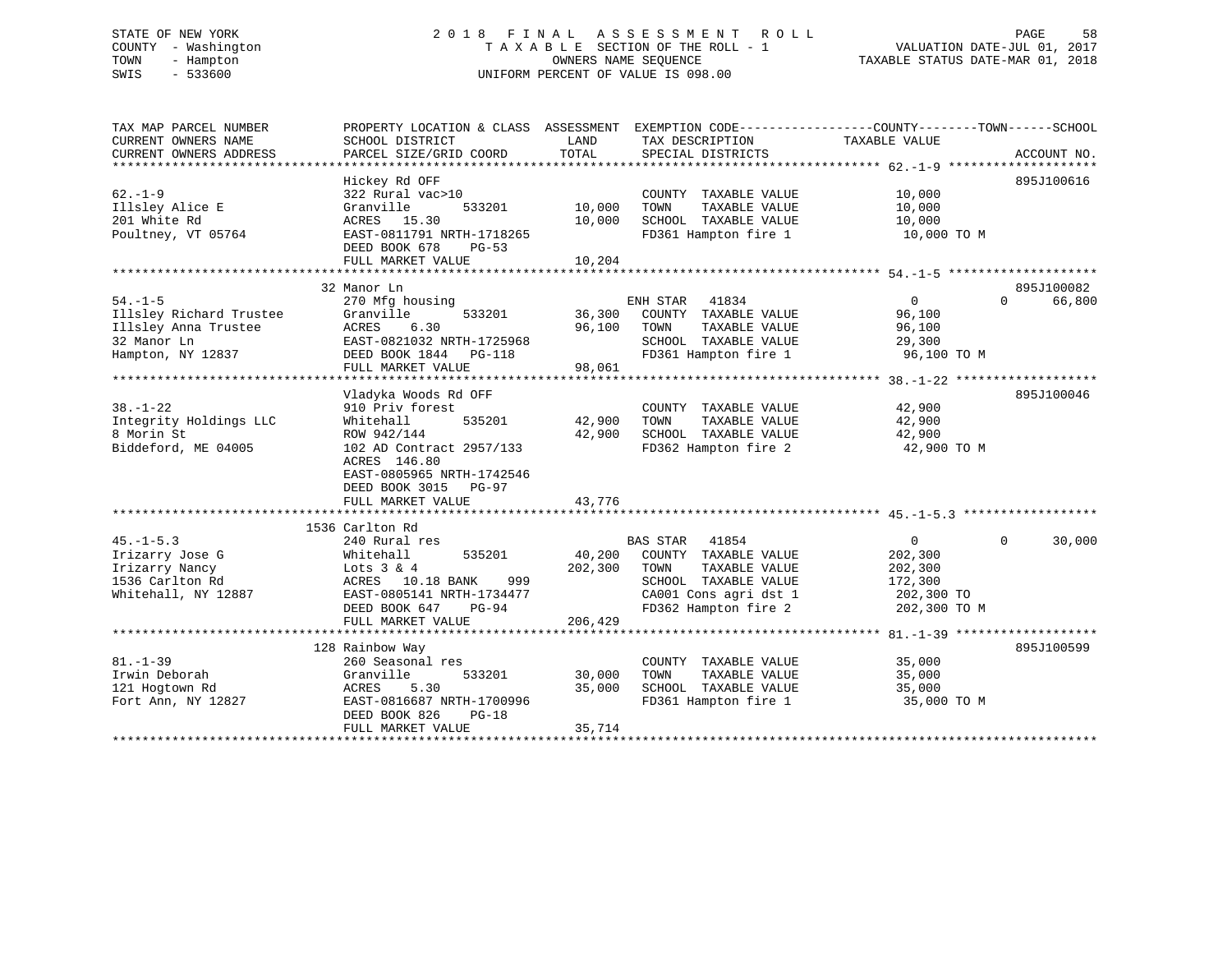# STATE OF NEW YORK 2 0 1 8 F I N A L A S S E S S M E N T R O L L PAGE 59 COUNTY - Washington T A X A B L E SECTION OF THE ROLL - 1 VALUATION DATE-JUL 01, 2017 TOWN - Hampton OWNERS NAME SEQUENCE TAXABLE STATUS DATE-MAR 01, 2018 SWIS - 533600 UNIFORM PERCENT OF VALUE IS 098.00

| TAX MAP PARCEL NUMBER     | PROPERTY LOCATION & CLASS ASSESSMENT EXEMPTION CODE----------------COUNTY-------TOWN------SCHOOL |        |                                              |               |             |
|---------------------------|--------------------------------------------------------------------------------------------------|--------|----------------------------------------------|---------------|-------------|
| CURRENT OWNERS NAME       | SCHOOL DISTRICT                                                                                  | LAND   | TAX DESCRIPTION                              | TAXABLE VALUE |             |
| CURRENT OWNERS ADDRESS    | PARCEL SIZE/GRID COORD                                                                           | TOTAL  | SPECIAL DISTRICTS                            |               | ACCOUNT NO. |
|                           |                                                                                                  |        |                                              |               |             |
|                           | Hickey Rd OFF                                                                                    |        |                                              |               | 895J100638  |
| $62. - 1 - 10$            | 322 Rural vac>10                                                                                 |        | COUNTY TAXABLE VALUE                         | 15,700        |             |
| Jameson Raymond           | 533201<br>Granville                                                                              | 15,700 | TAXABLE VALUE<br>TOWN                        | 15,700        |             |
| 13 South Ranch Way        | 502/98                                                                                           | 15,700 | SCHOOL TAXABLE VALUE                         | 15,700        |             |
| Argyle, NY 12809          | ACRES 10.01                                                                                      |        | FD361 Hampton fire 1                         | 15,700 TO M   |             |
|                           | EAST-0812193 NRTH-1718909                                                                        |        |                                              |               |             |
|                           | DEED BOOK 3601 PG-276                                                                            |        |                                              |               |             |
|                           |                                                                                                  |        |                                              |               |             |
|                           | FULL MARKET VALUE                                                                                | 16,020 |                                              |               |             |
|                           |                                                                                                  |        |                                              |               |             |
|                           | County Route 21                                                                                  |        |                                              |               |             |
| $80. -1 - 5.1$            | 314 Rural vac<10                                                                                 |        | COUNTY TAXABLE VALUE                         | 28,000        |             |
| Jaros Tomasz              | 533201<br>Granville                                                                              | 28,000 | TAXABLE VALUE<br>TOWN                        | 28,000        |             |
| Jaros Dawn                | Sub Div Lot 1                                                                                    | 28,000 | SCHOOL TAXABLE VALUE                         | 28,000        |             |
| 52-6 Meetinghouse Village | 6.41<br>ACRES                                                                                    |        | SCHOOL TAXABLE VALUE<br>FD361 Hampton fire 1 | 28,000 TO M   |             |
| Meriden, CT 06450         | EAST-0813483 NRTH-1701547                                                                        |        |                                              |               |             |
|                           | DEED BOOK 2387 PG-196                                                                            |        |                                              |               |             |
|                           | FULL MARKET VALUE                                                                                | 28,571 |                                              |               |             |
|                           |                                                                                                  |        |                                              |               |             |
|                           | County Route 21                                                                                  |        |                                              |               |             |
| $80. - 1 - 5.2$           | 314 Rural vac<10                                                                                 |        | COUNTY TAXABLE VALUE                         | 22,500        |             |
| Jaros Tomasz              | Granville<br>533201                                                                              | 22,500 | TOWN<br>TAXABLE VALUE                        | 22,500        |             |
| Jaros Dawn                | Sub Div Lot 2                                                                                    | 22,500 | SCHOOL TAXABLE VALUE                         | 22,500        |             |
| 52-6 Meetinghouse Village | 3.92<br>ACRES                                                                                    |        | FD361 Hampton fire 1                         | 22,500 TO M   |             |
| Meriden, CT 06450         |                                                                                                  |        |                                              |               |             |
|                           | EAST-0813683 NRTH-1701251                                                                        |        |                                              |               |             |
|                           | DEED BOOK 2387 PG-196                                                                            |        |                                              |               |             |
|                           | FULL MARKET VALUE                                                                                | 22,959 |                                              |               |             |
|                           |                                                                                                  |        |                                              |               |             |
|                           | County Route 21                                                                                  |        |                                              |               |             |
| $80. -1 - 5.3$            | 314 Rural vac<10                                                                                 |        | COUNTY TAXABLE VALUE                         | 20,500        |             |
| Jaros Tomasz              | Granville<br>533201                                                                              | 20,500 | TOWN<br>TAXABLE VALUE                        | 20,500        |             |
| Jaros Dawn                | Sub Div Lot 3                                                                                    | 20,500 | SCHOOL TAXABLE VALUE                         | 20,500        |             |
| 52-6 Meetinhouse Village  | ACRES<br>3.65                                                                                    |        | FD361 Hampton fire 1                         | 20,500 TO M   |             |
| Meriden, CT 06450         | EAST-0813808 NRTH-1701013                                                                        |        |                                              |               |             |
|                           | DEED BOOK 2387 PG-196                                                                            |        |                                              |               |             |
|                           | FULL MARKET VALUE                                                                                | 20,918 |                                              |               |             |
|                           |                                                                                                  |        |                                              |               |             |
|                           | South Rd                                                                                         |        |                                              |               |             |
| $80. -1 - 5.4$            | 314 Rural vac<10                                                                                 |        | COUNTY TAXABLE VALUE                         | 20,500        |             |
| Jaros Tomasz              | 533201<br>Granville                                                                              | 20,500 | TAXABLE VALUE<br>TOWN                        | 20,500        |             |
| Jaros Dawn                | Sub Div Lot 4                                                                                    | 20,500 | SCHOOL TAXABLE VALUE                         | 20,500        |             |
| 52-6 Meetinghouse Village | ACRES<br>3.24                                                                                    |        | FD361 Hampton fire 1                         | 20,500 TO M   |             |
| Meriden, CT 06450         | EAST-0813920 NRTH-1700776                                                                        |        |                                              |               |             |
|                           | DEED BOOK 2387 PG-196                                                                            |        |                                              |               |             |
|                           | FULL MARKET VALUE                                                                                | 20,918 |                                              |               |             |
|                           |                                                                                                  |        |                                              |               |             |
|                           |                                                                                                  |        |                                              |               |             |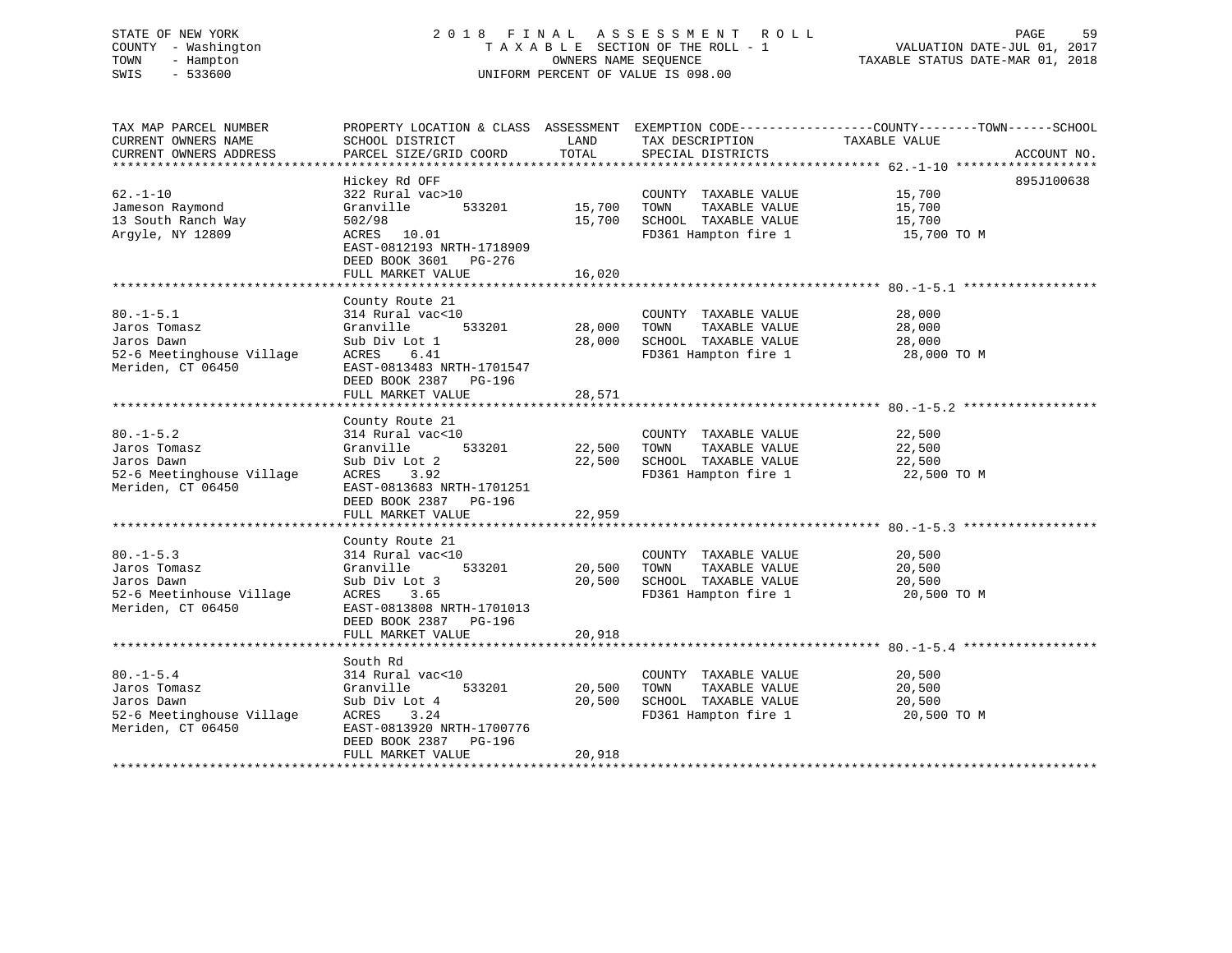# STATE OF NEW YORK 2 0 1 8 F I N A L A S S E S S M E N T R O L L PAGE 60 COUNTY - Washington T A X A B L E SECTION OF THE ROLL - 1 VALUATION DATE-JUL 01, 2017 TOWN - Hampton OWNERS NAME SEQUENCE TAXABLE STATUS DATE-MAR 01, 2018 SWIS - 533600 UNIFORM PERCENT OF VALUE IS 098.00

TAX MAP PARCEL NUMBER PROPERTY LOCATION & CLASS ASSESSMENT EXEMPTION CODE------------------COUNTY--------TOWN------SCHOOL CURRENT OWNERS NAME SCHOOL DISTRICT THE LAND TAX DESCRIPTION TAXABLE VALUE CURRENT OWNERS ADDRESS PARCEL SIZE/GRID COORD TOTAL SPECIAL DISTRICTS ACCOUNT NO. \*\*\*\*\*\*\*\*\*\*\*\*\*\*\*\*\*\*\*\*\*\*\*\*\*\*\*\*\*\*\*\*\*\*\*\*\*\*\*\*\*\*\*\*\*\*\*\*\*\*\*\*\*\*\*\*\*\*\*\*\*\*\*\*\*\*\*\*\*\*\*\*\*\*\*\*\*\*\*\*\*\*\*\*\*\*\*\*\*\*\*\*\*\*\*\*\*\*\*\*\*\*\* 80.-1-5.5 \*\*\*\*\*\*\*\*\*\*\*\*\*\*\*\*\*\* South Rd80.-1-5.5 314 Rural vac<10 COUNTY TAXABLE VALUE 16,500 Jaros Tomasz Granville 533201 16,500 TOWN TAXABLE VALUE 16,500 Jaros Dawn Sub Div Lot 5 16,500 SCHOOL TAXABLE VALUE 16,500 52-6 Meetinghouse Village ACRES 2.21 FD361 Hampton fire 1 16,500 TO M Meriden, CT 06450 EAST-0814700 NRTH-1701478 DEED BOOK 2387 PG-196FULL MARKET VALUE 16,837 \*\*\*\*\*\*\*\*\*\*\*\*\*\*\*\*\*\*\*\*\*\*\*\*\*\*\*\*\*\*\*\*\*\*\*\*\*\*\*\*\*\*\*\*\*\*\*\*\*\*\*\*\*\*\*\*\*\*\*\*\*\*\*\*\*\*\*\*\*\*\*\*\*\*\*\*\*\*\*\*\*\*\*\*\*\*\*\*\*\*\*\*\*\*\*\*\*\*\*\*\*\*\* 80.-1-5 \*\*\*\*\*\*\*\*\*\*\*\*\*\*\*\*\*\*\*\* South Rd 895J10021180.-1-5 314 Rural vac<10 COUNTY TAXABLE VALUE 28,500 Jaros Tomasz S Granville 533201 28,500 TOWN TAXABLE VALUE 28,500 Jaros Dawn M Sub Div Lot 6 28,500 SCHOOL TAXABLE VALUE 28,500 52-6 Meetinghouse Village ACRES 7.02 FD361 Hampton fire 1 28,500 TO M Meriden, CT 06450 EAST-0814208 NRTH-1701420 DEED BOOK 2387 PG-196 FULL MARKET VALUE 29,082 \*\*\*\*\*\*\*\*\*\*\*\*\*\*\*\*\*\*\*\*\*\*\*\*\*\*\*\*\*\*\*\*\*\*\*\*\*\*\*\*\*\*\*\*\*\*\*\*\*\*\*\*\*\*\*\*\*\*\*\*\*\*\*\*\*\*\*\*\*\*\*\*\*\*\*\*\*\*\*\*\*\*\*\*\*\*\*\*\*\*\*\*\*\*\*\*\*\*\*\*\*\*\* 80.-1-9 \*\*\*\*\*\*\*\*\*\*\*\*\*\*\*\*\*\*\*\* 9 Smith Way 895J100588 80.-1-9 210 1 Family Res BAS STAR 41854 0 0 30,000 Jensen David P Granville 533201 28,500 COUNTY TAXABLE VALUE 118,400 Jensen Sarah M ACRES 3.01 BANK 40 118,400 TOWN TAXABLE VALUE 118,400 9 Smith Way EAST-0812624 NRTH-1701787 SCHOOL TAXABLE VALUE 88,400 Whitehall, NY 12887 DEED BOOK 2386 PG-163 FD361 Hampton fire 1 118,400 TO M DEED BOOK 2386 PG-163<br>FULL MARKET VALUE 120,816 \*\*\*\*\*\*\*\*\*\*\*\*\*\*\*\*\*\*\*\*\*\*\*\*\*\*\*\*\*\*\*\*\*\*\*\*\*\*\*\*\*\*\*\*\*\*\*\*\*\*\*\*\*\*\*\*\*\*\*\*\*\*\*\*\*\*\*\*\*\*\*\*\*\*\*\*\*\*\*\*\*\*\*\*\*\*\*\*\*\*\*\*\*\*\*\*\*\*\*\*\*\*\* 80.-1-46 \*\*\*\*\*\*\*\*\*\*\*\*\*\*\*\*\*\*\* 10 Lakeview Way 895J101781 80.-1-46 210 1 Family Res - WTRFNT COUNTY TAXABLE VALUE 174,800 Johnson Robert A Whitehall 535201 25,000 TOWN TAXABLE VALUE 174,800 Johnson Elaine LOT 8A 174,800 SCHOOL TAXABLE VALUE 174,800 134 Hobson Ave ACRES 1.01 FD361 Hampton fire 1 174,800 TO M 134 Hobson Ave 17780 (1988)<br>St James Li, NY 11780 (1987) EAST-0810849 NRTH-1704963 DEED BOOK 633 PG-305FULL MARKET VALUE 178,367 \*\*\*\*\*\*\*\*\*\*\*\*\*\*\*\*\*\*\*\*\*\*\*\*\*\*\*\*\*\*\*\*\*\*\*\*\*\*\*\*\*\*\*\*\*\*\*\*\*\*\*\*\*\*\*\*\*\*\*\*\*\*\*\*\*\*\*\*\*\*\*\*\*\*\*\*\*\*\*\*\*\*\*\*\*\*\*\*\*\*\*\*\*\*\*\*\*\*\*\*\*\*\* 72.-2-6 \*\*\*\*\*\*\*\*\*\*\*\*\*\*\*\*\*\*\*\* 41 Greenfield Ln 895L100030 $0 \t 30.000$ 72.-2-6 210 1 Family Res BAS STAR 41854 0 0 30,000 Johnson Timothy E Granville 533201 22,600 COUNTY TAXABLE VALUE 62,700 Larkin Ruth M ACRES 1.18 62,700 TOWN TAXABLE VALUE 62,700 41 Greenfield Ln EAST-0823585 NRTH-1711584 SCHOOL TAXABLE VALUE 32,700 Hampton, NY 12837 DEED BOOK 2823 PG-47 FD361 Hampton fire 1 62,700 TO M FULL MARKET VALUE 63,980 \*\*\*\*\*\*\*\*\*\*\*\*\*\*\*\*\*\*\*\*\*\*\*\*\*\*\*\*\*\*\*\*\*\*\*\*\*\*\*\*\*\*\*\*\*\*\*\*\*\*\*\*\*\*\*\*\*\*\*\*\*\*\*\*\*\*\*\*\*\*\*\*\*\*\*\*\*\*\*\*\*\*\*\*\*\*\*\*\*\*\*\*\*\*\*\*\*\*\*\*\*\*\*\*\*\*\*\*\*\*\*\*\*\*\*\*\*\*\*\*\*\*\*\*\*\*\*\*\*\*\*\*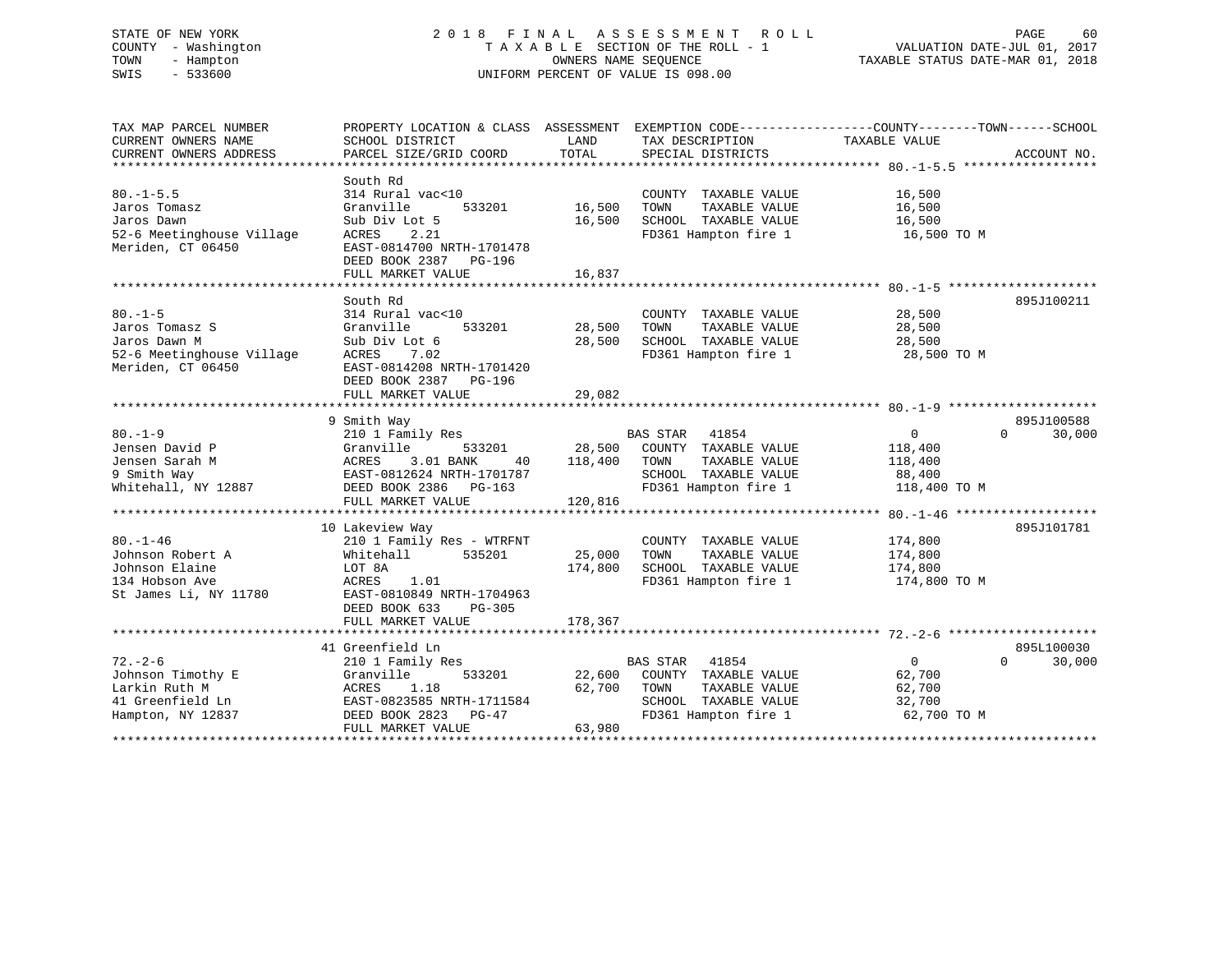# STATE OF NEW YORK 2 0 1 8 F I N A L A S S E S S M E N T R O L L PAGE 61 COUNTY - Washington T A X A B L E SECTION OF THE ROLL - 1 VALUATION DATE-JUL 01, 2017 TOWN - Hampton OWNERS NAME SEQUENCE TAXABLE STATUS DATE-MAR 01, 2018 SWIS - 533600 UNIFORM PERCENT OF VALUE IS 098.00

| TAX MAP PARCEL NUMBER     | PROPERTY LOCATION & CLASS ASSESSMENT    |         |                          | EXEMPTION CODE-----------------COUNTY-------TOWN------SCHOOL |                    |
|---------------------------|-----------------------------------------|---------|--------------------------|--------------------------------------------------------------|--------------------|
| CURRENT OWNERS NAME       | SCHOOL DISTRICT                         | LAND    | TAX DESCRIPTION          | TAXABLE VALUE                                                |                    |
| CURRENT OWNERS ADDRESS    | PARCEL SIZE/GRID COORD                  | TOTAL   | SPECIAL DISTRICTS        |                                                              | ACCOUNT NO.        |
|                           |                                         |         |                          |                                                              |                    |
| $45. - 1 - 29$            | 11879 State Route 4<br>210 1 Family Res |         |                          | 71,200                                                       | 895J100049         |
|                           |                                         |         | COUNTY TAXABLE VALUE     |                                                              |                    |
| Johnson Wayne R           | Whitehall<br>535201                     | 22,000  | TOWN<br>TAXABLE VALUE    | 71,200                                                       |                    |
| Johnson Tina M            | ACRES<br>1.00 BANK<br>40                | 71,200  | SCHOOL TAXABLE VALUE     | 71,200                                                       |                    |
| 11879 State Route 4       | EAST-0806537 NRTH-1729089               |         | FD362 Hampton fire 2     | 71,200 TO M                                                  |                    |
| Whitehall, NY 12887       | DEED BOOK 2777 PG-222                   |         |                          |                                                              |                    |
|                           | FULL MARKET VALUE                       | 72,653  |                          |                                                              |                    |
|                           | 2314 County Route 18                    |         |                          |                                                              |                    |
| $72. - 1 - 1.1$           | 270 Mfg housing                         |         | <b>BAS STAR</b><br>41854 | $\mathbf{0}$                                                 | 30,000<br>$\Omega$ |
| Jones Benjamian G Jr      | Granville<br>533201                     | 23,700  | COUNTY TAXABLE VALUE     | 60,700                                                       |                    |
| Jones Kathleen A          | FRNT 220.00 DPTH 300.00                 | 60,700  | TOWN<br>TAXABLE VALUE    | 60,700                                                       |                    |
| 2314 County Route 18      | 997<br>BANK                             |         | SCHOOL TAXABLE VALUE     | 30,700                                                       |                    |
| Whitehall, NY 12887       | EAST-0818902 NRTH-1712608               |         | FD361 Hampton fire 1     | 60,700 TO M                                                  |                    |
|                           | DEED BOOK 892<br>PG-238                 |         |                          |                                                              |                    |
|                           | FULL MARKET VALUE                       | 61,939  |                          |                                                              |                    |
|                           |                                         |         |                          |                                                              |                    |
|                           | 1094 West Way                           |         |                          |                                                              | 895J100120         |
| $71.4 - 2 - 1$            | 260 Seasonal res - WTRFNT               |         | COUNTY TAXABLE VALUE     | 146,800                                                      |                    |
| Jones Brian               | Granville<br>533201                     | 43,800  | TOWN<br>TAXABLE VALUE    | 146,800                                                      |                    |
| 5841 County Route 30      | 591/73 596/197                          | 146,800 | SCHOOL TAXABLE VALUE     | 146,800                                                      |                    |
| Granville, NY 12832       | $71. - 2 - 1$                           |         | FD361 Hampton fire 1     | 146,800 TO M                                                 |                    |
|                           | ACRES<br>2.63                           |         |                          |                                                              |                    |
|                           | EAST-0814848 NRTH-1708349               |         |                          |                                                              |                    |
|                           | DEED BOOK 3124 PG-118                   |         |                          |                                                              |                    |
|                           | FULL MARKET VALUE                       | 149,796 |                          |                                                              |                    |
|                           |                                         |         |                          |                                                              |                    |
|                           | Hills Pond Rd OFF                       |         |                          |                                                              | 895J100119         |
| $71. - 1 - 11.1$          | 314 Rural vac<10                        |         | COUNTY TAXABLE VALUE     | 8,500                                                        |                    |
| Jones Bruce E             | Granville<br>533201                     | 8,500   | TOWN<br>TAXABLE VALUE    | 8,500                                                        |                    |
| 2338 County Route 18      | ACRES<br>7.00                           | 8,500   | SCHOOL TAXABLE VALUE     | 8,500                                                        |                    |
| Whitehall, NY 12887       | EAST-0816360 NRTH-1711265               |         | FD361 Hampton fire 1     | 8,500 TO M                                                   |                    |
|                           | DEED BOOK 1858<br>PG-149                |         |                          |                                                              |                    |
|                           | FULL MARKET VALUE                       | 8,673   |                          |                                                              |                    |
|                           |                                         |         |                          |                                                              |                    |
|                           | 2338 County Route 18                    |         |                          |                                                              | 895J100118         |
| $72. - 1 - 1$             | 283 Res w/Comuse                        |         | BAS STAR<br>41854        | $\overline{0}$                                               | $\Omega$<br>30,000 |
| Jones Bruce E             | Granville<br>533201                     | 102,300 | COUNTY TAXABLE VALUE     | 293,700                                                      |                    |
| 2338 County Route 18      | ACRES 118.50                            | 293,700 | TOWN<br>TAXABLE VALUE    | 293,700                                                      |                    |
| Whitehall, NY 12887       | EAST-0818991 NRTH-1712161               |         | SCHOOL TAXABLE VALUE     | 263,700                                                      |                    |
|                           | DEED BOOK 1858<br>PG-149                |         | CA001 Cons agri dst 1    | 293,700 TO                                                   |                    |
| MAY BE SUBJECT TO PAYMENT | FULL MARKET VALUE                       | 299,694 | FD361 Hampton fire 1     | 293,700 TO M                                                 |                    |
| UNDER AGDIST LAW TIL 2022 |                                         |         |                          |                                                              |                    |
|                           |                                         |         |                          |                                                              |                    |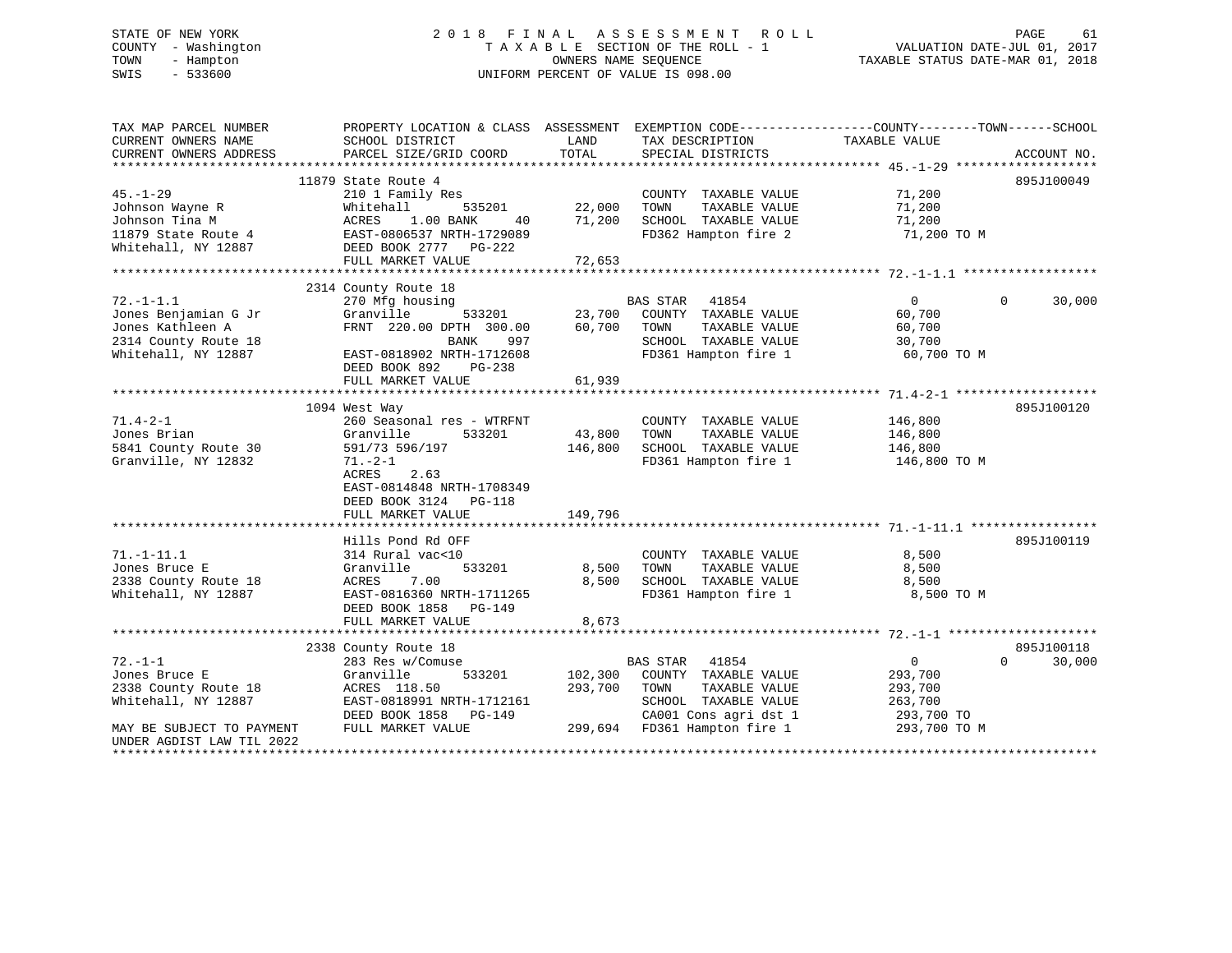# STATE OF NEW YORK 2 0 1 8 F I N A L A S S E S S M E N T R O L L PAGE 62 COUNTY - Washington T A X A B L E SECTION OF THE ROLL - 1 VALUATION DATE-JUL 01, 2017 TOWN - Hampton OWNERS NAME SEQUENCE TAXABLE STATUS DATE-MAR 01, 2018 SWIS - 533600 UNIFORM PERCENT OF VALUE IS 098.00

| TAX MAP PARCEL NUMBER                         |                                                                                                                                              |               |                                                                                                                                                                                                                      | PROPERTY LOCATION & CLASS ASSESSMENT EXEMPTION CODE---------------COUNTY-------TOWN-----SCHOOL |              |
|-----------------------------------------------|----------------------------------------------------------------------------------------------------------------------------------------------|---------------|----------------------------------------------------------------------------------------------------------------------------------------------------------------------------------------------------------------------|------------------------------------------------------------------------------------------------|--------------|
| CURRENT OWNERS NAME<br>CURRENT OWNERS ADDRESS | SCHOOL DISTRICT                                                                                                                              | LAND          | TAX DESCRIPTION                                                                                                                                                                                                      | TAXABLE VALUE                                                                                  |              |
|                                               | PARCEL SIZE/GRID COORD                                                                                                                       | TOTAL         | SPECIAL DISTRICTS                                                                                                                                                                                                    |                                                                                                | ACCOUNT NO.  |
|                                               | 2373 County Route 18                                                                                                                         |               |                                                                                                                                                                                                                      |                                                                                                | 895J100207   |
| $72. - 1 - 22$                                | 322 Rural vac>10                                                                                                                             |               | COUNTY TAXABLE VALUE 33,500                                                                                                                                                                                          |                                                                                                |              |
|                                               |                                                                                                                                              | 533201 33,500 | TOWN TAXABLE VALUE<br>SCHOOL TAXABLE VALUE<br>CA001 Cons agridst 1 33,500 TO<br>$52.700$<br>CA001 Cons agridst 1 33,500 TO M<br>$52.700$ 1 33,500 TO M                                                               |                                                                                                |              |
|                                               |                                                                                                                                              | 33,500        |                                                                                                                                                                                                                      |                                                                                                |              |
| Whitehall, NY 12887                           | EAST-0819599 NRTH-1711347                                                                                                                    |               |                                                                                                                                                                                                                      |                                                                                                |              |
|                                               | EAST-0819599 NRTH-1711347<br>DEED BOOK 1706 PG-126                                                                                           |               |                                                                                                                                                                                                                      |                                                                                                |              |
| MAY BE SUBJECT TO PAYMENT                     | FULL MARKET VALUE                                                                                                                            | 34, 184       |                                                                                                                                                                                                                      |                                                                                                |              |
| UNDER AGDIST LAW TIL 2022                     |                                                                                                                                              |               |                                                                                                                                                                                                                      |                                                                                                |              |
|                                               |                                                                                                                                              |               |                                                                                                                                                                                                                      |                                                                                                |              |
|                                               | 1086 West Way                                                                                                                                |               |                                                                                                                                                                                                                      |                                                                                                |              |
| 71.4-2-1.1                                    | 314 Rural vac<10 - WTRFNT                                                                                                                    |               | COUNTY TAXABLE VALUE 31,500                                                                                                                                                                                          |                                                                                                |              |
| Jones Daniel                                  | Granville 533201                                                                                                                             |               | 31,500 TOWN TAXABLE VALUE                                                                                                                                                                                            |                                                                                                |              |
| Jones Laura                                   |                                                                                                                                              | 31,500        |                                                                                                                                                                                                                      |                                                                                                |              |
|                                               |                                                                                                                                              |               | FD361 Hampton fire 1 31,500 TO M                                                                                                                                                                                     |                                                                                                |              |
| PO Box 101<br>Hartford, NY 12838              | Granville 533201<br>71.-2-1.1<br>ACRES 1.05<br>EAST-0814913 NRTH-1708111                                                                     |               |                                                                                                                                                                                                                      |                                                                                                |              |
|                                               | DEED BOOK 691<br>PG-265                                                                                                                      |               |                                                                                                                                                                                                                      |                                                                                                |              |
|                                               | FULL MARKET VALUE                                                                                                                            | 32,143        |                                                                                                                                                                                                                      |                                                                                                |              |
|                                               |                                                                                                                                              |               |                                                                                                                                                                                                                      |                                                                                                |              |
|                                               | 2419 County Route 18                                                                                                                         |               |                                                                                                                                                                                                                      |                                                                                                |              |
| $72. - 1 - 3.1$                               |                                                                                                                                              |               |                                                                                                                                                                                                                      | 8,000<br>8,000                                                                                 | $\mathbf{0}$ |
| Jones David                                   |                                                                                                                                              |               |                                                                                                                                                                                                                      | $\overline{0}$<br>$\Omega$                                                                     | 30,000       |
| Jones Rebecca                                 |                                                                                                                                              |               | $533201$ 22,000 BAS STAR 41854<br>135,400 COUNTY TAXABLE VALUE                                                                                                                                                       | 127,400                                                                                        |              |
| PO Box 119                                    |                                                                                                                                              |               | TAXABLE VALUE<br>TOWN                                                                                                                                                                                                |                                                                                                |              |
| Hampton, NY 12837                             |                                                                                                                                              |               | SCHOOL TAXABLE VALUE                                                                                                                                                                                                 | 127,400<br>105,400                                                                             |              |
|                                               | Granville 533201 22<br>ACRES 1.00 135<br>EAST-0820714 NRTH-1710861<br>DEED BOOK 760 PG-220<br>THIT MONGET CHEREN PG-220<br>FULL MARKET VALUE |               | 138,163 FD361 Hampton fire 1 135,400 TO M                                                                                                                                                                            |                                                                                                |              |
|                                               |                                                                                                                                              |               |                                                                                                                                                                                                                      |                                                                                                |              |
|                                               | County Route 18                                                                                                                              |               |                                                                                                                                                                                                                      |                                                                                                |              |
| $72. - 1 - 3.2$                               | 314 Rural vac<10                                                                                                                             |               | COUNTY TAXABLE VALUE                                                                                                                                                                                                 | 1,000                                                                                          |              |
| Jones David                                   | Granville                                                                                                                                    |               | TAXABLE VALUE                                                                                                                                                                                                        | 1,000                                                                                          |              |
| Jones Rebecca                                 |                                                                                                                                              |               | SCHOOL TAXABLE VALUE                                                                                                                                                                                                 | 1,000                                                                                          |              |
| PO Box 119                                    | Lot B Filed Survey 12526 1,000<br>FRNT 65.00 DPTH 321.00<br>FRNT 65.00 DPTH 321.00                                                           |               |                                                                                                                                                                                                                      |                                                                                                |              |
| Hampton, NY 12837                             | EAST-0820801 NRTH-1710776                                                                                                                    |               | $\begin{array}{lllllllll} \texttt{CA001} & \texttt{Cons}\ \texttt{agri}\ \texttt{dst}\ 1 && 1,000\ \texttt{TO} \\ \texttt{FD361} & \texttt{Hampton}\ \texttt{fire}\ 1 && 1,000\ \texttt{TO}\ \texttt{M} \end{array}$ |                                                                                                |              |
|                                               | DEED BOOK 3376 PG-189                                                                                                                        |               |                                                                                                                                                                                                                      |                                                                                                |              |
|                                               | FULL MARKET VALUE                                                                                                                            | 1,020         |                                                                                                                                                                                                                      |                                                                                                |              |
|                                               |                                                                                                                                              |               |                                                                                                                                                                                                                      |                                                                                                |              |
|                                               | County Route 18                                                                                                                              |               |                                                                                                                                                                                                                      |                                                                                                |              |
| $72. - 1 - 3.3$                               | 314 Rural vac<10                                                                                                                             |               | COUNTY TAXABLE VALUE                                                                                                                                                                                                 | 1,000                                                                                          |              |
| Jones David                                   | Granville<br>533201                                                                                                                          | 1,000         | TOWN<br>TAXABLE VALUE                                                                                                                                                                                                | 1,000                                                                                          |              |
| Jones Rebecca                                 |                                                                                                                                              |               | SCHOOL TAXABLE VALUE                                                                                                                                                                                                 | 1,000                                                                                          |              |
| PO Box 119                                    | Lot A Filed Survey 12526 1,000<br>FRNT 235.00 DPTH 173.00                                                                                    |               |                                                                                                                                                                                                                      | 1,000 TO                                                                                       |              |
| Hampton, NY 12837                             | FRNI 235.00 DPTH 173.00<br>EAST-0820589 NRTH-1711031                                                                                         |               | CA001 Cons agri dst 1<br>FD361 Hampton fire 1                                                                                                                                                                        | 1,000 TO M                                                                                     |              |
|                                               |                                                                                                                                              |               |                                                                                                                                                                                                                      |                                                                                                |              |
|                                               | DEED BOOK 3376 PG-189<br>FULL MARKET VALUE                                                                                                   | 1,020         |                                                                                                                                                                                                                      |                                                                                                |              |
|                                               |                                                                                                                                              |               |                                                                                                                                                                                                                      |                                                                                                |              |
|                                               |                                                                                                                                              |               |                                                                                                                                                                                                                      |                                                                                                |              |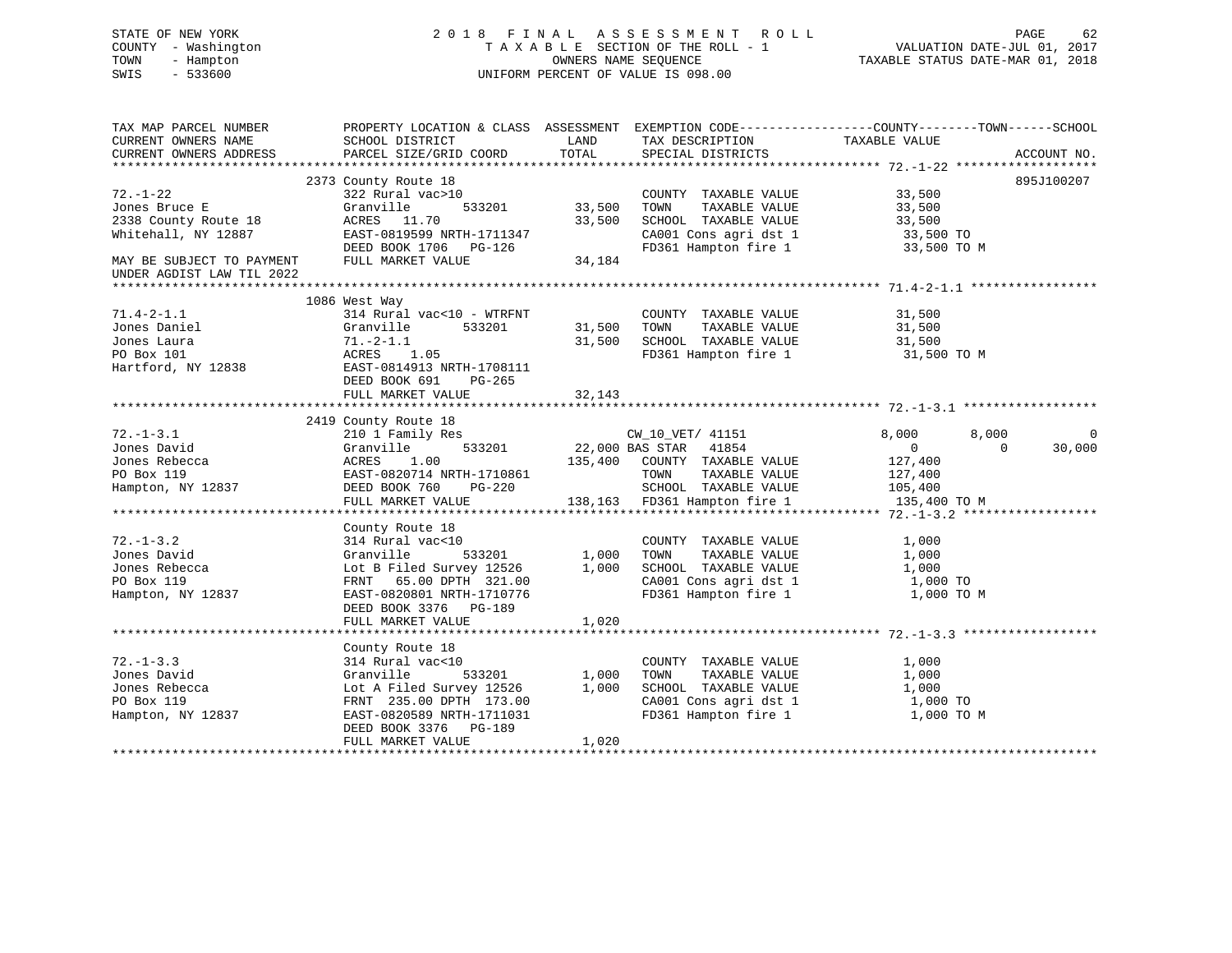# STATE OF NEW YORK 2 0 1 8 F I N A L A S S E S S M E N T R O L L PAGE 63 COUNTY - Washington T A X A B L E SECTION OF THE ROLL - 1 VALUATION DATE-JUL 01, 2017 TOWN - Hampton OWNERS NAME SEQUENCE TAXABLE STATUS DATE-MAR 01, 2018 SWIS - 533600 UNIFORM PERCENT OF VALUE IS 098.00

| TAX MAP PARCEL NUMBER  | PROPERTY LOCATION & CLASS ASSESSMENT EXEMPTION CODE---------------COUNTY-------TOWN------SCHOOL |                |                                  |                            |             |
|------------------------|-------------------------------------------------------------------------------------------------|----------------|----------------------------------|----------------------------|-------------|
| CURRENT OWNERS NAME    | SCHOOL DISTRICT                                                                                 | LAND           | TAX DESCRIPTION                  | TAXABLE VALUE              |             |
| CURRENT OWNERS ADDRESS | PARCEL SIZE/GRID COORD                                                                          | TOTAL          | SPECIAL DISTRICTS                |                            | ACCOUNT NO. |
|                        |                                                                                                 |                |                                  |                            |             |
|                        | Greenfield Ln                                                                                   |                |                                  |                            | 895J100275  |
| $72.2 - 3 - 13$        | 312 Vac w/imprv                                                                                 |                | COUNTY TAXABLE VALUE             | 6,100                      |             |
| Jones David            | Granville<br>533201                                                                             | 5,000          | TOWN<br>TAXABLE VALUE            | 6,100                      |             |
| Jones Mary             | $72. - 3 - 13$                                                                                  | 6,100          | SCHOOL TAXABLE VALUE             | 6,100                      |             |
| 20 Greenfield Ln       | FRNT 56.00 DPTH 190.00                                                                          |                | FD361 Hampton fire 1             | 6,100 TO M                 |             |
| Hampton, NY 12837      | EAST-0823774 NRTH-1712231                                                                       |                |                                  |                            |             |
|                        | DEED BOOK 709<br>$PG-110$                                                                       |                |                                  |                            |             |
|                        | FULL MARKET VALUE                                                                               | 6,224          |                                  |                            |             |
|                        |                                                                                                 |                |                                  |                            |             |
|                        | 20 Greenfield Ln                                                                                |                |                                  |                            | 895J100276  |
| $72.2 - 3 - 10$        | 210 1 Family Res                                                                                |                | VET COM CT 41131                 | 14,975<br>14,975           | $\bigcirc$  |
| Jones David A          | 533201<br>Granville                                                                             | 9,200 ENH STAR | 41834                            | $\overline{0}$<br>$\Omega$ | 59,900      |
| Jones Mary F           | $72.-3-10$                                                                                      |                | 59,900 COUNTY TAXABLE VALUE      | 44,925                     |             |
| 20 Greenfield Ln       | FRNT 50.00 DPTH 190.00                                                                          |                | TOWN<br>TAXABLE VALUE            | 44,925                     |             |
| Hampton, NY 12837      | EAST-0823945 NRTH-1712170                                                                       |                | SCHOOL TAXABLE VALUE             | $\Omega$                   |             |
|                        | DEED BOOK 709<br>$PG-108$                                                                       |                | FD361 Hampton fire 1             | 59,900 TO M                |             |
|                        | FULL MARKET VALUE                                                                               | 61,122         |                                  |                            |             |
|                        |                                                                                                 |                |                                  |                            |             |
|                        | 38 Rainbow Way                                                                                  |                |                                  |                            | 895J100596  |
| $81. - 1 - 31$         | 312 Vac w/imprv                                                                                 |                | COUNTY TAXABLE VALUE             | 31,700                     |             |
| Jones Douglas R        | Granville<br>533201                                                                             | 21,000         | TOWN<br>TAXABLE VALUE            | 31,700                     |             |
| Molly Jo               | 5.00<br>ACRES                                                                                   | 31,700         | SCHOOL TAXABLE VALUE             | 31,700                     |             |
| 224 College St N       | EAST-0817655 NRTH-1702466                                                                       |                | FD361 Hampton fire 1 31,700 TO M |                            |             |
| Poultney, VT 05764     | DEED BOOK 819<br>PG-295                                                                         |                |                                  |                            |             |
|                        | FULL MARKET VALUE                                                                               | 32,347         |                                  |                            |             |
|                        |                                                                                                 |                |                                  |                            |             |
|                        | Rainbow Way                                                                                     |                |                                  |                            | 895J100541  |
| $81. - 1 - 35$         | 314 Rural vac<10                                                                                |                | COUNTY TAXABLE VALUE             | 27,500                     |             |
| Jones Douglas R        | Granville<br>533201                                                                             | 27,500         | TOWN<br>TAXABLE VALUE            | 27,500                     |             |
| Jones Molly Jo         | 6.00<br>ACRES                                                                                   | 27,500         | SCHOOL TAXABLE VALUE             | 27,500                     |             |
| 224 College St         | EAST-0817743 NRTH-1701956                                                                       |                | FD361 Hampton fire 1             | 27,500 TO M                |             |
| Poultney, VT 05764     | DEED BOOK 3556 PG-320                                                                           |                |                                  |                            |             |
|                        | FULL MARKET VALUE                                                                               | 28,061         |                                  |                            |             |
|                        |                                                                                                 |                |                                  |                            |             |
|                        | County Route 21 OFF                                                                             |                |                                  |                            |             |
| $80. - 1 - 58$         | 311 Res vac land                                                                                |                | COUNTY TAXABLE VALUE             | 3,000                      |             |
| Joseph Robert          | 535201<br>Whitehall                                                                             | 3,000          | TAXABLE VALUE<br>TOWN            | 3,000                      |             |
| Joseph Grace           | Sect 5 Lot 3                                                                                    | 3,000          | SCHOOL TAXABLE VALUE             | 3,000                      |             |
| 20 Georgian Ln         | 5.05<br>ACRES                                                                                   |                | FD361 Hampton fire 1             | 3,000 TO M                 |             |
| Darien, CT 06820       | EAST-0809467 NRTH-1704807                                                                       |                |                                  |                            |             |
|                        | DEED BOOK 787<br>PG-312                                                                         |                |                                  |                            |             |
|                        | FULL MARKET VALUE                                                                               | 3,061          |                                  |                            |             |
|                        |                                                                                                 |                |                                  |                            |             |
|                        |                                                                                                 |                |                                  |                            |             |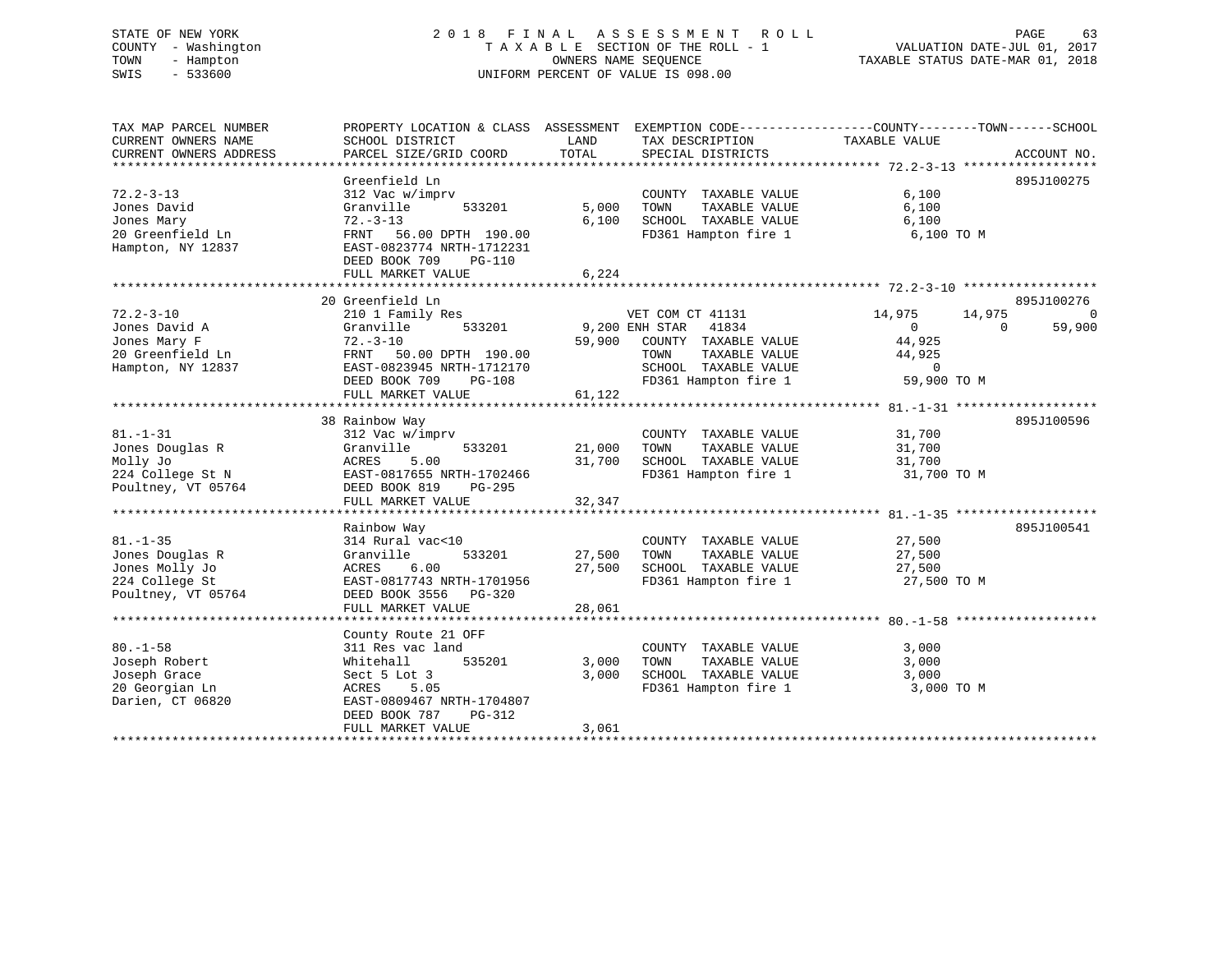# STATE OF NEW YORK 2 0 1 8 F I N A L A S S E S S M E N T R O L L PAGE 64 COUNTY - Washington T A X A B L E SECTION OF THE ROLL - 1 VALUATION DATE-JUL 01, 2017 TOWN - Hampton OWNERS NAME SEQUENCE TAXABLE STATUS DATE-MAR 01, 2018 SWIS - 533600 UNIFORM PERCENT OF VALUE IS 098.00

| TAX MAP PARCEL NUMBER<br>CURRENT OWNERS NAME | PROPERTY LOCATION & CLASS ASSESSMENT EXEMPTION CODE----------------COUNTY-------TOWN------SCHOOL<br>SCHOOL DISTRICT | LAND          | TAX DESCRIPTION                 | TAXABLE VALUE |             |
|----------------------------------------------|---------------------------------------------------------------------------------------------------------------------|---------------|---------------------------------|---------------|-------------|
| CURRENT OWNERS ADDRESS                       | PARCEL SIZE/GRID COORD                                                                                              | TOTAL         | SPECIAL DISTRICTS               |               | ACCOUNT NO. |
|                                              | County Route 21 OFF                                                                                                 |               |                                 |               |             |
| $80. - 1 - 59$                               | 311 Res vac land                                                                                                    |               | COUNTY TAXABLE VALUE            | 3,000         |             |
| Joseph Robert                                | 535201<br>Whitehall                                                                                                 | 3,000         | TOWN<br>TAXABLE VALUE           | 3,000         |             |
| Joseph Grace                                 | Sect 5 Lot 4                                                                                                        | 3,000         | SCHOOL TAXABLE VALUE            | 3,000         |             |
| 20 Georgian Ln<br>Darien, CT 06820           | ACRES<br>5.09<br>EAST-0809376 NRTH-1705045<br>DEED BOOK 787<br>PG-310                                               |               | FD361 Hampton fire 1 3,000 TO M |               |             |
|                                              | FULL MARKET VALUE                                                                                                   | 3,061         |                                 |               |             |
|                                              | 35 Ridgecrest Way                                                                                                   |               |                                 |               | 895J101753  |
| $80. - 1 - 34$                               | $210$ <sup>1</sup> Family Res                                                                                       |               | COUNTY TAXABLE VALUE            | 180,000       |             |
| Joseph Robert W                              | 535201<br>Whitehall                                                                                                 | 22,300        | TOWN<br>TAXABLE VALUE           | 180,000       |             |
| Joseph Grace L                               | Lot 6 & $P/O$ 7                                                                                                     | 180,000       | SCHOOL TAXABLE VALUE            | 180,000       |             |
| 20 Georgian Ln                               | ACRES 1.10                                                                                                          |               | FD361 Hampton fire 1            | 180,000 TO M  |             |
| Darien, CT 06820                             | EAST-0810050 NRTH-1704867<br>DEED BOOK 585<br>$PG-305$                                                              |               |                                 |               |             |
|                                              | FULL MARKET VALUE                                                                                                   | 183,673       |                                 |               |             |
|                                              |                                                                                                                     |               |                                 |               |             |
|                                              | 1435&1437 Carvers Falls Ln                                                                                          |               |                                 |               | 895J101719  |
| $31 - 1 - 8$                                 | 220 2 Family Res                                                                                                    |               | COUNTY TAXABLE VALUE            | 124,600       |             |
| Jurnak Ronald T Sr                           | Whitehall                                                                                                           | 535201 36,400 | TOWN<br>TAXABLE VALUE           | 124,600       |             |
| PO Box 577                                   | Lot 4                                                                                                               | 124,600       | SCHOOL TAXABLE VALUE            | 124,600       |             |
| Poultney, VT 05764                           | ACRES<br>6.40<br>EAST-0807991 NRTH-1747241<br>DEED BOOK 879<br>$PG-163$                                             |               | FD362 Hampton fire 2            | 124,600 TO M  |             |
|                                              | FULL MARKET VALUE                                                                                                   | 127,143       |                                 |               |             |
|                                              |                                                                                                                     |               |                                 |               |             |
|                                              | 247 Hills Pond Rd                                                                                                   |               |                                 |               | 895J100655  |
| $71. - 1 - 14.5$                             | 210 1 Family Res - WTRFNT                                                                                           |               | COUNTY TAXABLE VALUE            | 318,100       |             |
| Kafka James E                                | Granville<br>533201                                                                                                 | 36,900        | TOWN<br>TAXABLE VALUE           | 318,100       |             |
| Weiss Deborah R                              |                                                                                                                     | 318,100       | SCHOOL TAXABLE VALUE            | 318,100       |             |
| 64 Pond View Ln                              |                                                                                                                     |               | FD361 Hampton fire 1            | 318,100 TO M  |             |
| Chappaqua, NY 10514                          | ACRES 1.1/<br>EAST-0816391 NRTH-1707604<br>---- 1951 PG-99                                                          |               |                                 |               |             |
|                                              | FULL MARKET VALUE                                                                                                   | 324,592       |                                 |               |             |
|                                              |                                                                                                                     |               |                                 |               |             |
|                                              | 38 Forest Hill Way                                                                                                  |               |                                 |               |             |
| $80. - 1 - 64$                               | 210 1 Family Res - WTRFNT                                                                                           |               | COUNTY TAXABLE VALUE            | 230,700       |             |
| Kavanagh Michael ETAL                        | 535201<br>Whitehall                                                                                                 | 20,000        | TOWN<br>TAXABLE VALUE           | 230,700       |             |
| Bauch Jeffery ETAL                           | Sect 6 Lot 2                                                                                                        | 230,700       | SCHOOL TAXABLE VALUE            | 230,700       |             |
| 31 Glenrich Rd<br>Saint James, NY 11780      | ACRES<br>5.00<br>EAST-0811039 NRTH-1706125                                                                          |               | FD361 Hampton fire 1            | 230,700 TO M  |             |
|                                              | DEED BOOK 2160 PG-72<br>FULL MARKET VALUE                                                                           | 235,408       |                                 |               |             |
|                                              |                                                                                                                     |               |                                 |               |             |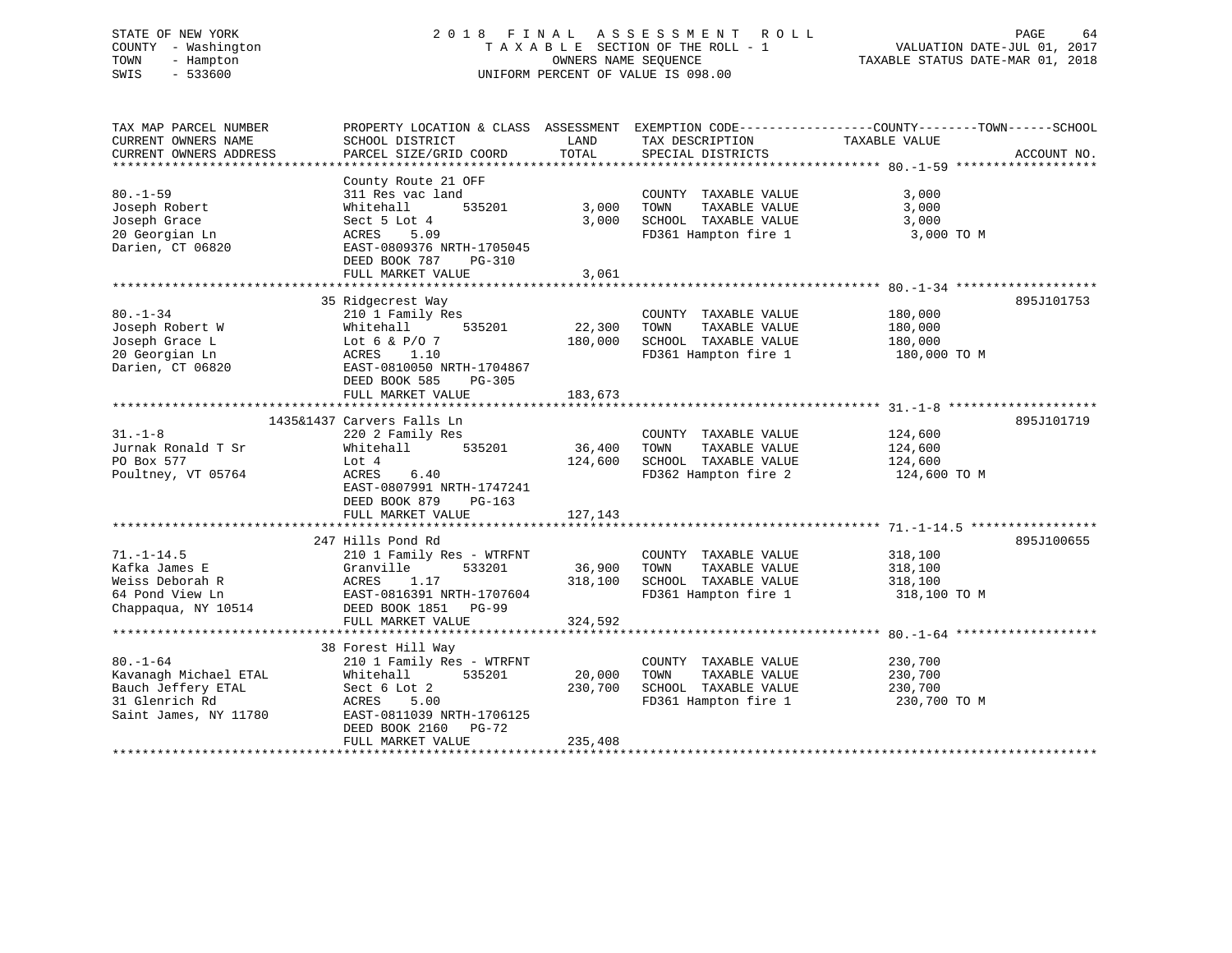# STATE OF NEW YORK 2 0 1 8 F I N A L A S S E S S M E N T R O L L PAGE 65 COUNTY - Washington T A X A B L E SECTION OF THE ROLL - 1 VALUATION DATE-JUL 01, 2017 TOWN - Hampton OWNERS NAME SEQUENCE TAXABLE STATUS DATE-MAR 01, 2018 SWIS - 533600 UNIFORM PERCENT OF VALUE IS 098.00

| TAX MAP PARCEL NUMBER   | PROPERTY LOCATION & CLASS ASSESSMENT |         | EXEMPTION CODE-----------------COUNTY-------TOWN------SCHOOL |                |             |
|-------------------------|--------------------------------------|---------|--------------------------------------------------------------|----------------|-------------|
| CURRENT OWNERS NAME     | SCHOOL DISTRICT                      | LAND    | TAX DESCRIPTION                                              | TAXABLE VALUE  |             |
| CURRENT OWNERS ADDRESS  | PARCEL SIZE/GRID COORD               | TOTAL   | SPECIAL DISTRICTS                                            |                | ACCOUNT NO. |
| ******************      |                                      |         |                                                              |                |             |
|                         | County Route 21 OFF                  |         |                                                              |                |             |
| $80. - 1 - 65$          | 323 Vacant rural                     |         | COUNTY TAXABLE VALUE                                         | 19,000         |             |
| Kavanagh Michael ETAL   | 535201<br>Whitehall                  | 19,000  | TAXABLE VALUE<br>TOWN                                        | 19,000         |             |
| Bauch Jeffery ETAL      | Sect 6 Lot 3                         | 19,000  | SCHOOL TAXABLE VALUE                                         | 19,000         |             |
| 31 Glenrich Rd          | ACRES 27.90                          |         | FD361 Hampton fire 1                                         | 19,000 TO M    |             |
| Saint James, NY 11780   | EAST-0811761 NRTH-1705229            |         |                                                              |                |             |
|                         | DEED BOOK 2160<br>PG-72              |         |                                                              |                |             |
|                         | FULL MARKET VALUE                    | 19,388  |                                                              |                |             |
|                         |                                      |         |                                                              |                |             |
|                         | Forest Hill Way                      |         |                                                              |                |             |
| $71.3 - 3 - 11$         | 311 Res vac land - WTRFNT            |         | COUNTY TAXABLE VALUE                                         | 26,000         |             |
| Kavanagh Michael W      | 535201<br>Whitehall                  | 26,000  | TOWN<br>TAXABLE VALUE                                        | 26,000         |             |
| Kavanagh Stacey L       | Subdiv Lot 6B                        | 26,000  | SCHOOL TAXABLE VALUE                                         | 26,000         |             |
| 31 Glenrich Dr          | Sect 3 3028/28                       |         | FD361 Hampton fire 1                                         | 26,000 TO M    |             |
| Saint James, NY 11780   | $80. - 3 - 11$                       |         |                                                              |                |             |
|                         | 70.00 DPTH 403.00<br>FRNT            |         |                                                              |                |             |
|                         | EAST-0810785 NRTH-1706035            |         |                                                              |                |             |
|                         | DEED BOOK 3028 PG-28                 |         |                                                              |                |             |
|                         | FULL MARKET VALUE                    | 26,531  |                                                              |                |             |
|                         |                                      |         |                                                              |                |             |
|                         | 79 County Route 20                   |         |                                                              |                | 895J101818  |
| $72. - 2 - 12.2$        | 314 Rural vac<10                     |         | COUNTY TAXABLE VALUE                                         | 22,500         |             |
| Kearney Edward          | 533201<br>Granville                  | 22,500  | TOWN<br>TAXABLE VALUE                                        | 22,500         |             |
| 503 Seabreeze Dr        | 5.90<br>ACRES                        | 22,500  | SCHOOL TAXABLE VALUE                                         | 22,500         |             |
| Garden City, SC 29576   | EAST-0824030 NRTH-1705437            |         | FD361 Hampton fire 1                                         | 22,500 TO M    |             |
|                         | DEED BOOK 787<br>PG-45               |         |                                                              |                |             |
|                         | FULL MARKET VALUE                    | 22,959  |                                                              |                |             |
|                         |                                      |         |                                                              |                |             |
|                         |                                      |         |                                                              |                | 895J100577  |
| $53. - 1 - 7.5$         | 322 Hickey Rd                        |         |                                                              |                | $\Omega$    |
|                         | 210 1 Family Res                     |         | BAS STAR 41854                                               | $\overline{0}$ | 30,000      |
| Keefe Bruce S           | Granville<br>533201                  | 35,500  | COUNTY TAXABLE VALUE                                         | 125,900        |             |
| Keefe Kathy A           | 5.50<br>ACRES                        | 125,900 | TAXABLE VALUE<br>TOWN                                        | 125,900        |             |
| 322 Hickey Rd           | EAST-0815230 NRTH-1720691            |         | SCHOOL TAXABLE VALUE                                         | 95,900         |             |
| Hampton, NY 12837       | DEED BOOK 555<br>PG-148              |         | FD361 Hampton fire 1                                         | 125,900 TO M   |             |
|                         | FULL MARKET VALUE                    | 128,469 |                                                              |                |             |
|                         |                                      |         |                                                              |                |             |
|                         | County Route 21                      |         |                                                              |                | 895J100131  |
| $80. -1 - 1$            | 312 Vac w/imprv                      |         | COUNTY TAXABLE VALUE                                         | 113,200        |             |
| Keefe-Mart Maria        | 533201<br>Granville                  | 112,000 | TOWN<br>TAXABLE VALUE                                        | 113,200        |             |
| 5045 San Vincente Dr    | 743/21                               | 113,200 | SCHOOL TAXABLE VALUE                                         | 113,200        |             |
| Santa Barbara, CA 93111 | ACRES 120.40                         |         | FD361 Hampton fire 1                                         | 113,200 TO M   |             |
|                         | EAST-0810545 NRTH-1703479            |         |                                                              |                |             |
|                         | DEED BOOK 758<br>PG-210              |         |                                                              |                |             |
|                         | FULL MARKET VALUE                    | 115,510 |                                                              |                |             |
|                         |                                      |         |                                                              |                |             |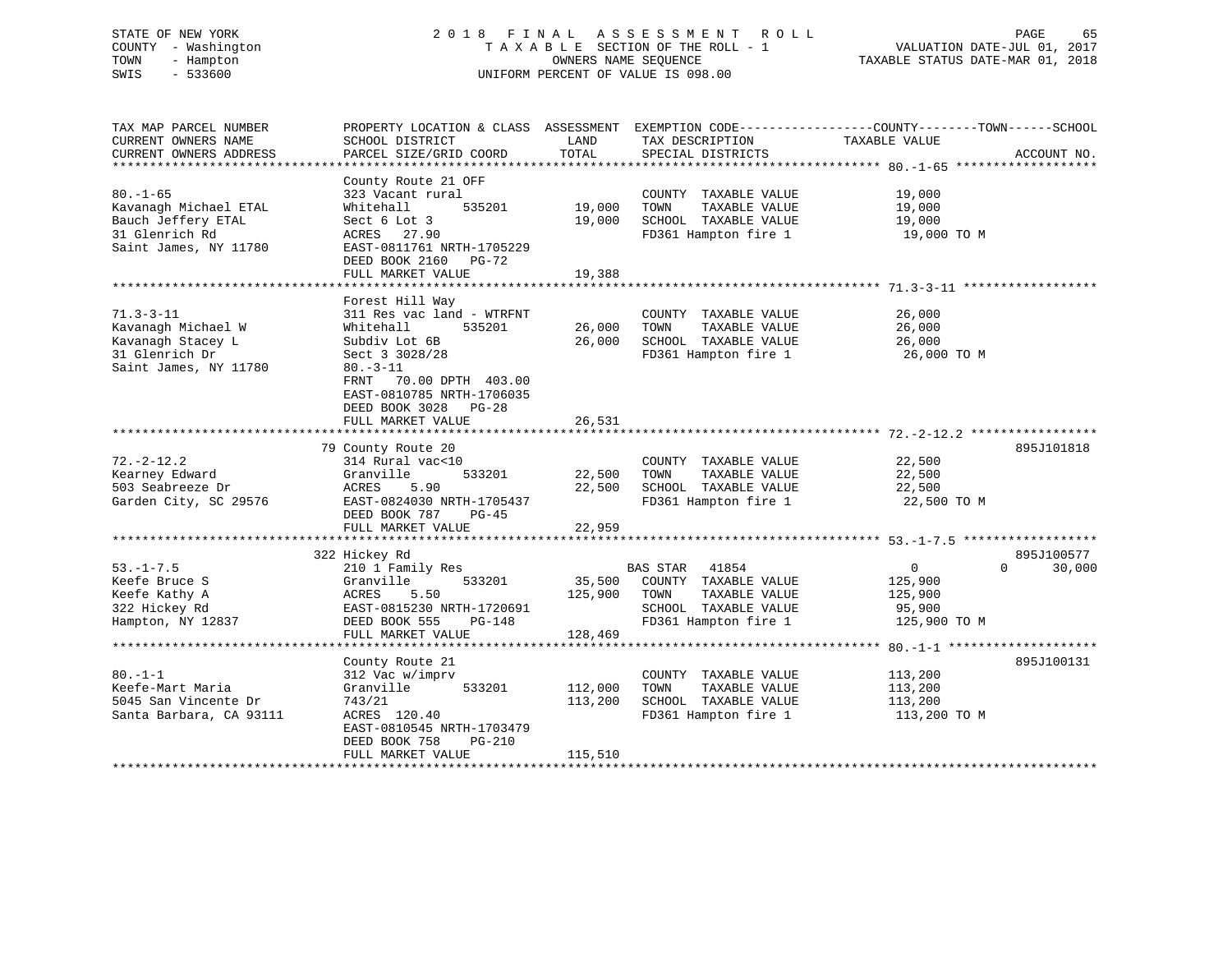# STATE OF NEW YORK 2 0 1 8 F I N A L A S S E S S M E N T R O L L PAGE 66 COUNTY - Washington T A X A B L E SECTION OF THE ROLL - 1 VALUATION DATE-JUL 01, 2017 TOWN - Hampton OWNERS NAME SEQUENCE TAXABLE STATUS DATE-MAR 01, 2018 SWIS - 533600 UNIFORM PERCENT OF VALUE IS 098.00UNIFORM PERCENT OF VALUE IS 098.00

| TAX MAP PARCEL NUMBER<br>CURRENT OWNERS NAME<br>CURRENT OWNERS ADDRESS<br>*************************                                                    | PROPERTY LOCATION & CLASS ASSESSMENT<br>SCHOOL DISTRICT<br>PARCEL SIZE/GRID COORD                                                                                                                    | LAND<br>TOTAL                                                                                 | TAX DESCRIPTION<br>SPECIAL DISTRICTS                                                                                                       | EXEMPTION CODE-----------------COUNTY-------TOWN------SCHOOL<br>TAXABLE VALUE                                                   |                                          | ACCOUNT NO.                                           |
|--------------------------------------------------------------------------------------------------------------------------------------------------------|------------------------------------------------------------------------------------------------------------------------------------------------------------------------------------------------------|-----------------------------------------------------------------------------------------------|--------------------------------------------------------------------------------------------------------------------------------------------|---------------------------------------------------------------------------------------------------------------------------------|------------------------------------------|-------------------------------------------------------|
| $72. - 1 - 4.1$<br>Kelley James L<br>Noble Emily A<br>2523 County Route 18<br>Hampton, NY 12837                                                        | 2523 County Route 18<br>240 Rural res<br>533201<br>Granville<br>LOT 2<br>ACRES<br>15.40<br>EAST-0822124 NRTH-1711923<br>DEED BOOK 805<br>$PG-333$<br>FULL MARKET VALUE                               | 89 PCT OF VALUE USED FOR EXEMPTION PURPOSES<br>46,400 BAS STAR<br>242,100<br>TOWN<br>247,041  | VET COM CT 41131<br>41854<br>COUNTY TAXABLE VALUE<br>TAXABLE VALUE<br>SCHOOL TAXABLE VALUE<br>FD361 Hampton fire 1                         | 53,867<br>$\Omega$<br>188,233<br>197,100<br>212,100<br>242,100 TO M                                                             | 45,000<br>$\Omega$                       | 30,000                                                |
| $45. - 1 - 20$<br>Kenny Angela -LE-<br>Hurley Wesley<br>82 Golf Course Rd<br>Whitehall, NY 12887                                                       | 82 Golf Course Rd<br>270 Mfg housing<br>535201<br>Whitehall<br>ACRES<br>9.40<br>EAST-0810976 NRTH-1735849<br>DEED BOOK 3512<br>PG-225<br>FULL MARKET VALUE                                           | *****************************<br>39,400 AGE-CO/SCH 41805<br>55,900 ENH STAR<br>TOWN<br>57,041 | AGED-TOWN 41803<br>41834<br>COUNTY TAXABLE VALUE<br>TAXABLE VALUE<br>SCHOOL TAXABLE VALUE<br>CA001 Cons agri dst 1<br>FD362 Hampton fire 2 | ********** 45.-1-20<br>$\Omega$<br>27,950<br>$\Omega$<br>27,950<br>33,540<br>$\mathbf 0$<br>55,900 TO<br>55,900 TO M            | 22,360<br>$\Omega$<br>$\Omega$           | 895J100133<br>$\overline{0}$<br>27,950<br>27,950      |
| $80. - 1 - 14$<br>Keyes Susan A<br>12 Hampton Heights Way<br>Whitehall, NY 12887                                                                       | 12 Hampton Heights Way<br>210 1 Family Res<br>Granville<br>533201<br>ACRES<br>3.02 BANK<br>999<br>EAST-0811854 NRTH-1702475<br>DEED BOOK 938<br>PG-192<br>FULL MARKET VALUE                          | <b>BAS STAR</b><br>28,600<br>97,000<br>TOWN<br>98,980                                         | 41854<br>COUNTY TAXABLE VALUE<br>TAXABLE VALUE<br>SCHOOL TAXABLE VALUE<br>FD361 Hampton fire 1                                             | $\Omega$<br>97,000<br>97,000<br>67,000<br>97,000 TO M                                                                           | $\Omega$                                 | 895J100590<br>30,000                                  |
| $72. - 2 - 29$<br>Kinney Irrevocable Trust Norma Granville<br>Evans Tina Trustee<br>c/o Norma Jean Kinney<br>2609 State Route 22A<br>Hampton, NY 12837 | 2609 State Route 22A<br>210 1 Family Res<br>533201<br>ACRES<br>1.40<br>EAST-0823080 NRTH-1712020<br>DEED BOOK 3536<br>$PG-248$<br>FULL MARKET VALUE                                                  | **********<br>23,300 AGED-CO/TN 41801<br>64,200 AGED-SCH<br>ENH STAR<br>65,510<br>TOWN        | VET COM CT 41131<br>41804<br>41834<br>COUNTY TAXABLE VALUE<br>TAXABLE VALUE<br>SCHOOL TAXABLE VALUE<br>FD361 Hampton fire 1                | ******** 72.-2-9 *******************<br>16,050<br>24,075<br>$\Omega$<br>$\Omega$<br>24,075<br>24,075<br>$\Omega$<br>64,200 TO M | 16,050<br>24,075<br>$\Omega$<br>$\Omega$ | 895J100137<br>0<br>$\overline{0}$<br>28,890<br>35,310 |
| $81. - 1 - 9$<br>Kinsey Kenneth W Jr<br>Kinsey Virginia H<br>PO Box 7<br>Hampton, NY 12837                                                             | *********************************<br>North Quivey Hill Ln<br>314 Rural vac<10<br>533201<br>Granville<br>1.71<br>ACRES<br>EAST-0819242 NRTH-1702212<br>DEED BOOK 1806<br>$PG-41$<br>FULL MARKET VALUE | 15,000<br>TOWN<br>15,000<br>15,306                                                            | COUNTY TAXABLE VALUE<br>TAXABLE VALUE<br>SCHOOL TAXABLE VALUE<br>FD361 Hampton fire 1                                                      | ************** 81.-1-9 *******************<br>15,000<br>15,000<br>15,000<br>15,000 TO M                                         |                                          | 895J100592                                            |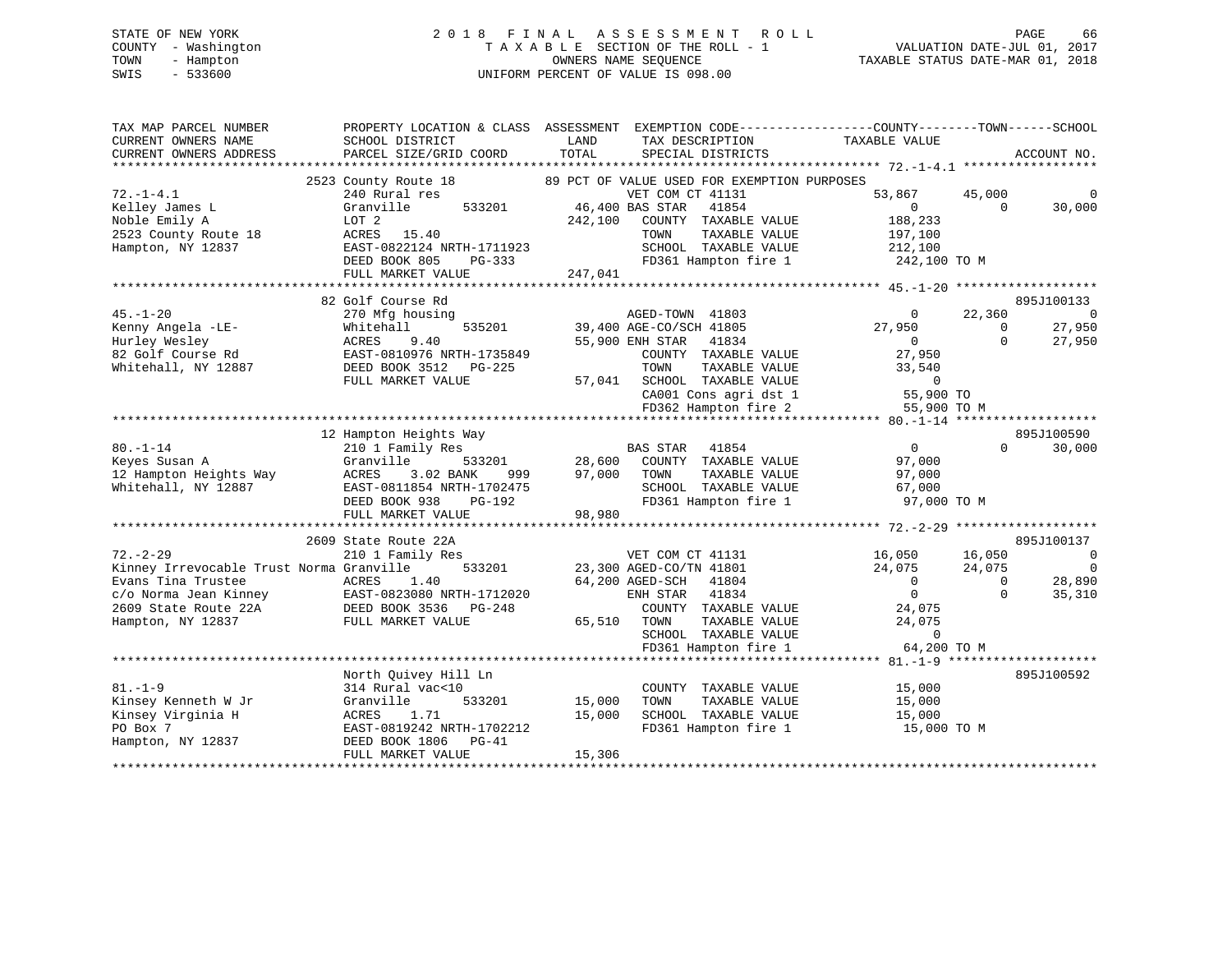# STATE OF NEW YORK 2 0 1 8 F I N A L A S S E S S M E N T R O L L PAGE 67 COUNTY - Washington T A X A B L E SECTION OF THE ROLL - 1 VALUATION DATE-JUL 01, 2017 TOWN - Hampton OWNERS NAME SEQUENCE TAXABLE STATUS DATE-MAR 01, 2018 SWIS - 533600 UNIFORM PERCENT OF VALUE IS 098.00

| TAX MAP PARCEL NUMBER<br>CURRENT OWNERS NAME | PROPERTY LOCATION & CLASS ASSESSMENT<br>SCHOOL DISTRICT | LAND    | EXEMPTION CODE-----------------COUNTY-------TOWN------SCHOOL<br>TAX DESCRIPTION | TAXABLE VALUE  |                    |
|----------------------------------------------|---------------------------------------------------------|---------|---------------------------------------------------------------------------------|----------------|--------------------|
| CURRENT OWNERS ADDRESS                       | PARCEL SIZE/GRID COORD                                  | TOTAL   | SPECIAL DISTRICTS                                                               |                | ACCOUNT NO.        |
|                                              | North Ouivey Hill Ln                                    |         |                                                                                 |                | 895J100437         |
| $81. - 1 - 10$                               | 314 Rural vac<10                                        |         | COUNTY TAXABLE VALUE                                                            | 23,000         |                    |
| Kinsey Kenneth W Jr                          | 533201<br>Granville                                     | 23,000  | TOWN<br>TAXABLE VALUE                                                           | 23,000         |                    |
| Kinsey Virginia H                            | 4.00<br>ACRES                                           | 23,000  | SCHOOL TAXABLE VALUE                                                            | 23,000         |                    |
| PO Box 7                                     | EAST-0819238 NRTH-1701960                               |         | FD361 Hampton fire 1                                                            | 23,000 TO M    |                    |
| Hampton, NY 12837                            | DEED BOOK 1806 PG-41                                    |         |                                                                                 |                |                    |
|                                              | FULL MARKET VALUE                                       | 23,469  |                                                                                 |                |                    |
|                                              |                                                         |         |                                                                                 |                |                    |
|                                              | 1092 North Quivey Hill Ln                               |         |                                                                                 |                | 895J100433         |
| $81. - 1 - 11$                               | 210 1 Family Res                                        |         | ENH STAR<br>41834                                                               | $\mathbf{0}$   | $\Omega$<br>66,800 |
| Kinsey Kenneth W Jr                          | Granville<br>533201                                     | 31,800  | COUNTY TAXABLE VALUE                                                            | 138,100        |                    |
| Kinsey Virginia H                            | ACRES<br>4.00                                           | 138,100 | TOWN<br>TAXABLE VALUE                                                           | 138,100        |                    |
| PO Box 7                                     | EAST-0819240 NRTH-1701616                               |         | SCHOOL TAXABLE VALUE                                                            | 71,300         |                    |
| Hampton, NY 12837                            | DEED BOOK 1806 PG-41                                    |         | FD361 Hampton fire 1                                                            | 138,100 TO M   |                    |
|                                              | FULL MARKET VALUE                                       | 140,918 |                                                                                 |                |                    |
|                                              |                                                         |         |                                                                                 |                |                    |
|                                              | 2655 State Route 22A                                    |         |                                                                                 |                | 895J100293         |
| $72. - 2 - 37$                               | 210 1 Family Res                                        |         | <b>BAS STAR</b><br>41854                                                        | $\overline{0}$ | $\Omega$<br>30,000 |
| Kirby Donald R Jr                            | 533201<br>Granville                                     | 37,100  | COUNTY TAXABLE VALUE                                                            | 139,400        |                    |
| PO Box 47                                    | 713/148 Hwy Approp                                      | 139,400 | TAXABLE VALUE<br>TOWN                                                           | 139,400        |                    |
| Hampton, NY 12837                            | ACRES<br>7.09                                           |         | SCHOOL TAXABLE VALUE                                                            | 109,400        |                    |
|                                              | EAST-0823376 NRTH-1712846                               |         | FD361 Hampton fire 1                                                            | 139,400 TO M   |                    |
|                                              | DEED BOOK 716<br>$PG-245$                               |         |                                                                                 |                |                    |
|                                              | FULL MARKET VALUE                                       | 142,245 |                                                                                 |                |                    |
|                                              |                                                         |         |                                                                                 |                |                    |
|                                              | County Route 18                                         |         |                                                                                 |                |                    |
| $62. -1 - 49.2$                              | 322 Rural vac>10                                        |         | COUNTY TAXABLE VALUE                                                            | 29,500         |                    |
| Kneer Bradley                                | 535201<br>Whitehall                                     | 29,500  | TOWN<br>TAXABLE VALUE                                                           | 29,500         |                    |
| Kneer Chrisopher                             | Sub Div Lot 2                                           | 29,500  | SCHOOL TAXABLE VALUE                                                            | 29,500         |                    |
| 133 William Rd                               | ACRES 18.50                                             |         | FD361 Hampton fire 1                                                            | 29,500 TO M    |                    |
| North Massappqua, NY 11758                   | EAST-0809021 NRTH-1714089                               |         |                                                                                 |                |                    |
|                                              | DEED BOOK 3853<br>PG-313                                |         |                                                                                 |                |                    |
|                                              | FULL MARKET VALUE                                       | 30,102  |                                                                                 |                |                    |
|                                              |                                                         |         |                                                                                 |                |                    |
|                                              | Hills Pond Rd                                           |         |                                                                                 |                |                    |
| $71. - 1 - 14.10$                            | 314 Rural vac<10 - WTRFNT                               |         | COUNTY TAXABLE VALUE                                                            | 32,600         |                    |
| Kneer Bradley                                | 533201<br>Granville                                     | 32,600  | TAXABLE VALUE<br>TOWN                                                           | 32,600         |                    |
| Kneer Christopher                            | Lot 1                                                   | 32,600  | SCHOOL TAXABLE VALUE                                                            | 32,600         |                    |
| 133 Williams Rd                              | FRNT 113.00 DPTH 237.00                                 |         | FD361 Hampton fire 1                                                            | 32,600 TO M    |                    |
| North Massapequa, NY 11758                   | EAST-0816433 NRTH-1707462                               |         |                                                                                 |                |                    |
|                                              | DEED BOOK 2618<br>$PG-47$                               |         |                                                                                 |                |                    |
|                                              | FULL MARKET VALUE                                       | 33,265  |                                                                                 |                |                    |
|                                              |                                                         |         |                                                                                 |                |                    |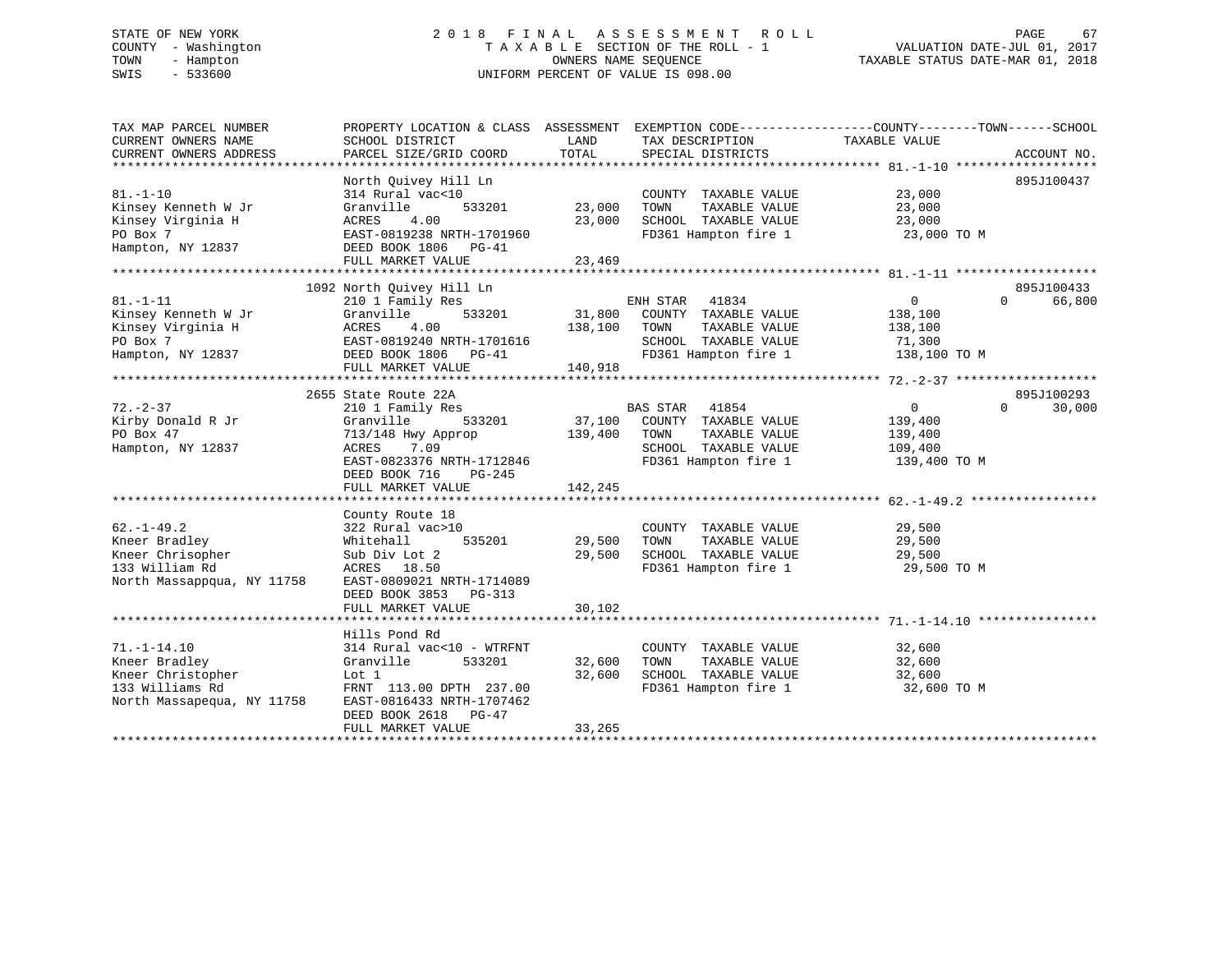# STATE OF NEW YORK 2 0 1 8 F I N A L A S S E S S M E N T R O L L PAGE 68 COUNTY - Washington T A X A B L E SECTION OF THE ROLL - 1 VALUATION DATE-JUL 01, 2017 TOWN - Hampton OWNERS NAME SEQUENCE TAXABLE STATUS DATE-MAR 01, 2018 SWIS - 533600 UNIFORM PERCENT OF VALUE IS 098.00

| TAX MAP PARCEL NUMBER      |                           |         |                       | PROPERTY LOCATION & CLASS ASSESSMENT EXEMPTION CODE----------------COUNTY-------TOWN------SCHOOL |
|----------------------------|---------------------------|---------|-----------------------|--------------------------------------------------------------------------------------------------|
| CURRENT OWNERS NAME        | SCHOOL DISTRICT           | LAND    | TAX DESCRIPTION       | TAXABLE VALUE                                                                                    |
| CURRENT OWNERS ADDRESS     | PARCEL SIZE/GRID COORD    | TOTAL   | SPECIAL DISTRICTS     | ACCOUNT NO.                                                                                      |
|                            |                           |         |                       |                                                                                                  |
|                            | Hills Pond Rd             |         |                       |                                                                                                  |
| $71. - 1 - 14.12$          | 314 Rural vac<10 - WTRFNT |         | COUNTY TAXABLE VALUE  | 32,600                                                                                           |
| Kneer Bradley              | Granville<br>533201       | 32,600  | TOWN<br>TAXABLE VALUE | 32,600                                                                                           |
| Kneer Christopher          | Lot <sub>2</sub>          | 32,600  | SCHOOL TAXABLE VALUE  | 32,600                                                                                           |
| 133 Williams Rd            | FRNT 113.00 DPTH 213.00   |         | FD361 Hampton fire 1  | 32,600 TO M                                                                                      |
| North Massapequa, NY 11758 | EAST-0816436 NRTH-1707343 |         |                       |                                                                                                  |
|                            |                           |         |                       |                                                                                                  |
|                            | DEED BOOK 2618 PG-47      |         |                       |                                                                                                  |
|                            | FULL MARKET VALUE         | 33,265  |                       |                                                                                                  |
|                            |                           |         |                       |                                                                                                  |
|                            | County Route 18           |         |                       |                                                                                                  |
| $62. -1 - 49.3$            | 322 Rural vac>10          |         | COUNTY TAXABLE VALUE  | 29,500                                                                                           |
| Kneer Bradley C ETAL       | Whitehall<br>535201       | 29,500  | TOWN<br>TAXABLE VALUE | 29,500                                                                                           |
| Kneer Diane P ETAL         | Sub Div Lot 3             | 29,500  | SCHOOL TAXABLE VALUE  | 29,500                                                                                           |
| 7 Slocum Ave               | ACRES 18.50               |         | FD361 Hampton fire 1  | 29,500 TO M                                                                                      |
| Granville, NY 12832        | EAST-0809279 NRTH-1713942 |         |                       |                                                                                                  |
|                            | DEED BOOK 2248<br>PG-324  |         |                       |                                                                                                  |
|                            | FULL MARKET VALUE         | 30,102  |                       |                                                                                                  |
|                            |                           |         |                       |                                                                                                  |
|                            | 1030 West Way             |         |                       | 895J100142                                                                                       |
| $71.4 - 2 - 14$            | 210 1 Family Res - WTRFNT |         | COUNTY TAXABLE VALUE  | 192,700                                                                                          |
| Kneer Christopher R        | Granville<br>533201       | 27,100  | TOWN<br>TAXABLE VALUE | 192,700                                                                                          |
| Kneer Christina D          | LOT 4                     | 192,700 | SCHOOL TAXABLE VALUE  | 192,700                                                                                          |
| 133 William Rd             | $71. - 2 - 14$            |         | FD361 Hampton fire 1  | 192,700 TO M                                                                                     |
|                            |                           |         |                       |                                                                                                  |
| Massapequa, NY 11758       | FRNT 100.00 DPTH 212.00   |         |                       |                                                                                                  |
|                            | BANK<br>999               |         |                       |                                                                                                  |
|                            | EAST-0815817 NRTH-1707022 |         |                       |                                                                                                  |
|                            | DEED BOOK 3696 PG-238     |         |                       |                                                                                                  |
|                            | FULL MARKET VALUE         | 196,633 |                       |                                                                                                  |
|                            |                           |         |                       |                                                                                                  |
|                            | County Route 18           |         |                       |                                                                                                  |
| $62. -1 - 49.1$            | 322 Rural vac>10          |         | COUNTY TAXABLE VALUE  | 29,500                                                                                           |
| Kneer Conlon Judith        | 535201<br>Whitehall       | 29,500  | TOWN<br>TAXABLE VALUE | 29,500                                                                                           |
| 3796 Beechwood Pl          | Sub Div Lot 1             | 29,500  | SCHOOL TAXABLE VALUE  | 29,500                                                                                           |
| Seaford, NY 11783          | ACRES 18.50               |         | FD361 Hampton fire 1  | 29,500 TO M                                                                                      |
|                            | EAST-0808764 NRTH-1714280 |         |                       |                                                                                                  |
|                            | DEED BOOK 735<br>PG-216   |         |                       |                                                                                                  |
|                            | FULL MARKET VALUE         | 30,102  |                       |                                                                                                  |
|                            |                           |         |                       |                                                                                                  |
|                            | 1125 East Way             |         |                       | 895J100148                                                                                       |
| $71.4 - 3 - 1$             | 260 Seasonal res - WTRFNT |         | COUNTY TAXABLE VALUE  | 177,000                                                                                          |
| Kneer Conlon Judith E      | 533201<br>Granville       | 24,300  | TOWN<br>TAXABLE VALUE | 177,000                                                                                          |
| 3796 Beechwood Pl          | $71. - 3 - 1$             | 177,000 | SCHOOL TAXABLE VALUE  | 177,000                                                                                          |
| Seaford, NY 11783          | FRNT<br>90.00 DPTH 178.00 |         | FD361 Hampton fire 1  | 177,000 TO M                                                                                     |
|                            |                           |         |                       |                                                                                                  |
|                            | EAST-0815465 NRTH-1708532 |         |                       |                                                                                                  |
|                            | DEED BOOK 821<br>PG-284   |         |                       |                                                                                                  |
|                            | FULL MARKET VALUE         | 180,612 |                       |                                                                                                  |
|                            |                           |         |                       |                                                                                                  |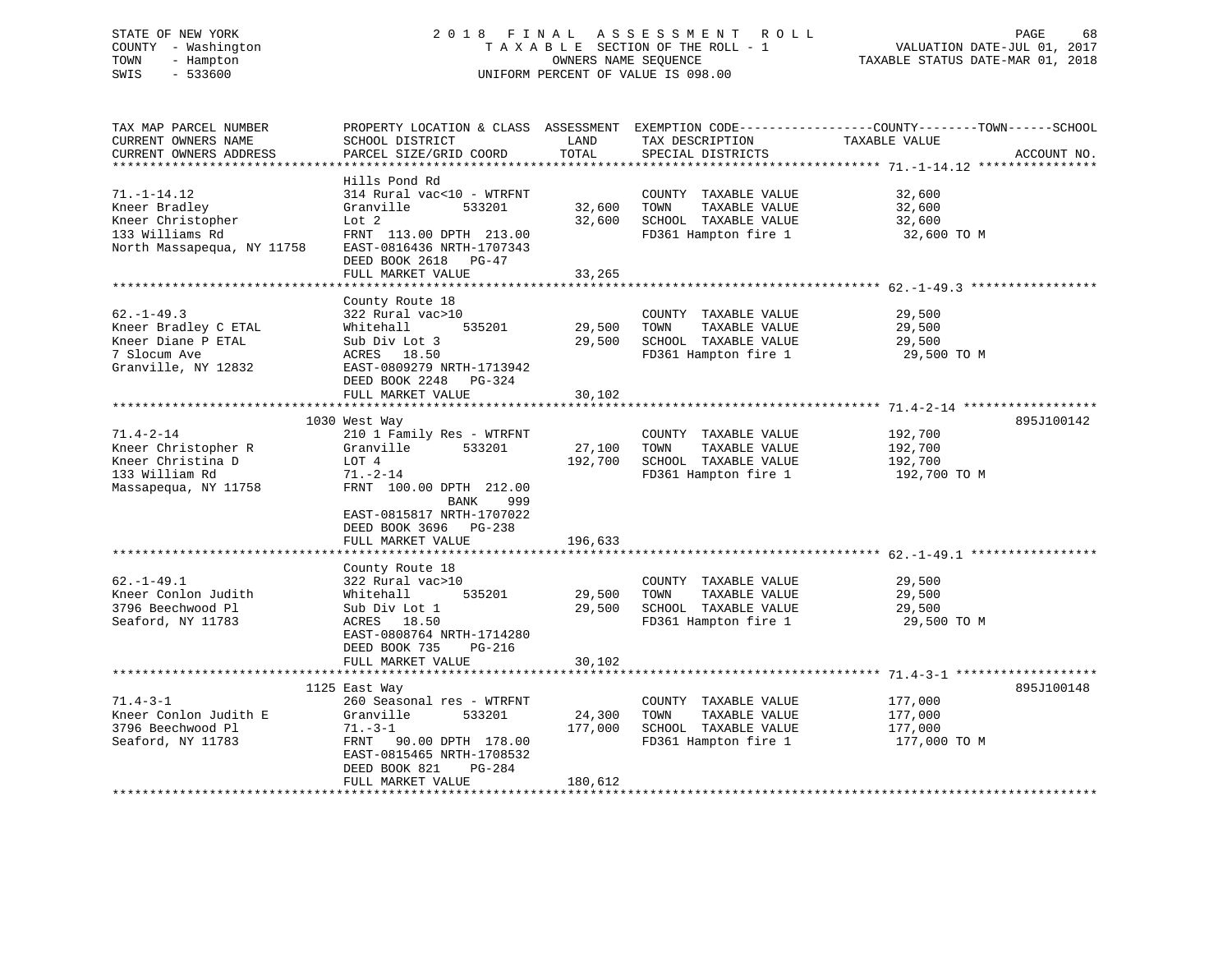# STATE OF NEW YORK 2 0 1 8 F I N A L A S S E S S M E N T R O L L PAGE 69 COUNTY - Washington T A X A B L E SECTION OF THE ROLL - 1 VALUATION DATE-JUL 01, 2017 TOWN - Hampton OWNERS NAME SEQUENCE TAXABLE STATUS DATE-MAR 01, 2018 SWIS - 533600 UNIFORM PERCENT OF VALUE IS 098.00

| TAX MAP PARCEL NUMBER  | PROPERTY LOCATION & CLASS ASSESSMENT EXEMPTION CODE---------------COUNTY-------TOWN------SCHOOL |         |                       |               |             |
|------------------------|-------------------------------------------------------------------------------------------------|---------|-----------------------|---------------|-------------|
| CURRENT OWNERS NAME    | SCHOOL DISTRICT                                                                                 | LAND    | TAX DESCRIPTION       | TAXABLE VALUE |             |
| CURRENT OWNERS ADDRESS | PARCEL SIZE/GRID COORD                                                                          | TOTAL   | SPECIAL DISTRICTS     |               | ACCOUNT NO. |
| *******************    |                                                                                                 |         |                       |               |             |
|                        | County Route 18                                                                                 |         |                       |               |             |
| $62. - 1 - 49.4$       | 322 Rural vac>10                                                                                |         | COUNTY TAXABLE VALUE  | 30,500        |             |
| Kneer Robert           | Whitehall<br>535201                                                                             | 30,500  | TAXABLE VALUE<br>TOWN | 30,500        |             |
| Kneer Jill             | Sub Div Lot 4                                                                                   | 30,500  | SCHOOL TAXABLE VALUE  | 30,500        |             |
| 133 William Rd         | ACRES 20.47                                                                                     |         | FD361 Hampton fire 1  | 30,500 TO M   |             |
| N Massapequa, NY 11758 | EAST-0809572 NRTH-1713741                                                                       |         |                       |               |             |
|                        | DEED BOOK 821<br>$PG-293$                                                                       |         |                       |               |             |
|                        | FULL MARKET VALUE                                                                               | 31,122  |                       |               |             |
|                        |                                                                                                 |         |                       |               |             |
|                        | 1970 County Route 18                                                                            |         |                       |               | 895J100584  |
| $71. - 1 - 1.5$        | 260 Seasonal res                                                                                |         | COUNTY TAXABLE VALUE  | 94,800        |             |
| Kneer Robert           | 533201<br>Granville                                                                             | 29,800  | TOWN<br>TAXABLE VALUE | 94,800        |             |
| Kneer Jill             | ACRES<br>4.20                                                                                   | 94,800  | SCHOOL TAXABLE VALUE  | 94,800        |             |
| 133 William Rd         | EAST-0810882 NRTH-1713815                                                                       |         | FD361 Hampton fire 1  | 94,800 TO M   |             |
| N Massapequa, NY 11758 | DEED BOOK 466<br>PG-571                                                                         |         |                       |               |             |
|                        | FULL MARKET VALUE                                                                               | 96,735  |                       |               |             |
|                        |                                                                                                 |         |                       |               |             |
|                        | 18 Ouiet Way                                                                                    |         |                       |               | 895J100636  |
| $62 - 1 - 33$          | 260 Seasonal res                                                                                |         | COUNTY TAXABLE VALUE  | 58,100        |             |
| Koehler Henry P ETAL   | Granville<br>533201                                                                             | 42,300  | TAXABLE VALUE<br>TOWN | 58,100        |             |
| 135 Edgewood Ave       | ACRES 30.13                                                                                     | 58,100  | SCHOOL TAXABLE VALUE  | 58,100        |             |
| Ronkonkoma, NY 11779   | EAST-0812170 NRTH-1716891                                                                       |         | FD361 Hampton fire 1  | 58,100 TO M   |             |
|                        | DEED BOOK 562<br>PG-328                                                                         |         |                       |               |             |
|                        | FULL MARKET VALUE                                                                               | 59,286  |                       |               |             |
|                        |                                                                                                 |         |                       |               |             |
|                        | 2 Lakeview Way                                                                                  |         |                       |               | 895J101782  |
| $80. -1 - 47$          | 210 1 Family Res - WTRFNT                                                                       |         | COUNTY TAXABLE VALUE  | 177,800       |             |
| Krieger Kevin M        | Whitehall<br>535201                                                                             | 25,000  | TOWN<br>TAXABLE VALUE | 177,800       |             |
| 16 Glenwood Dr         | LOT 9A                                                                                          | 177,800 | SCHOOL TAXABLE VALUE  | 177,800       |             |
| Ellington, CT 06029    | FRNT 120.00 DPTH 279.00                                                                         |         | FD361 Hampton fire 1  | 177,800 TO M  |             |
|                        | BANK<br>999                                                                                     |         |                       |               |             |
|                        | EAST-0810930 NRTH-1704892                                                                       |         |                       |               |             |
|                        | DEED BOOK 1718<br>$PG-11$                                                                       |         |                       |               |             |
|                        | FULL MARKET VALUE                                                                               | 181,429 |                       |               |             |
|                        |                                                                                                 |         |                       |               |             |
|                        |                                                                                                 |         |                       |               |             |
|                        | 1046 North Ouivey Hill Ln                                                                       |         |                       |               | 895J100432  |
| $81. - 1 - 12$         | 260 Seasonal res                                                                                |         | COUNTY TAXABLE VALUE  | 139,400       |             |
| Kroeber Jean T         | Granville<br>533201                                                                             | 42,000  | TAXABLE VALUE<br>TOWN | 139,400       |             |
| 226 St Johns Pl        | ACRES 12.00                                                                                     | 139,400 | SCHOOL TAXABLE VALUE  | 139,400       |             |
| Brooklyn, NY 11217     | EAST-0819089 NRTH-1700992                                                                       |         | FD361 Hampton fire 1  | 139,400 TO M  |             |
|                        | DEED BOOK 450<br>PG-236                                                                         |         |                       |               |             |
|                        | FULL MARKET VALUE                                                                               | 142,245 |                       |               |             |
|                        |                                                                                                 |         |                       |               |             |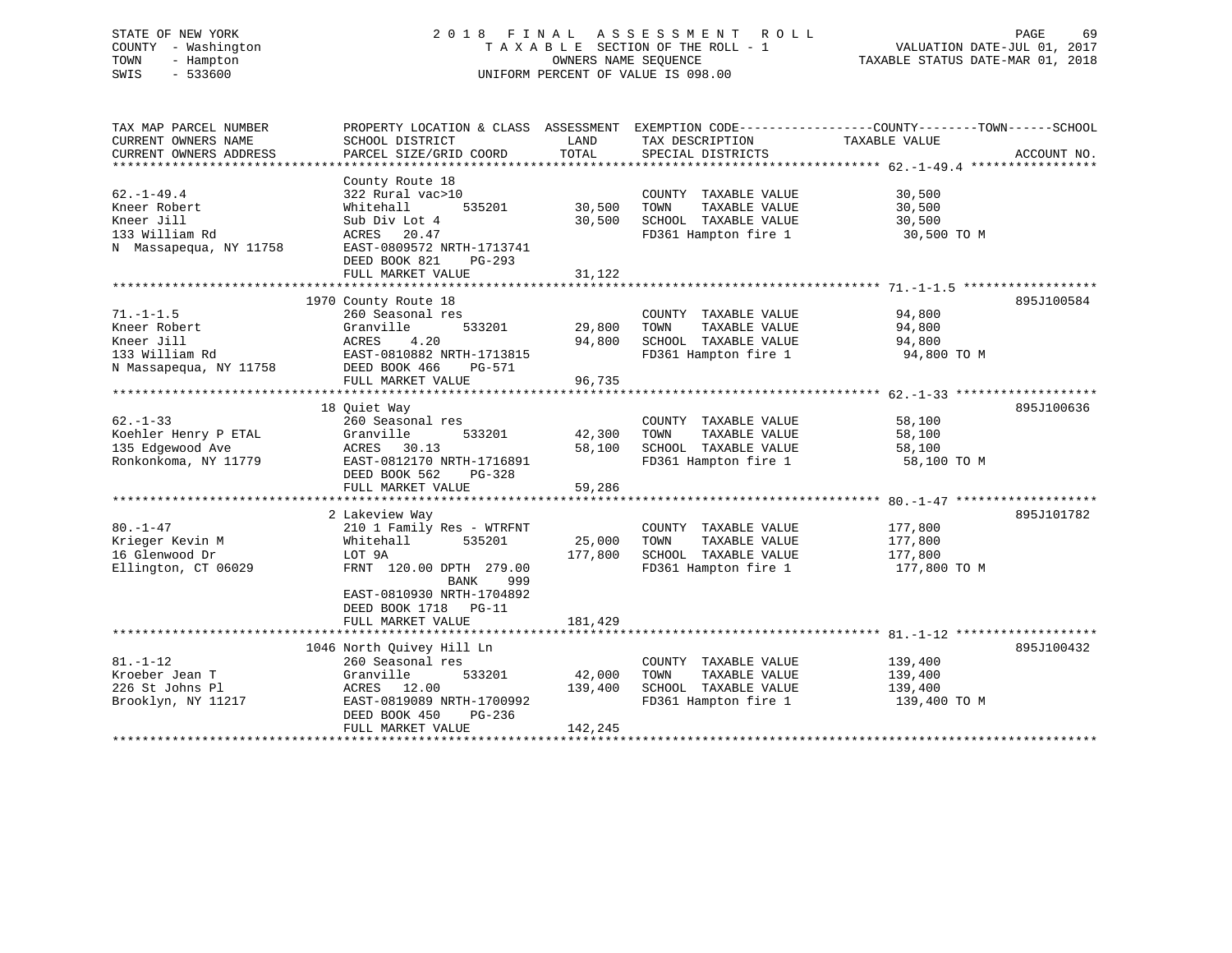# STATE OF NEW YORK 2 0 1 8 F I N A L A S S E S S M E N T R O L L PAGE 70 COUNTY - Washington T A X A B L E SECTION OF THE ROLL - 1 VALUATION DATE-JUL 01, 2017 TOWN - Hampton OWNERS NAME SEQUENCE TAXABLE STATUS DATE-MAR 01, 2018 SWIS - 533600 UNIFORM PERCENT OF VALUE IS 098.00

| TAX MAP PARCEL NUMBER  |                                 |               | PROPERTY LOCATION & CLASS ASSESSMENT EXEMPTION CODE---------------COUNTY-------TOWN------SCHOOL |                         |                    |
|------------------------|---------------------------------|---------------|-------------------------------------------------------------------------------------------------|-------------------------|--------------------|
| CURRENT OWNERS NAME    | SCHOOL DISTRICT                 | LAND          | TAX DESCRIPTION                                                                                 | TAXABLE VALUE           |                    |
| CURRENT OWNERS ADDRESS | PARCEL SIZE/GRID COORD          | TOTAL         | SPECIAL DISTRICTS                                                                               |                         | ACCOUNT NO.        |
|                        |                                 |               |                                                                                                 |                         |                    |
|                        | Ouivey Hill Rd OFF              |               |                                                                                                 |                         | 895J101743         |
| $81. - 2 - 25$         | 314 Rural vac<10                |               | COUNTY TAXABLE VALUE                                                                            | 9,500                   |                    |
| Kroeber Jean T         | Granville<br>533201             | 9,500         | TOWN<br>TAXABLE VALUE                                                                           | 9,500                   |                    |
| 226 Saint Johns Pl     | 9.18<br>ACRES                   | 9,500         | SCHOOL TAXABLE VALUE                                                                            | 9,500                   |                    |
| Brooklyn, NY 11217     | EAST-0819583 NRTH-1700800       |               | FD361 Hampton fire 1 9,500 TO M                                                                 |                         |                    |
|                        | DEED BOOK 559 PG-277            |               |                                                                                                 |                         |                    |
|                        | FULL MARKET VALUE               | 9,694         |                                                                                                 |                         |                    |
|                        |                                 |               |                                                                                                 |                         |                    |
|                        | 41 Rainbow Way                  |               |                                                                                                 |                         | 895J101739         |
| $81. - 1 - 32$         | 210 1 Family Res                |               | COUNTY TAXABLE VALUE                                                                            | 166,900                 |                    |
| Krueger Daniel C       | Granville                       | 533201 35,000 | TOWN<br>TAXABLE VALUE                                                                           | 166,900                 |                    |
| 41 Rainbow Way         | Trans Exempt Repay 2018 166,900 |               | SCHOOL TAXABLE VALUE                                                                            |                         |                    |
| Hampton, NY 12837      | ACRES<br>5.00 BANK<br>997       |               | SCHOOL TAXABLE VALUE<br>FD361 Hampton fire 1                                                    | 166,900<br>166,900 TO M |                    |
|                        | EAST-0818048 NRTH-1702503       |               | TE533 Trans exmt repay-flg .00 MT                                                               |                         |                    |
|                        |                                 |               |                                                                                                 |                         |                    |
|                        | DEED BOOK 3886 PG-20            |               |                                                                                                 |                         |                    |
|                        | FULL MARKET VALUE               | 170,306       |                                                                                                 |                         |                    |
|                        |                                 |               |                                                                                                 |                         |                    |
|                        | 12 Sugar Hill Way               |               |                                                                                                 |                         |                    |
| $38. - 1 - 7.4$        | 210 1 Family Res                |               | ENH STAR 41834<br>26,900 COUNTY TAXABLE VALUE                                                   | $\overline{0}$          | 66,800<br>$\Omega$ |
| Kugler Gary            | Whitehall<br>535201             |               |                                                                                                 | 154,300                 |                    |
| Kugler Sylvia          | Sub Lot 3A                      | 154,300 TOWN  | TAXABLE VALUE                                                                                   | 154,300                 |                    |
| 12 Sugar Hill Way      | ACRES 2.50                      |               | SCHOOL TAXABLE VALUE                                                                            | 87,500                  |                    |
| Whitehall, NY 12887    | EAST-0811293 NRTH-1738039       |               | FD362 Hampton fire 2 154,300 TO M                                                               |                         |                    |
|                        | DEED BOOK 1817 PG-278           |               |                                                                                                 |                         |                    |
|                        | FULL MARKET VALUE               | 157,449       |                                                                                                 |                         |                    |
|                        |                                 |               |                                                                                                 |                         |                    |
|                        | 120 South Rd                    |               |                                                                                                 |                         | 895J100603         |
| $81. - 1 - 46$         | 210 1 Family Res                |               | 41854<br>BAS STAR                                                                               | $\overline{0}$          | $\Omega$<br>30,000 |
| Kyles Gladys S -LE-    | 533201<br>Granville             |               | 35,200 COUNTY TAXABLE VALUE                                                                     | 110,100                 |                    |
| Kyles Sandra L         | Life Estate 3057/153            | 110,100 TOWN  | TAXABLE VALUE                                                                                   | 110,100                 |                    |
| PO Box 22              | Gladys S Kyles                  |               | SCHOOL TAXABLE VALUE                                                                            |                         |                    |
| Hampton, NY 12837      | ACRES<br>5.20                   |               | FD361 Hampton fire 1                                                                            | 80,100<br>110,100 TO M  |                    |
|                        | EAST-0816186 NRTH-1701931       |               |                                                                                                 |                         |                    |
|                        | DEED BOOK 3057 PG-153           |               |                                                                                                 |                         |                    |
|                        | FULL MARKET VALUE               | 112,347       |                                                                                                 |                         |                    |
|                        |                                 |               |                                                                                                 |                         |                    |
|                        | 361 Hickey Rd                   |               |                                                                                                 |                         | 895J100064         |
| $53. - 1 - 6$          | 240 Rural res                   |               | COUNTY TAXABLE VALUE                                                                            | 253,500                 |                    |
| Lafemina Salvatore     | 533201<br>Granville             | 138,600       | TAXABLE VALUE<br>TOWN                                                                           | 253,500                 |                    |
| Lafemina Katherine     | ACRES 230.28                    | 253,500       | SCHOOL TAXABLE VALUE                                                                            | 253,500                 |                    |
| 81 Atlantic Ave        | EAST-0816259 NRTH-1721284       |               |                                                                                                 |                         |                    |
| Blue Point, NY 11715   | DEED BOOK 950<br>PG-293         |               | CA001 Cons agri dst 1 253,500 TO<br>FD361 Hampton fire 1 253,500 TO M                           |                         |                    |
|                        | FULL MARKET VALUE               | 258,673       |                                                                                                 |                         |                    |
|                        |                                 |               |                                                                                                 |                         |                    |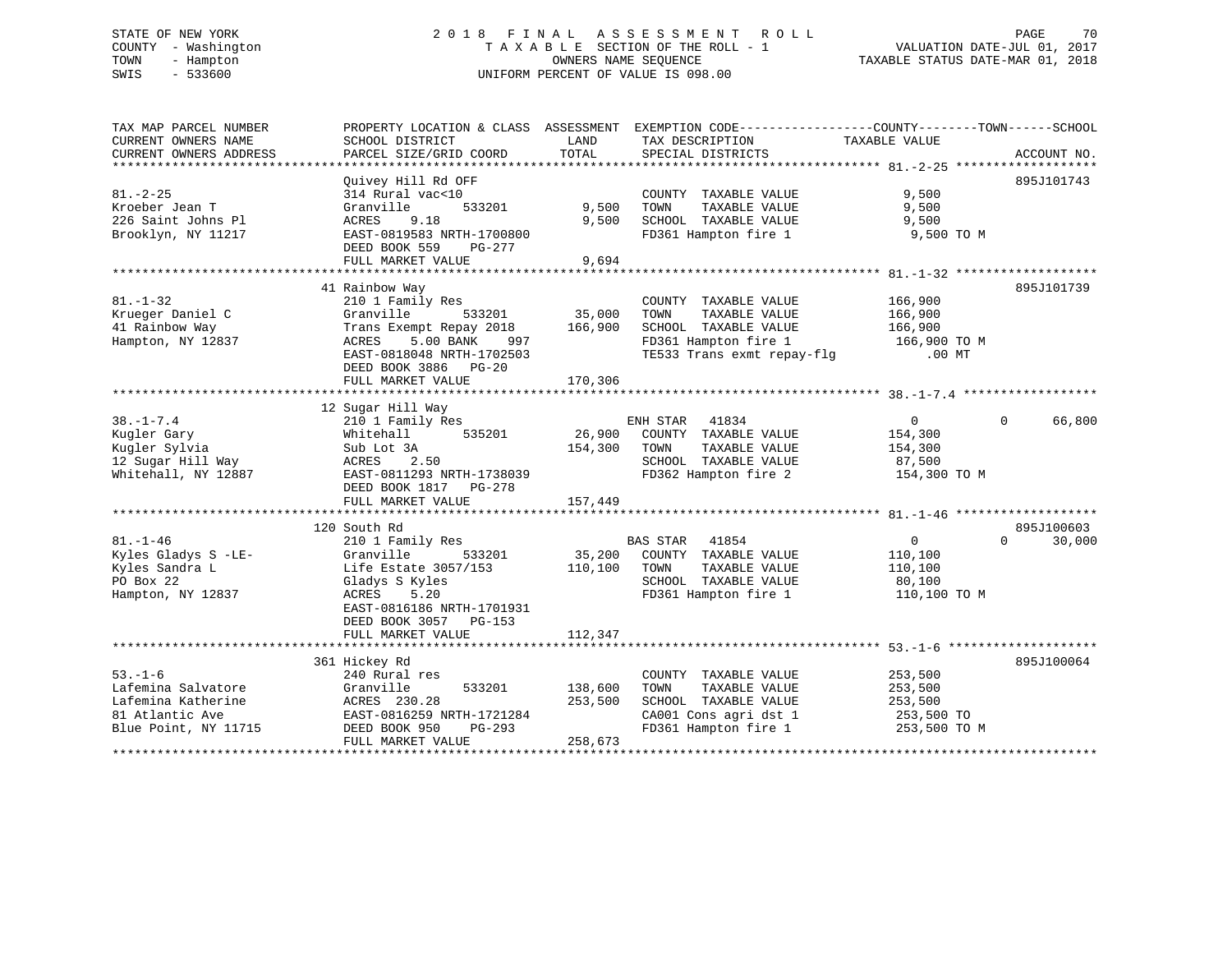# STATE OF NEW YORK 2 0 1 8 F I N A L A S S E S S M E N T R O L L PAGE 71 COUNTY - Washington T A X A B L E SECTION OF THE ROLL - 1 VALUATION DATE-JUL 01, 2017 TOWN - Hampton OWNERS NAME SEQUENCE TAXABLE STATUS DATE-MAR 01, 2018 SWIS - 533600 UNIFORM PERCENT OF VALUE IS 098.00

| CURRENT OWNERS NAME<br>SCHOOL DISTRICT<br>LAND<br>TAX DESCRIPTION<br>TAXABLE VALUE<br>TOTAL<br>CURRENT OWNERS ADDRESS<br>PARCEL SIZE/GRID COORD<br>SPECIAL DISTRICTS<br>ACCOUNT NO.<br>Hickey Rd OFF<br>895J100669<br>$53. - 1 - 7.11$<br>314 Rural vac<10<br>7,000<br>COUNTY TAXABLE VALUE<br>7,000<br>TAXABLE VALUE<br>Lafemina Salvatore<br>Granville<br>533201<br>TOWN<br>7,000<br>7,000<br>SCHOOL TAXABLE VALUE<br>7,000<br>Lafemina Katherine<br>ACRES<br>4.60<br>EAST-0815174 NRTH-1722164<br>FD361 Hampton fire 1<br>7,000 TO M<br>81 Atlantic Ave<br>Blue Point, NY 11715<br>DEED BOOK 950<br>PG-293<br>7,143<br>FULL MARKET VALUE<br>895J100024<br>12144 State Route 4<br>66,800<br>$45. - 1 - 24$<br>240 Rural res<br>ENH STAR<br>41834<br>$\overline{0}$<br>$\overline{0}$<br>238,100 SILO EXMP 42100<br>Whitehall<br>535201<br>3,472<br>3,472<br>Larose Ann<br>3,472<br>Smith Sherry<br>ACRES 494.80<br>311,000<br>COUNTY TAXABLE VALUE<br>307,528<br>12144 State Route 4<br>EAST-0810666 NRTH-1730042<br>TOWN<br>TAXABLE VALUE<br>307,528<br>Whitehall, NY 12887<br>SCHOOL TAXABLE VALUE<br>DEED BOOK 3213 PG-103<br>240,728<br>317,347 CA001 Cons agri dst 1<br>307,528 TO<br>FULL MARKET VALUE<br>3,472 EX<br>MAY BE SUBJECT TO PAYMENT<br>FD362 Hampton fire 2<br>UNDER AGDIST LAW TIL 2022<br>307,528 TO M<br>3,472 EX<br>246 South Rd<br>895J100536<br>$81. - 1 - 28$<br>210 1 Family Res<br>111,900<br>COUNTY TAXABLE VALUE<br>Larsen Margaret S Trustee<br>Granville<br>533201<br>36,700<br>TOWN<br>TAXABLE VALUE<br>111,900<br>Distler Rosemary S Trustee<br>ACRES<br>111,900<br>SCHOOL TAXABLE VALUE<br>6.65<br>111,900<br>FD361 Hampton fire 1<br>EAST-0818287 NRTH-1703525<br>111,900 TO M<br>8 Ketcham Ave                             EAST-0818287 NRTH-170352<br>Amityville, NY 11701               DEED BOOK 3561   PG-226<br>FULL MARKET VALUE<br>114,184<br>South Rd<br>895J100084<br>$72. - 1 - 18$<br>323 Vacant rural<br>COUNTY TAXABLE VALUE<br>42,500<br>42,500<br>Latorre Richard<br>Granville<br>533201<br>TOWN<br>TAXABLE VALUE<br>42,500<br>42,500<br>42,500<br>Latorre Maria<br>ACRES<br>31.40<br>SCHOOL TAXABLE VALUE<br>155 Birch Ln<br>EAST-0818679 NRTH-1707970<br>FD361 Hampton fire 1<br>42,500 TO M<br>Glenville, NY 12302<br>DEED BOOK 3678 PG-57 |
|----------------------------------------------------------------------------------------------------------------------------------------------------------------------------------------------------------------------------------------------------------------------------------------------------------------------------------------------------------------------------------------------------------------------------------------------------------------------------------------------------------------------------------------------------------------------------------------------------------------------------------------------------------------------------------------------------------------------------------------------------------------------------------------------------------------------------------------------------------------------------------------------------------------------------------------------------------------------------------------------------------------------------------------------------------------------------------------------------------------------------------------------------------------------------------------------------------------------------------------------------------------------------------------------------------------------------------------------------------------------------------------------------------------------------------------------------------------------------------------------------------------------------------------------------------------------------------------------------------------------------------------------------------------------------------------------------------------------------------------------------------------------------------------------------------------------------------------------------------------------------------------------------------------------------------------------------------------------------------------------------------------------------------------------------------------------------------------------------------------------------------------------------------------------------------------------------------------------------------------------------------------------------------------------------|
|                                                                                                                                                                                                                                                                                                                                                                                                                                                                                                                                                                                                                                                                                                                                                                                                                                                                                                                                                                                                                                                                                                                                                                                                                                                                                                                                                                                                                                                                                                                                                                                                                                                                                                                                                                                                                                                                                                                                                                                                                                                                                                                                                                                                                                                                                                    |
|                                                                                                                                                                                                                                                                                                                                                                                                                                                                                                                                                                                                                                                                                                                                                                                                                                                                                                                                                                                                                                                                                                                                                                                                                                                                                                                                                                                                                                                                                                                                                                                                                                                                                                                                                                                                                                                                                                                                                                                                                                                                                                                                                                                                                                                                                                    |
|                                                                                                                                                                                                                                                                                                                                                                                                                                                                                                                                                                                                                                                                                                                                                                                                                                                                                                                                                                                                                                                                                                                                                                                                                                                                                                                                                                                                                                                                                                                                                                                                                                                                                                                                                                                                                                                                                                                                                                                                                                                                                                                                                                                                                                                                                                    |
|                                                                                                                                                                                                                                                                                                                                                                                                                                                                                                                                                                                                                                                                                                                                                                                                                                                                                                                                                                                                                                                                                                                                                                                                                                                                                                                                                                                                                                                                                                                                                                                                                                                                                                                                                                                                                                                                                                                                                                                                                                                                                                                                                                                                                                                                                                    |
|                                                                                                                                                                                                                                                                                                                                                                                                                                                                                                                                                                                                                                                                                                                                                                                                                                                                                                                                                                                                                                                                                                                                                                                                                                                                                                                                                                                                                                                                                                                                                                                                                                                                                                                                                                                                                                                                                                                                                                                                                                                                                                                                                                                                                                                                                                    |
|                                                                                                                                                                                                                                                                                                                                                                                                                                                                                                                                                                                                                                                                                                                                                                                                                                                                                                                                                                                                                                                                                                                                                                                                                                                                                                                                                                                                                                                                                                                                                                                                                                                                                                                                                                                                                                                                                                                                                                                                                                                                                                                                                                                                                                                                                                    |
|                                                                                                                                                                                                                                                                                                                                                                                                                                                                                                                                                                                                                                                                                                                                                                                                                                                                                                                                                                                                                                                                                                                                                                                                                                                                                                                                                                                                                                                                                                                                                                                                                                                                                                                                                                                                                                                                                                                                                                                                                                                                                                                                                                                                                                                                                                    |
|                                                                                                                                                                                                                                                                                                                                                                                                                                                                                                                                                                                                                                                                                                                                                                                                                                                                                                                                                                                                                                                                                                                                                                                                                                                                                                                                                                                                                                                                                                                                                                                                                                                                                                                                                                                                                                                                                                                                                                                                                                                                                                                                                                                                                                                                                                    |
|                                                                                                                                                                                                                                                                                                                                                                                                                                                                                                                                                                                                                                                                                                                                                                                                                                                                                                                                                                                                                                                                                                                                                                                                                                                                                                                                                                                                                                                                                                                                                                                                                                                                                                                                                                                                                                                                                                                                                                                                                                                                                                                                                                                                                                                                                                    |
|                                                                                                                                                                                                                                                                                                                                                                                                                                                                                                                                                                                                                                                                                                                                                                                                                                                                                                                                                                                                                                                                                                                                                                                                                                                                                                                                                                                                                                                                                                                                                                                                                                                                                                                                                                                                                                                                                                                                                                                                                                                                                                                                                                                                                                                                                                    |
|                                                                                                                                                                                                                                                                                                                                                                                                                                                                                                                                                                                                                                                                                                                                                                                                                                                                                                                                                                                                                                                                                                                                                                                                                                                                                                                                                                                                                                                                                                                                                                                                                                                                                                                                                                                                                                                                                                                                                                                                                                                                                                                                                                                                                                                                                                    |
|                                                                                                                                                                                                                                                                                                                                                                                                                                                                                                                                                                                                                                                                                                                                                                                                                                                                                                                                                                                                                                                                                                                                                                                                                                                                                                                                                                                                                                                                                                                                                                                                                                                                                                                                                                                                                                                                                                                                                                                                                                                                                                                                                                                                                                                                                                    |
|                                                                                                                                                                                                                                                                                                                                                                                                                                                                                                                                                                                                                                                                                                                                                                                                                                                                                                                                                                                                                                                                                                                                                                                                                                                                                                                                                                                                                                                                                                                                                                                                                                                                                                                                                                                                                                                                                                                                                                                                                                                                                                                                                                                                                                                                                                    |
|                                                                                                                                                                                                                                                                                                                                                                                                                                                                                                                                                                                                                                                                                                                                                                                                                                                                                                                                                                                                                                                                                                                                                                                                                                                                                                                                                                                                                                                                                                                                                                                                                                                                                                                                                                                                                                                                                                                                                                                                                                                                                                                                                                                                                                                                                                    |
|                                                                                                                                                                                                                                                                                                                                                                                                                                                                                                                                                                                                                                                                                                                                                                                                                                                                                                                                                                                                                                                                                                                                                                                                                                                                                                                                                                                                                                                                                                                                                                                                                                                                                                                                                                                                                                                                                                                                                                                                                                                                                                                                                                                                                                                                                                    |
|                                                                                                                                                                                                                                                                                                                                                                                                                                                                                                                                                                                                                                                                                                                                                                                                                                                                                                                                                                                                                                                                                                                                                                                                                                                                                                                                                                                                                                                                                                                                                                                                                                                                                                                                                                                                                                                                                                                                                                                                                                                                                                                                                                                                                                                                                                    |
|                                                                                                                                                                                                                                                                                                                                                                                                                                                                                                                                                                                                                                                                                                                                                                                                                                                                                                                                                                                                                                                                                                                                                                                                                                                                                                                                                                                                                                                                                                                                                                                                                                                                                                                                                                                                                                                                                                                                                                                                                                                                                                                                                                                                                                                                                                    |
|                                                                                                                                                                                                                                                                                                                                                                                                                                                                                                                                                                                                                                                                                                                                                                                                                                                                                                                                                                                                                                                                                                                                                                                                                                                                                                                                                                                                                                                                                                                                                                                                                                                                                                                                                                                                                                                                                                                                                                                                                                                                                                                                                                                                                                                                                                    |
|                                                                                                                                                                                                                                                                                                                                                                                                                                                                                                                                                                                                                                                                                                                                                                                                                                                                                                                                                                                                                                                                                                                                                                                                                                                                                                                                                                                                                                                                                                                                                                                                                                                                                                                                                                                                                                                                                                                                                                                                                                                                                                                                                                                                                                                                                                    |
|                                                                                                                                                                                                                                                                                                                                                                                                                                                                                                                                                                                                                                                                                                                                                                                                                                                                                                                                                                                                                                                                                                                                                                                                                                                                                                                                                                                                                                                                                                                                                                                                                                                                                                                                                                                                                                                                                                                                                                                                                                                                                                                                                                                                                                                                                                    |
|                                                                                                                                                                                                                                                                                                                                                                                                                                                                                                                                                                                                                                                                                                                                                                                                                                                                                                                                                                                                                                                                                                                                                                                                                                                                                                                                                                                                                                                                                                                                                                                                                                                                                                                                                                                                                                                                                                                                                                                                                                                                                                                                                                                                                                                                                                    |
|                                                                                                                                                                                                                                                                                                                                                                                                                                                                                                                                                                                                                                                                                                                                                                                                                                                                                                                                                                                                                                                                                                                                                                                                                                                                                                                                                                                                                                                                                                                                                                                                                                                                                                                                                                                                                                                                                                                                                                                                                                                                                                                                                                                                                                                                                                    |
|                                                                                                                                                                                                                                                                                                                                                                                                                                                                                                                                                                                                                                                                                                                                                                                                                                                                                                                                                                                                                                                                                                                                                                                                                                                                                                                                                                                                                                                                                                                                                                                                                                                                                                                                                                                                                                                                                                                                                                                                                                                                                                                                                                                                                                                                                                    |
|                                                                                                                                                                                                                                                                                                                                                                                                                                                                                                                                                                                                                                                                                                                                                                                                                                                                                                                                                                                                                                                                                                                                                                                                                                                                                                                                                                                                                                                                                                                                                                                                                                                                                                                                                                                                                                                                                                                                                                                                                                                                                                                                                                                                                                                                                                    |
|                                                                                                                                                                                                                                                                                                                                                                                                                                                                                                                                                                                                                                                                                                                                                                                                                                                                                                                                                                                                                                                                                                                                                                                                                                                                                                                                                                                                                                                                                                                                                                                                                                                                                                                                                                                                                                                                                                                                                                                                                                                                                                                                                                                                                                                                                                    |
|                                                                                                                                                                                                                                                                                                                                                                                                                                                                                                                                                                                                                                                                                                                                                                                                                                                                                                                                                                                                                                                                                                                                                                                                                                                                                                                                                                                                                                                                                                                                                                                                                                                                                                                                                                                                                                                                                                                                                                                                                                                                                                                                                                                                                                                                                                    |
|                                                                                                                                                                                                                                                                                                                                                                                                                                                                                                                                                                                                                                                                                                                                                                                                                                                                                                                                                                                                                                                                                                                                                                                                                                                                                                                                                                                                                                                                                                                                                                                                                                                                                                                                                                                                                                                                                                                                                                                                                                                                                                                                                                                                                                                                                                    |
|                                                                                                                                                                                                                                                                                                                                                                                                                                                                                                                                                                                                                                                                                                                                                                                                                                                                                                                                                                                                                                                                                                                                                                                                                                                                                                                                                                                                                                                                                                                                                                                                                                                                                                                                                                                                                                                                                                                                                                                                                                                                                                                                                                                                                                                                                                    |
|                                                                                                                                                                                                                                                                                                                                                                                                                                                                                                                                                                                                                                                                                                                                                                                                                                                                                                                                                                                                                                                                                                                                                                                                                                                                                                                                                                                                                                                                                                                                                                                                                                                                                                                                                                                                                                                                                                                                                                                                                                                                                                                                                                                                                                                                                                    |
|                                                                                                                                                                                                                                                                                                                                                                                                                                                                                                                                                                                                                                                                                                                                                                                                                                                                                                                                                                                                                                                                                                                                                                                                                                                                                                                                                                                                                                                                                                                                                                                                                                                                                                                                                                                                                                                                                                                                                                                                                                                                                                                                                                                                                                                                                                    |
|                                                                                                                                                                                                                                                                                                                                                                                                                                                                                                                                                                                                                                                                                                                                                                                                                                                                                                                                                                                                                                                                                                                                                                                                                                                                                                                                                                                                                                                                                                                                                                                                                                                                                                                                                                                                                                                                                                                                                                                                                                                                                                                                                                                                                                                                                                    |
|                                                                                                                                                                                                                                                                                                                                                                                                                                                                                                                                                                                                                                                                                                                                                                                                                                                                                                                                                                                                                                                                                                                                                                                                                                                                                                                                                                                                                                                                                                                                                                                                                                                                                                                                                                                                                                                                                                                                                                                                                                                                                                                                                                                                                                                                                                    |
|                                                                                                                                                                                                                                                                                                                                                                                                                                                                                                                                                                                                                                                                                                                                                                                                                                                                                                                                                                                                                                                                                                                                                                                                                                                                                                                                                                                                                                                                                                                                                                                                                                                                                                                                                                                                                                                                                                                                                                                                                                                                                                                                                                                                                                                                                                    |
|                                                                                                                                                                                                                                                                                                                                                                                                                                                                                                                                                                                                                                                                                                                                                                                                                                                                                                                                                                                                                                                                                                                                                                                                                                                                                                                                                                                                                                                                                                                                                                                                                                                                                                                                                                                                                                                                                                                                                                                                                                                                                                                                                                                                                                                                                                    |
|                                                                                                                                                                                                                                                                                                                                                                                                                                                                                                                                                                                                                                                                                                                                                                                                                                                                                                                                                                                                                                                                                                                                                                                                                                                                                                                                                                                                                                                                                                                                                                                                                                                                                                                                                                                                                                                                                                                                                                                                                                                                                                                                                                                                                                                                                                    |
|                                                                                                                                                                                                                                                                                                                                                                                                                                                                                                                                                                                                                                                                                                                                                                                                                                                                                                                                                                                                                                                                                                                                                                                                                                                                                                                                                                                                                                                                                                                                                                                                                                                                                                                                                                                                                                                                                                                                                                                                                                                                                                                                                                                                                                                                                                    |
| 43,367<br>FULL MARKET VALUE                                                                                                                                                                                                                                                                                                                                                                                                                                                                                                                                                                                                                                                                                                                                                                                                                                                                                                                                                                                                                                                                                                                                                                                                                                                                                                                                                                                                                                                                                                                                                                                                                                                                                                                                                                                                                                                                                                                                                                                                                                                                                                                                                                                                                                                                        |
| 80 Golf Course Rd<br>895J100179                                                                                                                                                                                                                                                                                                                                                                                                                                                                                                                                                                                                                                                                                                                                                                                                                                                                                                                                                                                                                                                                                                                                                                                                                                                                                                                                                                                                                                                                                                                                                                                                                                                                                                                                                                                                                                                                                                                                                                                                                                                                                                                                                                                                                                                                    |
| $45. - 1 - 21$<br>52,000<br>210 1 Family Res<br>COUNTY TAXABLE VALUE                                                                                                                                                                                                                                                                                                                                                                                                                                                                                                                                                                                                                                                                                                                                                                                                                                                                                                                                                                                                                                                                                                                                                                                                                                                                                                                                                                                                                                                                                                                                                                                                                                                                                                                                                                                                                                                                                                                                                                                                                                                                                                                                                                                                                               |
| 22,000<br>52,000<br>Lavgevin Brette<br>535201<br>TOWN<br>TAXABLE VALUE<br>Whitehall                                                                                                                                                                                                                                                                                                                                                                                                                                                                                                                                                                                                                                                                                                                                                                                                                                                                                                                                                                                                                                                                                                                                                                                                                                                                                                                                                                                                                                                                                                                                                                                                                                                                                                                                                                                                                                                                                                                                                                                                                                                                                                                                                                                                                |
| Knapp Kathellen<br>52,000<br>SCHOOL TAXABLE VALUE<br>ACRES<br>1.00<br>52,000                                                                                                                                                                                                                                                                                                                                                                                                                                                                                                                                                                                                                                                                                                                                                                                                                                                                                                                                                                                                                                                                                                                                                                                                                                                                                                                                                                                                                                                                                                                                                                                                                                                                                                                                                                                                                                                                                                                                                                                                                                                                                                                                                                                                                       |
| 80 Golf Course Rd<br>EAST-0810475 NRTH-1735652<br>FD362 Hampton fire 2<br>52,000 TO M                                                                                                                                                                                                                                                                                                                                                                                                                                                                                                                                                                                                                                                                                                                                                                                                                                                                                                                                                                                                                                                                                                                                                                                                                                                                                                                                                                                                                                                                                                                                                                                                                                                                                                                                                                                                                                                                                                                                                                                                                                                                                                                                                                                                              |
| Whitehall, NY 12887<br>DEED BOOK 3430 PG-288                                                                                                                                                                                                                                                                                                                                                                                                                                                                                                                                                                                                                                                                                                                                                                                                                                                                                                                                                                                                                                                                                                                                                                                                                                                                                                                                                                                                                                                                                                                                                                                                                                                                                                                                                                                                                                                                                                                                                                                                                                                                                                                                                                                                                                                       |
| 53,061<br>FULL MARKET VALUE                                                                                                                                                                                                                                                                                                                                                                                                                                                                                                                                                                                                                                                                                                                                                                                                                                                                                                                                                                                                                                                                                                                                                                                                                                                                                                                                                                                                                                                                                                                                                                                                                                                                                                                                                                                                                                                                                                                                                                                                                                                                                                                                                                                                                                                                        |
|                                                                                                                                                                                                                                                                                                                                                                                                                                                                                                                                                                                                                                                                                                                                                                                                                                                                                                                                                                                                                                                                                                                                                                                                                                                                                                                                                                                                                                                                                                                                                                                                                                                                                                                                                                                                                                                                                                                                                                                                                                                                                                                                                                                                                                                                                                    |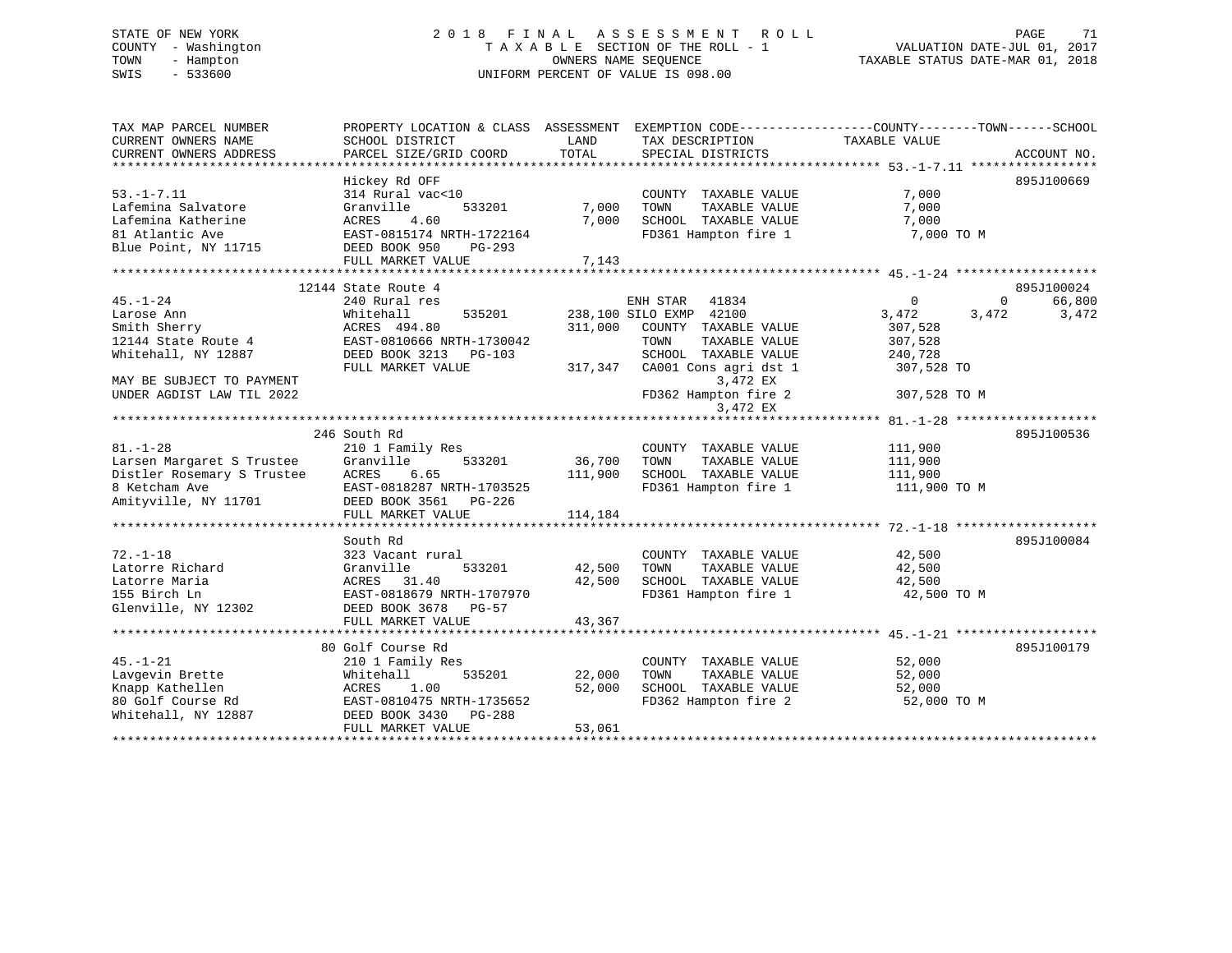# STATE OF NEW YORK 2 0 1 8 F I N A L A S S E S S M E N T R O L L PAGE 72 COUNTY - Washington T A X A B L E SECTION OF THE ROLL - 1 VALUATION DATE-JUL 01, 2017 TOWN - Hampton OWNERS NAME SEQUENCE TAXABLE STATUS DATE-MAR 01, 2018 SWIS - 533600 UNIFORM PERCENT OF VALUE IS 098.00

| TAX MAP PARCEL NUMBER<br>CURRENT OWNERS NAME<br>CURRENT OWNERS ADDRESS | SCHOOL DISTRICT<br>PARCEL SIZE/GRID COORD | LAND<br>TAX DESCRIPTION<br>TOTAL<br>SPECIAL DISTRICTS | PROPERTY LOCATION & CLASS ASSESSMENT EXEMPTION CODE---------------COUNTY-------TOWN------SCHOOL<br>TAXABLE VALUE<br>ACCOUNT NO. |
|------------------------------------------------------------------------|-------------------------------------------|-------------------------------------------------------|---------------------------------------------------------------------------------------------------------------------------------|
|                                                                        |                                           |                                                       |                                                                                                                                 |
|                                                                        | 3132 State Route 22A                      |                                                       | 895J100290                                                                                                                      |
| $54. - 1 - 8$                                                          | 240 Rural res                             | COUNTY TAXABLE VALUE                                  | 131,600                                                                                                                         |
| Laxton Michael                                                         | Granville<br>533201                       | 51,800<br>TOWN<br>TAXABLE VALUE                       | 131,600                                                                                                                         |
| Laxton Lilyan K                                                        | ACRES 21.80 BANK<br>999                   | 131,600<br>SCHOOL TAXABLE VALUE                       | 131,600                                                                                                                         |
| 237 Cochran Pl                                                         | EAST-0821384 NRTH-1724004                 | CA001 Cons agri dst 1                                 | 131,600 TO                                                                                                                      |
| Valley Stream, NY 11581                                                | DEED BOOK 796<br>PG-188                   | FD361 Hampton fire 1                                  | 131,600 TO M                                                                                                                    |
|                                                                        | FULL MARKET VALUE                         | 134,286                                               |                                                                                                                                 |
|                                                                        |                                           |                                                       |                                                                                                                                 |
|                                                                        | 6 Queens Way                              |                                                       |                                                                                                                                 |
| $71. - 1 - 2.2$                                                        | 270 Mfg housing                           | B STAR MH 41864                                       | $\Omega$<br>$\Omega$<br>18,400                                                                                                  |
| Leddick Carl                                                           | 533201<br>Granville                       | 23,800<br>COUNTY TAXABLE VALUE                        | 36,700                                                                                                                          |
| Leddick Elaine                                                         | Sub Div Lot 3                             | 36,700<br>TAXABLE VALUE<br>TOWN                       | 36,700                                                                                                                          |
| PO Box 67                                                              |                                           | SCHOOL TAXABLE VALUE                                  |                                                                                                                                 |
|                                                                        | ACRES 1.54                                |                                                       | 18,300                                                                                                                          |
| Hampton, NY 12837                                                      | EAST-0813372 NRTH-1713203                 | FD361 Hampton fire 1                                  | 36,700 TO M                                                                                                                     |
|                                                                        | DEED BOOK 951<br>$PG-144$                 |                                                       |                                                                                                                                 |
|                                                                        | FULL MARKET VALUE                         | 37,449                                                |                                                                                                                                 |
|                                                                        |                                           |                                                       |                                                                                                                                 |
|                                                                        | 5 Dewey Rd                                |                                                       | 895J100036                                                                                                                      |
| $45. - 1 - 11.1$                                                       | 210 1 Family Res                          | BAS STAR<br>41854                                     | 30,000<br>$\Omega$<br>$\Omega$                                                                                                  |
| Leipfert Joyce                                                         | 535201<br>Whitehall                       | 24,000<br>COUNTY TAXABLE VALUE                        | 101,400                                                                                                                         |
| 5 Dewey Rd                                                             | ACRES<br>1.60                             | TAXABLE VALUE<br>101,400<br>TOWN                      | 101,400                                                                                                                         |
| Whitehall, NY 12887                                                    | EAST-0807909 NRTH-1731843                 | SCHOOL TAXABLE VALUE                                  | 71,400                                                                                                                          |
|                                                                        | DEED BOOK 2506 PG-153                     | FD362 Hampton fire 2                                  | 101,400 TO M                                                                                                                    |
|                                                                        | FULL MARKET VALUE                         | 103,469                                               |                                                                                                                                 |
|                                                                        |                                           |                                                       |                                                                                                                                 |
|                                                                        | County Route 21                           |                                                       |                                                                                                                                 |
| $80. - 1 - 2.10$                                                       | 322 Rural vac>10                          | COUNTY TAXABLE VALUE                                  | 47,000                                                                                                                          |
| Lemire Robert J Jr                                                     | 533201<br>Granville                       | 47,000<br>TOWN<br>TAXABLE VALUE                       | 47,000                                                                                                                          |
| Lemire Maryann                                                         | LOT 3                                     | 47,000<br>SCHOOL TAXABLE VALUE                        | 47,000                                                                                                                          |
| 23 Pequot Rd                                                           | ACRES 19.09                               | FD361 Hampton fire 1                                  | 47,000 TO M                                                                                                                     |
|                                                                        | EAST-0813563 NRTH-1702188                 |                                                       |                                                                                                                                 |
| Southampton, MA 01073                                                  |                                           |                                                       |                                                                                                                                 |
|                                                                        | DEED BOOK 769<br>$PG-89$                  |                                                       |                                                                                                                                 |
|                                                                        | FULL MARKET VALUE                         | 47,959                                                |                                                                                                                                 |
|                                                                        |                                           |                                                       |                                                                                                                                 |
|                                                                        | 413 South Rd                              |                                                       |                                                                                                                                 |
| $72. - 1 - 16.1$                                                       | $215$ 1 Fam Res w/                        | <b>BAS STAR</b><br>41854                              | 0<br>$\Omega$<br>30,000                                                                                                         |
| Lenfesty James -LE-                                                    | 533201<br>Granville                       | 39,700 COUNTY TAXABLE VALUE                           | 141,600                                                                                                                         |
| Pelletier Kathlene A                                                   | Life Estate James Lenfest                 | 141,600<br>TOWN<br>TAXABLE VALUE                      | 141,600                                                                                                                         |
| 413 South Rd                                                           | 3104/98                                   | SCHOOL TAXABLE VALUE                                  | 111,600                                                                                                                         |
| Whitehall, NY 12887                                                    | ACRES<br>9.73 BANK<br>997                 | FD361 Hampton fire 1                                  | 141,600 TO M                                                                                                                    |
|                                                                        | EAST-0819313 NRTH-1706977                 |                                                       |                                                                                                                                 |
|                                                                        | DEED BOOK 3104 PG-98                      |                                                       |                                                                                                                                 |
|                                                                        | FULL MARKET VALUE                         | 144,490                                               |                                                                                                                                 |
|                                                                        |                                           |                                                       |                                                                                                                                 |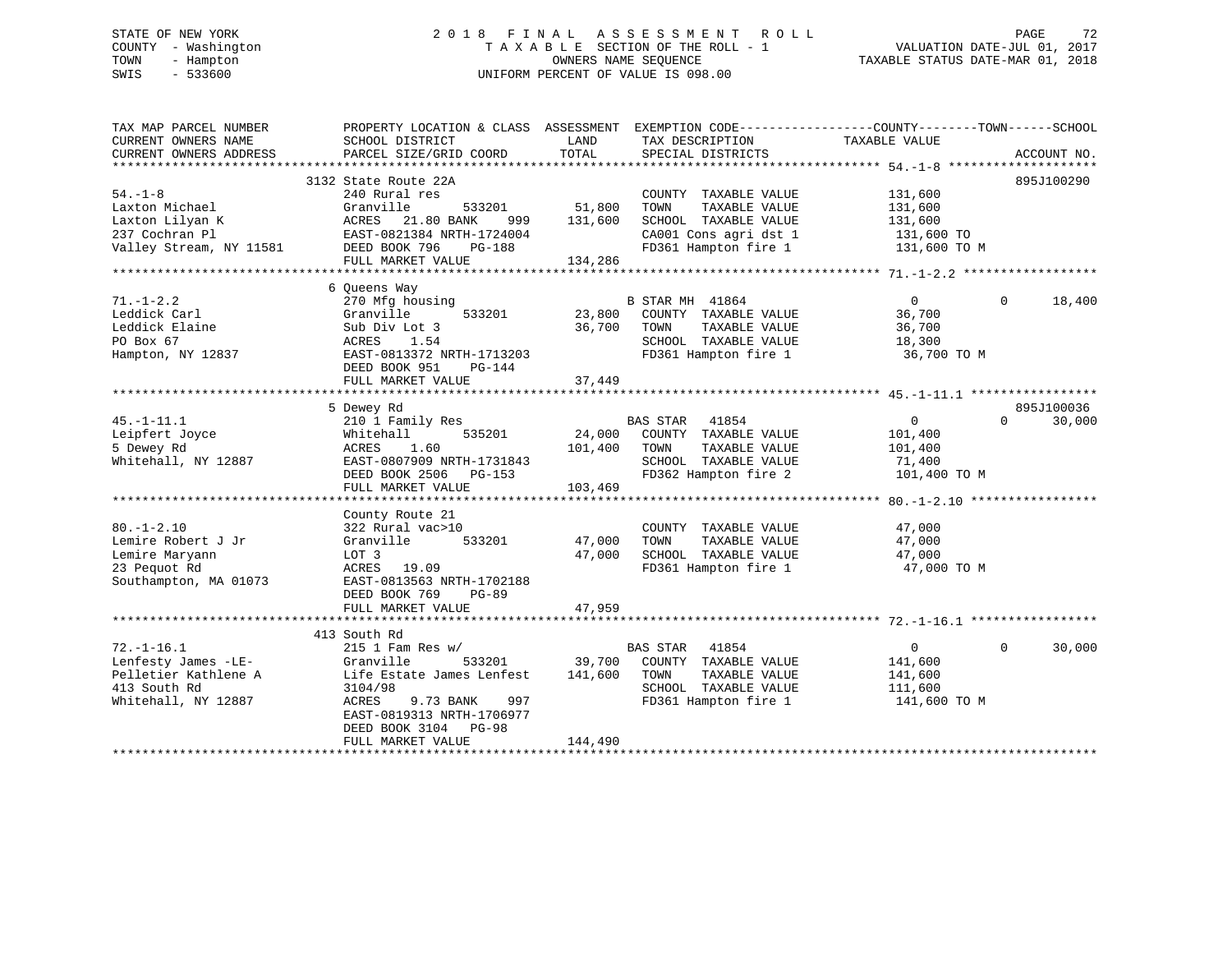# STATE OF NEW YORK 2 0 1 8 F I N A L A S S E S S M E N T R O L L PAGE 73 COUNTY - Washington T A X A B L E SECTION OF THE ROLL - 1 VALUATION DATE-JUL 01, 2017 TOWN - Hampton OWNERS NAME SEQUENCE TAXABLE STATUS DATE-MAR 01, 2018 SWIS - 533600 UNIFORM PERCENT OF VALUE IS 098.00

| TAX MAP PARCEL NUMBER<br>CURRENT OWNERS NAME<br>CURRENT OWNERS ADDRESS                                                                                                                  | PROPERTY LOCATION & CLASS ASSESSMENT EXEMPTION CODE---------------COUNTY-------TOWN------SCHOOL<br>SCHOOL DISTRICT<br>PARCEL SIZE/GRID COORD                                                                                                                                                                                                                         | LAND<br>TOTAL                | TAX DESCRIPTION<br>SPECIAL DISTRICTS                                                                                                                                                                                                                                     | TAXABLE VALUE                                                                                                                   | ACCOUNT NO.                                                                                        |
|-----------------------------------------------------------------------------------------------------------------------------------------------------------------------------------------|----------------------------------------------------------------------------------------------------------------------------------------------------------------------------------------------------------------------------------------------------------------------------------------------------------------------------------------------------------------------|------------------------------|--------------------------------------------------------------------------------------------------------------------------------------------------------------------------------------------------------------------------------------------------------------------------|---------------------------------------------------------------------------------------------------------------------------------|----------------------------------------------------------------------------------------------------|
|                                                                                                                                                                                         |                                                                                                                                                                                                                                                                                                                                                                      |                              |                                                                                                                                                                                                                                                                          |                                                                                                                                 |                                                                                                    |
| $63. - 1 - 13$<br>Lenihan Scott W<br>Lenihan Jean A<br>2213 County Route 18<br>Whitehall, NY 12887                                                                                      | County Route 18<br>312 Vac w/imprv<br>Granville<br>533201<br>448/1001-457/793<br>999<br>ACRES 15.80 BANK<br>EAST-0816601 NRTH-1712740<br>DEED BOOK 440<br>$PG-641$<br>FULL MARKET VALUE                                                                                                                                                                              | 38,700<br>46,600<br>47,551   | COUNTY TAXABLE VALUE<br>TOWN<br>TAXABLE VALUE<br>SCHOOL TAXABLE VALUE<br>CA001 Cons agri dst 1<br>FD361 Hampton fire 1                                                                                                                                                   | 46,600<br>46,600<br>46,600<br>46,600 TO<br>46,600 TO M                                                                          | 895J100400                                                                                         |
|                                                                                                                                                                                         |                                                                                                                                                                                                                                                                                                                                                                      |                              |                                                                                                                                                                                                                                                                          |                                                                                                                                 |                                                                                                    |
|                                                                                                                                                                                         | 2211 County Route 18                                                                                                                                                                                                                                                                                                                                                 |                              |                                                                                                                                                                                                                                                                          |                                                                                                                                 | 895J100400                                                                                         |
| $63. -1 - 13.2$<br>Lenihan Scott W<br>Lenihan Jean A<br>2211 County Route 18<br>Whitehall, NY 12887                                                                                     | 240 Rural res<br>Granville<br>533201<br>440/641-448/1001-457/793<br>Sub Div Lot 2<br>11.21 BANK<br>ACRES<br>999<br>EAST-0816379 NRTH-1714139<br>DEED BOOK 440<br>$PG-641$                                                                                                                                                                                            | 41,800<br>148,800            | <b>BAS STAR</b><br>41854<br>COUNTY TAXABLE VALUE<br>TAXABLE VALUE<br>TOWN<br>SCHOOL TAXABLE VALUE<br>CA001 Cons agri dst 1<br>FD361 Hampton fire 1                                                                                                                       | $\mathbf 0$<br>148,800<br>148,800<br>118,800<br>148,800 TO<br>148,800 TO M                                                      | $\Omega$<br>30,000                                                                                 |
|                                                                                                                                                                                         | FULL MARKET VALUE                                                                                                                                                                                                                                                                                                                                                    | 151,837                      |                                                                                                                                                                                                                                                                          |                                                                                                                                 |                                                                                                    |
| $45. - 1 - 27$<br>Leonard Thomas C -LE-<br>Leonard Karen<br>11952 State Route 4<br>Whitehall, NY 12887<br>$72.2 - 3 - 1$<br>Lewis Barbara<br>525 River Rd Lot 24<br>Castleton, VT 05735 | 11952 State Route 4<br>210 1 Family Res<br>535201<br>Whitehall<br>ACRES<br>1.50<br>EAST-0807463 NRTH-1730345<br>DEED BOOK 3272<br>$PG-8$<br>FULL MARKET VALUE<br>12 Greenfield Ln<br>312 Vac w/imprv<br>Granville<br>533201<br>738/160 Hwy Approp<br>720/22-23 Hwy Approp<br>$72. - 3 - 1$<br>ACRES<br>3.07<br>EAST-0823989 NRTH-1712407<br>DEED BOOK 3717<br>PG-301 | 123,571<br>28,700<br>29,800  | VET COM C 41132<br>23,600 VET COM T 41133<br>121,100 ENH STAR<br>41834<br>COUNTY TAXABLE VALUE<br>TOWN<br>TAXABLE VALUE<br>SCHOOL TAXABLE VALUE<br>FD362 Hampton fire 2<br>COUNTY TAXABLE VALUE<br>TOWN<br>TAXABLE VALUE<br>SCHOOL TAXABLE VALUE<br>FD361 Hampton fire 1 | 30,275<br>$\mathbf 0$<br>$\mathbf 0$<br>90,825<br>90,825<br>54,300<br>121,100 TO M<br>29,800<br>29,800<br>29,800<br>29,800 TO M | 895J100217<br>$\mathbf 0$<br>$\mathbf 0$<br>30,275<br>$\Omega$<br>$\Omega$<br>66,800<br>895J100169 |
|                                                                                                                                                                                         | FULL MARKET VALUE                                                                                                                                                                                                                                                                                                                                                    | 30,408                       |                                                                                                                                                                                                                                                                          |                                                                                                                                 |                                                                                                    |
| $80. - 1 - 33$<br>Lichtenberger Linda<br>PO Box 83<br>Granville, NY 12832                                                                                                               | 19 Ridgecrest Way<br>210 1 Family Res<br>Whitehall<br>535201<br>LOT 5<br>Driveway Agmt 603/322<br>1.21<br>ACRES<br>EAST-0810148 NRTH-1704708<br>DEED BOOK 566<br>$PG-5$<br>FULL MARKET VALUE                                                                                                                                                                         | 22,700<br>180,500<br>184,184 | 41834<br>ENH STAR<br>COUNTY TAXABLE VALUE<br>TOWN<br>TAXABLE VALUE<br>SCHOOL TAXABLE VALUE<br>FD361 Hampton fire 1                                                                                                                                                       | 0<br>180,500<br>180,500<br>113,700<br>180,500 TO M                                                                              | 895J101752<br>$\Omega$<br>66,800                                                                   |
|                                                                                                                                                                                         |                                                                                                                                                                                                                                                                                                                                                                      |                              |                                                                                                                                                                                                                                                                          |                                                                                                                                 |                                                                                                    |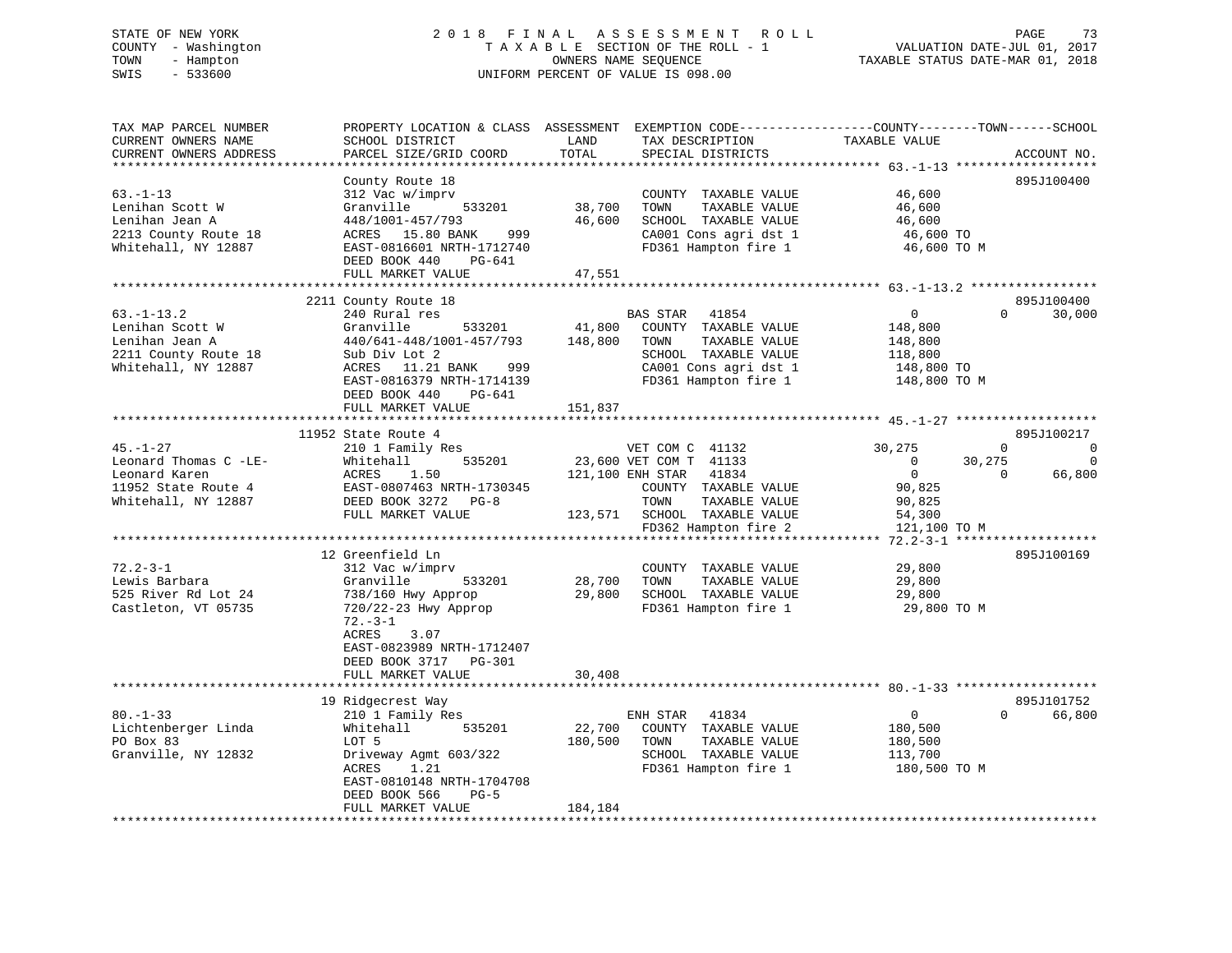# STATE OF NEW YORK 2 0 1 8 F I N A L A S S E S S M E N T R O L L PAGE 74 COUNTY - Washington T A X A B L E SECTION OF THE ROLL - 1 VALUATION DATE-JUL 01, 2017 TOWN - Hampton OWNERS NAME SEQUENCE TAXABLE STATUS DATE-MAR 01, 2018 SWIS - 533600 UNIFORM PERCENT OF VALUE IS 098.00

| TAX MAP PARCEL NUMBER  | PROPERTY LOCATION & CLASS ASSESSMENT EXEMPTION CODE----------------COUNTY-------TOWN-----SCHOOL |         |                                             |                  |                         |
|------------------------|-------------------------------------------------------------------------------------------------|---------|---------------------------------------------|------------------|-------------------------|
| CURRENT OWNERS NAME    | SCHOOL DISTRICT                                                                                 | LAND    | TAX DESCRIPTION                             | TAXABLE VALUE    |                         |
| CURRENT OWNERS ADDRESS | PARCEL SIZE/GRID COORD                                                                          | TOTAL   | SPECIAL DISTRICTS                           |                  | ACCOUNT NO.             |
|                        |                                                                                                 |         |                                             |                  |                         |
|                        | County Route 21 OFF                                                                             |         |                                             |                  |                         |
| $80. - 1 - 57$         | 311 Res vac land                                                                                |         | COUNTY TAXABLE VALUE                        | 3,000            |                         |
| Lichtenberger Linda    | 535201<br>Whitehall                                                                             | 3,000   | TAXABLE VALUE<br>TOWN                       | 3,000            |                         |
| PO Box 83              | Sect 5 Lot 2                                                                                    | 3,000   | SCHOOL TAXABLE VALUE                        | 3,000            |                         |
| Granville, NY 12832    | 5.06<br>ACRES                                                                                   |         | FD361 Hampton fire 1                        | 3,000 TO M       |                         |
|                        | EAST-0809519 NRTH-1704584                                                                       |         |                                             |                  |                         |
|                        | DEED BOOK 787<br>PG-318                                                                         |         |                                             |                  |                         |
|                        | FULL MARKET VALUE                                                                               | 3,061   |                                             |                  |                         |
|                        |                                                                                                 |         |                                             |                  |                         |
|                        | 104 Hickey Rd                                                                                   |         |                                             |                  |                         |
| $62. - 1 - 28.1$       | 210 1 Family Res                                                                                |         | COUNTY TAXABLE VALUE                        | 52,400           |                         |
| Little Rory J          | Granville<br>533201                                                                             | 22,000  | TAXABLE VALUE<br>TOWN                       | 52,400           |                         |
| Derouchie Katherine G  | 1.00 BANK<br>ACRES<br>997                                                                       | 52,400  | SCHOOL TAXABLE VALUE                        | 52,400           |                         |
| 104 Hickey Rd          | EAST-0813897 NRTH-1716149                                                                       |         | FD361 Hampton fire 1                        | 52,400 TO M      |                         |
| Hampton, NY 12837      | DEED BOOK 2122 PG-35                                                                            |         |                                             |                  |                         |
|                        | FULL MARKET VALUE                                                                               | 53,469  |                                             |                  |                         |
|                        |                                                                                                 |         |                                             |                  |                         |
|                        | 1719 County Route 21                                                                            |         |                                             |                  | 895J101757              |
| $80. - 1 - 39$         | 210 1 Family Res                                                                                |         | VET COM CT 41131                            | 42,325<br>42,325 | $\Omega$                |
| Loeber Gerald          | 535201<br>Whitehall                                                                             | 22,100  | COUNTY TAXABLE VALUE                        | 126,975          |                         |
| Dotolo Lisa M          | LOT 11                                                                                          | 169,300 | TOWN<br>TAXABLE VALUE                       | 126,975          |                         |
| 1719 County Route 21   | ACRES<br>1.04                                                                                   |         | SCHOOL TAXABLE VALUE                        | 169,300          |                         |
| Whitehall, NY 12887    | EAST-0810451 NRTH-1704879                                                                       |         | FD361 Hampton fire 1                        | 169,300 TO M     |                         |
|                        | DEED BOOK 3534 PG-28                                                                            |         |                                             |                  |                         |
|                        | FULL MARKET VALUE                                                                               | 172,755 |                                             |                  |                         |
|                        |                                                                                                 |         |                                             |                  |                         |
|                        | 35 Greenfield Ln                                                                                |         |                                             |                  | 895J100223              |
| $72. - 2 - 5$          | 210 1 Family Res                                                                                |         | COUNTY TAXABLE VALUE                        | 73,400           |                         |
| Loomis Robert J        | Granville<br>533201                                                                             | 23,000  | TAXABLE VALUE<br>TOWN                       | 73,400           |                         |
| PO Box 141             | ACRES<br>1.30 BANK<br>999                                                                       | 73,400  | SCHOOL TAXABLE VALUE                        | 73,400           |                         |
| Hampton, NY 12837      | EAST-0823649 NRTH-1711706                                                                       |         | FD361 Hampton fire 1                        | 73,400 TO M      |                         |
|                        | DEED BOOK 3033 PG-64                                                                            |         |                                             |                  |                         |
|                        | FULL MARKET VALUE                                                                               | 74,898  |                                             |                  |                         |
|                        |                                                                                                 |         |                                             |                  |                         |
|                        | 46 Golf Course Rd                                                                               |         | 74 PCT OF VALUE USED FOR EXEMPTION PURPOSES |                  | 895J101766              |
| $45. - 1 - 24.1$       | 270 Mfg housing                                                                                 |         | VET WAR CT 41121                            | 6,993            | 6,993<br>$\overline{0}$ |
| Lussier Phillip        | 535201<br>Whitehall                                                                             |         | 39,000 AGED-ALL<br>41800                    | 19,814<br>19,814 | 23,310                  |
| Lussier Barbara        | ACRES<br>9.00                                                                                   |         | 63,000 ENH STAR 41834                       | $\overline{0}$   | 39,690<br>$\mathbf{0}$  |
| 46 Golf Course Rd      | EAST-0810709 NRTH-1734426                                                                       |         | COUNTY TAXABLE VALUE                        | 36,193           |                         |
| Whitehall, NY 12887    | <b>PG-70</b>                                                                                    |         | TOWN<br>TAXABLE VALUE                       | 36,193           |                         |
|                        | DEED BOOK 599                                                                                   |         |                                             | $\Omega$         |                         |
|                        | FULL MARKET VALUE                                                                               |         | 64,286 SCHOOL TAXABLE VALUE                 | 63,000 TO M      |                         |
|                        |                                                                                                 |         | FD362 Hampton fire 2                        |                  |                         |
|                        |                                                                                                 |         |                                             |                  |                         |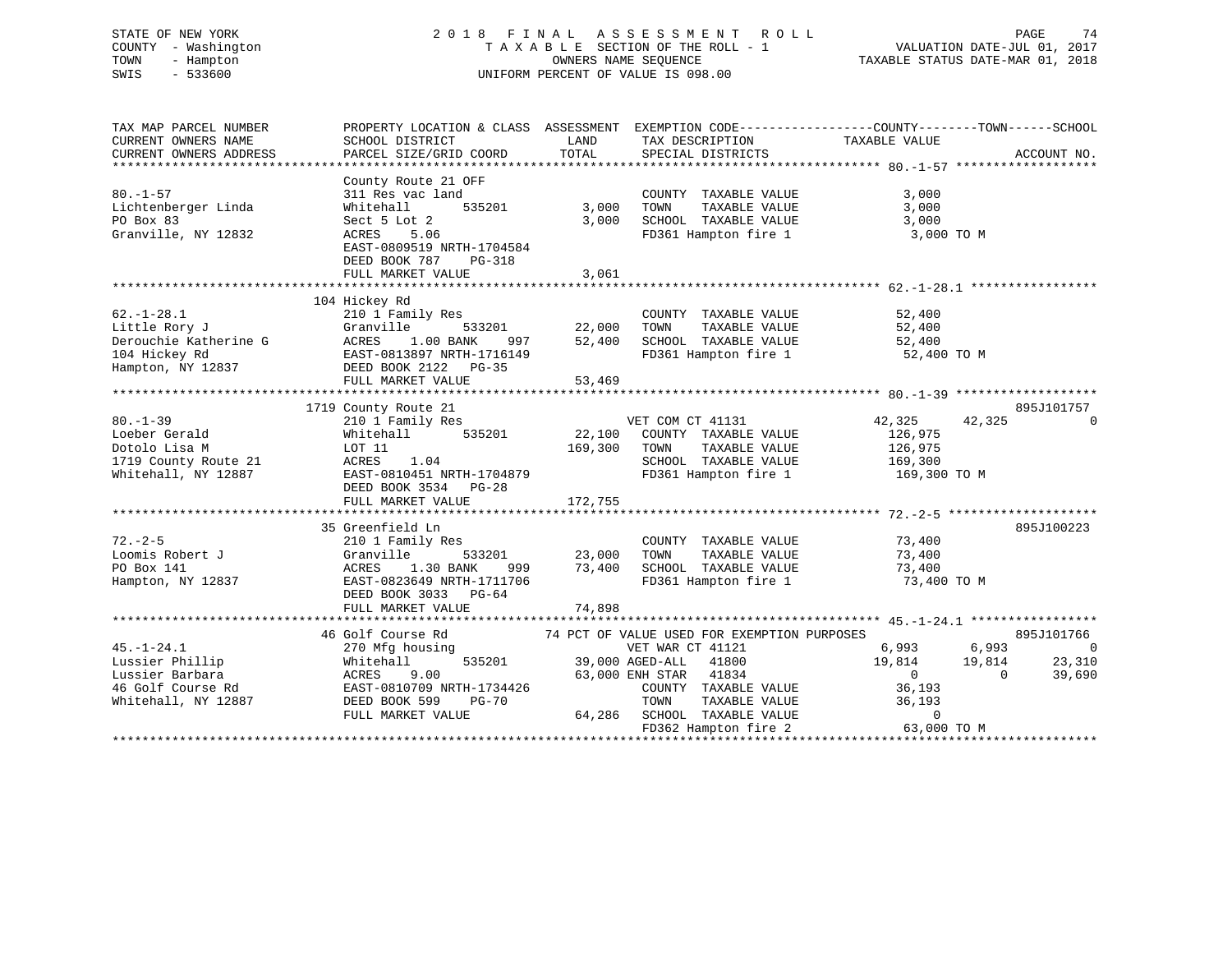# STATE OF NEW YORK 2 0 1 8 F I N A L A S S E S S M E N T R O L L PAGE 75 COUNTY - Washington T A X A B L E SECTION OF THE ROLL - 1 VALUATION DATE-JUL 01, 2017 TOWN - Hampton OWNERS NAME SEQUENCE TAXABLE STATUS DATE-MAR 01, 2018 SWIS - 533600 UNIFORM PERCENT OF VALUE IS 098.00

| TAX MAP PARCEL NUMBER<br>CURRENT OWNERS NAME                                               | SCHOOL DISTRICT<br>CURRENT OWNERS ADDRESS PARCEL SIZE/GRID COORD                                                                                                                                                                                                                                                            | LAND<br>TAX DESCRIPTION TAXABLE VALUE<br>TOTAL SPECIAL DISTRICTS                                                                                                                                                                                          | PROPERTY LOCATION & CLASS ASSESSMENT EXEMPTION CODE---------------COUNTY-------TOWN-----SCHOOL<br>ACCOUNT NO.                                  |
|--------------------------------------------------------------------------------------------|-----------------------------------------------------------------------------------------------------------------------------------------------------------------------------------------------------------------------------------------------------------------------------------------------------------------------------|-----------------------------------------------------------------------------------------------------------------------------------------------------------------------------------------------------------------------------------------------------------|------------------------------------------------------------------------------------------------------------------------------------------------|
| $72. - 2 - 20.2$<br>72.-2-20.4<br>Lyman Brenda M<br>China Poute 22A<br>Hampton, NY 12837   | 2535 State Route 22A<br>210 1 Family Res<br>Granville<br>3.25 Ad<br>ACRES<br>2.60<br>EAST-0822228 NRTH-1710279<br>DEED BOOK 694 PG-125                                                                                                                                                                                      | DISAB-C/T 41931<br>533201 27,200 BAS STAR<br>41854<br>44,200<br>COUNTY TAXABLE VALUE<br>TOWN<br>SCHOOL TAXABLE VALUE 14,200<br>FD361 Hampton fire 1 144,200 TO M                                                                                          | 895J100657<br>22,100<br>$\overline{0}$<br>22,100<br>$\begin{bmatrix} 0 \\ 2 \end{bmatrix}$<br>$\overline{0}$<br>30,000<br>TAXABLE VALUE 22,100 |
|                                                                                            | FULL MARKET VALUE                                                                                                                                                                                                                                                                                                           | 45,102                                                                                                                                                                                                                                                    |                                                                                                                                                |
| $63. -1 - 8$                                                                               | State Route 22A<br>314 Rural vac<10<br>1.34<br>EAST-0823495 NRTH-1714664<br>DEED BOOK 586<br>PG-335<br>FULL MARKET VALUE                                                                                                                                                                                                    | COUNTY TAXABLE VALUE<br>TOWN      TAXABLE VALUE<br>0 COUNTY<br>533201 14,000 TOWN<br>SCHOOL TAXABLE VALUE 14,000<br>14,000<br>FD361 Hampton fire 1<br>14,286                                                                                              | 895J100170<br>14,000<br>14,000<br>14,000 TO M                                                                                                  |
|                                                                                            |                                                                                                                                                                                                                                                                                                                             |                                                                                                                                                                                                                                                           |                                                                                                                                                |
| $63 - 1 - 9$<br>Lyman Water Daniel<br>Lyman Susan M<br>107 Church St<br>Poultney, VT 05764 | 2753 State Route 22A<br>210 1 Family Res<br>Granville 533201 23<br>ACRES 1.40 117<br>EAST-0823229 NRTH-1715132<br>DEED BOOK 437 PG-137<br>FULL MARKET VALUE                                                                                                                                                                 | COUNTY TAXABLE VALUE<br>533201 23,300 TOWN TAXABLE VALUE 117,900<br>117,900 SCHOOL TAXABLE VALUE 117,900<br>FD361 Hampton fire 1 117,900 TO M<br>120,306                                                                                                  | 895J100160<br>117,900                                                                                                                          |
|                                                                                            |                                                                                                                                                                                                                                                                                                                             |                                                                                                                                                                                                                                                           |                                                                                                                                                |
| $31. - 1 - 9$<br>Lyon Matthew J<br>Mclean Robert J<br>51 Whitman Rd<br>Madison, CT 06443   | Carvers Falls Rd<br>Whitena<br>Lot 3<br>ACRES 5.12<br>EAST-0808158 NRTH-1746951<br>DEED BOOK 540 PG-223<br>NRTT VALUE                                                                                                                                                                                                       | vac<10 COUNTY<br>535201 26,500 TOWN<br>COUNTY TAXABLE VALUE 26,500<br>$\begin{tabular}{lllllllll} 26,500 & TOWN & TAXABLE VALUE & & & 26,500 \\ 26,500 & SCHOOL & TAXABLE VALUE & & & 26,500 \end{tabular}$<br>FD362 Hampton fire 2 26,500 TO M<br>27,041 | 895J101720                                                                                                                                     |
|                                                                                            |                                                                                                                                                                                                                                                                                                                             |                                                                                                                                                                                                                                                           |                                                                                                                                                |
| $62 - 1 - 43$<br>Lyons Timothy                                                             | 1925 County Route 18<br>240 Rural res<br>Whitehall<br>- 1700 - 1200 - 1200 - 13.62<br>1925 County Route 18<br>Whitehall, NY 12887 - 1200 - 1200 - 1200 - 1200 - 1200 - 1200 - 1200 - 1200 - 1200 - 1200 - 1200 - 1200 - 12<br>1200 - 1200 - 1200 - 1200 - 1200 - 1200 - 1200 - 1200 - 1200<br>$PG-303$<br>FULL MARKET VALUE | 83 PCT OF VALUE USED FOR EXEMPTION PURPOSES<br>VET WAR CT 41121<br>535201 42,500 BAS STAR<br>41854<br>123,300 COUNTY TAXABLE VALUE<br>TOWN<br>TAXABLE VALUE<br>SCHOOL TAXABLE VALUE 93,300<br>125,816 FD361 Hampton fire 1                                | 895J100008<br>$\Omega$<br>15,351 15,351<br>$\overline{0}$<br>$\Omega$<br>30,000<br>107,949<br>107,949<br>123,300 TO M                          |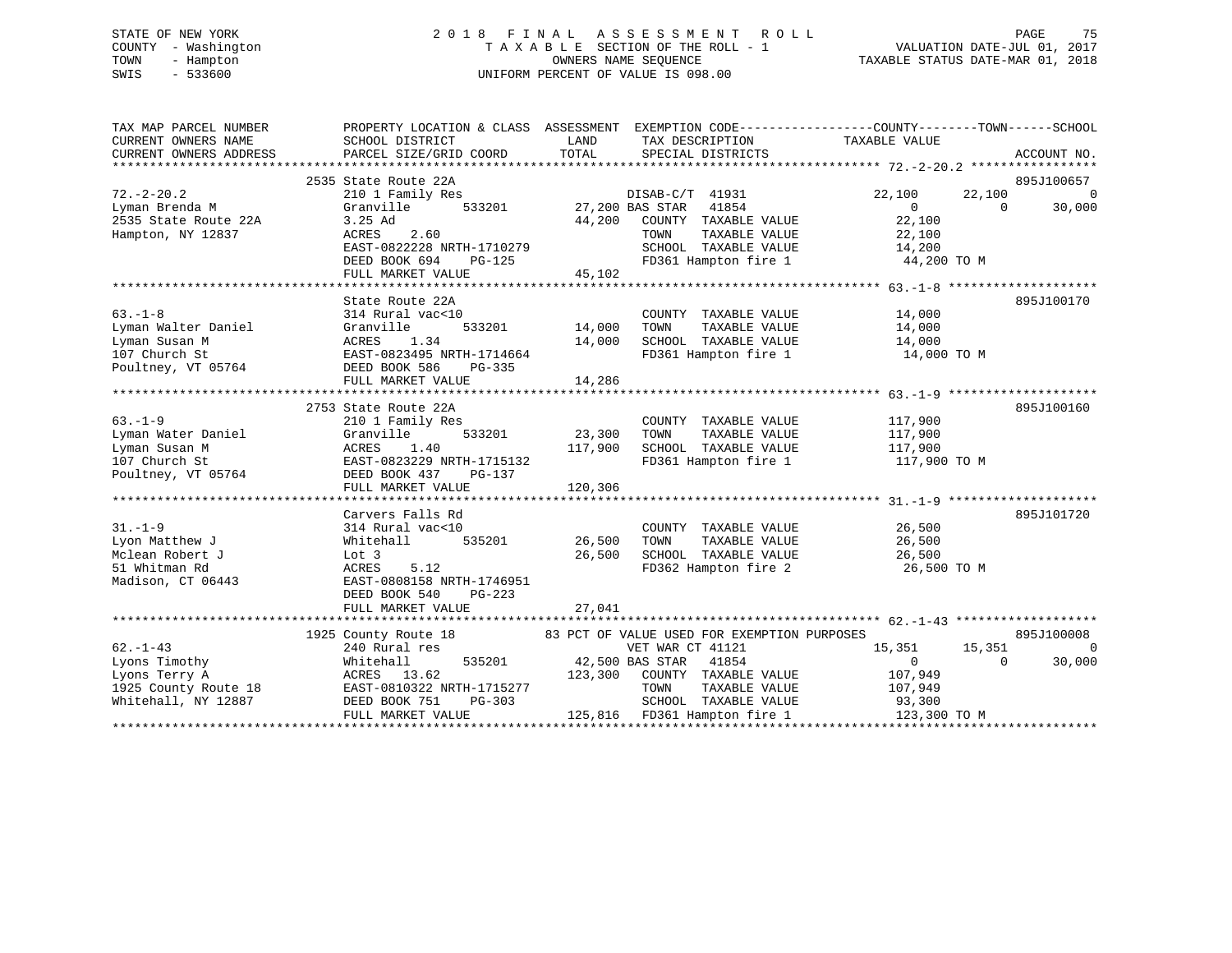# STATE OF NEW YORK 2 0 1 8 F I N A L A S S E S S M E N T R O L L PAGE 76 COUNTY - Washington T A X A B L E SECTION OF THE ROLL - 1 VALUATION DATE-JUL 01, 2017 TOWN - Hampton OWNERS NAME SEQUENCE TAXABLE STATUS DATE-MAR 01, 2018 SWIS - 533600 UNIFORM PERCENT OF VALUE IS 098.00

| TAX MAP PARCEL NUMBER                | PROPERTY LOCATION & CLASS ASSESSMENT EXEMPTION CODE---------------COUNTY-------TOWN-----SCHOOL |         |                       |               |             |
|--------------------------------------|------------------------------------------------------------------------------------------------|---------|-----------------------|---------------|-------------|
| CURRENT OWNERS NAME                  | SCHOOL DISTRICT                                                                                | LAND    | TAX DESCRIPTION       | TAXABLE VALUE |             |
| CURRENT OWNERS ADDRESS               | PARCEL SIZE/GRID COORD                                                                         | TOTAL   | SPECIAL DISTRICTS     |               | ACCOUNT NO. |
|                                      |                                                                                                |         |                       |               |             |
|                                      | County Route 18 N/off                                                                          |         |                       |               |             |
| $62. -1 - 44.1$                      | 910 Priv forest                                                                                |         | COUNTY TAXABLE VALUE  | 5,600         |             |
| Lyons Timothy M                      | 533201<br>Granville                                                                            | 5,600   | TAXABLE VALUE<br>TOWN | 5,600         |             |
| Lyons Terry A                        | Lot 2                                                                                          | 5,600   | SCHOOL TAXABLE VALUE  | 5,600         |             |
| 1925 County Route 18                 | Filed Sub #12261                                                                               |         | FD361 Hampton fire 1  | 5,600 TO M    |             |
| Whitehall, NY 12887                  | ACRES 12.45                                                                                    |         |                       |               |             |
|                                      | EAST-0810560 NRTH-1716045                                                                      |         |                       |               |             |
|                                      | DEED BOOK 3118 PG-323                                                                          |         |                       |               |             |
|                                      | FULL MARKET VALUE                                                                              | 5,714   |                       |               |             |
|                                      |                                                                                                |         |                       |               |             |
|                                      | 3 Hampton Heights Way                                                                          |         |                       |               | 895J100697  |
| $80. - 1 - 12.1$<br>MacNeil Robbin R | 220 2 Family Res                                                                               |         | COUNTY TAXABLE VALUE  | 108,800       |             |
|                                      | Granville<br>533201                                                                            | 35,000  | TOWN<br>TAXABLE VALUE | 108,800       |             |
| 262 E Castlewood Dr                  | ACRES<br>5.01                                                                                  | 108,800 | SCHOOL TAXABLE VALUE  | 108,800       |             |
| Selma, AL 36701                      | EAST-0812253 NRTH-1702276                                                                      |         | FD361 Hampton fire 1  | 108,800 TO M  |             |
|                                      | DEED BOOK 1698 PG-188                                                                          |         |                       |               |             |
|                                      | FULL MARKET VALUE                                                                              | 111,020 |                       |               |             |
|                                      | 2395 County Route 18                                                                           |         |                       |               | 895J100101  |
| $72. - 1 - 2$                        | 240 Rural res                                                                                  |         | COUNTY TAXABLE VALUE  | 84,800        |             |
| Mahar James E LE                     | Granville<br>533201                                                                            | 42,500  | TOWN<br>TAXABLE VALUE | 84,800        |             |
| Mahar Rosemarie LE                   |                                                                                                | 84,800  | SCHOOL TAXABLE VALUE  | 84,800        |             |
| 87 Fred Ave                          | ACRES 12.50<br>EAST-0820112 NRTH-1711978<br>DEED BOOK 510 PG-215                               |         | CA001 Cons agri dst 1 | 84,800 TO     |             |
| Dunedin, FL 34698                    | DEED BOOK 510<br>PG-215                                                                        |         | FD361 Hampton fire 1  | 84,800 TO M   |             |
|                                      | FULL MARKET VALUE                                                                              | 86,531  |                       |               |             |
|                                      |                                                                                                |         |                       |               |             |
|                                      | 28 Forest Hill Way                                                                             |         |                       |               |             |
| $71.3 - 3 - 8$                       | 260 Seasonal res - WTRFNT                                                                      |         | COUNTY TAXABLE VALUE  | 75,200        |             |
| Maniaci Robert                       | Whitehall<br>535201                                                                            | 20,000  | TOWN<br>TAXABLE VALUE | 75,200        |             |
| Maniaci Elaine                       | Sub Div Lot 9B                                                                                 | 75,200  | SCHOOL TAXABLE VALUE  | 75,200        |             |
| 132 Galleon Rd                       | Sect 3                                                                                         |         | FD361 Hampton fire 1  | 75,200 TO M   |             |
| Manahawkin, NJ 08050                 | $80 - 3 - 8$                                                                                   |         |                       |               |             |
|                                      | FRNT 66.00 DPTH 243.00                                                                         |         |                       |               |             |
|                                      | EAST-0810430 NRTH-1706168                                                                      |         |                       |               |             |
|                                      | DEED BOOK 893<br>PG-240                                                                        |         |                       |               |             |
|                                      | FULL MARKET VALUE                                                                              | 76,735  |                       |               |             |
|                                      |                                                                                                |         |                       |               |             |
|                                      | 1048 West Way                                                                                  |         |                       |               | 895J100061  |
| $71.4 - 2 - 9$                       | 260 Seasonal res - WTRFNT                                                                      |         | COUNTY TAXABLE VALUE  | 138,600       |             |
| Manzer Jane A                        | Granville<br>533201                                                                            | 27,100  | TAXABLE VALUE<br>TOWN | 138,600       |             |
| Cook Timothy                         | LOT 9                                                                                          | 138,600 | SCHOOL TAXABLE VALUE  | 138,600       |             |
| Attn: Jane Manzer                    | 471/745 501/1049                                                                               |         | FD361 Hampton fire 1  | 138,600 TO M  |             |
| 279 Church St                        | 71.-2-9                                                                                        |         |                       |               |             |
| Buchanan, NY 10511                   | FRNT 103.00 DPTH 259.00                                                                        |         |                       |               |             |
|                                      | EAST-0815483 NRTH-1707397                                                                      |         |                       |               |             |
|                                      | DEED BOOK 447<br>PG-732                                                                        |         |                       |               |             |
|                                      | FULL MARKET VALUE                                                                              | 141,429 |                       |               |             |
|                                      |                                                                                                |         |                       |               |             |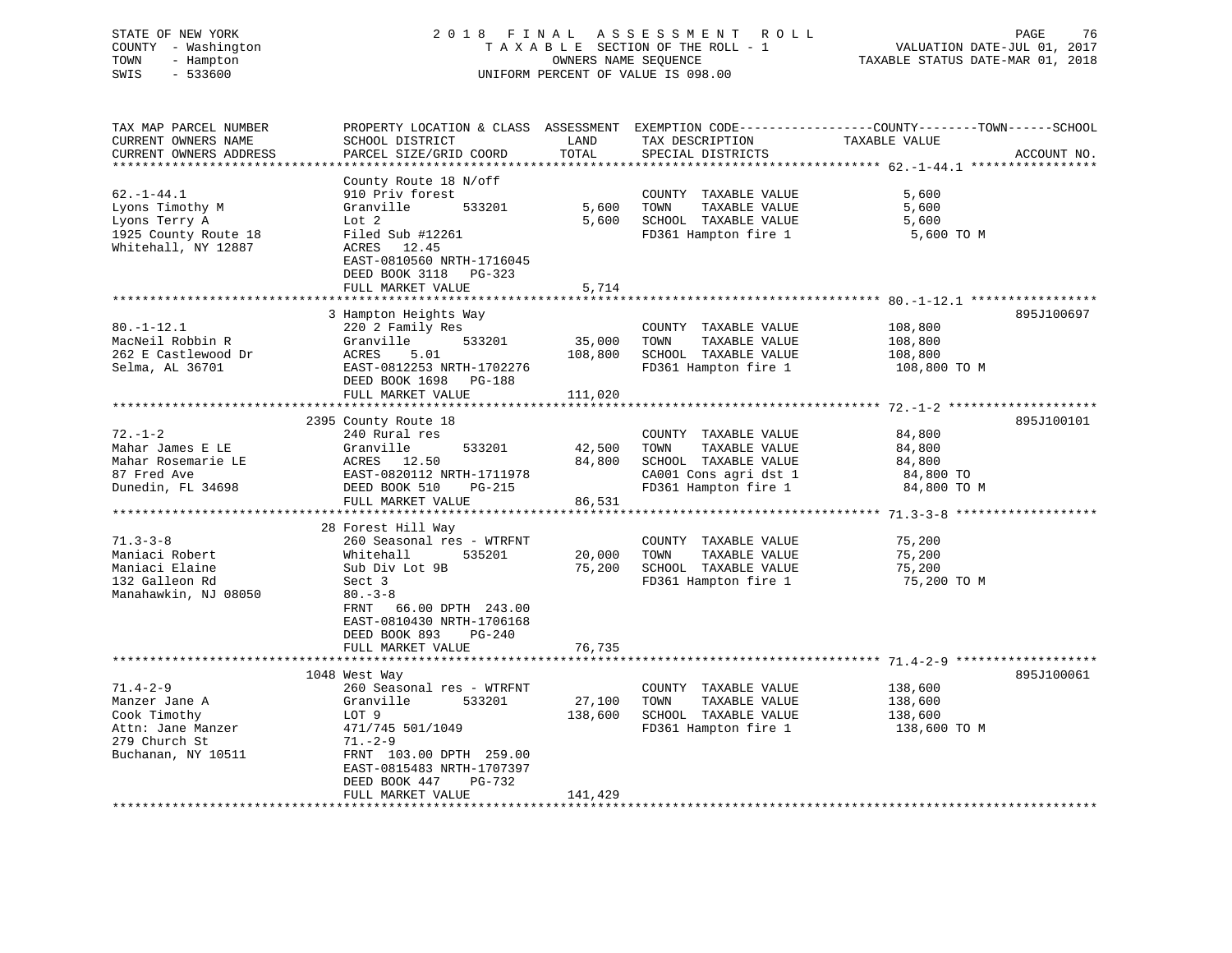# STATE OF NEW YORK 2 0 1 8 F I N A L A S S E S S M E N T R O L L PAGE 77 COUNTY - Washington T A X A B L E SECTION OF THE ROLL - 1 VALUATION DATE-JUL 01, 2017 TOWN - Hampton OWNERS NAME SEQUENCE TAXABLE STATUS DATE-MAR 01, 2018 SWIS - 533600 UNIFORM PERCENT OF VALUE IS 098.00

| TAX MAP PARCEL NUMBER  | PROPERTY LOCATION & CLASS ASSESSMENT |         | EXEMPTION CODE----------------COUNTY-------TOWN------SCHOOL |               |                    |
|------------------------|--------------------------------------|---------|-------------------------------------------------------------|---------------|--------------------|
| CURRENT OWNERS NAME    | SCHOOL DISTRICT                      | LAND    | TAX DESCRIPTION                                             | TAXABLE VALUE |                    |
| CURRENT OWNERS ADDRESS | PARCEL SIZE/GRID COORD               | TOTAL   | SPECIAL DISTRICTS                                           |               | ACCOUNT NO.        |
|                        |                                      |         |                                                             |               |                    |
|                        | County Route 18                      |         |                                                             |               | 895J100292         |
| $62. - 1 - 40$         | 322 Rural vac>10                     |         | COUNTY TAXABLE VALUE                                        | 29,000        |                    |
| Mapes Harold C         | Granville<br>533201                  | 29,000  | TAXABLE VALUE<br>TOWN                                       | 29,000        |                    |
| 22 Cedarwood Dr        | ACRES 13.00                          | 29,000  | SCHOOL TAXABLE VALUE                                        | 29,000        |                    |
| Queensbury, NY 12804   | EAST-0810351 NRTH-1713944            |         | FD361 Hampton fire 1                                        | 29,000 TO M   |                    |
|                        | DEED BOOK 2277 PG-327                |         |                                                             |               |                    |
|                        | FULL MARKET VALUE                    | 29,592  |                                                             |               |                    |
|                        |                                      |         |                                                             |               |                    |
|                        | County Route 18 OFF                  |         |                                                             |               | 895J100412         |
| $71. - 1 - 1.3$        | 323 Vacant rural                     |         | COUNTY TAXABLE VALUE                                        | 23,500        |                    |
| Mapes Harold C         | Granville<br>533201                  | 23,500  | TOWN<br>TAXABLE VALUE                                       | 23,500        |                    |
| 22 Cedarwood Dr        | ACRES 56.91                          | 23,500  | SCHOOL TAXABLE VALUE                                        | 23,500        |                    |
| Queensbury, NY 12804   | EAST-0810883 NRTH-1712549            |         | FD361 Hampton fire 1                                        | 23,500 TO M   |                    |
|                        | DEED BOOK 2277 PG-327                |         |                                                             |               |                    |
|                        | FULL MARKET VALUE                    | 23,980  |                                                             |               |                    |
|                        |                                      |         |                                                             |               |                    |
|                        | 123 Campbell Ln                      |         |                                                             |               | 895J100404         |
| $72. - 2 - 35$         | 210 1 Family Res                     |         | ENH STAR<br>41834                                           | $\mathbf{0}$  | 66,800<br>$\Omega$ |
| Marin Lucie G          | Granville<br>533201                  | 36,600  | COUNTY TAXABLE VALUE                                        | 133,000       |                    |
| Attn: Lucie G Bailey   | 496/825,596/34,2653/6                | 133,000 | TAXABLE VALUE<br>TOWN                                       | 133,000       |                    |
| PO Box 113             | 715/177-178 Hwy 742/185              |         | SCHOOL TAXABLE VALUE                                        | 66,200        |                    |
| Hampton, NY 12837      | ACRES<br>6.10                        |         | FD361 Hampton fire 1                                        | 133,000 TO M  |                    |
|                        | EAST-0824128 NRTH-1712942            |         |                                                             |               |                    |
|                        | DEED BOOK 496<br>PG-825              |         |                                                             |               |                    |
|                        | FULL MARKET VALUE                    | 135,714 |                                                             |               |                    |
|                        |                                      |         |                                                             |               |                    |
|                        | 68 Rainbow Way                       |         |                                                             |               | 895J100598         |
| $81. - 1 - 37$         | 260 Seasonal res                     |         | COUNTY TAXABLE VALUE                                        | 60,400        |                    |
| Marino Leah M          | Granville<br>533201                  | 31,800  | TOWN<br>TAXABLE VALUE                                       | 60,400        |                    |
| Macri Patricia         | ACRES<br>4.00                        | 60,400  | SCHOOL TAXABLE VALUE                                        | 60,400        |                    |
| c/o Patricia Macri     | EAST-0817188 NRTH-1701965            |         | FD361 Hampton fire 1                                        | 60,400 TO M   |                    |
| 1 East Main St         | DEED BOOK 3145<br>PG-71              |         |                                                             |               |                    |
| Granville, NY 12832    | FULL MARKET VALUE                    | 61,633  |                                                             |               |                    |
|                        |                                      |         |                                                             |               |                    |
|                        | 74 Golf Course Rd                    |         |                                                             |               | 895J100693         |
| $45. - 1 - 22.1$       | 270 Mfg housing                      |         | COUNTY TAXABLE VALUE                                        | 23,000        |                    |
| Markie Ronald          | Whitehall<br>535201                  | 13,000  | TOWN<br>TAXABLE VALUE                                       | 23,000        |                    |
| 74 Golf Course Rd      | FRNT 100.00 DPTH 150.00              | 23,000  | SCHOOL TAXABLE VALUE                                        | 23,000        |                    |
| Whitehall, NY 12887    | EAST-0810401 NRTH-1735524            |         | FD362 Hampton fire 2                                        | 23,000 TO M   |                    |
|                        | DEED BOOK 502<br>PG-1025             |         |                                                             |               |                    |
|                        | FULL MARKET VALUE                    | 23,469  |                                                             |               |                    |
|                        | ******************************       |         |                                                             |               |                    |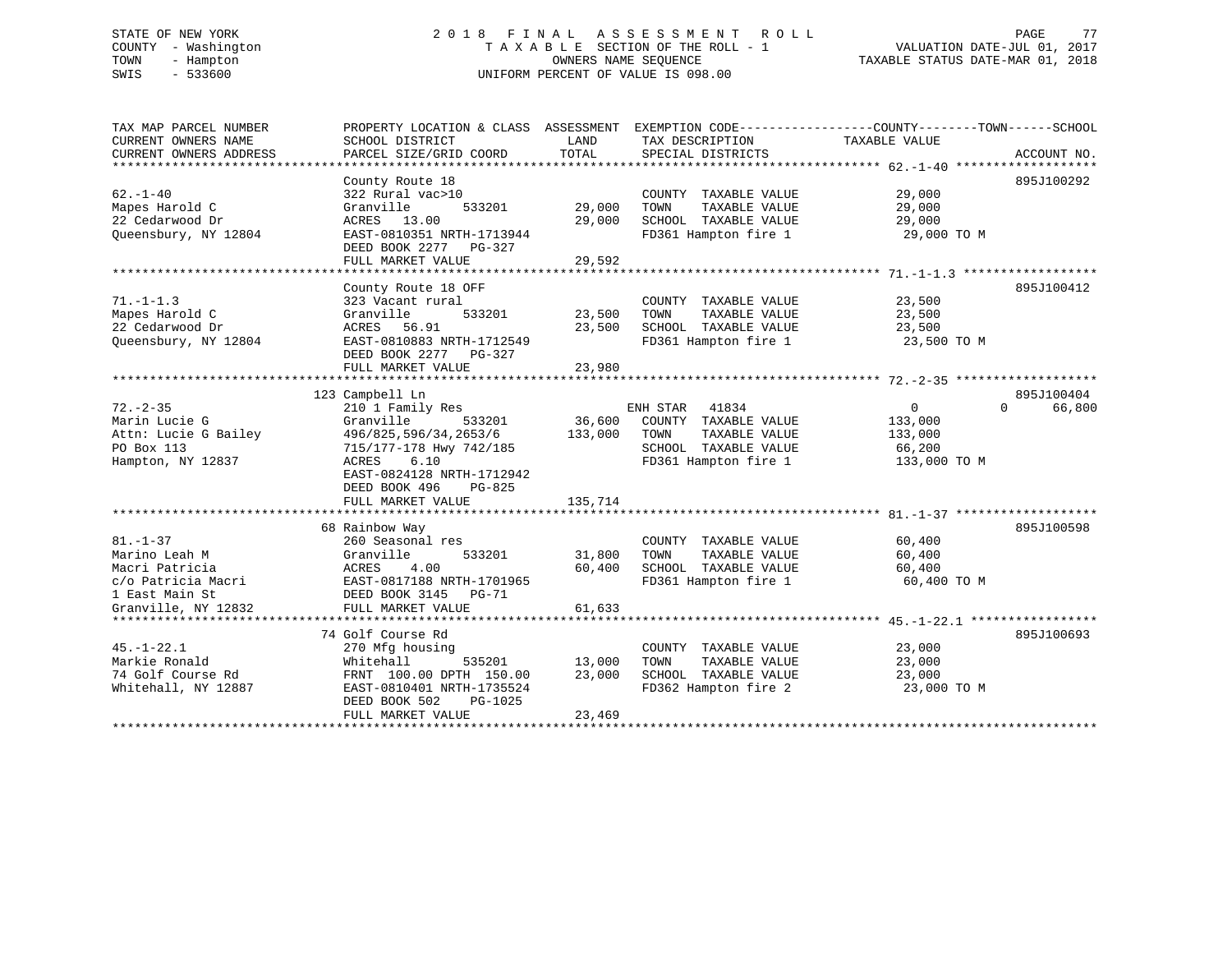|                  | STATE OF NEW YORK<br>COUNTY - Washington | 2018 FINAL                                 |                                                            | A S S E S S M E N T A O L L<br>TAXABLE SECTION OF THE ROLL - 1                                   | VALUATION DATE-JUL 01, 2017 | PAGE<br>78         |
|------------------|------------------------------------------|--------------------------------------------|------------------------------------------------------------|--------------------------------------------------------------------------------------------------|-----------------------------|--------------------|
| TOWN             | - Hampton                                |                                            | TAXABLE STATUS DATE-MAR 01, 2018                           |                                                                                                  |                             |                    |
| SWIS             | $-533600$                                |                                            | OWNERS NAME SEQUENCE<br>UNIFORM PERCENT OF VALUE IS 098.00 |                                                                                                  |                             |                    |
|                  |                                          |                                            |                                                            |                                                                                                  |                             |                    |
|                  | TAX MAP PARCEL NUMBER                    |                                            |                                                            | PROPERTY LOCATION & CLASS ASSESSMENT EXEMPTION CODE----------------COUNTY-------TOWN------SCHOOL |                             |                    |
|                  | CURRENT OWNERS NAME                      | SCHOOL DISTRICT                            | LAND                                                       | TAX DESCRIPTION                                                                                  | TAXABLE VALUE               |                    |
|                  | CURRENT OWNERS ADDRESS                   | PARCEL SIZE/GRID COORD                     | TOTAL                                                      | SPECIAL DISTRICTS                                                                                |                             | ACCOUNT NO.        |
|                  |                                          | 1754 County Route 21                       |                                                            |                                                                                                  |                             |                    |
| $71.3 - 3 - 14$  |                                          | 210 1 Family Res - WTRFNT                  |                                                            | COUNTY TAXABLE VALUE                                                                             | 148,100                     |                    |
|                  | Martel Philip                            | Whitehall 535201                           | 25,000 TOWN                                                | TAXABLE VALUE                                                                                    | 148,100                     |                    |
|                  | Martel Ermelinda                         | Subdiv Lot 2B                              | 148,100                                                    | SCHOOL TAXABLE VALUE                                                                             | 148,100                     |                    |
|                  | 30 Lakeview Rd                           | Sect 3                                     |                                                            | FD361 Hampton fire 1                                                                             | 148,100 TO M                |                    |
|                  | Terryville, CT 06786                     | $80. -3 - 14$                              |                                                            |                                                                                                  |                             |                    |
|                  |                                          | FRNT 128.00 DPTH 234.00<br>BANK 999        |                                                            |                                                                                                  |                             |                    |
|                  |                                          | EAST-0810221 NRTH-1705746                  |                                                            |                                                                                                  |                             |                    |
|                  |                                          | DEED BOOK 927 PG-96                        |                                                            |                                                                                                  |                             |                    |
|                  |                                          | FULL MARKET VALUE                          | 151,122                                                    |                                                                                                  |                             |                    |
|                  |                                          | ***************************                |                                                            |                                                                                                  |                             |                    |
|                  |                                          | 3 Mirror Lake Way                          |                                                            |                                                                                                  |                             |                    |
| $71.3 - 3 - 13$  |                                          | 311 Res vac land - WTRFNT                  |                                                            | COUNTY TAXABLE VALUE                                                                             | 26,000                      |                    |
|                  | Martel Philip E<br>Martel Ermelinda      | Whitehall<br>535201                        | 26,000                                                     | TOWN<br>TAXABLE VALUE                                                                            | 26,000                      |                    |
|                  |                                          | Subdiv 3B                                  | 26,000                                                     | SCHOOL TAXABLE VALUE                                                                             | 26,000                      |                    |
|                  | 30 Lakeview Rd                           | Sect 3                                     |                                                            | FD361 Hampton fire 1                                                                             | 26,000 TO M                 |                    |
|                  | Terryville, CT 06786                     | $80. - 3 - 13$                             |                                                            |                                                                                                  |                             |                    |
|                  |                                          | FRNT 128.00 DPTH 271.00                    |                                                            |                                                                                                  |                             |                    |
|                  |                                          | EAST-0810339 NRTH-1705635                  |                                                            |                                                                                                  |                             |                    |
|                  |                                          | DEED BOOK 927 PG-96                        |                                                            |                                                                                                  |                             |                    |
|                  |                                          | FULL MARKET VALUE                          | 26,531                                                     |                                                                                                  |                             |                    |
|                  |                                          | 12 Vladyka Woods Rd                        |                                                            |                                                                                                  |                             |                    |
| $38. - 1 - 15.3$ |                                          | 210 1 Family Res                           |                                                            | BAS STAR<br>41854                                                                                | $\overline{0}$              | $\Omega$<br>30,000 |
|                  | Martelle Arthur B                        |                                            |                                                            | 535201 24,600 COUNTY TAXABLE VALUE                                                               | 101,400                     |                    |
|                  | Martelle Melissa A                       | Whitehall 535<br>ACRES 1.80 BANK           | 999 101,400 TOWN                                           | TAXABLE VALUE                                                                                    | 101,400                     |                    |
| 12 Vladka Rd     |                                          | EAST-0806170 NRTH-1737442                  |                                                            | SCHOOL TAXABLE VALUE                                                                             | 71,400                      |                    |
|                  | Whitehall, NY 12887                      | DEED BOOK 872 PG-232                       |                                                            | FD362 Hampton fire 2                                                                             | 101,400 TO M                |                    |
|                  |                                          | FULL MARKET VALUE                          | 103,469                                                    |                                                                                                  |                             |                    |
|                  |                                          |                                            |                                                            |                                                                                                  |                             |                    |
|                  |                                          | 2300 State Route 22A                       |                                                            |                                                                                                  |                             | 895J101718         |
| $81 - 2 - 3.1$   |                                          | 210 1 Family Res                           |                                                            | BAS STAR<br>41854                                                                                | $\overline{0}$              | $0 \t 30,000$      |
|                  | Martindale William M                     | Granville                                  |                                                            | 533201 13,600 COUNTY TAXABLE VALUE                                                               | 42,400                      |                    |
|                  | Martindale Sherry                        | FRNT 185.00 DPTH 86.00 42,400 TOWN         |                                                            | TAXABLE VALUE                                                                                    | 42,400                      |                    |
|                  | 2300 State Route 22A                     | EAST-0822730 NRTH-1705166                  |                                                            | SCHOOL TAXABLE VALUE                                                                             | 12,400                      |                    |
|                  | Hampton, NY 12837                        | DEED BOOK 523 PG-283                       |                                                            | FD361 Hampton fire 1                                                                             | 42,400 TO M                 |                    |
|                  |                                          | FULL MARKET VALUE                          | 43,265                                                     |                                                                                                  |                             |                    |
|                  |                                          |                                            |                                                            |                                                                                                  |                             |                    |
|                  |                                          |                                            |                                                            |                                                                                                  |                             |                    |
|                  |                                          | 20 Hampton Heights Way                     |                                                            |                                                                                                  |                             | 895J100589         |
|                  |                                          | 210 1 Family Res                           |                                                            | COUNTY TAXABLE VALUE                                                                             | 111,400                     |                    |
|                  | Masbou Emile Adolphe                     | Granville<br>533201                        | 35,000                                                     | TOWN<br>TAXABLE VALUE                                                                            | 111,400                     |                    |
| $80. -1 - 15$    | 37 McGill North St                       | 791/89; 3154/172                           | 111,400                                                    | SCHOOL TAXABLE VALUE                                                                             | 111,400                     |                    |
|                  | Smith Falls, Ontario, Canada             | ACRES<br>5.01                              |                                                            | FD361 Hampton fire 1                                                                             | 111,400 TO M                |                    |
|                  | K7A2J6                                   | EAST-0811527 NRTH-1702292                  |                                                            |                                                                                                  |                             |                    |
|                  |                                          | DEED BOOK 3757 PG-104<br>FULL MARKET VALUE | 113,673                                                    |                                                                                                  |                             |                    |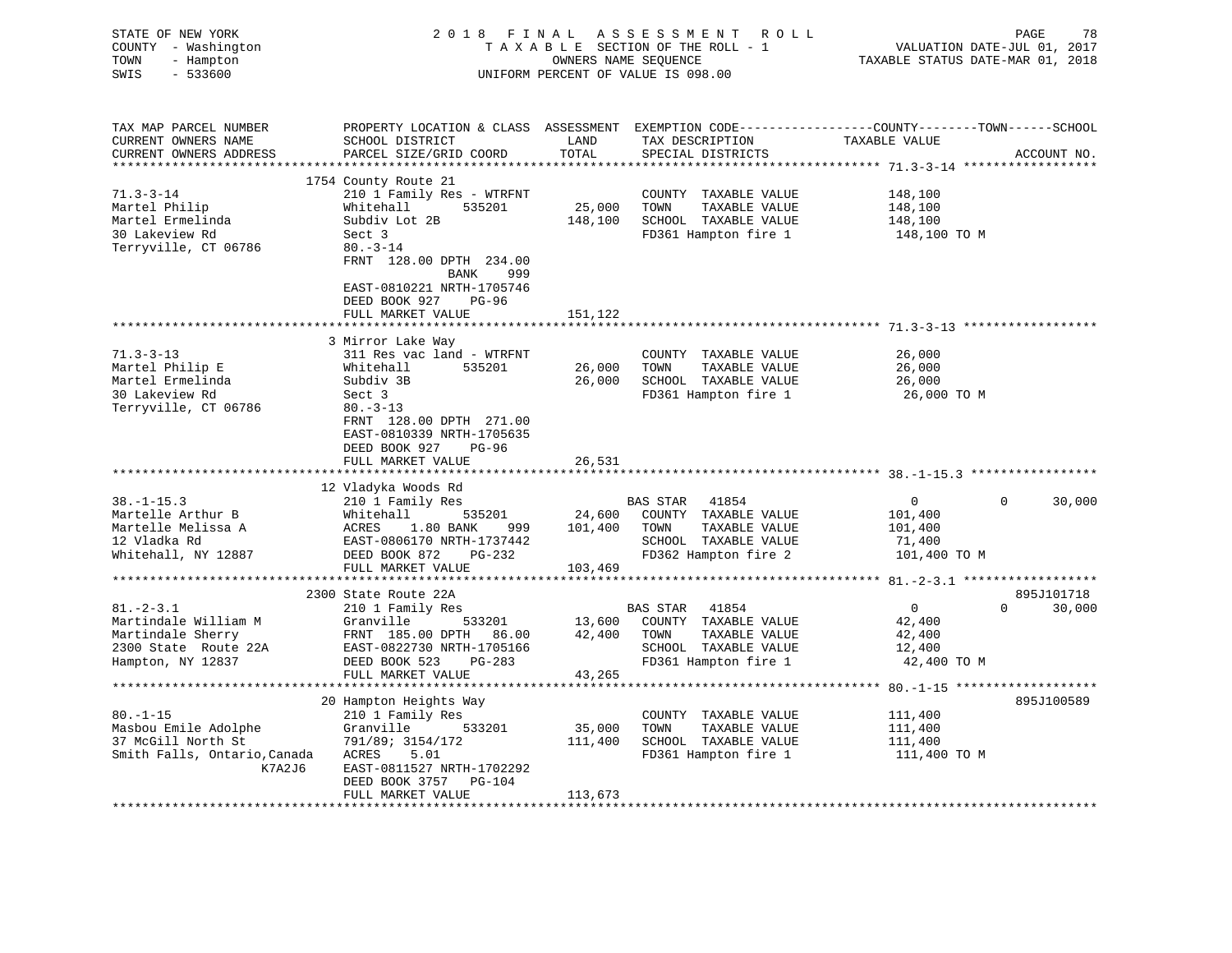# STATE OF NEW YORK 2 0 1 8 F I N A L A S S E S S M E N T R O L L PAGE 79 COUNTY - Washington T A X A B L E SECTION OF THE ROLL - 1 VALUATION DATE-JUL 01, 2017 TOWN - Hampton OWNERS NAME SEQUENCE TAXABLE STATUS DATE-MAR 01, 2018 SWIS - 533600 UNIFORM PERCENT OF VALUE IS 098.00

TAX MAP PARCEL NUMBER PROPERTY LOCATION & CLASS ASSESSMENT EXEMPTION CODE------------------COUNTY--------TOWN------SCHOOL

CURRENT OWNERS NAME SCHOOL DISTRICT LAND TAX DESCRIPTION TAXABLE VALUE CURRENT OWNERS ADDRESS PARCEL SIZE/GRID COORD TOTAL SPECIAL DISTRICTS ACCOUNT NO. \*\*\*\*\*\*\*\*\*\*\*\*\*\*\*\*\*\*\*\*\*\*\*\*\*\*\*\*\*\*\*\*\*\*\*\*\*\*\*\*\*\*\*\*\*\*\*\*\*\*\*\*\*\*\*\*\*\*\*\*\*\*\*\*\*\*\*\*\*\*\*\*\*\*\*\*\*\*\*\*\*\*\*\*\*\*\*\*\*\*\*\*\*\*\*\*\*\*\*\*\*\*\* 62.-1-24 \*\*\*\*\*\*\*\*\*\*\*\*\*\*\*\*\*\*\* Hickey Rd OFF 895J100171 62.-1-24 322 Rural vac>10 COUNTY TAXABLE VALUE 6,500 Mashak John Granville 533201 6,500 TOWN TAXABLE VALUE 6,500 584 Hickey Rd 10 Ad 6,500 SCHOOL TAXABLE VALUE 6,500 Hampton, NY 12837 ACRES 13.70 CA001 Cons agri dst 1 6,500 TO EAST-0816107 NRTH-1718147 FD361 Hampton fire 1 6,500 TO M DEED BOOK 819 PG-344 FULL MARKET VALUE 6,633 \*\*\*\*\*\*\*\*\*\*\*\*\*\*\*\*\*\*\*\*\*\*\*\*\*\*\*\*\*\*\*\*\*\*\*\*\*\*\*\*\*\*\*\*\*\*\*\*\*\*\*\*\*\*\*\*\*\*\*\*\*\*\*\*\*\*\*\*\*\*\*\*\*\*\*\*\*\*\*\*\*\*\*\*\*\*\*\*\*\*\*\*\*\*\*\*\*\*\*\*\*\*\* 54.-1-13 \*\*\*\*\*\*\*\*\*\*\*\*\*\*\*\*\*\*\*895J100166 584 Hickey Rd 895J100166 54.-1-13 112 Dairy farm AG DIST 41720 21,984 21,984 21,984 Mashak John A Granville 533201 155,100 BAS STAR 41854 0 0 30,000 584 Hickey Rd 695/142 401,900 SILO EXMP 42100 40,909 40,909 40,909 Hampton, NY 12837 ACRES 239.30 COUNTY TAXABLE VALUE 339,007 EAST-0820054 NRTH-1722200 TOWN TAXABLE VALUE 339,007 MAY BE SUBJECT TO PAYMENT DEED BOOK 3885 PG-75 SCHOOL TAXABLE VALUE 309,007 UNDER AGDIST LAW TIL 2022 FULL MARKET VALUE 410,102 CA001 Cons agri dst 1 339,007 TO 62,893 EX FD361 Hampton fire 1 360,991 TO M 40,909 EX \*\*\*\*\*\*\*\*\*\*\*\*\*\*\*\*\*\*\*\*\*\*\*\*\*\*\*\*\*\*\*\*\*\*\*\*\*\*\*\*\*\*\*\*\*\*\*\*\*\*\*\*\*\*\*\*\*\*\*\*\*\*\*\*\*\*\*\*\*\*\*\*\*\*\*\*\*\*\*\*\*\*\*\*\*\*\*\*\*\*\*\*\*\*\*\*\*\*\*\*\*\*\* 54.-1-13.4 \*\*\*\*\*\*\*\*\*\*\*\*\*\*\*\*\* 487 Hickey Rd 54.-1-13.4 210 1 Family Res AG DIST 41720 0 0 0 Mashak John A Granville 533201 38,700 COUNTY TAXABLE VALUE 142,000 Mashak Valerie E Lot 4 142,000 TOWN TAXABLE VALUE 142,000 584 Hickey Rd FRNT 949.00 DPTH SCHOOL TAXABLE VALUE 142,000 Hampton, NY 12837 ACRES 8.37 CA001 Cons agri dst 1 142,000 TO Mashak Valerie E<br>
EAST-0819059 NRTH-1721683<br>
EAST-0819059 NRTH-1721683<br>
EAST-0819059 NRTH-1721683<br>
FD361 Hampton fire 1 142,000 TO M MAY BE SUBJECT TO PAYMENT DEED BOOK 3472 PG-122 UNDER AGDIST LAW TIL 2022 FULL MARKET VALUE 144,898 \*\*\*\*\*\*\*\*\*\*\*\*\*\*\*\*\*\*\*\*\*\*\*\*\*\*\*\*\*\*\*\*\*\*\*\*\*\*\*\*\*\*\*\*\*\*\*\*\*\*\*\*\*\*\*\*\*\*\*\*\*\*\*\*\*\*\*\*\*\*\*\*\*\*\*\*\*\*\*\*\*\*\*\*\*\*\*\*\*\*\*\*\*\*\*\*\*\*\*\*\*\*\* 54.-1-13.6 \*\*\*\*\*\*\*\*\*\*\*\*\*\*\*\*\* 12 Roberts Ln 54.-1-13.6 210 1 Family Res COUNTY TAXABLE VALUE 83,200 Mashak John A Granville 533201 27,400 TOWN TAXABLE VALUE 83,200 584 Hickey Rd Lot 1 689/308 83,200 SCHOOL TAXABLE VALUE 83,200 Hampton, NY 12837 ACRES 2.67 CA001 Cons agri dst 1 83,200 TO EAST-0819673 NRTH-1722759 FD361 Hampton fire 1 83,200 TO M DEED BOOK 3885 PG-80 FULL MARKET VALUE 84,898 \*\*\*\*\*\*\*\*\*\*\*\*\*\*\*\*\*\*\*\*\*\*\*\*\*\*\*\*\*\*\*\*\*\*\*\*\*\*\*\*\*\*\*\*\*\*\*\*\*\*\*\*\*\*\*\*\*\*\*\*\*\*\*\*\*\*\*\*\*\*\*\*\*\*\*\*\*\*\*\*\*\*\*\*\*\*\*\*\*\*\*\*\*\*\*\*\*\*\*\*\*\*\*\*\*\*\*\*\*\*\*\*\*\*\*\*\*\*\*\*\*\*\*\*\*\*\*\*\*\*\*\*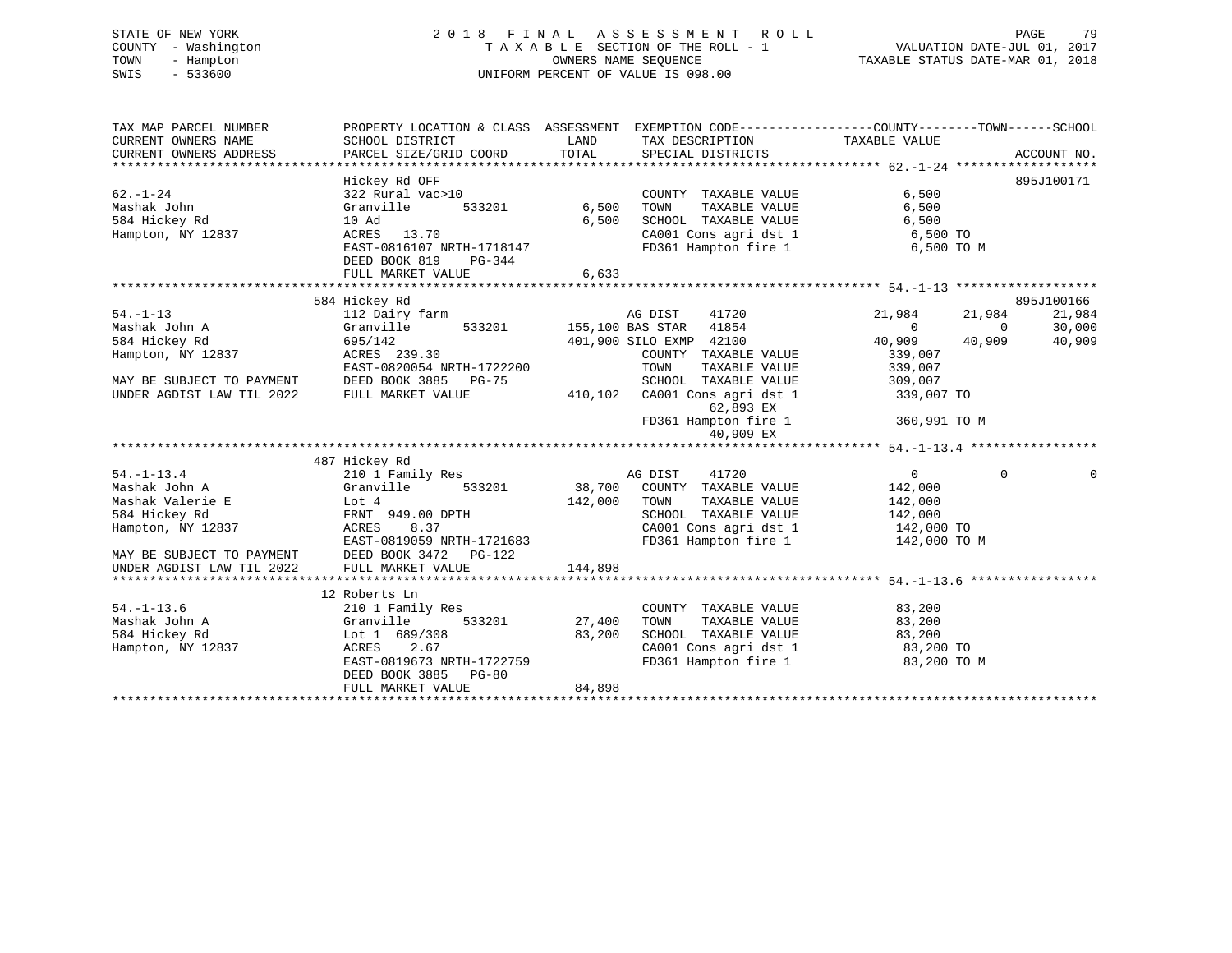# STATE OF NEW YORK 2 0 1 8 F I N A L A S S E S S M E N T R O L L PAGE 80 COUNTY - Washington T A X A B L E SECTION OF THE ROLL - 1 VALUATION DATE-JUL 01, 2017 TOWN - Hampton OWNERS NAME SEQUENCE TAXABLE STATUS DATE-MAR 01, 2018 SWIS - 533600 UNIFORM PERCENT OF VALUE IS 098.00

| TAX MAP PARCEL NUMBER                                                                                  | PROPERTY LOCATION & CLASS ASSESSMENT EXEMPTION CODE----------------COUNTY-------TOWN------SCHOOL |         |                                                       |                            |                      |
|--------------------------------------------------------------------------------------------------------|--------------------------------------------------------------------------------------------------|---------|-------------------------------------------------------|----------------------------|----------------------|
| CURRENT OWNERS NAME                                                                                    | SCHOOL DISTRICT                                                                                  | LAND    | TAX DESCRIPTION                                       | TAXABLE VALUE              |                      |
| CURRENT OWNERS ADDRESS                                                                                 | PARCEL SIZE/GRID COORD                                                                           | TOTAL   | SPECIAL DISTRICTS                                     |                            | ACCOUNT NO.          |
|                                                                                                        |                                                                                                  |         |                                                       |                            |                      |
|                                                                                                        | State Route 22A                                                                                  |         |                                                       |                            | 895J100613           |
| $54. - 1 - 14.2$                                                                                       | 105 Vac farmland                                                                                 |         | AG DIST<br>41720                                      | 5,632                      | 5,632<br>5,632       |
| Mashak John A                                                                                          | 533201<br>Granville                                                                              |         | 28,600 COUNTY TAXABLE VALUE                           | 22,968                     |                      |
| 584 Hickey Rd                                                                                          | ACRES 35.27                                                                                      | 28,600  | TAXABLE VALUE<br>TOWN                                 | 22,968                     |                      |
| Hampton, NY 12837                                                                                      | EAST-0821650 NRTH-1724525                                                                        |         | SCHOOL TAXABLE VALUE                                  | 22,968                     |                      |
|                                                                                                        | DEED BOOK 3885 PG-75                                                                             |         | $CAO01$ Cons agri dst 1                               | 22,968 TO                  |                      |
| MAY BE SUBJECT TO PAYMENT                                                                              | FULL MARKET VALUE                                                                                | 29,184  | 5,632 EX                                              |                            |                      |
| UNDER AGDIST LAW TIL 2022                                                                              |                                                                                                  |         | FD361 Hampton fire 1                                  | 28,600 TO M                |                      |
|                                                                                                        |                                                                                                  |         |                                                       |                            |                      |
|                                                                                                        | Hickey Rd OFF                                                                                    |         |                                                       |                            | 895J100165           |
| $62. - 1 - 23$                                                                                         | 322 Rural vac>10                                                                                 |         | COUNTY TAXABLE VALUE                                  | 8,000                      |                      |
| Mashak John A                                                                                          | Granville<br>533201                                                                              | 8,000   | TOWN<br>TAXABLE VALUE                                 | 8,000                      |                      |
| 584 Hickey Rd                                                                                          | ACRES 17.00                                                                                      | 8,000   | SCHOOL TAXABLE VALUE                                  | 8,000                      |                      |
| Hampton, NY 12837                                                                                      | EAST-0815655 NRTH-1718566                                                                        |         | CA001 Cons agri dst 1                                 | 8,000 TO                   |                      |
|                                                                                                        | DEED BOOK 3885 PG-75                                                                             |         | FD361 Hampton fire 1                                  | 8,000 TO M                 |                      |
|                                                                                                        | FULL MARKET VALUE                                                                                | 8,163   |                                                       |                            |                      |
|                                                                                                        |                                                                                                  |         |                                                       |                            |                      |
|                                                                                                        | 21 Roberts Ln                                                                                    |         |                                                       |                            |                      |
| $54. -1 - 13.5$                                                                                        | 270 Mfg housing                                                                                  |         | AG DIST<br>41720                                      | $\Omega$                   | $\Omega$<br>$\Omega$ |
| Mashak Rebecca                                                                                         | 533201<br>Granville                                                                              |         | 41854<br>35,500 BAS STAR                              | $\Omega$                   | 30,000<br>$\Omega$   |
| 21 Roberts Ln                                                                                          | Lot 2                                                                                            |         | 75,000 COUNTY TAXABLE VALUE                           | 75,000                     |                      |
| Hampton, NY 12837                                                                                      | FRNT 1004.00 DPTH                                                                                |         | TAXABLE VALUE<br>TOWN                                 | 75,000                     |                      |
|                                                                                                        | ACRES<br>5.47                                                                                    |         | SCHOOL TAXABLE VALUE                                  | 45,000                     |                      |
| MAY BE SUBJECT TO PAYMENT EAST-0819350 NRTH-1722468<br>UNDER AGDIST LAW TIL 2022 DEED BOOK 3472 PG-125 |                                                                                                  |         | CA001 Cons agri dst 1                                 | 75,000 TO                  |                      |
|                                                                                                        |                                                                                                  |         | FD361 Hampton fire 1                                  | 75,000 TO M                |                      |
|                                                                                                        | FULL MARKET VALUE                                                                                | 76,531  |                                                       |                            |                      |
|                                                                                                        |                                                                                                  |         |                                                       |                            |                      |
|                                                                                                        | 1585 Carlton Rd                                                                                  |         |                                                       |                            | 895J100028           |
| $45. - 1 - 3$                                                                                          | 240 Rural res                                                                                    |         | BAS STAR 41854                                        | $\overline{0}$             | $\Omega$<br>30,000   |
| Mason Tiffany K                                                                                        | 535201<br>Whitehall                                                                              | 86,500  | COUNTY TAXABLE VALUE                                  | 202,300                    |                      |
| 1585 Carlton Rd                                                                                        | 893/12                                                                                           | 202,300 | TAXABLE VALUE<br>TOWN                                 | 202,300                    |                      |
| Whitehall, NY 12887                                                                                    | ACRES 70.00                                                                                      |         | SCHOOL TAXABLE VALUE                                  | 172,300                    |                      |
|                                                                                                        | EAST-0805631 NRTH-1735797                                                                        |         | CA001 Cons agri dst 1                                 | 202,300 TO<br>202,300 TO M |                      |
|                                                                                                        | DEED BOOK 3260 PG-92                                                                             |         | FD362 Hampton fire 2                                  |                            |                      |
|                                                                                                        | FULL MARKET VALUE                                                                                | 206,429 |                                                       |                            |                      |
|                                                                                                        |                                                                                                  |         |                                                       |                            |                      |
|                                                                                                        | 1660 County Route 11                                                                             |         |                                                       |                            |                      |
| $38. - 1 - 10.3$                                                                                       | 210 1 Family Res                                                                                 |         | AGED-ALL 41800                                        | 75,900<br>75,900           | 75,900               |
| Matta James                                                                                            | 535201<br>Whitehall                                                                              |         | 14,400 ENH STAR 41834                                 | $\overline{0}$             | $\Omega$<br>66,800   |
| Matta Joseph Richard                                                                                   | 2.05<br>ACRES                                                                                    | 151,800 | COUNTY TAXABLE VALUE                                  | 75,900                     |                      |
| PO Box 114                                                                                             | EAST-0808697 NRTH-1737211                                                                        |         | TOWN<br>TAXABLE VALUE                                 | 75,900                     |                      |
| Fair Haven, VT 05743                                                                                   | DEED BOOK 2966 PG-145                                                                            |         | SCHOOL TAXABLE VALUE<br>154,898 CA001 Cons agri dst 1 | 9,100                      |                      |
|                                                                                                        | FULL MARKET VALUE                                                                                |         |                                                       | 151,800 TO                 |                      |
|                                                                                                        |                                                                                                  |         | FD362 Hampton fire 2                                  | 151,800 TO M               |                      |
|                                                                                                        |                                                                                                  |         |                                                       |                            |                      |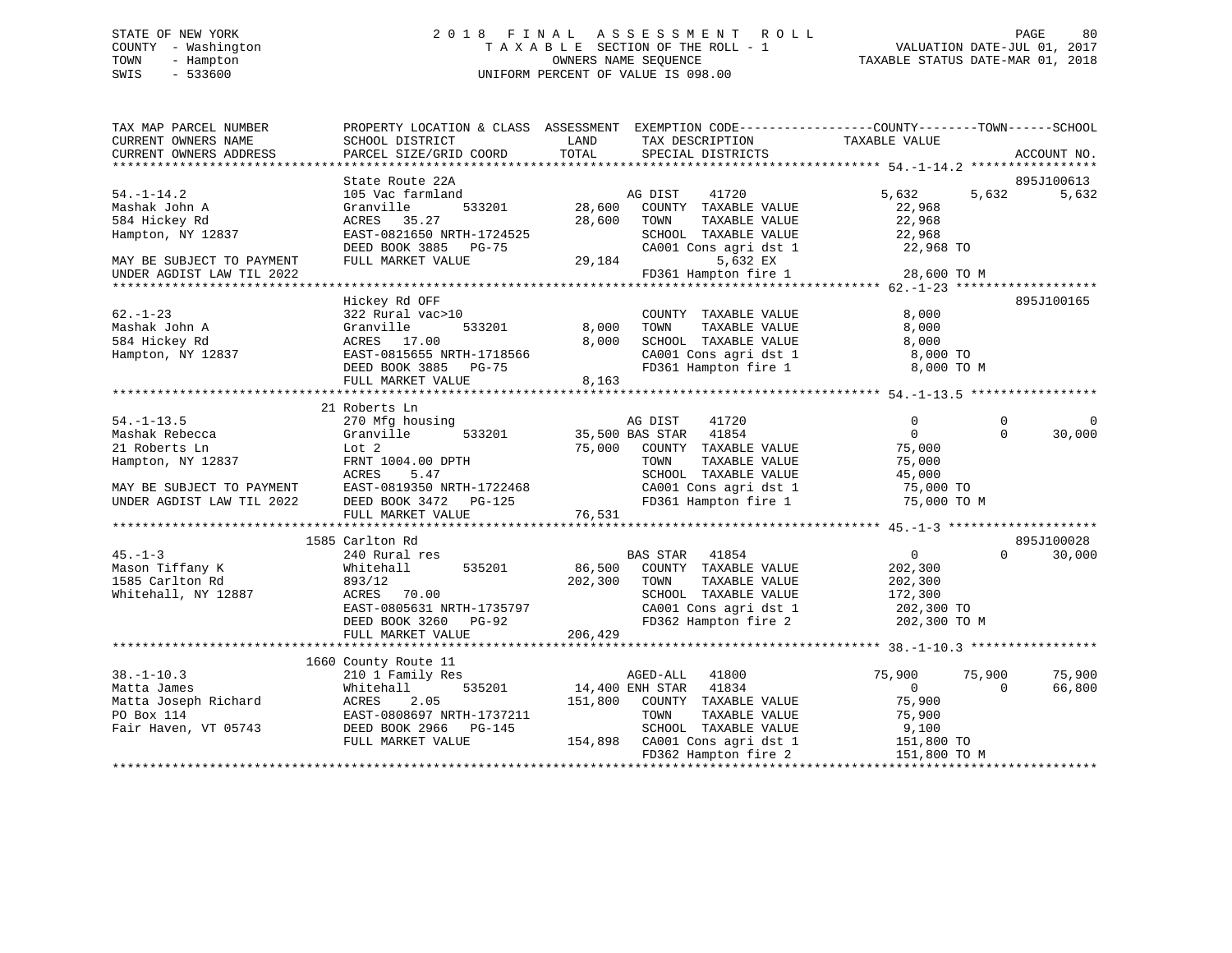# STATE OF NEW YORK 2 0 1 8 F I N A L A S S E S S M E N T R O L L PAGE 81 COUNTY - Washington T A X A B L E SECTION OF THE ROLL - 1 VALUATION DATE-JUL 01, 2017 TOWN - Hampton OWNERS NAME SEQUENCE TAXABLE STATUS DATE-MAR 01, 2018 SWIS - 533600 UNIFORM PERCENT OF VALUE IS 098.00

TAX MAP PARCEL NUMBER PROPERTY LOCATION & CLASS ASSESSMENT EXEMPTION CODE------------------COUNTY--------TOWN------SCHOOL

CURRENT OWNERS NAME SCHOOL DISTRICT LAND TAX DESCRIPTION TAXABLE VALUE CURRENT OWNERS ADDRESS PARCEL SIZE/GRID COORD TOTAL SPECIAL DISTRICTS ACCOUNT NO. \*\*\*\*\*\*\*\*\*\*\*\*\*\*\*\*\*\*\*\*\*\*\*\*\*\*\*\*\*\*\*\*\*\*\*\*\*\*\*\*\*\*\*\*\*\*\*\*\*\*\*\*\*\*\*\*\*\*\*\*\*\*\*\*\*\*\*\*\*\*\*\*\*\*\*\*\*\*\*\*\*\*\*\*\*\*\*\*\*\*\*\*\*\*\*\*\*\*\*\*\*\*\* 71.-1-11.2 \*\*\*\*\*\*\*\*\*\*\*\*\*\*\*\*\* Hills Pond Rd OFF 895J10040871.-1-11.2 314 Rural vac<10 FOR 480A 47460 6,800 6,800 6,800 Mayer Maria B Granville 533201 8,500 COUNTY TAXABLE VALUE 1,700 Geear Jonathan B ACRES 7.00 8,500 TOWN TAXABLE VALUE 1,700 PO Box 135 EAST-0816557 NRTH-1710692 SCHOOL TAXABLE VALUE 1,700 Hampton, NY 12837 DEED BOOK 2337 PG-58 FD361 Hampton fire 1 8,500 TO M FULL MARKET VALUE 8,673 MAY BE SUBJECT TO PAYMENTUNDER RPTL480A UNTIL 2027 \*\*\*\*\*\*\*\*\*\*\*\*\*\*\*\*\*\*\*\*\*\*\*\*\*\*\*\*\*\*\*\*\*\*\*\*\*\*\*\*\*\*\*\*\*\*\*\*\*\*\*\*\*\*\*\*\*\*\*\*\*\*\*\*\*\*\*\*\*\*\*\*\*\*\*\*\*\*\*\*\*\*\*\*\*\*\*\*\*\*\*\*\*\*\*\*\*\*\*\*\*\*\* 71.-1-14.32 \*\*\*\*\*\*\*\*\*\*\*\*\*\*\*\* 1123 East Way 895J101729 71.-1-14.32 260 Seasonal res - WTRFNT COUNTY TAXABLE VALUE 212,300 McCarty Keith J Granville 533201 47,600 TOWN TAXABLE VALUE 212,300 McCarty Angela M 599/88 212,300 SCHOOL TAXABLE VALUE 212,300 11 Forest Rd ACRES 6.03 FD361 Hampton fire 1 212,300 TO M Delmar, NY 12054 EAST-0815795 NRTH-1708578 DEED BOOK 3635 PG-187 FULL MARKET VALUE 216,633 \*\*\*\*\*\*\*\*\*\*\*\*\*\*\*\*\*\*\*\*\*\*\*\*\*\*\*\*\*\*\*\*\*\*\*\*\*\*\*\*\*\*\*\*\*\*\*\*\*\*\*\*\*\*\*\*\*\*\*\*\*\*\*\*\*\*\*\*\*\*\*\*\*\*\*\*\*\*\*\*\*\*\*\*\*\*\*\*\*\*\*\*\*\*\*\*\*\*\*\*\*\*\* 80.-1-32 \*\*\*\*\*\*\*\*\*\*\*\*\*\*\*\*\*\*\* 17 Ridgecrest Way 895J101735 80.-1-32 210 1 Family Res COUNTY TAXABLE VALUE 173,500 Mcclintock Douglas J Whitehall 535201 24,600 TOWN TAXABLE VALUE 173,500 Mcclintock Deanne LOT 4 173,500 SCHOOL TAXABLE VALUE 173,500 5 Hamilton Rd Driveway Agmt 603/322 FD361 Hampton fire 1 173,500 TO M Scarsdale, NY 10583 ACRES 1.80 BANK 999 EAST-0810204 NRTH-1704506 DEED BOOK 599 PG-339FULL MARKET VALUE 177,041 \*\*\*\*\*\*\*\*\*\*\*\*\*\*\*\*\*\*\*\*\*\*\*\*\*\*\*\*\*\*\*\*\*\*\*\*\*\*\*\*\*\*\*\*\*\*\*\*\*\*\*\*\*\*\*\*\*\*\*\*\*\*\*\*\*\*\*\*\*\*\*\*\*\*\*\*\*\*\*\*\*\*\*\*\*\*\*\*\*\*\*\*\*\*\*\*\*\*\*\*\*\*\* 80.-1-56 \*\*\*\*\*\*\*\*\*\*\*\*\*\*\*\*\*\*\* County Route 21 OFF 80.-1-56 314 Rural vac<10 COUNTY TAXABLE VALUE 3,000 Mcclintock Douglas J Whitehall 535201 3,000 TOWN TAXABLE VALUE 3,000 Mcclintock Deanne H Sect 5 Lot 1 3,000 SCHOOL TAXABLE VALUE 3,000 5 Hamilton Rd ACRES 5.10 FD361 Hampton fire 1 3,000 TO M Scarsdale, NY 10583 EAST-0809573 NRTH-1704369 DEED BOOK 787 PG-316 FULL MARKET VALUE 3,061 \*\*\*\*\*\*\*\*\*\*\*\*\*\*\*\*\*\*\*\*\*\*\*\*\*\*\*\*\*\*\*\*\*\*\*\*\*\*\*\*\*\*\*\*\*\*\*\*\*\*\*\*\*\*\*\*\*\*\*\*\*\*\*\*\*\*\*\*\*\*\*\*\*\*\*\*\*\*\*\*\*\*\*\*\*\*\*\*\*\*\*\*\*\*\*\*\*\*\*\*\*\*\* 71.-1-15.1 \*\*\*\*\*\*\*\*\*\*\*\*\*\*\*\*\* 224 Hills Pond Rd 895J10177271.-1-15.1 210 1 Family Res BAS STAR 41854 0 0 30,000 McClure Cecil Granville 533201 38,500 COUNTY TAXABLE VALUE 147,800 McClure Kathryn ACRES 8.53 BANK 999 147,800 TOWN TAXABLE VALUE 147,800 PO Box 114 EAST-0816930 NRTH-1707050 SCHOOL TAXABLE VALUE 117,800 Hampton, NY 12837 DEED BOOK 1951 PG-264 FD361 Hampton fire 1 147,800 TO M FULL MARKET VALUE 150,816 \*\*\*\*\*\*\*\*\*\*\*\*\*\*\*\*\*\*\*\*\*\*\*\*\*\*\*\*\*\*\*\*\*\*\*\*\*\*\*\*\*\*\*\*\*\*\*\*\*\*\*\*\*\*\*\*\*\*\*\*\*\*\*\*\*\*\*\*\*\*\*\*\*\*\*\*\*\*\*\*\*\*\*\*\*\*\*\*\*\*\*\*\*\*\*\*\*\*\*\*\*\*\*\*\*\*\*\*\*\*\*\*\*\*\*\*\*\*\*\*\*\*\*\*\*\*\*\*\*\*\*\*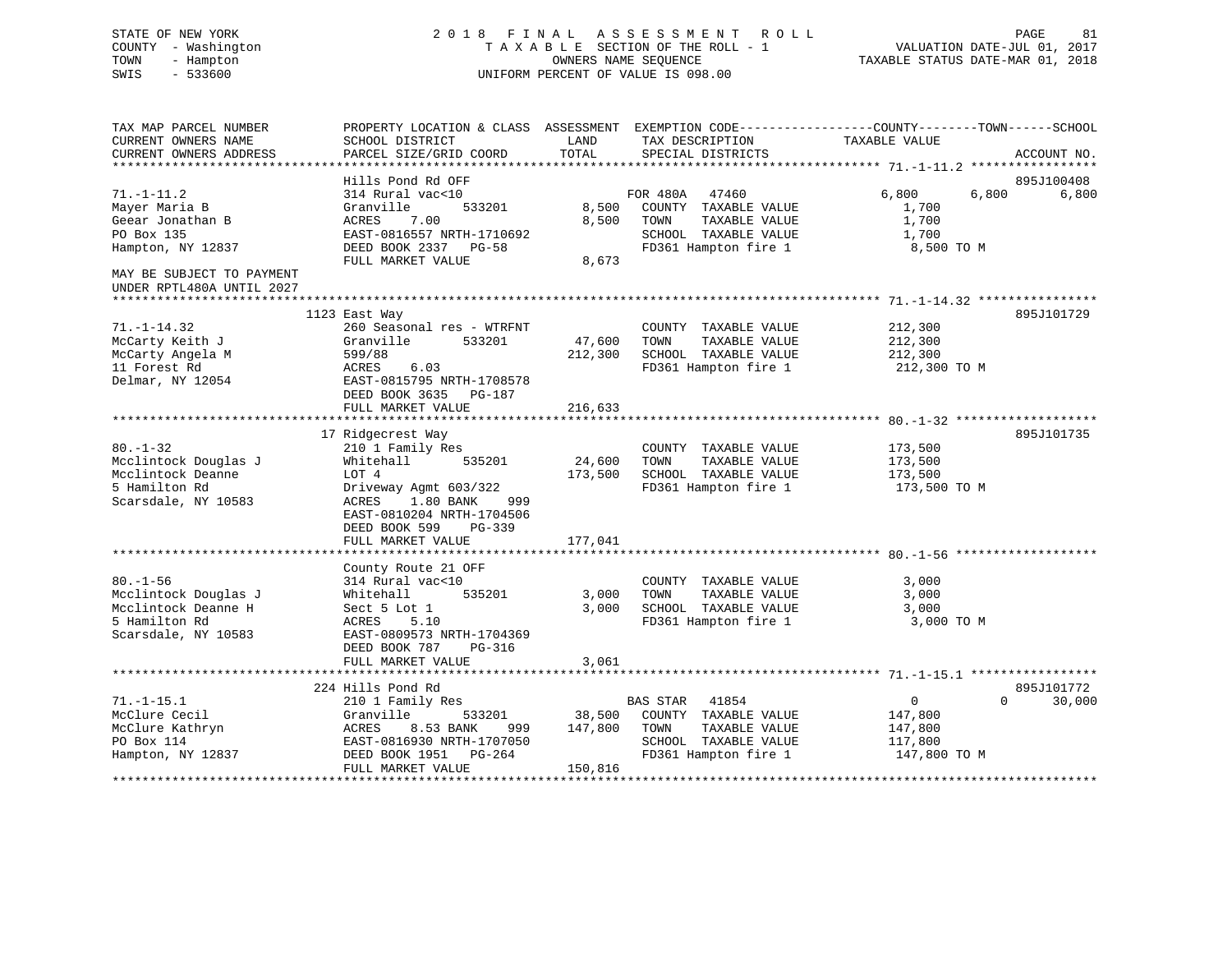# STATE OF NEW YORK 2 0 1 8 F I N A L A S S E S S M E N T R O L L PAGE 82 COUNTY - Washington T A X A B L E SECTION OF THE ROLL - 1 VALUATION DATE-JUL 01, 2017 TOWN - Hampton OWNERS NAME SEQUENCE TAXABLE STATUS DATE-MAR 01, 2018 SWIS - 533600 UNIFORM PERCENT OF VALUE IS 098.00

| 218 Carvers Falls Rd<br>895J101764<br>$38. - 1 - 2.3$<br>74,300<br>210 1 Family Res<br>COUNTY TAXABLE VALUE<br>28,900<br>Whitehall<br>535201<br>TOWN<br>TAXABLE VALUE<br>74,300<br>PO Box 316<br>74,300<br>SCHOOL TAXABLE VALUE<br>74,300<br>ACRES<br>3.11 BANK<br>998<br>Brandon, VT 05733<br>EAST-0805351 NRTH-1744598<br>FD362 Hampton fire 2<br>74,300 TO M<br>DEED BOOK 3520 PG-211<br>FULL MARKET VALUE<br>75,816<br>106 Hickey Rd<br>$62. - 1 - 28.2$<br>210 1 Family Res<br>68,000<br>COUNTY TAXABLE VALUE<br>25,500<br>TAXABLE VALUE<br>68,000<br>Granville<br>533201<br>TOWN<br>2.08<br>68,000<br>SCHOOL TAXABLE VALUE<br>ACRES<br>68,000<br>EAST-0813924 NRTH-1716435<br>FD361 Hampton fire 1<br>68,000 TO M<br>DEED BOOK 3807 PG-62<br>FULL MARKET VALUE<br>69,388<br>2143 State Route 22A<br>895J100428<br>$81. - 2 - 20.2$<br>210 1 Family Res<br><b>BAS STAR</b><br>$\mathbf{0}$<br>$\Omega$<br>30,000<br>41854<br>McGann Aline C<br>Granville<br>533201<br>COUNTY TAXABLE VALUE<br>10,100<br>96,600<br>96,600<br>Shutts Roberta<br>FRNT 112.00 DPTH 90.00<br>TOWN<br>TAXABLE VALUE<br>96,600<br>2143 State Route 22A<br>EAST-0822532 NRTH-1701652<br>SCHOOL TAXABLE VALUE<br>66,600<br>FD361 Hampton fire 1<br>DEED BOOK 2147 PG-178<br>96,600 TO M<br>FULL MARKET VALUE<br>98,571<br>895J101741<br>State Route 22A<br>$81. - 2 - 20.3$<br>314 Rural vac<10<br>COUNTY TAXABLE VALUE<br>18,500<br>533201<br>18,500<br>Granville<br>TOWN<br>TAXABLE VALUE<br>18,500<br>2.70<br>Shutts Roberta M<br>ACRES<br>18,500<br>SCHOOL TAXABLE VALUE<br>18,500<br>2143 State Route 22A<br>EAST-0822685 NRTH-1701791<br>FD361 Hampton fire 1<br>18,500 TO M<br>DEED BOOK 2147 PG-182<br>FULL MARKET VALUE<br>18,878<br>895J100402<br>2264 State Route 22A<br>$81. - 2 - 4$<br>COUNTY TAXABLE VALUE<br>270 Mfg housing<br>12,200<br>10,000<br>TOWN<br>TAXABLE VALUE<br>12,200<br>Granville<br>533201<br>12,200<br>FRNT 130.00 DPTH 350.00<br>SCHOOL TAXABLE VALUE<br>12,200<br>FD361 Hampton fire 1<br>2137 State Route 22A<br>EAST-0823230 NRTH-1704391<br>12,200 TO M<br>DEED BOOK 439<br>PG-483<br>FULL MARKET VALUE<br>12,449<br>895J101744<br>South Rd OFF<br>$81. - 2 - 26$<br>4,000<br>314 Rural vac<10<br>COUNTY TAXABLE VALUE<br>4,000<br>TAXABLE VALUE<br>4,000<br>Granville<br>533201<br>TOWN<br>4,000<br>SCHOOL TAXABLE VALUE<br>ACRES<br>7.90<br>4,000<br>FD361 Hampton fire 1<br>EAST-0820164 NRTH-1703671<br>4,000 TO M<br>DEED BOOK 561<br>$PG-1$<br>4,082<br>FULL MARKET VALUE | TAX MAP PARCEL NUMBER<br>CURRENT OWNERS NAME<br>CURRENT OWNERS ADDRESS  | PROPERTY LOCATION & CLASS ASSESSMENT EXEMPTION CODE---------------COUNTY-------TOWN-----SCHOOL<br>SCHOOL DISTRICT<br>PARCEL SIZE/GRID COORD | LAND<br>TOTAL | TAX DESCRIPTION<br>SPECIAL DISTRICTS | TAXABLE VALUE | ACCOUNT NO. |
|---------------------------------------------------------------------------------------------------------------------------------------------------------------------------------------------------------------------------------------------------------------------------------------------------------------------------------------------------------------------------------------------------------------------------------------------------------------------------------------------------------------------------------------------------------------------------------------------------------------------------------------------------------------------------------------------------------------------------------------------------------------------------------------------------------------------------------------------------------------------------------------------------------------------------------------------------------------------------------------------------------------------------------------------------------------------------------------------------------------------------------------------------------------------------------------------------------------------------------------------------------------------------------------------------------------------------------------------------------------------------------------------------------------------------------------------------------------------------------------------------------------------------------------------------------------------------------------------------------------------------------------------------------------------------------------------------------------------------------------------------------------------------------------------------------------------------------------------------------------------------------------------------------------------------------------------------------------------------------------------------------------------------------------------------------------------------------------------------------------------------------------------------------------------------------------------------------------------------------------------------------------------------------------------------------------------------------------------------------------------------------------------------------------------------------------------------------------------------------------------------|-------------------------------------------------------------------------|---------------------------------------------------------------------------------------------------------------------------------------------|---------------|--------------------------------------|---------------|-------------|
|                                                                                                                                                                                                                                                                                                                                                                                                                                                                                                                                                                                                                                                                                                                                                                                                                                                                                                                                                                                                                                                                                                                                                                                                                                                                                                                                                                                                                                                                                                                                                                                                                                                                                                                                                                                                                                                                                                                                                                                                                                                                                                                                                                                                                                                                                                                                                                                                                                                                                                   |                                                                         |                                                                                                                                             |               |                                      |               |             |
|                                                                                                                                                                                                                                                                                                                                                                                                                                                                                                                                                                                                                                                                                                                                                                                                                                                                                                                                                                                                                                                                                                                                                                                                                                                                                                                                                                                                                                                                                                                                                                                                                                                                                                                                                                                                                                                                                                                                                                                                                                                                                                                                                                                                                                                                                                                                                                                                                                                                                                   | McDonald Jessica                                                        |                                                                                                                                             |               |                                      |               |             |
|                                                                                                                                                                                                                                                                                                                                                                                                                                                                                                                                                                                                                                                                                                                                                                                                                                                                                                                                                                                                                                                                                                                                                                                                                                                                                                                                                                                                                                                                                                                                                                                                                                                                                                                                                                                                                                                                                                                                                                                                                                                                                                                                                                                                                                                                                                                                                                                                                                                                                                   |                                                                         |                                                                                                                                             |               |                                      |               |             |
|                                                                                                                                                                                                                                                                                                                                                                                                                                                                                                                                                                                                                                                                                                                                                                                                                                                                                                                                                                                                                                                                                                                                                                                                                                                                                                                                                                                                                                                                                                                                                                                                                                                                                                                                                                                                                                                                                                                                                                                                                                                                                                                                                                                                                                                                                                                                                                                                                                                                                                   |                                                                         |                                                                                                                                             |               |                                      |               |             |
|                                                                                                                                                                                                                                                                                                                                                                                                                                                                                                                                                                                                                                                                                                                                                                                                                                                                                                                                                                                                                                                                                                                                                                                                                                                                                                                                                                                                                                                                                                                                                                                                                                                                                                                                                                                                                                                                                                                                                                                                                                                                                                                                                                                                                                                                                                                                                                                                                                                                                                   | McFarren Cindy<br>144 Dekalb Rd<br>Granville, NY 12832                  |                                                                                                                                             |               |                                      |               |             |
|                                                                                                                                                                                                                                                                                                                                                                                                                                                                                                                                                                                                                                                                                                                                                                                                                                                                                                                                                                                                                                                                                                                                                                                                                                                                                                                                                                                                                                                                                                                                                                                                                                                                                                                                                                                                                                                                                                                                                                                                                                                                                                                                                                                                                                                                                                                                                                                                                                                                                                   |                                                                         |                                                                                                                                             |               |                                      |               |             |
|                                                                                                                                                                                                                                                                                                                                                                                                                                                                                                                                                                                                                                                                                                                                                                                                                                                                                                                                                                                                                                                                                                                                                                                                                                                                                                                                                                                                                                                                                                                                                                                                                                                                                                                                                                                                                                                                                                                                                                                                                                                                                                                                                                                                                                                                                                                                                                                                                                                                                                   |                                                                         |                                                                                                                                             |               |                                      |               |             |
|                                                                                                                                                                                                                                                                                                                                                                                                                                                                                                                                                                                                                                                                                                                                                                                                                                                                                                                                                                                                                                                                                                                                                                                                                                                                                                                                                                                                                                                                                                                                                                                                                                                                                                                                                                                                                                                                                                                                                                                                                                                                                                                                                                                                                                                                                                                                                                                                                                                                                                   | Hampton, NY 12837                                                       |                                                                                                                                             |               |                                      |               |             |
|                                                                                                                                                                                                                                                                                                                                                                                                                                                                                                                                                                                                                                                                                                                                                                                                                                                                                                                                                                                                                                                                                                                                                                                                                                                                                                                                                                                                                                                                                                                                                                                                                                                                                                                                                                                                                                                                                                                                                                                                                                                                                                                                                                                                                                                                                                                                                                                                                                                                                                   |                                                                         |                                                                                                                                             |               |                                      |               |             |
|                                                                                                                                                                                                                                                                                                                                                                                                                                                                                                                                                                                                                                                                                                                                                                                                                                                                                                                                                                                                                                                                                                                                                                                                                                                                                                                                                                                                                                                                                                                                                                                                                                                                                                                                                                                                                                                                                                                                                                                                                                                                                                                                                                                                                                                                                                                                                                                                                                                                                                   |                                                                         |                                                                                                                                             |               |                                      |               |             |
|                                                                                                                                                                                                                                                                                                                                                                                                                                                                                                                                                                                                                                                                                                                                                                                                                                                                                                                                                                                                                                                                                                                                                                                                                                                                                                                                                                                                                                                                                                                                                                                                                                                                                                                                                                                                                                                                                                                                                                                                                                                                                                                                                                                                                                                                                                                                                                                                                                                                                                   | McGann Aline C<br>Hampton, NY 12837                                     |                                                                                                                                             |               |                                      |               |             |
|                                                                                                                                                                                                                                                                                                                                                                                                                                                                                                                                                                                                                                                                                                                                                                                                                                                                                                                                                                                                                                                                                                                                                                                                                                                                                                                                                                                                                                                                                                                                                                                                                                                                                                                                                                                                                                                                                                                                                                                                                                                                                                                                                                                                                                                                                                                                                                                                                                                                                                   |                                                                         |                                                                                                                                             |               |                                      |               |             |
|                                                                                                                                                                                                                                                                                                                                                                                                                                                                                                                                                                                                                                                                                                                                                                                                                                                                                                                                                                                                                                                                                                                                                                                                                                                                                                                                                                                                                                                                                                                                                                                                                                                                                                                                                                                                                                                                                                                                                                                                                                                                                                                                                                                                                                                                                                                                                                                                                                                                                                   | Mcgann Gary<br>Mcgann Lynn<br>Hampton, NY 12837                         |                                                                                                                                             |               |                                      |               |             |
|                                                                                                                                                                                                                                                                                                                                                                                                                                                                                                                                                                                                                                                                                                                                                                                                                                                                                                                                                                                                                                                                                                                                                                                                                                                                                                                                                                                                                                                                                                                                                                                                                                                                                                                                                                                                                                                                                                                                                                                                                                                                                                                                                                                                                                                                                                                                                                                                                                                                                                   |                                                                         |                                                                                                                                             |               |                                      |               |             |
|                                                                                                                                                                                                                                                                                                                                                                                                                                                                                                                                                                                                                                                                                                                                                                                                                                                                                                                                                                                                                                                                                                                                                                                                                                                                                                                                                                                                                                                                                                                                                                                                                                                                                                                                                                                                                                                                                                                                                                                                                                                                                                                                                                                                                                                                                                                                                                                                                                                                                                   |                                                                         |                                                                                                                                             |               |                                      |               |             |
|                                                                                                                                                                                                                                                                                                                                                                                                                                                                                                                                                                                                                                                                                                                                                                                                                                                                                                                                                                                                                                                                                                                                                                                                                                                                                                                                                                                                                                                                                                                                                                                                                                                                                                                                                                                                                                                                                                                                                                                                                                                                                                                                                                                                                                                                                                                                                                                                                                                                                                   | Mcgann Gary<br>Mcgann Lynn<br>2137 State Route 22A<br>Hampton, NY 12837 |                                                                                                                                             |               |                                      |               |             |
|                                                                                                                                                                                                                                                                                                                                                                                                                                                                                                                                                                                                                                                                                                                                                                                                                                                                                                                                                                                                                                                                                                                                                                                                                                                                                                                                                                                                                                                                                                                                                                                                                                                                                                                                                                                                                                                                                                                                                                                                                                                                                                                                                                                                                                                                                                                                                                                                                                                                                                   |                                                                         |                                                                                                                                             |               |                                      |               |             |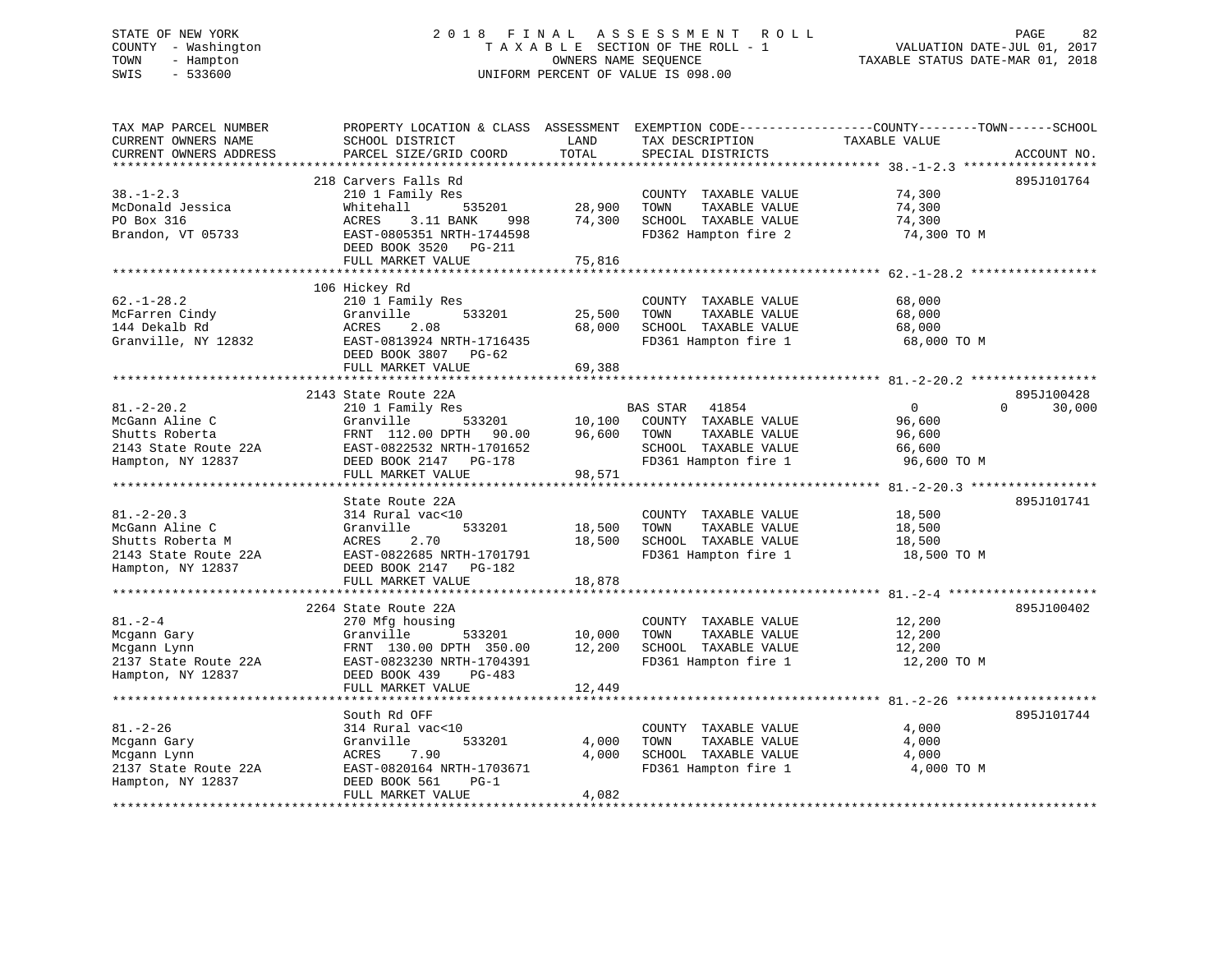# STATE OF NEW YORK 2 0 1 8 F I N A L A S S E S S M E N T R O L L PAGE 83 COUNTY - Washington T A X A B L E SECTION OF THE ROLL - 1 VALUATION DATE-JUL 01, 2017 TOWN - Hampton OWNERS NAME SEQUENCE TAXABLE STATUS DATE-MAR 01, 2018 SWIS - 533600 UNIFORM PERCENT OF VALUE IS 098.00

| TAX MAP PARCEL NUMBER<br>CURRENT OWNERS NAME<br>CURRENT OWNERS ADDRESS | PROPERTY LOCATION & CLASS ASSESSMENT<br>SCHOOL DISTRICT<br>PARCEL SIZE/GRID COORD | LAND<br>TOTAL  | TAX DESCRIPTION<br>SPECIAL DISTRICTS | EXEMPTION CODE-----------------COUNTY-------TOWN------SCHOOL<br>TAXABLE VALUE | ACCOUNT NO.            |
|------------------------------------------------------------------------|-----------------------------------------------------------------------------------|----------------|--------------------------------------|-------------------------------------------------------------------------------|------------------------|
| *************************                                              |                                                                                   |                |                                      |                                                                               |                        |
|                                                                        | 2137 State Route 22A                                                              |                |                                      |                                                                               | 895J100172             |
| $81. - 2 - 20.1$                                                       | 210 1 Family Res                                                                  |                | ENH STAR 41834                       | 0                                                                             | $\Omega$<br>66,800     |
| McGann Gary D                                                          | 533201<br>Granville                                                               | 37,100         | COUNTY TAXABLE VALUE                 | 111,900                                                                       |                        |
| McGann Lynn D                                                          | ACRES<br>7.10                                                                     | 111,900        | TOWN<br>TAXABLE VALUE                | 111,900                                                                       |                        |
| 2137 State Route 22A                                                   | EAST-0822441 NRTH-1701484                                                         |                | SCHOOL TAXABLE VALUE                 | 45,100                                                                        |                        |
| Hampton, NY 12837                                                      | DEED BOOK 710<br>$PG-53$                                                          |                | CA001 Cons agri dst 1                | 111,900 TO                                                                    |                        |
|                                                                        | FULL MARKET VALUE                                                                 |                | 114,184 FD361 Hampton fire 1         | 111,900 TO M                                                                  |                        |
|                                                                        |                                                                                   |                |                                      |                                                                               |                        |
|                                                                        | 12 Lakeview Way                                                                   |                |                                      |                                                                               | 895J101761             |
| $80. - 1 - 45$                                                         | 210 1 Family Res - WTRFNT                                                         |                | COUNTY TAXABLE VALUE                 | 210,200                                                                       |                        |
| McGrath Daniel                                                         | 535201<br>Whitehall                                                               | 25,000         | TAXABLE VALUE<br>TOWN                | 210,200                                                                       |                        |
| McGrath Ellen                                                          | LOT 17                                                                            | 210,200        | SCHOOL TAXABLE VALUE                 | 210,200                                                                       |                        |
| 53-32 72nd St                                                          | Row 578/329                                                                       |                | FD361 Hampton fire 1                 | 210,200 TO M                                                                  |                        |
| Maspeth, NY 11378                                                      | FRNT 100.00 DPTH 289.00                                                           |                |                                      |                                                                               |                        |
|                                                                        | EAST-0810862 NRTH-1705102                                                         |                |                                      |                                                                               |                        |
|                                                                        | DEED BOOK 3709 PG-317                                                             |                |                                      |                                                                               |                        |
|                                                                        | FULL MARKET VALUE                                                                 | 214,490        |                                      |                                                                               |                        |
|                                                                        |                                                                                   | ************** |                                      |                                                                               |                        |
|                                                                        | 56 Golf Course Rd                                                                 |                |                                      |                                                                               | 895J100069             |
| $45. - 1 - 22$                                                         | 240 Rural res                                                                     |                | COUNTY TAXABLE VALUE                 | 125,300                                                                       |                        |
| McGrath Vincent J                                                      | 535201<br>Whitehall                                                               | 42,400         | TOWN<br>TAXABLE VALUE                | 125,300                                                                       |                        |
| McGrath Margaret C                                                     | Survey 12974                                                                      | 125,300        | SCHOOL TAXABLE VALUE                 | 125,300                                                                       |                        |
| 56 Golf Course Rd                                                      | 557/212                                                                           |                | FD362 Hampton fire 2                 | 125,300 TO M                                                                  |                        |
| Hampton, NY 12887                                                      | FRNT 330.00 DPTH                                                                  |                |                                      |                                                                               |                        |
|                                                                        | ACRES 12.20                                                                       |                |                                      |                                                                               |                        |
|                                                                        |                                                                                   |                |                                      |                                                                               |                        |
|                                                                        | EAST-0810879 NRTH-1735314                                                         |                |                                      |                                                                               |                        |
|                                                                        | DEED BOOK 3800 PG-335                                                             |                |                                      |                                                                               |                        |
|                                                                        | FULL MARKET VALUE                                                                 | 127,857        |                                      |                                                                               |                        |
|                                                                        |                                                                                   |                |                                      |                                                                               |                        |
|                                                                        | 109 Roberts Ln                                                                    |                |                                      |                                                                               | 895J100533<br>$\Omega$ |
| $53. - 1 - 4.3$                                                        | 240 Rural res                                                                     |                | ENH STAR 41834                       | $0 \qquad \qquad$                                                             | 66,800                 |
| McKee Steven R                                                         | Granville<br>533201                                                               | 54,600         | COUNTY TAXABLE VALUE                 | 171,800                                                                       |                        |
| McKee Marie C                                                          | ACRES 24.60                                                                       | 171,800        | TAXABLE VALUE<br>TOWN                | 171,800                                                                       |                        |
| 109 Roberts Ln                                                         | EAST-0817312 NRTH-1723225                                                         |                | SCHOOL TAXABLE VALUE                 | 105,000                                                                       |                        |
| Hampton, NY 12837                                                      | DEED BOOK 926<br>PG-294                                                           |                | FD361 Hampton fire 1                 | 171,800 TO M                                                                  |                        |
|                                                                        | FULL MARKET VALUE<br>*****************************                                | 175,306        |                                      |                                                                               |                        |
|                                                                        |                                                                                   |                |                                      |                                                                               |                        |
|                                                                        | 377 South Rd                                                                      |                |                                      |                                                                               | 895J100183             |
| $72. - 1 - 17$                                                         | 240 Rural res                                                                     |                | COUNTY TAXABLE VALUE                 | 83,000                                                                        |                        |
| Mckenzie David G                                                       | 533201<br>Granville                                                               | 68,700         | TAXABLE VALUE<br>TOWN                | 83,000                                                                        |                        |
| PO Box 623                                                             | ACRES<br>38.70                                                                    | 83,000         | SCHOOL TAXABLE VALUE                 | 83,000                                                                        |                        |
| Bomoseen, VT 05732                                                     | EAST-0818575 NRTH-1705993                                                         |                | FD361 Hampton fire 1                 | 83,000 TO M                                                                   |                        |
|                                                                        | DEED BOOK 898<br>PG-61                                                            |                |                                      |                                                                               |                        |
|                                                                        | FULL MARKET VALUE                                                                 | 84,694         |                                      |                                                                               |                        |
|                                                                        |                                                                                   |                |                                      |                                                                               |                        |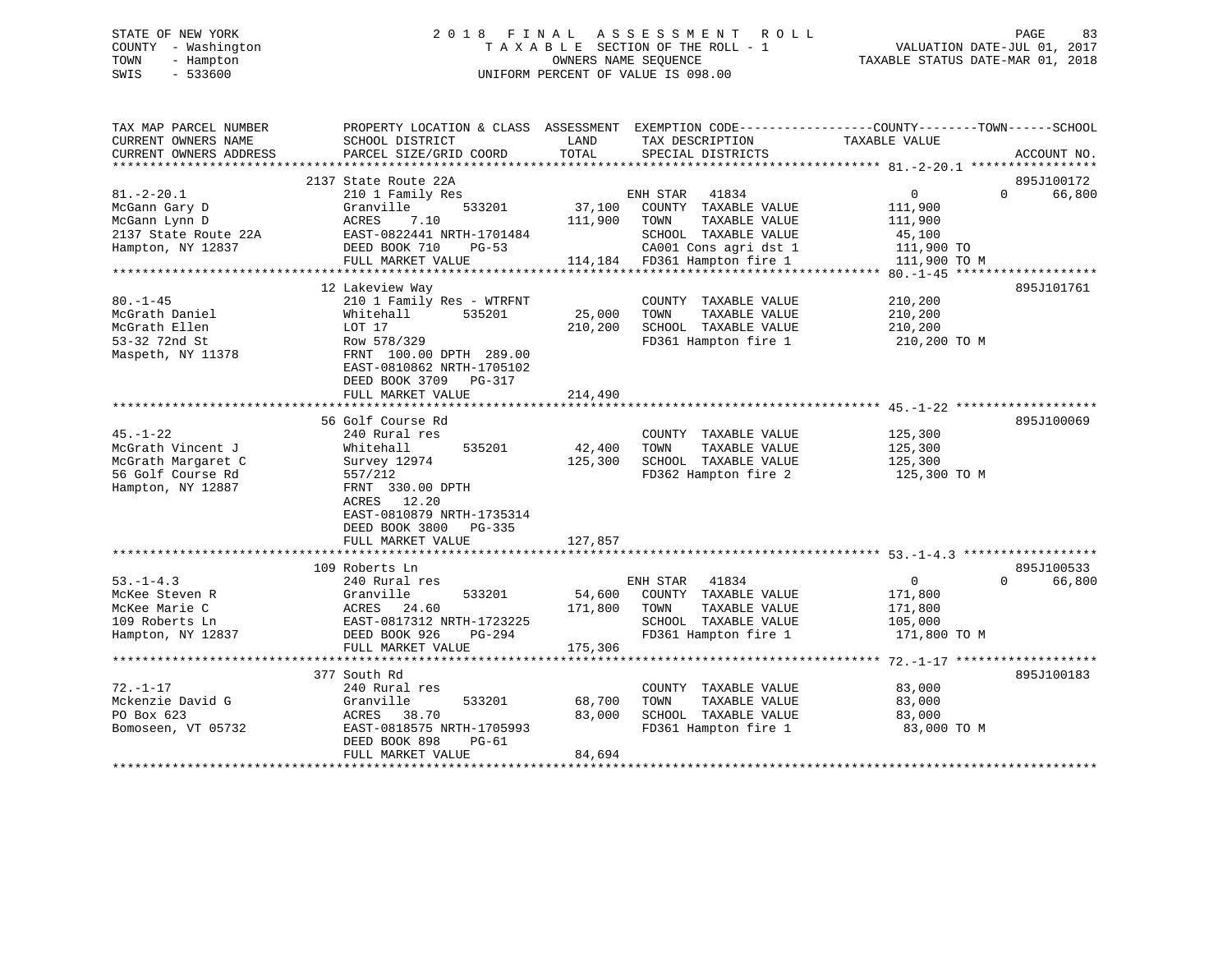| STATE OF NEW YORK<br>COUNTY - Washington<br>TOWN<br>- Hampton<br>$-533600$<br>SWIS                                                         | 2018 FINAL                                                                                                                                                                                          | OWNERS NAME SEQUENCE         | A S S E S S M E N T<br><b>ROLL</b><br>TAXABLE SECTION OF THE ROLL - 1<br>UNIFORM PERCENT OF VALUE IS 098.00        | PAGE<br>84<br>VALUATION DATE-JUL 01, 2017<br>TAXABLE STATUS DATE-MAR 01, 2018                                                                   |
|--------------------------------------------------------------------------------------------------------------------------------------------|-----------------------------------------------------------------------------------------------------------------------------------------------------------------------------------------------------|------------------------------|--------------------------------------------------------------------------------------------------------------------|-------------------------------------------------------------------------------------------------------------------------------------------------|
| TAX MAP PARCEL NUMBER<br>CURRENT OWNERS NAME<br>CURRENT OWNERS ADDRESS                                                                     | SCHOOL DISTRICT<br>PARCEL SIZE/GRID COORD                                                                                                                                                           | LAND<br>TOTAL<br>*********** | TAX DESCRIPTION<br>SPECIAL DISTRICTS                                                                               | PROPERTY LOCATION & CLASS ASSESSMENT EXEMPTION CODE----------------COUNTY-------TOWN------SCHOOL<br>TAXABLE VALUE<br>ACCOUNT NO.<br>*********** |
| $71.4 - 2 - 5$<br>McMillan Hamish<br>Weaver Jacqueline<br>1064 West Way<br>Hampton, NY 12837                                               | 1064 West Way<br>210 1 Family Res - WTRFNT<br>Granville<br>533201<br>LOT 13<br>$71. - 2 - 5$<br>FRNT 100.00 DPTH 261.00<br>BANK<br>999<br>EAST-0815222 NRTH-1707704                                 | 27,100<br>186,200            | COUNTY TAXABLE VALUE<br>TOWN<br>TAXABLE VALUE<br>SCHOOL TAXABLE VALUE<br>FD361 Hampton fire 1                      | 895J100021<br>186,200<br>186,200<br>186,200<br>186,200 TO M                                                                                     |
| *****************************                                                                                                              | DEED BOOK 3709 PG-172<br>FULL MARKET VALUE<br>* * * * * * * * * * * * * * * * * * * *                                                                                                               | 190,000                      |                                                                                                                    |                                                                                                                                                 |
| $81. - 1 - 13.4$<br>Mead (Estate) Anna J<br>Att:Lawrence Jones/I Campney 899-95 1880/158 to 188<br>166 N William St<br>Whitehall, NY 12887 | North Quivey Hill Ln<br>322 Rural vac>10<br>Granville<br>533201<br>Sub Div Lot 5<br>ACRES 18.65<br>EAST-0818953 NRTH-1700203<br>DEED BOOK J 122 PG-72<br>FULL MARKET VALUE                          | 19,000<br>19,000<br>19,388   | COUNTY TAXABLE VALUE<br>TOWN<br>TAXABLE VALUE<br>SCHOOL TAXABLE VALUE<br>FD361 Hampton fire 1                      | 19,000<br>19,000<br>19,000<br>19,000 TO M                                                                                                       |
|                                                                                                                                            |                                                                                                                                                                                                     | * * * * * * * * * * * * * *  |                                                                                                                    |                                                                                                                                                 |
| $81. - 1 - 13.1$<br>Mead (Estate) Martin C<br>Attn: Martin R & Jane Mead<br>171 Jones Rd<br>Poultney, VT 05764                             | North Quivey Hill Ln<br>322 Rural vac>10<br>Granville<br>533201<br>1880/158 to188<br>Sub Div Lot 2<br>ACRES 18.65<br>EAST-0816939 NRTH-1699100<br>DEED BOOK J 122 PG-72<br>FULL MARKET VALUE        | 19,000<br>19,000<br>19,388   | COUNTY TAXABLE VALUE<br>TOWN<br>TAXABLE VALUE<br>SCHOOL TAXABLE VALUE<br>FD361 Hampton fire 1                      | 19,000<br>19,000<br>19,000<br>19,000 TO M                                                                                                       |
|                                                                                                                                            | ***************************                                                                                                                                                                         |                              |                                                                                                                    |                                                                                                                                                 |
| $63. -1 - 10.5$<br>Mead Eric<br>2888 State Route 22A<br>Hampton, NY 12837                                                                  | 2888 State Route 22A<br>210 1 Family Res<br>Granville<br>533201<br>FRNT 296.00 DPTH 183.00<br>EAST-0822459 NRTH-1718284<br>DEED BOOK 1872 PG-101<br>FULL MARKET VALUE                               | 21,500<br>134,500<br>137,245 | 41854<br>BAS STAR<br>COUNTY TAXABLE VALUE<br>TAXABLE VALUE<br>TOWN<br>SCHOOL TAXABLE VALUE<br>FD361 Hampton fire 1 | $\Omega$<br>30,000<br>$\overline{0}$<br>134,500<br>134,500<br>104,500<br>134,500 TO M                                                           |
|                                                                                                                                            | *******************                                                                                                                                                                                 |                              |                                                                                                                    |                                                                                                                                                 |
| $81. - 1 - 13$<br>Mead Eric<br>2888 State Route 22A<br>Hampton, NY 12827                                                                   | North Quivey Hill Ln<br>322 Rural vac>10<br>533201<br>Granville<br>Sub Div Lot 1<br>2168/185, 2222/264<br>ACRES 18.65<br>EAST-0818373 NRTH-1698966<br>DEED BOOK 3835<br>PG-311<br>FULL MARKET VALUE | 19,000<br>19,000<br>19,388   | COUNTY TAXABLE VALUE<br>TOWN<br>TAXABLE VALUE<br>SCHOOL TAXABLE VALUE<br>FD361 Hampton fire 1                      | 895J100176<br>19,000<br>19,000<br>19,000<br>19,000 TO M                                                                                         |
| *******************                                                                                                                        | * * * * * * * * * * * * * * * * * * * *                                                                                                                                                             |                              |                                                                                                                    |                                                                                                                                                 |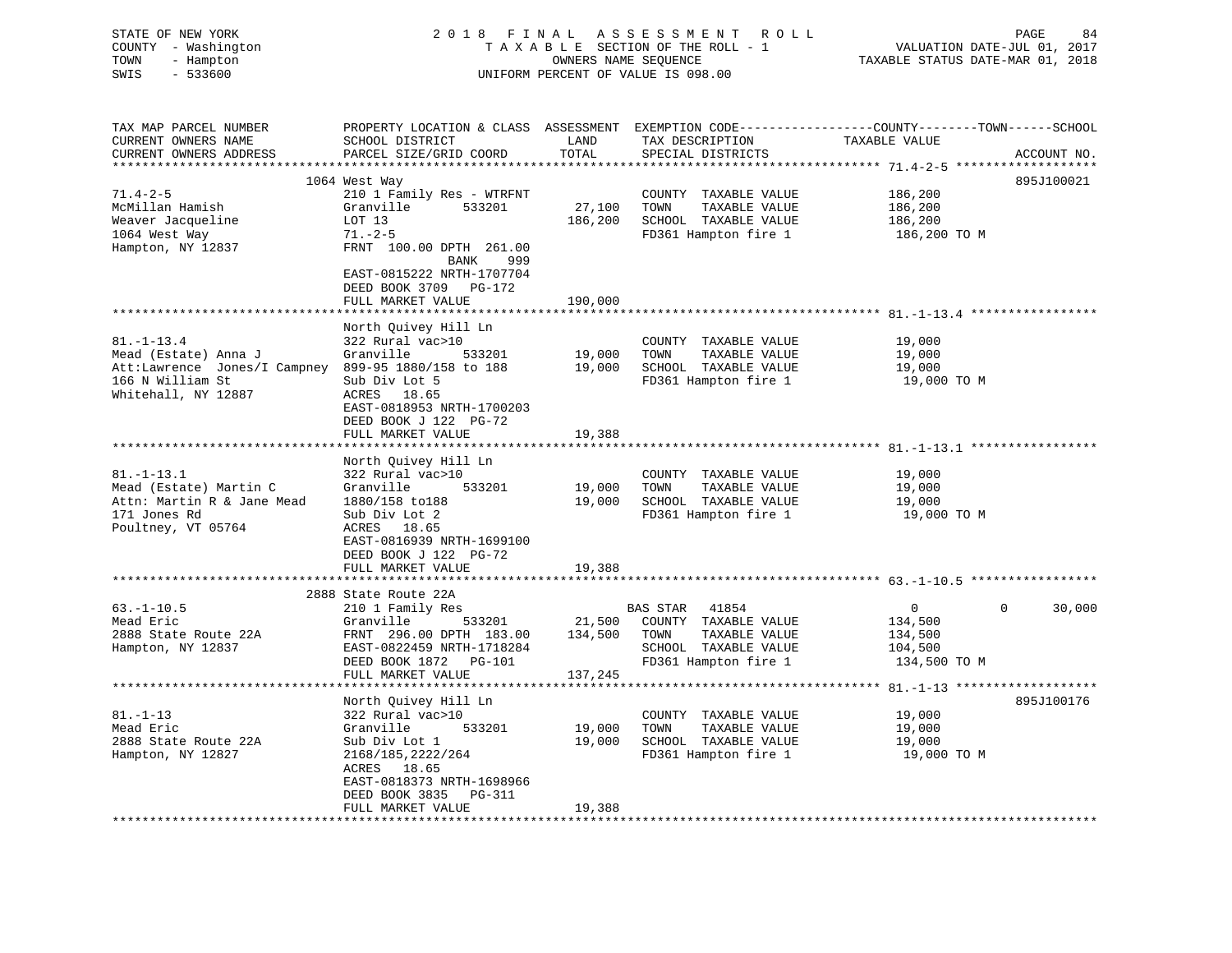| TAX MAP PARCEL NUMBER<br>ASSESSMENT<br>PROPERTY LOCATION & CLASS<br>EXEMPTION CODE-----------------COUNTY--------TOWN------SCHOOL                  | COUNTY<br>TOWN<br>SWIS | STATE OF NEW YORK<br>- Washington<br>- Hampton<br>$-533600$ |                 | 2018 FINAL ASSESSMENT ROLL<br>TAXABLE SECTION OF THE ROLL - 1<br>OWNERS NAME SEQUENCE<br>UNIFORM PERCENT OF VALUE IS 098.00 | TAXABLE STATUS DATE-MAR 01, 2018 | PAGE<br>VALUATION DATE-JUL 01, 2017 | 85 |
|----------------------------------------------------------------------------------------------------------------------------------------------------|------------------------|-------------------------------------------------------------|-----------------|-----------------------------------------------------------------------------------------------------------------------------|----------------------------------|-------------------------------------|----|
| CURRENT OWNERS NAME<br>TAXABLE VALUE<br>LAND<br>CUPPLAL OWNERS ADDRES<br>COORT CITE/CRID COOPD<br><b>TOTAT</b><br>CDRAINI DICTORATO<br>ACCOUNT NIO |                        |                                                             | SCHOOL DISTRICT | TAX DESCRIPTION                                                                                                             |                                  |                                     |    |

| CURRENT OWNERS ADDRESS                                                                      | PARCEL SIZE/GRID COORD                                                                                                                                                                                                                 | TOTAL                      | SPECIAL DISTRICTS                                                                                                         | ACCOUNT NO.                                                                                     |
|---------------------------------------------------------------------------------------------|----------------------------------------------------------------------------------------------------------------------------------------------------------------------------------------------------------------------------------------|----------------------------|---------------------------------------------------------------------------------------------------------------------------|-------------------------------------------------------------------------------------------------|
|                                                                                             | 1002 North Quivey Hill Ln                                                                                                                                                                                                              |                            |                                                                                                                           |                                                                                                 |
| $81. - 1 - 13.2$<br>Mead Eric<br>2888 State Route 22A<br>Hampton, NY 12827                  | 322 Rural vac>10<br>Granville<br>533201<br>1880/158 to 188<br>Sub Div Lot 3<br>ACRES 18.65<br>EAST-0818951 NRTH-1699527<br>DEED BOOK 3835<br><b>PG-311</b><br>FULL MARKET VALUE                                                        | 19,000<br>19,000<br>19,388 | COUNTY TAXABLE VALUE<br>TAXABLE VALUE<br>TOWN<br>SCHOOL TAXABLE VALUE<br>FD361 Hampton fire 1                             | 19,000<br>19,000<br>19,000<br>19,000 TO M                                                       |
|                                                                                             |                                                                                                                                                                                                                                        |                            |                                                                                                                           |                                                                                                 |
| $81. - 1 - 13.3$<br>Mead Eric<br>2888 State Route 22A<br>Hampton, NY 12827                  | North Quivey Hill Ln<br>322 Rural vac>10<br>Granville<br>533201<br>1880/158 to 188<br>Sub Div Lot 4 Judg 122/7<br>FRNT 670.00 DPTH<br>ACRES 18.65<br>EAST-0817507 NRTH-1699581<br>DEED BOOK 3835<br><b>PG-311</b><br>FULL MARKET VALUE | 19,000<br>19,000<br>19,388 | COUNTY TAXABLE VALUE<br>TAXABLE VALUE<br>TOWN<br>SCHOOL TAXABLE VALUE<br>FD361 Hampton fire 1                             | 19,000<br>19,000<br>19,000<br>19,000 TO M                                                       |
|                                                                                             | 17 Perry Heights Way                                                                                                                                                                                                                   |                            |                                                                                                                           | 895J101722                                                                                      |
| $72. - 2 - 26.2$<br>Mead Gary L<br>Mead Brenda<br>17 Perry Heights Way<br>Hampton, NY 12837 | 270 Mfg housing<br>533201<br>Granville<br>ACRES<br>1.05<br>EAST-0822656 NRTH-1711900<br>DEED BOOK 544<br>$PG-40$<br>FULL MARKET VALUE                                                                                                  | 22,200<br>44,500<br>45,408 | <b>BAS STAR</b><br>41854<br>COUNTY TAXABLE VALUE<br>TOWN<br>TAXABLE VALUE<br>SCHOOL TAXABLE VALUE<br>FD361 Hampton fire 1 | $\overline{0}$<br>$\Omega$<br>30,000<br>44,500<br>44,500<br>14,500<br>44,500 TO M               |
| *********************                                                                       |                                                                                                                                                                                                                                        |                            |                                                                                                                           |                                                                                                 |
| $72. - 2 - 26$<br>Mead James W<br>2527 County Route 18<br>Hampton, NY 12837                 | 2527 County Route 18<br>210 1 Family Res<br>Granville<br>533201<br>ACRES<br>1.20<br>EAST-0822711 NRTH-1711652<br>DEED BOOK 403<br>PG-631<br>FULL MARKET VALUE                                                                          | 22,700<br>81,300<br>82,959 | ENH STAR<br>41834<br>COUNTY TAXABLE VALUE<br>TOWN<br>TAXABLE VALUE<br>SCHOOL TAXABLE VALUE<br>FD361 Hampton fire 1        | 895J100177<br>$\overline{0}$<br>$\Omega$<br>66,800<br>81,300<br>81,300<br>14,500<br>81,300 TO M |
|                                                                                             |                                                                                                                                                                                                                                        |                            |                                                                                                                           |                                                                                                 |
| $71. - 1 - 23.8$<br>Merrills Stephen<br>435 Hills Pond Rd<br>Whitehall, NY 12887            | 435 Hills Pond Rd<br>270 Mfg housing<br>Granville<br>533201<br>FRNT 273.00 DPTH<br>1.68 BANK<br>ACRES<br>40<br>EAST-0814299 NRTH-1711704<br>DEED BOOK 3729<br><b>PG-57</b><br>FULL MARKET VALUE                                        | 23,800<br>68,200<br>69,592 | COUNTY TAXABLE VALUE<br>TAXABLE VALUE<br>TOWN<br>SCHOOL TAXABLE VALUE<br>FD361 Hampton fire 1                             | 68,200<br>68,200<br>68,200<br>68,200 TO M                                                       |
|                                                                                             |                                                                                                                                                                                                                                        |                            |                                                                                                                           |                                                                                                 |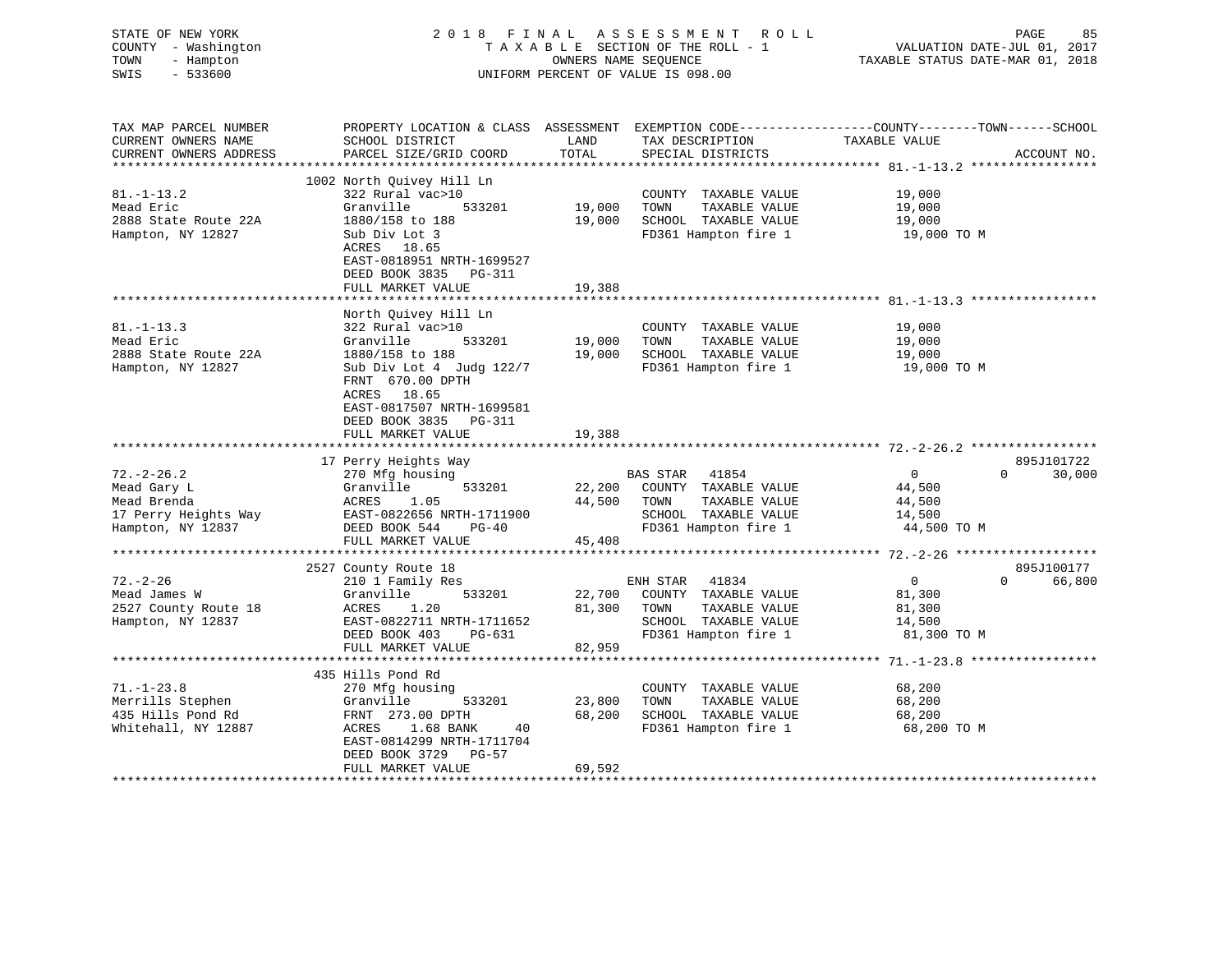# STATE OF NEW YORK 2 0 1 8 F I N A L A S S E S S M E N T R O L L PAGE 86 COUNTY - Washington T A X A B L E SECTION OF THE ROLL - 1 VALUATION DATE-JUL 01, 2017 TOWN - Hampton OWNERS NAME SEQUENCE TAXABLE STATUS DATE-MAR 01, 2018 SWIS - 533600 UNIFORM PERCENT OF VALUE IS 098.00

| TAX MAP PARCEL NUMBER  | PROPERTY LOCATION & CLASS ASSESSMENT EXEMPTION CODE---------------COUNTY-------TOWN-----SCHOOL |         |                          |                |             |
|------------------------|------------------------------------------------------------------------------------------------|---------|--------------------------|----------------|-------------|
| CURRENT OWNERS NAME    | SCHOOL DISTRICT                                                                                | LAND    | TAX DESCRIPTION          | TAXABLE VALUE  |             |
| CURRENT OWNERS ADDRESS | PARCEL SIZE/GRID COORD                                                                         | TOTAL   | SPECIAL DISTRICTS        |                | ACCOUNT NO. |
|                        |                                                                                                |         |                          |                | 895J101767  |
| $53. -1 - 7.18$        | 314 Hickey Rd<br>210 1 Family Res                                                              |         | COUNTY TAXABLE VALUE     | 64,200         |             |
|                        |                                                                                                | 27,200  |                          |                |             |
| Mestyan Hazel          | Granville<br>533201                                                                            |         | TOWN<br>TAXABLE VALUE    | 64,200         |             |
| 44 Prospect St         | 2.60<br>ACRES                                                                                  | 64,200  | SCHOOL TAXABLE VALUE     | 64,200         |             |
| Fair Haven, VT 05743   | EAST-0815047 NRTH-1720787                                                                      |         | FD361 Hampton fire 1     | 64,200 TO M    |             |
|                        | DEED BOOK 2500<br>PG-309                                                                       |         |                          |                |             |
|                        | FULL MARKET VALUE                                                                              | 65,510  |                          |                |             |
|                        | 36 Wicked Hollow Way                                                                           |         |                          |                | 895J101770  |
| $62. - 1 - 15.2$       | 210 1 Family Res                                                                               |         | COUNTY TAXABLE VALUE     | 75,600         |             |
|                        | 533201                                                                                         |         | TOWN                     |                |             |
| Mestyan Hazel          | Granville<br>3.61                                                                              | 30,500  | TAXABLE VALUE            | 75,600         |             |
| 44 Prospect St         | ACRES                                                                                          | 75,600  | SCHOOL TAXABLE VALUE     | 75,600         |             |
| Fair Haven, VT 05743   | EAST-0813824 NRTH-1720190                                                                      |         | FD361 Hampton fire 1     | 75,600 TO M    |             |
|                        | DEED BOOK 585<br>PG-132                                                                        |         |                          |                |             |
|                        | FULL MARKET VALUE                                                                              | 77,143  |                          |                |             |
|                        | 292 Hickey Rd                                                                                  |         |                          |                | 895J100663  |
|                        |                                                                                                |         |                          |                | $\Omega$    |
| $53. - 1 - 7.14$       | 270 Mfg housing                                                                                |         | <b>BAS STAR</b><br>41854 | $\overline{0}$ | 30,000      |
| Mestyan Steven J       | 533201<br>Granville                                                                            | 26,900  | COUNTY TAXABLE VALUE     | 103,900        |             |
| Mestyan Melissa A      | 579/337                                                                                        | 103,900 | TAXABLE VALUE<br>TOWN    | 103,900        |             |
| 292 Hickey Rd          | 2.50<br>ACRES                                                                                  |         | SCHOOL TAXABLE VALUE     | 73,900         |             |
| Hampton, NY 12837      | EAST-0814922 NRTH-1720644                                                                      |         | FD361 Hampton fire 1     | 103,900 TO M   |             |
|                        | DEED BOOK 3099<br>PG-186                                                                       |         |                          |                |             |
|                        | FULL MARKET VALUE                                                                              | 106,020 |                          |                |             |
|                        |                                                                                                |         |                          |                |             |
|                        | 52 Vladyka Woods Rd                                                                            |         |                          |                | 895J100625  |
| $38. - 1 - 12.3$       | 240 Rural res                                                                                  |         | COUNTY TAXABLE VALUE     | 106,600        |             |
| Milardo Debra M        | 535201<br>Whitehall                                                                            | 47,000  | TOWN<br>TAXABLE VALUE    | 106,600        |             |
| ATT:Debra Sbardella    | ACRES 17.00                                                                                    | 106,600 | SCHOOL TAXABLE VALUE     | 106,600        |             |
| 13 Washington St       | EAST-0806654 NRTH-1738029                                                                      |         | FD362 Hampton fire 2     | 106,600 TO M   |             |
| Fair Haven, VT 05743   | DEED BOOK 490<br>PG-845                                                                        |         |                          |                |             |
|                        | FULL MARKET VALUE                                                                              | 108,776 |                          |                |             |
|                        |                                                                                                |         |                          |                |             |
|                        | 64 Hampton Heights Way                                                                         |         |                          |                | 895J100572  |
| $80. - 1 - 21$         | 260 Seasonal res                                                                               |         | COUNTY TAXABLE VALUE     | 53,400         |             |
| Miller James C         | Granville<br>533201                                                                            | 35,000  | TAXABLE VALUE<br>TOWN    | 53,400         |             |
| 11547 County Road 239  | Par 21 Lot 15                                                                                  | 53,400  | SCHOOL TAXABLE VALUE     | 53,400         |             |
| Oxford, FL 34484       | 591/84                                                                                         |         | FD361 Hampton fire 1     | 53,400 TO M    |             |
|                        | 5.02<br>ACRES                                                                                  |         |                          |                |             |
|                        | EAST-0810308 NRTH-1701069                                                                      |         |                          |                |             |
|                        | DEED BOOK 780<br>PG-331                                                                        |         |                          |                |             |
|                        | FULL MARKET VALUE                                                                              | 54,490  |                          |                |             |
|                        |                                                                                                |         |                          |                |             |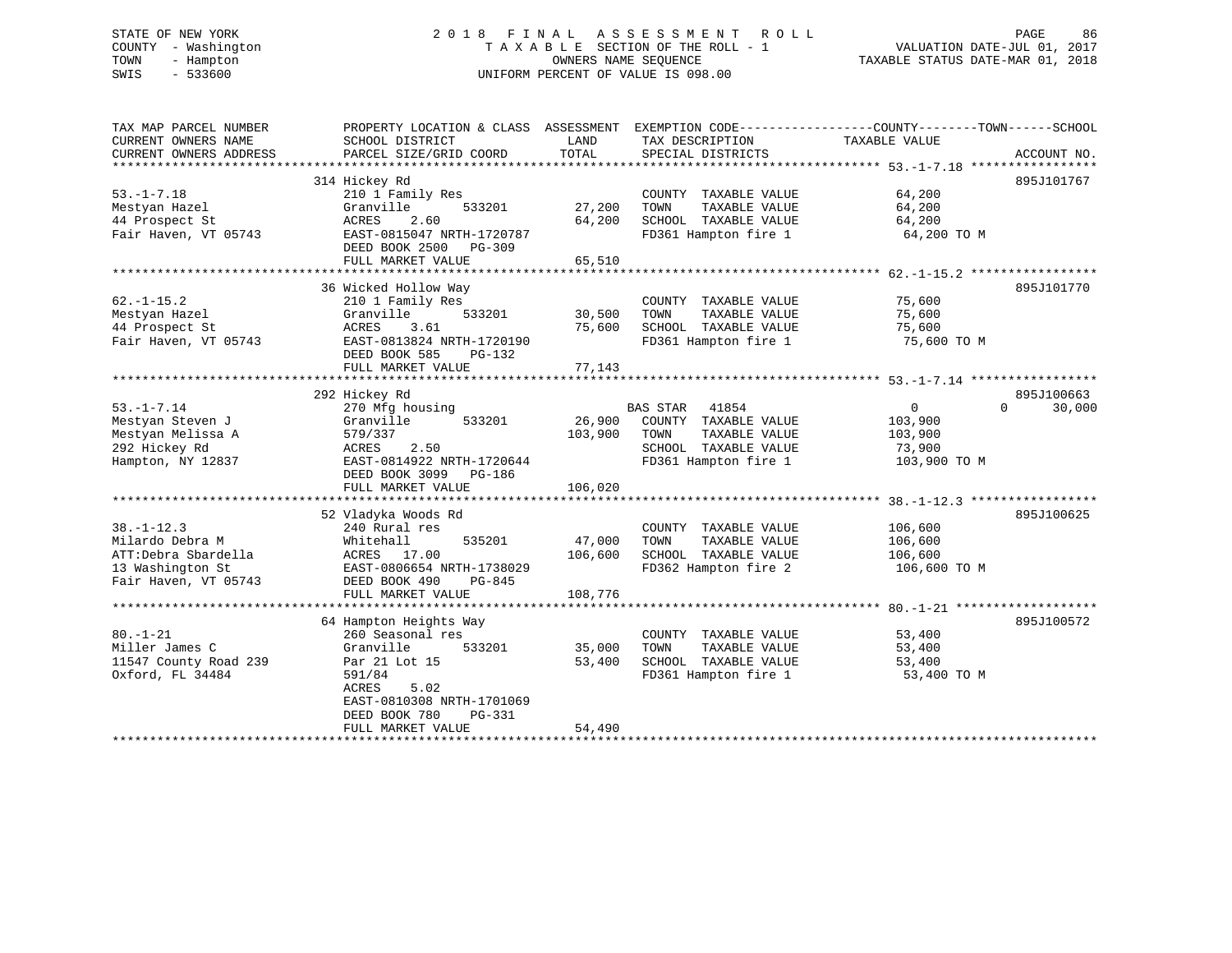# STATE OF NEW YORK 2 0 1 8 F I N A L A S S E S S M E N T R O L L PAGE 87 COUNTY - Washington T A X A B L E SECTION OF THE ROLL - 1 VALUATION DATE-JUL 01, 2017 TOWN - Hampton OWNERS NAME SEQUENCE TAXABLE STATUS DATE-MAR 01, 2018 SWIS - 533600 UNIFORM PERCENT OF VALUE IS 098.00

| TAX MAP PARCEL NUMBER<br>CURRENT OWNERS NAME<br>CURRENT OWNERS ADDRESS                             | PROPERTY LOCATION & CLASS ASSESSMENT<br>SCHOOL DISTRICT<br>PARCEL SIZE/GRID COORD                                                                                       | LAND<br>TOTAL              | EXEMPTION CODE-----------------COUNTY-------TOWN------SCHOOL<br>TAX DESCRIPTION<br>SPECIAL DISTRICTS             | TAXABLE VALUE                                                 | ACCOUNT NO.                      |
|----------------------------------------------------------------------------------------------------|-------------------------------------------------------------------------------------------------------------------------------------------------------------------------|----------------------------|------------------------------------------------------------------------------------------------------------------|---------------------------------------------------------------|----------------------------------|
|                                                                                                    | *************************                                                                                                                                               | **********                 |                                                                                                                  |                                                               |                                  |
| $72. - 2 - 27$<br>Miller Nora J<br>2595 State Route 22A<br>Hampton, NY 12837                       | 2595 State Route 22A<br>210 1 Family Res<br>533201<br>Granville<br>FRNT 190.00 DPTH 155.00<br>EAST-0822947 NRTH-1711746<br>DEED BOOK 866<br>PG-215<br>FULL MARKET VALUE | 18,900<br>87,400<br>89,184 | DISAB-C/T 41931<br>COUNTY TAXABLE VALUE<br>TOWN<br>TAXABLE VALUE<br>SCHOOL TAXABLE VALUE<br>FD361 Hampton fire 1 | 43,700<br>43,700<br>43,700<br>43,700<br>87,400<br>87,400 TO M | 895J100039                       |
|                                                                                                    |                                                                                                                                                                         |                            |                                                                                                                  |                                                               |                                  |
| $72. - 1 - 20$<br>Miller Sarah<br>1286 E Main St<br>Poultney, VT 05764                             | 2402 County Route 18<br>210 1 Family Res<br>Granville<br>533201<br>FRNT<br>85.00 DPTH 152.00<br>EAST-0820253 NRTH-1711042<br>DEED BOOK 3460 PG-168                      | 12,100<br>51,500           | COUNTY TAXABLE VALUE<br>TAXABLE VALUE<br>TOWN<br>SCHOOL TAXABLE VALUE<br>FD361 Hampton fire 1                    | 51,500<br>51,500<br>51,500<br>51,500 TO M                     | 895J100258                       |
|                                                                                                    | FULL MARKET VALUE                                                                                                                                                       | 52,551                     |                                                                                                                  |                                                               |                                  |
| $81. - 1 - 5.1$                                                                                    | 1158 North Quivey Hill Ln<br>240 Rural res                                                                                                                              |                            | BAS STAR<br>41854                                                                                                | $\mathbf 0$                                                   | 895J100540<br>$\Omega$<br>30,000 |
| Mladek Milena E ETAL<br>Mladek Jan C Etal<br>36 Canterbury Ln<br>Unionville, CT 06085              | Granville<br>533201<br>464-1117 463-1120 &1123<br>36.03<br>ACRES<br>EAST-0819809 NRTH-1702786<br>DEED BOOK 864<br><b>PG-116</b>                                         | 66,000<br>185,700          | COUNTY TAXABLE VALUE<br>TAXABLE VALUE<br>TOWN<br>SCHOOL TAXABLE VALUE<br>FD361 Hampton fire 1                    | 185,700<br>185,700<br>155,700<br>185,700 TO M                 |                                  |
|                                                                                                    | FULL MARKET VALUE                                                                                                                                                       | 189,490                    |                                                                                                                  |                                                               |                                  |
| $53. - 1 - 7.2$<br>Monica John<br>c/o Mark Monica<br>5543 Papagallo Dr<br>Oceanside, CA 92057-1911 | Hickey Rd<br>314 Rural vac<10<br>533201<br>Granville<br>5.71<br>ACRES<br>EAST-0814562 NRTH-1720899<br>DEED BOOK 3430 PG-10                                              | 27,000<br>27,000           | COUNTY TAXABLE VALUE<br>TOWN<br>TAXABLE VALUE<br>SCHOOL TAXABLE VALUE<br>FD361 Hampton fire 1                    | 27,000<br>27,000<br>27,000<br>27,000 TO M                     | 895J100549                       |
|                                                                                                    | FULL MARKET VALUE                                                                                                                                                       | 27,551                     |                                                                                                                  |                                                               |                                  |
| $81. - 1 - 48$<br>Montgomery Ernest<br>PO Box 85<br>Hampton, NY 12837                              | 152 South Rd<br>260 Seasonal res<br>533201<br>Granville<br>4.00<br>ACRES<br>EAST-0816690 NRTH-1702747<br>DEED BOOK 505<br>PG-459<br>FULL MARKET VALUE                   | 31,800<br>68,200<br>69,592 | ENH STAR 41834<br>COUNTY TAXABLE VALUE<br>TAXABLE VALUE<br>TOWN<br>SCHOOL TAXABLE VALUE<br>FD361 Hampton fire 1  | $\mathbf{0}$<br>68,200<br>68,200<br>1,400<br>68,200 TO M      | 895J100440<br>66,800<br>$\Omega$ |
|                                                                                                    | ***************************                                                                                                                                             |                            |                                                                                                                  |                                                               |                                  |
| $71. - 1 - 14.6$<br>Mooney Thomas C<br>PO Box 163<br>Hampton, NY 12837                             | 333 Hills Pond Rd<br>260 Seasonal res - WTRFNT<br>Granville<br>533201<br>608/223<br>7.82<br>ACRES<br>EAST-0815056 NRTH-1709379<br>DEED BOOK 3764<br>PG-95               | 34,700<br>230,700          | COUNTY TAXABLE VALUE<br>TOWN<br>TAXABLE VALUE<br>SCHOOL TAXABLE VALUE<br>FD361 Hampton fire 1                    | 230,700<br>230,700<br>230,700<br>230,700 TO M                 | 895J100671                       |
|                                                                                                    | FULL MARKET VALUE                                                                                                                                                       | 235,408                    |                                                                                                                  |                                                               |                                  |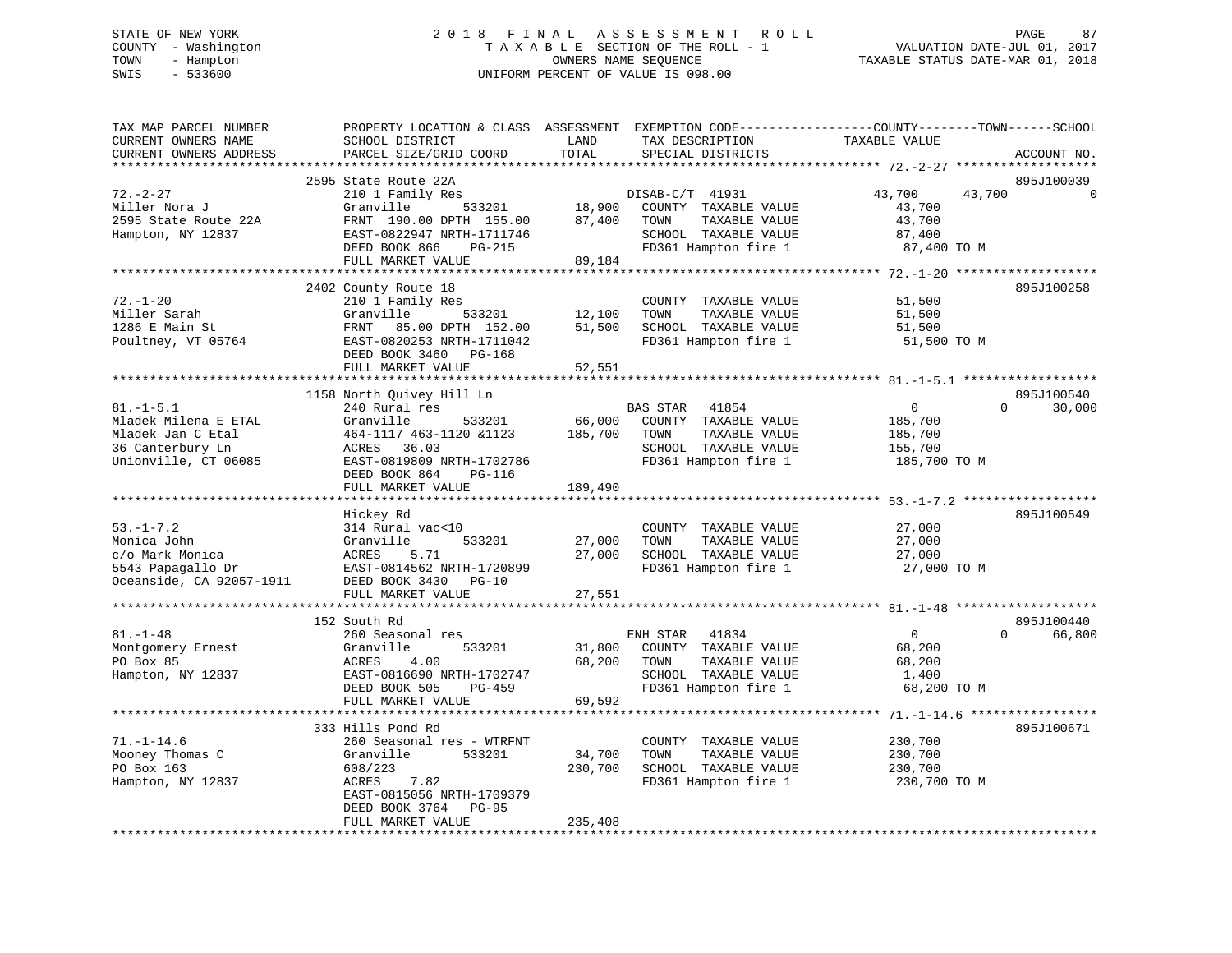# STATE OF NEW YORK 2 0 1 8 F I N A L A S S E S S M E N T R O L L PAGE 88 COUNTY - Washington T A X A B L E SECTION OF THE ROLL - 1 VALUATION DATE-JUL 01, 2017 TOWN - Hampton OWNERS NAME SEQUENCE TAXABLE STATUS DATE-MAR 01, 2018 SWIS - 533600 UNIFORM PERCENT OF VALUE IS 098.00

| TAX MAP PARCEL NUMBER          | PROPERTY LOCATION & CLASS ASSESSMENT EXEMPTION CODE---------------COUNTY-------TOWN------SCHOOL                                                                                                                                                    |         |                                                                         |                  |                    |
|--------------------------------|----------------------------------------------------------------------------------------------------------------------------------------------------------------------------------------------------------------------------------------------------|---------|-------------------------------------------------------------------------|------------------|--------------------|
| CURRENT OWNERS NAME            | SCHOOL DISTRICT                                                                                                                                                                                                                                    | LAND    | TAX DESCRIPTION                                                         | TAXABLE VALUE    |                    |
| CURRENT OWNERS ADDRESS         | PARCEL SIZE/GRID COORD                                                                                                                                                                                                                             | TOTAL   | SPECIAL DISTRICTS                                                       |                  | ACCOUNT NO.        |
|                                |                                                                                                                                                                                                                                                    |         |                                                                         |                  |                    |
|                                | Hills Pond Rd OFF                                                                                                                                                                                                                                  |         |                                                                         |                  | 895J100685         |
| $71. - 1 - 14.8$               | 314 Rural vac<10 - WTRFNT                                                                                                                                                                                                                          |         | COUNTY TAXABLE VALUE                                                    | 28,400           |                    |
| Mooney Thomas C                | Granville<br>533201                                                                                                                                                                                                                                | 28,400  | TAXABLE VALUE<br>TOWN                                                   | 28,400           |                    |
| PO Box 163                     | 1.01<br>ACRES                                                                                                                                                                                                                                      | 28,400  | SCHOOL TAXABLE VALUE                                                    | 28,400           |                    |
| Hampton, NY 12837              | EAST-0815354 NRTH-1708780                                                                                                                                                                                                                          |         | FD361 Hampton fire 1                                                    | 28,400 TO M      |                    |
|                                |                                                                                                                                                                                                                                                    |         |                                                                         |                  |                    |
|                                | DEED BOOK 3764 PG-95                                                                                                                                                                                                                               |         |                                                                         |                  |                    |
|                                | FULL MARKET VALUE                                                                                                                                                                                                                                  | 28,980  |                                                                         |                  |                    |
|                                |                                                                                                                                                                                                                                                    |         |                                                                         |                  |                    |
|                                | Hills Pond Rd OFF                                                                                                                                                                                                                                  |         |                                                                         |                  | 895J100241         |
| $71. - 1 - 22$                 | 910 Priv forest                                                                                                                                                                                                                                    |         | COUNTY TAXABLE VALUE                                                    | 20,200           |                    |
| Mooney Thomas C                | Granville<br>533201                                                                                                                                                                                                                                | 20,200  | TAXABLE VALUE<br>TOWN                                                   | 20,200           |                    |
| PO Box 163                     | 50 Ad                                                                                                                                                                                                                                              | 20,200  | SCHOOL TAXABLE VALUE                                                    | 20,200           |                    |
| Hampton, NY 12837              | ACRES 44.90                                                                                                                                                                                                                                        |         | FD361 Hampton fire 1                                                    | 20,200 TO M      |                    |
|                                | EAST-0814333 NRTH-1708833                                                                                                                                                                                                                          |         |                                                                         |                  |                    |
|                                | DEED BOOK 3764 PG-95                                                                                                                                                                                                                               |         |                                                                         |                  |                    |
|                                | FULL MARKET VALUE                                                                                                                                                                                                                                  | 20,612  |                                                                         |                  |                    |
|                                |                                                                                                                                                                                                                                                    |         |                                                                         |                  |                    |
|                                | 283 Hills Pond Rd                                                                                                                                                                                                                                  |         |                                                                         |                  | 895J101771         |
| $71. - 1 - 14.33$              | 210 1 Family Res - WTRFNT                                                                                                                                                                                                                          |         | COUNTY TAXABLE VALUE                                                    | 301,600          |                    |
| Moran Michael P                | Granville<br>533201                                                                                                                                                                                                                                | 27,100  | TAXABLE VALUE<br>TOWN                                                   | 301,600          |                    |
| Moran Leslie S                 | 1.44<br>ACRES                                                                                                                                                                                                                                      | 301,600 | SCHOOL TAXABLE VALUE                                                    | 301,600          |                    |
|                                | EAST-0816083 NRTH-1708195                                                                                                                                                                                                                          |         | FD361 Hampton fire 1                                                    | 301,600 TO M     |                    |
| 210 Jay St<br>Albany, NY 12210 | DEED BOOK 1803 PG-270                                                                                                                                                                                                                              |         |                                                                         |                  |                    |
|                                | FULL MARKET VALUE                                                                                                                                                                                                                                  | 307,755 |                                                                         |                  |                    |
|                                |                                                                                                                                                                                                                                                    |         |                                                                         |                  |                    |
|                                | 437 South Rd                                                                                                                                                                                                                                       |         |                                                                         |                  | 895J101776         |
| $72. - 1 - 18.1$               | 210 1 Family Res                                                                                                                                                                                                                                   |         | BAS STAR 41854                                                          | $\overline{0}$   | 30,000<br>$\Omega$ |
| Morehouse Debra J              | Granville                                                                                                                                                                                                                                          |         | 533201 30,200 COUNTY TAXABLE VALUE<br>ANK 998 99,600 TOWN TAXABLE VALUE | 99,600           |                    |
| 437 South Rd                   | ACRES 3.52 BANK                                                                                                                                                                                                                                    |         |                                                                         | 99,600           |                    |
| Whitehall, NY 12887            | EAST-0819574 NRTH-1707743                                                                                                                                                                                                                          |         | SCHOOL TAXABLE VALUE                                                    | 69,600           |                    |
|                                | DEED BOOK 824 PG-51                                                                                                                                                                                                                                |         | FD361 Hampton fire 1                                                    | 99,600 TO M      |                    |
|                                | FULL MARKET VALUE                                                                                                                                                                                                                                  | 101,633 |                                                                         |                  |                    |
|                                |                                                                                                                                                                                                                                                    |         |                                                                         |                  |                    |
|                                | Carlton Rd                                                                                                                                                                                                                                         |         |                                                                         |                  |                    |
| $45. - 1 - 5.6$                |                                                                                                                                                                                                                                                    |         |                                                                         |                  |                    |
|                                | 314 Rural vac<10                                                                                                                                                                                                                                   |         | COUNTY TAXABLE VALUE                                                    | 6,500            |                    |
| Morrison Michael F             | Whitehall 535201<br>ACRES 1.04 BANK 999<br>EAST-0804669 NRTH-1734419                                                                                                                                                                               | 6,500   | TOWN<br>TAXABLE VALUE                                                   | 6,500            |                    |
| Morrison Sharon R              |                                                                                                                                                                                                                                                    |         | 6,500 SCHOOL TAXABLE VALUE                                              | 6,500            |                    |
| 2017 Carlton Woods Way         |                                                                                                                                                                                                                                                    |         | FD362 Hampton fire 2                                                    | 6,500 TO M       |                    |
| Whitehall, NY 12887            | DEED BOOK 2748 PG-159                                                                                                                                                                                                                              |         |                                                                         |                  |                    |
|                                | FULL MARKET VALUE                                                                                                                                                                                                                                  | 6,633   |                                                                         |                  |                    |
|                                |                                                                                                                                                                                                                                                    |         |                                                                         |                  |                    |
|                                | 12 Quiet Way                                                                                                                                                                                                                                       |         |                                                                         |                  | 895J100614         |
| $62 - 1 - 30$                  | 322 Rural vac>10                                                                                                                                                                                                                                   |         | COUNTY TAXABLE VALUE                                                    | 17,000           |                    |
|                                |                                                                                                                                                                                                                                                    | 17,000  | TAXABLE VALUE<br>TOWN                                                   | 17,000<br>17,000 |                    |
|                                |                                                                                                                                                                                                                                                    | 17,000  | SCHOOL TAXABLE VALUE                                                    |                  |                    |
|                                | Morse Steven<br>Morse Norma<br>171 Hickey Rd<br>171 Hickey Rd<br>171 Hickey Rd<br>171 Hickey Rd<br>18237 18257 182957 1878 192957 1878 192957 1879<br>1820 1820 182957 1878 1876 1931<br>1820 1820 1820 1820 1831<br>1820 1820 1820 1831<br>1820 1 |         | FD361 Hampton fire 1                                                    | 17,000 TO M      |                    |
|                                |                                                                                                                                                                                                                                                    |         |                                                                         |                  |                    |
|                                | FULL MARKET VALUE                                                                                                                                                                                                                                  | 17,347  |                                                                         |                  |                    |
|                                |                                                                                                                                                                                                                                                    |         |                                                                         |                  |                    |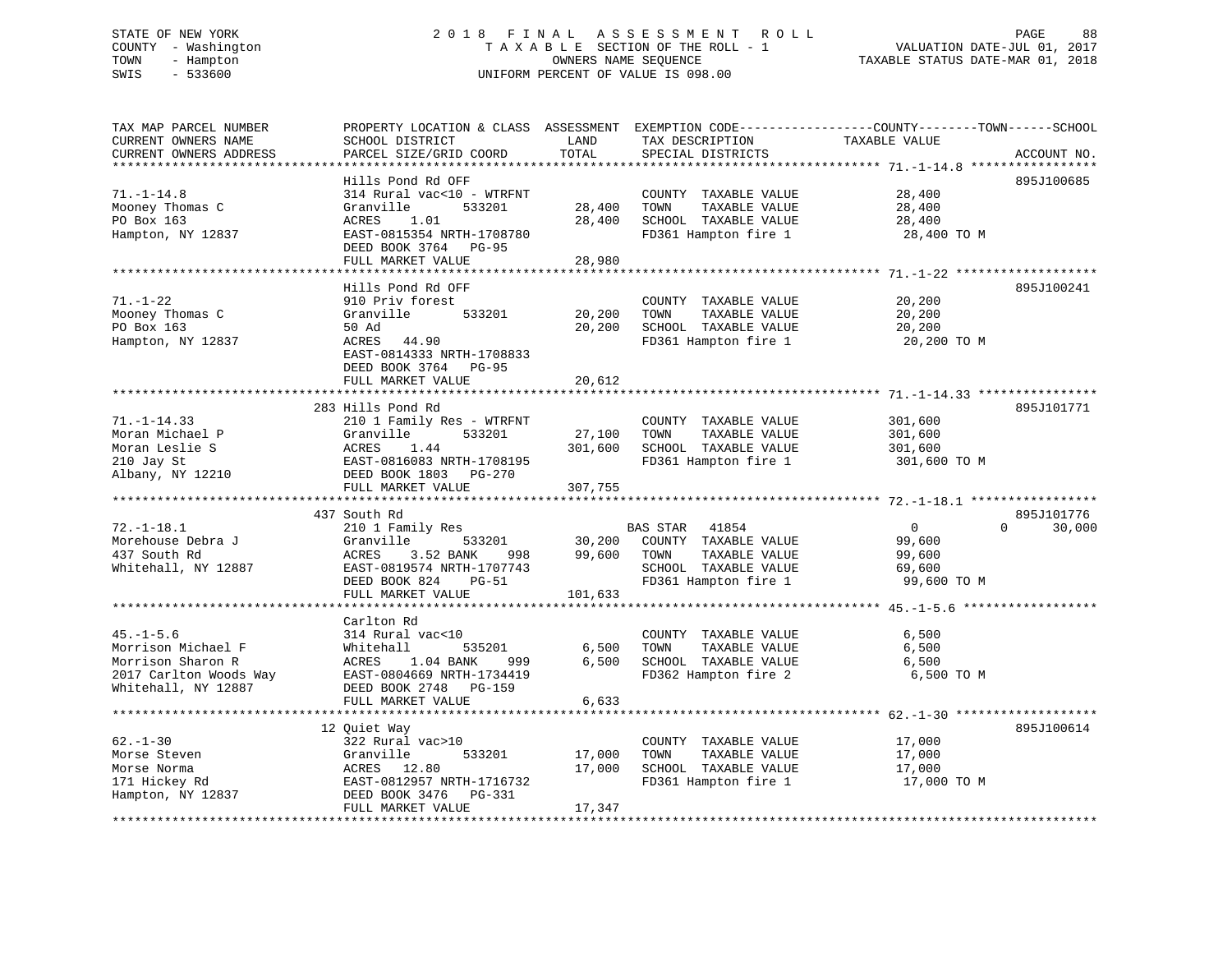# STATE OF NEW YORK 2 0 1 8 F I N A L A S S E S S M E N T R O L L PAGE 89 COUNTY - Washington T A X A B L E SECTION OF THE ROLL - 1 VALUATION DATE-JUL 01, 2017 TOWN - Hampton OWNERS NAME SEQUENCE TAXABLE STATUS DATE-MAR 01, 2018 SWIS - 533600 UNIFORM PERCENT OF VALUE IS 098.00

| TAX MAP PARCEL NUMBER<br>CURRENT OWNERS NAME | PROPERTY LOCATION & CLASS ASSESSMENT EXEMPTION CODE---------------COUNTY-------TOWN-----SCHOOL<br>SCHOOL DISTRICT | LAND    | TAX DESCRIPTION          | TAXABLE VALUE              |             |
|----------------------------------------------|-------------------------------------------------------------------------------------------------------------------|---------|--------------------------|----------------------------|-------------|
| CURRENT OWNERS ADDRESS                       | PARCEL SIZE/GRID COORD                                                                                            | TOTAL   | SPECIAL DISTRICTS        |                            | ACCOUNT NO. |
|                                              |                                                                                                                   |         |                          |                            |             |
|                                              | 171 Hickey Rd                                                                                                     |         |                          |                            | 895J100711  |
| $62. - 1 - 32.2$                             | 280 Res Multiple                                                                                                  |         | <b>BAS STAR</b><br>41854 | $\overline{0}$<br>$\Omega$ | 30,000      |
| Morse Steven J                               | Granville<br>533201                                                                                               | 35,000  | COUNTY TAXABLE VALUE     | 154,300                    |             |
| Morse Norma H                                | ACRES<br>5.04                                                                                                     | 154,300 | TAXABLE VALUE<br>TOWN    | 154,300                    |             |
| 171 Hickey Rd                                | EAST-0813639 NRTH-1717991                                                                                         |         | SCHOOL TAXABLE VALUE     | 124,300                    |             |
| Hampton, NY 12837                            | DEED BOOK 576<br>PG-88                                                                                            |         | FD361 Hampton fire 1     | 154,300 TO M               |             |
|                                              | FULL MARKET VALUE                                                                                                 | 157,449 |                          |                            |             |
|                                              |                                                                                                                   |         |                          |                            |             |
|                                              | 1145 East Way                                                                                                     |         |                          |                            | 895J100244  |
| $71.4 - 3 - 7$                               | 260 Seasonal res - WTRFNT                                                                                         |         | COUNTY TAXABLE VALUE     | 119,800                    |             |
| Mulholland Daniel                            | 533201<br>Granville                                                                                               | 27,000  | TAXABLE VALUE<br>TOWN    | 119,800                    |             |
| Mulholland Susan                             | $71. - 3 - 7$                                                                                                     | 119,800 | SCHOOL TAXABLE VALUE     | 119,800                    |             |
| 10 Davis St<br>Whitehall, NY 12887           | FRNT 100.00 DPTH 100.00<br>EAST-0815750 NRTH-1708193                                                              |         | FD361 Hampton fire 1     | 119,800 TO M               |             |
|                                              | DEED BOOK 838<br>PG-262                                                                                           |         |                          |                            |             |
|                                              | FULL MARKET VALUE                                                                                                 | 122,245 |                          |                            |             |
|                                              |                                                                                                                   |         |                          |                            |             |
|                                              | 15 Greenfield Ln                                                                                                  |         |                          |                            | 895J100281  |
| $72 - 2 - 3$                                 | 240 Rural res                                                                                                     |         | COUNTY TAXABLE VALUE     | 73,300                     |             |
| Munger Mary Lou                              | 533201<br>Granville                                                                                               | 42,200  | TOWN<br>TAXABLE VALUE    | 73,300                     |             |
| 15 Oakview Dr                                | ACRES 11.50                                                                                                       | 73,300  | SCHOOL TAXABLE VALUE     | 73,300                     |             |
| Fort Edward, NY 12828                        | EAST-0824069 NRTH-1711587<br>DEED BOOK 3807<br>PG-152                                                             |         | FD361 Hampton fire 1     | 73,300 TO M                |             |
|                                              | FULL MARKET VALUE                                                                                                 | 74,796  |                          |                            |             |
|                                              |                                                                                                                   |         |                          |                            |             |
|                                              | 2164 County Route 18                                                                                              |         |                          |                            | 895J100134  |
| $62. - 1 - 26.1$                             | 240 Rural res                                                                                                     |         | COUNTY TAXABLE VALUE     | 199,500                    |             |
| Murello Ann Marie                            | Granville<br>533201                                                                                               | 60,200  | TOWN<br>TAXABLE VALUE    | 199,500                    |             |
| 2210 Bruynswick Rd                           | Filed Survey #12140                                                                                               | 199,500 | SCHOOL TAXABLE VALUE     | 199,500                    |             |
| Wallkill, NY 12589                           | FRNT 695.00 DPTH<br>ACRES 25.34<br>EAST-0815811 NRTH-1712746                                                      |         | FD361 Hampton fire 1     | 199,500 TO M               |             |
|                                              | DEED BOOK 3623 PG-201                                                                                             |         |                          |                            |             |
|                                              | FULL MARKET VALUE                                                                                                 | 203,571 |                          |                            |             |
|                                              |                                                                                                                   |         |                          |                            |             |
|                                              | 448 South Rd                                                                                                      |         |                          |                            | 895J100184  |
| $72. - 1 - 14$                               | 312 Vac w/imprv                                                                                                   |         | COUNTY TAXABLE VALUE     | 30,300                     |             |
| Murray Richard                               | 533201<br>Granville                                                                                               | 25,300  | TOWN<br>TAXABLE VALUE    | 30,300                     |             |
| 448 South Rd                                 | 2.00 BANK<br>ACRES<br>997                                                                                         | 30,300  | SCHOOL TAXABLE VALUE     | 30,300                     |             |
| Whitehall, NY 12887                          | EAST-0820198 NRTH-1707873<br>DEED BOOK 455<br>PG-994                                                              |         | FD361 Hampton fire 1     | 30,300 TO M                |             |
|                                              | FULL MARKET VALUE                                                                                                 | 30,918  |                          |                            |             |
|                                              |                                                                                                                   |         |                          |                            |             |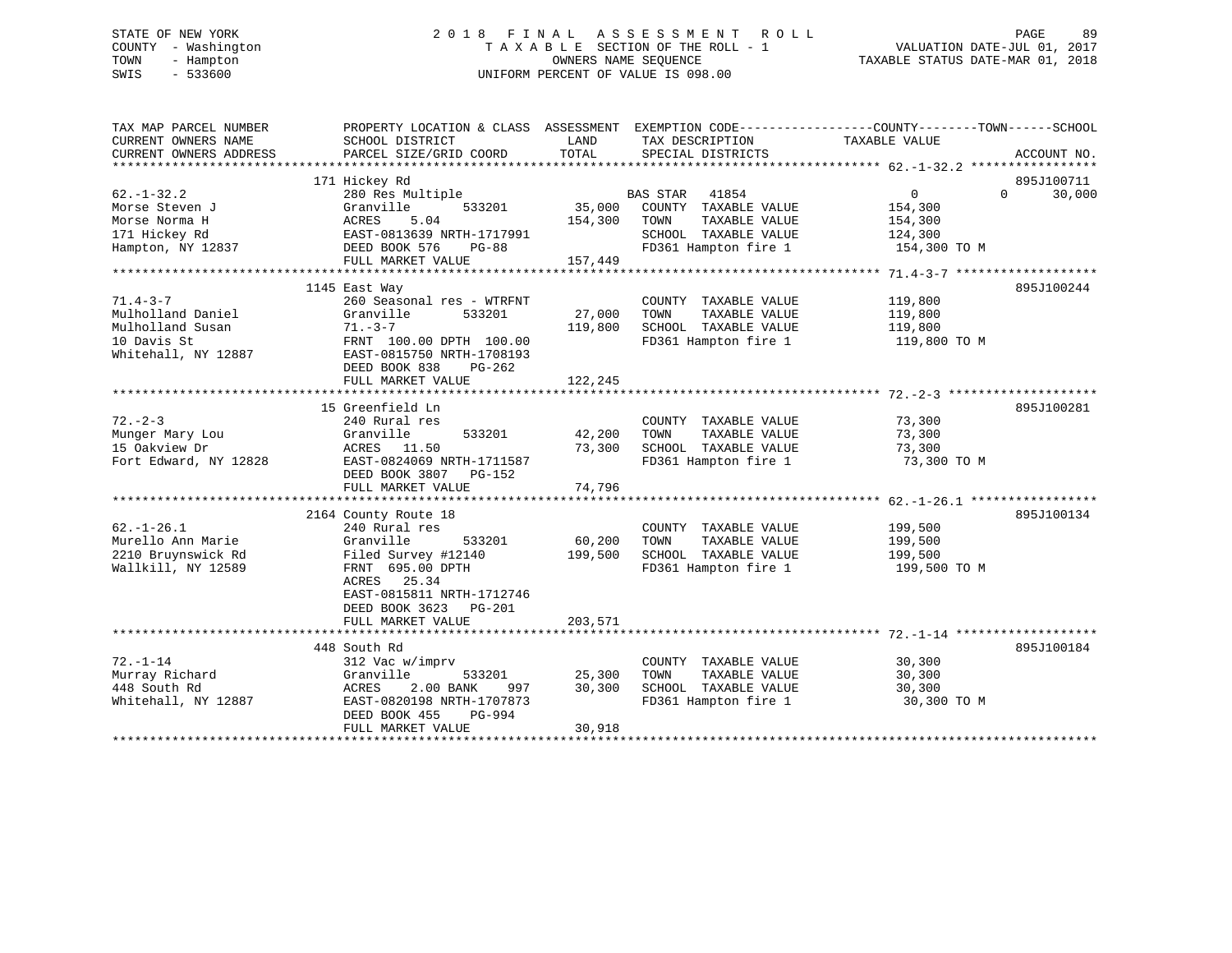STATE OF NEW YORK 2018 FINAL ASSESSMENT ROLL PAGE 90 COUNTY - Washington  $\begin{array}{ccc} 1 & 0 & 0 \\ -1 & 0 & 0 \end{array}$  T A X A B L E SECTION OF THE ROLL - 1 OWNERS NAME SEQUENCE TOWN - Hampton OWNERS NAME SEQUENCE TAXABLE STATUS DATE-MAR 01, 2018 SWIS - 533600 UNIFORM PERCENT OF VALUE IS 098.00

| TAX MAP PARCEL NUMBER<br>CURRENT OWNERS NAME                          | PROPERTY LOCATION & CLASS ASSESSMENT<br>SCHOOL DISTRICT                          | LAND               | TAX DESCRIPTION                                                                               | EXEMPTION CODE-----------------COUNTY-------TOWN------SCHOOL<br>TAXABLE VALUE |
|-----------------------------------------------------------------------|----------------------------------------------------------------------------------|--------------------|-----------------------------------------------------------------------------------------------|-------------------------------------------------------------------------------|
| CURRENT OWNERS ADDRESS                                                | PARCEL SIZE/GRID COORD                                                           | TOTAL              | SPECIAL DISTRICTS                                                                             | ACCOUNT NO.                                                                   |
|                                                                       | 60 South Rd                                                                      |                    |                                                                                               | 895J100076                                                                    |
| $80. - 1 - 6$<br>Murray Tammy<br>C/O Tammy L Panoushek<br>86 South Rd | 270 Mfg housing<br>Granville<br>533201<br>442/150<br>ACRES 163.20                | 133,400<br>145,500 | COUNTY TAXABLE VALUE<br>TOWN<br>TAXABLE VALUE<br>SCHOOL TAXABLE VALUE<br>FD361 Hampton fire 1 | 145,500<br>145,500<br>145,500<br>145,500 TO M                                 |
| Whitehall, NY 12837                                                   | EAST-0815172 NRTH-1699924<br>DEED BOOK 2628<br>$PG-1$<br>FULL MARKET VALUE       | 148,469            |                                                                                               |                                                                               |
|                                                                       |                                                                                  |                    |                                                                                               |                                                                               |
|                                                                       | 147 Vladyka Woods Rd                                                             |                    |                                                                                               | 895J101765                                                                    |
| $38. - 1 - 20.1$                                                      | 210 1 Family Res                                                                 |                    | COUNTY TAXABLE VALUE                                                                          | 143,800                                                                       |
| Needham Johanna                                                       | 535201<br>Whitehall                                                              | 22,000             | TOWN<br>TAXABLE VALUE                                                                         | 143,800                                                                       |
| Lawrence Peter                                                        | ACRES<br>1.00                                                                    | 143,800            | SCHOOL TAXABLE VALUE                                                                          | 143,800                                                                       |
| ATT: Johanna Genier<br>147 Vladyka Woods Rd<br>Whitehall, NY 12887    | EAST-0806678 NRTH-1740513<br>DEED BOOK 732<br><b>PG-331</b><br>FULL MARKET VALUE | 146,735            | FD362 Hampton fire 2                                                                          | 143,800 TO M                                                                  |
|                                                                       |                                                                                  |                    |                                                                                               |                                                                               |
|                                                                       | LOT 9 Taylor Pat                                                                 |                    |                                                                                               | 895J100050                                                                    |
| $53. - 1 - 16$                                                        | 910 Priv forest                                                                  |                    | COUNTY TAXABLE VALUE                                                                          | 19,100                                                                        |
| Nikas William L                                                       | Granville<br>533201                                                              | 19,100             | TOWN<br>TAXABLE VALUE                                                                         | 19,100                                                                        |
| 116 Oak St                                                            | 50 Ad                                                                            | 19,100             | SCHOOL TAXABLE VALUE                                                                          | 19,100                                                                        |
| Hudson Falls, NY 12839                                                | 557/212<br>ACRES 42.50<br>EAST-0812903 NRTH-1724375<br>DEED BOOK 3657<br>$PG-20$ |                    | FD361 Hampton fire 1                                                                          | 19,100 TO M                                                                   |
|                                                                       | FULL MARKET VALUE                                                                | 19,490             |                                                                                               |                                                                               |
|                                                                       |                                                                                  |                    |                                                                                               |                                                                               |
|                                                                       | LOT Taylor Pat                                                                   |                    |                                                                                               | 895J100115                                                                    |
| $53. - 1 - 2$<br>Nikas Willliam L                                     | 260 Seasonal res<br>535201<br>Whitehall                                          | 44,400             | COUNTY TAXABLE VALUE<br>TOWN                                                                  | 82,100<br>82,100                                                              |
| 116 Oak St                                                            | 504/588                                                                          | 82,100             | TAXABLE VALUE<br>SCHOOL TAXABLE VALUE                                                         | 82,100                                                                        |
| Hudson Falls, NY 12839                                                | Survey 12840                                                                     |                    | FD361 Hampton fire 1                                                                          | 25,451 TO M                                                                   |
|                                                                       | ACRES 106.00<br>EAST-0812700 NRTH-1726064<br>DEED BOOK 3657<br>$PG-16$           |                    | FD362 Hampton fire 2                                                                          | 56,649 TO M                                                                   |
|                                                                       | FULL MARKET VALUE                                                                | 83,776             |                                                                                               |                                                                               |
|                                                                       | 2621 State Route 22A                                                             |                    |                                                                                               | 895J100273                                                                    |
| $72. - 2 - 31$                                                        | 210 1 Family Res                                                                 |                    | 41854<br><b>BAS STAR</b>                                                                      | 30,000<br>$\mathbf{0}$<br>$\Omega$                                            |
| Noble John A                                                          | Granville<br>533201                                                              | 22,900             | COUNTY TAXABLE VALUE                                                                          | 75,600                                                                        |
| Noble Karen S                                                         | FRNT 260.00 DPTH 215.00                                                          | 75,600             | TOWN<br>TAXABLE VALUE                                                                         | 75,600                                                                        |
| 2621 State Route 22A                                                  | EAST-0823275 NRTH-1712275                                                        |                    | SCHOOL TAXABLE VALUE                                                                          | 45,600                                                                        |
| Hampton, NY 12837                                                     | DEED BOOK 871<br>PG-276<br>FULL MARKET VALUE                                     | 77,143             | FD361 Hampton fire 1                                                                          | 75,600 TO M                                                                   |
|                                                                       |                                                                                  |                    |                                                                                               |                                                                               |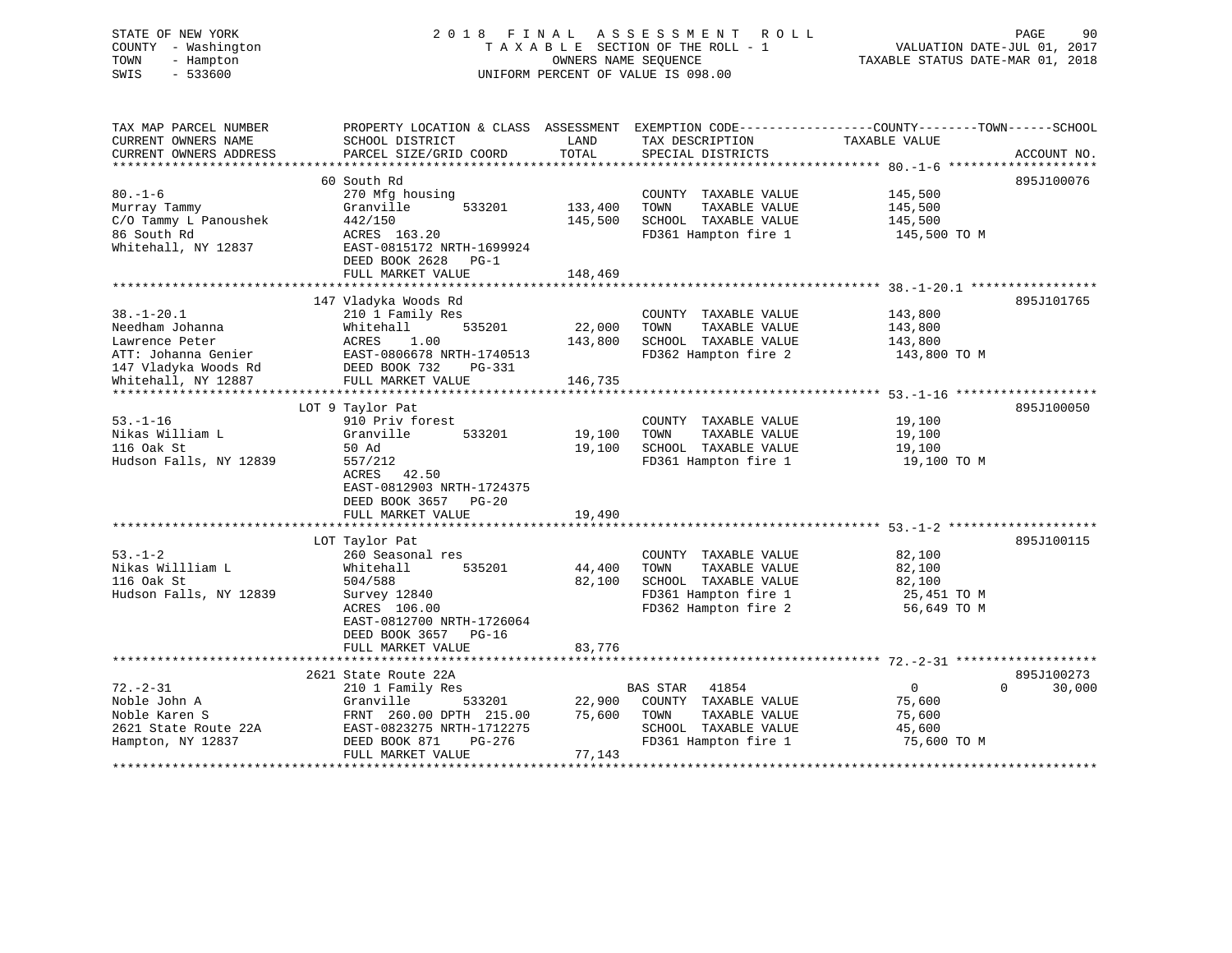# STATE OF NEW YORK 2 0 1 8 F I N A L A S S E S S M E N T R O L L PAGE 91 COUNTY - Washington T A X A B L E SECTION OF THE ROLL - 1 VALUATION DATE-JUL 01, 2017 TOWN - Hampton OWNERS NAME SEQUENCE TAXABLE STATUS DATE-MAR 01, 2018 SWIS - 533600 UNIFORM PERCENT OF VALUE IS 098.00

| TAX MAP PARCEL NUMBER  | PROPERTY LOCATION & CLASS ASSESSMENT EXEMPTION CODE---------------COUNTY-------TOWN-----SCHOOL |                        |                                              |                    |                          |
|------------------------|------------------------------------------------------------------------------------------------|------------------------|----------------------------------------------|--------------------|--------------------------|
| CURRENT OWNERS NAME    | SCHOOL DISTRICT                                                                                | LAND                   | TAX DESCRIPTION                              | TAXABLE VALUE      |                          |
| CURRENT OWNERS ADDRESS | PARCEL SIZE/GRID COORD                                                                         | TOTAL                  | SPECIAL DISTRICTS                            |                    | ACCOUNT NO.              |
|                        |                                                                                                |                        |                                              |                    |                          |
|                        | County Route 20 OFF                                                                            |                        |                                              |                    | 895J100058               |
| $72. - 2 - 12$         | 322 Rural vac>10                                                                               |                        | COUNTY TAXABLE VALUE                         | 8,500              |                          |
| Noble Thomas G         | Granville<br>533201                                                                            | 8,500                  | TOWN<br>TAXABLE VALUE                        | 8,500              |                          |
| Rose Nancy C           | 2675/53                                                                                        | 8,500                  | SCHOOL TAXABLE VALUE                         | 8,500              |                          |
| c/o Nancy Noble        | ACRES 18.50                                                                                    |                        | FD361 Hampton fire 1                         | 8,500 TO M         |                          |
| 970 Granville St       | EAST-0824209 NRTH-1707030                                                                      |                        |                                              |                    |                          |
| Poultney, VT 05764     | DEED BOOK 2812 PG-12                                                                           |                        |                                              |                    |                          |
|                        | FULL MARKET VALUE                                                                              | 8,673                  |                                              |                    |                          |
|                        |                                                                                                |                        |                                              |                    |                          |
|                        | 20 Manor Ln                                                                                    |                        |                                              |                    | 895J100079               |
| $54. - 1 - 6$          | 449 Other Storag                                                                               |                        | COUNTY TAXABLE VALUE                         | 115,000            |                          |
| NY Hampton Manor LLC   | 533201<br>Granville                                                                            | 9,700                  | TOWN<br>TAXABLE VALUE                        | 115,000            |                          |
| PO Box 626             | ACRES<br>4.70                                                                                  | 115,000                | SCHOOL TAXABLE VALUE                         | 115,000            |                          |
| Bomoseen, VT 05732     | EAST-0820858 NRTH-1725265                                                                      |                        | FD361 Hampton fire 1                         | 115,000 TO M       |                          |
|                        | DEED BOOK 3887 PG-200                                                                          |                        |                                              |                    |                          |
|                        | FULL MARKET VALUE                                                                              | 117,347                |                                              |                    |                          |
|                        |                                                                                                |                        |                                              |                    |                          |
|                        | 33 Dailey Way                                                                                  |                        |                                              |                    | 895J100422               |
| $72. - 1 - 5$          | 210 1 Family Res                                                                               |                        | VET WAR CT 41121                             | 21,120             | $\overline{0}$<br>21,120 |
| OBrien David K         | Granville                                                                                      | 533201 34,800 ENH STAR | 41834                                        | $\overline{0}$     | $\Omega$<br>66,800       |
| OBrien Barbara S       | 4.94 BANK<br>ACRES                                                                             |                        | 998 140,800 COUNTY TAXABLE VALUE             | 119,680            |                          |
| 33 Dailey Way          | EAST-0822029 NRTH-1711367                                                                      |                        | TOWN<br>TAXABLE VALUE                        | 119,680            |                          |
| Hampton, NY 12837      | DEED BOOK 2282 PG-329                                                                          |                        | SCHOOL TAXABLE VALUE 74,000                  |                    |                          |
|                        | FULL MARKET VALUE                                                                              |                        | 143,673 FD361 Hampton fire 1                 | 140,800 TO M       |                          |
|                        |                                                                                                |                        |                                              |                    |                          |
|                        | 23 Perry Heights Way                                                                           |                        |                                              |                    | 895J101779               |
| $72. - 2 - 42$         | 240 Rural res                                                                                  |                        | BAS STAR 41854                               | $\overline{0}$     | 30,000<br>$\Omega$       |
| Obrien Thomas W        | 533201                                                                                         |                        |                                              |                    |                          |
| Obrien Michelle L      | Granville<br>ACRES 37.07                                                                       | 305,100 TOWN           | 70,300 COUNTY TAXABLE VALUE<br>TAXABLE VALUE | 305,100<br>305,100 |                          |
|                        |                                                                                                |                        | SCHOOL TAXABLE VALUE                         |                    |                          |
| PO Box 174             | EAST-0821898 NRTH-1712919                                                                      |                        | CA001 Cons agri dst 1 305,100 TO             | 275,100            |                          |
| Hampton, NY 12837      | DEED BOOK 2069 PG-150                                                                          |                        |                                              |                    |                          |
|                        | FULL MARKET VALUE                                                                              |                        | 311,327 FD361 Hampton fire 1                 | 305,100 TO M       |                          |
|                        |                                                                                                |                        |                                              |                    |                          |
|                        | 41 Hampton Heights Way                                                                         |                        |                                              |                    | 895J100666               |
| $80. - 1 - 19$         | 260 Seasonal res                                                                               |                        | COUNTY TAXABLE VALUE                         | 105,800            |                          |
| Osterhoudt Ralph Jr    | Granville<br>533201                                                                            | 35,800                 | TOWN<br>TAXABLE VALUE                        | 105,800            |                          |
| Osterhoudt Susan R     | LOT 13                                                                                         | 105,800                | SCHOOL TAXABLE VALUE                         | 105,800            |                          |
| 47 North Cross Rd      | ACRES<br>5.78                                                                                  |                        | FD361 Hampton fire 1                         | 105,800 TO M       |                          |
| Staatsburg, NY 12580   | EAST-0810911 NRTH-1701676                                                                      |                        |                                              |                    |                          |
|                        | DEED BOOK 797<br>$PG-91$                                                                       |                        |                                              |                    |                          |
|                        | FULL MARKET VALUE                                                                              | 107,959                |                                              |                    |                          |
|                        |                                                                                                |                        |                                              |                    |                          |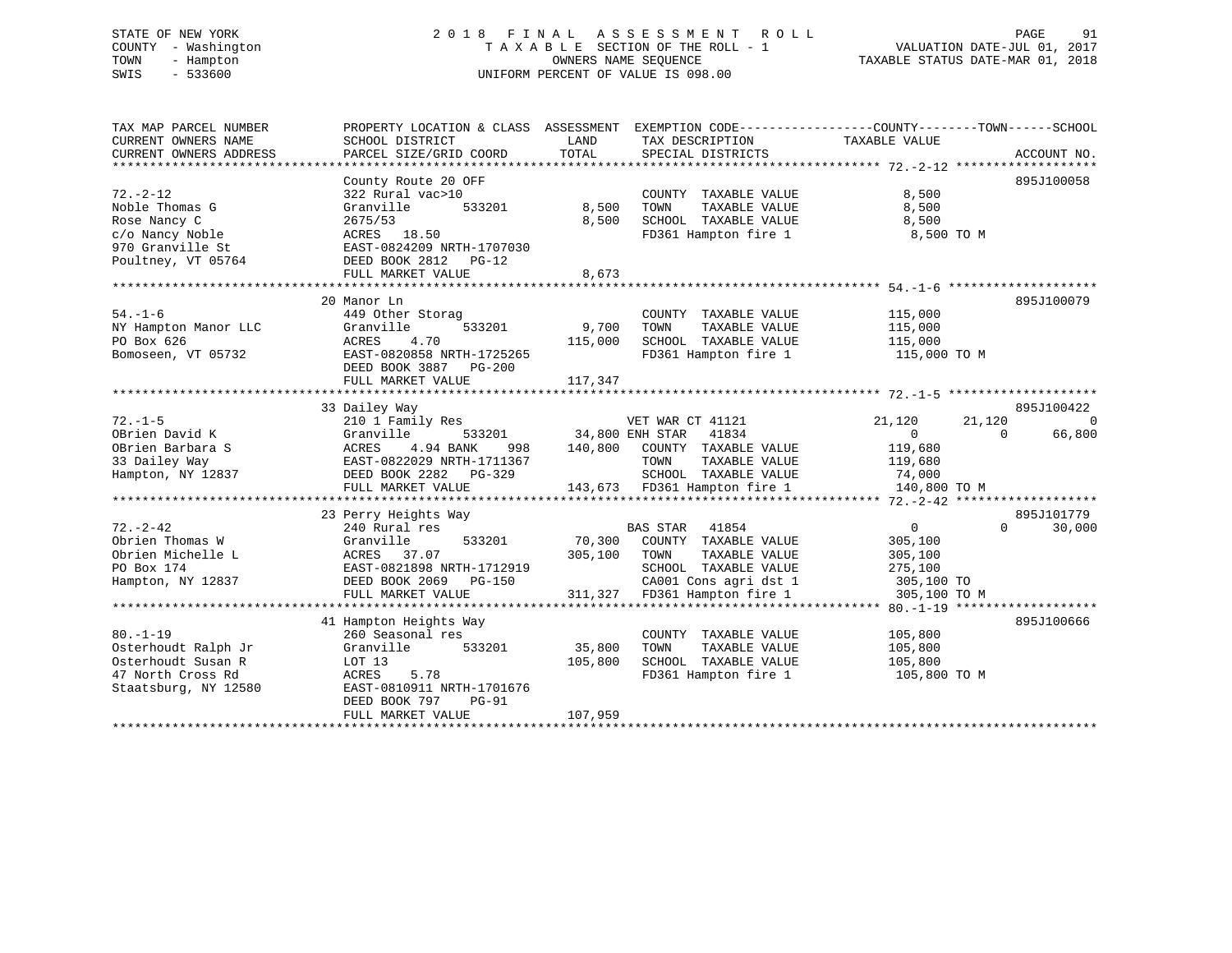# STATE OF NEW YORK 2 0 1 8 F I N A L A S S E S S M E N T R O L L PAGE 92 COUNTY - Washington T A X A B L E SECTION OF THE ROLL - 1 VALUATION DATE-JUL 01, 2017 TOWN - Hampton OWNERS NAME SEQUENCE TAXABLE STATUS DATE-MAR 01, 2018 SWIS - 533600 UNIFORM PERCENT OF VALUE IS 098.00

| TAX MAP PARCEL NUMBER<br>CURRENT OWNERS NAME<br>CURRENT OWNERS ADDRESS                                | PROPERTY LOCATION & CLASS ASSESSMENT<br>SCHOOL DISTRICT<br>PARCEL SIZE/GRID COORD                                                                             | LAND<br>TOTAL                | TAX DESCRIPTION<br>SPECIAL DISTRICTS                                                                                      | EXEMPTION CODE-----------------COUNTY-------TOWN------SCHOOL<br>TAXABLE VALUE | ACCOUNT NO.                         |
|-------------------------------------------------------------------------------------------------------|---------------------------------------------------------------------------------------------------------------------------------------------------------------|------------------------------|---------------------------------------------------------------------------------------------------------------------------|-------------------------------------------------------------------------------|-------------------------------------|
| *************************                                                                             |                                                                                                                                                               |                              |                                                                                                                           |                                                                               |                                     |
| $63. -1 - 4$<br>Panoushek James M<br>Panoushek Stacey M<br>2887 State Route 22A<br>Hampton, NY 12837  | 2887 State Route 22A<br>210 1 Family Res<br>Granville<br>533201<br>ACRES<br>4.80<br>EAST-0821902 NRTH-1718648<br>DEED BOOK 837<br>PG-164<br>FULL MARKET VALUE | 34,400<br>194,000<br>197,959 | BAS STAR<br>41854<br>COUNTY TAXABLE VALUE<br>TAXABLE VALUE<br>TOWN<br>SCHOOL TAXABLE VALUE<br>FD361 Hampton fire 1        | $\mathbf 0$<br>194,000<br>194,000<br>164,000<br>194,000 TO M                  | 895J100192<br>$\mathbf 0$<br>30,000 |
|                                                                                                       |                                                                                                                                                               |                              |                                                                                                                           |                                                                               |                                     |
| $63. -1 - 4.1$<br>Panoushek Jamie<br>Panoushek Stacey<br>2887 State Route 22A<br>Hampton, NY 12837    | 2883 State Route 22A<br>270 Mfg housing<br>Granville<br>533201<br>ACRES<br>4.79<br>EAST-0822023 NRTH-1718259<br>DEED BOOK 564<br>PG-317<br>FULL MARKET VALUE  | 34,300<br>42,400<br>43,265   | COUNTY TAXABLE VALUE<br>TOWN<br>TAXABLE VALUE<br>SCHOOL TAXABLE VALUE<br>FD361 Hampton fire 1                             | 42,400<br>42,400<br>42,400<br>42,400 TO M                                     | 895J101747                          |
|                                                                                                       |                                                                                                                                                               |                              |                                                                                                                           |                                                                               |                                     |
|                                                                                                       | 58 County Route 20                                                                                                                                            |                              |                                                                                                                           |                                                                               | 895J100195                          |
| $81. - 2 - 9$                                                                                         | 240 Rural res                                                                                                                                                 |                              | ENH STAR<br>41834                                                                                                         | $\mathbf 0$                                                                   | $\Omega$<br>66,800                  |
| Panoushek Joseph P<br>Panoushek Patricia<br>66 County Route 20<br>Hampton, NY 12837                   | Granville<br>533201<br>406/648, 2675/53<br>ACRES 10.50<br>EAST-0824144 NRTH-1704573<br>DEED BOOK 358<br><b>PG-590</b>                                         | 41,100<br>128,000            | COUNTY TAXABLE VALUE<br>TAXABLE VALUE<br>TOWN<br>SCHOOL TAXABLE VALUE<br>CA001 Cons agri dst 1<br>FD361 Hampton fire 1    | 128,000<br>128,000<br>61,200<br>128,000 TO<br>128,000 TO M                    |                                     |
|                                                                                                       | FULL MARKET VALUE                                                                                                                                             | 130,612                      |                                                                                                                           |                                                                               |                                     |
|                                                                                                       |                                                                                                                                                               |                              |                                                                                                                           |                                                                               |                                     |
|                                                                                                       | 86 South Rd                                                                                                                                                   |                              |                                                                                                                           |                                                                               |                                     |
| $80. - 1 - 6.1$<br>Panoushek Tammy<br>86 South Rd<br>Whitehall, NY 12887                              | 270 Mfg housing<br>Granville<br>533201<br>ACRES<br>1.14<br>EAST-0815336 NRTH-1701527<br>DEED BOOK 3444<br>$PG-36$<br>FULL MARKET VALUE                        | 22,500<br>58,500<br>59,694   | <b>BAS STAR</b><br>41854<br>COUNTY TAXABLE VALUE<br>TAXABLE VALUE<br>TOWN<br>SCHOOL TAXABLE VALUE<br>FD361 Hampton fire 1 | $\mathbf{0}$<br>58,500<br>58,500<br>28,500<br>58,500 TO M                     | $\Omega$<br>30,000                  |
|                                                                                                       |                                                                                                                                                               |                              |                                                                                                                           |                                                                               |                                     |
| $63. - 1 - 4.3$<br>Panoushek Thomas P<br>Panoushek Susan<br>2941 State Route 22A<br>Hampton, NY 12837 | 2941 State Route 22A<br>270 Mfg housing<br>Granville<br>533201<br>ACRES<br>4.68<br>EAST-0821362 NRTH-1720349<br>DEED BOOK 776<br>$PG-26$                      | 34,000<br>79,500             | BAS STAR<br>41854<br>COUNTY TAXABLE VALUE<br>TOWN<br>TAXABLE VALUE<br>SCHOOL TAXABLE VALUE<br>FD361 Hampton fire 1        | $\overline{0}$<br>79,500<br>79,500<br>49,500<br>79,500 TO M                   | $\Omega$<br>30,000                  |
|                                                                                                       | FULL MARKET VALUE                                                                                                                                             | 81,122                       |                                                                                                                           |                                                                               |                                     |
|                                                                                                       |                                                                                                                                                               |                              |                                                                                                                           |                                                                               |                                     |
|                                                                                                       | 30 Camp Way                                                                                                                                                   |                              |                                                                                                                           |                                                                               | 895J100631                          |
| $62. -1 - 5$<br>Paolino John Jr<br>PO Box 14<br>Hampton, NY 12837                                     | 260 Seasonal res<br>Granville<br>533201<br>ACRES<br>36.68<br>EAST-0812523 NRTH-1720713<br>DEED BOOK 959<br>$PG-336$                                           | 33,300<br>59,400             | COUNTY TAXABLE VALUE<br>TOWN<br>TAXABLE VALUE<br>SCHOOL TAXABLE VALUE<br>FD361 Hampton fire 1                             | 59,400<br>59,400<br>59,400<br>59,400 TO M                                     |                                     |
|                                                                                                       | FULL MARKET VALUE                                                                                                                                             | 60,612                       |                                                                                                                           |                                                                               |                                     |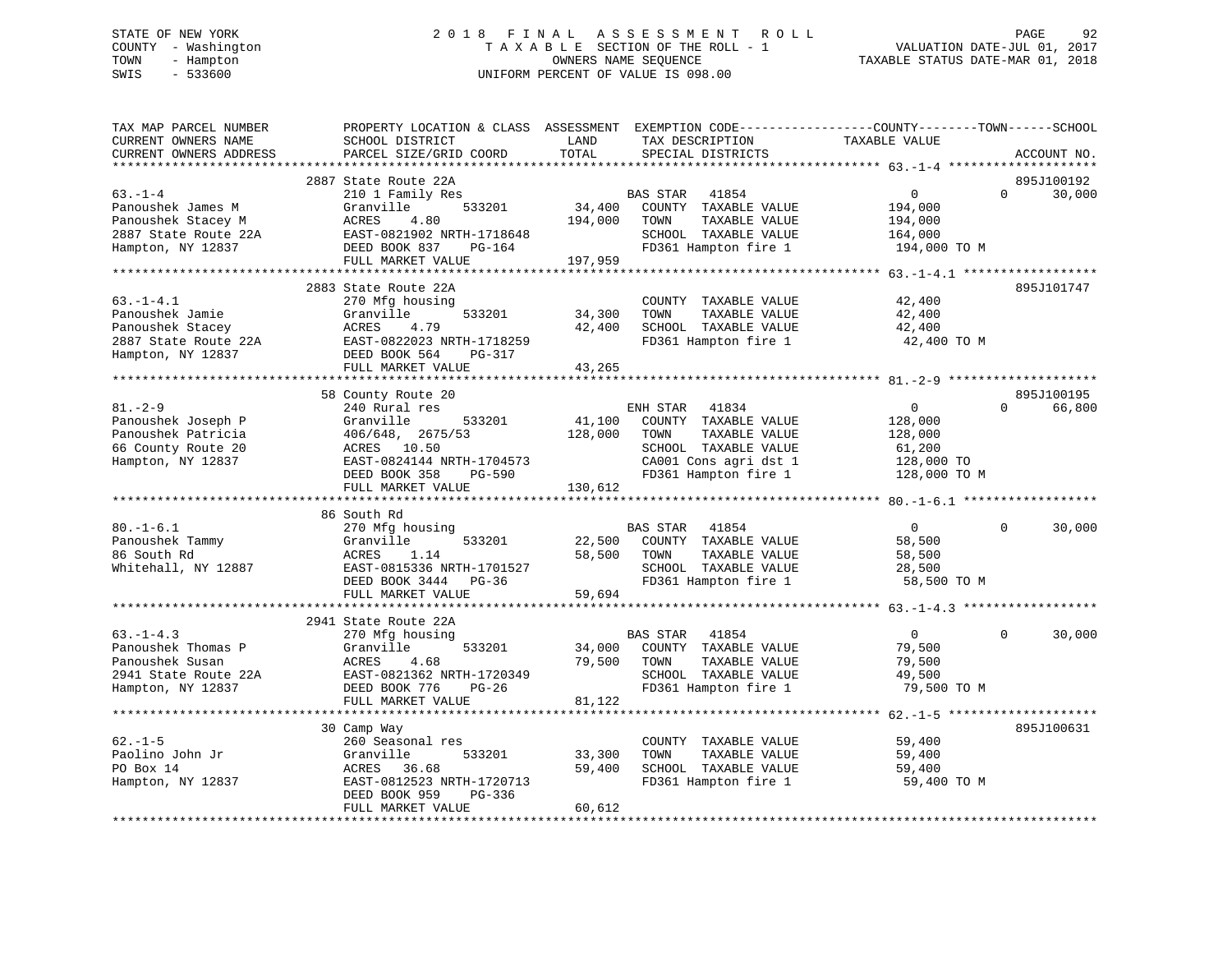# STATE OF NEW YORK 2 0 1 8 F I N A L A S S E S S M E N T R O L L PAGE 93 COUNTY - Washington T A X A B L E SECTION OF THE ROLL - 1 VALUATION DATE-JUL 01, 2017 TOWN - Hampton OWNERS NAME SEQUENCE TAXABLE STATUS DATE-MAR 01, 2018 SWIS - 533600 UNIFORM PERCENT OF VALUE IS 098.00

| TAX MAP PARCEL NUMBER                            | PROPERTY LOCATION & CLASS ASSESSMENT EXEMPTION CODE----------------COUNTY-------TOWN------SCHOOL |         |                       |                |                    |
|--------------------------------------------------|--------------------------------------------------------------------------------------------------|---------|-----------------------|----------------|--------------------|
| CURRENT OWNERS NAME                              | SCHOOL DISTRICT                                                                                  | LAND    | TAX DESCRIPTION       | TAXABLE VALUE  |                    |
| CURRENT OWNERS ADDRESS<br>********************** | PARCEL SIZE/GRID COORD                                                                           | TOTAL   | SPECIAL DISTRICTS     |                | ACCOUNT NO.        |
|                                                  |                                                                                                  |         |                       |                |                    |
|                                                  | Ecuyer Pat                                                                                       |         |                       |                | 895J100109         |
| $53. - 1 - 9$                                    | 910 Priv forest                                                                                  |         | COUNTY TAXABLE VALUE  | 18,900         |                    |
| Parker Kenneth E                                 | 535201<br>Whitehall                                                                              | 18,900  | TAXABLE VALUE<br>TOWN | 18,900         |                    |
| Parker Nicole                                    | ACRES 44.82                                                                                      | 18,900  | SCHOOL TAXABLE VALUE  | 18,900         |                    |
| 1276 Holcombville Rd                             | EAST-0809038 NRTH-1722091                                                                        |         | FD361 Hampton fire 1  | 18,900 TO M    |                    |
| Whitehall, NY 12887                              | DEED BOOK 3648 PG-171                                                                            |         |                       |                |                    |
|                                                  | FULL MARKET VALUE                                                                                | 19,286  |                       |                |                    |
|                                                  |                                                                                                  |         |                       |                |                    |
|                                                  | LOT 6&7 Taylor Pat                                                                               |         |                       |                | 895J100246         |
| $53. - 1 - 12$                                   | 322 Rural vac>10                                                                                 |         | COUNTY TAXABLE VALUE  | 9,000          |                    |
| Parker Kenneth E                                 | 535201<br>Whitehall                                                                              | 9,000   | TAXABLE VALUE<br>TOWN | 9,000          |                    |
| Parker Nicole                                    | ACRES 12.50                                                                                      | 9,000   | SCHOOL TAXABLE VALUE  | 9,000          |                    |
| 1276 Holcombville Rd                             | EAST-0808254 NRTH-1722739                                                                        |         | FD361 Hampton fire 1  | 9,000 TO M     |                    |
| Whitehall, NY 12887                              | DEED BOOK 3648 PG-171                                                                            |         |                       |                |                    |
|                                                  | FULL MARKET VALUE                                                                                | 9,184   |                       |                |                    |
|                                                  |                                                                                                  |         |                       |                |                    |
|                                                  | 59 County Route 20                                                                               |         |                       |                | 895J100174         |
| $81. - 2 - 7$                                    | 210 1 Family Res                                                                                 |         | COUNTY TAXABLE VALUE  | 129,400        |                    |
| Parker Ronald C                                  | 533201<br>Granville                                                                              | 23,000  | TAXABLE VALUE<br>TOWN | 129,400        |                    |
| 11 LeeBrook Ln                                   | ACRES<br>1.37                                                                                    | 129,400 | SCHOOL TAXABLE VALUE  | 129,400        |                    |
| Salem, NY 12865                                  | EAST-0823874 NRTH-1704965                                                                        |         | FD361 Hampton fire 1  | 129,400 TO M   |                    |
|                                                  | DEED BOOK 2017 PG-118                                                                            |         |                       |                |                    |
|                                                  | FULL MARKET VALUE                                                                                | 132,041 |                       |                |                    |
|                                                  |                                                                                                  |         |                       |                |                    |
|                                                  | 1625 County Route 11                                                                             |         |                       |                | 895J100236         |
| $38. - 1 - 11$                                   | 240 Rural res                                                                                    |         | ENH STAR 41834        | $\overline{0}$ | 66,800<br>$\Omega$ |
| Parrott Irving                                   | 535201<br>Whitehall                                                                              | 40,200  | COUNTY TAXABLE VALUE  | 126,300        |                    |
| 1625 County Route 11                             | 10.20<br>ACRES                                                                                   | 126,300 | TAXABLE VALUE<br>TOWN | 126,300        |                    |
| Whitehall, NY 12887                              | EAST-0807498 NRTH-1737739                                                                        |         | SCHOOL TAXABLE VALUE  | 59,500         |                    |
|                                                  | DEED BOOK 1837 PG-78                                                                             |         | FD362 Hampton fire 2  | 126,300 TO M   |                    |
|                                                  | FULL MARKET VALUE                                                                                | 128,878 |                       |                |                    |
|                                                  |                                                                                                  |         |                       |                |                    |
|                                                  | Hills Pond Rd OFF                                                                                |         |                       |                | 895J100026         |
| $71. - 1 - 20$                                   | 314 Rural vac<10                                                                                 |         | COUNTY TAXABLE VALUE  | 1,500          |                    |
| Parsons David                                    | Granville<br>533201                                                                              | 1,500   | TOWN<br>TAXABLE VALUE | 1,500          |                    |
| PO Box 294                                       | ACRES<br>3.00                                                                                    | 1,500   | SCHOOL TAXABLE VALUE  | 1,500          |                    |
| Granville, NY 12832                              | EAST-0814306 NRTH-1707710                                                                        |         | FD361 Hampton fire 1  | 1,500 TO M     |                    |
|                                                  | DEED BOOK 2586 PG-272                                                                            |         |                       |                |                    |
|                                                  | FULL MARKET VALUE                                                                                | 1,531   |                       |                |                    |
|                                                  |                                                                                                  |         |                       |                |                    |
|                                                  | Hills Pond Rd OFF                                                                                |         |                       |                |                    |
| $71. - 1 - 21.1$                                 | 314 Rural vac<10                                                                                 |         | COUNTY TAXABLE VALUE  | 1,500          |                    |
| Parsons David                                    | Granville<br>533201                                                                              | 1,500   | TOWN<br>TAXABLE VALUE | 1,500          |                    |
| PO Box 294                                       | ACRES<br>3.00                                                                                    | 1,500   | SCHOOL TAXABLE VALUE  | 1,500          |                    |
| Granville, NY 12832                              | EAST-0814326 NRTH-1707572                                                                        |         | FD361 Hampton fire 1  | 1,500 TO M     |                    |
|                                                  | DEED BOOK 2586<br>PG-272                                                                         |         |                       |                |                    |
|                                                  | FULL MARKET VALUE                                                                                | 1,531   |                       |                |                    |
|                                                  |                                                                                                  |         |                       |                |                    |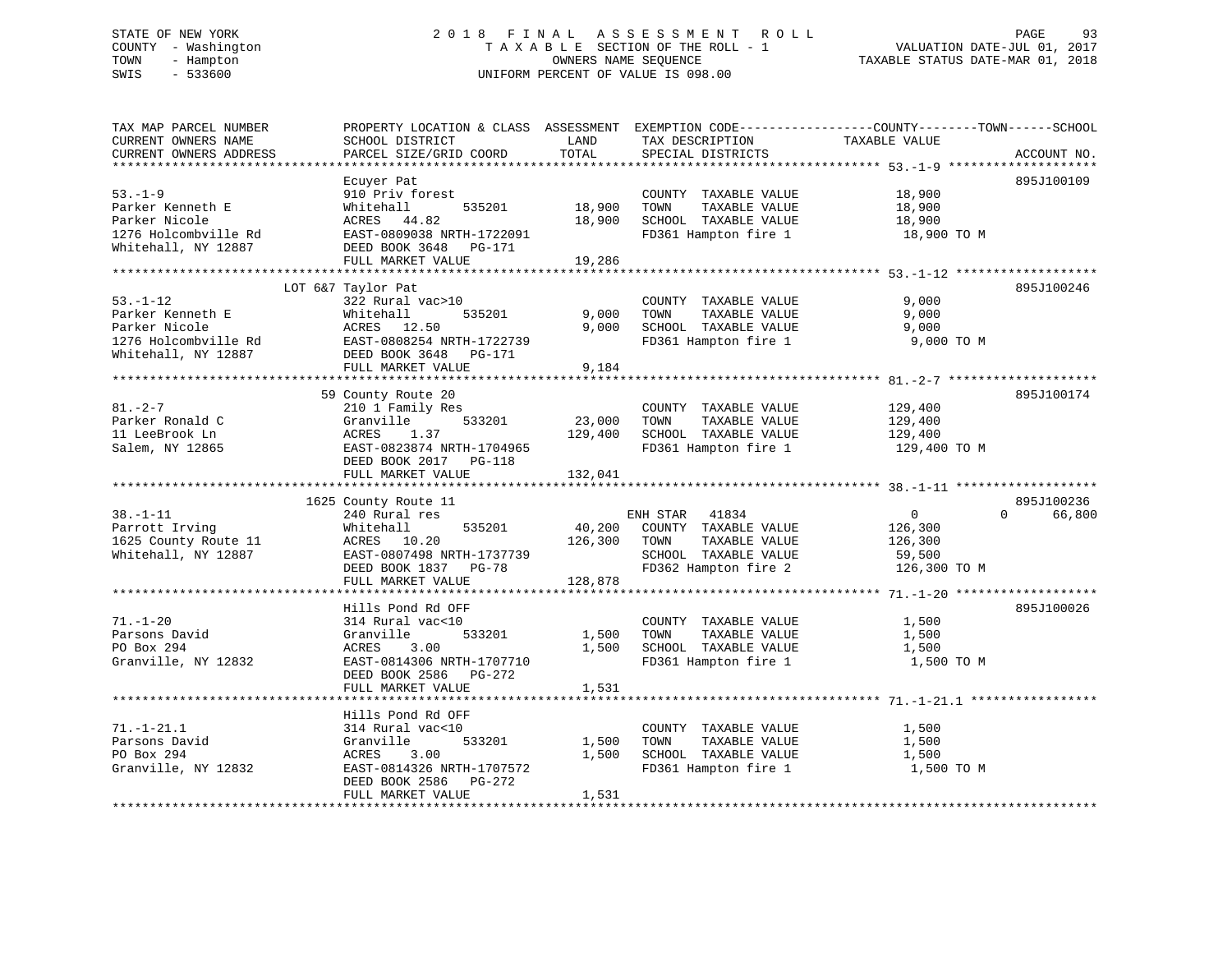# STATE OF NEW YORK 2 0 1 8 F I N A L A S S E S S M E N T R O L L PAGE 94 COUNTY - Washington T A X A B L E SECTION OF THE ROLL - 1 VALUATION DATE-JUL 01, 2017 TOWN - Hampton OWNERS NAME SEQUENCE TAXABLE STATUS DATE-MAR 01, 2018 SWIS - 533600 UNIFORM PERCENT OF VALUE IS 098.00

| TAX MAP PARCEL NUMBER<br>CURRENT OWNERS NAME<br>CURRENT OWNERS ADDRESS                 | PROPERTY LOCATION & CLASS ASSESSMENT EXEMPTION CODE---------------COUNTY-------TOWN------SCHOOL<br>SCHOOL DISTRICT<br>PARCEL SIZE/GRID COORD                                                                      | LAND<br>TOTAL                         | TAX DESCRIPTION<br>SPECIAL DISTRICTS                                                                                                                                           | TAXABLE VALUE                             | ACCOUNT NO.                 |
|----------------------------------------------------------------------------------------|-------------------------------------------------------------------------------------------------------------------------------------------------------------------------------------------------------------------|---------------------------------------|--------------------------------------------------------------------------------------------------------------------------------------------------------------------------------|-------------------------------------------|-----------------------------|
|                                                                                        |                                                                                                                                                                                                                   |                                       |                                                                                                                                                                                |                                           |                             |
| $53. -1 - 4.2$<br>Partch Gregory A<br>118 Roberts Ln<br>Hampton, NY 12837              | 118 Roberts Ln<br>210 1 Family Res<br>Granville<br>ACRES 8.80 BANK 999 177,000 TOWN<br>EAST-0817143 NRTH-1724552<br>DEED BOOK 2891 PG-213<br>FULL MARKET VALUE                                                    | 533201 38,800                         | BAS STAR 41854<br>COUNTY TAXABLE VALUE<br>TAXABLE VALUE<br>SCHOOL TAXABLE VALUE 147,000<br>G-213 CA001 Cons agri dst 1 177,000 TO<br>180,612 FD361 Hampton fire 1 177,000 TO M | $\overline{0}$<br>177,000<br>177,000      | 895J100425<br>$0 \t 30,000$ |
| $53. - 1 - 4.7$<br>Partch Gregory A<br>118 Roberts Ln<br>Hampton, NY 12837             | Roberts Ln<br>314 Rural vac<10<br>Granville<br>2.90 BANK<br>ACRES<br>EAST-0817300 NRTH-1723932<br>DEED BOOK 2891 PG-213<br>FULL MARKET VALUE                                                                      | 533201 19,000<br>999 19,000<br>19,388 | COUNTY TAXABLE VALUE<br>TOWN<br>TAXABLE VALUE<br>SCHOOL TAXABLE VALUE 19,000<br>FD361 Hampton fire 1                                                                           | 19,000<br>19,000<br>19,000 TO M           | 895J101798                  |
| $54. - 1 - 14.3$<br>Partch Gregory A<br>118 Roberts Ln<br>Hampton, NY 12837            | Roberts Ln OFF<br>910 Priv forest<br>Granville<br>ACRES 34.50 BANK<br>999<br>EAST-0817187 NRTH-1725081<br>DEED BOOK 2891 PG-213<br>FULL MARKET VALUE                                                              | 533201 15,500<br>15,500<br>15,816     | COUNTY TAXABLE VALUE<br>TOWN<br>TAXABLE VALUE<br>SCHOOL TAXABLE VALUE<br>FD361 Hampton fire 1 15,500 TO M                                                                      | 15,500<br>15,500<br>15,500                | 895J101768                  |
| $71.3 - 3 - 12$<br>Pedlick John<br>Pedlick Susan<br>68 Outlook St<br>Butler, NJ 07405  | County Route 21 OFF<br>314 Rural vac<10 - WTRFNT<br>535201<br>Whitehall<br>Subdiv Lot 4B<br>Sect 3<br>$80 - 3 - 12$<br>2.34<br>ACRES<br>EAST-0810580 NRTH-1705712<br>DEED BOOK 786<br>PG-209<br>FULL MARKET VALUE | 26,000<br>26,000<br>26,531            | COUNTY TAXABLE VALUE<br>TOWN<br>TAXABLE VALUE<br>SCHOOL TAXABLE VALUE<br>FD361 Hampton fire 1                                                                                  | 26,000<br>26,000<br>26,000<br>26,000 TO M |                             |
| $80. - 1 - 54$<br>Pedlick John S<br>Pedlick Susan<br>68 Outlook St<br>Butler, NJ 07405 | 17 Mirror Lake Way<br>210 1 Family Res - WTRFNT<br>Whitehall 535201<br>Lot 7A & P/O 6A<br>FRNT 101.00 DPTH 316.00<br>EAST-0810776 NPTH 316.00<br>DEED BOOK 613<br>PG-202<br>FULL MARKET VALUE                     | 25,000<br>219,000<br>223,469          | COUNTY TAXABLE VALUE<br>TOWN<br>TAXABLE VALUE<br>SCHOOL TAXABLE VALUE<br>FD361 Hampton fire 1 219,000 TO M                                                                     | 219,000<br>219,000<br>219,000             | 895J101789                  |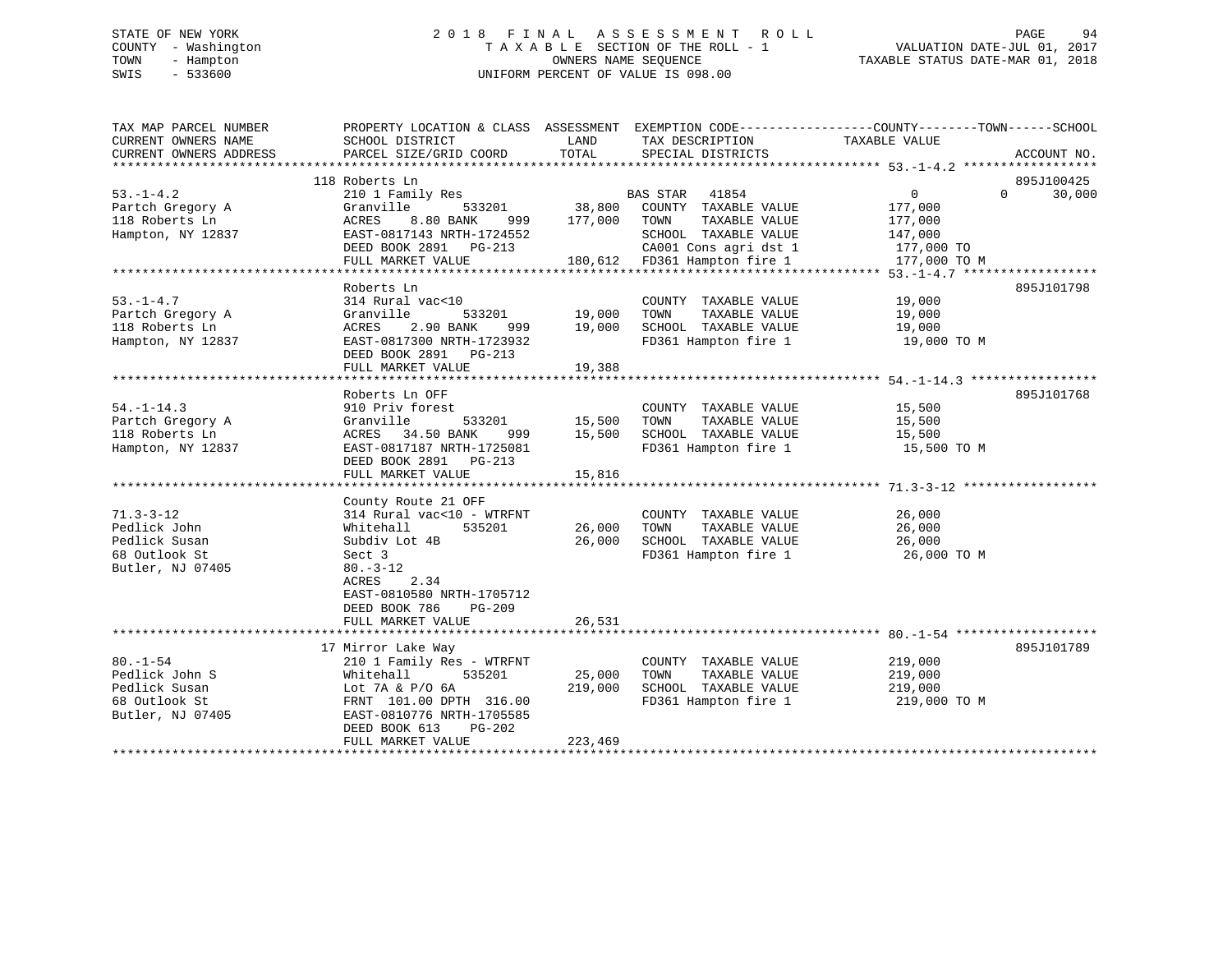# STATE OF NEW YORK 2 0 1 8 F I N A L A S S E S S M E N T R O L L PAGE 95 COUNTY - Washington T A X A B L E SECTION OF THE ROLL - 1 VALUATION DATE-JUL 01, 2017 TOWN - Hampton OWNERS NAME SEQUENCE TAXABLE STATUS DATE-MAR 01, 2018 SWIS - 533600 UNIFORM PERCENT OF VALUE IS 098.00

| TAX MAP PARCEL NUMBER<br>CURRENT OWNERS NAME<br>CURRENT OWNERS ADDRESS<br>******************       | PROPERTY LOCATION & CLASS<br>SCHOOL DISTRICT<br>PARCEL SIZE/GRID COORD<br>************************                                                                                          | ASSESSMENT<br>LAND<br>TOTAL<br>************   | TAX DESCRIPTION<br>SPECIAL DISTRICTS                                                                                      | EXEMPTION CODE-----------------COUNTY-------TOWN------SCHOOL<br>TAXABLE VALUE | ACCOUNT NO.                      |
|----------------------------------------------------------------------------------------------------|---------------------------------------------------------------------------------------------------------------------------------------------------------------------------------------------|-----------------------------------------------|---------------------------------------------------------------------------------------------------------------------------|-------------------------------------------------------------------------------|----------------------------------|
| $80. - 1 - 40$<br>Peffer George<br>Peffer Myra R<br>10 Ridgecrest Way<br>Whitehall, NY 12887-3457  | 10 Ridgecrest Way<br>210 1 Family Res<br>Whitehall<br>535201<br>LOT 12<br>ACRES<br>1.11 BANK<br>998<br>EAST-0810543 NRTH-1704746<br>DEED BOOK 2549<br>$PG-26$<br>FULL MARKET VALUE          | 22,400<br>176,100<br>179,694                  | COUNTY TAXABLE VALUE<br>TOWN<br>TAXABLE VALUE<br>SCHOOL TAXABLE VALUE<br>FD361 Hampton fire 1                             | 176,100<br>176,100<br>176,100<br>176,100 TO M                                 | 895J101758                       |
|                                                                                                    |                                                                                                                                                                                             |                                               |                                                                                                                           |                                                                               |                                  |
| $80. - 1 - 11$<br>Perrine Patricia<br>c/o John Perrine<br>20 Smith Way<br>Whitehall, NY 12887      | 20 Smith Way<br>260 Seasonal res<br>Granville<br>533201<br>ACRES<br>5.56<br>EAST-0812267 NRTH-1701864<br>DEED BOOK 937<br>$PG-172$<br>FULL MARKET VALUE<br>******************************** | 35,600<br>69,900<br>71,327                    | <b>BAS STAR</b><br>41854<br>COUNTY TAXABLE VALUE<br>TOWN<br>TAXABLE VALUE<br>SCHOOL TAXABLE VALUE<br>FD361 Hampton fire 1 | $\mathbf{0}$<br>69,900<br>69,900<br>39,900<br>69,900 TO M                     | 895J100620<br>30,000<br>$\Omega$ |
|                                                                                                    | 72 Perry Heights Way                                                                                                                                                                        |                                               |                                                                                                                           |                                                                               | 895J100633                       |
| $72. - 2 - 38$<br>Perry Lisa J<br>PO Box 107<br>Hampton, NY 12837                                  | 210 1 Family Res<br>Granville<br>533201<br>ACRES<br>1.20<br>EAST-0823093 NRTH-1713195<br>DEED BOOK 479<br>PG-180                                                                            | 22,700<br>116,300                             | <b>BAS STAR</b><br>41854<br>COUNTY TAXABLE VALUE<br>TOWN<br>TAXABLE VALUE<br>SCHOOL TAXABLE VALUE<br>FD361 Hampton fire 1 | 0<br>116,300<br>116,300<br>86,300<br>116,300 TO M                             | 0<br>30,000                      |
|                                                                                                    | FULL MARKET VALUE                                                                                                                                                                           | 118,673<br>***********************            |                                                                                                                           | ********** 54.-1-13.2 *************                                           |                                  |
|                                                                                                    | 106 Roberts Ln                                                                                                                                                                              |                                               |                                                                                                                           |                                                                               |                                  |
| $54. - 1 - 13.2$<br>Perry Susan M<br>106 Roberts Ln<br>Hampton, NY 12837                           | 210 1 Family Res<br>Granville<br>533201<br>ACRES<br>5.00<br>EAST-0817697 NRTH-1723730<br>DEED BOOK 689<br>PG-311<br>FULL MARKET VALUE                                                       | 35,000<br>135,400<br>138,163                  | 41834<br>ENH STAR<br>COUNTY TAXABLE VALUE<br>TOWN<br>TAXABLE VALUE<br>SCHOOL TAXABLE VALUE<br>FD361 Hampton fire 1        | 0<br>135,400<br>135,400<br>68,600<br>135,400 TO M                             | $\mathbf 0$<br>66,800            |
|                                                                                                    | ********************                                                                                                                                                                        |                                               |                                                                                                                           | $72. - 2 - 7.2$ ****                                                          |                                  |
| $72. - 2 - 7.2$<br>Pescari Daniel<br>Pescari Christine<br>44 Coleman Ave<br>Hudson Falls, NY 12839 | State Route 22A<br>314 Rural vac<10<br>Granville<br>533201<br>8.00<br>ACRES<br>EAST-0822920 NRTH-1710677<br>DEED BOOK 3499<br>PG-144                                                        | 29,500<br>29,500                              | COUNTY TAXABLE VALUE<br>TOWN<br>TAXABLE VALUE<br>SCHOOL TAXABLE VALUE<br>FD361 Hampton fire 1                             | 29,500<br>29,500<br>29,500<br>29,500 TO M                                     | 895J100427                       |
|                                                                                                    | FULL MARKET VALUE                                                                                                                                                                           | 30,102                                        |                                                                                                                           |                                                                               |                                  |
| $71. - 1 - 1.6$<br>Petersen Kenneth W<br>1988 County Route 18<br>Whitehall, NY 12887               | ***************<br>1988 County Route 18<br>260 Seasonal res<br>Granville<br>533201<br>ACRES<br>4.30<br>EAST-0811157 NRTH-1713777<br>DEED BOOK 475<br>PG-344<br>FULL MARKET VALUE            | * * * * * * * *<br>28,800<br>73,500<br>75,000 | COUNTY TAXABLE VALUE<br>TOWN<br>TAXABLE VALUE<br>SCHOOL TAXABLE VALUE<br>FD361 Hampton fire 1                             | ********** 71.-1-1.6 ******<br>73,500<br>73,500<br>73,500<br>73,500 TO M      | 895J100585                       |
|                                                                                                    |                                                                                                                                                                                             |                                               |                                                                                                                           |                                                                               |                                  |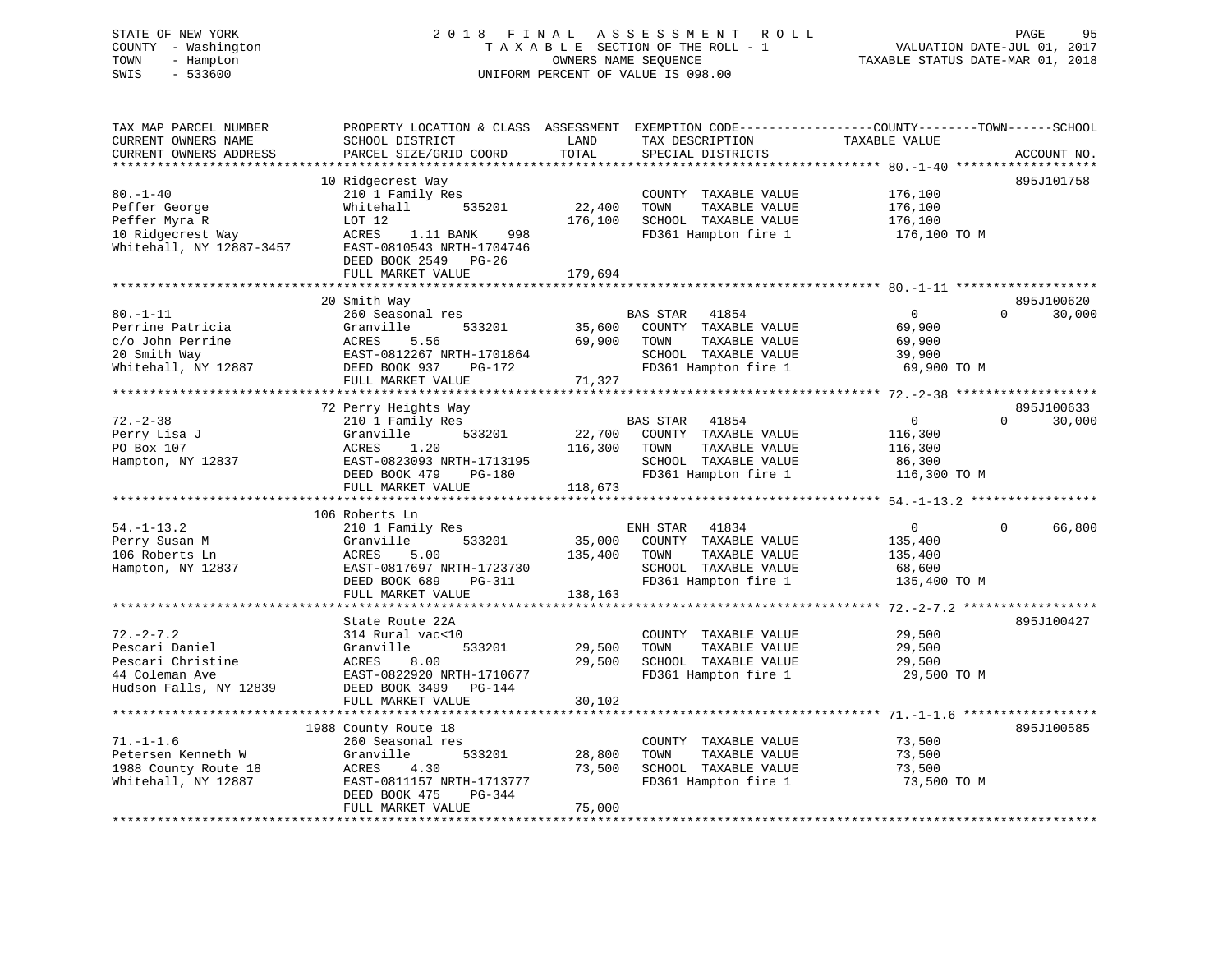# STATE OF NEW YORK 2 0 1 8 F I N A L A S S E S S M E N T R O L L PAGE 96 COUNTY - Washington T A X A B L E SECTION OF THE ROLL - 1 VALUATION DATE-JUL 01, 2017 TOWN - Hampton OWNERS NAME SEQUENCE TAXABLE STATUS DATE-MAR 01, 2018 SWIS - 533600 UNIFORM PERCENT OF VALUE IS 098.00

| TAX MAP PARCEL NUMBER<br>CURRENT OWNERS NAME | PROPERTY LOCATION & CLASS ASSESSMENT<br>SCHOOL DISTRICT | LAND    | EXEMPTION CODE-----------------COUNTY-------TOWN------SCHOOL<br>TAX DESCRIPTION | TAXABLE VALUE    |                                  |
|----------------------------------------------|---------------------------------------------------------|---------|---------------------------------------------------------------------------------|------------------|----------------------------------|
| CURRENT OWNERS ADDRESS                       | PARCEL SIZE/GRID COORD                                  | TOTAL   | SPECIAL DISTRICTS                                                               |                  | ACCOUNT NO.                      |
|                                              |                                                         |         |                                                                                 |                  |                                  |
| $81. - 2 - 3$                                | 2312 State Route 22A<br>210 1 Family Res                |         | <b>BAS STAR</b><br>41854                                                        | $\overline{0}$   | 895J100203<br>30,000<br>$\Omega$ |
| Petty Ernest G                               | Granville<br>533201                                     | 22,300  | COUNTY TAXABLE VALUE                                                            | 36,700           |                                  |
| 2312 State Route 22A                         | ACRES<br>1.10                                           | 36,700  | TAXABLE VALUE<br>TOWN                                                           | 36,700           |                                  |
| Hampton, NY 12837                            | EAST-0822658 NRTH-1705225                               |         | SCHOOL TAXABLE VALUE                                                            | 6,700            |                                  |
|                                              | DEED BOOK 787<br>PG-326                                 |         | FD361 Hampton fire 1                                                            | 36,700 TO M      |                                  |
|                                              | FULL MARKET VALUE                                       | 37,449  |                                                                                 |                  |                                  |
|                                              |                                                         |         |                                                                                 |                  |                                  |
|                                              | 484-512 Hills Pond Rd                                   |         |                                                                                 |                  | 895J100202                       |
| $71. - 1 - 9$                                | 271 Mfg housings                                        |         | BAS STAR<br>41854                                                               | $\overline{0}$   | 30,000<br>$\Omega$               |
| Petty Gordon J Jr                            | Granville<br>533201                                     | 70,800  | COUNTY TAXABLE VALUE                                                            | 131,400          |                                  |
| Petty Ralph H                                | 477/879                                                 | 131,400 | TOWN<br>TAXABLE VALUE                                                           | 131,400          |                                  |
| c/o Ralph Petty                              | 484, 486, 510 & 512 Hills                               |         | SCHOOL TAXABLE VALUE                                                            | 101,400          |                                  |
| 484 Hills Pond Rd                            | ACRES 40.80                                             |         | FD361 Hampton fire 1                                                            | 131,400 TO M     |                                  |
| Whitehall, NY 12887                          | EAST-0814589 NRTH-1712825                               |         |                                                                                 |                  |                                  |
|                                              | DEED BOOK 836<br>PG-299                                 |         |                                                                                 |                  |                                  |
|                                              | FULL MARKET VALUE                                       | 134,082 |                                                                                 |                  |                                  |
|                                              |                                                         |         |                                                                                 |                  |                                  |
|                                              | 24 By The Way                                           |         |                                                                                 |                  |                                  |
| $53. - 1 - 7.20$                             | 270 Mfg housing                                         |         | ENH STAR<br>41834                                                               | $\Omega$         | $\Omega$<br>53,400               |
| Phillips Thomas S Sr                         | 533201<br>Granville                                     | 21,900  | COUNTY TAXABLE VALUE                                                            | 53,400           |                                  |
| Phillips Elaine A                            | FRNT 205.00 DPTH 210.00                                 | 53,400  | TOWN<br>TAXABLE VALUE                                                           | 53,400           |                                  |
| 24 By The Way                                | EAST-0814261 NRTH-1721060                               |         | SCHOOL TAXABLE VALUE                                                            | $\overline{0}$   |                                  |
| Hampton, NY 12837                            | DEED BOOK 3206<br>PG-246                                |         | FD361 Hampton fire 1                                                            | 53,400 TO M      |                                  |
|                                              | FULL MARKET VALUE                                       | 54,490  |                                                                                 |                  |                                  |
|                                              |                                                         |         |                                                                                 |                  |                                  |
| $81. - 1 - 2$                                | 333 South Rd                                            |         |                                                                                 |                  | 895J100001                       |
| Pietryka Michael E                           | 270 Mfg housing<br>533201<br>Granville                  | 34,300  | COUNTY TAXABLE VALUE<br>TAXABLE VALUE<br>TOWN                                   | 39,400<br>39,400 |                                  |
| Pietryka Bridget L                           | ACRES 14.30                                             | 39,400  | SCHOOL TAXABLE VALUE                                                            | 39,400           |                                  |
| 344 South Rd                                 | EAST-0818956 NRTH-1705040                               |         | FD361 Hampton fire 1                                                            | 39,400 TO M      |                                  |
| Whitehall, NY 12887                          | DEED BOOK 3610<br>PG-317                                |         |                                                                                 |                  |                                  |
|                                              | FULL MARKET VALUE                                       | 40,204  |                                                                                 |                  |                                  |
|                                              |                                                         |         |                                                                                 |                  |                                  |
|                                              | 342&344 South Rd                                        |         | 90 PCT OF VALUE USED FOR EXEMPTION PURPOSES                                     |                  |                                  |
| $81. - 1 - 2.1$                              | 240 Rural res                                           |         | VET COM CT 41131                                                                | 55,000           | 45,000<br>$\Omega$               |
| Pietryka Michael E                           | Granville<br>533201                                     |         | 80,400 E STAR MH 41844                                                          | $\Omega$         | 41,000<br>0                      |
| Pietryka Bridget L                           | 2 STAR EXP                                              |         | 269,700 BAS STAR<br>41854                                                       | $\Omega$         | $\Omega$<br>30,000               |
| 344 South Rd                                 | 999<br>ACRES<br>51.30 BANK                              |         | COUNTY TAXABLE VALUE                                                            | 214,700          |                                  |
| Whitehall, NY 12887                          | EAST-0819955 NRTH-1704957                               |         | TAXABLE VALUE<br>TOWN                                                           | 224,700          |                                  |
|                                              | DEED BOOK 946<br>$PG-112$                               |         | SCHOOL TAXABLE VALUE                                                            | 198,700          |                                  |
|                                              | FULL MARKET VALUE                                       |         | 275,204 FD361 Hampton fire 1                                                    | 269,700 TO M     |                                  |
|                                              |                                                         |         |                                                                                 |                  |                                  |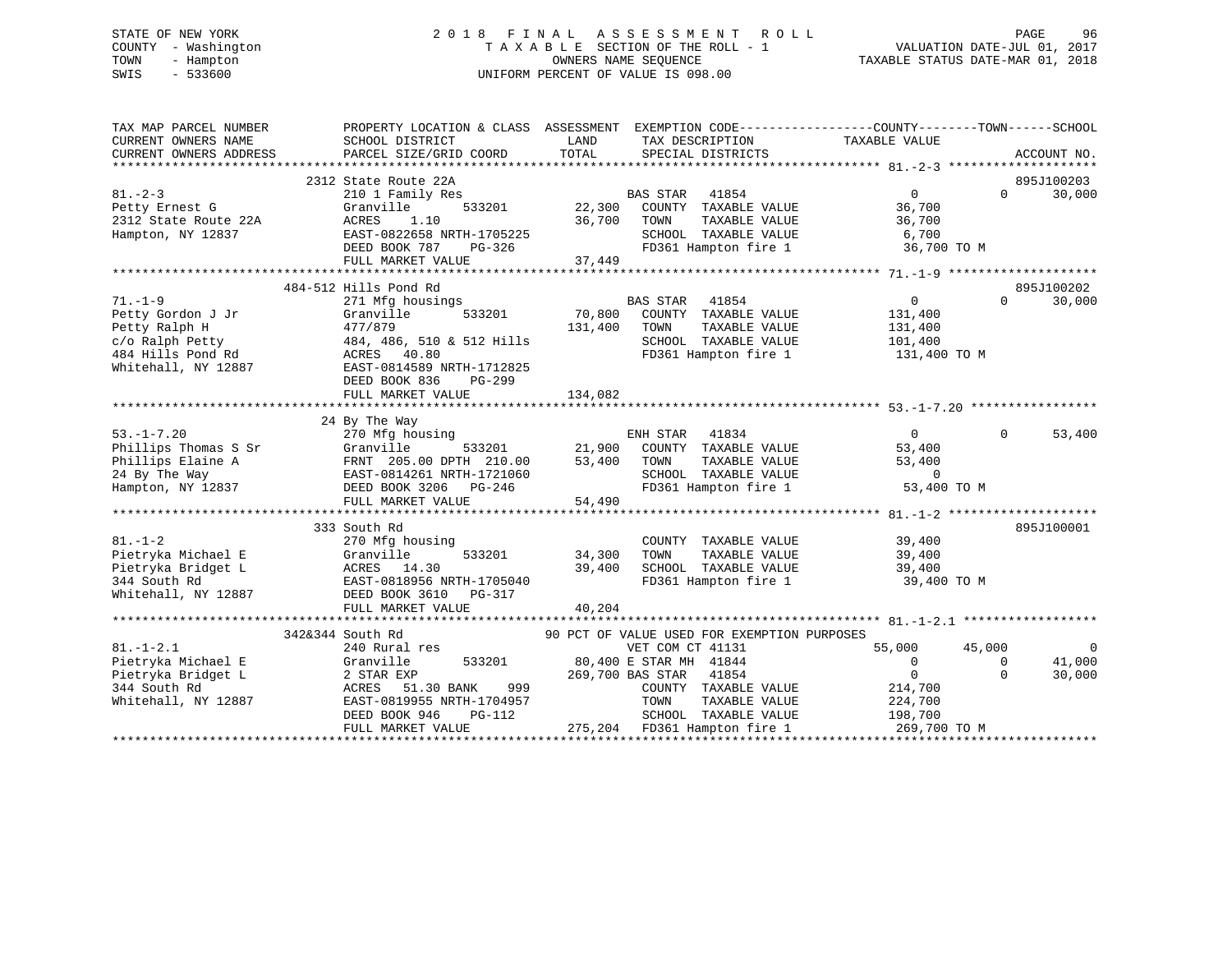# STATE OF NEW YORK 2 0 1 8 F I N A L A S S E S S M E N T R O L L PAGE 97 COUNTY - Washington T A X A B L E SECTION OF THE ROLL - 1 VALUATION DATE-JUL 01, 2017 TOWN - Hampton OWNERS NAME SEQUENCE TAXABLE STATUS DATE-MAR 01, 2018 SWIS - 533600 UNIFORM PERCENT OF VALUE IS 098.00

| 103 Hickey Rd<br>$\Omega$<br>210 1 Family Res<br>BAS STAR 41854<br>$\Omega$<br>30,000<br>s<br>533201 40,000<br><sub>NK</sub> 997 40,000<br>Granville<br>COUNTY TAXABLE VALUE<br>81,300<br>9.95 BANK<br>81,300<br>ACRES<br>997<br>TOWN<br>TAXABLE VALUE<br>81,300<br>SCHOOL TAXABLE VALUE<br>EAST-0813342 NRTH-1716325<br>51,300<br>Hampton, NY 12837<br>FD361 Hampton fire 1 81,300 TO M<br>DEED BOOK 827<br>PG-214<br>82,959<br>FULL MARKET VALUE<br>15 Quiet Way<br>895J100650<br>322 Rural vac>10<br>13,500<br>COUNTY TAXABLE VALUE<br>TAXABLE VALUE<br>Granville<br>533201<br>13,500<br>TOWN<br>13,500<br>13,500<br>SCHOOL TAXABLE VALUE 13,500<br>ACRES 16.65<br>EAST-0812333 NRTH-1715835<br>FD361 Hampton fire 1<br>13,500 TO M<br>DEED BOOK 916<br>PG-201<br>FULL MARKET VALUE<br>13,776<br>895J100206<br>103 Vladyka Woods Rd<br>ENH STAR<br>$\overline{0}$<br>240 Rural res<br>41834<br>$\Omega$<br>66,800<br>Whitehall<br>535201<br>100,800 COUNTY TAXABLE VALUE<br>152,500<br>152,500<br>ACRES 114.00<br>TAXABLE VALUE<br>152,500<br>TOWN<br>EAST-0805965 NRTH-1739931<br>SCHOOL TAXABLE VALUE<br>85,700<br>Fair Haven, VT 05743<br>Hickey Rd OFF<br>895J100627<br>322 Rural vac>10<br>COUNTY TAXABLE VALUE<br>15,800<br>533201 15,800<br>TOWN<br>TAXABLE VALUE<br>15,800<br>Granville<br>ACRES 10.10<br>15,800<br>15,800<br>FD361 Hampton fire 1<br>EAST-0811430 NRTH-1719186<br>15,800 TO M<br>DEED BOOK 474<br>PG-953<br>16,122<br>FULL MARKET VALUE<br>895J100102<br>2398 County Route 18<br><b>BAS STAR</b> 41854<br>$\overline{0}$<br>30,000<br>210 1 Family Res<br>$\Omega$<br>533201<br>22,700 COUNTY TAXABLE VALUE<br>Granville<br>81,700<br>81,700<br>763/20<br>TOWN<br>TAXABLE VALUE<br>81,700<br>ACRES<br>1.20<br>SCHOOL TAXABLE VALUE<br>51,700<br>EAST-0820050 NRTH-1711022<br>FD361 Hampton fire 1<br>81,700 TO M<br>DEED BOOK 760<br>$PG-222$<br>83,367<br>FULL MARKET VALUE | TAX MAP PARCEL NUMBER<br>CURRENT OWNERS NAME<br>CURRENT OWNERS ADDRESS | PROPERTY LOCATION & CLASS ASSESSMENT EXEMPTION CODE----------------COUNTY-------TOWN-----SCHOOL<br>SCHOOL DISTRICT<br>PARCEL SIZE/GRID COORD TOTAL | LAND | TAX DESCRIPTION TAXABLE VALUE<br>SPECIAL DISTRICTS | ACCOUNT NO. |
|----------------------------------------------------------------------------------------------------------------------------------------------------------------------------------------------------------------------------------------------------------------------------------------------------------------------------------------------------------------------------------------------------------------------------------------------------------------------------------------------------------------------------------------------------------------------------------------------------------------------------------------------------------------------------------------------------------------------------------------------------------------------------------------------------------------------------------------------------------------------------------------------------------------------------------------------------------------------------------------------------------------------------------------------------------------------------------------------------------------------------------------------------------------------------------------------------------------------------------------------------------------------------------------------------------------------------------------------------------------------------------------------------------------------------------------------------------------------------------------------------------------------------------------------------------------------------------------------------------------------------------------------------------------------------------------------------------------------------------------------------------------------------------------------------------------------------------------------------------------------------------------------------------|------------------------------------------------------------------------|----------------------------------------------------------------------------------------------------------------------------------------------------|------|----------------------------------------------------|-------------|
|                                                                                                                                                                                                                                                                                                                                                                                                                                                                                                                                                                                                                                                                                                                                                                                                                                                                                                                                                                                                                                                                                                                                                                                                                                                                                                                                                                                                                                                                                                                                                                                                                                                                                                                                                                                                                                                                                                          |                                                                        |                                                                                                                                                    |      |                                                    |             |
|                                                                                                                                                                                                                                                                                                                                                                                                                                                                                                                                                                                                                                                                                                                                                                                                                                                                                                                                                                                                                                                                                                                                                                                                                                                                                                                                                                                                                                                                                                                                                                                                                                                                                                                                                                                                                                                                                                          | $62. - 1 - 30.1$<br>Ploof David M                                      |                                                                                                                                                    |      |                                                    |             |
|                                                                                                                                                                                                                                                                                                                                                                                                                                                                                                                                                                                                                                                                                                                                                                                                                                                                                                                                                                                                                                                                                                                                                                                                                                                                                                                                                                                                                                                                                                                                                                                                                                                                                                                                                                                                                                                                                                          | Ploof Rebecca R<br>PO Box 45                                           |                                                                                                                                                    |      |                                                    |             |
|                                                                                                                                                                                                                                                                                                                                                                                                                                                                                                                                                                                                                                                                                                                                                                                                                                                                                                                                                                                                                                                                                                                                                                                                                                                                                                                                                                                                                                                                                                                                                                                                                                                                                                                                                                                                                                                                                                          |                                                                        |                                                                                                                                                    |      |                                                    |             |
|                                                                                                                                                                                                                                                                                                                                                                                                                                                                                                                                                                                                                                                                                                                                                                                                                                                                                                                                                                                                                                                                                                                                                                                                                                                                                                                                                                                                                                                                                                                                                                                                                                                                                                                                                                                                                                                                                                          |                                                                        |                                                                                                                                                    |      |                                                    |             |
|                                                                                                                                                                                                                                                                                                                                                                                                                                                                                                                                                                                                                                                                                                                                                                                                                                                                                                                                                                                                                                                                                                                                                                                                                                                                                                                                                                                                                                                                                                                                                                                                                                                                                                                                                                                                                                                                                                          | $62 - 1 - 36$<br>Ploof David M<br>PO Box 45<br>Hampton, NY 12837       |                                                                                                                                                    |      |                                                    |             |
|                                                                                                                                                                                                                                                                                                                                                                                                                                                                                                                                                                                                                                                                                                                                                                                                                                                                                                                                                                                                                                                                                                                                                                                                                                                                                                                                                                                                                                                                                                                                                                                                                                                                                                                                                                                                                                                                                                          |                                                                        |                                                                                                                                                    |      |                                                    |             |
|                                                                                                                                                                                                                                                                                                                                                                                                                                                                                                                                                                                                                                                                                                                                                                                                                                                                                                                                                                                                                                                                                                                                                                                                                                                                                                                                                                                                                                                                                                                                                                                                                                                                                                                                                                                                                                                                                                          |                                                                        |                                                                                                                                                    |      |                                                    |             |
|                                                                                                                                                                                                                                                                                                                                                                                                                                                                                                                                                                                                                                                                                                                                                                                                                                                                                                                                                                                                                                                                                                                                                                                                                                                                                                                                                                                                                                                                                                                                                                                                                                                                                                                                                                                                                                                                                                          |                                                                        |                                                                                                                                                    |      |                                                    |             |
|                                                                                                                                                                                                                                                                                                                                                                                                                                                                                                                                                                                                                                                                                                                                                                                                                                                                                                                                                                                                                                                                                                                                                                                                                                                                                                                                                                                                                                                                                                                                                                                                                                                                                                                                                                                                                                                                                                          | $38. - 1 - 20$                                                         |                                                                                                                                                    |      |                                                    |             |
|                                                                                                                                                                                                                                                                                                                                                                                                                                                                                                                                                                                                                                                                                                                                                                                                                                                                                                                                                                                                                                                                                                                                                                                                                                                                                                                                                                                                                                                                                                                                                                                                                                                                                                                                                                                                                                                                                                          | Poalino Concetto F                                                     |                                                                                                                                                    |      |                                                    |             |
|                                                                                                                                                                                                                                                                                                                                                                                                                                                                                                                                                                                                                                                                                                                                                                                                                                                                                                                                                                                                                                                                                                                                                                                                                                                                                                                                                                                                                                                                                                                                                                                                                                                                                                                                                                                                                                                                                                          | Poalino Shirley                                                        |                                                                                                                                                    |      |                                                    |             |
|                                                                                                                                                                                                                                                                                                                                                                                                                                                                                                                                                                                                                                                                                                                                                                                                                                                                                                                                                                                                                                                                                                                                                                                                                                                                                                                                                                                                                                                                                                                                                                                                                                                                                                                                                                                                                                                                                                          | 6 Cemetery St                                                          |                                                                                                                                                    |      |                                                    |             |
|                                                                                                                                                                                                                                                                                                                                                                                                                                                                                                                                                                                                                                                                                                                                                                                                                                                                                                                                                                                                                                                                                                                                                                                                                                                                                                                                                                                                                                                                                                                                                                                                                                                                                                                                                                                                                                                                                                          |                                                                        |                                                                                                                                                    |      |                                                    |             |
|                                                                                                                                                                                                                                                                                                                                                                                                                                                                                                                                                                                                                                                                                                                                                                                                                                                                                                                                                                                                                                                                                                                                                                                                                                                                                                                                                                                                                                                                                                                                                                                                                                                                                                                                                                                                                                                                                                          |                                                                        |                                                                                                                                                    |      |                                                    |             |
|                                                                                                                                                                                                                                                                                                                                                                                                                                                                                                                                                                                                                                                                                                                                                                                                                                                                                                                                                                                                                                                                                                                                                                                                                                                                                                                                                                                                                                                                                                                                                                                                                                                                                                                                                                                                                                                                                                          |                                                                        |                                                                                                                                                    |      |                                                    |             |
|                                                                                                                                                                                                                                                                                                                                                                                                                                                                                                                                                                                                                                                                                                                                                                                                                                                                                                                                                                                                                                                                                                                                                                                                                                                                                                                                                                                                                                                                                                                                                                                                                                                                                                                                                                                                                                                                                                          |                                                                        |                                                                                                                                                    |      |                                                    |             |
|                                                                                                                                                                                                                                                                                                                                                                                                                                                                                                                                                                                                                                                                                                                                                                                                                                                                                                                                                                                                                                                                                                                                                                                                                                                                                                                                                                                                                                                                                                                                                                                                                                                                                                                                                                                                                                                                                                          | $62. - 1 - 7$                                                          |                                                                                                                                                    |      |                                                    |             |
|                                                                                                                                                                                                                                                                                                                                                                                                                                                                                                                                                                                                                                                                                                                                                                                                                                                                                                                                                                                                                                                                                                                                                                                                                                                                                                                                                                                                                                                                                                                                                                                                                                                                                                                                                                                                                                                                                                          | Powers Gary R Sr                                                       |                                                                                                                                                    |      |                                                    |             |
|                                                                                                                                                                                                                                                                                                                                                                                                                                                                                                                                                                                                                                                                                                                                                                                                                                                                                                                                                                                                                                                                                                                                                                                                                                                                                                                                                                                                                                                                                                                                                                                                                                                                                                                                                                                                                                                                                                          | 973 Burts Pit Rd                                                       |                                                                                                                                                    |      |                                                    |             |
|                                                                                                                                                                                                                                                                                                                                                                                                                                                                                                                                                                                                                                                                                                                                                                                                                                                                                                                                                                                                                                                                                                                                                                                                                                                                                                                                                                                                                                                                                                                                                                                                                                                                                                                                                                                                                                                                                                          | PO Box 60114                                                           |                                                                                                                                                    |      |                                                    |             |
|                                                                                                                                                                                                                                                                                                                                                                                                                                                                                                                                                                                                                                                                                                                                                                                                                                                                                                                                                                                                                                                                                                                                                                                                                                                                                                                                                                                                                                                                                                                                                                                                                                                                                                                                                                                                                                                                                                          | Florence, MA 01062                                                     |                                                                                                                                                    |      |                                                    |             |
|                                                                                                                                                                                                                                                                                                                                                                                                                                                                                                                                                                                                                                                                                                                                                                                                                                                                                                                                                                                                                                                                                                                                                                                                                                                                                                                                                                                                                                                                                                                                                                                                                                                                                                                                                                                                                                                                                                          |                                                                        |                                                                                                                                                    |      |                                                    |             |
|                                                                                                                                                                                                                                                                                                                                                                                                                                                                                                                                                                                                                                                                                                                                                                                                                                                                                                                                                                                                                                                                                                                                                                                                                                                                                                                                                                                                                                                                                                                                                                                                                                                                                                                                                                                                                                                                                                          |                                                                        |                                                                                                                                                    |      |                                                    |             |
|                                                                                                                                                                                                                                                                                                                                                                                                                                                                                                                                                                                                                                                                                                                                                                                                                                                                                                                                                                                                                                                                                                                                                                                                                                                                                                                                                                                                                                                                                                                                                                                                                                                                                                                                                                                                                                                                                                          |                                                                        |                                                                                                                                                    |      |                                                    |             |
|                                                                                                                                                                                                                                                                                                                                                                                                                                                                                                                                                                                                                                                                                                                                                                                                                                                                                                                                                                                                                                                                                                                                                                                                                                                                                                                                                                                                                                                                                                                                                                                                                                                                                                                                                                                                                                                                                                          | $72. - 1 - 21$                                                         |                                                                                                                                                    |      |                                                    |             |
|                                                                                                                                                                                                                                                                                                                                                                                                                                                                                                                                                                                                                                                                                                                                                                                                                                                                                                                                                                                                                                                                                                                                                                                                                                                                                                                                                                                                                                                                                                                                                                                                                                                                                                                                                                                                                                                                                                          | Pratt Arthur G III                                                     |                                                                                                                                                    |      |                                                    |             |
|                                                                                                                                                                                                                                                                                                                                                                                                                                                                                                                                                                                                                                                                                                                                                                                                                                                                                                                                                                                                                                                                                                                                                                                                                                                                                                                                                                                                                                                                                                                                                                                                                                                                                                                                                                                                                                                                                                          | Pratt Jody                                                             |                                                                                                                                                    |      |                                                    |             |
|                                                                                                                                                                                                                                                                                                                                                                                                                                                                                                                                                                                                                                                                                                                                                                                                                                                                                                                                                                                                                                                                                                                                                                                                                                                                                                                                                                                                                                                                                                                                                                                                                                                                                                                                                                                                                                                                                                          | 2398 County Route 18                                                   |                                                                                                                                                    |      |                                                    |             |
|                                                                                                                                                                                                                                                                                                                                                                                                                                                                                                                                                                                                                                                                                                                                                                                                                                                                                                                                                                                                                                                                                                                                                                                                                                                                                                                                                                                                                                                                                                                                                                                                                                                                                                                                                                                                                                                                                                          | Hampton, NY 12837                                                      |                                                                                                                                                    |      |                                                    |             |
|                                                                                                                                                                                                                                                                                                                                                                                                                                                                                                                                                                                                                                                                                                                                                                                                                                                                                                                                                                                                                                                                                                                                                                                                                                                                                                                                                                                                                                                                                                                                                                                                                                                                                                                                                                                                                                                                                                          |                                                                        |                                                                                                                                                    |      |                                                    |             |
|                                                                                                                                                                                                                                                                                                                                                                                                                                                                                                                                                                                                                                                                                                                                                                                                                                                                                                                                                                                                                                                                                                                                                                                                                                                                                                                                                                                                                                                                                                                                                                                                                                                                                                                                                                                                                                                                                                          |                                                                        |                                                                                                                                                    |      |                                                    |             |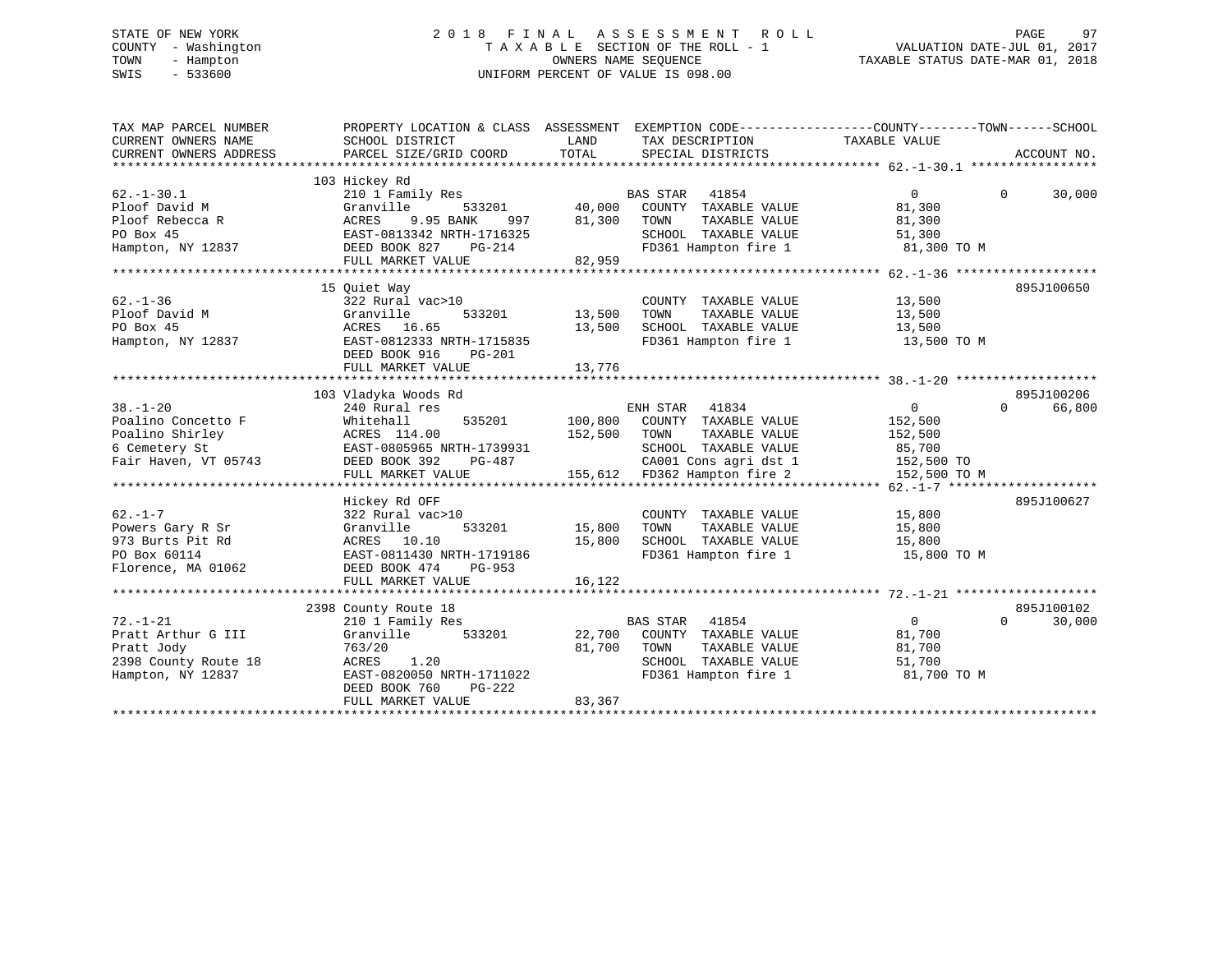| STATE OF NEW YORK<br>- Washington<br>COUNTY<br>TOWN<br>- Hampton<br>$-533600$<br>SWIS | 2018<br>TAXABLE           | FINAL      | A S S E S S M E N T<br>R O L L<br>SECTION OF THE ROLL - 1<br>OWNERS NAME SEOUENCE<br>UNIFORM PERCENT OF VALUE IS 098.00 | PAGE<br>VALUATION DATE-JUL 01, 2017<br>TAXABLE STATUS DATE-MAR 01, 2018 | -98    |
|---------------------------------------------------------------------------------------|---------------------------|------------|-------------------------------------------------------------------------------------------------------------------------|-------------------------------------------------------------------------|--------|
| TAX MAP PARCEL NUMBER                                                                 | PROPERTY LOCATION & CLASS | ASSESSMENT |                                                                                                                         | EXEMPTION CODE-----------------COUNTY-------TOWN------SCHOOL            |        |
| CURRENT OWNERS NAME                                                                   | SCHOOL DISTRICT           | LAND       | TAX DESCRIPTION                                                                                                         | TAXABLE VALUE                                                           |        |
| CURRENT OWNERS ADDRESS                                                                | PARCEL SIZE/GRID COORD    | TOTAL      | SPECIAL DISTRICTS                                                                                                       | ACCOUNT NO.                                                             |        |
|                                                                                       |                           |            |                                                                                                                         |                                                                         |        |
|                                                                                       | 161 Hills Pond Rd         |            |                                                                                                                         |                                                                         |        |
| $71. - 1 - 15.4$                                                                      | 210 1 Family Res          |            | 41854<br>BAS STAR                                                                                                       | 0                                                                       | 30,000 |
| Pratt Doran                                                                           | Granville<br>533201       | 36,900     | COUNTY<br>TAXABLE VALUE                                                                                                 | 194,000                                                                 |        |
| Pratt Yvonne                                                                          | Lot 1                     | 194,000    | TAXABLE VALUE<br>TOWN                                                                                                   | 194,000                                                                 |        |
| PO Box 125                                                                            | FRNT 232.00 DPTH          |            | TAXABLE VALUE<br>SCHOOL                                                                                                 | 164,000                                                                 |        |
| Middle Granville, NY 12849                                                            | 6.72<br>ACRES             |            | FD361 Hampton fire 1                                                                                                    | 194,000 TO M                                                            |        |
|                                                                                       | EAST-0815561 NRTH-1705886 |            |                                                                                                                         |                                                                         |        |
|                                                                                       | DEED BOOK 674<br>$PG-104$ |            |                                                                                                                         |                                                                         |        |

|                                                 | FULL MARKET VALUE                                     | 197,959 |                                   |            |                    |
|-------------------------------------------------|-------------------------------------------------------|---------|-----------------------------------|------------|--------------------|
|                                                 |                                                       |         |                                   |            |                    |
|                                                 | Hills Pond Rd                                         |         |                                   |            |                    |
| $71. - 1 - 15.11$                               | 322 Rural vac>10                                      |         | COUNTY TAXABLE VALUE              | 50,600     |                    |
| Pratt Doran                                     | 533201 50,600<br>Granville                            |         | TOWN<br>TAXABLE VALUE             | 50,600     |                    |
| Pratt Yvonne                                    | Lot 2                                                 | 50,600  | SCHOOL TAXABLE VALUE              | 50,600     |                    |
| PO Box 125                                      | Filed Sub $# 12241$                                   |         | FD361 Hampton fire 1 50,600 TO M  |            |                    |
| Middle Granville, NY 12849                      | 70.00 DPTH<br>FRNT                                    |         |                                   |            |                    |
|                                                 | ACRES 28.25                                           |         |                                   |            |                    |
|                                                 | EAST-0815319 NRTH-1706772                             |         |                                   |            |                    |
|                                                 | DEED BOOK 674 PG-104                                  |         |                                   |            |                    |
|                                                 | FULL MARKET VALUE                                     | 51,633  |                                   |            |                    |
|                                                 |                                                       |         |                                   |            |                    |
|                                                 | Hills Pond Rd OFF                                     |         |                                   |            | 895J100132         |
| $71. - 1 - 18$                                  | 322 Rural vac>10                                      |         |                                   | 7,000      |                    |
| Pratt Doran                                     | 533201 7,000 TOWN<br>Granville                        |         | COUNTY TAXABLE VALUE              | 7,000      |                    |
|                                                 |                                                       |         | TAXABLE VALUE                     |            |                    |
| Pratt Yvonne<br>ACRES 14.79                     |                                                       | 7,000   | SCHOOL TAXABLE VALUE              | 7,000      |                    |
| PO Box 125                                      | EAST-0814440 NRTH-1706756                             |         | FD361 Hampton fire 1              | 7,000 TO M |                    |
| Middle Granville, NY 12849 DEED BOOK 674        | PG-104                                                |         |                                   |            |                    |
|                                                 | FULL MARKET VALUE                                     | 7,143   |                                   |            |                    |
|                                                 |                                                       |         |                                   |            |                    |
|                                                 | Hills Pond Rd OFF                                     |         |                                   |            | 895J100113         |
| $71. - 1 - 19$                                  | 314 Rural vac<10                                      |         | COUNTY TAXABLE VALUE              | 1,500      |                    |
| Pratt Doran J                                   | 533201                                                | 1,500   | TAXABLE VALUE<br>TOWN             | 1,500      |                    |
| Pratt Yvonne                                    | ACRES 2.98<br>ACRES 2.98<br>EAST-0814382 NRTH-1707167 | 1,500   | SCHOOL TAXABLE VALUE              | 1,500      |                    |
| PO Box 125                                      |                                                       |         | FD361 Hampton fire 1              | 1,500 TO M |                    |
| Middle Granville, NY 12849 DEED BOOK 3423 PG-93 |                                                       |         |                                   |            |                    |
|                                                 | FULL MARKET VALUE                                     | 1,531   |                                   |            |                    |
|                                                 |                                                       |         |                                   |            |                    |
|                                                 | 160 Hills Pond Rd                                     |         |                                   |            |                    |
| $71. - 1 - 15.10$                               | 210 1 Family Res                                      |         | BAS STAR<br>41854                 | $\Omega$   | 30,000<br>$\Omega$ |
| Pratt Doran J Jr                                | Granville<br>533201                                   |         | 34,000 COUNTY TAXABLE VALUE       | 307,400    |                    |
| PO Box 152                                      | Sub Div Lot 1                                         | 307,400 | TOWN<br>TAXABLE VALUE             | 307,400    |                    |
| Hampton, NY 12837                               | 770/59                                                |         | SCHOOL TAXABLE VALUE              | 277,400    |                    |
|                                                 | 8.27<br>ACRES                                         |         | FD361 Hampton fire 1 307,400 TO M |            |                    |
|                                                 | EAST-0816293 NRTH-1705598                             |         |                                   |            |                    |
|                                                 | DEED BOOK 577<br><b>PG-252</b>                        |         |                                   |            |                    |
|                                                 | FULL MARKET VALUE                                     | 313,673 |                                   |            |                    |
|                                                 |                                                       |         |                                   |            |                    |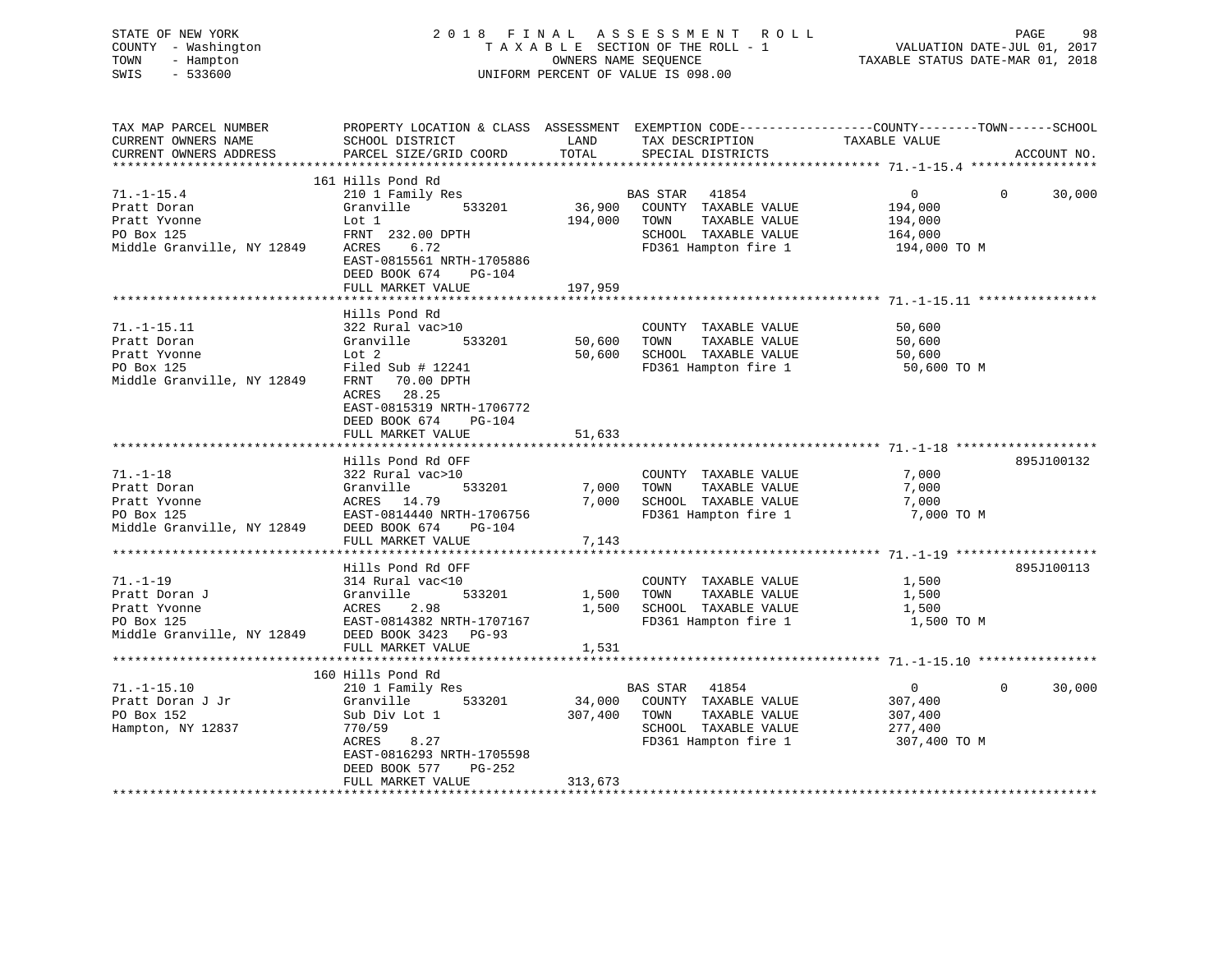# STATE OF NEW YORK 2 0 1 8 F I N A L A S S E S S M E N T R O L L PAGE 99 COUNTY - Washington T A X A B L E SECTION OF THE ROLL - 1 VALUATION DATE-JUL 01, 2017 TOWN - Hampton OWNERS NAME SEQUENCE TAXABLE STATUS DATE-MAR 01, 2018 SWIS - 533600 UNIFORM PERCENT OF VALUE IS 098.00

| TAX MAP PARCEL NUMBER                        | PROPERTY LOCATION & CLASS ASSESSMENT EXEMPTION CODE----------------COUNTY-------TOWN------SCHOOL                                                                                       |                 |                              |                                   |                            |
|----------------------------------------------|----------------------------------------------------------------------------------------------------------------------------------------------------------------------------------------|-----------------|------------------------------|-----------------------------------|----------------------------|
| CURRENT OWNERS NAME                          | SCHOOL DISTRICT                                                                                                                                                                        | LAND            | TAX DESCRIPTION              | TAXABLE VALUE                     |                            |
| CURRENT OWNERS ADDRESS                       | PARCEL SIZE/GRID COORD                                                                                                                                                                 | TOTAL           | SPECIAL DISTRICTS            |                                   | ACCOUNT NO.                |
|                                              | 138 Golf Course Rd                                                                                                                                                                     |                 |                              |                                   | 895J100558                 |
| $38. - 1 - 8.2$                              | 270 Mfg housing                                                                                                                                                                        |                 | COUNTY TAXABLE VALUE         | 18,800                            |                            |
| Pratt Malcolm                                | 535201<br>Whitehall                                                                                                                                                                    | 15,000          | TOWN<br>TAXABLE VALUE        | 18,800                            |                            |
| 138 Golf Course Rd                           | FRNT 250.00 DPTH 150.00                                                                                                                                                                | 18,800          | SCHOOL TAXABLE VALUE         |                                   |                            |
| Whitehall, NY 12887                          | EAST-0810205 NRTH-1737028                                                                                                                                                              |                 | FD362 Hampton fire 2         | 18,800<br>18,800 TO M             |                            |
|                                              | DEED BOOK 460<br>PG-211                                                                                                                                                                |                 |                              |                                   |                            |
|                                              | FULL MARKET VALUE                                                                                                                                                                      | 19,184          |                              |                                   |                            |
|                                              |                                                                                                                                                                                        |                 |                              |                                   |                            |
|                                              | 1700 County Route 21                                                                                                                                                                   |                 |                              |                                   | 895J101784                 |
| $80. - 1 - 49$                               | 311 Res vac land - WTRFNT                                                                                                                                                              |                 | COUNTY TAXABLE VALUE         | 26,000                            |                            |
| Prentice John                                |                                                                                                                                                                                        | 26,000          | TAXABLE VALUE<br>TOWN        | 26,000                            |                            |
| Prentice Marisa                              |                                                                                                                                                                                        | 26,000          | SCHOOL TAXABLE VALUE         | 26,000                            |                            |
| 30 Placid Ct                                 | Whitehall 535201<br>Sect 2 Lot 11A<br>FRNT 171.00 DPTH 340.00<br>EAST-0811093 NRTH-1704733                                                                                             |                 | FD361 Hampton fire 1         | 26,000 TO M                       |                            |
| Holbrook, NY 11741                           |                                                                                                                                                                                        |                 |                              |                                   |                            |
|                                              | DEED BOOK 3634 PG-336                                                                                                                                                                  |                 |                              |                                   |                            |
|                                              | FULL MARKET VALUE                                                                                                                                                                      | 26,531          |                              |                                   |                            |
|                                              |                                                                                                                                                                                        |                 |                              |                                   |                            |
|                                              | 1403 Carvers Falls Ln                                                                                                                                                                  |                 |                              |                                   | 895J100226                 |
| $31. - 1 - 3.1$                              | 270 Mfg housing                                                                                                                                                                        |                 | COUNTY TAXABLE VALUE         | 76,000                            |                            |
| Pritchard Evan R                             | Whitehall<br>535201                                                                                                                                                                    | 31,800          | TOWN<br>TAXABLE VALUE        | 76,000                            |                            |
| Pritchard Jennelle J                         | Lot 1                                                                                                                                                                                  | 76,000          | SCHOOL TAXABLE VALUE         | 76,000                            |                            |
| 1403 Carvers Falls Ln<br>Whitehall, NY 12887 | ACRES<br>4.00 BANK<br>997<br>EAST-0808083 NRTH-1746532                                                                                                                                 |                 | FD362 Hampton fire 2         | 76,000 TO M                       |                            |
|                                              | DEED BOOK 3666 PG-100                                                                                                                                                                  |                 |                              |                                   |                            |
|                                              | FULL MARKET VALUE                                                                                                                                                                      | 77,551          |                              |                                   |                            |
|                                              |                                                                                                                                                                                        |                 |                              |                                   |                            |
|                                              | 3102 State Route 22A                                                                                                                                                                   |                 |                              |                                   | 895J100022                 |
| $54. - 1 - 9$                                | 210 1 Family Res                                                                                                                                                                       |                 | VET WAR C 41122              | 17,895                            | $\Omega$<br>$\overline{0}$ |
|                                              | 533201<br>54.-1-9<br>Pritchard Kay K (Stanville 533201<br>Pritchard George W ACRES 1.76<br>3102 State Route 22A (EAST-0821149 NRTH-1723462<br>Hampton, NY 12837 (DEED BOOK 2941 PG-282 |                 | 24,500 VET WAR T 41123       | 17,895<br>$\overline{0}$          | $\bigcirc$                 |
|                                              |                                                                                                                                                                                        | 119,300 AGED-CO | 41802                        | 40,562<br>$\overline{0}$          | $\bigcirc$                 |
|                                              | EAST-0821149 NRTH-1723462                                                                                                                                                              |                 | AGED-TOWN 41803              | 25,351<br>$\overline{0}$          | $\Omega$                   |
|                                              |                                                                                                                                                                                        |                 | ENH STAR<br>41834            | $\overline{0}$                    | $\Omega$<br>66,800         |
|                                              | FULL MARKET VALUE                                                                                                                                                                      |                 | 121,735 COUNTY TAXABLE VALUE | 60,843                            |                            |
|                                              |                                                                                                                                                                                        |                 | TAXABLE VALUE<br>TOWN        | 76,054                            |                            |
|                                              |                                                                                                                                                                                        |                 | SCHOOL TAXABLE VALUE         | 52,500                            |                            |
|                                              |                                                                                                                                                                                        |                 | FD361 Hampton fire 1         | 119,300 TO M                      |                            |
|                                              |                                                                                                                                                                                        |                 |                              |                                   |                            |
|                                              | 1022 West Way                                                                                                                                                                          |                 |                              |                                   | 895J100103                 |
| $71.4 - 2 - 16$                              | 260 Seasonal res - WTRFNT                                                                                                                                                              |                 | COUNTY TAXABLE VALUE         | 112,300                           |                            |
|                                              | Provencher Living Trust Rober Granville 533201                                                                                                                                         | 20,300          | TOWN<br>TAXABLE VALUE        | 112,300                           |                            |
| Provencher Robert TRSTEE                     | $1/2$ LOT 3                                                                                                                                                                            | 112,300         | SCHOOL TAXABLE VALUE         | 112,300                           |                            |
| 102 Brunswick Ave                            | $71. - 2 - 16$                                                                                                                                                                         |                 |                              | FD361 Hampton fire 1 112,300 TO M |                            |
| West Hartford, CT 06107                      | FRNT 75.00 DPTH 410.00                                                                                                                                                                 |                 |                              |                                   |                            |
|                                              | EAST-0815925 NRTH-1706901                                                                                                                                                              |                 |                              |                                   |                            |
|                                              | DEED BOOK 903<br>$PG-31$                                                                                                                                                               |                 |                              |                                   |                            |
|                                              | FULL MARKET VALUE                                                                                                                                                                      | 114,592         |                              |                                   |                            |
|                                              |                                                                                                                                                                                        |                 |                              |                                   |                            |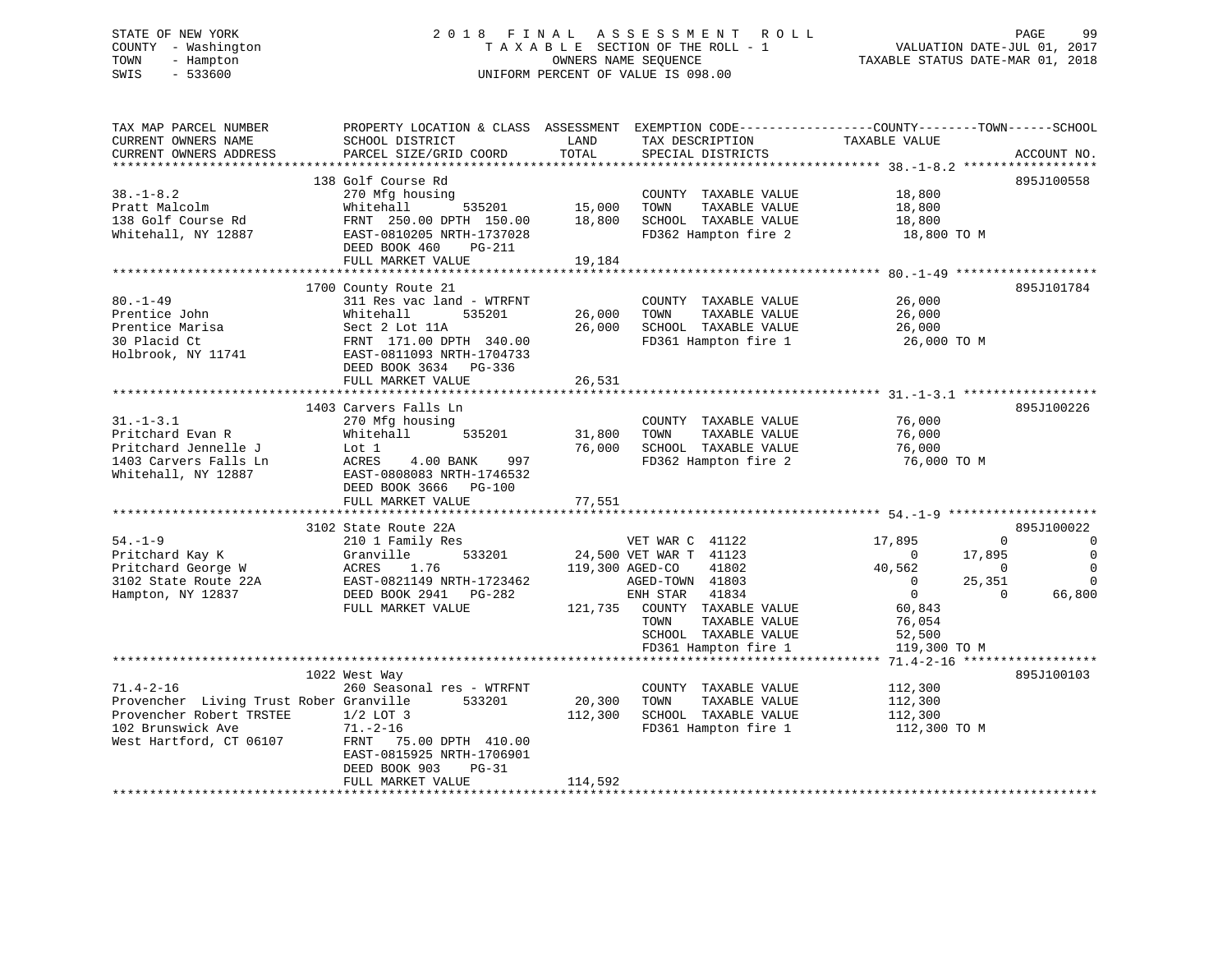| STATE OF NEW YORK<br>COUNTY - Washington<br>TOWN<br>- Hampton<br>SWIS<br>$-533600$ |                                                                                                                                              |               | 2018 FINAL ASSESSMENT ROLL<br>TAXABLE SECTION OF THE ROLL - 1<br>OWNERS NAME SEQUENCE<br>UNIFORM PERCENT OF VALUE IS 098.00 | VALUATION DATE-JUL 01, 2017<br>TAXABLE STATUS DATE-MAR 01, 2018 | PAGE<br>100                       |
|------------------------------------------------------------------------------------|----------------------------------------------------------------------------------------------------------------------------------------------|---------------|-----------------------------------------------------------------------------------------------------------------------------|-----------------------------------------------------------------|-----------------------------------|
| TAX MAP PARCEL NUMBER<br>CURRENT OWNERS NAME<br>CURRENT OWNERS ADDRESS             | PROPERTY LOCATION & CLASS ASSESSMENT EXEMPTION CODE---------------COUNTY-------TOWN------SCHOOL<br>SCHOOL DISTRICT<br>PARCEL SIZE/GRID COORD | LAND<br>TOTAL | TAX DESCRIPTION<br>SPECIAL DISTRICTS                                                                                        | TAXABLE VALUE                                                   | ACCOUNT NO.                       |
|                                                                                    |                                                                                                                                              |               |                                                                                                                             |                                                                 |                                   |
|                                                                                    | 1060 West Way                                                                                                                                |               |                                                                                                                             |                                                                 | 895J100111                        |
| $71.4 - 2 - 6$                                                                     | 260 Seasonal res - WTRFNT                                                                                                                    | BAS STAR      | 41854                                                                                                                       | $\overline{0}$                                                  | 30,000<br>$\mathbf{0}$            |
| Putz David G                                                                       | Granville<br>533201                                                                                                                          |               | 27,100 COUNTY TAXABLE VALUE                                                                                                 | 224,200                                                         |                                   |
| Putz Kathleen M                                                                    | LOT 12                                                                                                                                       | 224,200       | TAXABLE VALUE<br>TOWN                                                                                                       | 224,200                                                         |                                   |
| PO Box 137                                                                         | $71. - 2 - 6$                                                                                                                                |               | SCHOOL TAXABLE VALUE                                                                                                        | 194,200                                                         |                                   |
| Hampton, NY 12837                                                                  | FRNT 101.00 DPTH 271.00                                                                                                                      |               | FD361 Hampton fire 1                                                                                                        | 224,200 TO M                                                    |                                   |
|                                                                                    | EAST-0815290 NRTH-1707629                                                                                                                    |               |                                                                                                                             |                                                                 |                                   |
|                                                                                    | DEED BOOK 571<br>$PG-34$<br>FULL MARKET VALUE                                                                                                |               |                                                                                                                             |                                                                 |                                   |
|                                                                                    |                                                                                                                                              | 228,776       |                                                                                                                             |                                                                 |                                   |
|                                                                                    | 83 Staso Ln                                                                                                                                  |               |                                                                                                                             |                                                                 | 895J101778                        |
| $72. - 2 - 16.1$                                                                   | 210 1 Family Res                                                                                                                             |               | BAS STAR 41854                                                                                                              | $\overline{0}$                                                  | $\Omega$ and $\Omega$<br>30,000   |
| Pyenta Christopher J                                                               |                                                                                                                                              |               | COUNTY TAXABLE VALUE                                                                                                        | 93,900                                                          |                                   |
| PO Box 68                                                                          | 21,600<br>FRNT 200.00 DPTH 208.00 93,900                                                                                                     | 93,900 TOWN   | TAXABLE VALUE                                                                                                               | 93,900                                                          |                                   |
| Hampton, NY 12837                                                                  | EAST-0822156 NRTH-1708571                                                                                                                    |               | SCHOOL TAXABLE VALUE                                                                                                        | 63,900                                                          |                                   |
|                                                                                    | DEED BOOK 833<br>PG-312                                                                                                                      |               | FD361 Hampton fire 1                                                                                                        | 93,900 TO M                                                     |                                   |
|                                                                                    | FULL MARKET VALUE                                                                                                                            | 95,816        |                                                                                                                             |                                                                 |                                   |
|                                                                                    |                                                                                                                                              |               |                                                                                                                             |                                                                 |                                   |
|                                                                                    | 1026 West Way                                                                                                                                |               |                                                                                                                             |                                                                 | 895J100016                        |
| $71.4 - 2 - 15$                                                                    | 260 Seasonal res - WTRFNT                                                                                                                    |               | COUNTY TAXABLE VALUE                                                                                                        | 101,400                                                         |                                   |
| Quinn Michael                                                                      | Granville<br>533201                                                                                                                          | 20,300        | TOWN<br>TAXABLE VALUE                                                                                                       | 101,400                                                         |                                   |
| Quinn Katharine<br>629 Four Winds Rd                                               | $1/2$ LOT 3                                                                                                                                  | 101,400       | SCHOOL TAXABLE VALUE                                                                                                        | 101,400                                                         |                                   |
|                                                                                    | $71. - 2 - 15$                                                                                                                               |               | FD361 Hampton fire 1                                                                                                        | 101,400 TO M                                                    |                                   |
| North Ferrisburgh, VT 05473                                                        | FRNT 75.00 DPTH 410.00<br>EAST-0815878 NRTH-1706961<br>DEED BOOK 3013 PG-67                                                                  |               |                                                                                                                             |                                                                 |                                   |
|                                                                                    | FULL MARKET VALUE                                                                                                                            | 103,469       |                                                                                                                             |                                                                 |                                   |
|                                                                                    |                                                                                                                                              |               |                                                                                                                             |                                                                 |                                   |
|                                                                                    | 11933/1935 State Route 4                                                                                                                     |               | 33 PCT OF VALUE USED FOR EXEMPTION PURPOSES                                                                                 |                                                                 | 895J100218                        |
| $45. - 1 - 32$                                                                     | 240 Rural res                                                                                                                                |               | VET WAR CT 41121                                                                                                            | 5,108                                                           | 5,108<br>$\overline{\phantom{0}}$ |
| Ramey Gary Richard LE                                                              | Whitehall<br>535201                                                                                                                          |               | 70,200 BAS STAR 41854                                                                                                       | $\overline{0}$                                                  | $\overline{0}$<br>30,000          |
| Ramey Richard D                                                                    | 859/140                                                                                                                                      |               | 103,200 COUNTY TAXABLE VALUE                                                                                                | 98,092                                                          |                                   |
| 11935 State Route 4                                                                | FRNT 650.00 DPTH                                                                                                                             |               | TOWN<br>TAXABLE VALUE                                                                                                       | 98,092                                                          |                                   |
| Whitehall, NY 12887                                                                | ACRES 37.00                                                                                                                                  |               | SCHOOL TAXABLE VALUE                                                                                                        | 73,200                                                          |                                   |
|                                                                                    | EAST-0806589 NRTH-1730633                                                                                                                    |               | FD362 Hampton fire 2                                                                                                        | 103,200 TO M                                                    |                                   |
|                                                                                    | DEED BOOK 3543 PG-25                                                                                                                         |               |                                                                                                                             |                                                                 |                                   |
|                                                                                    | FULL MARKET VALUE                                                                                                                            | 105,306       |                                                                                                                             |                                                                 |                                   |
|                                                                                    |                                                                                                                                              |               |                                                                                                                             |                                                                 |                                   |
|                                                                                    | 11931 State Route 4                                                                                                                          |               | BAS STAR 41854                                                                                                              | $\overline{0}$                                                  | $\Omega$                          |
| $45. - 1 - 32.1$                                                                   | 210 1 Family Res<br>535201<br>Whitehall                                                                                                      | 28,700        | COUNTY TAXABLE VALUE                                                                                                        | 190,000                                                         | 30,000                            |
| Ramey Kim L<br>Ramey Richard D<br>11691                                            | 3.06                                                                                                                                         | 190,000       | TOWN<br>TAXABLE VALUE                                                                                                       | 190,000                                                         |                                   |
|                                                                                    | Whiteh<br>ACRES<br>EAST-C<br>EAST-0806264 NRTH-1730588                                                                                       |               | SCHOOL TAXABLE VALUE                                                                                                        | 160,000                                                         |                                   |
| 11931 State Route 4<br>Whitehall, NY 12887<br>Whitehall, NY 12887                  | DEED BOOK 3698 PG-49                                                                                                                         |               | FD362 Hampton fire 2                                                                                                        | 190,000 TO M                                                    |                                   |
|                                                                                    | FULL MARKET VALUE                                                                                                                            | 193,878       |                                                                                                                             |                                                                 |                                   |
|                                                                                    |                                                                                                                                              |               |                                                                                                                             |                                                                 |                                   |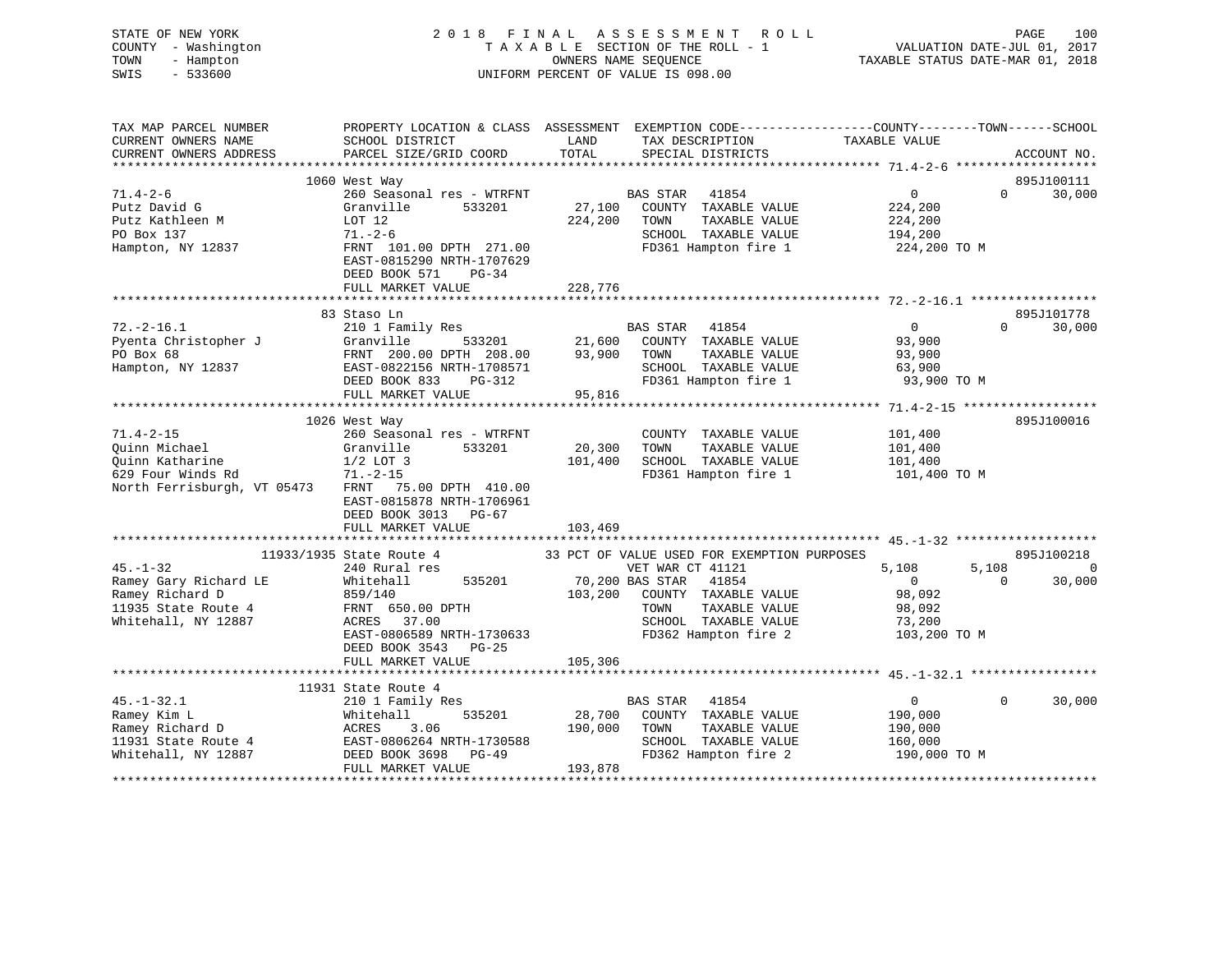| STATE OF NEW YORK   | 2018 FINAL ASSESSMENT ROLL         | 101<br>PAGE                      |
|---------------------|------------------------------------|----------------------------------|
| COUNTY - Washington | TAXABLE SECTION OF THE ROLL - 1    | VALUATION DATE-JUL 01, 2017      |
| TOWN<br>- Hampton   | OWNERS NAME SEOUENCE               | TAXABLE STATUS DATE-MAR 01, 2018 |
| SWIS<br>- 533600    | UNIFORM PERCENT OF VALUE IS 098.00 |                                  |
|                     |                                    |                                  |
|                     |                                    |                                  |

| TAX MAP PARCEL NUMBER                         | PROPERTY LOCATION & CLASS ASSESSMENT EXEMPTION CODE---------------COUNTY-------TOWN-----SCHOOL |               |                                      |                   |                    |
|-----------------------------------------------|------------------------------------------------------------------------------------------------|---------------|--------------------------------------|-------------------|--------------------|
| CURRENT OWNERS NAME<br>CURRENT OWNERS ADDRESS | SCHOOL DISTRICT<br>PARCEL SIZE/GRID COORD                                                      | LAND<br>TOTAL | TAX DESCRIPTION<br>SPECIAL DISTRICTS | TAXABLE VALUE     | ACCOUNT NO.        |
|                                               |                                                                                                |               |                                      |                   |                    |
|                                               | 2620 State Route 22A                                                                           |               |                                      |                   | 895L100168         |
| $72.2 - 3 - 20$                               | 210 1 Family Res                                                                               |               | BAS STAR 41854                       | $0 \qquad \qquad$ | $\Omega$<br>30,000 |
| Rathbun Dawn                                  | 533201<br>Granville                                                                            | 18,500        | COUNTY TAXABLE VALUE                 | 70,400            |                    |
| PO Box 112                                    | $72. - 3 - 20$                                                                                 | 70,400        | TOWN<br>TAXABLE VALUE                | 70,400            |                    |
| Hampton, NY 12837                             | FRNT 245.00 DPTH 115.00                                                                        |               | SCHOOL TAXABLE VALUE                 | 40,400            |                    |
|                                               | BANK<br>999                                                                                    |               | FD361 Hampton fire 1                 | 70,400 TO M       |                    |
|                                               | EAST-0823464 NRTH-1712200                                                                      |               |                                      |                   |                    |
|                                               | DEED BOOK 2778 PG-311                                                                          |               |                                      |                   |                    |
|                                               | FULL MARKET VALUE                                                                              | 71,837        |                                      |                   |                    |
|                                               | 280 South Rd                                                                                   |               |                                      |                   | 895J100442         |
| $81. - 1 - 3$                                 | 260 Seasonal res                                                                               |               | COUNTY TAXABLE VALUE                 | 87,900            |                    |
| Rathbun Thorn J                               | Granville<br>533201                                                                            | 40,000        | TOWN<br>TAXABLE VALUE                | 87,900            |                    |
| Rathbun Guistina                              | ACRES<br>10.00 BANK<br>999                                                                     | 87,900        | SCHOOL TAXABLE VALUE                 | 87,900            |                    |
| PO Box 121                                    | EAST-0819530 NRTH-1703876                                                                      |               | FD361 Hampton fire 1                 | 87,900 TO M       |                    |
| Hampton, NY 12837                             | DEED BOOK 3772 PG-200                                                                          |               |                                      |                   |                    |
|                                               | FULL MARKET VALUE                                                                              | 89,694        |                                      |                   |                    |
|                                               |                                                                                                |               |                                      |                   |                    |
|                                               | 1689 County Route 11                                                                           |               |                                      |                   |                    |
| $38. - 1 - 10.1$                              | 240 Rural res                                                                                  |               | COUNTY TAXABLE VALUE                 | 197,100           |                    |
| Read Allen                                    | Whitehall<br>535201                                                                            | 102,600       | TAXABLE VALUE<br>TOWN                | 197,100           |                    |
| 1689 County Route 11                          | ACRES 119.48                                                                                   | 197,100       | SCHOOL TAXABLE VALUE                 | 197,100           |                    |
| Whitehall, NY 12887                           | EAST-0809600 NRTH-1738766                                                                      |               | CA001 Cons agri dst 1                | 197,100 TO        |                    |
|                                               | DEED BOOK 2999 PG-192                                                                          |               | FD362 Hampton fire 2                 | 197,100 TO M      |                    |
|                                               | FULL MARKET VALUE                                                                              | 201,122       |                                      |                   |                    |
|                                               | 2056 County Route 18                                                                           |               |                                      |                   |                    |
| $71. - 1 - 2.3$                               | 270 Mfg housing                                                                                |               | COUNTY TAXABLE VALUE                 | 31,900            |                    |
| Reed George                                   | 533201<br>Granville                                                                            | 22,000        | TOWN<br>TAXABLE VALUE                | 31,900            |                    |
| 54 York St Ext                                | Sub Div Lot 1                                                                                  | 31,900        | SCHOOL TAXABLE VALUE                 | 31,900            |                    |
| Poultney, VT 05764                            | ACRES<br>1.00                                                                                  |               | FD361 Hampton fire 1                 | 31,900 TO M       |                    |
|                                               | EAST-0812851 NRTH-1713794                                                                      |               |                                      |                   |                    |
|                                               | DEED BOOK 2017 PG-79                                                                           |               |                                      |                   |                    |
|                                               | FULL MARKET VALUE                                                                              | 32,551        |                                      |                   |                    |
|                                               |                                                                                                |               |                                      |                   |                    |
|                                               | 35 Oueens Way                                                                                  |               |                                      |                   | 895J100219         |
| $71. - 1 - 2$                                 | 240 Rural res                                                                                  |               | ENH STAR 41834                       | $\overline{0}$    | 66,800<br>$\Omega$ |
| Reed Leonard                                  | Granville<br>533201                                                                            | 96,000        | COUNTY TAXABLE VALUE                 | 228,500           |                    |
| 35 Oueens Way                                 | ACRES 99.30                                                                                    | 228,500       | TAXABLE VALUE<br>TOWN                | 228,500           |                    |
| Whitehall, NY 12887                           | EAST-0812650 NRTH-1712553                                                                      |               | SCHOOL TAXABLE VALUE                 | 161,700           |                    |
|                                               | DEED BOOK 951<br>PG-144                                                                        |               | FD361 Hampton fire 1                 | 228,500 TO M      |                    |
| MAY BE SUBJECT TO PAYMENT                     | FULL MARKET VALUE                                                                              | 233,163       |                                      |                   |                    |
| UNDER AGDIST LAW TIL 2022                     |                                                                                                |               |                                      |                   |                    |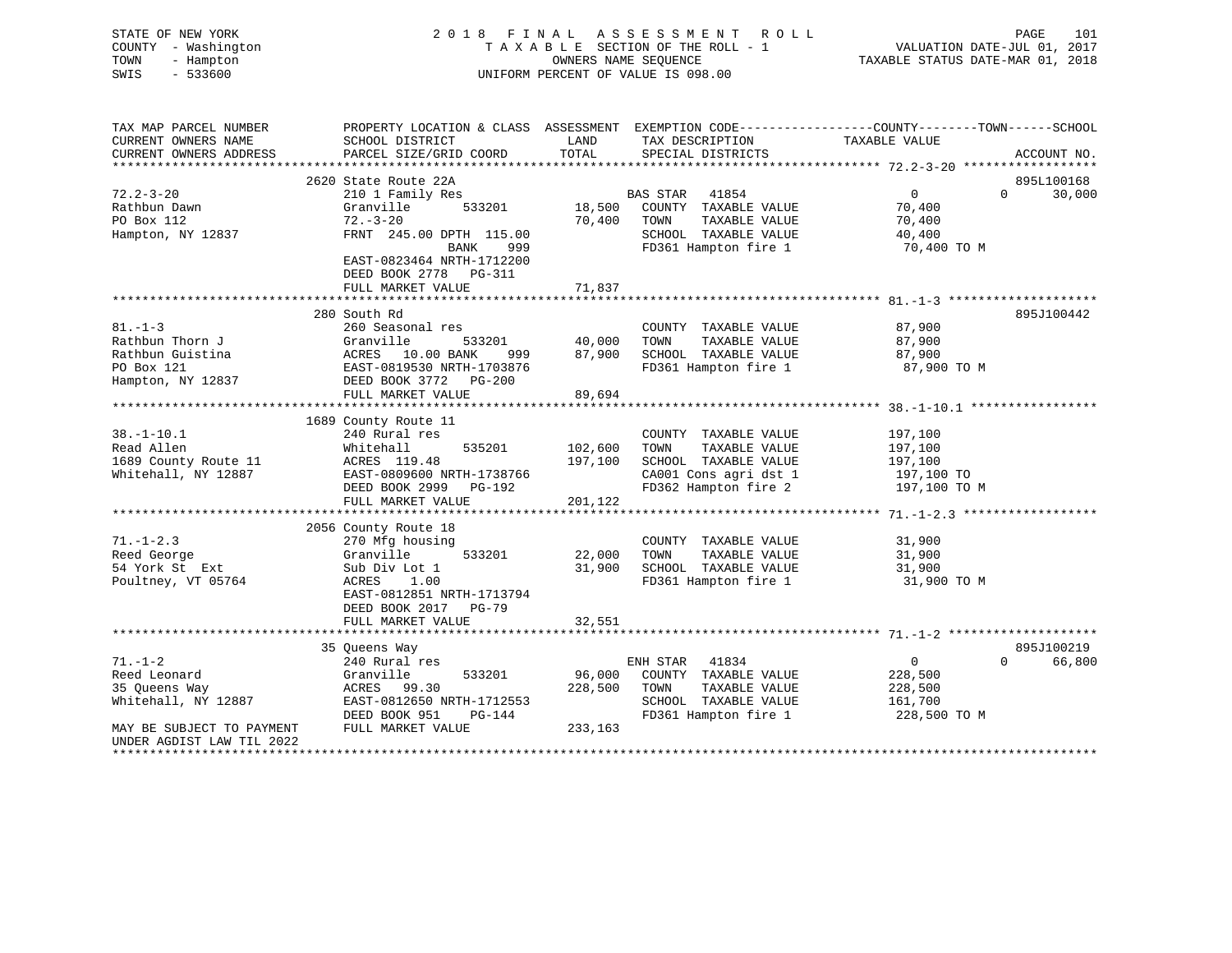| STATE OF NEW YORK<br>COUNTY - Washington<br>TOWN<br>- Hampton<br>SWIS<br>$-533600$         | 2018 FINAL ASSESSMENT<br>R O L L<br>TAXABLE SECTION OF THE ROLL - 1<br>OWNERS NAME SEOUENCE<br>UNIFORM PERCENT OF VALUE IS 098.00                                      |                                                                                  |                                                                                                                        | PAGE 102<br>VALUATION DATE-JUL 01, 2017<br>TAXABLE STATUS DATE 11-1 |                    |
|--------------------------------------------------------------------------------------------|------------------------------------------------------------------------------------------------------------------------------------------------------------------------|----------------------------------------------------------------------------------|------------------------------------------------------------------------------------------------------------------------|---------------------------------------------------------------------|--------------------|
| TAX MAP PARCEL NUMBER<br>CURRENT OWNERS NAME<br>CURRENT OWNERS ADDRESS                     | PROPERTY LOCATION & CLASS ASSESSMENT EXEMPTION CODE----------------COUNTY-------TOWN------SCHOOL<br>SCHOOL DISTRICT<br>PARCEL SIZE/GRID COORD                          | LAND<br>TOTAL                                                                    | TAX DESCRIPTION<br>SPECIAL DISTRICTS                                                                                   | TAXABLE VALUE                                                       | ACCOUNT NO.        |
| $71. - 1 - 2.4$<br>Reed Leonard<br>35 Queens Way<br>Whitehall, NY 12887                    | 2078 County Route 18<br>314 Rural vac<10<br>Granville<br>Sub Div Lot 2<br>1.34<br>ACRES<br>EAST-0813504 NRTH-1713567<br>DEED BOOK 512<br>$PG-204$<br>FULL MARKET VALUE | 533201 14,000<br>14,286                                                          | COUNTY TAXABLE VALUE<br>TOWN<br>TAXABLE VALUE<br>14,000 SCHOOL TAXABLE VALUE<br>FD361 Hampton fire 1                   | 14,000<br>14,000<br>14,000<br>14,000 TO M                           |                    |
|                                                                                            |                                                                                                                                                                        |                                                                                  |                                                                                                                        |                                                                     |                    |
| $72. - 2 - 26.1$<br>Reed Leonard C<br>35 Queens Way<br>Whitehall, NY 12887                 | 21 Perry Heights Way<br>-c.r.<br>270 Mfg housing<br>Granville 533201 20,100<br>FRNT 260.00 DPTH 139.00 45,000<br>DEED BOOK 3641 PG-241<br>FULL MARKET VALUE            | 45,918                                                                           | COUNTY TAXABLE VALUE<br>TOWN<br>TAXABLE VALUE<br>SCHOOL TAXABLE VALUE<br>FD361 Hampton fire 1 45,000 TO M              | 45,000<br>45,000<br>45,000                                          | 895J101721         |
|                                                                                            |                                                                                                                                                                        |                                                                                  |                                                                                                                        |                                                                     |                    |
| $72. - 1 - 16.3$<br>Reed Linda<br>PO Box 168<br>Hampton, NY 12837                          | 412 South Rd<br>270 Mfg housing<br>Granville<br>1.89 BANK<br>ACRES<br>EAST-0819877 NRTH-1706906<br>DEED BOOK 896<br>PG-109<br>FULL MARKET VALUE                        | 533201 24,900 COUNT!<br>NNK 997 93,900 TOWN<br>THE 1566866 93,900 TOWN<br>95,816 | ENH STAR 41834<br>COUNTY TAXABLE VALUE<br>TAXABLE VALUE<br>SCHOOL TAXABLE VALUE<br>FD361 Hampton fire 1                | $0 \qquad \qquad$<br>93,900<br>93,900<br>27,100<br>93,900 TO M      | $\Omega$<br>66,800 |
|                                                                                            | 449 Hills Pond Rd                                                                                                                                                      |                                                                                  |                                                                                                                        |                                                                     |                    |
| $71. - 1 - 2.1$<br>Reed Thomas<br>Reed Deborah<br>449 Hills Pond Rd<br>Whitehall, NY 12887 | 270 Mfg housing<br>533201<br>Granville<br>2.40 BANK<br>999<br>ACRES<br>EAST-0814072 NRTH-1711986<br>DEED BOOK 716<br>PG-156<br>FULL MARKET VALUE                       | 80,400<br>82,041                                                                 | BAS STAR 41854<br>26,600 COUNTY TAXABLE VALUE<br>TAXABLE VALUE<br>TOWN<br>SCHOOL TAXABLE VALUE<br>FD361 Hampton fire 1 | $\overline{0}$<br>80,400<br>80,400<br>50,400<br>80,400 TO M         | $\Omega$<br>30,000 |
|                                                                                            | 2154 County Route 18                                                                                                                                                   |                                                                                  |                                                                                                                        |                                                                     | 895J101800         |
| $71. - 1 - 8.1$<br>Reed Thomas<br>PO Box 1322<br>Rutland, VT 05701                         | 270 Mfg housing<br>Granville<br>533201<br>ROW 604/216<br>ROW removed 2402/233                                                                                          | 22,200<br>60,700                                                                 | COUNTY TAXABLE VALUE<br>TAXABLE VALUE<br>TOWN<br>SCHOOL TAXABLE VALUE<br>FD361 Hampton fire 1                          | 60,700<br>60,700<br>60,700<br>60,700 TO M                           |                    |

\*\*\*\*\*\*\*\*\*\*\*\*\*\*\*\*\*\*\*\*\*\*\*\*\*\*\*\*\*\*\*\*\*\*\*\*\*\*\*\*\*\*\*\*\*\*\*\*\*\*\*\*\*\*\*\*\*\*\*\*\*\*\*\*\*\*\*\*\*\*\*\*\*\*\*\*\*\*\*\*\*\*\*\*\*\*\*\*\*\*\*\*\*\*\*\*\*\*\*\*\*\*\*\*\*\*\*\*\*\*\*\*\*\*\*\*\*\*\*\*\*\*\*\*\*\*\*\*\*\*\*\*

 ACRES 1.06 BANK 998 EAST-0815242 NRTH-1713418 DEED BOOK 2847 PG-151

FULL MARKET VALUE 61,939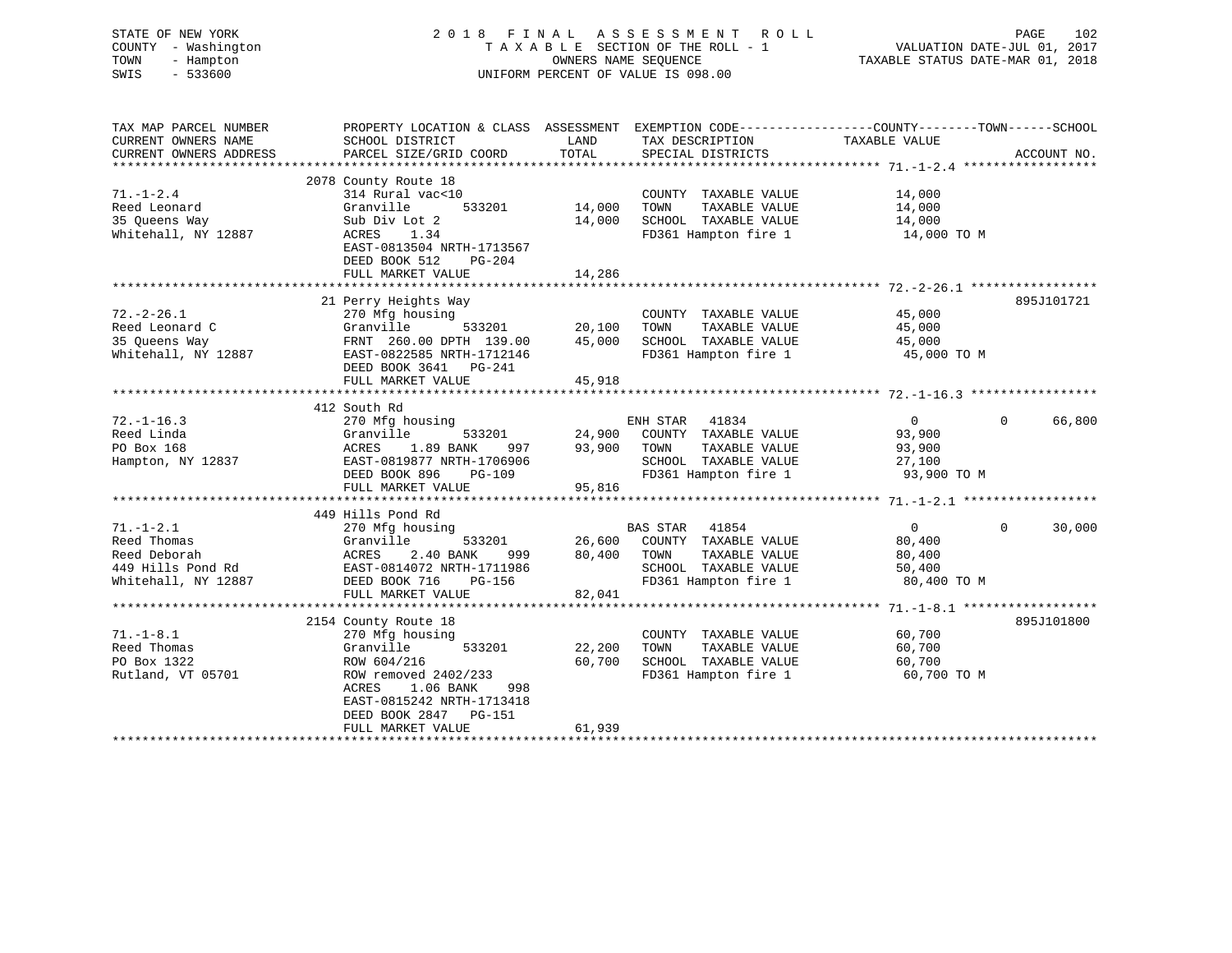# STATE OF NEW YORK 2 0 1 8 F I N A L A S S E S S M E N T R O L L PAGE 103 COUNTY - Washington T A X A B L E SECTION OF THE ROLL - 1 VALUATION DATE-JUL 01, 2017 TOWN - Hampton OWNERS NAME SEQUENCE TAXABLE STATUS DATE-MAR 01, 2018 SWIS - 533600 UNIFORM PERCENT OF VALUE IS 098.00

| TAX MAP PARCEL NUMBER<br>CURRENT OWNERS NAME<br>CURRENT OWNERS ADDRESS                                 | PROPERTY LOCATION & CLASS ASSESSMENT<br>SCHOOL DISTRICT<br>PARCEL SIZE/GRID COORD                                                                             | LAND<br>TOTAL              | TAX DESCRIPTION<br>SPECIAL DISTRICTS                                                          | EXEMPTION CODE-----------------COUNTY-------TOWN------SCHOOL<br>TAXABLE VALUE | ACCOUNT NO. |
|--------------------------------------------------------------------------------------------------------|---------------------------------------------------------------------------------------------------------------------------------------------------------------|----------------------------|-----------------------------------------------------------------------------------------------|-------------------------------------------------------------------------------|-------------|
| *********************<br>$72. - 1 - 16.2$<br>Reed Timothy<br>230 Saint Catherine Ct<br>Wells, VT 05774 | 426 South Rd<br>312 Vac w/imprv<br>Granville<br>533201<br>ACRES<br>5.06<br>EAST-0820083 NRTH-1707221<br>DEED BOOK 897<br>PG-135<br>FULL MARKET VALUE          | 25,100<br>40,500<br>41,327 | COUNTY TAXABLE VALUE<br>TOWN<br>TAXABLE VALUE<br>SCHOOL TAXABLE VALUE<br>FD361 Hampton fire 1 | 40,500<br>40,500<br>40,500<br>40,500 TO M                                     |             |
|                                                                                                        |                                                                                                                                                               |                            |                                                                                               |                                                                               |             |
| $72.2 - 3 - 8$<br>Regan Katherine<br>16 Greenfield Ln<br>Hampton, NY 12837                             | 16 Greenfield Ln<br>210 1 Family Res<br>Granville<br>533201<br>$72 - 3 - 8$<br>FRNT 41.00 DPTH 244.00<br>EAST-0824034 NRTH-1712235<br>DEED BOOK 3515 PG-319   | 11,400<br>81,300<br>82,959 | COUNTY TAXABLE VALUE<br>TAXABLE VALUE<br>TOWN<br>SCHOOL TAXABLE VALUE<br>FD361 Hampton fire 1 | 81,300<br>81,300<br>81,300<br>81,300 TO M                                     | 895J100017  |
|                                                                                                        | FULL MARKET VALUE<br>***********************                                                                                                                  | **********                 |                                                                                               | *********************** 62.-1-26.3 *****                                      |             |
| $62. - 1 - 26.3$<br>Reichle Maureen A<br>939 Clove Rd<br>Hobart, NY 13788                              | 2155 County Route 18<br>323 Vacant rural<br>Granville<br>533201<br>ACRES 157.30<br>EAST-0815102 NRTH-1716182<br>DEED BOOK 885<br>PG-123                       | 124,000<br>124,000         | COUNTY TAXABLE VALUE<br>TAXABLE VALUE<br>TOWN<br>SCHOOL TAXABLE VALUE<br>FD361 Hampton fire 1 | 124,000<br>124,000<br>124,000<br>124,000 TO M                                 |             |
|                                                                                                        | FULL MARKET VALUE                                                                                                                                             | 126,531                    |                                                                                               |                                                                               |             |
|                                                                                                        |                                                                                                                                                               |                            |                                                                                               |                                                                               |             |
| $80. - 1 - 23$<br>Residential Remedies, LLC<br>55 West Notre Dame St<br>Glen Falls, NY 12801           | 56 Hampton Heights Way<br>210 1 Family Res<br>533201<br>Granville<br>ACRES<br>5.03<br>EAST-0810043 NRTH-1701424<br>DEED BOOK 3787 PG-242<br>FULL MARKET VALUE | 35,000<br>56,900<br>58,061 | COUNTY TAXABLE VALUE<br>TOWN<br>TAXABLE VALUE<br>SCHOOL TAXABLE VALUE<br>FD361 Hampton fire 1 | 56,900<br>56,900<br>56,900<br>56,900 TO M                                     | 895J100673  |
|                                                                                                        |                                                                                                                                                               |                            |                                                                                               |                                                                               |             |
| $62. -1 - 17.1$<br>Reutling Fredric<br>Reutling Jacqueline<br>8 Dutton Ave<br>Fair Haven, VT 05743     | 229 Hickey Rd<br>270 Mfg housing<br>533201<br>Granville<br>ACRES<br>1.80<br>EAST-0814161 NRTH-1719294<br>DEED BOOK 668<br>PG-151                              | 24,600<br>69,300           | COUNTY TAXABLE VALUE<br>TAXABLE VALUE<br>TOWN<br>SCHOOL TAXABLE VALUE<br>FD361 Hampton fire 1 | 69,300<br>69,300<br>69,300<br>69,300 TO M                                     |             |
|                                                                                                        | FULL MARKET VALUE                                                                                                                                             | 70,714                     |                                                                                               |                                                                               |             |
| $62. - 1 - 17$<br>Reutling Jacqueline<br>8 Dutton Ave<br>Fair Haven, VT 05743                          | 15 Wicked Hollow Way<br>312 Vac w/imprv<br>Granville<br>533201<br>ACRES<br>4.60<br>EAST-0813871 NRTH-1719453<br>DEED BOOK 2729<br>PG-115<br>FULL MARKET VALUE | 33,700<br>34,700<br>35,408 | COUNTY TAXABLE VALUE<br>TOWN<br>TAXABLE VALUE<br>SCHOOL TAXABLE VALUE<br>FD361 Hampton fire 1 | 34,700<br>34,700<br>34,700<br>34,700 TO M                                     | 895J100579  |
|                                                                                                        |                                                                                                                                                               |                            |                                                                                               |                                                                               |             |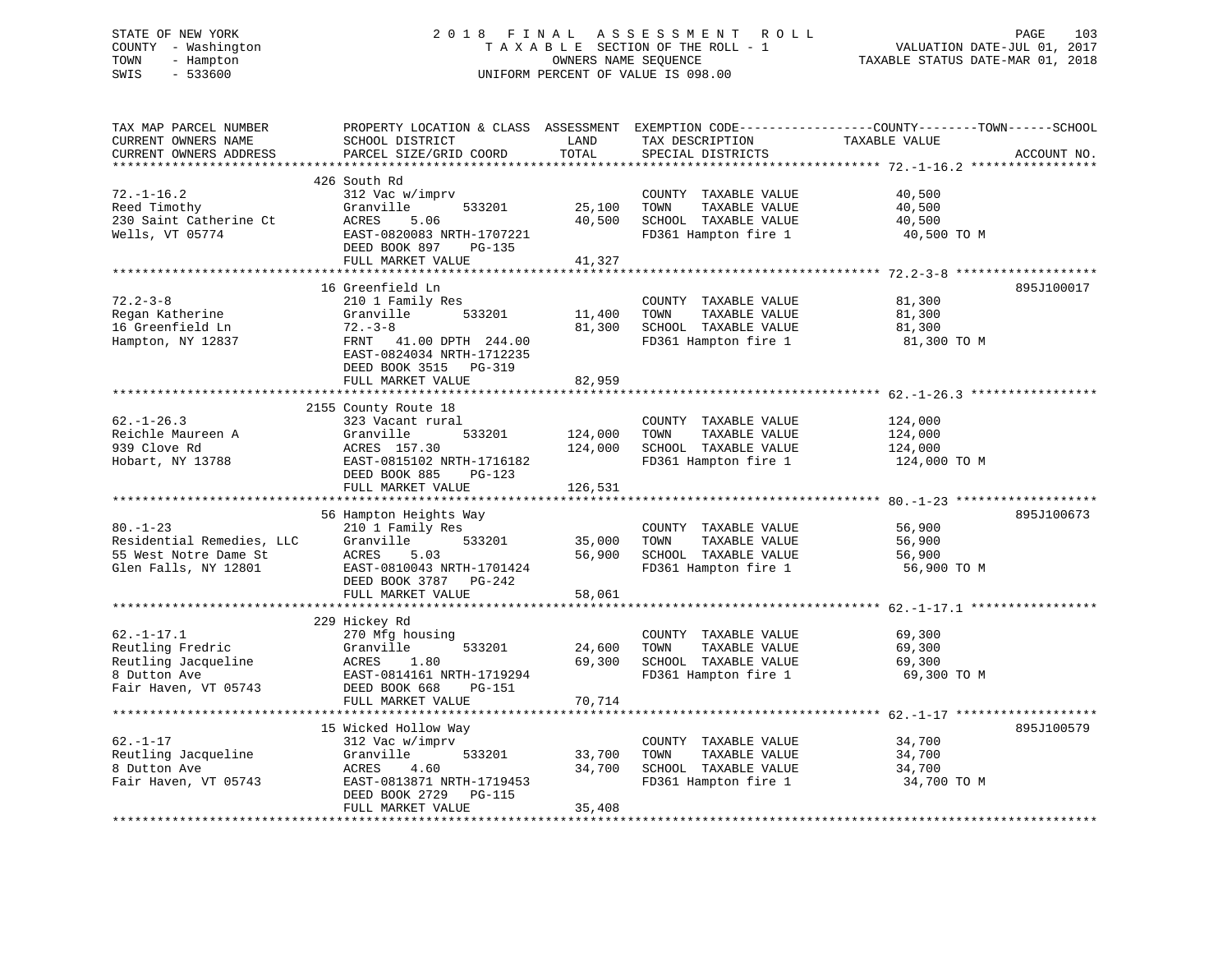# STATE OF NEW YORK 2 0 1 8 F I N A L A S S E S S M E N T R O L L PAGE 104 COUNTY - Washington T A X A B L E SECTION OF THE ROLL - 1 VALUATION DATE-JUL 01, 2017 TOWN - Hampton OWNERS NAME SEQUENCE TAXABLE STATUS DATE-MAR 01, 2018 SWIS - 533600 UNIFORM PERCENT OF VALUE IS 098.00

| TAX MAP PARCEL NUMBER<br>CURRENT OWNERS NAME<br>CURRENT OWNERS ADDRESS                               | PROPERTY LOCATION & CLASS ASSESSMENT EXEMPTION CODE----------------COUNTY-------TOWN------SCHOOL<br>SCHOOL DISTRICT<br>PARCEL SIZE/GRID COORD                                                                                    | LAND<br>TOTAL                           | TAX DESCRIPTION<br>SPECIAL DISTRICTS                                                                               | TAXABLE VALUE                                               | ACCOUNT NO.                      |
|------------------------------------------------------------------------------------------------------|----------------------------------------------------------------------------------------------------------------------------------------------------------------------------------------------------------------------------------|-----------------------------------------|--------------------------------------------------------------------------------------------------------------------|-------------------------------------------------------------|----------------------------------|
| $81. - 2 - 2$<br>Rice Danny<br>2360 State Route 22A<br>Hampton, NY 12837                             | 2360 State Route 22A<br>210 1 Family Res<br>Granville<br>FRNT 94.00 DPTH 170.00<br>EAST-0822568 NRTH-1705397<br>DEED BOOK 2260 PG-282                                                                                            | <sup>3</sup><br>533201 13,600<br>53,400 | BAS STAR<br>41854<br>COUNTY TAXABLE VALUE<br>TAXABLE VALUE<br>TOWN<br>SCHOOL TAXABLE VALUE<br>FD361 Hampton fire 1 | $\overline{0}$<br>53,400<br>53,400<br>23,400<br>53,400 TO M | 895J100023<br>30,000<br>$\Omega$ |
|                                                                                                      | FULL MARKET VALUE                                                                                                                                                                                                                | 54,490                                  |                                                                                                                    |                                                             |                                  |
| $72. - 2 - 7.4$                                                                                      | 43 Greenfield Ln<br>240 Rural res<br>533201                                                                                                                                                                                      | 164,000                                 | <b>BAS STAR</b><br>41854<br>48,200 COUNTY TAXABLE VALUE<br>TOWN<br>TAXABLE VALUE                                   | $\overline{0}$<br>164,000                                   | $\Omega$<br>30,000               |
|                                                                                                      | 12.-2-1.7<br>Richards Timothy<br>Richards Eileen<br>10T 3 - 713/155 Hwy Appro<br>43 Greenfield Ln<br>10T 3 - 713/155 Hwy Appro<br>18.23 BANK<br>1997<br>12T-0823743 NRTH-1710620<br>DEED BOOK 672<br>PG-155<br>FULL MARKET VALUE | 167,347                                 | SCHOOL TAXABLE VALUE<br>FD361 Hampton fire 1                                                                       | 164,000<br>134,000<br>164,000 TO M                          |                                  |
|                                                                                                      |                                                                                                                                                                                                                                  |                                         |                                                                                                                    |                                                             |                                  |
| $71. - 1 - 15.3$<br>Ritchie Michael<br>Ritchie Annette<br>167 Hills Pond Rd<br>Whitehall, NY 12887   | Hills Pond Rd<br>311 Res vac land<br>Granville<br>533201<br>: FRNT 125.00 للعمل بن FRNT 125.00<br>EAST-0815822 NRTH-1705901<br>DEED BOOK 668<br>$PG-148$<br>FULL MARKET VALUE                                                    | 1,000<br>1,000<br>1,020                 | COUNTY TAXABLE VALUE<br>TAXABLE VALUE<br>TOWN<br>SCHOOL TAXABLE VALUE<br>FD361 Hampton fire 1                      | 1,000<br>1,000<br>1,000<br>1,000 TO M                       |                                  |
|                                                                                                      | 176 Hills Pond Rd                                                                                                                                                                                                                |                                         |                                                                                                                    |                                                             |                                  |
| $71. - 1 - 15.6$<br>Ritchie Michael<br>Ritchie Annette D<br>167 Hills Pond Rd<br>Whitehall, NY 12887 | 270 Mfg housing<br>533201<br>Granville<br>Subdiv Lot E<br>ACRES 23.00<br>EAST-0816948 NRTH-1705850<br>DEED BOOK 770<br>$PG-56$                                                                                                   | 43,000<br>72,100                        | COUNTY TAXABLE VALUE<br>TAXABLE VALUE<br>TOWN<br>SCHOOL TAXABLE VALUE<br>FD361 Hampton fire 1                      | 72,100<br>72,100<br>72,100<br>72,100 TO M                   |                                  |
|                                                                                                      | FULL MARKET VALUE                                                                                                                                                                                                                | 73,571                                  |                                                                                                                    |                                                             |                                  |
|                                                                                                      | 175 Hills Pond Rd                                                                                                                                                                                                                |                                         |                                                                                                                    |                                                             | 895J100700                       |
| $71. - 1 - 16.1$<br>Ritchie Michael<br>Ritchie Annette<br>167 Hills Pond Rd<br>Whitehall, NY 12887   | 270 Mfg housing<br>Granville<br>533201<br>FRNT 235.00 DPTH 230.00<br>EAST-0816046 NRTH-1706152<br>DEED BOOK 705<br>PG-342<br>FULL MARKET VALUE                                                                                   | 22,800<br>28,400<br>28,980              | COUNTY TAXABLE VALUE<br>TOWN<br>TAXABLE VALUE<br>SCHOOL TAXABLE VALUE<br>FD361 Hampton fire 1                      | 28,400<br>28,400<br>28,400<br>28,400 TO M                   |                                  |
|                                                                                                      |                                                                                                                                                                                                                                  |                                         |                                                                                                                    |                                                             |                                  |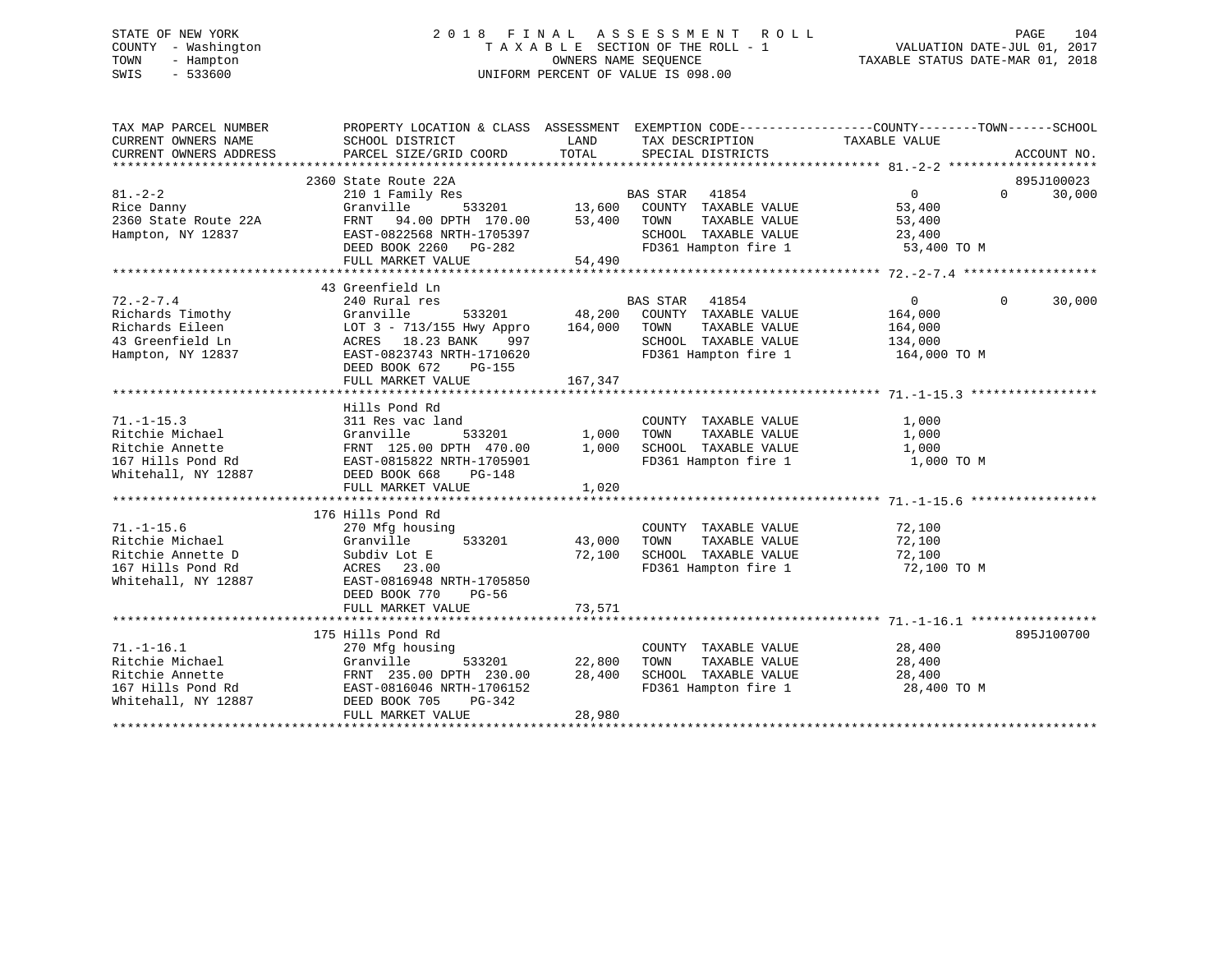# STATE OF NEW YORK 2 0 1 8 F I N A L A S S E S S M E N T R O L L PAGE 105 COUNTY - Washington T A X A B L E SECTION OF THE ROLL - 1 VALUATION DATE-JUL 01, 2017 TOWN - Hampton OWNERS NAME SEQUENCE TAXABLE STATUS DATE-MAR 01, 2018 SWIS - 533600 UNIFORM PERCENT OF VALUE IS 098.00

TAX MAP PARCEL NUMBER PROPERTY LOCATION & CLASS ASSESSMENT EXEMPTION CODE------------------COUNTY--------TOWN------SCHOOL

| TOTAL<br>CURRENT OWNERS ADDRESS<br>PARCEL SIZE/GRID COORD<br>SPECIAL DISTRICTS           | ACCOUNT NO. |
|------------------------------------------------------------------------------------------|-------------|
|                                                                                          |             |
| Hills Pond Rd                                                                            | 895J100229  |
| $71. - 1 - 15$<br>322 Rural vac>10<br>30,000<br>COUNTY TAXABLE VALUE                     |             |
| Ritchie Michael D<br>Granville<br>533201<br>30,000<br>TAXABLE VALUE<br>30,000<br>TOWN    |             |
| Ritchie Annette D<br>30,000<br>SCHOOL TAXABLE VALUE<br>Subdiv Lot F<br>30,000            |             |
| FD361 Hampton fire 1<br>167 Hills Pond Rd<br>ACRES 15.03<br>30,000 TO M                  |             |
| Whitehall, NY 12887<br>EAST-0817080 NRTH-1706537                                         |             |
| DEED BOOK 868<br>$PG-40$                                                                 |             |
| 30,612<br>FULL MARKET VALUE                                                              |             |
|                                                                                          |             |
| 167 Hills Pond Rd                                                                        | 895J100573  |
| 41854<br>$\Omega$<br>$\Omega$<br>$71. - 1 - 16$<br>210 1 Family Res<br><b>BAS STAR</b>   | 30,000      |
| 533201<br>25,600<br>COUNTY TAXABLE VALUE<br>74,300<br>Ritchie Michael D<br>Granville     |             |
| Ritchie Annette D<br>Ex & Res In 453/706<br>74,300<br>TOWN<br>TAXABLE VALUE<br>74,300    |             |
| SCHOOL TAXABLE VALUE<br>167 Hills Pond Rd<br>650/227<br>44,300                           |             |
| Whitehall, NY 12887<br>FRNT 310.00 DPTH 365.00<br>FD361 Hampton fire 1<br>74,300 TO M    |             |
| EAST-0815933 NRTH-1705966                                                                |             |
|                                                                                          |             |
| DEED BOOK 644<br>PG-236                                                                  |             |
| 75,816<br>FULL MARKET VALUE                                                              |             |
|                                                                                          |             |
| 1720 County Route 21                                                                     | 895J100151  |
| $80. - 1 - 2.1$<br>210 1 Family Res<br>COUNTY TAXABLE VALUE<br>44,500                    |             |
| Rivers Anita Marie<br>TAXABLE VALUE<br>Whitehall<br>535201<br>20,200<br>TOWN<br>44,500   |             |
| 58 Indiana Ave<br>44,500<br>SCHOOL TAXABLE VALUE<br>Ex & Res 473/566<br>44,500           |             |
| Queensbury, NY 12804<br>FD361 Hampton fire 1<br>FRNT 244.00 DPTH 141.00<br>44,500 TO M   |             |
| EAST-0810677 NRTH-1705009                                                                |             |
| DEED BOOK 3480 PG-65                                                                     |             |
| FULL MARKET VALUE<br>45,408                                                              |             |
|                                                                                          |             |
| LOT 4 Faesh Pat                                                                          | 895J100619  |
| $80. -1 - 2.5$<br>910 Priv forest<br>COUNTY TAXABLE VALUE<br>35,100                      |             |
| Rivers Anita Marie<br>Granville<br>533201<br>35,100<br>TOWN<br>TAXABLE VALUE<br>35,100   |             |
| 58 Indiana Ave<br>35,100<br>SCHOOL TAXABLE VALUE<br>ACRES<br>78.00<br>35,100             |             |
| Queensbury, NY 12804<br>FD361 Hampton fire 1<br>EAST-0812526 NRTH-1706376<br>35,100 TO M |             |
| DEED BOOK 3480<br>PG-65                                                                  |             |
| FULL MARKET VALUE<br>35,816                                                              |             |
|                                                                                          |             |
| County Route 21 OFF                                                                      |             |
| $80. - 1 - 63$<br>322 Rural vac>10<br>COUNTY TAXABLE VALUE<br>20,500                     |             |
| Rivers Anita Marie<br>535201<br>TAXABLE VALUE<br>20,500<br>Whitehall<br>20,500<br>TOWN   |             |
| 58 Indiana Ave<br>SCHOOL TAXABLE VALUE<br>Sect 6 Lot 1<br>20,500<br>20,500               |             |
| FD361 Hampton fire 1<br>Queensbury, NY 12804<br>ACRES 11.17<br>20,500 TO M               |             |
| EAST-0811174 NRTH-1706606                                                                |             |
| DEED BOOK 3480<br>PG-61                                                                  |             |
| FULL MARKET VALUE<br>20,918                                                              |             |
|                                                                                          |             |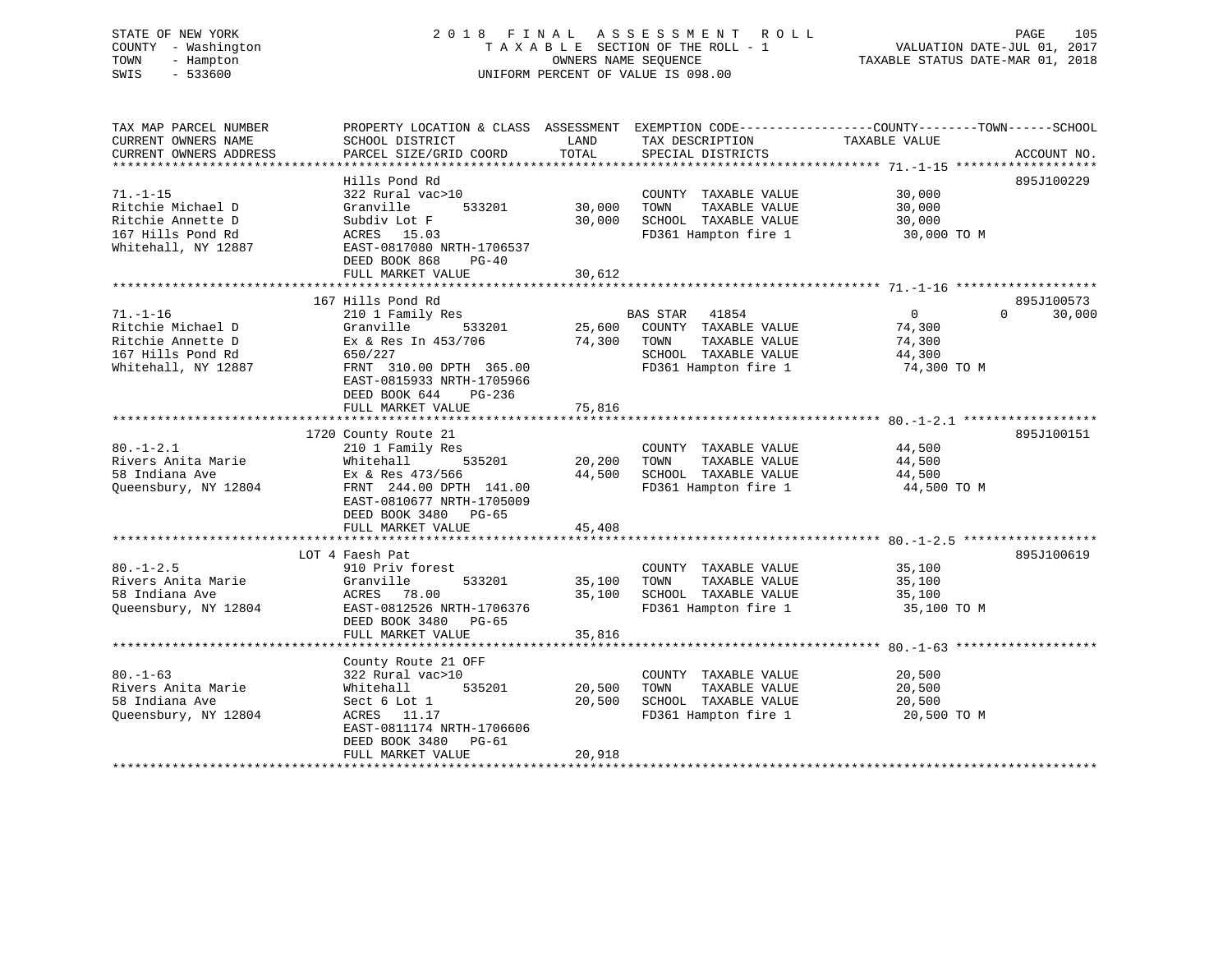# STATE OF NEW YORK 2 0 1 8 F I N A L A S S E S S M E N T R O L L PAGE 106 COUNTY - Washington T A X A B L E SECTION OF THE ROLL - 1 VALUATION DATE-JUL 01, 2017 TOWN - Hampton OWNERS NAME SEQUENCE TAXABLE STATUS DATE-MAR 01, 2018 SWIS - 533600 UNIFORM PERCENT OF VALUE IS 098.00

| TAX MAP PARCEL NUMBER                    | PROPERTY LOCATION & CLASS ASSESSMENT EXEMPTION CODE----------------COUNTY-------TOWN-----SCHOOL |        |                                              |                |                  |
|------------------------------------------|-------------------------------------------------------------------------------------------------|--------|----------------------------------------------|----------------|------------------|
| CURRENT OWNERS NAME                      | SCHOOL DISTRICT                                                                                 | LAND   | TAX DESCRIPTION                              | TAXABLE VALUE  |                  |
| CURRENT OWNERS ADDRESS                   | PARCEL SIZE/GRID COORD                                                                          | TOTAL  | SPECIAL DISTRICTS                            |                | ACCOUNT NO.      |
|                                          |                                                                                                 |        |                                              |                |                  |
|                                          | 2184 State Route 22A                                                                            |        |                                              |                | 895J100129       |
| $81. - 2 - 18$                           | 210 1 Family Res                                                                                |        | COUNTY TAXABLE VALUE                         | 52,500         |                  |
| Rivers Theresa                           | Granville<br>533201                                                                             | 18,700 | TAXABLE VALUE<br>TOWN                        | 52,500         |                  |
| 786 Old Stage Rd                         | ACRES<br>1.90                                                                                   | 52,500 | SCHOOL TAXABLE VALUE                         | 52,500         |                  |
| Lake Luzerne, NY 12846                   | EAST-0823184 NRTH-1702298                                                                       |        | FD361 Hampton fire 1                         | 52,500 TO M    |                  |
|                                          | DEED BOOK 3015 PG-245                                                                           |        |                                              |                |                  |
|                                          | FULL MARKET VALUE                                                                               | 53,571 |                                              |                |                  |
|                                          |                                                                                                 |        |                                              |                |                  |
|                                          | 5 Ballard Rd                                                                                    |        |                                              |                | 895J100423       |
| $72. - 2 - 21$                           | 210 1 Family Res                                                                                |        | COUNTY TAXABLE VALUE                         | 96,600         |                  |
| Roberts Joel E                           | 533201<br>Granville                                                                             | 26,600 | TAXABLE VALUE<br>TOWN                        | 96,600         |                  |
| 5 Ballard Rd                             | ACRES<br>2.40                                                                                   | 96,600 | SCHOOL TAXABLE VALUE<br>FD361 Hampton fire 1 | 96,600         |                  |
| Hampton, NY 12837                        | EAST-0821951 NRTH-1710328                                                                       |        |                                              | 96,600 TO M    |                  |
|                                          | DEED BOOK 3904 PG-287                                                                           |        |                                              |                |                  |
| PRIOR OWNER ON 3/01/2018                 | FULL MARKET VALUE                                                                               | 98,571 |                                              |                |                  |
| Stark Richard E                          |                                                                                                 |        |                                              |                |                  |
|                                          |                                                                                                 |        |                                              |                |                  |
|                                          | 459 South Rd                                                                                    |        |                                              |                |                  |
| $72. - 1 - 13.1$                         | 314 Rural vac<10                                                                                |        | COUNTY TAXABLE VALUE                         | 12,000         |                  |
| Roberts Kathleen                         | 533201<br>Granville                                                                             | 12,000 | TAXABLE VALUE<br>TOWN                        | 12,000         |                  |
| 459 South Rd                             | 1.73<br>ACRES<br>EAST-0819877 NRTH-1708133                                                      | 12,000 | SCHOOL TAXABLE VALUE<br>FD361 Hampton fire 1 | 12,000         |                  |
| Hampton, NY 12837                        |                                                                                                 |        |                                              | 12,000 TO M    |                  |
|                                          | DEED BOOK 3858 PG-285                                                                           |        |                                              |                |                  |
|                                          | FULL MARKET VALUE                                                                               | 12,245 |                                              |                |                  |
|                                          | 465 South Rd                                                                                    |        |                                              |                | 895J100232       |
| $72. - 1 - 13$                           | 210 1 Family Res                                                                                |        | BAS STAR 41854                               | $\overline{0}$ | 30,000<br>$\cap$ |
| Roberts Kathleen J                       | Granville<br>533201                                                                             |        | 23,000 COUNTY TAXABLE VALUE                  | 59,400         |                  |
| PO Box 155                               | FRNT 130.00 DPTH 240.00                                                                         |        | 59,400 TOWN<br>TAXABLE VALUE                 | 59,400         |                  |
| Hampton, NY 12837                        | EAST-0819971 NRTH-1708305                                                                       |        | SCHOOL TAXABLE VALUE                         | 29,400         |                  |
|                                          | DEED BOOK 3883 PG-327                                                                           |        | FD361 Hampton fire 1                         | 59,400 TO M    |                  |
|                                          | FULL MARKET VALUE                                                                               | 60,612 |                                              |                |                  |
|                                          |                                                                                                 |        |                                              |                |                  |
|                                          | 50 Camp Way                                                                                     |        |                                              |                | 895J100611       |
| $53. - 1 - 18$                           | 260 Seasonal res                                                                                |        | COUNTY TAXABLE VALUE                         | 63,400         |                  |
| Roberts Ronald J                         | Granville<br>533201                                                                             | 30,200 | TOWN<br>TAXABLE VALUE                        | 63,400         |                  |
| Roberts Karen                            | ACRES<br>30.41                                                                                  | 63,400 | SCHOOL TAXABLE VALUE                         | 63,400         |                  |
| PO Box 46                                | EAST-0812479 NRTH-1721832                                                                       |        | FD361 Hampton fire 1                         | 63,400 TO M    |                  |
| Middle Granville, NY 12849 DEED BOOK 553 | PG-127                                                                                          |        |                                              |                |                  |
|                                          | FULL MARKET VALUE                                                                               | 64,694 |                                              |                |                  |
|                                          |                                                                                                 |        |                                              |                |                  |
|                                          |                                                                                                 |        |                                              |                |                  |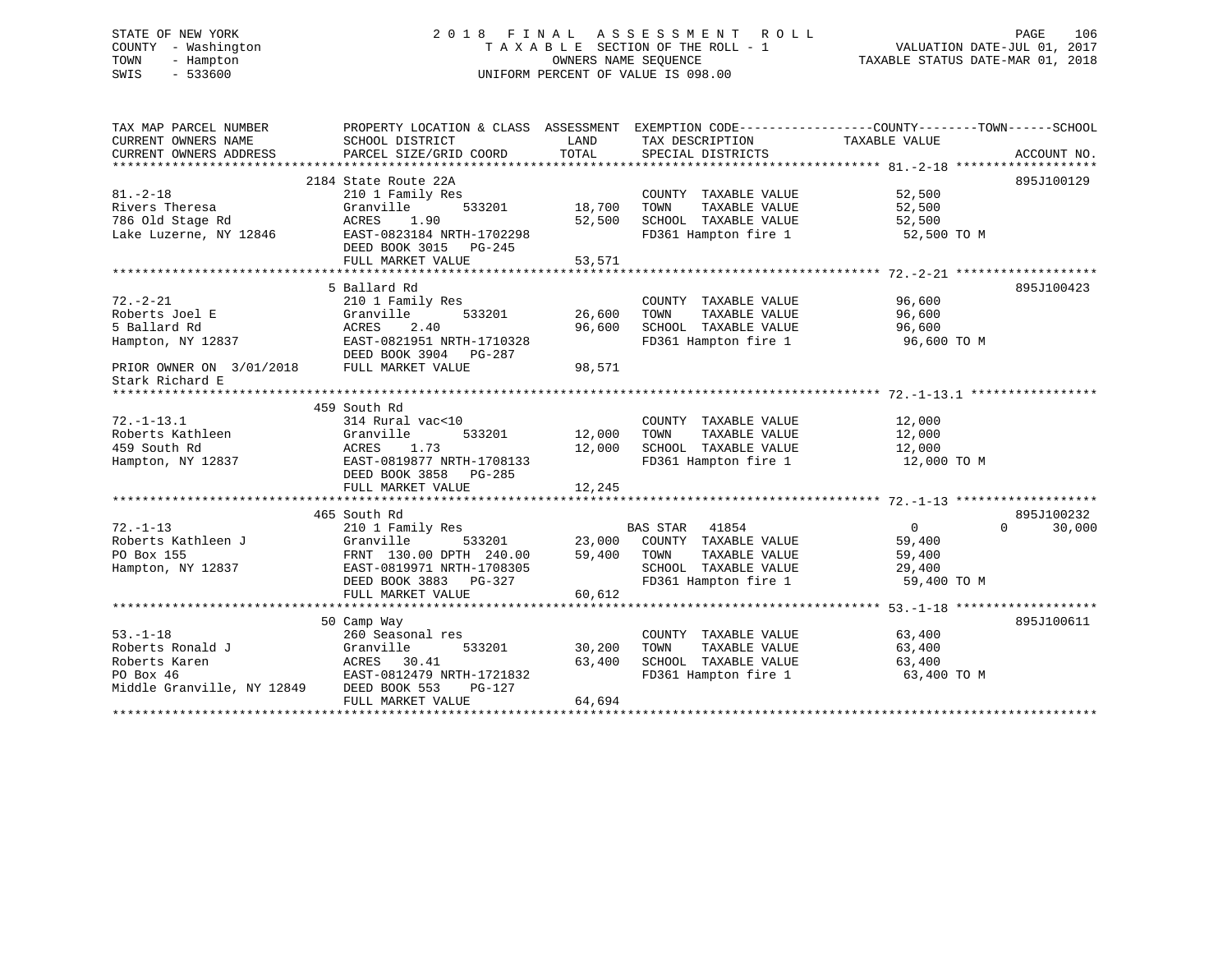| STATE OF NEW YORK   | 2018 FINAL ASSESSMENT ROLL         | 107<br>PAGE                      |
|---------------------|------------------------------------|----------------------------------|
| COUNTY - Washington | TAXABLE SECTION OF THE ROLL - 1    | VALUATION DATE-JUL 01, 2017      |
| TOWN<br>- Hampton   | OWNERS NAME SEOUENCE               | TAXABLE STATUS DATE-MAR 01, 2018 |
| $-533600$<br>SWIS   | UNIFORM PERCENT OF VALUE IS 098.00 |                                  |

| TAX MAP PARCEL NUMBER                            | PROPERTY LOCATION & CLASS ASSESSMENT EXEMPTION CODE---------------COUNTY-------TOWN------SCHOOL |             |                                                                   |                    |                                                                       |
|--------------------------------------------------|-------------------------------------------------------------------------------------------------|-------------|-------------------------------------------------------------------|--------------------|-----------------------------------------------------------------------|
| CURRENT OWNERS NAME                              | SCHOOL DISTRICT                                                                                 | LAND        | TAX DESCRIPTION                                                   | TAXABLE VALUE      |                                                                       |
| CURRENT OWNERS ADDRESS                           | PARCEL SIZE/GRID COORD                                                                          | TOTAL       | SPECIAL DISTRICTS                                                 |                    | ACCOUNT NO.                                                           |
|                                                  |                                                                                                 |             |                                                                   |                    |                                                                       |
|                                                  | 71 South Rd                                                                                     |             | 75 PCT OF VALUE USED FOR EXEMPTION PURPOSES                       |                    | 895J100105                                                            |
| $80. - 1 - 4$                                    | 240 Rural res                                                                                   |             | VET COM CT 41131                                                  | $30,450$ $30,450$  | $\overline{0}$                                                        |
| Robillard Maurice                                | Granville                                                                                       |             | 533201 62,300 VET DIS CT 41141                                    | 60,900             | 60,900                                                                |
| Robillard Linda                                  |                                                                                                 |             | 162,400 ENH STAR 41834                                            | $\overline{0}$     | $\begin{smallmatrix}&&&0\0&66,800\end{smallmatrix}$<br>$\overline{0}$ |
|                                                  | Survey: 2928 Lot 4                                                                              |             |                                                                   | 71,050             |                                                                       |
| PO Box 176                                       | 762/149                                                                                         |             | COUNTY TAXABLE VALUE                                              |                    |                                                                       |
| Hampton, NY 12837                                | ACRES 29.80<br>RCKES 22.00<br>EAST-0814551 NRTH-1702216<br>----- 101 DG-1056                    |             | TAXABLE VALUE<br>TOWN                                             | 71,050             |                                                                       |
|                                                  |                                                                                                 |             | SCHOOL TAXABLE VALUE 95,600<br>FD361 Hampton fire 1 162,400 TO M  |                    |                                                                       |
|                                                  |                                                                                                 |             | FD361 Hampton fire 1                                              |                    |                                                                       |
|                                                  | FULL MARKET VALUE                                                                               | 165,714     |                                                                   |                    |                                                                       |
|                                                  |                                                                                                 |             |                                                                   |                    |                                                                       |
|                                                  | 1080 West Way                                                                                   |             |                                                                   |                    | 895J100269                                                            |
| $71.4 - 2 - 2$                                   | 260 Seasonal res - WTRFNT                                                                       |             | <b>BAS STAR</b> 41854                                             | $\overline{0}$     | $0 \qquad \qquad$<br>30,000                                           |
| Robinson Revocable Trust Debor Granville 533201  |                                                                                                 |             | 29,700 COUNTY TAXABLE VALUE                                       |                    |                                                                       |
| Robinson Deborah T Trustee Lot 17                |                                                                                                 |             | 207,100 TOWN<br>TAXABLE VALUE                                     | 207,100<br>207,100 |                                                                       |
| PO Box 17                                        | 71.-2-2                                                                                         |             |                                                                   |                    |                                                                       |
|                                                  | 2.40<br><b>ACRES</b>                                                                            |             | SCHOOL TAXABLE VALUE 177,100<br>FD361 Hampton fire 1 207,100 TO M |                    |                                                                       |
| Poultney, VT 05764                               |                                                                                                 |             |                                                                   |                    |                                                                       |
|                                                  | EAST-0815018 NRTH-1707935                                                                       |             |                                                                   |                    |                                                                       |
|                                                  | DEED BOOK 3757 PG-281                                                                           |             |                                                                   |                    |                                                                       |
|                                                  | FULL MARKET VALUE                                                                               | 211,327     |                                                                   |                    |                                                                       |
|                                                  |                                                                                                 |             |                                                                   |                    |                                                                       |
|                                                  | Carlton Rd                                                                                      |             |                                                                   |                    | 895J101808                                                            |
|                                                  |                                                                                                 |             | COUNTY TAXABLE VALUE                                              | 300                |                                                                       |
|                                                  |                                                                                                 |             |                                                                   | 300                |                                                                       |
|                                                  |                                                                                                 |             |                                                                   | 300                |                                                                       |
|                                                  |                                                                                                 |             |                                                                   | 300 TO M           |                                                                       |
|                                                  |                                                                                                 |             |                                                                   |                    |                                                                       |
|                                                  | FULL MARKET VALUE                                                                               | 306         |                                                                   |                    |                                                                       |
|                                                  |                                                                                                 |             |                                                                   |                    |                                                                       |
|                                                  | Carlton Rd                                                                                      |             |                                                                   |                    |                                                                       |
|                                                  |                                                                                                 |             |                                                                   |                    |                                                                       |
| $45. - 1 - 5.7$                                  | 314 Rural vac<10                                                                                |             | COUNTY TAXABLE VALUE                                              | 19,000<br>19,000   |                                                                       |
| Robson Lance                                     | 535201<br>Whitehall                                                                             | 19,000 TOWN | TAXABLE VALUE                                                     |                    |                                                                       |
| Robson Anita                                     | Sub Lot 6                                                                                       |             | 19,000 SCHOOL TAXABLE VALUE                                       | 19,000             |                                                                       |
| 417 Purchase St                                  | ACRES<br>2.84                                                                                   |             | FD362 Hampton fire 2                                              | 19,000 TO M        |                                                                       |
| South Easton, MA 02375 EAST-0804700 NRTH-1734797 |                                                                                                 |             |                                                                   |                    |                                                                       |
|                                                  | DEED BOOK 2836 PG-124                                                                           |             |                                                                   |                    |                                                                       |
|                                                  | FULL MARKET VALUE                                                                               | 19,388      |                                                                   |                    |                                                                       |
|                                                  |                                                                                                 |             |                                                                   |                    |                                                                       |
|                                                  | 354 Hills Pond Rd                                                                               |             |                                                                   |                    |                                                                       |
| $71. - 1 - 12.2$                                 | 314 Rural vac<10                                                                                |             | COUNTY TAXABLE VALUE                                              | 25,100             |                                                                       |
| Rockenstire George C                             | 533201<br>Granville                                                                             |             | 25,100 TOWN TAXABLE VALUE                                         | 25,100             |                                                                       |
| 15 County Route 17A                              | Survey 13013                                                                                    |             | 25,100 SCHOOL TAXABLE VALUE                                       | 25,100             |                                                                       |
|                                                  |                                                                                                 |             |                                                                   |                    |                                                                       |
| Whitehall, NY 12887                              | FRNT 300.00 DPTH                                                                                |             | FD361 Hampton fire 1 25,100 TO M                                  |                    |                                                                       |
|                                                  | 5.09<br>ACRES                                                                                   |             |                                                                   |                    |                                                                       |
|                                                  | EAST-0815677 NRTH-1710084                                                                       |             |                                                                   |                    |                                                                       |
|                                                  | DEED BOOK 3835 PG-66                                                                            |             |                                                                   |                    |                                                                       |
|                                                  | FULL MARKET VALUE                                                                               | 25,612      |                                                                   |                    |                                                                       |
|                                                  |                                                                                                 |             |                                                                   |                    |                                                                       |

E 107<br>01, 2017<br>01, 2018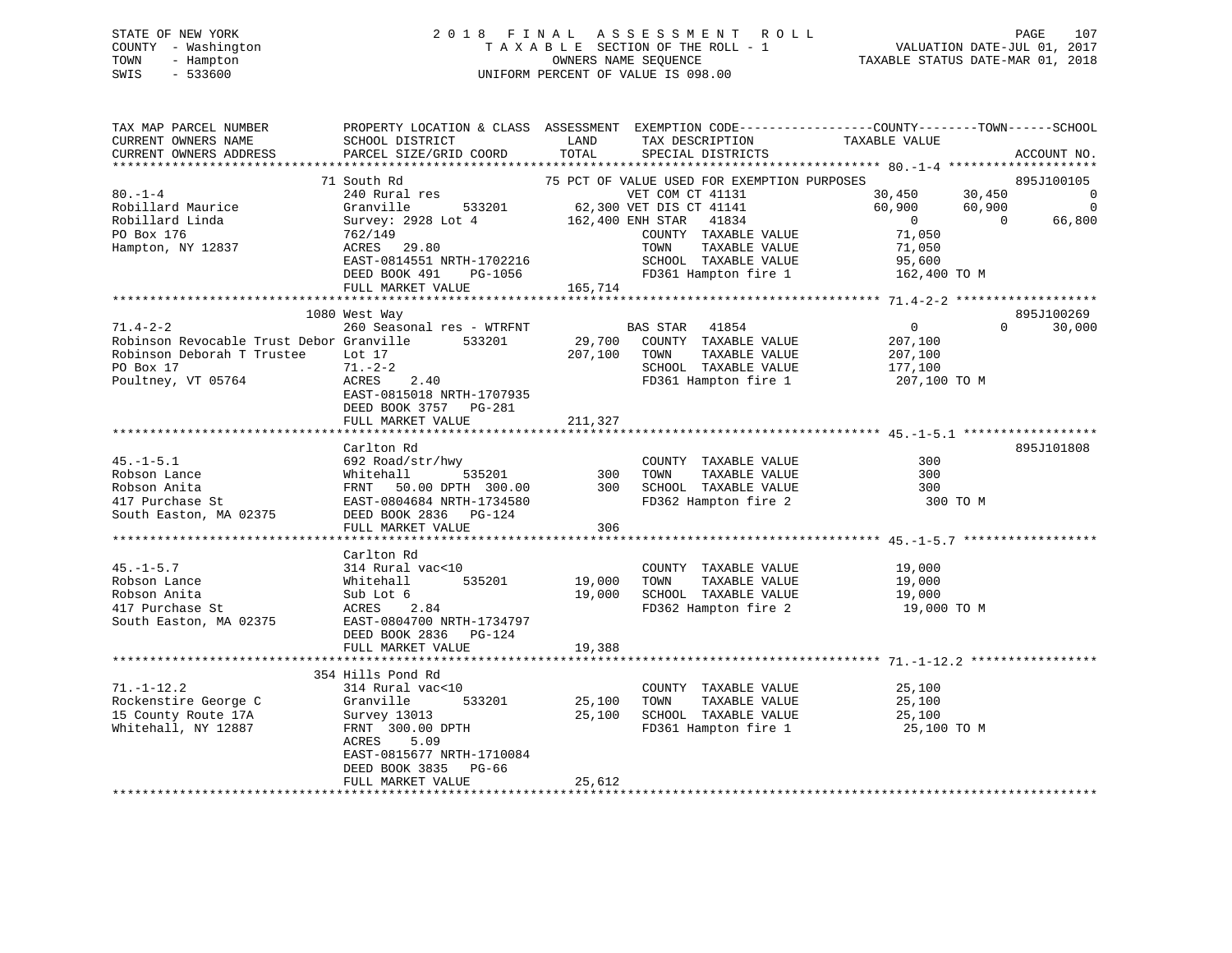# STATE OF NEW YORK 2 0 1 8 F I N A L A S S E S S M E N T R O L L PAGE 108 COUNTY - Washington T A X A B L E SECTION OF THE ROLL - 1 VALUATION DATE-JUL 01, 2017 TOWN - Hampton OWNERS NAME SEQUENCE TAXABLE STATUS DATE-MAR 01, 2018 SWIS - 533600 UNIFORM PERCENT OF VALUE IS 098.00

| 11975 State Route 4<br>895J100419<br>$\mathbf{0}$<br>0<br>210 1 Family Res<br>VET WAR C 41122<br>12,390<br>35,900 VET WAR T 41123<br>Whitehall<br>535201<br>$\overline{0}$<br>12,390<br>0<br>$\mathbf 0$<br>66,800<br>ACRES<br>5.90<br>82,600 ENH STAR<br>41834<br>$\Omega$<br>EAST-0807450 NRTH-1731559<br>70,210<br>COUNTY TAXABLE VALUE<br>DEED BOOK 944<br>TAXABLE VALUE<br>PG-154<br>TOWN<br>70,210<br>FULL MARKET VALUE<br>84,286<br>SCHOOL TAXABLE VALUE<br>15,800<br>FD362 Hampton fire 2<br>82,600 TO M<br>895J100547<br>43 Rainbow Way<br>$81. - 1 - 34$<br>260 Seasonal res<br>COUNTY TAXABLE VALUE<br>79,100<br>31,800<br>Rohrman Paulette A<br>533201<br>79,100<br>Granville<br>TOWN<br>TAXABLE VALUE<br>18 Highland Ave<br>ACRES<br>4.00<br>79,100<br>SCHOOL TAXABLE VALUE<br>79,100<br>Chappaqua, NY 10514<br>FD361 Hampton fire 1<br>79,100 TO M<br>EAST-0818110 NRTH-1701888<br>DEED BOOK 2931<br>$PG-81$<br>FULL MARKET VALUE<br>80,714<br>895J100414<br>474 Hickey Rd<br>66,800<br>$63. - 1 - 14$<br>240 Rural res<br>ENH STAR<br>41834<br>$\overline{0}$<br>$\Omega$<br>Roof Priscilla A<br>46,400<br>COUNTY TAXABLE VALUE<br>226,400<br>Granville<br>533201<br>Holmes Naomi R<br>Forest Tax 3399/119<br>226,400<br>TOWN<br>TAXABLE VALUE<br>226,400<br>474 Hickey Rd<br>SCHOOL TAXABLE VALUE<br>159,600<br>Lot 1<br>Hampton, NY 12837<br>CA001 Cons agri dst 1<br>ACRES 15.38<br>226,400 TO<br>EAST-0820162 NRTH-1720145<br>FD361 Hampton fire 1<br>226,400 TO M<br>MAY BE SUBJECT TO PAYMENT<br>DEED BOOK 773<br>PG-297<br>231,020<br>UNDER RPTL480A UNTIL 2023<br>FULL MARKET VALUE<br>Hickey Rd<br>322 Rural vac>10<br>FOR 480A<br>103,200<br>103,200<br>47460<br>103,200<br>Granville<br>533201<br>129,200<br>COUNTY TAXABLE VALUE<br>26,000<br>Forest Tax 3399/119<br>129,200<br>TAXABLE VALUE<br>26,000<br>TOWN<br>SCHOOL TAXABLE VALUE<br>ACRES 190.40<br>26,000<br>EAST-0818470 NRTH-1719358<br>CA001 Cons agri dst 1<br>129,200 TO<br>FD361 Hampton fire 1<br>DEED BOOK 773<br>129,200 TO M<br>PG-297<br>FULL MARKET VALUE<br>131,837<br>895J101822<br>16 Perry Heights Way<br>210 1 Family Res<br>142,400<br>COUNTY TAXABLE VALUE<br>Rooper William R<br>22,000<br>TAXABLE VALUE<br>Granville<br>533201<br>TOWN<br>142,400<br>ACRES<br>1.00<br>142,400<br>SCHOOL TAXABLE VALUE<br>142,400<br>FD361 Hampton fire 1<br>Gansevoort, NY 12831<br>EAST-0822905 NRTH-1711914<br>142,400 TO M<br>DEED BOOK 3891<br>PG-194<br>145,306<br>FULL MARKET VALUE | TAX MAP PARCEL NUMBER<br>CURRENT OWNERS NAME<br>CURRENT OWNERS ADDRESS | PROPERTY LOCATION & CLASS ASSESSMENT<br>SCHOOL DISTRICT<br>PARCEL SIZE/GRID COORD | LAND<br>TOTAL | EXEMPTION CODE----------------COUNTY-------TOWN------SCHOOL<br>TAX DESCRIPTION<br>SPECIAL DISTRICTS | TAXABLE VALUE | ACCOUNT NO. |
|-----------------------------------------------------------------------------------------------------------------------------------------------------------------------------------------------------------------------------------------------------------------------------------------------------------------------------------------------------------------------------------------------------------------------------------------------------------------------------------------------------------------------------------------------------------------------------------------------------------------------------------------------------------------------------------------------------------------------------------------------------------------------------------------------------------------------------------------------------------------------------------------------------------------------------------------------------------------------------------------------------------------------------------------------------------------------------------------------------------------------------------------------------------------------------------------------------------------------------------------------------------------------------------------------------------------------------------------------------------------------------------------------------------------------------------------------------------------------------------------------------------------------------------------------------------------------------------------------------------------------------------------------------------------------------------------------------------------------------------------------------------------------------------------------------------------------------------------------------------------------------------------------------------------------------------------------------------------------------------------------------------------------------------------------------------------------------------------------------------------------------------------------------------------------------------------------------------------------------------------------------------------------------------------------------------------------------------------------------------------------------------------------------------------------------------------------------------------------------------|------------------------------------------------------------------------|-----------------------------------------------------------------------------------|---------------|-----------------------------------------------------------------------------------------------------|---------------|-------------|
|                                                                                                                                                                                                                                                                                                                                                                                                                                                                                                                                                                                                                                                                                                                                                                                                                                                                                                                                                                                                                                                                                                                                                                                                                                                                                                                                                                                                                                                                                                                                                                                                                                                                                                                                                                                                                                                                                                                                                                                                                                                                                                                                                                                                                                                                                                                                                                                                                                                                                   |                                                                        |                                                                                   |               |                                                                                                     |               |             |
|                                                                                                                                                                                                                                                                                                                                                                                                                                                                                                                                                                                                                                                                                                                                                                                                                                                                                                                                                                                                                                                                                                                                                                                                                                                                                                                                                                                                                                                                                                                                                                                                                                                                                                                                                                                                                                                                                                                                                                                                                                                                                                                                                                                                                                                                                                                                                                                                                                                                                   |                                                                        |                                                                                   |               |                                                                                                     |               |             |
|                                                                                                                                                                                                                                                                                                                                                                                                                                                                                                                                                                                                                                                                                                                                                                                                                                                                                                                                                                                                                                                                                                                                                                                                                                                                                                                                                                                                                                                                                                                                                                                                                                                                                                                                                                                                                                                                                                                                                                                                                                                                                                                                                                                                                                                                                                                                                                                                                                                                                   | $45. - 1 - 9$                                                          |                                                                                   |               |                                                                                                     |               |             |
|                                                                                                                                                                                                                                                                                                                                                                                                                                                                                                                                                                                                                                                                                                                                                                                                                                                                                                                                                                                                                                                                                                                                                                                                                                                                                                                                                                                                                                                                                                                                                                                                                                                                                                                                                                                                                                                                                                                                                                                                                                                                                                                                                                                                                                                                                                                                                                                                                                                                                   | Rogers Donald S                                                        |                                                                                   |               |                                                                                                     |               |             |
|                                                                                                                                                                                                                                                                                                                                                                                                                                                                                                                                                                                                                                                                                                                                                                                                                                                                                                                                                                                                                                                                                                                                                                                                                                                                                                                                                                                                                                                                                                                                                                                                                                                                                                                                                                                                                                                                                                                                                                                                                                                                                                                                                                                                                                                                                                                                                                                                                                                                                   | 11975 State Route 4                                                    |                                                                                   |               |                                                                                                     |               |             |
|                                                                                                                                                                                                                                                                                                                                                                                                                                                                                                                                                                                                                                                                                                                                                                                                                                                                                                                                                                                                                                                                                                                                                                                                                                                                                                                                                                                                                                                                                                                                                                                                                                                                                                                                                                                                                                                                                                                                                                                                                                                                                                                                                                                                                                                                                                                                                                                                                                                                                   | Whitehall, NY 12887                                                    |                                                                                   |               |                                                                                                     |               |             |
|                                                                                                                                                                                                                                                                                                                                                                                                                                                                                                                                                                                                                                                                                                                                                                                                                                                                                                                                                                                                                                                                                                                                                                                                                                                                                                                                                                                                                                                                                                                                                                                                                                                                                                                                                                                                                                                                                                                                                                                                                                                                                                                                                                                                                                                                                                                                                                                                                                                                                   |                                                                        |                                                                                   |               |                                                                                                     |               |             |
|                                                                                                                                                                                                                                                                                                                                                                                                                                                                                                                                                                                                                                                                                                                                                                                                                                                                                                                                                                                                                                                                                                                                                                                                                                                                                                                                                                                                                                                                                                                                                                                                                                                                                                                                                                                                                                                                                                                                                                                                                                                                                                                                                                                                                                                                                                                                                                                                                                                                                   |                                                                        |                                                                                   |               |                                                                                                     |               |             |
|                                                                                                                                                                                                                                                                                                                                                                                                                                                                                                                                                                                                                                                                                                                                                                                                                                                                                                                                                                                                                                                                                                                                                                                                                                                                                                                                                                                                                                                                                                                                                                                                                                                                                                                                                                                                                                                                                                                                                                                                                                                                                                                                                                                                                                                                                                                                                                                                                                                                                   |                                                                        |                                                                                   |               |                                                                                                     |               |             |
|                                                                                                                                                                                                                                                                                                                                                                                                                                                                                                                                                                                                                                                                                                                                                                                                                                                                                                                                                                                                                                                                                                                                                                                                                                                                                                                                                                                                                                                                                                                                                                                                                                                                                                                                                                                                                                                                                                                                                                                                                                                                                                                                                                                                                                                                                                                                                                                                                                                                                   |                                                                        |                                                                                   |               |                                                                                                     |               |             |
|                                                                                                                                                                                                                                                                                                                                                                                                                                                                                                                                                                                                                                                                                                                                                                                                                                                                                                                                                                                                                                                                                                                                                                                                                                                                                                                                                                                                                                                                                                                                                                                                                                                                                                                                                                                                                                                                                                                                                                                                                                                                                                                                                                                                                                                                                                                                                                                                                                                                                   |                                                                        |                                                                                   |               |                                                                                                     |               |             |
|                                                                                                                                                                                                                                                                                                                                                                                                                                                                                                                                                                                                                                                                                                                                                                                                                                                                                                                                                                                                                                                                                                                                                                                                                                                                                                                                                                                                                                                                                                                                                                                                                                                                                                                                                                                                                                                                                                                                                                                                                                                                                                                                                                                                                                                                                                                                                                                                                                                                                   |                                                                        |                                                                                   |               |                                                                                                     |               |             |
|                                                                                                                                                                                                                                                                                                                                                                                                                                                                                                                                                                                                                                                                                                                                                                                                                                                                                                                                                                                                                                                                                                                                                                                                                                                                                                                                                                                                                                                                                                                                                                                                                                                                                                                                                                                                                                                                                                                                                                                                                                                                                                                                                                                                                                                                                                                                                                                                                                                                                   |                                                                        |                                                                                   |               |                                                                                                     |               |             |
|                                                                                                                                                                                                                                                                                                                                                                                                                                                                                                                                                                                                                                                                                                                                                                                                                                                                                                                                                                                                                                                                                                                                                                                                                                                                                                                                                                                                                                                                                                                                                                                                                                                                                                                                                                                                                                                                                                                                                                                                                                                                                                                                                                                                                                                                                                                                                                                                                                                                                   |                                                                        |                                                                                   |               |                                                                                                     |               |             |
|                                                                                                                                                                                                                                                                                                                                                                                                                                                                                                                                                                                                                                                                                                                                                                                                                                                                                                                                                                                                                                                                                                                                                                                                                                                                                                                                                                                                                                                                                                                                                                                                                                                                                                                                                                                                                                                                                                                                                                                                                                                                                                                                                                                                                                                                                                                                                                                                                                                                                   |                                                                        |                                                                                   |               |                                                                                                     |               |             |
|                                                                                                                                                                                                                                                                                                                                                                                                                                                                                                                                                                                                                                                                                                                                                                                                                                                                                                                                                                                                                                                                                                                                                                                                                                                                                                                                                                                                                                                                                                                                                                                                                                                                                                                                                                                                                                                                                                                                                                                                                                                                                                                                                                                                                                                                                                                                                                                                                                                                                   |                                                                        |                                                                                   |               |                                                                                                     |               |             |
|                                                                                                                                                                                                                                                                                                                                                                                                                                                                                                                                                                                                                                                                                                                                                                                                                                                                                                                                                                                                                                                                                                                                                                                                                                                                                                                                                                                                                                                                                                                                                                                                                                                                                                                                                                                                                                                                                                                                                                                                                                                                                                                                                                                                                                                                                                                                                                                                                                                                                   |                                                                        |                                                                                   |               |                                                                                                     |               |             |
|                                                                                                                                                                                                                                                                                                                                                                                                                                                                                                                                                                                                                                                                                                                                                                                                                                                                                                                                                                                                                                                                                                                                                                                                                                                                                                                                                                                                                                                                                                                                                                                                                                                                                                                                                                                                                                                                                                                                                                                                                                                                                                                                                                                                                                                                                                                                                                                                                                                                                   |                                                                        |                                                                                   |               |                                                                                                     |               |             |
|                                                                                                                                                                                                                                                                                                                                                                                                                                                                                                                                                                                                                                                                                                                                                                                                                                                                                                                                                                                                                                                                                                                                                                                                                                                                                                                                                                                                                                                                                                                                                                                                                                                                                                                                                                                                                                                                                                                                                                                                                                                                                                                                                                                                                                                                                                                                                                                                                                                                                   |                                                                        |                                                                                   |               |                                                                                                     |               |             |
|                                                                                                                                                                                                                                                                                                                                                                                                                                                                                                                                                                                                                                                                                                                                                                                                                                                                                                                                                                                                                                                                                                                                                                                                                                                                                                                                                                                                                                                                                                                                                                                                                                                                                                                                                                                                                                                                                                                                                                                                                                                                                                                                                                                                                                                                                                                                                                                                                                                                                   |                                                                        |                                                                                   |               |                                                                                                     |               |             |
|                                                                                                                                                                                                                                                                                                                                                                                                                                                                                                                                                                                                                                                                                                                                                                                                                                                                                                                                                                                                                                                                                                                                                                                                                                                                                                                                                                                                                                                                                                                                                                                                                                                                                                                                                                                                                                                                                                                                                                                                                                                                                                                                                                                                                                                                                                                                                                                                                                                                                   |                                                                        |                                                                                   |               |                                                                                                     |               |             |
|                                                                                                                                                                                                                                                                                                                                                                                                                                                                                                                                                                                                                                                                                                                                                                                                                                                                                                                                                                                                                                                                                                                                                                                                                                                                                                                                                                                                                                                                                                                                                                                                                                                                                                                                                                                                                                                                                                                                                                                                                                                                                                                                                                                                                                                                                                                                                                                                                                                                                   |                                                                        |                                                                                   |               |                                                                                                     |               |             |
|                                                                                                                                                                                                                                                                                                                                                                                                                                                                                                                                                                                                                                                                                                                                                                                                                                                                                                                                                                                                                                                                                                                                                                                                                                                                                                                                                                                                                                                                                                                                                                                                                                                                                                                                                                                                                                                                                                                                                                                                                                                                                                                                                                                                                                                                                                                                                                                                                                                                                   |                                                                        |                                                                                   |               |                                                                                                     |               |             |
|                                                                                                                                                                                                                                                                                                                                                                                                                                                                                                                                                                                                                                                                                                                                                                                                                                                                                                                                                                                                                                                                                                                                                                                                                                                                                                                                                                                                                                                                                                                                                                                                                                                                                                                                                                                                                                                                                                                                                                                                                                                                                                                                                                                                                                                                                                                                                                                                                                                                                   |                                                                        |                                                                                   |               |                                                                                                     |               |             |
|                                                                                                                                                                                                                                                                                                                                                                                                                                                                                                                                                                                                                                                                                                                                                                                                                                                                                                                                                                                                                                                                                                                                                                                                                                                                                                                                                                                                                                                                                                                                                                                                                                                                                                                                                                                                                                                                                                                                                                                                                                                                                                                                                                                                                                                                                                                                                                                                                                                                                   |                                                                        |                                                                                   |               |                                                                                                     |               |             |
|                                                                                                                                                                                                                                                                                                                                                                                                                                                                                                                                                                                                                                                                                                                                                                                                                                                                                                                                                                                                                                                                                                                                                                                                                                                                                                                                                                                                                                                                                                                                                                                                                                                                                                                                                                                                                                                                                                                                                                                                                                                                                                                                                                                                                                                                                                                                                                                                                                                                                   |                                                                        |                                                                                   |               |                                                                                                     |               |             |
|                                                                                                                                                                                                                                                                                                                                                                                                                                                                                                                                                                                                                                                                                                                                                                                                                                                                                                                                                                                                                                                                                                                                                                                                                                                                                                                                                                                                                                                                                                                                                                                                                                                                                                                                                                                                                                                                                                                                                                                                                                                                                                                                                                                                                                                                                                                                                                                                                                                                                   |                                                                        |                                                                                   |               |                                                                                                     |               |             |
|                                                                                                                                                                                                                                                                                                                                                                                                                                                                                                                                                                                                                                                                                                                                                                                                                                                                                                                                                                                                                                                                                                                                                                                                                                                                                                                                                                                                                                                                                                                                                                                                                                                                                                                                                                                                                                                                                                                                                                                                                                                                                                                                                                                                                                                                                                                                                                                                                                                                                   |                                                                        |                                                                                   |               |                                                                                                     |               |             |
|                                                                                                                                                                                                                                                                                                                                                                                                                                                                                                                                                                                                                                                                                                                                                                                                                                                                                                                                                                                                                                                                                                                                                                                                                                                                                                                                                                                                                                                                                                                                                                                                                                                                                                                                                                                                                                                                                                                                                                                                                                                                                                                                                                                                                                                                                                                                                                                                                                                                                   | $63. - 1 - 14.1$                                                       |                                                                                   |               |                                                                                                     |               |             |
|                                                                                                                                                                                                                                                                                                                                                                                                                                                                                                                                                                                                                                                                                                                                                                                                                                                                                                                                                                                                                                                                                                                                                                                                                                                                                                                                                                                                                                                                                                                                                                                                                                                                                                                                                                                                                                                                                                                                                                                                                                                                                                                                                                                                                                                                                                                                                                                                                                                                                   | Roof Priscilla A                                                       |                                                                                   |               |                                                                                                     |               |             |
|                                                                                                                                                                                                                                                                                                                                                                                                                                                                                                                                                                                                                                                                                                                                                                                                                                                                                                                                                                                                                                                                                                                                                                                                                                                                                                                                                                                                                                                                                                                                                                                                                                                                                                                                                                                                                                                                                                                                                                                                                                                                                                                                                                                                                                                                                                                                                                                                                                                                                   | Holmes Naomi R                                                         |                                                                                   |               |                                                                                                     |               |             |
|                                                                                                                                                                                                                                                                                                                                                                                                                                                                                                                                                                                                                                                                                                                                                                                                                                                                                                                                                                                                                                                                                                                                                                                                                                                                                                                                                                                                                                                                                                                                                                                                                                                                                                                                                                                                                                                                                                                                                                                                                                                                                                                                                                                                                                                                                                                                                                                                                                                                                   | 474 Hickey Rd                                                          |                                                                                   |               |                                                                                                     |               |             |
|                                                                                                                                                                                                                                                                                                                                                                                                                                                                                                                                                                                                                                                                                                                                                                                                                                                                                                                                                                                                                                                                                                                                                                                                                                                                                                                                                                                                                                                                                                                                                                                                                                                                                                                                                                                                                                                                                                                                                                                                                                                                                                                                                                                                                                                                                                                                                                                                                                                                                   | Hampton, NY 12837                                                      |                                                                                   |               |                                                                                                     |               |             |
|                                                                                                                                                                                                                                                                                                                                                                                                                                                                                                                                                                                                                                                                                                                                                                                                                                                                                                                                                                                                                                                                                                                                                                                                                                                                                                                                                                                                                                                                                                                                                                                                                                                                                                                                                                                                                                                                                                                                                                                                                                                                                                                                                                                                                                                                                                                                                                                                                                                                                   |                                                                        |                                                                                   |               |                                                                                                     |               |             |
|                                                                                                                                                                                                                                                                                                                                                                                                                                                                                                                                                                                                                                                                                                                                                                                                                                                                                                                                                                                                                                                                                                                                                                                                                                                                                                                                                                                                                                                                                                                                                                                                                                                                                                                                                                                                                                                                                                                                                                                                                                                                                                                                                                                                                                                                                                                                                                                                                                                                                   | MAY BE SUBJECT TO PAYMENT                                              |                                                                                   |               |                                                                                                     |               |             |
|                                                                                                                                                                                                                                                                                                                                                                                                                                                                                                                                                                                                                                                                                                                                                                                                                                                                                                                                                                                                                                                                                                                                                                                                                                                                                                                                                                                                                                                                                                                                                                                                                                                                                                                                                                                                                                                                                                                                                                                                                                                                                                                                                                                                                                                                                                                                                                                                                                                                                   | UNDER RPTL480A UNTIL 2027                                              |                                                                                   |               |                                                                                                     |               |             |
|                                                                                                                                                                                                                                                                                                                                                                                                                                                                                                                                                                                                                                                                                                                                                                                                                                                                                                                                                                                                                                                                                                                                                                                                                                                                                                                                                                                                                                                                                                                                                                                                                                                                                                                                                                                                                                                                                                                                                                                                                                                                                                                                                                                                                                                                                                                                                                                                                                                                                   |                                                                        |                                                                                   |               |                                                                                                     |               |             |
|                                                                                                                                                                                                                                                                                                                                                                                                                                                                                                                                                                                                                                                                                                                                                                                                                                                                                                                                                                                                                                                                                                                                                                                                                                                                                                                                                                                                                                                                                                                                                                                                                                                                                                                                                                                                                                                                                                                                                                                                                                                                                                                                                                                                                                                                                                                                                                                                                                                                                   |                                                                        |                                                                                   |               |                                                                                                     |               |             |
|                                                                                                                                                                                                                                                                                                                                                                                                                                                                                                                                                                                                                                                                                                                                                                                                                                                                                                                                                                                                                                                                                                                                                                                                                                                                                                                                                                                                                                                                                                                                                                                                                                                                                                                                                                                                                                                                                                                                                                                                                                                                                                                                                                                                                                                                                                                                                                                                                                                                                   | $72. - 2 - 27.2$                                                       |                                                                                   |               |                                                                                                     |               |             |
|                                                                                                                                                                                                                                                                                                                                                                                                                                                                                                                                                                                                                                                                                                                                                                                                                                                                                                                                                                                                                                                                                                                                                                                                                                                                                                                                                                                                                                                                                                                                                                                                                                                                                                                                                                                                                                                                                                                                                                                                                                                                                                                                                                                                                                                                                                                                                                                                                                                                                   |                                                                        |                                                                                   |               |                                                                                                     |               |             |
|                                                                                                                                                                                                                                                                                                                                                                                                                                                                                                                                                                                                                                                                                                                                                                                                                                                                                                                                                                                                                                                                                                                                                                                                                                                                                                                                                                                                                                                                                                                                                                                                                                                                                                                                                                                                                                                                                                                                                                                                                                                                                                                                                                                                                                                                                                                                                                                                                                                                                   | 378 Colebrook Rd                                                       |                                                                                   |               |                                                                                                     |               |             |
|                                                                                                                                                                                                                                                                                                                                                                                                                                                                                                                                                                                                                                                                                                                                                                                                                                                                                                                                                                                                                                                                                                                                                                                                                                                                                                                                                                                                                                                                                                                                                                                                                                                                                                                                                                                                                                                                                                                                                                                                                                                                                                                                                                                                                                                                                                                                                                                                                                                                                   |                                                                        |                                                                                   |               |                                                                                                     |               |             |
|                                                                                                                                                                                                                                                                                                                                                                                                                                                                                                                                                                                                                                                                                                                                                                                                                                                                                                                                                                                                                                                                                                                                                                                                                                                                                                                                                                                                                                                                                                                                                                                                                                                                                                                                                                                                                                                                                                                                                                                                                                                                                                                                                                                                                                                                                                                                                                                                                                                                                   |                                                                        |                                                                                   |               |                                                                                                     |               |             |
|                                                                                                                                                                                                                                                                                                                                                                                                                                                                                                                                                                                                                                                                                                                                                                                                                                                                                                                                                                                                                                                                                                                                                                                                                                                                                                                                                                                                                                                                                                                                                                                                                                                                                                                                                                                                                                                                                                                                                                                                                                                                                                                                                                                                                                                                                                                                                                                                                                                                                   |                                                                        |                                                                                   |               |                                                                                                     |               |             |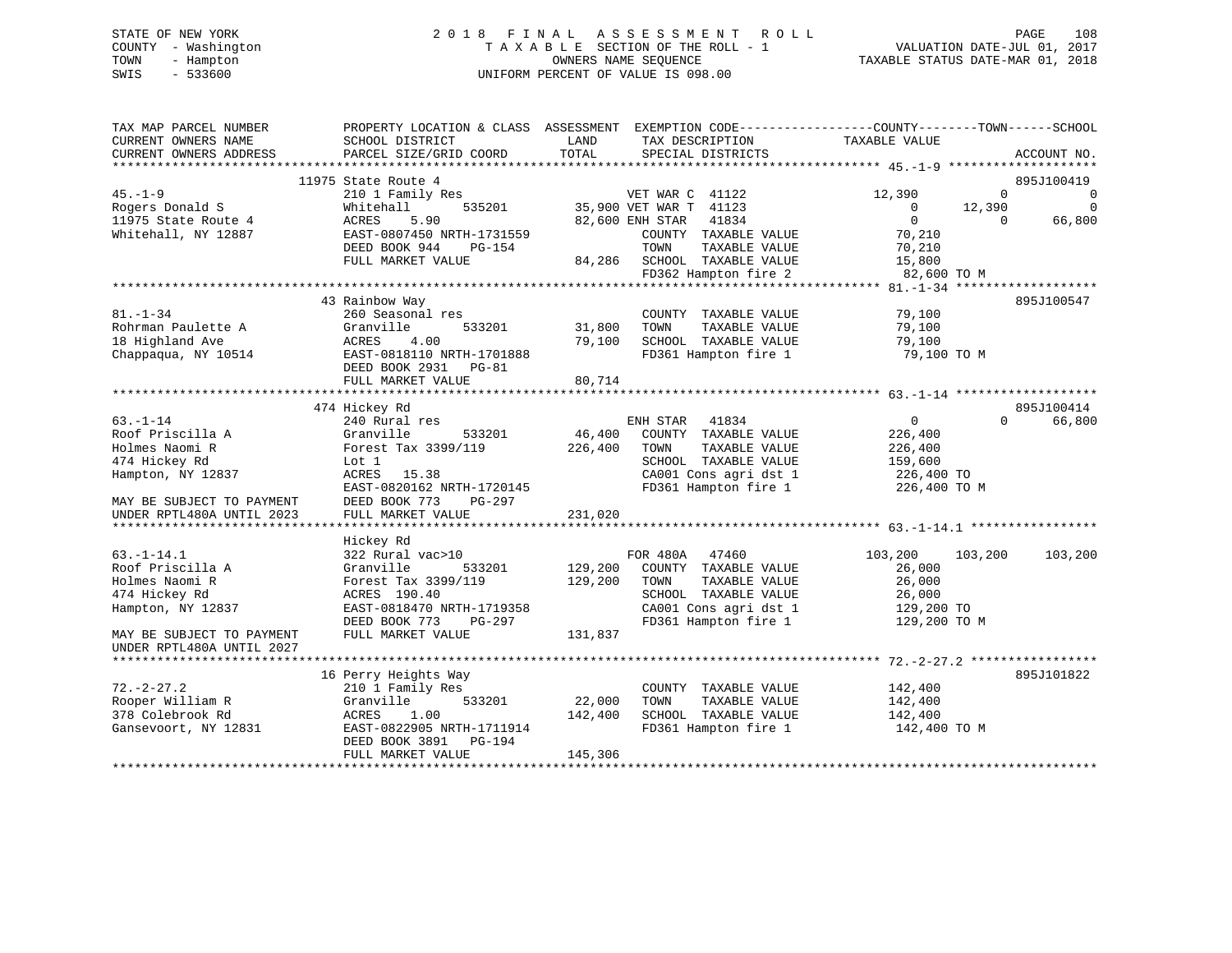# STATE OF NEW YORK 2 0 1 8 F I N A L A S S E S S M E N T R O L L PAGE 109 COUNTY - Washington T A X A B L E SECTION OF THE ROLL - 1 VALUATION DATE-JUL 01, 2017 TOWN - Hampton OWNERS NAME SEQUENCE TAXABLE STATUS DATE-MAR 01, 2018 SWIS - 533600 UNIFORM PERCENT OF VALUE IS 098.00

| TAX MAP PARCEL NUMBER<br>CURRENT OWNERS NAME<br>CURRENT OWNERS ADDRESS                                | SCHOOL DISTRICT<br>PARCEL SIZE/GRID COORD                                                                                                                                                      | PROPERTY LOCATION & CLASS ASSESSMENT EXEMPTION CODE----------------COUNTY-------TOWN------SCHOOL<br>LAND<br>TAX DESCRIPTION<br>TOTAL<br>SPECIAL DISTRICTS   | TAXABLE VALUE                                                                                                                | ACCOUNT NO.    |
|-------------------------------------------------------------------------------------------------------|------------------------------------------------------------------------------------------------------------------------------------------------------------------------------------------------|-------------------------------------------------------------------------------------------------------------------------------------------------------------|------------------------------------------------------------------------------------------------------------------------------|----------------|
|                                                                                                       |                                                                                                                                                                                                |                                                                                                                                                             |                                                                                                                              |                |
|                                                                                                       | 175 Hickey Rd                                                                                                                                                                                  |                                                                                                                                                             |                                                                                                                              | 895J100712     |
| $62. - 1 - 32.3$<br>Root Joseph<br>Root Mary Lou<br>175 Hickey Rd<br>$1/5$ minis<br>Hampton, NY 12837 | 270 Mfg housing<br>Granville<br>ACRES 5.00 DANA<br>EAST-0813729 NRTH-1718276<br>DEED BOOK 600 PG-54                                                                                            | ENH STAR 41834<br>533201 35,000<br>COUNTY TAXABLE VALUE<br>66,400<br>TOWN<br>TAXABLE VALUE<br>SCHOOL TAXABLE VALUE<br>FD361 Hampton fire 1                  | $\overline{0}$<br>$\Omega$<br>66,400<br>66,400<br>$\overline{0}$<br>66,400 TO M                                              | 66,400         |
|                                                                                                       | FULL MARKET VALUE                                                                                                                                                                              | 67,755                                                                                                                                                      |                                                                                                                              |                |
|                                                                                                       | 271 Hills Pond Rd                                                                                                                                                                              |                                                                                                                                                             |                                                                                                                              |                |
| $71. - 1 - 14.92$<br>Rountree Charles R<br>Roundtree Renee D<br>PO Box 86<br>Hampton, NY 12837        | 210 1 Family Res - WTRFNT<br>Granville<br>533201<br>LF 66'<br>Filed Subdivision 27A-71<br>1.23 BANK<br>ACRES<br>999<br>EAST-0816194 NRTH-1708048<br>DEED BOOK 2884 PG-313<br>FULL MARKET VALUE | VET COM CT 41131<br>19,800 VET DIS CT 41141<br>269,300 CW_10_VET/ 41151<br>COUNTY TAXABLE VALUE<br>TAXABLE VALUE<br>TOWN<br>SCHOOL TAXABLE VALUE<br>274,796 | 55,000<br>45,000<br>107,720<br>90,000<br>8,000<br>8,000<br>98,580<br>126,300<br>269,300<br>FD361 Hampton fire 1 269,300 TO M | $\overline{0}$ |
|                                                                                                       |                                                                                                                                                                                                |                                                                                                                                                             |                                                                                                                              |                |
| $38. - 1 - 2.7$<br>Rozell Walter J<br>Rozell Hillary J<br>44 Morse Ln<br>Whitehall, NY 12887          | 63 Lemayville Way<br>270 Mfg housing<br>535201<br>Whitehall<br>willte<br>Lot 2<br>Acr<br>3.00<br>EAST-0805297 NRTH-1744092<br>DEED BOOK 3874 PG-313<br>FULL MARKET VALUE                       | COUNTY TAXABLE VALUE<br>28,500<br>TAXABLE VALUE<br>TOWN<br>43,100<br>SCHOOL TAXABLE VALUE<br>FD362 Hampton fire 2<br>43,980                                 | 43,100<br>43,100<br>43,100<br>43,100 TO M                                                                                    |                |
|                                                                                                       |                                                                                                                                                                                                |                                                                                                                                                             |                                                                                                                              |                |
| $38. - 1 - 2.8$<br>Rozell Walter J<br>Rozell Hillary J<br>44 Morse Ln<br>Whitehall, NY 12887          | 140 Lemayville Way<br>270 Mfg housing<br>535201<br>Whitehall<br>Lot 3<br>ACRES<br>1.51<br>EAST-0805634 NRTH-1743650<br>DEED BOOK 3874 PG-313                                                   | COUNTY TAXABLE VALUE<br>TAXABLE VALUE<br>23,700<br>TOWN<br>37,500<br>SCHOOL TAXABLE VALUE<br>FD362 Hampton fire 2                                           | 37,500<br>37,500<br>37,500<br>37,500 TO M                                                                                    |                |
|                                                                                                       | FULL MARKET VALUE                                                                                                                                                                              | 38,265                                                                                                                                                      |                                                                                                                              |                |
|                                                                                                       |                                                                                                                                                                                                |                                                                                                                                                             |                                                                                                                              |                |
| $38. - 1 - 2.9$<br>Rozell Walter J<br>Rozell Hillary J<br>44 Morse Ln<br>Whitehall, NY 12887          | 121 & 129 Lemayville Way<br>210 1 Family Res<br>Whitehall<br>535201<br>Lot 4<br>ACRES 1.64<br>EAST-0805827 NRTH-1743966<br>DEED BOOK 3874 PG-313<br>FULL MARKET VALUE                          | COUNTY TAXABLE VALUE<br>24,100<br>TOWN<br>TAXABLE VALUE<br>97,200<br>SCHOOL TAXABLE VALUE<br>FD362 Hampton fire 2<br>99,184                                 | 97,200<br>97,200<br>97,200<br>97,200 TO M                                                                                    |                |
|                                                                                                       |                                                                                                                                                                                                |                                                                                                                                                             |                                                                                                                              |                |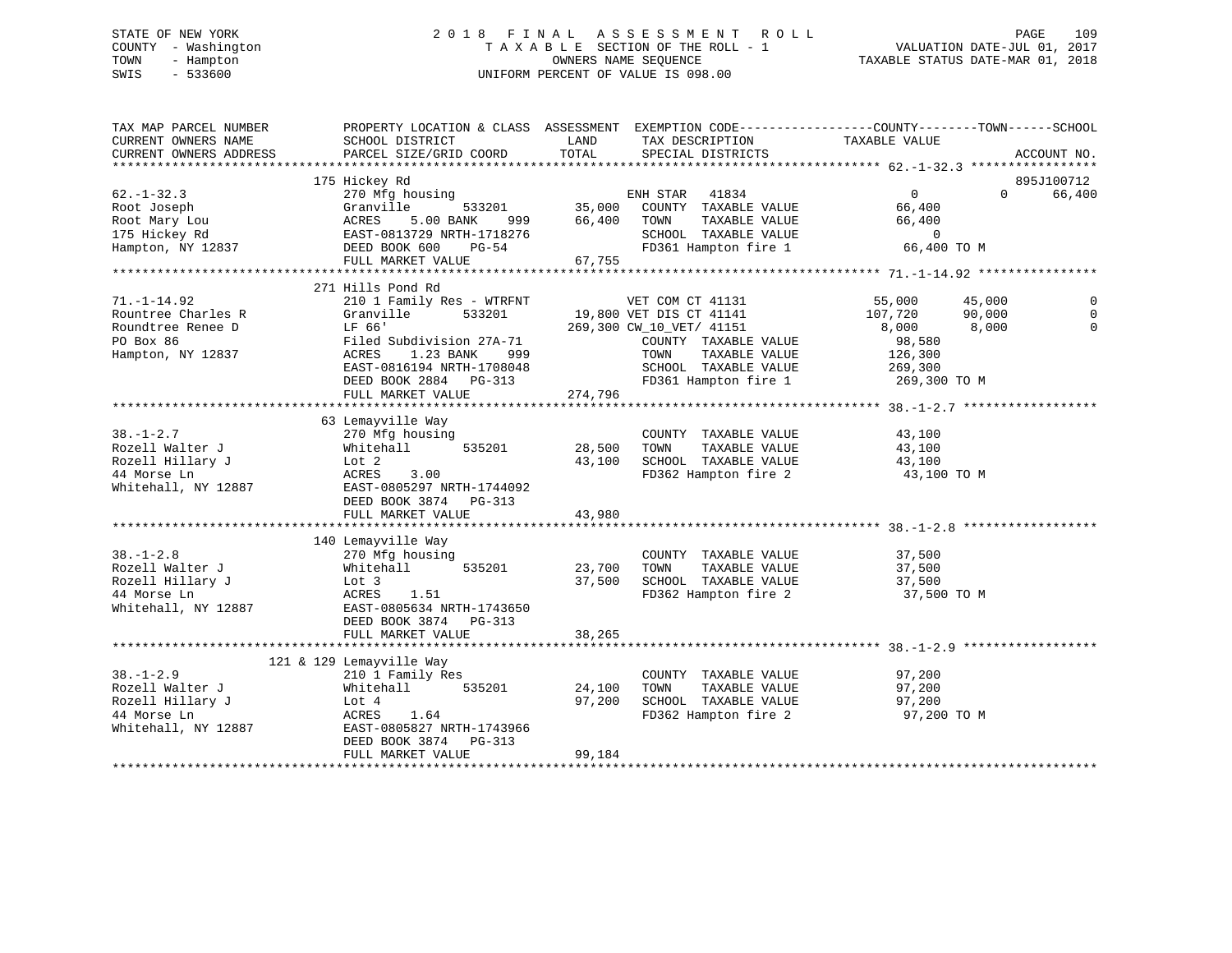| STATE OF NEW YORK<br>COUNTY - Washington<br>- Hampton<br>TOWN<br>$-533600$<br>SWIS |                                                                                                                                             |               | 2018 FINAL ASSESSMENT ROLL<br>TAXABLE SECTION OF THE ROLL - 1<br>OWNERS NAME SEQUENCE<br>UNIFORM PERCENT OF VALUE IS 098.00 | VALUATION DATE-JUL 01, 2017<br>VALUATION DATE-JUL 01, 2017<br>TAXABLE STATUS DATE-MAR 01, 2018 | PAGE<br>110                               |
|------------------------------------------------------------------------------------|---------------------------------------------------------------------------------------------------------------------------------------------|---------------|-----------------------------------------------------------------------------------------------------------------------------|------------------------------------------------------------------------------------------------|-------------------------------------------|
| TAX MAP PARCEL NUMBER<br>CURRENT OWNERS NAME<br>CURRENT OWNERS ADDRESS             | PROPERTY LOCATION & CLASS ASSESSMENT EXEMPTION CODE---------------COUNTY-------TOWN-----SCHOOL<br>SCHOOL DISTRICT<br>PARCEL SIZE/GRID COORD | LAND<br>TOTAL | TAX DESCRIPTION<br>SPECIAL DISTRICTS<br>SPECIAL DISTRICTS                                                                   |                                                                                                | ACCOUNT NO.                               |
| ***********************                                                            |                                                                                                                                             |               |                                                                                                                             |                                                                                                |                                           |
|                                                                                    | 116 Lemayville Way                                                                                                                          |               |                                                                                                                             |                                                                                                |                                           |
| $38. - 1 - 2.10$                                                                   | 270 Mfg housing                                                                                                                             |               | COUNTY TAXABLE VALUE                                                                                                        | 49,100                                                                                         |                                           |
| Rozell Walter J                                                                    | Whitehall<br>535201                                                                                                                         | 23,200        | TOWN<br>TAXABLE VALUE                                                                                                       | 49,100                                                                                         |                                           |
| Rozell Hillary J                                                                   | Lot 5                                                                                                                                       | 49,100        | SCHOOL TAXABLE VALUE                                                                                                        | 49,100                                                                                         |                                           |
| 44 Morse Ln<br>Whitehall, NY 12887                                                 | ACRES<br>1.36<br>EAST-0805655 NRTH-1743997<br>DEED BOOK 3874 PG-313                                                                         |               | FD362 Hampton fire 2                                                                                                        | 49,100 TO M                                                                                    |                                           |
|                                                                                    | FULL MARKET VALUE                                                                                                                           | 50,102        |                                                                                                                             |                                                                                                |                                           |
|                                                                                    |                                                                                                                                             |               |                                                                                                                             |                                                                                                |                                           |
| $80. - 1 - 37$                                                                     | 1731 County Route 21                                                                                                                        |               | BAS STAR<br>41854                                                                                                           | $\overline{0}$                                                                                 | 895J101756<br>$0 \qquad \qquad$<br>30,000 |
| Ruest Kellie R                                                                     | 210 1 Family Res<br>Whitehall 535201                                                                                                        |               | 19,700 COUNTY TAXABLE VALUE                                                                                                 | 137,600                                                                                        |                                           |
| 1731 County Route 21<br>1731 County Route 21                                       | LOT 9                                                                                                                                       | 137,600       | TOWN<br>TAXABLE VALUE                                                                                                       | 137,600                                                                                        |                                           |
|                                                                                    | FRNT 160.00 DPTH 202.00                                                                                                                     |               | SCHOOL TAXABLE VALUE                                                                                                        | 107,600                                                                                        |                                           |
|                                                                                    | BANK<br>999                                                                                                                                 |               | FD361 Hampton fire 1                                                                                                        | 137,600 TO M                                                                                   |                                           |
|                                                                                    | EAST-0810232 NRTH-1705211                                                                                                                   |               |                                                                                                                             |                                                                                                |                                           |
|                                                                                    | DEED BOOK 2804 PG-339                                                                                                                       |               |                                                                                                                             |                                                                                                |                                           |
|                                                                                    | FULL MARKET VALUE<br>*******************************                                                                                        | 140,408       |                                                                                                                             |                                                                                                |                                           |
|                                                                                    | 1623 County Route 21                                                                                                                        |               |                                                                                                                             |                                                                                                | 895J101734                                |
| $80. - 1 - 29$                                                                     | 210 1 Family Res                                                                                                                            |               | COUNTY TAXABLE VALUE                                                                                                        | 155,600                                                                                        |                                           |
| Ruest Scott                                                                        | Whitehall<br>535201                                                                                                                         | 22,400        | TOWN<br>TAXABLE VALUE                                                                                                       | 155,600                                                                                        |                                           |
| PO Box 4341                                                                        | LOT 1                                                                                                                                       | 155,600       | SCHOOL TAXABLE VALUE                                                                                                        | 155,600                                                                                        |                                           |
| Bomoseen, VT 05732                                                                 | ACRES<br>1.12 BANK 997<br>EAST-0810784 NRTH-1704560<br>DEED BOOK 3159 PG-56                                                                 |               | FD361 Hampton fire 1                                                                                                        | 155,600 TO M                                                                                   |                                           |
|                                                                                    | FULL MARKET VALUE                                                                                                                           | 158,776       |                                                                                                                             |                                                                                                |                                           |
|                                                                                    |                                                                                                                                             |               |                                                                                                                             | ************************** 54.-1-3.1 ******************                                        |                                           |
|                                                                                    | State Route 22A                                                                                                                             |               |                                                                                                                             |                                                                                                | 895J100286                                |
| $54. - 1 - 3.1$                                                                    | 105 Vac farmland                                                                                                                            |               | 41720<br>AG DIST                                                                                                            | 7,195                                                                                          | 7,195<br>7,195                            |
| Ruigrok Daniel                                                                     | 533201<br>Granville                                                                                                                         |               | 32,500 COUNTY TAXABLE VALUE                                                                                                 | 25,305                                                                                         |                                           |
| Ruigrok Deborah<br>2935 State Route 22A                                            | ACRES<br>54.20<br>EAST-0819263 NRTH-1726423                                                                                                 | 32,500        | TOWN<br>TAXABLE VALUE<br>SCHOOL TAXABLE VALUE                                                                               | 25,305<br>25,305                                                                               |                                           |
| Hampton, NY 12837                                                                  | DEED BOOK 3374 PG-253                                                                                                                       |               | CA001 Cons agri dst 1                                                                                                       | 25,305 TO                                                                                      |                                           |
|                                                                                    | FULL MARKET VALUE                                                                                                                           |               | 33,163 7,195 EX                                                                                                             |                                                                                                |                                           |
| MAY BE SUBJECT TO PAYMENT<br>UNDER AGDIST LAW TIL 2022                             |                                                                                                                                             |               | FD361 Hampton fire 1                                                                                                        | 32,500 TO M                                                                                    |                                           |
|                                                                                    |                                                                                                                                             |               |                                                                                                                             |                                                                                                |                                           |
| $54. - 1 - 3.2$                                                                    | State Route 22A<br>105 Vac farmland                                                                                                         |               | AG DIST<br>41720                                                                                                            | 2,099                                                                                          | 895J100401<br>2,099<br>2,099              |
| Ruigrok Daniel                                                                     | 533201<br>Granville                                                                                                                         | 7,300         | COUNTY TAXABLE VALUE                                                                                                        | 5,201                                                                                          |                                           |
| Ruigrok Deborah                                                                    | ACRES 13.80                                                                                                                                 | 7,300         | TOWN<br>TAXABLE VALUE                                                                                                       | 5,201                                                                                          |                                           |
| 2935 State Route 22A                                                               | EAST-0820518 NRTH-1726335                                                                                                                   |               | SCHOOL TAXABLE VALUE                                                                                                        | 5,201                                                                                          |                                           |
| Hampton, NY 12837                                                                  | DEED BOOK 3374 PG-253                                                                                                                       |               | CA001 Cons agri dst 1                                                                                                       | 5,201 TO                                                                                       |                                           |
|                                                                                    | FULL MARKET VALUE                                                                                                                           | 7,449         | 2,099 EX                                                                                                                    |                                                                                                |                                           |
| MAY BE SUBJECT TO PAYMENT                                                          |                                                                                                                                             |               | FD361 Hampton fire 1                                                                                                        | 7,300 TO M                                                                                     |                                           |
| UNDER AGDIST LAW TIL 2022<br>**************************                            |                                                                                                                                             |               |                                                                                                                             |                                                                                                |                                           |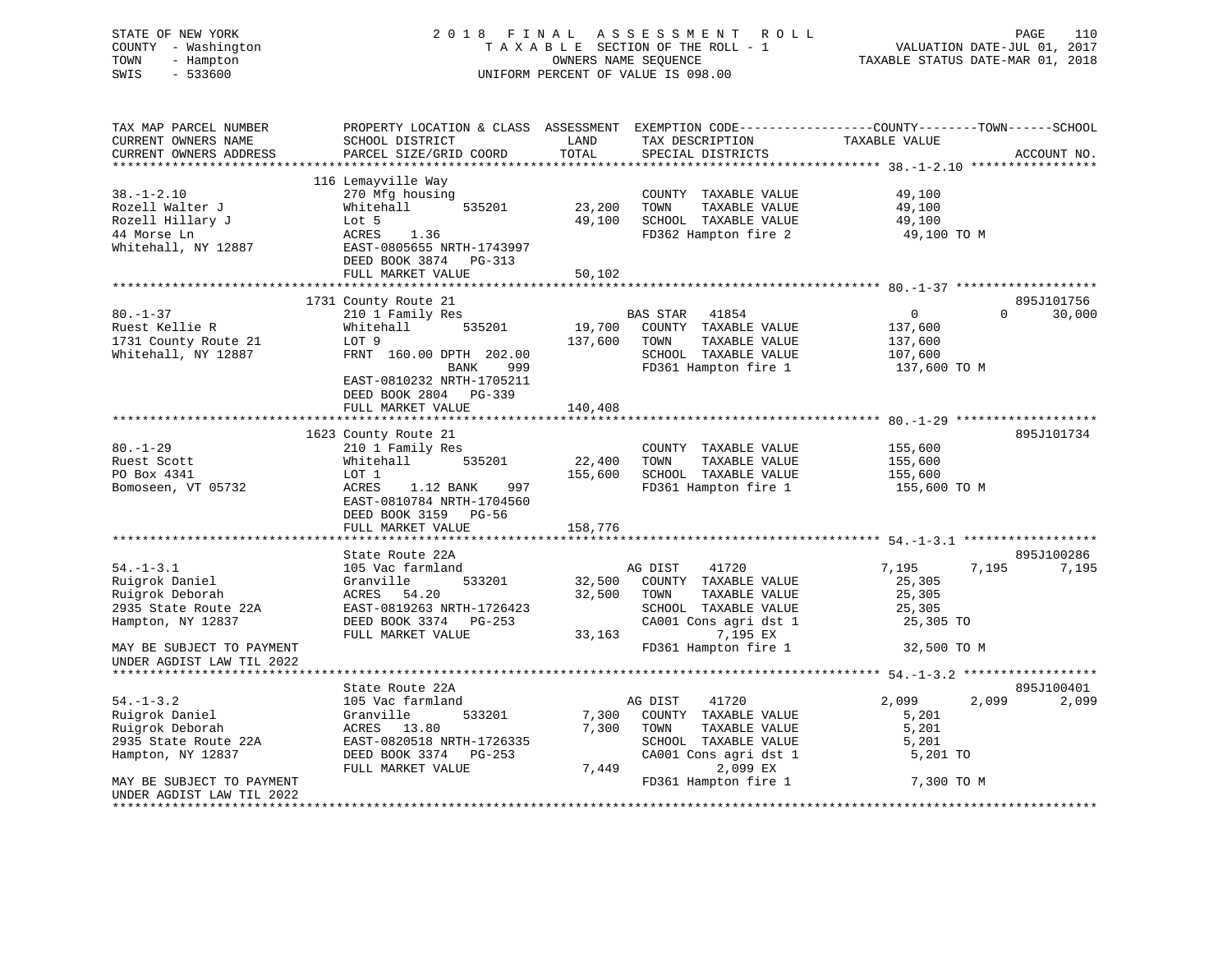# STATE OF NEW YORK 2 0 1 8 F I N A L A S S E S S M E N T R O L L PAGE 111 COUNTY - Washington T A X A B L E SECTION OF THE ROLL - 1 VALUATION DATE-JUL 01, 2017 TOWN - Hampton OWNERS NAME SEQUENCE TAXABLE STATUS DATE-MAR 01, 2018 SWIS - 533600 UNIFORM PERCENT OF VALUE IS 098.00

| TAX MAP PARCEL NUMBER<br>CURRENT OWNERS NAME<br>CURRENT OWNERS ADDRESS                                                        | PROPERTY LOCATION & CLASS ASSESSMENT<br>SCHOOL DISTRICT<br>PARCEL SIZE/GRID COORD                                                                                  | LAND<br>TOTAL                | EXEMPTION CODE-----------------COUNTY-------TOWN------SCHOOL<br>TAX DESCRIPTION<br>SPECIAL DISTRICTS                                                         | TAXABLE VALUE                                                        | ACCOUNT NO.                            |
|-------------------------------------------------------------------------------------------------------------------------------|--------------------------------------------------------------------------------------------------------------------------------------------------------------------|------------------------------|--------------------------------------------------------------------------------------------------------------------------------------------------------------|----------------------------------------------------------------------|----------------------------------------|
| **********************                                                                                                        | ************                                                                                                                                                       |                              |                                                                                                                                                              |                                                                      |                                        |
| $63. -1 - 4.4$<br>Ruigrok Daniel<br>Ruigrok Deborah<br>2935 State Route 22A<br>Hampton, NY 12837<br>MAY BE SUBJECT TO PAYMENT | 2935 State Route 22A<br>112 Dairy farm<br>Granville<br>533201<br>ACRES 142.40<br>EAST-0822556 NRTH-1720361<br>DEED BOOK 916<br>$PG-61$<br>FULL MARKET VALUE        | 352,000<br>359,184           | AG DIST<br>41720<br>187,500 BAS STAR<br>41854<br>COUNTY TAXABLE VALUE<br>TAXABLE VALUE<br>TOWN<br>SCHOOL TAXABLE VALUE<br>CA001 Cons agri dst 1<br>84,337 EX | 84,337<br>$\mathbf 0$<br>267,663<br>267,663<br>237,663<br>267,663 TO | 84,337<br>84,337<br>30,000<br>$\Omega$ |
| UNDER AGDIST LAW TIL 2022                                                                                                     |                                                                                                                                                                    |                              | FD361 Hampton fire 1                                                                                                                                         | 352,000 TO M<br>**************** 80.-1-20                            |                                        |
| $80. - 1 - 20$<br>Ruigrok Herman P<br>Ruigrok Marion L<br>61 County Route 43<br>Mexico, NY 13114                              | 70 Hampton Heights Way<br>260 Seasonal res<br>Granville<br>533201<br>724/255<br>ACRES<br>5.02<br>EAST-0810871 NRTH-1701317<br>DEED BOOK 3717<br>PG-129             | 35,000<br>59,400             | COUNTY TAXABLE VALUE<br>TOWN<br>TAXABLE VALUE<br>SCHOOL TAXABLE VALUE<br>FD361 Hampton fire 1                                                                | 59,400<br>59,400<br>59,400<br>59,400 TO M                            | 895J100672                             |
|                                                                                                                               | FULL MARKET VALUE                                                                                                                                                  | 60,612                       |                                                                                                                                                              |                                                                      |                                        |
| $62. - 1 - 27.1$<br>Sady Donald A<br>Sady Darlene J<br>54 Hickey Rd<br>Hampton, NY 12837                                      | 54 Hickey Rd<br>270 Mfg housing<br>533201<br>Granville<br>2461/200<br>ACRES<br>1.00<br>EAST-0813694 NRTH-1714950<br>DEED BOOK 558<br>$PG-166$<br>FULL MARKET VALUE | 25,800<br>64,200<br>65,510   | <b>BAS STAR</b><br>41854<br>COUNTY TAXABLE VALUE<br>TOWN<br>TAXABLE VALUE<br>SCHOOL TAXABLE VALUE<br>FD361 Hampton fire 1                                    | 0<br>64,200<br>64,200<br>34,200<br>64,200 TO M                       | 875J101723<br>30,000<br>$\Omega$       |
|                                                                                                                               |                                                                                                                                                                    |                              |                                                                                                                                                              |                                                                      |                                        |
| $71. - 1 - 23.7$<br>Sady Herbert Jr<br>Sady Shelly M<br>371 Hills Pond Rd<br>Whitehall, NY 12887                              | 371 Hills Pond Rd<br>270 Mfg housing<br>Granville<br>533201<br>688/18<br>FRNT 100.00 DPTH 477.00<br>2.00<br>ACRES<br>EAST-0814937 NRTH-1710219                     | 25,300<br>65,900             | <b>BAS STAR</b><br>41854<br>COUNTY TAXABLE VALUE<br>TAXABLE VALUE<br>TOWN<br>SCHOOL TAXABLE VALUE<br>FD361 Hampton fire 1                                    | $\mathbf{0}$<br>65,900<br>65,900<br>35,900<br>65,900 TO M            | 30,000<br>$\Omega$                     |
|                                                                                                                               | DEED BOOK 688<br>$PG-18$<br>FULL MARKET VALUE                                                                                                                      | 67,245                       |                                                                                                                                                              |                                                                      |                                        |
|                                                                                                                               | 365 Hills Pond Rd                                                                                                                                                  |                              |                                                                                                                                                              |                                                                      | 895J101774                             |
| $71. - 1 - 23.4$<br>Sady Robert W<br>365 Hills Pond Rd<br>Whitehall, NY 12887                                                 | 210 1 Family Res<br>Granville<br>533201<br>1.00 BANK<br>ACRES<br>998<br>EAST-0815001 NRTH-1710100<br>DEED BOOK 3340<br><b>PG-188</b><br>FULL MARKET VALUE          | 22,000<br>110,100<br>112,347 | BAS STAR<br>41854<br>COUNTY TAXABLE VALUE<br>TOWN<br>TAXABLE VALUE<br>SCHOOL TAXABLE VALUE<br>FD361 Hampton fire 1                                           | $\mathsf 0$<br>110,100<br>110,100<br>80,100<br>110,100 TO M          | $\Omega$<br>30,000                     |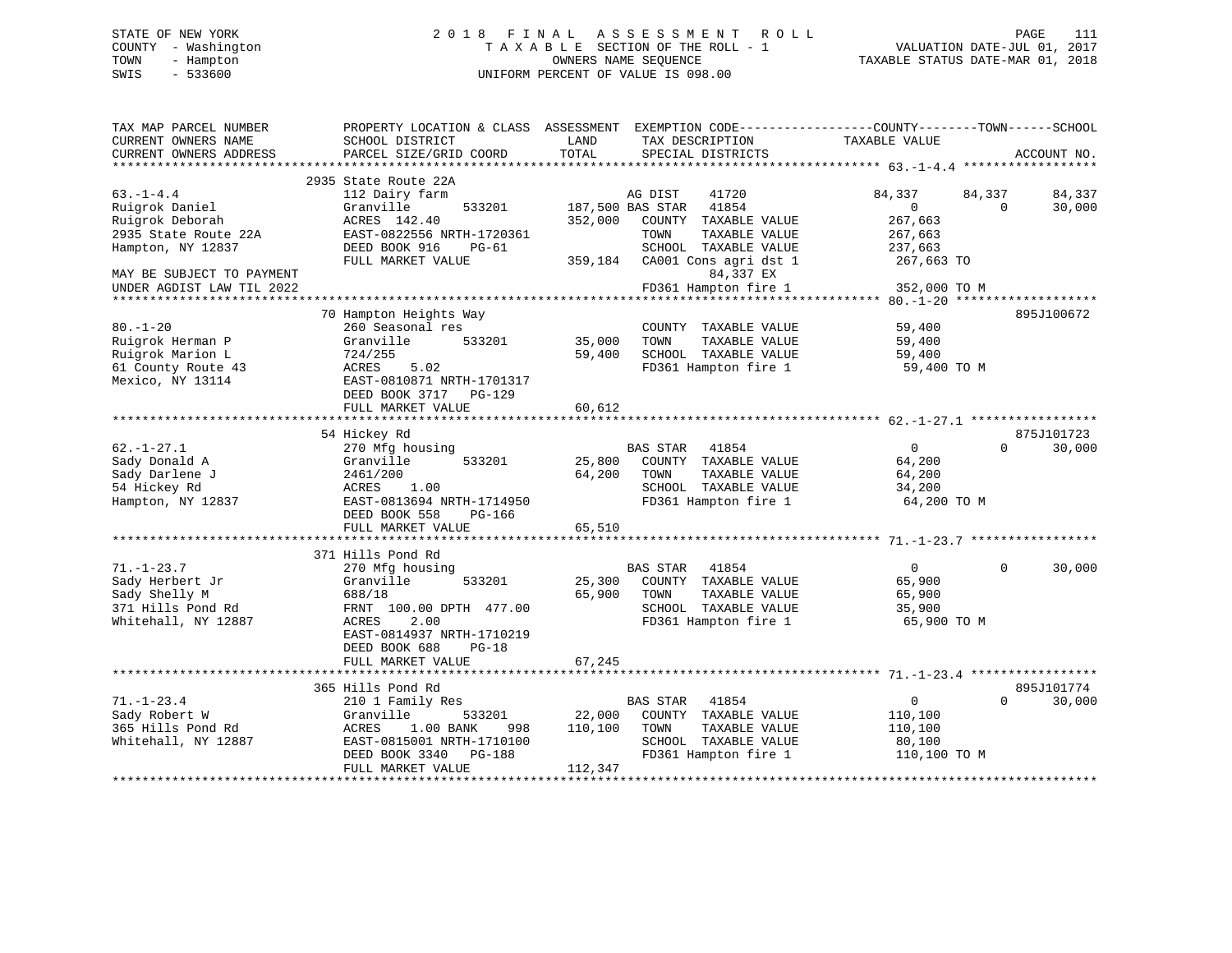# STATE OF NEW YORK 2 0 1 8 F I N A L A S S E S S M E N T R O L L PAGE 112 COUNTY - Washington T A X A B L E SECTION OF THE ROLL - 1 VALUATION DATE-JUL 01, 2017 TOWN - Hampton OWNERS NAME SEQUENCE TAXABLE STATUS DATE-MAR 01, 2018 SWIS - 533600 UNIFORM PERCENT OF VALUE IS 098.00

| TAX MAP PARCEL NUMBER<br>CURRENT OWNERS NAME<br>CURRENT OWNERS ADDRESS | PROPERTY LOCATION & CLASS ASSESSMENT EXEMPTION CODE----------------COUNTY-------TOWN-----SCHOOL<br>SCHOOL DISTRICT<br>PARCEL SIZE/GRID COORD | LAND<br>TOTAL | TAX DESCRIPTION<br>SPECIAL DISTRICTS                                | TAXABLE VALUE  | ACCOUNT NO.        |
|------------------------------------------------------------------------|----------------------------------------------------------------------------------------------------------------------------------------------|---------------|---------------------------------------------------------------------|----------------|--------------------|
|                                                                        |                                                                                                                                              |               |                                                                     |                |                    |
|                                                                        | Hills Pond Rd                                                                                                                                |               |                                                                     |                | 895J101775         |
| $71. - 1 - 23.5$                                                       | 314 Rural vac<10                                                                                                                             |               | COUNTY TAXABLE VALUE                                                | 16,000         |                    |
| Sady Robert W                                                          | Granville<br>533201                                                                                                                          | 16,000        | TAXABLE VALUE<br>TOWN                                               | 16,000         |                    |
| 365 Hills Pond Rd                                                      | ACRES<br>2.00 BANK                                                                                                                           | 998 16,000    | SCHOOL TAXABLE VALUE                                                | 16,000         |                    |
| Whitehall, NY 12887                                                    | EAST-0815072 NRTH-1709966<br>DEED BOOK 3340 PG-188                                                                                           |               | FD361 Hampton fire 1                                                | 16,000 TO M    |                    |
|                                                                        | FULL MARKET VALUE                                                                                                                            | 16,327        |                                                                     |                |                    |
|                                                                        |                                                                                                                                              |               |                                                                     |                |                    |
|                                                                        | 76 County Route 20                                                                                                                           |               |                                                                     |                | 895J100175         |
| $81. - 2 - 8$                                                          | 220 2 Family Res                                                                                                                             |               | BAS STAR 41854                                                      | $\overline{0}$ | $\Omega$<br>30,000 |
| Saltis John J                                                          | Granville<br>533201                                                                                                                          | 26,600        | COUNTY TAXABLE VALUE                                                | 105,000        |                    |
| 76 County Route 20                                                     | Easement 3296/229                                                                                                                            | 105,000       | TAXABLE VALUE<br>TOWN                                               | 105,000        |                    |
| Hampton, NY 12837                                                      | ACRES<br>2.40                                                                                                                                |               | SCHOOL TAXABLE VALUE                                                | 75,000         |                    |
|                                                                        | EAST-0824334 NRTH-1705242                                                                                                                    |               | FD361 Hampton fire 1                                                | 105,000 TO M   |                    |
|                                                                        | DEED BOOK 904<br>PG-307                                                                                                                      |               |                                                                     |                |                    |
|                                                                        | FULL MARKET VALUE                                                                                                                            | 107,143       |                                                                     |                |                    |
|                                                                        |                                                                                                                                              |               |                                                                     |                |                    |
|                                                                        | County Route 20 OFF                                                                                                                          |               |                                                                     |                |                    |
| $81. - 2 - 9.1$                                                        | 314 Rural vac<10                                                                                                                             |               | COUNTY TAXABLE VALUE                                                | 3,800          |                    |
| Saltis John J                                                          | Granville<br>533201                                                                                                                          | 3,800         | TAXABLE VALUE<br>TOWN                                               | 3,800          |                    |
| 76 County Route 20                                                     | 2685/150                                                                                                                                     | 3,800         | SCHOOL TAXABLE VALUE                                                | 3,800          |                    |
| Hampton, NY 12837                                                      | Easement 3296/229                                                                                                                            |               | FD361 Hampton fire 1                                                | 3,800 TO M     |                    |
|                                                                        | ACRES<br>1.12                                                                                                                                |               |                                                                     |                |                    |
|                                                                        | EAST-0824432 NRTH-1704564                                                                                                                    |               |                                                                     |                |                    |
|                                                                        | DEED BOOK 2685 PG-150                                                                                                                        |               |                                                                     |                |                    |
|                                                                        | FULL MARKET VALUE                                                                                                                            | 3,878         |                                                                     |                |                    |
|                                                                        |                                                                                                                                              |               |                                                                     |                |                    |
|                                                                        | 36 By The Way                                                                                                                                |               |                                                                     |                |                    |
| $53. - 1 - 7.19$                                                       | 210 1 Family Res                                                                                                                             |               | COUNTY TAXABLE VALUE                                                | 22,700         |                    |
| Saunders Charles E                                                     | 533201<br>Granville                                                                                                                          | 22,000        | TOWN<br>TAXABLE VALUE                                               | 22,700         |                    |
| Saunders Beulah M                                                      | FRNT 208.00 DPTH 208.00<br>FAST-0814242 NRTH-1720733                                                                                         | 22,700        | SCHOOL TAXABLE VALUE                                                | 22,700         |                    |
| PO Box 89                                                              | EAST-0814242 NRTH-1720733                                                                                                                    |               | FD361 Hampton fire 1                                                | 22,700 TO M    |                    |
| Cherry Plain, NY 12040                                                 | DEED BOOK 2201    PG-311                                                                                                                     |               |                                                                     |                |                    |
|                                                                        | FULL MARKET VALUE                                                                                                                            | 23,163        |                                                                     |                |                    |
|                                                                        |                                                                                                                                              |               |                                                                     |                |                    |
|                                                                        | Hickey Rd OFF                                                                                                                                |               |                                                                     |                | 895J100043         |
| $53. - 1 - 7.1$                                                        | 314 Rural vac<10                                                                                                                             |               | COUNTY TAXABLE VALUE                                                | 2,500          |                    |
| Saunders Charles E Jr                                                  | 533201<br>Granville                                                                                                                          | 2,500         | TAXABLE VALUE<br>TOWN<br>TOWN IRANDER VALUE<br>SCHOOL TAXABLE VALUE | 2,500          |                    |
| Saunders Beulah                                                        | ACRES 3.70                                                                                                                                   | 2,500         |                                                                     | 2,500          |                    |
| PO Box 89                                                              | EAST-0814038 NRTH-1720916                                                                                                                    |               |                                                                     | 2,500 TO M     |                    |
| Cherry Plain, NY 12040                                                 | DEED BOOK 858<br>PG-282                                                                                                                      |               |                                                                     |                |                    |
|                                                                        | FULL MARKET VALUE                                                                                                                            | 2,551         |                                                                     |                |                    |
|                                                                        |                                                                                                                                              |               |                                                                     |                |                    |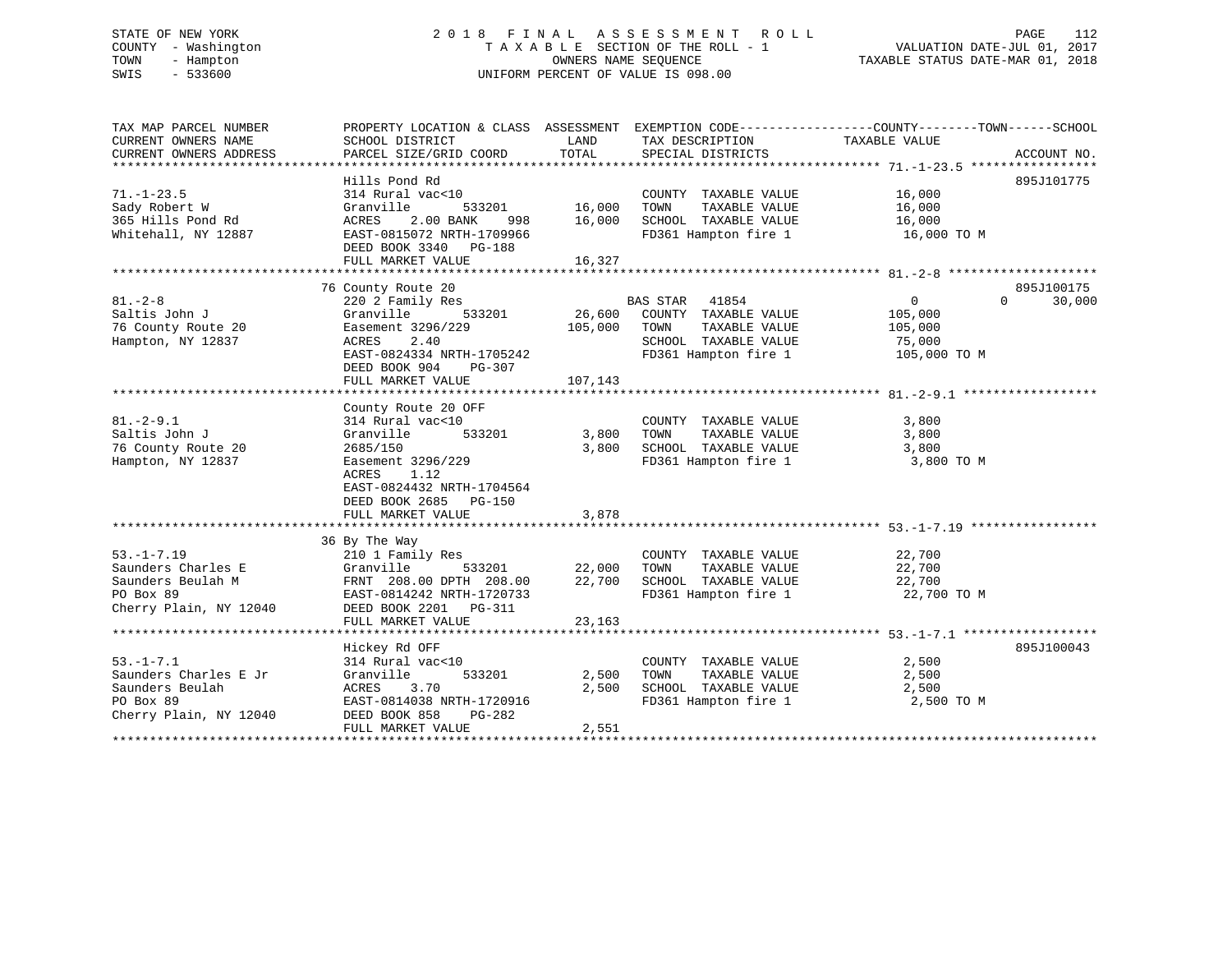# STATE OF NEW YORK 2 0 1 8 F I N A L A S S E S S M E N T R O L L PAGE 113 COUNTY - Washington T A X A B L E SECTION OF THE ROLL - 1 VALUATION DATE-JUL 01, 2017 TOWN - Hampton OWNERS NAME SEQUENCE TAXABLE STATUS DATE-MAR 01, 2018 SWIS - 533600 UNIFORM PERCENT OF VALUE IS 098.00

| TAX MAP PARCEL NUMBER<br>CURRENT OWNERS NAME<br>CURRENT OWNERS ADDRESS | PROPERTY LOCATION & CLASS ASSESSMENT EXEMPTION CODE----------------COUNTY-------TOWN-----SCHOOL<br>SCHOOL DISTRICT<br>PARCEL SIZE/GRID COORD | LAND<br>TOTAL                                                                                                                                      | TAX DESCRIPTION TAXABLE VALUE<br>SPECIAL DISTRICTS |                   | ACCOUNT NO.        |
|------------------------------------------------------------------------|----------------------------------------------------------------------------------------------------------------------------------------------|----------------------------------------------------------------------------------------------------------------------------------------------------|----------------------------------------------------|-------------------|--------------------|
|                                                                        |                                                                                                                                              |                                                                                                                                                    |                                                    |                   |                    |
|                                                                        | 1533 County Route 11                                                                                                                         |                                                                                                                                                    |                                                    |                   | 895J100149         |
| $38. - 1 - 17$                                                         | 240 Rural res                                                                                                                                |                                                                                                                                                    | ENH STAR 41834                                     | $\overline{0}$    | 66,800<br>$\Omega$ |
| Sawin Living Trust                                                     | Whitehall                                                                                                                                    | 535201 67,700                                                                                                                                      | COUNTY TAXABLE VALUE                               | 177,000           |                    |
| PO Box 215                                                             | ACRES 38.30                                                                                                                                  | 177,000                                                                                                                                            | TAXABLE VALUE<br>TOWN                              | 177,000           |                    |
| Fair Haven, VT 05743                                                   | EAST-0805136 NRTH-1737470                                                                                                                    |                                                                                                                                                    | SCHOOL TAXABLE VALUE                               | 110,200           |                    |
|                                                                        |                                                                                                                                              |                                                                                                                                                    | FD362 Hampton fire 2                               | 177,000 TO M      |                    |
|                                                                        | FULL MARKET VALUE                                                                                                                            | 180,612                                                                                                                                            |                                                    |                   |                    |
|                                                                        |                                                                                                                                              |                                                                                                                                                    |                                                    |                   |                    |
|                                                                        | 236 Hills Pond Rd                                                                                                                            |                                                                                                                                                    |                                                    |                   |                    |
| $71. - 1 - 14.101$                                                     | 270 Mfg housing                                                                                                                              |                                                                                                                                                    | <b>BAS STAR</b><br>41854                           | $\overline{0}$    | $\Omega$<br>30,000 |
| Saxton Keith                                                           | 533201<br>Granville                                                                                                                          |                                                                                                                                                    | 20,000 COUNTY TAXABLE VALUE                        | 31,900            |                    |
| PO Box 78                                                              | ACRES<br>9.36                                                                                                                                | 31,900                                                                                                                                             | TAXABLE VALUE<br>TOWN                              | 31,900            |                    |
| Hampton, NY 12837                                                      | EAST-0817240 NRTH-1707483                                                                                                                    |                                                                                                                                                    | SCHOOL TAXABLE VALUE                               | 1,900             |                    |
|                                                                        | DEED BOOK 3348 PG-85                                                                                                                         |                                                                                                                                                    | FD361 Hampton fire 1                               | 31,900 TO M       |                    |
|                                                                        | FULL MARKET VALUE                                                                                                                            | 32,551                                                                                                                                             |                                                    |                   |                    |
|                                                                        |                                                                                                                                              |                                                                                                                                                    |                                                    |                   |                    |
|                                                                        | South Rd                                                                                                                                     |                                                                                                                                                    |                                                    |                   | 895J100595         |
| $81. - 1 - 29$                                                         | 314 Rural vac<10                                                                                                                             |                                                                                                                                                    | COUNTY TAXABLE VALUE                               | 22,500            |                    |
| Saxton Susan                                                           | Granville<br>533201                                                                                                                          | 22,500                                                                                                                                             | TOWN<br>TAXABLE VALUE                              | 22,500            |                    |
| PO Box 78                                                              | 4.00<br>ACRES                                                                                                                                | 22,500                                                                                                                                             | SCHOOL TAXABLE VALUE                               | 22,500            |                    |
| Hampton, NY 12837                                                      | EAST-0817923 NRTH-1703231                                                                                                                    |                                                                                                                                                    | FD361 Hampton fire 1                               | 22,500 TO M       |                    |
|                                                                        | DEED BOOK 2459 PG-14                                                                                                                         |                                                                                                                                                    |                                                    |                   |                    |
|                                                                        | FULL MARKET VALUE                                                                                                                            | 22,959                                                                                                                                             |                                                    |                   |                    |
|                                                                        |                                                                                                                                              |                                                                                                                                                    |                                                    |                   |                    |
|                                                                        | 142 South Rd                                                                                                                                 |                                                                                                                                                    |                                                    |                   | 895J100569         |
| $81. - 1 - 44$                                                         | 210 1 Family Res                                                                                                                             |                                                                                                                                                    | BAS STAR 41854                                     | $\overline{0}$    | $\Omega$<br>30,000 |
| Saxton Susan                                                           | 533201<br>Granville                                                                                                                          |                                                                                                                                                    | 31,800 COUNTY TAXABLE VALUE                        | 71,200            |                    |
| PO Box 78                                                              | 4.00<br>ACRES                                                                                                                                |                                                                                                                                                    | 71,200 TOWN<br>TAXABLE VALUE                       | 71,200            |                    |
| Hampton, NY 12837                                                      | EAST-0816622 NRTH-1702514                                                                                                                    | $\label{eq:2.1} \begin{split} \mathcal{L}_{\text{max}}(\mathcal{L}_{\text{max}}) = \mathcal{L}_{\text{max}}(\mathcal{L}_{\text{max}}) \end{split}$ | SCHOOL TAXABLE VALUE                               | 41,200            |                    |
|                                                                        | DEED BOOK 665<br>$PG-200$                                                                                                                    |                                                                                                                                                    | FD361 Hampton fire 1                               | 71,200 TO M       |                    |
|                                                                        | FULL MARKET VALUE                                                                                                                            | 72,653                                                                                                                                             |                                                    |                   |                    |
|                                                                        |                                                                                                                                              |                                                                                                                                                    |                                                    |                   |                    |
|                                                                        | 12022 State Route 4                                                                                                                          |                                                                                                                                                    |                                                    |                   | 895J101814         |
| $45. - 1 - 25.5$                                                       | 210 1 Family Res                                                                                                                             |                                                                                                                                                    | <b>BAS STAR</b><br>41854                           | $0 \qquad \qquad$ | $\Omega$<br>30,000 |
| Sbardella Dennis P                                                     | 535201<br>Whitehall                                                                                                                          |                                                                                                                                                    | 25,300 COUNTY TAXABLE VALUE                        | 104,400           |                    |
| Sbardella Patricia                                                     | 2.00 BANK<br>ACRES<br>997                                                                                                                    | 104,400                                                                                                                                            | TAXABLE VALUE<br>TOWN                              | 104,400           |                    |
| 12022 State Route 4                                                    | EAST-0808399 NRTH-1731958                                                                                                                    |                                                                                                                                                    | SCHOOL TAXABLE VALUE                               | 74,400            |                    |
| Whitehall, NY 12887                                                    | DEED BOOK 628<br>$PG-23$                                                                                                                     |                                                                                                                                                    | FD362 Hampton fire 2                               | 104,400 TO M      |                    |
|                                                                        | FULL MARKET VALUE                                                                                                                            | 106,531                                                                                                                                            |                                                    |                   |                    |
|                                                                        |                                                                                                                                              |                                                                                                                                                    |                                                    |                   |                    |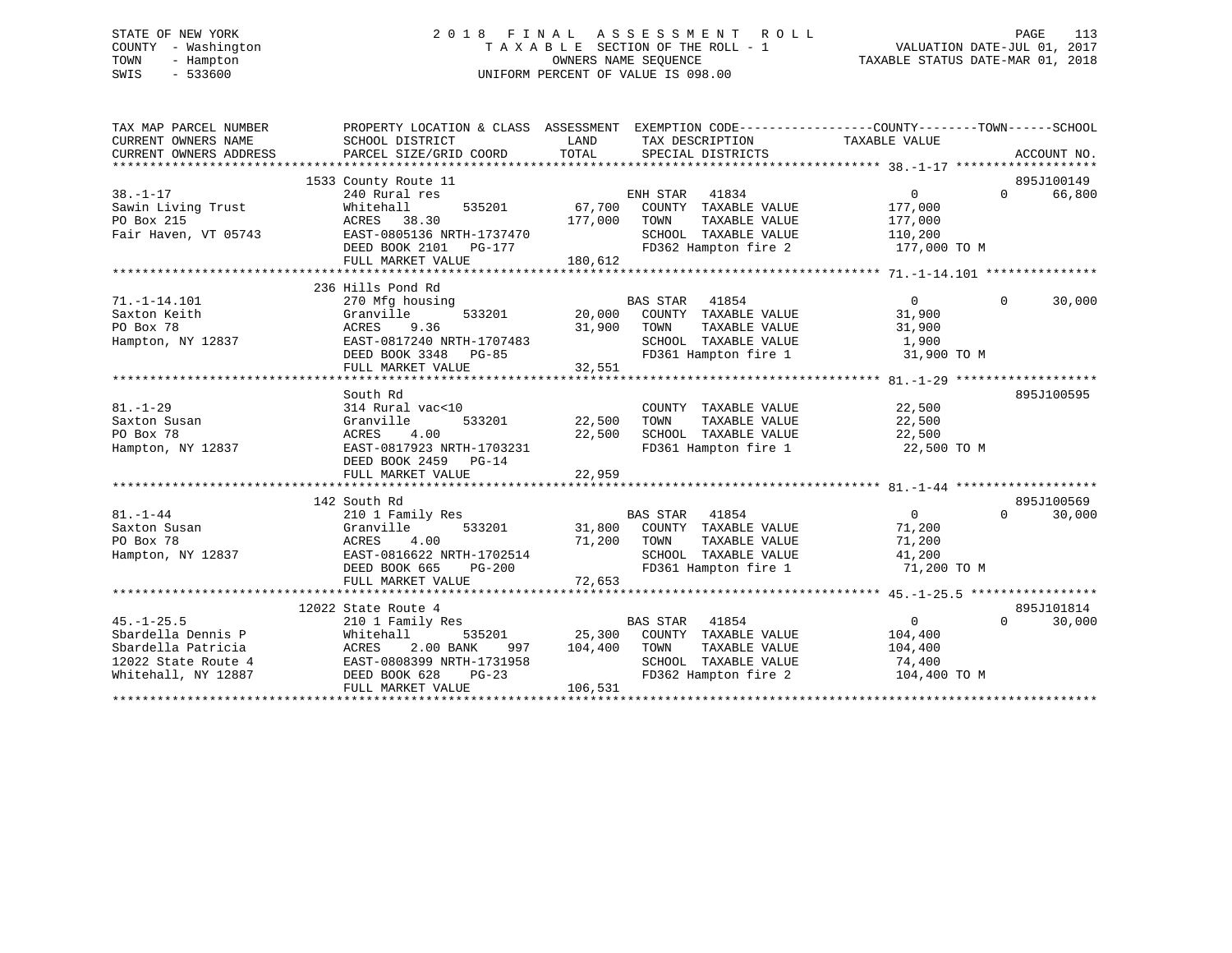# STATE OF NEW YORK 2 0 1 8 F I N A L A S S E S S M E N T R O L L PAGE 114 COUNTY - Washington T A X A B L E SECTION OF THE ROLL - 1 VALUATION DATE-JUL 01, 2017 TOWN - Hampton OWNERS NAME SEQUENCE TAXABLE STATUS DATE-MAR 01, 2018 SWIS - 533600 UNIFORM PERCENT OF VALUE IS 098.00

| TAX MAP PARCEL NUMBER<br>CURRENT OWNERS NAME | SCHOOL DISTRICT                                                                                                                                                 | LAND    | TAX DESCRIPTION                                               | PROPERTY LOCATION & CLASS ASSESSMENT EXEMPTION CODE----------------COUNTY-------TOWN------SCHOOL<br>TAXABLE VALUE |                    |
|----------------------------------------------|-----------------------------------------------------------------------------------------------------------------------------------------------------------------|---------|---------------------------------------------------------------|-------------------------------------------------------------------------------------------------------------------|--------------------|
| CURRENT OWNERS ADDRESS                       | PARCEL SIZE/GRID COORD                                                                                                                                          | TOTAL   | SPECIAL DISTRICTS                                             |                                                                                                                   | ACCOUNT NO.        |
|                                              | 12092 State Route 4                                                                                                                                             |         | 66 PCT OF VALUE USED FOR EXEMPTION PURPOSES                   |                                                                                                                   | 895J100247         |
| $45. - 1 - 25.1$                             | 240 Rural res                                                                                                                                                   |         | AG DIST<br>41720                                              |                                                                                                                   | 36,243             |
| Sbardella Dolores P -LE-                     | 535201<br>Whitehall                                                                                                                                             |         | 91,100 AGED-ALL 41800                                         | 36,243 36,243<br>67,485 67,485                                                                                    | 67,485             |
| Sbardella Dennis P ETAL                      |                                                                                                                                                                 |         | 204,500 ENH STAR 41834                                        | $\overline{0}$<br>$\overline{0}$                                                                                  | 66,800             |
| 12092 State Route 4                          | ACRES 84.20<br>EAST-0808990 NRTH-1731770                                                                                                                        |         | COUNTY TAXABLE VALUE                                          | 100,772                                                                                                           |                    |
| Whitehall, NY 12887                          | DEED BOOK 2459 PG-334                                                                                                                                           |         | TAXABLE VALUE<br>TOWN                                         | 100,772                                                                                                           |                    |
|                                              | FULL MARKET VALUE                                                                                                                                               |         | 208,673 SCHOOL TAXABLE VALUE                                  | 33,972                                                                                                            |                    |
| MAY BE SUBJECT TO PAYMENT                    |                                                                                                                                                                 |         | CA001 Cons agri dst 1                                         | 168,257 TO                                                                                                        |                    |
| UNDER AGDIST LAW TIL 2022                    |                                                                                                                                                                 |         | 36,243 EX                                                     |                                                                                                                   |                    |
|                                              |                                                                                                                                                                 |         |                                                               | $FD362$ Hampton fire 2 204,500 TO M                                                                               |                    |
|                                              |                                                                                                                                                                 |         |                                                               |                                                                                                                   |                    |
|                                              | 141 Manchester Rd                                                                                                                                               |         |                                                               |                                                                                                                   | 895J100205         |
| $38. - 1 - 5$                                | 240 Rural res                                                                                                                                                   |         | COUNTY TAXABLE VALUE<br>TAXABLE VALUE<br>TAXABLE VALUE        | 534,800                                                                                                           |                    |
| Sbardella Karl                               | 535201<br>Whitehall                                                                                                                                             | 141,000 | TOWN                                                          | 534,800                                                                                                           |                    |
| Sbardella Donna                              | ROW 942/144                                                                                                                                                     | 534,800 | SCHOOL TAXABLE VALUE                                          | 534,800                                                                                                           |                    |
| PO Box 127                                   | ACRES 180.40                                                                                                                                                    |         |                                                               | 534,800 TO<br>CA001 Cons agri dst 1 534,800 TO<br>FD362 Hampton fire 2 534,800 TO M                               |                    |
|                                              | Fair Haven, VT 05743 EAST-0808721 NRTH-1741108                                                                                                                  |         |                                                               |                                                                                                                   |                    |
|                                              | DEED BOOK 1966 PG-1<br>FULL MARKET VALUE                                                                                                                        | 545,714 |                                                               |                                                                                                                   |                    |
|                                              |                                                                                                                                                                 |         |                                                               |                                                                                                                   |                    |
|                                              | Vladyka Woods Rd OFF                                                                                                                                            |         |                                                               |                                                                                                                   | 895J100146         |
| $38. - 1 - 21$                               | 322 Rural vac>10                                                                                                                                                |         |                                                               | 8,500                                                                                                             |                    |
| Sbardella Karl                               | 535201<br>Whitehall                                                                                                                                             |         | COUNTY TAXABLE VALUE<br>TOWN      TAXABLE VALUE<br>8,500 TOWN | 8,500                                                                                                             |                    |
| Sbardella Donna                              | ACRES 18.00                                                                                                                                                     | 8,500   | SCHOOL TAXABLE VALUE 8,500                                    |                                                                                                                   |                    |
| PO Box 127                                   | EAST-0804516 NRTH-1740781                                                                                                                                       |         | FD362 Hampton fire 2                                          | 8,500 TO M                                                                                                        |                    |
| Fair Haven, VT 05743                         | DEED BOOK 3820 PG-17                                                                                                                                            |         |                                                               |                                                                                                                   |                    |
|                                              | FULL MARKET VALUE                                                                                                                                               | 8,673   |                                                               |                                                                                                                   |                    |
|                                              |                                                                                                                                                                 |         |                                                               |                                                                                                                   |                    |
|                                              | 1419 Carvers Falls Ln                                                                                                                                           |         |                                                               |                                                                                                                   | 895J101714         |
| $31. - 1 - 10$                               | 210 1 Family Res                                                                                                                                                |         | ENH STAR 41834                                                | $\overline{0}$                                                                                                    | $\Omega$<br>66,800 |
| Schaff Edward J                              | 535201<br>Whitehall                                                                                                                                             |         | 35,100 COUNTY TAXABLE VALUE                                   | 83,000                                                                                                            |                    |
| Coburn Jane W                                | ACRES 5.08                                                                                                                                                      |         | 83,000 TOWN<br>TAXABLE VALUE                                  | 83,000                                                                                                            |                    |
|                                              | 1419 Carvers Falls Ln EAST-0808128 NRTH-1746737                                                                                                                 |         | SCHOOL TAXABLE VALUE                                          | 16,200                                                                                                            |                    |
| Whitehall, NY 12887                          | DEED BOOK 881<br>PG-308                                                                                                                                         |         | FD362 Hampton fire 2                                          | 83,000 TO M                                                                                                       |                    |
|                                              | FULL MARKET VALUE                                                                                                                                               | 84,694  |                                                               |                                                                                                                   |                    |
|                                              |                                                                                                                                                                 |         |                                                               |                                                                                                                   |                    |
| $81. - 1 - 4$                                | 1164 North Quivey Hill Ln                                                                                                                                       |         |                                                               |                                                                                                                   | 895J100532         |
| Scory Anthony                                | 210 1 Family Res<br>533201                                                                                                                                      | 36,100  | COUNTY TAXABLE VALUE<br>TAXABLE VALUE<br>TOWN                 | 101,400                                                                                                           |                    |
|                                              | Granville                                                                                                                                                       | 101,400 | SCHOOL TAXABLE VALUE 101,400                                  | 101,400                                                                                                           |                    |
|                                              |                                                                                                                                                                 |         | FD361 Hampton fire 1                                          | 101,400 TO M                                                                                                      |                    |
|                                              |                                                                                                                                                                 |         |                                                               |                                                                                                                   |                    |
|                                              | Scory Anthony<br>Panebianco Patricia<br>1164 N Quivey Hill Ln<br>EAST-0819330 NRTH-1703481<br>EEED BOOK 945 PG-101<br>EEED BOOK 945 PG-101<br>FULL MARKET VALUE | 103,469 |                                                               |                                                                                                                   |                    |
|                                              |                                                                                                                                                                 |         |                                                               |                                                                                                                   |                    |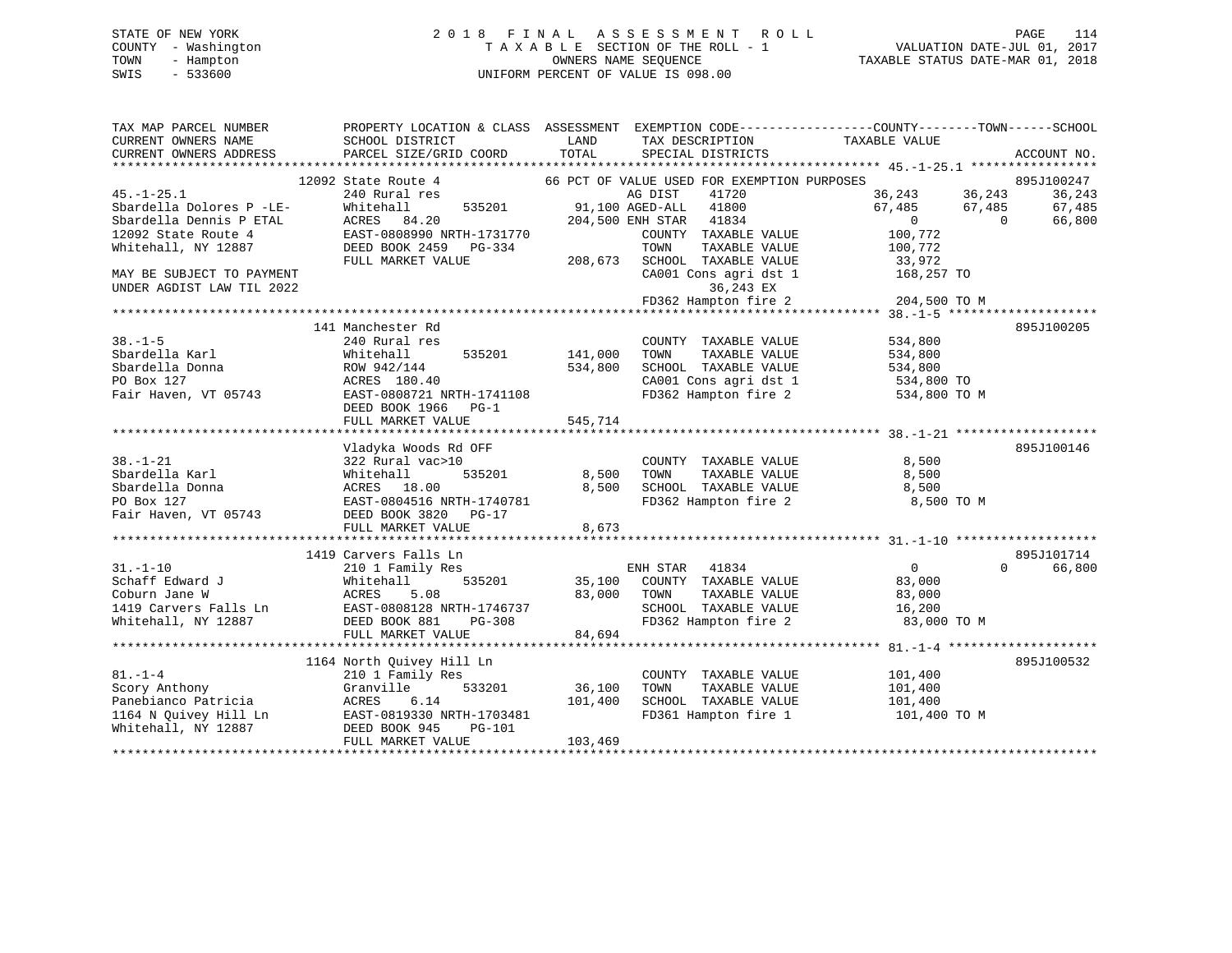# STATE OF NEW YORK 2 0 1 8 F I N A L A S S E S S M E N T R O L L PAGE 115 COUNTY - Washington T A X A B L E SECTION OF THE ROLL - 1 VALUATION DATE-JUL 01, 2017 TOWN - Hampton OWNERS NAME SEQUENCE TAXABLE STATUS DATE-MAR 01, 2018 SWIS - 533600 UNIFORM PERCENT OF VALUE IS 098.00

| TOTAL<br>PARCEL SIZE/GRID COORD<br>SPECIAL DISTRICTS<br>ACCOUNT NO.<br>Wicked Hollow Way<br>895J100581<br>$62. - 1 - 6$<br>322 Rural vac>10<br>22,000<br>COUNTY TAXABLE VALUE<br>533201<br>22,000<br>TAXABLE VALUE<br>22,000<br>Sharon Gary C<br>Granville<br>TOWN<br>22,000<br>SCHOOL TAXABLE VALUE<br>22,000<br>Sharon Cecilia A<br>ACRES 10.10<br>EAST-0811784 NRTH-1719646<br>FD361 Hampton fire 1<br>22,000 TO M<br>DEED BOOK 468<br>PG-999<br>FULL MARKET VALUE<br>22,449<br>2118 County Route 18<br>895J100251<br>$71. - 1 - 5.1$<br>$\overline{0}$<br>210 1 Family Res<br>VET WAR CT 41121<br>12,720<br>12,720<br>533201 14,600 ENH STAR 41834<br>Shaw Robert D LE<br>Granville<br>$\overline{0}$<br>$\Omega$<br>66,800<br>84,800<br>72,080<br>611/268,795/345<br>COUNTY TAXABLE VALUE<br>2.10<br>72,080<br>ACRES<br>TOWN<br>TAXABLE VALUE<br>SCHOOL TAXABLE VALUE<br>Hampton, NY 12837<br>EAST-0814538 NRTH-1713407<br>18,000<br>FD361 Hampton fire 1<br>84,800 TO M<br>DEED BOOK 3842 PG-32<br>86,531<br>FULL MARKET VALUE<br>Hills Pond Rd<br>895J100253<br>$80 - 1 - 3$<br>114,800<br>720 Mine/quarry<br>COUNTY TAXABLE VALUE<br>114,800<br>Sheldon Slate Products Co<br>533201<br>TAXABLE VALUE<br>Granville<br>TOWN<br>114,800<br>143 Fox Rd<br>444/461<br>114,800<br>SCHOOL TAXABLE VALUE<br>114,800<br>PO Box 199<br>ACRES 255.10<br>FD361 Hampton fire 1<br>114,800 TO M<br>Middle Granville, NY 12849<br>EAST-0814651 NRTH-1704423<br>DEED BOOK 3395 PG-266<br>117,143<br>FULL MARKET VALUE<br>895J101746<br>1975 County Route 18<br>$62. - 1 - 39.2$<br><b>BAS STAR</b><br>41854<br>$\overline{0}$<br>$\Omega$<br>30,000<br>210 1 Family Res<br>Sherwood Sherry<br>535201<br>10,700 COUNTY TAXABLE VALUE<br>167,800<br>Whitehall<br>167,800<br>c/o Sherry L Rozell<br>FRNT 200.00 DPTH 200.00<br>TOWN<br>TAXABLE VALUE<br>167,800<br>1975 County Route 18<br>SCHOOL TAXABLE VALUE<br>EAST-0810907 NRTH-1714259<br>137,800<br>FD361 Hampton fire 1<br>Whitehall, NY 12887<br>DEED BOOK 900<br>167,800 TO M<br>PG-197<br>171,224<br>FULL MARKET VALUE<br>895J100255<br>267 Manchester Rd<br>$38. - 1 - 4$<br>58,500<br>210 1 Family Res<br>COUNTY TAXABLE VALUE<br>Short Evan Michael<br>535201<br>13,000<br>TAXABLE VALUE<br>58,500<br>Whitehall<br>TOWN<br>270 Carlton Rd<br>58,500<br>SCHOOL TAXABLE VALUE<br>2637/18<br>58,500<br>FD362 Hampton fire 2<br>Whitehall, NY 12887<br>FRNT 100.00 DPTH 150.00<br>58,500 TO M<br>EAST-0808219 NRTH-1743347<br>DEED BOOK 3438 PG-255<br>59,694<br>FULL MARKET VALUE | TAX MAP PARCEL NUMBER<br>CURRENT OWNERS NAME | PROPERTY LOCATION & CLASS ASSESSMENT<br>SCHOOL DISTRICT | LAND | EXEMPTION CODE-----------------COUNTY-------TOWN------SCHOOL<br>TAX DESCRIPTION | TAXABLE VALUE |  |
|-----------------------------------------------------------------------------------------------------------------------------------------------------------------------------------------------------------------------------------------------------------------------------------------------------------------------------------------------------------------------------------------------------------------------------------------------------------------------------------------------------------------------------------------------------------------------------------------------------------------------------------------------------------------------------------------------------------------------------------------------------------------------------------------------------------------------------------------------------------------------------------------------------------------------------------------------------------------------------------------------------------------------------------------------------------------------------------------------------------------------------------------------------------------------------------------------------------------------------------------------------------------------------------------------------------------------------------------------------------------------------------------------------------------------------------------------------------------------------------------------------------------------------------------------------------------------------------------------------------------------------------------------------------------------------------------------------------------------------------------------------------------------------------------------------------------------------------------------------------------------------------------------------------------------------------------------------------------------------------------------------------------------------------------------------------------------------------------------------------------------------------------------------------------------------------------------------------------------------------------------------------------------------------------------------------------------------------------------------------------------------------------------------------------------------------------------------------------------------------------------------------------------------------|----------------------------------------------|---------------------------------------------------------|------|---------------------------------------------------------------------------------|---------------|--|
|                                                                                                                                                                                                                                                                                                                                                                                                                                                                                                                                                                                                                                                                                                                                                                                                                                                                                                                                                                                                                                                                                                                                                                                                                                                                                                                                                                                                                                                                                                                                                                                                                                                                                                                                                                                                                                                                                                                                                                                                                                                                                                                                                                                                                                                                                                                                                                                                                                                                                                                                   | CURRENT OWNERS ADDRESS                       |                                                         |      |                                                                                 |               |  |
|                                                                                                                                                                                                                                                                                                                                                                                                                                                                                                                                                                                                                                                                                                                                                                                                                                                                                                                                                                                                                                                                                                                                                                                                                                                                                                                                                                                                                                                                                                                                                                                                                                                                                                                                                                                                                                                                                                                                                                                                                                                                                                                                                                                                                                                                                                                                                                                                                                                                                                                                   |                                              |                                                         |      |                                                                                 |               |  |
|                                                                                                                                                                                                                                                                                                                                                                                                                                                                                                                                                                                                                                                                                                                                                                                                                                                                                                                                                                                                                                                                                                                                                                                                                                                                                                                                                                                                                                                                                                                                                                                                                                                                                                                                                                                                                                                                                                                                                                                                                                                                                                                                                                                                                                                                                                                                                                                                                                                                                                                                   |                                              |                                                         |      |                                                                                 |               |  |
|                                                                                                                                                                                                                                                                                                                                                                                                                                                                                                                                                                                                                                                                                                                                                                                                                                                                                                                                                                                                                                                                                                                                                                                                                                                                                                                                                                                                                                                                                                                                                                                                                                                                                                                                                                                                                                                                                                                                                                                                                                                                                                                                                                                                                                                                                                                                                                                                                                                                                                                                   |                                              |                                                         |      |                                                                                 |               |  |
|                                                                                                                                                                                                                                                                                                                                                                                                                                                                                                                                                                                                                                                                                                                                                                                                                                                                                                                                                                                                                                                                                                                                                                                                                                                                                                                                                                                                                                                                                                                                                                                                                                                                                                                                                                                                                                                                                                                                                                                                                                                                                                                                                                                                                                                                                                                                                                                                                                                                                                                                   |                                              |                                                         |      |                                                                                 |               |  |
|                                                                                                                                                                                                                                                                                                                                                                                                                                                                                                                                                                                                                                                                                                                                                                                                                                                                                                                                                                                                                                                                                                                                                                                                                                                                                                                                                                                                                                                                                                                                                                                                                                                                                                                                                                                                                                                                                                                                                                                                                                                                                                                                                                                                                                                                                                                                                                                                                                                                                                                                   | 4005 Vermont Route 31                        |                                                         |      |                                                                                 |               |  |
|                                                                                                                                                                                                                                                                                                                                                                                                                                                                                                                                                                                                                                                                                                                                                                                                                                                                                                                                                                                                                                                                                                                                                                                                                                                                                                                                                                                                                                                                                                                                                                                                                                                                                                                                                                                                                                                                                                                                                                                                                                                                                                                                                                                                                                                                                                                                                                                                                                                                                                                                   | Poultney, VT 05764                           |                                                         |      |                                                                                 |               |  |
|                                                                                                                                                                                                                                                                                                                                                                                                                                                                                                                                                                                                                                                                                                                                                                                                                                                                                                                                                                                                                                                                                                                                                                                                                                                                                                                                                                                                                                                                                                                                                                                                                                                                                                                                                                                                                                                                                                                                                                                                                                                                                                                                                                                                                                                                                                                                                                                                                                                                                                                                   |                                              |                                                         |      |                                                                                 |               |  |
|                                                                                                                                                                                                                                                                                                                                                                                                                                                                                                                                                                                                                                                                                                                                                                                                                                                                                                                                                                                                                                                                                                                                                                                                                                                                                                                                                                                                                                                                                                                                                                                                                                                                                                                                                                                                                                                                                                                                                                                                                                                                                                                                                                                                                                                                                                                                                                                                                                                                                                                                   |                                              |                                                         |      |                                                                                 |               |  |
|                                                                                                                                                                                                                                                                                                                                                                                                                                                                                                                                                                                                                                                                                                                                                                                                                                                                                                                                                                                                                                                                                                                                                                                                                                                                                                                                                                                                                                                                                                                                                                                                                                                                                                                                                                                                                                                                                                                                                                                                                                                                                                                                                                                                                                                                                                                                                                                                                                                                                                                                   |                                              |                                                         |      |                                                                                 |               |  |
|                                                                                                                                                                                                                                                                                                                                                                                                                                                                                                                                                                                                                                                                                                                                                                                                                                                                                                                                                                                                                                                                                                                                                                                                                                                                                                                                                                                                                                                                                                                                                                                                                                                                                                                                                                                                                                                                                                                                                                                                                                                                                                                                                                                                                                                                                                                                                                                                                                                                                                                                   |                                              |                                                         |      |                                                                                 |               |  |
|                                                                                                                                                                                                                                                                                                                                                                                                                                                                                                                                                                                                                                                                                                                                                                                                                                                                                                                                                                                                                                                                                                                                                                                                                                                                                                                                                                                                                                                                                                                                                                                                                                                                                                                                                                                                                                                                                                                                                                                                                                                                                                                                                                                                                                                                                                                                                                                                                                                                                                                                   | Shaw Camilla M LE                            |                                                         |      |                                                                                 |               |  |
|                                                                                                                                                                                                                                                                                                                                                                                                                                                                                                                                                                                                                                                                                                                                                                                                                                                                                                                                                                                                                                                                                                                                                                                                                                                                                                                                                                                                                                                                                                                                                                                                                                                                                                                                                                                                                                                                                                                                                                                                                                                                                                                                                                                                                                                                                                                                                                                                                                                                                                                                   | PO Box 153                                   |                                                         |      |                                                                                 |               |  |
|                                                                                                                                                                                                                                                                                                                                                                                                                                                                                                                                                                                                                                                                                                                                                                                                                                                                                                                                                                                                                                                                                                                                                                                                                                                                                                                                                                                                                                                                                                                                                                                                                                                                                                                                                                                                                                                                                                                                                                                                                                                                                                                                                                                                                                                                                                                                                                                                                                                                                                                                   |                                              |                                                         |      |                                                                                 |               |  |
|                                                                                                                                                                                                                                                                                                                                                                                                                                                                                                                                                                                                                                                                                                                                                                                                                                                                                                                                                                                                                                                                                                                                                                                                                                                                                                                                                                                                                                                                                                                                                                                                                                                                                                                                                                                                                                                                                                                                                                                                                                                                                                                                                                                                                                                                                                                                                                                                                                                                                                                                   |                                              |                                                         |      |                                                                                 |               |  |
|                                                                                                                                                                                                                                                                                                                                                                                                                                                                                                                                                                                                                                                                                                                                                                                                                                                                                                                                                                                                                                                                                                                                                                                                                                                                                                                                                                                                                                                                                                                                                                                                                                                                                                                                                                                                                                                                                                                                                                                                                                                                                                                                                                                                                                                                                                                                                                                                                                                                                                                                   |                                              |                                                         |      |                                                                                 |               |  |
|                                                                                                                                                                                                                                                                                                                                                                                                                                                                                                                                                                                                                                                                                                                                                                                                                                                                                                                                                                                                                                                                                                                                                                                                                                                                                                                                                                                                                                                                                                                                                                                                                                                                                                                                                                                                                                                                                                                                                                                                                                                                                                                                                                                                                                                                                                                                                                                                                                                                                                                                   |                                              |                                                         |      |                                                                                 |               |  |
|                                                                                                                                                                                                                                                                                                                                                                                                                                                                                                                                                                                                                                                                                                                                                                                                                                                                                                                                                                                                                                                                                                                                                                                                                                                                                                                                                                                                                                                                                                                                                                                                                                                                                                                                                                                                                                                                                                                                                                                                                                                                                                                                                                                                                                                                                                                                                                                                                                                                                                                                   |                                              |                                                         |      |                                                                                 |               |  |
|                                                                                                                                                                                                                                                                                                                                                                                                                                                                                                                                                                                                                                                                                                                                                                                                                                                                                                                                                                                                                                                                                                                                                                                                                                                                                                                                                                                                                                                                                                                                                                                                                                                                                                                                                                                                                                                                                                                                                                                                                                                                                                                                                                                                                                                                                                                                                                                                                                                                                                                                   |                                              |                                                         |      |                                                                                 |               |  |
|                                                                                                                                                                                                                                                                                                                                                                                                                                                                                                                                                                                                                                                                                                                                                                                                                                                                                                                                                                                                                                                                                                                                                                                                                                                                                                                                                                                                                                                                                                                                                                                                                                                                                                                                                                                                                                                                                                                                                                                                                                                                                                                                                                                                                                                                                                                                                                                                                                                                                                                                   |                                              |                                                         |      |                                                                                 |               |  |
|                                                                                                                                                                                                                                                                                                                                                                                                                                                                                                                                                                                                                                                                                                                                                                                                                                                                                                                                                                                                                                                                                                                                                                                                                                                                                                                                                                                                                                                                                                                                                                                                                                                                                                                                                                                                                                                                                                                                                                                                                                                                                                                                                                                                                                                                                                                                                                                                                                                                                                                                   |                                              |                                                         |      |                                                                                 |               |  |
|                                                                                                                                                                                                                                                                                                                                                                                                                                                                                                                                                                                                                                                                                                                                                                                                                                                                                                                                                                                                                                                                                                                                                                                                                                                                                                                                                                                                                                                                                                                                                                                                                                                                                                                                                                                                                                                                                                                                                                                                                                                                                                                                                                                                                                                                                                                                                                                                                                                                                                                                   |                                              |                                                         |      |                                                                                 |               |  |
|                                                                                                                                                                                                                                                                                                                                                                                                                                                                                                                                                                                                                                                                                                                                                                                                                                                                                                                                                                                                                                                                                                                                                                                                                                                                                                                                                                                                                                                                                                                                                                                                                                                                                                                                                                                                                                                                                                                                                                                                                                                                                                                                                                                                                                                                                                                                                                                                                                                                                                                                   |                                              |                                                         |      |                                                                                 |               |  |
|                                                                                                                                                                                                                                                                                                                                                                                                                                                                                                                                                                                                                                                                                                                                                                                                                                                                                                                                                                                                                                                                                                                                                                                                                                                                                                                                                                                                                                                                                                                                                                                                                                                                                                                                                                                                                                                                                                                                                                                                                                                                                                                                                                                                                                                                                                                                                                                                                                                                                                                                   |                                              |                                                         |      |                                                                                 |               |  |
|                                                                                                                                                                                                                                                                                                                                                                                                                                                                                                                                                                                                                                                                                                                                                                                                                                                                                                                                                                                                                                                                                                                                                                                                                                                                                                                                                                                                                                                                                                                                                                                                                                                                                                                                                                                                                                                                                                                                                                                                                                                                                                                                                                                                                                                                                                                                                                                                                                                                                                                                   |                                              |                                                         |      |                                                                                 |               |  |
|                                                                                                                                                                                                                                                                                                                                                                                                                                                                                                                                                                                                                                                                                                                                                                                                                                                                                                                                                                                                                                                                                                                                                                                                                                                                                                                                                                                                                                                                                                                                                                                                                                                                                                                                                                                                                                                                                                                                                                                                                                                                                                                                                                                                                                                                                                                                                                                                                                                                                                                                   |                                              |                                                         |      |                                                                                 |               |  |
|                                                                                                                                                                                                                                                                                                                                                                                                                                                                                                                                                                                                                                                                                                                                                                                                                                                                                                                                                                                                                                                                                                                                                                                                                                                                                                                                                                                                                                                                                                                                                                                                                                                                                                                                                                                                                                                                                                                                                                                                                                                                                                                                                                                                                                                                                                                                                                                                                                                                                                                                   |                                              |                                                         |      |                                                                                 |               |  |
|                                                                                                                                                                                                                                                                                                                                                                                                                                                                                                                                                                                                                                                                                                                                                                                                                                                                                                                                                                                                                                                                                                                                                                                                                                                                                                                                                                                                                                                                                                                                                                                                                                                                                                                                                                                                                                                                                                                                                                                                                                                                                                                                                                                                                                                                                                                                                                                                                                                                                                                                   |                                              |                                                         |      |                                                                                 |               |  |
|                                                                                                                                                                                                                                                                                                                                                                                                                                                                                                                                                                                                                                                                                                                                                                                                                                                                                                                                                                                                                                                                                                                                                                                                                                                                                                                                                                                                                                                                                                                                                                                                                                                                                                                                                                                                                                                                                                                                                                                                                                                                                                                                                                                                                                                                                                                                                                                                                                                                                                                                   |                                              |                                                         |      |                                                                                 |               |  |
|                                                                                                                                                                                                                                                                                                                                                                                                                                                                                                                                                                                                                                                                                                                                                                                                                                                                                                                                                                                                                                                                                                                                                                                                                                                                                                                                                                                                                                                                                                                                                                                                                                                                                                                                                                                                                                                                                                                                                                                                                                                                                                                                                                                                                                                                                                                                                                                                                                                                                                                                   |                                              |                                                         |      |                                                                                 |               |  |
|                                                                                                                                                                                                                                                                                                                                                                                                                                                                                                                                                                                                                                                                                                                                                                                                                                                                                                                                                                                                                                                                                                                                                                                                                                                                                                                                                                                                                                                                                                                                                                                                                                                                                                                                                                                                                                                                                                                                                                                                                                                                                                                                                                                                                                                                                                                                                                                                                                                                                                                                   |                                              |                                                         |      |                                                                                 |               |  |
|                                                                                                                                                                                                                                                                                                                                                                                                                                                                                                                                                                                                                                                                                                                                                                                                                                                                                                                                                                                                                                                                                                                                                                                                                                                                                                                                                                                                                                                                                                                                                                                                                                                                                                                                                                                                                                                                                                                                                                                                                                                                                                                                                                                                                                                                                                                                                                                                                                                                                                                                   |                                              |                                                         |      |                                                                                 |               |  |
|                                                                                                                                                                                                                                                                                                                                                                                                                                                                                                                                                                                                                                                                                                                                                                                                                                                                                                                                                                                                                                                                                                                                                                                                                                                                                                                                                                                                                                                                                                                                                                                                                                                                                                                                                                                                                                                                                                                                                                                                                                                                                                                                                                                                                                                                                                                                                                                                                                                                                                                                   |                                              |                                                         |      |                                                                                 |               |  |
|                                                                                                                                                                                                                                                                                                                                                                                                                                                                                                                                                                                                                                                                                                                                                                                                                                                                                                                                                                                                                                                                                                                                                                                                                                                                                                                                                                                                                                                                                                                                                                                                                                                                                                                                                                                                                                                                                                                                                                                                                                                                                                                                                                                                                                                                                                                                                                                                                                                                                                                                   |                                              |                                                         |      |                                                                                 |               |  |
|                                                                                                                                                                                                                                                                                                                                                                                                                                                                                                                                                                                                                                                                                                                                                                                                                                                                                                                                                                                                                                                                                                                                                                                                                                                                                                                                                                                                                                                                                                                                                                                                                                                                                                                                                                                                                                                                                                                                                                                                                                                                                                                                                                                                                                                                                                                                                                                                                                                                                                                                   |                                              |                                                         |      |                                                                                 |               |  |
|                                                                                                                                                                                                                                                                                                                                                                                                                                                                                                                                                                                                                                                                                                                                                                                                                                                                                                                                                                                                                                                                                                                                                                                                                                                                                                                                                                                                                                                                                                                                                                                                                                                                                                                                                                                                                                                                                                                                                                                                                                                                                                                                                                                                                                                                                                                                                                                                                                                                                                                                   |                                              |                                                         |      |                                                                                 |               |  |
|                                                                                                                                                                                                                                                                                                                                                                                                                                                                                                                                                                                                                                                                                                                                                                                                                                                                                                                                                                                                                                                                                                                                                                                                                                                                                                                                                                                                                                                                                                                                                                                                                                                                                                                                                                                                                                                                                                                                                                                                                                                                                                                                                                                                                                                                                                                                                                                                                                                                                                                                   |                                              |                                                         |      |                                                                                 |               |  |
|                                                                                                                                                                                                                                                                                                                                                                                                                                                                                                                                                                                                                                                                                                                                                                                                                                                                                                                                                                                                                                                                                                                                                                                                                                                                                                                                                                                                                                                                                                                                                                                                                                                                                                                                                                                                                                                                                                                                                                                                                                                                                                                                                                                                                                                                                                                                                                                                                                                                                                                                   |                                              |                                                         |      |                                                                                 |               |  |
|                                                                                                                                                                                                                                                                                                                                                                                                                                                                                                                                                                                                                                                                                                                                                                                                                                                                                                                                                                                                                                                                                                                                                                                                                                                                                                                                                                                                                                                                                                                                                                                                                                                                                                                                                                                                                                                                                                                                                                                                                                                                                                                                                                                                                                                                                                                                                                                                                                                                                                                                   |                                              |                                                         |      |                                                                                 |               |  |
|                                                                                                                                                                                                                                                                                                                                                                                                                                                                                                                                                                                                                                                                                                                                                                                                                                                                                                                                                                                                                                                                                                                                                                                                                                                                                                                                                                                                                                                                                                                                                                                                                                                                                                                                                                                                                                                                                                                                                                                                                                                                                                                                                                                                                                                                                                                                                                                                                                                                                                                                   |                                              |                                                         |      |                                                                                 |               |  |
|                                                                                                                                                                                                                                                                                                                                                                                                                                                                                                                                                                                                                                                                                                                                                                                                                                                                                                                                                                                                                                                                                                                                                                                                                                                                                                                                                                                                                                                                                                                                                                                                                                                                                                                                                                                                                                                                                                                                                                                                                                                                                                                                                                                                                                                                                                                                                                                                                                                                                                                                   |                                              |                                                         |      |                                                                                 |               |  |
|                                                                                                                                                                                                                                                                                                                                                                                                                                                                                                                                                                                                                                                                                                                                                                                                                                                                                                                                                                                                                                                                                                                                                                                                                                                                                                                                                                                                                                                                                                                                                                                                                                                                                                                                                                                                                                                                                                                                                                                                                                                                                                                                                                                                                                                                                                                                                                                                                                                                                                                                   |                                              |                                                         |      |                                                                                 |               |  |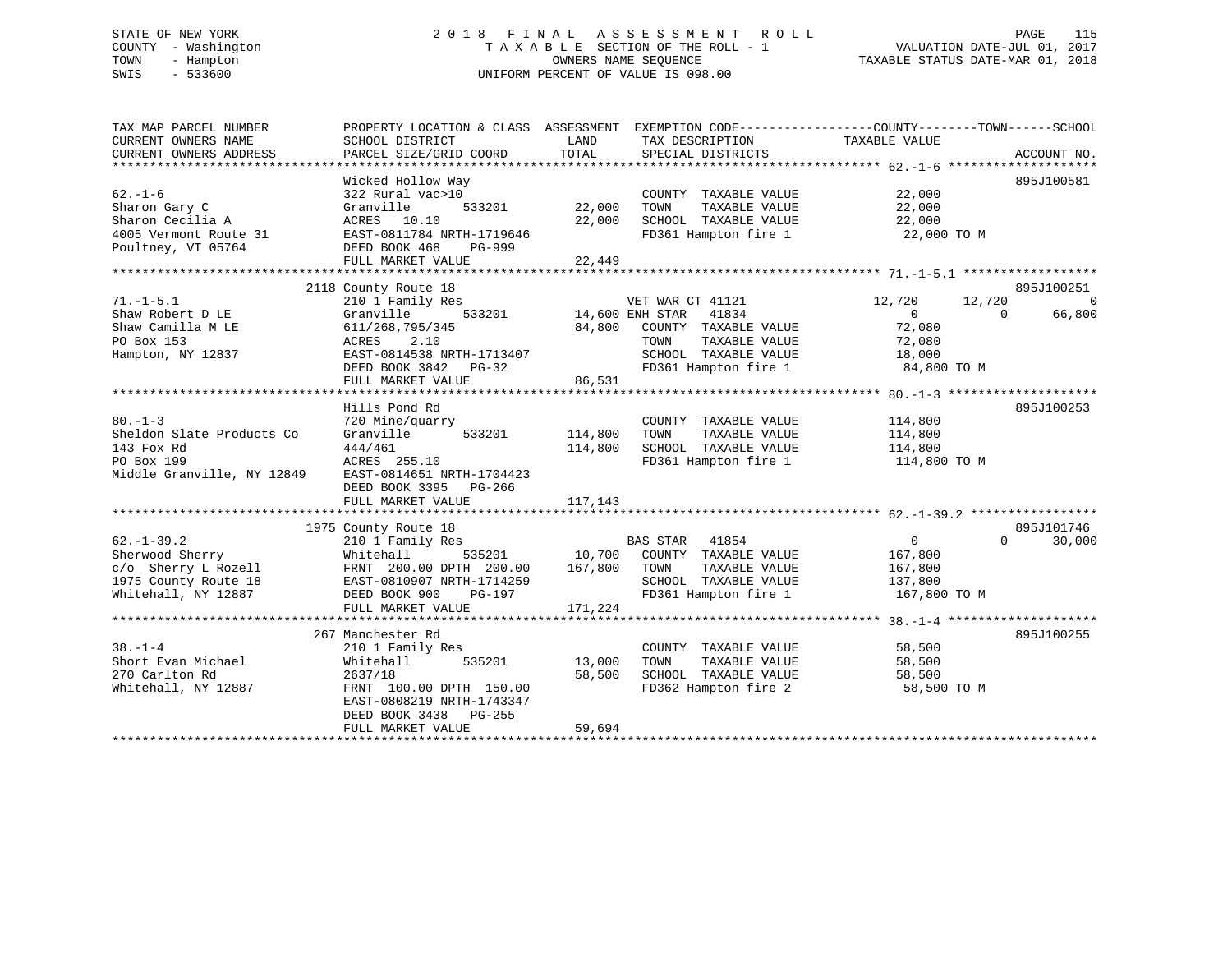# STATE OF NEW YORK 2 0 1 8 F I N A L A S S E S S M E N T R O L L PAGE 116 COUNTY - Washington T A X A B L E SECTION OF THE ROLL - 1 VALUATION DATE-JUL 01, 2017 TOWN - Hampton OWNERS NAME SEQUENCE TAXABLE STATUS DATE-MAR 01, 2018 SWIS - 533600 UNIFORM PERCENT OF VALUE IS 098.00

| TAX MAP PARCEL NUMBER<br>CURRENT OWNERS NAME<br>CURRENT OWNERS ADDRESS | PROPERTY LOCATION & CLASS ASSESSMENT EXEMPTION CODE----------------COUNTY-------TOWN-----SCHOOL<br>SCHOOL DISTRICT<br>PARCEL SIZE/GRID COORD                                                                                              | LAND<br>TOTAL    | TAX DESCRIPTION<br>SPECIAL DISTRICTS                                                                                                                                     | TAXABLE VALUE                            | ACCOUNT NO.        |
|------------------------------------------------------------------------|-------------------------------------------------------------------------------------------------------------------------------------------------------------------------------------------------------------------------------------------|------------------|--------------------------------------------------------------------------------------------------------------------------------------------------------------------------|------------------------------------------|--------------------|
|                                                                        |                                                                                                                                                                                                                                           |                  |                                                                                                                                                                          |                                          |                    |
|                                                                        | 212 Vladyka Woods Rd                                                                                                                                                                                                                      |                  |                                                                                                                                                                          |                                          | 895J100704         |
| $38. - 1 - 3.1$                                                        |                                                                                                                                                                                                                                           |                  |                                                                                                                                                                          | $\overline{0}$                           | $\Omega$<br>30,000 |
| Short Robert M                                                         |                                                                                                                                                                                                                                           |                  |                                                                                                                                                                          | 83,400                                   |                    |
| 212 Vladyka Woods Rd                                                   |                                                                                                                                                                                                                                           |                  |                                                                                                                                                                          | 83,400                                   |                    |
| Whitehall, NY 12887                                                    |                                                                                                                                                                                                                                           |                  |                                                                                                                                                                          |                                          |                    |
|                                                                        |                                                                                                                                                                                                                                           |                  | SCHOOL TAXABLE VALUE 53,400<br>FD362 Hampton fire 2 33,400 TO M                                                                                                          |                                          |                    |
|                                                                        |                                                                                                                                                                                                                                           |                  |                                                                                                                                                                          |                                          |                    |
|                                                                        | Vladyka Woods Rd<br>210 1 Family Res<br>210 16,800 COUNTY TAXABLE VALUE<br>TRAT 150.00 DPTH 150.00 83,400 TOWN TAXABLE VALUE<br>FRAT-0807598 NRTH-1742026 SCHOOL TAXABLE VALUE<br>DEED BOOK 634 PG-88 FD362 Hampton fire 2<br>FULL MARKET |                  |                                                                                                                                                                          |                                          |                    |
|                                                                        | 269 & 279 Manchester Rd                                                                                                                                                                                                                   |                  |                                                                                                                                                                          |                                          | 895J100274         |
| $38. - 1 - 3$                                                          | 240 Rural res                                                                                                                                                                                                                             |                  | AG DIST 41720                                                                                                                                                            | 55,911 55,911                            | 55,911             |
| Short William H                                                        | 535201 120,200<br>Whitehall                                                                                                                                                                                                               |                  | COUNTY TAXABLE VALUE                                                                                                                                                     | 133,089                                  |                    |
| Short Robert M<br>244 Vladyka Woods Rd                                 | will 2636/299<br>ACPFS 154.50<br>will 2636/299<br>ACRES 154.50                                                                                                                                                                            | 189,000          | TOWN<br>TAXABLE VALUE                                                                                                                                                    | 133,089                                  |                    |
|                                                                        |                                                                                                                                                                                                                                           |                  | SCHOOL TAXABLE VALUE                                                                                                                                                     | 133,089                                  |                    |
| Whitehall, NY 12887                                                    | EAST-0808139 NRTH-1743703                                                                                                                                                                                                                 | 03 CA001 C       | CA001 Cons agri dst 1 133,089 TO                                                                                                                                         |                                          |                    |
|                                                                        | DEED BOOK 2736 PG-135                                                                                                                                                                                                                     |                  | 55,911 EX                                                                                                                                                                |                                          |                    |
| MAY BE SUBJECT TO PAYMENT<br>UNDER AGDIST LAW TIL 2022                 | FULL MARKET VALUE                                                                                                                                                                                                                         |                  | 192,857 FD362 Hampton fire 2 189,000 TO M                                                                                                                                |                                          |                    |
|                                                                        |                                                                                                                                                                                                                                           |                  |                                                                                                                                                                          |                                          |                    |
|                                                                        | 244 Vladyka Woods Rd                                                                                                                                                                                                                      |                  |                                                                                                                                                                          |                                          | 895J101715         |
| $38. - 1 - 3.2$                                                        | 270 Mfg housing                                                                                                                                                                                                                           |                  |                                                                                                                                                                          | $\begin{array}{c}\n0 \\ 30\n\end{array}$ | $\Omega$<br>30,000 |
|                                                                        | Whitehall                                                                                                                                                                                                                                 |                  | ising<br>535201 16,800 COUNTY TAXABLE VALUE                                                                                                                              |                                          |                    |
| 38.-1-5.4<br>Short William H<br>Short Becky                            | FRNT 150.00 DPTH 150.00                                                                                                                                                                                                                   | 30,500 TOWN      | TAXABLE VALUE                                                                                                                                                            | 30,500                                   |                    |
| 244 Vladyka Woods Rd                                                   | EAST-0807941 NRTH-1742604                                                                                                                                                                                                                 |                  |                                                                                                                                                                          |                                          |                    |
| Whitehall, NY 12887                                                    | DEED BOOK 536<br>PG-210                                                                                                                                                                                                                   |                  | SCHOOL TAXABLE VALUE 500<br>FD362 Hampton fire 2 30,500 TO M                                                                                                             |                                          |                    |
|                                                                        | FULL MARKET VALUE                                                                                                                                                                                                                         | 31,122           |                                                                                                                                                                          |                                          |                    |
|                                                                        |                                                                                                                                                                                                                                           |                  |                                                                                                                                                                          |                                          |                    |
|                                                                        | Manchester Rd                                                                                                                                                                                                                             |                  |                                                                                                                                                                          |                                          |                    |
| $38. - 1 - 6.2$                                                        | 322 Rural vac>10                                                                                                                                                                                                                          |                  | COUNTY TAXABLE VALUE 35,000                                                                                                                                              |                                          |                    |
| Sirjane C. W.                                                          | 535201<br>Whitehall                                                                                                                                                                                                                       |                  | TAXABLE VALUE                                                                                                                                                            |                                          |                    |
| 21 Sirjane Ln                                                          | Sub Div Lot 2                                                                                                                                                                                                                             | 35,000<br>35,000 | $35,000 \qquad \qquad {\tt TQWN} \qquad \qquad {\tt TAXABLE\ VALUE} \qquad \qquad 35,000 \\ 35,000 \qquad {\tt SCHOOL} \qquad {\tt TAXABLE\ VALUE} \qquad \qquad 35,000$ |                                          |                    |
| Whitehall, NY 12887                                                    | ACRES 12.60                                                                                                                                                                                                                               |                  | FD362 Hampton fire 2 35,000 TO M                                                                                                                                         |                                          |                    |
|                                                                        | EAST-0811125 NRTH-1740191                                                                                                                                                                                                                 |                  |                                                                                                                                                                          |                                          |                    |
|                                                                        | DEED BOOK 3457 PG-22                                                                                                                                                                                                                      |                  |                                                                                                                                                                          |                                          |                    |
|                                                                        | FULL MARKET VALUE                                                                                                                                                                                                                         | 35,714           |                                                                                                                                                                          |                                          |                    |
|                                                                        |                                                                                                                                                                                                                                           |                  |                                                                                                                                                                          |                                          |                    |
|                                                                        | 21 Sirjane Ln                                                                                                                                                                                                                             |                  |                                                                                                                                                                          |                                          | 895J100287         |
| $38. - 1 - 6$                                                          |                                                                                                                                                                                                                                           |                  | VET COM CT 41131                                                                                                                                                         | 40,600<br>40,600                         | $\Omega$           |
| Sirjane C.W.                                                           | Sirjane Lu<br>210 1 Family Res<br>Whitehall 535201 27,500 BAS STAR 41854                                                                                                                                                                  |                  |                                                                                                                                                                          | $\overline{0}$<br>$\overline{0}$         | 30,000             |
| 21 Sirjane Ln                                                          | Sub Div Lot 1                                                                                                                                                                                                                             |                  | 162,400 COUNTY TAXABLE VALUE                                                                                                                                             | 121,800                                  |                    |
| Hampton, NY 12837                                                      | 2747/1                                                                                                                                                                                                                                    |                  | TAXABLE VALUE<br>TOWN                                                                                                                                                    | 121,800                                  |                    |
|                                                                        | ACRES<br>2.68                                                                                                                                                                                                                             |                  | SCHOOL TAXABLE VALUE 132,400                                                                                                                                             |                                          |                    |
|                                                                        | EAST-0811353 NRTH-1739899                                                                                                                                                                                                                 |                  | FD362 Hampton fire 2 162,400 TO M                                                                                                                                        |                                          |                    |
|                                                                        | DEED BOOK 3599 PG-198                                                                                                                                                                                                                     |                  |                                                                                                                                                                          |                                          |                    |
|                                                                        | FULL MARKET VALUE                                                                                                                                                                                                                         | 165,714          |                                                                                                                                                                          |                                          |                    |
|                                                                        |                                                                                                                                                                                                                                           |                  |                                                                                                                                                                          |                                          |                    |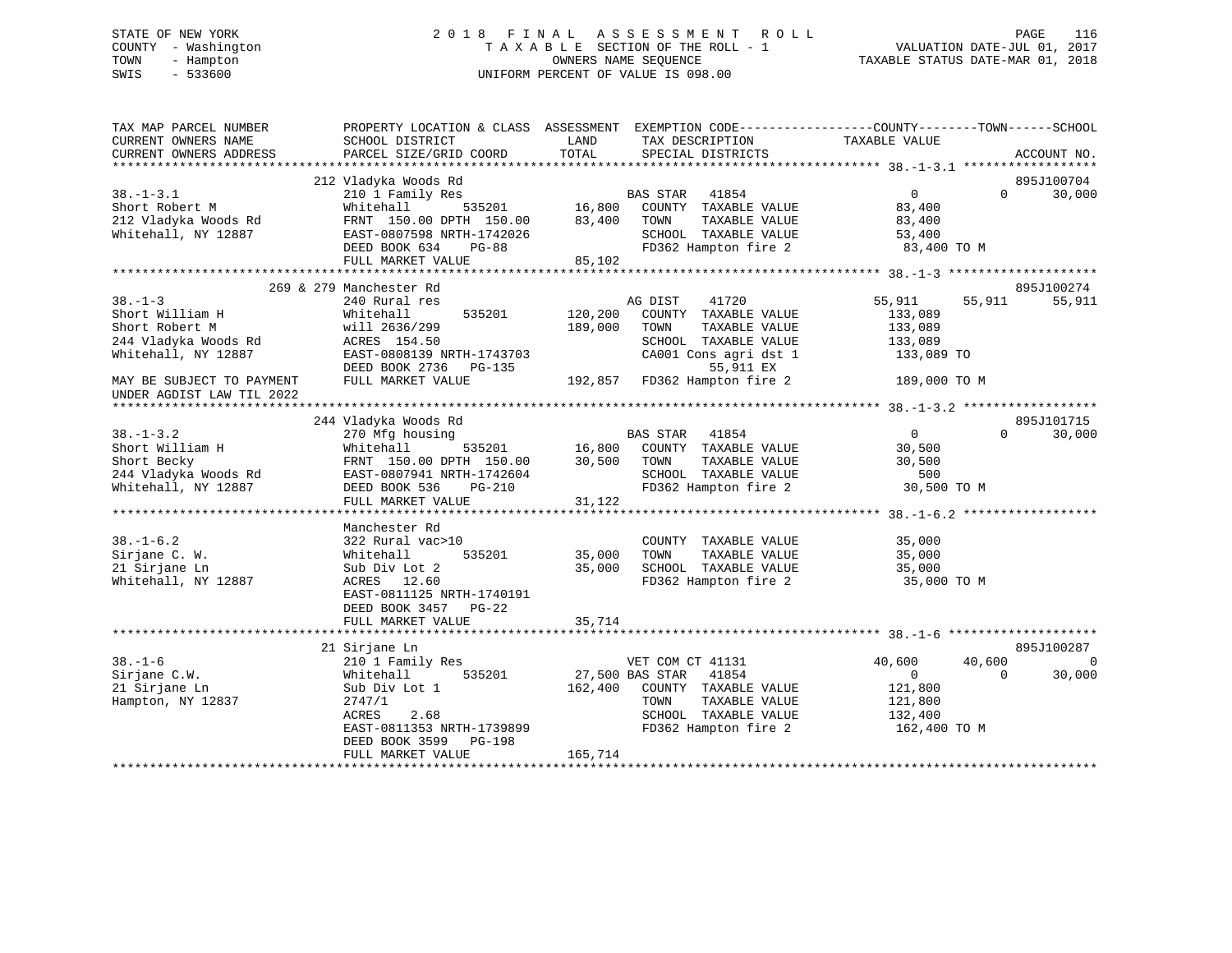# STATE OF NEW YORK 2 0 1 8 F I N A L A S S E S S M E N T R O L L PAGE 117 COUNTY - Washington T A X A B L E SECTION OF THE ROLL - 1 VALUATION DATE-JUL 01, 2017 TOWN - Hampton OWNERS NAME SEQUENCE TAXABLE STATUS DATE-MAR 01, 2018 SWIS - 533600 UNIFORM PERCENT OF VALUE IS 098.00

| 33 Sirjane Ln<br>895J100705<br>$38. - 1 - 7.1$<br>$\overline{0}$<br>270 Mfg housing<br>E STAR MH 41844<br>$\Omega$<br>49,300<br>Sirjane Nadine<br>Whitehall<br>535201<br>COUNTY TAXABLE VALUE<br>69,000<br>69,000<br>Sirjane CW<br>507-808;1779/309 Esmt2747<br>TOWN<br>TAXABLE VALUE<br>69,000<br>c/o Nadine Sirjane<br>SCHOOL TAXABLE VALUE<br>bndy agmnt $2747/19$<br>49,000 | 20,000 |
|---------------------------------------------------------------------------------------------------------------------------------------------------------------------------------------------------------------------------------------------------------------------------------------------------------------------------------------------------------------------------------|--------|
|                                                                                                                                                                                                                                                                                                                                                                                 |        |
|                                                                                                                                                                                                                                                                                                                                                                                 |        |
|                                                                                                                                                                                                                                                                                                                                                                                 |        |
|                                                                                                                                                                                                                                                                                                                                                                                 |        |
|                                                                                                                                                                                                                                                                                                                                                                                 |        |
| FD362 Hampton fire 2<br>PO Box 91<br>ACRES 18.00<br>69,000 TO M                                                                                                                                                                                                                                                                                                                 |        |
| Fair Haven, VT 05743<br>EAST-0811301 NRTH-1739428                                                                                                                                                                                                                                                                                                                               |        |
| DEED BOOK 2747 PG-19                                                                                                                                                                                                                                                                                                                                                            |        |
| 70,408<br>FULL MARKET VALUE                                                                                                                                                                                                                                                                                                                                                     |        |
|                                                                                                                                                                                                                                                                                                                                                                                 |        |
| 316 Hills Pond Rd<br>895J100652<br>83 PCT OF VALUE USED FOR EXEMPTION PURPOSES                                                                                                                                                                                                                                                                                                  |        |
| $71. - 1 - 14.2$<br>240 Rural res<br>VET WAR CT 41121<br>24,863<br>24,863                                                                                                                                                                                                                                                                                                       | 0      |
| 53,600 ENH STAR 41834<br>Granville<br>533201<br>$\overline{0}$<br>$\Omega$<br>Six Wayne                                                                                                                                                                                                                                                                                         | 66,800 |
| Six Patricia<br>ACRES 23.62<br>COUNTY TAXABLE VALUE<br>174,837<br>199,700                                                                                                                                                                                                                                                                                                       |        |
| PO Box 84<br>EAST-0816808 NRTH-1709200<br>TAXABLE VALUE<br>TOWN<br>174,837                                                                                                                                                                                                                                                                                                      |        |
| Hampton, NY 12837<br>SCHOOL TAXABLE VALUE<br>DEED BOOK 501<br>PG-836<br>132,900                                                                                                                                                                                                                                                                                                 |        |
| 203,776 FD361 Hampton fire 1<br>199,700 TO M<br>FULL MARKET VALUE                                                                                                                                                                                                                                                                                                               |        |
| 895J100159<br>State Route 22A                                                                                                                                                                                                                                                                                                                                                   |        |
| $72. - 2 - 7.1$<br>35,500<br>322 Rural vac>10<br>COUNTY TAXABLE VALUE                                                                                                                                                                                                                                                                                                           |        |
| Slade Lloyd W<br>533201<br>35,500<br>TOWN<br>TAXABLE VALUE<br>35,500<br>Granville                                                                                                                                                                                                                                                                                               |        |
| 35,500<br>SCHOOL TAXABLE VALUE<br>Slade Hope W<br>Lot 2 713/158 Hwy Approp<br>35,500                                                                                                                                                                                                                                                                                            |        |
| 277 Endless Brook Rd<br>ACRES 13.72<br>FD361 Hampton fire 1<br>35,500 TO M                                                                                                                                                                                                                                                                                                      |        |
| EAST-0823266 NRTH-1710647<br>Poultney, VT 05764-4400                                                                                                                                                                                                                                                                                                                            |        |
| DEED BOOK 672<br>$PG-35$                                                                                                                                                                                                                                                                                                                                                        |        |
| FULL MARKET VALUE<br>36,224                                                                                                                                                                                                                                                                                                                                                     |        |
|                                                                                                                                                                                                                                                                                                                                                                                 |        |
| 895J101755<br>Ridgecrest Way                                                                                                                                                                                                                                                                                                                                                    |        |
| $80. - 1 - 36$<br>311 Res vac land<br>COUNTY TAXABLE VALUE<br>1,500                                                                                                                                                                                                                                                                                                             |        |
| Slichko Evan<br>1,500<br>TOWN<br>TAXABLE VALUE<br>1,500<br>Whitehall<br>535201<br>Slichko Janice<br>1,500<br>SCHOOL TAXABLE VALUE<br>LOT 8<br>1,500                                                                                                                                                                                                                             |        |
| 1729 County Route 12<br>FRNT 323.00 DPTH 160.00<br>FD361 Hampton fire 1<br>1,500 TO M                                                                                                                                                                                                                                                                                           |        |
| Whitehall, NY 12887<br>EAST-0810137 NRTH-1705095                                                                                                                                                                                                                                                                                                                                |        |
| DEED BOOK 3592 PG-327                                                                                                                                                                                                                                                                                                                                                           |        |
| FULL MARKET VALUE<br>1,531                                                                                                                                                                                                                                                                                                                                                      |        |
|                                                                                                                                                                                                                                                                                                                                                                                 |        |
| 895J101736<br>1729 County Route 21                                                                                                                                                                                                                                                                                                                                              |        |
| $80. - 1 - 38$<br>$\overline{0}$<br>210 1 Family Res<br>BAS STAR 41854<br>$\Omega$                                                                                                                                                                                                                                                                                              | 30,000 |
| Slichko Evan T<br>535201<br>23,200<br>COUNTY TAXABLE VALUE<br>Whitehall<br>159,600                                                                                                                                                                                                                                                                                              |        |
| 159,600<br>TAXABLE VALUE<br>1729 County Route 21<br>LOT 10<br>TOWN<br>159,600                                                                                                                                                                                                                                                                                                   |        |
| SCHOOL TAXABLE VALUE<br>Whitehall, NY 12887<br>ACRES<br>1.38 BANK<br>999<br>129,600                                                                                                                                                                                                                                                                                             |        |
| EAST-0810334 NRTH-1705021<br>FD361 Hampton fire 1<br>159,600 TO M                                                                                                                                                                                                                                                                                                               |        |
| DEED BOOK 952<br>PG-148                                                                                                                                                                                                                                                                                                                                                         |        |
| 162,857<br>FULL MARKET VALUE                                                                                                                                                                                                                                                                                                                                                    |        |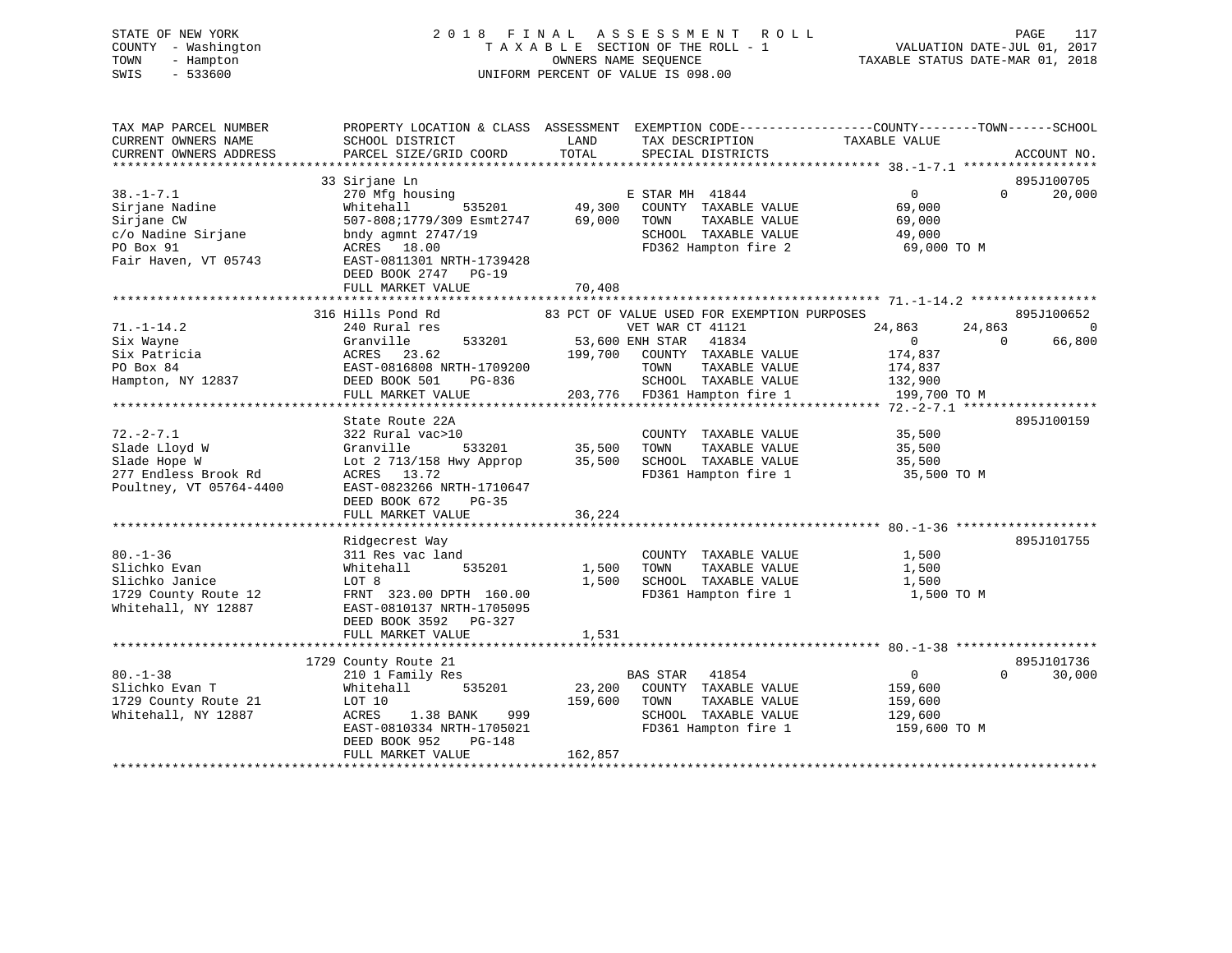# STATE OF NEW YORK 2 0 1 8 F I N A L A S S E S S M E N T R O L L PAGE 118 COUNTY - Washington T A X A B L E SECTION OF THE ROLL - 1 VALUATION DATE-JUL 01, 2017 TOWN - Hampton OWNERS NAME SEQUENCE TAXABLE STATUS DATE-MAR 01, 2018 SWIS - 533600 UNIFORM PERCENT OF VALUE IS 098.00

| TAX MAP PARCEL NUMBER<br>CURRENT OWNERS NAME<br>CURRENT OWNERS ADDRESS                                       | PROPERTY LOCATION & CLASS ASSESSMENT<br>SCHOOL DISTRICT<br>PARCEL SIZE/GRID COORD                                                                                                                   | LAND<br>TOTAL                | TAX DESCRIPTION<br>SPECIAL DISTRICTS                                                                                                        | EXEMPTION CODE-----------------COUNTY-------TOWN------SCHOOL<br>TAXABLE VALUE | ACCOUNT NO.                      |
|--------------------------------------------------------------------------------------------------------------|-----------------------------------------------------------------------------------------------------------------------------------------------------------------------------------------------------|------------------------------|---------------------------------------------------------------------------------------------------------------------------------------------|-------------------------------------------------------------------------------|----------------------------------|
| $81. - 1 - 30$<br>Smith Ellen L<br>218 South Rd<br>Whitehall, NY 12887                                       | 218 South Rd<br>210 1 Family Res<br>533201<br>Granville<br>4.00<br>ACRES<br>EAST-0817714 NRTH-1703203<br>DEED BOOK 2838<br>PG-323<br>FULL MARKET VALUE                                              | 31,800<br>93,900<br>95,816   | COUNTY TAXABLE VALUE<br>TAXABLE VALUE<br>TOWN<br>SCHOOL TAXABLE VALUE<br>FD361 Hampton fire 1                                               | 93,900<br>93,900<br>93,900<br>93,900 TO M                                     | 895J100435                       |
| $54. -1 - 14.5$<br>Smith Janice<br>c/o Janice D Durham<br>13 Krall Rd<br>Hampton, NY 12837                   | 13 Krall Rd<br>170 Nursery<br>533201<br>Granville<br>878-344 RELINOUISH ROW<br>Sub DIv Lot 1survey-13061<br>ACRES 11.58<br>EAST-0820280 NRTH-1724694<br>DEED BOOK 867<br>PG-54<br>FULL MARKET VALUE | 37,300<br>158,900<br>162,143 | BAS STAR<br>41854<br>COUNTY TAXABLE VALUE<br>TAXABLE VALUE<br>TOWN<br>SCHOOL TAXABLE VALUE<br>CA001 Cons agri dst 1<br>FD361 Hampton fire 1 | $\mathbf{0}$<br>158,900<br>158,900<br>128,900<br>158,900 TO<br>158,900 TO M   | 30,000<br>$\Omega$               |
|                                                                                                              |                                                                                                                                                                                                     |                              |                                                                                                                                             |                                                                               |                                  |
| $45. - 1 - 10$<br>Smith Janice S<br>PO Box 756<br>Broadalbin, NY 12025                                       | 11977 State Route 4<br>260 Seasonal res<br>535201<br>Whitehall<br>456/400<br>ACRES<br>2.80<br>EAST-0807750 NRTH-1731715<br>DEED BOOK 3780<br>PG-291<br>FULL MARKET VALUE                            | 17,900<br>23,600<br>24,082   | COUNTY TAXABLE VALUE<br>TAXABLE VALUE<br>TOWN<br>SCHOOL TAXABLE VALUE<br>FD362 Hampton fire 2                                               | 23,600<br>23,600<br>23,600<br>23,600 TO M                                     | 895J100260                       |
|                                                                                                              |                                                                                                                                                                                                     |                              |                                                                                                                                             |                                                                               |                                  |
| $71. - 1 - 21$<br>Smith Leroy<br>Smith Linda<br>81 Dresden Rd<br>Whitehall, NY 12887                         | Hills Pond Rd OFF<br>314 Rural vac<10<br>533201<br>Granville<br>698/36<br>ACRES<br>6.00<br>EAST-0814356 NRTH-1707369<br>DEED BOOK 713<br>PG-301                                                     | 3,000<br>3,000               | COUNTY TAXABLE VALUE<br>TAXABLE VALUE<br>TOWN<br>SCHOOL TAXABLE VALUE<br>FD361 Hampton fire 1                                               | 3,000<br>3,000<br>3,000<br>3,000 TO M                                         | 895J100031                       |
|                                                                                                              | FULL MARKET VALUE                                                                                                                                                                                   | 3,061                        |                                                                                                                                             |                                                                               |                                  |
| $62. -1 - 15.1$<br>Spaulding Peter ETAL<br>Spaulding Karen ETAL<br>42 Wicked Hollow Way<br>Hampton, NY 12837 | 42 Wicked Hollow Way<br>210 1 Family Res<br>Granville<br>533201<br>ACRES<br>3.87 BANK<br>998<br>EAST-0813696 NRTH-1720451<br>DEED BOOK 704<br>PG-131<br>FULL MARKET VALUE                           | 31,300<br>73,400<br>74,898   | BAS STAR<br>41854<br>COUNTY TAXABLE VALUE<br>TOWN<br>TAXABLE VALUE<br>SCHOOL TAXABLE VALUE<br>FD361 Hampton fire 1                          | $\overline{0}$<br>73,400<br>73,400<br>43,400<br>73,400 TO M                   | 895J101769<br>$\Omega$<br>30,000 |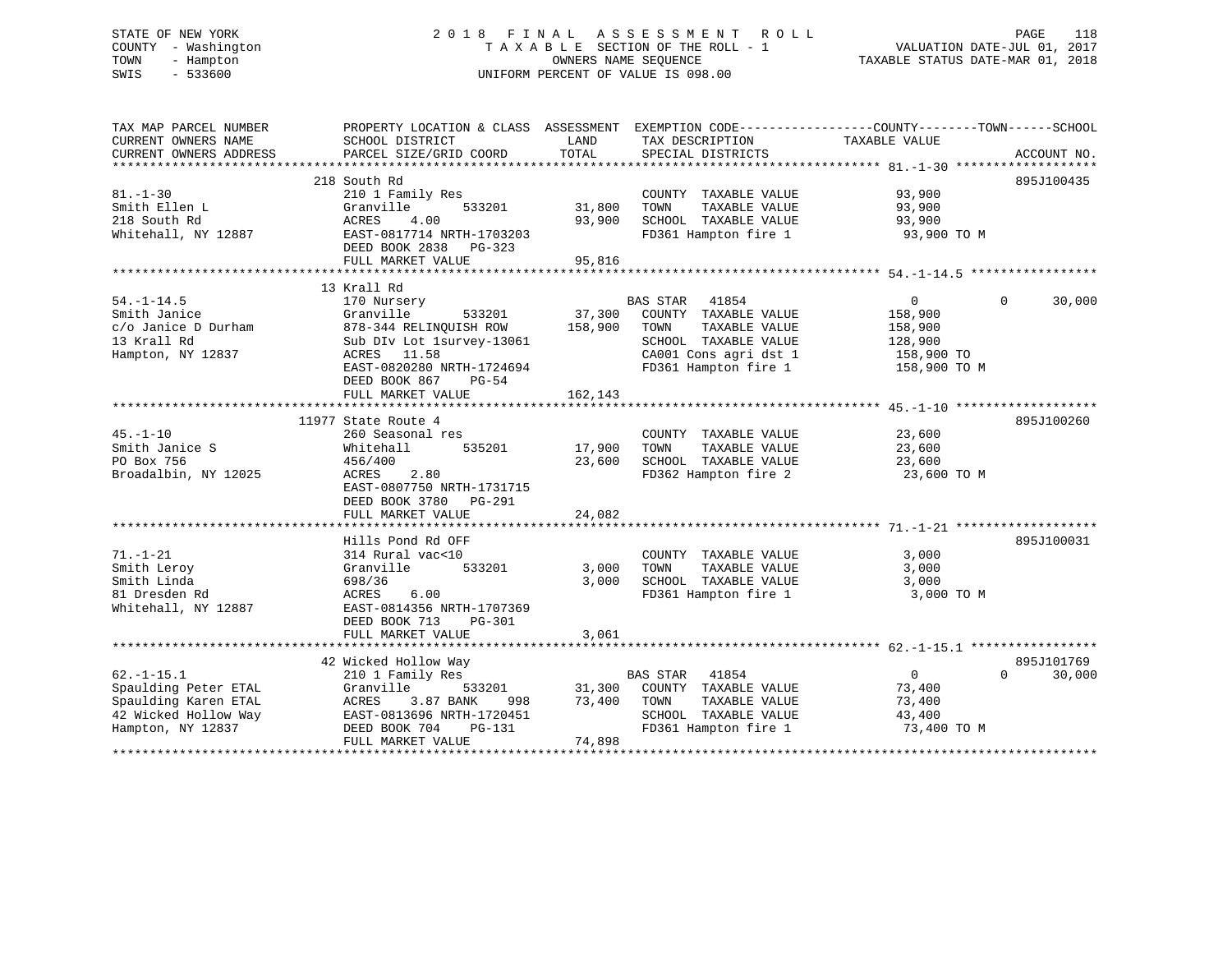# STATE OF NEW YORK 2 0 1 8 F I N A L A S S E S S M E N T R O L L PAGE 119 COUNTY - Washington T A X A B L E SECTION OF THE ROLL - 1 VALUATION DATE-JUL 01, 2017 TOWN - Hampton OWNERS NAME SEQUENCE TAXABLE STATUS DATE-MAR 01, 2018 SWIS - 533600 UNIFORM PERCENT OF VALUE IS 098.00

| TAX MAP PARCEL NUMBER<br>CURRENT OWNERS NAME          | PROPERTY LOCATION & CLASS ASSESSMENT<br>SCHOOL DISTRICT | LAND    | EXEMPTION CODE-----------------COUNTY-------TOWN------SCHOOL<br>TAX DESCRIPTION | TAXABLE VALUE  |                    |          |
|-------------------------------------------------------|---------------------------------------------------------|---------|---------------------------------------------------------------------------------|----------------|--------------------|----------|
| CURRENT OWNERS ADDRESS<br>*******************         | PARCEL SIZE/GRID COORD<br>*************************     | TOTAL   | SPECIAL DISTRICTS                                                               |                | ACCOUNT NO.        |          |
|                                                       | 66 Golf Course Rd                                       |         |                                                                                 |                | 895J100698         |          |
| $45. - 1 - 22.2$                                      | 270 Mfg housing                                         |         | COUNTY TAXABLE VALUE                                                            | 14,700         |                    |          |
| Stannard Family Trust                                 | Whitehall<br>535201                                     | 13,000  | TOWN<br>TAXABLE VALUE                                                           | 14,700         |                    |          |
| c/o Stannard Family Trust dba FRNT 100.00 DPTH 150.00 |                                                         | 14,700  | SCHOOL TAXABLE VALUE                                                            | 14,700         |                    |          |
| Fernwood Girls                                        | EAST-0810415 NRTH-1735425                               |         | FD362 Hampton fire 2                                                            | 14,700 TO M    |                    |          |
| PO Box 43                                             | DEED BOOK 736<br>PG-75                                  |         |                                                                                 |                |                    |          |
| Fair Haven, VT 05743                                  | FULL MARKET VALUE                                       | 15,000  |                                                                                 |                |                    |          |
|                                                       |                                                         |         |                                                                                 |                |                    |          |
|                                                       | Golf Course Rd                                          |         |                                                                                 |                |                    |          |
| $45. - 1 - 22.3$                                      | 311 Res vac land                                        |         | COUNTY TAXABLE VALUE                                                            | 2,000          |                    |          |
| Stannard Family Trust                                 | Whitehall<br>535201                                     | 2,000   | TOWN<br>TAXABLE VALUE                                                           | 2,000          |                    |          |
| c/o Stannard Family Trust dba FRNT 100.00 DPTH 200.00 |                                                         | 2,000   | SCHOOL TAXABLE VALUE                                                            | 2,000          |                    |          |
| Fernwood Girls                                        | EAST-0810575 NRTH-1735547                               |         | FD362 Hampton fire 2                                                            | 2,000 TO M     |                    |          |
| PO Box 43                                             | DEED BOOK 953<br>$PG-6$                                 |         |                                                                                 |                |                    |          |
| Fair Haven, VT 05743                                  | FULL MARKET VALUE                                       | 2,041   |                                                                                 |                |                    |          |
| **********************                                | ****************************                            |         | ********************************* 45.-1-22.4 ****                               |                |                    |          |
|                                                       | Golf Course Rd                                          |         |                                                                                 |                |                    |          |
| $45. - 1 - 22.4$                                      | 311 Res vac land                                        |         | COUNTY TAXABLE VALUE                                                            | 2,000          |                    |          |
| Stannard Family Trust                                 | Whitehall<br>535201                                     | 2,000   | TOWN<br>TAXABLE VALUE                                                           | 2,000          |                    |          |
| c/o Stannard Family Trust dba FRNT 120.00 DPTH 200.00 |                                                         | 2,000   | SCHOOL TAXABLE VALUE                                                            | 2,000          |                    |          |
| Fernwood Girls                                        | EAST-0810571 NRTH-1735430                               |         | FD362 Hampton fire 2                                                            | 2,000 TO M     |                    |          |
| PO Box 43                                             | DEED BOOK 736<br>PG-72                                  |         |                                                                                 |                |                    |          |
| Fair Haven, VT 05743                                  | FULL MARKET VALUE                                       | 2,041   |                                                                                 |                |                    |          |
|                                                       |                                                         |         |                                                                                 |                |                    |          |
|                                                       | 2145 State Route 22A                                    |         |                                                                                 |                | 895J100264         |          |
| $81. - 2 - 21$                                        | 210 1 Family Res                                        |         | COUNTY TAXABLE VALUE                                                            | 66,000         |                    |          |
| Stark Richard                                         | Granville<br>533201                                     | 18,500  | TOWN<br>TAXABLE VALUE                                                           | 66,000         |                    |          |
| Stark Frances                                         | FRNT 140.00 DPTH 200.00                                 | 66,000  | SCHOOL TAXABLE VALUE                                                            | 66,000         |                    |          |
| 56 Staso Rd                                           | EAST-0822642 NRTH-1701501                               |         | FD361 Hampton fire 1                                                            | 66,000 TO M    |                    |          |
| Hampton, NY 12837                                     | DEED BOOK 942<br>PG-324                                 |         |                                                                                 |                |                    |          |
|                                                       | FULL MARKET VALUE                                       | 67,347  |                                                                                 |                |                    |          |
|                                                       |                                                         |         |                                                                                 |                |                    |          |
|                                                       | 56 Staso Ln                                             |         |                                                                                 |                | 895J100296         |          |
| $72. - 2 - 19$                                        | 210 1 Family Res                                        |         | CW_10_VET/ 41151                                                                | 8,000          | 8,000              | $\Omega$ |
| Stark Richard E                                       | Granville<br>533201                                     |         | 23,300 ENH STAR 41834                                                           | $\overline{0}$ | $\Omega$<br>66,800 |          |
| Stark Frances                                         | 1.40 BANK<br>ACRES<br>999                               | 109,400 | COUNTY TAXABLE VALUE                                                            | 101,400        |                    |          |
| 56 Staso Ln                                           | EAST-0821712 NRTH-1709187                               |         | TOWN<br>TAXABLE VALUE                                                           | 101,400        |                    |          |
| Hampton, NY 12837                                     | DEED BOOK 3464 PG-319                                   |         | SCHOOL TAXABLE VALUE                                                            | 42,600         |                    |          |
|                                                       | FULL MARKET VALUE                                       |         | 111,633 FD361 Hampton fire 1                                                    | 109,400 TO M   |                    |          |
|                                                       |                                                         |         |                                                                                 |                |                    |          |
|                                                       | 2015 County Route 18                                    |         |                                                                                 |                | 895J100256         |          |
| $62. - 1 - 38$                                        | 240 Rural res                                           |         | 41834<br>ENH STAR                                                               | $\overline{0}$ | $\Omega$<br>66,800 |          |
| Stark Roscoe                                          | 533201<br>Granville                                     | 77,800  | COUNTY TAXABLE VALUE                                                            | 166,500        |                    |          |
| Stark June                                            | ACRES 47.81                                             | 166,500 | TOWN<br>TAXABLE VALUE                                                           | 166,500        |                    |          |
| 2015 County Route 18                                  | EAST-0812023 NRTH-1714838                               |         | SCHOOL TAXABLE VALUE                                                            | 99,700         |                    |          |
| Whitehall, NY 12887                                   | DEED BOOK 627<br>PG-171                                 |         | FD361 Hampton fire 1                                                            | 166,500 TO M   |                    |          |
|                                                       | FULL MARKET VALUE                                       | 169,898 |                                                                                 |                |                    |          |
|                                                       |                                                         |         |                                                                                 |                |                    |          |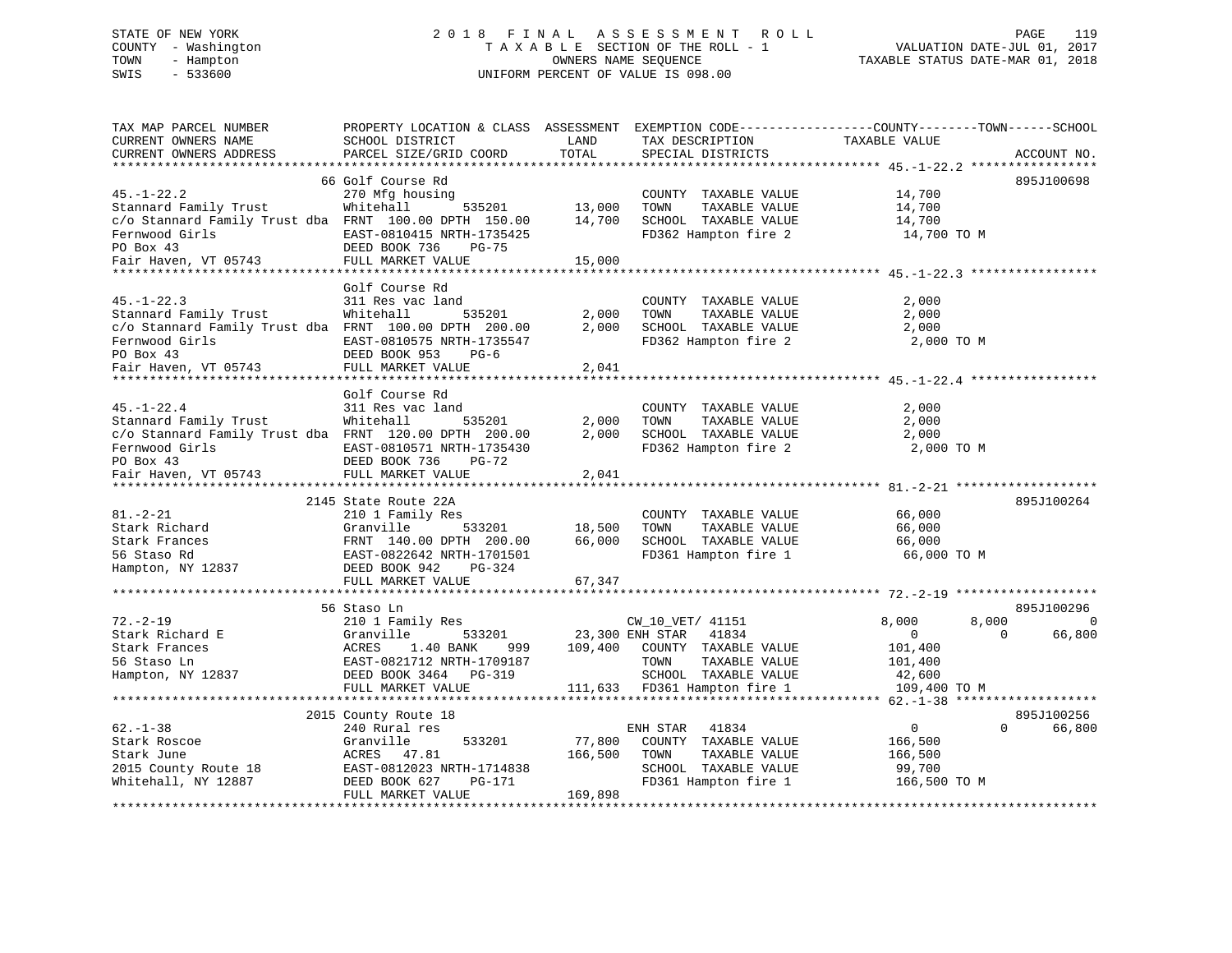# STATE OF NEW YORK 2 0 1 8 F I N A L A S S E S S M E N T R O L L PAGE 120 COUNTY - Washington T A X A B L E SECTION OF THE ROLL - 1 VALUATION DATE-JUL 01, 2017 TOWN - Hampton OWNERS NAME SEQUENCE TAXABLE STATUS DATE-MAR 01, 2018 SWIS - 533600 UNIFORM PERCENT OF VALUE IS 098.00

| TAX MAP PARCEL NUMBER<br>CURRENT OWNERS NAME<br>CURRENT OWNERS ADDRESS | PROPERTY LOCATION & CLASS ASSESSMENT EXEMPTION CODE---------------COUNTY-------TOWN-----SCHOOL<br>SCHOOL DISTRICT<br>PARCEL SIZE/GRID COORD | LAND<br>TOTAL     | TAX DESCRIPTION<br>SPECIAL DISTRICTS                                  | TAXABLE VALUE                     | ACCOUNT NO.                    |
|------------------------------------------------------------------------|---------------------------------------------------------------------------------------------------------------------------------------------|-------------------|-----------------------------------------------------------------------|-----------------------------------|--------------------------------|
|                                                                        |                                                                                                                                             |                   |                                                                       |                                   |                                |
|                                                                        | 19 Mirror Lake Way                                                                                                                          |                   |                                                                       |                                   | 895J101789                     |
| $80. - 1 - 55$<br>Stec Gregory A Trustee<br>Stec Lisa F Trustee        | 210 1 Family Res - WTRFNT<br>Whitehall<br>535201<br>$P/O$ Lot $6A$                                                                          | 25,000<br>166,100 | COUNTY TAXABLE VALUE<br>TOWN<br>TAXABLE VALUE<br>SCHOOL TAXABLE VALUE | 166,100<br>166,100<br>166,100     |                                |
| 155 E 29th St Apt 17G<br>New York, NY 10016                            | FRNT 201.00 DPTH 324.00<br>EAST-0810693 NRTH-1705676<br>DEED BOOK 3342 PG-268<br>FULL MARKET VALUE                                          | 169,490           |                                                                       | FD361 Hampton fire 1 166,100 TO M |                                |
|                                                                        |                                                                                                                                             |                   |                                                                       |                                   |                                |
|                                                                        | 1549 County Route 21                                                                                                                        |                   |                                                                       |                                   | 895J100658                     |
| $80. -1 - 8$                                                           | 210 1 Family Res                                                                                                                            |                   | AGED-CO<br>41802                                                      | 29,250                            | $\mathbf{0}$<br>$\overline{0}$ |
| Stevens Sheila                                                         | Granville 533201                                                                                                                            |                   | 28,500 AGED-TOWN 41803                                                | 26,325<br>$\overline{0}$          | $\overline{0}$                 |
| 1549 County Route 21                                                   | 866-187                                                                                                                                     |                   | 58,500 AGED-SCH 41804                                                 | $\overline{0}$                    | 5,850<br>$\Omega$              |
| Whitehall, NY 12887                                                    | ACRES<br>3.00                                                                                                                               |                   | ENH STAR 41834                                                        | $\overline{0}$                    | 52,650<br>$\Omega$             |
|                                                                        | EAST-0812864 NRTH-1701569                                                                                                                   |                   | COUNTY TAXABLE VALUE                                                  | 29,250                            |                                |
|                                                                        | DEED BOOK 477<br>PG-658                                                                                                                     |                   | TOWN<br>TAXABLE VALUE                                                 | 32,175                            |                                |
|                                                                        | FULL MARKET VALUE                                                                                                                           |                   | 59,694 SCHOOL TAXABLE VALUE                                           | $\overline{0}$                    |                                |
|                                                                        |                                                                                                                                             |                   | FD361 Hampton fire 1                                                  | 58,500 TO M                       |                                |
|                                                                        | 152 Rainbow Way                                                                                                                             |                   |                                                                       |                                   | 895J100660                     |
| $81. - 1 - 17$                                                         | 260 Seasonal res                                                                                                                            |                   | COUNTY TAXABLE VALUE                                                  | 69,900                            |                                |
| Strickland Living Trust                                                | Granville<br>533201                                                                                                                         | 16,700            | TAXABLE VALUE<br>TOWN                                                 | 69,900                            |                                |
| 75 West Point Ter                                                      | ACRES 4.50                                                                                                                                  | 69,900            | SCHOOL TAXABLE VALUE                                                  | 69,900                            |                                |
| West Hartford Conn, 06107                                              | EAST-0816754 NRTH-1700641                                                                                                                   |                   | FD361 Hampton fire 1                                                  | 69,900 TO M                       |                                |
|                                                                        | DEED BOOK 838<br>$PG-223$                                                                                                                   |                   |                                                                       |                                   |                                |
|                                                                        | FULL MARKET VALUE                                                                                                                           | 71,327            |                                                                       |                                   |                                |
|                                                                        |                                                                                                                                             |                   |                                                                       |                                   |                                |
|                                                                        | County Route 21 OFF                                                                                                                         |                   |                                                                       |                                   |                                |
| $71.3 - 2 - 6$                                                         | 311 Res vac land - WTRFNT                                                                                                                   |                   | COUNTY TAXABLE VALUE                                                  | 26,000                            |                                |
| Strutz Paul                                                            | 535201<br>Whitehall                                                                                                                         | 26,000            | TOWN<br>TAXABLE VALUE                                                 | 26,000                            |                                |
| Strutz John W Jr                                                       | Subdiv 15B                                                                                                                                  | 26,000            | SCHOOL TAXABLE VALUE<br>FD361 Hampton fire 1                          | 26,000                            |                                |
| PO Box 265                                                             | $80 - 2 - 6$                                                                                                                                |                   |                                                                       | 26,000 TO M                       |                                |
| East Wallingford, VT 05742                                             | FRNT 196.00 DPTH 234.00                                                                                                                     |                   |                                                                       |                                   |                                |
|                                                                        | EAST-0809877 NRTH-1706858                                                                                                                   |                   |                                                                       |                                   |                                |
|                                                                        | DEED BOOK 807<br>PG-263<br>FULL MARKET VALUE                                                                                                | 26,531            |                                                                       |                                   |                                |
|                                                                        |                                                                                                                                             |                   |                                                                       |                                   |                                |
|                                                                        | 27 Lemayville Way                                                                                                                           |                   |                                                                       |                                   | 895J100407                     |
| $38. - 1 - 2$                                                          | 210 1 Family Res                                                                                                                            |                   | COUNTY TAXABLE VALUE                                                  | 150,000                           |                                |
| Swahn Joseph M                                                         | 535201<br>Whitehall                                                                                                                         | 34,000            | TOWN<br>TAXABLE VALUE                                                 | 150,000                           |                                |
| 27 Lemayville Way                                                      | ACRES<br>5.10 BANK<br>999                                                                                                                   | 150,000           | SCHOOL TAXABLE VALUE                                                  | 150,000                           |                                |
| Whitehall, NY 12887                                                    | EAST-0805397 NRTH-1744146                                                                                                                   |                   | FD362 Hampton fire 2                                                  | 150,000 TO M                      |                                |
|                                                                        | DEED BOOK 3471 PG-78                                                                                                                        |                   |                                                                       |                                   |                                |
|                                                                        | FULL MARKET VALUE                                                                                                                           | 153,061           |                                                                       |                                   |                                |
|                                                                        |                                                                                                                                             |                   |                                                                       |                                   |                                |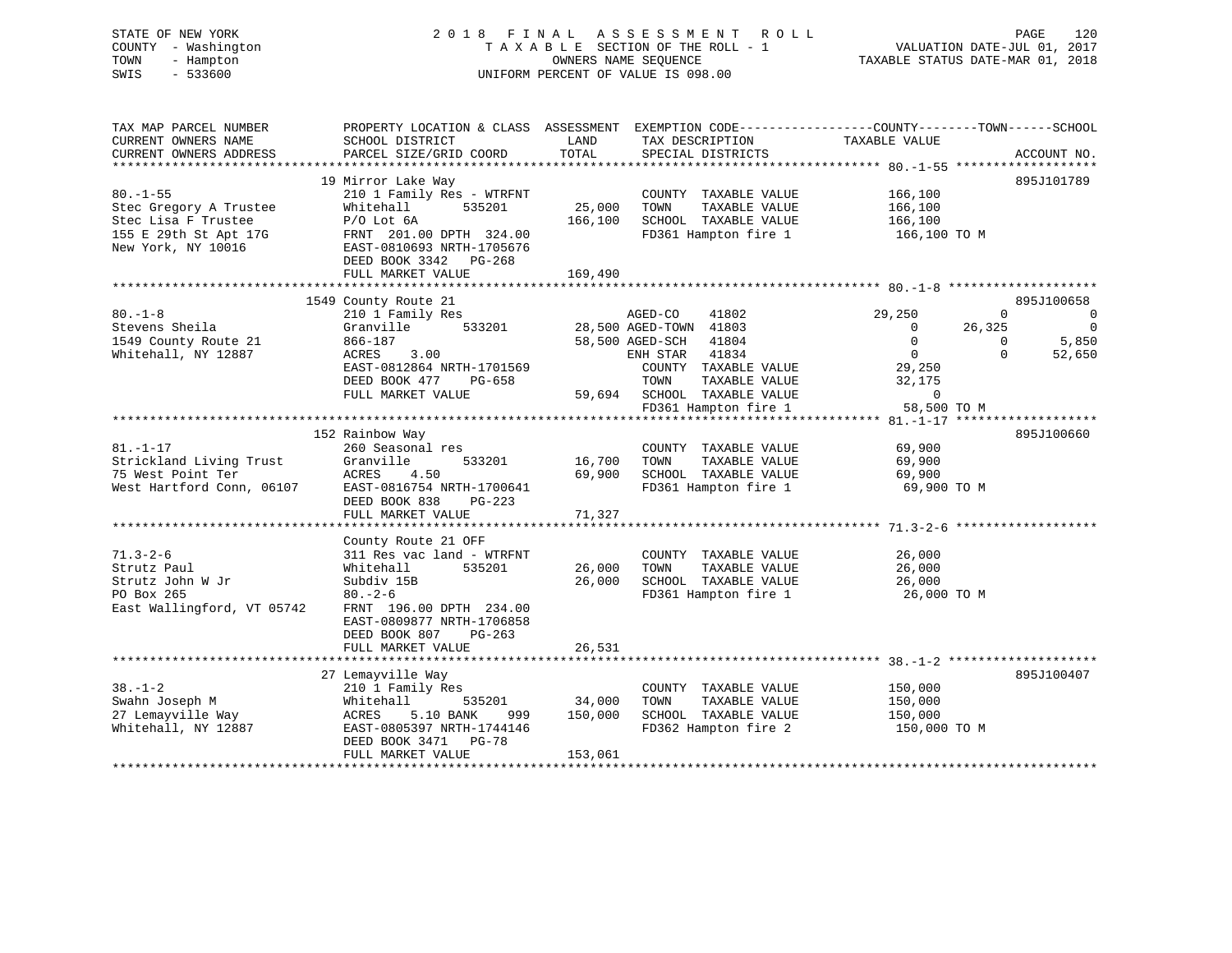# STATE OF NEW YORK 2 0 1 8 F I N A L A S S E S S M E N T R O L L PAGE 121 COUNTY - Washington T A X A B L E SECTION OF THE ROLL - 1 VALUATION DATE-JUL 01, 2017 TOWN - Hampton OWNERS NAME SEQUENCE TAXABLE STATUS DATE-MAR 01, 2018 SWIS - 533600 UNIFORM PERCENT OF VALUE IS 098.00

| CURRENT OWNERS NAME<br>SCHOOL DISTRICT<br>LAND<br>TAX DESCRIPTION<br>TAXABLE VALUE<br>TOTAL<br>CURRENT OWNERS ADDRESS<br>PARCEL SIZE/GRID COORD<br>SPECIAL DISTRICTS<br>ACCOUNT NO.<br>1386 Carvers Falls Ln<br>$31. - 1 - 3.10$<br>210 1 Family Res<br>41854<br>$\overline{0}$<br>$\Omega$<br>30,000<br>BAS STAR<br>Sweeney Daniel T<br>535201<br>24,300<br>COUNTY TAXABLE VALUE<br>120,200<br>Whitehall<br>Sweeney Andrea<br>710/193<br>120,200<br>TOWN<br>TAXABLE VALUE<br>120,200<br>1.70<br>1386 Carvers Falls Ln<br>ACRES<br>SCHOOL TAXABLE VALUE<br>90,200<br>Whitehall, NY 12887<br>EAST-0808590 NRTH-1745963<br>FD362 Hampton fire 2<br>120,200 TO M<br>DEED BOOK 644<br>PG-227<br>FULL MARKET VALUE<br>122,653<br>***********************<br>**********<br>215 Carvers Falls Rd<br>895J100091<br>$31. -1 -1$<br>260 Seasonal res<br>COUNTY TAXABLE VALUE<br>143,800<br>Sweeney Virginia M Trust<br>Whitehall<br>535201<br>94,400<br>TOWN<br>TAXABLE VALUE<br>143,800<br>Sweeney Frank A Trustee<br>Frank A &Virginia M Sween<br>143,800<br>SCHOOL TAXABLE VALUE<br>143,800<br>PO Box 3296<br>FD362 Hampton fire 2<br>Trust 3196/27<br>143,800 TO M<br>Westport, MA 02790<br>ACRES 168.50<br>EAST-0804096 NRTH-1746683<br>DEED BOOK 3196 PG-27<br>146,735<br>FULL MARKET VALUE<br>Carvers Falls Rd<br>$38. - 1 - 1.1$<br>323 Vacant rural<br>COUNTY TAXABLE VALUE<br>19,000<br>Sweeney Virginia M Trust<br>535201<br>19,000<br>TAXABLE VALUE<br>19,000<br>Whitehall<br>TOWN<br>Sweeney Frank A Trustee<br>Frank A & Virginia M Swee<br>19,000<br>SCHOOL TAXABLE VALUE<br>19,000<br>PO Box 3296<br>Trust 3196/27<br>CA001 Cons agri dst 1<br>19,000 TO<br>FD362 Hampton fire 2<br>Westport, MA 02790<br>ACRES 40.70<br>19,000 TO M<br>EAST-0803572 NRTH-1744619<br>DEED BOOK 3196<br>PG-27<br>FULL MARKET VALUE<br>19,388<br>485 South Rd<br>895J100267<br>$72. - 1 - 19$<br>213,900<br>240 Rural res<br>COUNTY TAXABLE VALUE<br>Taran Barbara M<br>Granville<br>533201<br>98,700<br>TOWN<br>TAXABLE VALUE<br>213,900<br>485 South Rd<br>213,900<br>SCHOOL TAXABLE VALUE<br>ACRES 79.84<br>213,900<br>Whitehall, NY 12887<br>EAST-0819202 NRTH-1708858<br>FD361 Hampton fire 1<br>213,900 TO M<br>DEED BOOK 3081<br>$PG-31$<br>FULL MARKET VALUE<br>218,265<br>895J100208<br>State Route 22A OFF<br>$72. - 2 - 14$<br>720 Mine/quarry<br>COUNTY TAXABLE VALUE<br>27,000<br>27,000<br>TAXABLE VALUE<br>Taran Barbara M<br>Granville<br>533201<br>TOWN<br>27,000<br>719/148<br>27,000<br>SCHOOL TAXABLE VALUE<br>Taran Stephen M<br>27,000<br>485 South Rd<br>FD361 Hampton fire 1<br>27,000 TO M<br>ACRES 17.00<br>Whitehall, NY 12887<br>EAST-0823238 NRTH-1706339<br>DEED BOOK 3081<br>PG-35<br>27,551<br>FULL MARKET VALUE | TAX MAP PARCEL NUMBER | PROPERTY LOCATION & CLASS ASSESSMENT EXEMPTION CODE----------------COUNTY-------TOWN------SCHOOL |  |  |
|--------------------------------------------------------------------------------------------------------------------------------------------------------------------------------------------------------------------------------------------------------------------------------------------------------------------------------------------------------------------------------------------------------------------------------------------------------------------------------------------------------------------------------------------------------------------------------------------------------------------------------------------------------------------------------------------------------------------------------------------------------------------------------------------------------------------------------------------------------------------------------------------------------------------------------------------------------------------------------------------------------------------------------------------------------------------------------------------------------------------------------------------------------------------------------------------------------------------------------------------------------------------------------------------------------------------------------------------------------------------------------------------------------------------------------------------------------------------------------------------------------------------------------------------------------------------------------------------------------------------------------------------------------------------------------------------------------------------------------------------------------------------------------------------------------------------------------------------------------------------------------------------------------------------------------------------------------------------------------------------------------------------------------------------------------------------------------------------------------------------------------------------------------------------------------------------------------------------------------------------------------------------------------------------------------------------------------------------------------------------------------------------------------------------------------------------------------------------------------------------------------------------------------------------------------------------------------------------------------------------------------------------------------------------------------------------------------------------------------------|-----------------------|--------------------------------------------------------------------------------------------------|--|--|
|                                                                                                                                                                                                                                                                                                                                                                                                                                                                                                                                                                                                                                                                                                                                                                                                                                                                                                                                                                                                                                                                                                                                                                                                                                                                                                                                                                                                                                                                                                                                                                                                                                                                                                                                                                                                                                                                                                                                                                                                                                                                                                                                                                                                                                                                                                                                                                                                                                                                                                                                                                                                                                                                                                                                      |                       |                                                                                                  |  |  |
|                                                                                                                                                                                                                                                                                                                                                                                                                                                                                                                                                                                                                                                                                                                                                                                                                                                                                                                                                                                                                                                                                                                                                                                                                                                                                                                                                                                                                                                                                                                                                                                                                                                                                                                                                                                                                                                                                                                                                                                                                                                                                                                                                                                                                                                                                                                                                                                                                                                                                                                                                                                                                                                                                                                                      |                       |                                                                                                  |  |  |
|                                                                                                                                                                                                                                                                                                                                                                                                                                                                                                                                                                                                                                                                                                                                                                                                                                                                                                                                                                                                                                                                                                                                                                                                                                                                                                                                                                                                                                                                                                                                                                                                                                                                                                                                                                                                                                                                                                                                                                                                                                                                                                                                                                                                                                                                                                                                                                                                                                                                                                                                                                                                                                                                                                                                      |                       |                                                                                                  |  |  |
|                                                                                                                                                                                                                                                                                                                                                                                                                                                                                                                                                                                                                                                                                                                                                                                                                                                                                                                                                                                                                                                                                                                                                                                                                                                                                                                                                                                                                                                                                                                                                                                                                                                                                                                                                                                                                                                                                                                                                                                                                                                                                                                                                                                                                                                                                                                                                                                                                                                                                                                                                                                                                                                                                                                                      |                       |                                                                                                  |  |  |
|                                                                                                                                                                                                                                                                                                                                                                                                                                                                                                                                                                                                                                                                                                                                                                                                                                                                                                                                                                                                                                                                                                                                                                                                                                                                                                                                                                                                                                                                                                                                                                                                                                                                                                                                                                                                                                                                                                                                                                                                                                                                                                                                                                                                                                                                                                                                                                                                                                                                                                                                                                                                                                                                                                                                      |                       |                                                                                                  |  |  |
|                                                                                                                                                                                                                                                                                                                                                                                                                                                                                                                                                                                                                                                                                                                                                                                                                                                                                                                                                                                                                                                                                                                                                                                                                                                                                                                                                                                                                                                                                                                                                                                                                                                                                                                                                                                                                                                                                                                                                                                                                                                                                                                                                                                                                                                                                                                                                                                                                                                                                                                                                                                                                                                                                                                                      |                       |                                                                                                  |  |  |
|                                                                                                                                                                                                                                                                                                                                                                                                                                                                                                                                                                                                                                                                                                                                                                                                                                                                                                                                                                                                                                                                                                                                                                                                                                                                                                                                                                                                                                                                                                                                                                                                                                                                                                                                                                                                                                                                                                                                                                                                                                                                                                                                                                                                                                                                                                                                                                                                                                                                                                                                                                                                                                                                                                                                      |                       |                                                                                                  |  |  |
|                                                                                                                                                                                                                                                                                                                                                                                                                                                                                                                                                                                                                                                                                                                                                                                                                                                                                                                                                                                                                                                                                                                                                                                                                                                                                                                                                                                                                                                                                                                                                                                                                                                                                                                                                                                                                                                                                                                                                                                                                                                                                                                                                                                                                                                                                                                                                                                                                                                                                                                                                                                                                                                                                                                                      |                       |                                                                                                  |  |  |
|                                                                                                                                                                                                                                                                                                                                                                                                                                                                                                                                                                                                                                                                                                                                                                                                                                                                                                                                                                                                                                                                                                                                                                                                                                                                                                                                                                                                                                                                                                                                                                                                                                                                                                                                                                                                                                                                                                                                                                                                                                                                                                                                                                                                                                                                                                                                                                                                                                                                                                                                                                                                                                                                                                                                      |                       |                                                                                                  |  |  |
|                                                                                                                                                                                                                                                                                                                                                                                                                                                                                                                                                                                                                                                                                                                                                                                                                                                                                                                                                                                                                                                                                                                                                                                                                                                                                                                                                                                                                                                                                                                                                                                                                                                                                                                                                                                                                                                                                                                                                                                                                                                                                                                                                                                                                                                                                                                                                                                                                                                                                                                                                                                                                                                                                                                                      |                       |                                                                                                  |  |  |
|                                                                                                                                                                                                                                                                                                                                                                                                                                                                                                                                                                                                                                                                                                                                                                                                                                                                                                                                                                                                                                                                                                                                                                                                                                                                                                                                                                                                                                                                                                                                                                                                                                                                                                                                                                                                                                                                                                                                                                                                                                                                                                                                                                                                                                                                                                                                                                                                                                                                                                                                                                                                                                                                                                                                      |                       |                                                                                                  |  |  |
|                                                                                                                                                                                                                                                                                                                                                                                                                                                                                                                                                                                                                                                                                                                                                                                                                                                                                                                                                                                                                                                                                                                                                                                                                                                                                                                                                                                                                                                                                                                                                                                                                                                                                                                                                                                                                                                                                                                                                                                                                                                                                                                                                                                                                                                                                                                                                                                                                                                                                                                                                                                                                                                                                                                                      |                       |                                                                                                  |  |  |
|                                                                                                                                                                                                                                                                                                                                                                                                                                                                                                                                                                                                                                                                                                                                                                                                                                                                                                                                                                                                                                                                                                                                                                                                                                                                                                                                                                                                                                                                                                                                                                                                                                                                                                                                                                                                                                                                                                                                                                                                                                                                                                                                                                                                                                                                                                                                                                                                                                                                                                                                                                                                                                                                                                                                      |                       |                                                                                                  |  |  |
|                                                                                                                                                                                                                                                                                                                                                                                                                                                                                                                                                                                                                                                                                                                                                                                                                                                                                                                                                                                                                                                                                                                                                                                                                                                                                                                                                                                                                                                                                                                                                                                                                                                                                                                                                                                                                                                                                                                                                                                                                                                                                                                                                                                                                                                                                                                                                                                                                                                                                                                                                                                                                                                                                                                                      |                       |                                                                                                  |  |  |
|                                                                                                                                                                                                                                                                                                                                                                                                                                                                                                                                                                                                                                                                                                                                                                                                                                                                                                                                                                                                                                                                                                                                                                                                                                                                                                                                                                                                                                                                                                                                                                                                                                                                                                                                                                                                                                                                                                                                                                                                                                                                                                                                                                                                                                                                                                                                                                                                                                                                                                                                                                                                                                                                                                                                      |                       |                                                                                                  |  |  |
|                                                                                                                                                                                                                                                                                                                                                                                                                                                                                                                                                                                                                                                                                                                                                                                                                                                                                                                                                                                                                                                                                                                                                                                                                                                                                                                                                                                                                                                                                                                                                                                                                                                                                                                                                                                                                                                                                                                                                                                                                                                                                                                                                                                                                                                                                                                                                                                                                                                                                                                                                                                                                                                                                                                                      |                       |                                                                                                  |  |  |
|                                                                                                                                                                                                                                                                                                                                                                                                                                                                                                                                                                                                                                                                                                                                                                                                                                                                                                                                                                                                                                                                                                                                                                                                                                                                                                                                                                                                                                                                                                                                                                                                                                                                                                                                                                                                                                                                                                                                                                                                                                                                                                                                                                                                                                                                                                                                                                                                                                                                                                                                                                                                                                                                                                                                      |                       |                                                                                                  |  |  |
|                                                                                                                                                                                                                                                                                                                                                                                                                                                                                                                                                                                                                                                                                                                                                                                                                                                                                                                                                                                                                                                                                                                                                                                                                                                                                                                                                                                                                                                                                                                                                                                                                                                                                                                                                                                                                                                                                                                                                                                                                                                                                                                                                                                                                                                                                                                                                                                                                                                                                                                                                                                                                                                                                                                                      |                       |                                                                                                  |  |  |
|                                                                                                                                                                                                                                                                                                                                                                                                                                                                                                                                                                                                                                                                                                                                                                                                                                                                                                                                                                                                                                                                                                                                                                                                                                                                                                                                                                                                                                                                                                                                                                                                                                                                                                                                                                                                                                                                                                                                                                                                                                                                                                                                                                                                                                                                                                                                                                                                                                                                                                                                                                                                                                                                                                                                      |                       |                                                                                                  |  |  |
|                                                                                                                                                                                                                                                                                                                                                                                                                                                                                                                                                                                                                                                                                                                                                                                                                                                                                                                                                                                                                                                                                                                                                                                                                                                                                                                                                                                                                                                                                                                                                                                                                                                                                                                                                                                                                                                                                                                                                                                                                                                                                                                                                                                                                                                                                                                                                                                                                                                                                                                                                                                                                                                                                                                                      |                       |                                                                                                  |  |  |
|                                                                                                                                                                                                                                                                                                                                                                                                                                                                                                                                                                                                                                                                                                                                                                                                                                                                                                                                                                                                                                                                                                                                                                                                                                                                                                                                                                                                                                                                                                                                                                                                                                                                                                                                                                                                                                                                                                                                                                                                                                                                                                                                                                                                                                                                                                                                                                                                                                                                                                                                                                                                                                                                                                                                      |                       |                                                                                                  |  |  |
|                                                                                                                                                                                                                                                                                                                                                                                                                                                                                                                                                                                                                                                                                                                                                                                                                                                                                                                                                                                                                                                                                                                                                                                                                                                                                                                                                                                                                                                                                                                                                                                                                                                                                                                                                                                                                                                                                                                                                                                                                                                                                                                                                                                                                                                                                                                                                                                                                                                                                                                                                                                                                                                                                                                                      |                       |                                                                                                  |  |  |
|                                                                                                                                                                                                                                                                                                                                                                                                                                                                                                                                                                                                                                                                                                                                                                                                                                                                                                                                                                                                                                                                                                                                                                                                                                                                                                                                                                                                                                                                                                                                                                                                                                                                                                                                                                                                                                                                                                                                                                                                                                                                                                                                                                                                                                                                                                                                                                                                                                                                                                                                                                                                                                                                                                                                      |                       |                                                                                                  |  |  |
|                                                                                                                                                                                                                                                                                                                                                                                                                                                                                                                                                                                                                                                                                                                                                                                                                                                                                                                                                                                                                                                                                                                                                                                                                                                                                                                                                                                                                                                                                                                                                                                                                                                                                                                                                                                                                                                                                                                                                                                                                                                                                                                                                                                                                                                                                                                                                                                                                                                                                                                                                                                                                                                                                                                                      |                       |                                                                                                  |  |  |
|                                                                                                                                                                                                                                                                                                                                                                                                                                                                                                                                                                                                                                                                                                                                                                                                                                                                                                                                                                                                                                                                                                                                                                                                                                                                                                                                                                                                                                                                                                                                                                                                                                                                                                                                                                                                                                                                                                                                                                                                                                                                                                                                                                                                                                                                                                                                                                                                                                                                                                                                                                                                                                                                                                                                      |                       |                                                                                                  |  |  |
|                                                                                                                                                                                                                                                                                                                                                                                                                                                                                                                                                                                                                                                                                                                                                                                                                                                                                                                                                                                                                                                                                                                                                                                                                                                                                                                                                                                                                                                                                                                                                                                                                                                                                                                                                                                                                                                                                                                                                                                                                                                                                                                                                                                                                                                                                                                                                                                                                                                                                                                                                                                                                                                                                                                                      |                       |                                                                                                  |  |  |
|                                                                                                                                                                                                                                                                                                                                                                                                                                                                                                                                                                                                                                                                                                                                                                                                                                                                                                                                                                                                                                                                                                                                                                                                                                                                                                                                                                                                                                                                                                                                                                                                                                                                                                                                                                                                                                                                                                                                                                                                                                                                                                                                                                                                                                                                                                                                                                                                                                                                                                                                                                                                                                                                                                                                      |                       |                                                                                                  |  |  |
|                                                                                                                                                                                                                                                                                                                                                                                                                                                                                                                                                                                                                                                                                                                                                                                                                                                                                                                                                                                                                                                                                                                                                                                                                                                                                                                                                                                                                                                                                                                                                                                                                                                                                                                                                                                                                                                                                                                                                                                                                                                                                                                                                                                                                                                                                                                                                                                                                                                                                                                                                                                                                                                                                                                                      |                       |                                                                                                  |  |  |
|                                                                                                                                                                                                                                                                                                                                                                                                                                                                                                                                                                                                                                                                                                                                                                                                                                                                                                                                                                                                                                                                                                                                                                                                                                                                                                                                                                                                                                                                                                                                                                                                                                                                                                                                                                                                                                                                                                                                                                                                                                                                                                                                                                                                                                                                                                                                                                                                                                                                                                                                                                                                                                                                                                                                      |                       |                                                                                                  |  |  |
|                                                                                                                                                                                                                                                                                                                                                                                                                                                                                                                                                                                                                                                                                                                                                                                                                                                                                                                                                                                                                                                                                                                                                                                                                                                                                                                                                                                                                                                                                                                                                                                                                                                                                                                                                                                                                                                                                                                                                                                                                                                                                                                                                                                                                                                                                                                                                                                                                                                                                                                                                                                                                                                                                                                                      |                       |                                                                                                  |  |  |
|                                                                                                                                                                                                                                                                                                                                                                                                                                                                                                                                                                                                                                                                                                                                                                                                                                                                                                                                                                                                                                                                                                                                                                                                                                                                                                                                                                                                                                                                                                                                                                                                                                                                                                                                                                                                                                                                                                                                                                                                                                                                                                                                                                                                                                                                                                                                                                                                                                                                                                                                                                                                                                                                                                                                      |                       |                                                                                                  |  |  |
|                                                                                                                                                                                                                                                                                                                                                                                                                                                                                                                                                                                                                                                                                                                                                                                                                                                                                                                                                                                                                                                                                                                                                                                                                                                                                                                                                                                                                                                                                                                                                                                                                                                                                                                                                                                                                                                                                                                                                                                                                                                                                                                                                                                                                                                                                                                                                                                                                                                                                                                                                                                                                                                                                                                                      |                       |                                                                                                  |  |  |
|                                                                                                                                                                                                                                                                                                                                                                                                                                                                                                                                                                                                                                                                                                                                                                                                                                                                                                                                                                                                                                                                                                                                                                                                                                                                                                                                                                                                                                                                                                                                                                                                                                                                                                                                                                                                                                                                                                                                                                                                                                                                                                                                                                                                                                                                                                                                                                                                                                                                                                                                                                                                                                                                                                                                      |                       |                                                                                                  |  |  |
|                                                                                                                                                                                                                                                                                                                                                                                                                                                                                                                                                                                                                                                                                                                                                                                                                                                                                                                                                                                                                                                                                                                                                                                                                                                                                                                                                                                                                                                                                                                                                                                                                                                                                                                                                                                                                                                                                                                                                                                                                                                                                                                                                                                                                                                                                                                                                                                                                                                                                                                                                                                                                                                                                                                                      |                       |                                                                                                  |  |  |
|                                                                                                                                                                                                                                                                                                                                                                                                                                                                                                                                                                                                                                                                                                                                                                                                                                                                                                                                                                                                                                                                                                                                                                                                                                                                                                                                                                                                                                                                                                                                                                                                                                                                                                                                                                                                                                                                                                                                                                                                                                                                                                                                                                                                                                                                                                                                                                                                                                                                                                                                                                                                                                                                                                                                      |                       |                                                                                                  |  |  |
|                                                                                                                                                                                                                                                                                                                                                                                                                                                                                                                                                                                                                                                                                                                                                                                                                                                                                                                                                                                                                                                                                                                                                                                                                                                                                                                                                                                                                                                                                                                                                                                                                                                                                                                                                                                                                                                                                                                                                                                                                                                                                                                                                                                                                                                                                                                                                                                                                                                                                                                                                                                                                                                                                                                                      |                       |                                                                                                  |  |  |
|                                                                                                                                                                                                                                                                                                                                                                                                                                                                                                                                                                                                                                                                                                                                                                                                                                                                                                                                                                                                                                                                                                                                                                                                                                                                                                                                                                                                                                                                                                                                                                                                                                                                                                                                                                                                                                                                                                                                                                                                                                                                                                                                                                                                                                                                                                                                                                                                                                                                                                                                                                                                                                                                                                                                      |                       |                                                                                                  |  |  |
|                                                                                                                                                                                                                                                                                                                                                                                                                                                                                                                                                                                                                                                                                                                                                                                                                                                                                                                                                                                                                                                                                                                                                                                                                                                                                                                                                                                                                                                                                                                                                                                                                                                                                                                                                                                                                                                                                                                                                                                                                                                                                                                                                                                                                                                                                                                                                                                                                                                                                                                                                                                                                                                                                                                                      |                       |                                                                                                  |  |  |
|                                                                                                                                                                                                                                                                                                                                                                                                                                                                                                                                                                                                                                                                                                                                                                                                                                                                                                                                                                                                                                                                                                                                                                                                                                                                                                                                                                                                                                                                                                                                                                                                                                                                                                                                                                                                                                                                                                                                                                                                                                                                                                                                                                                                                                                                                                                                                                                                                                                                                                                                                                                                                                                                                                                                      |                       |                                                                                                  |  |  |
|                                                                                                                                                                                                                                                                                                                                                                                                                                                                                                                                                                                                                                                                                                                                                                                                                                                                                                                                                                                                                                                                                                                                                                                                                                                                                                                                                                                                                                                                                                                                                                                                                                                                                                                                                                                                                                                                                                                                                                                                                                                                                                                                                                                                                                                                                                                                                                                                                                                                                                                                                                                                                                                                                                                                      |                       |                                                                                                  |  |  |
|                                                                                                                                                                                                                                                                                                                                                                                                                                                                                                                                                                                                                                                                                                                                                                                                                                                                                                                                                                                                                                                                                                                                                                                                                                                                                                                                                                                                                                                                                                                                                                                                                                                                                                                                                                                                                                                                                                                                                                                                                                                                                                                                                                                                                                                                                                                                                                                                                                                                                                                                                                                                                                                                                                                                      |                       |                                                                                                  |  |  |
|                                                                                                                                                                                                                                                                                                                                                                                                                                                                                                                                                                                                                                                                                                                                                                                                                                                                                                                                                                                                                                                                                                                                                                                                                                                                                                                                                                                                                                                                                                                                                                                                                                                                                                                                                                                                                                                                                                                                                                                                                                                                                                                                                                                                                                                                                                                                                                                                                                                                                                                                                                                                                                                                                                                                      |                       |                                                                                                  |  |  |
|                                                                                                                                                                                                                                                                                                                                                                                                                                                                                                                                                                                                                                                                                                                                                                                                                                                                                                                                                                                                                                                                                                                                                                                                                                                                                                                                                                                                                                                                                                                                                                                                                                                                                                                                                                                                                                                                                                                                                                                                                                                                                                                                                                                                                                                                                                                                                                                                                                                                                                                                                                                                                                                                                                                                      |                       |                                                                                                  |  |  |
|                                                                                                                                                                                                                                                                                                                                                                                                                                                                                                                                                                                                                                                                                                                                                                                                                                                                                                                                                                                                                                                                                                                                                                                                                                                                                                                                                                                                                                                                                                                                                                                                                                                                                                                                                                                                                                                                                                                                                                                                                                                                                                                                                                                                                                                                                                                                                                                                                                                                                                                                                                                                                                                                                                                                      |                       |                                                                                                  |  |  |
|                                                                                                                                                                                                                                                                                                                                                                                                                                                                                                                                                                                                                                                                                                                                                                                                                                                                                                                                                                                                                                                                                                                                                                                                                                                                                                                                                                                                                                                                                                                                                                                                                                                                                                                                                                                                                                                                                                                                                                                                                                                                                                                                                                                                                                                                                                                                                                                                                                                                                                                                                                                                                                                                                                                                      |                       |                                                                                                  |  |  |
|                                                                                                                                                                                                                                                                                                                                                                                                                                                                                                                                                                                                                                                                                                                                                                                                                                                                                                                                                                                                                                                                                                                                                                                                                                                                                                                                                                                                                                                                                                                                                                                                                                                                                                                                                                                                                                                                                                                                                                                                                                                                                                                                                                                                                                                                                                                                                                                                                                                                                                                                                                                                                                                                                                                                      |                       |                                                                                                  |  |  |
|                                                                                                                                                                                                                                                                                                                                                                                                                                                                                                                                                                                                                                                                                                                                                                                                                                                                                                                                                                                                                                                                                                                                                                                                                                                                                                                                                                                                                                                                                                                                                                                                                                                                                                                                                                                                                                                                                                                                                                                                                                                                                                                                                                                                                                                                                                                                                                                                                                                                                                                                                                                                                                                                                                                                      |                       |                                                                                                  |  |  |
|                                                                                                                                                                                                                                                                                                                                                                                                                                                                                                                                                                                                                                                                                                                                                                                                                                                                                                                                                                                                                                                                                                                                                                                                                                                                                                                                                                                                                                                                                                                                                                                                                                                                                                                                                                                                                                                                                                                                                                                                                                                                                                                                                                                                                                                                                                                                                                                                                                                                                                                                                                                                                                                                                                                                      |                       |                                                                                                  |  |  |
|                                                                                                                                                                                                                                                                                                                                                                                                                                                                                                                                                                                                                                                                                                                                                                                                                                                                                                                                                                                                                                                                                                                                                                                                                                                                                                                                                                                                                                                                                                                                                                                                                                                                                                                                                                                                                                                                                                                                                                                                                                                                                                                                                                                                                                                                                                                                                                                                                                                                                                                                                                                                                                                                                                                                      |                       |                                                                                                  |  |  |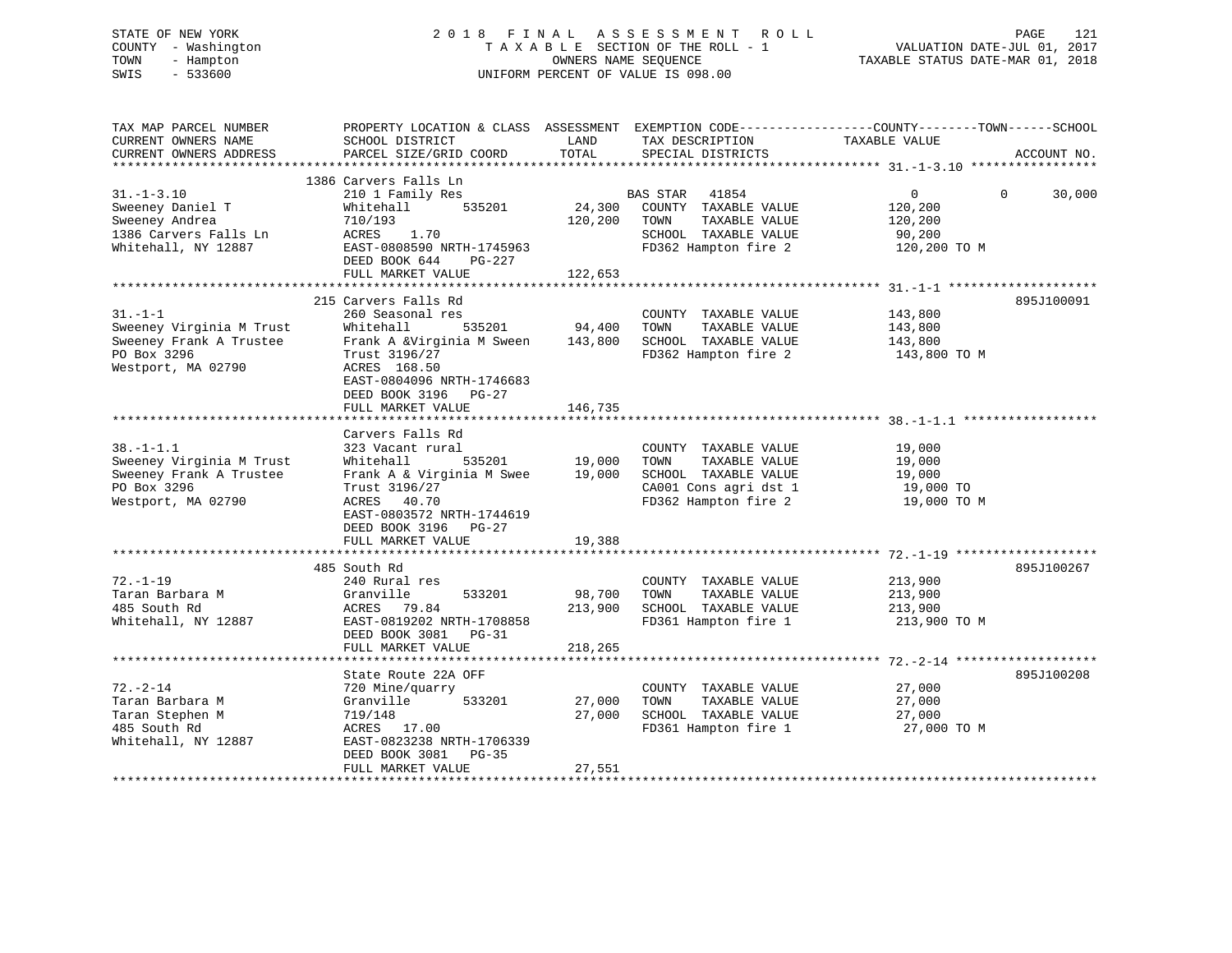# STATE OF NEW YORK 2 0 1 8 F I N A L A S S E S S M E N T R O L L PAGE 122 COUNTY - Washington T A X A B L E SECTION OF THE ROLL - 1 VALUATION DATE-JUL 01, 2017 TOWN - Hampton OWNERS NAME SEQUENCE TAXABLE STATUS DATE-MAR 01, 2018 SWIS - 533600 UNIFORM PERCENT OF VALUE IS 098.00

| TAX MAP PARCEL NUMBER<br>CURRENT OWNERS NAME<br>CURRENT OWNERS ADDRESS | PROPERTY LOCATION & CLASS ASSESSMENT EXEMPTION CODE---------------COUNTY-------TOWN------SCHOOL<br>SCHOOL DISTRICT<br>PARCEL SIZE/GRID COORD | LAND<br>TOTAL | TAX DESCRIPTION<br>SPECIAL DISTRICTS         | TAXABLE VALUE                     | ACCOUNT NO.        |
|------------------------------------------------------------------------|----------------------------------------------------------------------------------------------------------------------------------------------|---------------|----------------------------------------------|-----------------------------------|--------------------|
|                                                                        |                                                                                                                                              |               |                                              |                                   |                    |
| $71. - 1 - 14.51$                                                      | 244 Hills Pond Rd<br>210 1 Family Res                                                                                                        |               | COUNTY TAXABLE VALUE                         | 141,600                           |                    |
| Taran Christopher John                                                 | Granville<br>533201                                                                                                                          | 39,400        | TAXABLE VALUE<br>TOWN                        | 141,600                           |                    |
| PO Box 118                                                             | <b>ACRES</b><br>9.36                                                                                                                         | 141,600       | SCHOOL TAXABLE VALUE                         | 141,600                           |                    |
| Hampton, NY 12837                                                      | EAST-0817135 NRTH-1707824                                                                                                                    |               |                                              | FD361 Hampton fire 1 141,600 TO M |                    |
|                                                                        | DEED BOOK 2212 PG-35                                                                                                                         |               |                                              |                                   |                    |
|                                                                        | FULL MARKET VALUE                                                                                                                            | 144,490       |                                              |                                   |                    |
|                                                                        |                                                                                                                                              |               |                                              |                                   |                    |
|                                                                        | 494 South Rd                                                                                                                                 |               |                                              |                                   |                    |
| $72. - 1 - 19.1$                                                       | 210 1 Family Res                                                                                                                             |               | <b>BAS STAR</b><br>41854                     | $\overline{0}$                    | 30,000<br>$\Omega$ |
| Taran Joseph                                                           | Granville                                                                                                                                    |               | 533201 34,100 COUNTY TAXABLE VALUE           | 272,200                           |                    |
| Taran Tamme                                                            | 4.73 BANK<br>ACRES<br>999                                                                                                                    | 272,200       | TOWN<br>TAXABLE VALUE                        | 272,200                           |                    |
| PO Box 49                                                              | EAST-0820653 NRTH-1708856                                                                                                                    |               | SCHOOL TAXABLE VALUE 242,200                 |                                   |                    |
| Hampton, NY 12837                                                      | DEED BOOK 694 PG-294                                                                                                                         |               |                                              | FD361 Hampton fire 1 272,200 TO M |                    |
|                                                                        | FULL MARKET VALUE                                                                                                                            | 277,755       |                                              |                                   |                    |
|                                                                        |                                                                                                                                              |               |                                              |                                   |                    |
|                                                                        | 39 Smith Way                                                                                                                                 |               |                                              |                                   | 895J100623         |
| $80. - 1 - 10$                                                         | 260 Seasonal res                                                                                                                             |               | BAS STAR 41854                               | $\Omega$                          | $\Omega$<br>30,000 |
| Taylor Lawrence                                                        | Granville                                                                                                                                    |               | 533201 36,000 COUNTY TAXABLE VALUE           | 69,000                            |                    |
| 39 Smith Way                                                           | $6.00$ BANK<br>ACRES<br>40                                                                                                                   | 69,000        | TAXABLE VALUE<br>TOWN                        | 69,000                            |                    |
| Whitehall, NY 12887                                                    | EAST-0812233 NRTH-1701427                                                                                                                    |               | SCHOOL TAXABLE VALUE                         | 39,000                            |                    |
|                                                                        | DEED BOOK 2104    PG-339                                                                                                                     |               | FD361 Hampton fire 1                         | 69,000 TO M                       |                    |
|                                                                        | FULL MARKET VALUE                                                                                                                            | 70,408        |                                              |                                   |                    |
|                                                                        |                                                                                                                                              |               |                                              |                                   |                    |
|                                                                        | West Way                                                                                                                                     |               |                                              |                                   | 895J100268         |
| $71.4 - 2 - 10$                                                        | 311 Res vac land - WTRFNT                                                                                                                    |               | COUNTY TAXABLE VALUE                         | 25,500                            |                    |
| Tedeschi James A                                                       | Granville<br>533201                                                                                                                          | 25,500        | TOWN<br>TAXABLE VALUE                        | 25,500                            |                    |
| Tedeschi James A Jr                                                    | LOT 8                                                                                                                                        | 25,500        |                                              | 25,500                            |                    |
| 532 Long Beach Rd                                                      | $71. - 2 - 10$                                                                                                                               |               | SCHOOL TAXABLE VALUE<br>FD361 Hampton fire 1 | 25,500 TO M                       |                    |
| St James L I, NY 11780                                                 | FRNT 102.00 DPTH 241.00                                                                                                                      |               |                                              |                                   |                    |
|                                                                        | EAST-0815553 NRTH-1707324                                                                                                                    |               |                                              |                                   |                    |
|                                                                        | DEED BOOK 667<br>PG-107                                                                                                                      |               |                                              |                                   |                    |
|                                                                        | FULL MARKET VALUE                                                                                                                            | 26,020        |                                              |                                   |                    |
|                                                                        |                                                                                                                                              |               |                                              |                                   |                    |
|                                                                        | 1051 North Quivey Hill Ln                                                                                                                    |               |                                              |                                   | 895J100430         |
| $81. - 1 - 15$                                                         | 314 Rural vac<10                                                                                                                             |               | COUNTY TAXABLE VALUE                         | 23,000                            |                    |
| Terrio James                                                           | Granville<br>533201                                                                                                                          | 23,000        | TAXABLE VALUE<br>TOWN                        | 23,000                            |                    |
| Terrio Kathleen                                                        | 4.00<br>ACRES                                                                                                                                | 23,000        | SCHOOL TAXABLE VALUE                         | 23,000                            |                    |
| 49 East Main St                                                        | EAST-0817654 NRTH-1700465                                                                                                                    |               | FD361 Hampton fire 1                         | 23,000 TO M                       |                    |
| Granville, NY 12832                                                    | DEED BOOK 719<br>$PG-325$                                                                                                                    |               |                                              |                                   |                    |
|                                                                        | FULL MARKET VALUE                                                                                                                            | 23,469        |                                              |                                   |                    |
|                                                                        |                                                                                                                                              |               |                                              |                                   |                    |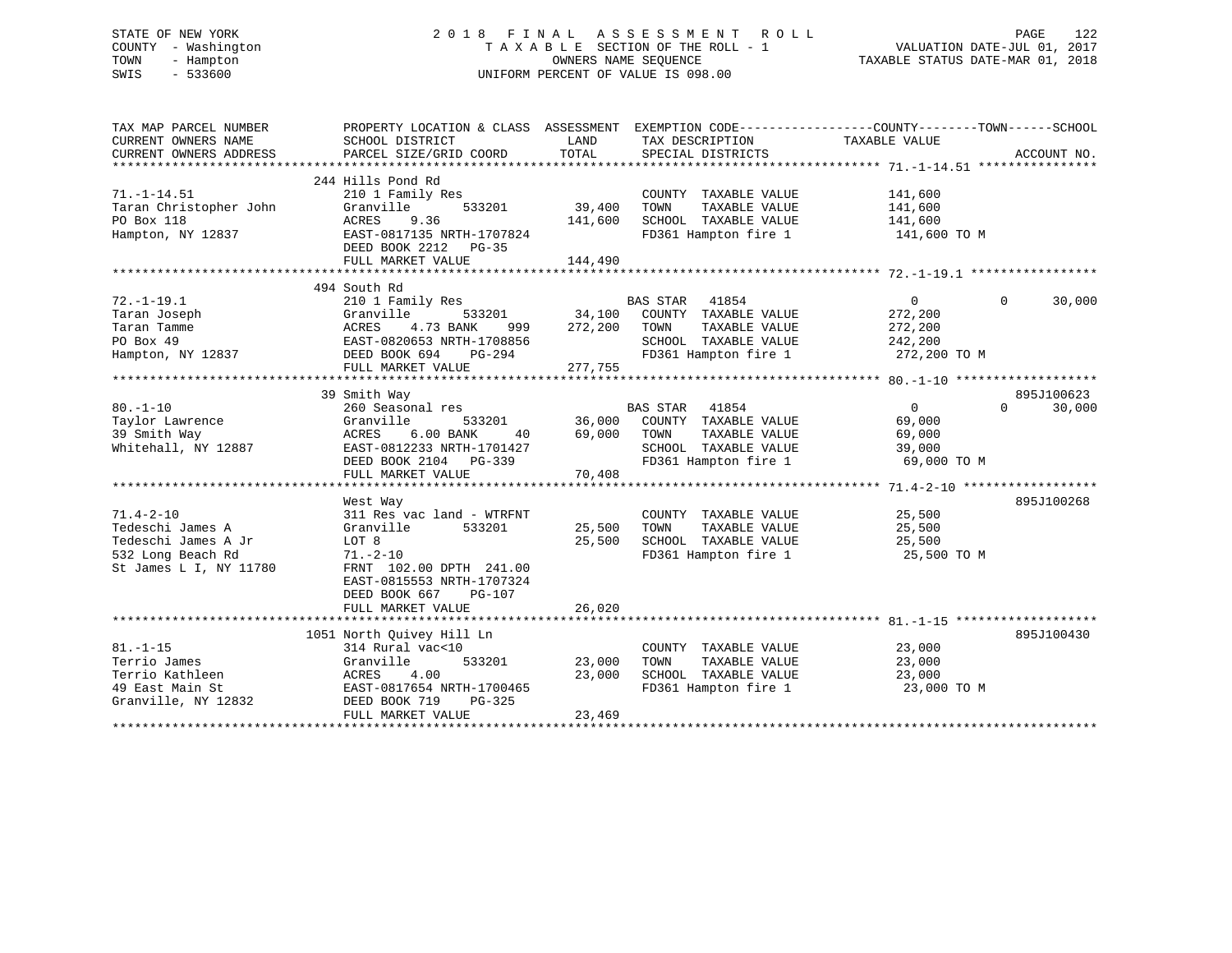# STATE OF NEW YORK 2 0 1 8 F I N A L A S S E S S M E N T R O L L PAGE 123 COUNTY - Washington T A X A B L E SECTION OF THE ROLL - 1 VALUATION DATE-JUL 01, 2017 TOWN - Hampton OWNERS NAME SEQUENCE TAXABLE STATUS DATE-MAR 01, 2018 SWIS - 533600 UNIFORM PERCENT OF VALUE IS 098.00

| TAX MAP PARCEL NUMBER<br>CURRENT OWNERS NAME        | SCHOOL DISTRICT                                                                        | LAND   | TAX DESCRIPTION                               | PROPERTY LOCATION & CLASS ASSESSMENT EXEMPTION CODE----------------COUNTY-------TOWN------SCHOOL<br>TAXABLE VALUE |             |
|-----------------------------------------------------|----------------------------------------------------------------------------------------|--------|-----------------------------------------------|-------------------------------------------------------------------------------------------------------------------|-------------|
| CURRENT OWNERS ADDRESS                              | PARCEL SIZE/GRID COORD                                                                 | TOTAL  | SPECIAL DISTRICTS                             |                                                                                                                   | ACCOUNT NO. |
|                                                     |                                                                                        |        |                                               |                                                                                                                   |             |
| $71. - 1 - 29.1$<br>The Main Street Express LLC     | Forest Hill Way<br>311 Res vac land<br>Granville<br>533201                             | 5,000  | COUNTY TAXABLE VALUE<br>TOWN<br>TAXABLE VALUE | 5,000<br>5,000                                                                                                    |             |
| 770 Bedford Ridge Rd                                | FRNT 350.00 DPTH 328.00                                                                | 5,000  | SCHOOL TAXABLE VALUE                          | 5,000                                                                                                             |             |
| Mt Kisco, NY 10549                                  | EAST-0810196 NRTH-1706828<br>DEED BOOK 3394 PG-249<br>FULL MARKET VALUE                | 5,102  | FD361 Hampton fire 1                          | 5,000 TO M                                                                                                        |             |
|                                                     |                                                                                        |        |                                               |                                                                                                                   |             |
|                                                     | County Route 21                                                                        |        |                                               |                                                                                                                   | 895J100014  |
| $71. - 1 - 30.1$                                    | 311 Res vac land                                                                       |        | COUNTY TAXABLE VALUE                          | 19,000                                                                                                            |             |
| The Main Street Express LLC                         | 535201<br>Whitehall                                                                    | 19,000 | TOWN<br>TAXABLE VALUE                         | 19,000                                                                                                            |             |
| 770 Bedford Ridge Rd                                | Sect 4 Lot 1                                                                           | 19,000 | SCHOOL TAXABLE VALUE                          | 19,000                                                                                                            |             |
| Mt Kisco, NY 10549                                  | 680/39 Row Agmt<br>ACRES<br>4.20<br>EAST-0809503 NRTH-1707237<br>DEED BOOK 3394 PG-249 |        | FD361 Hampton fire 1                          | 19,000 TO M                                                                                                       |             |
|                                                     | FULL MARKET VALUE                                                                      | 19,388 |                                               |                                                                                                                   |             |
|                                                     |                                                                                        |        |                                               |                                                                                                                   |             |
|                                                     | County Route 21 OFF                                                                    |        |                                               |                                                                                                                   |             |
| $71. - 1 - 30.3$                                    | 311 Res vac land<br>535201                                                             | 18,500 | COUNTY TAXABLE VALUE<br>TOWN<br>TAXABLE VALUE | 18,500                                                                                                            |             |
| The Main Street Express LLC<br>770 Bedford Ridge Rd | Whitehall<br>Sect 4 Lot 2                                                              | 18,500 | SCHOOL TAXABLE VALUE                          | 18,500<br>18,500                                                                                                  |             |
| Mt Kisco, NY 10549                                  | ACRES<br>3.98                                                                          |        | FD361 Hampton fire 1                          | 18,500 TO M                                                                                                       |             |
|                                                     | EAST-0809851 NRTH-1707322<br>DEED BOOK 3394 PG-249                                     |        |                                               |                                                                                                                   |             |
|                                                     | FULL MARKET VALUE                                                                      | 18,878 |                                               |                                                                                                                   |             |
|                                                     |                                                                                        |        |                                               |                                                                                                                   |             |
|                                                     | County Route 21 OFF                                                                    |        |                                               |                                                                                                                   |             |
| $71. - 1 - 30.4$                                    | 323 Vacant rural<br>535201                                                             | 25,000 | COUNTY TAXABLE VALUE<br>TAXABLE VALUE<br>TOWN | 25,000                                                                                                            |             |
| The Main Street Express LLC<br>770 Bedford Ridge Rd | Whitehall<br>Sect 4 Lot 3                                                              | 25,000 | SCHOOL TAXABLE VALUE                          | 25,000<br>25,000                                                                                                  |             |
| Mt Kisco, NY 10549                                  | ACRES 38.69                                                                            |        | FD361 Hampton fire 1                          | 25,000 TO M                                                                                                       |             |
|                                                     | EAST-0809447 NRTH-1708296<br>DEED BOOK 3394 PG-249                                     |        |                                               |                                                                                                                   |             |
|                                                     | FULL MARKET VALUE                                                                      | 25,510 |                                               |                                                                                                                   |             |
|                                                     | County Route 21                                                                        |        |                                               |                                                                                                                   |             |
| $71. - 1 - 30.5$                                    | 311 Res vac land                                                                       |        | COUNTY TAXABLE VALUE                          | 21,000                                                                                                            |             |
| The Main Street Express LLC                         | 535201<br>Whitehall                                                                    | 21,000 | TOWN<br>TAXABLE VALUE                         | 21,000                                                                                                            |             |
| 770 Bedford Ridge Rd                                | Sect 4 Lot 4                                                                           | 21,000 | SCHOOL TAXABLE VALUE                          | 21,000                                                                                                            |             |
| Mt Kisco, NY 10549                                  | ACRES<br>5.10                                                                          |        | FD361 Hampton fire 1                          | 21,000 TO M                                                                                                       |             |
|                                                     | EAST-0809225 NRTH-1707584                                                              |        |                                               |                                                                                                                   |             |
|                                                     | DEED BOOK 3394 PG-249                                                                  |        |                                               |                                                                                                                   |             |
|                                                     | FULL MARKET VALUE                                                                      | 21,429 |                                               |                                                                                                                   |             |
|                                                     |                                                                                        |        |                                               |                                                                                                                   |             |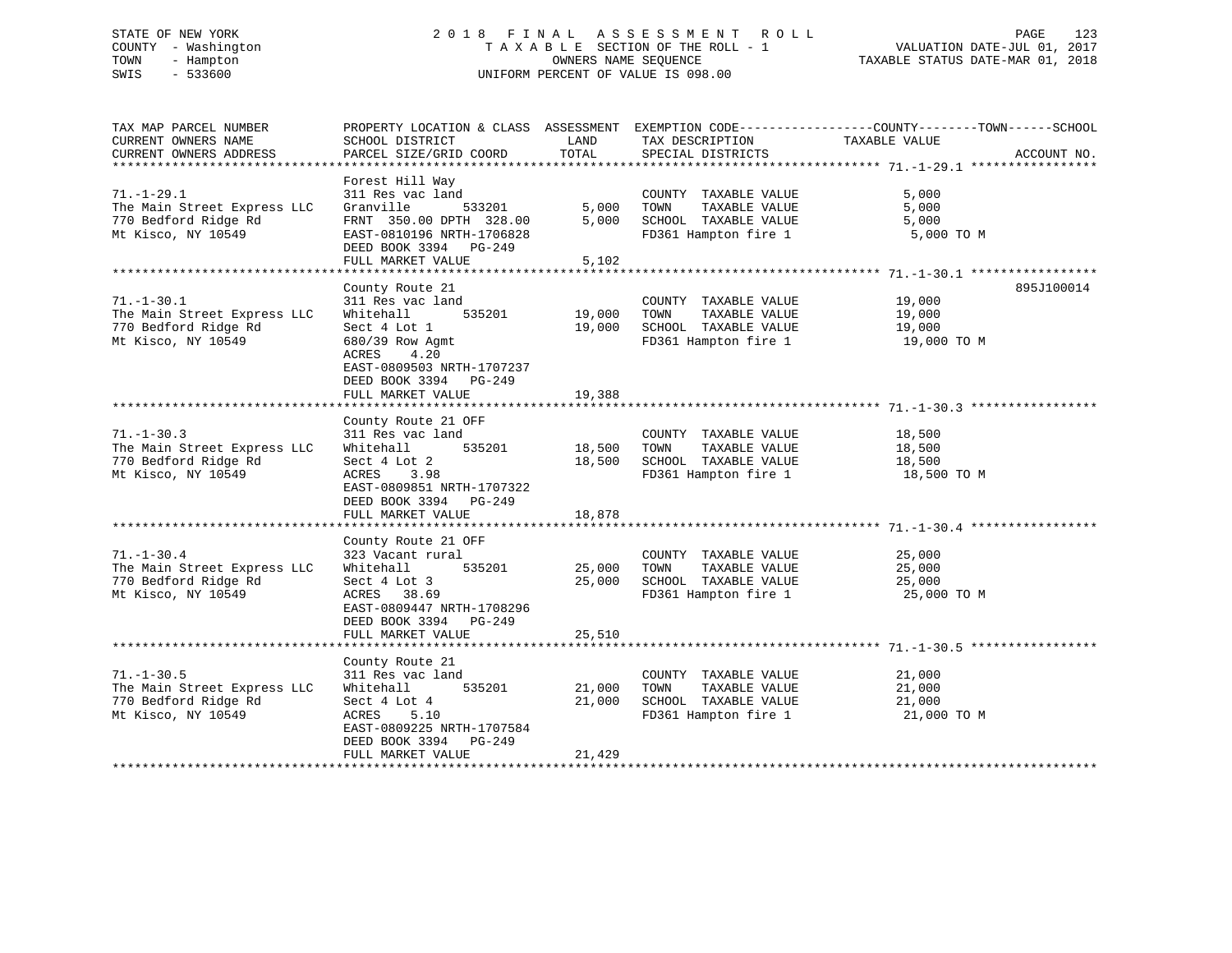# STATE OF NEW YORK 2 0 1 8 F I N A L A S S E S S M E N T R O L L PAGE 124 COUNTY - Washington T A X A B L E SECTION OF THE ROLL - 1 VALUATION DATE-JUL 01, 2017 TOWN - Hampton OWNERS NAME SEQUENCE TAXABLE STATUS DATE-MAR 01, 2018 SWIS - 533600 UNIFORM PERCENT OF VALUE IS 098.00

| TAX MAP PARCEL NUMBER<br>CURRENT OWNERS NAME | SCHOOL DISTRICT                            | LAND                        | TAX DESCRIPTION       | PROPERTY LOCATION & CLASS ASSESSMENT EXEMPTION CODE----------------COUNTY-------TOWN-----SCHOOL<br>TAXABLE VALUE |  |
|----------------------------------------------|--------------------------------------------|-----------------------------|-----------------------|------------------------------------------------------------------------------------------------------------------|--|
| CURRENT OWNERS ADDRESS                       | PARCEL SIZE/GRID COORD                     | TOTAL                       | SPECIAL DISTRICTS     | ACCOUNT NO.                                                                                                      |  |
|                                              |                                            |                             |                       |                                                                                                                  |  |
|                                              | County Route 21                            |                             |                       |                                                                                                                  |  |
| $71. - 1 - 30.6$                             | 311 Res vac land                           |                             | COUNTY TAXABLE VALUE  | 29,000                                                                                                           |  |
| The Main Street Express LLC                  | 535201<br>Whitehall                        | 29,000                      | TAXABLE VALUE<br>TOWN | 29,000                                                                                                           |  |
| 770 Bedford Ridge Rd                         | Sect 4 Lot 5                               | 29,000                      | SCHOOL TAXABLE VALUE  | 29,000                                                                                                           |  |
| Mt Kisco, NY 10549                           | ACRES 10.09                                |                             | FD361 Hampton fire 1  | 29,000 TO M                                                                                                      |  |
|                                              | EAST-0808713 NRTH-1707962                  |                             |                       |                                                                                                                  |  |
|                                              | DEED BOOK 3394<br>PG-249                   |                             |                       |                                                                                                                  |  |
|                                              | FULL MARKET VALUE                          | 29,592                      |                       |                                                                                                                  |  |
|                                              |                                            | *************               |                       |                                                                                                                  |  |
|                                              | County Route 21                            |                             |                       |                                                                                                                  |  |
| $71.3 - 2 - 1$                               | 311 Res vac land - WTRFNT                  |                             | COUNTY TAXABLE VALUE  | 26,000                                                                                                           |  |
| The Main Street Express LLC                  | Whitehall<br>535201                        | 26,000                      | TOWN<br>TAXABLE VALUE | 26,000                                                                                                           |  |
| 770 Bedford Ridge Rd                         | Subdiv Lot 21B                             | 26,000                      | SCHOOL TAXABLE VALUE  | 26,000                                                                                                           |  |
| Mt Kisco, NY 10549                           | Sect 3                                     |                             | FD361 Hampton fire 1  | 26,000 TO M                                                                                                      |  |
|                                              |                                            |                             |                       |                                                                                                                  |  |
|                                              | $80. -2 - 1$                               |                             |                       |                                                                                                                  |  |
|                                              | FRNT 319.00 DPTH 178.00                    |                             |                       |                                                                                                                  |  |
|                                              | EAST-0809667 NRTH-1706334                  |                             |                       |                                                                                                                  |  |
|                                              | DEED BOOK 3394 PG-249                      |                             |                       |                                                                                                                  |  |
|                                              | FULL MARKET VALUE<br>********************* | 26,531<br>***************** |                       |                                                                                                                  |  |
|                                              |                                            |                             |                       |                                                                                                                  |  |
|                                              | County Route 21                            |                             |                       |                                                                                                                  |  |
| $71.3 - 2 - 2$                               | 311 Res vac land - WTRFNT                  |                             | COUNTY TAXABLE VALUE  | 26,000                                                                                                           |  |
| The Main Street Express LLC                  | Whitehall<br>535201                        | 26,000                      | TAXABLE VALUE<br>TOWN | 26,000                                                                                                           |  |
| 770 Bedford Ridge Rd                         | Subdiv Lot 19B                             | 26,000                      | SCHOOL TAXABLE VALUE  | 26,000                                                                                                           |  |
| Mt Kisco, NY 10549                           | Sect 3                                     |                             | FD361 Hampton fire 1  | 26,000 TO M                                                                                                      |  |
|                                              | $80 - 2 - 2$                               |                             |                       |                                                                                                                  |  |
|                                              | FRNT 291.00 DPTH 289.00                    |                             |                       |                                                                                                                  |  |
|                                              | EAST-0809585 NRTH-1706546                  |                             |                       |                                                                                                                  |  |
|                                              | DEED BOOK 3394 PG-249                      |                             |                       |                                                                                                                  |  |
|                                              | FULL MARKET VALUE                          | 26,531                      |                       |                                                                                                                  |  |
|                                              | *********************                      | **********                  |                       |                                                                                                                  |  |
|                                              | County Route 21 OFF                        |                             |                       |                                                                                                                  |  |
| $71.3 - 2 - 3$                               | 314 Rural vac<10 - WTRFNT                  |                             | COUNTY TAXABLE VALUE  | 26,000                                                                                                           |  |
| The Main Street Express LLC                  | Whitehall<br>535201                        | 26,000                      | TAXABLE VALUE<br>TOWN | 26,000                                                                                                           |  |
| 770 Bedford Ridge Rd                         | Subdiv 18B                                 | 26,000                      | SCHOOL TAXABLE VALUE  | 26,000                                                                                                           |  |
| Mt Kisco, NY 10549                           | $80 - 2 - 3$                               |                             | FD361 Hampton fire 1  | 26,000 TO M                                                                                                      |  |
|                                              | ACRES<br>1.11                              |                             |                       |                                                                                                                  |  |
|                                              | EAST-0809537 NRTH-1706726                  |                             |                       |                                                                                                                  |  |
|                                              | DEED BOOK 3394 PG-249                      |                             |                       |                                                                                                                  |  |
|                                              | FULL MARKET VALUE                          | 26,531                      |                       |                                                                                                                  |  |
| **************************                   | ***************************                |                             |                       |                                                                                                                  |  |
|                                              | County Route 21                            |                             |                       |                                                                                                                  |  |
| $71.3 - 2 - 4$                               | 314 Rural vac<10 - WTRFNT                  |                             | COUNTY TAXABLE VALUE  | 26,000                                                                                                           |  |
| The Main Street Express LLC                  | Whitehall<br>535201                        | 26,000                      | TOWN<br>TAXABLE VALUE | 26,000                                                                                                           |  |
| 770 Bedford Ridge Rd                         | Subdiv Lot 17B                             | 26,000                      | SCHOOL TAXABLE VALUE  | 26,000                                                                                                           |  |
| Mt Kisco, NY 10549                           | $80 - 2 - 4$                               |                             | FD361 Hampton fire 1  | 26,000 TO M                                                                                                      |  |
|                                              | ACRES<br>1.53                              |                             |                       |                                                                                                                  |  |
|                                              | EAST-0809488 NRTH-1706892                  |                             |                       |                                                                                                                  |  |
|                                              | DEED BOOK 3394<br>PG-249                   |                             |                       |                                                                                                                  |  |
|                                              | FULL MARKET VALUE                          | 26,531                      |                       |                                                                                                                  |  |
|                                              |                                            |                             |                       |                                                                                                                  |  |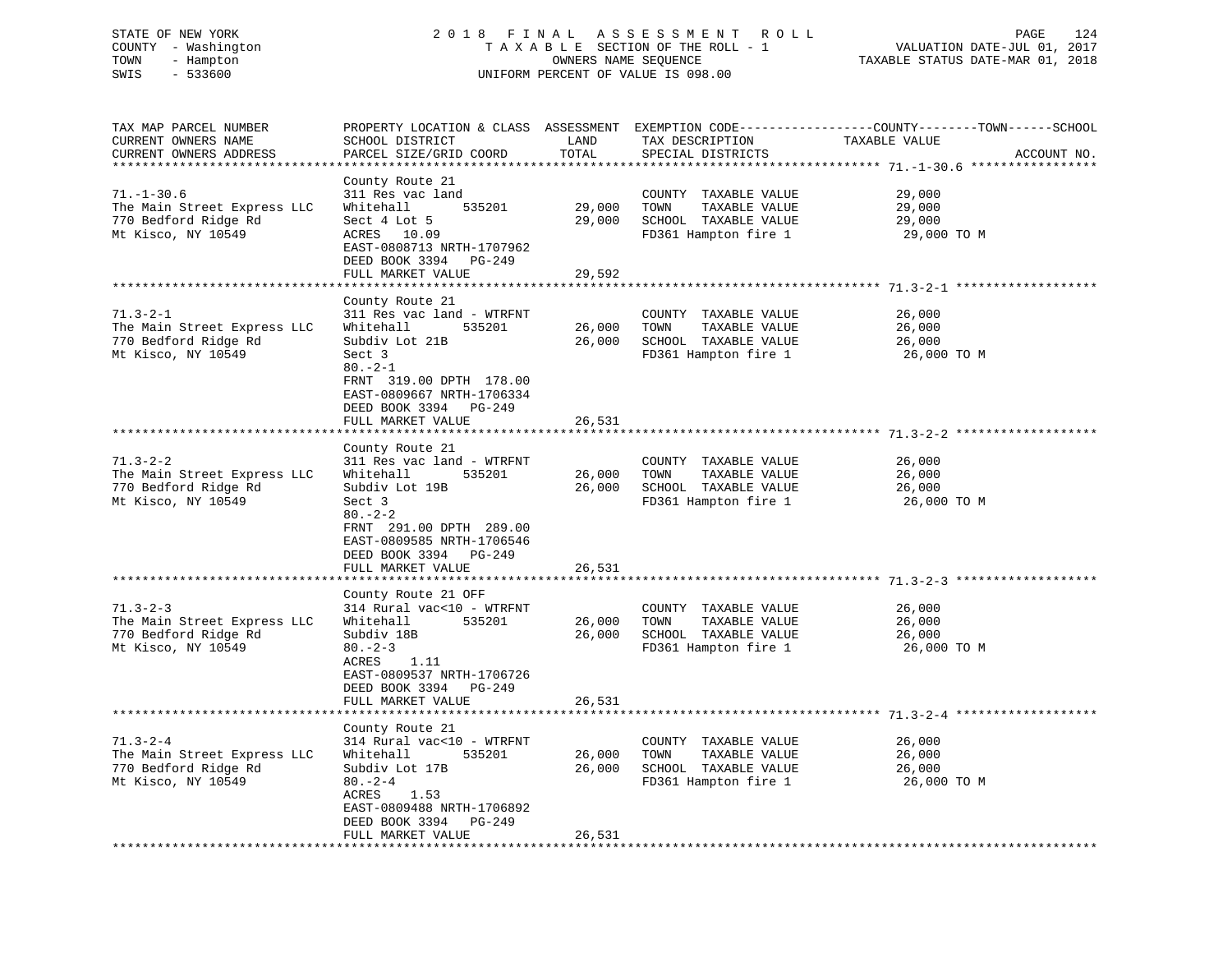| STATE OF NEW YORK<br>COUNTY - Washington<br>TOWN<br>- Hampton<br>$-533600$<br>SWIS          | 2018 FINAL ASSESSMENT ROLL<br>UNIFORM PERCENT OF VALUE IS 098.00                                                                                                                                  |                        |                                                                                               | PAGE                                          |             |
|---------------------------------------------------------------------------------------------|---------------------------------------------------------------------------------------------------------------------------------------------------------------------------------------------------|------------------------|-----------------------------------------------------------------------------------------------|-----------------------------------------------|-------------|
| TAX MAP PARCEL NUMBER<br>CURRENT OWNERS NAME<br>CURRENT OWNERS ADDRESS                      | PROPERTY LOCATION & CLASS ASSESSMENT EXEMPTION CODE---------------COUNTY-------TOWN-----SCHOOL<br>SCHOOL DISTRICT<br>PARCEL SIZE/GRID COORD TOTAL                                                 | LAND                   | TAX DESCRIPTION<br>SPECIAL DISTRICTS                                                          | TAXABLE VALUE                                 | ACCOUNT NO. |
| $71.3 - 2 - 5$<br>The Main Street Express LLC<br>770 Bedford Ridge Rd<br>Mt Kisco, NY 10549 | County Route 21 OFF<br>314 Rural vac<10 - WTRFNT<br>535201<br>Whitehall<br>Subdiv 16B<br>$80 - 2 - 5$<br>ACRES 1.31<br>EAST-0809685 NRTH-1706900<br>DEED BOOK 3394 PG-249<br>FULL MARKET VALUE    | 26,000 TOWN<br>26,531  | COUNTY TAXABLE VALUE<br>TAXABLE VALUE<br>26,000 SCHOOL TAXABLE VALUE<br>FD361 Hampton fire 1  | 26,000<br>26,000<br>26,000<br>26,000 TO M     |             |
| $71.3 - 3 - 1$<br>The Main Street Express LLC<br>770 Bedford Ridge Rd<br>Mt Kisco, NY 10549 | 10 Forest Hill Way<br>210 1 Family Res - WTRFNT<br>Whitehall<br>535201<br>Subdiv Lot 14B<br>$80 - 3 - 1$<br>ACRES 1.04<br>EAST-0810077 NRTH-1706871<br>DEED BOOK 3394 PG-249<br>FULL MARKET VALUE | 25,000 TOWN<br>190,408 | COUNTY TAXABLE VALUE<br>TAXABLE VALUE<br>186,600 SCHOOL TAXABLE VALUE<br>FD361 Hampton fire 1 | 186,600<br>186,600<br>186,600<br>186,600 TO M |             |
| $71.3 - 3 - 2$<br>The Main Street Express LLC<br>770 Bedford Ridge Rd<br>Mt Kisco, NY 10549 | Forest Hill Way<br>311 Res vac land - WTRFNT<br>Whitehall<br>535201<br>Subdiv Lot 13B<br>Sect 3<br>$80 - 3 - 2$<br>FRNT 221.00 DPTH 240.00                                                        | 26,000 TOWN<br>26,000  | COUNTY TAXABLE VALUE<br>TAXABLE VALUE<br>SCHOOL TAXABLE VALUE<br>FD361 Hampton fire 1         | 26,000<br>26,000<br>26,000<br>26,000 TO M     |             |

 DEED BOOK 3394 PG-249 FULL MARKET VALUE 26,531 \*\*\*\*\*\*\*\*\*\*\*\*\*\*\*\*\*\*\*\*\*\*\*\*\*\*\*\*\*\*\*\*\*\*\*\*\*\*\*\*\*\*\*\*\*\*\*\*\*\*\*\*\*\*\*\*\*\*\*\*\*\*\*\*\*\*\*\*\*\*\*\*\*\*\*\*\*\*\*\*\*\*\*\*\*\*\*\*\*\*\*\*\*\*\*\*\*\*\*\*\*\*\* 71.3-3-3 \*\*\*\*\*\*\*\*\*\*\*\*\*\*\*\*\*\*\* County Route 21 OFF 71.3-3-3 311 Res vac land - WTRFNT COUNTY TAXABLE VALUE 26,000 The Main Street Express LLC Whitehall 535201 26,000 TOWN TAXABLE VALUE 26,000 770 Bedford Ridge Rd Subdiv Lot 20B 26,000 SCHOOL TAXABLE VALUE 26,000 Mt Kisco, NY 10549 Sect 3 Sect 3 Sect 3 RD361 Hampton fire 1 26,000 TO M 80.-3-3 FRNT 169.00 DPTH 324.00 EAST-0810279 NRTH-1706570 DEED BOOK 2792 PG-265FULL MARKET VALUE 26,531 \*\*\*\*\*\*\*\*\*\*\*\*\*\*\*\*\*\*\*\*\*\*\*\*\*\*\*\*\*\*\*\*\*\*\*\*\*\*\*\*\*\*\*\*\*\*\*\*\*\*\*\*\*\*\*\*\*\*\*\*\*\*\*\*\*\*\*\*\*\*\*\*\*\*\*\*\*\*\*\*\*\*\*\*\*\*\*\*\*\*\*\*\*\*\*\*\*\*\*\*\*\*\*\*\*\*\*\*\*\*\*\*\*\*\*\*\*\*\*\*\*\*\*\*\*\*\*\*\*\*\*\*

EAST-0810146 NRTH-1706601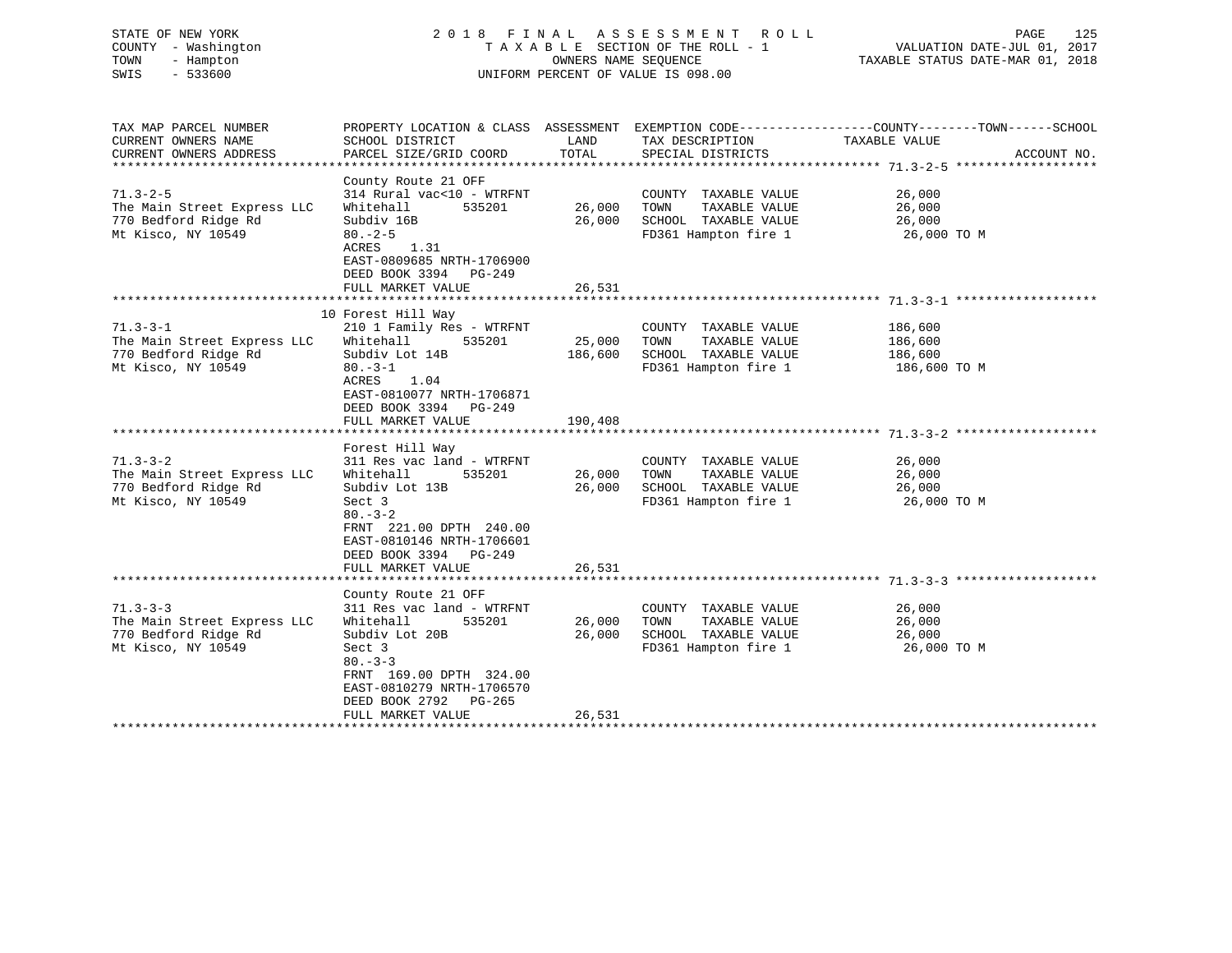| STATE OF NEW YORK<br>COUNTY - Washington<br>TOWN<br>- Hampton<br>$-533600$<br>SWIS                                                           | 2018 FINAL                                                                                                                                                                                                                                                                    | OWNERS NAME SEOUENCE                 | A S S E S S M E N T<br>R O L L<br>TAXABLE SECTION OF THE ROLL - 1<br>UNIFORM PERCENT OF VALUE IS 098.00                                        | 126<br>PAGE<br>VALUATION DATE-JUL 01, 2017<br>TAXABLE STATUS DATE-MAR 01, 2018                                    |
|----------------------------------------------------------------------------------------------------------------------------------------------|-------------------------------------------------------------------------------------------------------------------------------------------------------------------------------------------------------------------------------------------------------------------------------|--------------------------------------|------------------------------------------------------------------------------------------------------------------------------------------------|-------------------------------------------------------------------------------------------------------------------|
| TAX MAP PARCEL NUMBER<br>CURRENT OWNERS NAME                                                                                                 | SCHOOL DISTRICT                                                                                                                                                                                                                                                               | LAND                                 | TAX DESCRIPTION                                                                                                                                | PROPERTY LOCATION & CLASS ASSESSMENT EXEMPTION CODE----------------COUNTY-------TOWN------SCHOOL<br>TAXABLE VALUE |
| CURRENT OWNERS ADDRESS                                                                                                                       | PARCEL SIZE/GRID COORD                                                                                                                                                                                                                                                        | TOTAL                                | SPECIAL DISTRICTS                                                                                                                              | ACCOUNT NO.<br>****************** 71.3-3-4 ********************                                                   |
| $71.3 - 3 - 4$<br>The Main Street Express LLC<br>770 Bedford Ridge Rd<br>Mt Kisco, NY 10549                                                  | County Route 21 OFF<br>311 Res vac land - WTRFNT<br>Whitehall<br>535201<br>Subdiv Lot 5B<br>Sect 3<br>$80 - 3 - 4$<br>FRNT 191.00 DPTH 324.00<br>EAST-0810347 NRTH-1706468                                                                                                    | 26,000<br>26,000                     | COUNTY TAXABLE VALUE<br>TOWN<br>TAXABLE VALUE<br>SCHOOL TAXABLE VALUE<br>FD361 Hampton fire 1                                                  | 26,000<br>26,000<br>26,000<br>26,000 TO M                                                                         |
|                                                                                                                                              | DEED BOOK 2792 PG-269<br>FULL MARKET VALUE                                                                                                                                                                                                                                    | 26,531                               |                                                                                                                                                |                                                                                                                   |
|                                                                                                                                              | County Route 21 OFF                                                                                                                                                                                                                                                           |                                      |                                                                                                                                                |                                                                                                                   |
| $71.3 - 3 - 5$<br>The Main Street Express LLC<br>770 Bedford Ridge Rd<br>Mt Kisco, NY 10549<br>$71.3 - 3 - 6$<br>The Main Street Express LLC | 311 Res vac land - WTRFNT<br>Whitehall<br>535201<br>Subdiv Lot 12B<br>Sect 3<br>$80 - 3 - 5$<br>FRNT 142.00 DPTH 457.00<br>EAST-0810272 NRTH-1706363<br>DEED BOOK 2792 PG-273<br>FULL MARKET VALUE<br>County Route 21 OFF<br>311 Res vac land - WTRFNT<br>Whitehall<br>535201 | 26,000<br>26,000<br>26,531<br>26,000 | COUNTY TAXABLE VALUE<br>TOWN<br>TAXABLE VALUE<br>SCHOOL TAXABLE VALUE<br>FD361 Hampton fire 1<br>COUNTY TAXABLE VALUE<br>TAXABLE VALUE<br>TOWN | 26,000<br>26,000<br>26,000<br>26,000 TO M<br>26,000<br>26,000                                                     |
| 770 Bedford Ridge Rd<br>Mt Kisco, NY 10549                                                                                                   | Subdiv Lot 11B<br>Sect 3<br>$80 - 3 - 6$<br>FRNT 200.00 DPTH 457.00<br>EAST-0810245 NRTH-1706245<br>DEED BOOK 2792<br>PG-277<br>FULL MARKET VALUE                                                                                                                             | 26,000<br>26,531                     | SCHOOL TAXABLE VALUE<br>FD361 Hampton fire 1                                                                                                   | 26,000<br>26,000 TO M                                                                                             |
|                                                                                                                                              | *******************                                                                                                                                                                                                                                                           |                                      | **************************************71.3-3-7 ***                                                                                             |                                                                                                                   |
| $71.3 - 3 - 7$<br>The Main Street Express LLC<br>770 Bedford Ridge<br>Mt Kisco, NY 10549                                                     | County Route 21 OFF<br>311 Res vac land - WTRFNT<br>Whitehall<br>535201<br>Subdiv Lot 10B<br>Sect 3<br>$80 - 3 - 7$<br>FRNT 201.00 DPTH 273.00<br>EAST-0810314 NRTH-1706181<br>DEED BOOK 2792<br>PG-281<br>FULL MARKET VALUE                                                  | 26,000<br>26,000<br>26,531           | COUNTY TAXABLE VALUE<br>TOWN<br>TAXABLE VALUE<br>SCHOOL TAXABLE VALUE<br>FD361 Hampton fire 1                                                  | 26,000<br>26,000<br>26,000<br>26,000 TO M                                                                         |
| ***********************                                                                                                                      | +++++++++++++++++++++++                                                                                                                                                                                                                                                       | * * * * * * * * *                    |                                                                                                                                                |                                                                                                                   |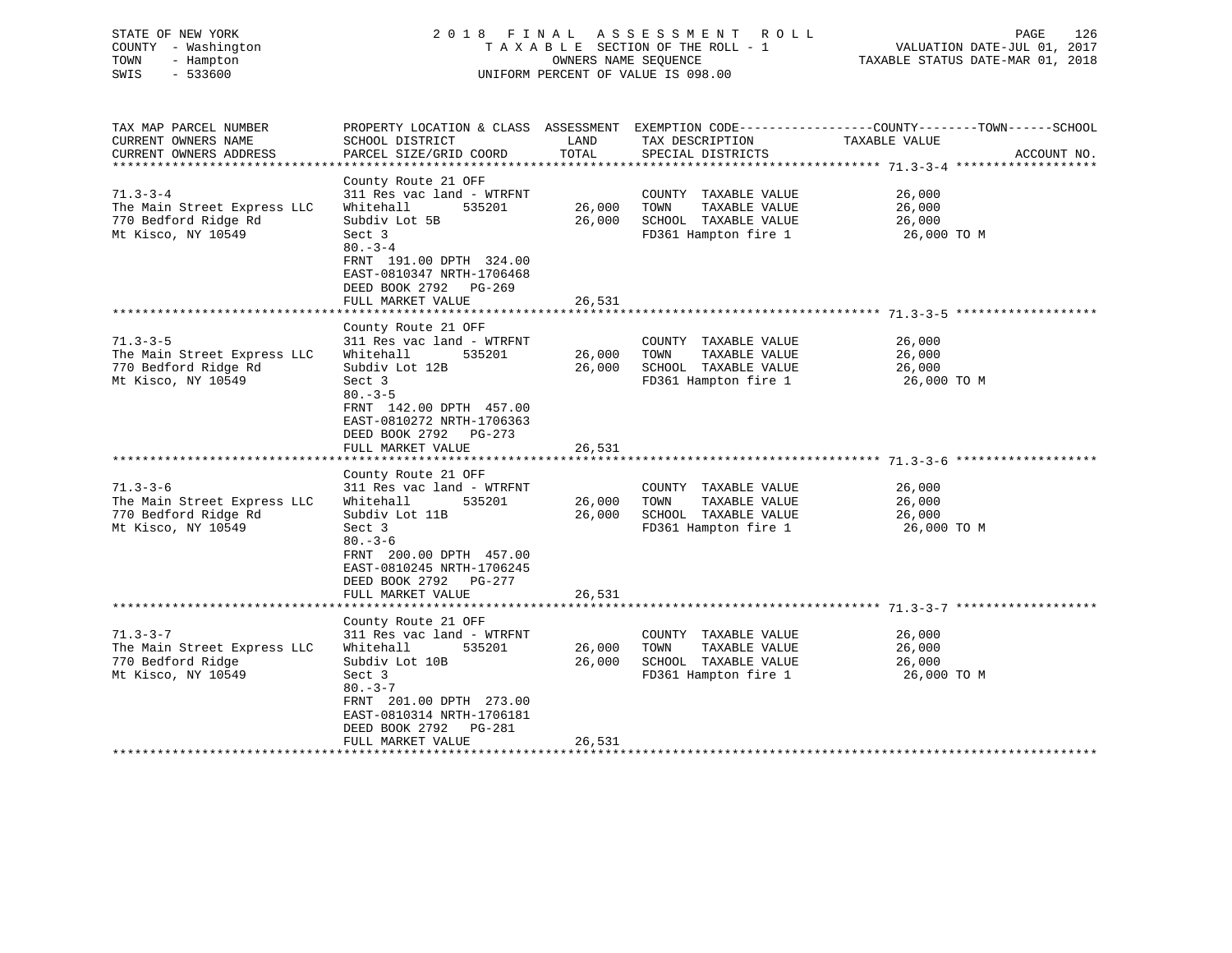| STATE OF NEW YORK<br>COUNTY - Washington<br>TOWN<br>- Hampton<br>$-533600$<br>SWIS             | 2018 FINAL                                                                                                                                         | OWNERS NAME SEQUENCE       | ASSESSMENT ROLL<br>TAXABLE SECTION OF THE ROLL - 1<br>UNIFORM PERCENT OF VALUE IS 098.00      | 127<br>PAGE<br>VALUATION DATE-JUL 01, 2017<br>TAXABLE STATUS DATE-MAR 01, 2018                                                   |
|------------------------------------------------------------------------------------------------|----------------------------------------------------------------------------------------------------------------------------------------------------|----------------------------|-----------------------------------------------------------------------------------------------|----------------------------------------------------------------------------------------------------------------------------------|
| TAX MAP PARCEL NUMBER<br>CURRENT OWNERS NAME<br>CURRENT OWNERS ADDRESS                         | SCHOOL DISTRICT<br>PARCEL SIZE/GRID COORD                                                                                                          | LAND<br>TOTAL              | TAX DESCRIPTION<br>SPECIAL DISTRICTS                                                          | PROPERTY LOCATION & CLASS ASSESSMENT EXEMPTION CODE----------------COUNTY-------TOWN------SCHOOL<br>TAXABLE VALUE<br>ACCOUNT NO. |
|                                                                                                |                                                                                                                                                    |                            |                                                                                               |                                                                                                                                  |
| $71.3 - 3 - 15$<br>The Main Street Express LLC<br>770 Bedford Ridge Rd<br>Mt Kisco, NY 10549   | County Route 21<br>311 Res vac land - WTRFNT<br>Whitehall<br>535201<br>Subdiv Lot 1B<br>Sect 3<br>$80. -3 - 15$                                    | 26,000<br>26,000           | COUNTY TAXABLE VALUE<br>TOWN<br>TAXABLE VALUE<br>SCHOOL TAXABLE VALUE<br>FD361 Hampton fire 1 | 26,000<br>26,000<br>26,000<br>26,000 TO M                                                                                        |
|                                                                                                | FRNT 230.00 DPTH 121.00<br>EAST-0810076 NRTH-1705791<br>DEED BOOK 3394 PG-249<br>FULL MARKET VALUE                                                 | 26,531                     |                                                                                               |                                                                                                                                  |
|                                                                                                | County Route 21                                                                                                                                    |                            |                                                                                               |                                                                                                                                  |
| $80. - 1 - 62$<br>The Main Street Express LLC<br>770 Bedford Ridge Rd<br>Mt Kisco, NY 10549    | 311 Res vac land<br>Whitehall<br>535201<br>Sect 5 Lot 7<br>ACRES<br>5.20<br>EAST-0809318 NRTH-1705862<br>DEED BOOK 2792 PG-257                     | 12,000<br>12,000           | COUNTY TAXABLE VALUE<br>TOWN<br>TAXABLE VALUE<br>SCHOOL TAXABLE VALUE<br>FD361 Hampton fire 1 | 12,000<br>12,000<br>12,000<br>12,000 TO M                                                                                        |
|                                                                                                | FULL MARKET VALUE                                                                                                                                  | 12,245                     |                                                                                               |                                                                                                                                  |
|                                                                                                |                                                                                                                                                    |                            |                                                                                               |                                                                                                                                  |
|                                                                                                | 207 South Rd                                                                                                                                       |                            |                                                                                               | 895J100680                                                                                                                       |
| $81. - 1 - 1.2$<br>Theys Margaret A<br>PO Box 3<br>Hampton, NY 12837                           | 260 Seasonal res<br>Granville<br>533201<br>2456/121<br>ACRES<br>7.00<br>EAST-0817426 NRTH-1704515<br>DEED BOOK 2948<br>PG-117<br>FULL MARKET VALUE | 23,000<br>47,700<br>48,673 | COUNTY TAXABLE VALUE<br>TAXABLE VALUE<br>TOWN<br>SCHOOL TAXABLE VALUE<br>FD361 Hampton fire 1 | 47,700<br>47,700<br>47,700<br>47,700 TO M                                                                                        |
|                                                                                                |                                                                                                                                                    |                            |                                                                                               |                                                                                                                                  |
| $80. - 1 - 27$<br>Thierry Laura M<br>Thierry Brennan P<br>1912 7th Ave<br>Watervliet, NY 12189 | 38 Hampton Heights Way<br>260 Seasonal res<br>Granville<br>533201<br>ACRES<br>5.04<br>EAST-0810738 NRTH-1702359<br>DEED BOOK 3764 PG-284           | 35,000<br>77,800           | COUNTY TAXABLE VALUE<br>TAXABLE VALUE<br>TOWN<br>SCHOOL TAXABLE VALUE<br>FD361 Hampton fire 1 | 895J100634<br>77,800<br>77,800<br>77,800<br>77,800 TO M                                                                          |
|                                                                                                | FULL MARKET VALUE                                                                                                                                  | 79,388                     |                                                                                               |                                                                                                                                  |
|                                                                                                | ****************************                                                                                                                       | ***************            |                                                                                               |                                                                                                                                  |
| $72. - 1 - 9$<br>Thomas Georgianna<br>1215 Chestnut St<br>Chico, CA 95928                      | 2471 County Route 18<br>210 1 Family Res<br>Granville<br>533201<br>FRNT 228.00 DPTH 110.00<br>EAST-0821507 NRTH-1710479<br>DEED BOOK 3860 PG-17    | 17,600<br>119,800          | COUNTY TAXABLE VALUE<br>TOWN<br>TAXABLE VALUE<br>SCHOOL TAXABLE VALUE<br>FD361 Hampton fire 1 | 895J100088<br>119,800<br>119,800<br>119,800<br>119,800 TO M                                                                      |

\*\*\*\*\*\*\*\*\*\*\*\*\*\*\*\*\*\*\*\*\*\*\*\*\*\*\*\*\*\*\*\*\*\*\*\*\*\*\*\*\*\*\*\*\*\*\*\*\*\*\*\*\*\*\*\*\*\*\*\*\*\*\*\*\*\*\*\*\*\*\*\*\*\*\*\*\*\*\*\*\*\*\*\*\*\*\*\*\*\*\*\*\*\*\*\*\*\*\*\*\*\*\*\*\*\*\*\*\*\*\*\*\*\*\*\*\*\*\*\*\*\*\*\*\*\*\*\*\*\*\*\*

FULL MARKET VALUE 122,245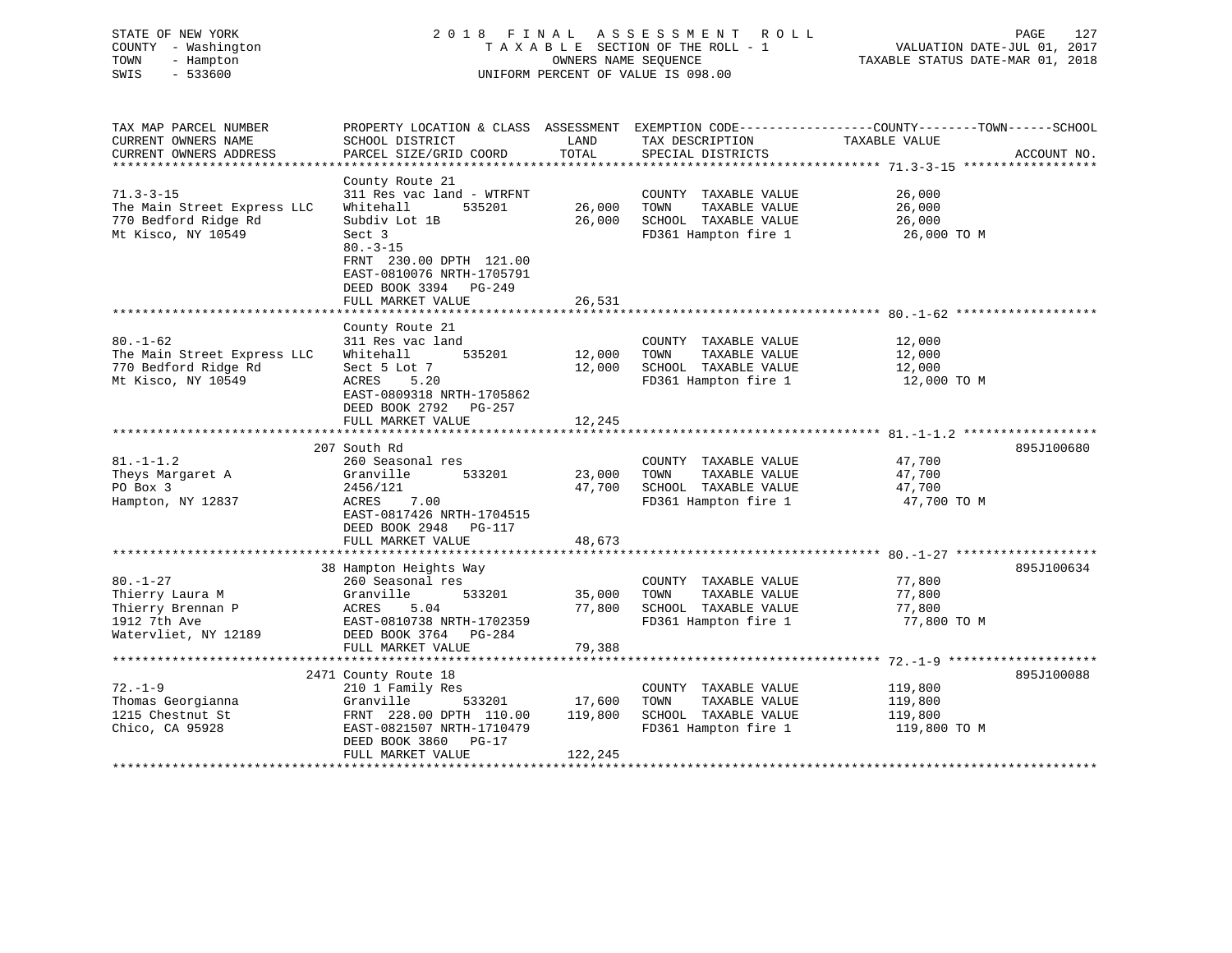# STATE OF NEW YORK 2 0 1 8 F I N A L A S S E S S M E N T R O L L PAGE 128 COUNTY - Washington T A X A B L E SECTION OF THE ROLL - 1 VALUATION DATE-JUL 01, 2017 TOWN - Hampton OWNERS NAME SEQUENCE TAXABLE STATUS DATE-MAR 01, 2018 SWIS - 533600 UNIFORM PERCENT OF VALUE IS 098.00

| TAX MAP PARCEL NUMBER                                                                            | PROPERTY LOCATION & CLASS ASSESSMENT                                                                                                                                       |                                                                                                                                                                                | EXEMPTION CODE-----------------COUNTY--------TOWN------SCHOOL                                       |                                                            |
|--------------------------------------------------------------------------------------------------|----------------------------------------------------------------------------------------------------------------------------------------------------------------------------|--------------------------------------------------------------------------------------------------------------------------------------------------------------------------------|-----------------------------------------------------------------------------------------------------|------------------------------------------------------------|
| CURRENT OWNERS NAME<br>CURRENT OWNERS ADDRESS                                                    | SCHOOL DISTRICT<br>PARCEL SIZE/GRID COORD                                                                                                                                  | LAND<br>TAX DESCRIPTION<br>TOTAL<br>SPECIAL DISTRICTS                                                                                                                          | TAXABLE VALUE                                                                                       | ACCOUNT NO.                                                |
|                                                                                                  |                                                                                                                                                                            |                                                                                                                                                                                |                                                                                                     |                                                            |
| $72. - 1 - 22.1$<br>Thomas John<br>2375 County Route 18<br>Whitehall, NY 12887                   | 2375 County Route 18<br>720 Mine/quarry<br>Granville<br>533201<br>556/241<br>ACRES 10.17<br>EAST-0819473 NRTH-1710771<br>DEED BOOK 3668<br>$PG-194$<br>FULL MARKET VALUE   | COUNTY TAXABLE VALUE<br>7,500<br>TOWN<br>TAXABLE VALUE<br>7,500<br>SCHOOL TAXABLE VALUE<br>CA001 Cons agri dst 1<br>FD361 Hampton fire 1<br>7,653                              | 7,500<br>7,500<br>7,500<br>7,500 TO<br>7,500 TO M                                                   | 895J100696                                                 |
|                                                                                                  |                                                                                                                                                                            |                                                                                                                                                                                |                                                                                                     |                                                            |
| $71. - 1 - 14.1$<br>Thomas John C<br>PO Box 133<br>Hampton, NY 12837                             | 320 Hills Pond Rd<br>240 Rural res<br>Granville<br>533201<br>740/199<br>ACRES<br>31.90<br>EAST-0817015 NRTH-1709686<br>DEED BOOK 763<br><b>PG-156</b><br>FULL MARKET VALUE | <b>BAS STAR</b><br>41854<br>51,900<br>COUNTY TAXABLE VALUE<br>TAXABLE VALUE<br>142,400<br>TOWN<br>SCHOOL TAXABLE VALUE<br>FD361 Hampton fire 1<br>145,306                      | $\overline{0}$<br>142,400<br>142,400<br>112,400<br>142,400 TO M                                     | 895J100300<br>$\Omega$<br>30,000                           |
|                                                                                                  | 11 Dewey Rd                                                                                                                                                                |                                                                                                                                                                                |                                                                                                     | 895J100263                                                 |
| $45. - 1 - 12$<br>Thomas Leslie E<br>11 Dewey Rd<br>Whitehall, NY 12887                          | 210 1 Family Res<br>535201<br>Whitehall<br>ACRES<br>2.00<br>EAST-0808077 NRTH-1732129<br>DEED BOOK 695<br>$PG-77$<br>FULL MARKET VALUE                                     | AGED-TOWN 41803<br>25,300 AGE-CO/SCH 41805<br>65,500 ENH STAR 41834<br>COUNTY TAXABLE VALUE<br>TAXABLE VALUE<br>TOWN<br>66,837<br>SCHOOL TAXABLE VALUE<br>FD362 Hampton fire 2 | 26,200<br>$\overline{0}$<br>32,750<br>$\mathbf 0$<br>32,750<br>39,300<br>$\mathbf 0$<br>65,500 TO M | $\overline{0}$<br>32,750<br>$\Omega$<br>$\Omega$<br>32,750 |
|                                                                                                  | 110 Chapman Rd                                                                                                                                                             |                                                                                                                                                                                |                                                                                                     | 895J100682                                                 |
| $45. - 1 - 25.4$<br>Thomas Leslie E<br>11 Dewey Rd<br>Whitehall, NY 12887                        | 270 Mfg housing<br>Whitehall<br>535201<br>6.50<br>ACRES<br>EAST-0807780 NRTH-1732415<br>DEED BOOK 881<br>$PG-54$<br>FULL MARKET VALUE                                      | COUNTY TAXABLE VALUE<br>18,300<br>TAXABLE VALUE<br>TOWN<br>29,000<br>SCHOOL TAXABLE VALUE<br>FD362 Hampton fire 2<br>29,592                                                    | 29,000<br>29,000<br>29,000<br>29,000 TO M                                                           |                                                            |
|                                                                                                  | 41 Ridgecrest Way                                                                                                                                                          |                                                                                                                                                                                |                                                                                                     | 895J101754                                                 |
| $80. - 1 - 35$<br>Tiernan Charles E<br>Tiernan Claire K<br>PO Box 516<br>Ivoryton, CT 06442-0516 | 210 1 Family Res<br>Whitehall<br>535201<br>$P/O$ 7<br>ACRES<br>1.00<br>EAST-0809928 NRTH-1705050<br>DEED BOOK 582<br>PG-194<br>FULL MARKET VALUE                           | COUNTY TAXABLE VALUE<br>22,000<br>TAXABLE VALUE<br>TOWN<br>SCHOOL TAXABLE VALUE<br>131,900<br>FD361 Hampton fire 1<br>134,592                                                  | 131,900<br>131,900<br>131,900<br>131,900 TO M                                                       |                                                            |
|                                                                                                  |                                                                                                                                                                            |                                                                                                                                                                                |                                                                                                     |                                                            |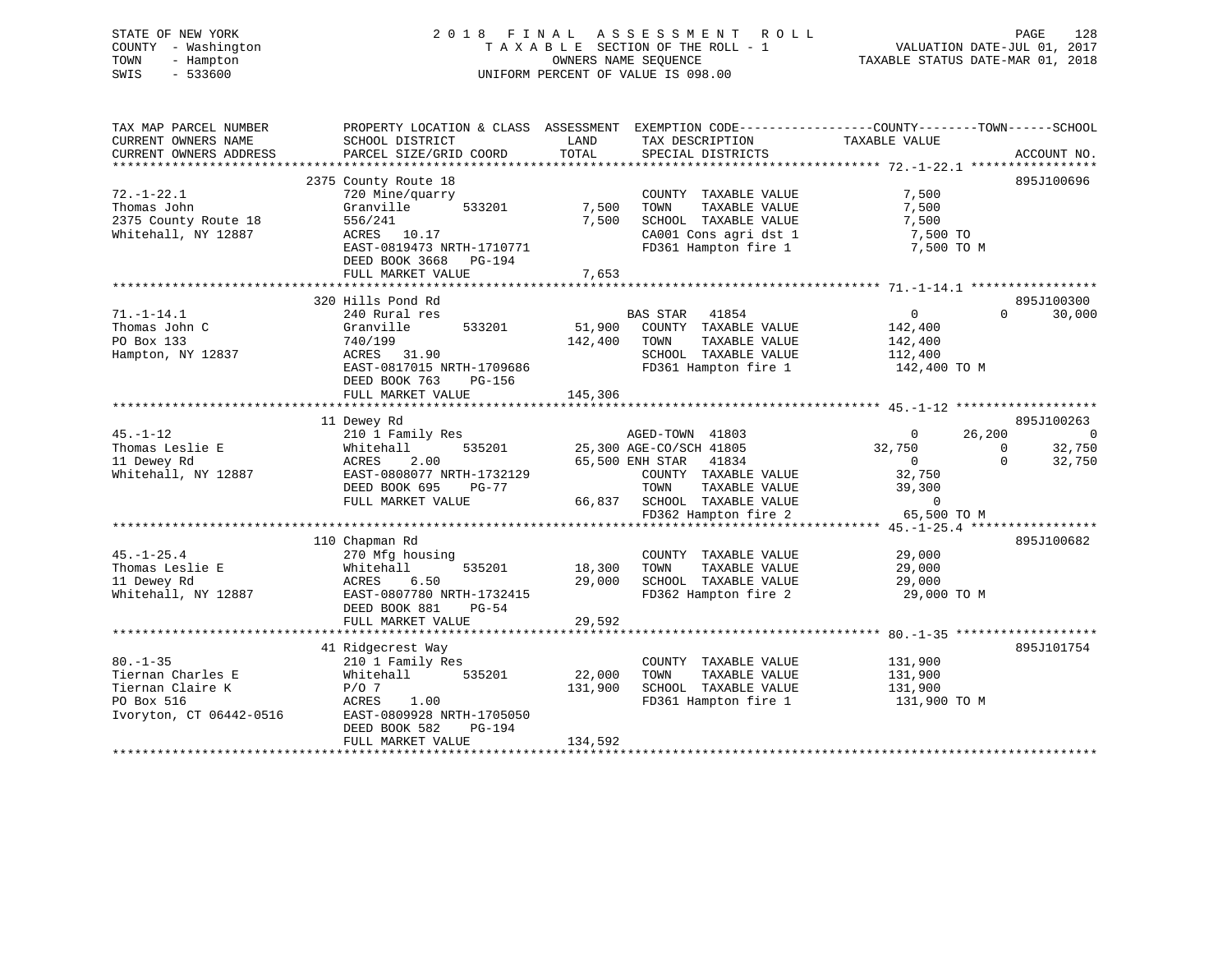# STATE OF NEW YORK 2 0 1 8 F I N A L A S S E S S M E N T R O L L PAGE 129 COUNTY - Washington T A X A B L E SECTION OF THE ROLL - 1 VALUATION DATE-JUL 01, 2017 TOWN - Hampton OWNERS NAME SEQUENCE TAXABLE STATUS DATE-MAR 01, 2018 SWIS - 533600 UNIFORM PERCENT OF VALUE IS 098.00

| TAX MAP PARCEL NUMBER   |                                                             |         | PROPERTY LOCATION & CLASS ASSESSMENT EXEMPTION CODE---------------COUNTY-------TOWN-----SCHOOL |                          |             |
|-------------------------|-------------------------------------------------------------|---------|------------------------------------------------------------------------------------------------|--------------------------|-------------|
| CURRENT OWNERS NAME     | SCHOOL DISTRICT                                             | LAND    | TAX DESCRIPTION                                                                                | TAXABLE VALUE            |             |
| CURRENT OWNERS ADDRESS  | PARCEL SIZE/GRID COORD                                      | TOTAL   | SPECIAL DISTRICTS                                                                              |                          | ACCOUNT NO. |
|                         |                                                             |         |                                                                                                |                          |             |
|                         | 86 Golf Course Rd                                           |         |                                                                                                |                          | 895J100270  |
| $45. - 1 - 19$          | 210 1 Family Res                                            |         | COUNTY TAXABLE VALUE                                                                           | 49,900                   |             |
| Tracy Barbara L         | 535201<br>Whitehall                                         | 13,400  | TOWN<br>TAXABLE VALUE                                                                          | 49,900                   |             |
| Tracy Scott H           | Trans Exempt Repay 2018                                     | 49,900  | SCHOOL TAXABLE VALUE                                                                           | 49,900                   |             |
| 412 Carlton Rd          | FRNT 125.00 DPTH 125.00                                     |         | FD362 Hampton fire 2 49,900 TO M                                                               |                          |             |
| Whitehall, NY 12887     | EAST-0810341 NRTH-1735875                                   |         | TE533 Trans exmt repay-flg                                                                     | .00 MT                   |             |
|                         | DEED BOOK 3843 PG-163                                       |         |                                                                                                |                          |             |
|                         | FULL MARKET VALUE                                           | 50,918  |                                                                                                |                          |             |
|                         |                                                             |         |                                                                                                |                          |             |
|                         | 117 Campbell Ln                                             |         |                                                                                                |                          | 895J100222  |
| $72. - 2 - 33$          | 449 Other Storag                                            |         | COUNTY TAXABLE VALUE                                                                           | 33,700                   |             |
| Trombley John A         | 533201<br>Granville                                         | 6,000   | TOWN<br>TAXABLE VALUE                                                                          | 33,700                   |             |
| Trombley John A Jr      | 713/143 Hwy Approp                                          | 33,700  | SCHOOL TAXABLE VALUE                                                                           | 33,700                   |             |
| 1549 Pencil Mill Rd     | FRNT 152.00 DPTH 213.00                                     |         | FD361 Hampton fire 1                                                                           | 33,700 TO M              |             |
| Castleton, VT 05735     | EAST-0824354 NRTH-1712652                                   |         |                                                                                                |                          |             |
|                         | DEED BOOK 3283 PG-310                                       |         |                                                                                                |                          |             |
|                         | FULL MARKET VALUE                                           | 34,388  |                                                                                                |                          |             |
|                         |                                                             |         |                                                                                                |                          |             |
|                         | 137 Chapman Rd                                              |         |                                                                                                |                          | 895J100059  |
| $45. - 1 - 13$          | 220 2 Family Res                                            |         | COUNTY TAXABLE VALUE                                                                           | 141,100                  |             |
| Troutman William L      | 535201<br>Whitehall                                         | 34,200  | TAXABLE VALUE<br>TOWN                                                                          | 141,100                  |             |
| 137 Chapman Rd          | ACRES<br>4.75                                               | 141,100 | SCHOOL TAXABLE VALUE                                                                           | 141,100                  |             |
| Whitehall, NY 12887     | EAST-0808489 NRTH-1733214                                   |         | FD362 Hampton fire 2 141,100 TO M                                                              |                          |             |
|                         | DEED BOOK 897<br>PG-114                                     |         |                                                                                                |                          |             |
|                         | FULL MARKET VALUE                                           | 143,980 |                                                                                                |                          |             |
|                         |                                                             |         |                                                                                                |                          |             |
|                         | LOT 1&2 Taylor Pat                                          |         |                                                                                                |                          | 895J100093  |
| $53. -1 - 1$            | 323 Vacant rural                                            |         | COUNTY TAXABLE VALUE                                                                           | 108,000                  |             |
| Troutman William L ETAL | 535201<br>Whitehall                                         | 108,000 | TAXABLE VALUE<br>TOWN                                                                          | 108,000                  |             |
| Troutman Sandra L ETAL  |                                                             | 108,000 | SCHOOL TAXABLE VALUE                                                                           | 108,000                  |             |
| 15 Douglas Way          | ACRES 145.80<br>EAST-0808672 I<br>EAST-0808672 NRTH-1725896 |         |                                                                                                | 108,000 TO               |             |
| Whitehall, NY 12887     | DEED BOOK 797<br>PG-326                                     |         | CA001 Cons agri dst 1<br>FD362 Hampton fire 2                                                  | 108,000 TO M             |             |
|                         | FULL MARKET VALUE                                           | 110,204 |                                                                                                |                          |             |
|                         |                                                             |         |                                                                                                |                          |             |
|                         | 15 Douglas Way                                              |         | 21 PCT OF VALUE USED FOR EXEMPTION PURPOSES                                                    |                          | 895J100706  |
| $53. - 1 - 1.1$         | 151 Fruit crop                                              |         | VET COM CT 41131                                                                               | 13,319<br>13,319         | $\Omega$    |
| Troutman William L ETAL | 535201<br>Whitehall                                         | 134,400 | COUNTY TAXABLE VALUE                                                                           | 240,381                  |             |
| Troutman Sandra ETAL    | ACRES 177.70                                                | 253,700 | TOWN TAXABLE VALUE                                                                             | 240,381                  |             |
|                         | EAST-0806985 NRTH-1726991                                   |         |                                                                                                | 253,700                  |             |
| 15 Douglas Way          |                                                             |         | SCHOOL TAXABLE VALUE                                                                           |                          |             |
| Whitehall, NY 12887     | DEED BOOK 797<br>PG-326<br>FULL MARKET VALUE                |         | CA001 Cons agri dst 1<br>258,878 EZ015 Empire Zone-Site 15                                     | 253,700 TO<br>253,700 TO |             |
|                         |                                                             |         | FD362 Hampton fire 2                                                                           | 253,700 TO M             |             |
|                         |                                                             |         |                                                                                                |                          |             |
|                         |                                                             |         |                                                                                                |                          |             |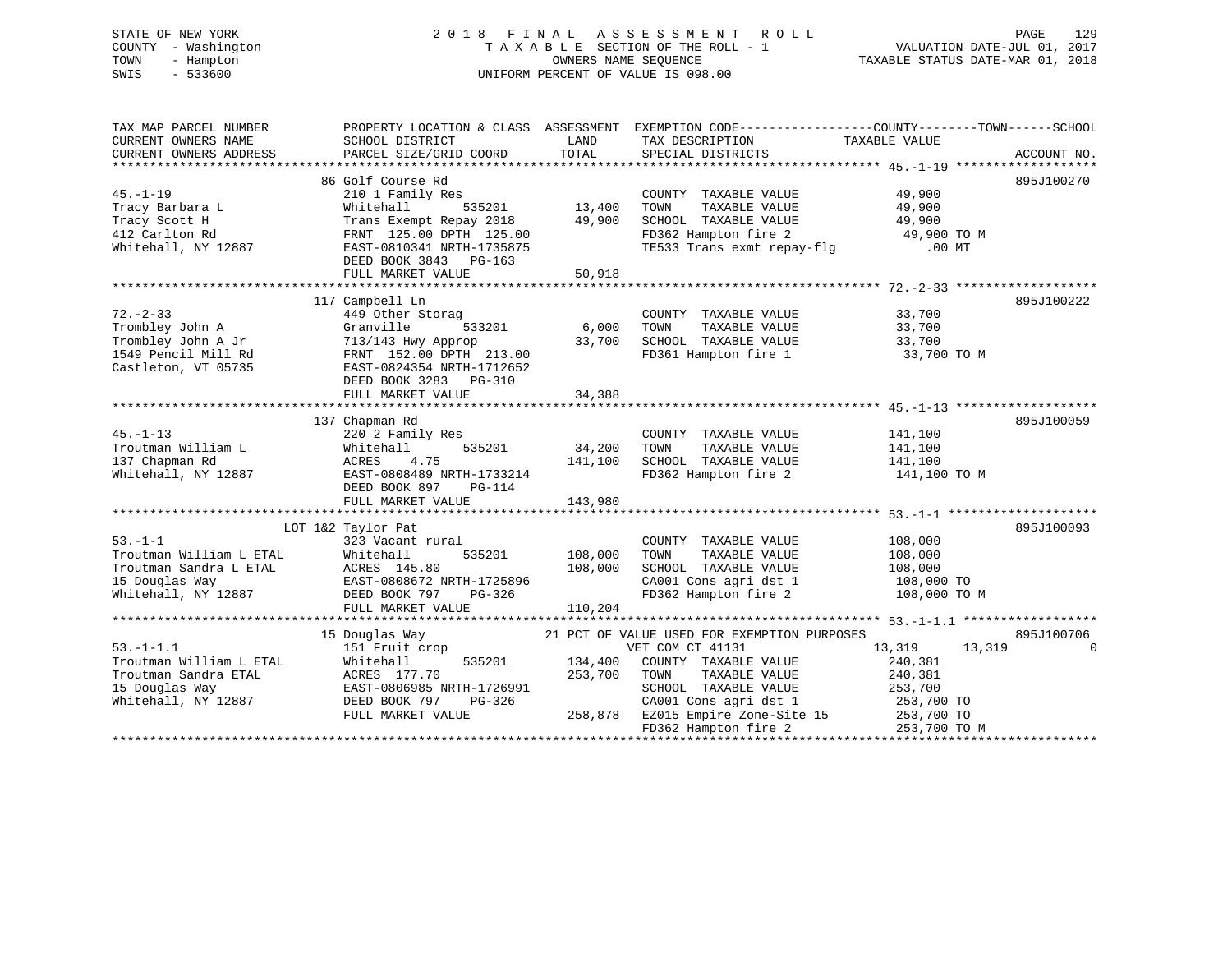# STATE OF NEW YORK 2 0 1 8 F I N A L A S S E S S M E N T R O L L PAGE 130 COUNTY - Washington T A X A B L E SECTION OF THE ROLL - 1 VALUATION DATE-JUL 01, 2017 TOWN - Hampton OWNERS NAME SEQUENCE TAXABLE STATUS DATE-MAR 01, 2018 SWIS - 533600 UNIFORM PERCENT OF VALUE IS 098.00

| TAX MAP PARCEL NUMBER<br>CURRENT OWNERS NAME<br>CURRENT OWNERS ADDRESS                                                               | PROPERTY LOCATION & CLASS ASSESSMENT EXEMPTION CODE----------------COUNTY-------TOWN------SCHOOL<br>SCHOOL DISTRICT<br>PARCEL SIZE/GRID COORD                                                                            | LAND<br>TOTAL                | TAX DESCRIPTION<br>SPECIAL DISTRICTS                                                                                                                   | TAXABLE VALUE                                                                   | ACCOUNT NO.        |
|--------------------------------------------------------------------------------------------------------------------------------------|--------------------------------------------------------------------------------------------------------------------------------------------------------------------------------------------------------------------------|------------------------------|--------------------------------------------------------------------------------------------------------------------------------------------------------|---------------------------------------------------------------------------------|--------------------|
| $71. - 1 - 14.11$<br>Turunen Peter J Jr<br>Turunen Betsy<br>724 Morse Hollow Rd<br>Poultney, VT 05764                                | 324 Hills Pond Rd<br>210 1 Family Res<br>533201<br>Granville<br>ACRES<br>1.09<br>EAST-0815576 NRTH-1709848<br>DEED BOOK 920 PG-290<br>FULL MARKET VALUE                                                                  | 22,300<br>144,500<br>147,449 | COUNTY TAXABLE VALUE<br>TOWN<br>TAXABLE VALUE<br>SCHOOL TAXABLE VALUE<br>FD361 Hampton fire 1                                                          | 144,500<br>144,500<br>144,500<br>144,500 TO M                                   |                    |
|                                                                                                                                      |                                                                                                                                                                                                                          |                              |                                                                                                                                                        |                                                                                 | 895J100272         |
| $71.4 - 3 - 5$<br>VanDeusen John M Jr -LE-<br>VanDeusen Brenda D - $LE$ -<br>PO Box 88<br>Hampton, NY 12837                          | 1137 East Way<br>210 1 Family Res - WTRFNT<br>Granville<br>533201<br>Life Estate 3137/325<br>John & Brenda VanDeusen<br>$71. - 3 - 5$<br>70.00 DPTH 140.00<br>FRNT<br>EAST-0815654 NRTH-1708324<br>DEED BOOK 3137 PG-325 | 18,900<br>191,800            | ENH STAR 41834<br>COUNTY TAXABLE VALUE<br>TOWN<br>TAXABLE VALUE<br>SCHOOL TAXABLE VALUE<br>FD361 Hampton fire 1                                        | $\overline{0}$<br>191,800<br>191,800<br>125,000<br>191,800 TO M                 | $\Omega$<br>66,800 |
|                                                                                                                                      | FULL MARKET VALUE                                                                                                                                                                                                        | 195,714                      |                                                                                                                                                        |                                                                                 |                    |
|                                                                                                                                      | 3187 State Route 22A                                                                                                                                                                                                     |                              |                                                                                                                                                        |                                                                                 |                    |
| $54. - 1 - 14.4$<br>VanNoordt Robert<br>VanNoordt Darcy<br>3187 State Route 22<br>Hampton, NY 12837                                  | 210 1 Family Res<br>Granville<br>533201<br>Easement 3201/301<br>ACRES 1.30 BANK<br>999<br>EAST-0819598 NRTH-1724563<br>DEED BOOK 3212 PG-187<br>FULL MARKET VALUE                                                        | 112,800<br>115,102           | <b>BAS STAR</b> 41854<br>23,300 COUNTY TAXABLE VALUE<br>TAXABLE VALUE<br>TOWN<br>SCHOOL TAXABLE VALUE<br>CA001 Cons agri dst 1<br>FD361 Hampton fire 1 | $0 \qquad \qquad$<br>112,800<br>112,800<br>82,800<br>112,800 TO<br>112,800 TO M | $\Omega$<br>30,000 |
|                                                                                                                                      |                                                                                                                                                                                                                          |                              |                                                                                                                                                        |                                                                                 |                    |
| $54. - 1 - 14.7$<br>VanNoordt Robert<br>VanNoordt Darcy<br>3187 State Route 22<br>Hampton, NY 12837                                  | State Route 22A<br>322 Rural vac>10<br>Granville<br>533201<br>Filed Subdy 12166<br>Easement 3201/301<br>ACRES 15.50 BANK<br>999<br>EAST-0819396 NRTH-1724644<br>DEED BOOK 3212 PG-187                                    | 30,600<br>30,600             | COUNTY TAXABLE VALUE<br>TOWN<br>TAXABLE VALUE<br>SCHOOL TAXABLE VALUE<br>CA001 Cons agri dst 1<br>FD361 Hampton fire 1                                 | 30,600<br>30,600<br>30,600<br>30,600 TO<br>30,600 TO M                          |                    |
|                                                                                                                                      | FULL MARKET VALUE                                                                                                                                                                                                        | 31,224                       |                                                                                                                                                        |                                                                                 |                    |
|                                                                                                                                      | County Route 18 OFF                                                                                                                                                                                                      |                              |                                                                                                                                                        |                                                                                 | 895J100225         |
| $62. -1 - 1$<br>Vladyka Audrey J Trustee<br>Vladyka Trust Audrey J<br>10314 State Route 22<br>PO Box 73<br>North Granville, NY 12854 | 910 Priv forest<br>535201<br>Whitehall<br>ACRES 179.00<br>EAST-0809625 NRTH-1719154<br>DEED BOOK 3537 PG-5<br>FULL MARKET VALUE                                                                                          | 52,400<br>52,400<br>53,469   | COUNTY TAXABLE VALUE<br>TOWN<br>TAXABLE VALUE<br>SCHOOL TAXABLE VALUE<br>FD361 Hampton fire 1                                                          | 52,400<br>52,400<br>52,400<br>52,400 TO M                                       |                    |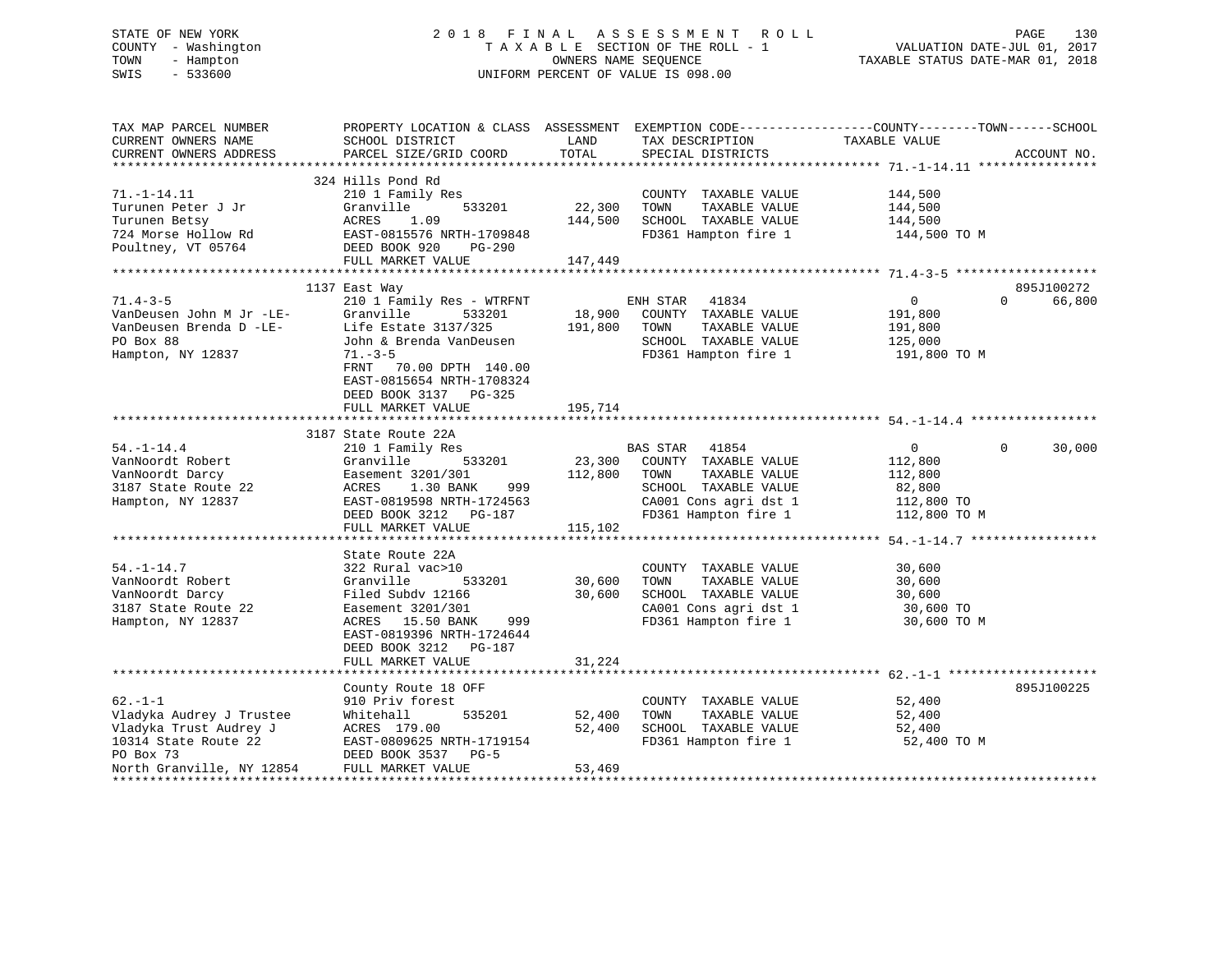# STATE OF NEW YORK 2 0 1 8 F I N A L A S S E S S M E N T R O L L PAGE 131 COUNTY - Washington T A X A B L E SECTION OF THE ROLL - 1 VALUATION DATE-JUL 01, 2017 TOWN - Hampton OWNERS NAME SEQUENCE TAXABLE STATUS DATE-MAR 01, 2018 SWIS - 533600 UNIFORM PERCENT OF VALUE IS 098.00

| PROPERTY LOCATION & CLASS ASSESSMENT EXEMPTION CODE----------------COUNTY-------TOWN-----SCHOOL<br>TAX MAP PARCEL NUMBER<br>CURRENT OWNERS NAME<br>SCHOOL DISTRICT<br>LAND<br>TAX DESCRIPTION<br>TAXABLE VALUE<br>TOTAL<br>CURRENT OWNERS ADDRESS<br>PARCEL SIZE/GRID COORD<br>SPECIAL DISTRICTS | ACCOUNT NO.        |
|--------------------------------------------------------------------------------------------------------------------------------------------------------------------------------------------------------------------------------------------------------------------------------------------------|--------------------|
|                                                                                                                                                                                                                                                                                                  |                    |
| 1855 County Route 18                                                                                                                                                                                                                                                                             | 895J100224         |
| $62. - 1 - 50$<br>314 Rural vac<10<br>19,000<br>COUNTY TAXABLE VALUE                                                                                                                                                                                                                             |                    |
| Vladyka Audrey J Trustee<br>Whitehall<br>535201<br>19,000<br>TOWN<br>TAXABLE VALUE<br>19,000                                                                                                                                                                                                     |                    |
| Vladyka Trust Audrey J<br><b>ACRES</b><br>8.70<br>19,000<br>SCHOOL TAXABLE VALUE<br>19,000                                                                                                                                                                                                       |                    |
| 10314 State Route 22<br>EAST-0808891 NRTH-1716478<br>FD361 Hampton fire 1<br>19,000 TO M                                                                                                                                                                                                         |                    |
| PO Box 73<br>DEED BOOK 3537 PG-5                                                                                                                                                                                                                                                                 |                    |
| North Granville, NY 12854<br>FULL MARKET VALUE<br>19,388                                                                                                                                                                                                                                         |                    |
|                                                                                                                                                                                                                                                                                                  |                    |
| 2881 State Route 22A                                                                                                                                                                                                                                                                             | 895J100617         |
| $63. -1 - 10.2$<br><b>BAS STAR</b><br>41854<br>$\overline{0}$<br>270 Mfg housing                                                                                                                                                                                                                 | 29,300<br>$\Omega$ |
| Wade Frederick M<br>Granville<br>533201<br>22,300<br>COUNTY TAXABLE VALUE<br>29,300                                                                                                                                                                                                              |                    |
| Wade Daphane A<br>1.10<br>29,300<br>TAXABLE VALUE<br>29,300<br>ACRES<br>TOWN                                                                                                                                                                                                                     |                    |
| EAST-0822227 NRTH-1718038<br>SCHOOL TAXABLE VALUE<br>2881 State Route 22A<br>$\overline{0}$                                                                                                                                                                                                      |                    |
| FD361 Hampton fire 1<br>29,300 TO M<br>Hampton, NY 12837<br>DEED BOOK 476<br>PG-283                                                                                                                                                                                                              |                    |
| 29,898<br>FULL MARKET VALUE                                                                                                                                                                                                                                                                      |                    |
|                                                                                                                                                                                                                                                                                                  |                    |
| 37 County Route 20                                                                                                                                                                                                                                                                               | 895J100099         |
| $81. - 2 - 6$<br>210 1 Family Res<br>COUNTY TAXABLE VALUE<br>191,400                                                                                                                                                                                                                             |                    |
| 533201<br>39,600<br>Walker Burke<br>Granville<br>TOWN<br>TAXABLE VALUE<br>191,400                                                                                                                                                                                                                |                    |
| Walker Patrice<br>ACRES<br>9.60<br>191,400<br>SCHOOL TAXABLE VALUE<br>191,400                                                                                                                                                                                                                    |                    |
| 30 Great Rd<br>EAST-0823574 NRTH-1704959<br>FD361 Hampton fire 1<br>191,400 TO M                                                                                                                                                                                                                 |                    |
| Acton, MA 01720-5684<br>DEED BOOK 1794 PG-90                                                                                                                                                                                                                                                     |                    |
| 195,306<br>FULL MARKET VALUE                                                                                                                                                                                                                                                                     |                    |
|                                                                                                                                                                                                                                                                                                  |                    |
| 100 Wicked Hollow Way                                                                                                                                                                                                                                                                            | 895J100563         |
| $62. - 1 - 11$<br>271 Mfg housings<br>102,300<br>COUNTY TAXABLE VALUE                                                                                                                                                                                                                            |                    |
| Walker Luenn S<br>Granville<br>533201<br>31,000<br>TOWN<br>TAXABLE VALUE<br>102,300                                                                                                                                                                                                              |                    |
| 105 Wicked Hollow Way<br>ACRES 10.01<br>102,300<br>SCHOOL TAXABLE VALUE<br>102,300                                                                                                                                                                                                               |                    |
| EAST-0812301 NRTH-1719682<br>FD361 Hampton fire 1<br>Hampton, NY 12837<br>102,300 TO M                                                                                                                                                                                                           |                    |
| DEED BOOK 3571<br><b>PG-97</b>                                                                                                                                                                                                                                                                   |                    |
| FULL MARKET VALUE<br>104,388                                                                                                                                                                                                                                                                     |                    |
|                                                                                                                                                                                                                                                                                                  |                    |
| Ridgecrest Way                                                                                                                                                                                                                                                                                   | 895J101750         |
| $80. - 1 - 30$<br>311 Res vac land<br>COUNTY TAXABLE VALUE<br>9,000                                                                                                                                                                                                                              |                    |
| Wanamaker Carlyle<br>535201<br>9,000<br>TAXABLE VALUE<br>9,000<br>Whitehall<br>TOWN                                                                                                                                                                                                              |                    |
| Wanamaker Alice A<br>9.000<br>SCHOOL TAXABLE VALUE<br>Lot 2 Sect 2<br>9,000                                                                                                                                                                                                                      |                    |
| 192 South Rd<br>FRNT 154.00 DPTH 241.00<br>FD361 Hampton fire 1<br>9,000 TO M                                                                                                                                                                                                                    |                    |
| Whitehall, NY 12887<br>EAST-0810621 NRTH-1704517                                                                                                                                                                                                                                                 |                    |
| DEED BOOK 3843<br>PG-311                                                                                                                                                                                                                                                                         |                    |
| 9,184<br>FULL MARKET VALUE                                                                                                                                                                                                                                                                       |                    |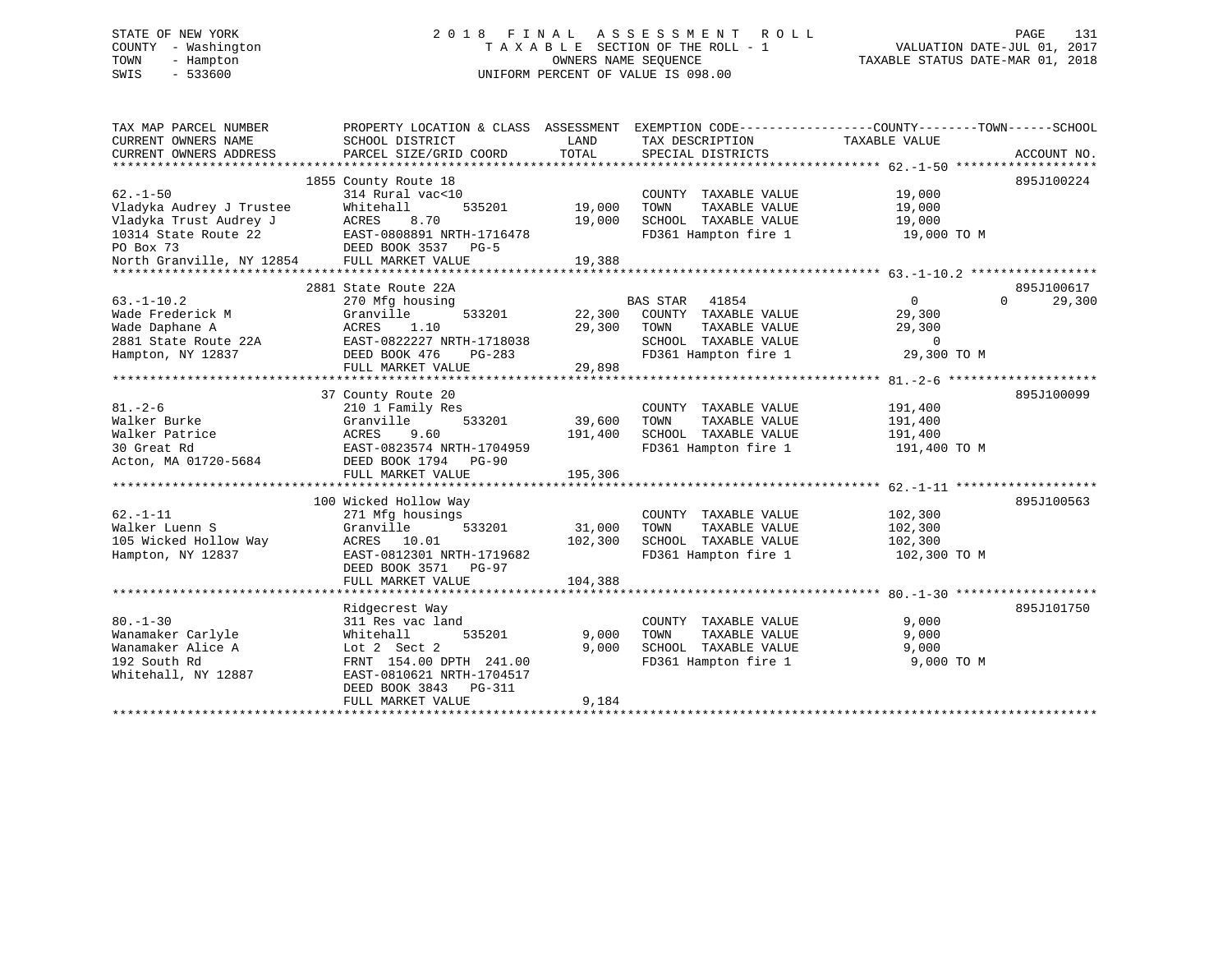# STATE OF NEW YORK 2 0 1 8 F I N A L A S S E S S M E N T R O L L PAGE 132 COUNTY - Washington T A X A B L E SECTION OF THE ROLL - 1 VALUATION DATE-JUL 01, 2017 TOWN - Hampton OWNERS NAME SEQUENCE TAXABLE STATUS DATE-MAR 01, 2018 SWIS - 533600 UNIFORM PERCENT OF VALUE IS 098.00

| TAX MAP PARCEL NUMBER<br>CURRENT OWNERS NAME<br>CURRENT OWNERS ADDRESS                                                       | PROPERTY LOCATION & CLASS ASSESSMENT<br>SCHOOL DISTRICT<br>PARCEL SIZE/GRID COORD                                                                                                               | LAND<br>TAX DESCRIPTION<br>TOTAL<br>SPECIAL DISTRICTS                                                                                                                              | EXEMPTION CODE-----------------COUNTY-------TOWN------SCHOOL<br>TAXABLE VALUE<br>ACCOUNT NO.                          |
|------------------------------------------------------------------------------------------------------------------------------|-------------------------------------------------------------------------------------------------------------------------------------------------------------------------------------------------|------------------------------------------------------------------------------------------------------------------------------------------------------------------------------------|-----------------------------------------------------------------------------------------------------------------------|
| $72. - 1 - 18.2$<br>Wanamaker Ronald                                                                                         | 440 South Rd<br>270 Mfg housing<br>Granville<br>533201                                                                                                                                          | <b>BAS STAR</b><br>41854<br>23,600<br>COUNTY TAXABLE VALUE                                                                                                                         | 895J101777<br>$\Omega$<br>30,000<br>$\Omega$<br>79,500                                                                |
| Wanamaker Carlyle E<br>440 South Rd<br>Whitehall, NY 12887                                                                   | 584/304:2763/133<br>ACRES<br>1.49<br>EAST-0820064 NRTH-1707559<br>DEED BOOK 2763<br>$PG-133$                                                                                                    | 79,500<br>TAXABLE VALUE<br>TOWN<br>SCHOOL TAXABLE VALUE<br>FD361 Hampton fire 1                                                                                                    | 79,500<br>49,500<br>79,500 TO M                                                                                       |
|                                                                                                                              | FULL MARKET VALUE                                                                                                                                                                               | 81,122                                                                                                                                                                             |                                                                                                                       |
|                                                                                                                              | 192 South Rd                                                                                                                                                                                    |                                                                                                                                                                                    | 895J100562                                                                                                            |
| $81. - 1 - 50.2$<br>Wananaker Carlyle<br>Wanamaker Alice<br>192 South Rd<br>Whitehall, NY 12887                              | 210 1 Family Res<br>Granville<br>533201<br>ACRES<br>6.10<br>EAST-0817124 NRTH-1703159<br>DEED BOOK 717<br>PG-148<br>FULL MARKET VALUE                                                           | VET WAR CT 41121<br>36,100 ENH STAR<br>41834<br>182,300<br>COUNTY TAXABLE VALUE<br>TOWN<br>TAXABLE VALUE<br>SCHOOL TAXABLE VALUE<br>186,020 FD361 Hampton fire 1                   | 27,345<br>27,000<br>$\Omega$<br>66,800<br>$\overline{0}$<br>$\Omega$<br>154,955<br>155,300<br>115,500<br>182,300 TO M |
|                                                                                                                              |                                                                                                                                                                                                 |                                                                                                                                                                                    |                                                                                                                       |
|                                                                                                                              | 2521 County Route 18                                                                                                                                                                            |                                                                                                                                                                                    | 895J100418                                                                                                            |
| $72. - 1 - 4$<br>Washburn Alfred E<br>Washburn Penny L<br>2521 County Route 18<br>Hampton, NY 12837                          | 210 1 Family Res<br>Granville<br>533201<br>LOT 1<br>ACRES<br>1.67 BANK<br>997<br>EAST-0822465 NRTH-1711544<br>DEED BOOK 3313 PG-162                                                             | VET COM CT 41131<br>24,200 ENH STAR<br>41834<br>130,400<br>COUNTY TAXABLE VALUE<br>TAXABLE VALUE<br>TOWN<br>SCHOOL TAXABLE VALUE<br>FD361 Hampton fire 1                           | $\Omega$<br>32,600<br>32,600<br>$\Omega$<br>66,800<br>$\Omega$<br>97,800<br>97,800<br>63,600<br>130,400 TO M          |
|                                                                                                                              | FULL MARKET VALUE                                                                                                                                                                               | 133,061                                                                                                                                                                            |                                                                                                                       |
|                                                                                                                              |                                                                                                                                                                                                 |                                                                                                                                                                                    |                                                                                                                       |
| $81. - 1 - 21$<br>Watkins Joseph W Trustee<br>Watkins Margaret E Trustee<br>1089 North Ouivey Hill Ln<br>Whitehall, NY 12887 | 1089 North Quivey Hill Ln<br>210 1 Family Res<br>533201<br>Granville<br>ACRES<br>6.80<br>EAST-0818572 NRTH-1701264<br>DEED BOOK 3519 PG-56<br>FULL MARKET VALUE<br>**************************** | BAS STAR<br>41854<br>36,800<br>COUNTY TAXABLE VALUE<br>248,700<br>TOWN<br>TAXABLE VALUE<br>SCHOOL TAXABLE VALUE<br>FD361 Hampton fire 1<br>253,776                                 | 895J100434<br>$\overline{0}$<br>$\Omega$<br>30,000<br>248,700<br>248,700<br>218,700<br>248,700 TO M                   |
|                                                                                                                              | 120 Campbell Ln                                                                                                                                                                                 |                                                                                                                                                                                    | 895J100201                                                                                                            |
| $72. - 2 - 1$<br>Weeden Roger<br>Weeden Heather<br>120 Campbell Ln<br>Hampton, NY 12837                                      | 240 Rural res<br>533201<br>Granville<br>ACRES 15.20 BANK<br>999<br>EAST-0825114 NRTH-1713087<br>DEED BOOK 2054 PG-58<br>FULL MARKET VALUE                                                       | 41854<br><b>BAS STAR</b><br>45,200<br>COUNTY TAXABLE VALUE<br>133,300<br>TOWN<br>TAXABLE VALUE<br>SCHOOL TAXABLE VALUE<br>CA001 Cons agri dst 1<br>136,020<br>FD361 Hampton fire 1 | $\overline{0}$<br>$\Omega$<br>30,000<br>133,300<br>133,300<br>103,300<br>133,300 TO<br>133,300 TO M                   |
|                                                                                                                              |                                                                                                                                                                                                 |                                                                                                                                                                                    |                                                                                                                       |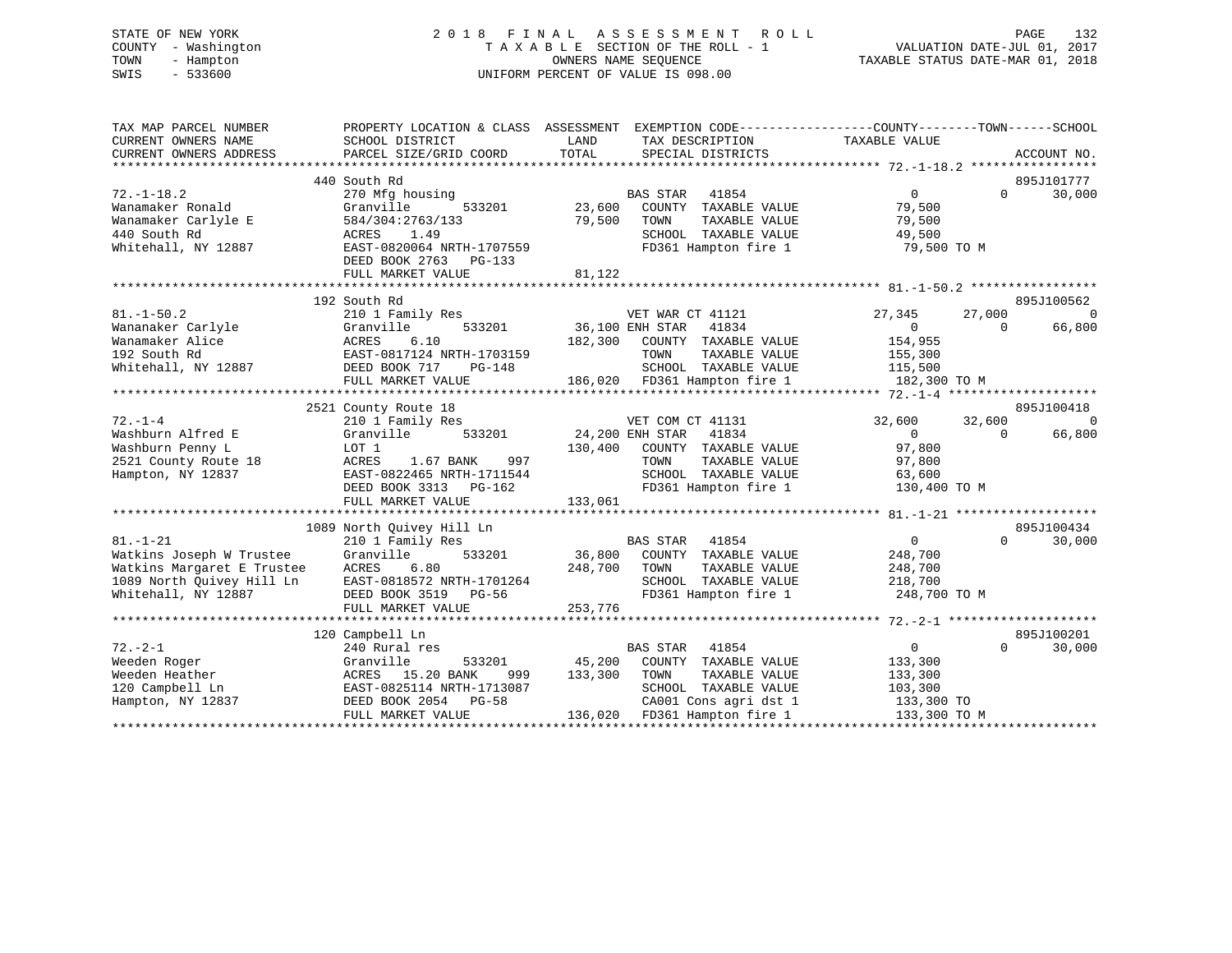| COUNTY - Washington<br>TAXABLE SECTION OF THE ROLL - 1<br>VALUATION DATE-JUL 01, 2017<br>- Hampton<br>OWNERS NAME SEQUENCE<br>TAXABLE STATUS DATE-MAR 01, 2018<br>TOWN<br>SWIS<br>$-533600$<br>UNIFORM PERCENT OF VALUE IS 098.00                                                                 |             |
|---------------------------------------------------------------------------------------------------------------------------------------------------------------------------------------------------------------------------------------------------------------------------------------------------|-------------|
| TAX MAP PARCEL NUMBER<br>PROPERTY LOCATION & CLASS ASSESSMENT EXEMPTION CODE----------------COUNTY-------TOWN------SCHOOL<br>CURRENT OWNERS NAME<br>SCHOOL DISTRICT<br>LAND<br>TAX DESCRIPTION<br>TAXABLE VALUE<br>PARCEL SIZE/GRID COORD<br>TOTAL<br>CURRENT OWNERS ADDRESS<br>SPECIAL DISTRICTS | ACCOUNT NO. |
| ***********************                                                                                                                                                                                                                                                                           |             |
| 44 Greenfield Ln                                                                                                                                                                                                                                                                                  | 895J100550  |
| $72.2 - 3 - 18$<br>230 3 Family Res<br>COUNTY TAXABLE VALUE<br>83,400                                                                                                                                                                                                                             |             |
| Weeden Roger F Jr<br>Granville<br>17,400<br>TOWN<br>TAXABLE VALUE<br>83,400<br>533201<br>Weeden Heather P<br>$72. - 3 - 18$<br>SCHOOL TAXABLE VALUE<br>83,400<br>83,400                                                                                                                           |             |
| 120 Campbell Ln<br>FRNT 136.00 DPTH 184.00<br>FD361 Hampton fire 1<br>83,400 TO M                                                                                                                                                                                                                 |             |
| Hampton, NY 12837<br>BANK<br>997                                                                                                                                                                                                                                                                  |             |
| EAST-0823388 NRTH-1711989<br>DEED BOOK 3184 PG-290                                                                                                                                                                                                                                                |             |
| FULL MARKET VALUE<br>85,102<br>*******************                                                                                                                                                                                                                                                |             |
| Ridgecrest Way                                                                                                                                                                                                                                                                                    | 875J101785  |
| $80. - 1 - 50$<br>9,500<br>311 Res vac land<br>COUNTY TAXABLE VALUE                                                                                                                                                                                                                               |             |
| Weinert Trust Kenneth<br>535201<br>9,500<br>Whitehall<br>9,500<br>TOWN<br>TAXABLE VALUE                                                                                                                                                                                                           |             |
| PO Box 321<br>9.500<br>SCHOOL TAXABLE VALUE<br>Lot 1A<br>9,500                                                                                                                                                                                                                                    |             |
| Circleville, NY 10919<br>FRNT 150.00 DPTH 221.00<br>FD361 Hampton fire 1<br>9,500 TO M                                                                                                                                                                                                            |             |
| EAST-0809873 NRTH-1705227                                                                                                                                                                                                                                                                         |             |
| DEED BOOK 3402 PG-202<br>9,694                                                                                                                                                                                                                                                                    |             |
| FULL MARKET VALUE<br>********************                                                                                                                                                                                                                                                         |             |
| 53 Ridgecrest Way                                                                                                                                                                                                                                                                                 | 895J101786  |
| $80. -1 - 51$<br>240 Rural res<br>COUNTY TAXABLE VALUE<br>253,500                                                                                                                                                                                                                                 |             |
| Weinert Trust Kenneth<br>Whitehall<br>535201<br>44,800<br>TOWN<br>TAXABLE VALUE<br>253,500                                                                                                                                                                                                        |             |
| PO Box 321<br>787-314<br>253,500<br>SCHOOL TAXABLE VALUE<br>253,500                                                                                                                                                                                                                               |             |
| Circleville, NY 10919<br>FD361 Hampton fire 1<br>786-203 786-206<br>253,500 TO M                                                                                                                                                                                                                  |             |
| ACRES 14.82<br>EAST-0809477 NRTH-1705468                                                                                                                                                                                                                                                          |             |
| DEED BOOK 3402 PG-196                                                                                                                                                                                                                                                                             |             |
| FULL MARKET VALUE<br>258,673                                                                                                                                                                                                                                                                      |             |
|                                                                                                                                                                                                                                                                                                   |             |
| 1049 North Quivey Hill Ln                                                                                                                                                                                                                                                                         | 895J100538  |
| $81. - 1 - 38$<br>260 Seasonal res<br>76,900<br>COUNTY TAXABLE VALUE                                                                                                                                                                                                                              |             |
| Welsh Rebecca A<br>TAXABLE VALUE<br>Granville<br>40,000<br>TOWN<br>76,900<br>533201<br>c/o Lauren Welsh                                                                                                                                                                                           |             |
| SCHOOL TAXABLE VALUE<br>ACRES 10.00<br>76,900<br>76,900<br>411 Sinpatch Rd<br>FD361 Hampton fire 1<br>EAST-0817568 NRTH-1701270<br>76,900 TO M                                                                                                                                                    |             |
| Wassaic, NY 12592<br>DEED BOOK 1953 PG-300                                                                                                                                                                                                                                                        |             |
| 78,469<br>FULL MARKET VALUE                                                                                                                                                                                                                                                                       |             |
| ********************                                                                                                                                                                                                                                                                              |             |
| 22 Greenfield Ln                                                                                                                                                                                                                                                                                  | 895J100289  |
| 19,450<br>$72.2 - 3 - 11$<br>220 2 Family Res<br>VET COM CT 41131<br>19,450                                                                                                                                                                                                                       | $\Omega$    |
| West Don<br>533201<br>16,100 ENH STAR 41834<br>$\overline{0}$<br>Granville<br>$\Omega$<br>West June                                                                                                                                                                                               | 66,800      |
| 403/253<br>77,800<br>58,350<br>COUNTY TAXABLE VALUE<br>22 Greenfield Ln<br>$72. - 3 - 11$<br>TAXABLE VALUE<br>TOWN<br>58,350                                                                                                                                                                      |             |
| FRNT 124.00 DPTH 190.00<br>SCHOOL TAXABLE VALUE<br>Hampton, NY 12837<br>11,000                                                                                                                                                                                                                    |             |
| EAST-0823868 NRTH-1712143<br>FD361 Hampton fire 1<br>77,800 TO M                                                                                                                                                                                                                                  |             |
| DEED BOOK 402<br>PG-665                                                                                                                                                                                                                                                                           |             |
| FULL MARKET VALUE<br>79,388<br>******************************<br>*********************<br>****************<br>************************************                                                                                                                                                |             |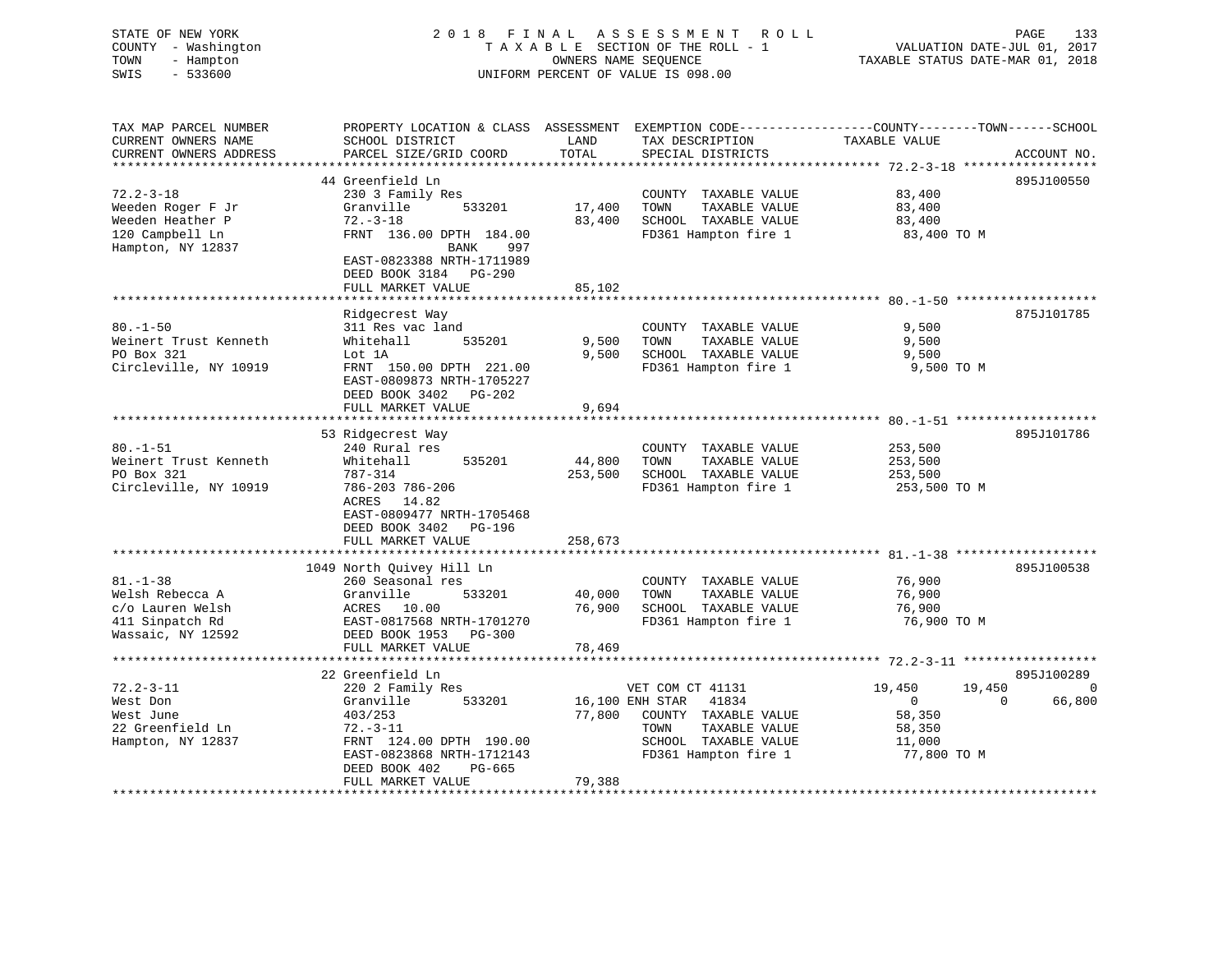| STATE OF NEW YORK<br>- Washington<br>COUNTY<br>- Hampton<br>TOWN<br>SWIS<br>$-533600$ | 2018 FINAL ASSESSMENT ROLL<br>TAXABLE SECTION OF THE ROLL - 1<br>UNIFORM PERCENT OF VALUE IS 098.00 |                             | 134<br>PAGE<br>VALUATION DATE-JUL 01, 2017<br>TAXABLE STATUS DATE-MAR 01, 2018 |               |                                                                              |
|---------------------------------------------------------------------------------------|-----------------------------------------------------------------------------------------------------|-----------------------------|--------------------------------------------------------------------------------|---------------|------------------------------------------------------------------------------|
| TAX MAP PARCEL NUMBER<br>CURRENT OWNERS NAME<br>CURRENT OWNERS ADDRESS                | PROPERTY LOCATION & CLASS<br>SCHOOL DISTRICT<br>PARCEL SIZE/GRID COORD                              | ASSESSMENT<br>LAND<br>TOTAL | TAX DESCRIPTION<br>SPECIAL DISTRICTS                                           | TAXABLE VALUE | EXEMPTION CODE-----------------COUNTY--------TOWN------SCHOOL<br>ACCOUNT NO. |
|                                                                                       | Hills Pond Rd                                                                                       |                             |                                                                                |               | 8979900006                                                                   |

| $71.4 - 2 - 23$                          | 692 Road/str/hwy               |         | COUNTY<br>TAXABLE VALUE | 2,300        |            |
|------------------------------------------|--------------------------------|---------|-------------------------|--------------|------------|
| West Side Rd Council Of Hmpton Granville | 533201                         | 2,300   | TOWN<br>TAXABLE VALUE   | 2,300        |            |
| Attn: David Putz                         | Private Road                   | 2,300   | SCHOOL TAXABLE VALUE    | 2,300        |            |
| PO Box 137                               | $71. - 2 - 23$                 |         | FD361 Hampton fire 1    | 2,300 TO M   |            |
| Hampton, NY 12837                        | 2.30<br>ACRES                  |         |                         |              |            |
|                                          | EAST-0815601 NRTH-1707379      |         |                         |              |            |
|                                          | DEED BOOK 613<br>PG-187        |         |                         |              |            |
|                                          | FULL MARKET VALUE              | 2,347   |                         |              |            |
|                                          |                                |         |                         |              |            |
|                                          | Hickey Rd OFF                  |         |                         |              | 895J100645 |
| $62. - 1 - 12$                           | 322 Rural vac>10               |         | COUNTY TAXABLE VALUE    | 17,000       |            |
|                                          |                                |         |                         |              |            |
| White Barry                              | 533201<br>Granville            | 17,000  | TOWN<br>TAXABLE VALUE   | 17,000       |            |
| White Nita                               | ACRES<br>11.56                 | 17,000  | SCHOOL TAXABLE VALUE    | 17,000       |            |
| 78 Rough Way                             | EAST-0813070 NRTH-1719267      |         | FD361 Hampton fire 1    | 17,000 TO M  |            |
| Hampton, NY 12837                        | DEED BOOK 3024 PG-208          |         |                         |              |            |
|                                          | FULL MARKET VALUE              | 17,347  |                         |              |            |
|                                          |                                |         |                         |              |            |
|                                          | 46 Rough Way                   |         |                         |              | 895J101725 |
| $62. - 1 - 32.6$                         | 210 1 Family Res               |         | COUNTY TAXABLE VALUE    | 132,900      |            |
| White Barry                              | 533201<br>Granville            | 16,700  | TOWN<br>TAXABLE VALUE   | 132,900      |            |
| 78 Rough Way                             | 4.49<br>ACRES                  | 132,900 | SCHOOL TAXABLE VALUE    | 132,900      |            |
| Hampton, NY 12837                        | EAST-0812846 NRTH-1718948      |         | FD361 Hampton fire 1    | 132,900 TO M |            |
|                                          | DEED BOOK 1736<br>PG-226       |         |                         |              |            |
|                                          | FULL MARKET VALUE              | 135,612 |                         |              |            |
|                                          |                                |         |                         |              |            |
|                                          | Hickey Rd OFF                  |         |                         |              | 895J100608 |
| $62. - 1 - 32$                           | 322 Rural vac>10               |         | COUNTY TAXABLE VALUE    | 12,500       |            |
| White Barry R                            | 533201<br>Granville            | 12,500  | TAXABLE VALUE<br>TOWN   | 12,500       |            |
| White Nita M                             | ACRES 15.07                    | 12,500  | SCHOOL TAXABLE VALUE    | 12,500       |            |
| 78 Rough Way                             | EAST-0812471 NRTH-1718029      |         | FD361 Hampton fire 1    | 12,500 TO M  |            |
|                                          | DEED BOOK 870                  |         |                         |              |            |
| Hampton, NY 12837                        | $PG-30$                        |         |                         |              |            |
|                                          | FULL MARKET VALUE              | 12,755  |                         |              |            |
|                                          |                                |         |                         |              |            |
|                                          | 25 Rough Way                   |         |                         |              | 895J100712 |
| $62. - 1 - 32.4$                         | 240 Rural res                  |         | COUNTY TAXABLE VALUE    | 76,900       |            |
| White Barry R                            | 533201<br>Granville            | 40,600  | TOWN<br>TAXABLE VALUE   | 76,900       |            |
| White Nita M                             | ACRES<br>10.63                 | 76,900  | SCHOOL TAXABLE VALUE    | 76,900       |            |
| 78 Rough Way                             | EAST-0813042 NRTH-1717894      |         | FD361 Hampton fire 1    | 76,900 TO M  |            |
| Hampton, NY 12837                        | DEED BOOK 879<br><b>PG-315</b> |         |                         |              |            |
|                                          | FULL MARKET VALUE              | 78,469  |                         |              |            |
|                                          |                                |         |                         |              |            |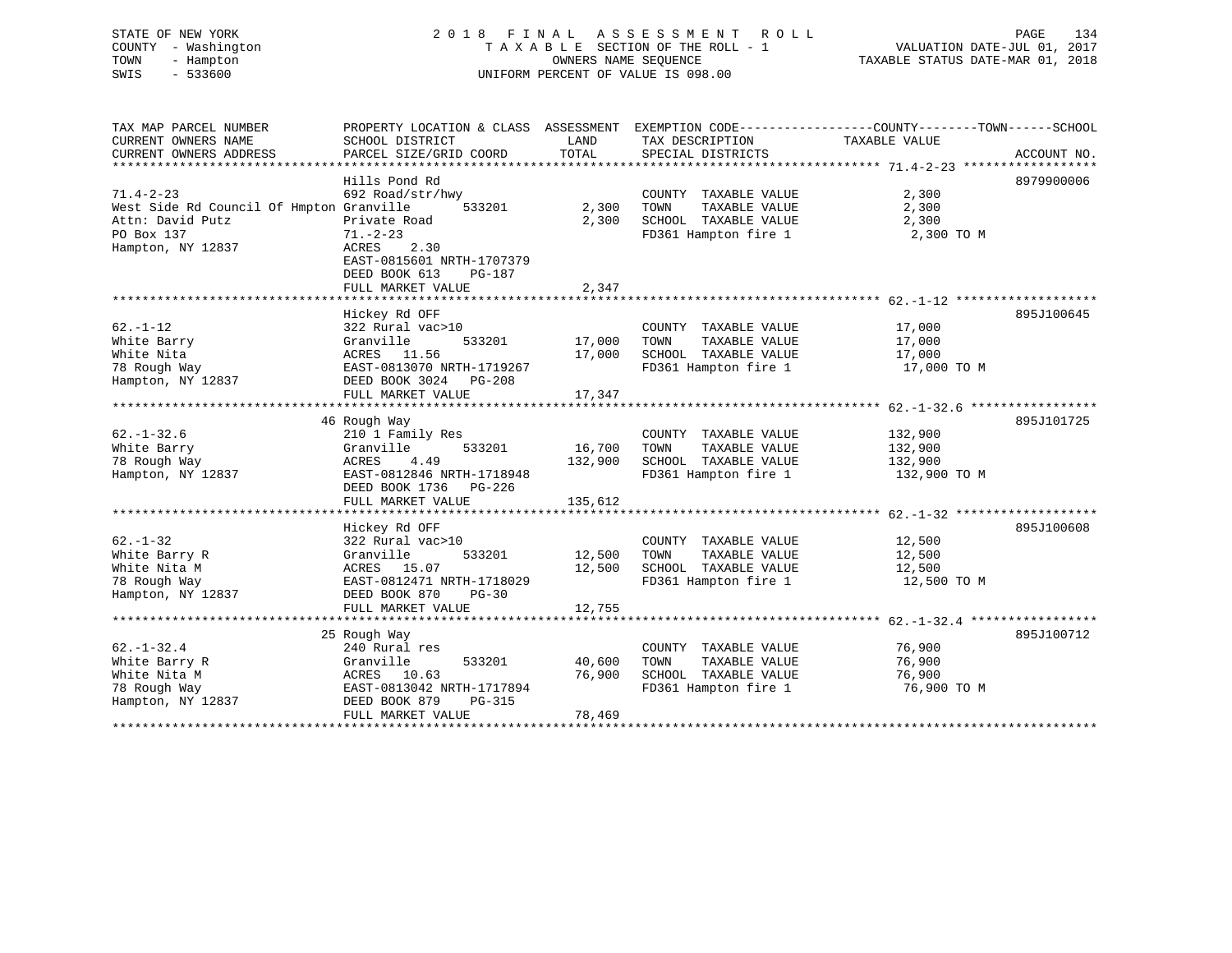# STATE OF NEW YORK 2 0 1 8 F I N A L A S S E S S M E N T R O L L PAGE 135 COUNTY - Washington T A X A B L E SECTION OF THE ROLL - 1 VALUATION DATE-JUL 01, 2017 TOWN - Hampton OWNERS NAME SEQUENCE TAXABLE STATUS DATE-MAR 01, 2018 SWIS - 533600 UNIFORM PERCENT OF VALUE IS 098.00

| TAX MAP PARCEL NUMBER<br>CURRENT OWNERS NAME<br>CURRENT OWNERS ADDRESS                            | PROPERTY LOCATION & CLASS ASSESSMENT<br>SCHOOL DISTRICT<br>PARCEL SIZE/GRID COORD                                                                                   | LAND<br>TOTAL                | EXEMPTION CODE----------------COUNTY-------TOWN------SCHOOL<br>TAX DESCRIPTION<br>SPECIAL DISTRICTS                                                                             | TAXABLE VALUE                                                                                   | ACCOUNT NO.                                   |
|---------------------------------------------------------------------------------------------------|---------------------------------------------------------------------------------------------------------------------------------------------------------------------|------------------------------|---------------------------------------------------------------------------------------------------------------------------------------------------------------------------------|-------------------------------------------------------------------------------------------------|-----------------------------------------------|
| $62. -1 - 32.5$<br>White Barry R<br>White Nita M<br>78 Rough Way<br>Hampton, NY 12837             | 79 Rough Way<br>260 Seasonal res<br>Granville<br>533201<br>5.00<br>ACRES<br>EAST-0813241 NRTH-1718593<br>DEED BOOK 3170<br>PG-288<br>FULL MARKET VALUE              | 35,000<br>46,300<br>47,245   | COUNTY TAXABLE VALUE<br>TOWN<br>TAXABLE VALUE<br>SCHOOL TAXABLE VALUE<br>FD361 Hampton fire 1                                                                                   | 46,300<br>46,300<br>46,300<br>46,300 TO M                                                       | 895J101724                                    |
| $71. - 1 - 15.5$<br>White Eric<br>White Katherine<br>137 Hills Pond Rd<br>Whitehall, NY 12887     | 137 Hills Pond Rd<br>210 1 Family Res<br>533201<br>Granville<br>5.05 BANK<br>ACRES<br>998<br>EAST-0815433 NRTH-1705539<br>DEED BOOK 3218 PG-46<br>FULL MARKET VALUE |                              | VET COM C 41132<br>35,100 VET COM T 41133<br>150,800 BAS STAR<br>41854<br>COUNTY TAXABLE VALUE<br>TOWN<br>TAXABLE VALUE<br>153,878 SCHOOL TAXABLE VALUE<br>FD361 Hampton fire 1 | 37,700<br>$\Omega$<br>37,700<br>$\overline{0}$<br>113,100<br>113,100<br>120,800<br>150,800 TO M | $\mathbf 0$<br>$\Omega$<br>30,000<br>$\Omega$ |
| $62. -1 - 32.7$<br>White Nita M<br>PO Box 14<br>Hampton, NY 12837                                 | 78 Rough Way<br>210 1 Family Res<br>Granville<br>533201<br>ACRES<br>5.96<br>EAST-0812800 NRTH-1718621<br>DEED BOOK 674<br>PG-235<br>FULL MARKET VALUE               | 29,000<br>127,100<br>129,694 | <b>BAS STAR</b><br>41854<br>COUNTY TAXABLE VALUE<br>TOWN<br>TAXABLE VALUE<br>SCHOOL TAXABLE VALUE<br>FD361 Hampton fire 1                                                       | $\overline{0}$<br>127,100<br>127,100<br>97,100<br>127,100 TO M                                  | 895J101726<br>$\Omega$<br>30,000              |
| $63. -1 - 10.3$<br>Whitney Jami<br>169 Dublin Rd<br>Granville, NY 12832                           | 2858 State Route 22A<br>280 Res Multiple<br>533201<br>Granville<br>1.35<br>ACRES<br>EAST-0822810 NRTH-1717720<br>DEED BOOK 3017<br>PG-292<br>FULL MARKET VALUE      | 23,100<br>65,000<br>66,327   | COUNTY TAXABLE VALUE<br>TAXABLE VALUE<br>TOWN<br>SCHOOL TAXABLE VALUE<br>FD361 Hampton fire 1                                                                                   | 65,000<br>65,000<br>65,000<br>65,000 TO M                                                       | 895J100687                                    |
| $71. - 1 - 13$<br>Whitney Joshua T<br>Whitney Jason P<br>PO Box 239<br>Middle Granville, NY 12849 | Hills Pond Rd OFF<br>314 Rural vac<10<br>533201<br>Granville<br>5.40<br>ACRES<br>EAST-0816537 NRTH-1710153<br>DEED BOOK 3548 PG-49<br>FULL MARKET VALUE             | 4,000<br>4,000<br>4,082      | COUNTY TAXABLE VALUE<br>TOWN<br>TAXABLE VALUE<br>SCHOOL TAXABLE VALUE<br>FD361 Hampton fire 1                                                                                   | 4,000<br>4,000<br>4,000<br>4,000 TO M                                                           | 895J100259                                    |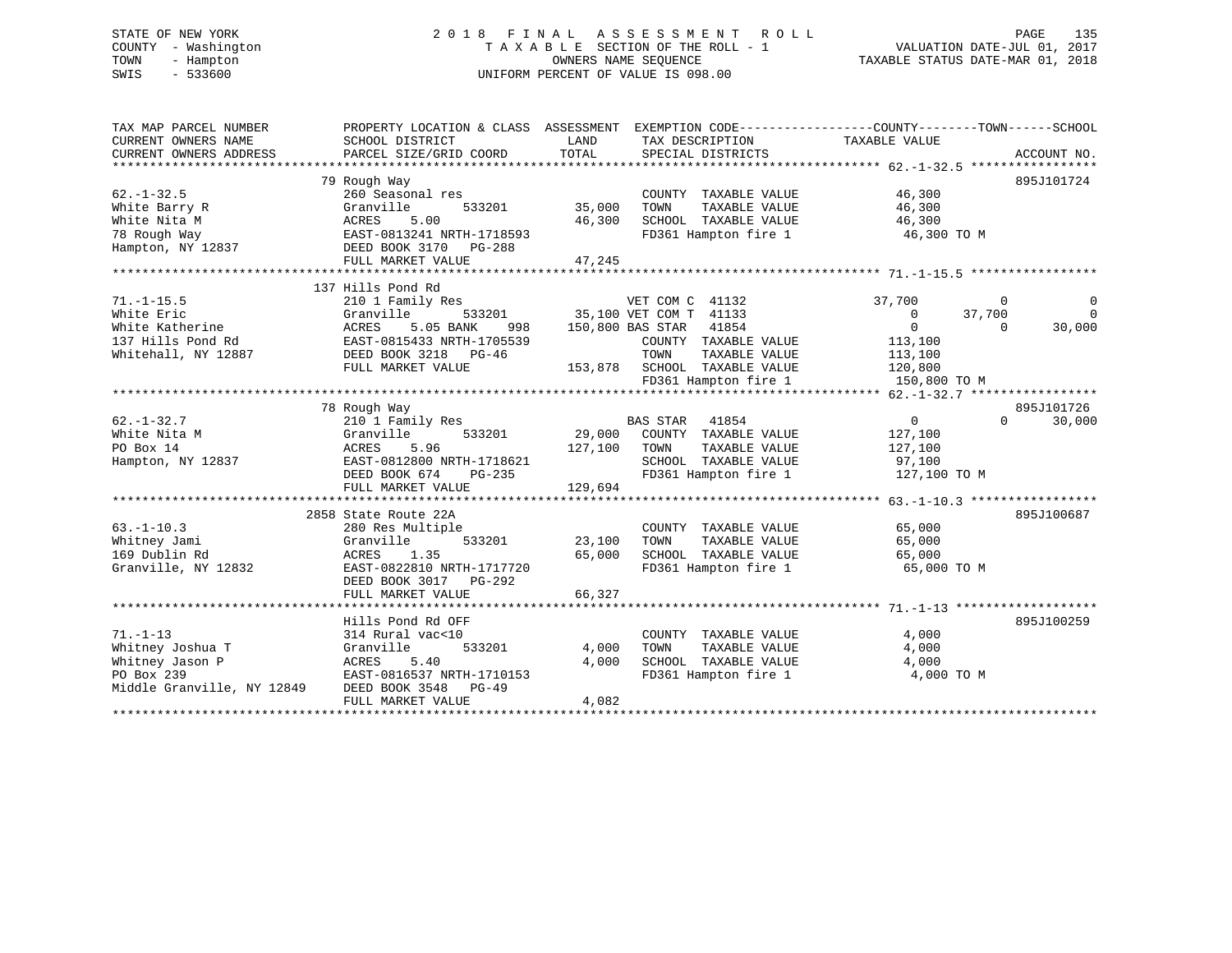# STATE OF NEW YORK 2 0 1 8 F I N A L A S S E S S M E N T R O L L PAGE 136 COUNTY - Washington T A X A B L E SECTION OF THE ROLL - 1 VALUATION DATE-JUL 01, 2017 TOWN - Hampton OWNERS NAME SEQUENCE TAXABLE STATUS DATE-MAR 01, 2018 SWIS - 533600 UNIFORM PERCENT OF VALUE IS 098.00

| TAX MAP PARCEL NUMBER<br>CURRENT OWNERS NAME<br>CURRENT OWNERS ADDRESS                                       | SCHOOL DISTRICT<br>PARCEL SIZE/GRID COORD                                                                                                                     | LAND<br>TOTAL                | TAX DESCRIPTION<br>SPECIAL DISTRICTS                                                                                      | PROPERTY LOCATION & CLASS ASSESSMENT EXEMPTION CODE----------------COUNTY-------TOWN------SCHOOL<br>TAXABLE VALUE<br>ACCOUNT NO. |
|--------------------------------------------------------------------------------------------------------------|---------------------------------------------------------------------------------------------------------------------------------------------------------------|------------------------------|---------------------------------------------------------------------------------------------------------------------------|----------------------------------------------------------------------------------------------------------------------------------|
|                                                                                                              |                                                                                                                                                               |                              |                                                                                                                           |                                                                                                                                  |
| $62. - 1 - 18$<br>Whittemore Ralena<br>Fosmer Stanley<br>14 Wicked Hollow Way<br>Hampton, NY 12837           | 14 Wicked Hollow Way<br>210 1 Family Res<br>Granville<br>533201<br>ACRES<br>5.48<br>EAST-0814205 NRTH-1719734<br>DEED BOOK 3090 PG-287<br>FULL MARKET VALUE   | 35,500<br>50,700<br>51,735   | <b>BAS STAR</b><br>41854<br>COUNTY TAXABLE VALUE<br>TOWN<br>TAXABLE VALUE<br>SCHOOL TAXABLE VALUE<br>FD361 Hampton fire 1 | 895J100642<br>$\mathbf{0}$<br>$\Omega$<br>30,000<br>50,700<br>50,700<br>20,700<br>50,700 TO M                                    |
|                                                                                                              |                                                                                                                                                               |                              |                                                                                                                           |                                                                                                                                  |
| $53. - 1 - 7.16$<br>Whittemore Ralph<br>Bennett Beverly<br>236 Hickey Rd<br>Hampton, NY 12837                | 256 Hickey Rd<br>314 Rural vac<10<br>Granville<br>533201<br>5.02<br>ACRES<br>EAST-0814940 NRTH-1719802<br>DEED BOOK 487<br><b>PG-714</b><br>FULL MARKET VALUE | 18,500<br>18,500<br>18,878   | COUNTY TAXABLE VALUE<br>TOWN<br>TAXABLE VALUE<br>SCHOOL TAXABLE VALUE<br>FD361 Hampton fire 1                             | 895J100665<br>18,500<br>18,500<br>18,500<br>18,500 TO M                                                                          |
|                                                                                                              |                                                                                                                                                               |                              |                                                                                                                           |                                                                                                                                  |
| $62. - 1 - 19$<br>Whittemore Ralph<br>Bennett Beverly<br>236 Hickey Rd<br>Hampton, NY 12837                  | 236 Hickey Rd<br>210 1 Family Res<br>Granville<br>533201<br>ACRES<br>5.00<br>EAST-0814447 NRTH-1719191<br>DEED BOOK 483<br>$PG-420$<br>FULL MARKET VALUE      | 35,000<br>66,400<br>67,755   | ENH STAR<br>41834<br>COUNTY TAXABLE VALUE<br>TOWN<br>TAXABLE VALUE<br>SCHOOL TAXABLE VALUE<br>FD361 Hampton fire 1        | 895J100566<br>$\Omega$<br>$\Omega$<br>66,400<br>66,400<br>66,400<br>$\mathbf 0$<br>66,400 TO M                                   |
|                                                                                                              |                                                                                                                                                               |                              |                                                                                                                           |                                                                                                                                  |
| $53. - 1 - 7.15$<br>Whittemore Ralph F<br>236 Hickey Rd<br>Hampton, NY 12837                                 | 272 Hickey Rd<br>312 Vac w/imprv<br>Granville<br>533201<br>ACRES<br>5.46<br>EAST-0814909 NRTH-1720137                                                         | 15,300<br>15,900             | COUNTY TAXABLE VALUE<br>TAXABLE VALUE<br>TOWN<br>SCHOOL TAXABLE VALUE<br>FD361 Hampton fire 1                             | A95J100664<br>15,900<br>15,900<br>15,900<br>15,900 TO M                                                                          |
|                                                                                                              | DEED BOOK 782<br><b>PG-59</b>                                                                                                                                 |                              |                                                                                                                           |                                                                                                                                  |
|                                                                                                              | FULL MARKET VALUE                                                                                                                                             | 16,224                       |                                                                                                                           |                                                                                                                                  |
| $81. - 2 - 10$<br>Willard Rodney A<br>Willard Bette L<br>21 County Route 20<br>Hampton, NY 12837             | 21 County Route 20<br>210 1 Family Res<br>Granville<br>533201<br>ACRES<br>4.80 BANK<br>997<br>EAST-0823631 NRTH-1703999<br>DEED BOOK 3646 PG-91               | 34,400<br>131,600            | COUNTY TAXABLE VALUE<br>TOWN<br>TAXABLE VALUE<br>SCHOOL TAXABLE VALUE<br>FD361 Hampton fire 1                             | 895J100060<br>131,600<br>131,600<br>131,600<br>131,600 TO M                                                                      |
|                                                                                                              | FULL MARKET VALUE                                                                                                                                             | 134,286                      |                                                                                                                           |                                                                                                                                  |
|                                                                                                              | 230 Carvers Falls Rd                                                                                                                                          |                              |                                                                                                                           | 895J101762                                                                                                                       |
| $38. - 1 - 2.1$<br>Williams Albert V Jr<br>Christy Marjorie E<br>230 Carvers Falls Rd<br>Whitehall, NY 12887 | 210 1 Family Res<br>Whitehall<br>535201<br>3.14 BANK<br>ACRES<br>999<br>EAST-0805521 NRTH-1744853<br>DEED BOOK 945<br>PG-87<br>FULL MARKET VALUE              | 29,000<br>121,100<br>123,571 | COUNTY TAXABLE VALUE<br>TOWN<br>TAXABLE VALUE<br>SCHOOL TAXABLE VALUE<br>FD362 Hampton fire 2                             | 121,100<br>121,100<br>121,100<br>121,100 TO M                                                                                    |
|                                                                                                              |                                                                                                                                                               |                              |                                                                                                                           |                                                                                                                                  |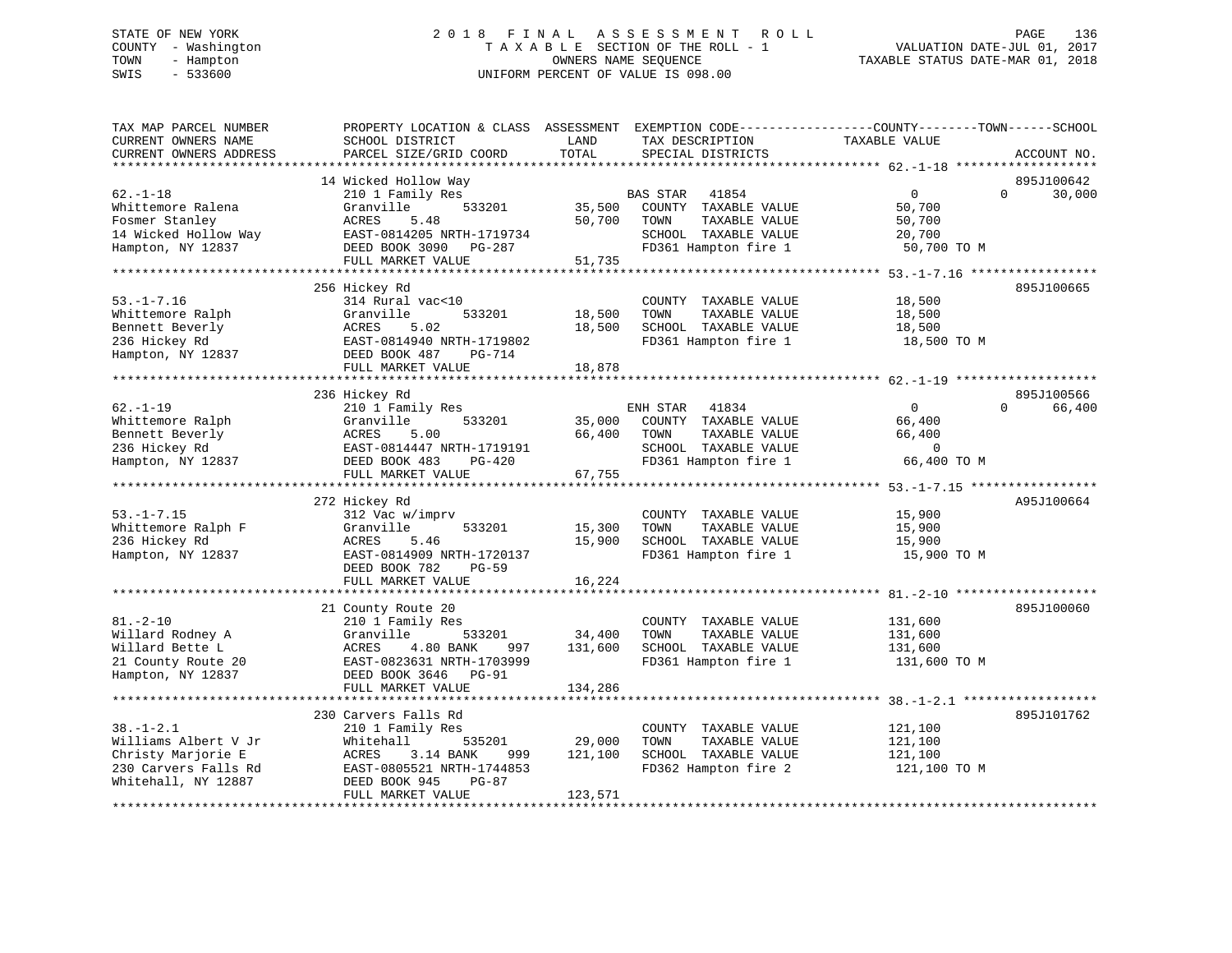# STATE OF NEW YORK 2 0 1 8 F I N A L A S S E S S M E N T R O L L PAGE 137 COUNTY - Washington T A X A B L E SECTION OF THE ROLL - 1 VALUATION DATE-JUL 01, 2017 TOWN - Hampton OWNERS NAME SEQUENCE TAXABLE STATUS DATE-MAR 01, 2018 SWIS - 533600 UNIFORM PERCENT OF VALUE IS 098.00

| TAX MAP PARCEL NUMBER<br>CURRENT OWNERS NAME<br>CURRENT OWNERS ADDRESS                          | PROPERTY LOCATION & CLASS ASSESSMENT<br>SCHOOL DISTRICT<br>PARCEL SIZE/GRID COORD                                                                | LAND<br>TOTAL    | EXEMPTION CODE-----------------COUNTY-------TOWN------SCHOOL<br>TAX DESCRIPTION<br>SPECIAL DISTRICTS               | TAXABLE VALUE                                                  |          | ACCOUNT NO.          |
|-------------------------------------------------------------------------------------------------|--------------------------------------------------------------------------------------------------------------------------------------------------|------------------|--------------------------------------------------------------------------------------------------------------------|----------------------------------------------------------------|----------|----------------------|
| *******************                                                                             |                                                                                                                                                  |                  |                                                                                                                    |                                                                |          |                      |
| $72. - 2 - 30$<br>Williams Colin<br>2611 State Route 22A<br>Hampton, NY 12837                   | 2611 State Route 22A<br>270 Mfg housing<br>Granville<br>533201<br>FRNT 210.00 DPTH 210.00<br>EAST-0823218 NRTH-1712076<br>DEED BOOK 921<br>PG-96 | 11,000<br>14,000 | BAS STAR<br>41854<br>COUNTY TAXABLE VALUE<br>TAXABLE VALUE<br>TOWN<br>SCHOOL TAXABLE VALUE<br>FD361 Hampton fire 1 | $\mathbf{0}$<br>14,000<br>14,000<br>$\mathbf 0$<br>14,000 TO M | $\Omega$ | 895J100190<br>14,000 |
|                                                                                                 | FULL MARKET VALUE                                                                                                                                | 14,286           |                                                                                                                    |                                                                |          |                      |
|                                                                                                 |                                                                                                                                                  |                  |                                                                                                                    |                                                                |          |                      |
|                                                                                                 | 136 South Rd                                                                                                                                     |                  |                                                                                                                    |                                                                |          | 895J100602           |
| $81. - 1 - 45$<br>Williams Daniel Jr<br>Rodd Jacquelyn A<br>136 South Rd<br>Whitehall, NY 12887 | 210 1 Family Res<br>Granville<br>533201<br>ACRES<br>8.37<br>EAST-0816507 NRTH-1702143<br>DEED BOOK 3154 PG-286                                   | 38,400<br>96,600 | BAS STAR<br>41854<br>COUNTY TAXABLE VALUE<br>TOWN<br>TAXABLE VALUE<br>SCHOOL TAXABLE VALUE<br>FD361 Hampton fire 1 | $\overline{0}$<br>96,600<br>96,600<br>66,600<br>96,600 TO M    | $\Omega$ | 30,000               |
|                                                                                                 | FULL MARKET VALUE                                                                                                                                | 98,571           |                                                                                                                    |                                                                |          |                      |
|                                                                                                 | 29 Wicked Hollow Way                                                                                                                             |                  |                                                                                                                    |                                                                |          | 895J100648           |
| $62. - 1 - 16$<br>Williams Joseph<br>Williams Pamela<br>162 Hickey Rd<br>Hampton, NY 12837      | 270 Mfg housing<br>Granville<br>533201<br>ROW 587/211<br>6.87<br>ACRES<br>EAST-0813497 NRTH-1719570<br>DEED BOOK 1956 PG-313                     | 36,900<br>55,500 | COUNTY TAXABLE VALUE<br>TOWN<br>TAXABLE VALUE<br>SCHOOL TAXABLE VALUE<br>FD361 Hampton fire 1                      | 55,500<br>55,500<br>55,500<br>55,500 TO M                      |          |                      |
|                                                                                                 | FULL MARKET VALUE                                                                                                                                | 56,633           |                                                                                                                    |                                                                |          |                      |
|                                                                                                 |                                                                                                                                                  |                  |                                                                                                                    |                                                                |          |                      |
| $62. -1 - 25.1$<br>Williams Joseph<br>Williams Pamela<br>162 Hickey Rd<br>Hampton, NY 12837     | 162 Hickey Rd<br>270 Mfg housing<br>Granville<br>533201<br>FRNT 235.00 DPTH 110.00<br>EAST-0814128 NRTH-1717549<br>DEED BOOK 2491 PG-130         | 18,300<br>35,900 | COUNTY TAXABLE VALUE<br>TAXABLE VALUE<br>TOWN<br>SCHOOL TAXABLE VALUE<br>FD361 Hampton fire 1                      | 35,900<br>35,900<br>35,900<br>35,900 TO M                      |          | 895J101815           |
|                                                                                                 | FULL MARKET VALUE<br>*****************************                                                                                               | 36,633           |                                                                                                                    |                                                                |          |                      |
| $72. - 1 - 16.4$<br>Williams Joseph<br>Williams Pamela<br>162 Hickey Rd                         | South Rd<br>323 Vacant rural<br>533201<br>Granville<br>38.22<br>ACRES<br>EAST-0820224 NRTH-1706357                                               | 61,000<br>61,000 | COUNTY TAXABLE VALUE<br>TOWN<br>TAXABLE VALUE<br>SCHOOL TAXABLE VALUE<br>FD361 Hampton fire 1                      | 61,000<br>61,000<br>61,000<br>61,000 TO M                      |          |                      |
| Hampton, NY 12837                                                                               | DEED BOOK 3336<br>$PG-91$                                                                                                                        |                  |                                                                                                                    |                                                                |          |                      |
|                                                                                                 | FULL MARKET VALUE                                                                                                                                | 62,245           |                                                                                                                    |                                                                |          |                      |
|                                                                                                 | *************************                                                                                                                        |                  |                                                                                                                    |                                                                |          |                      |
|                                                                                                 | 395 South Rd                                                                                                                                     |                  |                                                                                                                    |                                                                |          |                      |
| $72. - 1 - 16.5$<br>Williams Joseph<br>Williams Pamela                                          | 312 Vac w/imprv<br>533201<br>Granville<br>1.04<br>ACRES                                                                                          | 12,100<br>51,200 | COUNTY TAXABLE VALUE<br>TAXABLE VALUE<br>TOWN<br>SCHOOL TAXABLE VALUE                                              | 51,200<br>51,200<br>51,200                                     |          |                      |
| 162 Hickey Rd                                                                                   | EAST-0819451 NRTH-1706701                                                                                                                        |                  | FD361 Hampton fire 1                                                                                               | 51,200 TO M                                                    |          |                      |
| Hampton, NY 12837                                                                               | DEED BOOK 2650<br>$PG-20$<br>FULL MARKET VALUE                                                                                                   | 52,245           |                                                                                                                    |                                                                |          |                      |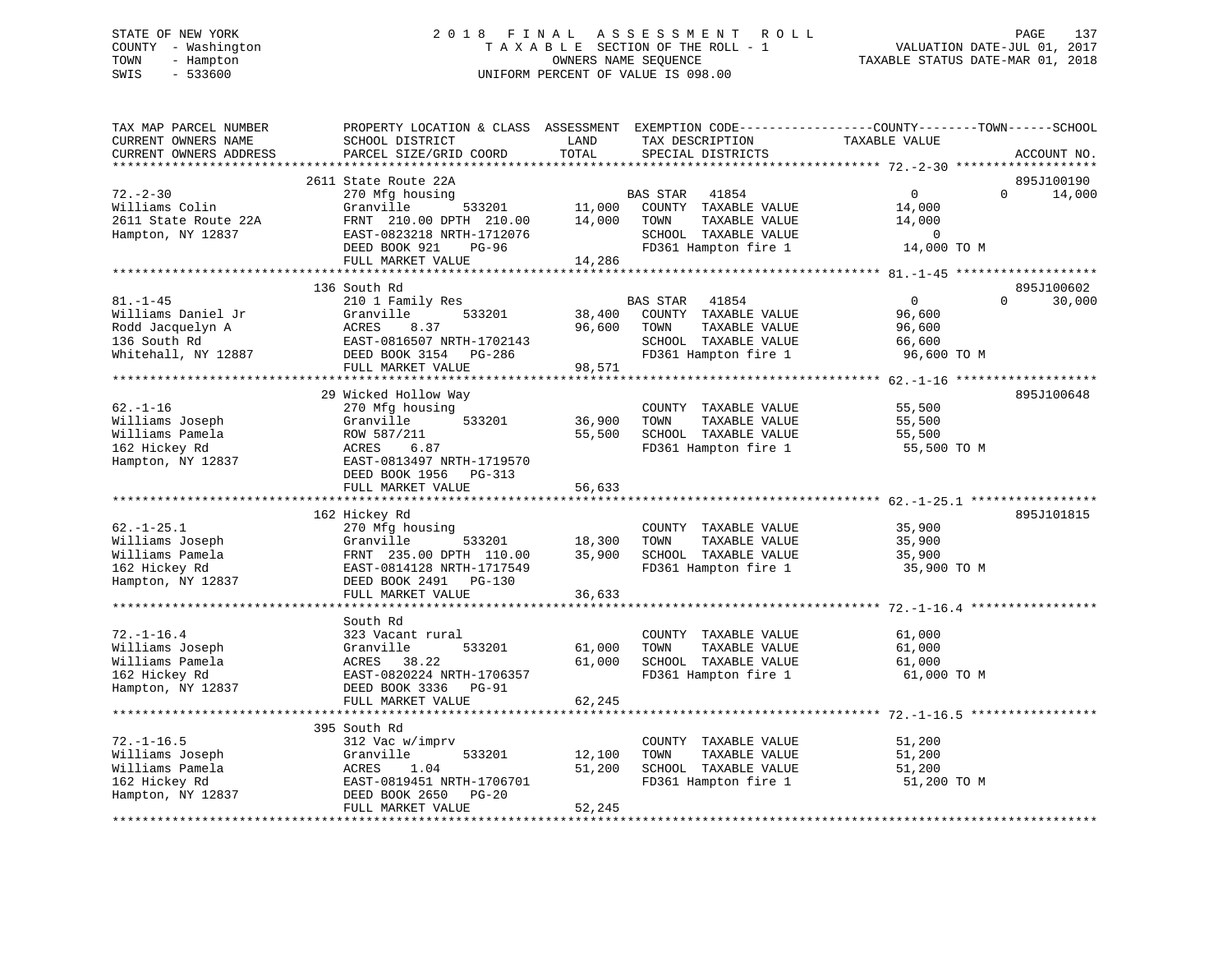# STATE OF NEW YORK 2 0 1 8 F I N A L A S S E S S M E N T R O L L PAGE 138 COUNTY - Washington T A X A B L E SECTION OF THE ROLL - 1 VALUATION DATE-JUL 01, 2017 TOWN - Hampton OWNERS NAME SEQUENCE TAXABLE STATUS DATE-MAR 01, 2018 SWIS - 533600 UNIFORM PERCENT OF VALUE IS 098.00

| TOTAL<br>PARCEL SIZE/GRID COORD<br>CURRENT OWNERS ADDRESS<br>SPECIAL DISTRICTS                                                                                                                                                                                                                                                                                                                                                                              | ACCOUNT NO.          |
|-------------------------------------------------------------------------------------------------------------------------------------------------------------------------------------------------------------------------------------------------------------------------------------------------------------------------------------------------------------------------------------------------------------------------------------------------------------|----------------------|
| ******************<br>211 Hickey Rd<br>$62. - 1 - 20$<br>210 1 Family Res<br>43,200<br>COUNTY TAXABLE VALUE<br>35,000<br>Williams Joseph A<br>Granville<br>533201<br>TOWN<br>TAXABLE VALUE<br>43,200<br>ACRES<br>43,200<br>SCHOOL TAXABLE VALUE<br>Williams Pamela A<br>5.04<br>43,200<br>162 Hickey Rd<br>EAST-0813874 NRTH-1719020<br>FD361 Hampton fire 1<br>43,200 TO M<br>Hampton, NY 12837<br>DEED BOOK 875<br>$PG-63$<br>FULL MARKET VALUE<br>44,082 | 895J100582           |
| 203 Hickey Rd<br>$62. - 1 - 21$<br>210 1 Family Res<br>$\mathbf{0}$<br>$\Omega$<br>BAS STAR<br>41854<br>533201<br>35,800<br>COUNTY TAXABLE VALUE<br>Williams Joseph A<br>Granville<br>167,800<br>Williams Pamela A<br>ACRES<br>5.76<br>167,800<br>TOWN<br>TAXABLE VALUE<br>167,800<br>162 Hickey Rd<br>EAST-0813841 NRTH-1718618<br>SCHOOL TAXABLE VALUE<br>137,800<br>FD361 Hampton fire 1<br>Hampton, NY 12937<br>DEED BOOK 718<br>PG-96<br>167,800 TO M  | 895J100649<br>30,000 |
| 171,224<br>FULL MARKET VALUE                                                                                                                                                                                                                                                                                                                                                                                                                                |                      |
| 119 Hickey Rd<br>$62. - 1 - 31$<br>322 Rural vac>10<br>COUNTY TAXABLE VALUE<br>14,500<br>Williams Joseph A<br>533201<br>14,500<br>TOWN<br>TAXABLE VALUE<br>14,500<br>Granville<br>Williams Pamela A<br>14,500<br>SCHOOL TAXABLE VALUE<br>ACRES<br>9.96<br>14,500                                                                                                                                                                                            | 895J100643           |
| 162 Hickey Rd<br>EAST-0813352 NRTH-1717266<br>FD361 Hampton fire 1<br>14,500 TO M<br>Hampton, NY 12837<br>DEED BOOK 2156<br>PG-242<br>FULL MARKET VALUE<br>14,796                                                                                                                                                                                                                                                                                           |                      |
| 2126 County Route 18<br>$71. - 1 - 7$<br>270 Mfg housing<br>COUNTY TAXABLE VALUE<br>30,000<br>Williams Joseph A<br>Granville<br>533201<br>28,500<br>TOWN<br>TAXABLE VALUE<br>30,000<br>Williams Pamela A<br>3.00<br>30,000<br>SCHOOL TAXABLE VALUE<br>ACRES<br>30,000<br>162 Hickey Rd<br>EAST-0814896 NRTH-1713614<br>FD361 Hampton fire 1<br>30,000 TO M<br>Hampton, NY 12837<br>DEED BOOK 3406<br>PG-206                                                 | 895J100252           |
| FULL MARKET VALUE<br>30,612                                                                                                                                                                                                                                                                                                                                                                                                                                 |                      |
| 1574 County Route 21<br>$80. - 1 - 2.9$<br>270 Mfg housing<br><b>BAS STAR</b><br>41854<br>$\mathbf{0}$<br>$\Omega$<br>Willson Scott<br>Granville<br>40,900<br>COUNTY TAXABLE VALUE<br>90,900<br>533201<br>1574 County Route 21<br>LOT 2<br>90,900<br>TOWN<br>TAXABLE VALUE<br>90,900<br>Whitehall, NY 12887<br>ACRES<br>10.93<br>SCHOOL TAXABLE VALUE<br>60,900                                                                                             | 30,000               |
| EAST-0813062 NRTH-1702480<br>FD361 Hampton fire 1<br>90,900 TO M<br>DEED BOOK 948<br>PG-128<br>92,755<br>FULL MARKET VALUE<br>********************************                                                                                                                                                                                                                                                                                              |                      |
| 2180 State Route 22A<br>$81. - 2 - 19$<br>74,200<br>210 1 Family Res<br>COUNTY TAXABLE VALUE<br>Wilson Wendy<br>Granville<br>533201<br>24,000<br>TOWN<br>TAXABLE VALUE<br>74,200<br>Wilson Stacy<br>ACRES<br>1.60<br>74,200<br>SCHOOL TAXABLE VALUE<br>74,200<br>FD361 Hampton fire 1<br>118 Oatman Rd<br>EAST-0823139 NRTH-1702058<br>74,200 TO M<br>Granville, NY 12832<br>DEED BOOK 3576<br>PG-339<br>75,714<br>FULL MARKET VALUE                        | 895J100048           |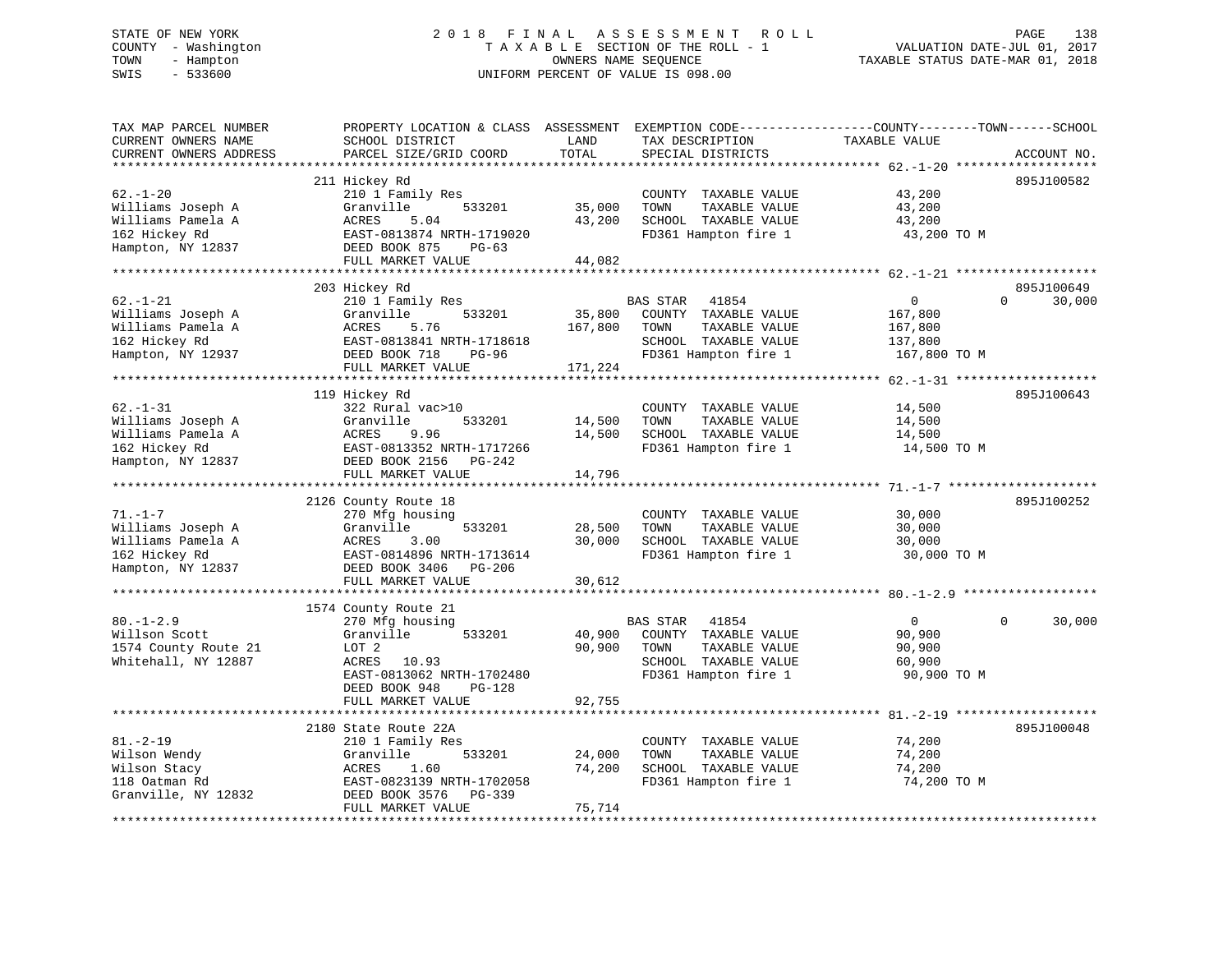| STATE OF NEW YORK<br>COUNTY - Washington<br>TOWN<br>- Hampton<br>$-533600$<br>SWIS | 2 0 1 8<br>A S S E S S M E N T<br>FINAL<br>R O L L<br>TAXABLE SECTION OF THE ROLL - 1<br>OWNERS NAME SEQUENCE<br>UNIFORM PERCENT OF VALUE IS 098.00 |               |                                               | PAGE<br>VALUATION DATE-JUL 01, 2017<br>TAXABLE STATUS DATE-MAR 01, 2018 |                  |  |
|------------------------------------------------------------------------------------|-----------------------------------------------------------------------------------------------------------------------------------------------------|---------------|-----------------------------------------------|-------------------------------------------------------------------------|------------------|--|
| TAX MAP PARCEL NUMBER                                                              | PROPERTY LOCATION & CLASS ASSESSMENT EXEMPTION CODE----------------COUNTY-------TOWN------SCHOOL                                                    |               |                                               |                                                                         |                  |  |
| CURRENT OWNERS NAME<br>CURRENT OWNERS ADDRESS                                      | SCHOOL DISTRICT<br>PARCEL SIZE/GRID COORD                                                                                                           | LAND<br>TOTAL | TAX DESCRIPTION<br>SPECIAL DISTRICTS          | TAXABLE VALUE                                                           | ACCOUNT NO.      |  |
|                                                                                    |                                                                                                                                                     |               |                                               |                                                                         |                  |  |
|                                                                                    | 101 Prouty Rd                                                                                                                                       |               |                                               |                                                                         |                  |  |
| $81.-2-23.1$                                                                       | 322 Rural vac>10                                                                                                                                    |               | COUNTY TAXABLE VALUE                          | 30,700                                                                  |                  |  |
| Winter Dave                                                                        | Granville<br>533201                                                                                                                                 | 30,700        | TOWN<br>TAXABLE VALUE                         | 30,700                                                                  |                  |  |
| Winter Beth                                                                        | May be subject to ag pena                                                                                                                           | 30,700        | SCHOOL TAXABLE VALUE                          | 30,700                                                                  |                  |  |
| 50 Furnace St                                                                      | until 2015                                                                                                                                          |               | CA001 Cons agri dst 1                         | 30,700 TO                                                               |                  |  |
| Poultney, VT 05764                                                                 | ACRES<br>20.09                                                                                                                                      |               | FD361 Hampton fire 1                          | 30,700 TO M                                                             |                  |  |
|                                                                                    | EAST-0821862 NRTH-1699823                                                                                                                           |               |                                               |                                                                         |                  |  |
|                                                                                    | DEED BOOK 2859 PG-311                                                                                                                               |               |                                               |                                                                         |                  |  |
|                                                                                    | FULL MARKET VALUE                                                                                                                                   | 31,327        |                                               |                                                                         |                  |  |
|                                                                                    |                                                                                                                                                     |               |                                               |                                                                         |                  |  |
|                                                                                    | 2038 County Route 18                                                                                                                                |               |                                               |                                                                         | 895J100651       |  |
| $71. - 1 - 1.4$                                                                    | 210 1 Family Res                                                                                                                                    |               | CW_10_VET/ 41151                              | 8,000                                                                   | 8,000<br>$\circ$ |  |
| Wood Danny J                                                                       | Granville<br>533201                                                                                                                                 | 31,300        | COUNTY TAXABLE VALUE                          | 141,000                                                                 |                  |  |
| 2038 County Route 18                                                               | ACRES<br>3.86 BANK<br>997                                                                                                                           | 149,000       | TOWN<br>TAXABLE VALUE                         | 141,000                                                                 |                  |  |
| Whitehall, NY 12887                                                                | EAST-0812255 NRTH-1713787                                                                                                                           |               | SCHOOL TAXABLE VALUE                          | 149,000                                                                 |                  |  |
|                                                                                    | DEED BOOK 3446 PG-27                                                                                                                                |               | FD361 Hampton fire 1                          | 149,000 TO M                                                            |                  |  |
|                                                                                    | FULL MARKET VALUE                                                                                                                                   | 152,041       |                                               |                                                                         |                  |  |
|                                                                                    |                                                                                                                                                     |               |                                               |                                                                         | 895J100078       |  |
| $71. - 1 - 31$                                                                     | County Route 21 OFF                                                                                                                                 |               |                                               |                                                                         |                  |  |
| Wood Timothy                                                                       | 910 Priv forest<br>535201<br>Whitehall                                                                                                              | 85,100        | COUNTY TAXABLE VALUE<br>TAXABLE VALUE<br>TOWN | 85,100<br>85,100                                                        |                  |  |
| 7100 Route 149                                                                     | ROW 837-315                                                                                                                                         | 85,100        | SCHOOL TAXABLE VALUE                          | 85,100                                                                  |                  |  |
| Granville, NY 12832                                                                | ACRES 189.10                                                                                                                                        |               | FD361 Hampton fire 1                          | 85,100 TO M                                                             |                  |  |
|                                                                                    | EAST-0808989 NRTH-1711176                                                                                                                           |               |                                               |                                                                         |                  |  |
|                                                                                    | DEED BOOK 2587 PG-101                                                                                                                               |               |                                               |                                                                         |                  |  |
|                                                                                    | FULL MARKET VALUE                                                                                                                                   | 86,837        |                                               |                                                                         |                  |  |
|                                                                                    |                                                                                                                                                     |               |                                               |                                                                         |                  |  |
|                                                                                    | LOT 6 Faesh Pat                                                                                                                                     |               |                                               |                                                                         | 895J100077       |  |
| $71. - 1 - 32$                                                                     | 910 Priv forest                                                                                                                                     |               | COUNTY TAXABLE VALUE                          | 38,400                                                                  |                  |  |
| Wood Timothy                                                                       | Granville<br>533201                                                                                                                                 | 38,400        | TAXABLE VALUE<br>TOWN                         | 38,400                                                                  |                  |  |
| 7100 Route 149                                                                     | ROW 837-315                                                                                                                                         | 38,400        | SCHOOL TAXABLE VALUE                          | 38,400                                                                  |                  |  |
| Granville, NY 12832                                                                | ACRES 85.30                                                                                                                                         |               | FD361 Hampton fire 1                          | 38,400 TO M                                                             |                  |  |
|                                                                                    | EAST-0810777 NRTH-1710240                                                                                                                           |               |                                               |                                                                         |                  |  |
|                                                                                    | DEED BOOK 2587 PG-101                                                                                                                               |               |                                               |                                                                         |                  |  |
|                                                                                    | FULL MARKET VALUE                                                                                                                                   | 39,184        |                                               |                                                                         |                  |  |
|                                                                                    | *******************                                                                                                                                 |               |                                               |                                                                         |                  |  |
|                                                                                    | Hickey Rd                                                                                                                                           |               |                                               |                                                                         | 895J100644       |  |
| $62. - 1 - 28$                                                                     | 314 Rural vac<10                                                                                                                                    |               | COUNTY TAXABLE VALUE                          | 16,000                                                                  |                  |  |
| Woodbury Edward                                                                    | 533201<br>Granville                                                                                                                                 | 16,000        | TOWN<br>TAXABLE VALUE                         | 16,000                                                                  |                  |  |
| 301 Fox Rd                                                                         | ACRES<br>1.98                                                                                                                                       | 16,000        | SCHOOL TAXABLE VALUE                          | 16,000                                                                  |                  |  |
| Hampton, NY 12837                                                                  | EAST-0813998 NRTH-1716892                                                                                                                           |               | FD361 Hampton fire 1                          | 16,000 TO M                                                             |                  |  |
|                                                                                    | DEED BOOK 1855<br>$PG-11$                                                                                                                           |               |                                               |                                                                         |                  |  |
|                                                                                    | FULL MARKET VALUE                                                                                                                                   | 16,327        |                                               |                                                                         |                  |  |
|                                                                                    |                                                                                                                                                     |               |                                               |                                                                         |                  |  |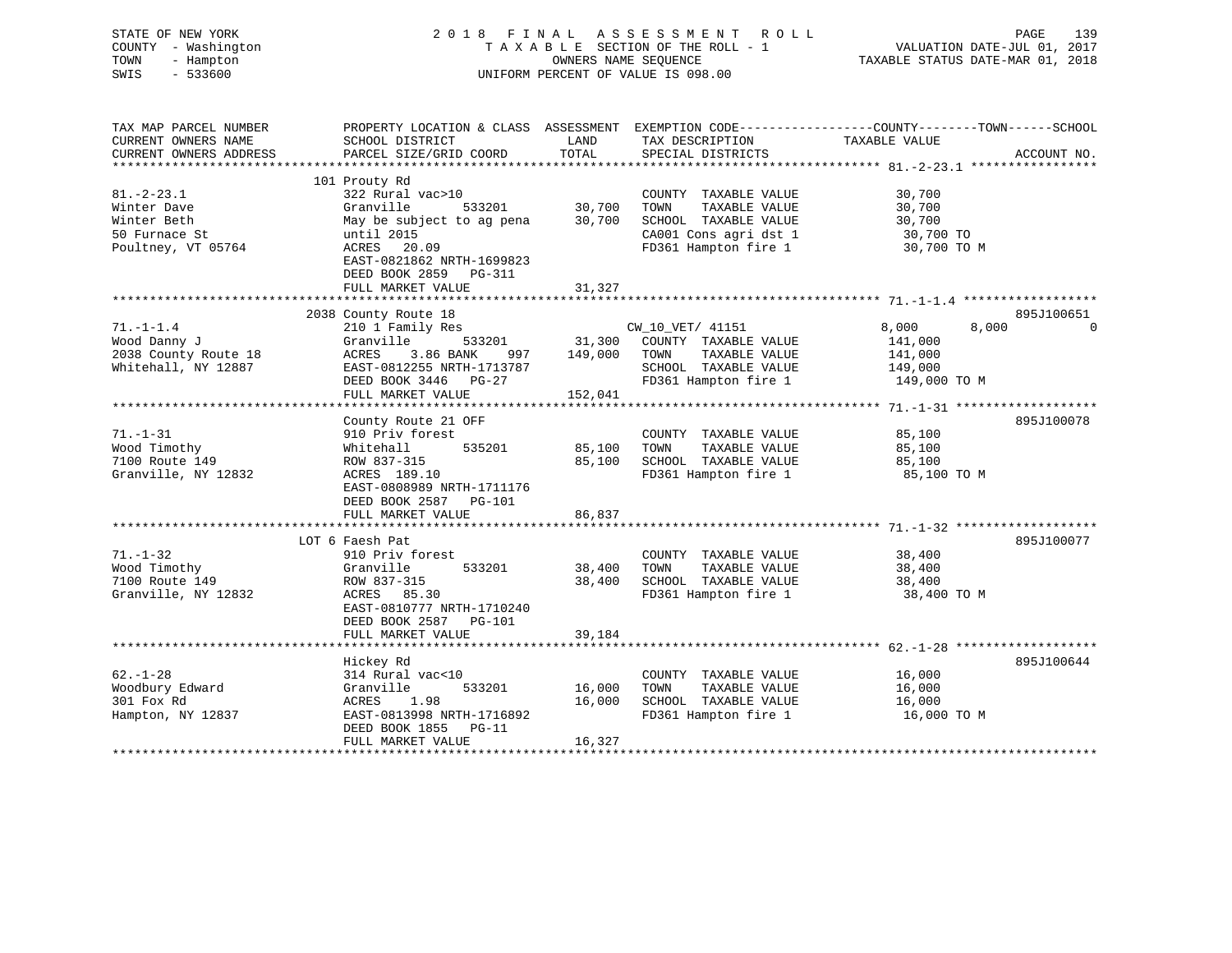| STATE OF NEW YORK<br>COUNTY - Washington<br>TOWN<br>- Hampton<br>SWIS<br>$-533600$                                                                                                                                                     | UNIFORM PERCENT OF VALUE IS 098.00                                                                                                                                                                                                         | 2018 FINAL ASSESSMENT ROLL PAGE 140<br>TAXABLE SECTION OF THE ROLL - 1 VALUATION DATE-JUL 01, 2017<br>OWNERS NAME SEQUENCE TAXABLE STATUS DATE-MAR 01, 2018 |                                                                                                                             |                                 |                                         |
|----------------------------------------------------------------------------------------------------------------------------------------------------------------------------------------------------------------------------------------|--------------------------------------------------------------------------------------------------------------------------------------------------------------------------------------------------------------------------------------------|-------------------------------------------------------------------------------------------------------------------------------------------------------------|-----------------------------------------------------------------------------------------------------------------------------|---------------------------------|-----------------------------------------|
| TAX MAP PARCEL NUMBER                                                                                                                                                                                                                  | PROPERTY LOCATION & CLASS ASSESSMENT EXEMPTION CODE----------------COUNTY-------TOWN------SCHOOL                                                                                                                                           |                                                                                                                                                             |                                                                                                                             |                                 |                                         |
| CURRENT OWNERS NAME<br>CURRENT OWNERS ADDRESS                                                                                                                                                                                          | SCHOOL DISTRICT LAND<br>PARCEL SIZE/GRID COORD                                                                                                                                                                                             | TOTAL                                                                                                                                                       | TAX DESCRIPTION TAXABLE VALUE<br>SPECIAL DISTRICTS                                                                          |                                 | ACCOUNT NO.                             |
|                                                                                                                                                                                                                                        | 145 Campbell Ln                                                                                                                                                                                                                            |                                                                                                                                                             |                                                                                                                             |                                 | 895J100297                              |
| $72. - 2 - 36$                                                                                                                                                                                                                         |                                                                                                                                                                                                                                            |                                                                                                                                                             |                                                                                                                             |                                 |                                         |
|                                                                                                                                                                                                                                        |                                                                                                                                                                                                                                            |                                                                                                                                                             |                                                                                                                             |                                 |                                         |
| Woods Robert W<br>PO Box 83                                                                                                                                                                                                            |                                                                                                                                                                                                                                            |                                                                                                                                                             |                                                                                                                             |                                 |                                         |
| Hampton, NY 12837                                                                                                                                                                                                                      | 210 1 Family Res<br>210 1 Family Res<br>Granville 533201 25,600 TOWN TAXABLE VALUE<br>713/145 Hwy Approp 39,400 SCHOOL TAXABLE VALUE<br>ACRES 2.10 2.10 FD361 Hampton fire 1<br>EAST-0824096 NRTH-1713445<br>DEED BOOK 656 PG-113          |                                                                                                                                                             | COUNTY TAXABLE VALUE 39,400<br>TOWN TAXABLE VALUE 39,400<br>SCHOOL TAXABLE VALUE 39,400<br>FD361 Hampton fire 1 39,400 TO M |                                 |                                         |
|                                                                                                                                                                                                                                        | FULL MARKET VALUE                                                                                                                                                                                                                          | 40,204                                                                                                                                                      |                                                                                                                             |                                 |                                         |
|                                                                                                                                                                                                                                        |                                                                                                                                                                                                                                            |                                                                                                                                                             |                                                                                                                             |                                 |                                         |
|                                                                                                                                                                                                                                        | 2721 State Route 22A<br>210 1 Family Res<br>26,900 TOWN TAXABLE VALUE<br>313/146 Hwy Approp<br>26,900 TOWN TAXABLE VALUE<br>713/146 Hwy Approp<br>2.50 PD361 Hampton fire 1                                                                |                                                                                                                                                             |                                                                                                                             |                                 | 895J100025                              |
| $63 - 1 - 7$                                                                                                                                                                                                                           |                                                                                                                                                                                                                                            |                                                                                                                                                             |                                                                                                                             | 93,400                          |                                         |
| Yorkmont Farm Inc                                                                                                                                                                                                                      |                                                                                                                                                                                                                                            |                                                                                                                                                             | TAXABLE VALUE                                                                                                               | 93,400<br>93,400<br>93,400 TO M |                                         |
| 2809 State Route 22A                                                                                                                                                                                                                   |                                                                                                                                                                                                                                            |                                                                                                                                                             |                                                                                                                             |                                 |                                         |
| Hampton, NY 12837                                                                                                                                                                                                                      | EAST-0823623 NRTH-1714243<br>DEED BOOK 3268 PG-46                                                                                                                                                                                          |                                                                                                                                                             | FD361 Hampton fire 1                                                                                                        |                                 |                                         |
|                                                                                                                                                                                                                                        | FULL MARKET VALUE                                                                                                                                                                                                                          | 95,306                                                                                                                                                      |                                                                                                                             |                                 |                                         |
|                                                                                                                                                                                                                                        | 2809 State Route 22A                                                                                                                                                                                                                       |                                                                                                                                                             |                                                                                                                             |                                 | 895J100198                              |
| $63.-1-10.1$                                                                                                                                                                                                                           | MAG DIST 41720<br>112 Dairy farm<br>Granville 533201 263,700 BAS STAR 41854<br>Inc Farm-2 STAR exemption 651,900 BAS STAR 41854<br>713/147 Hwy Apporp 51,900 BAS STAR 41854<br>713/147 Hwy Apporp 51.00 COUNTY TAXABLE VALUE<br>RACES 521. |                                                                                                                                                             |                                                                                                                             | 7,573<br>7,573                  | 7,573                                   |
| Yorkmont Farm Inc                                                                                                                                                                                                                      |                                                                                                                                                                                                                                            |                                                                                                                                                             |                                                                                                                             | $\overline{0}$                  |                                         |
| 2809 State Route 22A                                                                                                                                                                                                                   |                                                                                                                                                                                                                                            |                                                                                                                                                             |                                                                                                                             | $\overline{0}$                  | $0$ 30,000<br>0 30,000<br>32,604 32,604 |
| Hampton, NY 12837                                                                                                                                                                                                                      |                                                                                                                                                                                                                                            |                                                                                                                                                             |                                                                                                                             | 32,604                          |                                         |
|                                                                                                                                                                                                                                        |                                                                                                                                                                                                                                            |                                                                                                                                                             |                                                                                                                             | 611,723                         |                                         |
| MAY BE SUBJECT TO PAYMENT                                                                                                                                                                                                              | EAST-0822762 NRTH-1715841                                                                                                                                                                                                                  |                                                                                                                                                             | TOWN<br>TAXABLE VALUE                                                                                                       | 611,723                         |                                         |
| UNDER AGDIST LAW TIL 2022                                                                                                                                                                                                              | DEED BOOK 463 PG-579 SCHOOL TAXABLE VALUE                                                                                                                                                                                                  |                                                                                                                                                             |                                                                                                                             | 551,723                         |                                         |
|                                                                                                                                                                                                                                        | FULL MARKET VALUE                                                                                                                                                                                                                          |                                                                                                                                                             | $665,204$ CA001 Cons agri dst 1                                                                                             | 611,723 TO                      |                                         |
|                                                                                                                                                                                                                                        |                                                                                                                                                                                                                                            |                                                                                                                                                             | 40,177 EX                                                                                                                   |                                 |                                         |
|                                                                                                                                                                                                                                        |                                                                                                                                                                                                                                            |                                                                                                                                                             | FD361 Hampton fire 1 619,296 TO M                                                                                           |                                 |                                         |
|                                                                                                                                                                                                                                        |                                                                                                                                                                                                                                            |                                                                                                                                                             | 32,604 EX                                                                                                                   |                                 |                                         |
|                                                                                                                                                                                                                                        |                                                                                                                                                                                                                                            |                                                                                                                                                             |                                                                                                                             |                                 |                                         |
| 32. -2-39<br>Yorkmont Farms Inc 322 Rural vac>10<br>ATT:Kevin Perry Granville (22A CFF 12,500 TOWN TAXABLE VALUE 12,500<br>ATT:Kevin Perry ACRES 11.20<br>2809 State Route 22A EAST-0822853 NRTH-1712848 12,500 SCHOOL TAXABLE VALUE 1 | State Route 22A OFF<br>322 Pural vacalO                                                                                                                                                                                                    |                                                                                                                                                             |                                                                                                                             |                                 | 895J100567                              |
|                                                                                                                                                                                                                                        |                                                                                                                                                                                                                                            |                                                                                                                                                             |                                                                                                                             |                                 |                                         |
|                                                                                                                                                                                                                                        |                                                                                                                                                                                                                                            |                                                                                                                                                             |                                                                                                                             |                                 |                                         |
|                                                                                                                                                                                                                                        |                                                                                                                                                                                                                                            |                                                                                                                                                             |                                                                                                                             |                                 |                                         |
|                                                                                                                                                                                                                                        |                                                                                                                                                                                                                                            |                                                                                                                                                             |                                                                                                                             |                                 |                                         |
|                                                                                                                                                                                                                                        | FULL MARKET VALUE 12,755                                                                                                                                                                                                                   |                                                                                                                                                             |                                                                                                                             |                                 |                                         |
|                                                                                                                                                                                                                                        |                                                                                                                                                                                                                                            |                                                                                                                                                             |                                                                                                                             |                                 |                                         |
|                                                                                                                                                                                                                                        | Perry Heights Way                                                                                                                                                                                                                          |                                                                                                                                                             |                                                                                                                             |                                 |                                         |
|                                                                                                                                                                                                                                        |                                                                                                                                                                                                                                            |                                                                                                                                                             |                                                                                                                             | 500                             |                                         |
|                                                                                                                                                                                                                                        |                                                                                                                                                                                                                                            |                                                                                                                                                             |                                                                                                                             | 500                             |                                         |
|                                                                                                                                                                                                                                        |                                                                                                                                                                                                                                            |                                                                                                                                                             |                                                                                                                             | 500                             |                                         |
|                                                                                                                                                                                                                                        |                                                                                                                                                                                                                                            |                                                                                                                                                             |                                                                                                                             | 500 TO M                        |                                         |
| 72.-2-39.1 692 Road/str/hwy COUNTY TAXABLE VALUE<br>Yorkmont Farms Inc Granville 533201 500 TOWN TAXABLE VALUE<br>ATT:Kevin Perry FRNT 50.00 DPTH 690.00 500 SCHOOL TAXABLE VALUE<br>2809 State Route 22A EAST-0822760 NRTH-1711937    | FULL MARKET VALUE                                                                                                                                                                                                                          | 510                                                                                                                                                         |                                                                                                                             |                                 |                                         |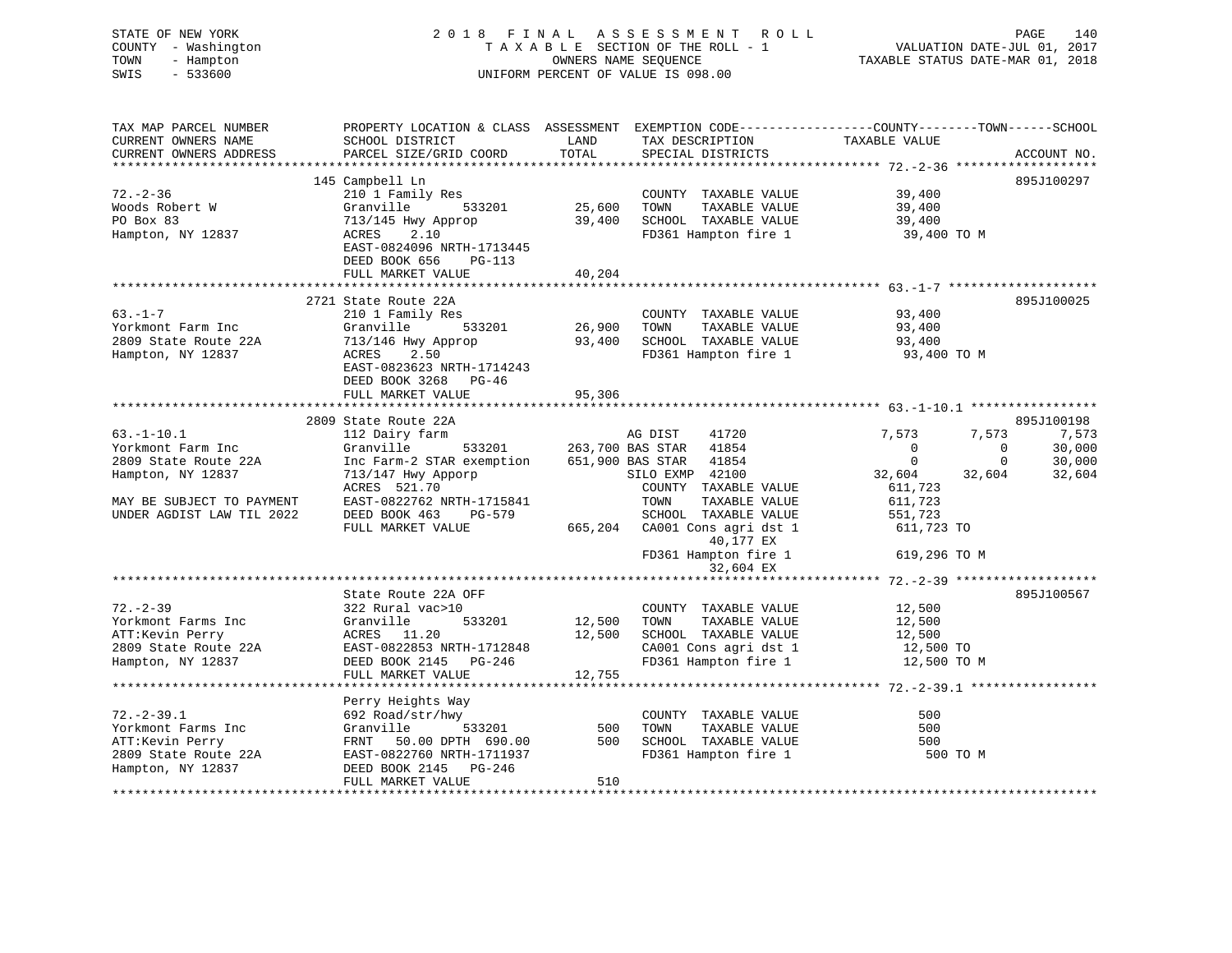# STATE OF NEW YORK 2 0 1 8 F I N A L A S S E S S M E N T R O L L PAGE 141 COUNTY - Washington T A X A B L E SECTION OF THE ROLL - 1 VALUATION DATE-JUL 01, 2017 TOWN - Hampton OWNERS NAME SEQUENCE TAXABLE STATUS DATE-MAR 01, 2018 SWIS - 533600 UNIFORM PERCENT OF VALUE IS 098.00

| TAX MAP PARCEL NUMBER<br>CURRENT OWNERS NAME | PROPERTY LOCATION & CLASS ASSESSMENT<br>SCHOOL DISTRICT | LAND<br>TAX DESCRIPTION          | EXEMPTION CODE-----------------COUNTY-------TOWN------SCHOOL<br>TAXABLE VALUE |
|----------------------------------------------|---------------------------------------------------------|----------------------------------|-------------------------------------------------------------------------------|
| CURRENT OWNERS ADDRESS                       | PARCEL SIZE/GRID COORD                                  | TOTAL<br>SPECIAL DISTRICTS       | ACCOUNT NO.                                                                   |
|                                              |                                                         |                                  |                                                                               |
|                                              | Carvers Falls Ln                                        |                                  | 895J100561                                                                    |
| $31. - 1 - 3.3$                              | 311 Res vac land                                        | COUNTY TAXABLE VALUE             | 2,300                                                                         |
| Young James P                                | 535201<br>Whitehall                                     | 2,300<br>TAXABLE VALUE<br>TOWN   | 2,300                                                                         |
| Young Maureen L                              | FRNT 131.00 DPTH 236.00                                 | 2,300<br>SCHOOL TAXABLE VALUE    | 2,300                                                                         |
| 1462 Carvers Falls Ln                        | EAST-0808805 NRTH-1747544                               | FD362 Hampton fire 2             | 2,300 TO M                                                                    |
| Whitehall, NY 12887                          | DEED BOOK 461<br>PG-369                                 |                                  |                                                                               |
|                                              | FULL MARKET VALUE                                       | 2,347                            |                                                                               |
|                                              |                                                         |                                  |                                                                               |
|                                              | 1462 Carvers Falls Ln                                   |                                  | 895J100560                                                                    |
| $31. - 1 - 3.4$                              | 210 1 Family Res                                        | BAS STAR<br>41854                | $\overline{0}$<br>$\Omega$<br>30,000                                          |
| Young James P                                | Whitehall<br>535201                                     | 33,500<br>COUNTY TAXABLE VALUE   | 124,100                                                                       |
| Young Maureen L                              | ACRES<br>4.55                                           | 124,100<br>TOWN<br>TAXABLE VALUE | 124,100                                                                       |
| 1462 Carvers Falls Ln                        | EAST-0808510 NRTH-1747677                               | SCHOOL TAXABLE VALUE             | 94,100                                                                        |
| Whitehall, NY 12887                          | DEED BOOK 461<br>PG-366                                 | FD362 Hampton fire 2             | 124,100 TO M                                                                  |
|                                              | FULL MARKET VALUE                                       | 126,633                          |                                                                               |
|                                              |                                                         |                                  |                                                                               |
|                                              | 17 Dailey Way                                           |                                  | 895J100421                                                                    |
| $72. - 1 - 7$                                | 210 1 Family Res                                        | BAS STAR<br>41854                | $\overline{0}$<br>$\Omega$<br>30,000                                          |
| Yurchak Andrew Jr                            | Granville<br>533201                                     | 29,500<br>COUNTY TAXABLE VALUE   | 124,100                                                                       |
| PO Box 97                                    | <b>ACRES</b><br>3.30                                    | 124,100<br>TAXABLE VALUE<br>TOWN | 124,100                                                                       |
| Hampton, NY 12837                            | EAST-0821775 NRTH-1710853                               | SCHOOL TAXABLE VALUE             | 94,100                                                                        |
|                                              | DEED BOOK 1747 PG-130                                   | FD361 Hampton fire 1             | 124,100 TO M                                                                  |
|                                              | FULL MARKET VALUE                                       | 126,633                          |                                                                               |
|                                              |                                                         |                                  |                                                                               |
|                                              | 2116 County Route 18                                    |                                  | 895J100299                                                                    |
| $71. - 1 - 6$                                | 210 1 Family Res                                        | VET WAR CT 41121                 | 18,810<br>18,810<br>0                                                         |
| Zeimet Rose M -LE-                           | 533201<br>Granville                                     | 22,700 ENH STAR<br>41834         | 66,800<br>$\Omega$<br>$\Omega$                                                |
| Panoushek Ronda M                            | 583/37                                                  | COUNTY TAXABLE VALUE<br>125,400  | 106,590                                                                       |
| PO Box 18                                    | Life Estate $3073/127$                                  | TOWN<br>TAXABLE VALUE            | 106,590                                                                       |
| Hampton, NY 12837                            | Rose M Zeimet                                           | SCHOOL TAXABLE VALUE             | 58,600                                                                        |
|                                              | 1.20                                                    | FD361 Hampton fire 1             |                                                                               |
|                                              | ACRES                                                   |                                  | 125,400 TO M                                                                  |
|                                              | EAST-0814565 NRTH-1713639                               |                                  |                                                                               |
|                                              | DEED BOOK 3073<br>PG-127                                |                                  |                                                                               |
|                                              | FULL MARKET VALUE                                       | 127,959                          |                                                                               |
|                                              |                                                         |                                  |                                                                               |
|                                              | 56 Hickey Rd                                            |                                  |                                                                               |
| $62. - 1 - 27.3$                             | 270 Mfg housing                                         | BAS STAR<br>41854                | 30,000<br>$\overline{0}$<br>$\Omega$                                          |
| Zekus Steven                                 | 533201<br>Granville                                     | 22,000<br>COUNTY TAXABLE VALUE   | 109,300                                                                       |
| Sady Cristen                                 | 1.12 BANK<br>ACRES<br>998                               | 109,300<br>TAXABLE VALUE<br>TOWN | 109,300                                                                       |
| 54 Hickey Rd                                 | EAST-0813679 NRTH-1715115                               | SCHOOL TAXABLE VALUE             | 79,300                                                                        |
| Hampton, NY 12837                            | DEED BOOK 2694<br>$PG-303$                              | FD361 Hampton fire 1             | 109,300 TO M                                                                  |
|                                              | FULL MARKET VALUE                                       | 111,531                          |                                                                               |
|                                              |                                                         |                                  |                                                                               |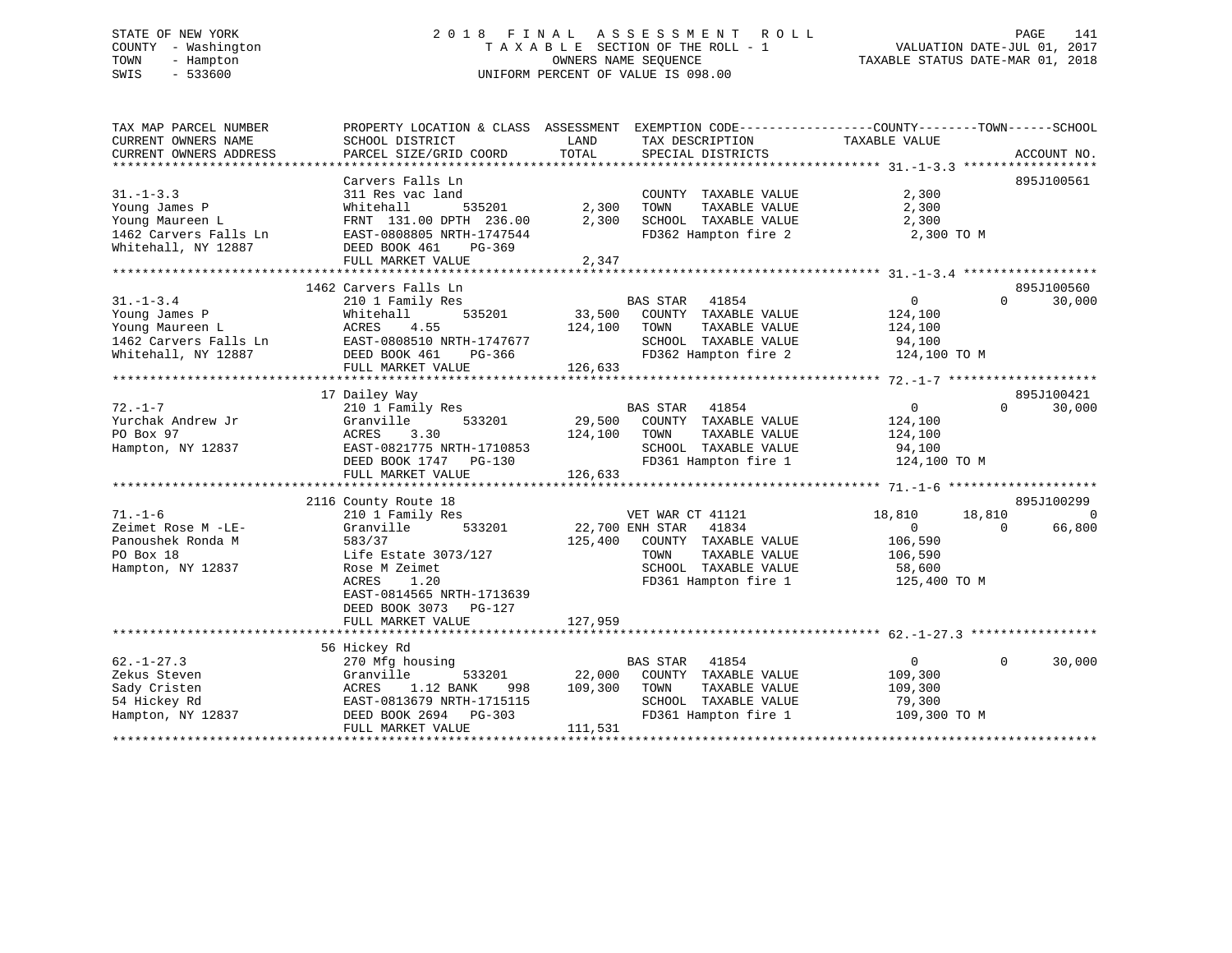#### UNIFORM PERCENT OF VALUE IS 098.00 CURRENT DATE 6/04/2018

#### ROLL SUB SECTION - - TOTALS

#### \*\*\* S P E C I A L D I S T R I C T S U M M A R Y \*\*\*

| CODE | DISTRICT NAME        | TOTAL<br>PARCELS | EXTENSION<br>TYPE | EXTENSION<br>VALUE | AD VALOREM<br>VALUE | EXEMPT<br>AMOUNT | TAXABLE<br>VALUE |
|------|----------------------|------------------|-------------------|--------------------|---------------------|------------------|------------------|
|      | EZ005 Empire Zone 5  |                  | 2 TOTAL           |                    | 311,900             |                  | 311,900          |
|      | TE533 Trans exmt rep |                  | 3 MOVTAX          |                    |                     |                  |                  |
|      | CA001 Cons agri dst  |                  | 84 TOTAL          |                    | 12762,300           | 828,956          | 11933,344        |
|      | EZ015 Empire Zone-Si |                  | 1 TOTAL           |                    | 253,700             |                  | 253,700          |
|      | FD361 Hampton fire 1 |                  | 598 TOTAL M       |                    | 51694,950           | 73,513           | 51621,437        |
|      | FD362 Hampton fire 2 |                  | 129 TOTAL M       |                    | 12846,650           | 3,472            | 12843,178        |

#### \*\*\* S C H O O L D I S T R I C T S U M M A R Y \*\*\*

| CODE             | DISTRICT NAME          | TOTAL<br>PARCELS | ASSESSED<br>LAND      | ASSESSED<br>TOTAL      | EXEMPT<br>AMOUNT   | TOTAL<br>TAXABLE       | <b>STAR</b><br>AMOUNT | <b>STAR</b><br>TAXABLE |
|------------------|------------------------|------------------|-----------------------|------------------------|--------------------|------------------------|-----------------------|------------------------|
| 533201<br>535201 | Granville<br>Whitehall | 508<br>214       | 15869,900<br>7416,600 | 44847,300<br>19694,300 | 799,025<br>846,020 | 44048,275<br>18848,280 | 6484,560<br>2743,665  | 37563,715<br>16104,615 |
|                  | SUB-TOTAL              | 722              | 23286,500             | 64541,600              | 1645,045           | 62896,555              | 9228,225              | 53668,330              |
|                  | TOTAL                  | 722              | 23286,500             | 64541,600              | 1645,045           | 62896,555              | 9228,225              | 53668,330              |

#### \*\*\* S Y S T E M C O D E S S U M M A R Y \*\*\*

#### NO SYSTEM EXEMPTIONS AT THIS LEVEL

#### \*\*\* E X E M P T I O N S U M M A R Y \*\*\*

| CODE  | DESCRIPTION | TOTAL<br>PARCELS | COUNTY  | TOWN    | SCHOOL |
|-------|-------------|------------------|---------|---------|--------|
| 41121 | VET WAR CT  | 12               | 197,454 | 197,109 |        |
| 41122 | VET WAR C   |                  | 87,384  |         |        |
| 41123 | VET WAR T   |                  |         | 81,572  |        |
| 41131 | VET COM CT  | 17               | 585,761 | 545,244 |        |
| 41132 | VET COM C   |                  | 128,300 |         |        |
| 41133 | VET COM T   |                  |         | 128,300 |        |
| 41141 | VET DIS CT  |                  | 377,415 | 352,045 |        |
| 41142 | VET DIS C   |                  | 73,102  |         |        |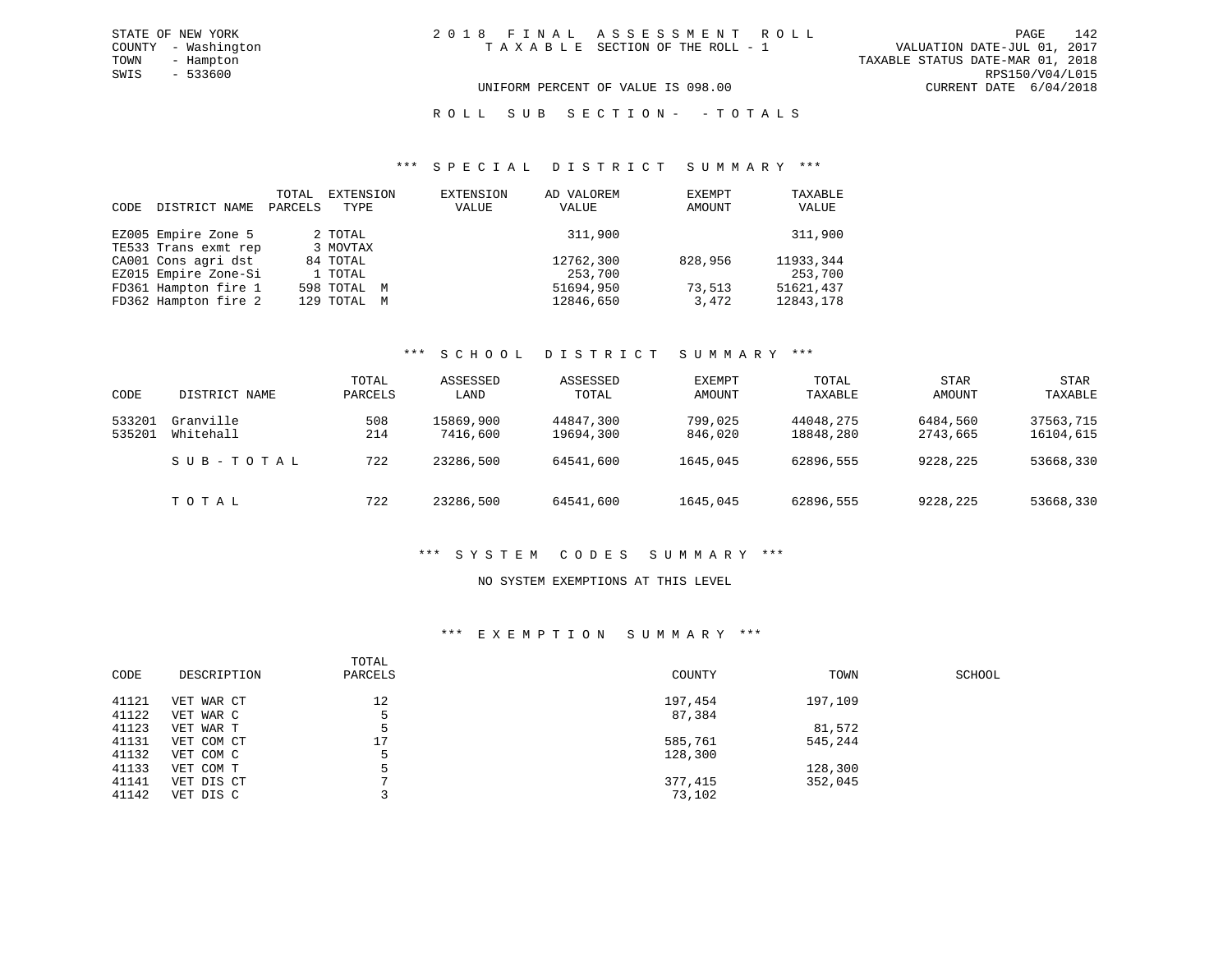| STATE OF NEW YORK   | 2018 FINAL ASSESSMENT ROLL         | 143<br>PAGE                      |
|---------------------|------------------------------------|----------------------------------|
| COUNTY - Washington | TAXABLE SECTION OF THE ROLL - 1    | VALUATION DATE-JUL 01, 2017      |
| TOWN<br>- Hampton   |                                    | TAXABLE STATUS DATE-MAR 01, 2018 |
| SWIS<br>$-533600$   |                                    | RPS150/V04/L015                  |
|                     | UNIFORM PERCENT OF VALUE IS 098.00 | CURRENT DATE 6/04/2018           |

ROLL SUB SECTION - - TOTALS

#### \*\*\* E X E M P T I O N S U M M A R Y \*\*\*

|       |                  | TOTAL   |          |          |               |
|-------|------------------|---------|----------|----------|---------------|
| CODE  | DESCRIPTION      | PARCELS | COUNTY   | TOWN     | <b>SCHOOL</b> |
| 41143 | VET DIS T        | 3       |          | 73,102   |               |
| 41151 | $CW_10_VET/$     |         | 38,200   | 38,200   |               |
| 41720 | AG DIST          | 26      | 751,971  | 751,971  | 751,971       |
| 41800 | AGED-ALL         | 6       | 256,387  | 256,387  | 282,495       |
| 41801 | AGED-CO/TN       |         | 24,075   | 24,075   |               |
| 41802 | AGED-CO          | 4       | 109,692  |          |               |
| 41803 | AGED-TOWN        | 8       |          | 182,814  |               |
| 41804 | AGED-SCH         |         |          |          | 34,740        |
| 41805 | AGE-CO/SCH       | 6       | 161,313  |          | 173,285       |
| 41834 | ENH STAR         | 72      |          |          | 4457,125      |
| 41844 | E STAR MH        | 2       |          |          | 61,000        |
| 41854 | BAS STAR         | 155     |          |          | 4661,700      |
| 41864 | <b>B STAR MH</b> | 2       |          |          | 48,400        |
| 41931 | DISAB-C/T        | 2       | 65,800   | 65,800   |               |
| 42100 | SILO EXMP        |         | 76,985   | 76,985   | 76,985        |
| 47460 | FOR 480A         | 6       | 325,569  | 325,569  | 325,569       |
|       | TOTAL            | 362     | 3259,408 | 3099,173 | 10873,270     |

#### \*\*\* G R A N D T O T A L S \*\*\*

| ROLL<br><b>SEC</b> | DESCRIPTION | TOTAL<br>PARCELS | \SSESSED<br>LAND | ASSESSED<br>TOTAL | TAXABLE<br>COUNTY | TAXABLE<br>TOWN | TAXABLE<br><b>SCHOOL</b> | STAR<br>TAXABLE |
|--------------------|-------------|------------------|------------------|-------------------|-------------------|-----------------|--------------------------|-----------------|
|                    | TAXABLE     | 722              | 23286,500        | 64541,600         | 51282,192         | 61442,427       | 62896,555                | 53668,330       |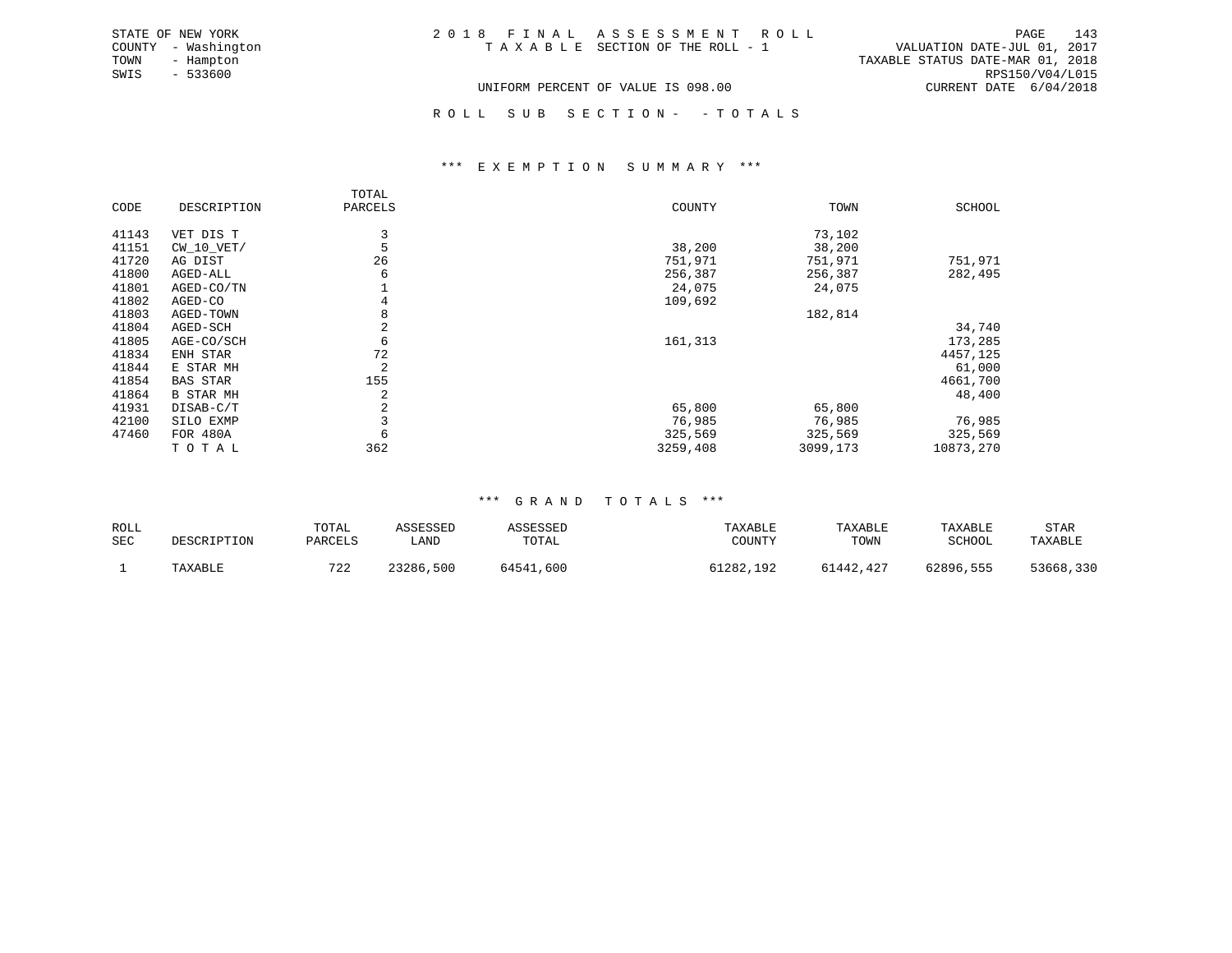|      | STATE OF NEW YORK   | 2018 FINAL ASSESSMENT ROLL |                                    |                                  | PAGE                   | 144 |
|------|---------------------|----------------------------|------------------------------------|----------------------------------|------------------------|-----|
|      | COUNTY - Washington |                            | TAXABLE SECTION OF THE ROLL - 1    | VALUATION DATE-JUL 01, 2017      |                        |     |
| TOWN | - Hampton           |                            |                                    | TAXABLE STATUS DATE-MAR 01, 2018 |                        |     |
| SWIS | $-533600$           |                            | UNIFORM PERCENT OF VALUE IS 098.00 |                                  | RPS150/V04/L015        |     |
|      |                     |                            |                                    |                                  | CURRENT DATE 6/04/2018 |     |

#### ROLL SECTION TOTALS

#### \*\*\* S P E C I A L D I S T R I C T S U M M A R Y \*\*\*

| CODE | DISTRICT NAME        | TOTAL<br>PARCELS | EXTENSION<br>TYPE | EXTENSION<br>VALUE | AD VALOREM<br>VALUE | EXEMPT<br>AMOUNT | TAXABLE<br>VALUE |
|------|----------------------|------------------|-------------------|--------------------|---------------------|------------------|------------------|
|      | EZ005 Empire Zone 5  |                  | 2 TOTAL           |                    | 311,900             |                  | 311,900          |
|      | TE533 Trans exmt rep |                  | 3 MOVTAX          |                    |                     |                  |                  |
|      | CA001 Cons agri dst  |                  | 84 TOTAL          |                    | 12762,300           | 828,956          | 11933,344        |
|      | EZ015 Empire Zone-Si |                  | 1 TOTAL           |                    | 253,700             |                  | 253,700          |
|      | FD361 Hampton fire 1 |                  | 598 TOTAL M       |                    | 51694,950           | 73,513           | 51621,437        |
|      | FD362 Hampton fire 2 |                  | 129 TOTAL M       |                    | 12846,650           | 3,472            | 12843,178        |

#### \*\*\* S C H O O L D I S T R I C T S U M M A R Y \*\*\*

| CODE             | DISTRICT NAME          | TOTAL<br>PARCELS | ASSESSED<br>LAND      | ASSESSED<br>TOTAL      | EXEMPT<br>AMOUNT   | TOTAL<br>TAXABLE       | <b>STAR</b><br>AMOUNT | <b>STAR</b><br>TAXABLE |
|------------------|------------------------|------------------|-----------------------|------------------------|--------------------|------------------------|-----------------------|------------------------|
| 533201<br>535201 | Granville<br>Whitehall | 508<br>214       | 15869,900<br>7416,600 | 44847,300<br>19694,300 | 799,025<br>846,020 | 44048,275<br>18848,280 | 6484,560<br>2743,665  | 37563,715<br>16104,615 |
|                  | SUB-TOTAL              | 722              | 23286,500             | 64541,600              | 1645,045           | 62896,555              | 9228,225              | 53668,330              |
|                  | TOTAL                  | 722              | 23286,500             | 64541,600              | 1645,045           | 62896,555              | 9228,225              | 53668,330              |

#### \*\*\* S Y S T E M C O D E S S U M M A R Y \*\*\*

#### NO SYSTEM EXEMPTIONS AT THIS LEVEL

#### \*\*\* E X E M P T I O N S U M M A R Y \*\*\*

| CODE  | DESCRIPTION | TOTAL<br>PARCELS | COUNTY  | TOWN    | SCHOOL |
|-------|-------------|------------------|---------|---------|--------|
| 41121 | VET WAR CT  | 12               | 197,454 | 197,109 |        |
| 41122 | VET WAR C   | 5                | 87,384  |         |        |
| 41123 | VET WAR T   | 5                |         | 81,572  |        |
| 41131 | VET COM CT  | 17               | 585,761 | 545,244 |        |
| 41132 | VET COM C   | 5                | 128,300 |         |        |
| 41133 | VET COM T   | 5                |         | 128,300 |        |
| 41141 | VET DIS CT  |                  | 377,415 | 352,045 |        |
| 41142 | VET DIS C   |                  | 73,102  |         |        |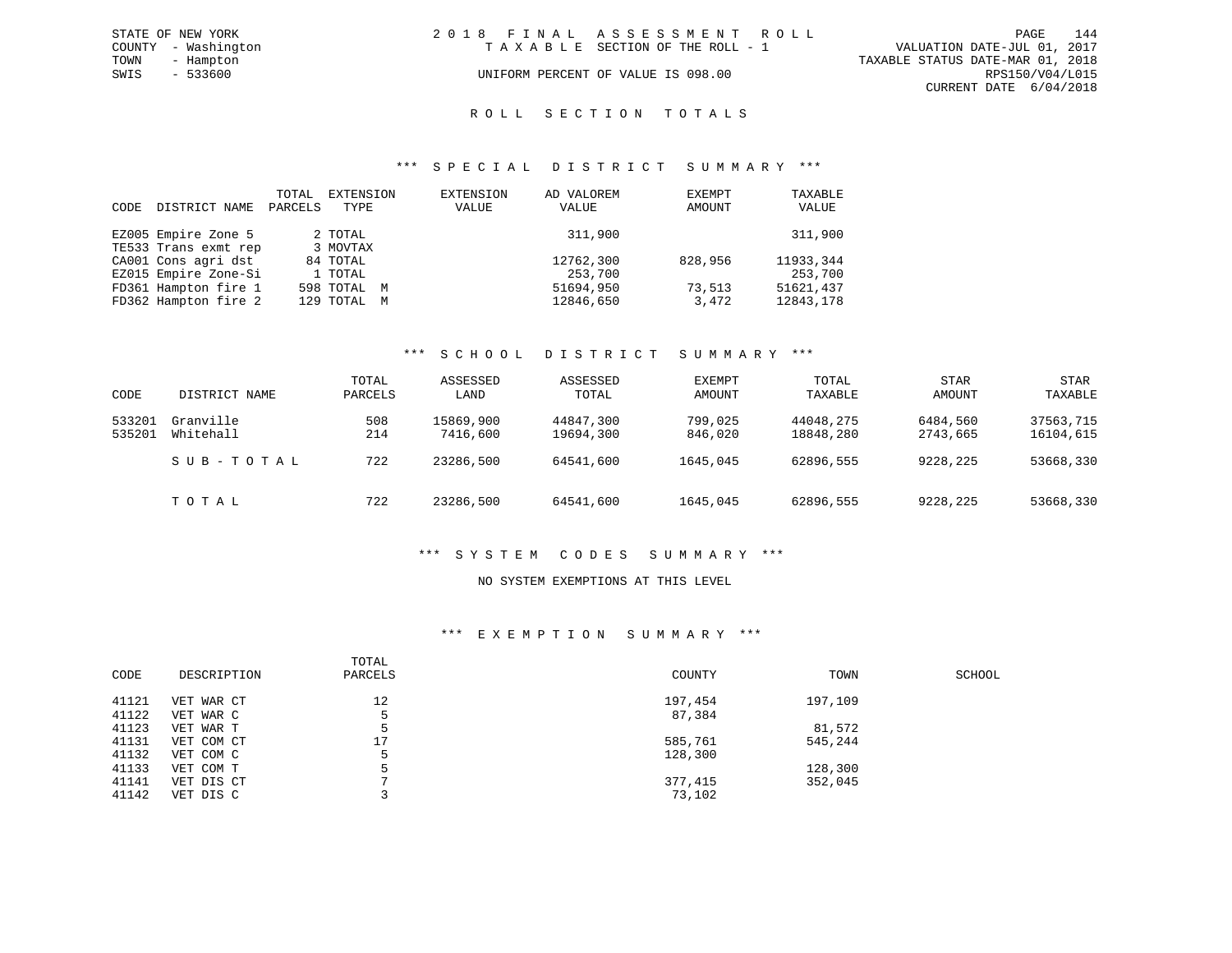|      | STATE OF NEW YORK   | 2018 FINAL ASSESSMENT ROLL         |                                  |                        | PAGE | 145 |
|------|---------------------|------------------------------------|----------------------------------|------------------------|------|-----|
|      | COUNTY - Washington | TAXABLE SECTION OF THE ROLL - 1    | VALUATION DATE-JUL 01, 2017      |                        |      |     |
| TOWN | - Hampton           |                                    | TAXABLE STATUS DATE-MAR 01, 2018 |                        |      |     |
| SWIS | $-533600$           | UNIFORM PERCENT OF VALUE IS 098.00 |                                  | RPS150/V04/L015        |      |     |
|      |                     |                                    |                                  | CURRENT DATE 6/04/2018 |      |     |
|      |                     |                                    |                                  |                        |      |     |

# R O L L S E C T I O N T O T A L S

#### \*\*\* E X E M P T I O N S U M M A R Y \*\*\*

|       |                  | TOTAL   |          |          |               |
|-------|------------------|---------|----------|----------|---------------|
| CODE  | DESCRIPTION      | PARCELS | COUNTY   | TOWN     | <b>SCHOOL</b> |
| 41143 | VET DIS T        | 3       |          | 73,102   |               |
| 41151 | $CW_10_VET/$     | 5       | 38,200   | 38,200   |               |
| 41720 | AG DIST          | 26      | 751,971  | 751,971  | 751,971       |
| 41800 | AGED-ALL         | 6       | 256,387  | 256,387  | 282,495       |
| 41801 | AGED-CO/TN       |         | 24,075   | 24,075   |               |
| 41802 | AGED-CO          | 4       | 109,692  |          |               |
| 41803 | AGED-TOWN        | 8       |          | 182,814  |               |
| 41804 | AGED-SCH         | 2       |          |          | 34,740        |
| 41805 | AGE-CO/SCH       | 6       | 161,313  |          | 173,285       |
| 41834 | ENH STAR         | 72      |          |          | 4457,125      |
| 41844 | E STAR MH        | 2       |          |          | 61,000        |
| 41854 | <b>BAS STAR</b>  | 155     |          |          | 4661,700      |
| 41864 | <b>B STAR MH</b> | 2       |          |          | 48,400        |
| 41931 | DISAB-C/T        | 2       | 65,800   | 65,800   |               |
| 42100 | SILO EXMP        | 3       | 76,985   | 76,985   | 76,985        |
| 47460 | <b>FOR 480A</b>  | 6       | 325,569  | 325,569  | 325,569       |
|       | TOTAL            | 362     | 3259,408 | 3099,173 | 10873,270     |

| ROLL<br>SEC | DESCRIPTION | TOTAL<br>PARCELS | ASSESSED<br>LAND | ASSESSED<br>TOTAL | TAXABLE<br>COUNTY | TAXABLE<br>TOWN | TAXABLE<br>SCHOOL | STAR<br>TAXABLE |
|-------------|-------------|------------------|------------------|-------------------|-------------------|-----------------|-------------------|-----------------|
|             | TAXABLE     | 722              | 23286,500        | 64541,600         | 61282,192         | 61442,427       | 62896,555         | 53668,330       |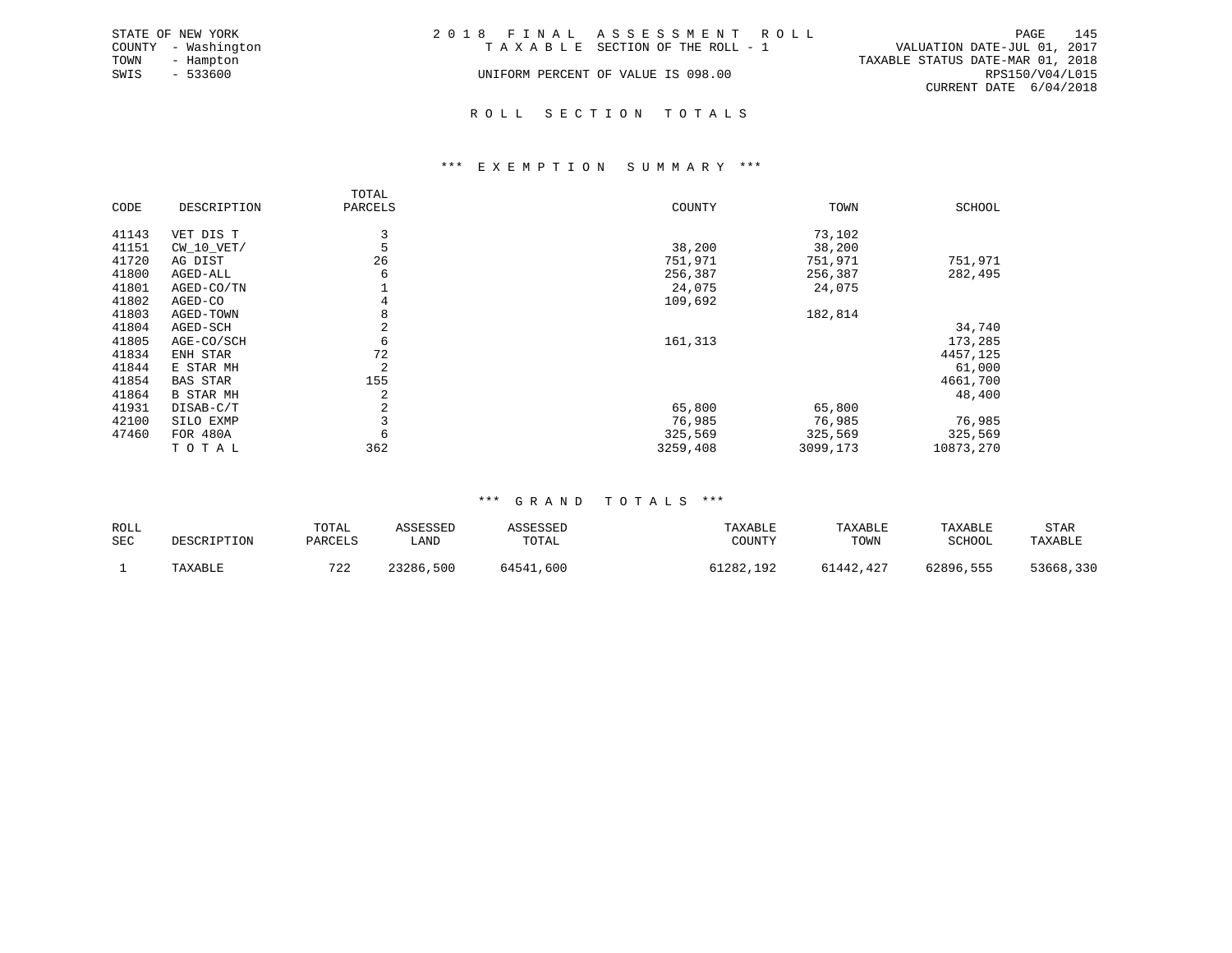# STATE OF NEW YORK 2 0 1 8 F I N A L A S S E S S M E N T R O L L PAGE 146 COUNTY - Washington SPECIAL FRANCHISE SECTION OF THE ROLL - 5 VALUATION DATE-JUL 01, 2017 TOWN - Hampton OWNERS NAME SEQUENCE TAXABLE STATUS DATE-MAR 01, 2018 SWIS - 533600 UNIFORM PERCENT OF VALUE IS 098.00

| TAX MAP PARCEL NUMBER<br>CURRENT OWNERS NAME | PROPERTY LOCATION & CLASS ASSESSMENT<br>SCHOOL DISTRICT | LAND           | TAX DESCRIPTION                               | EXEMPTION CODE-----------------COUNTY-------TOWN------SCHOOL<br>TAXABLE VALUE |
|----------------------------------------------|---------------------------------------------------------|----------------|-----------------------------------------------|-------------------------------------------------------------------------------|
| CURRENT OWNERS ADDRESS                       | PARCEL SIZE/GRID COORD                                  | TOTAL          | SPECIAL DISTRICTS                             | ACCOUNT NO.                                                                   |
|                                              |                                                         |                |                                               |                                                                               |
|                                              | Special Franchise                                       |                |                                               |                                                                               |
| $500. - 70 - 3$                              | 860 Spec fran.                                          |                | COUNTY TAXABLE VALUE                          | 61,072                                                                        |
| ION Holdco LLC                               | 533201<br>Granville                                     | $\overline{0}$ | TAXABLE VALUE<br>TOWN                         | 61,072                                                                        |
| 80 State St Ste 700                          |                                                         | 61,072         | SCHOOL TAXABLE VALUE                          | 61,072                                                                        |
| Albany, NY 12207                             | FULL MARKET VALUE                                       |                | 62,318 FD362 Hampton fire 2                   | 61,072 TO M                                                                   |
|                                              | Special Franchise Town                                  |                |                                               |                                                                               |
| $500. -15 - 3. -1$                           | 861 Elec & gas                                          |                |                                               | 8950300322<br>563,869                                                         |
| National Grid                                | Granville<br>533201                                     | $\overline{0}$ | COUNTY TAXABLE VALUE<br>TAXABLE VALUE<br>TOWN | 563,869                                                                       |
| Real Estate Tax Dept                         | Apport For Sch 52%                                      | 563,869        | SCHOOL TAXABLE VALUE                          | 563,869                                                                       |
| 300 Erie Boulevard West                      | Parcel 1 Of 2                                           |                | FD361 Hampton fire 1                          | 355,237 TO M                                                                  |
| Syracuse, NY 13202                           | FULL MARKET VALUE                                       |                | 575,377 FD362 Hampton fire 2                  | 208,632 TO M                                                                  |
|                                              |                                                         |                |                                               |                                                                               |
|                                              | Special Franchise Town                                  |                |                                               | 8976300505                                                                    |
| $500. -15 - 3. -2$                           | 861 Elec & gas                                          |                | COUNTY TAXABLE VALUE                          | 520,494                                                                       |
| National Grid                                | 535201<br>Whitehall                                     | $\overline{0}$ | TOWN<br>TAXABLE VALUE                         | 520,494                                                                       |
| Real Estate Tax Dept                         | Apport For Sch 48%                                      | 520,494        | SCHOOL TAXABLE VALUE                          | 520,494                                                                       |
| 300 Erie Boulevard West                      | Parcel 2 Of 2                                           |                | FD361 Hampton fire 1                          | 327,911 TO M                                                                  |
| Syarcuse, NY 13202                           | FULL MARKET VALUE                                       |                | 531,116 FD362 Hampton fire 2                  | 192,583 TO M                                                                  |
|                                              |                                                         |                |                                               |                                                                               |
|                                              | Special Franchise Town                                  |                |                                               |                                                                               |
| $500. - 53 - 1$                              | 869 Television                                          |                | COUNTY TAXABLE VALUE                          | 12,554                                                                        |
| Time Warner of Albany                        | Granville<br>533201                                     | $\overline{0}$ | TOWN<br>TAXABLE VALUE                         | 12,554                                                                        |
| 7800 Cresent Executive Dr                    |                                                         | 12,554         | SCHOOL TAXABLE VALUE                          | 12,554                                                                        |
| Charlotte, NC 28217-7467                     | FULL MARKET VALUE                                       |                | 12,810 FD361 Hampton fire 1                   | 12,554 TO M                                                                   |
|                                              |                                                         |                |                                               | ****************** 500. -60 - 3. -1 **************                            |
|                                              | Special Franchise Town                                  |                |                                               | 8950300321                                                                    |
| $500. -60 - 3. - 1$                          | 866 Telephone                                           |                | COUNTY TAXABLE VALUE                          | 60,815                                                                        |
| Verizon New York Inc                         | 533201<br>Granville                                     | $\overline{0}$ | TOWN<br>TAXABLE VALUE                         | 60,815                                                                        |
| PO Box 2749                                  | Apport For Sch 64%                                      | 60,815         | SCHOOL TAXABLE VALUE                          | 60,815                                                                        |
| Addison, TX 75001                            | Parcel 1 Of 2                                           |                | FD361 Hampton fire 1                          | 38,313 TO M                                                                   |
|                                              | FULL MARKET VALUE                                       | 62,056         | FD362 Hampton fire 2                          | 22,502 TO M                                                                   |
|                                              | Special Franchise Town                                  |                |                                               | 8976300515                                                                    |
| $500. -60 - 3. - 2$                          | 866 Telephone                                           |                | COUNTY TAXABLE VALUE                          | 34,208                                                                        |
| Verizon New York Inc                         | Whitehall<br>535201                                     | $\Omega$       | TOWN<br>TAXABLE VALUE                         | 34,208                                                                        |
| PO Box 2749                                  | Apport For Sch 36%                                      | 34,208         | SCHOOL TAXABLE VALUE                          | 34,208                                                                        |
| Addison, TX 75001                            | Parcel 2 Of 2                                           |                | FD361 Hampton fire 1                          | 21,551 TO M                                                                   |
|                                              | FULL MARKET VALUE                                       | 34,906         | FD362 Hampton fire 2                          | 12,657 TO M                                                                   |
|                                              |                                                         |                |                                               |                                                                               |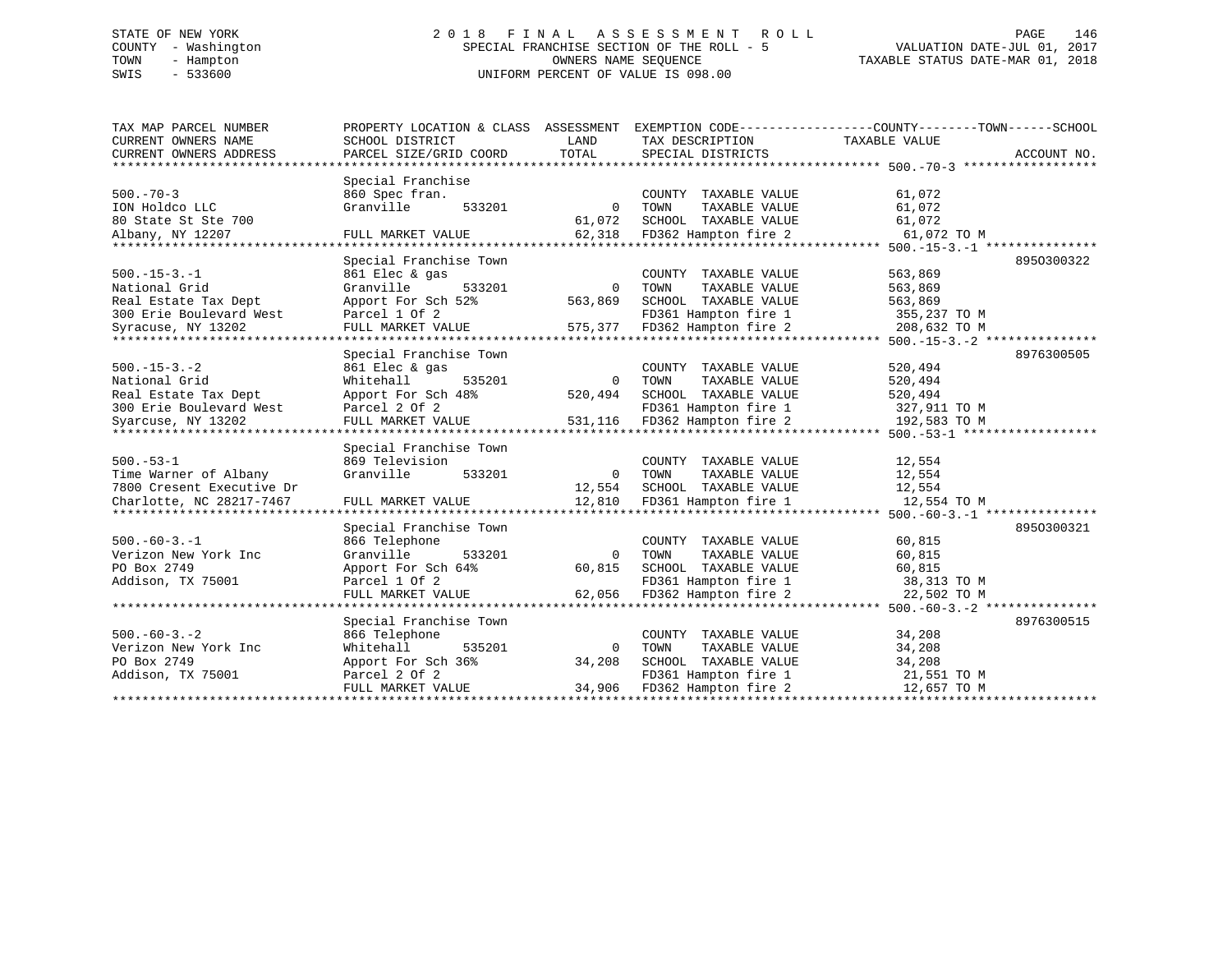|  | 2018 FINAL ASSESSMENT ROLL                |                                  | PAGE                        | 147 |
|--|-------------------------------------------|----------------------------------|-----------------------------|-----|
|  | SPECIAL FRANCHISE SECTION OF THE ROLL - 5 |                                  | VALUATION DATE-JUL 01, 2017 |     |
|  |                                           | TAXABLE STATUS DATE-MAR 01, 2018 |                             |     |
|  |                                           |                                  | RPS150/V04/L015             |     |
|  | UNIFORM PERCENT OF VALUE IS 098.00        |                                  | CURRENT DATE 6/04/2018      |     |

#### \*\*\* S P E C I A L D I S T R I C T S U M M A R Y \*\*\*

| CODE DISTRICT NAME                           | TOTAL<br>PARCELS | EXTENSION<br>TYPE      | EXTENSION<br>VALUE | AD VALOREM<br><b>VALUE</b> | EXEMPT<br>AMOUNT | TAXABLE<br>VALUE   |
|----------------------------------------------|------------------|------------------------|--------------------|----------------------------|------------------|--------------------|
| FD361 Hampton fire 1<br>FD362 Hampton fire 2 |                  | 5 TOTAL M<br>5 TOTAL M |                    | 755,566<br>497,446         |                  | 755,566<br>497,446 |

STATE OF NEW YORK COUNTY - Washington TOWN - Hampton  $SWIS$  - 533600

# \*\*\* S C H O O L D I S T R I C T S U M M A R Y \*\*\*

| CODE             | DISTRICT NAME          | TOTAL<br>PARCELS | ASSESSED<br>LAND | ASSESSED<br>TOTAL  | EXEMPT<br>AMOUNT | TOTAL<br>TAXABLE   | STAR<br>AMOUNT | <b>STAR</b><br>TAXABLE |
|------------------|------------------------|------------------|------------------|--------------------|------------------|--------------------|----------------|------------------------|
| 533201<br>535201 | Granville<br>Whitehall | 4<br>∠           |                  | 698,310<br>554,702 |                  | 698,310<br>554,702 |                | 698,310<br>554,702     |
|                  | SUB-TOTAL              | 6                |                  | 1253,012           |                  | 1253,012           |                | 1253,012               |
|                  | TOTAL                  | 6                |                  | 1253,012           |                  | 1253,012           |                | 1253,012               |

# \*\*\* S Y S T E M C O D E S S U M M A R Y \*\*\*

# NO SYSTEM EXEMPTIONS AT THIS LEVEL

# \*\*\* E X E M P T I O N S U M M A R Y \*\*\*

# NO EXEMPTIONS AT THIS LEVEL

| ROLL       |                   | TOTAL   | `SSESSED | `SSESSED | TAXABLE  | TAXABLE  | TAXABLE      | STAR                     |
|------------|-------------------|---------|----------|----------|----------|----------|--------------|--------------------------|
| <b>SEC</b> | DESCRIPTION       | PARCELS | LAND     | TOTAL    | COUNTY   | TOWN     | SCHOOL       | TAXABLE                  |
|            | SPECIAL FRANCHISE |         |          | 1253,012 | 1253,012 | 1253,012 | ົາຊາ<br>.012 | በ12<br>1433 <i>1</i> 545 |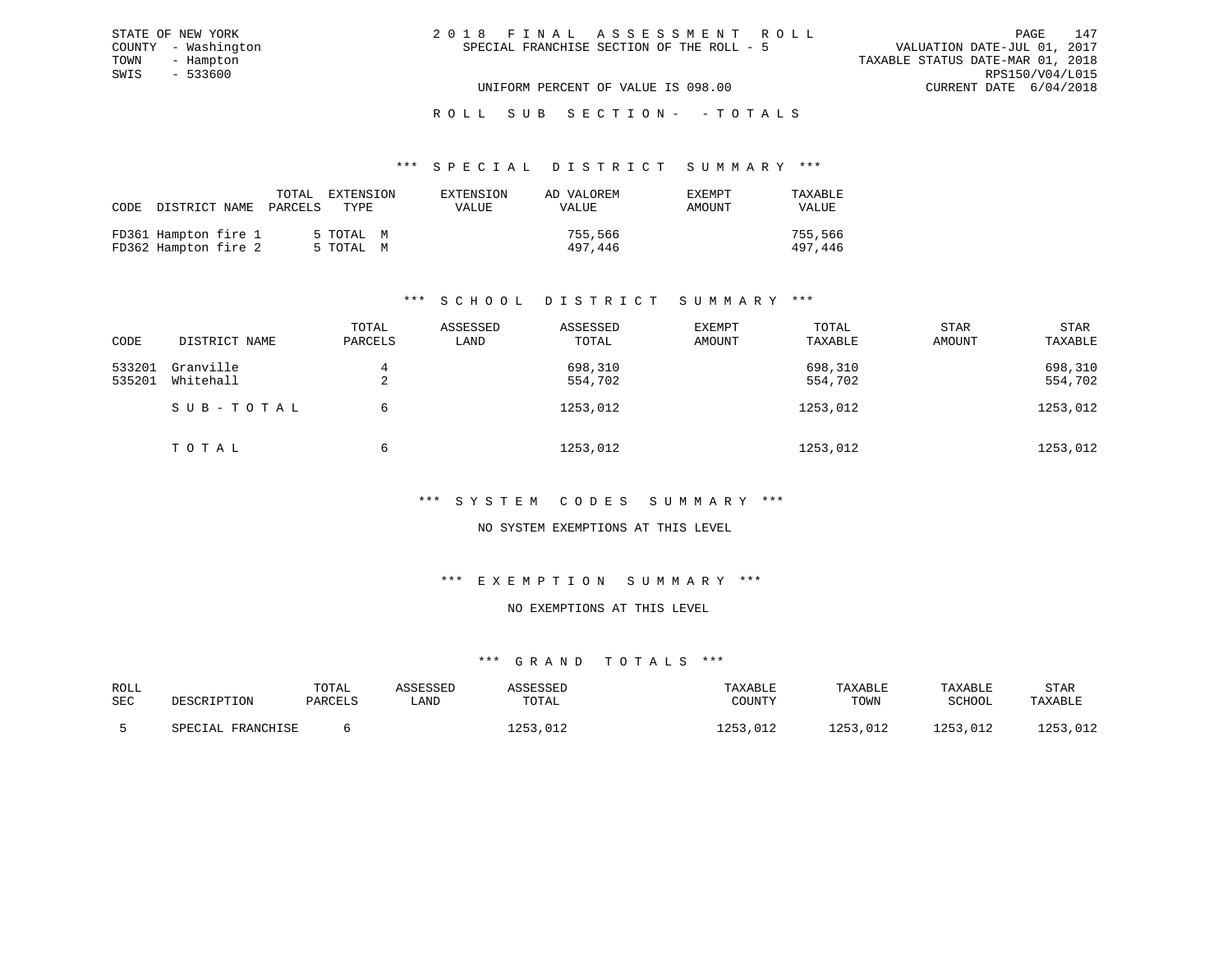| STATE OF NEW YORK   | 2018 FINAL ASSESSMENT ROLL                | 148<br>PAGE                      |
|---------------------|-------------------------------------------|----------------------------------|
| COUNTY - Washington | SPECIAL FRANCHISE SECTION OF THE ROLL - 5 | VALUATION DATE-JUL 01, 2017      |
| TOWN<br>- Hampton   |                                           | TAXABLE STATUS DATE-MAR 01, 2018 |
| SWIS<br>- 533600    | UNIFORM PERCENT OF VALUE IS 098.00        | RPS150/V04/L015                  |
|                     |                                           | CURRENT DATE 6/04/2018           |
|                     |                                           |                                  |

# ROLL SECTION TOTALS

## \*\*\* S P E C I A L D I S T R I C T S U M M A R Y \*\*\*

| CODE | DISTRICT NAME                                | TOTAL<br>PARCELS | EXTENSION<br>TYPE.     | EXTENSION<br>VALUE | AD VALOREM<br>VALUE | <b>EXEMPT</b><br>AMOUNT | TAXABLE<br>VALUE   |
|------|----------------------------------------------|------------------|------------------------|--------------------|---------------------|-------------------------|--------------------|
|      | FD361 Hampton fire 1<br>FD362 Hampton fire 2 |                  | 5 TOTAL M<br>5 TOTAL M |                    | 755,566<br>497,446  |                         | 755,566<br>497,446 |

# \*\*\* S C H O O L D I S T R I C T S U M M A R Y \*\*\*

| CODE             | DISTRICT NAME          | TOTAL<br>PARCELS | ASSESSED<br>LAND | ASSESSED<br>TOTAL  | EXEMPT<br>AMOUNT | TOTAL<br>TAXABLE   | <b>STAR</b><br>AMOUNT | <b>STAR</b><br>TAXABLE |
|------------------|------------------------|------------------|------------------|--------------------|------------------|--------------------|-----------------------|------------------------|
| 533201<br>535201 | Granville<br>Whitehall | 4<br>∠           |                  | 698,310<br>554,702 |                  | 698,310<br>554,702 |                       | 698,310<br>554,702     |
|                  | SUB-TOTAL              | 6                |                  | 1253,012           |                  | 1253,012           |                       | 1253,012               |
|                  | TOTAL                  | 6                |                  | 1253,012           |                  | 1253,012           |                       | 1253,012               |

# \*\*\* S Y S T E M C O D E S S U M M A R Y \*\*\*

# NO SYSTEM EXEMPTIONS AT THIS LEVEL

#### \*\*\* E X E M P T I O N S U M M A R Y \*\*\*

# NO EXEMPTIONS AT THIS LEVEL

| ROLL<br>SEC | DESCRIPTION       | TOTAL<br>PARCELS | CCFCCFT<br>∟AND | <b>SSESSED</b><br>TOTAL | TAXABLE<br>COUNTY | TAXABLE<br>TOWN | TAXABLE<br>SCHOOL | STAR<br>TAXABLE |
|-------------|-------------------|------------------|-----------------|-------------------------|-------------------|-----------------|-------------------|-----------------|
|             | SPECIAL FRANCHISE |                  |                 | 1253,012                | 1253,012          | 1253,012        | つにつ<br>,012       | , UIZ           |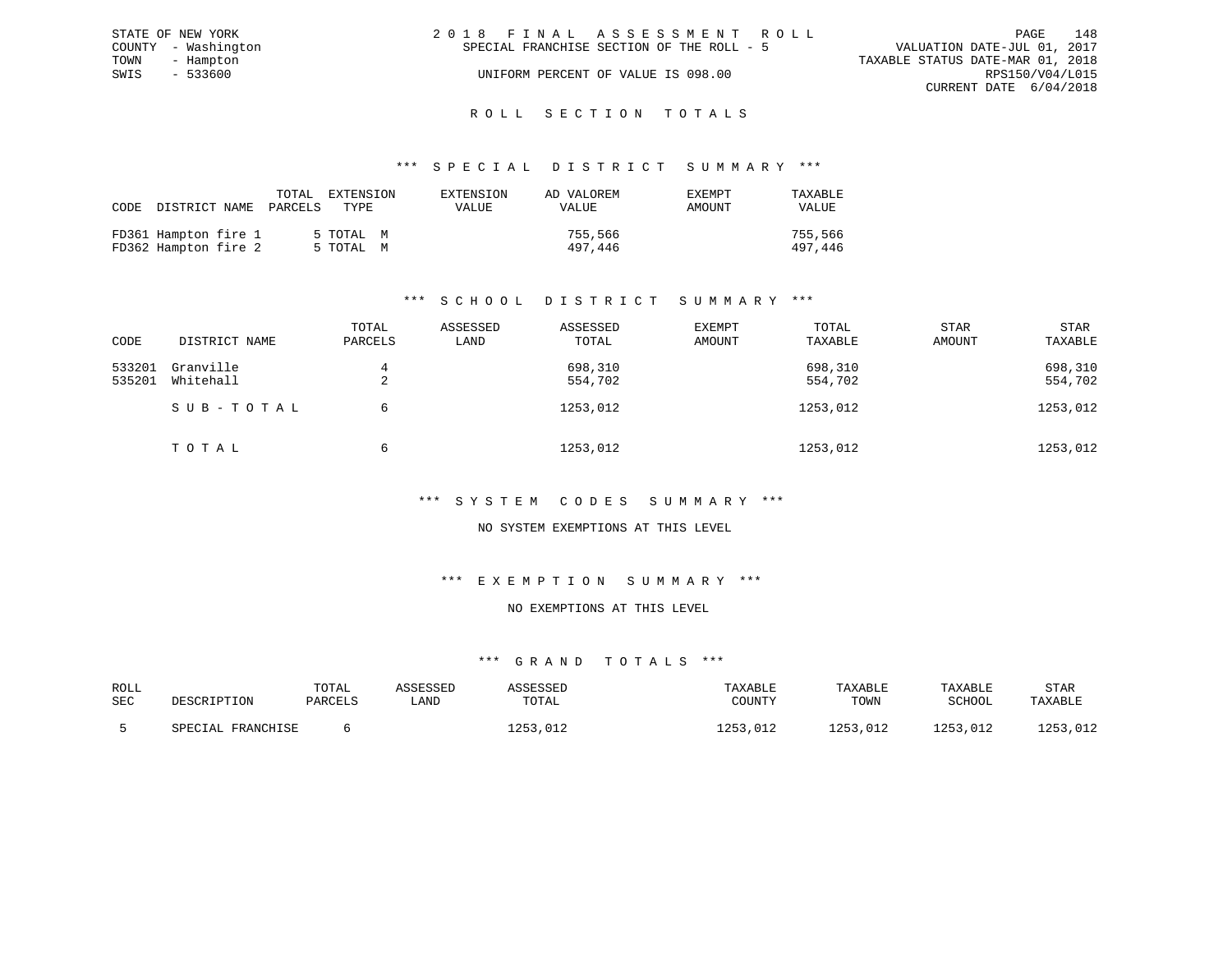# STATE OF NEW YORK 2 0 1 8 F I N A L A S S E S S M E N T R O L L PAGE 149 COUNTY - Washington UTILITY & R.R. SECTION OF THE ROLL - 6 VALUATION DATE-JUL 01, 2017 TOWN - Hampton OWNERS NAME SEQUENCE TAXABLE STATUS DATE-MAR 01, 2018 SWIS - 533600 UNIFORM PERCENT OF VALUE IS 098.00

| TAX MAP PARCEL NUMBER<br>CURRENT OWNERS NAME<br>CURRENT OWNERS ADDRESS<br>**************************                                                   | PROPERTY LOCATION & CLASS ASSESSMENT<br>SCHOOL DISTRICT<br>PARCEL SIZE/GRID COORD                                                                                                                                          | LAND<br>TOTAL              | TAX DESCRIPTION<br>SPECIAL DISTRICTS                                                          | EXEMPTION CODE-----------------COUNTY-------TOWN------SCHOOL<br>TAXABLE VALUE | ACCOUNT NO. |
|--------------------------------------------------------------------------------------------------------------------------------------------------------|----------------------------------------------------------------------------------------------------------------------------------------------------------------------------------------------------------------------------|----------------------------|-----------------------------------------------------------------------------------------------|-------------------------------------------------------------------------------|-------------|
| $71. - 1 - 30.2$<br>Armadillo Holdings Corporation Whitehall<br>142 Avenue C<br>Williston, VT 05495                                                    | County Route 21<br>831 Tele Comm<br>535201<br>App. Factor 1.00<br>ACRES<br>1.55<br>EAST-0809204 NRTH-1707227<br>DEED BOOK 2485<br>$PG-330$<br>FULL MARKET VALUE                                                            | 12,200<br>40,800<br>41,633 | COUNTY TAXABLE VALUE<br>TAXABLE VALUE<br>TOWN<br>SCHOOL TAXABLE VALUE<br>FD361 Hampton fire 1 | 40,800<br>40,800<br>40,800<br>40,800 TO M                                     | 895N200604  |
|                                                                                                                                                        | *****************                                                                                                                                                                                                          |                            |                                                                                               | ************************ 31 -1-6                                              |             |
| $31. - 1 - 6$<br>Central Vt Pub Ser Corp<br>c/o Green Mountain Power<br>Accounts Payable<br>2154 Post Rd<br>Rutland, VT 05701                          | 1487 Carvers Falls Ln<br>874 Elec-hydro<br>Whitehall<br>535201<br>App. Factor 1.00<br>ACRES 80.70<br>EAST-0808744 NRTH-1746215<br>DEED BOOK 199<br><b>PG-185</b><br>FULL MARKET VALUE<br>* * * * * * * * * * * * * * * * * | 48,500<br>48,500<br>49,490 | COUNTY TAXABLE VALUE<br>TAXABLE VALUE<br>TOWN<br>SCHOOL TAXABLE VALUE<br>FD362 Hampton fire 2 | 48,500<br>48,500<br>48,500<br>48,500 TO M                                     | 895N200305  |
|                                                                                                                                                        | Manchester Rd OFF                                                                                                                                                                                                          |                            |                                                                                               | ********************** 38. -1-6.1 ***************                             | 895J101811  |
| $38. - 1 - 6.1$<br>Central Vt Pub Ser Corp<br>Company Code 108000<br>c/o Green Mountain Power<br>Accounts Payable<br>2154 Post Rd<br>Rutland, VT 05701 | 380 Pub Util Vac<br>535201<br>Whitehall<br>App. Factor 1.00<br>ACRES<br>7.00<br>EAST-0811628 NRTH-1740394<br>DEED BOOK 199<br>PG-185<br>FULL MARKET VALUE                                                                  | 15,000<br>15,000<br>15,306 | COUNTY TAXABLE VALUE<br>TOWN<br>TAXABLE VALUE<br>SCHOOL TAXABLE VALUE<br>FD362 Hampton fire 2 | 15,000<br>15,000<br>15,000<br>15,000 TO M                                     |             |
|                                                                                                                                                        | *****************                                                                                                                                                                                                          |                            |                                                                                               | ******************** 636.-9999-108.-1027 ********                             |             |
| $636. -9999 - 108. - 1027$<br>Central Vt Pub Ser Corp<br>Company Code 108000<br>c/o Green Mountain Power<br>Accounts Payable                           | Electric Transmission<br>882 Elec Trans Imp<br>Whitehall<br>535201<br>888888<br>App. Factor 1.00<br>Crvs Flls Strt To Vt Line                                                                                              | 0<br>146,200               | COUNTY TAXABLE VALUE<br>TAXABLE VALUE<br>TOWN<br>SCHOOL TAXABLE VALUE<br>FD362 Hampton fire 2 | 146,200<br>146,200<br>146,200<br>146,200 TO M                                 | 895N200304  |
| 2154 Post Rd<br>Rutland, VT 05701                                                                                                                      | FULL MARKET VALUE                                                                                                                                                                                                          | 149,184                    |                                                                                               |                                                                               |             |
| ****************************                                                                                                                           |                                                                                                                                                                                                                            |                            |                                                                                               |                                                                               |             |
| 636. - 9999 - 108. - 1887<br>Central Vt Pub Ser Corp<br>Company Code 108000<br>c/o Green Mountain Power<br>Accounts Payable                            | Outside Plant<br>874 Elec-hydro<br>Whitehall<br>535201<br>888888<br>App. Factor 1.00<br>Dam/pwr St/pnstock/gen Eq                                                                                                          | 0<br>2400,100              | COUNTY TAXABLE VALUE<br>TOWN<br>TAXABLE VALUE<br>SCHOOL TAXABLE VALUE<br>FD362 Hampton fire 2 | 2400,100<br>2400,100<br>2400,100<br>2400,100 TO M                             | 895N200302  |
| 2154 Post Rd<br>Rutland, VT 05701                                                                                                                      | FULL MARKET VALUE                                                                                                                                                                                                          | 2449,082                   |                                                                                               |                                                                               |             |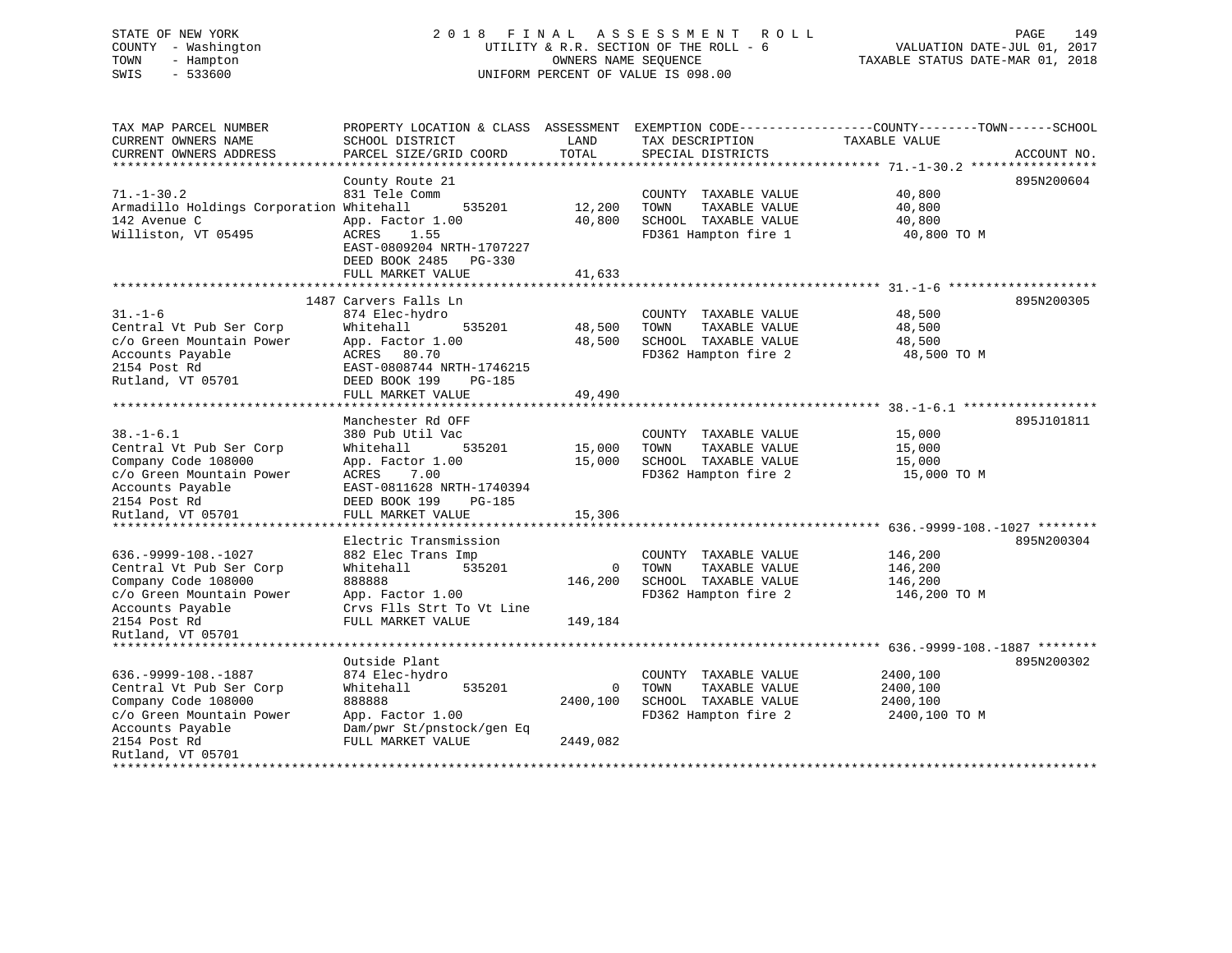# STATE OF NEW YORK 2 0 1 8 F I N A L A S S E S S M E N T R O L L PAGE 150 COUNTY - Washington UTILITY & R.R. SECTION OF THE ROLL - 6 VALUATION DATE-JUL 01, 2017 TOWN - Hampton OWNERS NAME SEQUENCE TAXABLE STATUS DATE-MAR 01, 2018 SWIS - 533600 UNIFORM PERCENT OF VALUE IS 098.00UNIFORM PERCENT OF VALUE IS 098.00

TAX MAP PARCEL NUMBER PROPERTY LOCATION & CLASS ASSESSMENT EXEMPTION CODE------------------COUNTY--------TOWN------SCHOOL

|              | TAXABLE VALUE | TAX DESCRIPTION      |      | LAND           | SCHOOL DISTRICT           | CURRENT OWNERS NAME           |
|--------------|---------------|----------------------|------|----------------|---------------------------|-------------------------------|
| ACCOUNT NO.  |               | SPECIAL DISTRICTS    |      | TOTAL          | PARCEL SIZE/GRID COORD    | CURRENT OWNERS ADDRESS        |
|              |               |                      |      |                |                           | ***************************** |
| 895N200311   |               |                      |      |                | Whitehall/north Rutland   |                               |
| 191,400      |               | COUNTY TAXABLE VALUE |      |                | 882 Elec Trans Imp        | $53 - 1 - 3$                  |
| 191,400      |               | TAXABLE VALUE        | TOWN | 191,400        | 535201<br>Whitehall       | National Grid                 |
| 191,400      |               | SCHOOL TAXABLE VALUE |      | 191,400        | 912296                    | Company Code 132350           |
| 191,400 TO M |               | FD361 Hampton fire 1 |      |                | App. Factor 1.0000        | Real Estate Tax               |
|              |               |                      |      |                | Trans Line                | 300 Erie Boulevard West       |
|              |               |                      |      |                | 33.10<br>ACRES            | Syracuse, NY 13202-4718       |
|              |               |                      |      |                | EAST-0812810 NRTH-1725721 |                               |
|              |               |                      |      | 195,306        | FULL MARKET VALUE         |                               |
|              |               |                      |      |                |                           | ****************************  |
|              |               |                      |      |                | WHITEHALL-BLISSVILLE 7    |                               |
| 42,135       |               | COUNTY TAXABLE VALUE |      |                | 882 Elec Trans Imp        | 636. - 9999 - 132. 350 - 1007 |
| 42,135       |               | TAXABLE VALUE        | TOWN | $\mathbf{0}$   | Whitehall<br>535201       | National Grid                 |
| 42,135       |               | SCHOOL TAXABLE VALUE |      | 42,135         | WHITEHALL-BLISSVILLE 7    | Real Esate Tax                |
|              |               |                      |      | 42,995         | FULL MARKET VALUE         | 300 Erie Boulevard West       |
|              |               |                      |      |                |                           | Syracuse, NY 13202-4718       |
|              |               |                      |      |                |                           |                               |
| 895N200310   |               |                      |      |                | Outside Plant             |                               |
| 234,728      |               | COUNTY TAXABLE VALUE |      |                | 884 Elec Dist Out         | 636. - 9999 - 132. 350 - 1886 |
| 234,728      |               | TAXABLE VALUE        | TOWN | $\mathbf{0}$   | Granville<br>533201       | National Grid                 |
| 234,728      |               | SCHOOL TAXABLE VALUE |      | 234,728        | 888888                    | Company Code 132350           |
| 234,728 TO M |               | FD362 Hampton fire 2 |      |                | App. Factor .4500         | Real Estate Tax               |
|              |               |                      |      |                | Poles Wires Etc           | 300 Erie Boulevard West       |
|              |               |                      |      | 239,518        | FULL MARKET VALUE         | Syracuse, NY 13202-4718       |
|              |               |                      |      |                |                           | *******************           |
| 8975200515   |               |                      |      |                | Outside Plant             |                               |
| 286,889      |               | COUNTY TAXABLE VALUE |      |                | 884 Elec Dist Out         | 636. - 9999 - 132. 350 - 1887 |
|              |               |                      |      | $\mathbf 0$    |                           |                               |
| 286,889      |               | TAXABLE VALUE        | TOWN |                | Whitehall<br>535201       | National Grid                 |
| 286,889      |               | SCHOOL TAXABLE VALUE |      | 286,889        | 888888                    | Company Code 132350           |
| 286,889 TO M |               | FD362 Hampton fire 2 |      |                | App. Factor .5500         | Real Estate Tax               |
|              |               |                      |      |                | Poles Wires Etc           | 300 Erie Boulevard West       |
|              |               |                      |      | 292,744        | FULL MARKET VALUE         | Syracuse, NY 13202-4718       |
|              |               |                      |      |                |                           |                               |
| 895N200313   |               |                      |      |                | South Rd OFF              |                               |
| 1,200        |               | COUNTY TAXABLE VALUE |      |                | 822 Water supply          | $72. - 1 - 12$                |
| 1,200        |               | TAXABLE VALUE        | TOWN | 1,200          | Granville<br>533201       | Poultney Water Works          |
| 1,200        |               | SCHOOL TAXABLE VALUE |      | 1,200          | EAST-0818145 NRTH-1708525 | Poultney, VT 05764            |
| 1,200 TO M   |               | FD361 Hampton fire 1 |      | 1,224          | FULL MARKET VALUE         |                               |
|              |               |                      |      |                |                           |                               |
| 895N200314   |               |                      |      |                | Public Service Town So Rd |                               |
| 1,800        |               | COUNTY TAXABLE VALUE |      |                | 822 Water supply          | $600 - 22 - 1$                |
| 1,800        |               | TAXABLE VALUE        | TOWN | $\overline{0}$ | Granville<br>533201       | Poultney Water Works          |
| 1,800        |               | SCHOOL TAXABLE VALUE |      | 1,800          | Dam                       | Poultney, VT 05764            |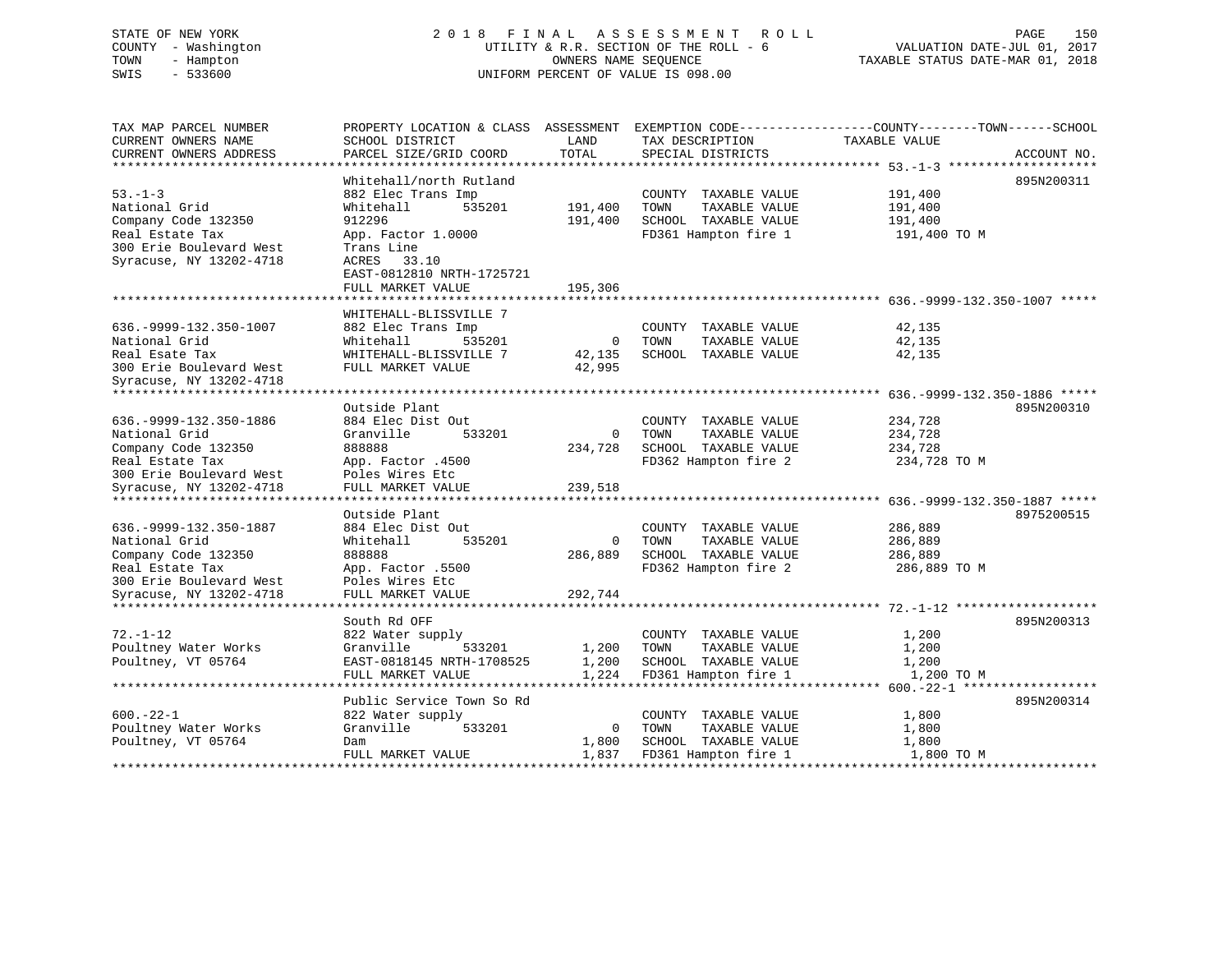# STATE OF NEW YORK 2 0 1 8 F I N A L A S S E S S M E N T R O L L PAGE 151 COUNTY - Washington UTILITY & R.R. SECTION OF THE ROLL - 6 VALUATION DATE-JUL 01, 2017 TOWN - Hampton OWNERS NAME SEQUENCE TAXABLE STATUS DATE-MAR 01, 2018 SWIS - 533600 UNIFORM PERCENT OF VALUE IS 098.00

| TAX MAP PARCEL NUMBER                         | PROPERTY LOCATION & CLASS ASSESSMENT      |               |                                      | EXEMPTION CODE-----------------COUNTY-------TOWN------SCHOOL |             |
|-----------------------------------------------|-------------------------------------------|---------------|--------------------------------------|--------------------------------------------------------------|-------------|
| CURRENT OWNERS NAME<br>CURRENT OWNERS ADDRESS | SCHOOL DISTRICT<br>PARCEL SIZE/GRID COORD | LAND<br>TOTAL | TAX DESCRIPTION<br>SPECIAL DISTRICTS | TAXABLE VALUE                                                |             |
|                                               |                                           |               |                                      |                                                              | ACCOUNT NO. |
|                                               | Public Service Town So Rd                 |               |                                      |                                                              | 895N200315  |
| $600 - 22 - 2$                                | 822 Water supply                          |               | COUNTY TAXABLE VALUE                 | 1,800                                                        |             |
| Poultney Water Works                          | Granville<br>533201                       | $\Omega$      | TOWN<br>TAXABLE VALUE                | 1,800                                                        |             |
| Poultney, VT 05764                            | Pipe Line                                 | 1,800         | SCHOOL TAXABLE VALUE                 | 1,800                                                        |             |
|                                               | FULL MARKET VALUE                         | 1,837         | FD361 Hampton fire 1                 | 1,800 TO M                                                   |             |
|                                               |                                           |               |                                      |                                                              |             |
|                                               | Public Service Town So Rd                 |               |                                      |                                                              | 895N200316  |
| $600 - 22 - 3$                                | 822 Water supply                          |               | COUNTY TAXABLE VALUE                 | 1,800                                                        |             |
| Poultney Water Works                          | 533201<br>Granville                       | $\circ$       | TAXABLE VALUE<br>TOWN                | 1,800                                                        |             |
| Poultney, VT 05764                            | Water Rights                              | 1,800         | SCHOOL TAXABLE VALUE                 | 1,800                                                        |             |
|                                               | FULL MARKET VALUE                         | 1,837         | FD361 Hampton fire 1                 | 1,800 TO M                                                   |             |
| *************************                     | ******************                        |               |                                      |                                                              |             |
|                                               | Public Service Town Hl                    |               |                                      |                                                              | 895N200318  |
| $600 - 22 - 5$                                | 822 Water supply                          |               | COUNTY TAXABLE VALUE                 | 1,800                                                        |             |
| Poultney Water Works                          | Granville<br>533201                       | $\Omega$      | TOWN<br>TAXABLE VALUE                | 1,800                                                        |             |
| Poultney, VT 05764                            | Water Rights                              | 1,800         | SCHOOL TAXABLE VALUE                 | 1,800                                                        |             |
|                                               | FULL MARKET VALUE                         | 1,837         | FD361 Hampton fire 1                 | 1,800 TO M                                                   |             |
|                                               | *********************                     |               |                                      |                                                              |             |
|                                               | Outside Plant                             |               |                                      |                                                              | 895N200317  |
| 636. - 9999 - 237. 500 - 1036                 | 826 Water Transm                          |               | COUNTY TAXABLE VALUE                 | 1,200                                                        |             |
| Poultney Water Works                          | 533201<br>Granville                       | 0             | TOWN<br>TAXABLE VALUE                | 1,200                                                        |             |
| Company Code 237500                           | 888888                                    | 1,200         | SCHOOL TAXABLE VALUE                 | 1,200                                                        |             |
| Poultney, VT 05764                            | App. Factor 1.0000                        |               | FD361 Hampton fire 1                 | 1,200 TO M                                                   |             |
|                                               | Pipe Line/town Hill                       |               |                                      |                                                              |             |
|                                               | FULL MARKET VALUE                         | 1,224         |                                      |                                                              |             |
|                                               |                                           |               |                                      |                                                              |             |
|                                               | Outside Plant                             |               |                                      |                                                              | 8975200525  |
| 636. - 9999 - 631. 900 - 1886                 | 836 Telecom. eq.                          |               | COUNTY TAXABLE VALUE                 | 19,433                                                       |             |
| Verizon New York Inc                          | 533201<br>Granville                       | $\Omega$      | TOWN<br>TAXABLE VALUE                | 19,433                                                       |             |
| PO Box 2749                                   | 888888                                    | 19,433        | SCHOOL TAXABLE VALUE                 | 19,433                                                       |             |
| Addison, TX 75001                             | App. Factor .6881                         |               | FD361 Hampton fire 1                 | 19,433 TO M                                                  |             |
|                                               | Poles Wires Etc                           |               |                                      |                                                              |             |
|                                               | FULL MARKET VALUE                         | 19,830        |                                      |                                                              |             |
|                                               |                                           |               |                                      |                                                              |             |
|                                               | Outside Plant                             |               |                                      |                                                              | 895N200312  |
| 636. - 9999 - 631. 900 - 1887                 | 836 Telecom. eq.                          |               | COUNTY TAXABLE VALUE                 | 8,808                                                        |             |
| Verizon New York Inc                          | 535201<br>Whitehall                       | $\mathbf 0$   | TOWN<br>TAXABLE VALUE                | 8,808                                                        |             |
| Attn: Company Code 631900                     | 888888                                    | 8,808         | SCHOOL TAXABLE VALUE                 | 8,808                                                        |             |
| PO Box 2749                                   | App. Factor .3119                         |               | FD361 Hampton fire 1                 | 8,808 TO M                                                   |             |
| Addison, TX 75001                             | Poles Wires Etc                           |               |                                      |                                                              |             |
|                                               | FULL MARKET VALUE<br>*******************  | 8,988         |                                      |                                                              |             |
|                                               |                                           |               |                                      |                                                              |             |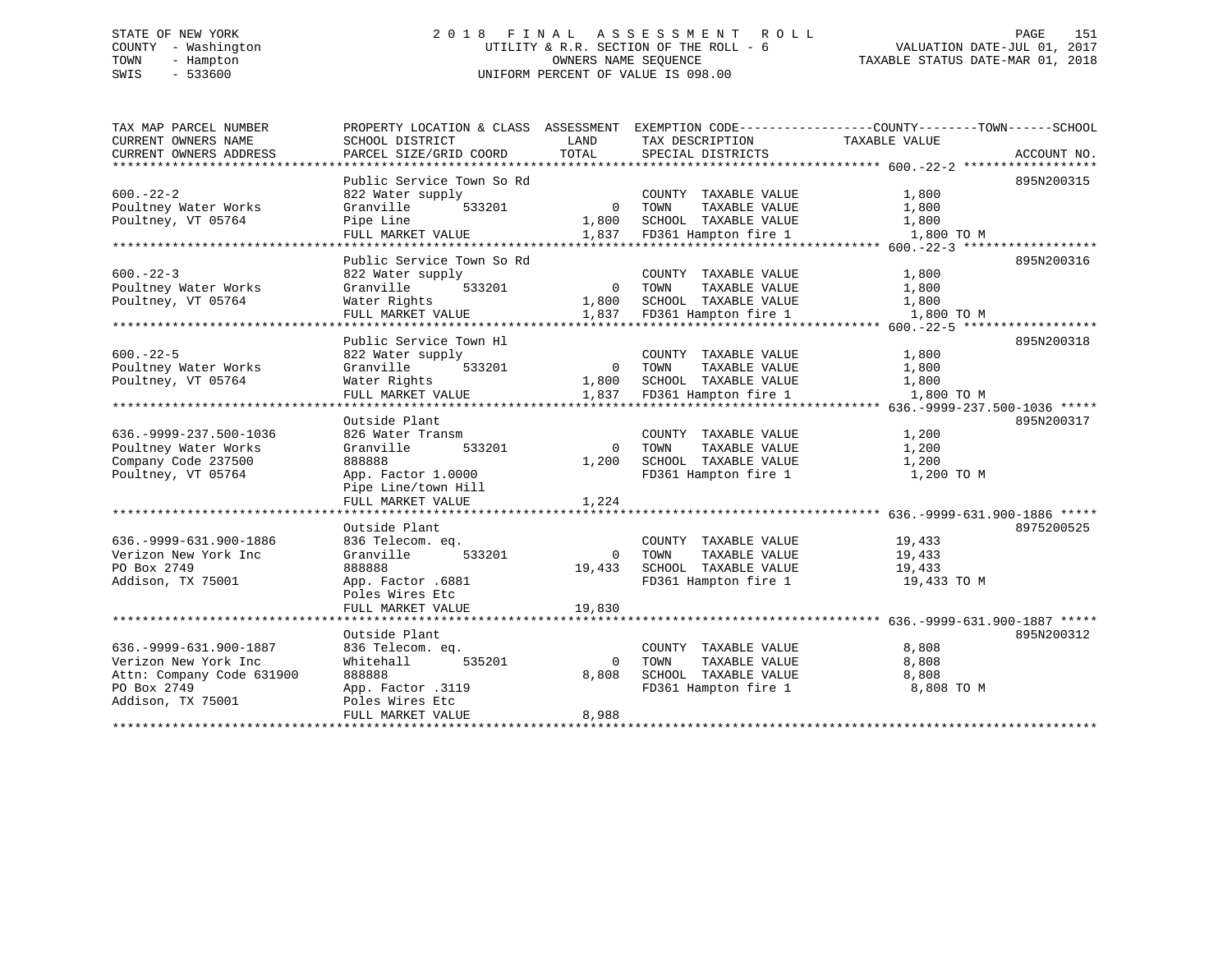|  |  | 2018 FINAL ASSESSMENT ROLL             |  |  |                                  |                             | PAGE. | 152 |
|--|--|----------------------------------------|--|--|----------------------------------|-----------------------------|-------|-----|
|  |  | UTILITY & R.R. SECTION OF THE ROLL - 6 |  |  |                                  | VALUATION DATE-JUL 01, 2017 |       |     |
|  |  |                                        |  |  | TAXABLE STATUS DATE-MAR 01, 2018 |                             |       |     |
|  |  |                                        |  |  |                                  | RPS150/V04/L015             |       |     |
|  |  | UNIFORM PERCENT OF VALUE IS 098.00     |  |  |                                  | CURRENT DATE 6/04/2018      |       |     |

STATE OF NEW YORK

# ROLL SUB SECTION - - TOTALS

#### \*\*\* S P E C I A L D I S T R I C T S U M M A R Y \*\*\*

|                                              | TOTAL<br>CODE DISTRICT NAME PARCELS TYPE | EXTENSION               | EXTENSION<br>VALUE | AD VALOREM<br><b>VALUE</b> | EXEMPT<br>AMOUNT | TAXABLE<br><b>VALUE</b> |
|----------------------------------------------|------------------------------------------|-------------------------|--------------------|----------------------------|------------------|-------------------------|
| FD361 Hampton fire 1<br>FD362 Hampton fire 2 |                                          | 10 TOTAL M<br>6 ТОТАЬ М |                    | 270,041<br>3131,417        |                  | 270,041<br>3131,417     |

# \*\*\* S C H O O L D I S T R I C T S U M M A R Y \*\*\*

| CODE             | DISTRICT NAME          | TOTAL<br>PARCELS | ASSESSED<br>LAND | ASSESSED<br>TOTAL   | <b>EXEMPT</b><br>AMOUNT | TOTAL<br>TAXABLE    | STAR<br>AMOUNT | <b>STAR</b><br>TAXABLE |
|------------------|------------------------|------------------|------------------|---------------------|-------------------------|---------------------|----------------|------------------------|
| 533201<br>535201 | Granville<br>Whitehall | 8<br>9           | 1,200<br>267,100 | 263,761<br>3179,832 |                         | 263,761<br>3179,832 |                | 263,761<br>3179,832    |
|                  | SUB-TOTAL              | 17               | 268,300          | 3443,593            |                         | 3443,593            |                | 3443,593               |
|                  | T O T A L              | 17               | 268,300          | 3443,593            |                         | 3443,593            |                | 3443,593               |

# \*\*\* S Y S T E M C O D E S S U M M A R Y \*\*\*

# NO SYSTEM EXEMPTIONS AT THIS LEVEL

# \*\*\* E X E M P T I O N S U M M A R Y \*\*\*

# NO EXEMPTIONS AT THIS LEVEL

| ROLL<br>SEC | DESCRIPTION                | TOTAL<br>PARCELS | <i><b>SSESSED</b></i><br>LAND | SSESSED<br>TOTAL | TAXABLE<br>COUNTY | TAXABLE<br>TOWN | TAXABLE<br>SCHOOL | STAR<br>TAXABLE |
|-------------|----------------------------|------------------|-------------------------------|------------------|-------------------|-----------------|-------------------|-----------------|
|             | TTILITIES & N.C.<br>ודיחזז |                  | 268,300                       | 3443,593         | 3443<br>593       | 3443,593        | 3443,593          | 3443 593        |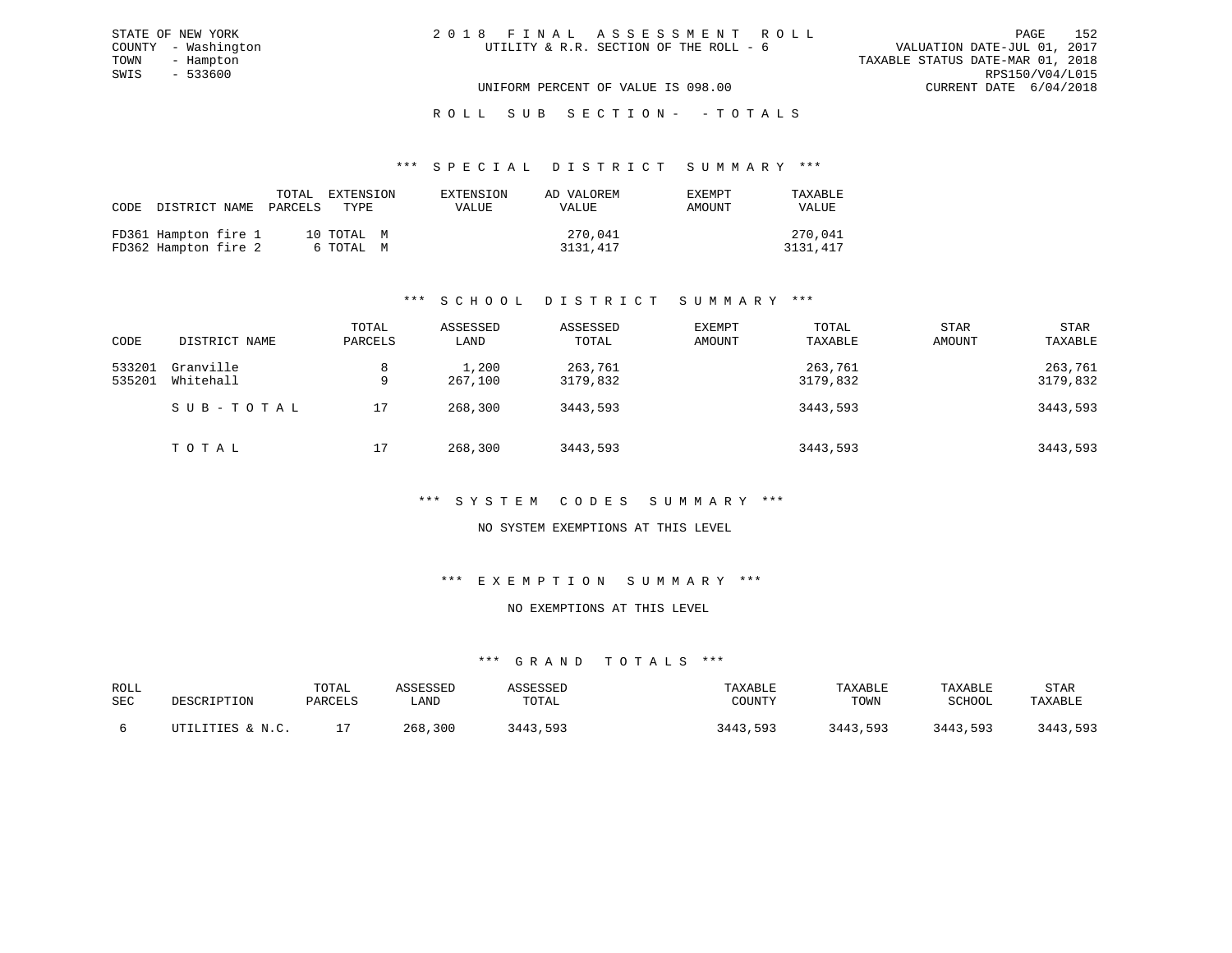| STATE OF NEW YORK   |           | 2018 FINAL ASSESSMENT ROLL             |                                  |                        | PAGE | 153 |
|---------------------|-----------|----------------------------------------|----------------------------------|------------------------|------|-----|
| COUNTY - Washington |           | UTILITY & R.R. SECTION OF THE ROLL - 6 | VALUATION DATE-JUL 01, 2017      |                        |      |     |
| TOWN - Hampton      |           |                                        | TAXABLE STATUS DATE-MAR 01, 2018 |                        |      |     |
| SWIS                | $-533600$ | UNIFORM PERCENT OF VALUE IS 098.00     |                                  | RPS150/V04/L015        |      |     |
|                     |           |                                        |                                  | CURRENT DATE 6/04/2018 |      |     |
|                     |           |                                        |                                  |                        |      |     |

# ROLL SECTION TOTALS

## \*\*\* S P E C I A L D I S T R I C T S U M M A R Y \*\*\*

| CODE |                                              | TOTAL<br>DISTRICT NAME PARCELS | EXTENSION<br>TYPE       | EXTENSION<br>VALUE | AD VALOREM<br>VALUE | EXEMPT<br>AMOUNT | TAXABLE<br><b>VALUE</b> |
|------|----------------------------------------------|--------------------------------|-------------------------|--------------------|---------------------|------------------|-------------------------|
|      | FD361 Hampton fire 1<br>FD362 Hampton fire 2 |                                | 10 TOTAL M<br>6 ТОТАL М |                    | 270,041<br>3131,417 |                  | 270,041<br>3131,417     |

# \*\*\* S C H O O L D I S T R I C T S U M M A R Y \*\*\*

| CODE             | DISTRICT NAME          | TOTAL<br>PARCELS | ASSESSED<br>LAND | ASSESSED<br>TOTAL   | EXEMPT<br>AMOUNT | TOTAL<br>TAXABLE    | STAR<br>AMOUNT | <b>STAR</b><br>TAXABLE |
|------------------|------------------------|------------------|------------------|---------------------|------------------|---------------------|----------------|------------------------|
| 533201<br>535201 | Granville<br>Whitehall | 9                | 1,200<br>267,100 | 263,761<br>3179,832 |                  | 263,761<br>3179,832 |                | 263,761<br>3179,832    |
|                  | SUB-TOTAL              | 17               | 268,300          | 3443,593            |                  | 3443,593            |                | 3443,593               |
|                  | ТОТАЬ                  | 17               | 268,300          | 3443,593            |                  | 3443,593            |                | 3443,593               |

# \*\*\* S Y S T E M C O D E S S U M M A R Y \*\*\*

# NO SYSTEM EXEMPTIONS AT THIS LEVEL

# \*\*\* E X E M P T I O N S U M M A R Y \*\*\*

# NO EXEMPTIONS AT THIS LEVEL

| ROLL<br><b>SEC</b> | DESCRIPTION               | TOTAL<br>PARCELS | <i><b>SSESSEL</b></i><br>LAND | SSESSED<br>TOTAL | TAXABLE<br>COUNTY | TAXABLE<br>TOWN | TAXABLE<br>SCHOOL | <b>STAR</b><br>TAXABLE |
|--------------------|---------------------------|------------------|-------------------------------|------------------|-------------------|-----------------|-------------------|------------------------|
|                    | T.TTTES & N C<br>17 T T T |                  | 300<br>268                    | 593<br>2442      | २४४२<br>593       | 3443,593        | 3443,593          | 3443,593               |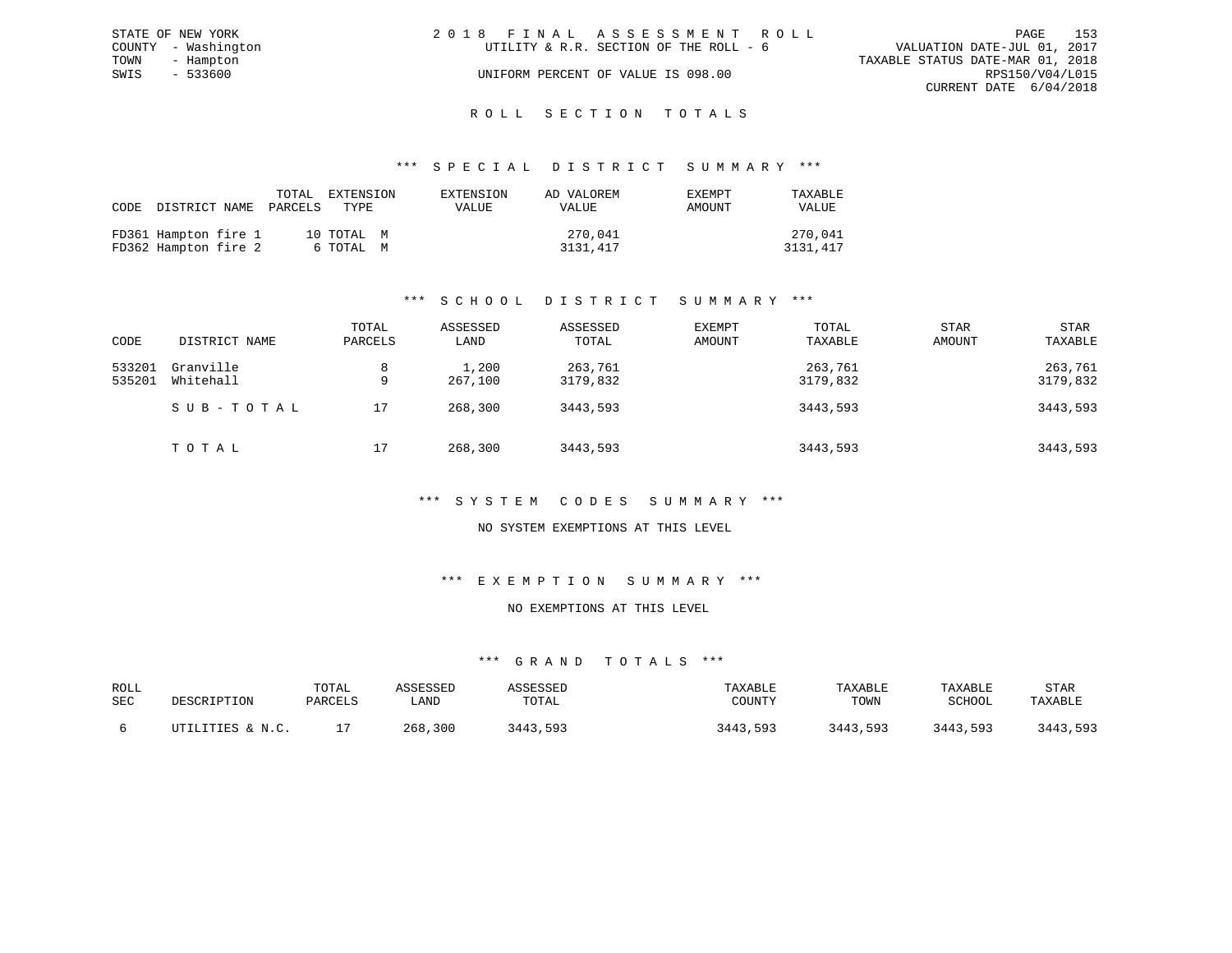| STATE OF NEW YORK<br>- Washington<br>COUNTY<br>TOWN<br>- Hampton<br>$-533600$<br>SWIS | 2 0 1 8                                                                                                          | FINAL<br>OWNERS NAME SEOUENCE | A S S E S S M E N T R O L L<br>UNIFORM PERCENT OF VALUE IS 098.00 | 154<br>PAGE<br>CEILING RAILROAD SECTION OF THE ROLL - 7 $\overline{V}$ VALUATION DATE-JUL 01, 2017<br>TAXABLE STATUS DATE-MAR 01, 2018 |  |  |
|---------------------------------------------------------------------------------------|------------------------------------------------------------------------------------------------------------------|-------------------------------|-------------------------------------------------------------------|----------------------------------------------------------------------------------------------------------------------------------------|--|--|
| TAX MAP PARCEL NUMBER<br>CURRENT OWNERS NAME                                          | SCHOOL DISTRICT                                                                                                  | LAND                          | TAX DESCRIPTION TAXABLE VALUE                                     | PROPERTY LOCATION & CLASS ASSESSMENT EXEMPTION CODE----------------COUNTY-------TOWN------SCHOOL                                       |  |  |
| CURRENT OWNERS ADDRESS                                                                | PARCEL SIZE/GRID COORD TOTAL                                                                                     |                               | SPECIAL DISTRICTS                                                 | ACCOUNT NO.                                                                                                                            |  |  |
|                                                                                       |                                                                                                                  |                               |                                                                   |                                                                                                                                        |  |  |
|                                                                                       | Public Service Town                                                                                              |                               |                                                                   | 895N200301                                                                                                                             |  |  |
| $45. - 1 - 15$                                                                        | 842 Ceiling rr                                                                                                   |                               | COUNTY TAXABLE VALUE                                              | 183,989                                                                                                                                |  |  |
| Clarendon & Pittsford Rr                                                              | Whitehall<br>535201                                                                                              | 21,700                        | TAXABLE VALUE<br>TOWN                                             | 183,989                                                                                                                                |  |  |
| One Railway Ln                                                                        | Trans-Parcel 1 of 2                                                                                              | 183,989                       | SCHOOL TAXABLE VALUE                                              | 183,989                                                                                                                                |  |  |
| Burlington, VT 05401                                                                  | Apport For Sch 93%<br>$45. - 1 - 15. - 1$<br>ACRES 11.66<br>EAST-0807736 NRTH-1734510<br>DEED BOOK 498<br>PG-841 |                               | FD362 Hampton fire 2                                              | 183,989 TO M                                                                                                                           |  |  |
|                                                                                       | FULL MARKET VALUE                                                                                                | 187,744                       |                                                                   |                                                                                                                                        |  |  |
|                                                                                       |                                                                                                                  |                               |                                                                   |                                                                                                                                        |  |  |
| $45. - 1 - 15. - 2$                                                                   | Public Service Town<br>842 Ceiling rr                                                                            |                               | COUNTY TAXABLE VALUE                                              | 8975200505<br>13,849                                                                                                                   |  |  |
| Clarendon & Pittsford Rr                                                              | Granville<br>533201                                                                                              | 1,600                         | TOWN<br>TAXABLE VALUE                                             | 13,849                                                                                                                                 |  |  |
| One Railway Ln                                                                        | Apportioned For School 7% 13,849                                                                                 |                               | SCHOOL TAXABLE VALUE                                              | 13,849                                                                                                                                 |  |  |
| Burlington, VT 05401                                                                  | Parcel 2 Of 2<br>EAST-0771680 NRTH-1309190                                                                       |                               | FD362 Hampton fire 2 13,849 TO M                                  |                                                                                                                                        |  |  |
|                                                                                       | FULL MARKET VALUE                                                                                                | 14,132                        |                                                                   |                                                                                                                                        |  |  |
|                                                                                       |                                                                                                                  |                               |                                                                   |                                                                                                                                        |  |  |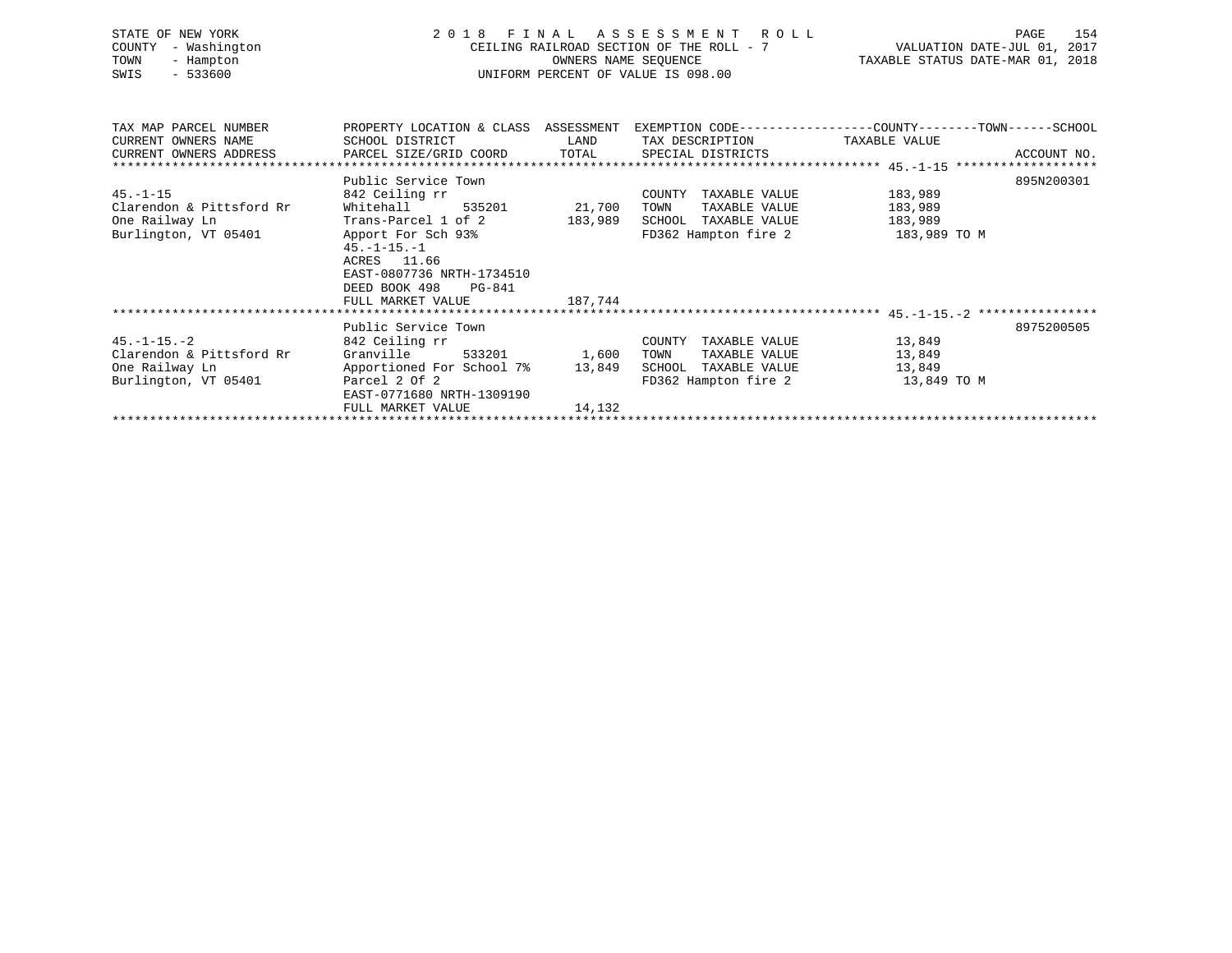| 2018 FINAL ASSESSMENT ROLL |                                          |                                  | PAGE                   | 155 |
|----------------------------|------------------------------------------|----------------------------------|------------------------|-----|
|                            | CEILING RAILROAD SECTION OF THE ROLL - 7 | VALUATION DATE-JUL 01, 2017      |                        |     |
|                            |                                          | TAXABLE STATUS DATE-MAR 01, 2018 |                        |     |
|                            |                                          |                                  | RPS150/V04/L015        |     |
|                            | UNIFORM PERCENT OF VALUE IS 098.00       |                                  | CURRENT DATE 6/04/2018 |     |

\*\*\* S P E C I A L D I S T R I C T S U M M A R Y \*\*\*

| CODE DISTRICT NAME PARCELS<br>AMOUNT<br>TYPE.<br>VALUE<br>VALUE<br>VALUE | TAXABLE |
|--------------------------------------------------------------------------|---------|
|                                                                          |         |
| FD362 Hampton fire 2<br>197,838<br>197,838<br>2 ТОТАЬ М                  |         |

STATE OF NEW YORK COUNTY - Washington TOWN - Hampton  $SWIS$  - 533600

#### \*\*\* S C H O O L D I S T R I C T S U M M A R Y \*\*\*

| CODE             | DISTRICT NAME          | TOTAL<br>PARCELS | ASSESSED<br>LAND | ASSESSED<br>TOTAL | EXEMPT<br>AMOUNT | TOTAL<br>TAXABLE  | STAR<br>AMOUNT | <b>STAR</b><br>TAXABLE |
|------------------|------------------------|------------------|------------------|-------------------|------------------|-------------------|----------------|------------------------|
| 533201<br>535201 | Granville<br>Whitehall |                  | 1,600<br>21,700  | 13,849<br>183,989 |                  | 13,849<br>183,989 |                | 13,849<br>183,989      |
|                  | SUB-TOTAL              |                  | 23,300           | 197,838           |                  | 197,838           |                | 197,838                |
|                  | TOTAL                  | 2                | 23,300           | 197,838           |                  | 197,838           |                | 197,838                |

\*\*\* S Y S T E M C O D E S S U M M A R Y \*\*\*

NO SYSTEM EXEMPTIONS AT THIS LEVEL

\*\*\* E X E M P T I O N S U M M A R Y \*\*\*

NO EXEMPTIONS AT THIS LEVEL

| ROLL |                   | TOTAL   | ASSESSED | ASSESSED | TAXABLE     | TAXABLE | TAXABLE | STAR    |
|------|-------------------|---------|----------|----------|-------------|---------|---------|---------|
| SEC  | DESCRIPTION       | PARCELS | LAND     | TOTAL    | COUNTY      | TOWN    | SCHOOL  | TAXABLE |
|      |                   |         |          |          |             |         |         |         |
|      | CEILING RAILROADS |         | 23,300   | 197,838  | ,838<br>197 | 197,838 | 197,838 | 197,838 |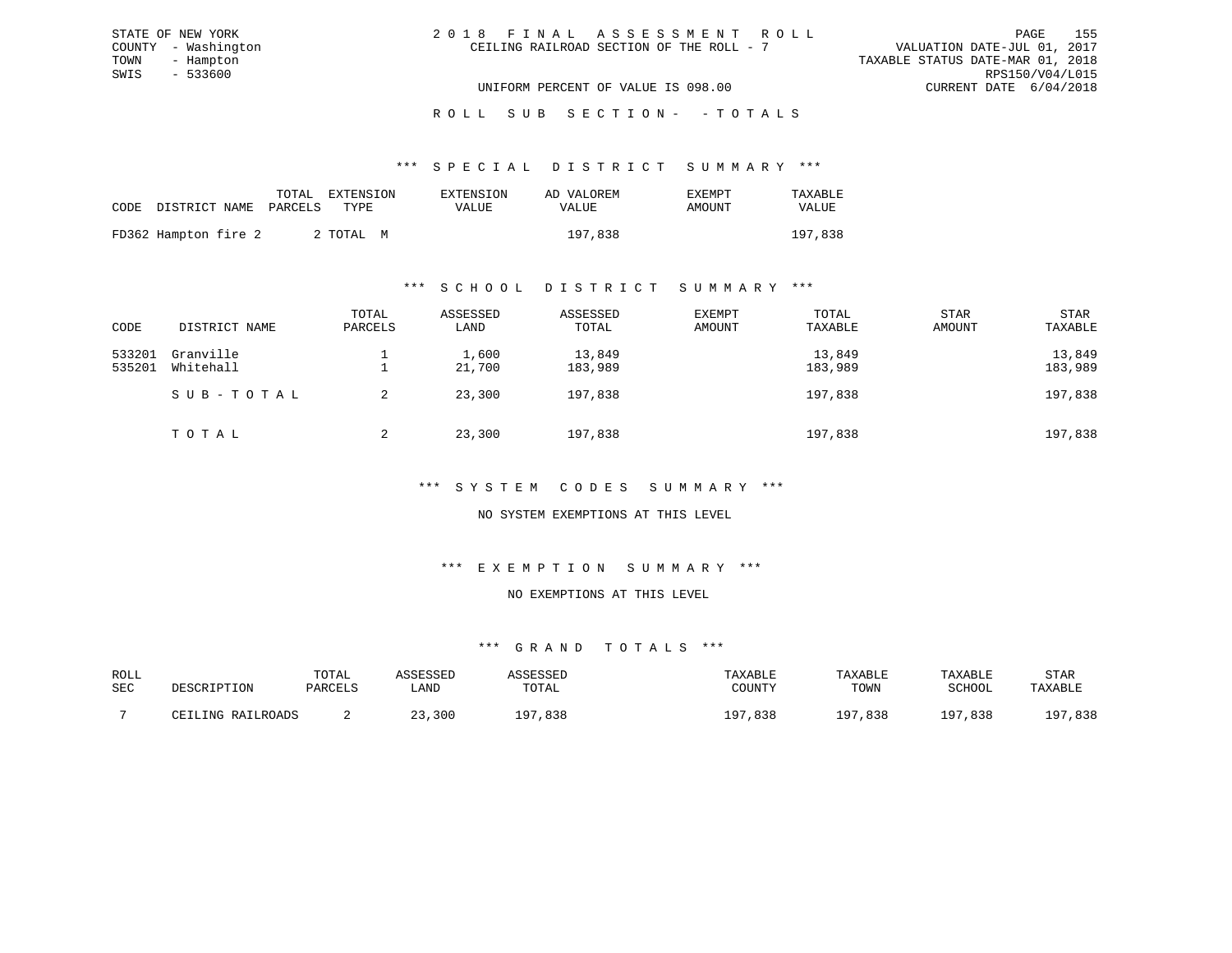|      | STATE OF NEW YORK   | 2018 FINAL ASSESSMENT ROLL               |                                  |                        | PAGE | 156 |
|------|---------------------|------------------------------------------|----------------------------------|------------------------|------|-----|
|      | COUNTY - Washington | CEILING RAILROAD SECTION OF THE ROLL - 7 | VALUATION DATE-JUL 01, 2017      |                        |      |     |
| TOWN | - Hampton           |                                          | TAXABLE STATUS DATE-MAR 01, 2018 |                        |      |     |
| SWIS | $-533600$           | UNIFORM PERCENT OF VALUE IS 098.00       |                                  | RPS150/V04/L015        |      |     |
|      |                     |                                          |                                  | CURRENT DATE 6/04/2018 |      |     |
|      |                     |                                          |                                  |                        |      |     |

#### R O L L S E C T I O N T O T A L S

# \*\*\* S P E C I A L D I S T R I C T S U M M A R Y \*\*\*

|                                 | TOTAL EXTENSION | EXTENSION    | AD VALOREM | EXEMPT | TAXABLE |
|---------------------------------|-----------------|--------------|------------|--------|---------|
| CODE DISTRICT NAME PARCELS TYPE |                 | <b>VALUE</b> | VALUE      | AMOUNT | VALUE   |
| FD362 Hampton fire 2            | 2 ТОТАЬ М       |              | 197,838    |        | 197,838 |

## \*\*\* S C H O O L D I S T R I C T S U M M A R Y \*\*\*

| CODE             | DISTRICT NAME          | TOTAL<br>PARCELS | ASSESSED<br>LAND | ASSESSED<br>TOTAL | EXEMPT<br>AMOUNT | TOTAL<br>TAXABLE  | <b>STAR</b><br>AMOUNT | STAR<br>TAXABLE   |
|------------------|------------------------|------------------|------------------|-------------------|------------------|-------------------|-----------------------|-------------------|
| 533201<br>535201 | Granville<br>Whitehall |                  | 1,600<br>21,700  | 13,849<br>183,989 |                  | 13,849<br>183,989 |                       | 13,849<br>183,989 |
|                  | SUB-TOTAL              |                  | 23,300           | 197,838           |                  | 197,838           |                       | 197,838           |
|                  | TOTAL                  | 2                | 23,300           | 197,838           |                  | 197,838           |                       | 197,838           |

# \*\*\* S Y S T E M C O D E S S U M M A R Y \*\*\*

# NO SYSTEM EXEMPTIONS AT THIS LEVEL

# \*\*\* E X E M P T I O N S U M M A R Y \*\*\*

#### NO EXEMPTIONS AT THIS LEVEL

| ROLL |                                   | TOTAL   | CCFCCFD |            | TAXABLE     | TAXABLE      | TAXABLE       | STAR        |
|------|-----------------------------------|---------|---------|------------|-------------|--------------|---------------|-------------|
| SEC  | DESCRIPTION                       | PARCELS | LAND    | TOTAL      | COUNTY      | TOWN         | SCHOOL        | TAXABLE     |
|      |                                   |         |         |            |             |              |               |             |
|      | RAILROADS<br>T.TNC<br>$\sqrt{17}$ |         | 23,300  | ,838<br>07 | 838,<br>n T | י מו<br>,838 | 1 Q 7<br>,838 | ,838<br>107 |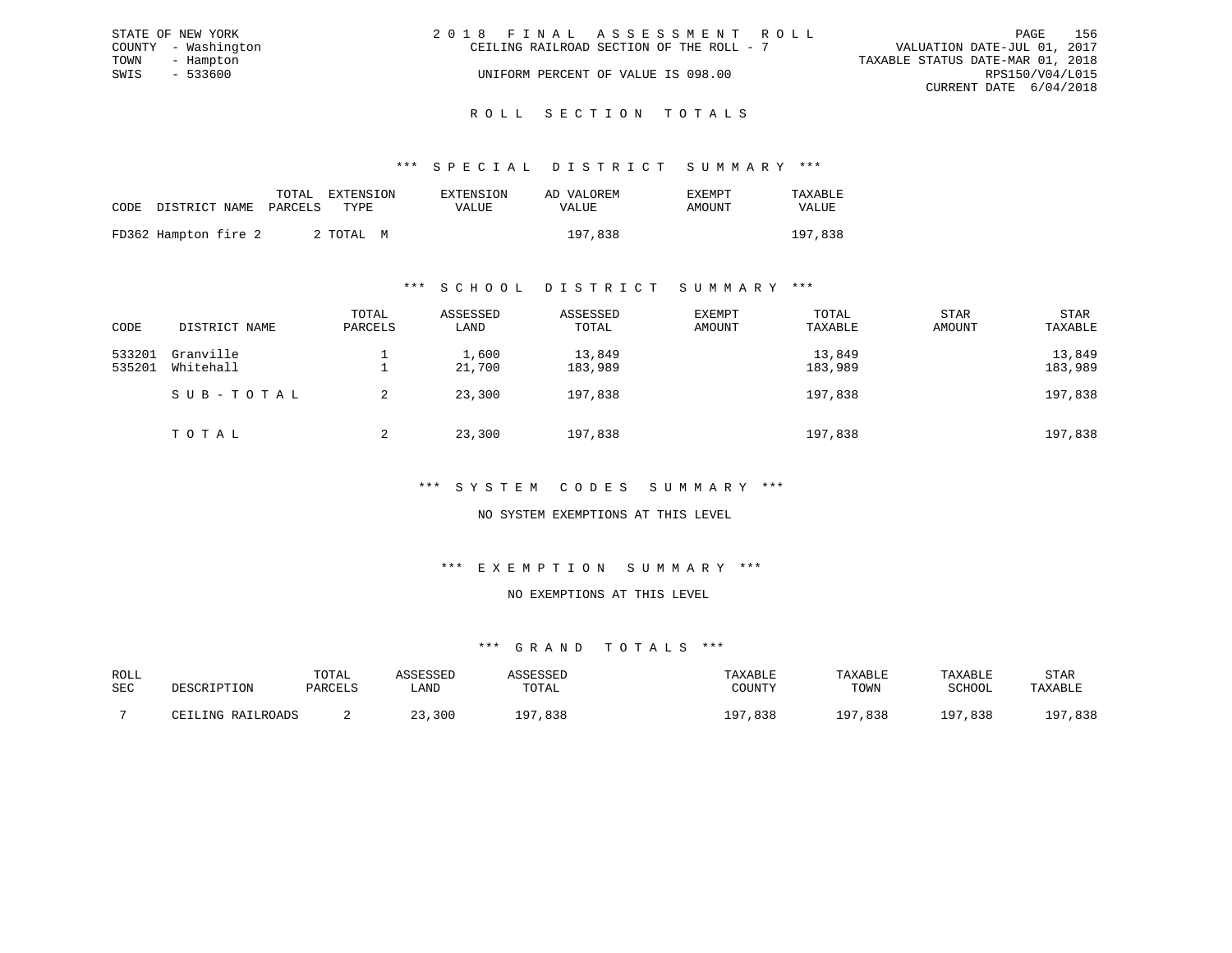# STATE OF NEW YORK 2 0 1 8 F I N A L A S S E S S M E N T R O L L PAGE 157 COUNTY - Washington WHOLLY EXEMPT SECTION OF THE ROLL - 8 VALUATION DATE-JUL 01, 2017 TOWN - Hampton OWNERS NAME SEQUENCE TAXABLE STATUS DATE-MAR 01, 2018 SWIS - 533600 UNIFORM PERCENT OF VALUE IS 098.00

| TAX MAP PARCEL NUMBER                   |                                                                                                                                   |       | PROPERTY LOCATION & CLASS ASSESSMENT EXEMPTION CODE---------------COUNTY-------TOWN------SCHOOL                              |                |        |                 |
|-----------------------------------------|-----------------------------------------------------------------------------------------------------------------------------------|-------|------------------------------------------------------------------------------------------------------------------------------|----------------|--------|-----------------|
|                                         |                                                                                                                                   |       |                                                                                                                              |                |        |                 |
|                                         |                                                                                                                                   |       |                                                                                                                              |                |        |                 |
|                                         | 1592 County Route 11                                                                                                              |       |                                                                                                                              |                |        | 8979900332      |
| $38. -1 - 14$                           | 620 Religious                                                                                                                     |       | NON-PR REL 25110                                                                                                             | 66,000         | 66,000 | 66,000          |
| Advent Church Soc Whitehall             |                                                                                                                                   |       | 535201 7,000 COUNTY TAXABLE VALUE                                                                                            | $\Omega$       |        |                 |
| Hampton, NY 12837                       | FRNT 213.00 DPTH 112.00 66,000 TOWN                                                                                               |       | TAXABLE VALUE                                                                                                                | $\overline{0}$ |        |                 |
|                                         | EAST-0806767 NRTH-1737149 SCHOOL TAXABLE VALUE<br>DEED BOOK 211 PG-422 FD362 Hampton fire 2<br>FULL MARKET VALUE 67,347 66,000 EX |       |                                                                                                                              | $\Omega$       |        |                 |
|                                         |                                                                                                                                   |       |                                                                                                                              | 0 TO M         |        |                 |
|                                         |                                                                                                                                   |       |                                                                                                                              |                |        |                 |
|                                         |                                                                                                                                   |       |                                                                                                                              |                |        |                 |
|                                         | 1614 County Route 11                                                                                                              |       | NON-PR REL 25110                                                                                                             |                |        | 895J100692      |
| $38. - 1 - 13.1$                        | 620 Religious                                                                                                                     |       |                                                                                                                              | 172,500        |        | 172,500 172,500 |
|                                         |                                                                                                                                   |       |                                                                                                                              |                |        |                 |
|                                         |                                                                                                                                   |       |                                                                                                                              |                |        |                 |
|                                         |                                                                                                                                   |       |                                                                                                                              |                |        |                 |
|                                         |                                                                                                                                   |       |                                                                                                                              |                |        |                 |
|                                         |                                                                                                                                   |       |                                                                                                                              |                |        |                 |
|                                         | 155 Golf Course Rd                                                                                                                |       |                                                                                                                              |                |        | 895J100002      |
| $38. - 1 - 10$                          | 210 1 Family Res                                                                                                                  |       | NON-PR REL 25110 173,600                                                                                                     |                |        | 173,600 173,600 |
| Adventist Historic Properties Whitehall |                                                                                                                                   |       | 535201 26,300 COUNTY TAXABLE VALUE                                                                                           | $\Omega$       |        |                 |
| PO Box 1414                             | barn is 1716 CR 11 173,600 TOWN                                                                                                   |       | TAXABLE VALUE                                                                                                                | $\Omega$       |        |                 |
| Battle Creek, MI 49016-1414             | ACRES 2.32                                                                                                                        |       | SCHOOL TAXABLE VALUE                                                                                                         | $\Omega$       |        |                 |
|                                         | ACKES 2.32<br>EAST-0809957 NRTH-1737427                                                                                           |       | CA001 Cons agri dst 1                                                                                                        |                | $0$ TO |                 |
|                                         |                                                                                                                                   |       |                                                                                                                              |                |        |                 |
|                                         |                                                                                                                                   |       | DEED BOOK 3099 PG-223 177,143 EZ015 Empire Zone-Site 15<br>FULL MARKET VALUE 177,143 EZ015 Empire Zone-Site 15<br>173,600 EX |                | $0$ TO |                 |
|                                         |                                                                                                                                   |       | FD362 Hampton fire 2                                                                                                         |                | 0 TO M |                 |
|                                         |                                                                                                                                   |       | 173,600 EX                                                                                                                   |                |        |                 |
|                                         |                                                                                                                                   |       |                                                                                                                              |                |        |                 |
|                                         | State Route 22A OFF                                                                                                               |       |                                                                                                                              |                |        | 8979900333      |
| $54. - 1 - 11$                          | 695 Cemetery                                                                                                                      |       | TN CEM<br>13510                                                                                                              | 6,000          | 6,000  | 6,000           |
| Hampton Flats Cemetery                  | Granville                                                                                                                         |       | 533201 6,000 COUNTY TAXABLE VALUE                                                                                            | $\mathbf 0$    |        |                 |
| Hampton, NY 12837                       |                                                                                                                                   | 6.000 | TOWN<br>TAXABLE VALUE                                                                                                        | $\Omega$       |        |                 |
|                                         | FRNT 168.00 DPTH 200.00<br>EAST-0821590 NRTH-1722777                                                                              |       | SCHOOL TAXABLE VALUE                                                                                                         | $\Omega$       |        |                 |
|                                         | FULL MARKET VALUE                                                                                                                 |       | 6,122 FD361 Hampton fire 1 0 TO M                                                                                            |                |        |                 |
|                                         |                                                                                                                                   |       |                                                                                                                              |                |        |                 |
|                                         |                                                                                                                                   |       |                                                                                                                              |                |        |                 |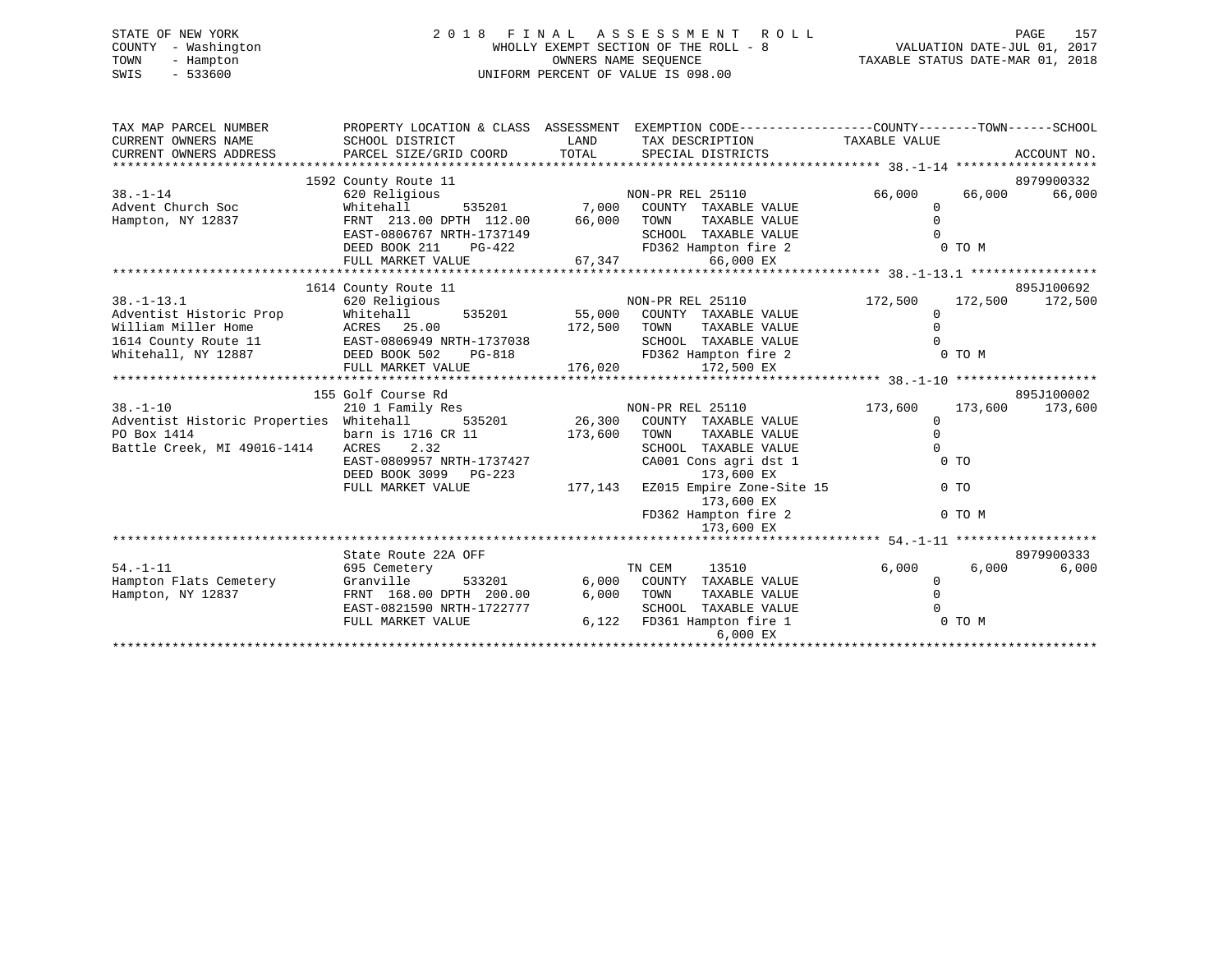| STATE OF NEW YORK   | 2018 FINAL ASSESSMENT ROLL            | 158<br>PAGE                      |
|---------------------|---------------------------------------|----------------------------------|
| COUNTY - Washington | WHOLLY EXEMPT SECTION OF THE ROLL - 8 | VALUATION DATE-JUL 01, 2017      |
| TOWN<br>- Hampton   | OWNERS NAME SEOUENCE                  | TAXABLE STATUS DATE-MAR 01, 2018 |
| SWIS<br>- 533600    | UNIFORM PERCENT OF VALUE IS 098.00    |                                  |
|                     |                                       |                                  |

| TAX MAP PARCEL NUMBER     | PROPERTY LOCATION & CLASS ASSESSMENT EXEMPTION CODE----------------COUNTY-------TOWN------SCHOOL |              |                              |                                                      |         |             |
|---------------------------|--------------------------------------------------------------------------------------------------|--------------|------------------------------|------------------------------------------------------|---------|-------------|
| CURRENT OWNERS NAME       | SCHOOL DISTRICT                                                                                  | LAND         | TAX DESCRIPTION              | TAXABLE VALUE                                        |         |             |
| CURRENT OWNERS ADDRESS    | PARCEL SIZE/GRID COORD                                                                           | TOTAL        | SPECIAL DISTRICTS            |                                                      |         | ACCOUNT NO. |
|                           |                                                                                                  |              |                              |                                                      |         |             |
|                           | Golf Course Rd                                                                                   |              |                              |                                                      |         |             |
| $38. - 1 - 10.6$          | 695 Cemetery                                                                                     |              | TN CEM<br>13510              | 1,500                                                | 1,500   | 1,500       |
|                           | Whitehall<br>535201                                                                              | 1,500        | COUNTY TAXABLE VALUE         | $\mathbf{0}$                                         |         |             |
| Hampton Town of           |                                                                                                  |              |                              | $\Omega$                                             |         |             |
| 2629 State Route 22A      | Filed subdivision 12843                                                                          | 1,500        | TOWN<br>TAXABLE VALUE        |                                                      |         |             |
| Hampton, NY 12837         | ACRES<br>1.01                                                                                    |              | SCHOOL TAXABLE VALUE         | $\Omega$                                             |         |             |
|                           | EAST-0809907 NRTH-1737177                                                                        |              | CA001 Cons agri dst 1        | 0 TO                                                 |         |             |
|                           | DEED BOOK 3652 PG-115                                                                            |              | 1,500 EX                     |                                                      |         |             |
|                           | FULL MARKET VALUE                                                                                | 1,531        | EZ005 Empire Zone 5          |                                                      | $0$ TO  |             |
|                           |                                                                                                  |              | 1,500 EX                     |                                                      |         |             |
|                           |                                                                                                  |              | FD362 Hampton fire 2         |                                                      | 0 TO M  |             |
|                           |                                                                                                  |              | 1,500 EX                     |                                                      |         |             |
|                           |                                                                                                  |              |                              | ·**************** 63.-1-6 ********************       |         |             |
|                           | State Route 22A                                                                                  |              |                              |                                                      |         | 8979900338  |
| $63. -1 - 6$              | 720 Mine/quarry                                                                                  |              | OTHER TOWN 13500             | 6,000                                                | 6,000   | 6,000       |
| Hampton Town Of           | 533201<br>Granville                                                                              |              | 6,000 COUNTY TAXABLE VALUE   | 0                                                    |         |             |
| Hampton, NY 12837         | ACRES<br>2.20                                                                                    |              | 6,000 TOWN<br>TAXABLE VALUE  | $\Omega$                                             |         |             |
|                           | EAST-0823856 NRTH-1714641                                                                        |              | SCHOOL TAXABLE VALUE         | $\Omega$                                             |         |             |
|                           | FULL MARKET VALUE                                                                                |              | 6,122 FD361 Hampton fire 1   |                                                      | 0 TO M  |             |
|                           |                                                                                                  |              |                              |                                                      |         |             |
|                           |                                                                                                  |              | 6,000 EX                     |                                                      |         |             |
|                           |                                                                                                  |              |                              | ********************** 72.-2-32 ******************** |         |             |
|                           | 2629+2631 State Route 22A                                                                        |              |                              |                                                      |         | 8979900339  |
| $72. - 2 - 32$            | 651 Highway gar                                                                                  |              | OTHER TOWN 13500             | 141,700                                              | 141,700 | 141,700     |
| Hampton Town Of           | Granville<br>533201                                                                              |              | 12,000 COUNTY TAXABLE VALUE  | $\mathbf 0$                                          |         |             |
| 2629 State Route 22A      | Town Hall                                                                                        | 141,700 TOWN | TAXABLE VALUE                | $\Omega$                                             |         |             |
| PO Box 125                | 713/149 Hwy Approp                                                                               |              | SCHOOL TAXABLE VALUE         |                                                      |         |             |
| Hampton, NY 12837         | ACRES<br>1.00                                                                                    |              | FD361 Hampton fire 1         |                                                      | 0 TO M  |             |
|                           | EAST-0823341 NRTH-1712486                                                                        |              | 141,700 EX                   |                                                      |         |             |
|                           | FULL MARKET VALUE                                                                                | 144,592      |                              |                                                      |         |             |
|                           |                                                                                                  |              |                              |                                                      |         |             |
|                           | 2520 County Route 18                                                                             |              |                              |                                                      |         | 8979900340  |
| $72. - 2 - 24$            | 662 Police/fire                                                                                  |              | VOL FIRE 26400               | 76,100                                               | 76,100  | 76,100      |
| Hampton Vol. Fire Co. Inc | Granville<br>533201                                                                              |              | 6,000 COUNTY TAXABLE VALUE   | $\mathbf{0}$                                         |         |             |
| PO Box 34                 | Firehouse                                                                                        |              | 76,100 TOWN<br>TAXABLE VALUE | $\Omega$                                             |         |             |
| Hampton, NY 12837         | Postal Lease 755/139                                                                             |              | SCHOOL TAXABLE VALUE         | $\Omega$                                             |         |             |
|                           | ACRES<br>1.00                                                                                    |              | FD361 Hampton fire 1         |                                                      | 0 TO M  |             |
|                           | EAST-0822663 NRTH-1711242                                                                        |              | 76,100 EX                    |                                                      |         |             |
|                           | DEED BOOK 3545 PG-281                                                                            |              |                              |                                                      |         |             |
|                           | FULL MARKET VALUE                                                                                | 77,653       |                              |                                                      |         |             |
|                           |                                                                                                  |              |                              |                                                      |         |             |
|                           |                                                                                                  |              |                              |                                                      |         |             |
|                           | State Route 22A OFF                                                                              |              |                              |                                                      |         | 8979900335  |
| $81. - 2 - 11$            | 695 Cemetery                                                                                     |              | TN CEM<br>13510              | 6,000                                                | 6,000   | 6,000       |
| Hooker Cemetery           | 533201<br>Granville                                                                              | 6,000        | COUNTY TAXABLE VALUE         | 0                                                    |         |             |
| Hampton, NY 12837         | 96.00 DPTH 90.00<br>FRNT                                                                         | 6,000        | TOWN<br>TAXABLE VALUE        | $\Omega$                                             |         |             |
|                           | EAST-0823001 NRTH-1704055                                                                        |              | SCHOOL TAXABLE VALUE         | $\Omega$                                             |         |             |
|                           | FULL MARKET VALUE                                                                                |              | 6,122 FD361 Hampton fire 1   |                                                      | 0 TO M  |             |
|                           |                                                                                                  |              | 6,000 EX                     |                                                      |         |             |
|                           |                                                                                                  |              |                              |                                                      |         |             |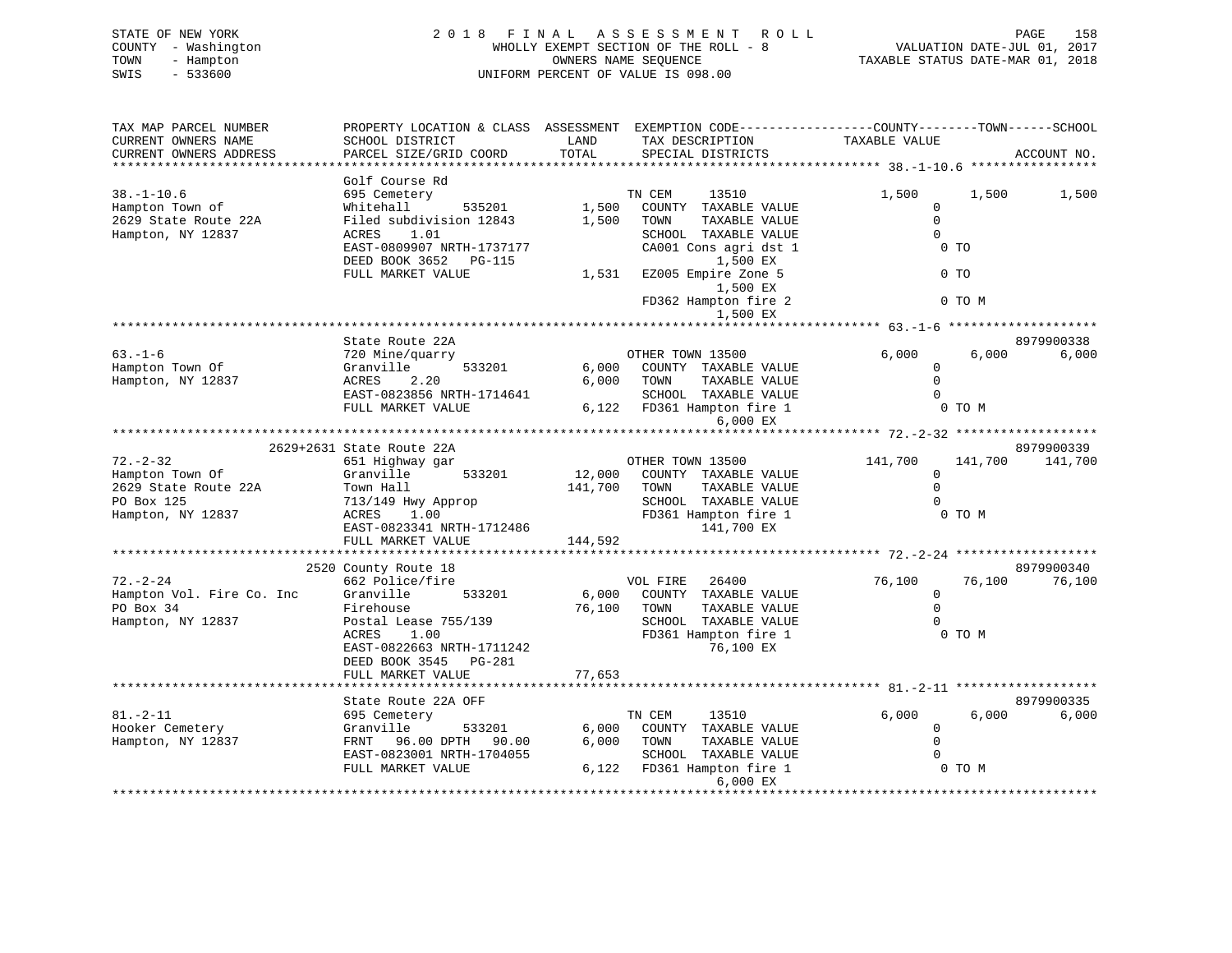# STATE OF NEW YORK 2 0 1 8 F I N A L A S S E S S M E N T R O L L PAGE 159 COUNTY - Washington WHOLLY EXEMPT SECTION OF THE ROLL - 8 VALUATION DATE-JUL 01, 2017 TOWN - Hampton OWNERS NAME SEQUENCE TAXABLE STATUS DATE-MAR 01, 2018 SWIS - 533600 UNIFORM PERCENT OF VALUE IS 098.00

| TAX MAP PARCEL NUMBER                                                              | PROPERTY LOCATION & CLASS ASSESSMENT EXEMPTION CODE----------------COUNTY-------TOWN------SCHOOL |                           |                                              |                         |                    |
|------------------------------------------------------------------------------------|--------------------------------------------------------------------------------------------------|---------------------------|----------------------------------------------|-------------------------|--------------------|
| CURRENT OWNERS NAME                                                                | SCHOOL DISTRICT                                                                                  | LAND                      | TAX DESCRIPTION                              | TAXABLE VALUE           |                    |
| CURRENT OWNERS ADDRESS                                                             | PARCEL SIZE/GRID COORD                                                                           | TOTAL                     | SPECIAL DISTRICTS                            |                         | ACCOUNT NO.        |
|                                                                                    |                                                                                                  |                           |                                              |                         |                    |
|                                                                                    | Golf Course Rd                                                                                   |                           |                                              |                         | 8979900337         |
| $38. - 1 - 9$                                                                      | 695 Cemetery                                                                                     |                           | TN CEM<br>13510                              | 7,000                   | 7,000<br>7,000     |
| Miller Cemetery                                                                    | 535201 7,000<br>Whitehall                                                                        |                           | COUNTY TAXABLE VALUE                         | $\Omega$                |                    |
| Hampton, NY 12837                                                                  | FRNT 215.00 DPTH 93.00                                                                           | 7,000                     | TOWN<br>TAXABLE VALUE                        | $\Omega$                |                    |
|                                                                                    | EAST-0810053 NRTH-1737114                                                                        |                           | SCHOOL TAXABLE VALUE                         |                         |                    |
|                                                                                    | FULL MARKET VALUE                                                                                |                           | 7,143 FD362 Hampton fire 2                   |                         | 0 TO M             |
|                                                                                    |                                                                                                  |                           | 7,000 EX                                     |                         |                    |
|                                                                                    |                                                                                                  |                           |                                              |                         |                    |
|                                                                                    | County Route 21                                                                                  |                           |                                              |                         | 895J100155         |
| $80. - 1 - 2.4$<br>Mirror Lake Homeowners                                          | 692 Road/str/hwy<br>535201<br>Whitehall                                                          | 12,000                    | RPTL1138<br>29700<br>COUNTY TAXABLE VALUE    | 12,000<br>$\Omega$      | 12,000 12,000      |
| Route 4                                                                            | ACRES 27.10                                                                                      | 12,000                    | TOWN<br>TAXABLE VALUE                        | $\Omega$                |                    |
| Killington, VT 05751                                                               | EAST-0810574 NRTH-1705757                                                                        |                           | SCHOOL TAXABLE VALUE                         |                         |                    |
|                                                                                    | DEED BOOK 781<br>PG-239                                                                          | SCHOOL<br>FD361<br>12,245 | FD361 Hampton fire 1                         | 0 TO M                  |                    |
|                                                                                    | FULL MARKET VALUE                                                                                |                           | 12,000 EX                                    |                         |                    |
|                                                                                    |                                                                                                  |                           |                                              |                         |                    |
|                                                                                    | Carvers Falls Rd                                                                                 |                           |                                              |                         |                    |
| $31. - 1 - 1.1$                                                                    | 910 Priv forest                                                                                  |                           | NON-PR EDU 25120                             | 18,900                  | 18,900 18,900      |
| Nature Conservancy                                                                 | Whitehall                                                                                        |                           | 535201 18,900 COUNTY TAXABLE VALUE           | $\Omega$                |                    |
| 195 New Karner Rd Ste 200                                                          | ACRES 41.90                                                                                      | 18,900 TOWN               | TAXABLE VALUE                                | $\Omega$                |                    |
| Albany, NY 12205                                                                   | EAST-0803918 NRTH-1748479                                                                        |                           | SCHOOL TAXABLE VALUE                         |                         |                    |
|                                                                                    | EAST-0803918 NRTH-1748479<br>DEED BOOK 825 PG-18                                                 |                           | FD362 Hampton fire 2                         |                         | 0 TO M             |
|                                                                                    | FULL MARKET VALUE                                                                                | 19,286                    | 18,900 EX                                    |                         |                    |
|                                                                                    |                                                                                                  |                           |                                              |                         |                    |
|                                                                                    | 2243 State Route 22A                                                                             |                           |                                              |                         | 895J100098         |
| $81. - 2 - 12$                                                                     | 614 Spec. school                                                                                 |                           | NY STATE 12100                               | 116,000                 | 116,000<br>116,000 |
| New York State of Granville<br>Suny Plaza Albany Campus ACRES 8<br>Albany NY 12207 | 533201                                                                                           |                           | 12,100 COUNTY TAXABLE VALUE                  | $\Omega$                |                    |
|                                                                                    | ACRES 8.73                                                                                       | 116,000 TOWN              | TAXABLE VALUE                                |                         |                    |
| Albany, NY 12207                                                                   | EAST-0822760 NRTH-1703580<br>DEED BOOK 603 PG-29                                                 |                           | SCHOOL TAXABLE VALUE                         |                         |                    |
|                                                                                    |                                                                                                  |                           | FD361 Hampton fire 1                         |                         | 0 TO M             |
|                                                                                    | FULL MARKET VALUE                                                                                | 118,367                   | 116,000 EX                                   |                         |                    |
|                                                                                    |                                                                                                  |                           |                                              |                         |                    |
|                                                                                    | State Route 22A OFF                                                                              |                           |                                              |                         | 895N200689         |
| $81. - 2 - 22$<br>NYS Office Of Parks                                              | 682 Rec facility                                                                                 |                           | NY STATE 12100<br>7,800 COUNTY TAXABLE VALUE | 7,800                   | 7,800<br>7,800     |
| Attn: Rec & Historic Presvtn ACRES 1.30                                            | Granville<br>533201                                                                              | 7,800                     | TOWN<br>TAXABLE VALUE                        | $\mathbf 0$<br>$\Omega$ |                    |
| Empire State Plz Bldg 1                                                            | EAST-0824293 NRTH-1699738                                                                        |                           | SCHOOL TAXABLE VALUE                         |                         |                    |
| Albany, NY 12238                                                                   | DEED BOOK 638<br>$PG-232$                                                                        |                           | FD362 Hampton fire 2                         |                         | 0 TO M             |
|                                                                                    |                                                                                                  |                           |                                              |                         |                    |
|                                                                                    |                                                                                                  |                           |                                              |                         |                    |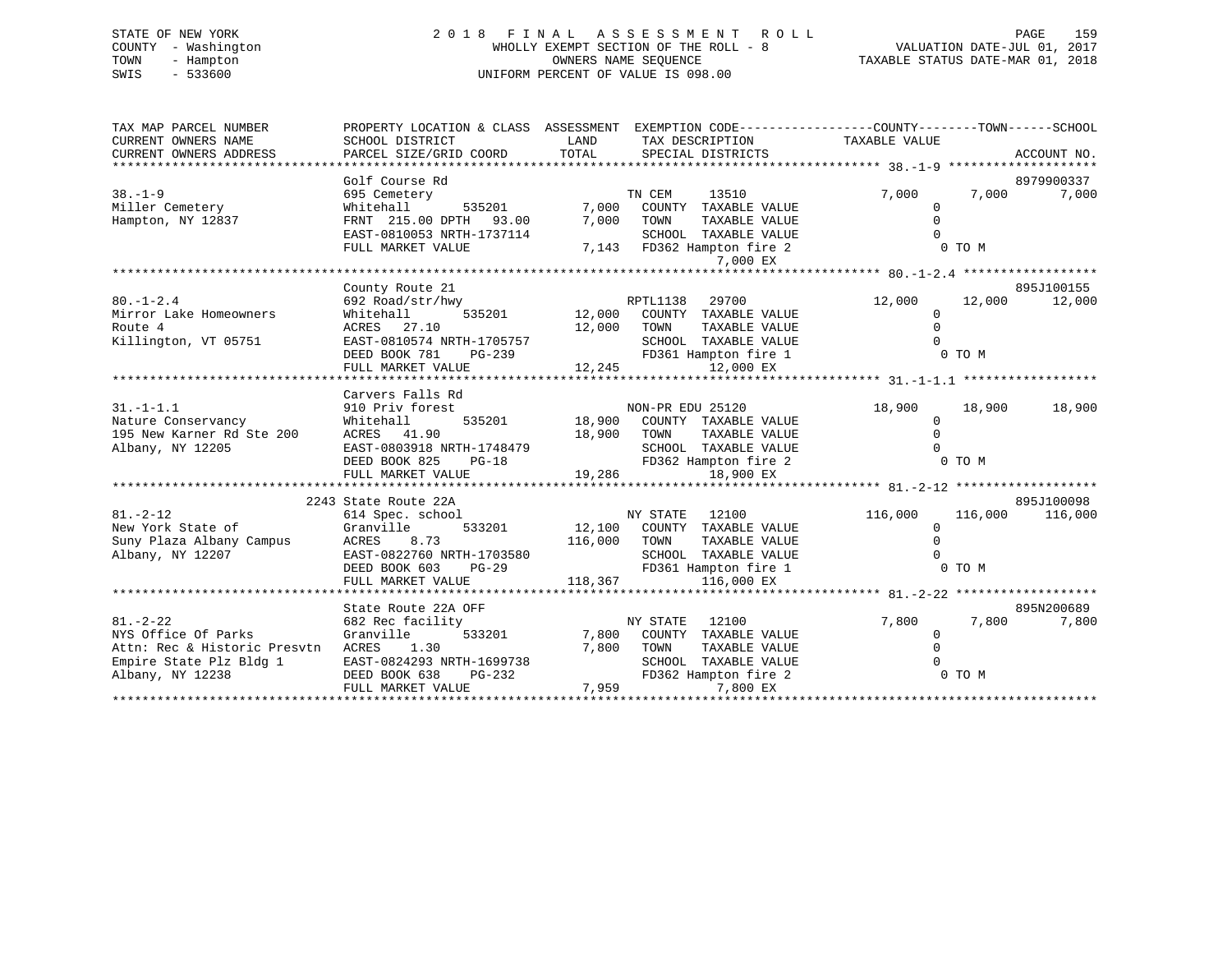| STATE OF NEW YORK<br>- Washington<br>COUNTY<br>TOWN<br>- Hampton<br>$-533600$<br>SWIS                                    | WHOLLY EXEMPT SECTION OF THE ROLL -<br>OWNERS NAME SEQUENCE<br>UNIFORM PERCENT OF VALUE IS 098.00                                                                                                           |                | 2018 FINAL ASSESSMENT ROLL<br>FINAL ASSESSMENT ROLL MHOLLY EXEMPT SECTION OF THE ROLL - 8<br>WALUATION DATE-JUL 01, 2017<br>OWNERS NAME SEQUENCE TAXABLE STATUS DATE-MAR 01, 2018 |                                             | 160<br>PAGE    |
|--------------------------------------------------------------------------------------------------------------------------|-------------------------------------------------------------------------------------------------------------------------------------------------------------------------------------------------------------|----------------|-----------------------------------------------------------------------------------------------------------------------------------------------------------------------------------|---------------------------------------------|----------------|
| TAX MAP PARCEL NUMBER THE PROPERTY LOCATION & CLASS ASSESSMENT EXEMPTION CODE---------------COUNTY-------TOWN-----SCHOOL |                                                                                                                                                                                                             |                |                                                                                                                                                                                   |                                             |                |
| $45. - 1 - 33$                                                                                                           | 39 Golf Course Rd<br>441 Fuel Store&D<br>Troy, NY 12180 WWCoIDA 5202-17-02 PILOT<br>ACRES 20.99<br>EAST-0809712 NRTH-1734528 FD362 Hampton fire 2<br>DEED BOOK 3601 PG-103<br>2214,184<br>FULL MARKET VALUE |                | IDA 18020<br>TAXABLE VALUE<br>SCHOOL TAXABLE VALUE<br>CA001 Cons agri dst 1 2169,900 TO                                                                                           | 2169,900 2169,900 2169,900<br>2169,900 TO M |                |
|                                                                                                                          | Pratt Rd                                                                                                                                                                                                    |                |                                                                                                                                                                                   |                                             | 8979900336     |
| $72. - 1 - 8$<br>Warren Cemetery<br>Hampton, NY 12837                                                                    | 595 Cemetery<br>Granville 533201 6,000 COUNTY<br>FRNT 195.00 DPTH 170.00<br>EAST-0821623 NRTH-1710644<br>FULL MARKET VALUE                                                                                  | 6,000<br>6,122 | TN CEM 13510 6,000<br>TAXABLE VALUE<br>TOWN<br>TAXABLE VALUE<br>SCHOOL TAXABLE VALUE<br>FD361 Hampton fire 1<br>6,000 EX                                                          | 0<br>0 TO M                                 | 6,000<br>6,000 |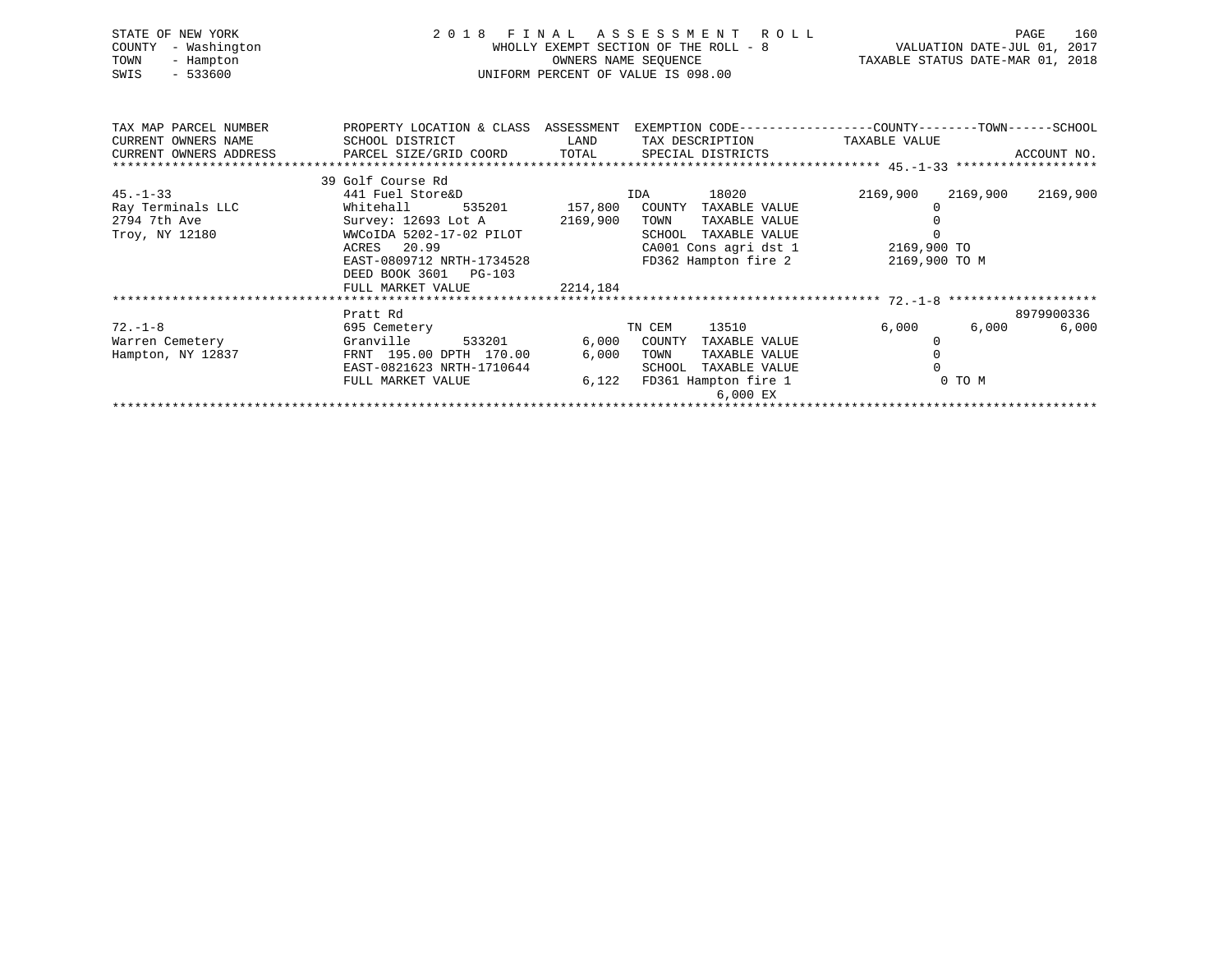$SWIS$  - 533600

UNIFORM PERCENT OF VALUE IS 098.00 CURRENT DATE 6/04/2018

ROLL SUB SECTION - - TOTALS

#### \*\*\* S P E C I A L D I S T R I C T S U M M A R Y \*\*\*

| CODE | DISTRICT NAME        | TOTAL<br>PARCELS | EXTENSION<br>TYPE | EXTENSION<br>VALUE | AD VALOREM<br>VALUE | EXEMPT<br>AMOUNT | TAXABLE<br>VALUE |
|------|----------------------|------------------|-------------------|--------------------|---------------------|------------------|------------------|
|      | EZ005 Empire Zone 5  |                  | 1 TOTAL           |                    | 1,500               | 1,500            |                  |
|      | CA001 Cons agri dst  |                  | 3 TOTAL           |                    | 2345,000            | 175,100          | 2169,900         |
|      | EZ015 Empire Zone-Si |                  | 1 TOTAL           |                    | 173,600             | 173,600          |                  |
|      | FD361 Hampton fire 1 |                  | 8 TOTAL M         |                    | 369,800             | 369,800          |                  |
|      | FD362 Hampton fire 2 |                  | 8 TOTAL M         |                    | 2617,200            | 447,300          | 2169,900         |

# \*\*\* S C H O O L D I S T R I C T S U M M A R Y \*\*\*

| CODE             | DISTRICT NAME          | TOTAL<br>PARCELS | ASSESSED<br>LAND  | ASSESSED<br>TOTAL   | EXEMPT<br>AMOUNT    | TOTAL<br>TAXABLE | <b>STAR</b><br>AMOUNT | STAR<br>TAXABLE |
|------------------|------------------------|------------------|-------------------|---------------------|---------------------|------------------|-----------------------|-----------------|
| 533201<br>535201 | Granville<br>Whitehall | 8<br>8           | 61,900<br>285,500 | 365,600<br>2621,400 | 365,600<br>2621,400 |                  |                       |                 |
|                  | SUB-TOTAL              | 16               | 347,400           | 2987,000            | 2987,000            |                  |                       |                 |
|                  | тотаь                  | 16               | 347,400           | 2987,000            | 2987,000            |                  |                       |                 |

# \*\*\* S Y S T E M C O D E S S U M M A R Y \*\*\*

# NO SYSTEM EXEMPTIONS AT THIS LEVEL

# \*\*\* E X E M P T I O N S U M M A R Y \*\*\*

| CODE  | DESCRIPTION | TOTAL<br>PARCELS | COUNTY   | TOWN     | SCHOOL   |
|-------|-------------|------------------|----------|----------|----------|
| 12100 | NY STATE    |                  | 123,800  | 123,800  | 123,800  |
| 13500 | OTHER TOWN  |                  | 147,700  | 147,700  | 147,700  |
| 13510 | TN CEM      |                  | 26,500   | 26,500   | 26,500   |
| 18020 | IDA         |                  | 2169,900 | 2169,900 | 2169,900 |
| 25110 | NON-PR REL  |                  | 412,100  | 412,100  | 412,100  |
| 25120 | NON-PR EDU  |                  | 18,900   | 18,900   | 18,900   |
| 26400 | VOL FIRE    |                  | 76,100   | 76,100   | 76,100   |
| 29700 | RPTL1138    |                  | 12,000   | 12,000   | 12,000   |
|       | TOTAL       | 16               | 2987,000 | 2987,000 | 2987,000 |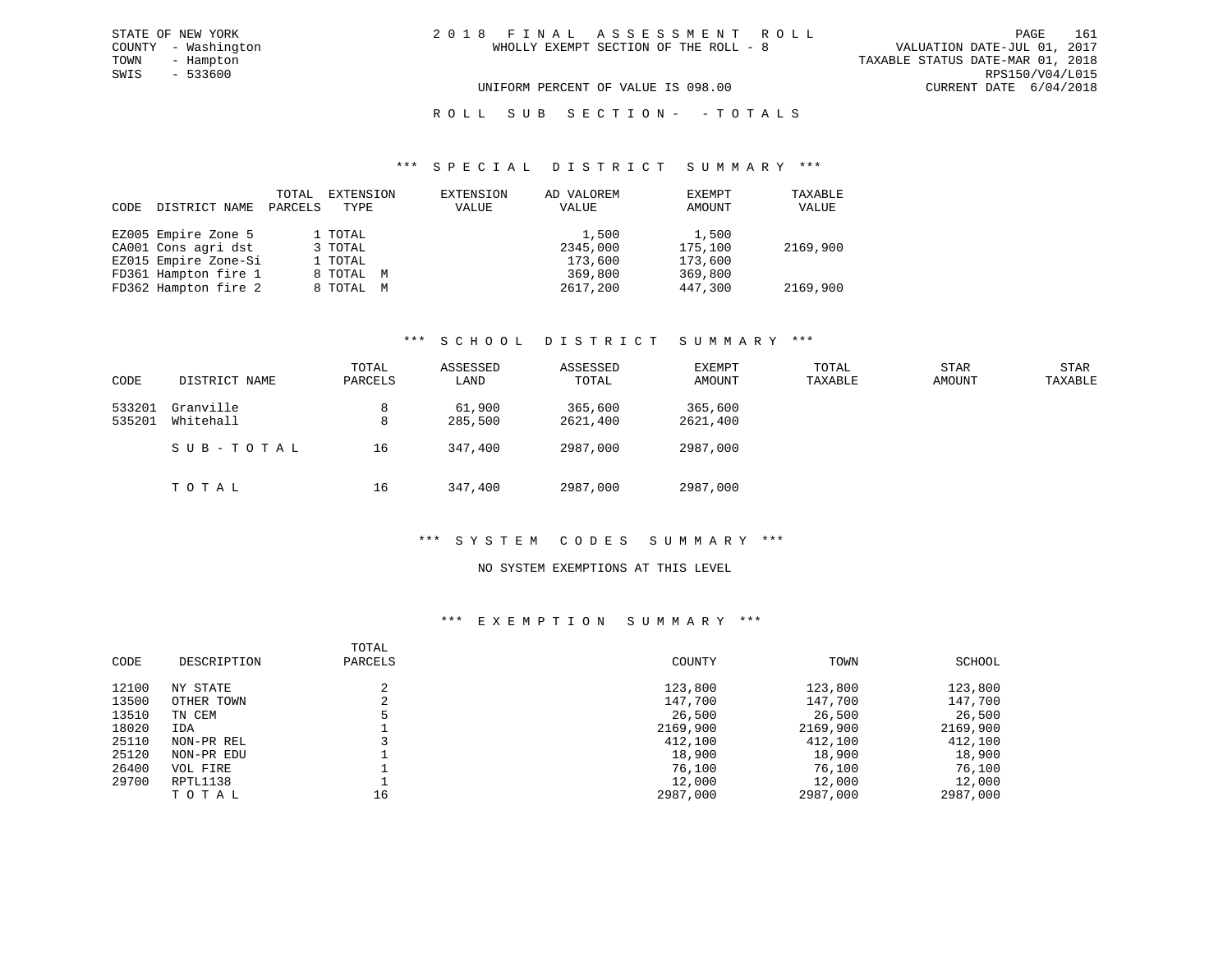| STATE OF NEW YORK   | 2018 FINAL ASSESSMENT ROLL            | 162<br>PAGE                      |
|---------------------|---------------------------------------|----------------------------------|
| COUNTY - Washington | WHOLLY EXEMPT SECTION OF THE ROLL - 8 | VALUATION DATE-JUL 01, 2017      |
| TOWN<br>- Hampton   |                                       | TAXABLE STATUS DATE-MAR 01, 2018 |
| SWIS - 533600       |                                       | RPS150/V04/L015                  |
|                     | UNIFORM PERCENT OF VALUE IS 098.00    | CURRENT DATE 6/04/2018           |
|                     |                                       |                                  |

R O L L S U B S E C T I O N - - T O T A L S

| ROLL       |               | TOTAL         |            |                     |        | TAXABLE | TAXARI.F          | STAR    |
|------------|---------------|---------------|------------|---------------------|--------|---------|-------------------|---------|
| <b>SEC</b> |               | <b>DARCET</b> | LAND       | <b>TOTA1</b><br>◡∸▱ | COUNTY | TOWN    | $\alpha$ $\alpha$ | TAXABLE |
|            | <b>TVEMDT</b> |               | 400<br>247 | 2007<br>,000        |        |         |                   |         |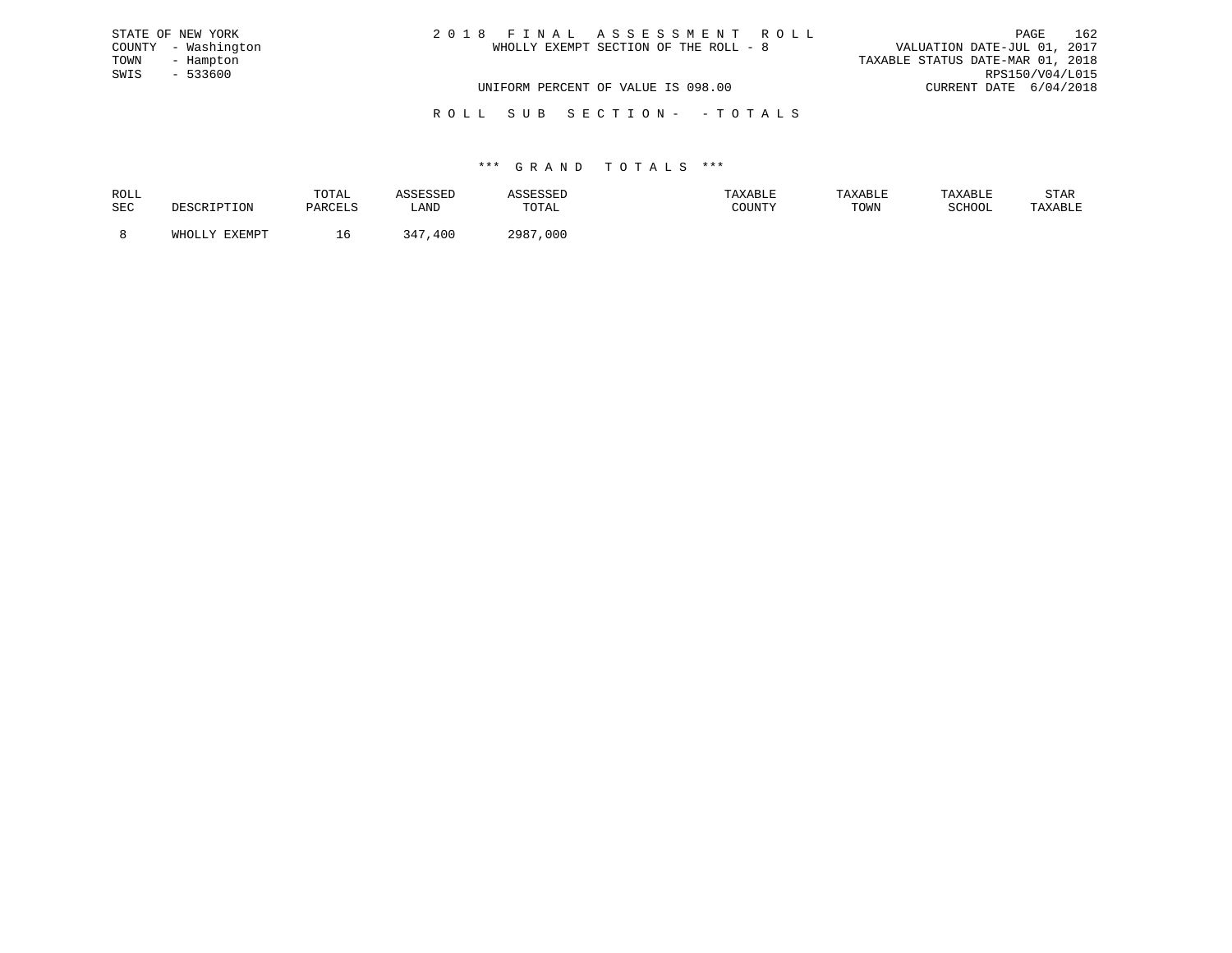|      | STATE OF NEW YORK   | 2018 FINAL ASSESSMENT ROLL |                                       |                                  | PAGE                   | 163 |
|------|---------------------|----------------------------|---------------------------------------|----------------------------------|------------------------|-----|
|      | COUNTY - Washington |                            | WHOLLY EXEMPT SECTION OF THE ROLL - 8 | VALUATION DATE-JUL 01, 2017      |                        |     |
| TOWN | - Hampton           |                            |                                       | TAXABLE STATUS DATE-MAR 01, 2018 |                        |     |
| SWIS | - 533600            |                            | UNIFORM PERCENT OF VALUE IS 098.00    |                                  | RPS150/V04/L015        |     |
|      |                     |                            |                                       |                                  | CURRENT DATE 6/04/2018 |     |
|      |                     |                            |                                       |                                  |                        |     |

# ROLL SECTION TOTALS

# \*\*\* S P E C I A L D I S T R I C T S U M M A R Y \*\*\*

| CODE | DISTRICT NAME        | TOTAL<br>PARCELS | EXTENSION<br>TYPE | EXTENSION<br>VALUE | AD VALOREM<br>VALUE | EXEMPT<br>AMOUNT | TAXABLE<br>VALUE |
|------|----------------------|------------------|-------------------|--------------------|---------------------|------------------|------------------|
|      | EZ005 Empire Zone 5  |                  | 1 TOTAL           |                    | 1,500               | 1,500            |                  |
|      | CA001 Cons agri dst  |                  | 3 TOTAL           |                    | 2345,000            | 175,100          | 2169,900         |
|      | EZ015 Empire Zone-Si |                  | 1 TOTAL           |                    | 173,600             | 173,600          |                  |
|      | FD361 Hampton fire 1 |                  | 8 TOTAL M         |                    | 369,800             | 369,800          |                  |
|      | FD362 Hampton fire 2 |                  | 8 TOTAL M         |                    | 2617,200            | 447,300          | 2169,900         |

# \*\*\* S C H O O L D I S T R I C T S U M M A R Y \*\*\*

| CODE             | DISTRICT NAME          | TOTAL<br>PARCELS | ASSESSED<br>LAND  | ASSESSED<br>TOTAL   | EXEMPT<br>AMOUNT    | TOTAL<br>TAXABLE | <b>STAR</b><br>AMOUNT | STAR<br>TAXABLE |
|------------------|------------------------|------------------|-------------------|---------------------|---------------------|------------------|-----------------------|-----------------|
| 533201<br>535201 | Granville<br>Whitehall | 8<br>8           | 61,900<br>285,500 | 365,600<br>2621,400 | 365,600<br>2621,400 |                  |                       |                 |
|                  | SUB-TOTAL              | 16               | 347,400           | 2987,000            | 2987,000            |                  |                       |                 |
|                  | TOTAL                  | 16               | 347,400           | 2987,000            | 2987,000            |                  |                       |                 |

# \*\*\* S Y S T E M C O D E S S U M M A R Y \*\*\*

# NO SYSTEM EXEMPTIONS AT THIS LEVEL

# \*\*\* E X E M P T I O N S U M M A R Y \*\*\*

| CODE  | DESCRIPTION | TOTAL<br>PARCELS | COUNTY   | TOWN     | SCHOOL   |
|-------|-------------|------------------|----------|----------|----------|
| 12100 | NY STATE    |                  | 123,800  | 123,800  | 123,800  |
| 13500 | OTHER TOWN  |                  | 147,700  | 147,700  | 147,700  |
| 13510 | TN CEM      |                  | 26,500   | 26,500   | 26,500   |
| 18020 | IDA         |                  | 2169,900 | 2169,900 | 2169,900 |
| 25110 | NON-PR REL  |                  | 412,100  | 412,100  | 412,100  |
| 25120 | NON-PR EDU  |                  | 18,900   | 18,900   | 18,900   |
| 26400 | VOL FIRE    |                  | 76,100   | 76,100   | 76,100   |
| 29700 | RPTL1138    |                  | 12,000   | 12,000   | 12,000   |
|       | TOTAL       | 16               | 2987,000 | 2987,000 | 2987,000 |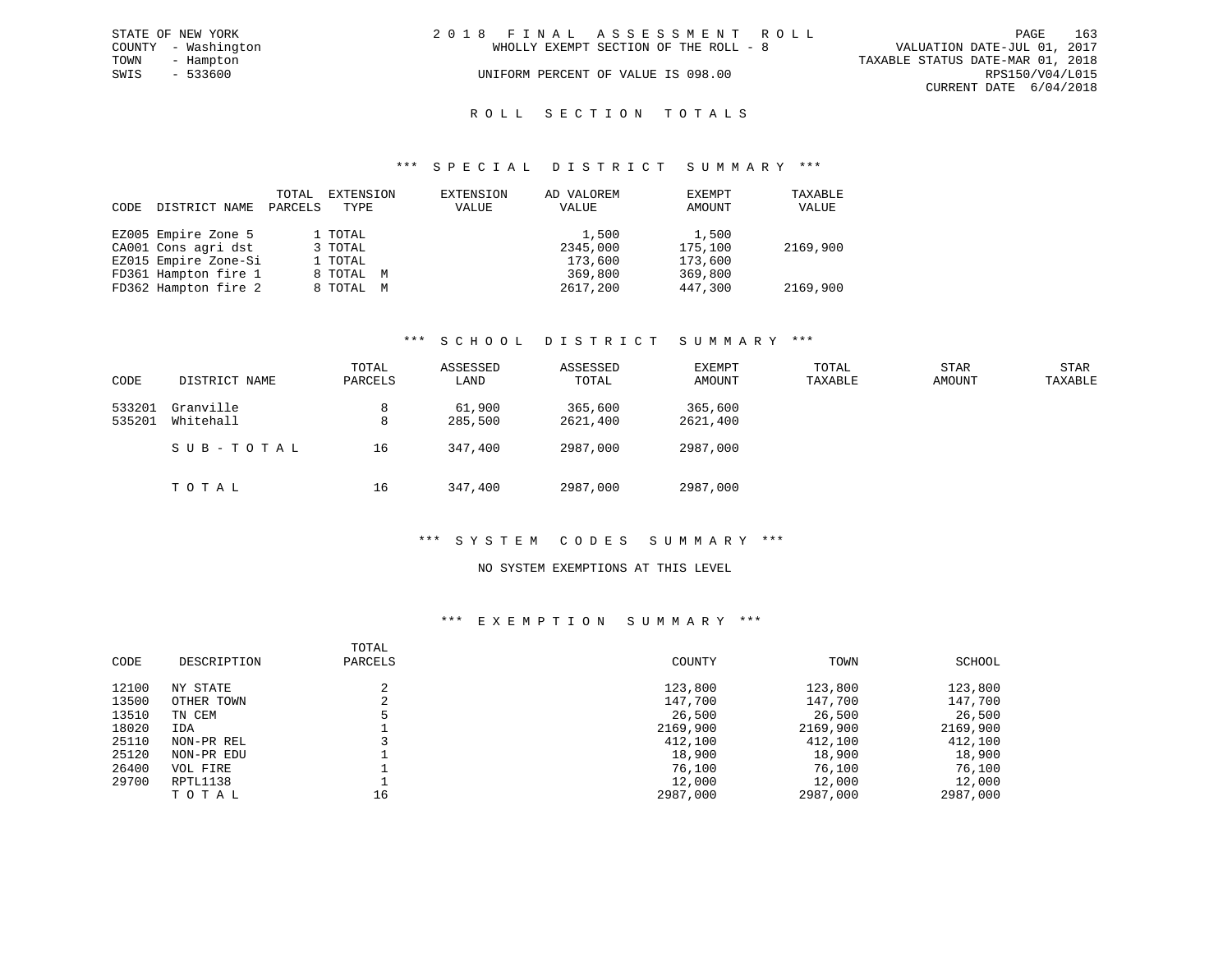|      | STATE OF NEW YORK   | 2018 FINAL ASSESSMENT ROLL            | 164<br>PAGE                      |
|------|---------------------|---------------------------------------|----------------------------------|
|      | COUNTY - Washington | WHOLLY EXEMPT SECTION OF THE ROLL - 8 | VALUATION DATE-JUL 01, 2017      |
| TOWN | - Hampton           |                                       | TAXABLE STATUS DATE-MAR 01, 2018 |
| SWIS | $-533600$           | UNIFORM PERCENT OF VALUE IS 098.00    | RPS150/V04/L015                  |
|      |                     |                                       | CURRENT DATE 6/04/2018           |
|      |                     |                                       |                                  |

R O L L S E C T I O N T O T A L S

| ROLL |                                       | TOTAL   |                        |              | TAXABLE | <b>TAXABL.</b> |        | STAR    |
|------|---------------------------------------|---------|------------------------|--------------|---------|----------------|--------|---------|
| SEC  | ח הר                                  | DARCT.S | <b>_AND</b>            | TOTAL        | ATINTHI | TOWN           | SCHOOL | 'AXABLE |
|      | <b>TUVEMOR</b><br>$5.777 \wedge 7.77$ | TP.     | 34 <sup>7</sup><br>400 | 2987<br>,000 |         |                |        |         |
|      |                                       |         |                        |              |         |                |        |         |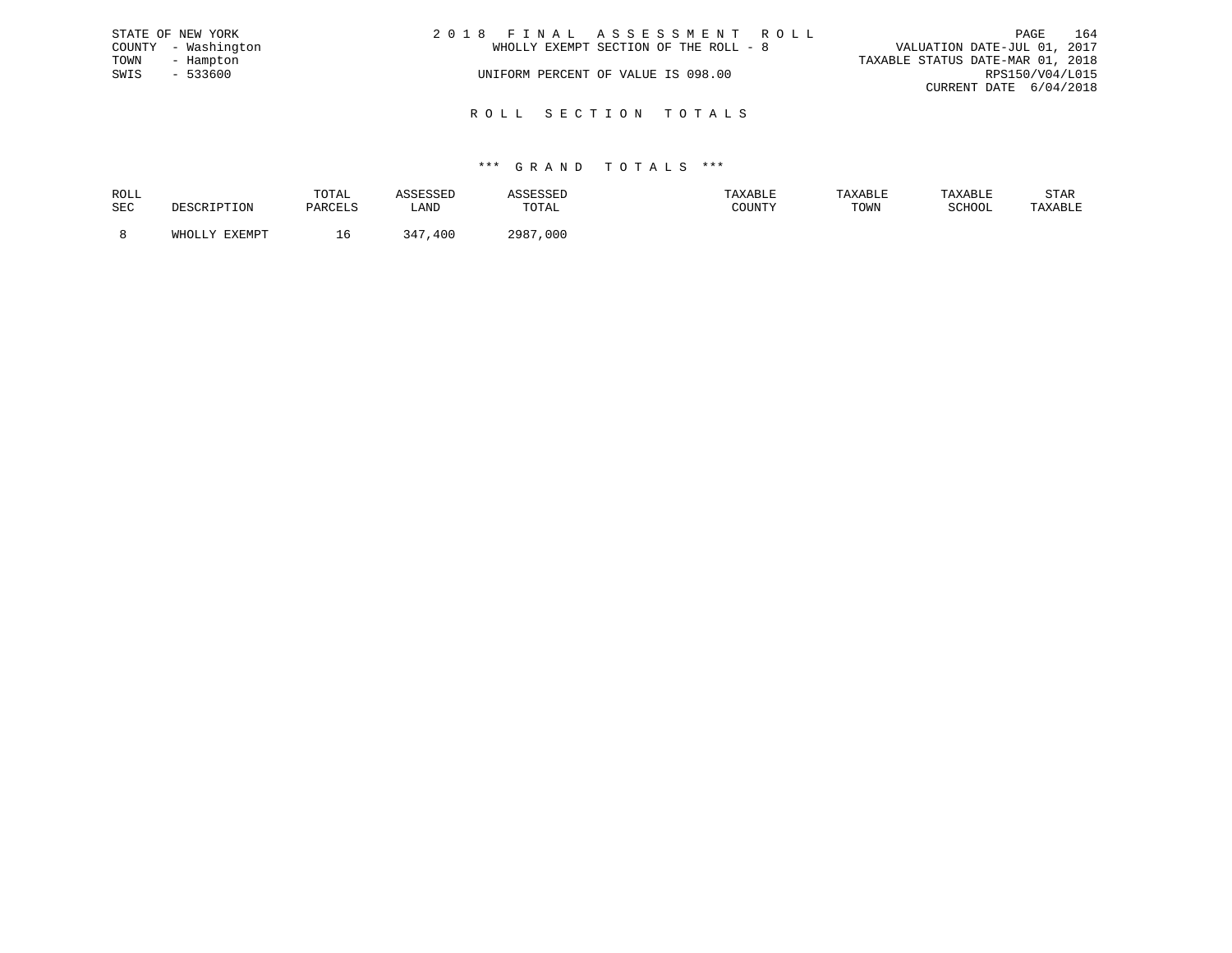# UNIFORM PERCENT OF VALUE IS 098.00

# \*\*\* S P E C I A L D I S T R I C T S U M M A R Y \*\*\*

| CODE | DISTRICT NAME        | TOTAL<br>PARCELS | EXTENSION<br>TYPE | EXTENSION<br>VALUE | AD VALOREM<br>VALUE | EXEMPT<br>AMOUNT | TAXABLE<br>VALUE |
|------|----------------------|------------------|-------------------|--------------------|---------------------|------------------|------------------|
|      | EZ005 Empire Zone 5  |                  | 3 TOTAL           |                    | 313,400             | 1,500            | 311,900          |
|      | TE533 Trans exmt rep |                  | 3 MOVTAX          |                    |                     |                  |                  |
|      | CA001 Cons agri dst  |                  | 87 TOTAL          |                    | 15107,300           | 1004,056         | 14103,244        |
|      | EZ015 Empire Zone-Si |                  | 2 TOTAL           |                    | 427,300             | 173,600          | 253,700          |
|      | FD361 Hampton fire 1 |                  | 621 TOTAL M       |                    | 53090,357           | 443, 313         | 52647.044        |
|      | FD362 Hampton fire 2 |                  | 150 TOTAL M       |                    | 19290.551           | 450,772          | 18839,779        |

# \*\*\* S C H O O L D I S T R I C T S U M M A R Y \*\*\*

| CODE   | DISTRICT NAME | TOTAL<br>PARCELS | ASSESSED<br>LAND | ASSESSED<br>TOTAL | EXEMPT<br>AMOUNT | TOTAL<br>TAXABLE | <b>STAR</b><br>AMOUNT | <b>STAR</b><br>TAXABLE |
|--------|---------------|------------------|------------------|-------------------|------------------|------------------|-----------------------|------------------------|
| 533201 | Granville     | 529              | 15934,600        | 46188,820         | 1164,625         | 45024,195        | 6484,560              | 38539,635              |
| 535201 | Whitehall     | 234              | 7990,900         | 26234,223         | 3467,420         | 22766,803        | 2743,665              | 20023,138              |
|        | SUB-TOTAL     | 763              | 23925,500        | 72423,043         | 4632,045         | 67790,998        | 9228,225              | 58562,773              |
|        | TOTAL         | 763              | 23925,500        | 72423,043         | 4632,045         | 67790,998        | 9228,225              | 58562,773              |

# \*\*\* S Y S T E M C O D E S S U M M A R Y \*\*\*

# NO SYSTEM EXEMPTIONS AT THIS LEVEL

# \*\*\* E X E M P T I O N S U M M A R Y \*\*\*

| CODE  | DESCRIPTION | TOTAL<br>PARCELS | COUNTY   | TOWN     | SCHOOL   |
|-------|-------------|------------------|----------|----------|----------|
| 12100 | NY STATE    |                  | 123,800  | 123,800  | 123,800  |
| 13500 | OTHER TOWN  | ◠<br>∠           | 147,700  | 147,700  | 147,700  |
| 13510 | TN CEM      |                  | 26,500   | 26,500   | 26,500   |
| 18020 | IDA         |                  | 2169,900 | 2169,900 | 2169,900 |
| 25110 | NON-PR REL  |                  | 412,100  | 412,100  | 412,100  |
| 25120 | NON-PR EDU  |                  | 18,900   | 18,900   | 18,900   |
| 26400 | VOL FIRE    |                  | 76,100   | 76,100   | 76,100   |
| 29700 | RPTL1138    |                  | 12,000   | 12,000   | 12,000   |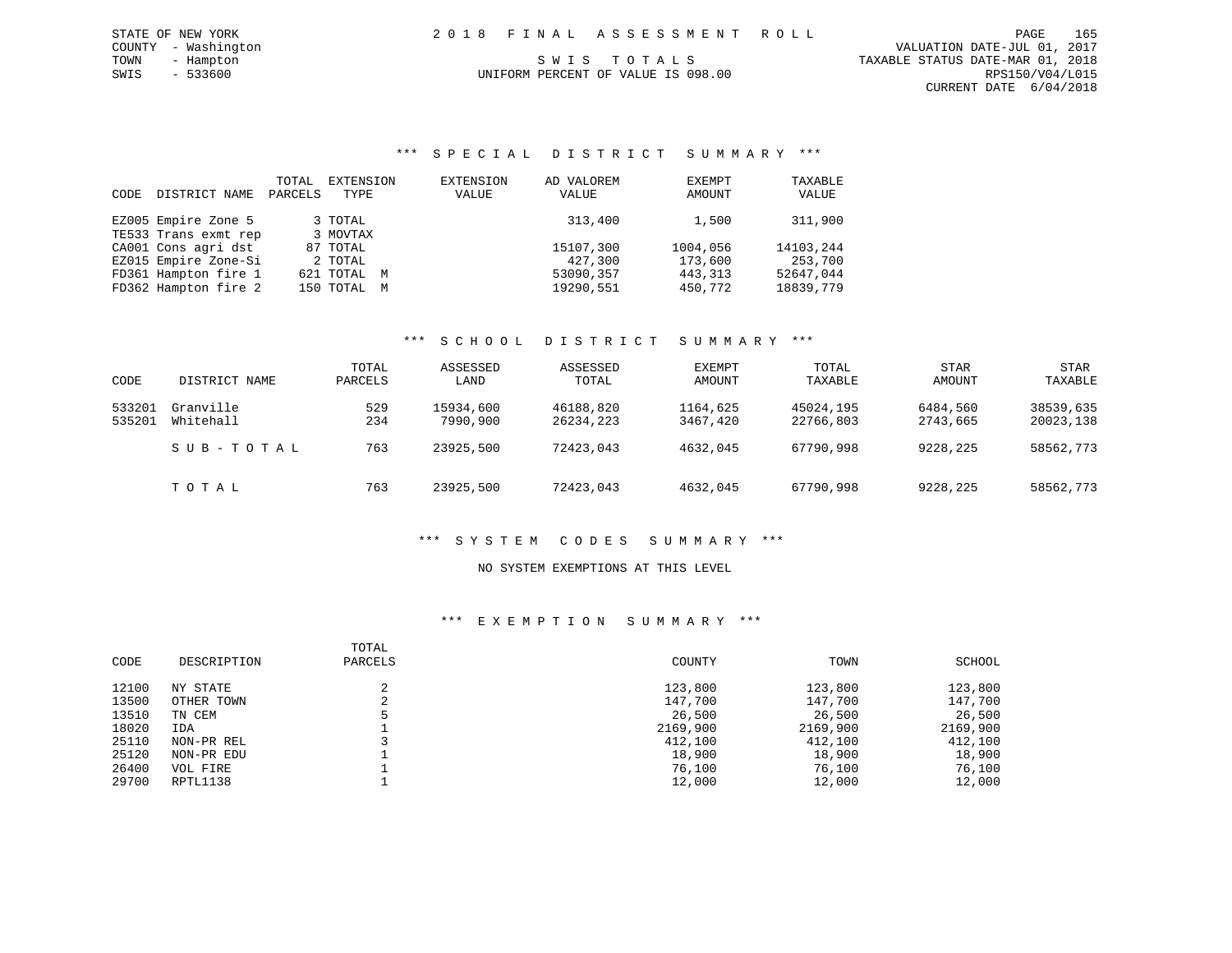UNIFORM PERCENT OF VALUE IS 098.00

 COUNTY - Washington VALUATION DATE-JUL 01, 2017 TOWN - Hampton S W I S T O T A L S TAXABLE STATUS DATE-MAR 01, 2018 CURRENT DATE 6/04/2018

# \*\*\* E X E M P T I O N S U M M A R Y \*\*\*

|       |                  | TOTAL   |          |          |           |
|-------|------------------|---------|----------|----------|-----------|
| CODE  | DESCRIPTION      | PARCELS | COUNTY   | TOWN     | SCHOOL    |
|       |                  |         |          |          |           |
| 41121 | VET WAR CT       | 12      | 197,454  | 197,109  |           |
| 41122 | VET WAR C        | 5       | 87,384   |          |           |
| 41123 | VET WAR T        |         |          | 81,572   |           |
| 41131 | VET COM CT       | 17      | 585,761  | 545,244  |           |
| 41132 | VET COM C        | 5       | 128,300  |          |           |
| 41133 | VET COM T        |         |          | 128,300  |           |
| 41141 | VET DIS CT       | 7       | 377,415  | 352,045  |           |
| 41142 | VET DIS C        | 3       | 73,102   |          |           |
| 41143 | VET DIS T        | 3       |          | 73,102   |           |
| 41151 | $CW_10_VET/$     | 5       | 38,200   | 38,200   |           |
| 41720 | AG DIST          | 26      | 751,971  | 751,971  | 751,971   |
| 41800 | AGED-ALL         | 6       | 256,387  | 256,387  | 282,495   |
| 41801 | AGED-CO/TN       |         | 24,075   | 24,075   |           |
| 41802 | AGED-CO          | 4       | 109,692  |          |           |
| 41803 | AGED-TOWN        | 8       |          | 182,814  |           |
| 41804 | AGED-SCH         | 2       |          |          | 34,740    |
| 41805 | AGE-CO/SCH       | 6       | 161,313  |          | 173,285   |
| 41834 | ENH STAR         | 72      |          |          | 4457,125  |
| 41844 | E STAR MH        | 2       |          |          | 61,000    |
| 41854 | <b>BAS STAR</b>  | 155     |          |          | 4661,700  |
| 41864 | <b>B STAR MH</b> | 2       |          |          | 48,400    |
| 41931 | DISAB-C/T        | 2       | 65,800   | 65,800   |           |
| 42100 | SILO EXMP        | 3       | 76,985   | 76,985   | 76,985    |
| 47460 | FOR 480A         | 6       | 325,569  | 325,569  | 325,569   |
|       | TOTAL            | 378     | 6246,408 | 6086,173 | 13860,270 |

| ROLL<br>SEC | DESCRIPTION       | TOTAL<br>PARCELS | ASSESSED<br>LAND | ASSESSED<br>TOTAL | TAXABLE<br>COUNTY | TAXABLE<br>TOWN | TAXABLE<br>SCHOOL | <b>STAR</b><br>TAXABLE |
|-------------|-------------------|------------------|------------------|-------------------|-------------------|-----------------|-------------------|------------------------|
|             | TAXABLE           | 722              | 23286,500        | 64541,600         | 61282,192         | 61442,427       | 62896,555         | 53668,330              |
|             | SPECIAL FRANCHISE |                  |                  | 1253,012          | 1253,012          | 1253,012        | 1253,012          | 1253,012               |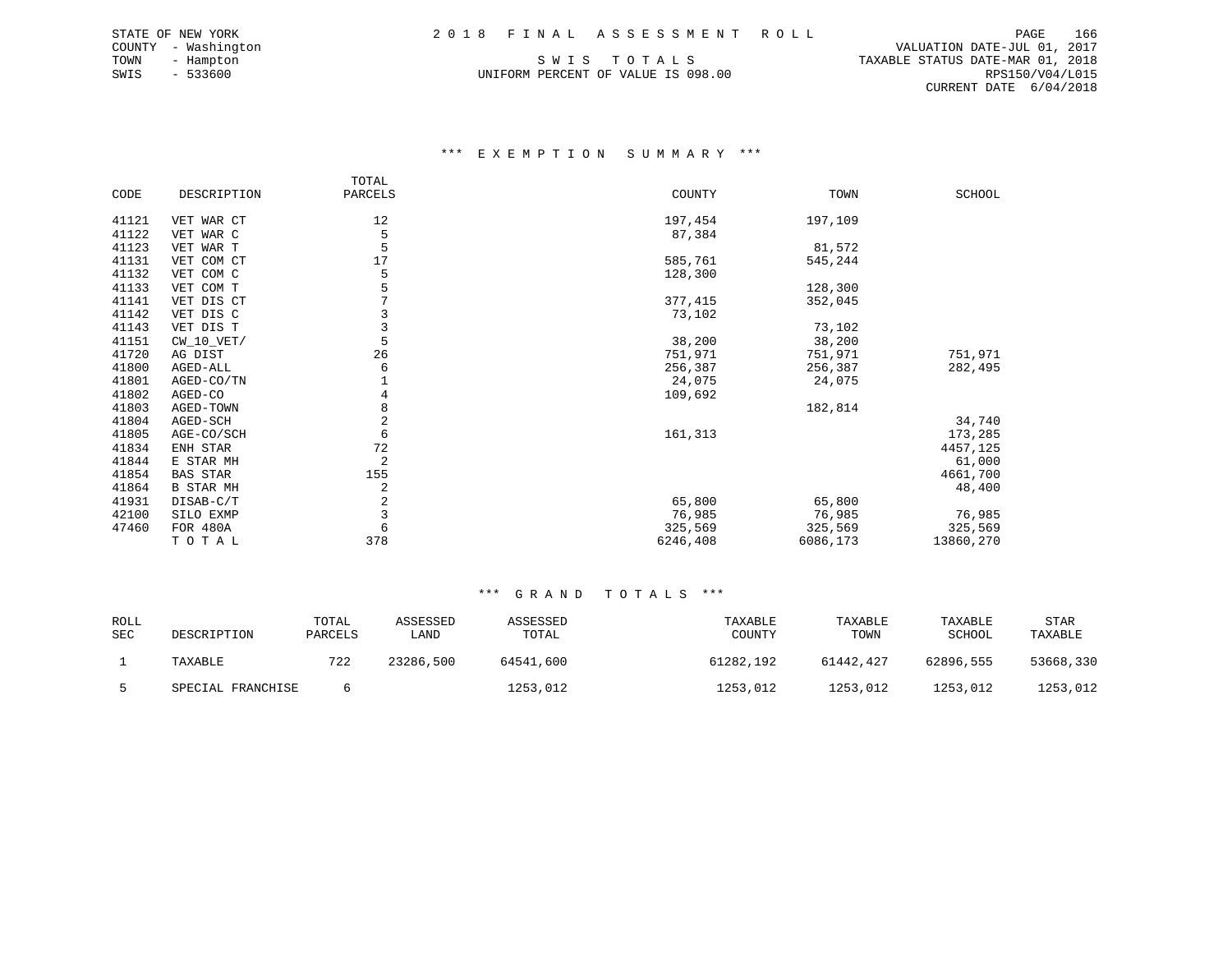| STATE OF NEW YORK   | 2018 FINAL ASSESSMENT ROLL         | 167<br>PAGE                      |
|---------------------|------------------------------------|----------------------------------|
| COUNTY - Washington |                                    | VALUATION DATE-JUL 01, 2017      |
| TOWN<br>- Hampton   | SWIS TOTALS                        | TAXABLE STATUS DATE-MAR 01, 2018 |
| $-533600$<br>SWIS   | UNIFORM PERCENT OF VALUE IS 098.00 | RPS150/V04/L015                  |
|                     |                                    | CURRENT DATE 6/04/2018           |

| ROLL<br><b>SEC</b> | DESCRIPTION         | TOTAL<br>PARCELS | ASSESSED<br>LAND | ASSESSED<br>TOTAL | TAXABLE<br>COUNTY | TAXABLE<br>TOWN | TAXABLE<br>SCHOOL | STAR<br>TAXABLE |
|--------------------|---------------------|------------------|------------------|-------------------|-------------------|-----------------|-------------------|-----------------|
| 6                  | UTILITIES & N.C.    | 17               | 268,300          | 3443,593          | 3443,593          | 3443,593        | 3443,593          | 3443,593        |
| 7                  | CEILING RAILROADS   | 2                | 23,300           | 197,838           | 197,838           | 197,838         | 197,838           | 197,838         |
| 8                  | WHOLLY EXEMPT       | 16               | 347,400          | 2987,000          |                   |                 |                   |                 |
| $\star$            | <b>SUB</b><br>TOTAL | 763              | 23925,500        | 72423,043         | 66176,635         | 66336,870       | 67790,998         | 58562,773       |
| $***$              | GRAND TOTAL         | 763              | 23925,500        | 72423,043         | 66176,635         | 66336,870       | 67790,998         | 58562,773       |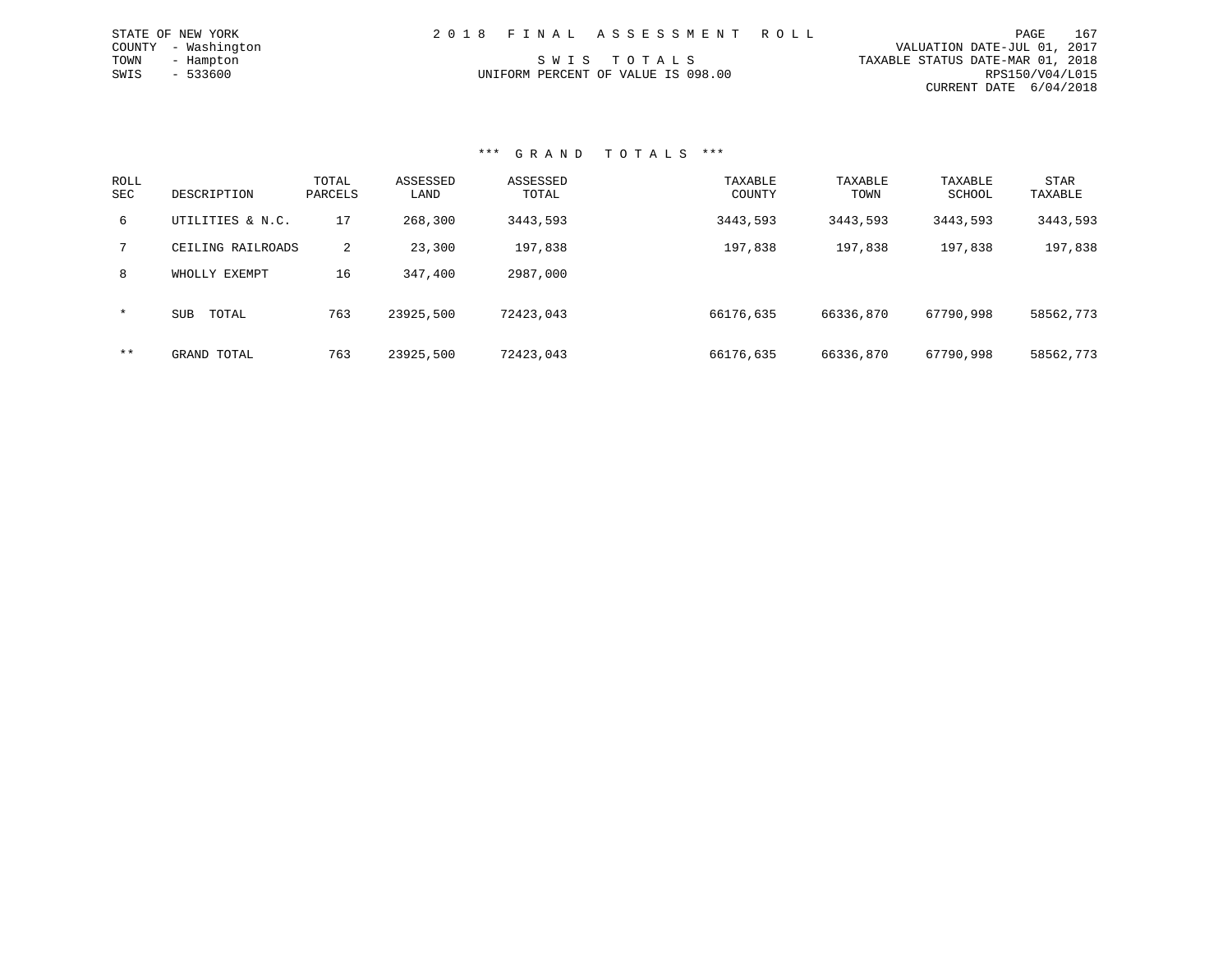| STATE OF NEW YORK   | 2018 FINAL ASSESSMENT ROLL         | 168<br>PAGE                      |
|---------------------|------------------------------------|----------------------------------|
| COUNTY - Washington | TOWN TOTALS                        | VALUATION DATE-JUL 01, 2017      |
| TOWN - Hampton      |                                    | TAXABLE STATUS DATE-MAR 01, 2018 |
| SWIS<br>- 5336      | UNIFORM PERCENT OF VALUE IS 098.00 | RPS150/V04/L015                  |
|                     |                                    | CURRENT DATE 6/04/2018           |
|                     |                                    |                                  |

# \*\*\* S P E C I A L D I S T R I C T S U M M A R Y \*\*\*

| CODE | DISTRICT NAME        | TOTAL<br>PARCELS | EXTENSION<br>TYPE | EXTENSION<br>VALUE | AD VALOREM<br>VALUE | EXEMPT<br>AMOUNT | TAXABLE<br>VALUE |
|------|----------------------|------------------|-------------------|--------------------|---------------------|------------------|------------------|
|      | EZ005 Empire Zone 5  |                  | 3 TOTAL           |                    | 313,400             | 1,500            | 311,900          |
|      | TE533 Trans exmt rep |                  | 3 MOVTAX          |                    |                     |                  |                  |
|      | CA001 Cons agri dst  |                  | 87 TOTAL          |                    | 15107,300           | 1004,056         | 14103,244        |
|      | EZ015 Empire Zone-Si |                  | 2 TOTAL           |                    | 427,300             | 173,600          | 253,700          |
|      | FD361 Hampton fire 1 |                  | 621 TOTAL M       |                    | 53090,357           | 443,313          | 52647,044        |
|      | FD362 Hampton fire 2 |                  | 150 TOTAL M       |                    | 19290,551           | 450,772          | 18839,779        |

# \*\*\* S C H O O L D I S T R I C T S U M M A R Y \*\*\*

|                  |                        | TOTAL      | ASSESSED              | ASSESSED               | EXEMPT               | TOTAL                  | STAR                 | <b>STAR</b>            |
|------------------|------------------------|------------|-----------------------|------------------------|----------------------|------------------------|----------------------|------------------------|
| CODE             | DISTRICT NAME          | PARCELS    | LAND                  | TOTAL                  | AMOUNT               | TAXABLE                | AMOUNT               | TAXABLE                |
| 533201<br>535201 | Granville<br>Whitehall | 529<br>234 | 15934,600<br>7990,900 | 46188,820<br>26234,223 | 1164,625<br>3467,420 | 45024,195<br>22766,803 | 6484,560<br>2743,665 | 38539,635<br>20023,138 |
|                  | SUB-TOTAL              | 763        | 23925,500             | 72423,043              | 4632,045             | 67790,998              | 9228,225             | 58562,773              |
|                  | TOTAL                  | 763        | 23925,500             | 72423,043              | 4632,045             | 67790,998              | 9228,225             | 58562,773              |

# \*\*\* S Y S T E M C O D E S S U M M A R Y \*\*\*

# NO SYSTEM EXEMPTIONS AT THIS LEVEL

# \*\*\* E X E M P T I O N S U M M A R Y \*\*\*

| CODE  | DESCRIPTION | TOTAL<br>PARCELS | COUNTY   | TOWN     | SCHOOL   |
|-------|-------------|------------------|----------|----------|----------|
| 12100 | NY STATE    |                  | 123,800  | 123,800  | 123,800  |
| 13500 | OTHER TOWN  |                  | 147,700  | 147,700  | 147,700  |
| 13510 | TN CEM      |                  | 26,500   | 26,500   | 26,500   |
| 18020 | IDA         |                  | 2169,900 | 2169,900 | 2169,900 |
| 25110 | NON-PR REL  |                  | 412,100  | 412,100  | 412,100  |
| 25120 | NON-PR EDU  |                  | 18,900   | 18,900   | 18,900   |
| 26400 | VOL FIRE    |                  | 76,100   | 76,100   | 76,100   |
| 29700 | RPTL1138    |                  | 12,000   | 12,000   | 12,000   |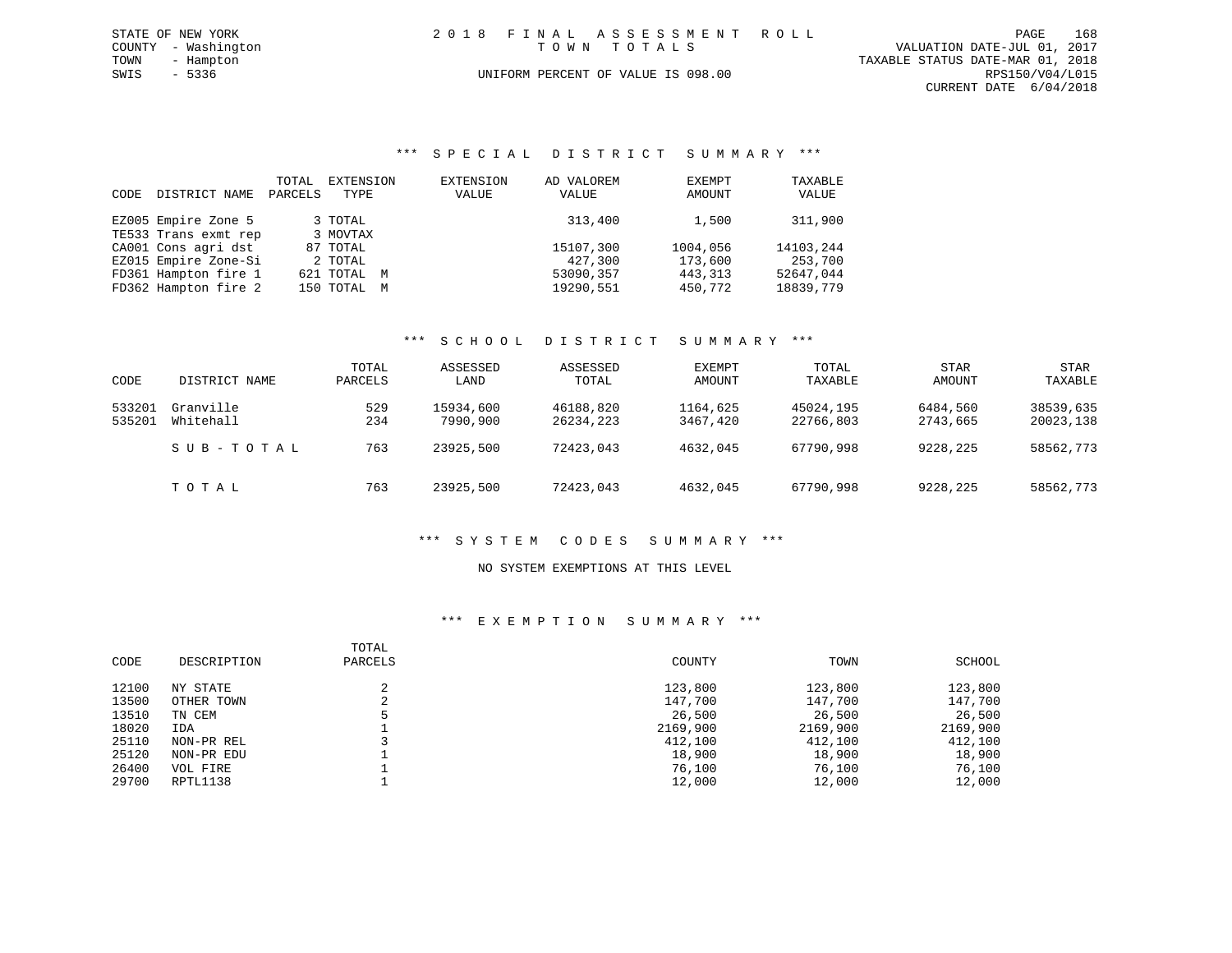|      | STATE OF NEW YORK   | 2018 FINAL ASSESSMENT ROLL         |                                  | PAGE            | 169 |
|------|---------------------|------------------------------------|----------------------------------|-----------------|-----|
|      | COUNTY - Washington | TOWN TOTALS                        | VALUATION DATE-JUL 01, 2017      |                 |     |
| TOWN | - Hampton           |                                    | TAXABLE STATUS DATE-MAR 01, 2018 |                 |     |
| SWIS | - 5336              | UNIFORM PERCENT OF VALUE IS 098.00 |                                  | RPS150/V04/L015 |     |
|      |                     |                                    | CURRENT DATE 6/04/2018           |                 |     |

# \*\*\* E X E M P T I O N S U M M A R Y \*\*\*

|       |                  | TOTAL   |          |          |               |
|-------|------------------|---------|----------|----------|---------------|
| CODE  | DESCRIPTION      | PARCELS | COUNTY   | TOWN     | <b>SCHOOL</b> |
|       |                  |         |          |          |               |
| 41121 | VET WAR CT       | 12      | 197,454  | 197,109  |               |
| 41122 | VET WAR C        | 5       | 87,384   |          |               |
| 41123 | VET WAR T        | 5       |          | 81,572   |               |
| 41131 | VET COM CT       | 17      | 585,761  | 545,244  |               |
| 41132 | VET COM C        | 5       | 128,300  |          |               |
| 41133 | VET COM T        | 5       |          | 128,300  |               |
| 41141 | VET DIS CT       | 7       | 377,415  | 352,045  |               |
| 41142 | VET DIS C        |         | 73,102   |          |               |
| 41143 | VET DIS T        | 3       |          | 73,102   |               |
| 41151 | $CW_10_VET/$     | 5       | 38,200   | 38,200   |               |
| 41720 | AG DIST          | 26      | 751,971  | 751,971  | 751,971       |
| 41800 | AGED-ALL         | 6       | 256,387  | 256,387  | 282,495       |
| 41801 | AGED-CO/TN       |         | 24,075   | 24,075   |               |
| 41802 | AGED-CO          | 4       | 109,692  |          |               |
| 41803 | AGED-TOWN        | 8       |          | 182,814  |               |
| 41804 | AGED-SCH         | 2       |          |          | 34,740        |
| 41805 | AGE-CO/SCH       | 6       | 161,313  |          | 173,285       |
| 41834 | ENH STAR         | 72      |          |          | 4457,125      |
| 41844 | E STAR MH        | 2       |          |          | 61,000        |
| 41854 | BAS STAR         | 155     |          |          | 4661,700      |
| 41864 | <b>B STAR MH</b> | 2       |          |          | 48,400        |
| 41931 | DISAB-C/T        | 2       | 65,800   | 65,800   |               |
| 42100 | SILO EXMP        | 3       | 76,985   | 76,985   | 76,985        |
| 47460 | FOR 480A         | 6       | 325,569  | 325,569  | 325,569       |
|       | TOTAL            | 378     | 6246,408 | 6086,173 | 13860,270     |

| ROLL<br>SEC | DESCRIPTION       | TOTAL<br>PARCELS | ASSESSED<br>LAND | ASSESSED<br>TOTAL | TAXABLE<br>COUNTY | TAXABLE<br>TOWN | TAXABLE<br>SCHOOL | STAR<br>TAXABLE |
|-------------|-------------------|------------------|------------------|-------------------|-------------------|-----------------|-------------------|-----------------|
|             | TAXABLE           | 722              | 23286,500        | 64541,600         | 61282,192         | 61442,427       | 62896,555         | 53668,330       |
|             | SPECIAL FRANCHISE |                  |                  | 1253,012          | 1253,012          | 1253,012        | 1253,012          | 1253,012        |